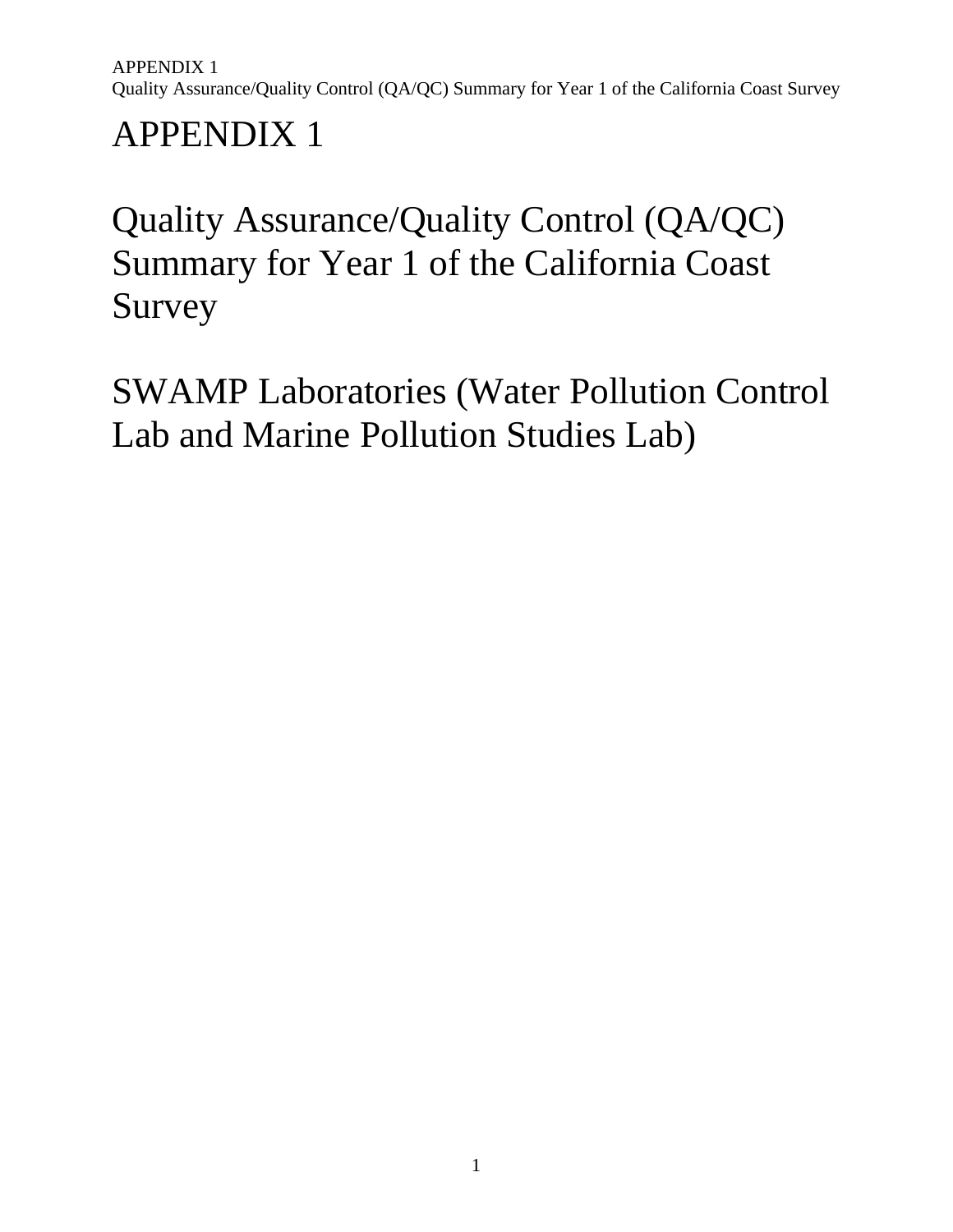Quality Assurance/Quality Control (QA/QC) Summary for Year 1 of the California Coast Survey

The data generated for this section were evaluated in the Contaminants in Fish from California Coastal Year 1 report and will be used to perform a statewide screening study of contaminant bioaccumulation in sport fish. Thorough objectives that meet or exceed those in the Surface Water Ambient Monitoring Program (SWAMP) Quality Assurance Program Plan (QAPrP) are outlined in the Screening Study of Bioaccumulation on the California Coast Quality Assurance Project Plan (Coastal QAPP). In general, data quality is demonstrated through analysis of the following quality control (QC) samples:

- Laboratory method blanks;
- Surrogate spikes;
- Matrix spikes (MSs) and matrix spike duplicates (MSDs);
- Certified reference materials (CRMs)/laboratory control spikes (LCSs);
- Laboratory duplicates (DUP); and
- Composite blind duplicates.

The results of the QC samples are used to assess the level of precision and accuracy that can be associated with the data. This information helps guide the data validation process that is used to determine whether or not the data address the questions put forth by the project. In addition, the QC information collected by the project helps pinpoint the specific areas of the overall process where problems may arise so that corrective actions can be implemented. Quality control samples prepared and analyzed by the laboratory provide information specific to the preparation and analysis of the samples.

# *Were the samples prepared and analyzed in a manner free from significant contamination?*

The results of laboratory method blanks provide information on this.

#### *How accurate and precise are the results of the samples?*

This question is answered by assessment of a combination of QC sample results. Reference materials and laboratory control spikes provide information regarding the accuracy of the analytical protocols. The results of laboratory duplicates provide information regarding the homogeneity of the samples and consistency of laboratory analytical procedures. The results of matrix spikes provide information on the analytical bias associated with the sample matrix. Only by considering all of the pieces of QC information available as a whole can a determination of the precision and accuracy of the data (or in other words to answer the question "how good are the data?") be made.

Following submittal from the laboratory, data are validated against the data quality requirements in the Coastal QAPP to determine whether or not the data are suitable for their intended use. Quality control samples are analyzed with a discrete batch of samples, with the results of the associated QC samples applied to each sample in the batch. Sample batches where the associated QC samples met criteria and laboratory performance indicators were within control limits are considered suitable for their intended use without further assessment.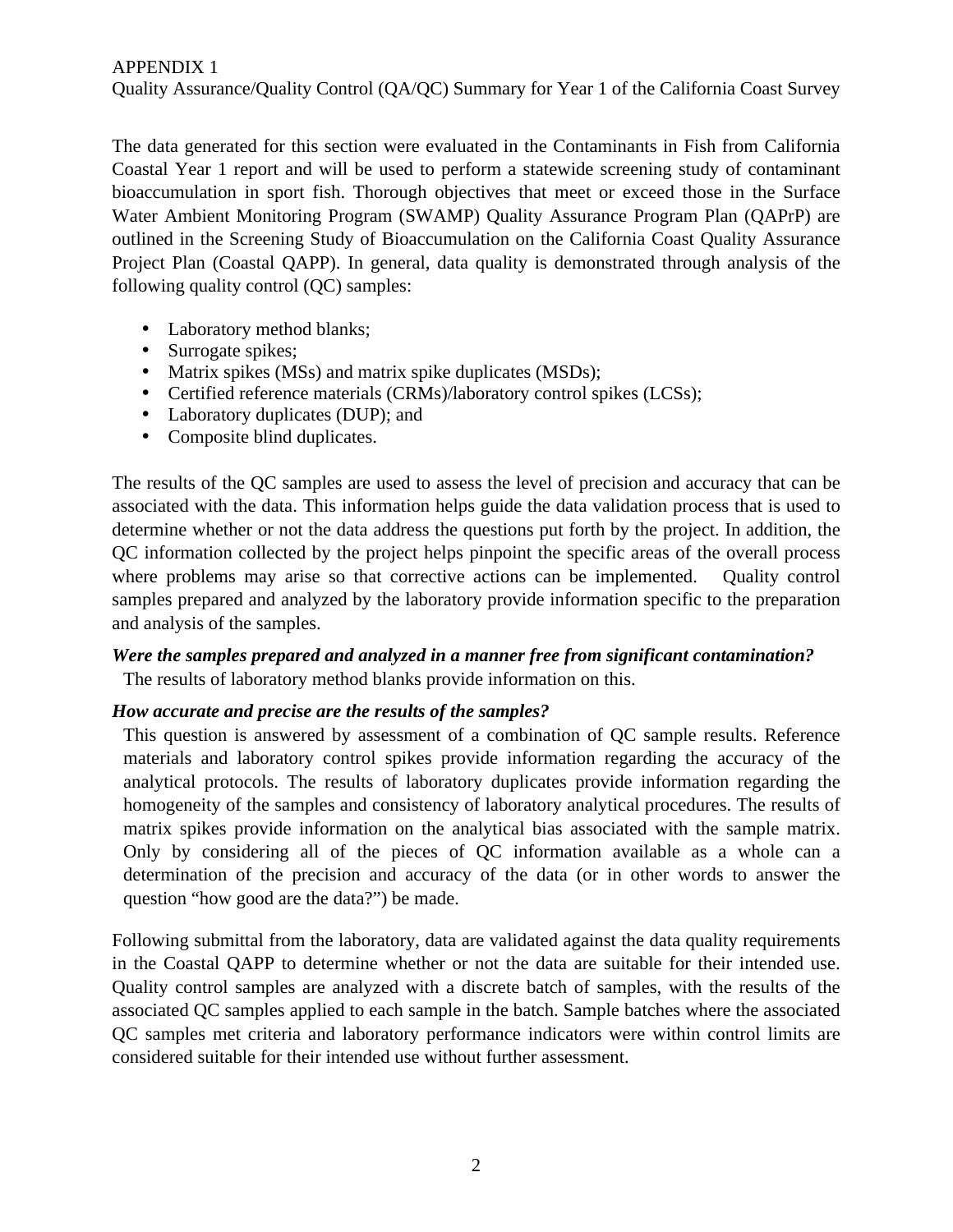Quality Assurance/Quality Control (QA/QC) Summary for Year 1 of the California Coast Survey

Data associated with QC results outside of acceptance limits are not automatically considered unsuitable for use. However, the type and scope of the QC problems must be assessed during data validation. In most instances the data are found to be suitable for its intended use even when accounting for the QC failures. Data associated with significant QC failures, or which meet the rejection criteria specified in the Coastal QAPP are unusable for the purposes of this project.

Data validation results are summarized for each QC sample type.

Data for the Coastal Study Year 1 have been validated and compared against project-specific data quality objectives (DOOs). The counts in the following sections represent metal, Mercury, Organochlorine pesticide, and Polychlorinated Biphenyl as Congener (PCB) results from Coastal Year 1. The validation included verification of data according to SWAMP Standard Operating Procedures (SOPs) for chemistry data verification. Data were determined to be compliant with the individual measurement quality objectives (MQOs) specified in Tables 12a and 12b in the Coastal QAPP. Data were classified into one of the following classification levels:

# **Compliant**

Data classified as "compliant" meet or exceed all of the MQOs and other data quality requirements specified in the Coastal QAPP. These data are considered usable for their intended purpose without additional scrutiny.

### **Qualified**

Data classified as "qualified" do not meet one or more of the MQOs and other data quality requirements specified in the Coastal QAPP. These data are considered usable for its intended purpose following an additional assessment to determine the scope and impact of the quality control failure.

### **Estimated**

Data classified as "estimated" are assigned to data batches and sample results that are not considered to be quantifiable. Included in this classification are results qualified with one of the following flags:

J–Estimated value (EPA Flag)

### **Rejected**

Data classified as "rejected" do not meet the minimum data quality requirements specified in the Coastal QAPP. These data are not considered usable for its intended purpose.

### **Not applicable**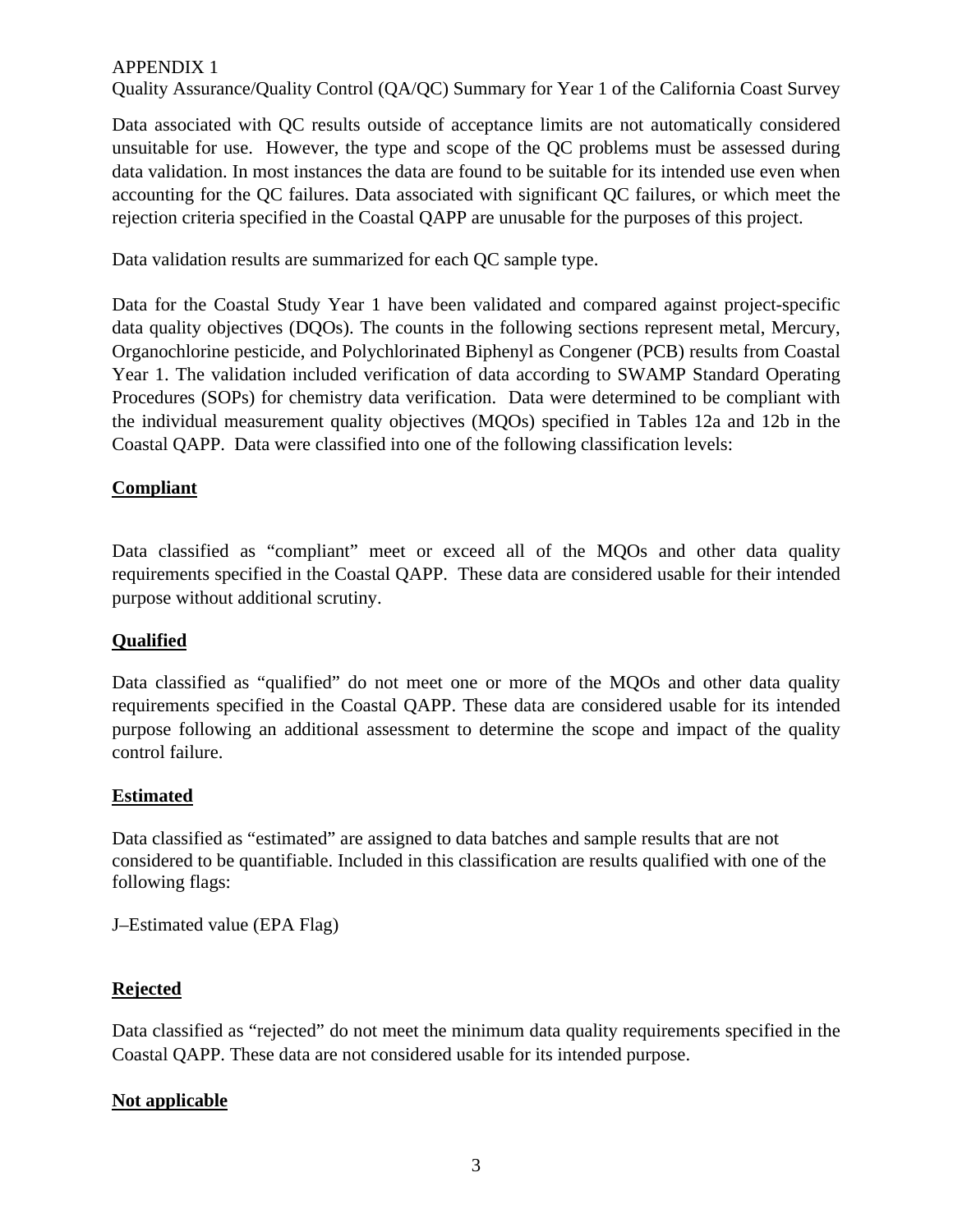Quality Assurance/Quality Control (QA/QC) Summary for Year 1 of the California Coast Survey

Data classified as "not applicable" refers to data that were not validated since there were no project MQOs or QC requirements for the specific parameter, (i.e., Age) or a failure result was reported and could not be validated.

#### **Quality Assurance Parameter Performance Assessment**

Coastal Study criteria for percent recovery (%R) of surrogates, matrix spikes, Certified Reference Materials, laboratory control samples and relative percent difference (RPD) for field and laboratory duplicates for tissues are presented in Appendix X, Table 1.

#### **Laboratory Method Blanks**

Laboratory method blanks are used to evaluate laboratory contamination during sample preparation and analysis. Blank samples undergo the same analytical procedure as samples with at least one blank analyzed per 20 samples. The required frequency was met for all 81 batches.

Data that met the MQO for method blanks are those with values less than the method limit (ML) for that particular analyte within each analytical batch. All 139 laboratory method blanks met the MQO .

Target analyte concentrations detected above the method detection limit (MDL) in the field samples were compared to the associated method blank concentrations. Results for target analyte concentrations in batches with blank contamination that were less than 3X the blank contamination were classified as "rejected". There were 4 rejections in the dataset. Ten results were classified as "qualified" and all other results were classified as "compliant" based on the blank contamination validation QC criteria.

#### **Surrogate Spikes**

Surrogate spikes are used to assess analyte losses during sample extraction and clean-up procedures, and must be added to every composite and quality control sample prior to extraction. Whenever possible, isotopically-labeled analogs of the analytes should be used.

All surrogate percent recoveries were within the acceptance criteria listed in Appendix X, Table 1, with the exception of 1 out of 684 (0.1%) surrogate percent recoveries spiked in 228 field and laboratory QA/QC samples analyzed for Polychlorinated Biphenyls and Organochlorine Pesticides (Appendix X, Table 2). The associated analytes in matrix spike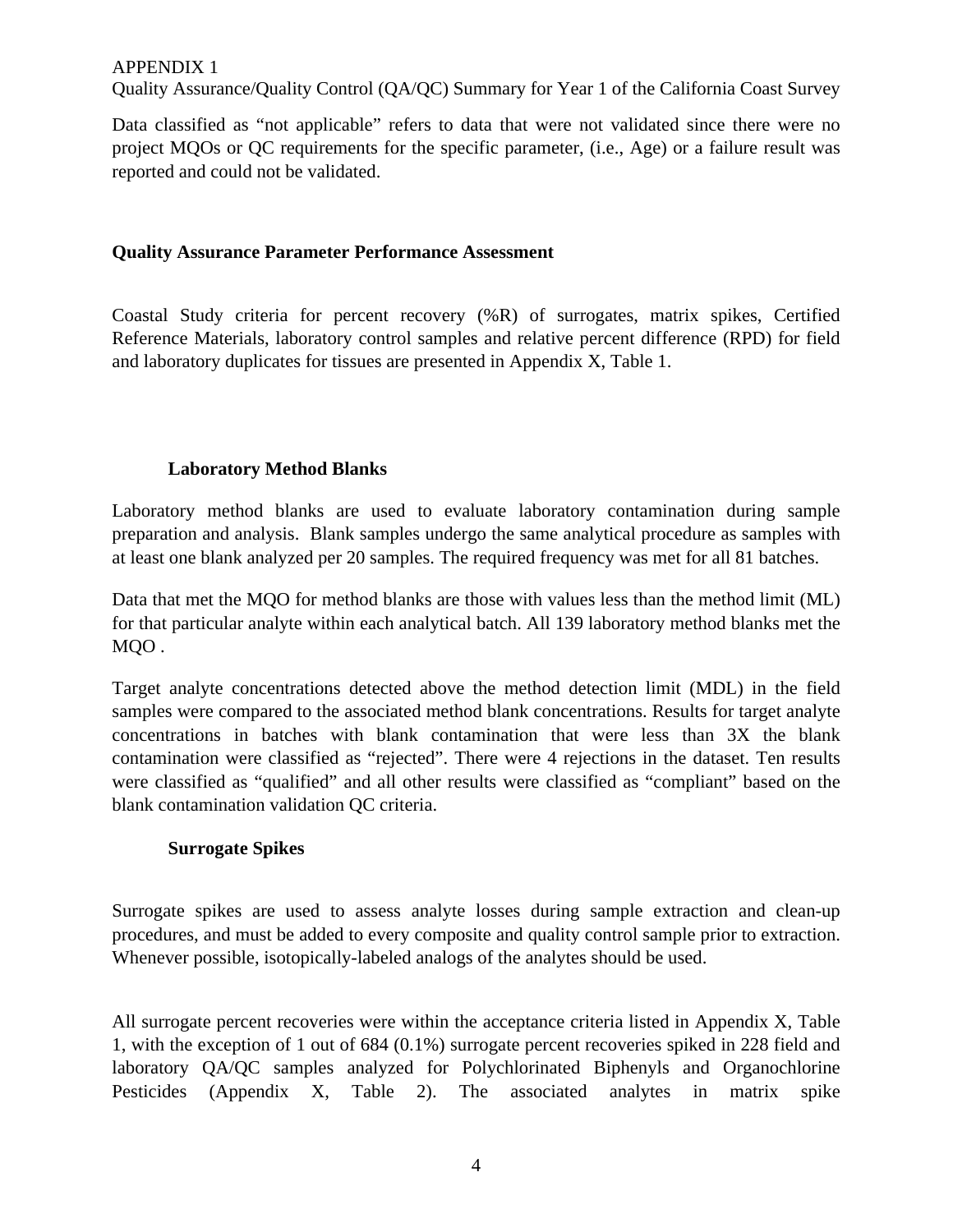Quality Assurance/Quality Control (QA/QC) Summary for Year 1 of the California Coast Survey

C1\_90407LJSOBOG08OCM were classified as "qualified" with regard to the MQO for surrogates. No data were rejected.

#### **Matrix Spikes and Matrix Spike Duplicates**

A laboratory-fortified sample matrix (matrix spike, or MS) and a laboratory fortified sample matrix duplicate (MSD) are both used to evaluate the effect of the sample matrix on the recovery of the target analyte(s). Individually, these samples are used to assess the bias from an environmental sample matrix plus normal method performance. In addition, these duplicate samples can be used collectively to assess analytical precision.

Aliquots of randomly selected field samples were spiked with known amounts of target analytes. The percent recovery (%R) of each spike was calculated as follows:

%R= (MS Result – Sample Result)/ (Expected Value – Sample Result) \* 100

The %R acceptance criteria vary according to analyte groups (Appendix X, Table1).

This process was repeated on the same native samples to create a laboratory fortified sample matrix spike duplicate (MSD). MSDs were used to assess laboratory precision and accuracy. MS/MSD RPDs were calculated as follows:

 $RPD = (|(Value1-Value2)/(AVERAGE(Value1+Value2)))*100$ where: Value1=matrix spike value Value2=matrix spike duplicate value.

According to the Coastal QAPP for metal and organic analyses, at least one MS/MSD pair should be performed per 20 samples or one per batch, whichever is more frequent. The required frequency was met for all 81 batches.

Laboratory batches with MS/MSD %R and RPD values outside of acceptance criteria were either classified as "compliant" or "qualified" based on the number of QC elements outside the acceptance criteria. No data were rejected. In several OCH and PCB batches, MS/MSD %Rs and RPDs were not reported since the native concentrations were greater than 2X the spiked concentration and the lab was unable to calculate these values. Since the non-reported results were not validated, they were classifed as "not applicable. Values outside the acceptance criteria are presented in Appendix X, Table 3. All other MS/MSD %Rs and RPDs were within acceptance criteria.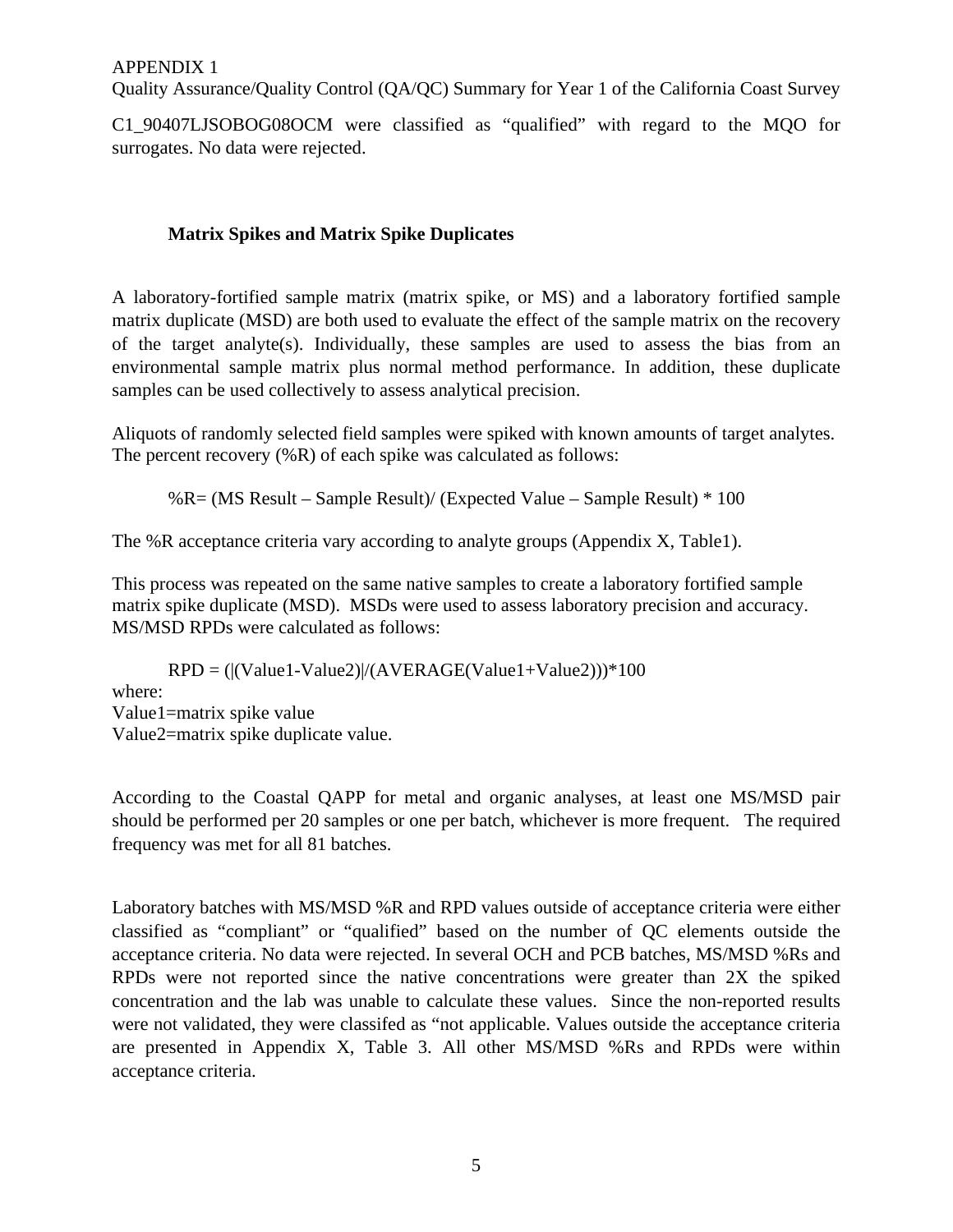Quality Assurance/Quality Control (QA/QC) Summary for Year 1 of the California Coast Survey

#### **Certified Reference Materials and Laboratory Control Samples**

A CRM or LCS is analyzed to assess the accuracy of a given analytical method. As required by the Coastal QAPP, one CRM or LCS should be analyzed per 20 samples or per batch, whichever is more frequent. The required frequency was met for all 81 batches.

Laboratory batches with CRM or LCS %R values outside of acceptance criteria were classified as "compliant" based on the number of QC elements outside criteria. No data were rejected. These are presented in Appendix X, Table 4. All other CRM and LCS %Rs were within acceptance criteria.

#### **Laboratory Duplicates**

A laboratory duplicate (DUP) is analyzed to assess laboratory precision. As required by the Coastal QAPP, a duplicate of at least one field sample per batch was processed and analyzed. The required frequency was met for all 81 batches.

The duplicate results reported above the method limit (ML) were compared and an RPD was calculated as described in the MS/MSD Section. Results reported below the ML or as "nondetect" in either the parent sample or duplicate were not evaluated as stated in the Coastal QAPP. Any RPDs <25% were considered acceptable and classified as compliant as specified in the QAPP. Those >25% but <50% were classified as qualified. Finally, RPDs >50% were classified as rejected. The relative percent differences (RPDs) associated with the laboratory duplicate extraction and analysis of sample C1\_91001PJNIBOG08BSB were greater than 50% for several organic analytes. Based on the findings presented in the SWAMP QA Team (QAT) document " MEMO-WPCL-Reanalysis of Tissues.pdf, May 27, 2010" it was "in the opinion of the QAT and laboratory that the high variability on the replicate samples analyzed with the batch in question was due to non-homogeneity of the sample. In addition, the remaining sample material has been noted to have visible freezer burn resulting in desiccation of the tissue. There is significant concern that re-extraction and reanalysis of sample would not resolve the question of how to handle the other results from the sample batch. Based on evaluation of tissue, in addition to the fact that this was one out of several batches of tissue samples analyzed for the project, the sample result for C1\_91001PJNIBOG08BSB (WPCL ID: L-730-09-01) should be rejected. The remaining samples analyzed with the batch should be qualified to indicate the duplicate RPD failure, but not rejected as a result." Based on this recommendation 18 results were classified as "rejected" and all other associated results were classified as "qualified". These are presented in Appendix X, Table 5.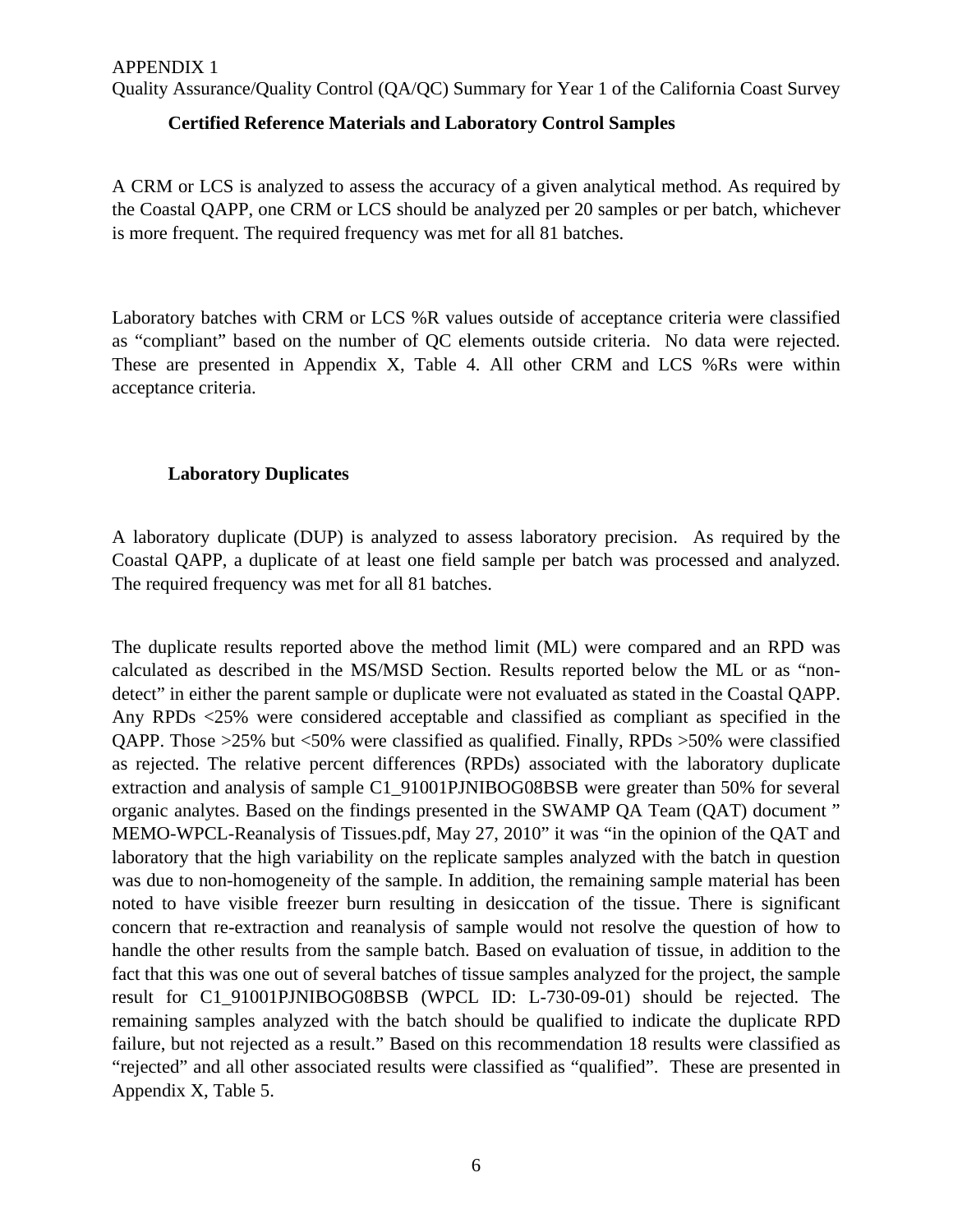### **Composite Blind Duplicates**

Composite blind duplicates are analyzed to assess composite homogeneity and laboratory precision. Although the Coastal QAPP does not address these samples or provide evaluation criteria, they were performed. Composite blind duplicates were obtained from homogenized tissue samples.

# **Holding Times**

Less than one percent of the results (6 out of 20,946 total results) in 914 tissue composites were classified as "qualified" due to holding time exceedances. Tissue samples analyzed for organochlorine pesticides and PCBs met the 12 month holding time criteria between collection and extraction or the 40 day holding time criteria from extraction to analysis. One tissue sample, C1\_90804PLMABOG08OGR, analyzed for both metals and mercury exceeded the 12 month holding time criteria between collection and analysis by less than one month.

# **QA/QC Summary**

### *Were the samples prepared and analyzed in a manner free from significant contamination?*

Review of lab blanks show that 0.02% (4 out of 20,946) of the results are unusable because levels are <3X the concentration detected in the method blank. The remaining 20,942 (99.98%) results are unaffected. Overall, the samples were prepared and analyzed in a manner free from significant contamination.

### *How accurate and precise are the results of the samples?*

Review of spiked QC samples show that all results are usable although there were percent recovery exceedances. Review of duplicate QC samples show that 0.08 % (18 out of 20,946) results are unusable due to percent difference exceedances. Overall, 99.9% of the data generated by laboratories met the accuracy and precision objectives.

There were 20,946 sample results for individual constituents including tissue composites and laboratory QA/QC samples. Of these:

- 20,448 (98%) were classified as "compliant"
- 346 (1.6%) were classified as "qualified"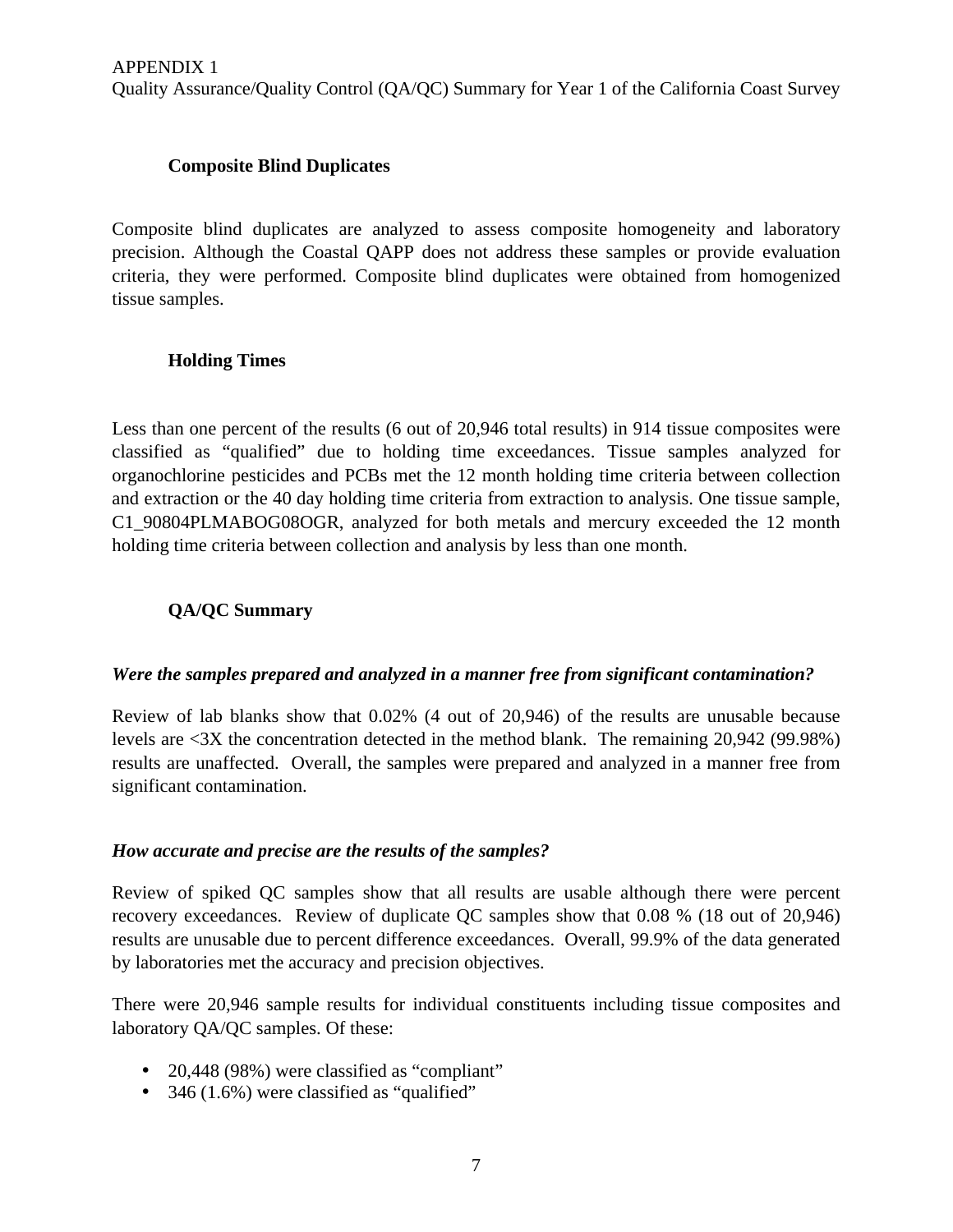Quality Assurance/Quality Control (QA/QC) Summary for Year 1 of the California Coast Survey

- 22 (0.1%) were classified as "rejected"; and
- 130 (0.6%) were classified as "NA", since the results were not reported due to high native concentrations and could not be validated.

Classification of this dataset is summarized as follows:

- 4 results were classified as "rejected" and 10 results were classified as "qualified" due to blank contamination values.
- 6 results were classified as "qualified" due to surrogate recovery exceedances presented in Table 2.
- All results were classified as "compliant" due to recovery exceedances presented in Tables 3 and 4.
- 324 results were classified as "qualified" and 18 results were classified as "rejected" due to the RPD exceedances presented in Tables 3 and 5.
- 6 results were classified as "qualified" due to holding time exceedances.

Data that meet all MQOs as specified in the QAPP are classified as "compliant" and considered usable without further evaluation. Data that fail to meet all program MQOs specified in the Coastal QAPP were classified as qualified but considered usable for the intended purpose. Data that are  $>2X$  MQO requirements or the result of blank contamination were classified as "rejected" and considered unusable. Data batches where results were not reported and therefore not validated were classified as not applicable.

All data with the exception of the 22 rejected results were considered usable for the intended purpose. A 99% completeness level was attained which met the 90% project completeness goal specified in the Coastal QAPP.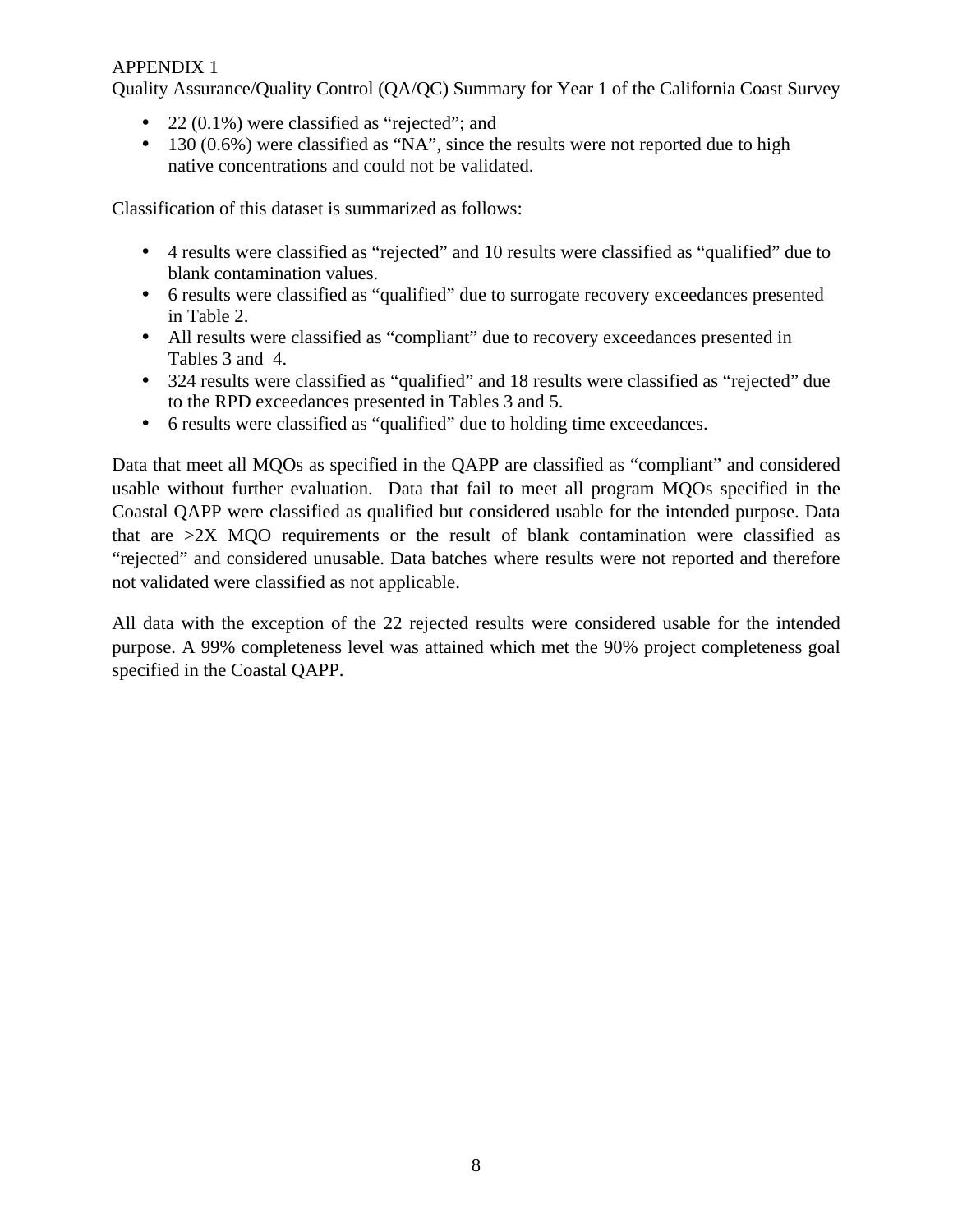Quality Assurance/Quality Control (QA/QC) Summary for Year 1 of California Coastal Study

Table 1. Percent recovery and relative percent difference acceptance criteria for different categories of analytes in fish tissue**.**

| <b>Analyte Category</b>                                                               | $\frac{6}{9}$<br><b>Surrogate</b><br><b>Recovery</b><br>Acceptance<br>Criteria | % MS/MSD<br><b>Recovery</b><br>Acceptance<br>Criteria | % CRM, LCM,<br>& LCS<br>Acceptance<br>Criteria | <b>Relative % Difference</b><br>Criteria (MS/MSD,<br><b>Laboratory Duplicate,</b><br><b>Field Duplicate)</b> |
|---------------------------------------------------------------------------------------|--------------------------------------------------------------------------------|-------------------------------------------------------|------------------------------------------------|--------------------------------------------------------------------------------------------------------------|
| <b>Trace Metals</b><br>(Including Mercury)                                            | <b>NA</b>                                                                      | 75-125                                                | 75-125                                         | 25                                                                                                           |
| <b>Synthetic Organics</b><br>(PCBs, OCHs, OPs,<br>Triazines, Phenols,<br>$VOCs$ , $)$ | 50-150                                                                         | $50 - 150$                                            | 50-150, if certified<br>then 70-130            | 25                                                                                                           |

Table 2. Surrogate recoveries that did not meet quality control acceptance criteria**.**

| <b>Surrogate</b>  | <b>Composite ID</b>                    | <b>Batch ID</b>               | % Recovery | Laboratory |
|-------------------|----------------------------------------|-------------------------------|------------|------------|
| DBCE(Surrogate) % | C1_90407LJSOBOG08OCM<br>(Matrix Spike) | WPCL L-546-<br>09_BS564_T_OCH | 43.9       | DFG-WPCL   |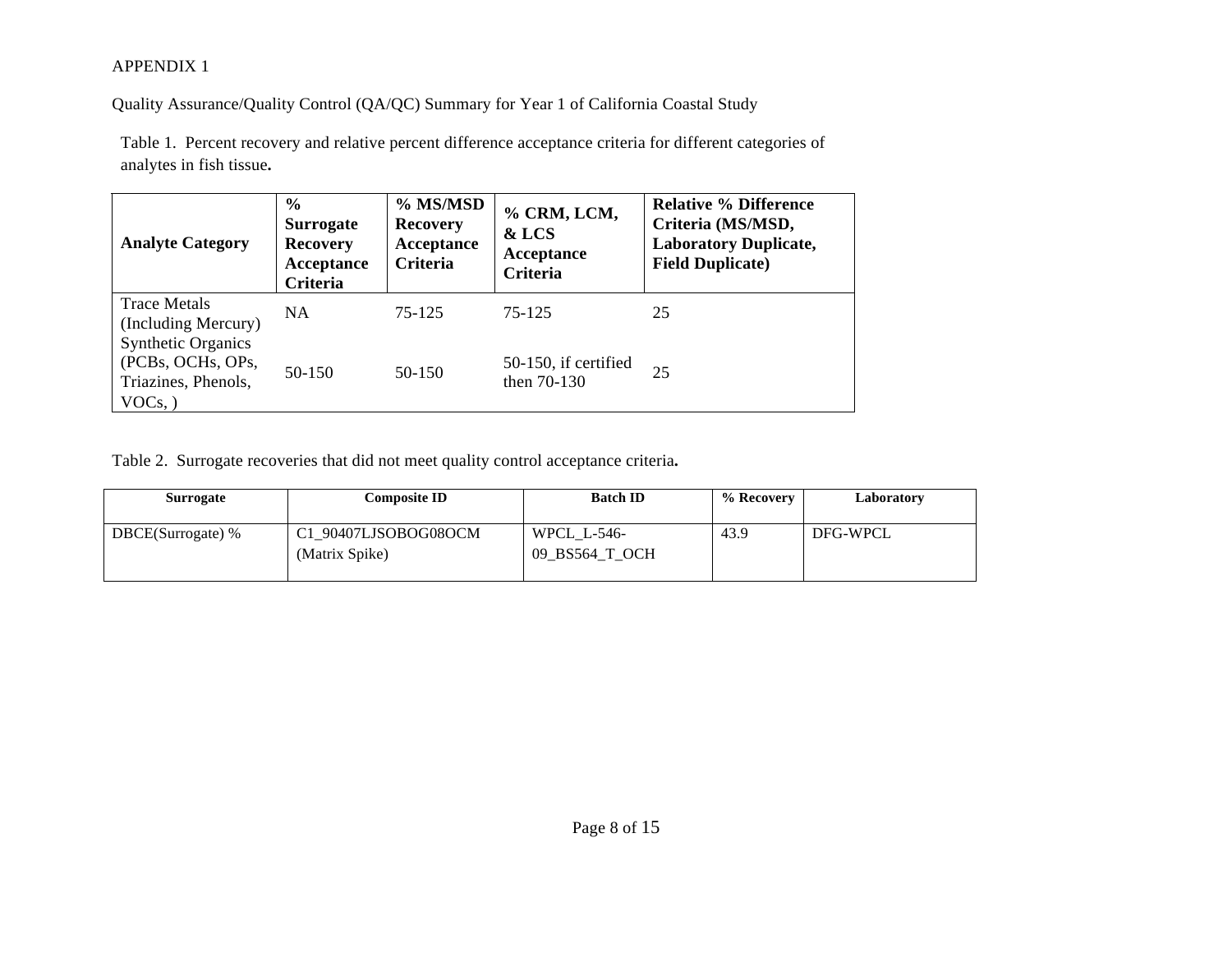Quality Assurance/Quality Control (QA/QC) Summary for Year 1 of California Coastal Study

Table 3. Matrix spikes (MS), matrix spike duplicates (MSD), percent recoveries (%R), and relative percent differences (RPD) that did not meet specified criteria. Boldface type indicates values that did not meet quality control criteria*.* 

| Analyte                 | <b>Composite ID</b>  | <b>Sample</b><br><b>Date</b> | <b>Batch ID</b>                        | <b>MS</b><br>$\%$ R | <b>MSD</b><br>%R | <b>RPD</b>     | Lab                 |
|-------------------------|----------------------|------------------------------|----------------------------------------|---------------------|------------------|----------------|---------------------|
| <b>Various Analytes</b> | C1 41116SPDBBOG08BLS | 07/Jul/2009<br>0:00          | <b>WPCL L-012-</b><br>10_BS574_T_OCH   | <b>NC</b>           | NC               | NC             | DFG-<br><b>WPCL</b> |
| Various Analytes        | C1 91001TJNIBOG08OKB | 02/Jun/2009<br>0:00          | <b>WPCL_L-482-</b><br>09 BS561 T OCH   | <b>NC</b>           | NC               | <b>NC</b>      | DFG-<br><b>WPCL</b> |
| <b>Various Analytes</b> | C1 91001TJNIBOG08OKB | 02/Jun/2009<br>0:00          | <b>WPCL L-482-</b><br>09 BS561 T PCB   | <b>NC</b>           | NC               | NC             | DFG-<br><b>WPCL</b> |
| <b>Various Analytes</b> | C1 90407LJSOBOG08OCM | 10/Jun/2009<br>0:00          | <b>WPCL L-546-</b><br>09 BS564 T OCH   | <b>NC</b>           | NC               | NC             | DFG-<br><b>WPCL</b> |
| <b>Various Analytes</b> | C1 90804PLMABOG08BSB | 26/May/2009<br>0:00          | WPCL L-546-730-<br>09 BS572 T OCH      | <b>NC</b>           | N <sub>C</sub>   | NC             | DFG-<br><b>WPCL</b> |
| <b>Various Analytes</b> | C1 90804PLMABOG08BSB | 26/May/2009<br>0:00          | WPCL L-546-730-<br>09 BS572 T PCB      | <b>NC</b>           | NC               | NC             | DFG-<br><b>WPCL</b> |
| <b>Various Analytes</b> | C1 80111CCSABOG08BSH | 29/Jun/2009<br>0:00          | <b>WPCL L-643-</b><br>09 BS568 T PCB   | N <sub>C</sub>      | NC               | NC             | DFG-<br><b>WPCL</b> |
| <b>Various Analytes</b> | C1 31527GPTCBOG08BSB | 27/Oct/2009<br>0:00          | WPCL L-643-09 L-<br>012-10_BS573_T_OCH | N <sub>C</sub>      | NC               | NC             | DFG-<br><b>WPCL</b> |
| <b>Various Analytes</b> | C1 31527GPTCBOG08BSB | 27/Oct/2009<br>0:00          | WPCL L-643-09 L-<br>012-10 BS573 T PCB | <b>NC</b>           | NC               | N <sub>C</sub> | DFG-<br><b>WPCL</b> |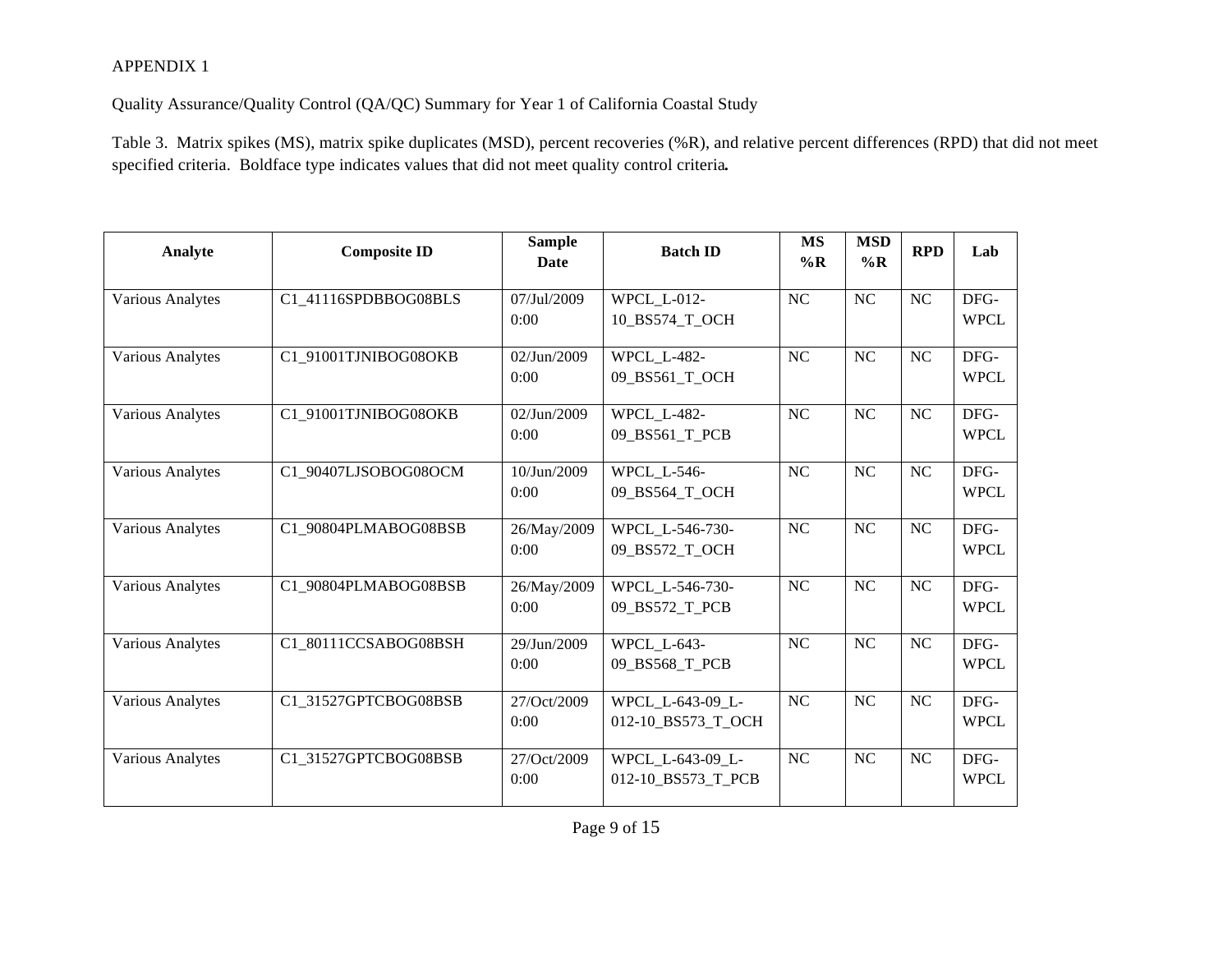| Analyte                              | <b>Composite ID</b>  | <b>Sample</b><br><b>Date</b> | <b>Batch ID</b>                      | <b>MS</b><br>$\%$ R | <b>MSD</b><br>$\%$ R | <b>RPD</b>     | Lab                 |
|--------------------------------------|----------------------|------------------------------|--------------------------------------|---------------------|----------------------|----------------|---------------------|
| <b>Various Analytes</b>              | C1 80111CCSABOG08BSH | 29/Jun/2009<br>0:00          | <b>WPCL L-643-</b><br>09_BS568_T_OCH | N <sub>C</sub>      | <b>NC</b>            | N <sub>C</sub> | DFG-<br><b>WPCL</b> |
| <b>Various Analytes</b>              | C1_80113SASBBOG08BRS | 08/Jul/2009<br>0:00          | WPCL L-453-638-<br>09_BS582_T_OCH    | <b>NC</b>           | <b>NC</b>            | NC             | DFG-<br><b>WPCL</b> |
| Aldrin, Total ng/g ww                | C1_80111CCSABOG08BSH | 29/Jun/2009<br>0:00          | <b>WPCL L-643-</b><br>09_BS568_T_OCH | 157                 | 170                  | 8              | DFG-<br><b>WPCL</b> |
| Chlordane, trans-,Total<br>$ng/g$ ww | C1_80111CCSABOG08BSH | 29/Jun/2009<br>0:00          | <b>WPCL L-643-</b><br>09_BS568_T_OCH | 148                 | 163                  | 7.7            | DFG-<br><b>WPCL</b> |
| HCH, beta, Total ng/g<br><b>WW</b>   | C1_80111CCSABOG08BSH | 29/Jun/2009<br>0:00          | <b>WPCL L-643-</b><br>09_BS568_T_OCH | 148                 | 155                  | 4.1            | DFG-<br><b>WPCL</b> |
| Heptachlor<br>epoxide, Total ng/g ww | C1_80111CCSABOG08BSH | 29/Jun/2009<br>0:00          | <b>WPCL L-643-</b><br>09 BS568 T OCH | 116                 | 82.8                 | 32             | DFG-<br><b>WPCL</b> |
| Oxychlordane, Total<br>ng/g ww       | C1_80111CCSABOG08BSH | 29/Jun/2009<br>0:00          | <b>WPCL L-643-</b><br>09 BS568 T OCH | 163                 | 148                  | 8.2            | DFG-<br><b>WPCL</b> |
| Aldrin, Total ng/g ww                | C1_80113SASBBOG08BRS | 08/Jul/2009<br>0:00          | WPCL L-453-638-<br>09 BS582 T OCH    | 153                 | 164                  | 6.8            | DFG-<br><b>WPCL</b> |
| Heptachlor<br>epoxide, Total ng/g ww | C1_80113SASBBOG08BRS | 08/Jul/2009<br>0:00          | WPCL_L-453-638-<br>09 BS582 T OCH    | 147                 | 153                  | 4.2            | DFG-<br><b>WPCL</b> |
| Oxychlordane, Total<br>ng/g ww       | C1_80113SASBBOG08BRS | 08/Jul/2009<br>0:00          | WPCL_L-453-638-<br>09 BS582 T OCH    | 161                 | 161                  | 0.15           | DFG-<br><b>WPCL</b> |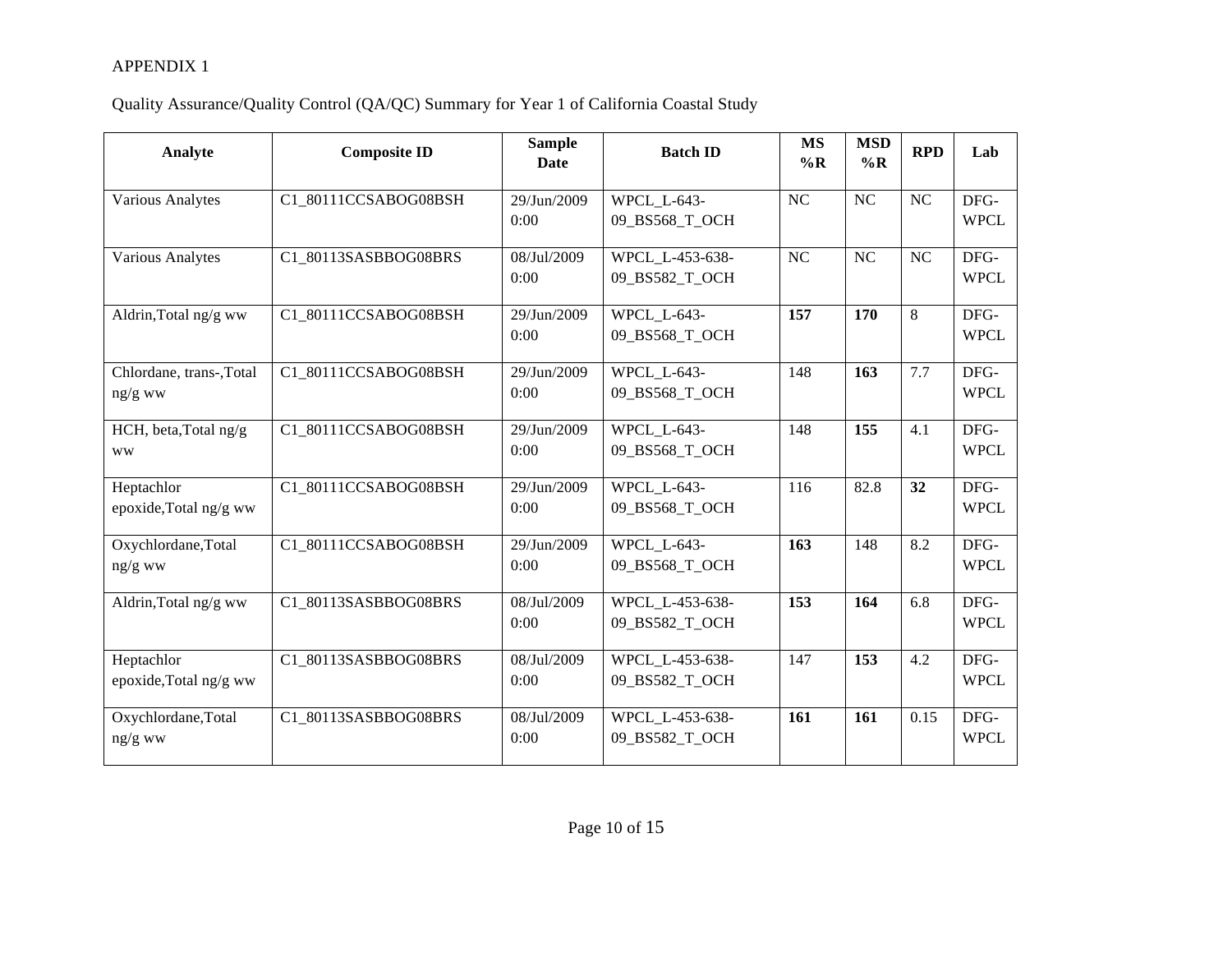| Analyte                            | <b>Composite ID</b>  | <b>Sample</b><br>Date  | <b>Batch ID</b>                        | MS<br>$\%$ R | <b>MSD</b><br>$\%$ R | <b>RPD</b> | Lab                 |
|------------------------------------|----------------------|------------------------|----------------------------------------|--------------|----------------------|------------|---------------------|
| Oxadiazon, Total ng/g<br><b>WW</b> | C1 20150FARIBOG08OLR | 14/Sep/2009<br>0:00    | WPCL_L-547-09_L-<br>039-10 BS576 T OCH | 57.4         | 81.7                 | 35         | DFG-<br><b>WPCL</b> |
| PCB 070, Total ng/g ww             | C1 90407LJSOBOG08OCM | 10/Jun/2009<br>0:00    | WPCL_L-546-<br>09_BS564_T_PCB          | 120          | 87.2                 | 30         | DFG-<br><b>WPCL</b> |
| PCB 105, Total ng/g ww             | C1_90407LJSOBOG08OCM | $10/J$ un/2009<br>0:00 | <b>WPCL L-546-</b><br>09 BS564 T PCB   | 112          | 85.4                 | 26         | DFG-<br><b>WPCL</b> |
| PCB 110, Total ng/g ww             | C1 90407LJSOBOG08OCM | $10/J$ un/2009<br>0:00 | <b>WPCL L-546-</b><br>09 BS564 T PCB   | 128          | 89.8                 | 31         | DFG-<br><b>WPCL</b> |
| PCB 118, Total ng/g ww             | C1 90407LJSOBOG08OCM | 10/Jun/2009<br>0:00    | WPCL_L-546-<br>09 BS564 T PCB          | 136          | 87.3                 | 37         | DFG-<br><b>WPCL</b> |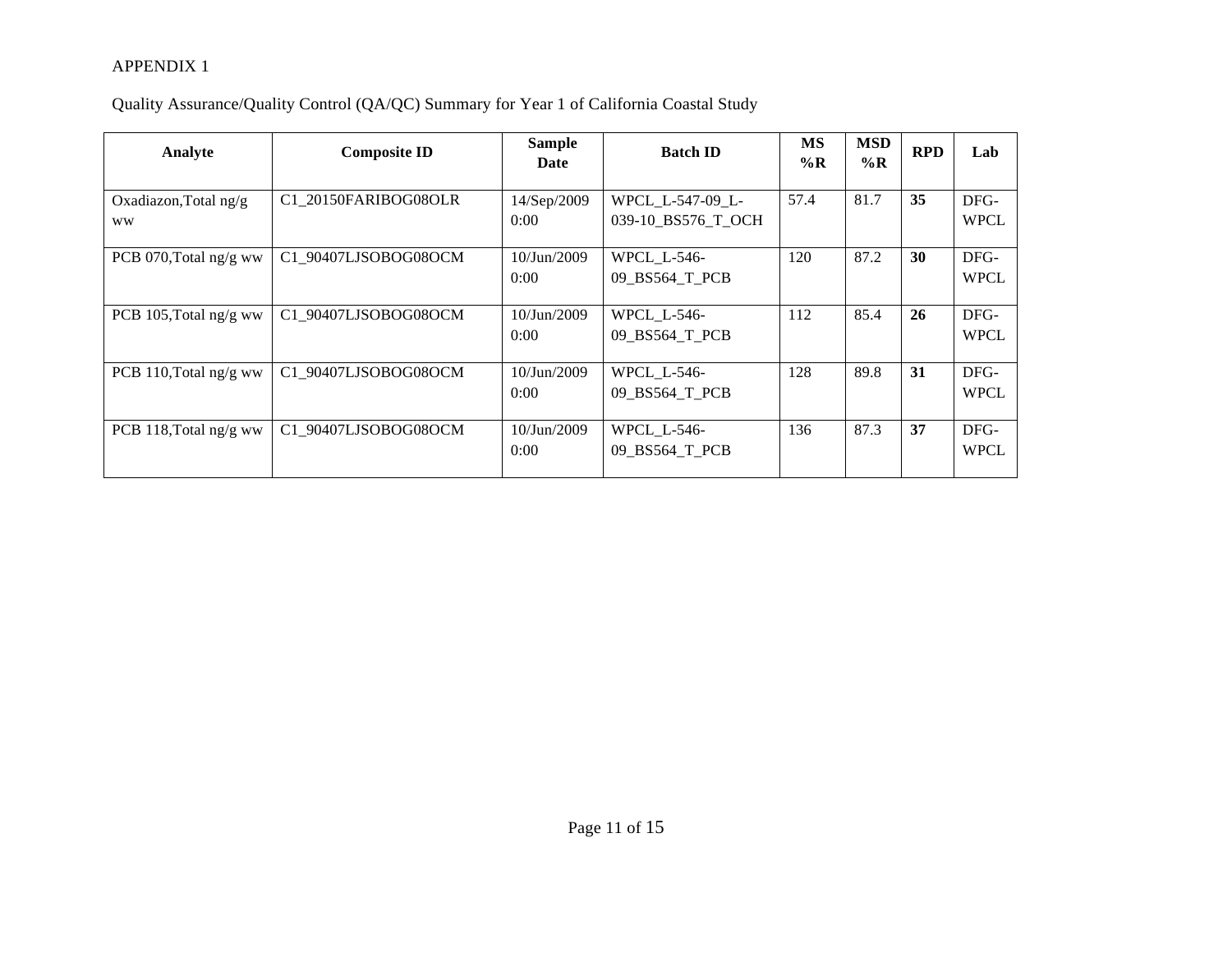Quality Assurance/Quality Control (QA/QC) Summary for Year 1 of California Coastal Study

| Analyte                               | <b>Station Code</b>          | <b>Batch ID</b>                        | % Recovery | Laboratory |
|---------------------------------------|------------------------------|----------------------------------------|------------|------------|
| Chlordane, cis-, Total<br>$ng/g$ na   | L-482-09_BS 561_SRM<br>1588b | <b>WPCL L-482-</b><br>09_BS561_T_OCH   | 132        | DFG-WPCL   |
| Hexachlorobenzene, Total<br>$ng/g$ na | L-012-10_BS 575_SRM<br>1588b | WPCL_L-012-<br>10 BS575 T OCH          | 69.3       | DFG-WPCL   |
| PCB 101, Total ng/g na                | L-012-10 BS 573 SRM<br>1588b | WPCL L-643-09 L-012-<br>10_BS573_T_PCB | 131        | DFG-WPCL   |
| PCB 105, Total ng/g na                | L-012-10_BS 573_SRM<br>1588b | WPCL_L-643-09_L-012-<br>10 BS573 T PCB | 139        | DFG-WPCL   |
| Chlordane, cis-, Total<br>$ng/g$ na   | L-482-09_BS 561_SRM<br>1588b | <b>WPCL L-482-</b><br>09 BS561 T OCH   | 132        | DFG-WPCL   |
| $DDE(p,p')$ , Total ng/g ww           | L-643-09_BS 568_LCS          | WPCL_L-643-<br>09 BS568 T OCH          | 155        | DFG-WPCL   |
| Endosulfan I, Total ng/g<br><b>WW</b> | L-546-09 BS 564 LCS          | <b>WPCL L-546-</b><br>09_BS564_T_OCH   | 48         | DFG-WPCL   |

Table 4. Batches containing certified reference material (CRM) or laboratory control spike (LCS) outside of acceptance criteria**.**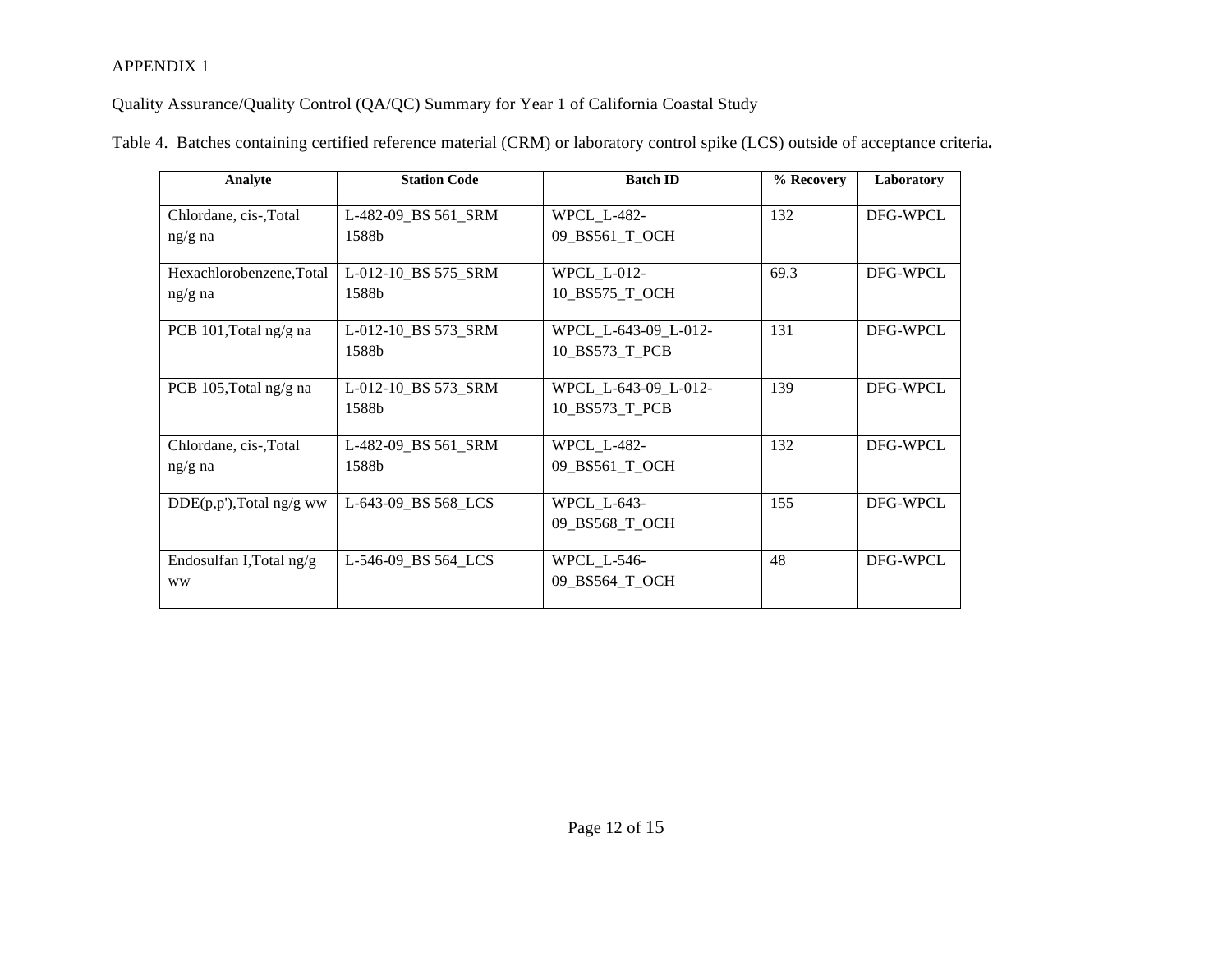|  |  |  | Table 5. Laboratory duplicate samples that did not meet quality control acceptance criteria |  |
|--|--|--|---------------------------------------------------------------------------------------------|--|
|  |  |  |                                                                                             |  |
|  |  |  |                                                                                             |  |

| Analyte                               | <b>StationCode</b>              | <b>Parent Value</b> | <b>Duplicate</b><br><b>Value</b> | <b>RPD</b> | Laboratory | <b>Batch ID</b>                                |
|---------------------------------------|---------------------------------|---------------------|----------------------------------|------------|------------|------------------------------------------------|
| $DDE(p,p')$ , Total ng/g<br><b>WW</b> | C1_20150FARIBOG08O<br><b>GR</b> | 2.28                | 3.20                             | 34         | DFG-WPCL   | WPCL_L-547-<br>09_L-039-<br>10_BS576_T_OC<br>H |
| $DDE(p,p')$ , Total ng/g<br><b>WW</b> | C1_91001TJNIBOG08BS<br>B        | 19.4                | 7.84                             | 85         | DFG-WPCL   | WPCL_L-546-<br>730-<br>09_BS572_T_OC<br>H      |
| PCB 099, Total ng/g<br><b>WW</b>      | C1_91001TJNIBOG08BS<br>B        | 2.61                | 1.25                             | 70         | DFG-WPCL   | WPCL_L-546-<br>730-<br>09_BS572_T_PC<br>B      |
| PCB 101, Total ng/g<br><b>WW</b>      | C1_91001TJNIBOG08BS<br>B        | 2.81                | 1.43                             | 65         | DFG-WPCL   | WPCL_L-546-<br>730-<br>09_BS572_T_PC<br>B      |
| PCB 118, Total ng/g<br><b>WW</b>      | C1_91001TJNIBOG08BS<br>B        | 3.39                | 1.66                             | 69         | DFG-WPCL   | WPCL_L-546-<br>730-<br>09_BS572_T_PC<br>B      |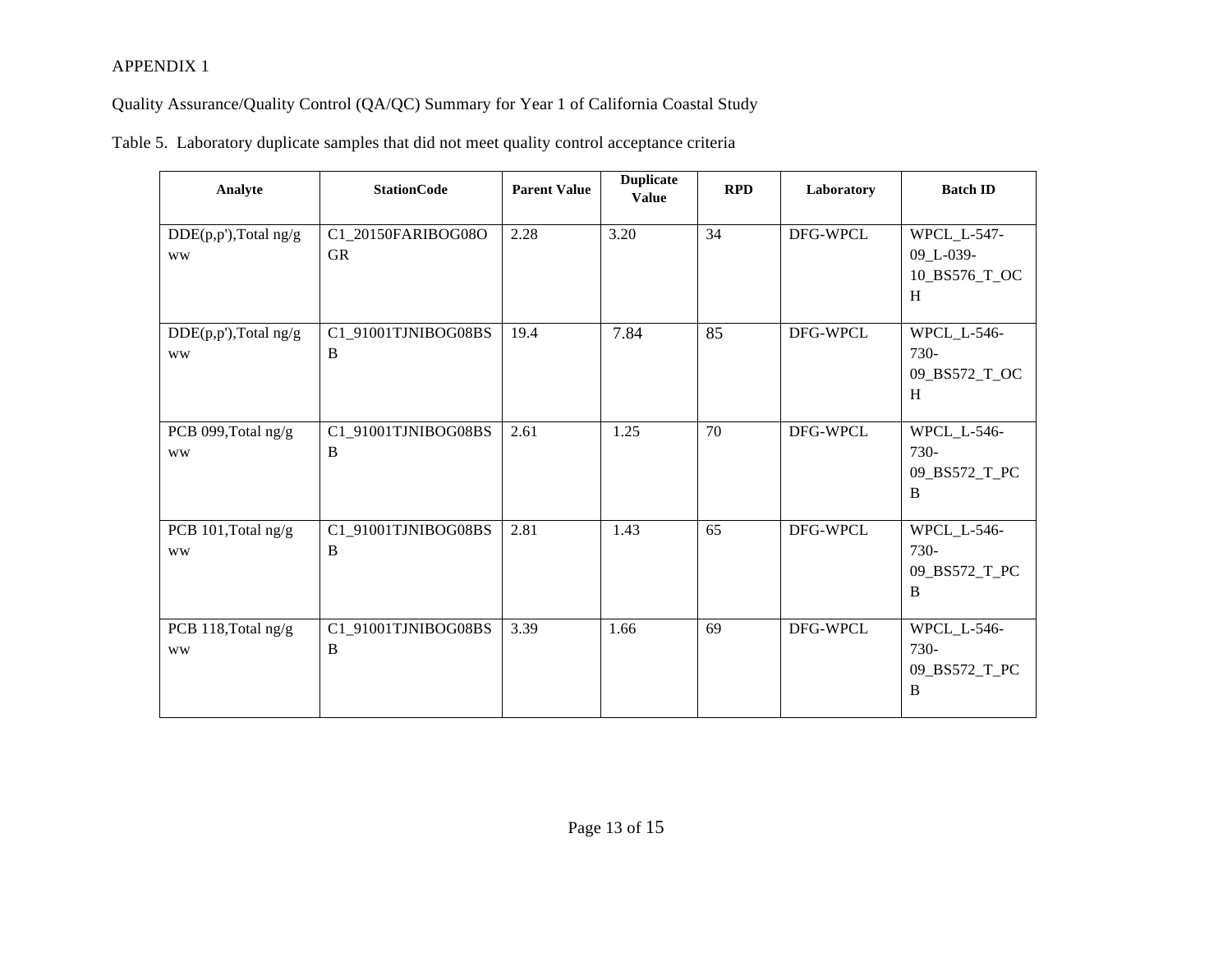| Analyte                           | <b>StationCode</b>              | <b>Parent Value</b> | <b>Duplicate</b><br><b>Value</b> | RPD             | Laboratory | <b>Batch ID</b>                                         |
|-----------------------------------|---------------------------------|---------------------|----------------------------------|-----------------|------------|---------------------------------------------------------|
| PCB 138, Total ng/g<br><b>WW</b>  | C1_91001TJNIBOG08BS<br>B        | 5.51                | 2.53                             | 74              | DFG-WPCL   | WPCL_L-546-<br>730-<br>09_BS572_T_PC<br>B               |
| PCB 149, Total ng/g<br><b>WW</b>  | C1_91001TJNIBOG08BS<br>B        | 1.86                | 0.860                            | 74              | DFG-WPCL   | WPCL_L-546-<br>730-<br>09_BS572_T_PC<br>$\, {\bf B}$    |
| PCB 153, Total ng/g<br><b>WW</b>  | C1_91001TJNIBOG08BS<br>B        | 9.45                | 4.29                             | 75              | DFG-WPCL   | WPCL_L-546-<br>730-<br>09_BS572_T_PC<br>B               |
| PCB 180, Total ng/g<br><b>WW</b>  | C1_91001TJNIBOG08BS<br>B        | 2.28                | 1.06                             | $\overline{73}$ | DFG-WPCL   | <b>WPCL L-546-</b><br>730-<br>09_BS572_T_PC<br>$\bf{B}$ |
| PCB 187, Total ng/g<br><b>WW</b>  | C1_91001TJNIBOG08BS<br>B        | 2.96                | 1.36                             | 74              | DFG-WPCL   | WPCL_L-546-<br>730-<br>09_BS572_T_PC<br>B               |
| DDE(p,p'),Total ng/g<br><b>WW</b> | C1_31527GPTCBOG08O<br><b>KB</b> | 4.44                | 6.30                             | 35              | DFG-WPCL   | WPCL_L-643-<br>09_L-012-<br>10_BS573_T_OC<br>H          |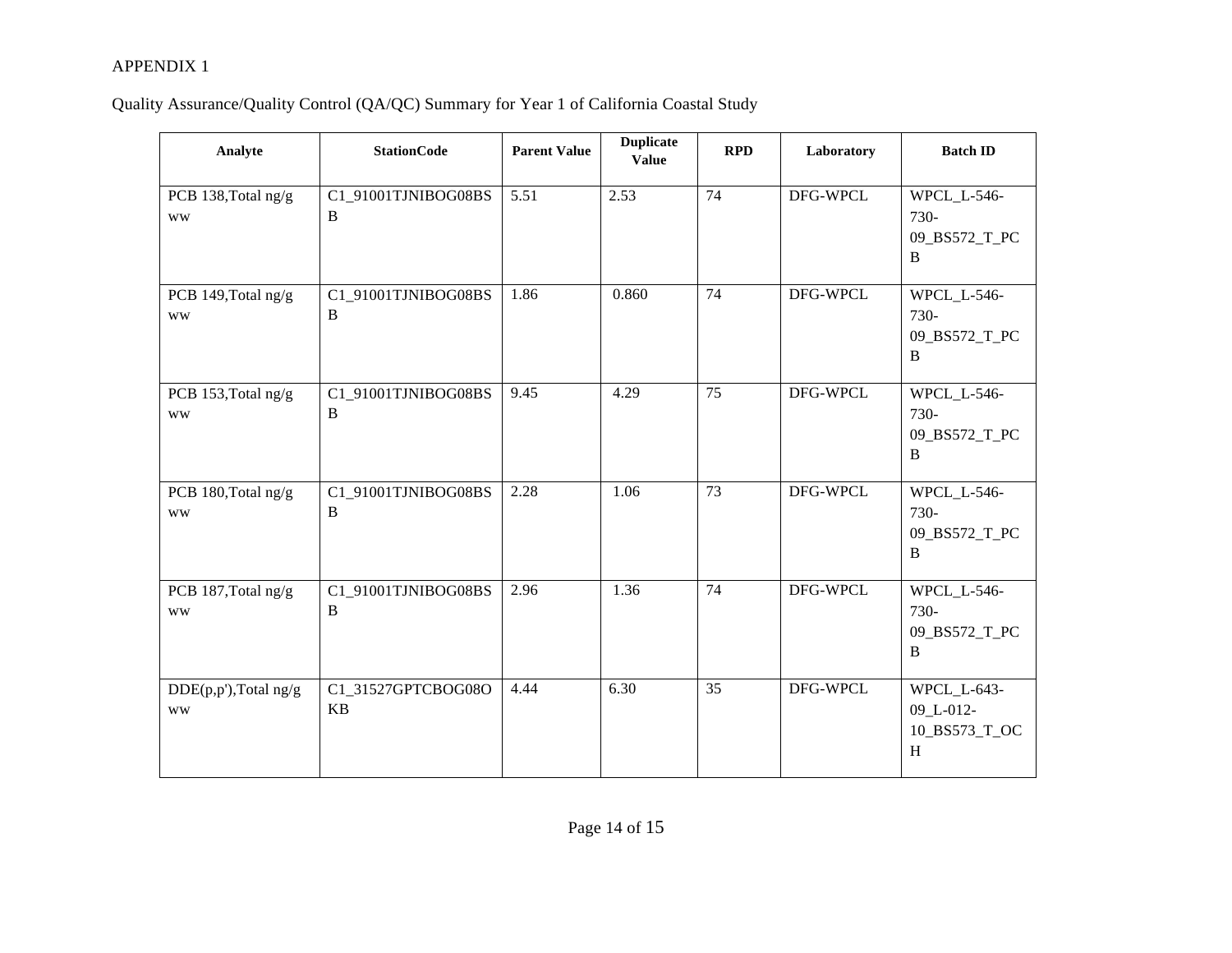| Analyte                           | <b>StationCode</b>              | <b>Parent Value</b> | <b>Duplicate</b><br>Value | <b>RPD</b> | Laboratory | <b>Batch ID</b>                  |
|-----------------------------------|---------------------------------|---------------------|---------------------------|------------|------------|----------------------------------|
| Selenium, Total ug/g<br><b>WW</b> | C1_80113SASBBOG08O<br><b>CM</b> | 0.45                | 0.60                      | 29.7       | MPSL-DFG   | MPSL-<br>DFG_2010Dig05<br>$T_Se$ |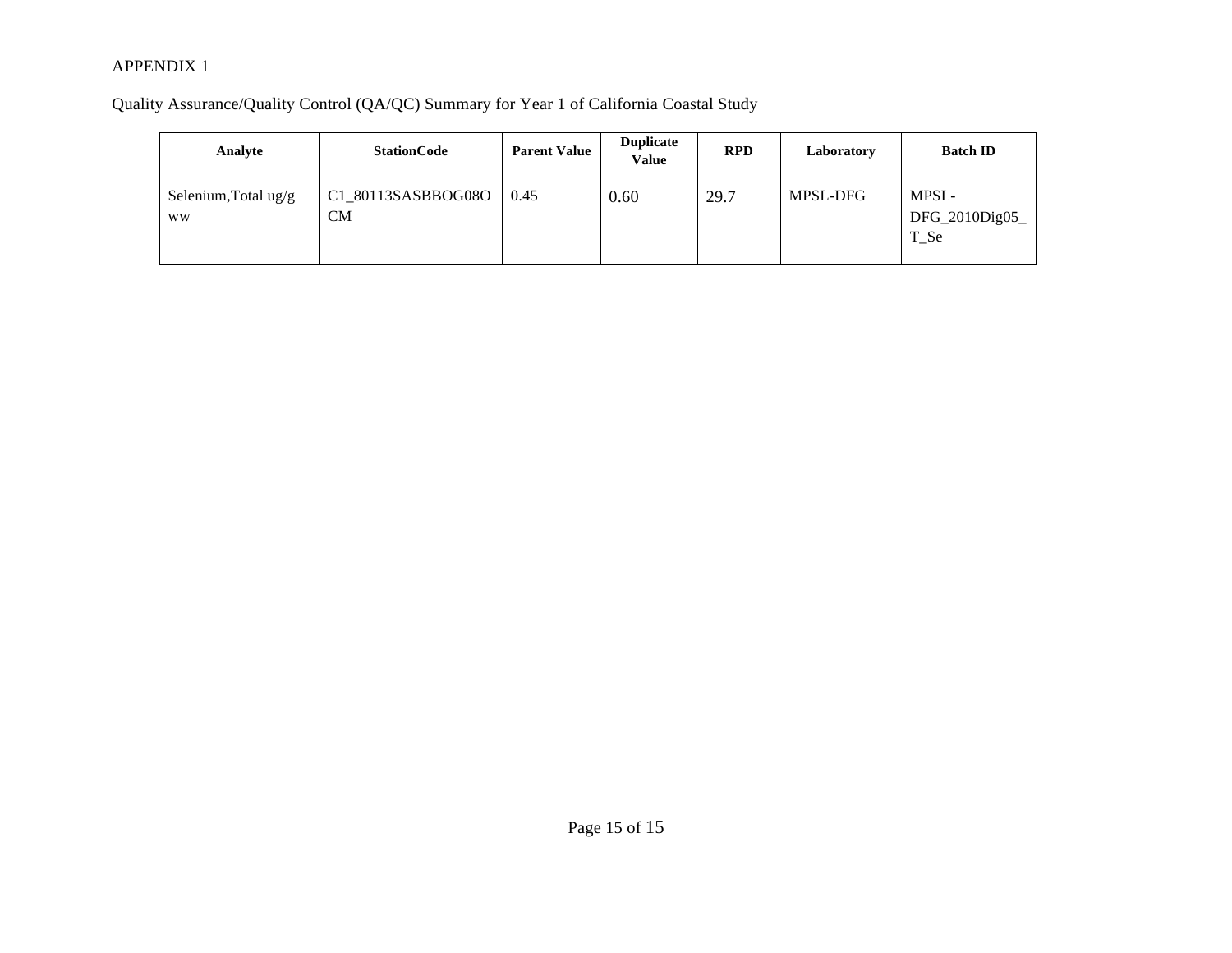Concise summary of year 1 results of the SWAMP Coastal Survey: composites or averages at each location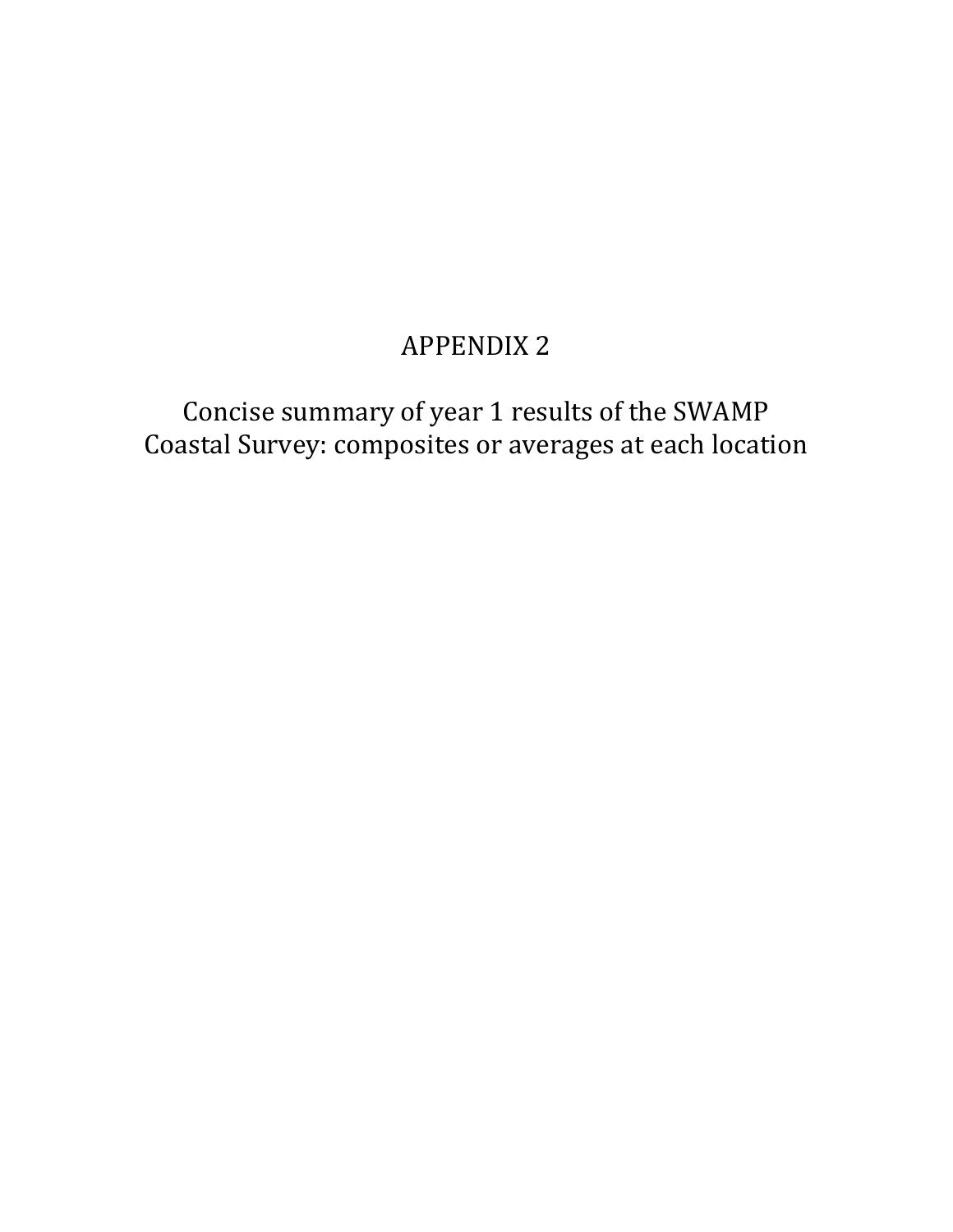|                                  |                 |                              |        |                         |                                       |                |                |                    |                          |                  | Sums of           | Sums of          |
|----------------------------------|-----------------|------------------------------|--------|-------------------------|---------------------------------------|----------------|----------------|--------------------|--------------------------|------------------|-------------------|------------------|
| Regional                         |                 |                              | Sample |                         |                                       | <b>Mercury</b> | Selenium       | <b>Sum of PCBs</b> | <b>Sum of DDTs</b>       | <b>Dieldrin</b>  | <b>Chlordanes</b> | <b>PBDEs</b>     |
| <b>Board</b>                     | Zone            | <b>Station Name</b>          | Year   | <b>Common Name</b>      | <b>Sample Type</b>                    | (µg/g ww)      | $(\mu g/g$ ww) | (ng/gww)           | (ng/g ww)                | (ng/g ww)        | (ng/g ww)         | (ng/g ww)        |
| 2                                | 203BRKLEY       | Berkeley (4)                 | 2009   | Shiner Surfperch        | Composite                             | 0.10           | 0.41           | 83.3               | 23.3<br>$\overline{3.0}$ |                  | 3.4<br>0.3        | 8.1<br>1.8       |
| $\overline{2}$                   | 203CENTRL       | Central Bay (6)              | 2009   | California Halibut      | Composite                             | 0.24           | 0.46           | 13.0               |                          | 0.0              |                   |                  |
| $\overline{2}$<br>$\overline{2}$ | 203CENTRL       | Central Bay (6)              | 2009   | Leopard shark           | erage of Individua                    | 1.23           |                |                    | 5.0                      |                  |                   |                  |
|                                  | 203CENTRL       | Central Bay (6)              | 2009   | Leopard shark           | Composite                             |                | 0.23           | 20.0               |                          | 0.5              | 1.3               | $\overline{3.4}$ |
| $\overline{2}$                   | 203CENTRL       | Central Bay (6)              | 2009   | <b>Striped Bass</b>     | erage of Individua                    | 0.43           |                |                    |                          |                  |                   |                  |
| $\overline{2}$                   | 203CENTRL       | Central Bay (6)              | 2009   | <b>Striped Bass</b>     | Composite                             |                | 0.46           | 67.4               | 21.4                     | 0.7              | 4.1               | 9.1              |
| $\frac{2}{2}$                    | 203CENTRL       | Central Bay (6)              | 2009   | <b>White Croaker</b>    | Composite                             |                | 0.36           | 71.8               | 19.3                     | 1.1              | 3.0               | 5.7              |
|                                  | 203OAKLND       | Oakland (2)                  | 2009   | Jack Smelt              | Composite                             | 0.07           | 0.28           | 19.6               | 17.3                     | 0.5              | $\overline{1.8}$  | $\overline{1.8}$ |
| $\overline{2}$                   | 203OAKLND       | Oakland (2)                  | 2009   | Northern Anchovy        | Composite                             |                | 0.47           | 153.2              | 23.3                     | 10               | 6.1               | 94               |
| $\overline{2}$                   | 203OAKLND       | Oakland (2)                  | 2009   | Shiner Surfperch        | Composite                             | 0.20           | 0.51           | 228.3              | 34.4                     | $\overline{1.3}$ | 16.5              | 14.2             |
| $\overline{2}$                   | 203OAKLND       | Oakland (2)                  | 2009   | <b>White Croaker</b>    | Composite                             |                | 0.48           | 203.6              | 30.3                     | 1.3              | 7.0               | 15.9             |
| $\frac{2}{2}$                    | 203SANFRN       | San Francisco Waterfront (3) | 2009   | California Halibut      | Composite                             | 0.24           | 0.32           | 32.8               | 3.8                      |                  | 0.3               | 2.4              |
|                                  | 203SANFRN       | San Francisco Waterfront (3) | 2009   | <b>Jack Smelt</b>       | Composite                             | 0.08           | 0.23           | 8.6                | 10.3                     |                  | 0.4               | 1.0              |
| $\overline{2}$                   | 203SANFRN       | San Francisco Waterfront (3) | 2009   | <b>Shiner Surfperch</b> | Composite                             | 0.10           | 0.53           | 179.4              | 19.0                     |                  | 11.0              | 6.7              |
| $\frac{2}{2}$                    | 204STHBAY       | South Bay (1)                | 2009   | <b>Jack Smelt</b>       | Composite                             | 0.08           | 0.41           | 40.4               | 10.5                     | 0.6              | 4.1               | 1.9              |
|                                  | 204STHBAY       | South Bay (1)                | 2009   | Leopard shark           | erage of Individua                    | 1.15           |                |                    |                          |                  |                   |                  |
| $\overline{2}$                   | 204STHBAY       | South Bay (1)                | 2009   | Leopard shark           | Composite                             |                | 0.33           | 16.8               | 6.3                      | 0.0              | 0.9               | $\overline{5.1}$ |
| $\overline{2}$                   | 204STHBAY       | South Bay (1)                | 2009   | Northern Anchovy        | Composite                             |                | 0.54           | 128.8              | 20.2                     | 1.0              | 6.6               | 8.7              |
| $\overline{2}$                   | 204STHBAY       | South Bay (1)                | 2009   | <b>Shiner Surfperch</b> | Composite                             | 0.13           | 0.50           | 118.1              | 27.1                     | 1.4              | 8.7               | 12.0             |
| $\frac{2}{2}$                    | 204STHBAY       | South Bay (1)                | 2009   | <b>White Croaker</b>    | Composite                             |                | 0.53           | 237.9              | 39.5                     | 1.2              | 10.1              | 16.2             |
|                                  | 204STHBAY       | South Bay (1)                | 2009   | White Sturgeon          | erage of Individuals                  |                | 1.00           |                    |                          |                  |                   |                  |
| $\overline{2}$                   | 204STHBAY       | South Bay (1)                | 2009   | White Sturgeon          | Composite                             |                |                | 14.5               | 4.5                      | 0.5              | 1.3               | 2.9              |
| $\frac{2}{2}$                    | 206SNPBLO       | San Pablo Bay (5)            | 2009   | California Halibut      | Composite                             | 0.18           | 0.41           | 8.8                | 2.6                      |                  | 0.2               | 1.3              |
|                                  | 206SNPBLO       | San Pablo Bay (5)            | 2009   | Jack Smelt              | Composite                             | 0.10           | 0.37           | 18.8               | 12.0                     |                  | 0.9               | $\overline{1.5}$ |
| $\overline{2}$                   | 206SNPBLO       | San Pablo Bay (5)            | 2009   | Leopard shark           | erage of Individual                   | 1.49           |                |                    |                          |                  |                   |                  |
| $\overline{2}$                   | 206SNPBLO       | San Pablo Bay (5)            | 2009   | Leopard shark           | Composite                             |                | 0.34           | 24.9               | 10.4                     |                  | 12                | 6.3              |
| $\overline{2}$                   | 206SNPBLO       | San Pablo Bay (5)            | 2009   | Shiner Surfperch        | Composite                             | 0.09           | 0.52           | 44.6               | 16.2                     | 0.5              | 2.4               | 5.8              |
| $\frac{2}{2}$                    | 206SNPBLO       | San Pablo Bay (5)            | 2009   | <b>Striped Bass</b>     | erage of Individual                   | 0.47           |                |                    |                          |                  |                   |                  |
|                                  | 206SNPBLO       | San Pablo Bay (5)            | 2009   | <b>Striped Bass</b>     | Composite                             |                | 0.50           | 23.5               | $\overline{14.2}$        | 0.0              | 1.4               | 4.9              |
| $\overline{2}$                   | 206SNPBLO       | San Pablo Bay (5)            | 2009   | White Sturgeon          | erage of Individuals                  |                | 1.95           |                    |                          |                  |                   |                  |
| $\overline{2}$                   | 206SNPBLO       | San Pablo Bay (5)            | 2009   | White Sturgeon          | Composite                             |                |                | 12.8               | 8.0                      | 0.5              | 2.1               | 5.0              |
| $\frac{2}{2}$                    | 45<br>45        | San Mateo Coast              | 2009   | <b>Black Rockfish</b>   | erage of Individual                   | 0.05           |                |                    |                          |                  |                   |                  |
|                                  |                 | San Mateo Coast              | 2009   | <b>Black Rockfish</b>   | Composite                             |                | 0.38           | $\overline{0.3}$   | $\overline{2.6}$         | $0.0$            | 0.0               |                  |
| $\overline{2}$                   | 45              | San Mateo Coast              | 2009   | <b>Blue Rockfish</b>    | erage of Individual                   | 0.05           |                |                    |                          |                  |                   |                  |
| $\overline{2}$                   | 45              | San Mateo Coast              | 2009   | Blue Rockfish           | Composite                             |                | 0.36           | 0.0                | 1.6                      | 0.0              | 0.0               |                  |
| $\overline{2}$                   | 45              | San Mateo Coast              | 2009   | Gopher Rockfish         | Composite                             | 0.43           | 0.36           | 0.2                | 3.3                      | 0.0              | 0.2               |                  |
| $\overline{2}$                   | 45              | San Mateo Coast              | 2009   | <b>Olive Rockfish</b>   | erage of Individual                   | 0.15           |                |                    |                          |                  |                   |                  |
| $\overline{2}$                   | 45              | San Mateo Coast              | 2009   | <b>Olive Rockfish</b>   | Composite                             |                | 0.33           | $\overline{3.0}$   | 4.6                      | 0.0              | 0.2               |                  |
| $\overline{2}$                   | 46              | <b>Pillar Point Harbor</b>   | 2009   | <b>Black Perch</b>      | erage of Individual                   | 0.06           |                |                    |                          |                  |                   |                  |
|                                  | 46              | Pillar Point Harbor          | 2009   | <b>Black Perch</b>      | Composite                             |                | 0.18           | 0.6                | $\overline{1.7}$         | 0.0              | 0.3               |                  |
| $\frac{2}{2}$                    | 46              | <b>Pillar Point Harbor</b>   | 2009   |                         | Shiner Surfperch lerage of Individual | 0.06           |                |                    |                          |                  |                   |                  |
| $\overline{2}$                   | 46              | Pillar Point Harbor          | 2009   | Shiner Surfperch        | Composite                             | 0.06           | 0.23           | 12.7               | 13.0                     | 0.0              | 2.6               |                  |
| $\overline{2}$                   | 46              | Pillar Point Harbor          | 2009   | <b>Top Smelt</b>        | Composite                             | 0.09           | 0.23           | 11.5               | 15.8                     | 0.5              | 1.7               |                  |
| $\overline{2}$                   | 46              | Pillar Point Harbor          | 2009   | <b>White Croaker</b>    | Composite                             | 0.10           | 0.27           | 3.3                | 3.4                      | 0.0              | 0.3               |                  |
| $\overline{2}$                   | 46              | Pillar Point Harbor          | 2009   | White Surfperch         | erage of Individua                    | 0.07           |                |                    |                          |                  |                   |                  |
| $\overline{2}$                   | 46              | Pillar Point Harbor          | 2009   | White Surfperch         | Composite                             | 0.06           | 0.19           | 5.3                | 6.9                      | 0.0              | $\overline{1.7}$  |                  |
| $\overline{2}$                   | 47              | Half Moon Bay Coast          | 2009   |                         | Barred Surfperch lerage of Individual | 0.20           |                |                    |                          |                  |                   |                  |
| $\overline{2}$                   | 47              | <b>Half Moon Bay Coast</b>   | 2009   | <b>Barred Surfperch</b> | Composite                             |                | 0.37           | 0.6                | 2.7                      | 0.0              | 0.0               |                  |
| $\overline{2}$                   | 47              | <b>Half Moon Bay Coast</b>   | 2009   | <b>Blue Rockfish</b>    | erage of Individua                    | 0.07           |                |                    |                          |                  |                   |                  |
| $\overline{2}$                   | $\overline{47}$ | Half Moon Bay Coast          | 2009   | <b>Blue Rockfish</b>    | Composite                             |                | 0.41           | 0.0                | 1.0                      | 0.0              | 0.0               |                  |
| $\overline{2}$                   | 47              | Half Moon Bay Coast          | 2009   | <b>Brown Rockfish</b>   | Composite                             | 0.26           | 0.29           | 3.2                | 2.0                      | 0.0              | 0.0               |                  |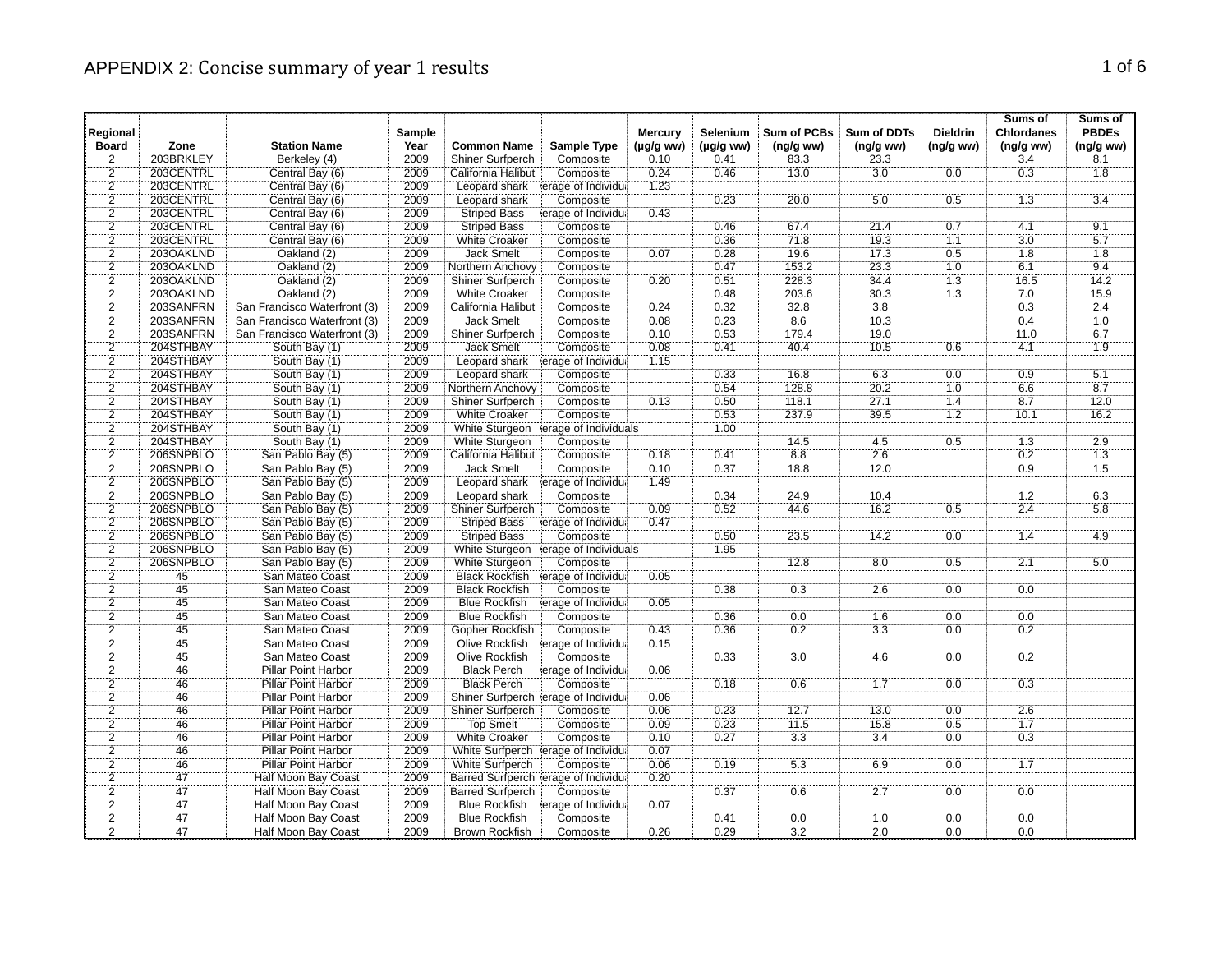|                |                 |                                   |        |                         |                                       |                |                |                    |                    |                 | Sums of           | Sums of      |
|----------------|-----------------|-----------------------------------|--------|-------------------------|---------------------------------------|----------------|----------------|--------------------|--------------------|-----------------|-------------------|--------------|
| Regional       |                 |                                   | Sample |                         |                                       | <b>Mercury</b> | Selenium       | <b>Sum of PCBs</b> | <b>Sum of DDTs</b> | <b>Dieldrin</b> | <b>Chlordanes</b> | <b>PBDEs</b> |
| <b>Board</b>   | Zone            | <b>Station Name</b>               | Year   | <b>Common Name</b>      | <b>Sample Type</b>                    | (µg/g ww)      | $(\mu g/g$ ww) | (ng/g ww)          | (ng/gww)           | (ng/g ww)       | (ng/g ww)         | (ng/g ww)    |
| $\overline{2}$ | 47              | Half Moon Bay Coast               | 2009   | Gopher Rockfish         | Composite                             | 0.26           | 0.36           | 0.5                | 1.4                | 0.0             | 0.0               |              |
| $\overline{2}$ | 47              | Half Moon Bay Coast               | 2009   | Lingcod                 | Composite                             | 0.27           | 0.30           | 4.9                | 72.1               | 0.0             | 0.4               |              |
| $\overline{c}$ | 48              | Pacifica Coast                    | 2009   | <b>Blue Rockfish</b>    | erage of Individua                    | 0.08           |                |                    |                    |                 |                   |              |
| $\overline{2}$ | 48              | Pacifica Coast                    | 2009   | <b>Blue Rockfish</b>    | Composite                             |                | 0.52           | 1.5                | 3.3                | 0.0             | 0.0               |              |
| $\overline{2}$ | $\overline{48}$ | Pacifica Coast                    | 2009   | Gopher Rockfish         | Composite                             | 0.34           | 0.32           | 0.6                | $\overline{1.7}$   | 0.0             | 0.0               |              |
| $\overline{2}$ | 48              | Pacifica Coast                    | 2009   | Lingcod                 | Composite                             | 0.42           | 0.25           | 8.1                | 10.0               | 0.0             | 0.3               |              |
| $\frac{2}{2}$  | 49              | San Francisco Coast               | 2009   |                         | Barred Surfperch lerage of Individual | 0.14           |                |                    |                    |                 |                   |              |
|                | 49              | San Francisco Coast               | 2009   | <b>Barred Surfperch</b> | Composite                             | 0.11           | 0.21           | 35.8               | 21.7               | 0.6             | $\overline{3.1}$  |              |
| $\overline{2}$ | 49              | San Francisco Coast               | 2009   | <b>White Croaker</b>    | Composite                             | 0.24           | 0.31           | 5.0                | 3.2                | 0.0             | 0.0               |              |
| $\overline{2}$ | $\overline{50}$ | Farallon Islands                  | 2009   | <b>Blue Rockfish</b>    | erage of Individual                   | 0.04           |                |                    |                    |                 |                   |              |
| $\overline{2}$ | 50              | <b>Farallon Islands</b>           | 2009   | <b>Blue Rockfish</b>    | Composite                             |                | 0.62           | 0.0                | 1.7                | 0.0             | 0.0               |              |
| $\overline{2}$ | 50              | Farallon Islands                  | 2009   | Gopher Rockfish         | Composite                             | 0.29           | 0.33           | 0.3                | 2.3                | 0.0             | 0.0               |              |
| $\frac{1}{2}$  | 50              | <b>Farallon Islands</b>           | 2009   | Olive Rockfish          | erage of Individua                    | 0.14           |                |                    |                    |                 |                   |              |
| $\overline{2}$ | 50              | <b>Farallon Islands</b>           | 2009   | <b>Olive Rockfish</b>   | Composite                             |                | 0.54           | 0.2                | 3.0                | 0.0             | 0.0               |              |
| $\frac{2}{2}$  | $\overline{51}$ | Southern Marin Coast              | 2009   |                         | Barred Surfperch lerage of Individua  | 0.14           |                |                    |                    |                 |                   |              |
|                | 51              | Southern Marin Coast              | 2009   | <b>Barred Surfperch</b> | Composite                             | 0.20           | 0.45           | 18.3               | 12.3               | 0.5             | 1.5               |              |
| $\overline{2}$ | 51              | Southern Marin Coast              | 2009   | <b>White Croaker</b>    | Composite                             | 0.21           | 0.29           | 2.0                | 1.3                | 0.0             | 0.0               |              |
| $\overline{2}$ | 52              | Tomales Bay                       | 2009   | in Smooth-hound S       | Composite                             | 0.83           | 0.19           | 1.1                | 1.6                | 0.0             | 0.0               |              |
| $\overline{2}$ | 52              | Tomales Bay                       | 2009   | Leopard shark           | Composite                             | 1.22           | 0.31           | 2.5                | 1.7                | 0.0             | 0.0               |              |
|                | 52              | <b>Tomales Bay</b>                | 2009   |                         | Shiner Surfperch jerage of Individual | 0.06           |                |                    |                    |                 |                   |              |
| $\frac{2}{2}$  | $\overline{52}$ | Tomales Bay                       | 2009   | Shiner Surfperch        | Composite                             | 0.07           | 0.37           | 3.2                | 2.9                | 0.0             | 0.0               |              |
| $\overline{2}$ | 52              | <b>Tomales Bay</b>                | 2009   | <b>Top Smelt</b>        | Composite                             | 0.05           | 0.31           | 5.8                | 15.5               | 0.0             | 0.4               |              |
| $\overline{2}$ | 52              | <b>Tomales Bay</b>                | 2009   | White Surfperch         | erage of Individual                   | 0.04           |                |                    |                    |                 |                   |              |
| $\overline{2}$ | $\overline{52}$ | Tomales Bay                       | 2009   | White Surfperch         | Composite                             | 0.04           | 0.08           | 0.2                | 7.1                | 0.0             | 0.0               |              |
| $\overline{2}$ | 53              | Northern Marin Coast              | 2009   | <b>Blue Rockfish</b>    | erage of Individual                   | 0.06           |                |                    |                    |                 |                   |              |
| $\overline{2}$ | $\overline{53}$ | Northern Marin Coast              | 2009   | <b>Blue Rockfish</b>    | Composite                             |                | 0.45           | 0.0                | 0.7                | 0.0             | 0.0               |              |
| $\overline{2}$ | 53              | <b>Northern Marin Coast</b>       | 2009   | <b>Brown Rockfish</b>   | Composite                             | 0.24           | 0.28           | 1.6                | 2.2                | 0.0             | 0.0               |              |
|                | 53              | <b>Northern Marin Coast</b>       | 2009   | Olive Rockfish          | erage of Individual                   | 0.04           |                |                    |                    |                 |                   |              |
| $\frac{2}{2}$  | $\overline{53}$ | Northern Marin Coast              | 2009   | Olive Rockfish          | Composite                             |                | 0.47           | 0.0                | 0.7                | 0.0             | 0.0               |              |
| $\dddot{3}$    | $\overline{23}$ | Northern Channel Islands          | 2009   | <b>Black Perch</b>      | erage of Individual                   | 0.10           |                |                    |                    |                 |                   |              |
| 3              | 23              | Northern Channel Islands          | 2009   | <b>Black Perch</b>      | Composite                             |                | 0.18           | 0.0                | 1.3                | 0.0             | 0.0               |              |
| $\ddot{3}$     | 23              | Northern Channel Islands          | 2009   | Brown Rockfish          | Composite                             | 0.24           | 0.35           | 0.0                | $\overline{2.3}$   | 0.0             | 0.0               |              |
| $\overline{3}$ | $\overline{23}$ | Northern Channel Islands          | 2009   | Kelp Bass               | erage of Individual                   | 0.18           |                |                    |                    |                 |                   |              |
| $\overline{3}$ | 23              | Northern Channel Islands          | 2009   | <b>Kelp Bass</b>        | Composite                             | 0.13           | 0.64           | 0.5                | 4.7                | 0.0             | 0.0               |              |
| $\overline{3}$ | 23              | Northern Channel Islands          | 2009   | Kelp Rockfish           | Composite                             | 0.11           | 0.44           | 0.0                | 1.3                | 0.0             | 0.0               |              |
| $\overline{3}$ | 25              | <b>Rincon to Goleta</b>           | 2009   | <b>Black Perch</b>      | erage of Individua                    | 0.08           |                |                    |                    |                 |                   |              |
| $\overline{3}$ | $\overline{25}$ | Rincon to Goleta                  | 2009   | <b>Black Perch</b>      | Composite                             |                | 0.18           | 0.0                | $\overline{1.7}$   | 0.0             | 0.0               |              |
| $\overline{3}$ | 25              | Rincon to Goleta                  | 2009   | <b>Chub Mackerel</b>    | Composite                             | 0.07           | 0.41           | 7.0                | 33.8               | 0.0             | 0.4               |              |
| $\overline{3}$ | 25              | Rincon to Goleta                  | 2009   | <b>Kelp Bass</b>        | erage of Individual                   | 0.16           |                |                    |                    |                 |                   |              |
| $\overline{3}$ | $\overline{25}$ | Rincon to Goleta                  | 2009   | <b>Kelp Bass</b>        |                                       | 0.12           | 0.71           | 2.6                |                    | 0.0             | 0.4               |              |
| $\overline{3}$ | 25              |                                   |        |                         | Composite                             |                |                |                    | 10.1               |                 |                   |              |
|                |                 | Rincon to Goleta                  | 2009   | <b>Olive Rockfish</b>   | erage of Individual                   | 0.08           |                |                    |                    |                 |                   |              |
| $\overline{3}$ | 25              | Rincon to Goleta                  | 2009   | Olive Rockfish          | Composite                             |                | 0.70           | 2.4                | 14.0               | 0.0             | 0.4               |              |
| $\overline{3}$ | $\overline{25}$ | Rincon to Goleta                  | 2009   | <b>White Croaker</b>    | Composite                             | 0.12           | 0.36           | $\overline{3.8}$   | 23.3               | 0.0             | 1.0               |              |
| $\overline{3}$ | 26              | anta Barbara Channel Oil Platfor  | 2009   | <b>Brown Rockfish</b>   | Composite                             | 0.14           | 0.27           | 2.3                | 15.0               | 0.0             | 0.3               |              |
| 3              | 26              | anta Barbara Channel Oil Platfori | 2009   | Chub Mackerel           | Composite                             | 0.09           | 0.43           | 3.3                | 12.0               | 0.0             | 0.0               |              |
| $\overline{3}$ | 26              | anta Barbara Channel Oil Platfor  | 2009   | Gopher Rockfish         | Composite                             | 0.27           | 0.36           | 0.5                | 2.8                | 0.0             | 0.0               |              |
| $\overline{3}$ | 26              | anta Barbara Channel Oil Platfor  | 2009   | <b>Kelp Bass</b>        | erage of Individua                    | 0.17           |                |                    |                    |                 |                   |              |
| $\overline{3}$ | 26              | anta Barbara Channel Oil Platfor  | 2009   | <b>Kelp Bass</b>        | Composite                             |                | 0.68           | 2.2                | 14.9               | 0.0             | 0.3               |              |
| $\overline{3}$ | 26              | anta Barbara Channel Oil Platfor  | 2009   | <b>White Croaker</b>    | Composite                             | 0.16           | 0.39           | 0.9                | $\overline{5.3}$   | 0.0             | 0.0               |              |
| $\frac{1}{3}$  | 26              | anta Barbara Channel Oil Platfori | 2009   | White Surfperch         | erage of Individual                   | 0.07           |                |                    |                    |                 |                   |              |
| $\overline{3}$ | 26              | anta Barbara Channel Oil Platfor  | 2009   | White Surfperch         | Composite                             | 0.06           | 0.25           | $\overline{3.8}$   | 17.4               | 0.0             | 0.5               |              |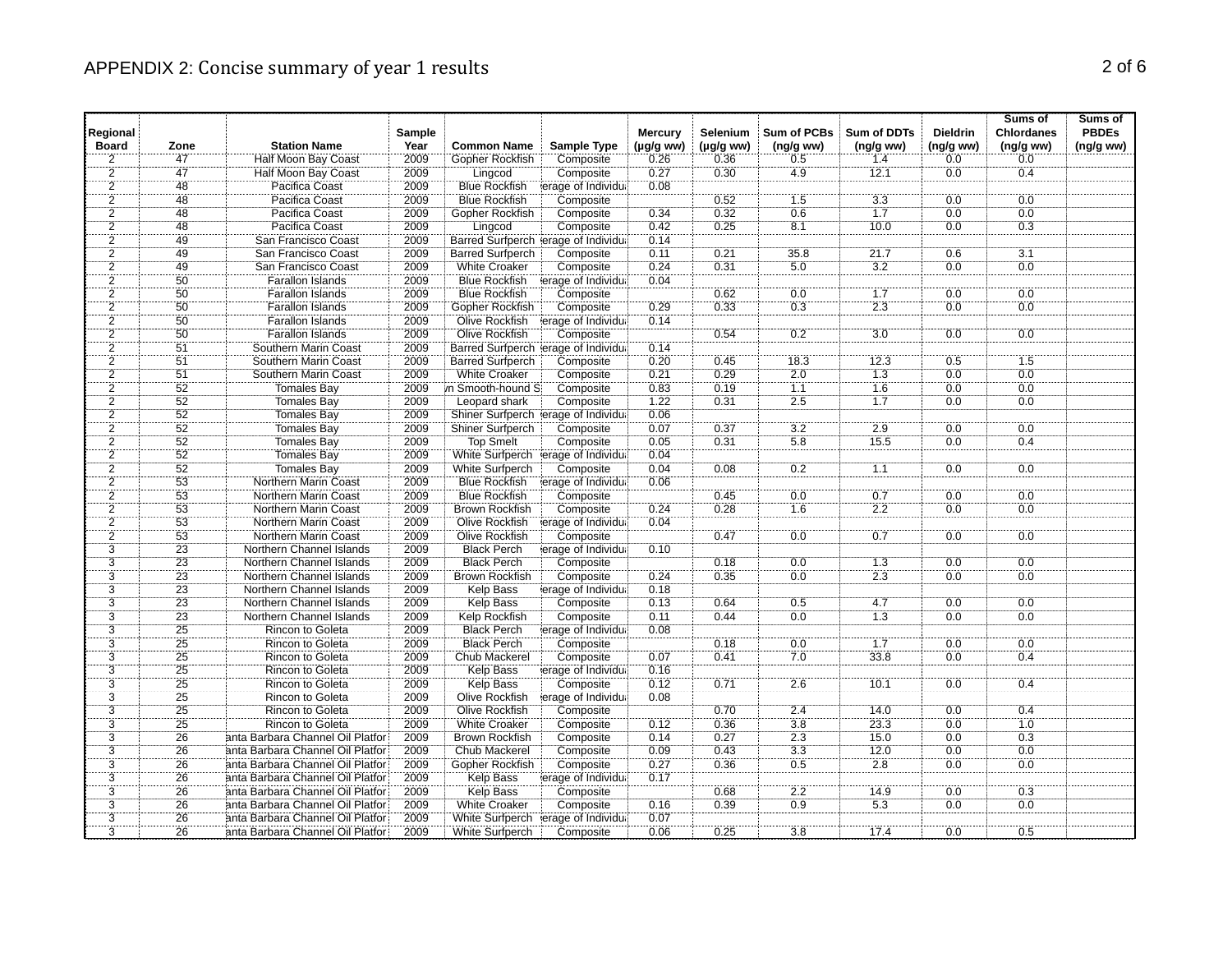|                          |                 |                         |                |                                       |                     |                                  |                            |                          |                                 |                              | Sums of                        | Sums of                   |
|--------------------------|-----------------|-------------------------|----------------|---------------------------------------|---------------------|----------------------------------|----------------------------|--------------------------|---------------------------------|------------------------------|--------------------------------|---------------------------|
| Regional<br><b>Board</b> | Zone            | <b>Station Name</b>     | Sample<br>Year | <b>Common Name</b>                    | Sample Type         | <b>Mercury</b><br>$(\mu g/g$ ww) | Selenium<br>$(\mu g/g$ ww) | Sum of PCBs<br>(ng/g ww) | <b>Sum of DDTs</b><br>(ng/g ww) | <b>Dieldrin</b><br>(ng/g ww) | <b>Chlordanes</b><br>(ng/g ww) | <b>PBDEs</b><br>(ng/g ww) |
|                          | $\overline{27}$ | Goleta to Pt Conception | 2009           | Barred Sand Bass erage of Individual  |                     | 0.27                             |                            |                          |                                 |                              |                                |                           |
| $rac{3}{3}$              | $\overline{27}$ | Goleta to Pt Conception | 2009           | <b>Barred Sand Bass</b>               | Composite           | 0.21                             | 0.31                       | 4.7                      | 14.3                            | 0.0                          | 0.5                            |                           |
|                          | 27              | Goleta to Pt Conception | 2009           | <b>Brown Rockfish</b>                 | Composite           | 0.15                             | 0.29                       | 0.0                      | 3.5                             | 0.0                          | 0.0                            |                           |
| $\frac{3}{3}$            | $\overline{27}$ | Goleta to Pt Conception | 2009           | Chub Mackerel                         | Composite           | 0.11                             | 0.44                       | 1.6                      | $\overline{8.0}$                | 0.0                          | 0.0                            |                           |
| $\overline{3}$           | $\overline{27}$ | Goleta to Pt Conception | 2009           | Gopher Rockfish                       | Composite           | 0.33                             | 0.32                       | 0.0                      | 1.5                             | 0.0                          | 0.0                            |                           |
| $\overline{3}$           | 27              | Goleta to Pt Conception | 2009           | <b>Kelp Bass</b>                      | erage of Individual | 0.07                             |                            |                          |                                 |                              |                                |                           |
|                          | $\overline{27}$ | Goleta to Pt Conception | 2009           | <b>Kelp Bass</b>                      | Composite           |                                  | 0.37                       | $\overline{1.2}$         | 6.5                             | 0.0                          | $\overline{0.8}$               |                           |
| $\frac{3}{4}$            | $\overline{15}$ | Long Beach              | 2009           | Barred Sand Bass erage of Individual  |                     | 0.16                             |                            |                          |                                 |                              |                                |                           |
| Ä,                       | $\overline{15}$ | Long Beach              | 2009           | <b>Barred Sand Bass</b>               | Composite           |                                  | 0.34                       | 49.0                     | 48.2                            | 0.0                          | $\overline{1.5}$               |                           |
| 4                        | $\overline{15}$ | Long Beach              | 2009           | n Smooth-hound S                      | Composite           | 0.70                             | 0.21                       | 21.4                     | 97.1                            | 0.0                          | 1.2                            |                           |
| $\overline{4}$           | 15              | Long Beach              | 2009           | <b>Chub Mackerel</b>                  | Composite           | 0.15                             | 0.54                       | 30.9                     | 106.5                           | 0.0                          | 1.6                            |                           |
| $\overline{4}$           |                 | Long Beach              | 2009           | Shiner Surfperch lerage of Individual |                     | 0.04                             |                            |                          |                                 |                              |                                |                           |
| $\ddot{4}$               | $\frac{15}{15}$ | Long Beach              | 2009           | <b>Top Smelt</b>                      | Composite           | 0.05                             | 0.30                       | 50.7                     | 145.3                           | 0.0                          | 2.4                            |                           |
| $\overline{4}$           | 15              | Long Beach              | 2009           | <b>White Croaker</b>                  | Composite           | 0.13                             | 0.38                       | 104.0                    | 110.7                           | 0.0                          | 11.3                           |                           |
| 4                        | $\overline{15}$ | Long Beach              | 2009           | <b>Yellowfin Croaker</b>              | Composite           | 0.03                             | 0.51                       | 16.4                     | 23.4                            | 0.0                          | 1.8                            |                           |
| ä,                       | $\overline{16}$ | San Pedro Bay           | 2009           | Barred Sand Bass erage of Individual  |                     | 0.10                             |                            |                          |                                 |                              |                                |                           |
| $\overline{4}$           | $\overline{16}$ | San Pedro Bay           | 2009           | <b>Barred Sand Bass</b>               | Composite           |                                  | 0.49                       | 43.0                     | 70.9                            | 0.0                          | 0.9                            |                           |
| Ä.                       | 16              | San Pedro Bay           | 2009           | <b>Black Perch</b>                    | erage of Individual | 0.10                             |                            |                          |                                 |                              |                                |                           |
| $\overline{4}$           | 16              | San Pedro Bay           | 2009           | <b>Black Perch</b>                    | Composite           | 0.08                             | 0.35                       | 23.8                     | 49.2                            | 0.0                          | 0.7                            |                           |
| 4                        | 16              | San Pedro Bay           | 2009           | Shiner Surfperch lerage of Individual |                     | 0.03                             |                            |                          |                                 |                              |                                |                           |
| $\overline{4}$           | $\overline{16}$ | San Pedro Bay           | 2009           | Shiner Surfperch                      | Composite           | 0.02                             | 0.52                       | 49.9                     | 175.1                           | 0.5                          | $\overline{3.0}$               |                           |
| 4                        | 16              | San Pedro Bay           | 2009           | Spiny dogfish                         | Composite           | 1.30                             | 0.35                       | 296.2                    | 1077.4                          | 0.9                          | 42.1                           |                           |
| 4                        | 16              | San Pedro Bay           | 2009           | <b>White Croaker</b>                  | Composite           | 0.10                             | 0.78                       | 29.1                     | 52.1                            | 0.6                          | 3.7                            |                           |
| $\overline{4}$           | $\overline{16}$ | San Pedro Bay           | 2009           | White Surfperch                       | erage of Individual | 0.02                             |                            |                          |                                 |                              |                                |                           |
| 4                        | $\overline{16}$ | San Pedro Bay           | 2009           | White Surfperch                       | Composite           | 0.02                             | 0.45                       | 79.8                     | 147.1                           | 0.6                          | $\overline{5.4}$               |                           |
| 4                        | $\overline{17}$ | Catalina Island         | 2009           | Black Perch                           | erage of Individual | 0.12                             |                            |                          |                                 |                              |                                |                           |
| 4                        | $\overline{17}$ | Catalina Island         | 2009           | <b>Black Perch</b>                    | Composite           | 0.09                             | 0.26                       | 0.0                      | $\overline{0.9}$                | $\overline{0.0}$             | 0.0                            |                           |
| 4                        | 17              | Catalina Island         | 2009           | Chub Mackerel                         | Composite           | 0.02                             | 0.91                       | 0.0                      | 2.8                             | 0.0                          | 0.0                            |                           |
| 4                        | $\overline{17}$ | Catalina Island         | 2009           | <b>Kelp Bass</b>                      | erage of Individual | 0.19                             |                            |                          |                                 |                              |                                |                           |
| 4                        | 17              | Catalina Island         | 2009           | <b>Kelp Bass</b>                      | Composite           | 0.14                             | 0.63                       | 0.6                      | 4.9                             | 0.0                          | 0.0                            |                           |
| 4                        | 17              | Catalina Island         | 2009           | Ocean Whitefish                       | Composite           | 0.10                             | 0.31                       | 0.7                      | 5.0                             | 0.0                          | 0.0                            |                           |
| $\ddot{4}$               | $\overline{17}$ | Catalina Island         | 2009           | Rosy Rockfish                         | Composite           | 0.18                             | 0.40                       | 0.7                      | 7.5                             | 0.0                          | 0.0                            |                           |
| $\ddot{4}$               | $\overline{18}$ | Palos Verdes            | 2009           | <b>Black Perch</b>                    | erage of Individual | 0.06                             |                            |                          |                                 |                              |                                |                           |
| $\overline{4}$           | $\overline{18}$ | Palos Verdes            | 2009           | <b>Black Perch</b>                    | Composite           | 0.06                             | 0.08                       | 9.9                      | 85.3                            | 0.0                          | 0.0                            |                           |
| $\overline{4}$           | $\overline{18}$ | Palos Verdes            | 2009           | Chub Mackerel                         | Composite           | 0.05                             | 0.45                       | 8.3                      | 25.6                            | 0.0                          | 0.3                            |                           |
| 4                        | 18              | Palos Verdes            | 2009           | Gopher Rockfish                       | Composite           | 0.06                             | 0.35                       | 5.3                      | 41.2                            | 0.0                          | 0.0                            |                           |
| $\overline{4}$           | $\overline{18}$ | Palos Verdes            | 2009           | <b>Kelp Bass</b>                      | erage of Individua  | 0.14                             |                            |                          |                                 |                              |                                |                           |
| $\overline{4}$           | $\overline{18}$ | Palos Verdes            | 2009           | Kelp Bass                             | Composite           | 0.12                             | 0.81                       | 12.8                     | 75.1                            | 0.0                          | 0.3                            |                           |
| 4                        | 18              | Palos Verdes            | 2009           | <b>White Croaker</b>                  | Composite           | 0.10                             | 0.44                       | 22.2                     | 136.4                           | 0.0                          | 0.2                            |                           |
| 4                        | $\overline{19}$ | South Santa Monica Bay  | 2009           | Barred Sand Bass erage of Individual  |                     | 0.18                             |                            |                          |                                 |                              |                                |                           |
| ä,                       | $\overline{19}$ | South Santa Monica Bay  | 2009           | <b>Barred Sand Bass</b>               | Composite           |                                  | 0.39                       | 32.8                     | 32.3                            | 0.5                          | $\overline{2.1}$               |                           |
| $\overline{4}$           | 19              | South Santa Monica Bay  | 2009           | Barred Surfperch lerage of Individual |                     | 0.10                             |                            |                          |                                 |                              |                                |                           |
| 4                        | 19              | South Santa Monica Bay  | 2009           | <b>Barred Surfperch</b>               | Composite           | 0.09                             | 0.46                       | 10.3                     | 14.5                            | 0.5                          | 0.9                            |                           |
| 4                        | 19              | South Santa Monica Bay  | 2009           | Chub Mackerel                         | Composite           | 0.05                             | 0.48                       | 12.9                     | 38.7                            | 0.0                          | 0.4                            |                           |
| 4                        | 19              | South Santa Monica Bay  | 2009           | Kelp Bass                             | erage of Individual | 0.13                             |                            |                          |                                 |                              |                                |                           |
| Ä.                       | $\overline{19}$ | South Santa Monica Bay  | 2009           | Kelp Bass                             | Composite           | 0.13                             | 0.58                       | 76.5                     | 19.8                            | 0.0                          | 0.4                            |                           |
| 4                        | 19              | South Santa Monica Bay  | 2009           | White Croaker                         | Composite           | 0.11                             | 1.15                       | 28.5                     | 68.9                            | 0.0                          | 0.5                            |                           |
| 4                        | 20              | Middle Santa Monica Bay | 2009           | Barred Sand Bass erage of Individual  |                     | 0.27                             |                            |                          |                                 |                              |                                |                           |
| $\ddot{4}$               | $\overline{20}$ | Middle Santa Monica Bay | 2009           | <b>Barred Sand Bass</b>               | Composite           |                                  | 0.46                       | 21.1                     | 25.8                            | 0.5                          | $\overline{1.8}$               |                           |
| $\overline{4}$           | $\overline{20}$ | Middle Santa Monica Bay | 2009           | Barred Surfperch lerage of Individual |                     | 0.06                             |                            |                          |                                 |                              |                                |                           |
| 4                        | $\overline{20}$ | Middle Santa Monica Bay | 2009           | <b>Barred Surfperch</b>               | Composite           | 0.05                             | 0.38                       | 45.4                     | 65.1                            | 0.9                          | 7.4                            |                           |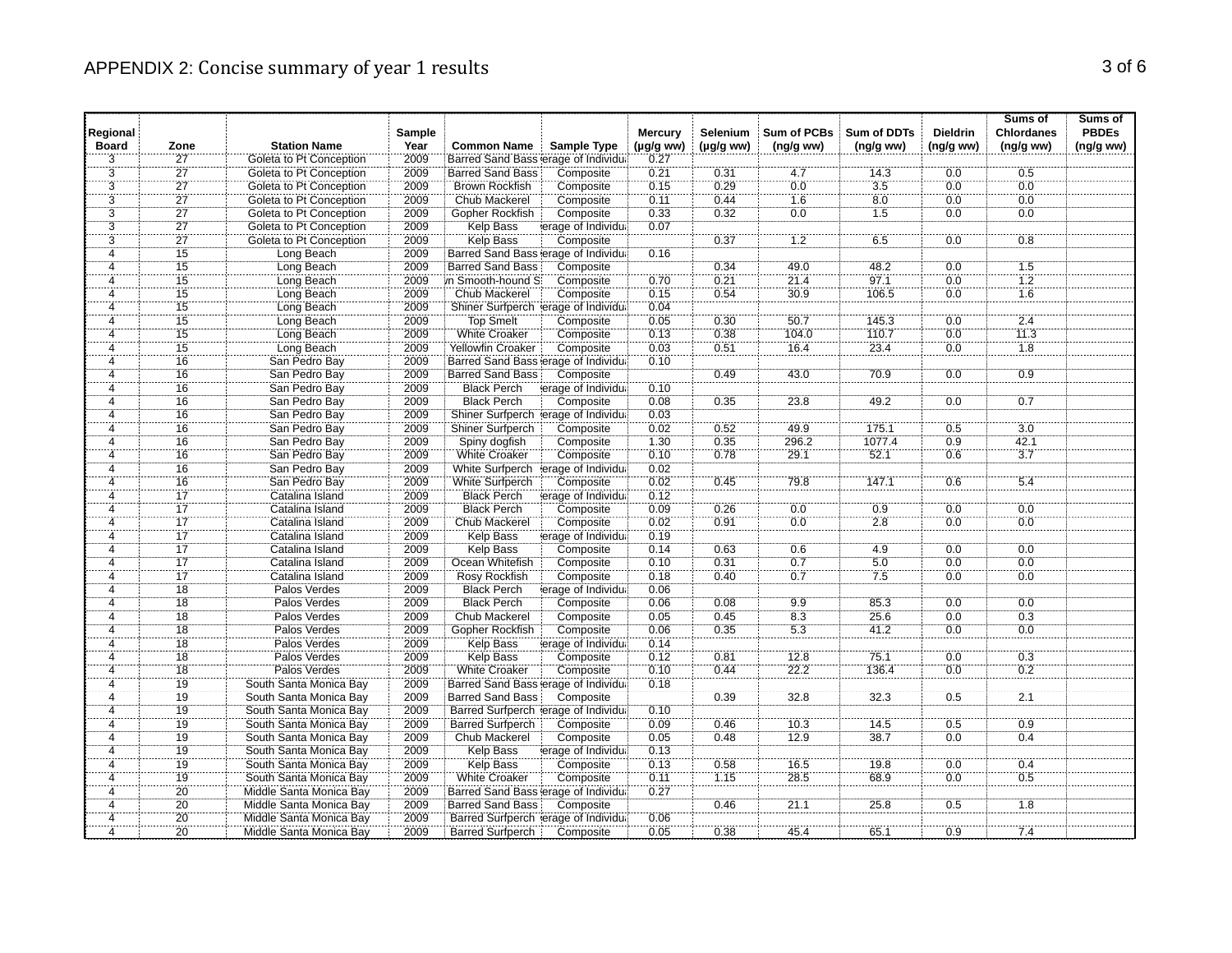|                          |                            |                                                |                |                                            |                                       |                   |                |                  |                    |                  | Sums of           | Sums of      |
|--------------------------|----------------------------|------------------------------------------------|----------------|--------------------------------------------|---------------------------------------|-------------------|----------------|------------------|--------------------|------------------|-------------------|--------------|
| Regional<br><b>Board</b> |                            |                                                | Sample<br>Year |                                            |                                       | <b>Mercury</b>    | Selenium       | Sum of PCBs      | <b>Sum of DDTs</b> | <b>Dieldrin</b>  | <b>Chlordanes</b> | <b>PBDEs</b> |
| $\overline{4}$           | Zone<br>$\overline{20}$    | <b>Station Name</b><br>Middle Santa Monica Bay | 2009           | <b>Common Name</b><br><b>Black Croaker</b> | Sample Type<br>Composite              | (µg/g ww)<br>0.41 | $(\mu g/g$ ww) | (ng/g ww)        | (ng/gww)           | (ng/g ww)        | (ng/g ww)         | (ng/g ww)    |
| 4                        | $\overline{20}$            | Middle Santa Monica Bay                        | 2009           | Chub Mackerel                              | Composite                             | 0.06              | 0.23<br>0.54   | 27.5<br>21.9     | 40.1<br>25.6       | 0.0<br>0.0       | 0.5<br>2.4        |              |
| $\overline{\mathbf{4}}$  | 20                         | Middle Santa Monica Bay                        | 2009           | Kelp Bass                                  | erage of Individua                    | 0.19              |                |                  |                    |                  |                   |              |
| 4                        | $\overline{20}$            |                                                | 2009           |                                            |                                       |                   | 0.29           | 9.7              | 17.5               | 0.0              | 0.2               |              |
| 4                        | $\overline{20}$            | Middle Santa Monica Bay                        |                | <b>Kelp Bass</b>                           | Composite                             | 0.24<br>0.18      | 0.39           |                  | 70.0               | 0.0              | 1.2               |              |
|                          |                            | Middle Santa Monica Bay                        | 2009           | Spotted Scorpionfish                       | Composite                             |                   |                | 25.1             |                    |                  |                   |              |
| $\overline{4}$           | 21                         | North Santa Monica Bay                         | 2009           | Barred Sand Bass erage of Individual       |                                       | 0.18              |                | 5.9              | 12.7               | $\overline{0.0}$ | 0.4               |              |
| 4                        | $\overline{21}$            | North Santa Monica Bay                         | 2009           | <b>Barred Sand Bass</b>                    | Composite                             |                   | 2.41           |                  |                    |                  |                   |              |
| ä,                       | $\overline{21}$            | North Santa Monica Bay                         | 2009           | <b>Black Perch</b>                         | erage of Individual                   | 0.06              |                |                  |                    |                  |                   |              |
| 4                        | 21                         | North Santa Monica Bay                         | 2009           | <b>Black Perch</b>                         | Composite                             |                   |                | 4.9              | 6.8                | 0.0              | 0.2               |              |
| 4                        | $\overline{21}$            | North Santa Monica Bay                         | 2009           | Brown Rockfish                             | Composite                             | 0.08              | 0.34           | 1.0              | 5.2                | 0.0              | 0.0               |              |
| 4                        | 21                         | North Santa Monica Bay                         | 2009           | <b>Chub Mackerel</b>                       | Composite                             | 0.06              | 0.49           | 3.6              | 13.7               | 0.0              | 0.3               |              |
| 4                        | $\overline{21}$            | North Santa Monica Bay                         | 2009           | <b>Kelp Bass</b>                           | erage of Individual                   | 0.15              |                |                  |                    |                  |                   |              |
| $\ddot{4}$               | $\overline{21}$            | North Santa Monica Bay                         | 2009           | <b>Kelp Bass</b>                           | Composite                             | 0.16              | 0.45           | 5.4              | 13.2               | 0.0              | 0.3               |              |
| 4                        | 22                         | Pt Dume to Oxnard                              | 2009           | <b>Black Perch</b>                         | erage of Individu:                    | 0.03              |                |                  |                    |                  |                   |              |
| 4                        | $\overline{22}$            | Pt Dume to Oxnard                              | 2009           | <b>Black Perch</b>                         | Composite                             |                   | 0.19           | 1.7              | 6.4                | 0.0              | 0.3               |              |
| $\overline{4}$           | $\overline{22}$            | Pt Dume to Oxnard                              | 2009           | Chub Mackerel                              | Composite                             | 0.10              | 0.56           | 4.7              | 16.1               | 0.0              | 0.2               |              |
| 4                        | $\overline{22}$            | Pt Dume to Oxnard                              | 2009           | Gopher Rockfish                            | Composite                             | 0.21              | 0.40           | 0.2              | 3.7                | 0.0              | 0.0               |              |
| Ä.                       | $\overline{2}\overline{2}$ | Pt Dume to Oxnard                              | 2009           | <b>Kelp Bass</b>                           | erage of Individual                   | 0.20              |                |                  |                    |                  |                   |              |
| 4                        | $\overline{22}$            | Pt Dume to Oxnard                              | 2009           | <b>Kelp Bass</b>                           | Composite                             | 0.30              | 0.60           | 3.7              | 10.4               | 0.0              | 0.2               |              |
| 4                        | $\overline{22}$            | Pt Dume to Oxnard                              | 2009           | <b>White Croaker</b>                       | Composite                             | 0.12              | 0.31           | 3.0              | 19.5               | 0.0              | 0.6               |              |
| $\frac{1}{4}$            | $\overline{24}$            | Ventura to Rincon                              | 2009           |                                            | Barred Surfperch lerage of Individual | 0.03              |                |                  |                    |                  |                   |              |
| 4                        | 24                         | Ventura to Rincon                              | 2009           | <b>Barred Surfperch</b>                    | Composite                             | 0.03              | 0.51           | 9.5              | 49.4               | 0.0              | 3.5               |              |
| 4                        | 24                         | Ventura to Rincon                              | 2009           | Shiner Surfperch                           | Composite                             | 0.05              | 0.37           | 8.6              | 67.5               | 0.0              | 3.0               |              |
| $\frac{1}{4}$            | $\overline{24}$            | Ventura to Rincon                              | 2009           | White Croaker                              | Composite                             | 0.14              | 0.36           | 4.6              | 26.2               | 0.0              | 1.8               |              |
| $\overline{8}$           | $\overline{11}$            | Crystal Cove to Santa Ana River                | 2009           |                                            | Barred Sand Bass erage of Individual  | 0.19              |                |                  |                    |                  |                   |              |
| $\overline{8}$           | 11                         | Crystal Cove to Santa Ana River                | 2009           | <b>Barred Sand Bass</b>                    | Composite                             |                   | 0.31           | 6.3              | 23.6               | 0.0              | 0.3               |              |
| $\overline{8}$           | 11                         | Crystal Cove to Santa Ana River                | 2009           | in Smooth-hound S                          | Composite                             | 1.45              | 0.47           | 136.4            | 427.8              | 10               | 26.5              |              |
| 8                        | 11                         | Crystal Cove to Santa Ana River                | 2009           | Chub Mackerel                              | Composite                             | 0.05              | 0.71           | 1.9              | 9.7                | 0 <sub>0</sub>   | 0.0               |              |
| $\overline{8}$           | $\overline{11}$            | Crystal Cove to Santa Ana River                | 2009           | Kelp Bass                                  | erage of Individual                   | 0.12              |                |                  |                    |                  |                   |              |
| $\overline{8}$           | $\overline{11}$            | Crystal Cove to Santa Ana River                | 2009           | <b>Kelp Bass</b>                           | Composite                             | 0.16              | 0.27           | $\overline{8.5}$ | 23.3               | 0.0              | 0.4               |              |
| 8                        | 11                         | Crystal Cove to Santa Ana River                | 2009           | <b>White Croaker</b>                       | Composite                             | 0.20              | 0.38           | 11.4             | 32.6               | 0.0              | 0.3               |              |
| $\dddot{\bf{8}}$         | 12                         | Newport Bay                                    | 2009           | <b>Black Perch</b>                         | erage of Individua                    | 0.03              |                |                  |                    |                  |                   |              |
| $\ddot{\bf{8}}$          | $\overline{12}$            | Newport Bay                                    | 2009           | <b>Black Perch</b>                         | Composite                             |                   | 0.24           | 10.5             | 37.0               | 0.0              | 2.2               |              |
| $\overline{8}$           | $\overline{12}$            | <b>Newport Bay</b>                             | 2009           |                                            | Shiner Surfperch lerage of Individual | 0.03              |                |                  |                    |                  |                   |              |
| $\overline{8}$           | $\overline{12}$            | Newport Bay                                    | 2009           | <b>Shiner Surfperch</b>                    | Composite                             | 0.01              | 0.21           | 19.7             | 64.9               | 0.0              | $\overline{3.2}$  |              |
| 8                        | 12                         | Newport Bay                                    | 2009           | Spotted Sand Basslerage of Individual      |                                       | 0.16              |                |                  |                    |                  |                   |              |
| $\overline{8}$           | $\overline{12}$            | Newport Bay                                    | 2009           | <b>Spotted Sand Bass</b>                   | Composite                             |                   | 0.67           | 22.4             | 29.7               | 0.0              | $\overline{2.1}$  |              |
| $\overline{8}$           | $\overline{12}$            | Newport Bay                                    | 2009           | Top Smelt                                  | Supercomposite                        | 0.01              | 0.63           | 25.6             | 99.5               | 0.0              | 5.6               |              |
| 8                        | $\overline{12}$            | Newport Bay                                    | 2009           | <b>White Croaker</b>                       | Composite                             | 0.23              | 0.38           | 10.8             | 23.8               | 0.0              | 0.3               |              |
| 8                        | 13                         | Santa Ana River to Seal Beach                  | 2009           | Barred Sand Bass erage of Individual       |                                       | 0.21              |                |                  |                    |                  |                   |              |
| $\ddot{8}$               | $\overline{13}$            | Santa Ana River to Seal Beach                  | 2009           | <b>Barred Sand Bass</b>                    | Composite                             |                   | 0.42           | 18.2             | 34.8               | 0.0              | 0.4               |              |
| $\overline{\bf 8}$       | $\overline{13}$            | Santa Ana River to Seal Beach                  | 2009           |                                            | Barred Surfperch lerage of Individual | 0.07              |                |                  |                    |                  |                   |              |
| $\overline{8}$           | 13                         | Santa Ana River to Seal Beach                  | 2009           | <b>Barred Surfperch</b>                    | Composite                             | 0.06              | 0.59           | 46.7             | 100.0              | 0.0              | 4.4               |              |
| $\overline{8}$           | $\overline{13}$            | Santa Ana River to Seal Beach                  | 2009           | n Smooth-hound S                           | Composite                             | 0.72              | 0.40           | 70.1             | 177.6              | 1.3              | 22.6              |              |
| 8                        | 13                         | Santa Ana River to Seal Beach                  | 2009           | Chub Mackerel                              | Composite                             | 0.05              | 0.60           | 3.7              | 11.2               | 0.0              | 0.2               |              |
| $\overline{8}$           | $\overline{13}$            | Santa Ana River to Seal Beach                  | 2009           |                                            |                                       | 0.13              |                |                  |                    |                  |                   |              |
|                          |                            |                                                |                | Kelp Bass                                  | erage of Individual                   |                   |                |                  |                    |                  |                   |              |
| 8<br>$\overline{8}$      | 13                         | Santa Ana River to Seal Beach                  | 2009<br>2009   | <b>Kelp Bass</b><br>Spotfin Croaker        | Composite                             | 0.05              | 0.37<br>0.48   | 24.3             | 32.5               | 0.0              | 1.0               |              |
| $\overline{\bf 8}$       | 13<br>$\overline{14}$      | Santa Ana River to Seal Beach                  |                |                                            | Composite                             | 0.19              |                | 108.0            | 94.7               | 1.4              | 26.4              |              |
|                          |                            | Orange County Oil Platforms                    | 2009           | Barred Sand Bass erage of Individual       |                                       |                   |                |                  |                    |                  |                   |              |
| $\overline{8}$           | $\overline{14}$            | Orange County Oil Platforms                    | 2009           | <b>Barred Sand Bass</b>                    | Composite                             |                   | 0.38           | 326              | 91.4               | 0.0              | 2.6               |              |
| 8                        | 14                         | <b>Orange County Oil Platforms</b>             | 2009           | Chub Mackerel                              | Composite                             | 0.03              | 0.62           | 23.2             | 63.8               | 0.0              | 1.4               |              |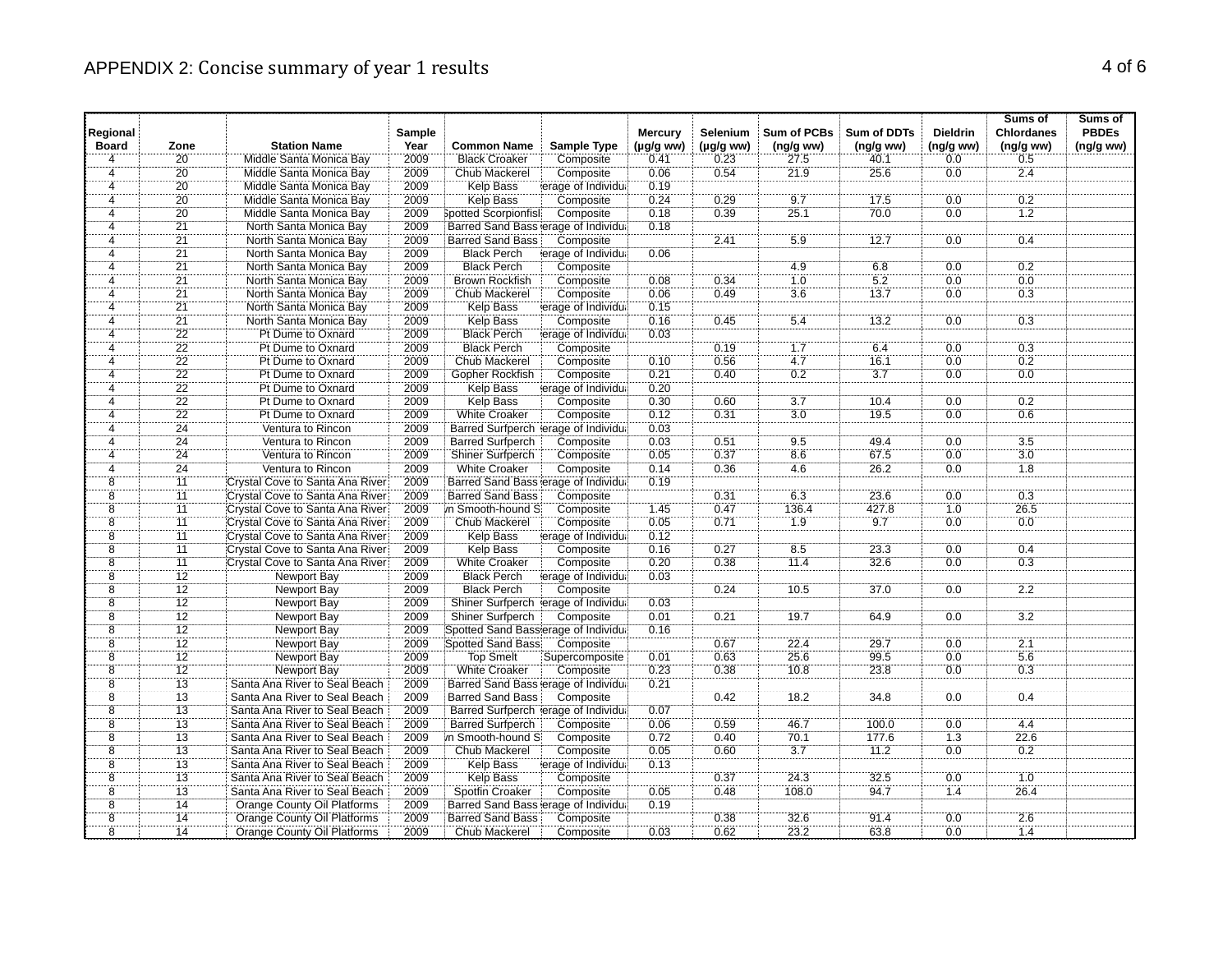|                          |                 |                                              |                |                                          |                                  |                             |                            |                         |                                |                              | Sums of                        | Sums of                   |
|--------------------------|-----------------|----------------------------------------------|----------------|------------------------------------------|----------------------------------|-----------------------------|----------------------------|-------------------------|--------------------------------|------------------------------|--------------------------------|---------------------------|
| Regional<br><b>Board</b> | Zone            | <b>Station Name</b>                          | Sample<br>Year | <b>Common Name</b>                       | Sample Type                      | <b>Mercury</b><br>(µg/g ww) | Selenium<br>$(\mu g/g$ ww) | Sum of PCBs<br>(ng/gww) | <b>Sum of DDTs</b><br>(ng/gww) | <b>Dieldrin</b><br>(ng/g ww) | <b>Chlordanes</b><br>(ng/g ww) | <b>PBDEs</b><br>(ng/g ww) |
| $\overline{8}$           | 14              | Orange County Oil Platforms                  | 2009           | <b>Kelp Bass</b>                         | erage of Individual              | 0.16                        |                            |                         |                                |                              |                                |                           |
| $\overline{8}$           | $\overline{14}$ | <b>Orange County Oil Platforms</b>           | 2009           | Kelp Bass                                | Composite                        | 0.16                        | 0.67                       | 20.8                    | 49.6                           | 0.0                          | 0.6                            |                           |
| 8                        | 14              | Orange County Oil Platforms                  | 2009           | <b>White Croaker</b>                     | Composite                        | 0.13                        | 0.36                       | 22.6                    | 57.2                           | 0.0                          | 0.5                            |                           |
| ÿ.                       |                 | TJ to North Island                           | 2009           | Barred Sand Bass erage of Individual     |                                  | 0.21                        |                            |                         |                                |                              |                                |                           |
| $\overline{9}$           | ñ               | TJ to North Island                           | 2009           | <b>Barred Sand Bass</b>                  | Composite                        |                             | 0.35                       |                         | 0.5                            | 0.0                          | 0.9                            |                           |
| $\overline{9}$           |                 | TJ to North Island                           | 2009           | <b>Chub Mackerel</b>                     | Composite                        | 0.18                        | 0.43                       | 23.6                    | 34.7                           | 0.0                          | 0.5                            |                           |
| ÿ.                       |                 | TJ to North Island                           | 2009           | Kelp Bass                                | erage of Individual              | 0.15                        |                            |                         |                                |                              |                                |                           |
| ġ                        |                 | TJ to North Island                           | 2009           | Kelp Bass                                | Composite                        | 0.11                        | 1.89                       | 56.7                    | 70.5                           | 0.0                          | 0.9                            |                           |
| $\overline{9}$           |                 | TJ to North Island                           | 2009           | Spotted Scorpionfisi                     | Composite                        | 0.22                        | 0.27                       | 6.5                     | 12.5                           | 0.0                          | 0.3                            |                           |
| ġ.                       |                 | TJ to North Island                           | 2009           | White Croaker                            | Composite                        | 0.16                        | 0.33                       | 23.4                    | 22.7                           | 0.0                          | 0.3                            |                           |
| $\overline{9}$           | $\overline{2}$  | SD South Bay                                 | 2009           | <b>Chub Mackerel</b>                     | Composite                        | 0.06                        | 0.61                       | 101.3                   | 10.9                           | 0.0                          | 2.1                            |                           |
| $\overline{9}$           |                 | SD South Bay                                 | 2009           | y Smoothhound Sh                         | Composite                        | 0.33                        | 0.34                       | 41.2                    | 3.6                            | 0.0                          | 0.5                            |                           |
| $\overline{9}$           | $\frac{2}{2}$   | SD South Bay                                 | 2009           | Shiner Surfperch lerage of Individual    |                                  | 0.08                        |                            |                         |                                |                              |                                |                           |
| 9                        |                 | SD South Bay                                 | 2009           | <b>Shiner Surfperch</b>                  | Composite                        | 0.06                        | 0.33                       | 189.6                   | 12.0                           | 0.5                          | 3.7                            |                           |
|                          | $\frac{2}{2}$   | SD South Bay                                 | 2009           | Spotted Sand Basslerage of Individual    |                                  | 0.21                        |                            |                         |                                |                              |                                |                           |
| $\frac{9}{9}$            |                 | SD South Bay                                 | 2009           | <b>Spotted Sand Bass</b>                 | Composite                        | 0.22                        | 0.81                       | 50.2                    | 1.3                            | 0.0                          | 0.3                            |                           |
| $\overline{9}$           |                 | SD South Bay                                 | 2009           | Yellowfin Croaker                        | Composite                        | 0.38                        | 0.38                       | 84.3                    | 5.6                            | 0.0                          | 1.6                            |                           |
| ġ.                       | $rac{2}{3}$     | SD North Bay                                 | 2009           | Barred Sand Bass erage of Individual     |                                  | 0.12                        |                            |                         |                                |                              |                                |                           |
| $\overline{9}$           | $\overline{3}$  | SD North Bay                                 | 2009           | <b>Barred Sand Bass</b>                  | Composite                        | 0.13                        | 0.78                       | 33.8                    | 5.3                            | 0.0                          | 0.4                            |                           |
|                          |                 | SD North Bay                                 | 2009           | <b>Chub Mackerel</b>                     | Composite                        | 0.05                        | 0.58                       | 25.1                    | 20.0                           | 0.0                          | 0.4                            |                           |
| $\frac{9}{9}$            | $\frac{3}{3}$   | SD North Bay                                 | 2009           | ly Smoothhound Sh                        | Composite                        | 0.24                        | 0.39                       | 71.5                    | 7.7                            | 0.0                          | 0.0                            |                           |
| $\overline{9}$           | $\overline{3}$  | <b>SD North Bay</b>                          | 2009           | Shiner Surfperch lerage of Individual    |                                  | 0.04                        |                            |                         |                                |                              |                                |                           |
|                          |                 | SD North Bay                                 | 2009           | Shiner Surfperch                         | Composite                        | 0.03                        | 0.26                       | 67.8                    | 10.9                           | $0.0\,$                      | 2.5                            |                           |
| $\frac{9}{9}$            | $\frac{3}{3}$   | <b>SD North Bay</b>                          | 2009           | Spotted Sand Basserage of Individual     |                                  | 0.20                        |                            |                         |                                |                              |                                |                           |
| $\tilde{9}$              | $\overline{3}$  | SD North Bay                                 | 2009           | Spotted Sand Bass                        | Composite                        | 0.18                        | 0.71                       | 51.4                    | $\overline{3.4}$               | 0.0                          | 0.4                            |                           |
| Ï9                       | 4               | Pt Loma                                      | 2009           | Barred Sand Bass erage of Individual     |                                  | 0.25                        |                            |                         |                                |                              |                                |                           |
| Ïğ                       | 4               | Pt Loma                                      | 2009           | <b>Barred Sand Bass</b>                  | Composite                        |                             | 0.37                       | 23.8                    | 6.4                            | 0.0                          | 0.3                            |                           |
| 9                        | $\overline{4}$  | Pt Loma                                      | 2009           | <b>Black Perch</b>                       | erage of Individua               | 0.11                        |                            |                         |                                |                              |                                |                           |
| $\frac{1}{9}$            |                 | Pt Loma                                      | 2009           | <b>Black Perch</b>                       | Composite                        | 0.07                        | 0.27                       | 343                     | 8.4                            | 0.0                          | 0.4                            |                           |
| ġ                        | 4               | Pt Loma                                      | 2009           | Chub Mackerel                            | Composite                        | 0.06                        | 0.66                       | 18.5                    | 26.1                           | 0.0                          | 0.3                            |                           |
| $\overline{9}$           | $\overline{4}$  | Pt Loma                                      | 2009           | <b>Gopher Rockfish</b>                   | Composite                        | 0.20                        | 0.26                       | 3.8                     | 2.7                            | 0.0                          | 0.0                            |                           |
| $\overline{9}$           | 4               | Pt Loma                                      | 2009           | <b>Kelp Bass</b>                         | erage of Individua               | 0.21                        |                            |                         |                                |                              |                                |                           |
| ġ.                       |                 | Pt Loma                                      | 2009           | <b>Kelp Bass</b>                         | Composite                        | 0.17                        | 0.36                       | 24.5                    | 4.3                            | 0.0                          | 0.3                            |                           |
| $\overline{9}$           | 4               | Pt Loma                                      | 2009           | <b>White Croaker</b>                     | Composite                        | 0.19                        | 0.36                       | 25.2                    | 13.1                           | 0.0                          | 0.3                            |                           |
| ğ.                       | $\overline{5}$  | Pt Loma to La Jolla                          | 2009           | Chub Mackerel                            | Composite                        | 0.05                        | 0.45                       | 5.7                     | 10.4                           | 0.0                          | 0.2                            |                           |
| $\overline{9}$           | $\overline{5}$  | Pt Loma to La Jolla                          | 2009           | Gopher Rockfish                          | Composite                        | 0.14                        | 0.27                       | 0.6                     | 1.8                            | 0.0                          | 0.0                            |                           |
| $\overline{9}$           | $\overline{5}$  | Pt Loma to La Jolla                          | 2009           | <b>Kelp Bass</b>                         | erage of Individua               | 0.16                        |                            |                         |                                |                              |                                |                           |
| ِّقَ                     | $\ddot{5}$      | Pt Loma to La Jolla                          | 2009           | Kelp Bass                                | Composite                        | 0.25                        | 0.28                       | $\overline{3.2}$        | 3.2                            | 0.0                          | 0.0                            |                           |
| 9                        | $\overline{5}$  | Pt Loma to La Jolla                          | 2009           | Yellowtail Rockfish                      | Composite                        | 0.13                        | 0.29                       | 0.5                     | 0.8                            | 0.0                          | 0.0                            |                           |
| $\overline{9}$           | 6               | <b>Mission Bay</b>                           | 2009           | Shiner Surfperch lerage of Individual    |                                  | 0.03                        |                            |                         |                                |                              |                                |                           |
| Ï.                       | $\overline{6}$  | <b>Mission Bay</b>                           | 2009           | Shiner Surfperch                         | Composite                        | 0.04                        | 0.37                       | 15.0                    | 8.4                            | 0.5                          | 1.9                            |                           |
| $\overline{9}$           | 6               | <b>Mission Bay</b>                           | 2009           | Spotted Sand Bassierage of Individual    |                                  | 0.12                        |                            |                         |                                |                              |                                |                           |
| ġ.                       | $\overline{6}$  |                                              | 2009           | Spotted Sand Bass                        | Composite                        | 0.14                        | 0.52                       | 6.2                     | $\overline{2.1}$               | 0.0                          | 0.4                            |                           |
| $\overline{9}$           | $\overline{6}$  | Mission Bay                                  | 2009           | <b>Top Smelt</b>                         |                                  | 0.03                        | 0.63                       | 9.3                     | 5.4                            | 0.0                          | 0.4                            |                           |
| 9                        | 6               | <b>Mission Bay</b><br><b>Mission Bay</b>     | 2009           | White Surfperch                          | Composite<br>erage of Individual | 0.04                        |                            |                         |                                |                              |                                |                           |
| Ïġ                       | $\dddot{6}$     | <b>Mission Bay</b>                           | 2009           |                                          | Composite                        | 0.05                        | 0.44                       | 13.5                    | 7.3                            | 0.0                          | 2.9                            |                           |
| $\overline{9}$           |                 |                                              |                | White Surfperch                          |                                  |                             |                            |                         |                                |                              |                                |                           |
| $\overline{9}$           | 6               | <b>Mission Bay</b><br>La Jolla to San Onofre | 2009           | <b>Yellowfin Croaker</b>                 | Composite                        | 0.08                        | 0.55                       | 8.3                     | 3.4                            | 0.5                          | 1.4                            |                           |
| $\overline{9}$           | $\frac{7}{7}$   |                                              | 2009<br>2009   | Barred Sand Bass erage of Individual     |                                  | 0.28                        | 0.64                       |                         | $\overline{8.0}$               | 0.0                          | 0.0                            |                           |
| ğ                        | 7               | La Jolla to San Onofre                       | 2009           | <b>Barred Sand Bass</b><br>Chub Mackerel | Composite<br>Composite           | 0.05                        | 0.56                       | 1.6<br>$\overline{3.3}$ | 10.1                           | 0.0                          | 0.2                            |                           |
| 9                        |                 | La Jolla to San Onofre                       | 2009           |                                          |                                  |                             |                            |                         |                                |                              |                                |                           |
|                          |                 | La Jolla to San Onofre                       |                | Kelp Bass                                | erage of Individua               | 0.14                        |                            |                         |                                |                              |                                |                           |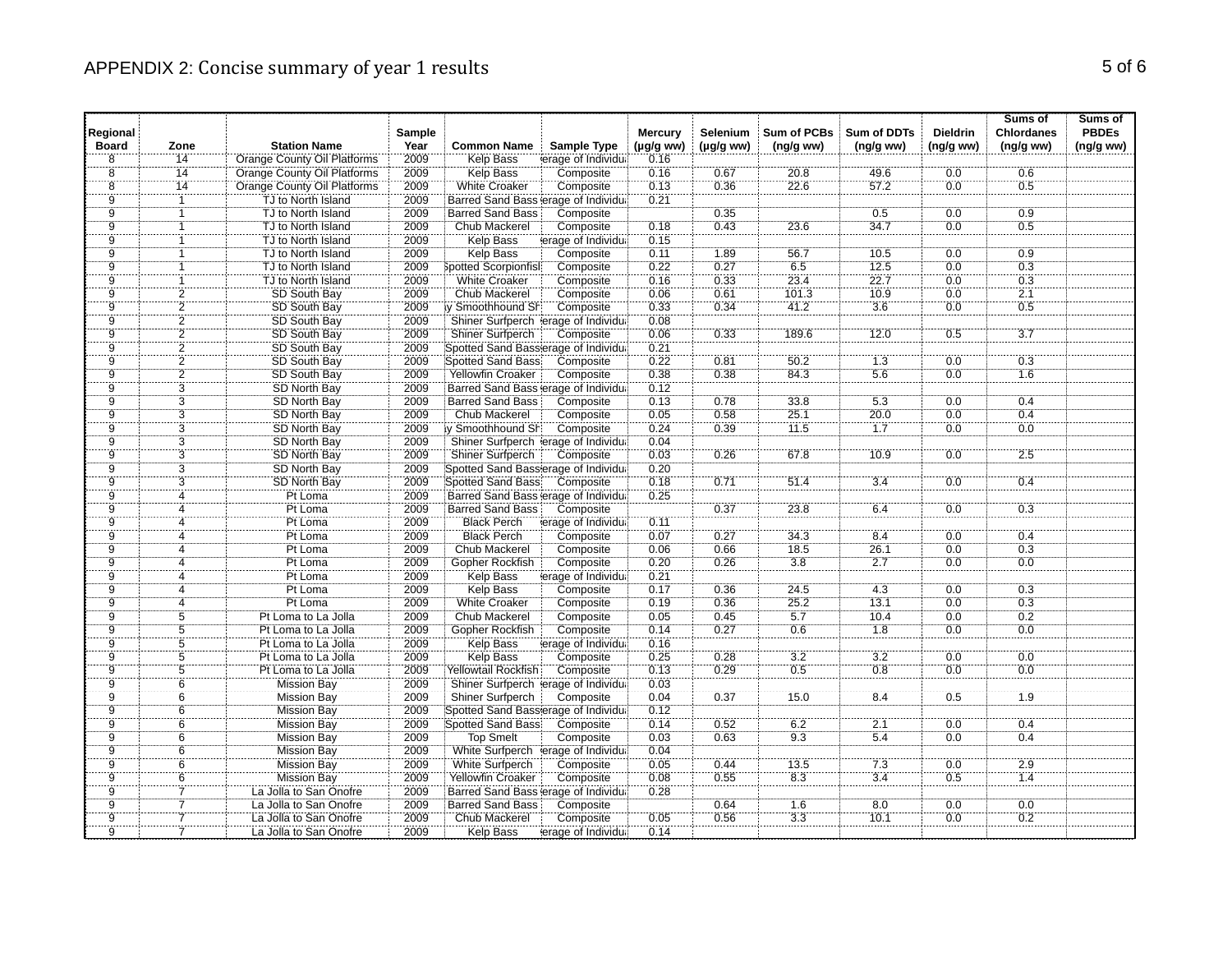# APPENDIX 2: Concise summary of year 1 results and the summary of  $6$  of 6

|              |      |                            |        |                                      |                                       |                |           |             |                |                 | Sums of           | Sums of      |
|--------------|------|----------------------------|--------|--------------------------------------|---------------------------------------|----------------|-----------|-------------|----------------|-----------------|-------------------|--------------|
| Regional     |      |                            | Sample |                                      |                                       | Mercury        | Selenium  | Sum of PCBs | Sum of DDTs    | <b>Dieldrin</b> | <b>Chlordanes</b> | <b>PBDEs</b> |
| <b>Board</b> | Zone | <b>Station Name</b>        | Year   | <b>Common Name</b>                   | Sample Type                           | $(\mu g/g ww)$ | (µg/g ww) | (ng/gww)    | (ng/g ww)      | (ng/g ww)       | (ng/gww)          | (ng/g ww)    |
|              |      | La Jolla to San Onofre     | 2009   | Kelp Bass                            | Composite                             | 0.17           | .23       | 3.7         | 7.4            | 0.0             |                   |              |
|              |      | La Jolla to San Onofre     | 2009   | <b>White Croaker</b>                 | Composite                             | 0.12           | 0.84      | 7.8         | 38.7           | 0.0             | 0.4               |              |
|              |      | Oceanside Harbor           | 2009   | Queenfish                            | Composite                             | 0.07           | 0.20      | 0.8         | 2.6            | 0.0             | 0.0               |              |
|              |      | Oceanside Harbor           | 2009   | Spotfin Croaker                      | Composite                             | 0.01           | 0.25      | 0.3         | 2.8            | 0.0             | 0.0               |              |
|              |      | Oceanside Harbor           | 2009   | <b>White Croaker</b>                 | Composite                             | 0.04           | 0.29      | 0.5         | 4.5            | 0.0             | 0.0               |              |
|              |      | Oceanside Harbor           | 2009   | White Surfperch                      | erage of Individual                   | 0.04           |           |             |                |                 |                   |              |
|              |      | Oceanside Harbor           | 2009   | White Surfperch                      | Composite                             |                | 0.29      | 20.4        | 34.5           |                 |                   |              |
|              |      | Oceanside Harbor           | 2009   | Yellowfin Croaker                    | Composite                             | 0.04           | 0.81      | 0.2         |                | 0.0             |                   |              |
|              |      | San Onofre to Crystal Cove | 2009   | Barred Sand Bass erage of Individual |                                       | 0.19           |           |             |                |                 |                   |              |
|              |      | San Onofre to Crystal Cove | 2009   | <b>Barred Sand Bass</b>              | Composite                             | 0.21           | 0.61      | 23.8        | 39.            | 0.0             | 0.6               |              |
|              |      | San Onofre to Crystal Cove | 2009   | Chub Mackerel                        | Composite                             | 0.11           | 0.38      | 8.6         | 28.4           | 0.0             | 0.4               |              |
|              |      | San Onofre to Crystal Cove | 2009   | Kelp Bass                            | erage of Individual                   | 0.12           |           |             |                |                 |                   |              |
|              |      | San Onofre to Crystal Cove | 2009   | Kelp Bass                            | Composite                             | 0.10           | 0.36      | 1.7         | 8.9            | 0.0             | 0.0               |              |
|              |      | San Onofre to Crystal Cove | 2009   | Pacific Barracuda                    | Composite                             | 0.14           | 0.27      | 41.6        | 79.0           | 0.0             | 2.8               |              |
|              |      | Dana Point Harbor          | 2009   | Opaleve                              | Composite                             | 0.05           | 0.28      | 0.2         | 0 <sub>0</sub> | 0.0             | n n               |              |
|              |      | Dana Point Harbor          | 2009   |                                      | Shiner Surfperch lerage of Individual | 0.02           |           |             |                |                 |                   |              |
|              |      | Dana Point Harbor          | 2009   | <b>Shiner Surfperch</b>              | Composite                             | 0.02           | 0.42      | 49.3        | 13.0           | 3.0             | 7.4               |              |
|              |      | Dana Point Harbor          | 2009   | Spotfin Croaker                      | Composite                             | 0.01           | 0.35      | 3.1         | 2.8            | 0.0             |                   |              |
|              |      | Dana Point Harbor          | 2009   | <b>Top Smelt</b>                     | Composite                             | 0.06           | 0.51      | 3.4         | 12.0           | 0.0             | 0.4               |              |
|              |      | Dana Point Harbor          | 2009   | <b>White Croaker</b>                 | Composite                             | 0.07           | 0.34      | 0.5         | 3.2            | 0.0             | 0.2               |              |
|              |      | Dana Point Harbor          | 2009   | White Surfperch                      | erage of Individual                   | 0.03           |           |             |                |                 |                   |              |
|              |      | Dana Point Harbor          | 2009   | White Surfperch                      | Composite                             | 0.03           | 0.24      | 11.9        | 19.6           | 0.0             |                   |              |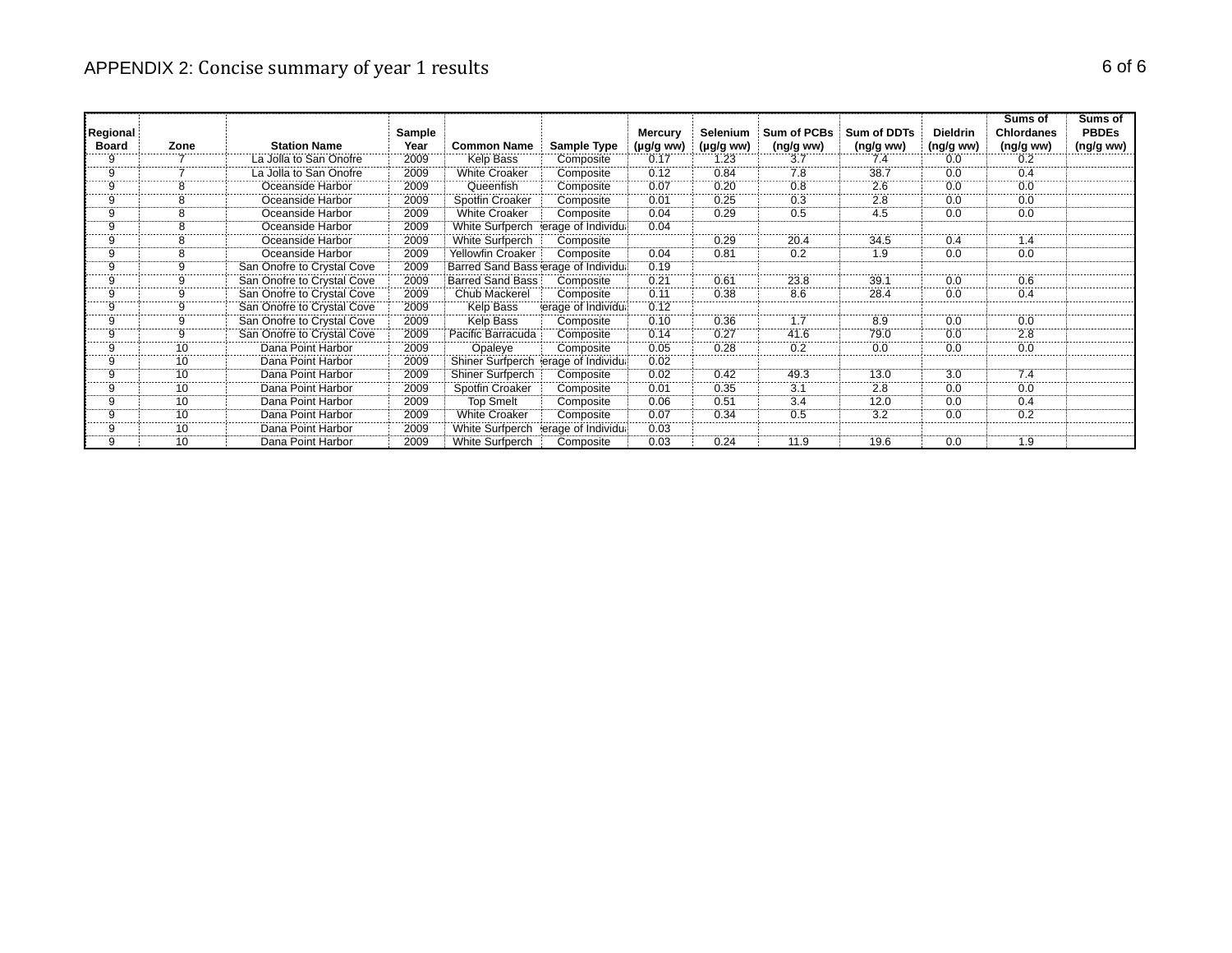Year 1 results of the SWAMP Coast Survey: composites or averages at each location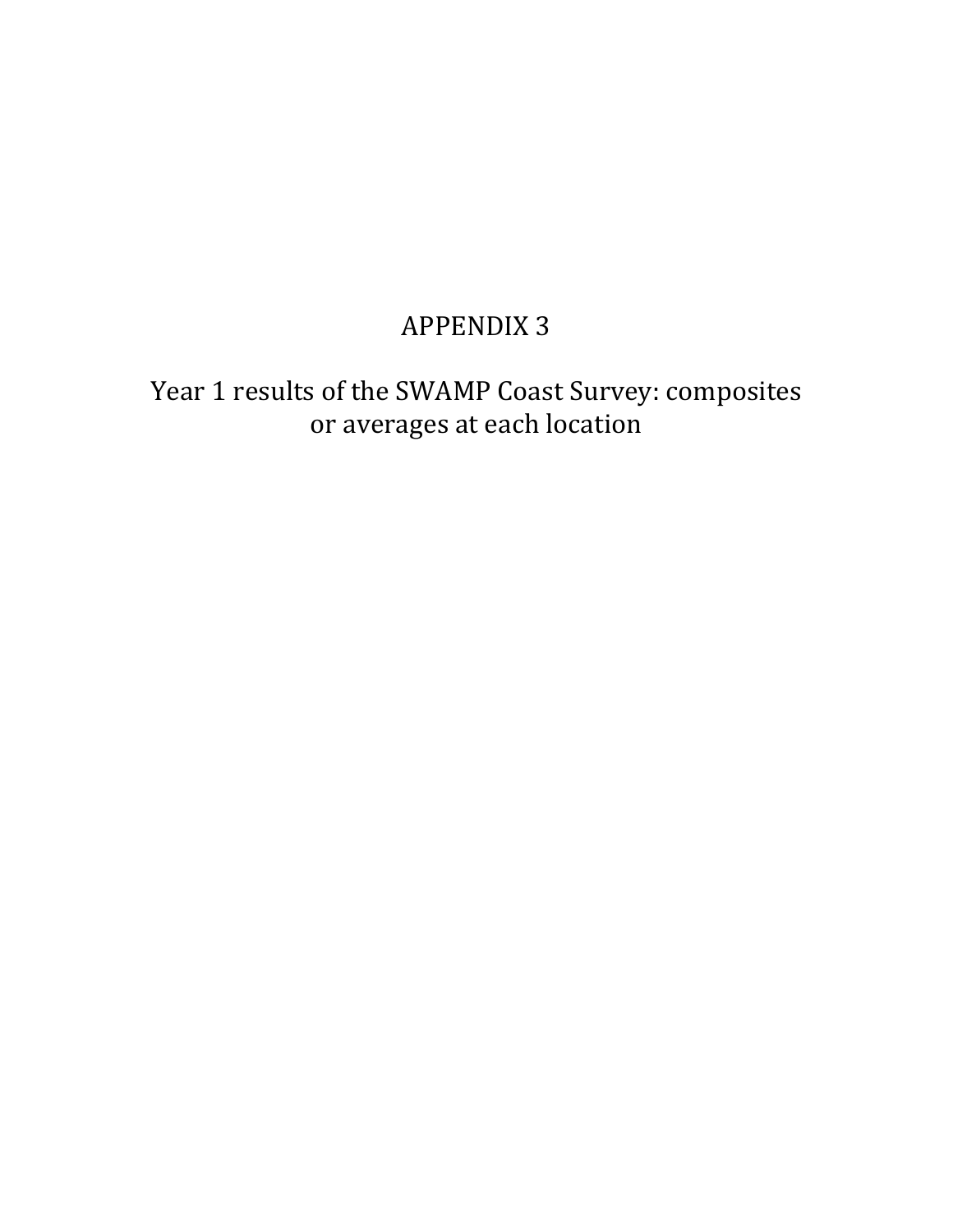|                |          |                     |                         | <b>Number</b>   |               | Prep<br>Preserv |                           |        |           |      |                       |                        | <b>Total Length</b> |
|----------------|----------|---------------------|-------------------------|-----------------|---------------|-----------------|---------------------------|--------|-----------|------|-----------------------|------------------------|---------------------|
| Regional       |          |                     |                         | Fish In         | <b>Tissue</b> | ation           |                           |        |           |      | <b>Lipid Wt</b>       |                        | Average             |
| <b>Board</b>   | Zone     | <b>Station Name</b> | <b>Common Name</b>      | Sample          | Code          | <b>Name</b>     | <b>Parameter</b>          | Result | Unit Name |      | Lipid % Concentration | <b>Sample Type</b>     | (mm)                |
| 2              | 06SNPBL( | San Pablo Bay (5)   | California Halibut      | 3               | FIL           | Skin off        | <b>PBDE</b>               | 1.25   | ng/g ww   | 0.21 | 595                   | Composite              | 657                 |
| $\frac{2}{2}$  | 06SNPBL( | San Pablo Bay (5)   | California Halibut      | $\frac{3}{3}$   | FIL           | Skin off        | <b>SELENIUM</b>           | 0.41   | ug/g ww   | 0.21 | 195                   | Composite              | 657                 |
|                | 06SNPBL( | San Pablo Bay (5)   | California Halibut      |                 | <b>FIL</b>    | Skin off        | <b>PCB</b>                | 8.83   | ng/g ww   | 0.21 | 4204                  | Composite              | 657                 |
|                | 06SNPBL( | San Pablo Bay (5)   | California Halibut      |                 | FIL           | Skin off        | <b>MERCURY</b>            | 0.18   | ug/g ww   | 0.21 | 88                    | Composite              | 657                 |
| $\overline{2}$ | 06SNPBL( | San Pablo Bay (5)   | California Halibut      | $\overline{3}$  | FIL           | Skin off        | <b>DDT</b>                | 2.62   | ng/g ww   | 0.21 | 1246                  | Composite              | 657                 |
| 2              | 06SNPBL( | San Pablo Bay (5)   | California Halibut      | 3               | <b>FIL</b>    | Skin off        | CHLORDANE                 | 0.22   | ng/g ww   | 0.21 | 104                   | Composite              | 657                 |
| $\frac{2}{2}$  | 06SNPBL( | San Pablo Bay (5)   | <b>Jack Smelt</b>       | $\frac{5}{5}$   | FIL           | Skin off        | <b>MERCURY</b>            | 0.10   | ug/g ww   | 0.83 | 12                    | Composite              | 264                 |
|                | 06SNPBL( | San Pablo Bay (5)   | <b>Jack Smelt</b>       |                 | ΈİĹ           | Skin off        | <b>DDT</b>                | 12.04  | ng/g ww   | 0.83 | 1454                  | Composite              | 264                 |
| $\overline{2}$ | 06SNPBL( | San Pablo Bay (5)   | <b>Jack Smelt</b>       | $\overline{5}$  | <b>FIL</b>    | Skin off        | CHLORDANE                 | 0.93   | ng/g ww   | 0.83 | 112                   | Composite              | 264                 |
| $\frac{2}{2}$  | 06SNPBL( | San Pablo Bay (5)   | <b>Jack Smelt</b>       | $\frac{5}{5}$   | FIL           | Skin off        | <b>SELENIUM</b>           | 0.37   | ug/g ww   | 0.83 | 45                    | Composite              | 264                 |
|                | 06SNPBL( | San Pablo Bay (5)   | Jack Smelt              |                 | FIL           | Skin off        | <b>PBDE</b>               | 1.54   | ng/g ww   | 0.83 | 186                   | Composite              | 264                 |
| $\overline{2}$ | 06SNPBL( | San Pablo Bay (5)   | <b>Jack Smelt</b>       | $\overline{5}$  | FIL           | Skin off        | <b>PCB</b>                | 18.78  | ng/g ww   | 0.83 | 2268                  | Composite              | 264                 |
|                | 06SNPBL( | San Pablo Bay (5)   | Leopard shark           | $\ddot{3}$      | FIL           | Skin off        | <b>MERCURY</b>            | 1.49   | ug/g ww   |      |                       | Average of Individuals | 1103                |
| $\frac{2}{2}$  | 06SNPBL( | San Pablo Bay (5)   | Leopard shark           | $\overline{3}$  | FIL           | Skin off        | <b>CHLORDANE</b>          | 1.23   | ng/g ww   | 0.41 | 302                   | Composite              | 1103                |
| $\overline{2}$ | 06SNPBL( | San Pablo Bay (5)   | Leopard shark           | $\overline{3}$  | FIL           | Skin off        | <b>DDT</b>                | 10.43  | ng/g ww   | 0.41 | 2562                  | Composite              | 1103                |
| $\overline{2}$ | 06SNPBL( | San Pablo Bay (5)   | Leopard shark           | $\overline{3}$  | FIL           | Skin off        | <b>PBDE</b>               | 6.29   | ng/g ww   | 0.41 | 1545                  | Composite              | 1103                |
| $\overline{2}$ | 06SNPBL( | San Pablo Bay (5)   | Leopard shark           |                 | <b>FIL</b>    | Skin off        | <b>PCB</b>                | 24.95  | ng/g ww   | 0.41 | 6130                  | Composite              | 1103                |
| $\overline{2}$ | 06SNPBL( | San Pablo Bay (5)   | Leopard shark           | $\frac{3}{3}$   | FIL           | Skin off        | <b>SELENIUM</b>           | 0.34   | ug/g ww   | 0.41 | 84                    | Composite              | 1103                |
| $\overline{2}$ | 06SNPBL( | San Pablo Bay (5)   | <b>Shiner Surfperch</b> | 13              |               | WNHTG On, Scale | <b>DIELDRIN</b>           | 0.53   | ng/g ww   | 1.28 | 41                    | Composite              | 107                 |
| $\overline{2}$ | 06SNPBL( | San Pablo Bay (5)   | Shiner Surfperch        | $\overline{13}$ |               |                 | WNHTG On, Scale CHLORDANE | 2.38   | ng/g ww   | 1.28 | 186                   | Composite              | 107                 |
| $\overline{2}$ | 06SNPBL( | San Pablo Bay (5)   | Shiner Surfperch        | 13              |               | WNHTG On, Scale | <b>PBDE</b>               | 5.11   | ng/g ww   | 1.28 | 399                   | Composite              | 107                 |
|                | 06SNPBL( | San Pablo Bay (5)   | Shiner Surfperch        | 13              |               | WNHTG On, Scale | <b>PCB</b>                | 44.63  | ng/g ww   | 1.28 | 3486                  | Composite              | 107                 |
| $\frac{2}{2}$  | 06SNPBL( | San Pablo Bay (5)   | Shiner Surfperch        | 13              |               | WNHTG On, Scale | SELENIUM                  | 0.35   | ug/g ww   | 1.28 | $\overline{27}$       | Composite              | 107                 |
| $\overline{2}$ | 06SNPBL( | San Pablo Bay (5)   | <b>Shiner Surfperch</b> | 13              |               | WNHTG On, Scale | <b>MERCURY</b>            | 0.09   | ug/g ww   | 1.28 | $\overline{7}$        | Composite              | 107                 |
| $\overline{2}$ | 06SNPBL( | San Pablo Bay (5)   | Shiner Surfperch        | $\overline{13}$ |               | WNHTG On, Scale | <b>DDT</b>                | 16.25  | ng/g ww   | 1.28 | 1269                  | Composite              | 107                 |
| $\overline{2}$ | 06SNPBL( | San Pablo Bay (5)   | Shiner Surfperch        | $\overline{14}$ |               | WNHTG On, Scale | <b>MERCURY</b>            | 0.08   | ug/g ww   | 1.32 | $\overline{6}$        | Composite              | 107                 |
| $\overline{2}$ | 06SNPBL( | San Pablo Bay (5)   | Shiner Surfperch        | 14              |               | WNHTG On, Scale | <b>PCB</b>                | 32.90  | ng/g ww   | 1.32 | 2493                  | Composite              | 107                 |
| $\overline{2}$ | 06SNPBL( | San Pablo Bay (5)   | Shiner Surfperch        | 14              |               | WNHTG On, Scale | PBDE                      | 4.28   | ng/g ww   | 1.32 | 324                   | Composite              | 107                 |
| $\overline{2}$ | 06SNPBL( | San Pablo Bay (5)   | <b>Shiner Surfperch</b> | 14              |               | WNHTG On, Scale | <b>DDT</b>                | 13.41  | ng/g ww   | 1.32 | 1016                  | Composite              | 107                 |
| $\overline{2}$ | 06SNPBL( | San Pablo Bay (5)   | Shiner Surfperch        | 14              |               | WNHTG On, Scale | <b>SELENIUM</b>           | 0.41   | ug/g ww   | 1.32 | 31                    | Composite              | 107                 |
| $\overline{2}$ | 06SNPBL( | San Pablo Bay (5)   | Shiner Surfperch        | 14              |               |                 | WNHTG On, Scale CHLORDANE | 1.56   | ng/g ww   | 1.32 | 118                   | Composite              | 107                 |
|                | 06SNPBL( | San Pablo Bay (5)   | <b>Shiner Surfperch</b> | 14              |               | WNHTG On, Scale | <b>DDT</b>                | 14.54  | ng/g ww   | 1.35 | 1077                  | Composite              | 107                 |
| $\frac{2}{2}$  | 06SNPBL( | San Pablo Bay (5)   | Shiner Surfperch        | 14              |               | WNHTG On, Scale | <b>SELENIUM</b>           | 0.52   | ug/g ww   | 1.35 | $\overline{39}$       | Composite              | 107                 |
| $\overline{2}$ | 06SNPBL( | San Pablo Bay (5)   | Shiner Surfperch        | 14              |               | WNHTG On, Scale | <b>PCB</b>                | 39.75  |           | 1.35 | 2944                  | Composite              | 107                 |
|                | 06SNPBL( | San Pablo Bay (5)   | <b>Shiner Surfperch</b> | 14              |               | WNHTG On, Scale | <b>PBDE</b>               | 5.75   | ng/g ww   | 1.35 | 426                   | Composite              | 107                 |
| $\frac{2}{2}$  | 06SNPBL( | San Pablo Bay (5)   | Shiner Surfperch        | $\overline{14}$ |               | WNHTG On, Scale | <b>MERCURY</b>            | 0.08   | ng/g ww   | 1.35 | $\overline{6}$        | Composite              | 107                 |
| $\overline{2}$ | 06SNPBL( |                     |                         | 14              |               |                 |                           |        | ug/g ww   |      | 131                   |                        | 107                 |
|                |          | San Pablo Bay (5)   | Shiner Surfperch        |                 |               |                 | WNHTG On, Scale CHLORDANE | 1.77   | ng/g ww   | 1.35 |                       | Composite              |                     |
| $\overline{2}$ | 06SNPBL( | San Pablo Bay (5)   | <b>Striped Bass</b>     | 12              | FIL           | Skin off        | <b>MERCURY</b>            | 0.47   | ug/g ww   |      | 127                   | Average of Individuals | 611                 |
| $\overline{2}$ | 06SNPBL( | San Pablo Bay (5)   | <b>Striped Bass</b>     | $\overline{3}$  | <b>FIL</b>    | Skin off        | <b>SELENIUM</b>           | 0.50   | ug/g ww   | 0.39 |                       | Composite              | 667                 |
| $\overline{2}$ | 06SNPBL( | San Pablo Bay (5)   | <b>Striped Bass</b>     | $\overline{3}$  | FIL           | Skin off        | CHLORDANE                 | 0.88   | ng/g ww   | 0.39 | 223                   | Composite              | 667                 |
| $\overline{2}$ | 06SNPBL( | San Pablo Bay (5)   | <b>Striped Bass</b>     | $\overline{3}$  | FIL           | Skin off        | <b>DDT</b>                | 7.76   | ng/g ww   | 0.39 | 1969                  | Composite              | 667                 |
|                | 06SNPBL( | San Pablo Bay (5)   | <b>Striped Bass</b>     | $\frac{3}{3}$   | <b>FIL</b>    | Skin off        | <b>PBDE</b>               | 3.56   | ng/g ww   | 0.39 | 903                   | Composite              | 667                 |
| $\frac{2}{2}$  | 06SNPBL( | San Pablo Bay (5)   | <b>Striped Bass</b>     |                 | FIL           | Skin off        | <b>PCB</b>                | 17.55  | ng/g ww   | 0.39 | 4453                  | Composite              | 667                 |
|                | 06SNPBL( | San Pablo Bay (5)   | <b>Striped Bass</b>     | $\overline{3}$  | FIL           | Skin off        | CHLORDANE                 | 0.32   | ng/g ww   | 0.40 | 80                    | Composite              | 667                 |
| $\overline{2}$ | 06SNPBL( | San Pablo Bay (5)   | <b>Striped Bass</b>     | $\overline{3}$  | FIL           | Skin off        | PCB                       | 19.06  | ng/g ww   | 0.40 | 4802                  | Composite              | 667                 |
| $\overline{2}$ | 06SNPBL( | San Pablo Bay (5)   | <b>Striped Bass</b>     | $\overline{3}$  | FIL           | Skin off        | <b>PBDE</b>               | 3.42   | ng/g ww   | 0.40 | 861                   | Composite              | 667                 |
| $\overline{2}$ | 06SNPBL( | San Pablo Bay (5)   | <b>Striped Bass</b>     | $\overline{3}$  | FIL           | Skin off        | <b>SELENIUM</b>           | 0.43   | ug/g ww   | 0.40 | 108                   | Composite              | 667                 |
| $\overline{2}$ | 06SNPBL( | San Pablo Bay (5)   | <b>Striped Bass</b>     | 3               | <b>FIL</b>    | Skin off        | <b>DDT</b>                | 7.13   | ng/g ww   | 0.40 | 1795                  | Composite              | 667                 |
| $\frac{2}{2}$  | 06SNPBL( | San Pablo Bay (5)   | <b>Striped Bass</b>     | $\frac{3}{3}$   | FIL           | Skin off        | <b>SELENIUM</b>           | 0.46   | ug/g ww   | 0.43 | 107                   | Composite              | 540                 |
|                | 06SNPBL( | San Pablo Bay (5)   | <b>Striped Bass</b>     |                 | ÏΪ            | Skin off        | <b>DIELDRIN</b>           | 0.00   | ng/g ww   | 0.43 | $\overline{0}$        | Composite              | 540                 |
| $\overline{2}$ | 06SNPBL( | San Pablo Bay (5)   | <b>Striped Bass</b>     | 3               | FIL           | Skin off        | <b>PBDE</b>               | 4.86   | ng/g ww   | 0.43 | 1130                  | Composite              | 540                 |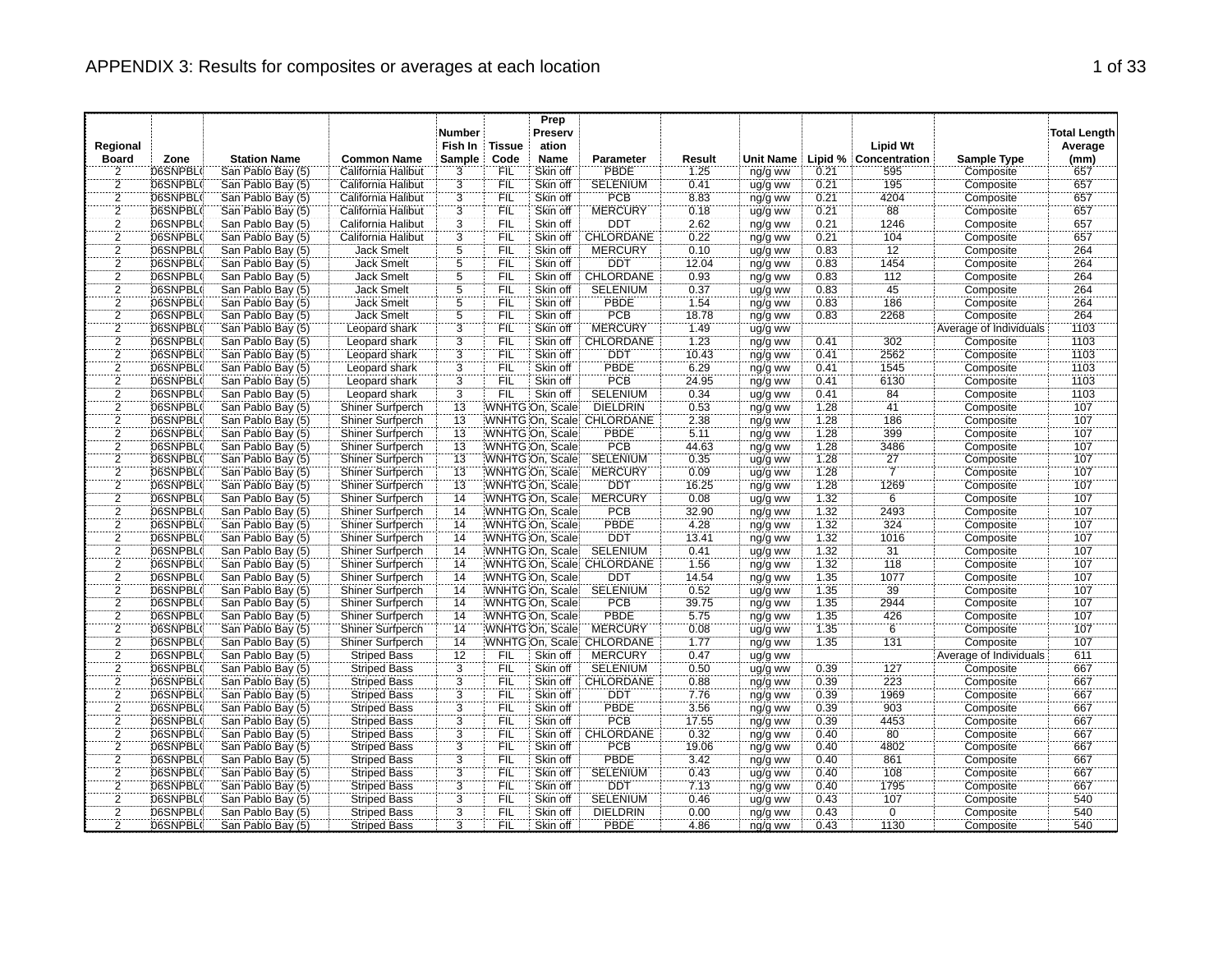| Regional<br><b>Board</b> | Zone     | <b>Station Name</b> | <b>Common Name</b>  | <b>Number</b><br>Fish In<br>Sample | <b>Tissue</b><br>Code | Prep<br>Preserv<br>ation<br><b>Name</b> | Parameter        | Result | <b>Unit Name</b>   |      | <b>Lipid Wt</b><br>Lipid % Concentration | <b>Sample Type</b>     | <b>Total Length</b><br>Average<br>(mm) |
|--------------------------|----------|---------------------|---------------------|------------------------------------|-----------------------|-----------------------------------------|------------------|--------|--------------------|------|------------------------------------------|------------------------|----------------------------------------|
| 2                        | 06SNPBL( | San Pablo Bay (5)   | <b>Striped Bass</b> | 3                                  | FIL                   | Skin off                                | <b>DDT</b>       | 14.22  | ng/g ww            | 0.43 | 3306                                     | Composite              | 540                                    |
|                          | 06SNPBL( | San Pablo Bay (5)   | <b>Striped Bass</b> |                                    | FIL                   | Skin off                                | <b>PCB</b>       | 23.50  | ng/g ww            | 0.43 | 5465                                     | Composite              | 540                                    |
| $\frac{2}{2}$            | 06SNPBL( | San Pablo Bay (5)   | <b>Striped Bass</b> | $\frac{3}{3}$                      | FIL                   | Skin off                                | <b>CHLORDANE</b> | 1.43   | ng/g ww            | 0.43 | 333                                      | Composite              | 540                                    |
| $\overline{2}$           | 06SNPBL( | San Pablo Bay (5)   | <b>Striped Bass</b> | $\overline{3}$                     | FIL                   | Skin off                                | CHLORDANE        | 0.24   | ng/g ww            | 0.44 | 54                                       | Composite              | 570                                    |
| $\overline{2}$           | 06SNPBL( | San Pablo Bay (5)   | <b>Striped Bass</b> | $\overline{3}$                     | FIL                   | Skin off                                | <b>PBDE</b>      | 1.39   | ng/g ww            | 0.44 | 314                                      | Composite              | 570                                    |
| $\overline{2}$           | 06SNPBL( | San Pablo Bay (5)   | <b>Striped Bass</b> | $\overline{3}$                     | FIL                   | Skin off                                | PCB              | 7.71   | ng/g ww            | 0.44 | 1736                                     | Composite              | 570                                    |
|                          | 06SNPBL( | San Pablo Bay (5)   | <b>Striped Bass</b> |                                    | FIL                   | Skin off                                | <b>DIELDRIN</b>  | 0.00   | ng/g ww            | 0.44 | $\overline{0}$                           | Composite              | 570                                    |
| $\frac{2}{2}$            | 06SNPBL( | San Pablo Bay (5)   | <b>Striped Bass</b> | $\frac{3}{3}$                      | ΈÏL                   | Skin off                                | <b>DDT</b>       | 3.66   | ng/g ww            | 0.44 | 825                                      | Composite              | 570                                    |
| $\overline{2}$           | 06SNPBL( | San Pablo Bay (5)   | <b>Striped Bass</b> | $\overline{3}$                     | <b>FIL</b>            | Skin off                                | <b>SELENIUM</b>  | 0.50   | ug/g ww            | 0.44 | 113                                      | Composite              | 570                                    |
|                          | 06SNPBL( | San Pablo Bay (5)   | White Sturgeon      |                                    | FIL                   | Skin off                                | <b>SELENIUM</b>  | 1.95   | ug/g ww            |      |                                          | Average of Individuals | 1413                                   |
| $\frac{2}{2}$            | 06SNPBL0 | San Pablo Bay (5)   | White Sturgeon      | $\frac{6}{3}$                      | FIL                   | Skin off                                | <b>DDT</b>       | 5.22   | ng/g ww            | 0.46 | 1138                                     | Composite              | 1323                                   |
| $\overline{2}$           | 06SNPBL( | San Pablo Bay (5)   | White Sturgeon      | $\overline{3}$                     | FIL                   | Skin off                                | PCB              | 5.35   | ng/g ww            | 0.46 | 1165                                     | Composite              | 1323                                   |
|                          | 06SNPBL( | San Pablo Bay (5)   | White Sturgeon      | $\dddot{3}$                        | <b>FIL</b>            | Skin off                                | PBDE             | 1.85   | ng/g ww            | 0.46 | 403                                      | Composite              | 1323                                   |
| $\frac{2}{2}$            | 06SNPBL( | San Pablo Bay (5)   | White Sturgeon      | $\overline{3}$                     | FIL                   | Skin off                                | CHLORDANE        | 0.28   | ng/g ww            | 0.46 | 61                                       | Composite              | 1323                                   |
| $\overline{2}$           | 06SNPBL( | San Pablo Bay (5)   | White Sturgeon      | $\overline{3}$                     | FIL                   | Skin off                                | <b>DIELDRIN</b>  | 0.00   | ng/g ww            | 0.46 | $\overline{0}$                           | Composite              | 1323                                   |
| $\overline{2}$           | 06SNPBL( | San Pablo Bay (5)   | White Sturgeon      | 3                                  | <b>FIL</b>            | Skin off                                | DDT              | 7.99   | ng/g ww            | 0.65 | 1231                                     | Composite              | 1503                                   |
| $\overline{2}$           | 06SNPBL( | San Pablo Bay (5)   | White Sturgeon      |                                    | <b>FIL</b>            | Skin off                                | PCB              | 12.84  | ng/g ww            | 0.65 | 1979                                     | Composite              | 1503                                   |
| $\overline{2}$           | 06SNPBL( | San Pablo Bay (5)   | White Sturgeon      | $\frac{3}{3}$                      | ΪFIL                  | Skin off                                | <b>DIELDRIN</b>  | 0.49   | ng/g ww            | 0.65 | 76                                       | Composite              | 1503                                   |
| $\overline{2}$           | 06SNPBL( | San Pablo Bay (5)   | White Sturgeon      | $\overline{3}$                     | FIL                   | Skin off                                | CHLORDANE        | 2.07   | ng/g ww            | 0.65 | 318                                      | Composite              | 1503                                   |
| $\overline{2}$           | 06SNPBL( | San Pablo Bay (5)   | White Sturgeon      | $\overline{3}$                     | FIL                   | Skin off                                | <b>PBDE</b>      | 4.98   | ng/g ww            | 0.65 | 768                                      | Composite              | 1503                                   |
| $\overline{2}$           | 04STHBA  | South Bay (1)       | <b>Jack Smelt</b>   | $\overline{5}$                     | FIL                   | Skin off                                | <b>PBDE</b>      | 1.86   | ng/g ww            | 0.60 | 309                                      | Composite              | 264                                    |
|                          | 04STHBA  | South Bay (1)       | <b>Jack Smelt</b>   |                                    | <b>FIL</b>            | Skin off                                | <b>SELENIUM</b>  | 0.41   |                    | 0.60 | 68                                       | Composite              | 264                                    |
| $\frac{2}{2}$            | 04STHBA  | South Bay (1)       | <b>Jack Smelt</b>   | $\frac{5}{5}$                      | ΈÏL                   | Skin off                                | CHLORDANE        | 4.12   | ug/g ww            | 0.60 | 684                                      | Composite              | 264                                    |
| $\overline{2}$           | 04STHBA  | South Bay (1)       | <b>Jack Smelt</b>   | $\overline{5}$                     | <b>FIL</b>            | Skin off                                | <b>PCB</b>       | 40.39  | ng/g ww<br>ng/g ww | 0.60 | 6710                                     | Composite              | 264                                    |
| $\overline{2}$           | 04STHBA  | South Bay (1)       | <b>Jack Smelt</b>   | $\overline{5}$                     | FIL                   | Skin off                                | <b>MERCURY</b>   | 0.08   | ug/g ww            | 0.60 | $\overline{13}$                          | Composite              | 264                                    |
| $\overline{2}$           | 04STHBA  | South Bay (1)       | Jack Smelt          | $\overline{5}$                     | FIL                   | Skin off                                | <b>DIELDRIN</b>  | 0.58   | ng/g ww            | 0.60 | 96                                       | Composite              | 264                                    |
| $\overline{\mathbf{c}}$  | 04STHBA  | South Bay (1)       | <b>Jack Smelt</b>   | 5                                  | <b>FIL</b>            | Skin off                                | <b>DDT</b>       | 10.52  | ng/g ww            | 0.60 | 1748                                     | Composite              | 264                                    |
| $\overline{2}$           | 04STHBA  | South Bay (1)       | Leopard shark       | $\overline{3}$                     | FIL                   | Skin off                                | <b>MERCURY</b>   | 1.15   | ug/g ww            |      |                                          | Average of Individuals | 1038                                   |
| $\overline{2}$           | 04STHBA  | South Bay (1)       | Leopard shark       | 3                                  | FIL                   | Skin off                                | <b>DIELDRIN</b>  | 0.00   | ng/g ww            | 0.36 | $\overline{0}$                           | Composite              | 1038                                   |
| $\overline{2}$           | 04STHBA  | South Bay (1)       | Leopard shark       | $\overline{3}$                     | FIL                   | Skin off                                | <b>SELENIUM</b>  | 0.33   | ug/g ww            | 0.36 | 91                                       | Composite              | 1038                                   |
| $\overline{2}$           | 04STHBA  | South Bay (1)       | Leopard shark       | $\overline{3}$                     | FIL                   | Skin off                                | PCB              | 16.83  | ng/g ww            | 0.36 | 4662                                     | Composite              | 1038                                   |
|                          | 04STHBA  | South Bay (1)       | Leopard shark       |                                    | FIL                   | Skin off                                | <b>DDT</b>       | 6.31   | ng/g ww            | 0.36 | 1748                                     | Composite              | 1038                                   |
| $\frac{2}{2}$            | 04STHBA  | South Bay (1)       | Leopard shark       | $\frac{3}{3}$                      | ΪFIL                  | Skin off                                | CHLORDANE        | 0.88   | ng/g ww            | 0.36 | 243                                      | Composite              | 1038                                   |
| $\overline{2}$           | 04STHBA  | South Bay (1)       | Leopard shark       | $\overline{3}$                     | <b>FIL</b>            | Skin off                                | <b>PBDE</b>      | 5.11   | ng/g ww            | 0.36 | 1414                                     | Composite              | 1038                                   |
|                          | 04STHBA  | South Bay (1)       | Northern Anchovy    | 39                                 | FIL                   | Skin off                                | <b>DIELDRIN</b>  | 0.58   | ng/g ww            | 1.07 | 54                                       | Composite              | 87                                     |
| $\frac{2}{2}$            | 04STHBA  | South Bay (1)       | Northern Anchovy    | 39                                 | FIL                   | Skin off                                | <b>PBDE</b>      | 5.80   | ng/g ww            | 1.07 | 542                                      | Composite              | $\overline{87}$                        |
| $\overline{2}$           | 04STHBA  | South Bay (1)       | Northern Anchovy    | 39                                 | FIL                   | Skin off                                | <b>DDT</b>       | 13.32  | ng/g ww            | 1.07 | 1244                                     | Composite              | 87                                     |
| 2                        | 04STHBA  | South Bay (1)       | Northern Anchovy    | 39                                 | <b>FIL</b>            | Skin off                                | PCB              | 94.63  | ng/g ww            | 1.07 | 8844                                     | Composite              | 87                                     |
| $\overline{2}$           | 04STHBA  | South Bay (1)       | Northern Anchovy    | 39                                 | FIL                   | Skin off                                | <b>SELENIUM</b>  | 0.51   | ug/g ww            | 1.07 | 48                                       | Composite              | $\overline{87}$                        |
| $\overline{2}$           | 04STHBA  | South Bay (1)       | Northern Anchovy    | 39                                 | FIL                   | Skin off                                | CHLORDANE        | 4.17   | ng/g ww            | 1.07 | 389                                      | Composite              | 87                                     |
| $\overline{2}$           | 04STHBA  | South Bay (1)       | Northern Anchovy    | 39                                 | <b>FIL</b>            | Skin off                                | <b>DIELDRIN</b>  | 0.94   | ng/g ww            | 1.08 | 87                                       | Composite              | 88                                     |
|                          | 04STHBA  | South Bay (1)       | Northern Anchovy    | 39                                 | FIL                   | Skin off                                | <b>SELENIUM</b>  | 0.54   | ug/g ww            | 1.08 | 50                                       | Composite              | 88                                     |
| $\frac{2}{2}$            | 04STHBA  | South Bay (1)       | Northern Anchovy    | 39                                 | ΪFIL                  | Skin off                                | <b>PBDE</b>      | 8.28   | ng/g ww            | 1.08 | 767                                      | Composite              | $\overline{88}$                        |
| $\overline{2}$           | 04STHBA  | South Bay (1)       | Northern Anchovy    | 39                                 | FIL                   | Skin off                                | PCB              | 115.48 | ng/g ww            | 1.08 | 10693                                    | Composite              | 88                                     |
| $\overline{2}$           | 04STHBA  | South Bay (1)       | Northern Anchovy    | 39                                 | FIL                   | Skin off                                | CHLORDANE        | 6.58   | ng/g ww            | 1.08 | 609                                      | Composite              | 88                                     |
| $\overline{2}$           | 04STHBA  | South Bay (1)       | Northern Anchovy    | 39                                 | FIL                   | Skin off                                | <b>DDT</b>       | 20.06  | ng/g ww            | 1.08 | 1858                                     | Composite              | 88                                     |
| $\overline{2}$           | 04STHBA  | South Bay (1)       | Northern Anchovy    | 39                                 | FIL                   | Skin off                                | <b>DIELDRIN</b>  | 0.73   | ng/g ww            | 1.10 | 67                                       | Composite              |                                        |
| $\overline{2}$           | 04STHBA  | South Bay (1)       | Northern Anchovy    | 39                                 | ΈÏL                   | Skin off                                | PBDE             | 7.19   | ng/g ww            | 1.10 | 653                                      | Composite              | $\frac{92}{92}$                        |
| $\overline{2}$           | 04STHBA  | South Bay (1)       | Northern Anchovy    | 39                                 | FIL                   | Skin off                                | <b>DDT</b>       | 16.01  | ng/g ww            | 1.10 | 1455                                     | Composite              | $\overline{92}$                        |
| $\overline{2}$           | 04STHBA  | South Bay (1)       | Northern Anchovy    | 39                                 | ÏΪ                    | Skin off                                | <b>CHLORDANE</b> | 4.82   | ng/g ww            | 1.10 | 438                                      | Composite              | 92                                     |
| $\mathfrak{p}$           | 04STHBA  | South Bay (1)       | Northern Anchovy    | 39                                 | FIL                   | Skin off                                | <b>PCB</b>       | 102.54 | ng/g ww            | 1.10 | 9321                                     | Composite              | 92                                     |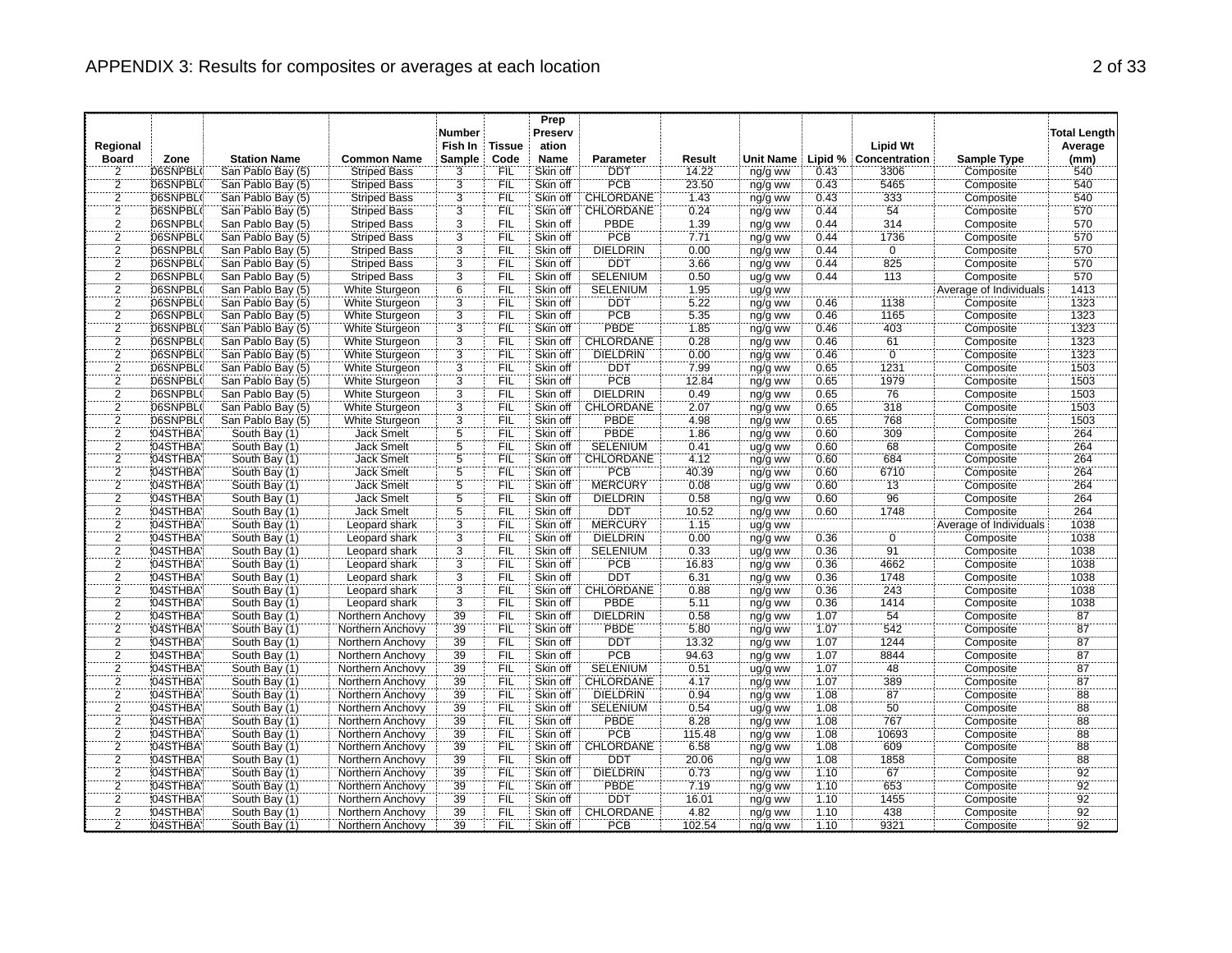|                |         |                     |                         | <b>Number</b>  |               | Prep<br>Preserv  |                            |        |                    |      |                       |                    | <b>Total Length</b> |
|----------------|---------|---------------------|-------------------------|----------------|---------------|------------------|----------------------------|--------|--------------------|------|-----------------------|--------------------|---------------------|
| Regional       |         |                     |                         | Fish In        | <b>Tissue</b> | ation            |                            |        |                    |      | <b>Lipid Wt</b>       |                    | Average             |
| <b>Board</b>   | Zone    | <b>Station Name</b> | <b>Common Name</b>      | Sample         | Code          | Name             | <b>Parameter</b>           | Result | Unit Name:         |      | Lipid % Concentration | <b>Sample Type</b> | (mm)                |
| $\overline{2}$ | 04STHBA | South Bay (1)       | Northern Anchovy        | 39             | <b>FIL</b>    | Skin off         | <b>SELENIUM</b>            | 0.52   | ug/g ww            | 1.10 | 47                    | Composite          | $\overline{92}$     |
| $\overline{2}$ | 04STHBA | South Bay (1)       | Northern Anchovy        | 39             | FIL           | Skin off         | <b>DDT</b>                 | 19.62  | ng/g ww            | 1.50 | 1308                  | Composite          | 89                  |
| $\overline{c}$ | 04STHBA | South Bay (1)       | Northern Anchovy        | 39             | <b>FIL</b>    | Skin off         | <b>CHLORDANE</b>           | 5.83   | ng/g ww            | 1.50 | 389                   | Composite          | $\overline{89}$     |
| $\overline{2}$ | 04STHBA | South Bay (1)       | Northern Anchovy        | 39             | FIL           | Skin off         | <b>DIELDRIN</b>            | 0.76   | ng/g ww            | 1.50 | 51                    | Composite          | 89                  |
| $\overline{2}$ | 04STHBA | South Bay (1)       | Northern Anchovy        | 39             | FIL           | Skin off         | <b>PBDE</b>                | 8.20   | ng/g ww            | 1.50 | 547                   | Composite          | 89                  |
| $\overline{2}$ | 04STHBA | South Bay (1)       | Northern Anchovy        | 39             | <b>FIL</b>    | Skin off         | <b>SELENIUM</b>            | 0.50   | ug/g ww            | 1.50 | 33                    | Composite          | 89                  |
| $\frac{2}{2}$  | 04STHBA | South Bay (1)       | Northern Anchovy        | 39             | <b>FIL</b>    | Skin off         | <b>PCB</b>                 | 119.23 | ng/g ww            | 1.50 | 7948                  | Composite          | 89                  |
|                | 04STHBA | South Bay (1)       | Northern Anchovy        | 39             | ΈİĹ           | Skin off         | <b>PBDE</b>                | 8.73   | ng/g ww            | 1.55 | 563                   | Composite          | $\overline{89}$     |
| $\overline{2}$ | 04STHBA | South Bay (1)       | Northern Anchovy        | 39             | FIL           | Skin off         | PCB                        | 128.82 | ng/g ww            | 1.55 | 8311                  | Composite          | 89                  |
| $\frac{2}{2}$  | 04STHBA | South Bay (1)       | Northern Anchovy        | 39             | <b>FIL</b>    | Skin off         | <b>DIELDRIN</b>            | 1.03   | ng/g ww            | 1.55 | 66                    | Composite          | 89                  |
|                | 04STHBA | South Bay (1)       | Northern Anchovy        | 39             | FIL           | Skin off         | <b>DDT</b>                 | 20.24  | ng/g ww            | 1.55 | 1306                  | Composite          | 89                  |
| $\overline{2}$ | 04STHBA | South Bay (1)       | Northern Anchovy        | 39             | <b>FIL</b>    | Skin off         | CHLORDANE                  | 6.00   | ng/g ww            | 1.55 | 387                   | Composite          | 89                  |
| $\overline{2}$ | 04STHBA | South Bay (1)       | Northern Anchovy        | 39             | <b>FIL</b>    | Skin off         | <b>SELENIUM</b>            | 0.33   | ug/g ww            | 1.55 | $\overline{21}$       | Composite          | $\overline{89}$     |
| $\overline{2}$ | 04STHBA | South Bay (1)       | Northern Anchovy        | 39             | <b>FIL</b>    | Skin off         | <b>DDT</b>                 | 18.71  | ng/g ww            | 1.57 | 1192                  | Composite          | 91                  |
| $\overline{2}$ | 04STHBA | South Bay (1)       | Northern Anchovy        | 39             | FIL           | Skin off         | <b>SELENIUM</b>            | 0.50   | ug/g ww            | 1.57 | 32                    | Composite          | 91                  |
| $\overline{2}$ | 04STHBA | South Bay (1)       | Northern Anchovy        | 39             | FIL           | Skin off         | PCB                        | 118.53 | ng/g ww            | 1.57 | 7550                  | Composite          | 91                  |
|                | 04STHBA | South Bay (1)       | Northern Anchovy        | 39             | <b>FIL</b>    | Skin off         | PBDE                       | 8.41   | ng/g ww            | 1.57 | 535                   | Composite          |                     |
| $\frac{2}{2}$  | 04STHBA | South Bay (1)       | Northern Anchovy        | 39             | FIL           | Skin off         | <b>DIELDRIN</b>            | 0.96   | ng/g ww            | 1.57 | 61                    | Composite          | $\frac{91}{91}$     |
| $\overline{2}$ | 04STHBA | South Bay (1)       | Northern Anchovy        | 39             | FIL           | Skin off         | CHLORDANE                  | 5.54   | ng/g ww            | 1.57 | 353                   | Composite          | 91                  |
| $\overline{2}$ | 04STHBA | South Bay (1)       | Northern Anchovy        | 39             | <b>FIL</b>    | Skin off         | <b>DDT</b>                 | 19.56  | ng/g ww            | 1.62 | 1208                  | Composite          | $\overline{91}$     |
| $\overline{2}$ | 04STHBA | South Bay (1)       | Northern Anchovy        | 39             | <b>FIL</b>    | Skin off         | CHLORDANE                  | 6.17   | ng/g ww            | 1.62 | 381                   | Composite          | $\overline{91}$     |
| $\overline{2}$ | 04STHBA | South Bay (1)       | Northern Anchovy        | 39             | FIL           | Skin off         | <b>SELENIUM</b>            | 0.45   | ug/g ww            | 1.62 | $28\,$                | Composite          | 91                  |
| $\overline{2}$ | 04STHBA | South Bay (1)       | Northern Anchovy        | 39             | ΪFIL          | Skin off         | <b>DIELDRIN</b>            | 0.88   | ng/g ww            | 1.62 | $\frac{1}{55}$        | Composite          | $\frac{5}{91}$      |
| $\overline{2}$ | 04STHBA | South Bay (1)       | Northern Anchovy        | 39             | FIL           | Skin off         | PBDE                       | 7.81   | ng/g ww            | 1.62 | 482                   | Composite          | 91                  |
| $\overline{2}$ | 04STHBA | South Bay (1)       | Northern Anchovy        | 39             | FIL           | Skin off         | PCB                        | 117.76 | ng/g ww            | 1.62 | 7269                  | Composite          | 91                  |
| $\overline{2}$ | 04STHBA | South Bay (1)       | Shiner Surfperch        | 19             |               | WNHTG on, Scale  | DDT                        | 24.16  | ng/g ww            | 1.71 | 1413                  | Composite          | 164                 |
| $\overline{a}$ | 04STHBA | South Bay (1)       | Shiner Surfperch        | 19             |               | WNHTG on, Scale  | <b>DIELDRIN</b>            | 0.99   | ng/g ww            | 1.71 | 58                    | Composite          | 164                 |
| $\overline{2}$ | 04STHBA | South Bay (1)       | Shiner Surfperch        | 19             |               | WNHTG on, Scale  | <b>MERCURY</b>             | 0.12   | ug/g ww            | 1.71 | 7                     | Composite          | 164                 |
| $\overline{2}$ | 04STHBA | South Bay (1)       | <b>Shiner Surfperch</b> | 19             |               | WNHTG on, Scale  | <b>PBDE</b>                | 8.33   | ng/g ww            | 171  | 487                   | Composite          | 164                 |
| $\overline{2}$ | 04STHBA | South Bay (1)       | Shiner Surfperch        | 19             |               | WNHTG on, Scale  | <b>SELENIUM</b>            | 0.34   | ug/g ww            | 1.71 | 20                    | Composite          | 164                 |
| $\overline{2}$ | 04STHBA | South Bay (1)       | Shiner Surfperch        | 19             |               |                  | WNHTG on, Scale: CHLORDANE | 6.40   | ng/g ww            | 1.71 | 375                   | Composite          | 164                 |
|                | 04STHBA | South Bay (1)       | <b>Shiner Surfperch</b> | 19             |               | WNHTG on, Scale  | <b>PCB</b>                 | 109.80 | ng/g ww            | 1.71 | 6421                  | Composite          | 164                 |
| $\frac{2}{2}$  | 04STHBA | South Bay (1)       | Shiner Surfperch        | 19             |               | WNHTG on, Scale  | <b>SELENIUM</b>            | 0.21   | ug/g ww            | 2.03 | $\overline{10}$       | Composite          | 114                 |
| $\overline{2}$ | 04STHBA | South Bay (1)       | <b>Shiner Surfperch</b> | 19             |               | WNHTG on, Scale  | <b>PCB</b>                 | 104.16 | ng/g ww            | 2.03 | 5131                  | Composite          | 114                 |
|                | 04STHBA | South Bay (1)       | Shiner Surfperch        | 19             |               | WNHTG on, Scale  | PBDE                       | 8.85   | ng/g ww            | 2.03 |                       | Composite          | 114                 |
| $\frac{2}{2}$  | 04STHBA | South Bay (1)       | Shiner Surfperch        | 19             |               | WNHTG on, Scale: | <b>MERCURY</b>             | 0.13   | ug/g ww            | 2.03 | $\frac{436}{7}$       | Composite          | 114                 |
| $\overline{2}$ | 04STHBA | South Bay (1)       | Shiner Surfperch        | 19             |               | WNHTG on, Scale  | <b>DIELDRIN</b>            | 1.19   | ng/g ww            | 2.03 | 59                    | Composite          | 114                 |
|                | 04STHBA | South Bay (1)       | Shiner Surfperch        | 19             |               | WNHTG on, Scale  | <b>DDT</b>                 | 23.53  | ng/g ww            | 2.03 | 1159                  | Composite          | 114                 |
| $\frac{2}{2}$  | 04STHBA | South Bay (1)       | <b>Shiner Surfperch</b> | 19             |               |                  | WNHTG on, Scale CHLORDANE  | 8.23   | ng/g ww            | 2.03 | 405                   | Composite          | 114                 |
| $\overline{2}$ | 04STHBA | South Bay (1)       | Shiner Surfperch        | 19             |               | WNHTG on, Scale  | <b>PBDE</b>                | 12.05  | ng/g ww            | 2.11 | 571                   | Composite          | 117                 |
| $\overline{2}$ | 04STHBA | South Bay (1)       | Shiner Surfperch        | 19             |               | WNHTG on, Scale: | <b>DDT</b>                 | 27.14  | ng/g ww            | 2.11 | 1286                  | Composite          | 117                 |
| $\overline{2}$ | 04STHBA | South Bay (1)       | <b>Shiner Surfperch</b> | 19             |               |                  | WNHTG on, Scale: CHLORDANE | 8.70   | ng/g ww            | 2.11 | 412                   | Composite          | 117                 |
| 2              | 04STHBA | South Bay (1)       | Shiner Surfperch        | 19             |               | WNHTG on, Scale  | <b>DIELDRIN</b>            | 1.37   | ng/g ww            | 2.11 | $65$                  | Composite          | 717                 |
| $\overline{2}$ | 04STHBA | South Bay (1)       | <b>Shiner Surfperch</b> | 19             |               | WNHTG on, Scale  | <b>MERCURY</b>             | 0.13   | ug/g ww            | 2.11 | $\overline{6}$        | Composite          | 117                 |
|                | 04STHBA | South Bay (1)       | Shiner Surfperch        | 19             |               | WNHTG on, Scale  | <b>PCB</b>                 | 118.10 | ng/g ww            | 2.11 | 5597                  | Composite          | 117                 |
| $\frac{2}{2}$  | 04STHBA | South Bay (1)       | Shiner Surfperch        | 19             |               | WNHTG on, Scale  | <b>SELENIUM</b>            | 0.50   | ug/g ww            | 2.11 | 24                    | Composite          | 717                 |
| $\overline{2}$ | 04STHBA | South Bay (1)       | <b>White Croaker</b>    | $\overline{5}$ | FIL           | Skin off         | <b>PBDE</b>                | 0.94   |                    | 0.48 | 198                   | Composite          | 276                 |
| $\overline{2}$ | 04STHBA | South Bay (1)       | <b>White Croaker</b>    | $\overline{5}$ | <b>FIL</b>    | Skin off         | CHLORDANE                  | 0.22   | ng/g ww            | 0.48 | $\overline{45}$       | Composite          | 276                 |
| $\overline{2}$ | 04STHBA | South Bay (1)       | <b>White Croaker</b>    |                | FIL           | Skin off         | <b>DIELDRIN</b>            | 0.00   | ng/g ww<br>ng/g ww | 0.48 | $\overline{0}$        | Composite          | 276                 |
| $\overline{2}$ | 04STHBA | South Bay (1)       | <b>White Croaker</b>    | $\frac{5}{5}$  | ÏΪ            | Skin off         | <b>SELENIUM</b>            | 0.42   |                    | 0.48 | 88                    | Composite          | 276                 |
| $\overline{2}$ | 04STHBA |                     | <b>White Croaker</b>    | $\overline{5}$ | <b>FIL</b>    | Skin off         | <b>PCB</b>                 | 8.43   | ug/g ww            | 0.48 | 1770                  |                    | 276                 |
|                |         | South Bay (1)       |                         |                |               |                  |                            |        | ng/g ww            |      |                       | Composite          |                     |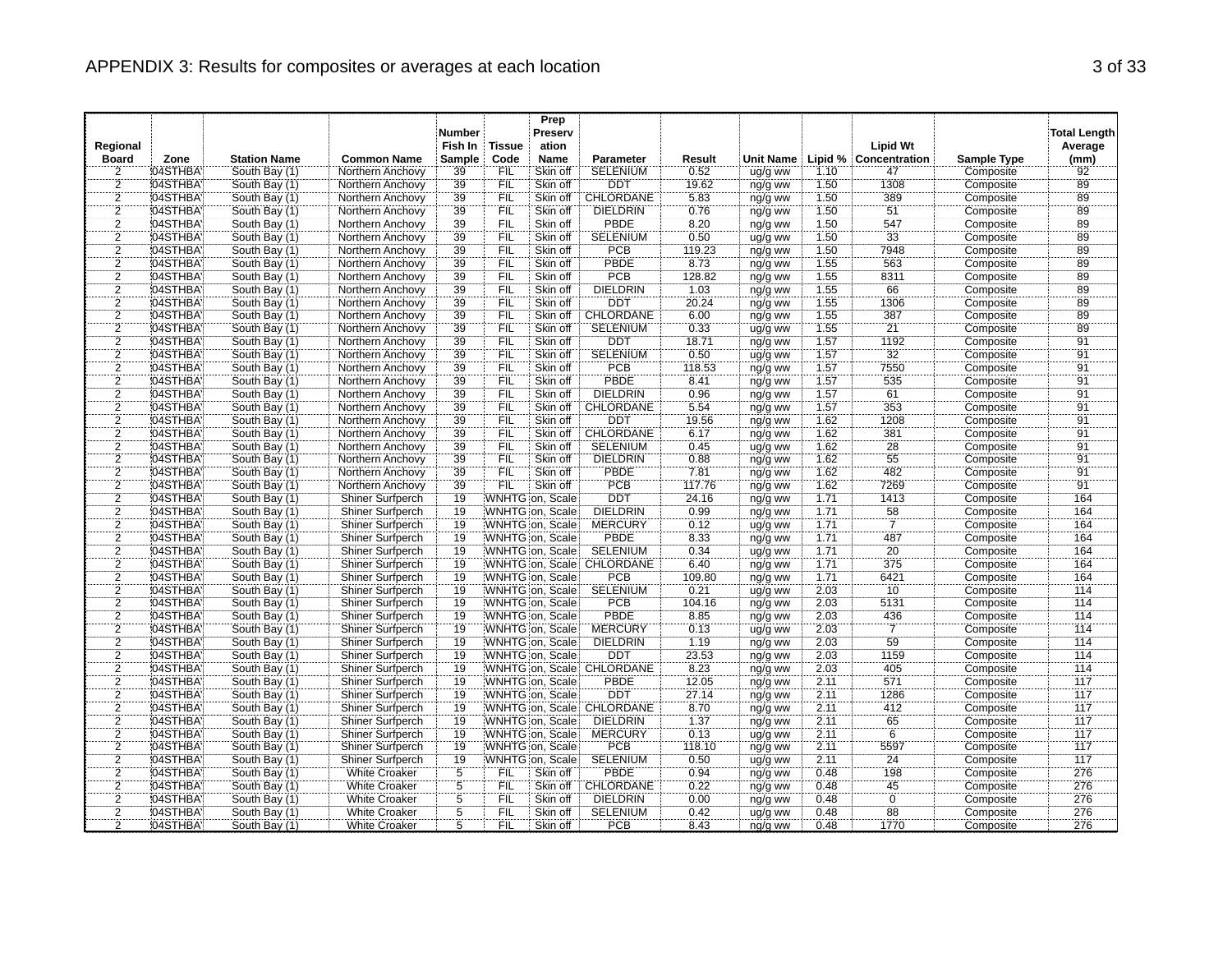| Regional                  |         |                                   |                       | <b>Number</b><br>Fish In         | <b>Tissue</b> | Prep<br>Preserv<br>ation |                      |        |                  |      | <b>Lipid Wt</b>       |                               | <b>Total Length</b><br>Average |
|---------------------------|---------|-----------------------------------|-----------------------|----------------------------------|---------------|--------------------------|----------------------|--------|------------------|------|-----------------------|-------------------------------|--------------------------------|
| <b>Board</b>              | Zone    | <b>Station Name</b>               | <b>Common Name</b>    | <b>Sample</b>                    | Code          | <b>Name</b>              | <b>Parameter</b>     | Result | <b>Unit Name</b> |      | Lipid % Concentration | <b>Sample Type</b>            | (mm)                           |
| 2                         | 04STHBA | South Bay (1)                     | <b>White Croaker</b>  | 5                                | <b>FIL</b>    | Skin off                 | <b>DDT</b>           | 1.76   | ng/g ww          | 0.48 | 369                   | Composite                     | 276                            |
| $\frac{2}{2}$             | 04STHBA | South Bay (1)                     | <b>White Croaker</b>  | $\frac{5}{5}$                    | FIL           | Skin off                 | <b>SELENIUM</b>      | 0.53   | ug/g ww          | 0.83 | 64                    | Composite                     | 290                            |
|                           | 04STHBA | South Bay (1)                     | <b>White Croaker</b>  |                                  | <b>FIL</b>    | Skin off                 | PCB                  | 28.28  | ng/g ww          | 0.83 | 3419                  | Composite                     | 290                            |
| $\overline{2}$            | 04STHBA | South Bay (1)                     | <b>White Croaker</b>  | $\overline{5}$                   | FIL           | Skin off                 | <b>PBDE</b>          | 1.95   | ng/g ww          | 0.83 | 235                   | Composite                     | 290                            |
| $\overline{2}$            | 04STHBA | South Bay (1)                     | <b>White Croaker</b>  | $\overline{5}$                   | FIL           | Skin off                 | <b>DIELDRIN</b>      | 0.47   | ng/g ww          | 0.83 | 57                    | Composite                     | 290                            |
| $\overline{2}$            | 04STHBA | South Bay (1)                     | <b>White Croaker</b>  | 5                                | <b>FIL</b>    | Skin off                 | CHLORDANE            | 0.99   | ng/g ww          | 0.83 | 120                   | Composite                     | 290                            |
| $\frac{2}{2}$             | 04STHBA | South Bay (1)                     | <b>White Croaker</b>  | $\frac{5}{5}$                    | FIL           | Skin off                 | <b>DDT</b>           | 4.86   | ng/g ww          | 0.83 | 588                   | Composite                     | 290                            |
|                           | 04STHBA | South Bay (1)                     | White Croaker         |                                  | Έiϊ           | on, Scale                | PCB                  | 38.55  | ng/g ww          | 1.25 | 3084                  | Composite                     | 276                            |
| $\overline{2}$            | 04STHBA | South Bay (1)                     | <b>White Croaker</b>  | $\overline{5}$                   | <b>FIL</b>    |                          | on, Scale CHLORDANE  | 2.48   | ng/g ww          | 1.25 | 198                   | Composite                     | 276                            |
| $\overline{2}$            | 04STHBA | South Bay (1)                     | <b>White Croaker</b>  | $\overline{5}$                   | FIL           | on, Scale                | <b>DDT</b>           | 8.02   | ng/g ww          | 1.25 | 642                   | Composite                     | 276                            |
| $\overline{2}$            | 04STHBA | South Bay (1)                     | <b>White Croaker</b>  | $\overline{5}$                   | FIL           | on, Scale                | <b>DIELDRIN</b>      | 0.56   | ng/g ww          | 1.25 | 45                    | Composite                     | 276                            |
| $\overline{2}$            | 04STHBA | South Bay (1)                     | <b>White Croaker</b>  | $\overline{5}$                   | FIL           | on, Scale                | <b>PBDE</b>          | 3.57   | ng/g ww          | 1.25 | 285                   | Composite                     | 276                            |
| $\overline{2}$            | 04STHBA | South Bay (1)                     | <b>White Croaker</b>  | Ë,                               | FIL           | Skin off                 | <b>SELENIUM</b>      | 0.45   | ug/g ww          | 2.44 | $\overline{18}$       | Composite                     | 287                            |
| $\overline{2}$            | 04STHBA | South Bay (1)                     | <b>White Croaker</b>  | $\overline{5}$                   | <b>FIL</b>    | Skin off                 | CHLORDANE            | 3.26   | ng/g ww          | 2.44 | 133                   | Composite                     | 287                            |
| $\overline{2}$            | 04STHBA | South Bay (1)                     | <b>White Croaker</b>  | $\overline{5}$                   | FIL           | Skin off                 | <b>DIELDRIN</b>      | 0.84   | ng/g ww          | 2.44 | $\overline{35}$       | Composite                     | 287                            |
| $\overline{2}$            | 04STHBA | South Bay (1)                     | <b>White Croaker</b>  | 5                                | FIL           | Skin off                 | <b>DDT</b>           | 11.14  | ng/g ww          | 2.44 | 457                   | Composite                     | 287                            |
| $\overline{2}$            | 04STHBA | South Bay (1)                     | <b>White Croaker</b>  | $\overline{5}$                   | <b>FIL</b>    | Skin off                 | <b>PBDE</b>          | 5.40   | ng/g ww          | 2.44 | 221                   | Composite                     | 287                            |
| $\overline{2}$            | 04STHBA | South Bay (1)                     | <b>White Croaker</b>  | $\overline{5}$                   | FIL           | Skin off                 | <b>PCB</b>           | 72.06  | ng/g ww          | 2.44 | 2953                  | Composite                     | 287                            |
| $\overline{2}$            | 04STHBA | South Bay (1)                     | <b>White Croaker</b>  | $\overline{5}$                   | FIL           | on, Scale                | <b>DIELDRIN</b>      | 1.12   | ng/g ww          | 5.79 | 19                    | Composite                     | 290                            |
| $\overline{2}$            | 04STHBA | South Bay (1)                     | <b>White Croaker</b>  | 5                                | FIL           | on, Scale                | <b>DDT</b>           | 39.54  | ng/g ww          | 5.79 | 683                   | Composite                     | 290                            |
| $\overline{2}$            | 04STHBA | South Bay (1)                     | <b>White Croaker</b>  | $\overline{5}$                   | FIL           |                          | on, Scale: CHLORDANE | 10.10  | ng/g ww          | 5.79 | 175                   | Composite                     | 290                            |
| $\overline{2}$            | 04STHBA | South Bay (1)                     | <b>White Croaker</b>  | $\overline{5}$                   | <b>FIL</b>    | on, Scale                | <b>PCB</b>           | 214.04 | ng/g ww          | 5.79 | 3697                  | Composite                     | 290                            |
| 2                         | 04STHBA | South Bay (1)                     | <b>White Croaker</b>  | 5                                | <b>FIL</b>    | on, Scale                | PBDE                 | 15.82  | ng/g ww          | 5.79 | 273                   | Composite                     | 290                            |
| $\overline{2}$            | 04STHBA | South Bay (1)                     | <b>White Croaker</b>  | $\overline{5}$                   | FIL           | on, Scale                | <b>PCB</b>           | 237.88 | ng/g ww          | 6.19 | 3843                  | Composite                     | 287                            |
| $\frac{2}{2}$             | 04STHBA | South Bay (1)                     | <b>White Croaker</b>  | $\overline{5}$                   | FIL           | on, Scale                | <b>PBDE</b>          | 16.20  | ng/g ww          | 6.19 | 262                   | Composite                     | 287                            |
|                           | 04STHBA | South Bay (1)                     | <b>White Croaker</b>  | 5                                | FIL           | on, Scale                | <b>DDT</b>           | 35.54  | ng/g ww          | 6.19 | 574                   | Composite                     | 287                            |
| $\frac{2}{2}$             | 04STHBA | South Bay (1)                     | <b>White Croaker</b>  | $\overline{5}$                   | FIL           |                          | on. Scale: CHLORDANE | 9.36   | ng/g ww          | 6.19 | 151                   | Composite                     | 287                            |
|                           | 04STHBA | South Bay (1)                     | <b>White Croaker</b>  | $\overline{5}$                   | <b>FIL</b>    | on. Scale                | <b>DIELDRIN</b>      | 1.20   | ng/g ww          | 6.19 | 19                    | Composite                     | 287                            |
| $\overline{2}$            | 04STHBA | South Bay (1)                     | <b>White Sturgeon</b> | $\overline{6}$                   | FIL           | Skin off                 | <b>SELENIUM</b>      | 1.00   | ug/g ww          |      |                       | <b>Average of Individuals</b> | 1230                           |
| $\overline{2}$            | 04STHBA | South Bay (1)                     | White Sturgeon        | $\overline{3}$                   | FIL           | Skin off                 | <b>PBDE</b>          | 1.62   | ng/g ww          | 0.40 | 403                   | Composite                     | 1223                           |
| $\overline{2}$            | 04STHBA | South Bay (1)                     | White Sturgeon        | 3                                | FIL           | Skin off                 | <b>DIELDRIN</b>      | 0.00   | ng/g ww          | 0.40 | Ö                     | Composite                     | 1223                           |
| $\overline{2}$            | 04STHBA | South Bay (1)                     | White Sturgeon        | $\overline{3}$                   | FIL           | Skin off                 | <b>DDT</b>           | 4.45   | ng/g ww          | 0.40 | 1105                  | Composite                     | 1223                           |
| $\overline{\overline{2}}$ | 04STHBA | South Bay (1)                     | White Sturgeon        | $\overline{3}$                   | FIL           | Skin off                 | CHLORDANE            | 1.35   | ng/g ww          | 0.40 | 334                   | Composite                     | 1223                           |
| $\overline{2}$            | 04STHBA | South Bay (1)                     | White Sturgeon        | $\overline{3}$                   | <b>FIL</b>    | Skin off                 | <b>PCB</b>           | 14.45  | ng/g ww          | 0.40 | 3586                  | Composite                     | 1223                           |
| $\frac{2}{2}$             | 04STHBA | South Bay (1)                     | White Sturgeon        | $\frac{3}{3}$                    | FIL           | Skin off                 | PBDE                 | 2.87   | ng/g ww          | 0.50 | 576                   | Composite                     | 1237                           |
|                           | 04STHBA | South Bay (1)                     | White Sturgeon        |                                  | FIL           | Skin off                 | <b>DDT</b>           | 4.49   | ng/g ww          | 0.50 | 899                   | Composite                     | 1237                           |
| $\overline{2}$            | 04STHBA | South Bay (1)                     | <b>White Sturgeon</b> | 3                                | <b>FIL</b>    | Skin off                 | CHLORDANE            | 1.28   | ng/g ww          | 0.50 | 256                   | Composite                     | 1237                           |
| $\overline{2}$            | 04STHBA | South Bay (1)                     | White Sturgeon        | $\dddot{3}$                      | FIL           | Skin off                 | <b>PCB</b>           | 13.31  | ng/g ww          | 0.50 | 2667                  | Composite                     | 1237                           |
| $\overline{2}$            | 04STHBA | South Bay (1)                     | <b>White Sturgeon</b> | $\overline{3}$                   | FIL           | Skin off                 | <b>DIELDRIN</b>      | 0.45   | ng/g ww          | 0.50 | 91                    | Composite                     | 1237                           |
| $\overline{2}$            |         | 03SANFR an Francisco Waterfront   | California Halibut    | $\overline{3}$                   | FIL           | Skin off                 | <b>SELENIUM</b>      | 0.32   | ug/g ww          | 0.21 | 151                   | Composite                     | 640                            |
| $\overline{2}$            |         | 03SANFRIan Francisco Waterfront ( | California Halibut    | 3                                | FIL           | Skin off                 | CHLORDANE            | 0.30   | ng/g ww          | 0.21 | 142                   | Composite                     | 640                            |
| $\overline{2}$            |         | 03SANFRIan Francisco Waterfront ( | California Halibut    | $\overline{3}$                   | FIL           | Skin off                 | <b>DDT</b>           | 3.79   | ng/g ww          | 0.21 | 1787                  | Composite                     | 640                            |
| $\overline{2}$            |         | 03SANFRIan Francisco Waterfront   | California Halibut    | $\overline{3}$<br>$\overline{3}$ | FIL           | Skin off                 | <b>MERCURY</b>       | 0.24   | ug/g ww          | 0.21 | 114                   | Composite                     | 640                            |
| $\overline{2}$            |         | 03SANFRIan Francisco Waterfront   | California Halibut    |                                  | <b>FIL</b>    | Skin off                 | <b>PCB</b>           | 32.76  | ng/g ww          | 0.21 | 15455                 | Composite                     | 640                            |
| $\frac{2}{2}$             |         | 03SANFRIan Francisco Waterfront   | California Halibut    | 3                                | FIL           | Skin off                 | <b>PBDE</b>          | 2.44   | ng/g ww          | 0.21 | 1149                  | Composite                     | 640                            |
|                           |         | 03SANFRIan Francisco Waterfront   | Jack Smelt            | $\overline{5}$                   | FIL           | Skin off                 | DDT                  | 10.28  | ng/g ww          | 0.40 | 2544                  | Composite                     | 259                            |
| $\overline{\mathbf{2}}$   |         | 03SANFRIan Francisco Waterfront   | <b>Jack Smelt</b>     | $\overline{5}$<br>Ë,             | FIL           | Skin off                 | CHLORDANE            | 0.35   | ng/g ww          | 0.40 | 87                    | Composite                     | 259                            |
| 2<br>$\overline{2}$       |         | 03SANFRIan Francisco Waterfront   | <b>Jack Smelt</b>     | $\overline{5}$                   | FIL           | Skin off                 | <b>MERCURY</b>       | 0.08   | ug/g ww          | 0.40 | $\overline{20}$       | Composite                     | 259                            |
|                           |         | 03SANFRIan Francisco Waterfront   | <b>Jack Smelt</b>     |                                  | FIL           | Skin off                 | <b>PBDE</b>          | 0.97   | ng/g ww          | 0.40 | 241                   | Composite                     | 259                            |
| $\overline{2}$            |         | 03SANFRIan Francisco Waterfront   | <b>Jack Smelt</b>     | $\overline{5}$                   | FIL           | Skin off                 | <b>PCB</b>           | 8.57   | ng/g ww          | 0.40 | 2120                  | Composite                     | 259                            |
| $\overline{2}$            |         | 03SANFRIan Francisco Waterfront   | <b>Jack Smelt</b>     | 5                                | <b>FIL</b>    | Skin off                 | <b>SELENIUM</b>      | 0.23   | ug/g ww          | 0.40 | 57                    | Composite                     | 259                            |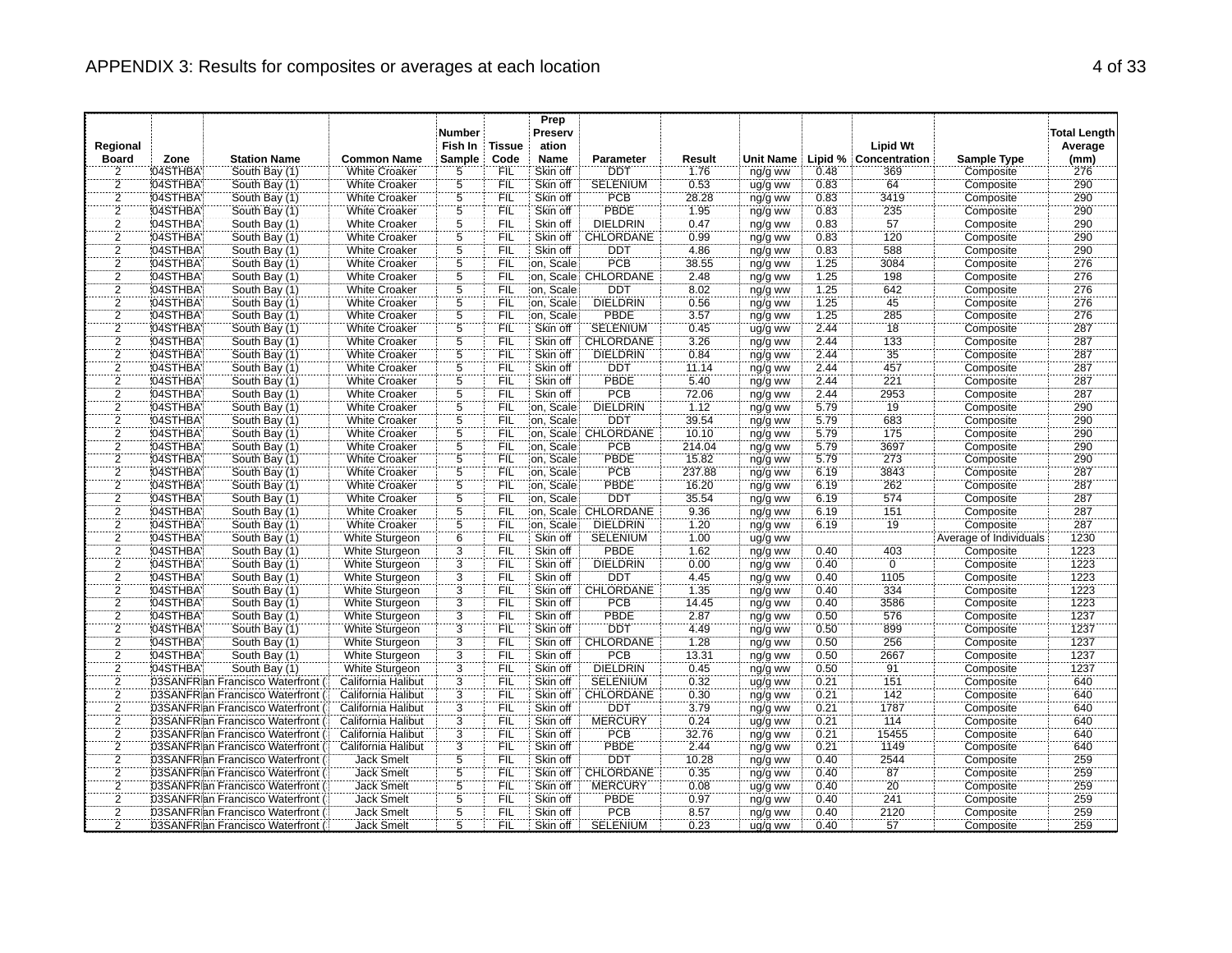|                |         |                                   |                         | <b>Number</b>   |               | Prep<br>Preserv |                                   |        |                  |      |                       |                    | <b>Total Length</b> |
|----------------|---------|-----------------------------------|-------------------------|-----------------|---------------|-----------------|-----------------------------------|--------|------------------|------|-----------------------|--------------------|---------------------|
| Regional       |         |                                   |                         | Fish In         | <b>Tissue</b> | ation           |                                   |        |                  |      | <b>Lipid Wt</b>       |                    | Average             |
| <b>Board</b>   | Zone    | <b>Station Name</b>               | <b>Common Name</b>      | Sample          | Code          | <b>Name</b>     | Parameter                         | Result | <b>Unit Name</b> |      | Lipid % Concentration | <b>Sample Type</b> | (mm)                |
| 2              |         | 03SANFRIan Francisco Waterfront   | Shiner Surfperch        | 16              |               | WNHTG On, Scale | <b>PBDE</b>                       | 6.67   | ng/g ww          | 1.22 | 546                   | Composite          | 117                 |
|                |         | 03SANFRIan Francisco Waterfront ( | Shiner Surfperch        | 16              |               |                 | WNHTG On, Scale CHLORDANE         | 8.22   | ng/g ww          | 1.22 | 673                   | Composite          | 117                 |
| $\frac{2}{2}$  |         | 03SANFRIan Francisco Waterfront ( | Shiner Surfperch        | 16              |               | WNHTG On, Scale | <b>DDT</b>                        | 19.03  | ng/g ww          | 1.22 | 1560                  | Composite          | 117                 |
| $\overline{2}$ |         | 03SANFR an Francisco Waterfront ( | <b>Shiner Surfperch</b> | 16              |               | WNHTG On, Scale | <b>MERCURY</b>                    | 0.10   | ug/g ww          | 1.22 | $\overline{8}$        | Composite          | $\overline{117}$    |
| $\overline{2}$ |         | 03SANFRIan Francisco Waterfront   | Shiner Surfperch        | 16              |               | WNHTG On, Scale | PCB                               | 179.44 | ng/g ww          | 1.22 | 14708                 | Composite          | 117                 |
| $\overline{2}$ |         | 03SANFRIan Francisco Waterfront ( | Shiner Surfperch        | 16              |               | WNHTG On, Scale | <b>SELENIUM</b>                   | 0.53   | ug/g ww          | 1.22 | 43                    | Composite          | 117                 |
| $\overline{2}$ |         | 03SANFRIan Francisco Waterfront ( | Shiner Surfperch        | 16              |               | WNHTG On, Scale | <b>PCB</b>                        | 142.60 | ng/g ww          | 1.23 | 11593                 | Composite          | 111                 |
| $\overline{2}$ |         | 03SANFRIan Francisco Waterfront ( | Shiner Surfperch        | 16              |               | WNHTG On, Scale | <b>DDT</b>                        | 13.96  | ng/g ww          | 1.23 | 1135                  | Composite          | 111                 |
| $\overline{2}$ |         | 03SANFRIan Francisco Waterfront ( | <b>Shiner Surfperch</b> | 16              |               | WNHTG On, Scale | <b>SELENIUM</b>                   | 0.49   | ug/g ww          | 1.23 | 40                    | Composite          | 111                 |
| $\frac{2}{2}$  |         | 03SANFR an Francisco Waterfront ( | Shiner Surfperch        | 16              |               | WNHTG On, Scale | <b>PBDE</b>                       | 4.49   | ng/g ww          | 1.23 | 365                   | Composite          | 111                 |
|                |         | 03SANFR an Francisco Waterfront ( | Shiner Surfperch        | 16              |               | WNHTG On, Scale | <b>MERCURY</b>                    | 0.09   | ug/g ww          | 1.23 | 7                     | Composite          | 111                 |
| $\overline{2}$ |         | 03SANFRIan Francisco Waterfront ( | <b>Shiner Surfperch</b> | 16              |               |                 | WNHTG On, Scale CHLORDANE         | 4.71   | ng/g ww          | 1.23 | 383                   | Composite          | 111                 |
| $\frac{2}{2}$  |         | 03SANFRIan Francisco Waterfront ( | Shiner Surfperch        | 16              |               | WNHTG On, Scale | <b>DDT</b>                        | 17.96  | ng/g ww          | 1.35 | 1330                  | Composite          | $\overline{107}$    |
|                |         | 03SANFR an Francisco Waterfront ( | <b>Shiner Surfperch</b> | 16              |               | WNHTG On, Scale | <b>SELENIUM</b>                   | 0.48   | ug/g ww          | 1.35 | 36                    | Composite          | 107                 |
| $\overline{2}$ |         | 03SANFRIan Francisco Waterfront ( | <b>Shiner Surfperch</b> | 16              |               | WNHTG On, Scale | <b>PCB</b>                        | 164.17 | ng/g ww          | 1.35 | 12161                 | Composite          | 107                 |
| $\overline{2}$ |         | 03SANFR an Francisco Waterfront ( | Shiner Surfperch        | 16              |               | WNHTG On, Scale | PBDE                              | 6.59   | ng/g ww          | 1.35 | 488                   | Composite          | 107                 |
| $\overline{2}$ |         | 03SANFRIan Francisco Waterfront ( | Shiner Surfperch        | 16              |               | WNHTG On, Scale | <b>MERCURY</b>                    | 0.08   | ug/g ww          | 1.35 | 6                     | Composite          | 107                 |
| $\overline{2}$ |         | 03SANFRIan Francisco Waterfront ( | Shiner Surfperch        | 16              |               |                 | WNHTG On, Scale CHLORDANE         | 11.04  | ng/g ww          | 1.35 | 818                   | Composite          | 107                 |
| $\overline{2}$ | 03OAKLN | Oakland (2)                       | <b>Jack Smelt</b>       | $\overline{5}$  | <b>FIL</b>    | Skin off        | <b>PCB</b>                        | 19.63  | ng/g ww          | 0.91 | 2159                  | Composite          | 266                 |
|                | 03OAKLN | Oakland (2)                       | <b>Jack Smelt</b>       | $\overline{5}$  | FIL           | Skin off        | <b>DIELDRIN</b>                   | 0.51   | ng/g ww          | 0.91 | 56                    | Composite          | 266                 |
| $\frac{2}{2}$  | 03OAKLN | Oakland (2)                       | <b>Jack Smelt</b>       | $\overline{5}$  | <b>FIL</b>    | Skin off        | PBDE                              | 1.81   | ng/g ww          | 0.91 | 199                   | Composite          | 266                 |
| $\overline{2}$ | 03OAKLN | Oakland (2)                       | <b>Jack Smelt</b>       | $\overline{5}$  | FIL           | Skin off        | <b>MERCURY</b>                    | 0.07   | ug/g ww          | 0.91 | $\overline{8}$        | Composite          | 266                 |
| $\overline{2}$ | 03OAKLN | Oakland (2)                       | Jack Smelt              | 5               | <b>FIL</b>    | Skin off        | <b>SELENIUM</b>                   | 0.28   | ug/g ww          | 0.91 | $\overline{31}$       | Composite          | 266                 |
| $\overline{2}$ | 03OAKLN | Oakland (2)                       | Jack Smelt              | $\overline{5}$  | <b>FIL</b>    | Skin off        | <b>DDT</b>                        | 17.31  | ng/g ww          | 0.91 | 1904                  | Composite          | 266                 |
| $\frac{2}{2}$  | 03OAKLN | Oakland (2)                       | <b>Jack Smelt</b>       | $\overline{5}$  | FIL           | Skin off        | CHLORDANE                         | 1.81   | ng/g ww          | 0.91 | 199                   | Composite          | 266                 |
|                | 03OAKLN | Oakland (2)                       | Northern Anchovy        | $\overline{32}$ | FIL           | Skin off        | DDT                               | 23.26  | ng/g ww          | 1.81 | 1285                  | Composite          | 84                  |
|                | 03OAKLN | Oakland (2)                       | Northern Anchovy        | 32              | <b>FIL</b>    | Skin off        | CHLORDANE                         | 6.06   | ng/g ww          | 1.81 | 335                   | Composite          | 84                  |
| $\frac{2}{2}$  | 03OAKLN | Oakland (2)                       | Northern Anchovy        | 32              | FIL           | Skin off        | <b>DIELDRIN</b>                   | 0.95   | ng/g ww          | 1.81 | $\overline{53}$       | Composite          | $\overline{84}$     |
| $\overline{2}$ | 03OAKLN | Oakland (2)                       | Northern Anchovy        | 32              | FIL           | Skin off        | <b>PBDE</b>                       | 9.41   | ng/g ww          | 1.81 | 520                   | Composite          | 84                  |
| $\overline{2}$ | 03OAKLN | Oakland (2)                       | Northern Anchovy        | 32              | <b>FIL</b>    | Skin off        | <b>SELENIUM</b>                   | 0.47   | ug/g ww          | 1.81 | 26                    | Composite          | 84                  |
| $\overline{2}$ | 03OAKLN | Oakland (2)                       | Northern Anchovy        | $\overline{32}$ | FIL           | Skin off        | PCB                               | 153.23 | ng/g ww          | 1.81 | 8466                  | Composite          | 84                  |
| $\overline{2}$ | 03OAKLN | Oakland (2)                       | Northern Anchovy        | 33              | <b>FIL</b>    | Skin off        | CHLORDANE                         | 4.26   | ng/g ww          | 2.11 | 202                   | Composite          | 85                  |
| 2              | 03OAKLN | Oakland (2)                       | Northern Anchovy        | 33              | <b>FIL</b>    | Skin off        | <b>SELENIUM</b>                   | 0.41   | ug/g ww          | 2.11 | 19                    | Composite          | 85                  |
| $\overline{2}$ | 03OAKLN | Oakland (2)                       | Northern Anchovy        | 33              | FIL           | Skin off        | <b>PCB</b>                        | 111.99 | ng/g ww          | 2.11 | 5308                  | Composite          | 85                  |
|                | 03OAKLN | Oakland (2)                       | Northern Anchovy        | 33              | FIL           | Skin off        | <b>DDT</b>                        | 19.19  | ng/g ww          | 2.11 | 909                   | Composite          | 85                  |
| $\frac{2}{2}$  | 03OAKLN | Oakland (2)                       | Northern Anchovy        | 33              | FIL           | Skin off        | <b>DIELDRIN</b>                   | 1.04   | ng/g ww          | 2.11 | 49                    | Composite          | 85                  |
| $\overline{2}$ | 03OAKLN | Oakland (2)                       | Northern Anchovy        | 33              | FIL           | Skin off        | <b>PBDE</b>                       | 7.42   | ng/g ww          | 2.11 | 352                   | Composite          | 85                  |
| $\frac{2}{2}$  | 03OAKLN | Oakland (2)                       | Shiner Surfperch        | 20              |               | WNHTG On, Scale | <b>DIELDRIN</b>                   | 1.08   | ng/g ww          | 1.17 | 92                    | Composite          | 109                 |
|                | 03OAKLN | Oakland (2)                       | <b>Shiner Surfperch</b> | 20              |               | WNHTG On, Scale | <b>DDT</b>                        | 29.01  | ng/g ww          | 1.17 | 2479                  | Composite          | 109                 |
| $\overline{2}$ | 03OAKLN | Oakland (2)                       | <b>Shiner Surfperch</b> | 20              |               |                 | <b>WNHTG On, Scale: CHLORDANE</b> | 14.79  | ng/g ww          | 1.17 | 1264                  | Composite          | 109                 |
| $\overline{2}$ | 03OAKLN | Oakland (2)                       | Shiner Surfperch        | 20              |               | WNHTG On, Scale | PBDE                              | 11.69  | ng/g ww          | 1.17 | 999                   | Composite          | 109                 |
| $\overline{2}$ | 03OAKLN | Oakland (2)                       | <b>Shiner Surfperch</b> | 20              |               | WNHTG On, Scale | <b>MERCURY</b>                    | 0.20   | ug/g ww          | 1.17 | 17                    | Composite          | 109                 |
| $\overline{2}$ | 03OAKLN | Oakland (2)                       | Shiner Surfperch        | 20              |               | WNHTG On, Scale | <b>SELENIUM</b>                   | 0.39   | ug/g ww          | 1.17 | $\overline{33}$       | Composite          | 109                 |
| $\overline{2}$ | 03OAKLN | Oakland (2)                       | <b>Shiner Surfperch</b> | 20              |               | WNHTG On, Scale | <b>PCB</b>                        | 213.79 | ng/g ww          | 1.17 | 18273                 | Composite          | 109                 |
| $\frac{2}{2}$  | 03OAKLN | Oakland (2)                       | Shiner Surfperch        | 20              |               | WNHTG On, Scale | <b>PBDE</b>                       | 14.21  | ng/g ww          | 1.39 | 1022                  | Composite          | 114                 |
|                | 03OAKLN | Oakland (2)                       | <b>Shiner Surfperch</b> | 20              |               | WNHTG On, Scale | <b>MERCURY</b>                    | 0.18   | ug/g ww          | 1.39 | 13                    | Composite          | 114                 |
| $\overline{2}$ | 03OAKLN | Oakland (2)                       | Shiner Surfperch        | 20              |               | WNHTG On, Scale | <b>SELENIUM</b>                   | 0.41   | ug/g ww          | 1.39 | 29                    | Composite          | 114                 |
| $\overline{2}$ | 03OAKLN | Oakland (2)                       | Shiner Surfperch        | 20              |               | WNHTG On, Scale | <b>PCB</b>                        | 206.68 | ng/g ww          | 1.39 | 14869                 | Composite          | 114                 |
| $\overline{2}$ | 03OAKLN | Oakland (2)                       | <b>Shiner Surfperch</b> | 20              |               | WNHTG On, Scale | DDT                               | 30.44  | ng/g ww          | 1.39 | 2190                  | Composite          | 114                 |
| $\overline{2}$ | 03OAKLN | Oakland (2)                       | Shiner Surfperch        | 20              |               | WNHTG On, Scale | <b>DIELDRIN</b>                   | 1.03   | ng/g ww          | 1.39 | 74                    | Composite          | 114                 |
| $\overline{2}$ | 03OAKLN | Oakland (2)                       | <b>Shiner Surfperch</b> | 20              |               |                 | WNHTG On, Scale: CHLORDANE        | 12.89  | ng/g ww          | 1.39 | 927                   | Composite          | 114                 |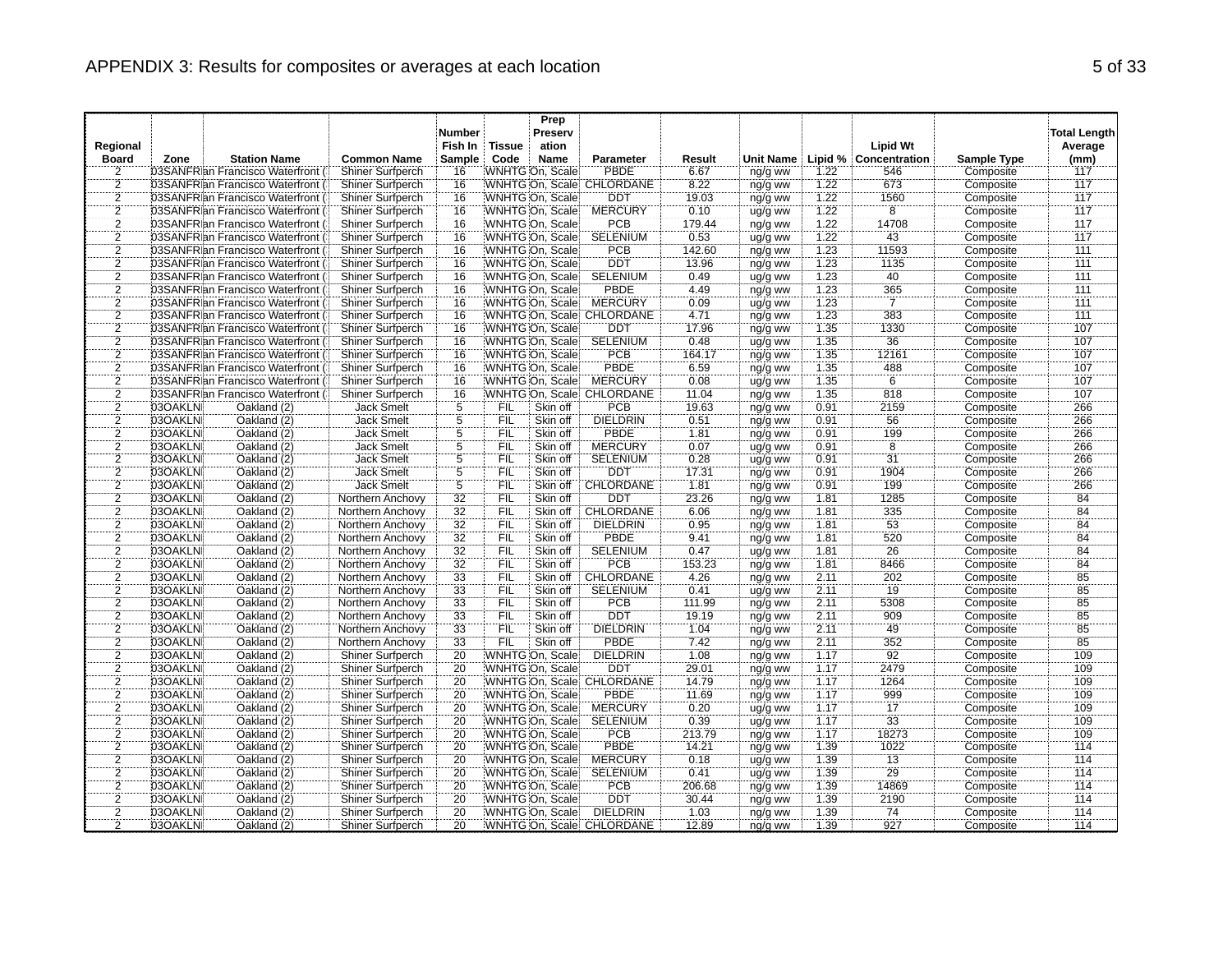| <b>Number</b><br>Preserv<br>Regional<br>Fish In<br><b>Lipid Wt</b><br><b>Tissue</b><br>ation<br><b>Station Name</b><br><b>Common Name</b><br>Code<br>Name<br>Lipid %<br><b>Board</b><br>Zone<br><b>Sample</b><br><b>Parameter</b><br>Result<br>Unit Name<br>Concentration<br><b>Sample Type</b><br>03OAKLN<br><b>DDT</b><br>2<br>Oakland (2)<br>Shiner Surfperch<br>20<br>WNHTG On, Scale<br>34.36<br>2260<br>Composite<br>ng/g ww<br>1.52<br>$\frac{2}{2}$<br>03OAKLN<br>20<br><b>DIELDRIN</b><br>1.52<br>84<br>Oakland (2)<br>Shiner Surfperch<br>WNHTG On. Scale<br>1.28<br>ng/g ww<br>Composite<br>WNHTG On, Scale CHLORDANE<br>1.52<br>03OAKLN<br>Oakland (2)<br>Shiner Surfperch<br>20<br>16.48<br>1084<br>Composite<br>ng/g ww<br>$\overline{2}$<br>$\overline{13}$<br>03OAKLN<br>Oakland (2)<br>20<br>0.20<br>1.52<br><b>Shiner Surfperch</b><br>WNHTG On, Scale<br><b>MERCURY</b><br>Composite<br>ug/g ww<br>$\overline{2}$<br>$\overline{34}$<br>20<br>WNHTG On, Scale<br><b>SELENIUM</b><br>1.52<br>03OAKLN<br>Oakland (2)<br>Shiner Surfperch<br>0.51<br>Composite<br>ug/g ww<br>$\overline{2}$<br>1.52<br>15021<br>03OAKLN<br>Shiner Surfperch<br>20<br>WNHTG On, Scale<br><b>PCB</b><br>228.32<br>Composite<br>Oakland (2)<br>ng/g ww<br><b>PBDE</b><br>$\frac{2}{2}$<br>03OAKLN<br>Oakland (2)<br>20<br>WNHTG On, Scale<br>12.19<br>1.52<br>802<br>Shiner Surfperch<br>ng/g ww<br>Composite<br>5<br>0.57<br>135<br>03OAKLN<br>Oakland (2)<br><b>White Croaker</b><br><b>FIL</b><br>Skin off<br>CHLORDANE<br>0.76<br>Composite<br>ng/g ww<br>$\overline{2}$<br><b>DDT</b><br>629<br>03OAKLN<br>Oakland (2)<br><b>White Croaker</b><br>$\overline{5}$<br>FIL<br>Skin off<br>3.57<br>0.57<br>Composite<br>ng/g ww<br>$\overline{5}$<br>$\overline{2}$<br>03OAKLN<br>Ö<br>Oakland (2)<br><b>White Croaker</b><br>FIL<br>Skin off<br><b>DIELDRIN</b><br>0.00<br>0.57<br>Composite<br>ng/g ww<br>$\overline{2}$<br>5<br>2.48<br>437<br>03OAKLN<br>Oakland (2)<br><b>White Croaker</b><br><b>FIL</b><br>Skin off<br>PBDE<br>0.57<br>Composite<br>ng/g ww<br>$\overline{2}$<br>$\overline{5}$<br><b>PCB</b><br>4458<br>03OAKLN<br>Oakland (2)<br><b>White Croaker</b><br>FIL<br>Skin off<br>25.28<br>0.57<br>Composite<br>ng/g ww<br>$\ddot{5}$<br><b>SELENIUM</b><br>$\overline{63}$<br>$\overline{2}$<br>03OAKLN<br>Skin off<br>0.57<br>Composite<br>Oakland (2)<br><b>White Croaker</b><br><b>FIL</b><br>0.36<br>ug/g ww<br>$\overline{2}$<br>$\overline{5}$<br><b>CHLORDANE</b><br>200<br>03OAKLN<br>Oakland (2)<br><b>White Croaker</b><br><b>FIL</b><br>Skin off<br>1.72<br>0.86<br>Composite<br>ng/g ww<br>$\overline{2}$<br>$\overline{5}$<br>5777<br>Composite<br>03OAKLN<br>Oakland (2)<br>White Croaker<br>FIL<br>Skin off<br>PCB<br>49.86<br>0.86<br>ng/g ww<br>$\overline{2}$<br>$\overline{5}$<br>03OAKLN<br>DDT<br>0.86<br>892<br>Oakland (2)<br><b>White Croaker</b><br><b>FIL</b><br>Skin off<br>7.70<br>Composite<br>ng/g ww<br>$\frac{2}{2}$<br>03OAKLN<br>$\overline{5}$<br><b>PBDE</b><br>5.13<br>594<br>Oakland (2)<br><b>White Croaker</b><br>Skin off<br>0.86<br>Composite<br>FIL<br>ng/g ww<br>$\ddot{5}$<br>$\overline{34}$<br>03OAKLN<br>Oakland (2)<br>FIL<br>Skin off<br><b>SELENIUM</b><br>0.29<br>0.86<br>Composite<br><b>White Croaker</b><br>ug/g ww<br>$\overline{2}$<br>$\overline{5}$<br>34<br>FIL<br>Skin off<br><b>SELENIUM</b><br>0.91<br>03OAKLN<br>Oakland (2)<br><b>White Croaker</b><br>0.31<br>Composite<br>ug/g ww<br>$\overline{2}$<br>03OAKLN<br>$\overline{5}$<br><b>PCB</b><br>43.90<br>4825<br>Composite<br>Oakland (2)<br><b>White Croaker</b><br><b>FIL</b><br>Skin off<br>0.91<br>ng/g ww<br>$\overline{2}$<br>PBDE<br>03OAKLN<br>Oakland (2)<br>White Croaker<br>$\overline{5}$<br>FIL<br>Skin off<br>3.29<br>0.91<br>362<br>Composite<br>ng/g ww<br>5<br>FIL<br><b>DIELDRIN</b><br>51<br>$\overline{\mathbf{c}}$<br>03OAKLN<br>Oakland (2)<br><b>White Croaker</b><br>Skin off<br>0.47<br>0.91<br>Composite<br>ng/g ww<br>$\overline{2}$<br>$\overline{5}$<br>6.09<br>0.91<br>669<br>03OAKLN<br>Oakland (2)<br><b>White Croaker</b><br><b>FIL</b><br>Skin off<br><b>DDT</b><br>Composite<br>ng/g ww<br>$\overline{2}$<br>$\overline{5}$<br>CHLORDANE<br>03OAKLN<br>Oakland (2)<br>Skin off<br>1.73<br>190<br>Composite<br><b>White Croaker</b><br><b>FIL</b><br>0.91<br>ng/g ww<br>$\overline{2}$<br>03OAKLN<br>$\overline{5}$<br>Skin off<br>6.69<br>0.98<br>Composite<br>Oakland (2)<br><b>White Croaker</b><br><b>FIL</b><br><b>DDT</b><br>686<br>ng/g ww<br>$\overline{2}$<br>Ö<br>$\overline{5}$<br>Skin off<br><b>DIELDRIN</b><br>0.00<br>0.98<br>03OAKLN<br>Oakland (2)<br><b>White Croaker</b><br><b>FIL</b><br>Composite<br>ng/g ww<br>$\frac{2}{2}$<br>03OAKLN<br>$\overline{5}$<br>FIL<br>Skin off<br>CHLORDANE<br>1.95<br>0.98<br>200<br>Composite<br>Oakland (2)<br><b>White Croaker</b><br>ng/g ww<br>$\overline{5}$<br>$\overline{36}$<br>03OAKLN<br>FIL<br>Skin off<br><b>SELENIUM</b><br>0.35<br>0.98<br>Composite<br>Oakland (2)<br><b>White Croaker</b><br>ug/g ww<br>$\overline{2}$<br>3.25<br>333<br>$\overline{5}$<br>03OAKLN<br>Oakland (2)<br><b>FIL</b><br>Skin off<br>PBDE<br>0.98<br>Composite<br><b>White Croaker</b><br>ng/g ww<br>$\overline{2}$<br>$\overline{5}$<br>PCB<br>03OAKLN<br>FIL<br>Skin off<br>37.19<br>0.98<br>3815<br>Composite<br>Oakland (2)<br><b>White Croaker</b><br>ng/g ww<br>$\overline{2}$<br>49<br>$\overline{5}$<br>Skin off<br><b>DIELDRIN</b><br>1.18<br>Composite<br>03OAKLN<br>Oakland (2)<br><b>White Croaker</b><br><b>FIL</b><br>0.58<br>ng/g ww<br>$\overline{c}$<br>03OAKLN<br>Oakland (2)<br><b>White Croaker</b><br>5<br><b>FIL</b><br>Skin off<br><b>DDT</b><br>12.86<br>1.18<br>1090<br>Composite<br>ng/g ww<br>$\overline{2}$<br>$\overline{5}$<br>PBDE<br>FIL<br>Skin off<br>5.73<br>1.18<br>485<br>Composite<br>03OAKLN<br>Oakland (2)<br><b>White Croaker</b><br>ng/g ww<br>PCB<br>$\overline{2}$<br>$\overline{5}$<br>Composite<br>03OAKLN<br>Oakland (2)<br><b>White Croaker</b><br><b>FIL</b><br>Skin off<br>59.86<br>1.18<br>5072<br>ng/g ww<br><b>CHLORDANE</b><br>$\overline{2}$<br>03OAKLN<br>$\overline{5}$<br>FIL<br>260<br>Oakland (2)<br><b>White Croaker</b><br>Skin off<br>3.07<br>ng/g ww<br>1.18<br>Composite<br>$\overline{2}$<br>5<br>03OAKLN<br>FIL<br>Skin off<br><b>SELENIUM</b><br>41<br>Oakland (2)<br><b>White Croaker</b><br>0.48<br>1.18<br>Composite<br>ug/g ww<br>$\overline{2}$<br>03OAKLN<br>$\overline{5}$<br>on. Scale<br><b>PBDE</b><br>8.04<br>1.29<br>623<br>Composite<br>Oakland (2)<br><b>White Croaker</b><br><b>FIL</b><br>ng/g ww<br>$\overline{5}$<br>PCB<br>1.29<br>5976<br>$\overline{2}$<br>03OAKLN<br><b>White Croaker</b><br>FIL<br>on, Scale<br>77.09<br>Composite<br>Oakland (2)<br>ng/g ww<br>$\overline{2}$<br>$\overline{5}$<br>FIL<br><b>DIELDRIN</b><br>1.29<br>53<br>03OAKLN<br>Oakland (2)<br><b>White Croaker</b><br>on, Scale<br>0.69<br>Composite<br>ng/g ww<br>$\overline{2}$<br>949<br>$\overline{5}$<br>03OAKLN<br>on, Scale<br>12.25<br>1.29<br>Composite<br>Oakland (2)<br><b>White Croaker</b><br><b>FIL</b><br><b>DDT</b><br>ng/g ww<br>$\overline{2}$<br>1.29<br>03OAKLN<br>$\overline{5}$<br>on, Scale: CHLORDANE<br>3.88<br>301<br>Composite<br>Oakland (2)<br><b>White Croaker</b><br><b>FIL</b><br>ng/g ww<br>$\overline{2}$<br>03OAKLN<br>$\overline{5}$<br>on, Scale<br><b>DIELDRIN</b><br>0.76<br>1.78<br>43<br>Oakland (2)<br><b>White Croaker</b><br>FIL<br>Composite<br>ng/g ww<br>$\overline{2}$<br>5<br>Έiϊ<br><b>PCB</b><br>1.78<br>4472<br>03OAKLN<br>Oakland (2)<br><b>White Croaker</b><br>on, Scale<br>79.60<br>Composite<br>ng/g ww<br>$\overline{2}$<br>$\overline{5}$<br><b>PBDE</b><br>03OAKLN<br>FIL<br>on, Scale<br>7.19<br>1.78<br>404<br>Oakland (2)<br><b>White Croaker</b><br>Composite<br>ng/g ww<br><b>SELENIUM</b><br>25<br>$\overline{2}$<br>03OAKLN<br>$\overline{5}$<br>0.44<br>1.78<br>Composite<br>Oakland (2)<br><b>White Croaker</b><br><b>FIL</b><br>Skin off<br>ug/g ww |                                |
|-----------------------------------------------------------------------------------------------------------------------------------------------------------------------------------------------------------------------------------------------------------------------------------------------------------------------------------------------------------------------------------------------------------------------------------------------------------------------------------------------------------------------------------------------------------------------------------------------------------------------------------------------------------------------------------------------------------------------------------------------------------------------------------------------------------------------------------------------------------------------------------------------------------------------------------------------------------------------------------------------------------------------------------------------------------------------------------------------------------------------------------------------------------------------------------------------------------------------------------------------------------------------------------------------------------------------------------------------------------------------------------------------------------------------------------------------------------------------------------------------------------------------------------------------------------------------------------------------------------------------------------------------------------------------------------------------------------------------------------------------------------------------------------------------------------------------------------------------------------------------------------------------------------------------------------------------------------------------------------------------------------------------------------------------------------------------------------------------------------------------------------------------------------------------------------------------------------------------------------------------------------------------------------------------------------------------------------------------------------------------------------------------------------------------------------------------------------------------------------------------------------------------------------------------------------------------------------------------------------------------------------------------------------------------------------------------------------------------------------------------------------------------------------------------------------------------------------------------------------------------------------------------------------------------------------------------------------------------------------------------------------------------------------------------------------------------------------------------------------------------------------------------------------------------------------------------------------------------------------------------------------------------------------------------------------------------------------------------------------------------------------------------------------------------------------------------------------------------------------------------------------------------------------------------------------------------------------------------------------------------------------------------------------------------------------------------------------------------------------------------------------------------------------------------------------------------------------------------------------------------------------------------------------------------------------------------------------------------------------------------------------------------------------------------------------------------------------------------------------------------------------------------------------------------------------------------------------------------------------------------------------------------------------------------------------------------------------------------------------------------------------------------------------------------------------------------------------------------------------------------------------------------------------------------------------------------------------------------------------------------------------------------------------------------------------------------------------------------------------------------------------------------------------------------------------------------------------------------------------------------------------------------------------------------------------------------------------------------------------------------------------------------------------------------------------------------------------------------------------------------------------------------------------------------------------------------------------------------------------------------------------------------------------------------------------------------------------------------------------------------------------------------------------------------------------------------------------------------------------------------------------------------------------------------------------------------------------------------------------------------------------------------------------------------------------------------------------------------------------------------------------------------------------------------------------------------------------------------------------------------------------------------------------------------------------------------------------------------------------------------------------------------------------------------------------------------------------------------------------------------------------------------------------------------------------------------------------------------------------------------------------------------------------------------------------------------------------------------------------------------------------------------------------------------------------------------------------------------------------------------------------------------------------------------------------------------------------------------------------------------------------------------------------------------------------------------------------------------------------------------------------------------------------------------------------------------------------------------------------------------------------------------------------------------------------------------------------------------------------------------------------------------------------------------------------------------------------------------------------------------------------------------------------------------------------------------------------------------------------------------------------------------------------------------------------------------------------------------------------------------------------------------------------------------------------------------------------------------------------------------------------------------------------------------------------------------------------------------------------------------------------------------------------------------------------------------------------------------------------------------------------------------------------------------------------------------------------------------------------------------------------------------------------------------------------------------------------------------------------------------------------------------|--------------------------------|
|                                                                                                                                                                                                                                                                                                                                                                                                                                                                                                                                                                                                                                                                                                                                                                                                                                                                                                                                                                                                                                                                                                                                                                                                                                                                                                                                                                                                                                                                                                                                                                                                                                                                                                                                                                                                                                                                                                                                                                                                                                                                                                                                                                                                                                                                                                                                                                                                                                                                                                                                                                                                                                                                                                                                                                                                                                                                                                                                                                                                                                                                                                                                                                                                                                                                                                                                                                                                                                                                                                                                                                                                                                                                                                                                                                                                                                                                                                                                                                                                                                                                                                                                                                                                                                                                                                                                                                                                                                                                                                                                                                                                                                                                                                                                                                                                                                                                                                                                                                                                                                                                                                                                                                                                                                                                                                                                                                                                                                                                                                                                                                                                                                                                                                                                                                                                                                                                                                                                                                                                                                                                                                                                                                                                                                                                                                                                                                                                                                                                                                                                                                                                                                                                                                                                                                                                                                                                                                                                                                                                                                                                                                                                                                                                                                                                                                                                                                                                                                                                                                                                                                                                                                                                                                                                                                                                                                                                                                                                                                                                                       | <b>Total Length</b><br>Average |
|                                                                                                                                                                                                                                                                                                                                                                                                                                                                                                                                                                                                                                                                                                                                                                                                                                                                                                                                                                                                                                                                                                                                                                                                                                                                                                                                                                                                                                                                                                                                                                                                                                                                                                                                                                                                                                                                                                                                                                                                                                                                                                                                                                                                                                                                                                                                                                                                                                                                                                                                                                                                                                                                                                                                                                                                                                                                                                                                                                                                                                                                                                                                                                                                                                                                                                                                                                                                                                                                                                                                                                                                                                                                                                                                                                                                                                                                                                                                                                                                                                                                                                                                                                                                                                                                                                                                                                                                                                                                                                                                                                                                                                                                                                                                                                                                                                                                                                                                                                                                                                                                                                                                                                                                                                                                                                                                                                                                                                                                                                                                                                                                                                                                                                                                                                                                                                                                                                                                                                                                                                                                                                                                                                                                                                                                                                                                                                                                                                                                                                                                                                                                                                                                                                                                                                                                                                                                                                                                                                                                                                                                                                                                                                                                                                                                                                                                                                                                                                                                                                                                                                                                                                                                                                                                                                                                                                                                                                                                                                                                                       | (mm)                           |
|                                                                                                                                                                                                                                                                                                                                                                                                                                                                                                                                                                                                                                                                                                                                                                                                                                                                                                                                                                                                                                                                                                                                                                                                                                                                                                                                                                                                                                                                                                                                                                                                                                                                                                                                                                                                                                                                                                                                                                                                                                                                                                                                                                                                                                                                                                                                                                                                                                                                                                                                                                                                                                                                                                                                                                                                                                                                                                                                                                                                                                                                                                                                                                                                                                                                                                                                                                                                                                                                                                                                                                                                                                                                                                                                                                                                                                                                                                                                                                                                                                                                                                                                                                                                                                                                                                                                                                                                                                                                                                                                                                                                                                                                                                                                                                                                                                                                                                                                                                                                                                                                                                                                                                                                                                                                                                                                                                                                                                                                                                                                                                                                                                                                                                                                                                                                                                                                                                                                                                                                                                                                                                                                                                                                                                                                                                                                                                                                                                                                                                                                                                                                                                                                                                                                                                                                                                                                                                                                                                                                                                                                                                                                                                                                                                                                                                                                                                                                                                                                                                                                                                                                                                                                                                                                                                                                                                                                                                                                                                                                                       | 112                            |
|                                                                                                                                                                                                                                                                                                                                                                                                                                                                                                                                                                                                                                                                                                                                                                                                                                                                                                                                                                                                                                                                                                                                                                                                                                                                                                                                                                                                                                                                                                                                                                                                                                                                                                                                                                                                                                                                                                                                                                                                                                                                                                                                                                                                                                                                                                                                                                                                                                                                                                                                                                                                                                                                                                                                                                                                                                                                                                                                                                                                                                                                                                                                                                                                                                                                                                                                                                                                                                                                                                                                                                                                                                                                                                                                                                                                                                                                                                                                                                                                                                                                                                                                                                                                                                                                                                                                                                                                                                                                                                                                                                                                                                                                                                                                                                                                                                                                                                                                                                                                                                                                                                                                                                                                                                                                                                                                                                                                                                                                                                                                                                                                                                                                                                                                                                                                                                                                                                                                                                                                                                                                                                                                                                                                                                                                                                                                                                                                                                                                                                                                                                                                                                                                                                                                                                                                                                                                                                                                                                                                                                                                                                                                                                                                                                                                                                                                                                                                                                                                                                                                                                                                                                                                                                                                                                                                                                                                                                                                                                                                                       | 112                            |
|                                                                                                                                                                                                                                                                                                                                                                                                                                                                                                                                                                                                                                                                                                                                                                                                                                                                                                                                                                                                                                                                                                                                                                                                                                                                                                                                                                                                                                                                                                                                                                                                                                                                                                                                                                                                                                                                                                                                                                                                                                                                                                                                                                                                                                                                                                                                                                                                                                                                                                                                                                                                                                                                                                                                                                                                                                                                                                                                                                                                                                                                                                                                                                                                                                                                                                                                                                                                                                                                                                                                                                                                                                                                                                                                                                                                                                                                                                                                                                                                                                                                                                                                                                                                                                                                                                                                                                                                                                                                                                                                                                                                                                                                                                                                                                                                                                                                                                                                                                                                                                                                                                                                                                                                                                                                                                                                                                                                                                                                                                                                                                                                                                                                                                                                                                                                                                                                                                                                                                                                                                                                                                                                                                                                                                                                                                                                                                                                                                                                                                                                                                                                                                                                                                                                                                                                                                                                                                                                                                                                                                                                                                                                                                                                                                                                                                                                                                                                                                                                                                                                                                                                                                                                                                                                                                                                                                                                                                                                                                                                                       | 112                            |
|                                                                                                                                                                                                                                                                                                                                                                                                                                                                                                                                                                                                                                                                                                                                                                                                                                                                                                                                                                                                                                                                                                                                                                                                                                                                                                                                                                                                                                                                                                                                                                                                                                                                                                                                                                                                                                                                                                                                                                                                                                                                                                                                                                                                                                                                                                                                                                                                                                                                                                                                                                                                                                                                                                                                                                                                                                                                                                                                                                                                                                                                                                                                                                                                                                                                                                                                                                                                                                                                                                                                                                                                                                                                                                                                                                                                                                                                                                                                                                                                                                                                                                                                                                                                                                                                                                                                                                                                                                                                                                                                                                                                                                                                                                                                                                                                                                                                                                                                                                                                                                                                                                                                                                                                                                                                                                                                                                                                                                                                                                                                                                                                                                                                                                                                                                                                                                                                                                                                                                                                                                                                                                                                                                                                                                                                                                                                                                                                                                                                                                                                                                                                                                                                                                                                                                                                                                                                                                                                                                                                                                                                                                                                                                                                                                                                                                                                                                                                                                                                                                                                                                                                                                                                                                                                                                                                                                                                                                                                                                                                                       | 112                            |
|                                                                                                                                                                                                                                                                                                                                                                                                                                                                                                                                                                                                                                                                                                                                                                                                                                                                                                                                                                                                                                                                                                                                                                                                                                                                                                                                                                                                                                                                                                                                                                                                                                                                                                                                                                                                                                                                                                                                                                                                                                                                                                                                                                                                                                                                                                                                                                                                                                                                                                                                                                                                                                                                                                                                                                                                                                                                                                                                                                                                                                                                                                                                                                                                                                                                                                                                                                                                                                                                                                                                                                                                                                                                                                                                                                                                                                                                                                                                                                                                                                                                                                                                                                                                                                                                                                                                                                                                                                                                                                                                                                                                                                                                                                                                                                                                                                                                                                                                                                                                                                                                                                                                                                                                                                                                                                                                                                                                                                                                                                                                                                                                                                                                                                                                                                                                                                                                                                                                                                                                                                                                                                                                                                                                                                                                                                                                                                                                                                                                                                                                                                                                                                                                                                                                                                                                                                                                                                                                                                                                                                                                                                                                                                                                                                                                                                                                                                                                                                                                                                                                                                                                                                                                                                                                                                                                                                                                                                                                                                                                                       | 112                            |
|                                                                                                                                                                                                                                                                                                                                                                                                                                                                                                                                                                                                                                                                                                                                                                                                                                                                                                                                                                                                                                                                                                                                                                                                                                                                                                                                                                                                                                                                                                                                                                                                                                                                                                                                                                                                                                                                                                                                                                                                                                                                                                                                                                                                                                                                                                                                                                                                                                                                                                                                                                                                                                                                                                                                                                                                                                                                                                                                                                                                                                                                                                                                                                                                                                                                                                                                                                                                                                                                                                                                                                                                                                                                                                                                                                                                                                                                                                                                                                                                                                                                                                                                                                                                                                                                                                                                                                                                                                                                                                                                                                                                                                                                                                                                                                                                                                                                                                                                                                                                                                                                                                                                                                                                                                                                                                                                                                                                                                                                                                                                                                                                                                                                                                                                                                                                                                                                                                                                                                                                                                                                                                                                                                                                                                                                                                                                                                                                                                                                                                                                                                                                                                                                                                                                                                                                                                                                                                                                                                                                                                                                                                                                                                                                                                                                                                                                                                                                                                                                                                                                                                                                                                                                                                                                                                                                                                                                                                                                                                                                                       | 112                            |
|                                                                                                                                                                                                                                                                                                                                                                                                                                                                                                                                                                                                                                                                                                                                                                                                                                                                                                                                                                                                                                                                                                                                                                                                                                                                                                                                                                                                                                                                                                                                                                                                                                                                                                                                                                                                                                                                                                                                                                                                                                                                                                                                                                                                                                                                                                                                                                                                                                                                                                                                                                                                                                                                                                                                                                                                                                                                                                                                                                                                                                                                                                                                                                                                                                                                                                                                                                                                                                                                                                                                                                                                                                                                                                                                                                                                                                                                                                                                                                                                                                                                                                                                                                                                                                                                                                                                                                                                                                                                                                                                                                                                                                                                                                                                                                                                                                                                                                                                                                                                                                                                                                                                                                                                                                                                                                                                                                                                                                                                                                                                                                                                                                                                                                                                                                                                                                                                                                                                                                                                                                                                                                                                                                                                                                                                                                                                                                                                                                                                                                                                                                                                                                                                                                                                                                                                                                                                                                                                                                                                                                                                                                                                                                                                                                                                                                                                                                                                                                                                                                                                                                                                                                                                                                                                                                                                                                                                                                                                                                                                                       | 112                            |
|                                                                                                                                                                                                                                                                                                                                                                                                                                                                                                                                                                                                                                                                                                                                                                                                                                                                                                                                                                                                                                                                                                                                                                                                                                                                                                                                                                                                                                                                                                                                                                                                                                                                                                                                                                                                                                                                                                                                                                                                                                                                                                                                                                                                                                                                                                                                                                                                                                                                                                                                                                                                                                                                                                                                                                                                                                                                                                                                                                                                                                                                                                                                                                                                                                                                                                                                                                                                                                                                                                                                                                                                                                                                                                                                                                                                                                                                                                                                                                                                                                                                                                                                                                                                                                                                                                                                                                                                                                                                                                                                                                                                                                                                                                                                                                                                                                                                                                                                                                                                                                                                                                                                                                                                                                                                                                                                                                                                                                                                                                                                                                                                                                                                                                                                                                                                                                                                                                                                                                                                                                                                                                                                                                                                                                                                                                                                                                                                                                                                                                                                                                                                                                                                                                                                                                                                                                                                                                                                                                                                                                                                                                                                                                                                                                                                                                                                                                                                                                                                                                                                                                                                                                                                                                                                                                                                                                                                                                                                                                                                                       | 263                            |
|                                                                                                                                                                                                                                                                                                                                                                                                                                                                                                                                                                                                                                                                                                                                                                                                                                                                                                                                                                                                                                                                                                                                                                                                                                                                                                                                                                                                                                                                                                                                                                                                                                                                                                                                                                                                                                                                                                                                                                                                                                                                                                                                                                                                                                                                                                                                                                                                                                                                                                                                                                                                                                                                                                                                                                                                                                                                                                                                                                                                                                                                                                                                                                                                                                                                                                                                                                                                                                                                                                                                                                                                                                                                                                                                                                                                                                                                                                                                                                                                                                                                                                                                                                                                                                                                                                                                                                                                                                                                                                                                                                                                                                                                                                                                                                                                                                                                                                                                                                                                                                                                                                                                                                                                                                                                                                                                                                                                                                                                                                                                                                                                                                                                                                                                                                                                                                                                                                                                                                                                                                                                                                                                                                                                                                                                                                                                                                                                                                                                                                                                                                                                                                                                                                                                                                                                                                                                                                                                                                                                                                                                                                                                                                                                                                                                                                                                                                                                                                                                                                                                                                                                                                                                                                                                                                                                                                                                                                                                                                                                                       | 263                            |
|                                                                                                                                                                                                                                                                                                                                                                                                                                                                                                                                                                                                                                                                                                                                                                                                                                                                                                                                                                                                                                                                                                                                                                                                                                                                                                                                                                                                                                                                                                                                                                                                                                                                                                                                                                                                                                                                                                                                                                                                                                                                                                                                                                                                                                                                                                                                                                                                                                                                                                                                                                                                                                                                                                                                                                                                                                                                                                                                                                                                                                                                                                                                                                                                                                                                                                                                                                                                                                                                                                                                                                                                                                                                                                                                                                                                                                                                                                                                                                                                                                                                                                                                                                                                                                                                                                                                                                                                                                                                                                                                                                                                                                                                                                                                                                                                                                                                                                                                                                                                                                                                                                                                                                                                                                                                                                                                                                                                                                                                                                                                                                                                                                                                                                                                                                                                                                                                                                                                                                                                                                                                                                                                                                                                                                                                                                                                                                                                                                                                                                                                                                                                                                                                                                                                                                                                                                                                                                                                                                                                                                                                                                                                                                                                                                                                                                                                                                                                                                                                                                                                                                                                                                                                                                                                                                                                                                                                                                                                                                                                                       | 263                            |
|                                                                                                                                                                                                                                                                                                                                                                                                                                                                                                                                                                                                                                                                                                                                                                                                                                                                                                                                                                                                                                                                                                                                                                                                                                                                                                                                                                                                                                                                                                                                                                                                                                                                                                                                                                                                                                                                                                                                                                                                                                                                                                                                                                                                                                                                                                                                                                                                                                                                                                                                                                                                                                                                                                                                                                                                                                                                                                                                                                                                                                                                                                                                                                                                                                                                                                                                                                                                                                                                                                                                                                                                                                                                                                                                                                                                                                                                                                                                                                                                                                                                                                                                                                                                                                                                                                                                                                                                                                                                                                                                                                                                                                                                                                                                                                                                                                                                                                                                                                                                                                                                                                                                                                                                                                                                                                                                                                                                                                                                                                                                                                                                                                                                                                                                                                                                                                                                                                                                                                                                                                                                                                                                                                                                                                                                                                                                                                                                                                                                                                                                                                                                                                                                                                                                                                                                                                                                                                                                                                                                                                                                                                                                                                                                                                                                                                                                                                                                                                                                                                                                                                                                                                                                                                                                                                                                                                                                                                                                                                                                                       | 263                            |
|                                                                                                                                                                                                                                                                                                                                                                                                                                                                                                                                                                                                                                                                                                                                                                                                                                                                                                                                                                                                                                                                                                                                                                                                                                                                                                                                                                                                                                                                                                                                                                                                                                                                                                                                                                                                                                                                                                                                                                                                                                                                                                                                                                                                                                                                                                                                                                                                                                                                                                                                                                                                                                                                                                                                                                                                                                                                                                                                                                                                                                                                                                                                                                                                                                                                                                                                                                                                                                                                                                                                                                                                                                                                                                                                                                                                                                                                                                                                                                                                                                                                                                                                                                                                                                                                                                                                                                                                                                                                                                                                                                                                                                                                                                                                                                                                                                                                                                                                                                                                                                                                                                                                                                                                                                                                                                                                                                                                                                                                                                                                                                                                                                                                                                                                                                                                                                                                                                                                                                                                                                                                                                                                                                                                                                                                                                                                                                                                                                                                                                                                                                                                                                                                                                                                                                                                                                                                                                                                                                                                                                                                                                                                                                                                                                                                                                                                                                                                                                                                                                                                                                                                                                                                                                                                                                                                                                                                                                                                                                                                                       | 263                            |
|                                                                                                                                                                                                                                                                                                                                                                                                                                                                                                                                                                                                                                                                                                                                                                                                                                                                                                                                                                                                                                                                                                                                                                                                                                                                                                                                                                                                                                                                                                                                                                                                                                                                                                                                                                                                                                                                                                                                                                                                                                                                                                                                                                                                                                                                                                                                                                                                                                                                                                                                                                                                                                                                                                                                                                                                                                                                                                                                                                                                                                                                                                                                                                                                                                                                                                                                                                                                                                                                                                                                                                                                                                                                                                                                                                                                                                                                                                                                                                                                                                                                                                                                                                                                                                                                                                                                                                                                                                                                                                                                                                                                                                                                                                                                                                                                                                                                                                                                                                                                                                                                                                                                                                                                                                                                                                                                                                                                                                                                                                                                                                                                                                                                                                                                                                                                                                                                                                                                                                                                                                                                                                                                                                                                                                                                                                                                                                                                                                                                                                                                                                                                                                                                                                                                                                                                                                                                                                                                                                                                                                                                                                                                                                                                                                                                                                                                                                                                                                                                                                                                                                                                                                                                                                                                                                                                                                                                                                                                                                                                                       | 263                            |
|                                                                                                                                                                                                                                                                                                                                                                                                                                                                                                                                                                                                                                                                                                                                                                                                                                                                                                                                                                                                                                                                                                                                                                                                                                                                                                                                                                                                                                                                                                                                                                                                                                                                                                                                                                                                                                                                                                                                                                                                                                                                                                                                                                                                                                                                                                                                                                                                                                                                                                                                                                                                                                                                                                                                                                                                                                                                                                                                                                                                                                                                                                                                                                                                                                                                                                                                                                                                                                                                                                                                                                                                                                                                                                                                                                                                                                                                                                                                                                                                                                                                                                                                                                                                                                                                                                                                                                                                                                                                                                                                                                                                                                                                                                                                                                                                                                                                                                                                                                                                                                                                                                                                                                                                                                                                                                                                                                                                                                                                                                                                                                                                                                                                                                                                                                                                                                                                                                                                                                                                                                                                                                                                                                                                                                                                                                                                                                                                                                                                                                                                                                                                                                                                                                                                                                                                                                                                                                                                                                                                                                                                                                                                                                                                                                                                                                                                                                                                                                                                                                                                                                                                                                                                                                                                                                                                                                                                                                                                                                                                                       | 275                            |
|                                                                                                                                                                                                                                                                                                                                                                                                                                                                                                                                                                                                                                                                                                                                                                                                                                                                                                                                                                                                                                                                                                                                                                                                                                                                                                                                                                                                                                                                                                                                                                                                                                                                                                                                                                                                                                                                                                                                                                                                                                                                                                                                                                                                                                                                                                                                                                                                                                                                                                                                                                                                                                                                                                                                                                                                                                                                                                                                                                                                                                                                                                                                                                                                                                                                                                                                                                                                                                                                                                                                                                                                                                                                                                                                                                                                                                                                                                                                                                                                                                                                                                                                                                                                                                                                                                                                                                                                                                                                                                                                                                                                                                                                                                                                                                                                                                                                                                                                                                                                                                                                                                                                                                                                                                                                                                                                                                                                                                                                                                                                                                                                                                                                                                                                                                                                                                                                                                                                                                                                                                                                                                                                                                                                                                                                                                                                                                                                                                                                                                                                                                                                                                                                                                                                                                                                                                                                                                                                                                                                                                                                                                                                                                                                                                                                                                                                                                                                                                                                                                                                                                                                                                                                                                                                                                                                                                                                                                                                                                                                                       | 275                            |
|                                                                                                                                                                                                                                                                                                                                                                                                                                                                                                                                                                                                                                                                                                                                                                                                                                                                                                                                                                                                                                                                                                                                                                                                                                                                                                                                                                                                                                                                                                                                                                                                                                                                                                                                                                                                                                                                                                                                                                                                                                                                                                                                                                                                                                                                                                                                                                                                                                                                                                                                                                                                                                                                                                                                                                                                                                                                                                                                                                                                                                                                                                                                                                                                                                                                                                                                                                                                                                                                                                                                                                                                                                                                                                                                                                                                                                                                                                                                                                                                                                                                                                                                                                                                                                                                                                                                                                                                                                                                                                                                                                                                                                                                                                                                                                                                                                                                                                                                                                                                                                                                                                                                                                                                                                                                                                                                                                                                                                                                                                                                                                                                                                                                                                                                                                                                                                                                                                                                                                                                                                                                                                                                                                                                                                                                                                                                                                                                                                                                                                                                                                                                                                                                                                                                                                                                                                                                                                                                                                                                                                                                                                                                                                                                                                                                                                                                                                                                                                                                                                                                                                                                                                                                                                                                                                                                                                                                                                                                                                                                                       | 275                            |
|                                                                                                                                                                                                                                                                                                                                                                                                                                                                                                                                                                                                                                                                                                                                                                                                                                                                                                                                                                                                                                                                                                                                                                                                                                                                                                                                                                                                                                                                                                                                                                                                                                                                                                                                                                                                                                                                                                                                                                                                                                                                                                                                                                                                                                                                                                                                                                                                                                                                                                                                                                                                                                                                                                                                                                                                                                                                                                                                                                                                                                                                                                                                                                                                                                                                                                                                                                                                                                                                                                                                                                                                                                                                                                                                                                                                                                                                                                                                                                                                                                                                                                                                                                                                                                                                                                                                                                                                                                                                                                                                                                                                                                                                                                                                                                                                                                                                                                                                                                                                                                                                                                                                                                                                                                                                                                                                                                                                                                                                                                                                                                                                                                                                                                                                                                                                                                                                                                                                                                                                                                                                                                                                                                                                                                                                                                                                                                                                                                                                                                                                                                                                                                                                                                                                                                                                                                                                                                                                                                                                                                                                                                                                                                                                                                                                                                                                                                                                                                                                                                                                                                                                                                                                                                                                                                                                                                                                                                                                                                                                                       | 275                            |
|                                                                                                                                                                                                                                                                                                                                                                                                                                                                                                                                                                                                                                                                                                                                                                                                                                                                                                                                                                                                                                                                                                                                                                                                                                                                                                                                                                                                                                                                                                                                                                                                                                                                                                                                                                                                                                                                                                                                                                                                                                                                                                                                                                                                                                                                                                                                                                                                                                                                                                                                                                                                                                                                                                                                                                                                                                                                                                                                                                                                                                                                                                                                                                                                                                                                                                                                                                                                                                                                                                                                                                                                                                                                                                                                                                                                                                                                                                                                                                                                                                                                                                                                                                                                                                                                                                                                                                                                                                                                                                                                                                                                                                                                                                                                                                                                                                                                                                                                                                                                                                                                                                                                                                                                                                                                                                                                                                                                                                                                                                                                                                                                                                                                                                                                                                                                                                                                                                                                                                                                                                                                                                                                                                                                                                                                                                                                                                                                                                                                                                                                                                                                                                                                                                                                                                                                                                                                                                                                                                                                                                                                                                                                                                                                                                                                                                                                                                                                                                                                                                                                                                                                                                                                                                                                                                                                                                                                                                                                                                                                                       | 275                            |
|                                                                                                                                                                                                                                                                                                                                                                                                                                                                                                                                                                                                                                                                                                                                                                                                                                                                                                                                                                                                                                                                                                                                                                                                                                                                                                                                                                                                                                                                                                                                                                                                                                                                                                                                                                                                                                                                                                                                                                                                                                                                                                                                                                                                                                                                                                                                                                                                                                                                                                                                                                                                                                                                                                                                                                                                                                                                                                                                                                                                                                                                                                                                                                                                                                                                                                                                                                                                                                                                                                                                                                                                                                                                                                                                                                                                                                                                                                                                                                                                                                                                                                                                                                                                                                                                                                                                                                                                                                                                                                                                                                                                                                                                                                                                                                                                                                                                                                                                                                                                                                                                                                                                                                                                                                                                                                                                                                                                                                                                                                                                                                                                                                                                                                                                                                                                                                                                                                                                                                                                                                                                                                                                                                                                                                                                                                                                                                                                                                                                                                                                                                                                                                                                                                                                                                                                                                                                                                                                                                                                                                                                                                                                                                                                                                                                                                                                                                                                                                                                                                                                                                                                                                                                                                                                                                                                                                                                                                                                                                                                                       | 241                            |
|                                                                                                                                                                                                                                                                                                                                                                                                                                                                                                                                                                                                                                                                                                                                                                                                                                                                                                                                                                                                                                                                                                                                                                                                                                                                                                                                                                                                                                                                                                                                                                                                                                                                                                                                                                                                                                                                                                                                                                                                                                                                                                                                                                                                                                                                                                                                                                                                                                                                                                                                                                                                                                                                                                                                                                                                                                                                                                                                                                                                                                                                                                                                                                                                                                                                                                                                                                                                                                                                                                                                                                                                                                                                                                                                                                                                                                                                                                                                                                                                                                                                                                                                                                                                                                                                                                                                                                                                                                                                                                                                                                                                                                                                                                                                                                                                                                                                                                                                                                                                                                                                                                                                                                                                                                                                                                                                                                                                                                                                                                                                                                                                                                                                                                                                                                                                                                                                                                                                                                                                                                                                                                                                                                                                                                                                                                                                                                                                                                                                                                                                                                                                                                                                                                                                                                                                                                                                                                                                                                                                                                                                                                                                                                                                                                                                                                                                                                                                                                                                                                                                                                                                                                                                                                                                                                                                                                                                                                                                                                                                                       | 241                            |
|                                                                                                                                                                                                                                                                                                                                                                                                                                                                                                                                                                                                                                                                                                                                                                                                                                                                                                                                                                                                                                                                                                                                                                                                                                                                                                                                                                                                                                                                                                                                                                                                                                                                                                                                                                                                                                                                                                                                                                                                                                                                                                                                                                                                                                                                                                                                                                                                                                                                                                                                                                                                                                                                                                                                                                                                                                                                                                                                                                                                                                                                                                                                                                                                                                                                                                                                                                                                                                                                                                                                                                                                                                                                                                                                                                                                                                                                                                                                                                                                                                                                                                                                                                                                                                                                                                                                                                                                                                                                                                                                                                                                                                                                                                                                                                                                                                                                                                                                                                                                                                                                                                                                                                                                                                                                                                                                                                                                                                                                                                                                                                                                                                                                                                                                                                                                                                                                                                                                                                                                                                                                                                                                                                                                                                                                                                                                                                                                                                                                                                                                                                                                                                                                                                                                                                                                                                                                                                                                                                                                                                                                                                                                                                                                                                                                                                                                                                                                                                                                                                                                                                                                                                                                                                                                                                                                                                                                                                                                                                                                                       | 241                            |
|                                                                                                                                                                                                                                                                                                                                                                                                                                                                                                                                                                                                                                                                                                                                                                                                                                                                                                                                                                                                                                                                                                                                                                                                                                                                                                                                                                                                                                                                                                                                                                                                                                                                                                                                                                                                                                                                                                                                                                                                                                                                                                                                                                                                                                                                                                                                                                                                                                                                                                                                                                                                                                                                                                                                                                                                                                                                                                                                                                                                                                                                                                                                                                                                                                                                                                                                                                                                                                                                                                                                                                                                                                                                                                                                                                                                                                                                                                                                                                                                                                                                                                                                                                                                                                                                                                                                                                                                                                                                                                                                                                                                                                                                                                                                                                                                                                                                                                                                                                                                                                                                                                                                                                                                                                                                                                                                                                                                                                                                                                                                                                                                                                                                                                                                                                                                                                                                                                                                                                                                                                                                                                                                                                                                                                                                                                                                                                                                                                                                                                                                                                                                                                                                                                                                                                                                                                                                                                                                                                                                                                                                                                                                                                                                                                                                                                                                                                                                                                                                                                                                                                                                                                                                                                                                                                                                                                                                                                                                                                                                                       | 241                            |
|                                                                                                                                                                                                                                                                                                                                                                                                                                                                                                                                                                                                                                                                                                                                                                                                                                                                                                                                                                                                                                                                                                                                                                                                                                                                                                                                                                                                                                                                                                                                                                                                                                                                                                                                                                                                                                                                                                                                                                                                                                                                                                                                                                                                                                                                                                                                                                                                                                                                                                                                                                                                                                                                                                                                                                                                                                                                                                                                                                                                                                                                                                                                                                                                                                                                                                                                                                                                                                                                                                                                                                                                                                                                                                                                                                                                                                                                                                                                                                                                                                                                                                                                                                                                                                                                                                                                                                                                                                                                                                                                                                                                                                                                                                                                                                                                                                                                                                                                                                                                                                                                                                                                                                                                                                                                                                                                                                                                                                                                                                                                                                                                                                                                                                                                                                                                                                                                                                                                                                                                                                                                                                                                                                                                                                                                                                                                                                                                                                                                                                                                                                                                                                                                                                                                                                                                                                                                                                                                                                                                                                                                                                                                                                                                                                                                                                                                                                                                                                                                                                                                                                                                                                                                                                                                                                                                                                                                                                                                                                                                                       | 241                            |
|                                                                                                                                                                                                                                                                                                                                                                                                                                                                                                                                                                                                                                                                                                                                                                                                                                                                                                                                                                                                                                                                                                                                                                                                                                                                                                                                                                                                                                                                                                                                                                                                                                                                                                                                                                                                                                                                                                                                                                                                                                                                                                                                                                                                                                                                                                                                                                                                                                                                                                                                                                                                                                                                                                                                                                                                                                                                                                                                                                                                                                                                                                                                                                                                                                                                                                                                                                                                                                                                                                                                                                                                                                                                                                                                                                                                                                                                                                                                                                                                                                                                                                                                                                                                                                                                                                                                                                                                                                                                                                                                                                                                                                                                                                                                                                                                                                                                                                                                                                                                                                                                                                                                                                                                                                                                                                                                                                                                                                                                                                                                                                                                                                                                                                                                                                                                                                                                                                                                                                                                                                                                                                                                                                                                                                                                                                                                                                                                                                                                                                                                                                                                                                                                                                                                                                                                                                                                                                                                                                                                                                                                                                                                                                                                                                                                                                                                                                                                                                                                                                                                                                                                                                                                                                                                                                                                                                                                                                                                                                                                                       | 241                            |
|                                                                                                                                                                                                                                                                                                                                                                                                                                                                                                                                                                                                                                                                                                                                                                                                                                                                                                                                                                                                                                                                                                                                                                                                                                                                                                                                                                                                                                                                                                                                                                                                                                                                                                                                                                                                                                                                                                                                                                                                                                                                                                                                                                                                                                                                                                                                                                                                                                                                                                                                                                                                                                                                                                                                                                                                                                                                                                                                                                                                                                                                                                                                                                                                                                                                                                                                                                                                                                                                                                                                                                                                                                                                                                                                                                                                                                                                                                                                                                                                                                                                                                                                                                                                                                                                                                                                                                                                                                                                                                                                                                                                                                                                                                                                                                                                                                                                                                                                                                                                                                                                                                                                                                                                                                                                                                                                                                                                                                                                                                                                                                                                                                                                                                                                                                                                                                                                                                                                                                                                                                                                                                                                                                                                                                                                                                                                                                                                                                                                                                                                                                                                                                                                                                                                                                                                                                                                                                                                                                                                                                                                                                                                                                                                                                                                                                                                                                                                                                                                                                                                                                                                                                                                                                                                                                                                                                                                                                                                                                                                                       | 213                            |
|                                                                                                                                                                                                                                                                                                                                                                                                                                                                                                                                                                                                                                                                                                                                                                                                                                                                                                                                                                                                                                                                                                                                                                                                                                                                                                                                                                                                                                                                                                                                                                                                                                                                                                                                                                                                                                                                                                                                                                                                                                                                                                                                                                                                                                                                                                                                                                                                                                                                                                                                                                                                                                                                                                                                                                                                                                                                                                                                                                                                                                                                                                                                                                                                                                                                                                                                                                                                                                                                                                                                                                                                                                                                                                                                                                                                                                                                                                                                                                                                                                                                                                                                                                                                                                                                                                                                                                                                                                                                                                                                                                                                                                                                                                                                                                                                                                                                                                                                                                                                                                                                                                                                                                                                                                                                                                                                                                                                                                                                                                                                                                                                                                                                                                                                                                                                                                                                                                                                                                                                                                                                                                                                                                                                                                                                                                                                                                                                                                                                                                                                                                                                                                                                                                                                                                                                                                                                                                                                                                                                                                                                                                                                                                                                                                                                                                                                                                                                                                                                                                                                                                                                                                                                                                                                                                                                                                                                                                                                                                                                                       | 213                            |
|                                                                                                                                                                                                                                                                                                                                                                                                                                                                                                                                                                                                                                                                                                                                                                                                                                                                                                                                                                                                                                                                                                                                                                                                                                                                                                                                                                                                                                                                                                                                                                                                                                                                                                                                                                                                                                                                                                                                                                                                                                                                                                                                                                                                                                                                                                                                                                                                                                                                                                                                                                                                                                                                                                                                                                                                                                                                                                                                                                                                                                                                                                                                                                                                                                                                                                                                                                                                                                                                                                                                                                                                                                                                                                                                                                                                                                                                                                                                                                                                                                                                                                                                                                                                                                                                                                                                                                                                                                                                                                                                                                                                                                                                                                                                                                                                                                                                                                                                                                                                                                                                                                                                                                                                                                                                                                                                                                                                                                                                                                                                                                                                                                                                                                                                                                                                                                                                                                                                                                                                                                                                                                                                                                                                                                                                                                                                                                                                                                                                                                                                                                                                                                                                                                                                                                                                                                                                                                                                                                                                                                                                                                                                                                                                                                                                                                                                                                                                                                                                                                                                                                                                                                                                                                                                                                                                                                                                                                                                                                                                                       | 213                            |
|                                                                                                                                                                                                                                                                                                                                                                                                                                                                                                                                                                                                                                                                                                                                                                                                                                                                                                                                                                                                                                                                                                                                                                                                                                                                                                                                                                                                                                                                                                                                                                                                                                                                                                                                                                                                                                                                                                                                                                                                                                                                                                                                                                                                                                                                                                                                                                                                                                                                                                                                                                                                                                                                                                                                                                                                                                                                                                                                                                                                                                                                                                                                                                                                                                                                                                                                                                                                                                                                                                                                                                                                                                                                                                                                                                                                                                                                                                                                                                                                                                                                                                                                                                                                                                                                                                                                                                                                                                                                                                                                                                                                                                                                                                                                                                                                                                                                                                                                                                                                                                                                                                                                                                                                                                                                                                                                                                                                                                                                                                                                                                                                                                                                                                                                                                                                                                                                                                                                                                                                                                                                                                                                                                                                                                                                                                                                                                                                                                                                                                                                                                                                                                                                                                                                                                                                                                                                                                                                                                                                                                                                                                                                                                                                                                                                                                                                                                                                                                                                                                                                                                                                                                                                                                                                                                                                                                                                                                                                                                                                                       | 213                            |
|                                                                                                                                                                                                                                                                                                                                                                                                                                                                                                                                                                                                                                                                                                                                                                                                                                                                                                                                                                                                                                                                                                                                                                                                                                                                                                                                                                                                                                                                                                                                                                                                                                                                                                                                                                                                                                                                                                                                                                                                                                                                                                                                                                                                                                                                                                                                                                                                                                                                                                                                                                                                                                                                                                                                                                                                                                                                                                                                                                                                                                                                                                                                                                                                                                                                                                                                                                                                                                                                                                                                                                                                                                                                                                                                                                                                                                                                                                                                                                                                                                                                                                                                                                                                                                                                                                                                                                                                                                                                                                                                                                                                                                                                                                                                                                                                                                                                                                                                                                                                                                                                                                                                                                                                                                                                                                                                                                                                                                                                                                                                                                                                                                                                                                                                                                                                                                                                                                                                                                                                                                                                                                                                                                                                                                                                                                                                                                                                                                                                                                                                                                                                                                                                                                                                                                                                                                                                                                                                                                                                                                                                                                                                                                                                                                                                                                                                                                                                                                                                                                                                                                                                                                                                                                                                                                                                                                                                                                                                                                                                                       | 213                            |
|                                                                                                                                                                                                                                                                                                                                                                                                                                                                                                                                                                                                                                                                                                                                                                                                                                                                                                                                                                                                                                                                                                                                                                                                                                                                                                                                                                                                                                                                                                                                                                                                                                                                                                                                                                                                                                                                                                                                                                                                                                                                                                                                                                                                                                                                                                                                                                                                                                                                                                                                                                                                                                                                                                                                                                                                                                                                                                                                                                                                                                                                                                                                                                                                                                                                                                                                                                                                                                                                                                                                                                                                                                                                                                                                                                                                                                                                                                                                                                                                                                                                                                                                                                                                                                                                                                                                                                                                                                                                                                                                                                                                                                                                                                                                                                                                                                                                                                                                                                                                                                                                                                                                                                                                                                                                                                                                                                                                                                                                                                                                                                                                                                                                                                                                                                                                                                                                                                                                                                                                                                                                                                                                                                                                                                                                                                                                                                                                                                                                                                                                                                                                                                                                                                                                                                                                                                                                                                                                                                                                                                                                                                                                                                                                                                                                                                                                                                                                                                                                                                                                                                                                                                                                                                                                                                                                                                                                                                                                                                                                                       | 213                            |
|                                                                                                                                                                                                                                                                                                                                                                                                                                                                                                                                                                                                                                                                                                                                                                                                                                                                                                                                                                                                                                                                                                                                                                                                                                                                                                                                                                                                                                                                                                                                                                                                                                                                                                                                                                                                                                                                                                                                                                                                                                                                                                                                                                                                                                                                                                                                                                                                                                                                                                                                                                                                                                                                                                                                                                                                                                                                                                                                                                                                                                                                                                                                                                                                                                                                                                                                                                                                                                                                                                                                                                                                                                                                                                                                                                                                                                                                                                                                                                                                                                                                                                                                                                                                                                                                                                                                                                                                                                                                                                                                                                                                                                                                                                                                                                                                                                                                                                                                                                                                                                                                                                                                                                                                                                                                                                                                                                                                                                                                                                                                                                                                                                                                                                                                                                                                                                                                                                                                                                                                                                                                                                                                                                                                                                                                                                                                                                                                                                                                                                                                                                                                                                                                                                                                                                                                                                                                                                                                                                                                                                                                                                                                                                                                                                                                                                                                                                                                                                                                                                                                                                                                                                                                                                                                                                                                                                                                                                                                                                                                                       | 220                            |
|                                                                                                                                                                                                                                                                                                                                                                                                                                                                                                                                                                                                                                                                                                                                                                                                                                                                                                                                                                                                                                                                                                                                                                                                                                                                                                                                                                                                                                                                                                                                                                                                                                                                                                                                                                                                                                                                                                                                                                                                                                                                                                                                                                                                                                                                                                                                                                                                                                                                                                                                                                                                                                                                                                                                                                                                                                                                                                                                                                                                                                                                                                                                                                                                                                                                                                                                                                                                                                                                                                                                                                                                                                                                                                                                                                                                                                                                                                                                                                                                                                                                                                                                                                                                                                                                                                                                                                                                                                                                                                                                                                                                                                                                                                                                                                                                                                                                                                                                                                                                                                                                                                                                                                                                                                                                                                                                                                                                                                                                                                                                                                                                                                                                                                                                                                                                                                                                                                                                                                                                                                                                                                                                                                                                                                                                                                                                                                                                                                                                                                                                                                                                                                                                                                                                                                                                                                                                                                                                                                                                                                                                                                                                                                                                                                                                                                                                                                                                                                                                                                                                                                                                                                                                                                                                                                                                                                                                                                                                                                                                                       | 220                            |
|                                                                                                                                                                                                                                                                                                                                                                                                                                                                                                                                                                                                                                                                                                                                                                                                                                                                                                                                                                                                                                                                                                                                                                                                                                                                                                                                                                                                                                                                                                                                                                                                                                                                                                                                                                                                                                                                                                                                                                                                                                                                                                                                                                                                                                                                                                                                                                                                                                                                                                                                                                                                                                                                                                                                                                                                                                                                                                                                                                                                                                                                                                                                                                                                                                                                                                                                                                                                                                                                                                                                                                                                                                                                                                                                                                                                                                                                                                                                                                                                                                                                                                                                                                                                                                                                                                                                                                                                                                                                                                                                                                                                                                                                                                                                                                                                                                                                                                                                                                                                                                                                                                                                                                                                                                                                                                                                                                                                                                                                                                                                                                                                                                                                                                                                                                                                                                                                                                                                                                                                                                                                                                                                                                                                                                                                                                                                                                                                                                                                                                                                                                                                                                                                                                                                                                                                                                                                                                                                                                                                                                                                                                                                                                                                                                                                                                                                                                                                                                                                                                                                                                                                                                                                                                                                                                                                                                                                                                                                                                                                                       | 220                            |
|                                                                                                                                                                                                                                                                                                                                                                                                                                                                                                                                                                                                                                                                                                                                                                                                                                                                                                                                                                                                                                                                                                                                                                                                                                                                                                                                                                                                                                                                                                                                                                                                                                                                                                                                                                                                                                                                                                                                                                                                                                                                                                                                                                                                                                                                                                                                                                                                                                                                                                                                                                                                                                                                                                                                                                                                                                                                                                                                                                                                                                                                                                                                                                                                                                                                                                                                                                                                                                                                                                                                                                                                                                                                                                                                                                                                                                                                                                                                                                                                                                                                                                                                                                                                                                                                                                                                                                                                                                                                                                                                                                                                                                                                                                                                                                                                                                                                                                                                                                                                                                                                                                                                                                                                                                                                                                                                                                                                                                                                                                                                                                                                                                                                                                                                                                                                                                                                                                                                                                                                                                                                                                                                                                                                                                                                                                                                                                                                                                                                                                                                                                                                                                                                                                                                                                                                                                                                                                                                                                                                                                                                                                                                                                                                                                                                                                                                                                                                                                                                                                                                                                                                                                                                                                                                                                                                                                                                                                                                                                                                                       | 220                            |
|                                                                                                                                                                                                                                                                                                                                                                                                                                                                                                                                                                                                                                                                                                                                                                                                                                                                                                                                                                                                                                                                                                                                                                                                                                                                                                                                                                                                                                                                                                                                                                                                                                                                                                                                                                                                                                                                                                                                                                                                                                                                                                                                                                                                                                                                                                                                                                                                                                                                                                                                                                                                                                                                                                                                                                                                                                                                                                                                                                                                                                                                                                                                                                                                                                                                                                                                                                                                                                                                                                                                                                                                                                                                                                                                                                                                                                                                                                                                                                                                                                                                                                                                                                                                                                                                                                                                                                                                                                                                                                                                                                                                                                                                                                                                                                                                                                                                                                                                                                                                                                                                                                                                                                                                                                                                                                                                                                                                                                                                                                                                                                                                                                                                                                                                                                                                                                                                                                                                                                                                                                                                                                                                                                                                                                                                                                                                                                                                                                                                                                                                                                                                                                                                                                                                                                                                                                                                                                                                                                                                                                                                                                                                                                                                                                                                                                                                                                                                                                                                                                                                                                                                                                                                                                                                                                                                                                                                                                                                                                                                                       | 220                            |
|                                                                                                                                                                                                                                                                                                                                                                                                                                                                                                                                                                                                                                                                                                                                                                                                                                                                                                                                                                                                                                                                                                                                                                                                                                                                                                                                                                                                                                                                                                                                                                                                                                                                                                                                                                                                                                                                                                                                                                                                                                                                                                                                                                                                                                                                                                                                                                                                                                                                                                                                                                                                                                                                                                                                                                                                                                                                                                                                                                                                                                                                                                                                                                                                                                                                                                                                                                                                                                                                                                                                                                                                                                                                                                                                                                                                                                                                                                                                                                                                                                                                                                                                                                                                                                                                                                                                                                                                                                                                                                                                                                                                                                                                                                                                                                                                                                                                                                                                                                                                                                                                                                                                                                                                                                                                                                                                                                                                                                                                                                                                                                                                                                                                                                                                                                                                                                                                                                                                                                                                                                                                                                                                                                                                                                                                                                                                                                                                                                                                                                                                                                                                                                                                                                                                                                                                                                                                                                                                                                                                                                                                                                                                                                                                                                                                                                                                                                                                                                                                                                                                                                                                                                                                                                                                                                                                                                                                                                                                                                                                                       | 220                            |
|                                                                                                                                                                                                                                                                                                                                                                                                                                                                                                                                                                                                                                                                                                                                                                                                                                                                                                                                                                                                                                                                                                                                                                                                                                                                                                                                                                                                                                                                                                                                                                                                                                                                                                                                                                                                                                                                                                                                                                                                                                                                                                                                                                                                                                                                                                                                                                                                                                                                                                                                                                                                                                                                                                                                                                                                                                                                                                                                                                                                                                                                                                                                                                                                                                                                                                                                                                                                                                                                                                                                                                                                                                                                                                                                                                                                                                                                                                                                                                                                                                                                                                                                                                                                                                                                                                                                                                                                                                                                                                                                                                                                                                                                                                                                                                                                                                                                                                                                                                                                                                                                                                                                                                                                                                                                                                                                                                                                                                                                                                                                                                                                                                                                                                                                                                                                                                                                                                                                                                                                                                                                                                                                                                                                                                                                                                                                                                                                                                                                                                                                                                                                                                                                                                                                                                                                                                                                                                                                                                                                                                                                                                                                                                                                                                                                                                                                                                                                                                                                                                                                                                                                                                                                                                                                                                                                                                                                                                                                                                                                                       | 263                            |
|                                                                                                                                                                                                                                                                                                                                                                                                                                                                                                                                                                                                                                                                                                                                                                                                                                                                                                                                                                                                                                                                                                                                                                                                                                                                                                                                                                                                                                                                                                                                                                                                                                                                                                                                                                                                                                                                                                                                                                                                                                                                                                                                                                                                                                                                                                                                                                                                                                                                                                                                                                                                                                                                                                                                                                                                                                                                                                                                                                                                                                                                                                                                                                                                                                                                                                                                                                                                                                                                                                                                                                                                                                                                                                                                                                                                                                                                                                                                                                                                                                                                                                                                                                                                                                                                                                                                                                                                                                                                                                                                                                                                                                                                                                                                                                                                                                                                                                                                                                                                                                                                                                                                                                                                                                                                                                                                                                                                                                                                                                                                                                                                                                                                                                                                                                                                                                                                                                                                                                                                                                                                                                                                                                                                                                                                                                                                                                                                                                                                                                                                                                                                                                                                                                                                                                                                                                                                                                                                                                                                                                                                                                                                                                                                                                                                                                                                                                                                                                                                                                                                                                                                                                                                                                                                                                                                                                                                                                                                                                                                                       | 263                            |
|                                                                                                                                                                                                                                                                                                                                                                                                                                                                                                                                                                                                                                                                                                                                                                                                                                                                                                                                                                                                                                                                                                                                                                                                                                                                                                                                                                                                                                                                                                                                                                                                                                                                                                                                                                                                                                                                                                                                                                                                                                                                                                                                                                                                                                                                                                                                                                                                                                                                                                                                                                                                                                                                                                                                                                                                                                                                                                                                                                                                                                                                                                                                                                                                                                                                                                                                                                                                                                                                                                                                                                                                                                                                                                                                                                                                                                                                                                                                                                                                                                                                                                                                                                                                                                                                                                                                                                                                                                                                                                                                                                                                                                                                                                                                                                                                                                                                                                                                                                                                                                                                                                                                                                                                                                                                                                                                                                                                                                                                                                                                                                                                                                                                                                                                                                                                                                                                                                                                                                                                                                                                                                                                                                                                                                                                                                                                                                                                                                                                                                                                                                                                                                                                                                                                                                                                                                                                                                                                                                                                                                                                                                                                                                                                                                                                                                                                                                                                                                                                                                                                                                                                                                                                                                                                                                                                                                                                                                                                                                                                                       | 263                            |
|                                                                                                                                                                                                                                                                                                                                                                                                                                                                                                                                                                                                                                                                                                                                                                                                                                                                                                                                                                                                                                                                                                                                                                                                                                                                                                                                                                                                                                                                                                                                                                                                                                                                                                                                                                                                                                                                                                                                                                                                                                                                                                                                                                                                                                                                                                                                                                                                                                                                                                                                                                                                                                                                                                                                                                                                                                                                                                                                                                                                                                                                                                                                                                                                                                                                                                                                                                                                                                                                                                                                                                                                                                                                                                                                                                                                                                                                                                                                                                                                                                                                                                                                                                                                                                                                                                                                                                                                                                                                                                                                                                                                                                                                                                                                                                                                                                                                                                                                                                                                                                                                                                                                                                                                                                                                                                                                                                                                                                                                                                                                                                                                                                                                                                                                                                                                                                                                                                                                                                                                                                                                                                                                                                                                                                                                                                                                                                                                                                                                                                                                                                                                                                                                                                                                                                                                                                                                                                                                                                                                                                                                                                                                                                                                                                                                                                                                                                                                                                                                                                                                                                                                                                                                                                                                                                                                                                                                                                                                                                                                                       | 263                            |
|                                                                                                                                                                                                                                                                                                                                                                                                                                                                                                                                                                                                                                                                                                                                                                                                                                                                                                                                                                                                                                                                                                                                                                                                                                                                                                                                                                                                                                                                                                                                                                                                                                                                                                                                                                                                                                                                                                                                                                                                                                                                                                                                                                                                                                                                                                                                                                                                                                                                                                                                                                                                                                                                                                                                                                                                                                                                                                                                                                                                                                                                                                                                                                                                                                                                                                                                                                                                                                                                                                                                                                                                                                                                                                                                                                                                                                                                                                                                                                                                                                                                                                                                                                                                                                                                                                                                                                                                                                                                                                                                                                                                                                                                                                                                                                                                                                                                                                                                                                                                                                                                                                                                                                                                                                                                                                                                                                                                                                                                                                                                                                                                                                                                                                                                                                                                                                                                                                                                                                                                                                                                                                                                                                                                                                                                                                                                                                                                                                                                                                                                                                                                                                                                                                                                                                                                                                                                                                                                                                                                                                                                                                                                                                                                                                                                                                                                                                                                                                                                                                                                                                                                                                                                                                                                                                                                                                                                                                                                                                                                                       | 263                            |
|                                                                                                                                                                                                                                                                                                                                                                                                                                                                                                                                                                                                                                                                                                                                                                                                                                                                                                                                                                                                                                                                                                                                                                                                                                                                                                                                                                                                                                                                                                                                                                                                                                                                                                                                                                                                                                                                                                                                                                                                                                                                                                                                                                                                                                                                                                                                                                                                                                                                                                                                                                                                                                                                                                                                                                                                                                                                                                                                                                                                                                                                                                                                                                                                                                                                                                                                                                                                                                                                                                                                                                                                                                                                                                                                                                                                                                                                                                                                                                                                                                                                                                                                                                                                                                                                                                                                                                                                                                                                                                                                                                                                                                                                                                                                                                                                                                                                                                                                                                                                                                                                                                                                                                                                                                                                                                                                                                                                                                                                                                                                                                                                                                                                                                                                                                                                                                                                                                                                                                                                                                                                                                                                                                                                                                                                                                                                                                                                                                                                                                                                                                                                                                                                                                                                                                                                                                                                                                                                                                                                                                                                                                                                                                                                                                                                                                                                                                                                                                                                                                                                                                                                                                                                                                                                                                                                                                                                                                                                                                                                                       | 213                            |
|                                                                                                                                                                                                                                                                                                                                                                                                                                                                                                                                                                                                                                                                                                                                                                                                                                                                                                                                                                                                                                                                                                                                                                                                                                                                                                                                                                                                                                                                                                                                                                                                                                                                                                                                                                                                                                                                                                                                                                                                                                                                                                                                                                                                                                                                                                                                                                                                                                                                                                                                                                                                                                                                                                                                                                                                                                                                                                                                                                                                                                                                                                                                                                                                                                                                                                                                                                                                                                                                                                                                                                                                                                                                                                                                                                                                                                                                                                                                                                                                                                                                                                                                                                                                                                                                                                                                                                                                                                                                                                                                                                                                                                                                                                                                                                                                                                                                                                                                                                                                                                                                                                                                                                                                                                                                                                                                                                                                                                                                                                                                                                                                                                                                                                                                                                                                                                                                                                                                                                                                                                                                                                                                                                                                                                                                                                                                                                                                                                                                                                                                                                                                                                                                                                                                                                                                                                                                                                                                                                                                                                                                                                                                                                                                                                                                                                                                                                                                                                                                                                                                                                                                                                                                                                                                                                                                                                                                                                                                                                                                                       | 213                            |
|                                                                                                                                                                                                                                                                                                                                                                                                                                                                                                                                                                                                                                                                                                                                                                                                                                                                                                                                                                                                                                                                                                                                                                                                                                                                                                                                                                                                                                                                                                                                                                                                                                                                                                                                                                                                                                                                                                                                                                                                                                                                                                                                                                                                                                                                                                                                                                                                                                                                                                                                                                                                                                                                                                                                                                                                                                                                                                                                                                                                                                                                                                                                                                                                                                                                                                                                                                                                                                                                                                                                                                                                                                                                                                                                                                                                                                                                                                                                                                                                                                                                                                                                                                                                                                                                                                                                                                                                                                                                                                                                                                                                                                                                                                                                                                                                                                                                                                                                                                                                                                                                                                                                                                                                                                                                                                                                                                                                                                                                                                                                                                                                                                                                                                                                                                                                                                                                                                                                                                                                                                                                                                                                                                                                                                                                                                                                                                                                                                                                                                                                                                                                                                                                                                                                                                                                                                                                                                                                                                                                                                                                                                                                                                                                                                                                                                                                                                                                                                                                                                                                                                                                                                                                                                                                                                                                                                                                                                                                                                                                                       | 213                            |
|                                                                                                                                                                                                                                                                                                                                                                                                                                                                                                                                                                                                                                                                                                                                                                                                                                                                                                                                                                                                                                                                                                                                                                                                                                                                                                                                                                                                                                                                                                                                                                                                                                                                                                                                                                                                                                                                                                                                                                                                                                                                                                                                                                                                                                                                                                                                                                                                                                                                                                                                                                                                                                                                                                                                                                                                                                                                                                                                                                                                                                                                                                                                                                                                                                                                                                                                                                                                                                                                                                                                                                                                                                                                                                                                                                                                                                                                                                                                                                                                                                                                                                                                                                                                                                                                                                                                                                                                                                                                                                                                                                                                                                                                                                                                                                                                                                                                                                                                                                                                                                                                                                                                                                                                                                                                                                                                                                                                                                                                                                                                                                                                                                                                                                                                                                                                                                                                                                                                                                                                                                                                                                                                                                                                                                                                                                                                                                                                                                                                                                                                                                                                                                                                                                                                                                                                                                                                                                                                                                                                                                                                                                                                                                                                                                                                                                                                                                                                                                                                                                                                                                                                                                                                                                                                                                                                                                                                                                                                                                                                                       | 251                            |
| $\overline{2}$<br>03OAKLN<br>$\overline{5}$<br>3.75<br>211<br>Oakland (2)<br><b>White Croaker</b><br><b>FIL</b><br>on, Scale CHLORDANE<br>1.78<br>Composite<br>ng/g ww                                                                                                                                                                                                                                                                                                                                                                                                                                                                                                                                                                                                                                                                                                                                                                                                                                                                                                                                                                                                                                                                                                                                                                                                                                                                                                                                                                                                                                                                                                                                                                                                                                                                                                                                                                                                                                                                                                                                                                                                                                                                                                                                                                                                                                                                                                                                                                                                                                                                                                                                                                                                                                                                                                                                                                                                                                                                                                                                                                                                                                                                                                                                                                                                                                                                                                                                                                                                                                                                                                                                                                                                                                                                                                                                                                                                                                                                                                                                                                                                                                                                                                                                                                                                                                                                                                                                                                                                                                                                                                                                                                                                                                                                                                                                                                                                                                                                                                                                                                                                                                                                                                                                                                                                                                                                                                                                                                                                                                                                                                                                                                                                                                                                                                                                                                                                                                                                                                                                                                                                                                                                                                                                                                                                                                                                                                                                                                                                                                                                                                                                                                                                                                                                                                                                                                                                                                                                                                                                                                                                                                                                                                                                                                                                                                                                                                                                                                                                                                                                                                                                                                                                                                                                                                                                                                                                                                                | 213                            |
| $\overline{2}$<br>03OAKLN<br>$\overline{5}$<br>FIL<br>on, Scale<br>14.23<br>1.78<br>799<br>Oakland (2)<br><b>White Croaker</b><br><b>DDT</b><br>Composite                                                                                                                                                                                                                                                                                                                                                                                                                                                                                                                                                                                                                                                                                                                                                                                                                                                                                                                                                                                                                                                                                                                                                                                                                                                                                                                                                                                                                                                                                                                                                                                                                                                                                                                                                                                                                                                                                                                                                                                                                                                                                                                                                                                                                                                                                                                                                                                                                                                                                                                                                                                                                                                                                                                                                                                                                                                                                                                                                                                                                                                                                                                                                                                                                                                                                                                                                                                                                                                                                                                                                                                                                                                                                                                                                                                                                                                                                                                                                                                                                                                                                                                                                                                                                                                                                                                                                                                                                                                                                                                                                                                                                                                                                                                                                                                                                                                                                                                                                                                                                                                                                                                                                                                                                                                                                                                                                                                                                                                                                                                                                                                                                                                                                                                                                                                                                                                                                                                                                                                                                                                                                                                                                                                                                                                                                                                                                                                                                                                                                                                                                                                                                                                                                                                                                                                                                                                                                                                                                                                                                                                                                                                                                                                                                                                                                                                                                                                                                                                                                                                                                                                                                                                                                                                                                                                                                                                             | 213                            |
| ng/g ww<br>PCB<br>$\overline{2}$<br>03OAKLN<br>$\overline{5}$<br>64.81<br>1.78<br>3641<br>Oakland (2)<br><b>White Croaker</b><br><b>FIL</b><br>Skin off<br>Composite<br>ng/g ww                                                                                                                                                                                                                                                                                                                                                                                                                                                                                                                                                                                                                                                                                                                                                                                                                                                                                                                                                                                                                                                                                                                                                                                                                                                                                                                                                                                                                                                                                                                                                                                                                                                                                                                                                                                                                                                                                                                                                                                                                                                                                                                                                                                                                                                                                                                                                                                                                                                                                                                                                                                                                                                                                                                                                                                                                                                                                                                                                                                                                                                                                                                                                                                                                                                                                                                                                                                                                                                                                                                                                                                                                                                                                                                                                                                                                                                                                                                                                                                                                                                                                                                                                                                                                                                                                                                                                                                                                                                                                                                                                                                                                                                                                                                                                                                                                                                                                                                                                                                                                                                                                                                                                                                                                                                                                                                                                                                                                                                                                                                                                                                                                                                                                                                                                                                                                                                                                                                                                                                                                                                                                                                                                                                                                                                                                                                                                                                                                                                                                                                                                                                                                                                                                                                                                                                                                                                                                                                                                                                                                                                                                                                                                                                                                                                                                                                                                                                                                                                                                                                                                                                                                                                                                                                                                                                                                                       | 251                            |
| $\overline{5}$<br>$\overline{2}$<br><b>PBDE</b><br>1.78<br>03OAKLN<br>Oakland (2)<br><b>White Croaker</b><br><b>FIL</b><br>Skin off<br>5.14<br>289<br>Composite<br>ng/g ww                                                                                                                                                                                                                                                                                                                                                                                                                                                                                                                                                                                                                                                                                                                                                                                                                                                                                                                                                                                                                                                                                                                                                                                                                                                                                                                                                                                                                                                                                                                                                                                                                                                                                                                                                                                                                                                                                                                                                                                                                                                                                                                                                                                                                                                                                                                                                                                                                                                                                                                                                                                                                                                                                                                                                                                                                                                                                                                                                                                                                                                                                                                                                                                                                                                                                                                                                                                                                                                                                                                                                                                                                                                                                                                                                                                                                                                                                                                                                                                                                                                                                                                                                                                                                                                                                                                                                                                                                                                                                                                                                                                                                                                                                                                                                                                                                                                                                                                                                                                                                                                                                                                                                                                                                                                                                                                                                                                                                                                                                                                                                                                                                                                                                                                                                                                                                                                                                                                                                                                                                                                                                                                                                                                                                                                                                                                                                                                                                                                                                                                                                                                                                                                                                                                                                                                                                                                                                                                                                                                                                                                                                                                                                                                                                                                                                                                                                                                                                                                                                                                                                                                                                                                                                                                                                                                                                                            | 251                            |
| $\overline{2}$<br>$\overline{5}$<br>39<br>03OAKLN<br>Oakland (2)<br>FIL<br>Skin off<br><b>DIELDRIN</b><br>0.69<br>1.78<br><b>White Croaker</b><br>ng/g ww<br>Composite                                                                                                                                                                                                                                                                                                                                                                                                                                                                                                                                                                                                                                                                                                                                                                                                                                                                                                                                                                                                                                                                                                                                                                                                                                                                                                                                                                                                                                                                                                                                                                                                                                                                                                                                                                                                                                                                                                                                                                                                                                                                                                                                                                                                                                                                                                                                                                                                                                                                                                                                                                                                                                                                                                                                                                                                                                                                                                                                                                                                                                                                                                                                                                                                                                                                                                                                                                                                                                                                                                                                                                                                                                                                                                                                                                                                                                                                                                                                                                                                                                                                                                                                                                                                                                                                                                                                                                                                                                                                                                                                                                                                                                                                                                                                                                                                                                                                                                                                                                                                                                                                                                                                                                                                                                                                                                                                                                                                                                                                                                                                                                                                                                                                                                                                                                                                                                                                                                                                                                                                                                                                                                                                                                                                                                                                                                                                                                                                                                                                                                                                                                                                                                                                                                                                                                                                                                                                                                                                                                                                                                                                                                                                                                                                                                                                                                                                                                                                                                                                                                                                                                                                                                                                                                                                                                                                                                                | 251                            |
| ぅ<br>$\overline{5}$<br>1.78<br>666<br>03OAKLN<br>Oakland (2)<br><b>White Croaker</b><br><b>FIL</b><br>Skin off<br><b>DDT</b><br>11.85<br>Composite<br>ng/g ww                                                                                                                                                                                                                                                                                                                                                                                                                                                                                                                                                                                                                                                                                                                                                                                                                                                                                                                                                                                                                                                                                                                                                                                                                                                                                                                                                                                                                                                                                                                                                                                                                                                                                                                                                                                                                                                                                                                                                                                                                                                                                                                                                                                                                                                                                                                                                                                                                                                                                                                                                                                                                                                                                                                                                                                                                                                                                                                                                                                                                                                                                                                                                                                                                                                                                                                                                                                                                                                                                                                                                                                                                                                                                                                                                                                                                                                                                                                                                                                                                                                                                                                                                                                                                                                                                                                                                                                                                                                                                                                                                                                                                                                                                                                                                                                                                                                                                                                                                                                                                                                                                                                                                                                                                                                                                                                                                                                                                                                                                                                                                                                                                                                                                                                                                                                                                                                                                                                                                                                                                                                                                                                                                                                                                                                                                                                                                                                                                                                                                                                                                                                                                                                                                                                                                                                                                                                                                                                                                                                                                                                                                                                                                                                                                                                                                                                                                                                                                                                                                                                                                                                                                                                                                                                                                                                                                                                         | 251                            |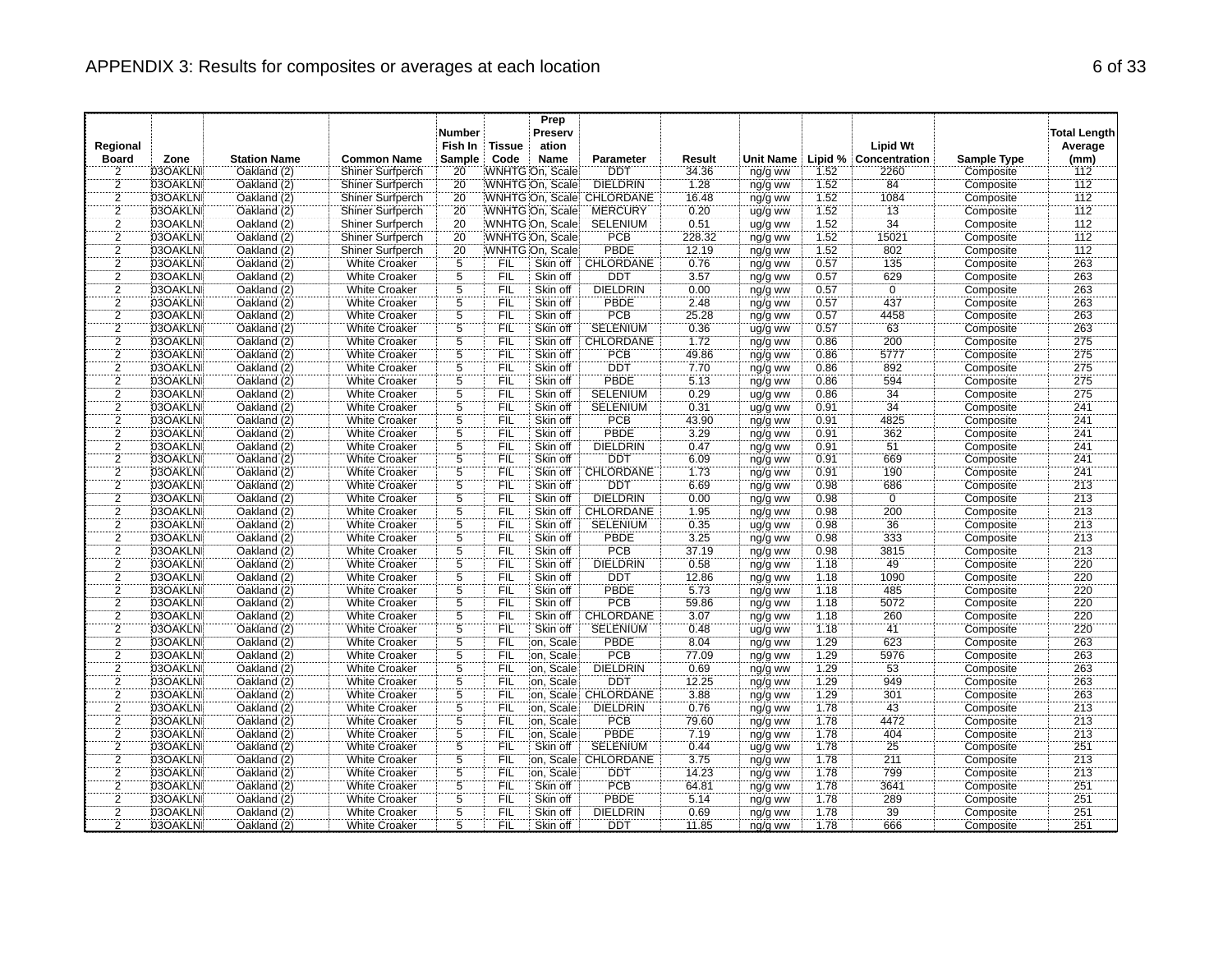|                                  |                    |                                    |                                          | <b>Number</b>                    |                   | Prep<br>Preserv       |                                    |               |                    |              |                                   |                        | <b>Total Length</b> |
|----------------------------------|--------------------|------------------------------------|------------------------------------------|----------------------------------|-------------------|-----------------------|------------------------------------|---------------|--------------------|--------------|-----------------------------------|------------------------|---------------------|
| Regional                         |                    |                                    |                                          | Fish In                          | <b>Tissue</b>     | ation                 |                                    |               |                    |              | <b>Lipid Wt</b>                   |                        | Average             |
| <b>Board</b>                     | Zone               | <b>Station Name</b>                | <b>Common Name</b>                       | <b>Sample</b>                    | Code              | Name                  | <b>Parameter</b>                   | Result        | <b>Unit Name</b>   |              | Lipid % Concentration             | <b>Sample Type</b>     | (mm)                |
| 2                                | 03OAKLN            | Oakland (2)                        | White Croaker                            | 5                                | <b>FIL</b>        | Skin off              | CHLORDANE                          | 2.93          | ng/g ww            | 1.78         | 165                               | Composite              | 251                 |
| $\frac{2}{2}$                    | 03OAKLN            | Oakland (2)                        | <b>White Croaker</b>                     | $\overline{5}$                   | FIL               | Skin off              | <b>PBDE</b>                        | 8.17          | ng/g ww            | 1.80         | 454                               | Composite              | 217                 |
|                                  | 03OAKLN            | Oakland (2)                        | <b>White Croaker</b>                     | $\overline{5}$                   | <b>FIL</b>        | Skin off              | <b>DDT</b>                         | 17.34         | ng/g ww            | 1.80         | 963                               | Composite              | 217                 |
| $\overline{2}$                   | 03OAKLN            | Oakland (2)                        | <b>White Croaker</b>                     | $\overline{5}$                   | <b>FIL</b>        | Skin off              | <b>DIELDRIN</b>                    | 0.77          | ng/g ww            | 1.80         | 43                                | Composite              | 217                 |
| $\frac{2}{2}$                    | 03OAKLN            | Oakland (2)                        | <b>White Croaker</b>                     | $\overline{5}$                   | <b>FIL</b>        | Skin off              | <b>CHLORDANE</b>                   | 4.66          | ng/g ww            | 1.80         | 259                               | Composite              | 217                 |
|                                  | 03OAKLN            | Oakland (2)                        | <b>White Croaker</b>                     | $\overline{5}$                   | <b>FIL</b>        | Skin off              | PCB                                | 97.59         | ng/g ww            | 1.80         | 5422                              | Composite              | 217                 |
| $\frac{2}{2}$                    | 03OAKLN            | Oakland (2)                        | <b>White Croaker</b>                     | 5                                | FIL               | Skin off              | <b>SELENIUM</b>                    | 0.38          | ug/g ww            | 1.80         | 21                                | Composite              | 217                 |
|                                  | 03OAKLN            | Oakland (2)                        | <b>White Croaker</b>                     | $\overline{5}$                   | Έiϊ               | on, Scale             | <b>DDT</b>                         | 15.74         | ng/g ww            | 1.95         | 807                               | Composite              | 220                 |
| $\overline{2}$                   | 03OAKLN            | Oakland (2)                        | <b>White Croaker</b>                     | $\overline{5}$                   | <b>FIL</b>        | on, Scale             | PCB                                | 118.78        | ng/g ww            | 1.95         | 6091                              | Composite              | 220                 |
| $\frac{2}{2}$                    | 03OAKLN            | Oakland (2)                        | <b>White Croaker</b>                     | $\overline{5}$                   | <b>FIL</b>        |                       | on, Scale: CHLORDANE               | 3.05          | ng/g ww            | 1.95         | 156                               | Composite              | 220                 |
|                                  | 03OAKLN            | Oakland (2)                        | <b>White Croaker</b>                     | $\overline{5}$                   | FIL               | on, Scale             | PBDE                               | 7.67          | ng/g ww            | 1.95         | 393                               | Composite              | 220                 |
| $\overline{2}$                   | 03OAKLN            | Oakland (2)                        | <b>White Croaker</b>                     | $\overline{5}$                   | FIL               | Skin off              | <b>CHLORDANE</b>                   | 4.30          | ng/g ww            | 2.04         | 211                               | Composite              | 275                 |
| $\overline{2}$                   | 03OAKLN            | Oakland (2)                        | <b>White Croaker</b>                     | 5                                | <b>FIL</b>        | Skin off              | <b>DDT</b>                         | 16.84         | ng/g ww            | 2.04         | 825                               | Composite              | 275                 |
| $\overline{2}$                   | 03OAKLN            | Oakland (2)                        | <b>White Croaker</b>                     | $\overline{5}$                   | FIL               | Skin off              | <b>SELENIUM</b>                    | 0.35          | ug/g ww            | 2.04         | $\overline{17}$                   | Composite              | 275                 |
| $\overline{2}$                   | 03OAKLN            | Oakland (2)                        | <b>White Croaker</b>                     | $\overline{5}$                   | FIL               | Skin off              | <b>DIELDRIN</b>                    | 0.75          | ng/g ww            | 2.04         | $\overline{37}$                   | Composite              | 275                 |
| $\overline{2}$                   | 03OAKLN            | Oakland (2)                        | <b>White Croaker</b>                     | 5                                | <b>FIL</b>        | Skin off              | PBDE                               | 9.10          | ng/g ww            | 2.04         | 446                               | Composite              | 275                 |
| $\frac{2}{2}$                    | 03OAKLN            | Oakland (2)                        | <b>White Croaker</b>                     | $\overline{5}$                   | FIL               | Skin off              | <b>PCB</b>                         | 122.68        | ng/g ww            | 2.04         | 6014                              | Composite              | 275                 |
|                                  | 03OAKLN            | Oakland (2)                        | <b>White Croaker</b>                     | $\ddot{5}$                       | FIL               | on, Scale             | PCB                                | 184.60        | ng/g ww            | 2.25         | 8204                              | Composite              | 217                 |
| $\overline{2}$                   | 03OAKLN            | Oakland (2)                        | <b>White Croaker</b>                     | $\overline{5}$                   | FIL               | on, Scale             | <b>DDT</b>                         | 25.29         | ng/g ww            | 2.25         | 1124                              | Composite              | 217                 |
| $\overline{2}$                   | 03OAKLN            | Oakland (2)                        | <b>White Croaker</b>                     | $\overline{5}$                   | <b>FIL</b>        | on, Scale             | PBDE                               | 14.61         | ng/g ww            | 2.25         | 649                               | Composite              | 217                 |
| $\overline{2}$                   | 03OAKLN            | Oakland (2)                        | <b>White Croaker</b>                     | $\overline{5}$                   | FIL               |                       | on, Scale: CHLORDANE               | 5.24          | ng/g ww            | 2.25         | 233                               | Composite              | 217                 |
| $\overline{2}$                   | 03OAKLN            | Oakland (2)                        | <b>White Croaker</b>                     | 5                                | FIL               | on, Scale             | <b>PBDE</b>                        | 15.92         | ng/g ww            | 2.40         | 663                               | Composite              | 275                 |
| $\overline{2}$                   | 03OAKLN            | Oakland (2)                        | <b>White Croaker</b>                     | $\overline{5}$                   | <b>FIL</b>        | on, Scale             | PCB                                | 166.13        | ng/g ww            | 2.40         | 6922                              | Composite              | 275                 |
| $\overline{2}$                   | 03OAKLN            | Oakland (2)                        | <b>White Croaker</b>                     | $\overline{5}$                   | <b>FIL</b>        | on, Scale             | <b>DDT</b>                         | 23.92         | ng/g ww            | 2.40         | 997                               | Composite              | 275                 |
| $\overline{2}$                   | 03OAKLN            | Oakland (2)                        | <b>White Croaker</b>                     | $\overline{5}$                   | FIL               |                       | on. Scale: CHLORDANE               | 6.12          | ng/g ww            | 2.40         | 255                               | Composite              | 275                 |
| $\overline{2}$                   | 03OAKLN            | Oakland (2)                        | <b>White Croaker</b>                     | $\overline{5}$                   | <b>FIL</b>        |                       | on, Scale: CHLORDANE               | 7.01          | ng/g ww            | 3.04         | 231                               | Composite              | 275                 |
| $\frac{2}{2}$                    | 03OAKLN            | Oakland (2)                        | <b>White Croaker</b>                     | 5                                | FIL               | on, Scale             | <b>PBDE</b>                        | 15.14         | ng/g ww            | 3.04         | 498                               | Composite              | 275                 |
|                                  | 03OAKLN            | Oakland (2)                        | <b>White Croaker</b>                     | $\ddot{5}$                       | FIL               | on, Scale             | <b>DIELDRIN</b>                    | 0.96          | ng/g ww            | 3.04         | $\overline{31}$                   | Composite              | 275                 |
| $\overline{2}$                   | 03OAKLN            | Oakland (2)                        | <b>White Croaker</b>                     | $\overline{5}$                   | <b>FIL</b>        | on, Scale             | <b>DDT</b>                         | 30.29         | ng/g ww            | 3.04         | 996                               | Composite              | 275                 |
| $\overline{2}$                   | 03OAKLN            | Oakland (2)                        | <b>White Croaker</b>                     | $\overline{5}$                   | FIL               | on, Scale             | PCB                                | 203.58        | ng/g ww            | 3.04         | 6697                              | Composite              | 275                 |
| $\overline{2}$                   | 03OAKLN            | Oakland (2)                        | <b>White Croaker</b>                     | $\overline{5}$                   | <b>FIL</b>        | on, Scale             | DDT                                | 26.07         | ng/g ww            | 3.27         | 797                               | Composite              | 241                 |
| $\overline{2}$                   | 03OAKLN            | Oakland (2)                        | <b>White Croaker</b>                     | 5                                | <b>FIL</b>        | on, Scale             | <b>DIELDRIN</b>                    | 1.03          | ng/g ww            | 3.27         | 31                                | Composite              | 241                 |
| $\overline{2}$                   | 03OAKLN            | Oakland (2)                        | White Croaker                            | $\overline{5}$                   | FIL               | on, Scale             | <b>PBDE</b>                        | 13.35         | ng/g ww            | 3.27         | 408                               | Composite              | 241                 |
| $\overline{2}$                   | 03OAKLN            | Oakland (2)                        | <b>White Croaker</b>                     | $\overline{5}$                   | <b>FIL</b>        | on, Scale             | PCB                                | 170.06        | ng/g ww            | 3.27         | 5201                              | Composite              | 241                 |
| $\frac{2}{2}$                    | 03OAKLN            | Oakland (2)                        | <b>White Croaker</b>                     | $\overline{5}$                   | FIL               |                       | on. Scale: CHLORDANE               | 6.97          | ng/g ww            | 3.27         | 213                               | Composite              | 241                 |
|                                  | 03OAKLN            | Oakland (2)                        | <b>White Croaker</b>                     | $\overline{5}$                   | FIL               |                       | on, Scale: CHLORDANE               | 6.71          | ng/g ww            | 4.25         | 158                               | Composite              | 251                 |
| $\overline{2}$                   | 03OAKLN            | Oakland (2)                        | <b>White Croaker</b>                     | $\overline{5}$                   | FIL               | on, Scale             | <b>PCB</b>                         | 165.95        | ng/g ww            | 4.25         | 3905                              | Composite              | 251                 |
| $\overline{2}$<br>$\overline{2}$ | 03OAKLN            | Oakland (2)                        | <b>White Croaker</b>                     | $\overline{5}$                   | <b>FIL</b>        | on, Scale             | <b>DDT</b>                         | 29.79         | ng/g ww            | 4.25         | 701                               | Composite              | 251                 |
|                                  | 03OAKLN            | Oakland (2)                        | <b>White Croaker</b>                     | $\overline{5}$                   | <b>FIL</b>        | on, Scale             | <b>PBDE</b>                        | 13.04         | ng/g ww            | 4.25         | 307                               | Composite              | 251                 |
| $\overline{2}$<br>$\overline{2}$ | 03OAKLN<br>03CENTR | Oakland (2)                        | <b>White Croaker</b>                     | $\overline{5}$<br>$\overline{3}$ | FIL<br><b>FIL</b> | on, Scale<br>Skin off | <b>DIELDRIN</b><br><b>DIELDRIN</b> | 1.28          | ng/g ww            | 4.25<br>0.26 | $\overline{30}$<br>$\overline{0}$ | Composite              | 251<br>693          |
|                                  |                    | Central Bay (6)                    | California Halibut                       |                                  |                   |                       |                                    | 0.00          | ng/g ww            |              |                                   | Composite              |                     |
| $\overline{2}$<br>2              | 03CENTR            | Central Bay (6)                    | California Halibut                       | 3                                | <b>FIL</b><br>FIL | Skin off              | <b>MERCURY</b>                     | 0.24          | ug/g ww            | 0.26         | 90<br>1142                        | Composite              | 693                 |
| $\overline{2}$                   | 03CENTR            | Central Bay (6)                    | California Halibut                       | $\overline{3}$<br>$\overline{3}$ | <b>FIL</b>        | Skin off<br>Skin off  | <b>DDT</b><br><b>PBDE</b>          | 2.98          | ng/g ww            | 0.26<br>0.26 | 674                               | Composite              | 693<br>693          |
|                                  | 03CENTR            | Central Bay (6)                    | California Halibut                       |                                  |                   |                       |                                    | 1.76          | ng/g ww            |              | 176                               | Composite              |                     |
| $\frac{2}{2}$                    | 03CENTR<br>03CENTR | Central Bay (6)<br>Central Bay (6) | California Halibut<br>California Halibut | $\overline{3}$<br>$\overline{3}$ | <b>FIL</b><br>FIL | Skin off<br>Skin off  | <b>SELENIUM</b><br>PCB             | 0.46<br>13.02 | ug/g ww            | 0.26<br>0.26 | 4989                              | Composite<br>Composite | 693<br>693          |
|                                  | 03CENTR            |                                    |                                          | $\overline{3}$                   | FIL               | Skin off              | CHLORDANE                          |               | ng/g ww            | 0.26         | 121                               | Composite              | 693                 |
| $\overline{2}$<br>$\overline{2}$ | 03CENTR            | Central Bay (6)<br>Central Bay (6) | California Halibut<br>Leopard shark      | $\overline{3}$                   | <b>FIL</b>        | Skin off              | <b>MERCURY</b>                     | 0.32<br>1.23  | ng/g ww            |              |                                   | Average of Individuals | 1143                |
| $\overline{2}$                   | 03CENTR            | Central Bay (6)                    | Leopard shark                            | $\overline{3}$                   | FIL               | Skin off              | PCB                                | 19.96         | ug/g ww<br>ng/g ww | 0.36         | 5529                              | Composite              | 1143                |
| $\overline{2}$                   | 03CENTR            | Central Bay (6)                    | Leopard shark                            | $\overline{3}$                   | FIL               | Skin off              | PBDE                               | 3.38          |                    | 0.36         | 935                               | Composite              | 1143                |
| $\overline{2}$                   | 03CENTR            | Central Bay (6)                    | Leopard shark                            | $\overline{3}$                   | <b>FIL</b>        | Skin off              | <b>SELENIUM</b>                    | 0.23          | ng/g ww<br>ug/g ww | 0.36         | 64                                | Composite              | 1143                |
|                                  |                    |                                    |                                          |                                  |                   |                       |                                    |               |                    |              |                                   |                        |                     |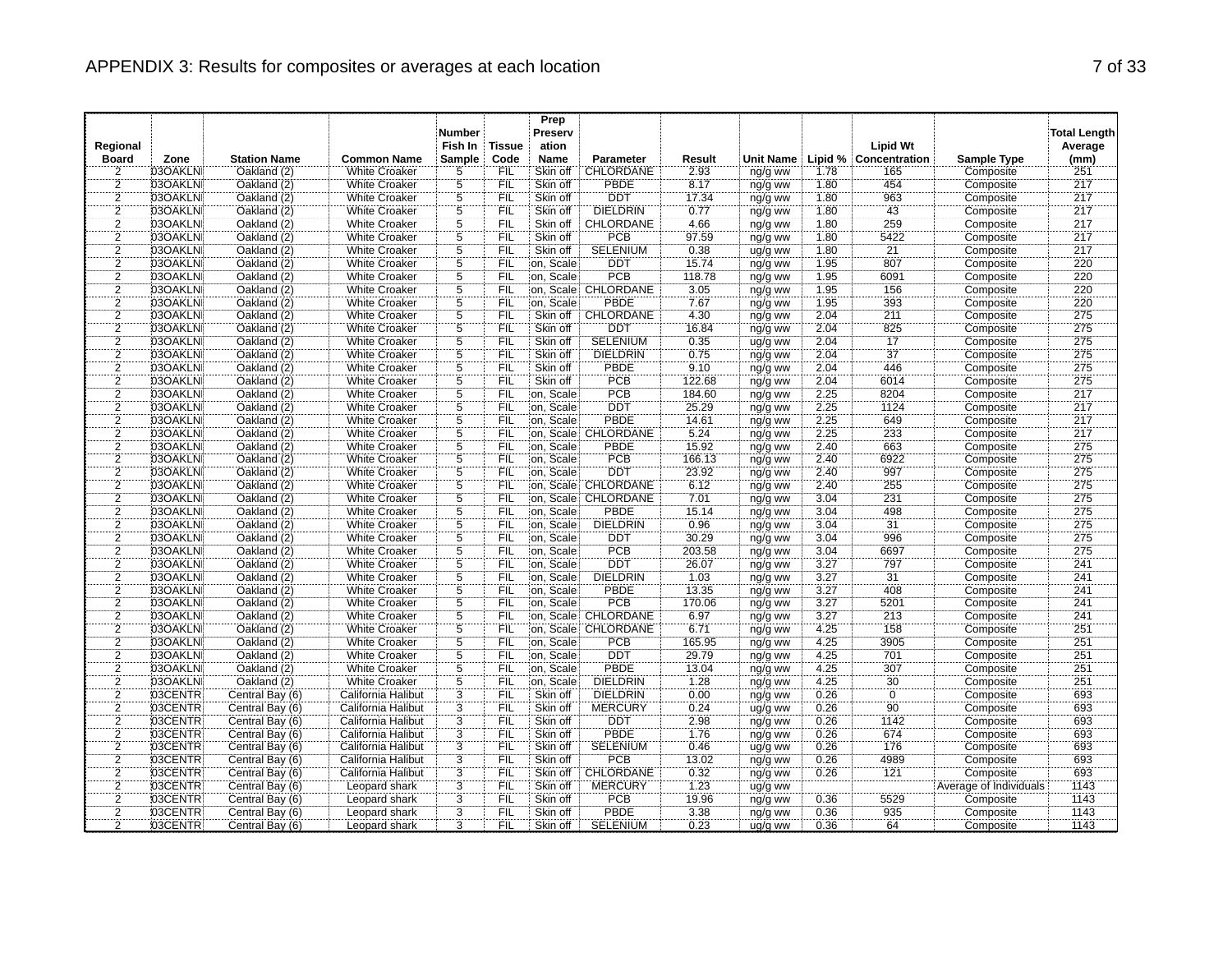|                         |          |                             |                         | <b>Number</b>  |               | Prep<br>Preserv |                            |        |           |      |                       |                        | <b>Total Length</b> |
|-------------------------|----------|-----------------------------|-------------------------|----------------|---------------|-----------------|----------------------------|--------|-----------|------|-----------------------|------------------------|---------------------|
| Regional                |          |                             |                         | Fish In        | <b>Tissue</b> | ation           |                            |        |           |      | <b>Lipid Wt</b>       |                        | Average             |
| <b>Board</b>            | Zone     | <b>Station Name</b>         | <b>Common Name</b>      | <b>Sample</b>  | Code          | Name            | Parameter                  | Result | Unit Name |      | Lipid % Concentration | <b>Sample Type</b>     | (mm)                |
| 2                       | 03CENTR  | Central Bay (6)             | Leopard shark           | 3              | <b>FIL</b>    | Skin off        | <b>DIELDRIN</b>            | 0.47   | ng/g ww   | 0.36 | 130                   | Composite              | 1143                |
|                         | 03CENTR  | Central Bay (6)             | Leopard shark           | $\overline{3}$ | FIL           | Skin off        | <b>DDT</b>                 | 5.05   | ng/g ww   | 0.36 | 1398                  | Composite              | 1143                |
| $\frac{2}{2}$           | 03CENTR  | Central Bay (6)             | Leopard shark           | 3              | <b>FIL</b>    | Skin off        | <b>CHLORDANE</b>           | 1.33   | ng/g ww   | 0.36 | 369                   | Composite              | 1143                |
|                         | 03CENTR  | Central Bay (6)             | <b>Striped Bass</b>     | $\overline{6}$ | <b>FIL</b>    | Skin off        | <b>MERCURY</b>             | 0.43   | ug/g ww   |      |                       | Average of Individuals | 604                 |
| $\frac{2}{2}$           | 03CENTR  | Central Bay (6)             | <b>Striped Bass</b>     | $\overline{3}$ | FIL           | Skin off        | <b>DDT</b>                 | 12.14  | ng/g ww   | 0.43 | 2809                  | Composite              | 683                 |
|                         | 03CENTR  | Central Bay (6)             | <b>Striped Bass</b>     | $\overline{3}$ | <b>FIL</b>    | Skin off        | CHLORDANE                  | 2.23   | ng/g ww   | 0.43 | 517                   | Composite              | 683                 |
| $\frac{2}{2}$           | 03CENTR  | Central Bay (6)             | <b>Striped Bass</b>     | $\frac{3}{3}$  | <b>FIL</b>    | Skin off        | <b>PCB</b>                 | 46.52  | ng/g ww   | 0.43 | 10768                 | Composite              | 683                 |
|                         | 03CENTR  | Central Bay (6)             | <b>Striped Bass</b>     |                | ΈİĹ           | Skin off        | <b>SELENIUM</b>            | 0.46   | ug/g ww   | 0.43 | 106                   | Composite              | 683                 |
| $\overline{2}$          | 03CENTR  | Central Bay (6)             | <b>Striped Bass</b>     | $\overline{3}$ | <b>FIL</b>    | Skin off        | <b>PBDE</b>                | 7 3 6  | ng/g ww   | 0.43 | 1704                  | Composite              | 683                 |
| $\frac{2}{2}$           | 03CENTR  | Central Bay (6)             | <b>Striped Bass</b>     | $\overline{3}$ | <b>FIL</b>    | Skin off        | <b>DIELDRIN</b>            | 0.52   | ng/g ww   | 0.43 | 121                   | Composite              | 683                 |
|                         | 03CENTR  | Central Bay (6)             | <b>Striped Bass</b>     | $\overline{3}$ | FIL           | Skin off        | PCB                        | 67.37  | ng/g ww   | 1.52 | 4432                  | Composite              | 525                 |
| $\overline{2}$          | 03CENTR  | Central Bay (6)             | <b>Striped Bass</b>     | $\overline{3}$ | <b>FIL</b>    | Skin off        | <b>DDT</b>                 | 21.45  | ng/g ww   | 1.52 | 1411                  | Composite              | 525                 |
| $\overline{2}$          | 03CENTR  | Central Bay (6)             | <b>Striped Bass</b>     | $\overline{3}$ | <b>FIL</b>    | Skin off        | <b>SELENIUM</b>            | 0.42   | ug/g ww   | 1.52 | 28                    | Composite              | 525                 |
| $\overline{2}$          | 03CENTR  | Central Bay (6)             | <b>Striped Bass</b>     | $\overline{3}$ | FIL           | Skin off        | <b>DIELDRIN</b>            | 0.74   | ng/g ww   | 1.52 | 49                    | Composite              | 525                 |
| $\overline{2}$          | 03CENTR  | Central Bay (6)             | <b>Striped Bass</b>     | $\overline{3}$ | FIL           | Skin off        | PBDE                       | 9.12   | ng/g ww   | 1.52 | 600                   | Composite              | 525                 |
| $\overline{2}$          | 03CENTR  | Central Bay (6)             | <b>Striped Bass</b>     | $\overline{3}$ | <b>FIL</b>    | Skin off        | CHLORDANE                  | 4.09   | ng/g ww   | 1.52 | 269                   | Composite              | 525                 |
| $\frac{2}{2}$           | 03CENTR  | Central Bay (6)             | <b>White Croaker</b>    | $\overline{5}$ | FIL           | Skin off        | <b>PCB</b>                 | 14.77  | ng/g ww   | 0.75 | 1980                  | Composite              | 260                 |
|                         | 03CENTR  | Central Bay (6)             | <b>White Croaker</b>    | $\ddot{5}$     | FIL           | Skin off        | PBDE                       | 0.91   | ng/g ww   | 0.75 | 122                   | Composite              | 260                 |
| $\overline{2}$          | 03CENTR  | Central Bay (6)             | <b>White Croaker</b>    | $\overline{5}$ | FIL           | Skin off        | <b>SELENIUM</b>            | 0.36   | ug/g ww   | 0.75 | 48                    | Composite              | 260                 |
| $\overline{2}$          | 03CENTR  | Central Bay (6)             | <b>White Croaker</b>    | $\overline{5}$ | <b>FIL</b>    | Skin off        | <b>DDT</b>                 | 4.18   | ng/g ww   | 0.75 | 560                   | Composite              | 260                 |
| $\overline{2}$          | 03CENTR  | Central Bay (6)             | <b>White Croaker</b>    | $\overline{5}$ | FIL           | Skin off        | <b>CHLORDANE</b>           | 0.24   | ng/g ww   | 0.75 | 32                    | Composite              | 260                 |
| $\overline{\mathbf{c}}$ | 03CENTR  | Central Bay (6)             | <b>White Croaker</b>    | 5              | FIL           | Skin off        | <b>DIELDRIN</b>            | 0.46   | ng/g ww   | 0.75 | 62                    | Composite              | 260                 |
| $\overline{2}$          | 03CENTR  | Central Bay (6)             | <b>White Croaker</b>    | $\overline{5}$ | <b>FIL</b>    | on, Scale       | <b>PCB</b>                 | 71.85  | ng/g ww   | 2.62 | 2742                  | Composite              | 260                 |
| $\overline{2}$          | 03CENTR  | Central Bay (6)             | <b>White Croaker</b>    | $\overline{5}$ | <b>FIL</b>    |                 | on, Scale CHLORDANE        | 2.97   | ng/g ww   | 2.62 | 113                   | Composite              | 260                 |
| $\frac{2}{2}$           | 03CENTR  | Central Bay (6)             | <b>White Croaker</b>    | $\overline{5}$ | FIL           | on. Scale       | <b>DDT</b>                 | 19.27  | ng/g ww   | 2.62 | 735                   | Composite              | 260                 |
|                         | 03CENTR  | Central Bay (6)             | <b>White Croaker</b>    | $\overline{5}$ | <b>FIL</b>    | on, Scale       | <b>DIELDRIN</b>            | 1.08   | ng/g ww   | 2.62 | 41                    | Composite              | 260                 |
| $\frac{2}{2}$           | 03CENTR  | Central Bay (6)             | <b>White Croaker</b>    | 5              | <b>FIL</b>    | on, Scale       | <b>PBDE</b>                | 5.67   | ng/g ww   | 2.62 | 217                   | Composite              | 260                 |
|                         | 03BRKLE  | Berkeley (4)                | Shiner Surfperch        | 19             |               | WNHTG On, Scale | PCB                        | 76.62  | ng/g ww   | 1.50 | 5108                  | Composite              | 116                 |
| $\overline{2}$          | 03BRKLE  | Berkeley (4)                | <b>Shiner Surfperch</b> | 19             |               | WNHTG On, Scale | <b>SELENIUM</b>            | 0.41   | ug/g ww   | 1.50 | $\overline{27}$       | Composite              | 116                 |
| $\overline{2}$          | 03BRKLE  | Berkeley (4)                | Shiner Surfperch        | 19             |               | WNHTG On, Scale | <b>PBDE</b>                | 8.02   | ng/g ww   | 1.50 | 534                   | Composite              | 116                 |
| $\overline{2}$          | 03BRKLE  | Berkeley (4)                | Shiner Surfperch        | 19             |               | WNHTG On, Scale | DDT                        | 18.91  | ng/g ww   | 1.50 | 1260                  | Composite              | 116                 |
| $\overline{c}$          | 03BRKLE  | Berkeley (4)                | Shiner Surfperch        | 19             |               |                 | WNHTG On, Scale CHLORDANE  | 2.69   | ng/g ww   | 1.50 | 179                   | Composite              | 116                 |
| $\overline{2}$          | 03BRKLE  | Berkeley (4)                | Shiner Surfperch        | 19             |               | WNHTG On, Scale | <b>MERCURY</b>             | 0.10   | ug/g ww   | 1.50 | $\frac{1}{7}$         | Composite              | 116                 |
| $\overline{2}$          | 03BRKLE  | Berkeley (4)                | <b>Shiner Surfperch</b> | 19             |               |                 | WNHTG On, Scale: CHLORDANE | 3.44   | ng/g ww   | 1.73 | 199                   | Composite              | 112                 |
| $\frac{2}{2}$           | 03BRKLE  | Berkeley (4)                | Shiner Surfperch        | 19             |               | WNHTG On. Scale | <b>PBDE</b>                | 8.13   | ng/g ww   | 1.73 | 470                   | Composite              | 112                 |
|                         | 03BRKLE  | Berkeley (4)                | Shiner Surfperch        | 19             |               | WNHTG On, Scale | <b>MERCURY</b>             | 0.10   | ug/g ww   | 1.73 | $\overline{6}$        | Composite              | 112                 |
| $\overline{2}$          | 03BRKLE  | Berkeley (4)                | <b>Shiner Surfperch</b> | 19             |               | WNHTG On, Scale | <b>DDT</b>                 | 23.30  | ng/g ww   | 1.73 | 1347                  | Composite              | 112                 |
| $\frac{2}{2}$           | 03BRKLE  | Berkeley (4)                | Shiner Surfperch        | 19             |               | WNHTG On, Scale | PCB                        | 83.26  | ng/g ww   | 7.73 | 4813                  | Composite              | 112                 |
|                         | 03BRKLE  | Berkeley (4)                | <b>Shiner Surfperch</b> | 19             |               | WNHTG On, Scale | <b>SELENIUM</b>            | 0.39   | ug/g ww   | 1.73 | 23                    | Composite              | 112                 |
| $\overline{2}$          | 03BRKLE  | Berkeley (4)                | Shiner Surfperch        | 19             |               | WNHTG On, Scale | <b>PBDE</b>                | 7.45   | ng/g ww   | 1.85 | 402                   | Composite              | 117                 |
| $\overline{2}$          | 03BRKLE  | Berkeley (4)                | Shiner Surfperch        | 19             |               | WNHTG On, Scale | PCB                        | 72.62  | ng/g ww   | 1.85 | 3925                  | Composite              | 117                 |
| $\overline{2}$          | 03BRKLE  | Berkeley (4)                | Shiner Surfperch        | 19             |               | WNHTG On, Scale | <b>SELENIUM</b>            | 0.41   | ug/g ww   | 1.85 | 22                    | Composite              | 117                 |
| $\overline{2}$          | 03BRKLE  | Berkeley (4)                | Shiner Surfperch        | 19             |               |                 | WNHTG On, Scale: CHLORDANE | 2.68   | ng/g ww   | 1.85 | 145                   | Composite              | 717                 |
| $\overline{2}$          | 03BRKLE  | Berkeley (4)                | <b>Shiner Surfperch</b> | 19             |               | WNHTG On, Scale | <b>MERCURY</b>             | 0.10   | ug/g ww   | 1.85 | 6                     | Composite              | 117                 |
| $\frac{2}{2}$           | 03BRKLEY | Berkeley (4)                | Shiner Surfperch        | 19             |               | WNHTG On, Scale | <b>DDT</b>                 | 21.55  | ng/g ww   | 1.85 | 1165                  | Composite              | 117                 |
|                         | 53       | Northern Marin Coast        | <b>Blue Rockfish</b>    | $\overline{3}$ | FIL           | Skin off        | MERCURY                    | 0.06   | ug/g ww   |      |                       | Average of Individuals | 256                 |
| $\overline{2}$          | 53       | Northern Marin Coast        | <b>Blue Rockfish</b>    | $\overline{3}$ | <b>FIL</b>    | Skin off        | <b>PCB</b>                 | 0.00   | ng/g ww   | 0.60 | $\overline{0}$        | Composite              | 256                 |
| $\overline{2}$          | 53       | Northern Marin Coast        | <b>Blue Rockfish</b>    | 3              | <b>FIL</b>    | Skin off        | <b>SELENIUM</b>            | 0.45   | ug/g ww   | 0.60 | 75                    | Composite              | 256                 |
| $\overline{2}$          | 53       | <b>Northern Marin Coast</b> | <b>Blue Rockfish</b>    | $\overline{3}$ | FIL           | Skin off        | <b>DIELDRIN</b>            | 0.00   | ng/g ww   | 0.60 | $\overline{0}$        | Composite              | 256                 |
| $\overline{2}$          | 53       | Northern Marin Coast        | <b>Blue Rockfish</b>    | $\overline{3}$ | FIL           | Skin off        | <b>DDT</b>                 | 0.67   | ng/g ww   | 0.60 | 112                   | Composite              | 256                 |
| ぅ                       | 53       | Northern Marin Coast        | <b>Blue Rockfish</b>    | $\overline{3}$ | <b>FIL</b>    | Skin off        | <b>CHLORDANE</b>           | 0.00   | ng/g ww   | 0.60 | ö                     | Composite              | 256                 |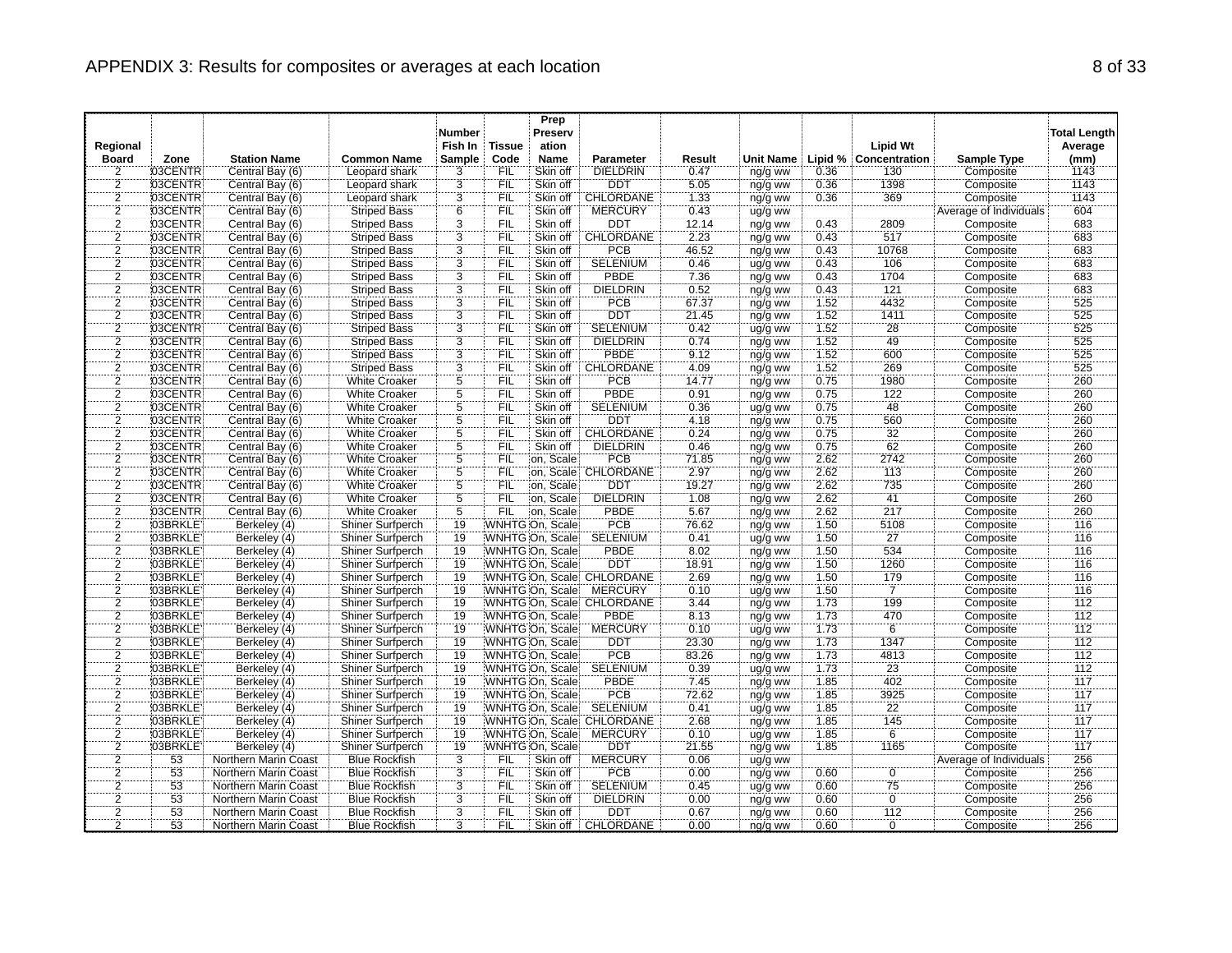| Regional       |      |                             |                         | <b>Number</b><br>Fish In | <b>Tissue</b> | Prep<br>Preserv<br>ation |                            |        |           |      | <b>Lipid Wt</b>       |                        | <b>Total Length</b><br>Average |
|----------------|------|-----------------------------|-------------------------|--------------------------|---------------|--------------------------|----------------------------|--------|-----------|------|-----------------------|------------------------|--------------------------------|
| <b>Board</b>   | Zone | <b>Station Name</b>         | <b>Common Name</b>      | <b>Sample</b>            | Code          | Name                     | <b>Parameter</b>           | Result | Unit Name |      | Lipid % Concentration | <b>Sample Type</b>     | (mm)                           |
| $\overline{2}$ | 53   | Northern Marin Coast        | Brown Rockfish          | 5                        | <b>FIL</b>    | Skin off                 | PCB                        | 1.65   | ng/g ww   | 0.41 | 405                   | Composite              | 292                            |
|                | 53   | Northern Marin Coast        | <b>Brown Rockfish</b>   |                          | FIL           | Skin off                 | <b>DIELDRIN</b>            | 0.00   | ng/g ww   | 0.41 | $\overline{0}$        | Composite              | 292                            |
| $\frac{2}{2}$  | 53   | Northern Marin Coast        | <b>Brown Rockfish</b>   | $\frac{5}{5}$            | <b>FIL</b>    | Skin off                 | <b>MERCURY</b>             | 0.24   | ug/g ww   | 0.41 | 60                    | Composite              | 292                            |
|                | 53   | Northern Marin Coast        | <b>Brown Rockfish</b>   | $\overline{5}$           | <b>FIL</b>    | Skin off                 | CHLORDANE                  | 0.00   | ng/g ww   | 0.41 | $\overline{0}$        | Composite              | 292                            |
|                | 53   | Northern Marin Coast        | <b>Brown Rockfish</b>   | $\overline{5}$           | FIL           | Skin off                 | <b>DDT</b>                 | 2.21   | ng/g ww   | 0.41 | 544                   | Composite              | 292                            |
| $\frac{2}{2}$  | 53   | Northern Marin Coast        | <b>Brown Rockfish</b>   | $\overline{5}$           | <b>FIL</b>    | Skin off                 | <b>SELENIUM</b>            | 0.28   | ug/g ww   | 0.41 | 69                    | Composite              | 292                            |
|                | 53   | Northern Marin Coast        | Olive Rockfish          | 10                       | <b>FIL</b>    | Skin off                 | <b>MERCURY</b>             | 0.04   | ug/g ww   |      |                       | Average of Individuals | 262                            |
| $\frac{2}{2}$  | 53   | Northern Marin Coast        | Olive Rockfish          | $\overline{5}$           | ΈİĹ           | Skin off                 | CHLORDANE                  | 0.00   | ng/g ww   | 0.47 | $\overline{0}$        | Composite              | 268                            |
| $\overline{2}$ | 53   | Northern Marin Coast        | <b>Olive Rockfish</b>   | $\overline{5}$           | <b>FIL</b>    | Skin off                 | <b>DDT</b>                 | 0.70   | ng/g ww   | 0.47 | 148                   | Composite              | 268                            |
| $\frac{2}{2}$  | 53   | Northern Marin Coast        | Olive Rockfish          | $\overline{5}$           | FIL           | Skin off                 | <b>DIELDRIN</b>            | 0.00   | ng/g ww   | 0.47 | $\overline{0}$        | Composite              | 268                            |
|                | 53   | Northern Marin Coast        | Olive Rockfish          | $\overline{5}$           | FIL           | Skin off                 | PCB                        | 0.00   | ng/g ww   | 0.47 | ö                     | Composite              | 268                            |
| $\overline{2}$ | 53   | Northern Marin Coast        | Olive Rockfish          | $\overline{5}$           | FIL           | Skin off                 | <b>SELENIUM</b>            | 0.47   | ug/g ww   | 0.47 | 100                   | Composite              | 268                            |
| $\overline{2}$ | 52   | Tomales Bay                 | wn Smooth-hound Shi     | $\overline{3}$           | <b>FIL</b>    | Skin off                 | <b>PCB</b>                 | 1.05   | ng/g ww   | 0.55 | 192                   | Composite              | 839                            |
| $\frac{2}{2}$  | 52   | <b>Tomales Bay</b>          | wn Smooth-hound Sh      | $\overline{3}$           | FIL           | Skin off                 | <b>DIELDRIN</b>            | 0.00   | ng/g ww   | 0.55 | $\overline{0}$        | Composite              | 839                            |
|                | 52   | <b>Tomales Bay</b>          | wn Smooth-hound Sh      | $\overline{3}$           | FIL           | Skin off                 | CHLORDANE                  | 0.00   | ng/g ww   | 0.55 | $\overline{0}$        | Composite              | 839                            |
| $\overline{2}$ | 52   | <b>Tomales Bay</b>          | wn Smooth-hound Shi     | $\overline{3}$           | <b>FIL</b>    | Skin off                 | <b>DDT</b>                 | 1.58   | ng/g ww   | 0.55 | 289                   | Composite              | 839                            |
|                | 52   | <b>Tomales Bay</b>          | wn Smooth-hound Shi     | $\overline{3}$           | FIL           | Skin off                 | <b>MERCURY</b>             | 0.83   | ug/g ww   | 0.55 | 152                   | Composite              | 839                            |
| $\frac{2}{2}$  | 52   | Tomales Bay                 | wn Smooth-hound Sh      | $rac{1}{3}$              | FIL           | Skin off                 | <b>SELENIUM</b>            | 0.19   | ug/g ww   | 0.55 | $\overline{35}$       | Composite              | 839                            |
|                | 52   | <b>Tomales Bay</b>          | Leopard shark           |                          | FIL           | Skin off                 | CHLORDANE                  | 0.00   | ng/g ww   | 0.48 | $\overline{0}$        | Composite              | 1182                           |
| $\overline{2}$ | 52   | <b>Tomales Bay</b>          | Leopard shark           | $\overline{3}$           | <b>FIL</b>    | Skin off                 | <b>DDT</b>                 | 1.66   | ng/g ww   | 0.48 | 347                   | Composite              | 1182                           |
| $\overline{2}$ | 52   | Tomales Bay                 | Leopard shark           | $\overline{3}$           | FIL           | Skin off                 | <b>DIELDRIN</b>            | 0.00   | ng/g ww   | 0.48 | Ö                     | Composite              | 1182                           |
|                | 52   | <b>Tomales Bay</b>          | Leopard shark           | 3                        | <b>FIL</b>    | Skin off                 | <b>MERCURY</b>             | 1.22   | ug/g ww   | 0.48 | 255                   | Composite              | 1182                           |
| $\frac{2}{2}$  | 52   | Tomales Bay                 | Leopard shark           | $\overline{3}$           | <b>FIL</b>    | Skin off                 | <b>PCB</b>                 | 2.54   | ng/g ww   | 0.48 | 532                   | Composite              | 1182                           |
| $\overline{2}$ | 52   | <b>Tomales Bay</b>          | Leopard shark           | $\overline{3}$           | <b>FIL</b>    | Skin off                 | <b>SELENIUM</b>            | 0.31   | ug/g ww   | 0.48 | 65                    | Composite              | 1182                           |
| $\frac{2}{2}$  | 52   | <b>Tomales Bay</b>          | Shiner Surfperch        | 10                       | FIL           | Skin off                 | <b>MERCURY</b>             | 0.06   | ug/g ww   |      |                       | Average of Individuals | $\overline{77}$                |
|                | 52   | <b>Tomales Bay</b>          | Shiner Surfperch        | 24                       |               | WNHTG on, Scale          | <b>DIELDRIN</b>            | 0.00   | ng/g ww   | 3.46 | $\overline{0}$        | Composite              | $\overline{72}$                |
|                | 52   | <b>Tomales Bay</b>          | <b>Shiner Surfperch</b> | 24                       |               | WNHTG on, Scale          | <b>PCB</b>                 | 3.24   | ng/g ww   | 3.46 | 94                    | Composite              | 72                             |
| $\frac{2}{2}$  | 52   | Tomales Bay                 | Shiner Surfperch        | 24                       |               | WNHTG on, Scale          | <b>DDT</b>                 | 2.88   | ng/g ww   | 3.46 | $\overline{83}$       | Composite              | $\frac{1}{72}$                 |
|                | 52   | <b>Tomales Bay</b>          | <b>Shiner Surfperch</b> | 24                       |               | WNHTG on, Scale          | <b>SELENIUM</b>            | 0.37   | ug/g ww   | 3.46 | $\overline{11}$       | Composite              | $\overline{72}$                |
| $\overline{2}$ | 52   | <b>Tomales Bay</b>          | Shiner Surfperch        | $\overline{24}$          |               |                          | WNHTG on, Scale CHLORDANE  | 0.00   | ng/g ww   | 3.46 | ö                     | Composite              | $\overline{72}$                |
| $\overline{2}$ | 52   | <b>Tomales Bay</b>          | Shiner Surfperch        | 24                       |               | WNHTG on, Scale          | <b>MERCURY</b>             | 0.07   | ug/g ww   | 3.46 | $\overline{2}$        | Composite              | $\overline{72}$                |
| $\overline{c}$ | 52   | <b>Tomales Bay</b>          | <b>Top Smelt</b>        | 6                        |               | WNHTG on, Scale          | <b>SELENIUM</b>            | 0.31   | ug/g ww   | 3.24 | 10                    | Composite              | 254                            |
| $\overline{2}$ | 52   | <b>Tomales Bay</b>          | <b>Top Smelt</b>        | $\overline{6}$           |               |                          | WNHTG on, Scale: CHLORDANE | 0.42   | ng/g ww   | 3.24 | $\overline{13}$       | Composite              | 254                            |
| $\overline{2}$ | 52   | <b>Tomales Bay</b>          | <b>Top Smelt</b>        | 6                        |               | WNHTG on, Scale          | <b>DDT</b>                 | 15.51  | ng/g ww   | 3.24 | 479                   | Composite              | 254                            |
| $\frac{2}{2}$  | 52   | <b>Tomales Bay</b>          | <b>Top Smelt</b>        | $\frac{6}{6}$            |               | WNHTG on, Scale          | <b>DIELDRIN</b>            | 0.00   | ng/g ww   | 3.24 | $\overline{0}$        | Composite              | 254                            |
|                | 52   | <b>Tomales Bay</b>          | <b>Top Smelt</b>        |                          |               | WNHTG on, Scale          | <b>PCB</b>                 | 5.75   | ng/g ww   | 3.24 | 178                   | Composite              | 254                            |
| $\frac{2}{2}$  | 52   | <b>Tomales Bay</b>          | <b>Top Smelt</b>        | 6                        |               | WNHTG on, Scale          | <b>MERCURY</b>             | 0.05   | ug/g ww   | 3.24 | $\overline{2}$        | Composite              | 254                            |
|                | 52   | Tomales Bay                 | White Surfperch         | 10                       | <b>FIL</b>    | Skin off                 | <b>MERCURY</b>             | 0.04   | ug/g ww   |      |                       | Average of Individuals | 120                            |
|                | 52   | <b>Tomales Bay</b>          | <b>White Surfperch</b>  | 14                       |               | WNHTG on, Scale          | <b>SELENIUM</b>            | 0.08   | ug/g ww   | 1.91 | $\overline{4}$        | Composite              | 116                            |
| $\overline{2}$ | 52   | <b>Tomales Bay</b>          | White Surfperch         | 14                       |               | WNHTG on, Scale          | PCB                        | 0.21   | ng/g ww   | 1.91 | $\overline{11}$       | Composite              | 116                            |
| $\overline{2}$ | 52   | <b>Tomales Bay</b>          | White Surfperch         | 14                       |               | WNHTG on, Scale          | <b>MERCURY</b>             | 0.04   | ug/g ww   | 1.91 | $\overline{2}$        | Composite              | 116                            |
| $\overline{2}$ | 52   | <b>Tomales Bay</b>          | White Surfperch         | 14                       |               |                          | WNHTG on, Scale: CHLORDANE | 0.00   | ng/g ww   | 1.91 | $\overline{0}$        | Composite              | 116                            |
| $\overline{2}$ | 52   | <b>Tomales Bay</b>          | White Surfperch         | $\overline{14}$          |               | WNHTG on, Scale          | <b>DDT</b>                 | 1.14   | ng/g ww   | 1.91 | 60                    | Composite              | 116                            |
| $\overline{2}$ | 52   | <b>Tomales Bay</b>          | White Surfperch         | 14                       |               | WNHTG on, Scale          | <b>DIELDRIN</b>            | 0.00   | ng/g ww   | 1.91 | $\overline{0}$        | Composite              | 116                            |
| $\frac{2}{2}$  | 51   | Southern Marin Coast        | <b>Barred Surfperch</b> | 8                        | FIL           | Skin off                 | <b>MERCURY</b>             | 0.14   | ug/g ww   |      |                       | Average of Individuals | 206                            |
|                | 51   | Southern Marin Coast        | <b>Barred Surfperch</b> | $\overline{8}$           |               | WNHTG on, Scale          | <b>MERCURY</b>             | 0.20   | ug/g ww   | 2.77 | 7                     | Composite              | 206                            |
| $\frac{2}{2}$  | 51   | Southern Marin Coast        | <b>Barred Surfperch</b> | $\overline{8}$           |               | WNHTG on, Scale          | <b>SELENIUM</b>            | 0.45   | ug/g ww   | 2.77 | 16                    | Composite              | 206                            |
|                | 51   | Southern Marin Coast        | <b>Barred Surfperch</b> | 8                        |               | WNHTG on, Scale          | PCB                        | 18.33  | ng/g ww   | 2.77 | 662                   | Composite              | 206                            |
| $\overline{2}$ | 51   | <b>Southern Marin Coast</b> | <b>Barred Surfperch</b> | $\overline{8}$           |               |                          | WNHTG on, Scale CHLORDANE  | 1.50   | ng/g ww   | 2.77 | 54                    | Composite              | 206                            |
| $\overline{2}$ | 51   | Southern Marin Coast        | <b>Barred Surfperch</b> | $\overline{8}$           |               | WNHTG on, Scale          | <b>DIELDRIN</b>            | 0.49   | ng/g ww   | 2.77 | $\overline{18}$       | Composite              | 206                            |
| ぅ              | 51   | Southern Marin Coast        | <b>Barred Surfperch</b> | $\overline{8}$           |               | WNHTG on, Scale          | <b>DDT</b>                 | 12.31  | ng/g ww   | 2.77 | 444                   | Composite              | 206                            |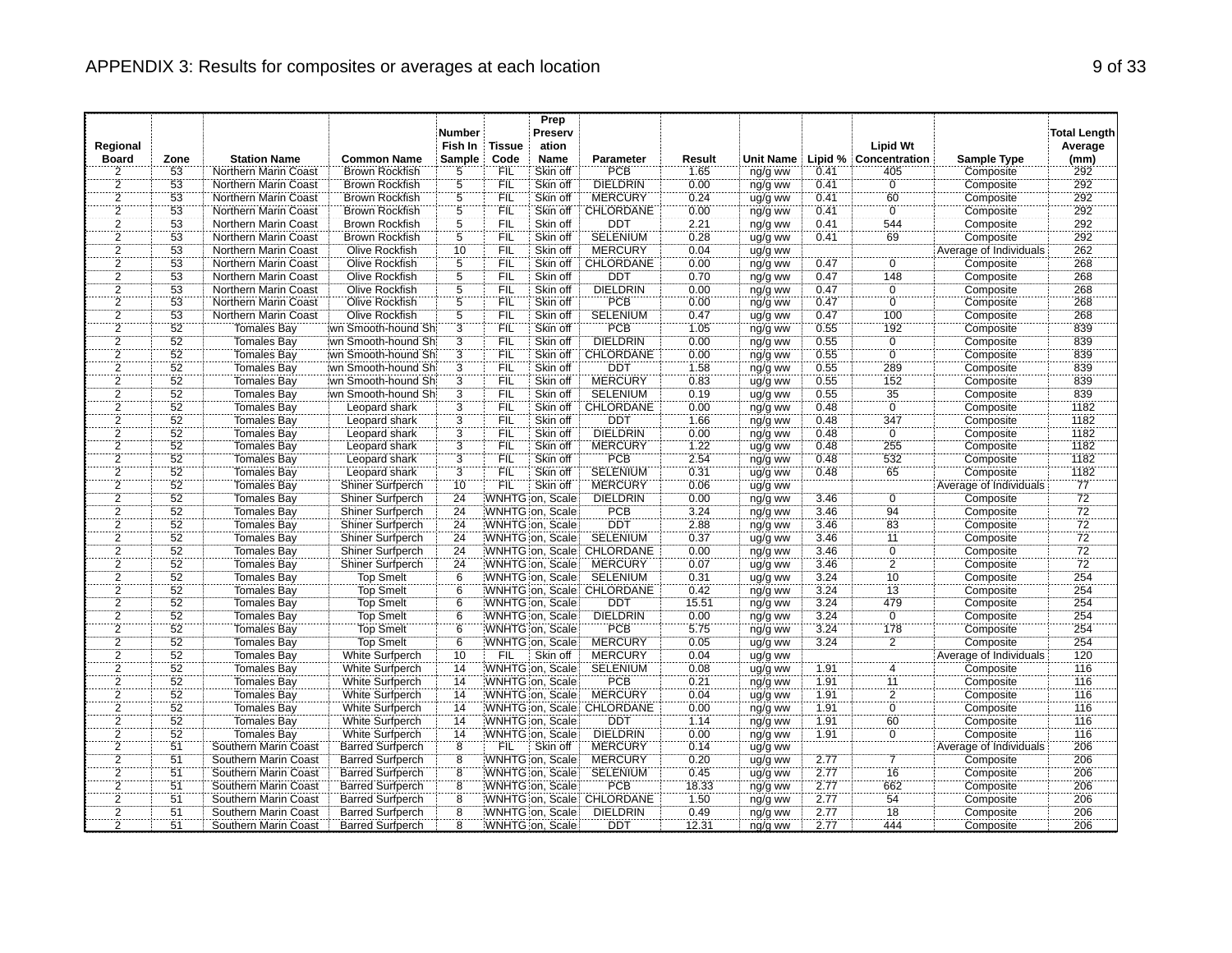|                                |                 |                                             |                                    | <b>Number</b>   |                       | Prep<br>Preserv  |                            |                |                    |      |                              |                                 | <b>Total Length</b> |
|--------------------------------|-----------------|---------------------------------------------|------------------------------------|-----------------|-----------------------|------------------|----------------------------|----------------|--------------------|------|------------------------------|---------------------------------|---------------------|
| Regional                       |                 |                                             | <b>Common Name</b>                 | Fish In         | <b>Tissue</b><br>Code | ation            |                            |                |                    |      | <b>Lipid Wt</b>              |                                 | Average             |
| <b>Board</b><br>$\overline{2}$ | Zone<br>51      | <b>Station Name</b><br>Southern Marin Coast | <b>White Croaker</b>               | Sample<br>5     | <b>FIL</b>            | Name<br>Skin off | <b>Parameter</b><br>PCB    | Result<br>1.96 | <b>Unit Name</b>   | 0.59 | Lipid % Concentration<br>332 | <b>Sample Type</b><br>Composite | (mm)<br>236         |
|                                | 51              | Southern Marin Coast                        | <b>White Croaker</b>               |                 | FIL                   | Skin off         | <b>SELENIUM</b>            | 0.29           | ng/g ww            | 0.59 | 49                           | Composite                       | 236                 |
| $\frac{2}{2}$                  | $\overline{51}$ | Southern Marin Coast                        | <b>White Croaker</b>               | $\frac{5}{5}$   | <b>FIL</b>            | Skin off         | <b>DDT</b>                 | 1.30           | ug/g ww<br>ng/g ww | 0.59 | 220                          | Composite                       | 236                 |
| $\overline{2}$                 | 51              | Southern Marin Coast                        | <b>White Croaker</b>               | $\overline{5}$  | <b>FIL</b>            | Skin off         | <b>DIELDRIN</b>            | 0.00           | ng/g ww            | 0.59 | Ö                            | Composite                       | 236                 |
| $\overline{2}$                 | 51              | Southern Marin Coast                        | <b>White Croaker</b>               | $\overline{5}$  | FIL                   | Skin off         | <b>MERCURY</b>             | 0.21           | ug/g ww            | 0.59 | 35                           | Composite                       | 236                 |
| $\overline{2}$                 | 51              | Southern Marin Coast                        | <b>White Croaker</b>               | $\overline{5}$  | <b>FIL</b>            | Skin off         | CHLORDANE                  | 0.00           | ng/g ww            | 0.59 | Ö                            | Composite                       | 236                 |
| $\overline{2}$                 | 50              | Farallon Islands                            | <b>Blue Rockfish</b>               | $6\phantom{1}6$ | <b>FIL</b>            | Skin off         | <b>MERCURY</b>             | 0.04           | ug/g ww            |      |                              | Average of Individuals          | 246                 |
| $\overline{2}$                 | 50              | Farallon Islands                            | <b>Blue Rockfish</b>               | $\overline{5}$  | Έiϊ                   | Skin off         | CHLORDANE                  | 0.00           | ng/g ww            | 1.08 | $\overline{0}$               | Composite                       | 252                 |
| $\overline{2}$                 | 50              | <b>Farallon Islands</b>                     | <b>Blue Rockfish</b>               | $\overline{5}$  | <b>FIL</b>            | Skin off         | <b>DDT</b>                 | 1.71           | ng/g ww            | 1.08 | 158                          | Composite                       | 252                 |
| $\overline{2}$                 | 50              | Farallon Islands                            | <b>Blue Rockfish</b>               | $\overline{5}$  | <b>FIL</b>            | Skin off         | <b>DIELDRIN</b>            | 0.00           | ng/g ww            | 1.08 | $\overline{0}$               | Composite                       | 252                 |
| $\overline{2}$                 | 50              | Farallon Islands                            | <b>Blue Rockfish</b>               | $\overline{5}$  | FIL                   | Skin off         | <b>SELENIUM</b>            | 0.62           | ug/g ww            | 1.08 | $\overline{57}$              | Composite                       | 252                 |
| $\overline{2}$                 | 50              | Farallon Islands                            | <b>Blue Rockfish</b>               | $\overline{5}$  | <b>FIL</b>            | Skin off         | <b>PCB</b>                 | 0.00           |                    | 1.08 | $\overline{0}$               | Composite                       | 252                 |
| $\overline{2}$                 | 50              | <b>Farallon Islands</b>                     | Gopher Rockfish                    | $\overline{5}$  | <b>FIL</b>            | Skin off         | <b>MERCURY</b>             | 0.29           | ng/g ww<br>ug/g ww | 0.80 | $\overline{36}$              | Composite                       | 310                 |
| $\overline{2}$                 | 50              | <b>Farallon Islands</b>                     | Gopher Rockfish                    | $\overline{5}$  | FIL                   | Skin off         | <b>DDT</b>                 | 2.28           | ng/g ww            | 0.80 | 287                          | Composite                       | 310                 |
| $\overline{2}$                 | 50              | Farallon Islands                            | Gopher Rockfish                    | $\overline{5}$  | FIL                   | Skin off         | CHLORDANE                  | 0.00           |                    | 0.80 | $\overline{0}$               | Composite                       | 310                 |
| $\overline{2}$                 | 50              | <b>Farallon Islands</b>                     | Gopher Rockfish                    | 5               | <b>FIL</b>            | Skin off         | <b>SELENIUM</b>            | 0.33           | ng/g ww            | 0.80 | 42                           | Composite                       | 310                 |
| $\overline{2}$                 | 50              | <b>Farallon Islands</b>                     | Gopher Rockfish                    | $\overline{5}$  | FIL                   | Skin off         | <b>DIELDRIN</b>            | 0.00           | ug/g ww<br>ng/g ww | 0.80 | $\overline{0}$               | Composite                       | 310                 |
| $\overline{2}$                 | 50              | Farallon Islands                            | Gopher Rockfish                    | 5               | FIL                   | Skin off         | <b>PCB</b>                 | 0.29           |                    | 0.80 | $\overline{37}$              | Composite                       | 310                 |
| $\overline{2}$                 | 50              | <b>Farallon Islands</b>                     | <b>Olive Rockfish</b>              | 6               | FIL                   | Skin off         | <b>MERCURY</b>             | 0.14           | ng/g ww<br>ug/g ww |      |                              | Average of Individuals          | 376                 |
| $\overline{2}$                 | 50              | <b>Farallon Islands</b>                     | Olive Rockfish                     | 5               | <b>FIL</b>            | Skin off         | <b>DDT</b>                 | 3.03           |                    | 0.43 | 710                          | Composite                       | 375                 |
| $\overline{2}$                 | 50              | Farallon Islands                            | Olive Rockfish                     | $\overline{5}$  | FIL                   | Skin off         | <b>DIELDRIN</b>            | 0.00           | ng/g ww            | 0.43 | ö                            | Composite                       | 375                 |
| $\overline{2}$                 | 50              | <b>Farallon Islands</b>                     | <b>Olive Rockfish</b>              | $\overline{5}$  | FIL                   | Skin off         | <b>SELENIUM</b>            | 0.54           | ng/g ww<br>ug/g ww | 0.43 | 126                          | Composite                       | 375                 |
| $\overline{2}$                 | 50              |                                             | Olive Rockfish                     | $\ddot{5}$      | <b>FIL</b>            | Skin off         | <b>PCB</b>                 | 0.21           |                    | 0.43 | $\overline{50}$              | Composite                       | 375                 |
| $\overline{2}$                 | 50              | Farallon Islands<br><b>Farallon Islands</b> | <b>Olive Rockfish</b>              | $\overline{5}$  | FIL                   | Skin off         | <b>CHLORDANE</b>           | 0.00           | ng/g ww            | 0.43 | $\overline{0}$               | Composite                       | 375                 |
| $\overline{2}$                 | 49              | San Francisco Coast                         | <b>Barred Surfperch</b>            | $\overline{5}$  | FIL                   | Skin off         | <b>MERCURY</b>             | 0.14           | ng/g ww            |      |                              | Average of Individuals          | 199                 |
| $\overline{2}$                 | 49              | San Francisco Coast                         | <b>Barred Surfperch</b>            | 5               |                       | WNHTG on, Scale  | <b>DDT</b>                 | 21.71          | ug/g ww            | 5.15 | 421                          | Composite                       | 199                 |
| $\overline{2}$                 | 49              | San Francisco Coast                         | <b>Barred Surfperch</b>            | $\overline{5}$  |                       | WNHTG on, Scale  | <b>SELENIUM</b>            | 0.21           | ng/g ww            | 5.15 | $\overline{4}$               | Composite                       | 199                 |
| $\overline{2}$                 | 49              | San Francisco Coast                         | <b>Barred Surfperch</b>            | $\overline{5}$  |                       | WNHTG on, Scale  | <b>MERCURY</b>             | 0.11           | ug/g ww            | 5.15 | $\overline{2}$               | Composite                       | 199                 |
| $\overline{2}$                 | 49              | San Francisco Coast                         | <b>Barred Surfperch</b>            | $\overline{5}$  |                       |                  | WNHTG on, Scale: CHLORDANE | 3.07           | ug/g ww<br>ng/g ww | 5.15 | 60                           | Composite                       | 199                 |
| $\overline{2}$                 | 49              | San Francisco Coast                         | <b>Barred Surfperch</b>            | $\overline{5}$  |                       | WNHTG on, Scale  | PCB                        | 35.77          | ng/g ww            | 5.15 | 695                          | Composite                       | 199                 |
| $\overline{2}$                 | 49              | San Francisco Coast                         | <b>Barred Surfperch</b>            | $\overline{5}$  |                       | WNHTG on, Scale  | <b>DIELDRIN</b>            | 0.60           | ng/g ww            | 5.15 | $\overline{12}$              | Composite                       | 199                 |
|                                | 49              | San Francisco Coast                         | <b>White Croaker</b>               |                 | <b>FIL</b>            | Skin off         | <b>SELENIUM</b>            | 0.31           |                    | 1.19 | 26                           | Composite                       | 222                 |
| $\frac{2}{2}$                  | 49              | San Francisco Coast                         | White Croaker                      | $\frac{5}{5}$   | ΪFIL                  | Skin off         | <b>DIELDRIN</b>            | 0.00           | ug/g ww            | 7.19 | $\overline{0}$               | Composite                       | 222                 |
| $\overline{2}$                 | 49              | San Francisco Coast                         | <b>White Croaker</b>               | $\overline{5}$  | <b>FIL</b>            | Skin off         | <b>DDT</b>                 | 3.24           | ng/g ww<br>ng/g ww | 1.19 | 273                          | Composite                       | 222                 |
| $\overline{2}$                 | 49              | San Francisco Coast                         | <b>White Croaker</b>               | $\overline{5}$  | FIL                   | Skin off         | <b>CHLORDANE</b>           | 0.00           | ng/g ww            | 1.19 | $\overline{0}$               | Composite                       | 222                 |
| $\overline{2}$                 | 49              | San Francisco Coast                         | <b>White Croaker</b>               | 5               | FIL                   | Skin off         | <b>PCB</b>                 | 4.98           | ng/g ww            | 1.19 | 418                          | Composite                       | 222                 |
| $\overline{2}$                 | 49              | San Francisco Coast                         | <b>White Croaker</b>               | $\overline{5}$  | FIL                   | Skin off         | <b>MERCURY</b>             | 0.24           | ug/g ww            | 1.19 | 20                           | Composite                       | 222                 |
| $\overline{2}$                 | 48              | Pacifica Coast                              | <b>Blue Rockfish</b>               | $\overline{3}$  | <b>FIL</b>            | Skin off         | <b>MERCURY</b>             | 0.08           | ug/g ww            |      |                              | Average of Individuals          | 367                 |
| $\overline{2}$                 | 48              | <b>Pacifica Coast</b>                       | <b>Blue Rockfish</b>               | $\overline{3}$  | <b>FIL</b>            | Skin off         | <b>DDT</b>                 | 3.33           | ng/g ww            | 3.19 | 104                          | Composite                       | 367                 |
| $\overline{2}$                 | 48              | Pacifica Coast                              | <b>Blue Rockfish</b>               | $\overline{3}$  | FIL                   | Skin off         | <b>SELENIUM</b>            | 0.52           |                    | 3.19 | 16                           | Composite                       | 367                 |
| $\overline{2}$                 | 48              | Pacifica Coast                              | <b>Blue Rockfish</b>               | $\overline{3}$  | <b>FIL</b>            | Skin off         | CHLORDANE                  | 0.00           | ug/g ww<br>ng/g ww | 3.19 | ö                            | Composite                       | 367                 |
| $\overline{2}$                 | 48              | Pacifica Coast                              | <b>Blue Rockfish</b>               | 3               | <b>FIL</b>            | Skin off         | <b>PCB</b>                 | 1.55           |                    | 3.19 | 49                           | Composite                       | 367                 |
| $\overline{2}$                 | $\overline{48}$ | Pacifica Coast                              | <b>Blue Rockfish</b>               | $\overline{3}$  | FIL                   | Skin off         | DIELDRIN                   | 0.00           | ng/g ww            | 3.19 | $\overline{0}$               |                                 | 367                 |
| $\overline{2}$                 | 48              | Pacifica Coast                              | Gopher Rockfish                    | $\overline{5}$  | <b>FIL</b>            | Skin off         | <b>SELENIUM</b>            | 0.32           | ng/g ww<br>ug/g ww | 0.74 | 43                           | Composite<br>Composite          | 303                 |
| $\overline{2}$                 | 48              |                                             |                                    | $\overline{5}$  | <b>FIL</b>            | Skin off         | CHLORDANE                  | 0.00           |                    | 0.74 | $\overline{0}$               |                                 | 303                 |
| $\overline{2}$                 | 48              | Pacifica Coast<br>Pacifica Coast            | Gopher Rockfish<br>Gopher Rockfish | 5               | FIL                   | Skin off         | DDT                        | 1.66           | ng/g ww            | 0.74 | 223                          | Composite<br>Composite          | 303                 |
|                                | 48              | <b>Pacifica Coast</b>                       | <b>Gopher Rockfish</b>             | $\overline{5}$  | FIL                   | Skin off         | <b>DIELDRIN</b>            | 0.00           | ng/g ww            | 0.74 | $\overline{0}$               | Composite                       | 303                 |
| $\overline{2}$<br>2            | 48              | Pacifica Coast                              | Gopher Rockfish                    | Ë,              | <b>FIL</b>            | Skin off         | <b>PCB</b>                 | 0.56           | ng/g ww            | 0.74 | 75                           | Composite                       | 303                 |
| $\overline{2}$                 | 48              | <b>Pacifica Coast</b>                       | Gopher Rockfish                    | $\overline{5}$  | FIL                   | Skin off         | <b>MERCURY</b>             | 0.34           | ng/g ww            | 0.74 | 46                           | Composite                       | 303                 |
| $\overline{2}$                 | 48              | Pacifica Coast                              | Lingcod                            | $\overline{3}$  | FIL                   | Skin off         | <b>SELENIUM</b>            | 0.25           | ug/g ww            | 0.99 | 25                           | Composite                       | 732                 |
| ゔ                              | 48              | Pacifica Coast                              | Lingcod                            | 3               | <b>FIL</b>            | Skin off         | <b>DDT</b>                 | 9.98           | ug/g ww<br>ng/g ww | 0.99 | 1006                         | Composite                       | 732                 |
|                                |                 |                                             |                                    |                 |                       |                  |                            |                |                    |      |                              |                                 |                     |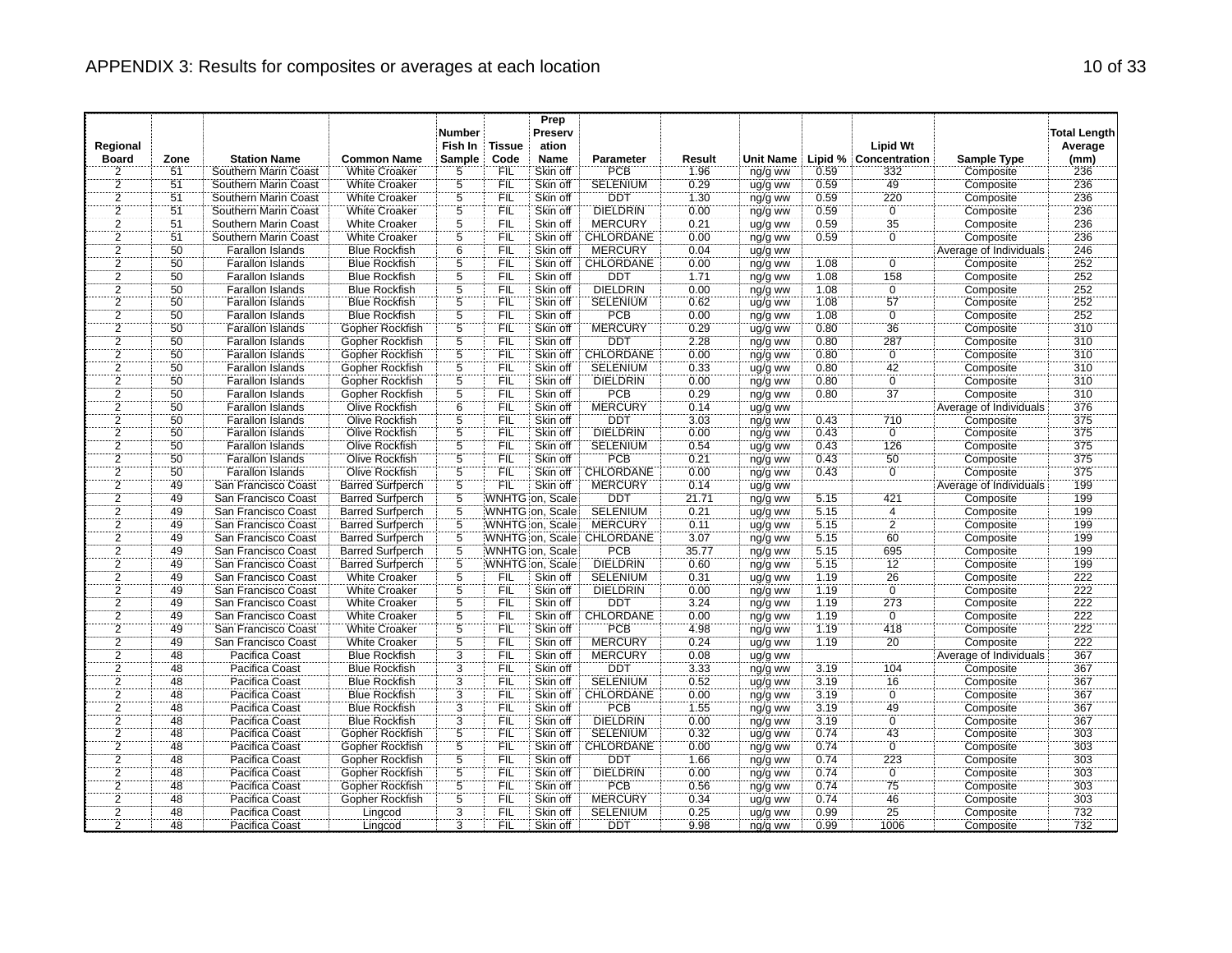|                |                 |                            |                         | <b>Number</b>    |            | Prep<br>Preserv |                           |        |           |      |                       |                        | <b>Total Length</b> |
|----------------|-----------------|----------------------------|-------------------------|------------------|------------|-----------------|---------------------------|--------|-----------|------|-----------------------|------------------------|---------------------|
| Regional       |                 |                            |                         | Fish In   Tissue |            | ation           |                           |        |           |      | <b>Lipid Wt</b>       |                        | Average             |
| <b>Board</b>   | Zone            | <b>Station Name</b>        | <b>Common Name</b>      | Sample           | Code       | <b>Name</b>     | Parameter                 | Result | Unit Name |      | Lipid % Concentration | <b>Sample Type</b>     | (mm)                |
| 2              | 48              | Pacifica Coast             | Lingcod                 | 3                | <b>FIL</b> | Skin off        | <b>DIELDRIN</b>           | 0.00   | ng/g ww   | 0.99 | 0                     | Composite              | 732                 |
| $\overline{2}$ | 48              | Pacifica Coast             | Lingcod                 | $\frac{3}{3}$    | FIL        | Skin off        | CHLORDANE                 | 0.35   | ng/g ww   | 0.99 | 35                    | Composite              | 732                 |
| $\overline{2}$ | 48              | Pacifica Coast             | Lingcod                 |                  | <b>FIL</b> | Skin off        | <b>MERCURY</b>            | 0.42   | ug/g ww   | 0.99 | 42                    | Composite              | 732                 |
| $\overline{2}$ | 48              | Pacifica Coast             | Lingcod                 | $\overline{3}$   | FIL        | Skin off        | <b>PCB</b>                | 8.11   | ng/g ww   | 0.99 | 818                   | Composite              | 732                 |
| $\frac{2}{2}$  | 47              | Half Moon Bay Coast        | <b>Barred Surfperch</b> | 10               | FIL        | Skin off        | <b>MERCURY</b>            | 0.20   | ug/g ww   |      |                       | Average of Individuals | 259                 |
|                | 47              | Half Moon Bay Coast        | <b>Barred Surfperch</b> | 10               | FIL        | Skin off        | DDT                       | 2.71   | ng/g ww   | 0.71 | 380                   | Composite              | 259                 |
|                | 47              | Half Moon Bay Coast        | <b>Barred Surfperch</b> | 10               | <b>FIL</b> | Skin off        | CHLORDANE                 | 0.00   | ng/g ww   | 0.71 |                       | Composite              | 259                 |
| $\frac{2}{2}$  | $\overline{47}$ | <b>Half Moon Bay Coast</b> | <b>Barred Surfperch</b> | 10               | ΪFIL       | Skin off        | <b>DIELDRIN</b>           | 0.00   | ng/g ww   | 0.71 | $\frac{0}{0}$         | Composite              | 259                 |
| $\overline{2}$ | 47              | Half Moon Bay Coast        | <b>Barred Surfperch</b> | 10               | FIL        | Skin off        | <b>PCB</b>                | 0.57   | ng/g ww   | 0.71 | 79                    | Composite              | 259                 |
|                | 47              | Half Moon Bay Coast        | <b>Barred Surfperch</b> | 10               | <b>FIL</b> | Skin off        | SELENIUM                  | 0.37   | ug/g ww   | 0.71 | 52                    | Composite              | 259                 |
| $\frac{2}{2}$  | 47              | Half Moon Bay Coast        | <b>Blue Rockfish</b>    | $\overline{6}$   | FIL        | Skin off        | <b>MERCURY</b>            | 0.07   | ug/g ww   |      |                       | Average of Individuals | 303                 |
| $\overline{2}$ | 47              | Half Moon Bay Coast        | <b>Blue Rockfish</b>    | $\overline{5}$   | FIL        | Skin off        | PCB                       | 0.00   | ng/g ww   | 1.37 | $\overline{0}$        | Composite              | 290                 |
| $\overline{2}$ | 47              | Half Moon Bay Coast        | <b>Blue Rockfish</b>    | $\overline{5}$   | <b>FIL</b> | Skin off        | SELENIUM                  | 0.41   | ug/g ww   | 1.37 | $\overline{30}$       | Composite              | 290                 |
| $\overline{2}$ | 47              | Half Moon Bay Coast        | <b>Blue Rockfish</b>    | $\overline{5}$   | FIL        | Skin off        | <b>DDT</b>                | 0.98   | ng/g ww   | 1.37 |                       | Composite              | 290                 |
| $\overline{2}$ | $\overline{47}$ | <b>Half Moon Bay Coast</b> | <b>Blue Rockfish</b>    | $\overline{5}$   | FIL        | Skin off        | <b>CHLORDANE</b>          | 0.00   | ng/g ww   | 1.37 | $\frac{72}{0}$        | Composite              | 290                 |
| $\overline{2}$ | 47              | Half Moon Bay Coast        | <b>Blue Rockfish</b>    | 5                | FIL        | Skin off        | <b>DIELDRIN</b>           | 0.00   | ng/g ww   | 1.37 | ö                     | Composite              | 290                 |
| $\overline{2}$ | 47              | <b>Half Moon Bay Coast</b> | <b>Brown Rockfish</b>   | $\overline{3}$   | FIL        | Skin off        | <b>CHLORDANE</b>          | 0.00   | ng/g ww   | 0.63 | $\overline{0}$        | Composite              | 361                 |
| $\overline{2}$ | 47              | Half Moon Bay Coast        | <b>Brown Rockfish</b>   | $\dddot{3}$      | ΪË         | Skin off        | <b>MERCURY</b>            | 0.26   | ug/g ww   | 0.63 | 41                    | Composite              | 361                 |
| $\overline{2}$ | 47              | Half Moon Bay Coast        | <b>Brown Rockfish</b>   | $\overline{3}$   | FIL        | Skin off        | <b>DDT</b>                | 1.97   | ng/g ww   | 0.63 | 311                   | Composite              | 361                 |
| $\overline{2}$ | 47              | <b>Half Moon Bay Coast</b> | <b>Brown Rockfish</b>   | $\overline{3}$   | FIL        | Skin off        | PCB                       | 3.22   | ng/g ww   | 0.63 | 509                   | Composite              | 361                 |
| $\overline{2}$ | 47              | Half Moon Bay Coast        | <b>Brown Rockfish</b>   | $\overline{3}$   | FIL        | Skin off        | SELENIUM                  | 0.29   | ug/g ww   | 0.63 | 46                    | Composite              | 361                 |
| $\overline{2}$ | 47              | <b>Half Moon Bay Coast</b> | <b>Brown Rockfish</b>   | $\overline{3}$   | <b>FIL</b> | Skin off        | <b>DIELDRIN</b>           | 0.00   | ng/g ww   | 0.63 | $\overline{0}$        | Composite              | 361                 |
| $\overline{2}$ | <br>47          | Half Moon Bay Coast        | Gopher Rockfish         | $\dddot{5}$      | ΪFIL       | Skin off        | CHLORDANE                 | 0.00   | ng/g ww   | 0.69 | $\overline{0}$        | Composite              | 286                 |
| $\overline{2}$ | 47              | Half Moon Bay Coast        | Gopher Rockfish         | $\overline{5}$   | <b>FIL</b> | Skin off        | <b>MERCURY</b>            | 0.26   | ug/g ww   | 0.69 | $\overline{37}$       | Composite              | 286                 |
| $\overline{2}$ | 47              | <b>Half Moon Bay Coast</b> | Gopher Rockfish         | $\overline{5}$   | FIL        | Skin off        | <b>DDT</b>                | 1.39   | ng/g ww   | 0.69 | 200                   | Composite              | 286                 |
| $\overline{2}$ | 47              | Half Moon Bay Coast        | Gopher Rockfish         | $\overline{5}$   | FIL        | Skin off        | <b>SELENIUM</b>           | 0.36   | ug/g ww   | 0.69 | 52                    | Composite              | 286                 |
| $\overline{2}$ | 47              | <b>Half Moon Bay Coast</b> | Gopher Rockfish         | 5                | FIL        | Skin off        | <b>DIELDRIN</b>           | 0.00   | ng/g ww   | 0.69 | $\overline{0}$        | Composite              | 286                 |
| $\overline{2}$ | 47              | Half Moon Bay Coast        | Gopher Rockfish         | $\overline{5}$   | `FIL       | Skin off        | <b>PCB</b>                | 0.52   | ng/g ww   | 0.69 | $\overline{75}$       | Composite              | 286                 |
| $\overline{2}$ | 47              | Half Moon Bay Coast        | Lingcod                 | $\overline{4}$   | FIL        | Skin off        | <b>SELENIUM</b>           | 0.30   | ug/g ww   | 1.16 | $\overline{26}$       | Composite              | 658                 |
| $\overline{2}$ | $\overline{47}$ | Half Moon Bay Coast        | Lingcod                 | 4                | FIL        | Skin off        | <b>DIELDRIN</b>           | 0.00   | ng/g ww   | 1.16 | $\overline{0}$        | Composite              | 658                 |
| $\overline{2}$ | 47              | Half Moon Bay Coast        | Lingcod                 | 4                | <b>FIL</b> | Skin off        | DDT                       | 12.11  | ng/g ww   | 1.16 | 1044                  | Composite              | 658                 |
|                | 47              | <b>Half Moon Bay Coast</b> | Lingcod                 | $\overline{4}$   | FIL        | Skin off        | <b>CHLORDANE</b>          | 0.35   | ng/g ww   | 1.16 | 31                    | Composite              | 658                 |
| $\frac{2}{2}$  | 47              | Half Moon Bay Coast        | Lingcod                 | $\overline{4}$   | FIL        | Skin off        | <b>PCB</b>                | 4.95   | ng/g ww   | 7.16 | 427                   | Composite              | 658                 |
| $\overline{2}$ | 47              | Half Moon Bay Coast        | Lingcod                 | $\overline{4}$   | <b>FIL</b> | Skin off        | <b>MERCURY</b>            | 0.27   | ug/g ww   | 1.16 | 23                    | Composite              | 658                 |
| $\overline{2}$ | 46              | Pillar Point Harbor        | <b>Black Perch</b>      | 6                | FIL        | Skin off        | <b>MERCURY</b>            | 0.06   | ug/g ww   |      |                       | Average of Individuals | 210                 |
| $\overline{2}$ | 46              | Pillar Point Harbor        | <b>Black Perch</b>      | $\overline{5}$   | FIL        | Skin off        | <b>DIELDRIN</b>           | 0.00   | ng/g ww   | 0.74 | Ö                     | Composite              | 218                 |
| $\overline{2}$ | 46              | <b>Pillar Point Harbor</b> | <b>Black Perch</b>      | $\overline{5}$   | FIL        | Skin off        | <b>SELENIUM</b>           | 0.18   | ug/g ww   | 0.74 | 24                    | Composite              | 218                 |
| $\overline{2}$ | 46              | <b>Pillar Point Harbor</b> | <b>Black Perch</b>      | $\overline{5}$   | <b>FIL</b> | Skin off        | PCB                       | 0.63   | ng/g ww   | 0.74 | $\overline{86}$       | Composite              | 218                 |
|                | 46              | <b>Pillar Point Harbor</b> | <b>Black Perch</b>      | $\overline{5}$   | FIL        | Skin off        | <b>DDT</b>                | 1.69   | ng/g ww   | 0.74 | 230                   | Composite              | 218                 |
| $\frac{2}{2}$  | 46              | Pillar Point Harbor        | <b>Black Perch</b>      | $\overline{5}$   | FIL        | Skin off        | <b>CHLORDANE</b>          | 0.30   | ng/g ww   | 0.74 | $\overline{41}$       | Composite              | 218                 |
| $\overline{2}$ | 46              | <b>Pillar Point Harbor</b> | Shiner Surfperch        | 10               | FIL        | Skin off        | <b>MERCURY</b>            | 0.06   | ug/g ww   |      |                       | Average of Individuals | 115                 |
| $\overline{2}$ | 46              | <b>Pillar Point Harbor</b> | <b>Shiner Surfperch</b> | 19               |            | WNHTG on, Scale | <b>DIELDRIN</b>           | 0.00   | ng/g ww   | 2.47 | $\overline{0}$        | Composite              | 116                 |
| $\overline{2}$ | 46              | Pillar Point Harbor        | Shiner Surfperch        | 19               |            |                 | WNHTG on, Scale CHLORDANE | 2.56   | ng/g ww   | 2.47 | 104                   | Composite              | $\overline{116}$    |
| $\overline{2}$ | 46              | <b>Pillar Point Harbor</b> | <b>Shiner Surfperch</b> | 19               |            | WNHTG on, Scale | <b>MERCURY</b>            | 0.06   | ug/g ww   | 2.47 | $\overline{2}$        | Composite              | 116                 |
| $\overline{2}$ | 46              | <b>Pillar Point Harbor</b> | Shiner Surfperch        | 19               |            | WNHTG on, Scale | <b>PCB</b>                | 12.72  | ng/g ww   | 2.47 | 515                   | Composite              | 116                 |
| $\overline{2}$ | 46              | Pillar Point Harbor        | Shiner Surfperch        | $\overline{19}$  |            | WNHTG on, Scale | <b>SELENIUM</b>           | 0.23   | ug/g ww   | 2.47 | `ğ                    | Composite              | 116                 |
| $\overline{2}$ | 46              | Pillar Point Harbor        | Shiner Surfperch        | 19               |            | WNHTG on, Scale | <b>DDT</b>                | 12.99  | ng/g ww   | 2.47 | 526                   | Composite              | 116                 |
| 2              | 46              | <b>Pillar Point Harbor</b> | <b>Top Smelt</b>        | 11               |            |                 | WNHTG on, Scale CHLORDANE | 1.75   | ng/g ww   | 2.49 | 70                    | Composite              | 235                 |
| $\overline{2}$ | 46              | Pillar Point Harbor        | <b>Top Smelt</b>        | $\overline{11}$  |            | WNHTG on, Scale | <b>DDT</b>                | 15.81  | ng/g ww   | 2.49 | 635                   | Composite              | 235                 |
| $\overline{2}$ | 46              | Pillar Point Harbor        | <b>Top Smelt</b>        | $\overline{11}$  |            | WNHTG on, Scale | <b>DIELDRIN</b>           | 0.51   | ng/g ww   | 2.49 | 20                    | Composite              | 235                 |
| ゔ              | 46              | Pillar Point Harbor        | <b>Top Smelt</b>        | $\overline{11}$  |            | WNHTG on, Scale | <b>MERCURY</b>            | 0.09   | ug/g ww   | 2.49 | $\overline{3}$        | Composite              | 235                 |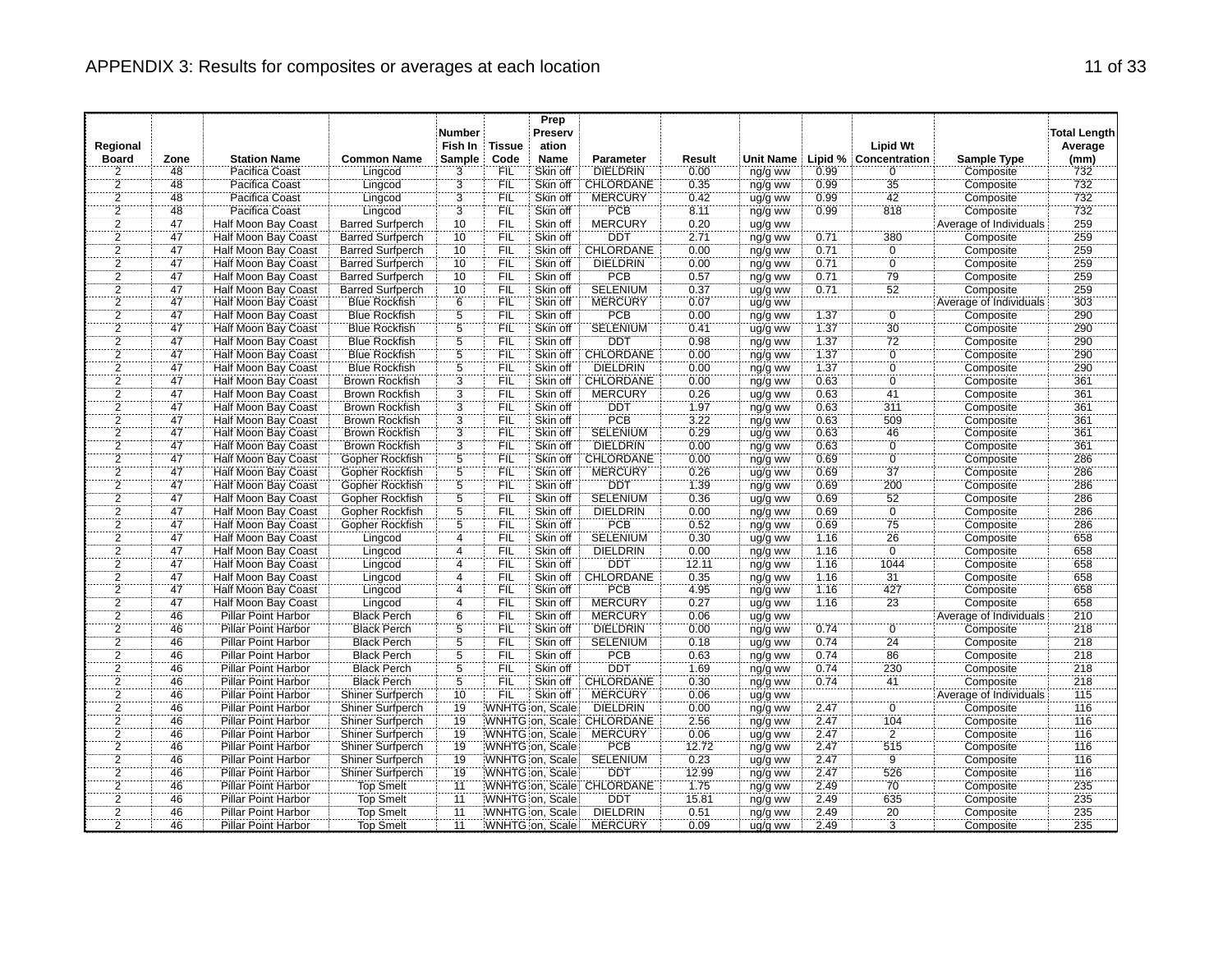|                |                 |                            |                         | <b>Number</b>  |               | Prep<br>Preserv  |                           |        |                  |      |                       |                        | <b>Total Length</b> |
|----------------|-----------------|----------------------------|-------------------------|----------------|---------------|------------------|---------------------------|--------|------------------|------|-----------------------|------------------------|---------------------|
| Regional       |                 |                            |                         | Fish In        | <b>Tissue</b> | ation            |                           |        |                  |      | <b>Lipid Wt</b>       |                        | Average             |
| <b>Board</b>   | Zone            | <b>Station Name</b>        | <b>Common Name</b>      | <b>Sample</b>  | Code          | Name             | <b>Parameter</b>          | Result | <b>Unit Name</b> |      | Lipid % Concentration | Sample Type            | (mm)                |
| $\overline{2}$ | 46              | <b>Pillar Point Harbor</b> | <b>Top Smelt</b>        | 11             |               | WNHTG on, Scale  | PCB                       | 11.55  | ng/g ww          | 2.49 | 464                   | Composite              | 235                 |
|                | 46              | Pillar Point Harbor        | <b>Top Smelt</b>        | 11             |               | WNHTG on, Scale  | <b>SELENIUM</b>           | 0.23   | ug/g ww          | 2.49 |                       | Composite              | 235                 |
| $\frac{2}{2}$  | 46              | <b>Pillar Point Harbor</b> | <b>White Croaker</b>    | $\overline{5}$ | FIL           | Skin off         | MERCURY                   | 0.10   | ug/g ww          | 1.17 | $\frac{9}{9}$         | Composite              | 241                 |
|                | 46              | Pillar Point Harbor        | <b>White Croaker</b>    | $\overline{5}$ | <b>FIL</b>    | Skin off         | <b>PCB</b>                | 3.28   | ng/g ww          | 1.17 | 280                   | Composite              | 241                 |
| $\overline{2}$ | 46              | Pillar Point Harbor        | <b>White Croaker</b>    | $\overline{5}$ | FIL           | Skin off         | <b>DIELDRIN</b>           | 0.00   | ng/g ww          | 1.17 | $\overline{0}$        | Composite              | 241                 |
| $\overline{2}$ | 46              | <b>Pillar Point Harbor</b> | <b>White Croaker</b>    | $\overline{5}$ | <b>FIL</b>    | Skin off         | <b>DDT</b>                | 3.38   | ng/g ww          | 1.17 | 289                   | Composite              | 241                 |
|                | 46              | <b>Pillar Point Harbor</b> | <b>White Croaker</b>    |                | <b>FIL</b>    | Skin off         | CHLORDANE                 | 0.29   | ng/g ww          | 1.17 | 24                    | Composite              | 241                 |
| $\frac{2}{2}$  | 46              | Pillar Point Harbor        | <b>White Croaker</b>    | $rac{5}{5}$    | ΈİĹ           | Skin off         | <b>SELENIUM</b>           | 0.27   | ug/g ww          | 7.17 | $\overline{23}$       | Composite              | 241                 |
| $\overline{2}$ | 46              | <b>Pillar Point Harbor</b> | <b>White Surfperch</b>  | 7              | FIL           | Skin off         | <b>MERCURY</b>            | 0.07   | ug/g ww          |      |                       | Average of Individuals | 211                 |
|                | 46              | <b>Pillar Point Harbor</b> | White Surfperch         | 7              |               |                  | WNHTG on, Scale CHLORDANE | 1.74   | ng/g ww          | 2.07 | 84                    | Composite              | 211                 |
| $\frac{2}{2}$  | 46              | <b>Pillar Point Harbor</b> | White Surfperch         | 7              |               | WNHTG on, Scale  | SELENIUM                  | 0.19   | ug/g ww          | 2.07 | ġ.                    | Composite              | 211                 |
| $\overline{2}$ | 46              | Pillar Point Harbor        | White Surfperch         | 7              |               | WNHTG on, Scale  | <b>DIELDRIN</b>           | 0.00   | ng/g ww          | 2.07 | $\overline{0}$        | Composite              | 211                 |
| $\overline{2}$ | 46              | Pillar Point Harbor        | White Surfperch         | 7              |               | WNHTG on, Scale  | <b>MERCURY</b>            | 0.06   | ug/g ww          | 2.07 | 3                     | Composite              | 211                 |
| $\overline{2}$ | 46              | Pillar Point Harbor        | <b>White Surfperch</b>  |                |               | WNHTG on, Scale  | <b>DDT</b>                | 6.86   | ng/g ww          | 2.07 | 331                   | Composite              | 211                 |
| $\overline{2}$ | 46              | <b>Pillar Point Harbor</b> | White Surfperch         | 7              |               | WNHTG on, Scale: | PCB                       | 5.26   | ng/g ww          | 2.07 | 254                   | Composite              | 211                 |
| $\overline{2}$ | 45              | San Mateo Coast            | <b>Black Rockfish</b>   | 5              | <b>FIL</b>    | Skin off         | <b>MERCURY</b>            | 0.05   | ug/g ww          |      |                       | Average of Individuals | 329                 |
|                | 45              | San Mateo Coast            | <b>Black Rockfish</b>   | $\overline{5}$ | <b>FIL</b>    | Skin off         | <b>PCB</b>                | 0.29   | ng/g ww          | 1.53 | 19                    | Composite              | 329                 |
| $\frac{2}{2}$  | 45              | San Mateo Coast            | <b>Black Rockfish</b>   | $\ddot{5}$     | FIL           | Skin off         | <b>CHLORDANE</b>          | 0.00   | ng/g ww          | 1.53 | $\overline{0}$        | Composite              | 329                 |
| $\overline{2}$ | 45              | San Mateo Coast            | <b>Black Rockfish</b>   | $\overline{5}$ | FIL           | Skin off         | <b>SELENIUM</b>           | 0.38   | ug/g ww          | 1.53 | 25                    | Composite              | 329                 |
| $\overline{2}$ | 45              | San Mateo Coast            | <b>Black Rockfish</b>   | $\overline{5}$ | <b>FIL</b>    | Skin off         | <b>DIELDRIN</b>           | 0.00   | ng/g ww          | 1.53 | $\overline{0}$        | Composite              | 329                 |
| $\overline{2}$ | 45              | San Mateo Coast            | <b>Black Rockfish</b>   | $\overline{5}$ | FIL           | Skin off         | DDT                       | 2.65   | ng/g ww          | 1.53 | 173                   | Composite              | 329                 |
|                | 45              | San Mateo Coast            | <b>Blue Rockfish</b>    | 5              | FIL           | Skin off         | <b>MERCURY</b>            | 0.05   | ug/g ww          |      |                       | Average of Individuals | 250                 |
| $\frac{2}{2}$  | 45              | San Mateo Coast            | <b>Blue Rockfish</b>    | $\ddot{5}$     | ΪFIL          | Skin off         | <b>DDT</b>                | 1.57   | ng/g ww          | 0.87 | $\overline{180}$      | Composite              | 250                 |
| $\overline{2}$ | 45              | San Mateo Coast            | <b>Blue Rockfish</b>    | $\overline{5}$ | <b>FIL</b>    | Skin off         | CHLORDANE                 | 0.00   | ng/g ww          | 0.87 | $\overline{0}$        | Composite              | 250                 |
| $\overline{2}$ | 45              | San Mateo Coast            | <b>Blue Rockfish</b>    | $\overline{5}$ | FIL           | Skin off         | <b>SELENIUM</b>           | 0.36   | ug/g ww          | 0.87 | 41                    | Composite              | 250                 |
| $\overline{2}$ | 45              | San Mateo Coast            | <b>Blue Rockfish</b>    | $\overline{5}$ | FIL           | Skin off         | <b>DIELDRIN</b>           | 0.00   | ng/g ww          | 0.87 | $\overline{0}$        | Composite              | 250                 |
| $\overline{2}$ | 45              | San Mateo Coast            | <b>Blue Rockfish</b>    | $\overline{5}$ | FIL           | Skin off         | PCB                       | 0.00   | ng/g ww          | 0.87 | $\overline{0}$        | Composite              | 250                 |
| $\overline{2}$ | 45              | San Mateo Coast            | Gopher Rockfish         | $\overline{5}$ | FIL           | Skin off         | <b>MERCURY</b>            | 0.43   | ug/g ww          | 0.43 | 102                   | Composite              | 284                 |
| $\overline{2}$ | 45              | San Mateo Coast            | Gopher Rockfish         | $\overline{5}$ | FIL           | Skin off         | <b>SELENIUM</b>           | 0.36   | ug/g ww          | 0.43 | 85                    | Composite              | 284                 |
| $\overline{2}$ | 45              | San Mateo Coast            | Gopher Rockfish         | $\overline{5}$ | FIL           | Skin off         | <b>DIELDRIN</b>           | 0.00   | ng/g ww          | 0.43 | ö                     | Composite              | 284                 |
| $\overline{2}$ | 45              | San Mateo Coast            | Gopher Rockfish         | $\overline{5}$ | FIL           | Skin off         | CHLORDANE                 | 0.23   | ng/g ww          | 0.43 | 54                    | Composite              | 284                 |
| $\overline{2}$ | 45              | San Mateo Coast            | Gopher Rockfish         | 5              | FIL           | Skin off         | <b>PCB</b>                | 0.24   | ng/g ww          | 0.43 | 56                    | Composite              | 284                 |
| $\overline{2}$ | 45              | San Mateo Coast            | Gopher Rockfish         | $\overline{5}$ | ΪFIL          | Skin off         | ÖĎΤ                       | 3.34   | ng/g ww          | 0.43 | 786                   | Composite              | 284                 |
| $\overline{2}$ | 45              | San Mateo Coast            | Olive Rockfish          | $\overline{5}$ | <b>FIL</b>    | Skin off         | <b>MERCURY</b>            | 0.15   | ug/g ww          |      |                       | Average of Individuals | 334                 |
| $\overline{2}$ | 45              | San Mateo Coast            | <b>Olive Rockfish</b>   | $\overline{5}$ | FIL           | Skin off         | PCB                       | 3.01   | ng/g ww          | 1.07 | 281                   | Composite              | 334                 |
| $\overline{2}$ | 45              | San Mateo Coast            | Olive Rockfish          | $\overline{5}$ | FIL           | Skin off         | <b>DDT</b>                | 4.64   | ng/g ww          | 1.07 | 433                   | Composite              | 334                 |
| $\overline{2}$ | 45              | San Mateo Coast            | <b>Olive Rockfish</b>   | $\overline{5}$ | FIL           | Skin off         | <b>DIELDRIN</b>           | 0.00   | ng/g ww          | 1.07 | $\overline{0}$        | Composite              | 334                 |
| $\overline{2}$ | 45              | San Mateo Coast            | Olive Rockfish          | $\overline{5}$ | <b>FIL</b>    | Skin off         | <b>CHLORDANE</b>          | 0.23   | ng/g ww          | 1.07 | $\overline{21}$       | Composite              | 334                 |
| $\overline{2}$ | 45              | San Mateo Coast            | <b>Olive Rockfish</b>   | $\overline{5}$ | <b>FIL</b>    | Skin off         | <b>SELENIUM</b>           | 0.33   | ug/g ww          | 1.07 | 31                    | Composite              | 334                 |
| $\overline{3}$ | $\overline{27}$ | Goleta to Pt Conception    | <b>Barred Sand Bass</b> | 10             | FIL           | Skin off         | <b>MERCURY</b>            | 0.27   | ug/g ww          |      |                       | Average of Individuals | 370                 |
| 3              | 27              | Goleta to Pt Conception    | <b>Barred Sand Bass</b> | $\overline{4}$ | <b>FIL</b>    | Skin off         | <b>MERCURY</b>            | 0.21   | ug/g ww          |      |                       | Composite              | 343                 |
| $\overline{3}$ | 27              | Goleta to Pt Conception    | <b>Barred Sand Bass</b> | $\overline{4}$ | FIL           | Skin off         | <b>SELENIUM</b>           | 0.31   | ug/g ww          |      |                       | Composite              | 343                 |
| $\overline{3}$ | 27              | Goleta to Pt Conception    | <b>Barred Sand Bass</b> | $\dddot{5}$    | Έiϊ           | Skin off         | CHLORDANE                 | 0.47   | ng/g ww          | 0.91 | 52                    | Composite              | 343                 |
| $\overline{3}$ | $\overline{27}$ | Goleta to Pt Conception    | <b>Barred Sand Bass</b> | $\overline{5}$ | <b>FIL</b>    | Skin off         | <b>DIELDRIN</b>           | 0.00   | ng/g ww          | 0.91 | $\overline{0}$        | Composite              | 343                 |
| $\overline{3}$ | $\overline{27}$ | Goleta to Pt Conception    | <b>Barred Sand Bass</b> | $\overline{5}$ | <b>FIL</b>    | Skin off         | <b>DDT</b>                | 14.25  | ng/g ww          | 0.91 | 1568                  | Composite              | 343                 |
| $\overline{3}$ | $\overline{27}$ | Goleta to Pt Conception    | <b>Barred Sand Bass</b> | $\overline{5}$ | FIL           | Skin off         | SELENIUM                  | 0.29   | ug/g ww          | 0.91 | 32                    | Composite              | 343                 |
| $\overline{3}$ | 27              | Goleta to Pt Conception    | <b>Barred Sand Bass</b> | $\overline{5}$ | FIL           | Skin off         | <b>PCB</b>                | 4.68   | ng/g ww          | 0.91 | 515                   | Composite              | 343                 |
| 3              | $\overline{27}$ | Goleta to Pt Conception    | <b>Brown Rockfish</b>   | 5              | <b>FIL</b>    | Skin off         | CHLORDANE                 | 0.00   | ng/g ww          | 0.41 | $\mathbf 0$           | Composite              | 220                 |
| $\overline{3}$ | 27              | Goleta to Pt Conception    | <b>Brown Rockfish</b>   | $\overline{5}$ | FIL           | Skin off         | <b>SELENIUM</b>           | 0.29   | ug/g ww          | 0.41 | $\overline{70}$       | Composite              | 220                 |
| $\overline{3}$ | $\overline{27}$ | Goleta to Pt Conception    | <b>Brown Rockfish</b>   | $\overline{5}$ | ÏΪ            | Skin off         | <b>PCB</b>                | 0.00   | ng/g ww          | 0.41 | $\overline{0}$        | Composite              | 220                 |
| 3              | 27              | Goleta to Pt Conception    | <b>Brown Rockfish</b>   | 5              | <b>FIL</b>    | Skin off         | <b>MERCURY</b>            | 0.15   | ug/g ww          | 0.41 | 36                    | Composite              | 220                 |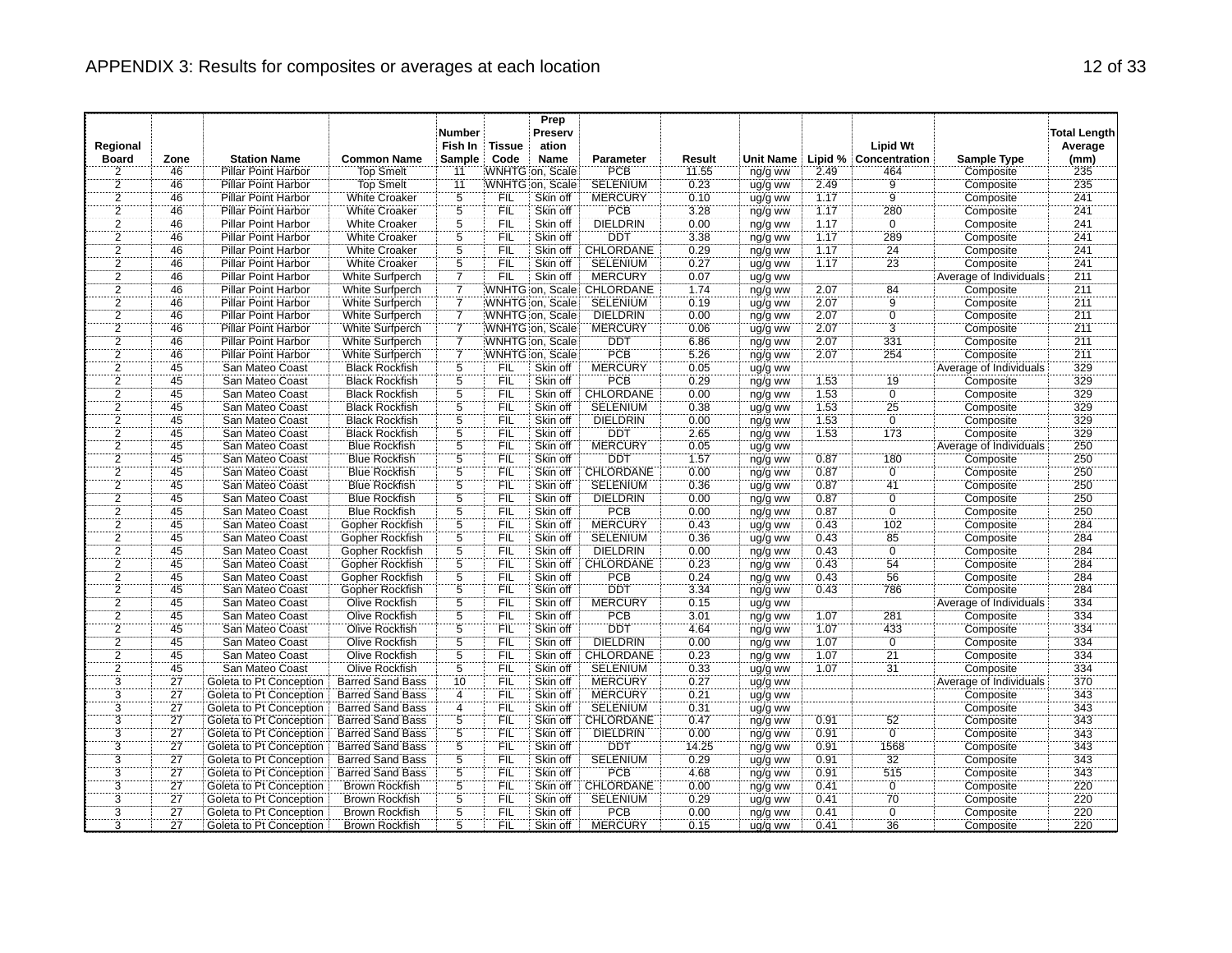|                |                 |                           |                       | <b>Number</b>  |               | Prep<br>Preserv |                  |        |           |      |                            |                        | <b>Total Length</b> |
|----------------|-----------------|---------------------------|-----------------------|----------------|---------------|-----------------|------------------|--------|-----------|------|----------------------------|------------------------|---------------------|
| Regional       |                 |                           |                       | Fish In        | <b>Tissue</b> | ation           |                  |        |           |      | <b>Lipid Wt</b>            |                        | Average             |
| <b>Board</b>   | Zone            | <b>Station Name</b>       | <b>Common Name</b>    | <b>Sample</b>  | Code          | <b>Name</b>     | <b>Parameter</b> | Result | Unit Name |      | Lipid % Concentration      | <b>Sample Type</b>     | (mm)                |
| 3              | $\overline{27}$ | Goleta to Pt Conception   | <b>Brown Rockfish</b> | 5              | FIL           | Skin off        | <b>DIELDRIN</b>  | 0.00   | ng/g ww   | 0.41 | $\mathbf 0$                | Composite              | 220                 |
|                | 27              | Goleta to Pt Conception   | <b>Brown Rockfish</b> | $\frac{5}{5}$  | FIL           | Skin off        | <b>DDT</b>       | 3.48   | ng/g ww   | 0.41 | 841                        | Composite              | 220                 |
| $\frac{3}{3}$  | 27              | Goleta to Pt Conception   | Chub Mackerel         |                | <b>FIL</b>    | Skin off        | <b>MERCURY</b>   | 0.11   | ug/g ww   |      |                            | Composite              | 250                 |
| $\overline{3}$ | $\overline{27}$ | Goleta to Pt Conception   | <b>Chub Mackerel</b>  | $\overline{5}$ | <b>FIL</b>    | Skin off        | <b>SELENIUM</b>  | 0.44   | ug/g ww   |      |                            | Composite              | 250                 |
| $\overline{3}$ | $\overline{27}$ | Goleta to Pt Conception   | Chub Mackerel         | $\overline{5}$ | FIL           | Skin off        | <b>MERCURY</b>   | 0.10   | ug/g ww   |      |                            | Composite              | 246                 |
| 3              | $\overline{27}$ | Goleta to Pt Conception   | Chub Mackerel         | $\overline{5}$ | <b>FIL</b>    | Skin off        | <b>SELENIUM</b>  | 0.42   | ug/g ww   |      |                            | Composite              | 246                 |
| $\overline{3}$ | 27              | Goleta to Pt Conception   | Chub Mackerel         | $\frac{5}{5}$  | FIL           | Skin off        | <b>DDT</b>       | 7.95   | ng/g ww   | 1.10 | 723                        | Composite              | 246                 |
| $\overline{3}$ | 27              | Goleta to Pt Conception   | Chub Mackerel         |                | ΪFIL          | Skin off        | CHLORDANE        | 0.00   | ng/g ww   | 1.10 | Ö                          | Composite              | 246                 |
| $\overline{3}$ | $\overline{27}$ | Goleta to Pt Conception   | <b>Chub Mackerel</b>  | 5              | <b>FIL</b>    | Skin off        | <b>MERCURY</b>   | 0.09   | ug/g ww   | 1.10 | $\overline{8}$             | Composite              | 246                 |
| $\overline{3}$ | $\overline{27}$ | Goleta to Pt Conception   | Chub Mackerel         | $\frac{5}{5}$  | <b>FIL</b>    | Skin off        | <b>DIELDRIN</b>  | 0.00   | ng/g ww   | 1.10 | $\overline{0}$             | Composite              | 246                 |
| 3              | $\overline{27}$ | Goleta to Pt Conception   | Chub Mackerel         |                | FIL           | Skin off        | <b>PCB</b>       | 1.59   | ng/g ww   | 1.10 | 145                        | Composite              | 246                 |
| $\overline{3}$ | 27              | Goleta to Pt Conception   | Chub Mackerel         | $\overline{5}$ | FIL           | Skin off        | <b>SELENIUM</b>  | 0.42   | ug/g ww   | 1.10 | 38                         | Composite              | 246                 |
| 3              | $\overline{27}$ | Goleta to Pt Conception   | Gopher Rockfish       | $\overline{5}$ | <b>FIL</b>    | Skin off        | <b>MERCURY</b>   | 0.33   | ug/g ww   | 0.57 | 57                         | Composite              | 187                 |
| $\overline{3}$ | $\overline{27}$ | Goleta to Pt Conception   | Gopher Rockfish       | $\overline{5}$ | FIL           | Skin off        | CHLORDANE        | 0.00   | ng/g ww   | 0.57 | $\overline{0}$             | Composite              | 187                 |
| $\overline{3}$ | 27              | Goleta to Pt Conception   | Gopher Rockfish       | $\overline{5}$ | FIL           | Skin off        | <b>DIELDRIN</b>  | 0.00   | ng/g ww   | 0.57 | $\overline{0}$             | Composite              | 187                 |
| $\overline{3}$ | 27              | Goleta to Pt Conception   | Gopher Rockfish       | 5              | FIL           | Skin off        | <b>SELENIUM</b>  | 0.32   | ug/g ww   | 0.57 | 56                         | Composite              | 187                 |
| $\overline{3}$ | 27              | Goleta to Pt Conception   | Gopher Rockfish       | $\overline{5}$ | FIL           | Skin off        | <b>PCB</b>       | 0.00   | ng/g ww   | 0.57 | $\overline{0}$             | Composite              | 187                 |
| $\overline{3}$ | $\dddot{27}$    | Goleta to Pt Conception   | Gopher Rockfish       | $\overline{5}$ | FIL           | Skin off        | DDT              | 1.54   | ng/g ww   | 0.57 | 269                        | Composite              | 787                 |
| $\overline{3}$ | $\overline{27}$ | Goleta to Pt Conception   | <b>Kelp Bass</b>      | 4              | FIL           | Skin off        | <b>MERCURY</b>   | 0.07   | ug/g ww   |      |                            | Average of Individuals | 295                 |
| $\overline{3}$ | $\overline{27}$ | Goleta to Pt Conception   | <b>Kelp Bass</b>      | $\overline{3}$ | <b>FIL</b>    | Skin off        | DDT              | 6.49   | ng/g ww   | 1.48 | 439                        | Composite              | 303                 |
| $\overline{3}$ | 27              | Goleta to Pt Conception   | <b>Kelp Bass</b>      | 3              | FIL           | Skin off        | <b>DIELDRIN</b>  | 0.00   | ng/g ww   | 1.48 | Ö                          | Composite              | 303                 |
| $\overline{3}$ | 27              | Goleta to Pt Conception   | <b>Kelp Bass</b>      | $\overline{3}$ | FIL           | Skin off        | <b>PCB</b>       | 1.23   | ng/g ww   | 1.48 | 83                         | Composite              | 303                 |
| $\overline{3}$ | 27              | Goleta to Pt Conception   | <b>Kelp Bass</b>      | $\dddot{3}$    | ΈÏĹ           | Skin off        | <b>SELENIUM</b>  | 0.37   | ug/g ww   | 1.48 | $\overline{25}$            | Composite              | 303                 |
| $\overline{3}$ | $\overline{27}$ | Goleta to Pt Conception   | <b>Kelp Bass</b>      | $\overline{3}$ | FIL           | Skin off        | CHLORDANE        | 0.81   | ng/g ww   | 1.48 | 55                         | Composite              | 303                 |
| $\overline{3}$ | 26              | a Barbara Channel Oil Pla | <b>Brown Rockfish</b> | $\overline{5}$ | FIL           | Skin off        | <b>CHLORDANE</b> | 0.26   | ng/g ww   | 1.07 | 24                         | Composite              | 258                 |
| 3              | 26              | Barbara Channel Oil Pla   | <b>Brown Rockfish</b> | $\overline{5}$ | FIL           | Skin off        | <b>DIELDRIN</b>  | 0.00   | ng/g ww   | 1.07 | Ö                          | Composite              | 258                 |
| $\overline{3}$ | 26              | Barbara Channel Oil Pla   | <b>Brown Rockfish</b> | $\overline{5}$ | FIL           | Skin off        | <b>SELENIUM</b>  | 0.27   | ug/g ww   | 1.07 | 25                         | Composite              | 258                 |
| $\overline{3}$ | 26              | Barbara Channel Oil Pla   | <b>Brown Rockfish</b> | 5              | FIL           | Skin off        | <b>PCB</b>       | 2.27   | ng/g ww   | 1.07 | 212                        | Composite              | 258                 |
| $\overline{3}$ | 26              | Barbara Channel Oil Pla   | <b>Brown Rockfish</b> | $\overline{5}$ | FIL           | Skin off        | <b>MERCURY</b>   | 0.14   | ug/g ww   | 1.07 | $\overline{13}$            | Composite              | 258                 |
| $\overline{3}$ | 26              | Barbara Channel Oil Pla   | <b>Brown Rockfish</b> | $\overline{5}$ | FIL           | Skin off        | <b>DDT</b>       | 14.98  | ng/g ww   | 1.07 | 1400                       | Composite              | 258                 |
| $\overline{3}$ | 26              | Barbara Channel Oil Pla   | Chub Mackerel         | $\overline{5}$ | <b>FIL</b>    | Skin off        | <b>MERCURY</b>   | 0.09   | ug/g ww   |      |                            | Composite              | 265                 |
| $\overline{3}$ | 26              | Barbara Channel Oil Pla   | Chub Mackerel         | 5              | <b>FIL</b>    | Skin off        | <b>SELENIUM</b>  | 0.43   | ug/g ww   |      |                            | Composite              | 261                 |
| $\overline{3}$ | $\overline{26}$ | Barbara Channel Oil Pla   | Chub Mackerel         | $\overline{5}$ | `FIL          | Skin off        | <b>MERCURY</b>   | 0.07   | ug/g ww   |      |                            | Composite              | 261                 |
| $\overline{3}$ | 26              | Barbara Channel Oil Pla   | <b>Chub Mackerel</b>  | $\overline{5}$ | <b>FIL</b>    | Skin off        | <b>SELENIUM</b>  | 0.41   | ug/g ww   |      |                            | Composite              | 265                 |
| $\overline{3}$ | 26              | Barbara Channel Oil Pla   | Chub Mackerel         | $\overline{5}$ | FIL           | Skin off        | <b>SELENIUM</b>  | 0.32   | ug/g ww   | 1.48 | $\overline{2}\overline{2}$ | Composite              | 261                 |
| $\overline{3}$ | 26              | a Barbara Channel Oil Pla | Chub Mackerel         | $\overline{5}$ | FIL           | Skin off        | <b>PCB</b>       | 3.25   | ng/g ww   | 1.48 | 220                        | Composite              | 261                 |
| $\overline{3}$ | 26              | Barbara Channel Oil Pla   | Chub Mackerel         | $\overline{5}$ | FIL           | Skin off        | <b>DDT</b>       | 12.02  | ng/g ww   | 1.48 | 812                        | Composite              | 261                 |
| $\overline{3}$ | 26              | Barbara Channel Oil Pla   | Chub Mackerel         | $\overline{5}$ | <b>FIL</b>    | Skin off        | <b>DIELDRIN</b>  | 0.00   | ng/g ww   | 1.48 | $\overline{0}$             | Composite              | 261                 |
| $\overline{3}$ | 26              | Barbara Channel Oil Pla   | <b>Chub Mackerel</b>  | $\overline{5}$ | <b>FIL</b>    | Skin off        | CHLORDANE        | 0.00   | ng/g ww   | 1.48 | $\overline{0}$             | Composite              | 261                 |
| $\overline{3}$ | 26              | Barbara Channel Oil Pla   | Chub Mackerel         | $\overline{5}$ | FIL           | Skin off        | <b>MERCURY</b>   | 0.05   | ug/g ww   | 1.48 | $\frac{4}{0}$              | Composite              | 261                 |
| 3              | 26              | Barbara Channel Oil Pla   | Gopher Rockfish       | $\overline{5}$ | <b>FIL</b>    | Skin off        | CHLORDANE        | 0.00   | ng/g ww   | 0.32 |                            | Composite              | 178                 |
| $\overline{3}$ | 26              | Barbara Channel Oil Pla   | Gopher Rockfish       | 5              | FIL           | Skin off        | <b>DDT</b>       | 2.84   | ng/g ww   | 0.32 | 902                        | Composite              | 178                 |
| $\overline{3}$ | $\overline{26}$ | Barbara Channel Oil Pla   | Gopher Rockfish       | $\overline{5}$ | ΪFIL          | Skin off        | DIELDRIN         | 0.00   | ng/g ww   | 0.32 | Ö                          | Composite              | 178                 |
| $\overline{3}$ | 26              | Barbara Channel Oil Pla   | Gopher Rockfish       | $\overline{5}$ | FIL           | Skin off        | <b>MERCURY</b>   | 0.27   | ug/g ww   | 0.32 | 85                         | Composite              | 178                 |
| $\overline{3}$ | 26              | a Barbara Channel Oil Pla | Gopher Rockfish       | 5              | <b>FIL</b>    | Skin off        | <b>PCB</b>       | 0.48   | ng/g ww   | 0.32 | 151                        | Composite              | 178                 |
| 3              | 26              | a Barbara Channel Oil Pla | Gopher Rockfish       | $\overline{5}$ | FIL           | Skin off        | <b>SELENIUM</b>  | 0.36   | ug/g ww   | 0.32 | 114                        | Composite              | 178                 |
| 3              | 26              | Barbara Channel Oil Pla   | Kelp Bass             | 6              | FIL           | Skin off        | <b>MERCURY</b>   | 0.17   | ug/g ww   |      |                            | Average of Individuals | 351                 |
| 3              | $\overline{26}$ | Barbara Channel Oil Pla   | <b>Kelp Bass</b>      | Ï5             | <b>FIL</b>    | Skin off        | PCB              | 2.21   | ng/g ww   | 1.92 | $\overline{115}$           | Composite              | 346                 |
| $\overline{3}$ | 26              | Barbara Channel Oil Pla   | <b>Kelp Bass</b>      | $\overline{5}$ | FIL           | Skin off        | <b>SELENIUM</b>  | 0.68   | ug/g ww   | 1.92 | 35                         | Composite              | 346                 |
| $\overline{3}$ | 26              | a Barbara Channel Oil Pla | <b>Kelp Bass</b>      | $\overline{5}$ | FIL           | Skin off        | <b>DDT</b>       | 14.91  | ng/g ww   | 1.92 | 777                        | Composite              | 346                 |
| $\overline{3}$ | 26              | a Barbara Channel Oil Pla | <b>Kelp Bass</b>      | 5              | <b>FIL</b>    | Skin off        | <b>DIELDRIN</b>  | 0.00   | ng/g ww   | 1.92 | $\mathbf 0$                | Composite              | 346                 |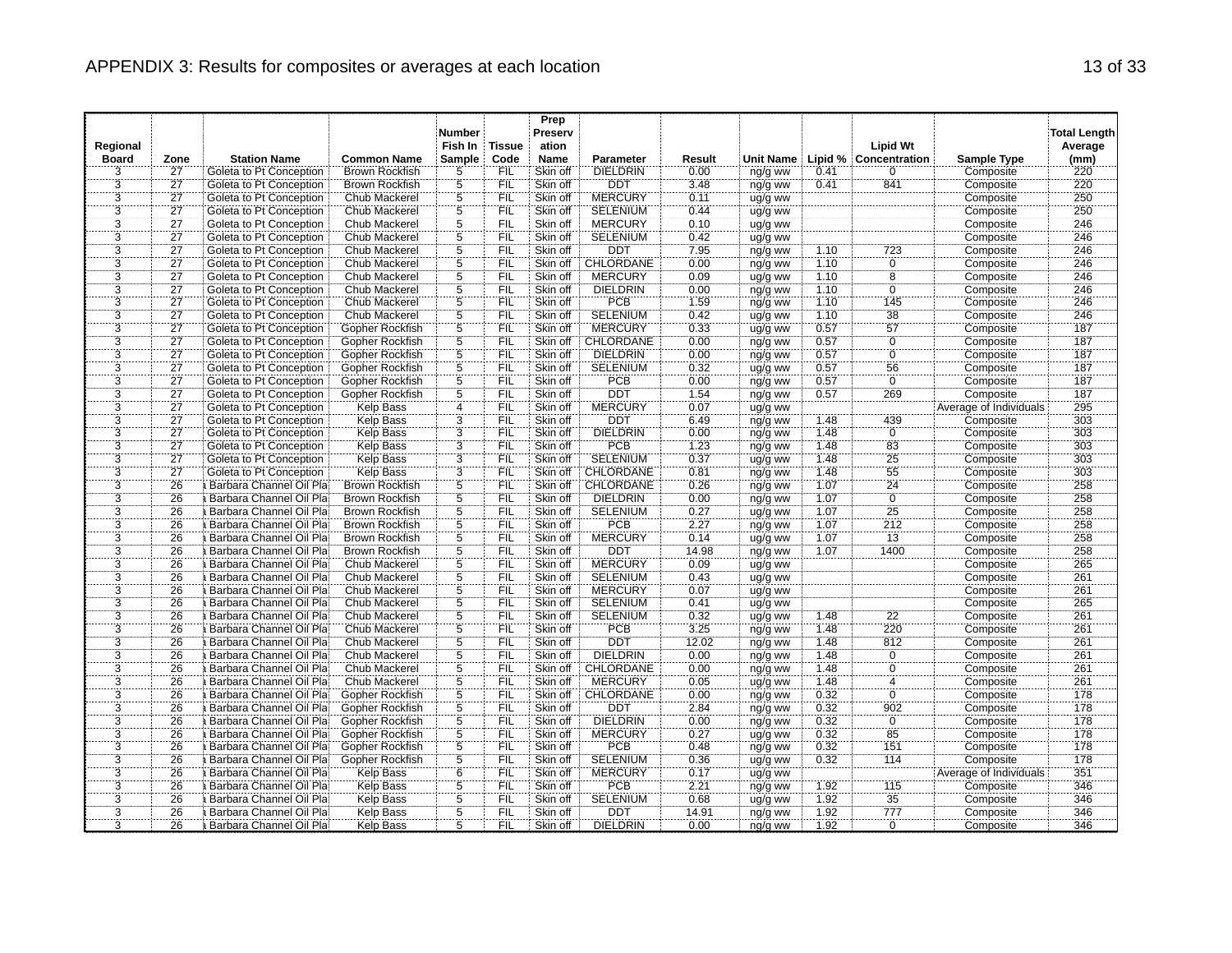|                                  |                 |                                             |                                  | <b>Number</b>       |                   | Prep<br>Preserv      |                                   |               |                    |              |                              |                        | <b>Total Length</b> |
|----------------------------------|-----------------|---------------------------------------------|----------------------------------|---------------------|-------------------|----------------------|-----------------------------------|---------------|--------------------|--------------|------------------------------|------------------------|---------------------|
| Regional                         |                 |                                             |                                  | Fish In             | <b>Tissue</b>     | ation                |                                   |               |                    |              | <b>Lipid Wt</b>              |                        | Average             |
| <b>Board</b>                     | Zone            | <b>Station Name</b>                         | <b>Common Name</b>               | Sample              | Code              | <b>Name</b>          | <b>Parameter</b>                  | Result        | Unit Name          |              | <b>Lipid % Concentration</b> | <b>Sample Type</b>     | (mm)                |
| 3                                | 26              | a Barbara Channel Oil Pla                   | Kelp Bass                        | 5                   | FIL               | Skin off             | CHLORDANE                         | 0.32          | ng/g ww            | 1.92         | 17                           | Composite              | 346                 |
| $\frac{3}{3}$                    | 26              | Barbara Channel Oil Pla                     | <b>White Croaker</b>             | $\frac{5}{5}$       | FIL               | Skin off             | <b>SELENIUM</b>                   | 0.39          | ug/g ww            |              |                              | Composite              | 206                 |
|                                  | $\overline{26}$ | Barbara Channel Oil Pla                     | <b>White Croaker</b>             |                     | <b>FIL</b>        | Skin off             | <b>MERCURY</b>                    | 0.16          | ug/g ww            |              |                              | Composite              | 206                 |
| $\overline{3}$                   | 26              | Barbara Channel Oil Pla                     | <b>White Croaker</b>             | $\overline{5}$      | <b>FIL</b>        | Skin off             | <b>SELENIUM</b>                   | 0.27          | ug/g ww            |              |                              | Composite              | 206                 |
| $\overline{3}$                   | 26              | a Barbara Channel Oil Pla                   | <b>White Croaker</b>             | $\overline{5}$      | FIL               | Skin off             | <b>MERCURY</b>                    | 0.14          | ug/g ww            |              |                              | Composite              | 206                 |
| 3                                | 26              | Barbara Channel Oil Pla                     | <b>White Croaker</b>             | 5                   | <b>FIL</b>        | Skin off             | CHLORDANE                         | 0.00          | ng/g ww            | 0.36         | 0                            | Composite              | 207                 |
| $\overline{3}$                   | 26              | Barbara Channel Oil Pla                     | <b>White Croaker</b>             | $rac{5}{5}$         | FIL               | Skin off             | <b>DIELDRIN</b>                   | 0.00          | ng/g ww            | 0.36         | $\overline{0}$               | Composite              | 207                 |
| $\overline{3}$                   | $\overline{26}$ | Barbara Channel Oil Pla                     | <b>White Croaker</b>             |                     | ΪFIL              | Skin off             | <b>SELENIUM</b>                   | 0.31          | ug/g ww            | 0.36         | $\overline{85}$              | Composite              | 207                 |
| $\overline{3}$                   | 26              | Barbara Channel Oil Pla                     | <b>White Croaker</b>             | $\overline{5}$      | <b>FIL</b>        | Skin off             | <b>MERCURY</b>                    | 0.16          | ug/g ww            | 0.36         | 45                           | Composite              | 207                 |
| $\overline{3}$                   | 26              | Barbara Channel Oil Pla                     | <b>White Croaker</b>             | $\frac{5}{5}$       | FIL               | Skin off             | <b>DDT</b>                        | 5.32          | ng/g ww            | 0.36         | 1464                         | Composite              | 207                 |
| 3                                | 26              | a Barbara Channel Oil Pla                   | <b>White Croaker</b>             |                     | FIL               | Skin off             | PCB                               | 0.87          | ng/g ww            | 0.36         | 239                          | Composite              | 207                 |
| $\overline{3}$                   | 26              | Barbara Channel Oil Pla                     | <b>White Surfperch</b>           | 10                  | FIL               | Skin off             | <b>MERCURY</b>                    | 0.07          | ug/g ww            |              |                              | Average of Individuals | 239                 |
| 3                                | 26              | Barbara Channel Oil Pla                     | White Surfperch                  | 13                  | <b>FIL</b>        | Skin off             | <b>SELENIUM</b>                   | 0.25          | ug/g ww            | 3.34         | 7                            | Composite              | 239                 |
| $\overline{3}$                   | 26              | Barbara Channel Oil Pla                     | <b>White Surfperch</b>           | 13                  | FIL               | Skin off             | <b>MERCURY</b>                    | 0.06          | ug/g ww            | 3.34         | $\overline{2}$               | Composite              | 239                 |
| $\overline{3}$                   | 26              | a Barbara Channel Oil Pla                   | White Surfperch                  | 13                  | FIL               | Skin off             | <b>DIELDRIN</b>                   | 0.00          | ng/g ww            | 3.34         | $\overline{0}$               | Composite              | 239                 |
| $\overline{3}$                   | 26              | Barbara Channel Oil Pla                     | White Surfperch                  | 13                  | FIL               | Skin off             | DDT                               | 17.39         | ng/g ww            | 3.34         | 521                          | Composite              | 239                 |
| $\overline{3}$                   | 26              | Barbara Channel Oil Pla                     | White Surfperch                  | 13                  | FIL               | Skin off             | <b>CHLORDANE</b>                  | 0.49          | ng/g ww            | 3.34         | 15                           | Composite              | 239                 |
| 3                                | 26              | Barbara Channel Oil Pla                     | White Surfperch                  | 13                  | FIL               | Skin off             | <b>PCB</b>                        | 3.84          | ng/g ww            | 3.34         | $\overline{115}$             | Composite              | 239                 |
| $\overline{3}$                   | 25              | <b>Rincon to Goleta</b>                     | <b>Black Perch</b>               | $\overline{5}$      | FIL               | Skin off             | <b>MERCURY</b>                    | 0.08          | ug/g ww            |              |                              | Average of Individuals | 268                 |
| $\overline{3}$                   | 25              | <b>Rincon to Goleta</b>                     | <b>Black Perch</b>               | $\overline{5}$      | <b>FIL</b>        | Skin off             | <b>PCB</b>                        | 0.00          | ng/g ww            | 0.71         | $\overline{0}$               | Composite              | 268                 |
| 3                                | 25              | Rincon to Goleta                            | <b>Black Perch</b>               | $\overline{5}$      | FIL               | Skin off             | CHLORDANE                         | 0.00          | ng/g ww            | 0.71         | $\overline{0}$               | Composite              | 268                 |
| $\overline{3}$                   | 25              | <b>Rincon to Goleta</b>                     | <b>Black Perch</b>               | $\overline{5}$      | FIL               | Skin off             | <b>DIELDRIN</b>                   | 0.00          | ng/g ww            | 0.71         | $\overline{0}$               | Composite              | 268                 |
| 3                                | 25              | <b>Rincon to Goleta</b>                     | <b>Black Perch</b>               | $\overline{5}$      | `FIL              | Skin off             | <b>SELENIUM</b>                   | 0.18          | ug/g ww            | 0.71         | 26                           | Composite              | 268                 |
| $\overline{3}$                   | 25              | <b>Rincon to Goleta</b>                     | <b>Black Perch</b>               | $\overline{5}$      | FIL               | Skin off             | <b>DDT</b>                        | 1.71          | ng/g ww            | 0.71         | 243                          | Composite              | 268                 |
| $\overline{3}$                   | 25              | Rincon to Goleta                            | Chub Mackerel                    | $\overline{5}$      | FIL               | Skin off             | <b>SELENIUM</b>                   | 0.39          | ug/g ww            |              |                              | Composite              | 253                 |
| 3                                | 25              | <b>Rincon to Goleta</b>                     | Chub Mackerel                    | $\overline{5}$      | FIL               | Skin off             | <b>MERCURY</b>                    | 0.06          | ug/g ww            |              |                              | Composite              | 253                 |
| $\overline{3}$                   | 25              | <b>Rincon to Goleta</b>                     | Chub Mackerel                    | $\overline{5}$      | FIL               | Skin off             | <b>MERCURY</b>                    | 0.07          | ug/g ww            |              |                              | Composite              | 253                 |
| $\overline{3}$                   | 25              | <b>Rincon to Goleta</b>                     | Chub Mackerel                    | $\overline{5}$      | FIL               | Skin off             | <b>SELENIUM</b>                   | 0.41          | ug/g ww            |              |                              | Composite              | 253                 |
| $\overline{3}$                   | 25              | <b>Rincon to Goleta</b>                     | <b>Chub Mackerel</b>             | $\overline{5}$      | FIL               | Skin off             | CHLORDANE                         | 0.44          | ng/g ww            | 3.98         | 11                           | Composite              | 253                 |
| $\overline{3}$                   | 25              | Rincon to Goleta                            | Chub Mackerel                    | $\overline{5}$      | FIL               | Skin off             | <b>DDT</b>                        | 33.82         | ng/g ww            | 3.98         | 850                          | Composite              | 253                 |
| $\overline{3}$                   | 25              | Rincon to Goleta                            | Chub Mackerel                    | $\overline{5}$      | <b>FIL</b>        | Skin off             | <b>DIELDRIN</b>                   | 0.00          | ng/g ww            | 3.98         | $\overline{0}$               | Composite              | 253                 |
| $\overline{3}$                   | 25              | <b>Rincon to Goleta</b>                     | Chub Mackerel                    | 5                   | FIL               | Skin off             | <b>MERCURY</b>                    | 0.05          | ug/g ww            | 3.98         | Ĩ.                           | Composite              | 253                 |
| $\overline{3}$                   | $\overline{25}$ | Rincon to Goleta                            | Chub Mackerel                    | $\overline{5}$      | ΪFIL              | Skin off             | PCB                               | 7.00          | ng/g ww            | 3.98         | 176                          | Composite              | 253                 |
| $\overline{3}$                   | 25              | <b>Rincon to Goleta</b>                     | Chub Mackerel                    | $\overline{5}$      | <b>FIL</b>        | Skin off             | <b>SELENIUM</b>                   | 0.39          | ug/g ww            | 3.98         | $\overline{10}$              | Composite              | 253                 |
| $\overline{3}$                   | 25              | Rincon to Goleta                            | <b>Kelp Bass</b>                 | 4<br>Ï4             | FIL               | Skin off             | <b>SELENIUM</b>                   | 0.32          | ug/g ww            |              |                              | Composite              | 319                 |
| $\overline{3}$                   | $\overline{25}$ | Rincon to Goleta                            | Kelp Bass                        |                     | FIL               | Skin off             | <b>MERCURY</b>                    | 0.12          | ug/g ww            |              |                              | Composite              | 318                 |
| $\overline{3}$                   | 25              | <b>Rincon to Goleta</b>                     | <b>Kelp Bass</b>                 | 10                  | <b>FIL</b>        | Skin off             | <b>MERCURY</b><br><b>SELENIUM</b> | 0.16          | ug/g ww            |              |                              | Average of Individuals | 322<br>318          |
| 3                                | 25              | <b>Rincon to Goleta</b>                     | Kelp Bass                        | 4<br>$\overline{4}$ | `FIL              | Skin off             |                                   | 0.71          | ug/g ww            |              |                              | Composite              |                     |
| $\overline{3}$<br>$\overline{3}$ | 25              | <b>Rincon to Goleta</b>                     | <b>Kelp Bass</b>                 |                     | <b>FIL</b><br>FIL | Skin off             | <b>MERCURY</b>                    | 0.10          | ug/g ww            |              |                              | Composite              | 319                 |
| 3                                | 25<br>25        | Rincon to Goleta                            | Kelp Bass<br>Kelp Bass           | $\overline{4}$<br>4 | <b>FIL</b>        | Skin off<br>Skin off | CHLORDANE<br><b>SELENIUM</b>      | 0.36          | ng/g ww            | 1.18<br>1.18 | 30<br>$\overline{24}$        | Composite              | 318<br>318          |
| $\overline{3}$                   | 25              | Rincon to Goleta<br><b>Rincon to Goleta</b> | <b>Kelp Bass</b>                 | $\overline{4}$      | FIL               | Skin off             | <b>DDT</b>                        | 0.28<br>10.12 | ug/g ww            | 1.18         | 858                          | Composite<br>Composite | 318                 |
| $\overline{3}$                   | 25              |                                             |                                  | 4                   | <b>FIL</b>        | Skin off             | PCB                               | 2.58          | ng/g ww            | 1.18         |                              |                        | 318                 |
| $\overline{3}$                   | 25              | Rincon to Goleta                            | Kelp Bass                        | $\overline{4}$      | FIL               | Skin off             | <b>DIELDRIN</b>                   |               | ng/g ww            | 1.18         | 218<br>$\overline{0}$        | Composite              | 318                 |
| $\overline{3}$                   | 25              | <b>Rincon to Goleta</b><br>Rincon to Goleta | <b>Kelp Bass</b>                 | 3                   | <b>FIL</b>        | Skin off             | <b>MERCURY</b>                    | 0.00<br>0.08  | ng/g ww            |              |                              | Composite              | 294                 |
| 3                                | $\overline{25}$ | Rincon to Goleta                            | Olive Rockfish<br>Olive Rockfish | 3                   | FIL               | Skin off             | <b>SELENIUM</b>                   | 0.70          | ug/g ww            |              | $\overline{38}$              | Average of Individuals | 294                 |
| $\overline{3}$                   | 25              | <b>Rincon to Goleta</b>                     | <b>Olive Rockfish</b>            | $\overline{3}$      | FIL               | Skin off             | <b>DDT</b>                        | 14.02         | ug/g ww            | 1.82<br>1.82 | 770                          | Composite<br>Composite | 294                 |
| 3                                | $\overline{25}$ | Rincon to Goleta                            | Olive Rockfish                   | 3                   | <b>FIL</b>        | Skin off             | <b>DIELDRIN</b>                   | 0.00          | ng/g ww            | 1.82         | $\overline{0}$               | Composite              | 294                 |
| $\overline{3}$                   | 25              | <b>Rincon to Goleta</b>                     | <b>Olive Rockfish</b>            | $\overline{3}$      | FIL               | Skin off             | PCB                               | 2.43          | ng/g ww            | 1.82         | 133                          | Composite              | 294                 |
| $\overline{3}$                   | $\overline{25}$ | Rincon to Goleta                            | Olive Rockfish                   | $\overline{3}$      | ÏΪ                | Skin off             | CHLORDANE                         | 0.38          | ng/g ww            | 1.82         | $\overline{21}$              | Composite              | 294                 |
| $\overline{3}$                   | $\overline{25}$ | <b>Rincon to Goleta</b>                     | <b>White Croaker</b>             | 5                   | FIL               | Skin off             | <b>SELENIUM</b>                   | 0.35          | ng/g ww<br>ug/g ww |              |                              | Composite              | 203                 |
|                                  |                 |                                             |                                  |                     |                   |                      |                                   |               |                    |              |                              |                        |                     |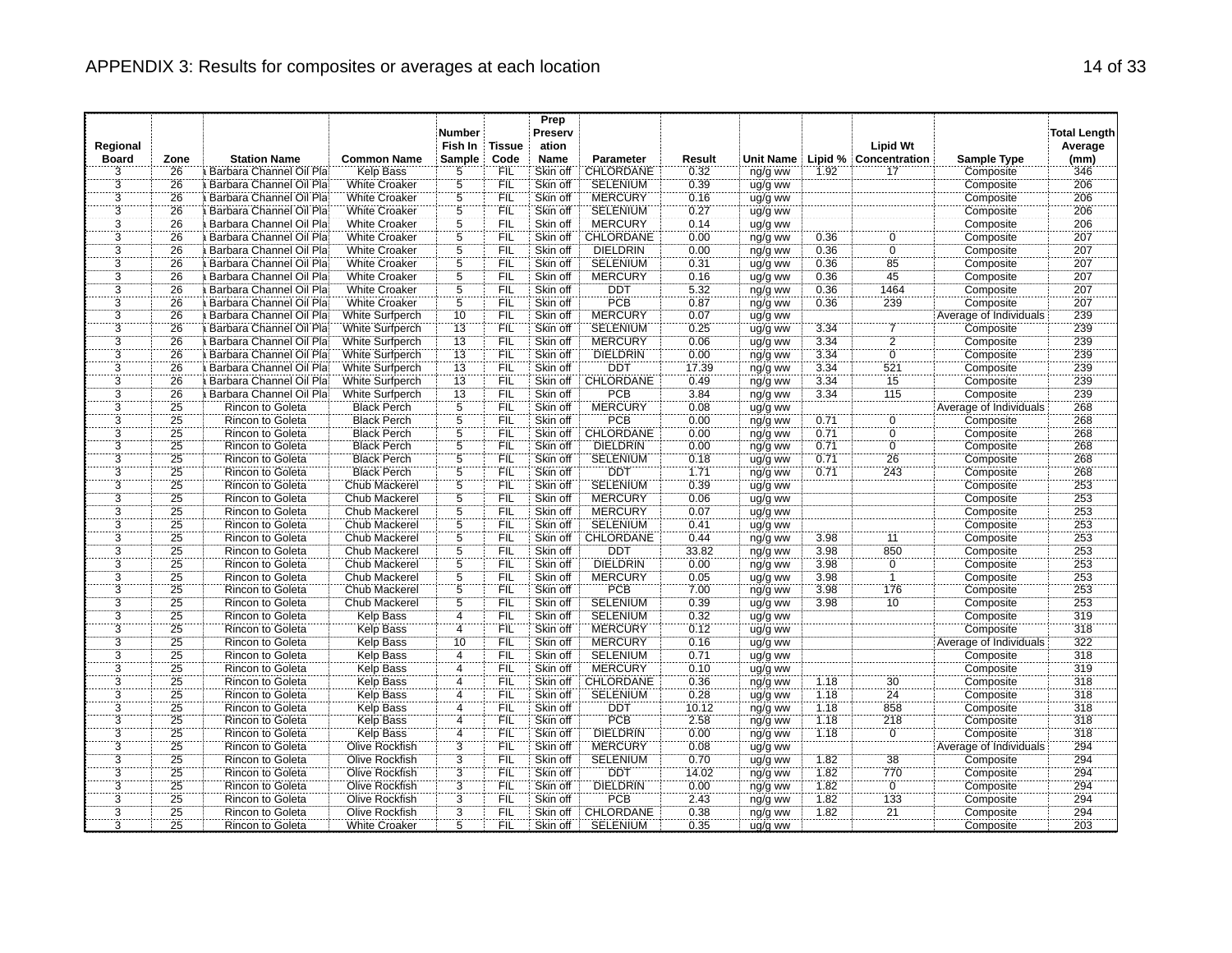|                |                 |                          |                         | <b>Number</b>   |               | Prep<br>Preserv  |                 |        |         |      |                                 |                               | <b>Total Length</b> |
|----------------|-----------------|--------------------------|-------------------------|-----------------|---------------|------------------|-----------------|--------|---------|------|---------------------------------|-------------------------------|---------------------|
| Regional       |                 |                          |                         | Fish In         | <b>Tissue</b> | ation            |                 |        |         |      | <b>Lipid Wt</b>                 |                               | Average             |
| <b>Board</b>   | Zone            | <b>Station Name</b>      | <b>Common Name</b>      | <b>Sample</b>   | Code          | <b>Name</b>      | Parameter       | Result |         |      | Unit Name Lipid % Concentration | <b>Sample Type</b>            | (mm)                |
| 3              | $\overline{25}$ | Rincon to Goleta         | <b>White Croaker</b>    | 5               | FIL           | Skin off         | <b>MERCURY</b>  | 0.12   | ug/g ww |      |                                 | Composite                     | 203                 |
| $\frac{3}{3}$  | 25              | <b>Rincon to Goleta</b>  | <b>White Croaker</b>    | $\frac{5}{5}$   | FIL           | Skin off         | <b>MERCURY</b>  | 0.12   | ug/g ww |      |                                 | Composite                     | 203                 |
|                | $\overline{25}$ | <b>Rincon to Goleta</b>  | <b>White Croaker</b>    |                 | <b>FIL</b>    | Skin off         | <b>SELENIUM</b> | 0.36   | ug/g ww |      |                                 | Composite                     | $\overline{203}$    |
| $\overline{3}$ | 25              | <b>Rincon to Goleta</b>  | <b>White Croaker</b>    | $\overline{5}$  | <b>FIL</b>    | Skin off         | PCB             | 3.79   | ng/g ww | 2.75 | 138                             | Composite                     | 203                 |
| $\overline{3}$ | 25              | Rincon to Goleta         | <b>White Croaker</b>    | $\overline{5}$  | FIL           | Skin off         | <b>DDT</b>      | 23.33  | ng/g ww | 2.75 | 848                             | Composite                     | 203                 |
| 3              | $\overline{25}$ | Rincon to Goleta         | <b>White Croaker</b>    | 5               | <b>FIL</b>    | Skin off         | <b>MERCURY</b>  | 0.12   | ug/g ww | 2.75 | $\overline{4}$                  | Composite                     | 203                 |
| $\overline{3}$ | 25              | <b>Rincon to Goleta</b>  | <b>White Croaker</b>    | $rac{5}{5}$     | FIL           | Skin off         | <b>SELENIUM</b> | 0.35   | ug/g ww | 2.75 | 13                              | Composite                     | 203                 |
| $\overline{3}$ | 25              | Rincon to Goleta         | <b>White Croaker</b>    |                 | ΪFIL          | Skin off         | <b>DIELDRIN</b> | 0.00   | ng/g ww | 2.75 | $\overline{0}$                  | Composite                     | 203                 |
| $\overline{3}$ | 25              | <b>Rincon to Goleta</b>  | <b>White Croaker</b>    | $\overline{5}$  | <b>FIL</b>    | Skin off         | CHLORDANE       | 1.04   | ng/g ww | 2.75 | 38                              | Composite                     | 203                 |
| $\overline{3}$ | 23              | Northern Channel Islands | <b>Black Perch</b>      | $\frac{8}{5}$   | <b>FIL</b>    | Skin off         | <b>MERCURY</b>  | 0.10   | ug/g ww |      |                                 | Average of Individuals        | 289                 |
| 3              | 23              | Northern Channel Islands | <b>Black Perch</b>      |                 | FIL           | Skin off         | CHLORDANE       | 0.00   | ng/g ww | 0.60 | $\ddot{\mathbf{0}}$             | Composite                     | 296                 |
| $\overline{3}$ | 23              | Northern Channel Islands | <b>Black Perch</b>      | 5               | FIL           | Skin off         | <b>DIELDRIN</b> | 0.00   | ng/g ww | 0.60 | $\overline{0}$                  | Composite                     | 296                 |
| 3              | $\overline{23}$ | Northern Channel Islands | <b>Black Perch</b>      | Ï5              | <b>FIL</b>    | Skin off         | <b>PCB</b>      | 0.00   | ng/g ww | 0.60 | ö                               | Composite                     | 296                 |
| $\overline{3}$ | 23              | Northern Channel Islands | <b>Black Perch</b>      | $\overline{5}$  | FIL           | Skin off         | <b>SELENIUM</b> | 0.18   | ug/g ww | 0.60 | 30                              | Composite                     | 296                 |
| $\overline{3}$ | 23              | Northern Channel Islands | <b>Black Perch</b>      | $\overline{5}$  | FIL           | Skin off         | <b>DDT</b>      | 1.28   | ng/g ww | 0.60 | 215                             | Composite                     | 296                 |
| $\overline{3}$ | 23              | Northern Channel Islands | <b>Brown Rockfish</b>   | 5               | FIL           | Skin off         | CHLORDANE       | 0.00   | ng/g ww | 0.45 | Ö                               | Composite                     | 302                 |
| $\overline{3}$ | 23              | Northern Channel Islands | <b>Brown Rockfish</b>   | $\overline{5}$  | FIL           | Skin off         | <b>SELENIUM</b> | 0.35   | ug/g ww | 0.45 | 77                              | Composite                     | 302                 |
| 3              | $\overline{23}$ | Northern Channel Islands | <b>Brown Rockfish</b>   | $\ddot{5}$      | FIL           | Skin off         | <b>PCB</b>      | 0.00   | ng/g ww | 0.45 | $\overline{0}$                  | Composite                     | 302                 |
| $\overline{3}$ | 23              | Northern Channel Islands | <b>Brown Rockfish</b>   | $\overline{5}$  | FIL           | Skin off         | <b>DDT</b>      | 2.33   | ng/g ww | 0.45 | 514                             | Composite                     | 302                 |
| $\overline{3}$ | 23              | Northern Channel Islands | <b>Brown Rockfish</b>   | $\overline{5}$  | <b>FIL</b>    | Skin off         | <b>DIELDRIN</b> | 0.00   | ng/g ww | 0.45 | $\mathbf 0$                     | Composite                     | 302                 |
| 3              | 23              | Northern Channel Islands | <b>Brown Rockfish</b>   | $\overline{5}$  | FIL           | Skin off         | <b>MERCURY</b>  | 0.24   | ug/g ww | 0.45 | $\overline{53}$                 | Composite                     | 302                 |
| $\overline{3}$ | 23              | Northern Channel Islands | Kelp Bass               | 5               | FIL           | Skin off         | <b>SELENIUM</b> | 0.56   | ug/g ww |      |                                 | Composite                     | 327                 |
| 3              | $\overline{23}$ | Northern Channel Islands | <b>Kelp Bass</b>        | 5               | `FIL          | Skin off         | <b>MERCURY</b>  | 0.13   | ug/g ww |      |                                 | Composite                     | 327                 |
| $\overline{3}$ | 23              | Northern Channel Islands | <b>Kelp Bass</b>        | 10              | FIL           | Skin off         | <b>MERCURY</b>  | 0.18   | ug/g ww |      |                                 | <b>Average of Individuals</b> | 343                 |
| $\overline{3}$ | 23              | Northern Channel Islands | Kelp Bass               | $\overline{5}$  | FIL           | Skin off         | <b>DIELDRIN</b> | 0.00   | ng/g ww | 0.70 | Ö                               | Composite                     | 328                 |
| 3              | 23              | Northern Channel Islands | <b>Kelp Bass</b>        | $\overline{5}$  | FIL           | Skin off         | CHLORDANE       | 0.00   | ng/g ww | 0.70 | Ö                               | Composite                     | 328                 |
| $\overline{3}$ | 23              | Northern Channel Islands | <b>Kelp Bass</b>        | $\overline{5}$  | FIL           | Skin off         | <b>SELENIUM</b> | 0.64   | ug/g ww | 0.70 | 92                              | Composite                     | 328                 |
| $\overline{3}$ | $\overline{23}$ | Northern Channel Islands | Kelp Bass               | $\overline{5}$  | FIL           | Skin off         | DDT             | 4.71   | ng/g ww | 0.70 | 674                             | Composite                     | 328                 |
| $\overline{3}$ | 23              | Northern Channel Islands | <b>Kelp Bass</b>        | $\overline{5}$  | FIL           | Skin off         | <b>PCB</b>      | 0.49   | ng/g ww | 0.70 | $\overline{70}$                 | Composite                     | 328                 |
| $\overline{3}$ | 23              | Northern Channel Islands | <b>Kelp Rockfish</b>    | $\frac{5}{5}$   | FIL           | Skin off         | <b>SELENIUM</b> | 0.44   | ug/g ww | 0.64 | 69                              | Composite                     | 288                 |
| $\overline{3}$ | 23              | Northern Channel Islands | Kelp Rockfish           |                 | <b>FIL</b>    | Skin off         | <b>MERCURY</b>  | 0.11   | ug/g ww | 0.64 | $\overline{16}$                 | Composite                     | 288                 |
| $\overline{3}$ | 23              | Northern Channel Islands | Kelp Rockfish           | 5               | <b>FIL</b>    | Skin off         | DDT             | 1.30   | ng/g ww | 0.64 | 203                             | Composite                     | 288                 |
| $\overline{3}$ | $\overline{23}$ | Northern Channel Islands | Kelp Rockfish           | $\frac{5}{5}$   | ΪFIL          | Skin off         | CHLORDANE       | 0.00   | ng/g ww | 0.64 | $\overline{0}$                  | Composite                     | 288                 |
| $\overline{3}$ | 23              | Northern Channel Islands | Kelp Rockfish           | $\overline{5}$  | <b>FIL</b>    | Skin off         | <b>PCB</b>      | 0.00   | ng/g ww | 0.64 | $\overline{0}$                  | Composite                     | 288                 |
| $\overline{3}$ | 23              | Northern Channel Islands | Kelp Rockfish           | $\overline{5}$  | FIL           | Skin off         | <b>DIELDRIN</b> | 0.00   | ng/g ww | 0.64 | $\overline{0}$                  | Composite                     | 288                 |
| 4              | $\overline{24}$ | Ventura to Rincon        | <b>Barred Surfperch</b> | 10              | FIL           | Skin off         | <b>MERCURY</b>  | 0.03   | ug/g ww |      |                                 | Average of Individuals        | 171                 |
| $\overline{4}$ | 24              | Ventura to Rincon        | <b>Barred Surfperch</b> | 10              | FIL           | Skin off         | CHLORDANE       | 3.51   | ng/g ww | 2.39 | 147                             | Composite                     | 171                 |
| 4              | $\overline{24}$ | Ventura to Rincon        | <b>Barred Surfperch</b> | 10              | <b>FIL</b>    | Skin off         | DDT             | 49.36  | ng/g ww | 2.39 | 2065                            | Composite                     | 171                 |
| $\overline{4}$ | 24              | Ventura to Rincon        | <b>Barred Surfperch</b> | 10              | <b>FIL</b>    | Skin off         | <b>DIELDRIN</b> | 0.00   | ng/g ww | 2.39 | $\overline{0}$                  | Composite                     | 171                 |
| 4              | $\overline{24}$ | Ventura to Rincon        | <b>Barred Surfperch</b> | 10              | FIL           | Skin off         | <b>MERCURY</b>  | 0.03   | ug/g ww | 2.39 | Ï                               | Composite                     | 171                 |
| 4              | $\overline{24}$ | Ventura to Rincon        | <b>Barred Surfperch</b> | 10              | <b>FIL</b>    | Skin off         | <b>PCB</b>      | 9.53   | ng/g ww | 2.39 | 399                             | Composite                     | 171                 |
| 4              | 24              | Ventura to Rincon        | <b>Barred Surfperch</b> | 10              | FIL           | Skin off         | <b>SELENIUM</b> | 0.51   | ug/g ww | 2.39 | 21                              | Composite                     | 171                 |
| Ä,             | $\overline{24}$ | Ventura to Rincon        | Shiner Surfperch        | 23              |               | WNHTG on, Scale  | PCB             | 8.63   | ng/g ww | 0.92 | 942                             | Composite                     | $\overline{83}$     |
| 4              | $\overline{24}$ | Ventura to Rincon        | <b>Shiner Surfperch</b> | 23              |               | WNHTG on, Scale  | <b>SELENIUM</b> | 0.37   | ug/g ww | 0.92 | 40                              | Composite                     | 83                  |
| $\overline{4}$ | $\overline{24}$ | Ventura to Rincon        | Shiner Surfperch        | 23              |               | WNHTG on, Scale  | <b>MERCURY</b>  | 0.05   | ug/g ww | 0.92 | $\overline{5}$                  | Composite                     | 83                  |
| 4              | $\overline{24}$ | Ventura to Rincon        | Shiner Surfperch        | $\overline{23}$ |               | WNHTG on, Scale  | <b>DDT</b>      | 67.55  | ng/g ww | 0.92 | 7374                            | Composite                     | 83                  |
| 4              | 24              | Ventura to Rincon        | Shiner Surfperch        | 23              |               | WNHTG on, Scale  | <b>DIELDRIN</b> | 0.00   | ng/g ww | 0.92 | $\overline{0}$                  | Composite                     | 83                  |
| $\overline{4}$ | $\overline{24}$ | Ventura to Rincon        | Shiner Surfperch        | 23              |               | WNHTG on, Scale: | CHLORDANE       | 3.04   | ng/g ww | 0.92 | 332                             | Composite                     | $\overline{83}$     |
| 4              | $\overline{24}$ | Ventura to Rincon        | <b>White Croaker</b>    | $\frac{5}{5}$   | FIL           | Skin off         | <b>SELENIUM</b> | 0.36   | ug/g ww |      |                                 | Composite                     | 194                 |
| $\overline{4}$ | $\overline{24}$ | Ventura to Rincon        | <b>White Croaker</b>    |                 | FIL           | Skin off         | <b>MERCURY</b>  | 0.14   | ug/g ww |      |                                 | Composite                     | 194                 |
| 4              | $\overline{24}$ | Ventura to Rincon        | <b>White Croaker</b>    | 5               | FIL           | Skin off         | <b>MERCURY</b>  | 0.13   | ug/g ww |      |                                 | Composite                     | 195                 |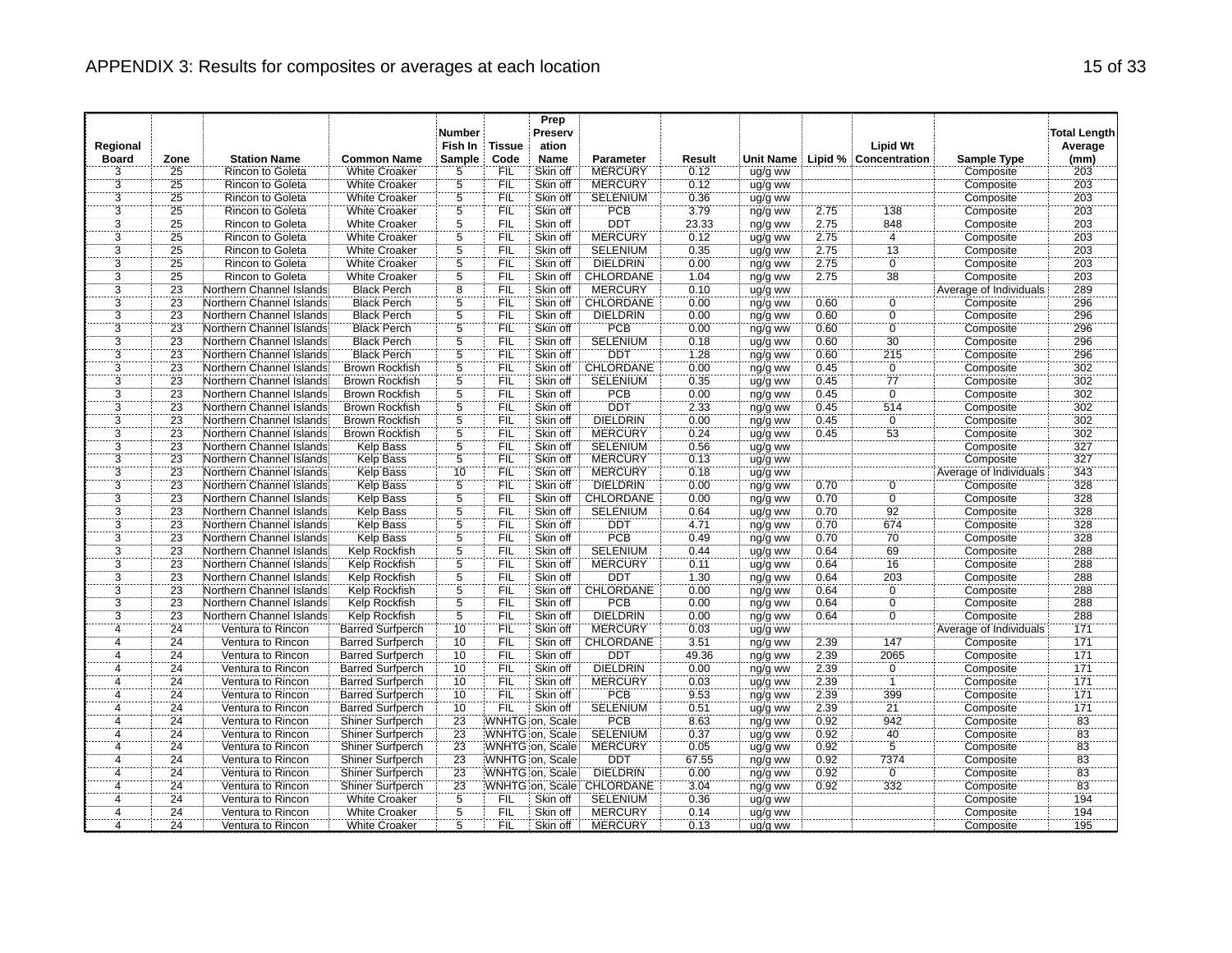|                |                 |                        |                         | <b>Number</b>  |               | Prep<br>Preserv |                  |        |           |      |                       |                        | <b>Total Length</b> |
|----------------|-----------------|------------------------|-------------------------|----------------|---------------|-----------------|------------------|--------|-----------|------|-----------------------|------------------------|---------------------|
| Regional       |                 |                        |                         | Fish In        | <b>Tissue</b> | ation           |                  |        |           |      | <b>Lipid Wt</b>       |                        | Average             |
| <b>Board</b>   | Zone            | <b>Station Name</b>    | <b>Common Name</b>      | <b>Sample</b>  | Code          | <b>Name</b>     | Parameter        | Result | Unit Name |      | Lipid % Concentration | <b>Sample Type</b>     | (mm)                |
| 4              | 24              | Ventura to Rincon      | <b>White Croaker</b>    | 5              | FIL           | Skin off        | <b>SELENIUM</b>  | 0.31   | ug/g ww   |      |                       | Composite              | 195                 |
| $\overline{4}$ | $\overline{24}$ | Ventura to Rincon      | <b>White Croaker</b>    | $\frac{5}{5}$  | FIL           | Skin off        | CHLORDANE        | 1.82   | ng/g ww   | 3.06 | $\frac{60}{3}$        | Composite              | 195                 |
| 4              | $\overline{24}$ | Ventura to Rincon      | <b>White Croaker</b>    |                | <b>FIL</b>    | Skin off        | <b>MERCURY</b>   | 0.10   | ug/g ww   | 3.06 |                       | Composite              | 195                 |
| Ä,             | $\overline{24}$ | Ventura to Rincon      | <b>White Croaker</b>    | $\overline{5}$ | FIL           | Skin off        | <b>DDT</b>       | 26.20  | ng/g ww   | 3.06 | 856                   | Composite              | 195                 |
| $\overline{4}$ | $\overline{24}$ | Ventura to Rincon      | <b>White Croaker</b>    | $\overline{5}$ | FIL           | Skin off        | <b>DIELDRIN</b>  | 0.00   | ng/g ww   | 3.06 | $\overline{0}$        | Composite              | 195                 |
| 4              | 24              | Ventura to Rincon      | <b>White Croaker</b>    | $\overline{5}$ | FIL           | Skin off        | <b>SELENIUM</b>  | 0.31   | ug/g ww   | 3.06 | 10                    | Composite              | 195                 |
| 4              | 24              | Ventura to Rincon      | <b>White Croaker</b>    |                | FIL           | Skin off        | <b>PCB</b>       | 4.62   | ng/g ww   | 3.06 | 151                   | Composite              | 195                 |
| ï,             | $\overline{22}$ | Pt Dume to Oxnard      | <b>Black Perch</b>      | $rac{5}{8}$    | ΪFIL          | Skin off        | <b>MERCURY</b>   | 0.03   | ug/g ww   |      |                       | Average of Individuals | 208                 |
| $\overline{4}$ | 22              | Pt Dume to Oxnard      | <b>Black Perch</b>      | $\overline{5}$ | FIL           | Skin off        | <b>DIELDRIN</b>  | 0.00   | ng/g ww   | 0.98 | $\overline{0}$        | Composite              | 224                 |
| 4              | 22              | Pt Dume to Oxnard      | <b>Black Perch</b>      |                | FIL           | Skin off        | <b>SELENIUM</b>  | 0.19   | ug/g ww   | 0.98 | 19                    | Composite              | 224                 |
| $\ddot{4}$     | $\overline{22}$ | Pt Dume to Oxnard      | <b>Black Perch</b>      | $\frac{5}{5}$  | FIL           | Skin off        | <b>PCB</b>       | 174    | ng/g ww   | 0.98 | 178                   | Composite              | 224                 |
| 4              | 22              | Pt Dume to Oxnard      | <b>Black Perch</b>      | $\overline{5}$ | FIL           | Skin off        | <b>DDT</b>       | 6.43   | ng/g ww   | 0.98 | 656                   | Composite              | 224                 |
| $\overline{4}$ | 22              | Pt Dume to Oxnard      | <b>Black Perch</b>      | Ï5             | <b>FIL</b>    | Skin off        | CHLORDANE        | 0.28   | ng/g ww   | 0.98 | $\overline{28}$       | Composite              | 224                 |
| 4              | 22              | Pt Dume to Oxnard      | <b>Chub Mackerel</b>    | $\overline{5}$ | FIL           | Skin off        | <b>MERCURY</b>   | 0.10   | ug/g ww   |      |                       | Composite              | 230                 |
| $\overline{4}$ | 22              | Pt Dume to Oxnard      | Chub Mackerel           | $\overline{5}$ | FIL           | Skin off        | <b>MERCURY</b>   | 0.05   | ug/g ww   |      |                       | Composite              | 230                 |
| 4              | 22              | Pt Dume to Oxnard      | Chub Mackerel           | 5              | FIL           | Skin off        | <b>SELENIUM</b>  | 0.56   | ug/g ww   |      |                       | Composite              | 230                 |
| $\overline{4}$ | 22              | Pt Dume to Oxnard      | Chub Mackerel           | 5              | FIL           | Skin off        | <b>SELENIUM</b>  | 0.53   | ug/g ww   |      |                       | Composite              | 230                 |
| <br>4          | $\overline{22}$ | Pt Dume to Oxnard      | Chub Mackerel           | $\overline{5}$ | ΪFIL          | Skin off        | CHLORDANE        | 0.20   | ng/g ww   | 1.18 | <br>17                | Composite              | 230                 |
| 4              | 22              | Pt Dume to Oxnard      | <b>Chub Mackerel</b>    | $\overline{5}$ | FIL           | Skin off        | <b>SELENIUM</b>  | 0.42   | ug/g ww   | 1.18 | 36                    | Composite              | 230                 |
| $\overline{4}$ | $\overline{22}$ | Pt Dume to Oxnard      | Chub Mackerel           | $\overline{5}$ | <b>FIL</b>    | Skin off        | <b>DDT</b>       | 16.07  | ng/g ww   | 1.18 | 1362                  | Composite              | 230                 |
| 4              | $\overline{22}$ | Pt Dume to Oxnard      | Chub Mackerel           | $\overline{5}$ | FIL           | Skin off        | DIELDRIN         | 0.00   | ng/g ww   | 1.18 | Ö                     | Composite              | 230                 |
| 4              | 22              | Pt Dume to Oxnard      | Chub Mackerel           | $\overline{5}$ | FIL           | Skin off        | <b>PCB</b>       | 4.66   | ng/g ww   | 1.18 | 395                   | Composite              | 230                 |
| $\overline{4}$ | $\overline{22}$ | Pt Dume to Oxnard      | Chub Mackerel           | $\ddot{5}$     | FIL           | Skin off        | <b>MERCURY</b>   | 0.07   | ug/g ww   | 1.18 | $\overline{6}$        | Composite              | 230                 |
| 4              | $\overline{22}$ | Pt Dume to Oxnard      | Gopher Rockfish         | $\overline{5}$ | FIL           | Skin off        | <b>PCB</b>       | 0.21   | ng/g ww   | 0.73 | 29                    | Composite              | 159                 |
| $\overline{4}$ | 22              | Pt Dume to Oxnard      | Gopher Rockfish         | $\overline{5}$ | FIL           | Skin off        | <b>CHLORDANE</b> | 0.00   | ng/g ww   | 0.73 | $\overline{0}$        | Composite              | 159                 |
| 4              | 22              | Pt Dume to Oxnard      | Gopher Rockfish         | $\overline{5}$ | FIL           | Skin off        | <b>DDT</b>       | 3.66   | ng/g ww   | 0.73 | 503                   | Composite              | 159                 |
| $\overline{4}$ | 22              | Pt Dume to Oxnard      | Gopher Rockfish         | $\overline{5}$ | FIL           | Skin off        | <b>MERCURY</b>   | 0.21   | ug/g ww   | 0.73 | 28                    | Composite              | 159                 |
| 4              | $\overline{22}$ | Pt Dume to Oxnard      | Gopher Rockfish         | $\overline{5}$ | Έiϊ           | Skin off        | <b>SELENIUM</b>  | 0.40   | ug/g ww   | 0.73 | $\overline{55}$       | Composite              | 759                 |
| $\overline{4}$ | 22              | Pt Dume to Oxnard      | Gopher Rockfish         | $\overline{5}$ | FIL           | Skin off        | <b>DIELDRIN</b>  | 0.00   | ng/g ww   | 0.73 | $\overline{0}$        | Composite              | 159                 |
| $\overline{4}$ | 22              | Pt Dume to Oxnard      | <b>Kelp Bass</b>        |                | FIL           | Skin off        | <b>MERCURY</b>   | 0.16   | ug/g ww   |      |                       | Composite              | 328                 |
| 4              | $\overline{22}$ | Pt Dume to Oxnard      | Kelp Bass               | $\frac{5}{5}$  | FIL           | Skin off        | <b>MERCURY</b>   | 0.30   | ug/g ww   |      |                       | Composite              | 328                 |
| 4              | 22              | Pt Dume to Oxnard      | Kelp Bass               |                | FIL           | Skin off        | <b>SELENIUM</b>  | 0.60   | ug/g ww   |      |                       | Composite              | 328                 |
| ï,             | $\overline{22}$ | Pt Dume to Oxnard      | Kelp Bass               | $\frac{5}{5}$  | ΪFIL          | Skin off        | <b>SELENIUM</b>  | 0.27   | ug/g ww   |      |                       | Composite              | 328                 |
| $\overline{4}$ | $\overline{22}$ | Pt Dume to Oxnard      | <b>Kelp Bass</b>        | 10             | <b>FIL</b>    | Skin off        | <b>MERCURY</b>   | 0.20   | ug/g ww   |      |                       | Average of Individuals | 330                 |
| 4              | 22              | Pt Dume to Oxnard      | <b>Kelp Bass</b>        |                | FIL           | Skin off        | PCB              | 3.70   | ng/g ww   | 0.58 | 634                   | Composite              | 328                 |
| 4              | $\overline{22}$ | Pt Dume to Oxnard      | Kelp Bass               | $\frac{5}{5}$  | FIL           | Skin off        | <b>CHLORDANE</b> | 0.24   | ng/g ww   | 0.58 | 40                    | Composite              | 328                 |
| $\overline{4}$ | 22              | Pt Dume to Oxnard      | <b>Kelp Bass</b>        |                | FIL           | Skin off        | <b>DDT</b>       | 10.42  | ng/g ww   | 0.58 | 1788                  | Composite              | 328                 |
| 4              | 22              | Pt Dume to Oxnard      | Kelp Bass               | $\frac{5}{5}$  | <b>FIL</b>    | Skin off        | <b>DIELDRIN</b>  | 0.00   | ng/g ww   | 0.58 | $\overline{0}$        | Composite              | 328                 |
| $\overline{4}$ | 22              | Pt Dume to Oxnard      | <b>Kelp Bass</b>        | $\overline{5}$ | <b>FIL</b>    | Skin off        | <b>SELENIUM</b>  | 0.43   | ug/g ww   | 0.58 | 74                    | Composite              | 328                 |
| 4              | $\overline{22}$ | Pt Dume to Oxnard      | <b>White Croaker</b>    | $\overline{5}$ | FIL           | Skin off        | <b>MERCURY</b>   | 0.11   | ug/g ww   |      |                       | Composite              | 205                 |
| 4              | $\overline{22}$ | Pt Dume to Oxnard      | <b>White Croaker</b>    | $\overline{5}$ | FIL           | Skin off        | <b>SELENIUM</b>  | 0.28   | ug/g ww   |      |                       | Composite              | 205                 |
| 4              | 22              | Pt Dume to Oxnard      | <b>White Croaker</b>    | $\overline{5}$ | FIL           | Skin off        | <b>SELENIUM</b>  | 0.30   | ug/g ww   |      |                       | Composite              | 205                 |
| Ä              | $\overline{22}$ | Pt Dume to Oxnard      | <b>White Croaker</b>    | $\dddot{5}$    | ΪFIL          | Skin off        | <b>MERCURY</b>   | 0.11   | ug/g ww   |      |                       | Composite              | 205                 |
| $\overline{4}$ | 22              | Pt Dume to Oxnard      | <b>White Croaker</b>    | $\overline{5}$ | FIL           | Skin off        | <b>DDT</b>       | 19.48  | ng/g ww   | 1.46 | 1334                  | Composite              | 205                 |
| $\overline{4}$ | $\overline{22}$ | Pt Dume to Oxnard      | <b>White Croaker</b>    | $\overline{5}$ | <b>FIL</b>    | Skin off        | <b>SELENIUM</b>  | 0.31   | ug/g ww   | 1.46 | $\overline{21}$       | Composite              | 205                 |
| 4              | 22              | Pt Dume to Oxnard      | White Croaker           | 5              | FIL           | Skin off        | CHLORDANE        | 0.62   | ng/g ww   | 1.46 | 42                    | Composite              | 205                 |
| 4              | 22              | Pt Dume to Oxnard      | <b>White Croaker</b>    | $\overline{5}$ | FIL           | Skin off        | <b>DIELDRIN</b>  | 0.00   | ng/g ww   | 1.46 | $\overline{0}$        | Composite              | 205                 |
| $\overline{4}$ | $\overline{22}$ | Pt Dume to Oxnard      | <b>White Croaker</b>    | Ġ              | `FIL          | Skin off        | <b>MERCURY</b>   | 0.12   | ug/g ww   | 1.46 | $\overline{\bf 8}$    | Composite              | 205                 |
| $\overline{4}$ | 22              | Pt Dume to Oxnard      | <b>White Croaker</b>    | $\overline{5}$ | FIL           | Skin off        | PCB              | 2.95   | ng/g ww   | 1.46 | 202                   | Composite              | 205                 |
| $\overline{4}$ | $\overline{21}$ | North Santa Monica Bay | <b>Barred Sand Bass</b> | $\overline{8}$ | FIL           | Skin off        | <b>MERCURY</b>   | 0.18   | ug/g ww   |      |                       | Average of Individuals | 343                 |
| 4              | $\overline{21}$ | North Santa Monica Bay | <b>Barred Sand Bass</b> | 5              | FIL           | Skin off        | <b>SELENIUM</b>  | 0.29   | ug/g ww   |      |                       | Composite              | 347                 |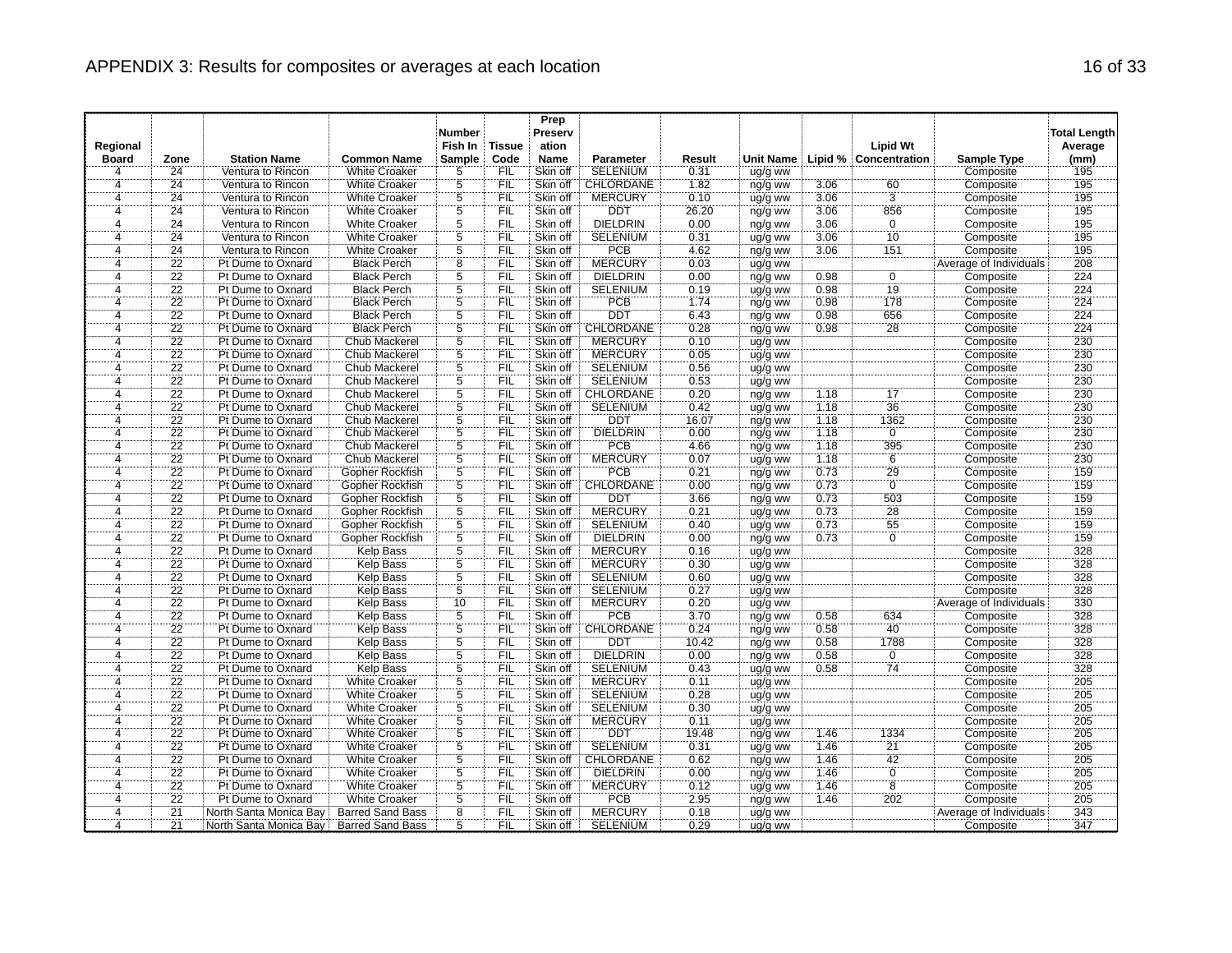|                     |                 |                                                    |                                                    | <b>Number</b>                    |                   | Prep<br>Preserv                     |                               |               |                    |              |                            |                                     | <b>Total Length</b> |
|---------------------|-----------------|----------------------------------------------------|----------------------------------------------------|----------------------------------|-------------------|-------------------------------------|-------------------------------|---------------|--------------------|--------------|----------------------------|-------------------------------------|---------------------|
| Regional            |                 |                                                    |                                                    | Fish In                          | <b>Tissue</b>     | ation                               |                               |               |                    |              | <b>Lipid Wt</b>            |                                     | Average             |
| <b>Board</b>        | Zone            | <b>Station Name</b>                                | <b>Common Name</b>                                 | Sample                           | Code              | Name                                | <b>Parameter</b>              | Result        | <b>Unit Name</b>   |              | Lipid % Concentration      | Sample Type                         | (mm)                |
| $\overline{4}$      | 21              | North Santa Monica Bay                             | <b>Barred Sand Bass</b>                            | 3                                | <b>FIL</b>        | Skin off                            | CHLORDANE                     | 0.36          | ng/g ww            | 0.41         | 89                         | Composite                           | 337                 |
| $\overline{4}$      | 21              | North Santa Monica Bay                             | <b>Barred Sand Bass</b>                            | $\overline{3}$                   | FIL               | Skin off                            | <b>DDT</b>                    | 12.67         | ng/g ww            | 0.41         | 3098                       | Composite                           | 337                 |
| 4                   | $\overline{21}$ | North Santa Monica Bay                             | <b>Barred Sand Bass</b>                            | $\overline{3}$                   | <b>FIL</b>        | Skin off                            | <b>SELENIUM</b>               | 2.41          | ug/g ww            | 0.41         | 589                        | Composite                           | 337                 |
| 4                   | $\overline{21}$ | North Santa Monica Bay                             | <b>Barred Sand Bass</b>                            | $\overline{3}$                   | FIL               | Skin off                            | <b>DIELDRIN</b>               | 0.00          | ng/g ww            | 0.41         | $\overline{0}$             | Composite                           | 337                 |
| $\overline{4}$      | $\overline{21}$ | North Santa Monica Bay                             | <b>Barred Sand Bass</b>                            | $\overline{3}$                   | FIL               | Skin off                            | <b>PCB</b>                    | 5.88          | ng/g ww            | 0.41         | 1438                       | Composite                           | 337                 |
| 4                   | $\overline{21}$ | North Santa Monica Bay                             | <b>Black Perch</b>                                 | $\overline{6}$                   | <b>FIL</b>        | Skin off                            | <b>MERCURY</b>                | 0.06          | ug/g ww            |              |                            | Average of Individuals              | 241                 |
| 4                   | 21              | North Santa Monica Bay                             | <b>Black Perch</b>                                 | $\frac{6}{6}$                    | <b>FIL</b>        | Skin off                            | CHLORDANE                     | 0.20          | ng/g ww            | 0.66         | 30                         | Composite                           | 241                 |
| 4                   | $\overline{21}$ | North Santa Monica Bay                             | <b>Black Perch</b>                                 |                                  | FIL               | Skin off                            | <b>DDT</b>                    | 6.76          | ng/g ww            | 0.66         | 1030                       | Composite                           | 241                 |
| 4                   | $\overline{21}$ | North Santa Monica Bay                             | <b>Black Perch</b>                                 | 6                                | FIL               | Skin off                            | <b>DIELDRIN</b>               | 0.00          | ng/g ww            | 0.66         | $\overline{0}$             | Composite                           | 241                 |
| 4                   | 21              | North Santa Monica Bay                             | <b>Black Perch</b>                                 | $\overline{6}$                   | <b>FIL</b>        | Skin off                            | PCB                           | 4.94          | ng/g ww            | 0.66         | 752                        | Composite                           | 241                 |
| 4                   | $\overline{21}$ | North Santa Monica Bay                             | <b>Brown Rockfish</b>                              | 5                                | <b>FIL</b>        | Skin off                            | PCB                           | 0.99          | ng/g ww            | 0.60         | 166                        | Composite                           | 269                 |
| 4                   | 21              | North Santa Monica Bay                             | <b>Brown Rockfish</b>                              | 5                                | <b>FIL</b>        | Skin off                            | <b>DIELDRIN</b>               | 0.00          | ng/g ww            | 0.60         | $\overline{0}$             | Composite                           | 269                 |
| 4                   | $\overline{21}$ | North Santa Monica Bay                             | <b>Brown Rockfish</b>                              | Ï5                               | <b>FIL</b>        | Skin off                            | <b>DDT</b>                    | 5.20          | ng/g ww            | 0.60         | 871                        | Composite                           | 269                 |
| 4                   | $\overline{21}$ | North Santa Monica Bay                             | <b>Brown Rockfish</b>                              | $\overline{5}$                   | FIL               | Skin off                            | <b>CHLORDANE</b>              | 0.00          | ng/g ww            | 0.60         | $\overline{0}$             | Composite                           | 269                 |
| $\overline{4}$      | 21              | North Santa Monica Bay                             | <b>Brown Rockfish</b>                              | $\overline{5}$                   | FIL               | Skin off                            | <b>MERCURY</b>                | 0.08          | ug/g ww            | 0.60         | $\overline{13}$            | Composite                           | 269                 |
| 4                   | $\overline{21}$ | North Santa Monica Bay                             | <b>Brown Rockfish</b>                              | 5                                | FIL               | Skin off                            | <b>SELENIUM</b>               | 0.34          | ug/g ww            | 0.60         | 57                         | Composite                           | 269                 |
| 4                   | 21              | North Santa Monica Bay                             | Chub Mackerel                                      | $\overline{5}$                   | FIL               | Skin off                            | <b>SELENIUM</b>               | 0.49          | ug/g ww            |              |                            | Composite                           | 235                 |
| 4                   | $\overline{21}$ | North Santa Monica Bay                             | Chub Mackerel                                      | $rac{5}{5}$                      | <b>FIL</b>        | Skin off                            | <b>MERCURY</b>                | 0.05          | ug/g ww            |              |                            | Composite                           | 235                 |
| $\overline{4}$      | $\overline{21}$ | North Santa Monica Bay                             | Chub Mackerel                                      |                                  | FIL               | Skin off                            | <b>MERCURY</b>                | 0.06          | ug/g ww            |              |                            | Composite                           | 236                 |
| 4                   | $\overline{21}$ | North Santa Monica Bay                             | Chub Mackerel                                      | 5                                | FIL               | Skin off                            | <b>SELENIUM</b>               | 0.46          | ug/g ww            |              |                            | Composite                           | 236                 |
| 4                   | $\overline{21}$ | North Santa Monica Bay                             | Chub Mackerel                                      | $\overline{5}$                   | FIL               | Skin off                            | <b>DDT</b>                    | 13.71         | ng/g ww            | 1.61         | 852                        | Composite                           | 236                 |
| $\overline{4}$      | 21              | North Santa Monica Bay                             | <b>Chub Mackerel</b>                               | $\overline{5}$                   | <b>FIL</b>        | Skin off                            | <b>MERCURY</b>                | 0.06          | ug/g ww            | 1.61         | $\overline{4}$             | Composite                           | 236                 |
| $\overline{4}$      | $\overline{21}$ | North Santa Monica Bay                             | Chub Mackerel                                      | $\overline{5}$                   | FIL               | Skin off                            | <b>PCB</b>                    | 3.57          | ng/g ww            | 1.61         | 222                        | Composite                           | 236                 |
| 4                   | $\overline{21}$ | North Santa Monica Bay                             | <b>Chub Mackerel</b>                               | $\overline{5}$                   | <b>FIL</b>        | Skin off                            | <b>DIELDRIN</b>               | 0.00          | ng/g ww            | 1.61         | $\overline{0}$             | Composite                           | 236                 |
| 4                   | $\overline{21}$ | North Santa Monica Bay                             | Chub Mackerel                                      | $\overline{5}$                   | FIL               | Skin off                            | <b>CHLORDANE</b>              | 0.27          | ng/g ww            | 1.61         | $\overline{17}$            | Composite                           | 236                 |
| 4                   | $\overline{21}$ | North Santa Monica Bay                             | Chub Mackerel                                      | $\overline{5}$                   | FIL               | Skin off                            | <b>SELENIUM</b>               | 0.46          | ug/g ww            | 1.61         | 29                         | Composite                           | 236                 |
| 4                   | 21              | North Santa Monica Bay                             | <b>Kelp Bass</b>                                   | $\overline{5}$<br>$\overline{5}$ | FIL               | Skin off                            | <b>SELENIUM</b>               | 0.35          | ug/g ww            |              |                            | Composite                           | 327                 |
| 4                   | $\overline{21}$ | North Santa Monica Bay                             | Kelp Bass                                          |                                  | <b>FIL</b>        | Skin off                            | <b>MERCURY</b>                | 0.16          | ug/g ww            |              |                            | Composite                           | 327                 |
| $\overline{4}$      | $\overline{21}$ | North Santa Monica Bay                             | <b>Kelp Bass</b>                                   | $\overline{5}$                   | FIL               | Skin off                            | <b>SELENIUM</b>               | 0.45          | ug/g ww            |              |                            | Composite                           | 327                 |
| $\overline{4}$      | 21              | North Santa Monica Bay                             | Kelp Bass                                          | $\overline{5}$                   | FIL               | Skin off                            | <b>MERCURY</b>                | 0.16          | ug/g ww            |              |                            | Composite                           | 327                 |
| 4                   | $\overline{21}$ | North Santa Monica Bay                             | Kelp Bass                                          | 10                               | <b>FIL</b>        | Skin off                            | <b>MERCURY</b>                | 0.15          | ug/g ww            |              |                            | Average of Individuals              | 340                 |
| $\overline{4}$      | 21              | North Santa Monica Bay                             | <b>Kelp Bass</b>                                   | $\frac{5}{5}$                    | FIL               | Skin off                            | CHLORDANE                     | 0.32          | ng/g ww            | 0.70         | 46                         | Composite                           | 326                 |
| 4                   | $\overline{21}$ | North Santa Monica Bay                             | Kelp Bass                                          |                                  | FIL               | Skin off                            | <b>SELENIUM</b>               | 0.33          | ug/g ww            | 0.70         | 47                         | Composite                           | 326                 |
| 4                   | 21              | North Santa Monica Bay                             | <b>Kelp Bass</b>                                   | $\overline{5}$                   | <b>FIL</b>        | Skin off                            | <b>PCB</b>                    | 5.42          | ng/g ww            | 0.70         | 780                        | Composite                           | 326                 |
| 4                   | 21              | North Santa Monica Bay                             | <b>Kelp Bass</b>                                   | $\overline{5}$<br>5              | FIL               | Skin off                            | <b>DDT</b>                    | 13.24         | ng/g ww            | 0.70         | 1905                       | Composite                           | 326                 |
| $\overline{4}$      | $\overline{21}$ | North Santa Monica Bay                             | <b>Kelp Bass</b>                                   |                                  | FIL               | Skin off                            | <b>DIELDRIN</b>               | 0.00          | ng/g ww            | 0.70         | $\mathbf{0}$               | Composite                           | 326                 |
| $\overline{4}$      | 20              | Middle Santa Monica Bay                            | <b>Barred Sand Bass</b>                            | $\overline{8}$                   | FIL               | Skin off                            | <b>MERCURY</b>                | 0.27          | ug/g ww            |              | $\overline{7}\overline{2}$ | Average of Individuals              | 389                 |
| 4                   | 20              | Middle Santa Monica Bay                            | <b>Barred Sand Bass</b>                            | $\overline{5}$                   | FIL               | Skin off                            | <b>SELENIUM</b>               | 0.46          | ug/g ww            | 0.64         |                            | Composite                           | 359                 |
| 4                   | 20              | Middle Santa Monica Bay                            | <b>Barred Sand Bass</b>                            | $\overline{5}$                   | FIL               | Skin off                            | <b>DDT</b>                    | 25.78         | ng/g ww            | 0.64         | 4010<br>$\overline{71}$    | Composite                           | 359                 |
| 4                   | 20              | Middle Santa Monica Bay                            | <b>Barred Sand Bass</b>                            | $\overline{5}$<br>$\overline{5}$ | FIL               | Skin off                            | <b>DIELDRIN</b><br>PCB        | 0.46          | ng/g ww            | 0.64         | 3287                       | Composite                           | 359<br>359          |
| 4                   | 20<br>20        | Middle Santa Monica Bay<br>Middle Santa Monica Bay | <b>Barred Sand Bass</b><br><b>Barred Sand Bass</b> |                                  | <b>FIL</b><br>FIL | Skin off<br>Skin off                | <b>CHLORDANE</b>              | 21.14         | ng/g ww            | 0.64         |                            | Composite                           | 359                 |
| 4<br>4              | 20              |                                                    |                                                    | $\overline{5}$<br>$\ddot{5}$     | FIL               | Skin off                            | <b>MERCURY</b>                | 1.84<br>0.06  | ng/g ww            | 0.64         | 285                        | Composite                           | 174                 |
| 4                   | 20              | Middle Santa Monica Bay<br>Middle Santa Monica Bay | <b>Barred Surfperch</b><br><b>Barred Surfperch</b> | $\overline{5}$                   |                   |                                     | WNHTG on, Scale: CHLORDANE    | 7.36          | ug/g ww            | 4.68         | 157                        | Average of Individuals<br>Composite | 174                 |
|                     |                 |                                                    |                                                    |                                  |                   |                                     |                               |               | ng/g ww            |              |                            |                                     |                     |
| 4<br>$\overline{4}$ | 20<br>20        | Middle Santa Monica Bay<br>Middle Santa Monica Bay | <b>Barred Surfperch</b>                            | $\overline{5}$<br>$\overline{5}$ |                   | WNHTG on, Scale                     | <b>DDT</b><br><b>DIELDRIN</b> | 65.13         | ng/g ww            | 4.68<br>4.68 | 1392<br>18                 | Composite                           | 174<br>174          |
|                     | 20              |                                                    | <b>Barred Surfperch</b>                            |                                  |                   | WNHTG on, Scale:                    | <b>MERCURY</b>                | 0.87          | ng/g ww            | 4.68         | $\overline{1}$             | Composite                           | 174                 |
| 4<br>4              | 20              | Middle Santa Monica Bay<br>Middle Santa Monica Bay | <b>Barred Surfperch</b><br><b>Barred Surfperch</b> | $\overline{5}$<br>$\overline{5}$ |                   | WNHTG on, Scale:<br>WNHTG on, Scale | <b>PCB</b>                    | 0.05<br>45.38 | ug/g ww            | 4.68         | 970                        | Composite<br>Composite              | 174                 |
| 4                   | 20              | Middle Santa Monica Bay                            | <b>Barred Surfperch</b>                            | $\overline{5}$                   |                   | WNHTG on, Scale                     | <b>SELENIUM</b>               | 0.38          | ng/g ww<br>ug/g ww | 4.68         | $\overline{8}$             | Composite                           | 174                 |
| 4                   | 20              | Middle Santa Monica Bay                            | <b>Black Croaker</b>                               | $\overline{3}$                   | <b>FIL</b>        | Skin off                            | <b>DDT</b>                    | 40.09         |                    | 0.42         | 9522                       | Composite                           | 246                 |
| 4                   | 20              | Middle Santa Monica Bay                            | <b>Black Croaker</b>                               | $\overline{3}$                   | <b>FIL</b>        | Skin off                            | <b>MERCURY</b>                | 0.41          | ng/g ww<br>ug/g ww | 0.42         | 97                         | Composite                           | 246                 |
|                     |                 |                                                    |                                                    |                                  |                   |                                     |                               |               |                    |              |                            |                                     |                     |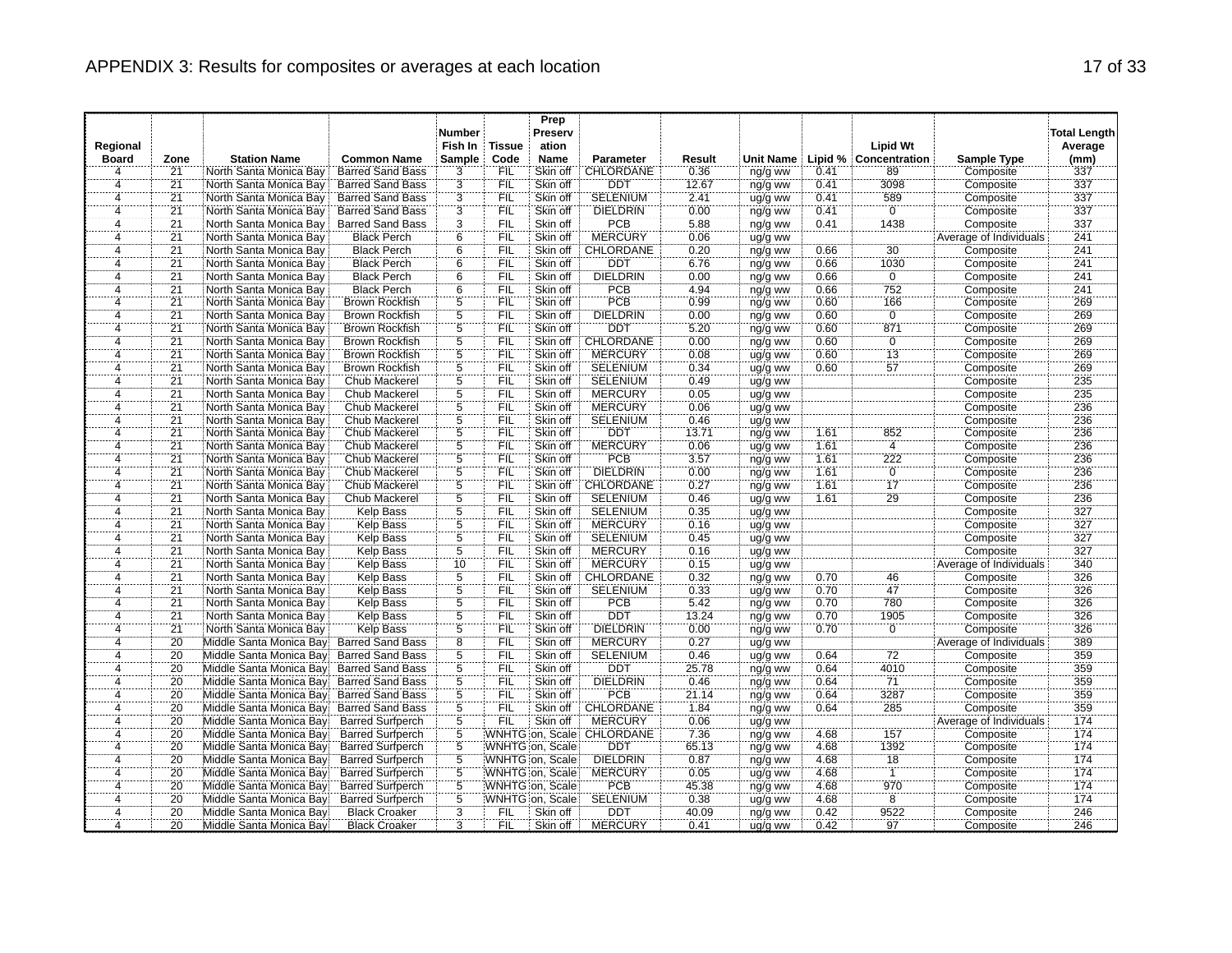|                         |                 |                                              |                         | <b>Number</b>   |            | Prep<br>Preserv  |                 |        |           |      |                       |                        | <b>Total Length</b> |
|-------------------------|-----------------|----------------------------------------------|-------------------------|-----------------|------------|------------------|-----------------|--------|-----------|------|-----------------------|------------------------|---------------------|
| Regional                |                 |                                              |                         | Fish In         | Tissue     | ation            |                 |        |           |      | <b>Lipid Wt</b>       |                        | Average             |
| <b>Board</b>            | Zone            | <b>Station Name</b>                          | <b>Common Name</b>      | <b>Sample</b>   | Code       | <b>Name</b>      | Parameter       | Result | Unit Name |      | Lipid % Concentration | Sample Type            | (mm)                |
| 4                       | $\overline{20}$ | Middle Santa Monica Bay                      | <b>Black Croaker</b>    | 3               | FIL        | Skin off         | <b>DIELDRIN</b> | 0.00   | ng/g ww   | 0.42 | $\mathbf 0$           | Composite              | 246                 |
| $\overline{4}$          | 20              | Middle Santa Monica Bay                      | <b>Black Croaker</b>    | $\frac{3}{3}$   | FIL        | Skin off         | <b>SELENIUM</b> | 0.23   | ug/g ww   | 0.42 | 55                    | Composite              | 246                 |
| 4                       | $\overline{20}$ | Middle Santa Monica Bay                      | <b>Black Croaker</b>    |                 | <b>FIL</b> | Skin off         | PCB             | 27.54  | ng/g ww   | 0.42 | 6541                  | Composite              | 246                 |
| Ä,                      | 20              | Middle Santa Monica Bay                      | <b>Black Croaker</b>    | $\overline{3}$  | <b>FIL</b> | Skin off         | CHLORDANE       | 0.54   | ng/g ww   | 0.42 | 129                   | Composite              | 246                 |
| 4                       | 20              | Middle Santa Monica Bay                      | Chub Mackerel           | $\overline{5}$  | FIL        | Skin off         | <b>MERCURY</b>  | 0.04   | ug/g ww   |      |                       | Composite              | 235                 |
| 4                       | $\overline{20}$ | Middle Santa Monica Bay                      | Chub Mackerel           | 5               | <b>FIL</b> | Skin off         | <b>SELENIUM</b> | 0.41   | ug/g ww   |      |                       | Composite              | 235                 |
| 4                       | 20              | Middle Santa Monica Bay                      | Chub Mackerel           | $rac{5}{5}$     | FIL        | Skin off         | <b>MERCURY</b>  | 0.05   | ug/g ww   |      |                       | Composite              | 235                 |
| ï,                      | 20              | Middle Santa Monica Bay                      | Chub Mackerel           |                 | ΪFIL       | Skin off         | <b>SELENIUM</b> | 0.54   | ug/g ww   |      |                       | Composite              | 235                 |
| $\overline{4}$          | 20              | Middle Santa Monica Bay                      | <b>Chub Mackerel</b>    | $\overline{5}$  | FIL        | Skin off         | <b>SELENIUM</b> | 0.52   | ug/g ww   | 0.90 | 58                    | Composite              | 236                 |
| 4                       | 20              | Middle Santa Monica Bay                      | Chub Mackerel           | $\frac{5}{5}$   | <b>FIL</b> | Skin off         | <b>PCB</b>      | 21.91  | ng/g ww   | 0.90 | 2448                  | Composite              | 236                 |
| 4                       | 20              | Middle Santa Monica Bay                      | Chub Mackerel           |                 | FIL        | Skin off         | <b>DIELDRIN</b> | 0.00   | ng/g ww   | 0.90 | ö                     | Composite              | 236                 |
| 4                       | 20              | Middle Santa Monica Bay                      | Chub Mackerel           | 5               | FIL        | Skin off         | <b>MERCURY</b>  | 0.06   | ug/g ww   | 0.90 | $\overline{6}$        | Composite              | 236                 |
| $\overline{4}$          | 20              | Middle Santa Monica Bay                      | Chub Mackerel           | Ï,              | <b>FIL</b> | Skin off         | DDT             | 25.59  | ng/g ww   | 0.90 | 2859                  | Composite              | 236                 |
| 4                       | 20              | Middle Santa Monica Bay                      | <b>Chub Mackerel</b>    | $\overline{5}$  | FIL        | Skin off         | CHLORDANE       | 2.41   | ng/g ww   | 0.90 | 270                   | Composite              | 236                 |
| $\overline{4}$          | 20              | Middle Santa Monica Bay                      | Kelp Bass               | $\overline{5}$  | FIL        | Skin off         | <b>MERCURY</b>  | 0.18   | ug/g ww   |      |                       | Composite              | 278                 |
| 4                       | 20              | Middle Santa Monica Bay                      | Kelp Bass               | 5               | <b>FIL</b> | Skin off         | SELENIUM        | 0.22   | ug/g ww   |      |                       | Composite              | 278                 |
| $\overline{4}$          | 20              | Middle Santa Monica Bay                      | Kelp Bass               | $\overline{5}$  | FIL        | Skin off         | <b>SELENIUM</b> | 0.08   | ug/g ww   |      |                       | Composite              | 278                 |
| <br>4                   | $\overline{20}$ | Middle Santa Monica Bay                      | Kelp Bass               | $\overline{5}$  | FIL        | Skin off         | <b>MERCURY</b>  | 0.24   | ug/g ww   |      |                       | Composite              | 278                 |
| 4                       | 20              | Middle Santa Monica Bay                      | <b>Kelp Bass</b>        | 10              | FIL        | Skin off         | <b>MERCURY</b>  | 0.19   | ug/g ww   |      |                       | Average of Individuals | 299                 |
| $\overline{4}$          | 20              | Middle Santa Monica Bay                      | Kelp Bass               | $\overline{5}$  | <b>FIL</b> | Skin off         | <b>DIELDRIN</b> | 0.00   | ng/g ww   | 0.45 | $\mathbf 0$           | Composite              | 278                 |
| 4                       | $\overline{20}$ | Middle Santa Monica Bay                      | Kelp Bass               | $\overline{5}$  | FIL        | Skin off         | DDT             | 17.49  | ng/g ww   | 0.45 | 3886                  | Composite              | 278                 |
| 4                       | 20              | Middle Santa Monica Bay                      | Kelp Bass               | $\overline{5}$  | FIL        | Skin off         | CHLORDANE       | 0.22   | ng/g ww   | 0.45 | 49                    | Composite              | 278                 |
| 4                       | $\overline{20}$ | Middle Santa Monica Bay                      | <b>Kelp Bass</b>        | $\overline{5}$  | `FIL       | Skin off         | <b>PCB</b>      | 9.68   | ng/g ww   | 0.45 | 2151                  | Composite              | 278                 |
| 4                       | 20              | Middle Santa Monica Bay                      | <b>Kelp Bass</b>        | $\overline{5}$  | FIL        | Skin off         | <b>SELENIUM</b> | 0.29   | ug/g ww   | 0.45 | 64                    | Composite              | 278                 |
| $\overline{4}$          | 20              | Middle Santa Monica Bay Spotted Scorpionfish |                         | $\overline{5}$  | FIL        | Skin off         | <b>DIELDRIN</b> | 0.00   | ng/g ww   | 1.26 | $\overline{0}$        | Composite              | 244                 |
| 4                       | $\overline{20}$ | Middle Santa Monica Bay Spotted Scorpionfish |                         | $\overline{5}$  | FIL        | Skin off         | <b>PCB</b>      | 25.14  | ng/g ww   | 1.26 | 1995                  | Composite              | 244                 |
| $\overline{4}$          | 20              | Middle Santa Monica Bay Spotted Scorpionfish |                         | $\overline{5}$  | FIL        | Skin off         | <b>MERCURY</b>  | 0.18   | ug/g ww   | 1.26 | 14                    | Composite              | 244                 |
| 4                       | $\overline{20}$ | Middle Santa Monica Bay Spotted Scorpionfish |                         | $\overline{5}$  | `FIL       | Skin off         | DDT             | 70.03  | ng/g ww   | 1.26 | 5558                  | Composite              | 244                 |
| $\overline{4}$          | 20              | Middle Santa Monica Bay Spotted Scorpionfish |                         | $\overline{5}$  | FIL        | Skin off         | <b>SELENIUM</b> | 0.39   | ug/g ww   | 1.26 | $\overline{31}$       | Composite              | 244                 |
| 4                       | 20              | Middle Santa Monica Bay Spotted Scorpionfish |                         | $\overline{5}$  | FIL        | Skin off         | CHLORDANE       | 1.20   | ng/g ww   | 1.26 | 96                    | Composite              | 244                 |
| 4                       | 19              | South Santa Monica Bay                       | <b>Barred Sand Bass</b> | $\overline{10}$ | <b>FIL</b> | Skin off         | <b>MERCURY</b>  | 0.18   | ug/g ww   |      |                       | Average of Individuals | 346                 |
| 4                       | 19              | South Santa Monica Bay                       | <b>Barred Sand Bass</b> | $\frac{5}{5}$   | <b>FIL</b> | Skin off         | <b>SELENIUM</b> | 0.39   | ug/g ww   | 0.46 | 84                    | Composite              | 344                 |
| $\ddot{4}$              | 19              | South Santa Monica Bay                       | <b>Barred Sand Bass</b> |                 | `FIL       | Skin off         | CHLORDANE       | 2.07   | ng/g ww   | 0.46 | 447                   | Composite              | 344                 |
| $\overline{4}$          | 19              | South Santa Monica Bay                       | <b>Barred Sand Bass</b> | $\overline{5}$  | <b>FIL</b> | Skin off         | PCB             | 32.83  | ng/g ww   | 0.46 | 7107                  | Composite              | 344                 |
| 4                       | 19              | South Santa Monica Bay                       | <b>Barred Sand Bass</b> | $\frac{5}{5}$   | FIL        | Skin off         | <b>DDT</b>      | 32.27  | ng/g ww   | 0.46 | 6984                  | Composite              | 344                 |
| 4                       | 19              | South Santa Monica Bay                       | <b>Barred Sand Bass</b> |                 | FIL        | Skin off         | <b>DIELDRIN</b> | 0.47   | ng/g ww   | 0.46 | 102                   | Composite              | 344                 |
| $\overline{4}$          | 19              | South Santa Monica Bay                       | <b>Barred Surfperch</b> | $rac{5}{5}$     | FIL        | Skin off         | <b>MERCURY</b>  | 0.10   | ug/g ww   |      |                       | Average of Individuals | 184                 |
| 4                       | 19              | South Santa Monica Bay                       | <b>Barred Surfperch</b> |                 |            | WNHTG on. Scale  | CHLORDANE       | 0.87   | ng/g ww   | 0.76 | 114                   | Composite              | 184                 |
| $\overline{\mathbf{4}}$ | 19              | South Santa Monica Bay                       | <b>Barred Surfperch</b> | $\overline{5}$  |            | WNHTG on, Scale  | <b>DIELDRIN</b> | 0.49   | ng/g ww   | 0.76 | 65                    | Composite              | 184                 |
| 4                       | 19              | South Santa Monica Bay                       | <b>Barred Surfperch</b> | $\frac{5}{5}$   |            | WNHTG on, Scale  | <b>MERCURY</b>  | 0.09   | ug/g ww   | 0.76 | $\overline{11}$       | Composite              | 184                 |
| 4                       | 19              | South Santa Monica Bay                       | <b>Barred Surfperch</b> |                 |            | WNHTG on, Scale  | <b>PCB</b>      | 10.28  | ng/g ww   | 0.76 | 1348                  | Composite              | 184                 |
| 4                       | 19              | South Santa Monica Bay                       | <b>Barred Surfperch</b> | $rac{5}{5}$     |            | WNHTG on. Scale: | <b>SELENIUM</b> | 0.46   | ug/g ww   | 0.76 | 60                    | Composite              | 184                 |
| ï,                      | 19              | South Santa Monica Bay                       | <b>Barred Surfperch</b> |                 |            | WNHTG on, Scale  | DDT             | 14.50  | ng/g ww   | 0.76 | 1903                  | Composite              | 184                 |
| $\overline{4}$          | 19              | South Santa Monica Bay                       | Chub Mackerel           | $\overline{5}$  | <b>FIL</b> | Skin off         | <b>SELENIUM</b> | 0.48   | ug/g ww   |      |                       | Composite              | 228                 |
| $\overline{4}$          | 19              | South Santa Monica Bay                       | Chub Mackerel           | $\overline{5}$  | <b>FIL</b> | Skin off         | <b>MERCURY</b>  | 0.05   | ug/g ww   |      |                       | Composite              | 228                 |
| 4                       | $\overline{19}$ | South Santa Monica Bay                       | Chub Mackerel           | 5               | FIL        | Skin off         | <b>SELENIUM</b> | 0.42   | ug/g ww   |      |                       | Composite              | 228                 |
| $\overline{4}$          | 19              | South Santa Monica Bay                       | Chub Mackerel           | $\overline{5}$  | FIL        | Skin off         | <b>MERCURY</b>  | 0.04   | ug/g ww   |      |                       | Composite              | 228                 |
| $\overline{4}$          | 19              | South Santa Monica Bay                       | Chub Mackerel           | 5               | <b>FIL</b> | Skin off         | <b>MERCURY</b>  | 0.04   | ug/g ww   | 1.64 | 3                     | Composite              | 229                 |
| $\overline{4}$          | 19              | South Santa Monica Bay                       | <b>Chub Mackerel</b>    | $\overline{5}$  | FIL        | Skin off         | <b>DIELDRIN</b> | 0.00   | ng/g ww   | 1.64 | ő                     | Composite              | 229                 |
| 4                       | 19              | South Santa Monica Bay                       | Chub Mackerel           | $\overline{5}$  | ÏΪ         | Skin off         | CHLORDANE       | 0.39   | ng/g ww   | 1.64 | $\overline{24}$       | Composite              | 229                 |
| 4                       | 19              | South Santa Monica Bay                       | Chub Mackerel           | 5               | <b>FIL</b> | Skin off         | <b>SELENIUM</b> | 0.48   | ug/g ww   | 1.64 | 29                    | Composite              | 229                 |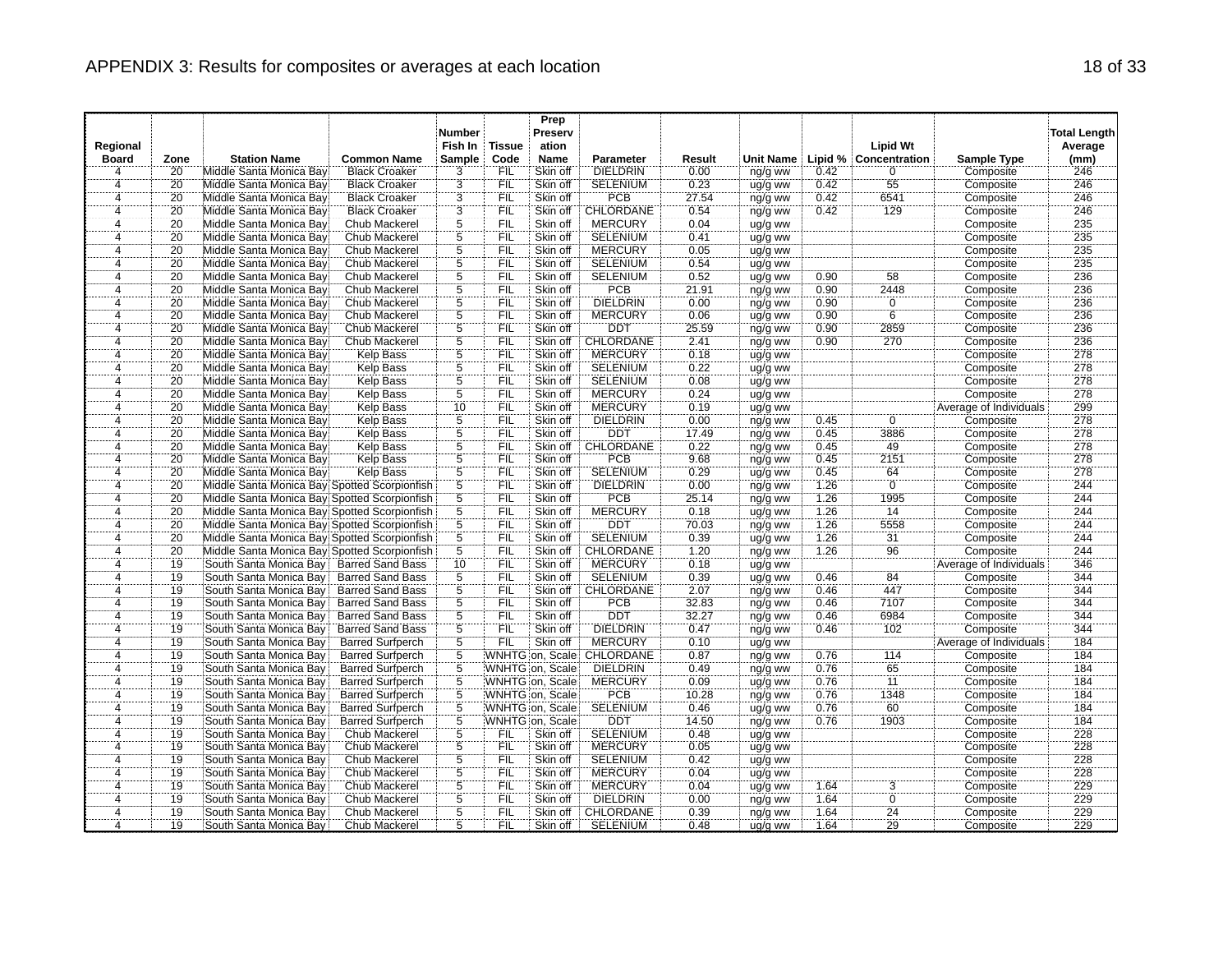| Regional<br>Fish In<br>ation<br><b>Lipid Wt</b><br>Average<br><b>Tissue</b><br><b>Station Name</b><br><b>Common Name</b><br><b>Sample</b><br>Code<br><b>Name</b><br><b>Unit Name</b><br>Lipid % Concentration<br><b>Sample Type</b><br>(mm)<br><b>Board</b><br>Zone<br><b>Parameter</b><br>Result<br>19<br>FIL<br>Skin off<br>DDT<br>38.75<br>229<br>4<br>South Santa Monica Bay<br>Chub Mackerel<br>5<br>1.64<br>2363<br>Composite<br>ng/g ww<br>$\overline{5}$<br><b>PCB</b><br>229<br>$\overline{4}$<br>19<br>South Santa Monica Bay<br>FIL<br>1.64<br>785<br>Composite<br>Chub Mackerel<br>Skin off<br>12.87<br>ng/g ww<br>19<br>10<br><b>MERCURY</b><br>0.13<br>Average of Individuals<br>312<br>South Santa Monica Bay<br><b>Kelp Bass</b><br><b>FIL</b><br>Skin off<br>4<br>ug/g ww<br>$\overline{5}$<br>Ä,<br>19<br>329<br>South Santa Monica Bay<br><b>Kelp Bass</b><br>FIL<br>Skin off<br><b>SELENIUM</b><br>0.58<br>Composite<br>ug/g ww<br>$\overline{5}$<br>19<br>330<br>FIL<br><b>MERCURY</b><br>0.13<br>Composite<br>4<br>South Santa Monica Bay<br><b>Kelp Bass</b><br>Skin off<br>ug/g ww<br>5<br><b>SELENIUM</b><br>Composite<br>330<br>19<br>South Santa Monica Bay<br><b>Kelp Bass</b><br><b>FIL</b><br>Skin off<br>0.23<br>ug/g ww<br>4<br><b>MERCURY</b><br>329<br>$\overline{4}$<br>19<br>South Santa Monica Bay<br><b>Kelp Bass</b><br>$\frac{5}{5}$<br>FIL<br>Skin off<br>0.13<br>ug/g ww<br>Composite<br>19<br>ΈİĹ<br>$\overline{4}$<br>Kelp Bass<br><b>DIELDRIN</b><br>0.00<br>0.39<br>330<br>South Santa Monica Bay<br>Skin off<br>$\mathbf 0$<br>Composite<br>ng/g ww<br>$\overline{5}$<br>0.32<br>83<br>330<br>$\overline{4}$<br>19<br>South Santa Monica Bay<br><b>Kelp Bass</b><br><b>FIL</b><br>Skin off<br><b>SELENIUM</b><br>0.39<br>Composite<br>ug/g ww<br>$\frac{5}{5}$<br>330<br>PCB<br>0.39<br>4253<br>Composite<br>19<br>South Santa Monica Bay<br><b>Kelp Bass</b><br>FIL<br>Skin off<br>16.46<br>$\overline{4}$<br>ng/g ww<br>19<br>CHLORDANE<br>FIL<br>Skin off<br>0.42<br>0.39<br>110<br>330<br>South Santa Monica Bay<br>Kelp Bass<br>Composite<br>4<br>ng/g ww<br>$\overline{5}$<br>19<br>FIL<br>19.80<br>0.39<br>5116<br>Composite<br>330<br>South Santa Monica Bay<br>Kelp Bass<br>Skin off<br><b>DDT</b><br>4<br>ng/g ww<br>$\ddot{5}$<br>SELENIUM<br>179<br>19<br>South Santa Monica Bay<br>White Croaker<br>FIL<br>Skin off<br>Composite<br>$\overline{4}$<br>1.15<br>ug/g ww<br>19<br>$\overline{5}$<br>FIL<br>Skin off<br><b>MERCURY</b><br>0.11<br>179<br>South Santa Monica Bay<br><b>White Croaker</b><br>Composite<br>ug/g ww<br>4<br>$\overline{5}$<br>178<br>$\overline{4}$<br>19<br>FIL<br><b>MERCURY</b><br>0.08<br>Composite<br>South Santa Monica Bay<br><b>White Croaker</b><br>Skin off<br>ug/g ww<br>5<br>19<br>South Santa Monica Bay<br>FIL<br>Skin off<br><b>SELENIUM</b><br>1.01<br>Composite<br>178<br><b>White Croaker</b><br>ug/g ww<br>4<br>19<br>$\overline{5}$<br>FIL<br>CHLORDANE<br>0.49<br>178<br>$\overline{4}$<br>South Santa Monica Bay<br><b>White Croaker</b><br>Skin off<br>1.13<br>44<br>Composite<br>ng/g ww<br>$\overline{5}$<br>6101<br>178<br>19<br>ΈİĹ<br>Skin off<br><b>DDT</b><br>68.94<br>1.13<br>South Santa Monica Bay<br><b>White Croaker</b><br>Composite<br>ng/g ww<br>4<br>$\overline{5}$<br><b>DIELDRIN</b><br>19<br>South Santa Monica Bay<br>FIL<br>Skin off<br>0.00<br>1.13<br>$\overline{0}$<br>178<br><b>White Croaker</b><br>Composite<br>4<br>ng/g ww<br>5<br>PCB<br>178<br>19<br>South Santa Monica Bay<br><b>White Croaker</b><br>FIL<br>Skin off<br>28.52<br>1.13<br>2524<br>Composite<br>$\overline{4}$<br>ng/g ww<br>$\overline{5}$<br><b>MERCURY</b><br>19<br>FIL<br>Skin off<br>1.13<br>$\overline{8}$<br>Composite<br>178<br>South Santa Monica Bay<br>White Croaker<br>0.09<br>4<br>ug/g ww<br>$\overline{5}$<br><b>FIL</b><br>74<br>178<br>19<br><b>SELENIUM</b><br>0.84<br>1.13<br>Composite<br>$\overline{4}$<br>South Santa Monica Bay<br><b>White Croaker</b><br>Skin off<br>ug/g ww<br>$\overline{4}$<br>250<br>$\overline{18}$<br><b>MERCURY</b><br>0.06<br>Palos Verdes<br><b>Black Perch</b><br>10<br>FIL<br>Skin off<br>Average of Individuals<br>ug/g ww<br>251<br>18<br>Palos Verdes<br><b>DDT</b><br>18305<br><b>Black Perch</b><br><b>FIL</b><br>Skin off<br>85.30<br>0.47<br>Composite<br>$\overline{4}$<br>11<br>ng/g ww<br>18<br>FIL<br><b>MERCURY</b><br>0.47<br>Palos Verdes<br><b>Black Perch</b><br>$\overline{11}$<br>Skin off<br>0.06<br>13<br>Composite<br>251<br>ug/g ww<br>4<br>$\overline{16}$<br>$\overline{18}$<br>FIL<br>251<br>Palos Verdes<br><b>Black Perch</b><br>$\overline{11}$<br>Skin off<br><b>SELENIUM</b><br>0.08<br>0.47<br>Composite<br>$\overline{4}$<br>ug/g ww<br>251<br>18<br>Palos Verdes<br><b>Black Perch</b><br>11<br>FIL<br><b>DIELDRIN</b><br>0.00<br>0.47<br>$\overline{0}$<br>Composite<br>4<br>Skin off<br>ng/g ww<br>$\overline{0}$<br>$\overline{18}$<br><b>Black Perch</b><br>ΈİĹ<br>Skin off<br>CHLORDANE<br>0.00<br>0.47<br>251<br>Palos Verdes<br>11<br>Composite<br>4<br>ng/g ww<br>$\overline{18}$<br>FIL<br>2114<br>251<br><b>PCB</b><br>9.85<br>0.47<br>$\overline{4}$<br>Palos Verdes<br><b>Black Perch</b><br>11<br>Skin off<br>Composite<br>ng/g ww<br>$\overline{5}$<br><b>MERCURY</b><br>273<br>18<br>FIL<br>Skin off<br>0.05<br>Composite<br>$\overline{4}$<br>Palos Verdes<br>Chub Mackerel<br>ug/g ww<br>5<br>18<br><b>SELENIUM</b><br>0.45<br>273<br>Palos Verdes<br>Chub Mackerel<br>FIL<br>Skin off<br>Composite<br>4<br>ug/g ww<br>273<br>18<br>$rac{5}{5}$<br>FIL<br>Skin off<br><b>MERCURY</b><br>0.04<br>Composite<br>$\frac{4}{4}$<br>Palos Verdes<br>Chub Mackerel<br>ug/g ww<br>$\overline{18}$<br>FIL<br><b>SELENIUM</b><br>0.43<br>Composite<br>273<br>Palos Verdes<br>Chub Mackerel<br>Skin off<br>ug/g ww<br>$\overline{5}$<br>4<br>18<br>Palos Verdes<br>Chub Mackerel<br>Skin off<br><b>DIELDRIN</b><br>0.00<br>1.39<br>$\overline{0}$<br>Composite<br>273<br>FIL<br>ng/g ww<br>$\overline{5}$<br>FIL<br>19<br>273<br>18<br>Palos Verdes<br>Chub Mackerel<br>Skin off<br>CHLORDANE<br>0.27<br>1.39<br>Composite<br>ng/g ww<br>4<br>5<br>$\overline{18}$<br>FIL<br>1.39<br>273<br>$\overline{4}$<br>Palos Verdes<br>Chub Mackerel<br>Skin off<br><b>DDT</b><br>25.61<br>1842<br>Composite<br>ng/g ww<br>PCB<br>18<br>$\overline{5}$<br>1.39<br>596<br>273<br>Palos Verdes<br><b>Chub Mackerel</b><br><b>FIL</b><br>Skin off<br>8.28<br>Composite<br>4<br>ng/g ww<br>$\overline{5}$<br><b>MERCURY</b><br>1.39<br>273<br>18<br>Palos Verdes<br>Chub Mackerel<br>FIL<br>0.05<br>$\overline{4}$<br>Composite<br>$\overline{4}$<br>Skin off<br>ug/g ww<br>$\overline{31}$<br>18<br>FIL<br><b>SELENIUM</b><br>0.43<br>1.39<br>273<br>Palos Verdes<br><b>Chub Mackerel</b><br>5<br>Skin off<br>Composite<br>ug/g ww<br>4<br>$\overline{12}$<br>18<br>249<br>4<br>4<br>FIL<br>0.06<br>0.48<br>Palos Verdes<br>Gopher Rockfish<br>Skin off<br><b>MERCURY</b><br>Composite<br>ug/g ww<br>$\overline{0}$<br>18<br>Palos Verdes<br>FIL<br><b>DIELDRIN</b><br>0.00<br>0.48<br>249<br>Gopher Rockfish<br>Skin off<br>Composite<br>$\overline{4}$<br>ng/g ww<br>4<br>18<br>FIL<br><b>DDT</b><br>41.22<br>0.48<br>8551<br>249<br>4<br>Palos Verdes<br>Gopher Rockfish<br>$\overline{4}$<br>Skin off<br>Composite<br>ng/g ww<br><br>4<br>$\overline{18}$<br><b>PCB</b><br>5.33<br>4<br>FIL<br>249<br>Palos Verdes<br>Gopher Rockfish<br>Skin off<br>0.48<br>1107<br>Composite<br>ng/g ww<br>18<br>FIL<br>CHLORDANE<br>0.00<br>0.48<br>$\overline{0}$<br>249<br>Palos Verdes<br>Gopher Rockfish<br>$\overline{4}$<br>Skin off<br>Composite<br>4<br>ng/g ww<br>18<br>73<br>249<br>Gopher Rockfish<br>FIL<br><b>SELENIUM</b><br>0.35<br>Composite<br>$\overline{4}$<br>Palos Verdes<br>$\overline{4}$<br>Skin off<br>0.48<br>ug/g ww<br>18<br>FIL<br>324<br>Palos Verdes<br><b>Kelp Bass</b><br>$\overline{4}$<br>Skin off<br><b>MERCURY</b><br>0.12<br>Composite<br>ug/g ww<br>4<br>18<br>$\overline{4}$<br>FIL<br>324<br>Palos Verdes<br><b>Kelp Bass</b><br>Skin off<br><b>SELENIUM</b><br>0.81<br>Composite<br>4<br>ug/g ww<br>331<br>18<br>Palos Verdes<br>Kelp Bass<br>ΈÏL<br><b>MERCURY</b><br>0.14<br>Average of Individuals<br>10<br>Skin off<br>ug/g ww<br>4<br>$\overline{18}$<br>FIL<br><b>SELENIUM</b><br>323<br>Palos Verdes<br>Kelp Bass<br>Skin off<br>0.63<br>Composite<br>4<br>ug/g ww<br>4<br>$\overline{5}$<br>18<br>FIL<br>324<br>$\overline{4}$<br>Palos Verdes<br><b>Kelp Bass</b><br>Skin off<br><b>DIELDRIN</b><br>0.00<br>0.70<br>0<br>Composite |  |  | <b>Number</b> | Prep<br>Preserv |  |  |  | <b>Total Length</b> |
|-----------------------------------------------------------------------------------------------------------------------------------------------------------------------------------------------------------------------------------------------------------------------------------------------------------------------------------------------------------------------------------------------------------------------------------------------------------------------------------------------------------------------------------------------------------------------------------------------------------------------------------------------------------------------------------------------------------------------------------------------------------------------------------------------------------------------------------------------------------------------------------------------------------------------------------------------------------------------------------------------------------------------------------------------------------------------------------------------------------------------------------------------------------------------------------------------------------------------------------------------------------------------------------------------------------------------------------------------------------------------------------------------------------------------------------------------------------------------------------------------------------------------------------------------------------------------------------------------------------------------------------------------------------------------------------------------------------------------------------------------------------------------------------------------------------------------------------------------------------------------------------------------------------------------------------------------------------------------------------------------------------------------------------------------------------------------------------------------------------------------------------------------------------------------------------------------------------------------------------------------------------------------------------------------------------------------------------------------------------------------------------------------------------------------------------------------------------------------------------------------------------------------------------------------------------------------------------------------------------------------------------------------------------------------------------------------------------------------------------------------------------------------------------------------------------------------------------------------------------------------------------------------------------------------------------------------------------------------------------------------------------------------------------------------------------------------------------------------------------------------------------------------------------------------------------------------------------------------------------------------------------------------------------------------------------------------------------------------------------------------------------------------------------------------------------------------------------------------------------------------------------------------------------------------------------------------------------------------------------------------------------------------------------------------------------------------------------------------------------------------------------------------------------------------------------------------------------------------------------------------------------------------------------------------------------------------------------------------------------------------------------------------------------------------------------------------------------------------------------------------------------------------------------------------------------------------------------------------------------------------------------------------------------------------------------------------------------------------------------------------------------------------------------------------------------------------------------------------------------------------------------------------------------------------------------------------------------------------------------------------------------------------------------------------------------------------------------------------------------------------------------------------------------------------------------------------------------------------------------------------------------------------------------------------------------------------------------------------------------------------------------------------------------------------------------------------------------------------------------------------------------------------------------------------------------------------------------------------------------------------------------------------------------------------------------------------------------------------------------------------------------------------------------------------------------------------------------------------------------------------------------------------------------------------------------------------------------------------------------------------------------------------------------------------------------------------------------------------------------------------------------------------------------------------------------------------------------------------------------------------------------------------------------------------------------------------------------------------------------------------------------------------------------------------------------------------------------------------------------------------------------------------------------------------------------------------------------------------------------------------------------------------------------------------------------------------------------------------------------------------------------------------------------------------------------------------------------------------------------------------------------------------------------------------------------------------------------------------------------------------------------------------------------------------------------------------------------------------------------------------------------------------------------------------------------------------------------------------------------------------------------------------------------------------------------------------------------------------------------------------------------------------------------------------------------------------------------------------------------------------------------------------------------------------------------------------------------------------------------------------------------------------------------------------------------------------------------------------------------------------------------------------------------------------------------------------------------------------------------------------------------------------------------------------------------------------------------------------------------------------------------------------------------------------------------------------------------------------------------------------------------------------------------------------------------------------------------------------------------------------------------------------------------------------------------------------------------------------------------------------------------------------------------------------------------------------------------------------------------------------------------------------------------------------------------------------------------------------------------------------------------------------------------------------------------------------------------------------------------------------------------------------------------------------------------------------------------------------------------------------------------------------------------------------------------------------|--|--|---------------|-----------------|--|--|--|---------------------|
|                                                                                                                                                                                                                                                                                                                                                                                                                                                                                                                                                                                                                                                                                                                                                                                                                                                                                                                                                                                                                                                                                                                                                                                                                                                                                                                                                                                                                                                                                                                                                                                                                                                                                                                                                                                                                                                                                                                                                                                                                                                                                                                                                                                                                                                                                                                                                                                                                                                                                                                                                                                                                                                                                                                                                                                                                                                                                                                                                                                                                                                                                                                                                                                                                                                                                                                                                                                                                                                                                                                                                                                                                                                                                                                                                                                                                                                                                                                                                                                                                                                                                                                                                                                                                                                                                                                                                                                                                                                                                                                                                                                                                                                                                                                                                                                                                                                                                                                                                                                                                                                                                                                                                                                                                                                                                                                                                                                                                                                                                                                                                                                                                                                                                                                                                                                                                                                                                                                                                                                                                                                                                                                                                                                                                                                                                                                                                                                                                                                                                                                                                                                                                                                                                                                                                                                                                                                                                                                                                                                                                                                                                                                                                                                                                                                                                                                                                                                                                                                                                                                                                                                                                                                                                                                                                                                                                                                                                                                                                                                                                                                                                                                                                                                                                                                                                                                                                                                                                                                                                                                                                                       |  |  |               |                 |  |  |  |                     |
|                                                                                                                                                                                                                                                                                                                                                                                                                                                                                                                                                                                                                                                                                                                                                                                                                                                                                                                                                                                                                                                                                                                                                                                                                                                                                                                                                                                                                                                                                                                                                                                                                                                                                                                                                                                                                                                                                                                                                                                                                                                                                                                                                                                                                                                                                                                                                                                                                                                                                                                                                                                                                                                                                                                                                                                                                                                                                                                                                                                                                                                                                                                                                                                                                                                                                                                                                                                                                                                                                                                                                                                                                                                                                                                                                                                                                                                                                                                                                                                                                                                                                                                                                                                                                                                                                                                                                                                                                                                                                                                                                                                                                                                                                                                                                                                                                                                                                                                                                                                                                                                                                                                                                                                                                                                                                                                                                                                                                                                                                                                                                                                                                                                                                                                                                                                                                                                                                                                                                                                                                                                                                                                                                                                                                                                                                                                                                                                                                                                                                                                                                                                                                                                                                                                                                                                                                                                                                                                                                                                                                                                                                                                                                                                                                                                                                                                                                                                                                                                                                                                                                                                                                                                                                                                                                                                                                                                                                                                                                                                                                                                                                                                                                                                                                                                                                                                                                                                                                                                                                                                                                                       |  |  |               |                 |  |  |  |                     |
|                                                                                                                                                                                                                                                                                                                                                                                                                                                                                                                                                                                                                                                                                                                                                                                                                                                                                                                                                                                                                                                                                                                                                                                                                                                                                                                                                                                                                                                                                                                                                                                                                                                                                                                                                                                                                                                                                                                                                                                                                                                                                                                                                                                                                                                                                                                                                                                                                                                                                                                                                                                                                                                                                                                                                                                                                                                                                                                                                                                                                                                                                                                                                                                                                                                                                                                                                                                                                                                                                                                                                                                                                                                                                                                                                                                                                                                                                                                                                                                                                                                                                                                                                                                                                                                                                                                                                                                                                                                                                                                                                                                                                                                                                                                                                                                                                                                                                                                                                                                                                                                                                                                                                                                                                                                                                                                                                                                                                                                                                                                                                                                                                                                                                                                                                                                                                                                                                                                                                                                                                                                                                                                                                                                                                                                                                                                                                                                                                                                                                                                                                                                                                                                                                                                                                                                                                                                                                                                                                                                                                                                                                                                                                                                                                                                                                                                                                                                                                                                                                                                                                                                                                                                                                                                                                                                                                                                                                                                                                                                                                                                                                                                                                                                                                                                                                                                                                                                                                                                                                                                                                                       |  |  |               |                 |  |  |  |                     |
|                                                                                                                                                                                                                                                                                                                                                                                                                                                                                                                                                                                                                                                                                                                                                                                                                                                                                                                                                                                                                                                                                                                                                                                                                                                                                                                                                                                                                                                                                                                                                                                                                                                                                                                                                                                                                                                                                                                                                                                                                                                                                                                                                                                                                                                                                                                                                                                                                                                                                                                                                                                                                                                                                                                                                                                                                                                                                                                                                                                                                                                                                                                                                                                                                                                                                                                                                                                                                                                                                                                                                                                                                                                                                                                                                                                                                                                                                                                                                                                                                                                                                                                                                                                                                                                                                                                                                                                                                                                                                                                                                                                                                                                                                                                                                                                                                                                                                                                                                                                                                                                                                                                                                                                                                                                                                                                                                                                                                                                                                                                                                                                                                                                                                                                                                                                                                                                                                                                                                                                                                                                                                                                                                                                                                                                                                                                                                                                                                                                                                                                                                                                                                                                                                                                                                                                                                                                                                                                                                                                                                                                                                                                                                                                                                                                                                                                                                                                                                                                                                                                                                                                                                                                                                                                                                                                                                                                                                                                                                                                                                                                                                                                                                                                                                                                                                                                                                                                                                                                                                                                                                                       |  |  |               |                 |  |  |  |                     |
|                                                                                                                                                                                                                                                                                                                                                                                                                                                                                                                                                                                                                                                                                                                                                                                                                                                                                                                                                                                                                                                                                                                                                                                                                                                                                                                                                                                                                                                                                                                                                                                                                                                                                                                                                                                                                                                                                                                                                                                                                                                                                                                                                                                                                                                                                                                                                                                                                                                                                                                                                                                                                                                                                                                                                                                                                                                                                                                                                                                                                                                                                                                                                                                                                                                                                                                                                                                                                                                                                                                                                                                                                                                                                                                                                                                                                                                                                                                                                                                                                                                                                                                                                                                                                                                                                                                                                                                                                                                                                                                                                                                                                                                                                                                                                                                                                                                                                                                                                                                                                                                                                                                                                                                                                                                                                                                                                                                                                                                                                                                                                                                                                                                                                                                                                                                                                                                                                                                                                                                                                                                                                                                                                                                                                                                                                                                                                                                                                                                                                                                                                                                                                                                                                                                                                                                                                                                                                                                                                                                                                                                                                                                                                                                                                                                                                                                                                                                                                                                                                                                                                                                                                                                                                                                                                                                                                                                                                                                                                                                                                                                                                                                                                                                                                                                                                                                                                                                                                                                                                                                                                                       |  |  |               |                 |  |  |  |                     |
|                                                                                                                                                                                                                                                                                                                                                                                                                                                                                                                                                                                                                                                                                                                                                                                                                                                                                                                                                                                                                                                                                                                                                                                                                                                                                                                                                                                                                                                                                                                                                                                                                                                                                                                                                                                                                                                                                                                                                                                                                                                                                                                                                                                                                                                                                                                                                                                                                                                                                                                                                                                                                                                                                                                                                                                                                                                                                                                                                                                                                                                                                                                                                                                                                                                                                                                                                                                                                                                                                                                                                                                                                                                                                                                                                                                                                                                                                                                                                                                                                                                                                                                                                                                                                                                                                                                                                                                                                                                                                                                                                                                                                                                                                                                                                                                                                                                                                                                                                                                                                                                                                                                                                                                                                                                                                                                                                                                                                                                                                                                                                                                                                                                                                                                                                                                                                                                                                                                                                                                                                                                                                                                                                                                                                                                                                                                                                                                                                                                                                                                                                                                                                                                                                                                                                                                                                                                                                                                                                                                                                                                                                                                                                                                                                                                                                                                                                                                                                                                                                                                                                                                                                                                                                                                                                                                                                                                                                                                                                                                                                                                                                                                                                                                                                                                                                                                                                                                                                                                                                                                                                                       |  |  |               |                 |  |  |  |                     |
|                                                                                                                                                                                                                                                                                                                                                                                                                                                                                                                                                                                                                                                                                                                                                                                                                                                                                                                                                                                                                                                                                                                                                                                                                                                                                                                                                                                                                                                                                                                                                                                                                                                                                                                                                                                                                                                                                                                                                                                                                                                                                                                                                                                                                                                                                                                                                                                                                                                                                                                                                                                                                                                                                                                                                                                                                                                                                                                                                                                                                                                                                                                                                                                                                                                                                                                                                                                                                                                                                                                                                                                                                                                                                                                                                                                                                                                                                                                                                                                                                                                                                                                                                                                                                                                                                                                                                                                                                                                                                                                                                                                                                                                                                                                                                                                                                                                                                                                                                                                                                                                                                                                                                                                                                                                                                                                                                                                                                                                                                                                                                                                                                                                                                                                                                                                                                                                                                                                                                                                                                                                                                                                                                                                                                                                                                                                                                                                                                                                                                                                                                                                                                                                                                                                                                                                                                                                                                                                                                                                                                                                                                                                                                                                                                                                                                                                                                                                                                                                                                                                                                                                                                                                                                                                                                                                                                                                                                                                                                                                                                                                                                                                                                                                                                                                                                                                                                                                                                                                                                                                                                                       |  |  |               |                 |  |  |  |                     |
|                                                                                                                                                                                                                                                                                                                                                                                                                                                                                                                                                                                                                                                                                                                                                                                                                                                                                                                                                                                                                                                                                                                                                                                                                                                                                                                                                                                                                                                                                                                                                                                                                                                                                                                                                                                                                                                                                                                                                                                                                                                                                                                                                                                                                                                                                                                                                                                                                                                                                                                                                                                                                                                                                                                                                                                                                                                                                                                                                                                                                                                                                                                                                                                                                                                                                                                                                                                                                                                                                                                                                                                                                                                                                                                                                                                                                                                                                                                                                                                                                                                                                                                                                                                                                                                                                                                                                                                                                                                                                                                                                                                                                                                                                                                                                                                                                                                                                                                                                                                                                                                                                                                                                                                                                                                                                                                                                                                                                                                                                                                                                                                                                                                                                                                                                                                                                                                                                                                                                                                                                                                                                                                                                                                                                                                                                                                                                                                                                                                                                                                                                                                                                                                                                                                                                                                                                                                                                                                                                                                                                                                                                                                                                                                                                                                                                                                                                                                                                                                                                                                                                                                                                                                                                                                                                                                                                                                                                                                                                                                                                                                                                                                                                                                                                                                                                                                                                                                                                                                                                                                                                                       |  |  |               |                 |  |  |  |                     |
|                                                                                                                                                                                                                                                                                                                                                                                                                                                                                                                                                                                                                                                                                                                                                                                                                                                                                                                                                                                                                                                                                                                                                                                                                                                                                                                                                                                                                                                                                                                                                                                                                                                                                                                                                                                                                                                                                                                                                                                                                                                                                                                                                                                                                                                                                                                                                                                                                                                                                                                                                                                                                                                                                                                                                                                                                                                                                                                                                                                                                                                                                                                                                                                                                                                                                                                                                                                                                                                                                                                                                                                                                                                                                                                                                                                                                                                                                                                                                                                                                                                                                                                                                                                                                                                                                                                                                                                                                                                                                                                                                                                                                                                                                                                                                                                                                                                                                                                                                                                                                                                                                                                                                                                                                                                                                                                                                                                                                                                                                                                                                                                                                                                                                                                                                                                                                                                                                                                                                                                                                                                                                                                                                                                                                                                                                                                                                                                                                                                                                                                                                                                                                                                                                                                                                                                                                                                                                                                                                                                                                                                                                                                                                                                                                                                                                                                                                                                                                                                                                                                                                                                                                                                                                                                                                                                                                                                                                                                                                                                                                                                                                                                                                                                                                                                                                                                                                                                                                                                                                                                                                                       |  |  |               |                 |  |  |  |                     |
|                                                                                                                                                                                                                                                                                                                                                                                                                                                                                                                                                                                                                                                                                                                                                                                                                                                                                                                                                                                                                                                                                                                                                                                                                                                                                                                                                                                                                                                                                                                                                                                                                                                                                                                                                                                                                                                                                                                                                                                                                                                                                                                                                                                                                                                                                                                                                                                                                                                                                                                                                                                                                                                                                                                                                                                                                                                                                                                                                                                                                                                                                                                                                                                                                                                                                                                                                                                                                                                                                                                                                                                                                                                                                                                                                                                                                                                                                                                                                                                                                                                                                                                                                                                                                                                                                                                                                                                                                                                                                                                                                                                                                                                                                                                                                                                                                                                                                                                                                                                                                                                                                                                                                                                                                                                                                                                                                                                                                                                                                                                                                                                                                                                                                                                                                                                                                                                                                                                                                                                                                                                                                                                                                                                                                                                                                                                                                                                                                                                                                                                                                                                                                                                                                                                                                                                                                                                                                                                                                                                                                                                                                                                                                                                                                                                                                                                                                                                                                                                                                                                                                                                                                                                                                                                                                                                                                                                                                                                                                                                                                                                                                                                                                                                                                                                                                                                                                                                                                                                                                                                                                                       |  |  |               |                 |  |  |  |                     |
|                                                                                                                                                                                                                                                                                                                                                                                                                                                                                                                                                                                                                                                                                                                                                                                                                                                                                                                                                                                                                                                                                                                                                                                                                                                                                                                                                                                                                                                                                                                                                                                                                                                                                                                                                                                                                                                                                                                                                                                                                                                                                                                                                                                                                                                                                                                                                                                                                                                                                                                                                                                                                                                                                                                                                                                                                                                                                                                                                                                                                                                                                                                                                                                                                                                                                                                                                                                                                                                                                                                                                                                                                                                                                                                                                                                                                                                                                                                                                                                                                                                                                                                                                                                                                                                                                                                                                                                                                                                                                                                                                                                                                                                                                                                                                                                                                                                                                                                                                                                                                                                                                                                                                                                                                                                                                                                                                                                                                                                                                                                                                                                                                                                                                                                                                                                                                                                                                                                                                                                                                                                                                                                                                                                                                                                                                                                                                                                                                                                                                                                                                                                                                                                                                                                                                                                                                                                                                                                                                                                                                                                                                                                                                                                                                                                                                                                                                                                                                                                                                                                                                                                                                                                                                                                                                                                                                                                                                                                                                                                                                                                                                                                                                                                                                                                                                                                                                                                                                                                                                                                                                                       |  |  |               |                 |  |  |  |                     |
|                                                                                                                                                                                                                                                                                                                                                                                                                                                                                                                                                                                                                                                                                                                                                                                                                                                                                                                                                                                                                                                                                                                                                                                                                                                                                                                                                                                                                                                                                                                                                                                                                                                                                                                                                                                                                                                                                                                                                                                                                                                                                                                                                                                                                                                                                                                                                                                                                                                                                                                                                                                                                                                                                                                                                                                                                                                                                                                                                                                                                                                                                                                                                                                                                                                                                                                                                                                                                                                                                                                                                                                                                                                                                                                                                                                                                                                                                                                                                                                                                                                                                                                                                                                                                                                                                                                                                                                                                                                                                                                                                                                                                                                                                                                                                                                                                                                                                                                                                                                                                                                                                                                                                                                                                                                                                                                                                                                                                                                                                                                                                                                                                                                                                                                                                                                                                                                                                                                                                                                                                                                                                                                                                                                                                                                                                                                                                                                                                                                                                                                                                                                                                                                                                                                                                                                                                                                                                                                                                                                                                                                                                                                                                                                                                                                                                                                                                                                                                                                                                                                                                                                                                                                                                                                                                                                                                                                                                                                                                                                                                                                                                                                                                                                                                                                                                                                                                                                                                                                                                                                                                                       |  |  |               |                 |  |  |  |                     |
|                                                                                                                                                                                                                                                                                                                                                                                                                                                                                                                                                                                                                                                                                                                                                                                                                                                                                                                                                                                                                                                                                                                                                                                                                                                                                                                                                                                                                                                                                                                                                                                                                                                                                                                                                                                                                                                                                                                                                                                                                                                                                                                                                                                                                                                                                                                                                                                                                                                                                                                                                                                                                                                                                                                                                                                                                                                                                                                                                                                                                                                                                                                                                                                                                                                                                                                                                                                                                                                                                                                                                                                                                                                                                                                                                                                                                                                                                                                                                                                                                                                                                                                                                                                                                                                                                                                                                                                                                                                                                                                                                                                                                                                                                                                                                                                                                                                                                                                                                                                                                                                                                                                                                                                                                                                                                                                                                                                                                                                                                                                                                                                                                                                                                                                                                                                                                                                                                                                                                                                                                                                                                                                                                                                                                                                                                                                                                                                                                                                                                                                                                                                                                                                                                                                                                                                                                                                                                                                                                                                                                                                                                                                                                                                                                                                                                                                                                                                                                                                                                                                                                                                                                                                                                                                                                                                                                                                                                                                                                                                                                                                                                                                                                                                                                                                                                                                                                                                                                                                                                                                                                                       |  |  |               |                 |  |  |  |                     |
|                                                                                                                                                                                                                                                                                                                                                                                                                                                                                                                                                                                                                                                                                                                                                                                                                                                                                                                                                                                                                                                                                                                                                                                                                                                                                                                                                                                                                                                                                                                                                                                                                                                                                                                                                                                                                                                                                                                                                                                                                                                                                                                                                                                                                                                                                                                                                                                                                                                                                                                                                                                                                                                                                                                                                                                                                                                                                                                                                                                                                                                                                                                                                                                                                                                                                                                                                                                                                                                                                                                                                                                                                                                                                                                                                                                                                                                                                                                                                                                                                                                                                                                                                                                                                                                                                                                                                                                                                                                                                                                                                                                                                                                                                                                                                                                                                                                                                                                                                                                                                                                                                                                                                                                                                                                                                                                                                                                                                                                                                                                                                                                                                                                                                                                                                                                                                                                                                                                                                                                                                                                                                                                                                                                                                                                                                                                                                                                                                                                                                                                                                                                                                                                                                                                                                                                                                                                                                                                                                                                                                                                                                                                                                                                                                                                                                                                                                                                                                                                                                                                                                                                                                                                                                                                                                                                                                                                                                                                                                                                                                                                                                                                                                                                                                                                                                                                                                                                                                                                                                                                                                                       |  |  |               |                 |  |  |  |                     |
|                                                                                                                                                                                                                                                                                                                                                                                                                                                                                                                                                                                                                                                                                                                                                                                                                                                                                                                                                                                                                                                                                                                                                                                                                                                                                                                                                                                                                                                                                                                                                                                                                                                                                                                                                                                                                                                                                                                                                                                                                                                                                                                                                                                                                                                                                                                                                                                                                                                                                                                                                                                                                                                                                                                                                                                                                                                                                                                                                                                                                                                                                                                                                                                                                                                                                                                                                                                                                                                                                                                                                                                                                                                                                                                                                                                                                                                                                                                                                                                                                                                                                                                                                                                                                                                                                                                                                                                                                                                                                                                                                                                                                                                                                                                                                                                                                                                                                                                                                                                                                                                                                                                                                                                                                                                                                                                                                                                                                                                                                                                                                                                                                                                                                                                                                                                                                                                                                                                                                                                                                                                                                                                                                                                                                                                                                                                                                                                                                                                                                                                                                                                                                                                                                                                                                                                                                                                                                                                                                                                                                                                                                                                                                                                                                                                                                                                                                                                                                                                                                                                                                                                                                                                                                                                                                                                                                                                                                                                                                                                                                                                                                                                                                                                                                                                                                                                                                                                                                                                                                                                                                                       |  |  |               |                 |  |  |  |                     |
|                                                                                                                                                                                                                                                                                                                                                                                                                                                                                                                                                                                                                                                                                                                                                                                                                                                                                                                                                                                                                                                                                                                                                                                                                                                                                                                                                                                                                                                                                                                                                                                                                                                                                                                                                                                                                                                                                                                                                                                                                                                                                                                                                                                                                                                                                                                                                                                                                                                                                                                                                                                                                                                                                                                                                                                                                                                                                                                                                                                                                                                                                                                                                                                                                                                                                                                                                                                                                                                                                                                                                                                                                                                                                                                                                                                                                                                                                                                                                                                                                                                                                                                                                                                                                                                                                                                                                                                                                                                                                                                                                                                                                                                                                                                                                                                                                                                                                                                                                                                                                                                                                                                                                                                                                                                                                                                                                                                                                                                                                                                                                                                                                                                                                                                                                                                                                                                                                                                                                                                                                                                                                                                                                                                                                                                                                                                                                                                                                                                                                                                                                                                                                                                                                                                                                                                                                                                                                                                                                                                                                                                                                                                                                                                                                                                                                                                                                                                                                                                                                                                                                                                                                                                                                                                                                                                                                                                                                                                                                                                                                                                                                                                                                                                                                                                                                                                                                                                                                                                                                                                                                                       |  |  |               |                 |  |  |  |                     |
|                                                                                                                                                                                                                                                                                                                                                                                                                                                                                                                                                                                                                                                                                                                                                                                                                                                                                                                                                                                                                                                                                                                                                                                                                                                                                                                                                                                                                                                                                                                                                                                                                                                                                                                                                                                                                                                                                                                                                                                                                                                                                                                                                                                                                                                                                                                                                                                                                                                                                                                                                                                                                                                                                                                                                                                                                                                                                                                                                                                                                                                                                                                                                                                                                                                                                                                                                                                                                                                                                                                                                                                                                                                                                                                                                                                                                                                                                                                                                                                                                                                                                                                                                                                                                                                                                                                                                                                                                                                                                                                                                                                                                                                                                                                                                                                                                                                                                                                                                                                                                                                                                                                                                                                                                                                                                                                                                                                                                                                                                                                                                                                                                                                                                                                                                                                                                                                                                                                                                                                                                                                                                                                                                                                                                                                                                                                                                                                                                                                                                                                                                                                                                                                                                                                                                                                                                                                                                                                                                                                                                                                                                                                                                                                                                                                                                                                                                                                                                                                                                                                                                                                                                                                                                                                                                                                                                                                                                                                                                                                                                                                                                                                                                                                                                                                                                                                                                                                                                                                                                                                                                                       |  |  |               |                 |  |  |  |                     |
|                                                                                                                                                                                                                                                                                                                                                                                                                                                                                                                                                                                                                                                                                                                                                                                                                                                                                                                                                                                                                                                                                                                                                                                                                                                                                                                                                                                                                                                                                                                                                                                                                                                                                                                                                                                                                                                                                                                                                                                                                                                                                                                                                                                                                                                                                                                                                                                                                                                                                                                                                                                                                                                                                                                                                                                                                                                                                                                                                                                                                                                                                                                                                                                                                                                                                                                                                                                                                                                                                                                                                                                                                                                                                                                                                                                                                                                                                                                                                                                                                                                                                                                                                                                                                                                                                                                                                                                                                                                                                                                                                                                                                                                                                                                                                                                                                                                                                                                                                                                                                                                                                                                                                                                                                                                                                                                                                                                                                                                                                                                                                                                                                                                                                                                                                                                                                                                                                                                                                                                                                                                                                                                                                                                                                                                                                                                                                                                                                                                                                                                                                                                                                                                                                                                                                                                                                                                                                                                                                                                                                                                                                                                                                                                                                                                                                                                                                                                                                                                                                                                                                                                                                                                                                                                                                                                                                                                                                                                                                                                                                                                                                                                                                                                                                                                                                                                                                                                                                                                                                                                                                                       |  |  |               |                 |  |  |  |                     |
|                                                                                                                                                                                                                                                                                                                                                                                                                                                                                                                                                                                                                                                                                                                                                                                                                                                                                                                                                                                                                                                                                                                                                                                                                                                                                                                                                                                                                                                                                                                                                                                                                                                                                                                                                                                                                                                                                                                                                                                                                                                                                                                                                                                                                                                                                                                                                                                                                                                                                                                                                                                                                                                                                                                                                                                                                                                                                                                                                                                                                                                                                                                                                                                                                                                                                                                                                                                                                                                                                                                                                                                                                                                                                                                                                                                                                                                                                                                                                                                                                                                                                                                                                                                                                                                                                                                                                                                                                                                                                                                                                                                                                                                                                                                                                                                                                                                                                                                                                                                                                                                                                                                                                                                                                                                                                                                                                                                                                                                                                                                                                                                                                                                                                                                                                                                                                                                                                                                                                                                                                                                                                                                                                                                                                                                                                                                                                                                                                                                                                                                                                                                                                                                                                                                                                                                                                                                                                                                                                                                                                                                                                                                                                                                                                                                                                                                                                                                                                                                                                                                                                                                                                                                                                                                                                                                                                                                                                                                                                                                                                                                                                                                                                                                                                                                                                                                                                                                                                                                                                                                                                                       |  |  |               |                 |  |  |  |                     |
|                                                                                                                                                                                                                                                                                                                                                                                                                                                                                                                                                                                                                                                                                                                                                                                                                                                                                                                                                                                                                                                                                                                                                                                                                                                                                                                                                                                                                                                                                                                                                                                                                                                                                                                                                                                                                                                                                                                                                                                                                                                                                                                                                                                                                                                                                                                                                                                                                                                                                                                                                                                                                                                                                                                                                                                                                                                                                                                                                                                                                                                                                                                                                                                                                                                                                                                                                                                                                                                                                                                                                                                                                                                                                                                                                                                                                                                                                                                                                                                                                                                                                                                                                                                                                                                                                                                                                                                                                                                                                                                                                                                                                                                                                                                                                                                                                                                                                                                                                                                                                                                                                                                                                                                                                                                                                                                                                                                                                                                                                                                                                                                                                                                                                                                                                                                                                                                                                                                                                                                                                                                                                                                                                                                                                                                                                                                                                                                                                                                                                                                                                                                                                                                                                                                                                                                                                                                                                                                                                                                                                                                                                                                                                                                                                                                                                                                                                                                                                                                                                                                                                                                                                                                                                                                                                                                                                                                                                                                                                                                                                                                                                                                                                                                                                                                                                                                                                                                                                                                                                                                                                                       |  |  |               |                 |  |  |  |                     |
|                                                                                                                                                                                                                                                                                                                                                                                                                                                                                                                                                                                                                                                                                                                                                                                                                                                                                                                                                                                                                                                                                                                                                                                                                                                                                                                                                                                                                                                                                                                                                                                                                                                                                                                                                                                                                                                                                                                                                                                                                                                                                                                                                                                                                                                                                                                                                                                                                                                                                                                                                                                                                                                                                                                                                                                                                                                                                                                                                                                                                                                                                                                                                                                                                                                                                                                                                                                                                                                                                                                                                                                                                                                                                                                                                                                                                                                                                                                                                                                                                                                                                                                                                                                                                                                                                                                                                                                                                                                                                                                                                                                                                                                                                                                                                                                                                                                                                                                                                                                                                                                                                                                                                                                                                                                                                                                                                                                                                                                                                                                                                                                                                                                                                                                                                                                                                                                                                                                                                                                                                                                                                                                                                                                                                                                                                                                                                                                                                                                                                                                                                                                                                                                                                                                                                                                                                                                                                                                                                                                                                                                                                                                                                                                                                                                                                                                                                                                                                                                                                                                                                                                                                                                                                                                                                                                                                                                                                                                                                                                                                                                                                                                                                                                                                                                                                                                                                                                                                                                                                                                                                                       |  |  |               |                 |  |  |  |                     |
|                                                                                                                                                                                                                                                                                                                                                                                                                                                                                                                                                                                                                                                                                                                                                                                                                                                                                                                                                                                                                                                                                                                                                                                                                                                                                                                                                                                                                                                                                                                                                                                                                                                                                                                                                                                                                                                                                                                                                                                                                                                                                                                                                                                                                                                                                                                                                                                                                                                                                                                                                                                                                                                                                                                                                                                                                                                                                                                                                                                                                                                                                                                                                                                                                                                                                                                                                                                                                                                                                                                                                                                                                                                                                                                                                                                                                                                                                                                                                                                                                                                                                                                                                                                                                                                                                                                                                                                                                                                                                                                                                                                                                                                                                                                                                                                                                                                                                                                                                                                                                                                                                                                                                                                                                                                                                                                                                                                                                                                                                                                                                                                                                                                                                                                                                                                                                                                                                                                                                                                                                                                                                                                                                                                                                                                                                                                                                                                                                                                                                                                                                                                                                                                                                                                                                                                                                                                                                                                                                                                                                                                                                                                                                                                                                                                                                                                                                                                                                                                                                                                                                                                                                                                                                                                                                                                                                                                                                                                                                                                                                                                                                                                                                                                                                                                                                                                                                                                                                                                                                                                                                                       |  |  |               |                 |  |  |  |                     |
|                                                                                                                                                                                                                                                                                                                                                                                                                                                                                                                                                                                                                                                                                                                                                                                                                                                                                                                                                                                                                                                                                                                                                                                                                                                                                                                                                                                                                                                                                                                                                                                                                                                                                                                                                                                                                                                                                                                                                                                                                                                                                                                                                                                                                                                                                                                                                                                                                                                                                                                                                                                                                                                                                                                                                                                                                                                                                                                                                                                                                                                                                                                                                                                                                                                                                                                                                                                                                                                                                                                                                                                                                                                                                                                                                                                                                                                                                                                                                                                                                                                                                                                                                                                                                                                                                                                                                                                                                                                                                                                                                                                                                                                                                                                                                                                                                                                                                                                                                                                                                                                                                                                                                                                                                                                                                                                                                                                                                                                                                                                                                                                                                                                                                                                                                                                                                                                                                                                                                                                                                                                                                                                                                                                                                                                                                                                                                                                                                                                                                                                                                                                                                                                                                                                                                                                                                                                                                                                                                                                                                                                                                                                                                                                                                                                                                                                                                                                                                                                                                                                                                                                                                                                                                                                                                                                                                                                                                                                                                                                                                                                                                                                                                                                                                                                                                                                                                                                                                                                                                                                                                                       |  |  |               |                 |  |  |  |                     |
|                                                                                                                                                                                                                                                                                                                                                                                                                                                                                                                                                                                                                                                                                                                                                                                                                                                                                                                                                                                                                                                                                                                                                                                                                                                                                                                                                                                                                                                                                                                                                                                                                                                                                                                                                                                                                                                                                                                                                                                                                                                                                                                                                                                                                                                                                                                                                                                                                                                                                                                                                                                                                                                                                                                                                                                                                                                                                                                                                                                                                                                                                                                                                                                                                                                                                                                                                                                                                                                                                                                                                                                                                                                                                                                                                                                                                                                                                                                                                                                                                                                                                                                                                                                                                                                                                                                                                                                                                                                                                                                                                                                                                                                                                                                                                                                                                                                                                                                                                                                                                                                                                                                                                                                                                                                                                                                                                                                                                                                                                                                                                                                                                                                                                                                                                                                                                                                                                                                                                                                                                                                                                                                                                                                                                                                                                                                                                                                                                                                                                                                                                                                                                                                                                                                                                                                                                                                                                                                                                                                                                                                                                                                                                                                                                                                                                                                                                                                                                                                                                                                                                                                                                                                                                                                                                                                                                                                                                                                                                                                                                                                                                                                                                                                                                                                                                                                                                                                                                                                                                                                                                                       |  |  |               |                 |  |  |  |                     |
|                                                                                                                                                                                                                                                                                                                                                                                                                                                                                                                                                                                                                                                                                                                                                                                                                                                                                                                                                                                                                                                                                                                                                                                                                                                                                                                                                                                                                                                                                                                                                                                                                                                                                                                                                                                                                                                                                                                                                                                                                                                                                                                                                                                                                                                                                                                                                                                                                                                                                                                                                                                                                                                                                                                                                                                                                                                                                                                                                                                                                                                                                                                                                                                                                                                                                                                                                                                                                                                                                                                                                                                                                                                                                                                                                                                                                                                                                                                                                                                                                                                                                                                                                                                                                                                                                                                                                                                                                                                                                                                                                                                                                                                                                                                                                                                                                                                                                                                                                                                                                                                                                                                                                                                                                                                                                                                                                                                                                                                                                                                                                                                                                                                                                                                                                                                                                                                                                                                                                                                                                                                                                                                                                                                                                                                                                                                                                                                                                                                                                                                                                                                                                                                                                                                                                                                                                                                                                                                                                                                                                                                                                                                                                                                                                                                                                                                                                                                                                                                                                                                                                                                                                                                                                                                                                                                                                                                                                                                                                                                                                                                                                                                                                                                                                                                                                                                                                                                                                                                                                                                                                                       |  |  |               |                 |  |  |  |                     |
|                                                                                                                                                                                                                                                                                                                                                                                                                                                                                                                                                                                                                                                                                                                                                                                                                                                                                                                                                                                                                                                                                                                                                                                                                                                                                                                                                                                                                                                                                                                                                                                                                                                                                                                                                                                                                                                                                                                                                                                                                                                                                                                                                                                                                                                                                                                                                                                                                                                                                                                                                                                                                                                                                                                                                                                                                                                                                                                                                                                                                                                                                                                                                                                                                                                                                                                                                                                                                                                                                                                                                                                                                                                                                                                                                                                                                                                                                                                                                                                                                                                                                                                                                                                                                                                                                                                                                                                                                                                                                                                                                                                                                                                                                                                                                                                                                                                                                                                                                                                                                                                                                                                                                                                                                                                                                                                                                                                                                                                                                                                                                                                                                                                                                                                                                                                                                                                                                                                                                                                                                                                                                                                                                                                                                                                                                                                                                                                                                                                                                                                                                                                                                                                                                                                                                                                                                                                                                                                                                                                                                                                                                                                                                                                                                                                                                                                                                                                                                                                                                                                                                                                                                                                                                                                                                                                                                                                                                                                                                                                                                                                                                                                                                                                                                                                                                                                                                                                                                                                                                                                                                                       |  |  |               |                 |  |  |  |                     |
|                                                                                                                                                                                                                                                                                                                                                                                                                                                                                                                                                                                                                                                                                                                                                                                                                                                                                                                                                                                                                                                                                                                                                                                                                                                                                                                                                                                                                                                                                                                                                                                                                                                                                                                                                                                                                                                                                                                                                                                                                                                                                                                                                                                                                                                                                                                                                                                                                                                                                                                                                                                                                                                                                                                                                                                                                                                                                                                                                                                                                                                                                                                                                                                                                                                                                                                                                                                                                                                                                                                                                                                                                                                                                                                                                                                                                                                                                                                                                                                                                                                                                                                                                                                                                                                                                                                                                                                                                                                                                                                                                                                                                                                                                                                                                                                                                                                                                                                                                                                                                                                                                                                                                                                                                                                                                                                                                                                                                                                                                                                                                                                                                                                                                                                                                                                                                                                                                                                                                                                                                                                                                                                                                                                                                                                                                                                                                                                                                                                                                                                                                                                                                                                                                                                                                                                                                                                                                                                                                                                                                                                                                                                                                                                                                                                                                                                                                                                                                                                                                                                                                                                                                                                                                                                                                                                                                                                                                                                                                                                                                                                                                                                                                                                                                                                                                                                                                                                                                                                                                                                                                                       |  |  |               |                 |  |  |  |                     |
|                                                                                                                                                                                                                                                                                                                                                                                                                                                                                                                                                                                                                                                                                                                                                                                                                                                                                                                                                                                                                                                                                                                                                                                                                                                                                                                                                                                                                                                                                                                                                                                                                                                                                                                                                                                                                                                                                                                                                                                                                                                                                                                                                                                                                                                                                                                                                                                                                                                                                                                                                                                                                                                                                                                                                                                                                                                                                                                                                                                                                                                                                                                                                                                                                                                                                                                                                                                                                                                                                                                                                                                                                                                                                                                                                                                                                                                                                                                                                                                                                                                                                                                                                                                                                                                                                                                                                                                                                                                                                                                                                                                                                                                                                                                                                                                                                                                                                                                                                                                                                                                                                                                                                                                                                                                                                                                                                                                                                                                                                                                                                                                                                                                                                                                                                                                                                                                                                                                                                                                                                                                                                                                                                                                                                                                                                                                                                                                                                                                                                                                                                                                                                                                                                                                                                                                                                                                                                                                                                                                                                                                                                                                                                                                                                                                                                                                                                                                                                                                                                                                                                                                                                                                                                                                                                                                                                                                                                                                                                                                                                                                                                                                                                                                                                                                                                                                                                                                                                                                                                                                                                                       |  |  |               |                 |  |  |  |                     |
|                                                                                                                                                                                                                                                                                                                                                                                                                                                                                                                                                                                                                                                                                                                                                                                                                                                                                                                                                                                                                                                                                                                                                                                                                                                                                                                                                                                                                                                                                                                                                                                                                                                                                                                                                                                                                                                                                                                                                                                                                                                                                                                                                                                                                                                                                                                                                                                                                                                                                                                                                                                                                                                                                                                                                                                                                                                                                                                                                                                                                                                                                                                                                                                                                                                                                                                                                                                                                                                                                                                                                                                                                                                                                                                                                                                                                                                                                                                                                                                                                                                                                                                                                                                                                                                                                                                                                                                                                                                                                                                                                                                                                                                                                                                                                                                                                                                                                                                                                                                                                                                                                                                                                                                                                                                                                                                                                                                                                                                                                                                                                                                                                                                                                                                                                                                                                                                                                                                                                                                                                                                                                                                                                                                                                                                                                                                                                                                                                                                                                                                                                                                                                                                                                                                                                                                                                                                                                                                                                                                                                                                                                                                                                                                                                                                                                                                                                                                                                                                                                                                                                                                                                                                                                                                                                                                                                                                                                                                                                                                                                                                                                                                                                                                                                                                                                                                                                                                                                                                                                                                                                                       |  |  |               |                 |  |  |  |                     |
|                                                                                                                                                                                                                                                                                                                                                                                                                                                                                                                                                                                                                                                                                                                                                                                                                                                                                                                                                                                                                                                                                                                                                                                                                                                                                                                                                                                                                                                                                                                                                                                                                                                                                                                                                                                                                                                                                                                                                                                                                                                                                                                                                                                                                                                                                                                                                                                                                                                                                                                                                                                                                                                                                                                                                                                                                                                                                                                                                                                                                                                                                                                                                                                                                                                                                                                                                                                                                                                                                                                                                                                                                                                                                                                                                                                                                                                                                                                                                                                                                                                                                                                                                                                                                                                                                                                                                                                                                                                                                                                                                                                                                                                                                                                                                                                                                                                                                                                                                                                                                                                                                                                                                                                                                                                                                                                                                                                                                                                                                                                                                                                                                                                                                                                                                                                                                                                                                                                                                                                                                                                                                                                                                                                                                                                                                                                                                                                                                                                                                                                                                                                                                                                                                                                                                                                                                                                                                                                                                                                                                                                                                                                                                                                                                                                                                                                                                                                                                                                                                                                                                                                                                                                                                                                                                                                                                                                                                                                                                                                                                                                                                                                                                                                                                                                                                                                                                                                                                                                                                                                                                                       |  |  |               |                 |  |  |  |                     |
|                                                                                                                                                                                                                                                                                                                                                                                                                                                                                                                                                                                                                                                                                                                                                                                                                                                                                                                                                                                                                                                                                                                                                                                                                                                                                                                                                                                                                                                                                                                                                                                                                                                                                                                                                                                                                                                                                                                                                                                                                                                                                                                                                                                                                                                                                                                                                                                                                                                                                                                                                                                                                                                                                                                                                                                                                                                                                                                                                                                                                                                                                                                                                                                                                                                                                                                                                                                                                                                                                                                                                                                                                                                                                                                                                                                                                                                                                                                                                                                                                                                                                                                                                                                                                                                                                                                                                                                                                                                                                                                                                                                                                                                                                                                                                                                                                                                                                                                                                                                                                                                                                                                                                                                                                                                                                                                                                                                                                                                                                                                                                                                                                                                                                                                                                                                                                                                                                                                                                                                                                                                                                                                                                                                                                                                                                                                                                                                                                                                                                                                                                                                                                                                                                                                                                                                                                                                                                                                                                                                                                                                                                                                                                                                                                                                                                                                                                                                                                                                                                                                                                                                                                                                                                                                                                                                                                                                                                                                                                                                                                                                                                                                                                                                                                                                                                                                                                                                                                                                                                                                                                                       |  |  |               |                 |  |  |  |                     |
|                                                                                                                                                                                                                                                                                                                                                                                                                                                                                                                                                                                                                                                                                                                                                                                                                                                                                                                                                                                                                                                                                                                                                                                                                                                                                                                                                                                                                                                                                                                                                                                                                                                                                                                                                                                                                                                                                                                                                                                                                                                                                                                                                                                                                                                                                                                                                                                                                                                                                                                                                                                                                                                                                                                                                                                                                                                                                                                                                                                                                                                                                                                                                                                                                                                                                                                                                                                                                                                                                                                                                                                                                                                                                                                                                                                                                                                                                                                                                                                                                                                                                                                                                                                                                                                                                                                                                                                                                                                                                                                                                                                                                                                                                                                                                                                                                                                                                                                                                                                                                                                                                                                                                                                                                                                                                                                                                                                                                                                                                                                                                                                                                                                                                                                                                                                                                                                                                                                                                                                                                                                                                                                                                                                                                                                                                                                                                                                                                                                                                                                                                                                                                                                                                                                                                                                                                                                                                                                                                                                                                                                                                                                                                                                                                                                                                                                                                                                                                                                                                                                                                                                                                                                                                                                                                                                                                                                                                                                                                                                                                                                                                                                                                                                                                                                                                                                                                                                                                                                                                                                                                                       |  |  |               |                 |  |  |  |                     |
|                                                                                                                                                                                                                                                                                                                                                                                                                                                                                                                                                                                                                                                                                                                                                                                                                                                                                                                                                                                                                                                                                                                                                                                                                                                                                                                                                                                                                                                                                                                                                                                                                                                                                                                                                                                                                                                                                                                                                                                                                                                                                                                                                                                                                                                                                                                                                                                                                                                                                                                                                                                                                                                                                                                                                                                                                                                                                                                                                                                                                                                                                                                                                                                                                                                                                                                                                                                                                                                                                                                                                                                                                                                                                                                                                                                                                                                                                                                                                                                                                                                                                                                                                                                                                                                                                                                                                                                                                                                                                                                                                                                                                                                                                                                                                                                                                                                                                                                                                                                                                                                                                                                                                                                                                                                                                                                                                                                                                                                                                                                                                                                                                                                                                                                                                                                                                                                                                                                                                                                                                                                                                                                                                                                                                                                                                                                                                                                                                                                                                                                                                                                                                                                                                                                                                                                                                                                                                                                                                                                                                                                                                                                                                                                                                                                                                                                                                                                                                                                                                                                                                                                                                                                                                                                                                                                                                                                                                                                                                                                                                                                                                                                                                                                                                                                                                                                                                                                                                                                                                                                                                                       |  |  |               |                 |  |  |  |                     |
|                                                                                                                                                                                                                                                                                                                                                                                                                                                                                                                                                                                                                                                                                                                                                                                                                                                                                                                                                                                                                                                                                                                                                                                                                                                                                                                                                                                                                                                                                                                                                                                                                                                                                                                                                                                                                                                                                                                                                                                                                                                                                                                                                                                                                                                                                                                                                                                                                                                                                                                                                                                                                                                                                                                                                                                                                                                                                                                                                                                                                                                                                                                                                                                                                                                                                                                                                                                                                                                                                                                                                                                                                                                                                                                                                                                                                                                                                                                                                                                                                                                                                                                                                                                                                                                                                                                                                                                                                                                                                                                                                                                                                                                                                                                                                                                                                                                                                                                                                                                                                                                                                                                                                                                                                                                                                                                                                                                                                                                                                                                                                                                                                                                                                                                                                                                                                                                                                                                                                                                                                                                                                                                                                                                                                                                                                                                                                                                                                                                                                                                                                                                                                                                                                                                                                                                                                                                                                                                                                                                                                                                                                                                                                                                                                                                                                                                                                                                                                                                                                                                                                                                                                                                                                                                                                                                                                                                                                                                                                                                                                                                                                                                                                                                                                                                                                                                                                                                                                                                                                                                                                                       |  |  |               |                 |  |  |  |                     |
|                                                                                                                                                                                                                                                                                                                                                                                                                                                                                                                                                                                                                                                                                                                                                                                                                                                                                                                                                                                                                                                                                                                                                                                                                                                                                                                                                                                                                                                                                                                                                                                                                                                                                                                                                                                                                                                                                                                                                                                                                                                                                                                                                                                                                                                                                                                                                                                                                                                                                                                                                                                                                                                                                                                                                                                                                                                                                                                                                                                                                                                                                                                                                                                                                                                                                                                                                                                                                                                                                                                                                                                                                                                                                                                                                                                                                                                                                                                                                                                                                                                                                                                                                                                                                                                                                                                                                                                                                                                                                                                                                                                                                                                                                                                                                                                                                                                                                                                                                                                                                                                                                                                                                                                                                                                                                                                                                                                                                                                                                                                                                                                                                                                                                                                                                                                                                                                                                                                                                                                                                                                                                                                                                                                                                                                                                                                                                                                                                                                                                                                                                                                                                                                                                                                                                                                                                                                                                                                                                                                                                                                                                                                                                                                                                                                                                                                                                                                                                                                                                                                                                                                                                                                                                                                                                                                                                                                                                                                                                                                                                                                                                                                                                                                                                                                                                                                                                                                                                                                                                                                                                                       |  |  |               |                 |  |  |  |                     |
|                                                                                                                                                                                                                                                                                                                                                                                                                                                                                                                                                                                                                                                                                                                                                                                                                                                                                                                                                                                                                                                                                                                                                                                                                                                                                                                                                                                                                                                                                                                                                                                                                                                                                                                                                                                                                                                                                                                                                                                                                                                                                                                                                                                                                                                                                                                                                                                                                                                                                                                                                                                                                                                                                                                                                                                                                                                                                                                                                                                                                                                                                                                                                                                                                                                                                                                                                                                                                                                                                                                                                                                                                                                                                                                                                                                                                                                                                                                                                                                                                                                                                                                                                                                                                                                                                                                                                                                                                                                                                                                                                                                                                                                                                                                                                                                                                                                                                                                                                                                                                                                                                                                                                                                                                                                                                                                                                                                                                                                                                                                                                                                                                                                                                                                                                                                                                                                                                                                                                                                                                                                                                                                                                                                                                                                                                                                                                                                                                                                                                                                                                                                                                                                                                                                                                                                                                                                                                                                                                                                                                                                                                                                                                                                                                                                                                                                                                                                                                                                                                                                                                                                                                                                                                                                                                                                                                                                                                                                                                                                                                                                                                                                                                                                                                                                                                                                                                                                                                                                                                                                                                                       |  |  |               |                 |  |  |  |                     |
|                                                                                                                                                                                                                                                                                                                                                                                                                                                                                                                                                                                                                                                                                                                                                                                                                                                                                                                                                                                                                                                                                                                                                                                                                                                                                                                                                                                                                                                                                                                                                                                                                                                                                                                                                                                                                                                                                                                                                                                                                                                                                                                                                                                                                                                                                                                                                                                                                                                                                                                                                                                                                                                                                                                                                                                                                                                                                                                                                                                                                                                                                                                                                                                                                                                                                                                                                                                                                                                                                                                                                                                                                                                                                                                                                                                                                                                                                                                                                                                                                                                                                                                                                                                                                                                                                                                                                                                                                                                                                                                                                                                                                                                                                                                                                                                                                                                                                                                                                                                                                                                                                                                                                                                                                                                                                                                                                                                                                                                                                                                                                                                                                                                                                                                                                                                                                                                                                                                                                                                                                                                                                                                                                                                                                                                                                                                                                                                                                                                                                                                                                                                                                                                                                                                                                                                                                                                                                                                                                                                                                                                                                                                                                                                                                                                                                                                                                                                                                                                                                                                                                                                                                                                                                                                                                                                                                                                                                                                                                                                                                                                                                                                                                                                                                                                                                                                                                                                                                                                                                                                                                                       |  |  |               |                 |  |  |  |                     |
|                                                                                                                                                                                                                                                                                                                                                                                                                                                                                                                                                                                                                                                                                                                                                                                                                                                                                                                                                                                                                                                                                                                                                                                                                                                                                                                                                                                                                                                                                                                                                                                                                                                                                                                                                                                                                                                                                                                                                                                                                                                                                                                                                                                                                                                                                                                                                                                                                                                                                                                                                                                                                                                                                                                                                                                                                                                                                                                                                                                                                                                                                                                                                                                                                                                                                                                                                                                                                                                                                                                                                                                                                                                                                                                                                                                                                                                                                                                                                                                                                                                                                                                                                                                                                                                                                                                                                                                                                                                                                                                                                                                                                                                                                                                                                                                                                                                                                                                                                                                                                                                                                                                                                                                                                                                                                                                                                                                                                                                                                                                                                                                                                                                                                                                                                                                                                                                                                                                                                                                                                                                                                                                                                                                                                                                                                                                                                                                                                                                                                                                                                                                                                                                                                                                                                                                                                                                                                                                                                                                                                                                                                                                                                                                                                                                                                                                                                                                                                                                                                                                                                                                                                                                                                                                                                                                                                                                                                                                                                                                                                                                                                                                                                                                                                                                                                                                                                                                                                                                                                                                                                                       |  |  |               |                 |  |  |  |                     |
|                                                                                                                                                                                                                                                                                                                                                                                                                                                                                                                                                                                                                                                                                                                                                                                                                                                                                                                                                                                                                                                                                                                                                                                                                                                                                                                                                                                                                                                                                                                                                                                                                                                                                                                                                                                                                                                                                                                                                                                                                                                                                                                                                                                                                                                                                                                                                                                                                                                                                                                                                                                                                                                                                                                                                                                                                                                                                                                                                                                                                                                                                                                                                                                                                                                                                                                                                                                                                                                                                                                                                                                                                                                                                                                                                                                                                                                                                                                                                                                                                                                                                                                                                                                                                                                                                                                                                                                                                                                                                                                                                                                                                                                                                                                                                                                                                                                                                                                                                                                                                                                                                                                                                                                                                                                                                                                                                                                                                                                                                                                                                                                                                                                                                                                                                                                                                                                                                                                                                                                                                                                                                                                                                                                                                                                                                                                                                                                                                                                                                                                                                                                                                                                                                                                                                                                                                                                                                                                                                                                                                                                                                                                                                                                                                                                                                                                                                                                                                                                                                                                                                                                                                                                                                                                                                                                                                                                                                                                                                                                                                                                                                                                                                                                                                                                                                                                                                                                                                                                                                                                                                                       |  |  |               |                 |  |  |  |                     |
|                                                                                                                                                                                                                                                                                                                                                                                                                                                                                                                                                                                                                                                                                                                                                                                                                                                                                                                                                                                                                                                                                                                                                                                                                                                                                                                                                                                                                                                                                                                                                                                                                                                                                                                                                                                                                                                                                                                                                                                                                                                                                                                                                                                                                                                                                                                                                                                                                                                                                                                                                                                                                                                                                                                                                                                                                                                                                                                                                                                                                                                                                                                                                                                                                                                                                                                                                                                                                                                                                                                                                                                                                                                                                                                                                                                                                                                                                                                                                                                                                                                                                                                                                                                                                                                                                                                                                                                                                                                                                                                                                                                                                                                                                                                                                                                                                                                                                                                                                                                                                                                                                                                                                                                                                                                                                                                                                                                                                                                                                                                                                                                                                                                                                                                                                                                                                                                                                                                                                                                                                                                                                                                                                                                                                                                                                                                                                                                                                                                                                                                                                                                                                                                                                                                                                                                                                                                                                                                                                                                                                                                                                                                                                                                                                                                                                                                                                                                                                                                                                                                                                                                                                                                                                                                                                                                                                                                                                                                                                                                                                                                                                                                                                                                                                                                                                                                                                                                                                                                                                                                                                                       |  |  |               |                 |  |  |  |                     |
|                                                                                                                                                                                                                                                                                                                                                                                                                                                                                                                                                                                                                                                                                                                                                                                                                                                                                                                                                                                                                                                                                                                                                                                                                                                                                                                                                                                                                                                                                                                                                                                                                                                                                                                                                                                                                                                                                                                                                                                                                                                                                                                                                                                                                                                                                                                                                                                                                                                                                                                                                                                                                                                                                                                                                                                                                                                                                                                                                                                                                                                                                                                                                                                                                                                                                                                                                                                                                                                                                                                                                                                                                                                                                                                                                                                                                                                                                                                                                                                                                                                                                                                                                                                                                                                                                                                                                                                                                                                                                                                                                                                                                                                                                                                                                                                                                                                                                                                                                                                                                                                                                                                                                                                                                                                                                                                                                                                                                                                                                                                                                                                                                                                                                                                                                                                                                                                                                                                                                                                                                                                                                                                                                                                                                                                                                                                                                                                                                                                                                                                                                                                                                                                                                                                                                                                                                                                                                                                                                                                                                                                                                                                                                                                                                                                                                                                                                                                                                                                                                                                                                                                                                                                                                                                                                                                                                                                                                                                                                                                                                                                                                                                                                                                                                                                                                                                                                                                                                                                                                                                                                                       |  |  |               |                 |  |  |  |                     |
|                                                                                                                                                                                                                                                                                                                                                                                                                                                                                                                                                                                                                                                                                                                                                                                                                                                                                                                                                                                                                                                                                                                                                                                                                                                                                                                                                                                                                                                                                                                                                                                                                                                                                                                                                                                                                                                                                                                                                                                                                                                                                                                                                                                                                                                                                                                                                                                                                                                                                                                                                                                                                                                                                                                                                                                                                                                                                                                                                                                                                                                                                                                                                                                                                                                                                                                                                                                                                                                                                                                                                                                                                                                                                                                                                                                                                                                                                                                                                                                                                                                                                                                                                                                                                                                                                                                                                                                                                                                                                                                                                                                                                                                                                                                                                                                                                                                                                                                                                                                                                                                                                                                                                                                                                                                                                                                                                                                                                                                                                                                                                                                                                                                                                                                                                                                                                                                                                                                                                                                                                                                                                                                                                                                                                                                                                                                                                                                                                                                                                                                                                                                                                                                                                                                                                                                                                                                                                                                                                                                                                                                                                                                                                                                                                                                                                                                                                                                                                                                                                                                                                                                                                                                                                                                                                                                                                                                                                                                                                                                                                                                                                                                                                                                                                                                                                                                                                                                                                                                                                                                                                                       |  |  |               |                 |  |  |  |                     |
|                                                                                                                                                                                                                                                                                                                                                                                                                                                                                                                                                                                                                                                                                                                                                                                                                                                                                                                                                                                                                                                                                                                                                                                                                                                                                                                                                                                                                                                                                                                                                                                                                                                                                                                                                                                                                                                                                                                                                                                                                                                                                                                                                                                                                                                                                                                                                                                                                                                                                                                                                                                                                                                                                                                                                                                                                                                                                                                                                                                                                                                                                                                                                                                                                                                                                                                                                                                                                                                                                                                                                                                                                                                                                                                                                                                                                                                                                                                                                                                                                                                                                                                                                                                                                                                                                                                                                                                                                                                                                                                                                                                                                                                                                                                                                                                                                                                                                                                                                                                                                                                                                                                                                                                                                                                                                                                                                                                                                                                                                                                                                                                                                                                                                                                                                                                                                                                                                                                                                                                                                                                                                                                                                                                                                                                                                                                                                                                                                                                                                                                                                                                                                                                                                                                                                                                                                                                                                                                                                                                                                                                                                                                                                                                                                                                                                                                                                                                                                                                                                                                                                                                                                                                                                                                                                                                                                                                                                                                                                                                                                                                                                                                                                                                                                                                                                                                                                                                                                                                                                                                                                                       |  |  |               |                 |  |  |  |                     |
|                                                                                                                                                                                                                                                                                                                                                                                                                                                                                                                                                                                                                                                                                                                                                                                                                                                                                                                                                                                                                                                                                                                                                                                                                                                                                                                                                                                                                                                                                                                                                                                                                                                                                                                                                                                                                                                                                                                                                                                                                                                                                                                                                                                                                                                                                                                                                                                                                                                                                                                                                                                                                                                                                                                                                                                                                                                                                                                                                                                                                                                                                                                                                                                                                                                                                                                                                                                                                                                                                                                                                                                                                                                                                                                                                                                                                                                                                                                                                                                                                                                                                                                                                                                                                                                                                                                                                                                                                                                                                                                                                                                                                                                                                                                                                                                                                                                                                                                                                                                                                                                                                                                                                                                                                                                                                                                                                                                                                                                                                                                                                                                                                                                                                                                                                                                                                                                                                                                                                                                                                                                                                                                                                                                                                                                                                                                                                                                                                                                                                                                                                                                                                                                                                                                                                                                                                                                                                                                                                                                                                                                                                                                                                                                                                                                                                                                                                                                                                                                                                                                                                                                                                                                                                                                                                                                                                                                                                                                                                                                                                                                                                                                                                                                                                                                                                                                                                                                                                                                                                                                                                                       |  |  |               |                 |  |  |  |                     |
|                                                                                                                                                                                                                                                                                                                                                                                                                                                                                                                                                                                                                                                                                                                                                                                                                                                                                                                                                                                                                                                                                                                                                                                                                                                                                                                                                                                                                                                                                                                                                                                                                                                                                                                                                                                                                                                                                                                                                                                                                                                                                                                                                                                                                                                                                                                                                                                                                                                                                                                                                                                                                                                                                                                                                                                                                                                                                                                                                                                                                                                                                                                                                                                                                                                                                                                                                                                                                                                                                                                                                                                                                                                                                                                                                                                                                                                                                                                                                                                                                                                                                                                                                                                                                                                                                                                                                                                                                                                                                                                                                                                                                                                                                                                                                                                                                                                                                                                                                                                                                                                                                                                                                                                                                                                                                                                                                                                                                                                                                                                                                                                                                                                                                                                                                                                                                                                                                                                                                                                                                                                                                                                                                                                                                                                                                                                                                                                                                                                                                                                                                                                                                                                                                                                                                                                                                                                                                                                                                                                                                                                                                                                                                                                                                                                                                                                                                                                                                                                                                                                                                                                                                                                                                                                                                                                                                                                                                                                                                                                                                                                                                                                                                                                                                                                                                                                                                                                                                                                                                                                                                                       |  |  |               |                 |  |  |  |                     |
|                                                                                                                                                                                                                                                                                                                                                                                                                                                                                                                                                                                                                                                                                                                                                                                                                                                                                                                                                                                                                                                                                                                                                                                                                                                                                                                                                                                                                                                                                                                                                                                                                                                                                                                                                                                                                                                                                                                                                                                                                                                                                                                                                                                                                                                                                                                                                                                                                                                                                                                                                                                                                                                                                                                                                                                                                                                                                                                                                                                                                                                                                                                                                                                                                                                                                                                                                                                                                                                                                                                                                                                                                                                                                                                                                                                                                                                                                                                                                                                                                                                                                                                                                                                                                                                                                                                                                                                                                                                                                                                                                                                                                                                                                                                                                                                                                                                                                                                                                                                                                                                                                                                                                                                                                                                                                                                                                                                                                                                                                                                                                                                                                                                                                                                                                                                                                                                                                                                                                                                                                                                                                                                                                                                                                                                                                                                                                                                                                                                                                                                                                                                                                                                                                                                                                                                                                                                                                                                                                                                                                                                                                                                                                                                                                                                                                                                                                                                                                                                                                                                                                                                                                                                                                                                                                                                                                                                                                                                                                                                                                                                                                                                                                                                                                                                                                                                                                                                                                                                                                                                                                                       |  |  |               |                 |  |  |  |                     |
|                                                                                                                                                                                                                                                                                                                                                                                                                                                                                                                                                                                                                                                                                                                                                                                                                                                                                                                                                                                                                                                                                                                                                                                                                                                                                                                                                                                                                                                                                                                                                                                                                                                                                                                                                                                                                                                                                                                                                                                                                                                                                                                                                                                                                                                                                                                                                                                                                                                                                                                                                                                                                                                                                                                                                                                                                                                                                                                                                                                                                                                                                                                                                                                                                                                                                                                                                                                                                                                                                                                                                                                                                                                                                                                                                                                                                                                                                                                                                                                                                                                                                                                                                                                                                                                                                                                                                                                                                                                                                                                                                                                                                                                                                                                                                                                                                                                                                                                                                                                                                                                                                                                                                                                                                                                                                                                                                                                                                                                                                                                                                                                                                                                                                                                                                                                                                                                                                                                                                                                                                                                                                                                                                                                                                                                                                                                                                                                                                                                                                                                                                                                                                                                                                                                                                                                                                                                                                                                                                                                                                                                                                                                                                                                                                                                                                                                                                                                                                                                                                                                                                                                                                                                                                                                                                                                                                                                                                                                                                                                                                                                                                                                                                                                                                                                                                                                                                                                                                                                                                                                                                                       |  |  |               |                 |  |  |  |                     |
|                                                                                                                                                                                                                                                                                                                                                                                                                                                                                                                                                                                                                                                                                                                                                                                                                                                                                                                                                                                                                                                                                                                                                                                                                                                                                                                                                                                                                                                                                                                                                                                                                                                                                                                                                                                                                                                                                                                                                                                                                                                                                                                                                                                                                                                                                                                                                                                                                                                                                                                                                                                                                                                                                                                                                                                                                                                                                                                                                                                                                                                                                                                                                                                                                                                                                                                                                                                                                                                                                                                                                                                                                                                                                                                                                                                                                                                                                                                                                                                                                                                                                                                                                                                                                                                                                                                                                                                                                                                                                                                                                                                                                                                                                                                                                                                                                                                                                                                                                                                                                                                                                                                                                                                                                                                                                                                                                                                                                                                                                                                                                                                                                                                                                                                                                                                                                                                                                                                                                                                                                                                                                                                                                                                                                                                                                                                                                                                                                                                                                                                                                                                                                                                                                                                                                                                                                                                                                                                                                                                                                                                                                                                                                                                                                                                                                                                                                                                                                                                                                                                                                                                                                                                                                                                                                                                                                                                                                                                                                                                                                                                                                                                                                                                                                                                                                                                                                                                                                                                                                                                                                                       |  |  |               |                 |  |  |  |                     |
|                                                                                                                                                                                                                                                                                                                                                                                                                                                                                                                                                                                                                                                                                                                                                                                                                                                                                                                                                                                                                                                                                                                                                                                                                                                                                                                                                                                                                                                                                                                                                                                                                                                                                                                                                                                                                                                                                                                                                                                                                                                                                                                                                                                                                                                                                                                                                                                                                                                                                                                                                                                                                                                                                                                                                                                                                                                                                                                                                                                                                                                                                                                                                                                                                                                                                                                                                                                                                                                                                                                                                                                                                                                                                                                                                                                                                                                                                                                                                                                                                                                                                                                                                                                                                                                                                                                                                                                                                                                                                                                                                                                                                                                                                                                                                                                                                                                                                                                                                                                                                                                                                                                                                                                                                                                                                                                                                                                                                                                                                                                                                                                                                                                                                                                                                                                                                                                                                                                                                                                                                                                                                                                                                                                                                                                                                                                                                                                                                                                                                                                                                                                                                                                                                                                                                                                                                                                                                                                                                                                                                                                                                                                                                                                                                                                                                                                                                                                                                                                                                                                                                                                                                                                                                                                                                                                                                                                                                                                                                                                                                                                                                                                                                                                                                                                                                                                                                                                                                                                                                                                                                                       |  |  |               |                 |  |  |  |                     |
|                                                                                                                                                                                                                                                                                                                                                                                                                                                                                                                                                                                                                                                                                                                                                                                                                                                                                                                                                                                                                                                                                                                                                                                                                                                                                                                                                                                                                                                                                                                                                                                                                                                                                                                                                                                                                                                                                                                                                                                                                                                                                                                                                                                                                                                                                                                                                                                                                                                                                                                                                                                                                                                                                                                                                                                                                                                                                                                                                                                                                                                                                                                                                                                                                                                                                                                                                                                                                                                                                                                                                                                                                                                                                                                                                                                                                                                                                                                                                                                                                                                                                                                                                                                                                                                                                                                                                                                                                                                                                                                                                                                                                                                                                                                                                                                                                                                                                                                                                                                                                                                                                                                                                                                                                                                                                                                                                                                                                                                                                                                                                                                                                                                                                                                                                                                                                                                                                                                                                                                                                                                                                                                                                                                                                                                                                                                                                                                                                                                                                                                                                                                                                                                                                                                                                                                                                                                                                                                                                                                                                                                                                                                                                                                                                                                                                                                                                                                                                                                                                                                                                                                                                                                                                                                                                                                                                                                                                                                                                                                                                                                                                                                                                                                                                                                                                                                                                                                                                                                                                                                                                                       |  |  |               |                 |  |  |  |                     |
|                                                                                                                                                                                                                                                                                                                                                                                                                                                                                                                                                                                                                                                                                                                                                                                                                                                                                                                                                                                                                                                                                                                                                                                                                                                                                                                                                                                                                                                                                                                                                                                                                                                                                                                                                                                                                                                                                                                                                                                                                                                                                                                                                                                                                                                                                                                                                                                                                                                                                                                                                                                                                                                                                                                                                                                                                                                                                                                                                                                                                                                                                                                                                                                                                                                                                                                                                                                                                                                                                                                                                                                                                                                                                                                                                                                                                                                                                                                                                                                                                                                                                                                                                                                                                                                                                                                                                                                                                                                                                                                                                                                                                                                                                                                                                                                                                                                                                                                                                                                                                                                                                                                                                                                                                                                                                                                                                                                                                                                                                                                                                                                                                                                                                                                                                                                                                                                                                                                                                                                                                                                                                                                                                                                                                                                                                                                                                                                                                                                                                                                                                                                                                                                                                                                                                                                                                                                                                                                                                                                                                                                                                                                                                                                                                                                                                                                                                                                                                                                                                                                                                                                                                                                                                                                                                                                                                                                                                                                                                                                                                                                                                                                                                                                                                                                                                                                                                                                                                                                                                                                                                                       |  |  |               |                 |  |  |  |                     |
|                                                                                                                                                                                                                                                                                                                                                                                                                                                                                                                                                                                                                                                                                                                                                                                                                                                                                                                                                                                                                                                                                                                                                                                                                                                                                                                                                                                                                                                                                                                                                                                                                                                                                                                                                                                                                                                                                                                                                                                                                                                                                                                                                                                                                                                                                                                                                                                                                                                                                                                                                                                                                                                                                                                                                                                                                                                                                                                                                                                                                                                                                                                                                                                                                                                                                                                                                                                                                                                                                                                                                                                                                                                                                                                                                                                                                                                                                                                                                                                                                                                                                                                                                                                                                                                                                                                                                                                                                                                                                                                                                                                                                                                                                                                                                                                                                                                                                                                                                                                                                                                                                                                                                                                                                                                                                                                                                                                                                                                                                                                                                                                                                                                                                                                                                                                                                                                                                                                                                                                                                                                                                                                                                                                                                                                                                                                                                                                                                                                                                                                                                                                                                                                                                                                                                                                                                                                                                                                                                                                                                                                                                                                                                                                                                                                                                                                                                                                                                                                                                                                                                                                                                                                                                                                                                                                                                                                                                                                                                                                                                                                                                                                                                                                                                                                                                                                                                                                                                                                                                                                                                                       |  |  |               |                 |  |  |  |                     |
| ng/g ww<br>18<br>5<br>FIL<br>324<br>Palos Verdes<br>Kelp Bass<br>Skin off<br><b>PCB</b><br>12.84<br>0.70<br>1843<br>Composite<br>Δ<br>ng/g ww                                                                                                                                                                                                                                                                                                                                                                                                                                                                                                                                                                                                                                                                                                                                                                                                                                                                                                                                                                                                                                                                                                                                                                                                                                                                                                                                                                                                                                                                                                                                                                                                                                                                                                                                                                                                                                                                                                                                                                                                                                                                                                                                                                                                                                                                                                                                                                                                                                                                                                                                                                                                                                                                                                                                                                                                                                                                                                                                                                                                                                                                                                                                                                                                                                                                                                                                                                                                                                                                                                                                                                                                                                                                                                                                                                                                                                                                                                                                                                                                                                                                                                                                                                                                                                                                                                                                                                                                                                                                                                                                                                                                                                                                                                                                                                                                                                                                                                                                                                                                                                                                                                                                                                                                                                                                                                                                                                                                                                                                                                                                                                                                                                                                                                                                                                                                                                                                                                                                                                                                                                                                                                                                                                                                                                                                                                                                                                                                                                                                                                                                                                                                                                                                                                                                                                                                                                                                                                                                                                                                                                                                                                                                                                                                                                                                                                                                                                                                                                                                                                                                                                                                                                                                                                                                                                                                                                                                                                                                                                                                                                                                                                                                                                                                                                                                                                                                                                                                                         |  |  |               |                 |  |  |  |                     |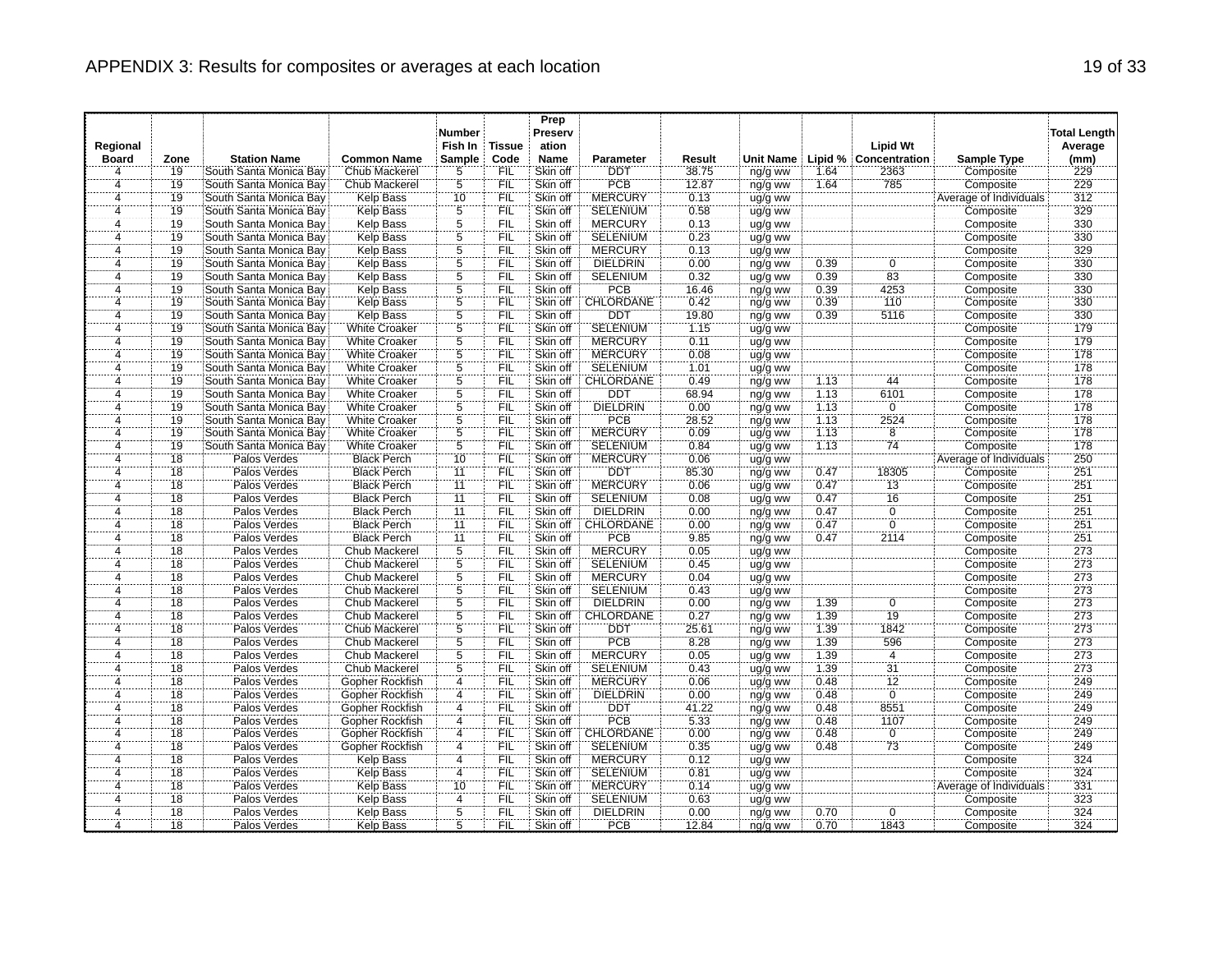| Regional<br><b>Board</b> | Zone            | <b>Station Name</b>                | <b>Common Name</b>   | <b>Number</b><br>Fish In<br>Sample | <b>Tissue</b><br>Code | Prep<br>Preserv<br>ation<br><b>Name</b> | <b>Parameter</b>              | Result       | <b>Unit Name</b>   |      | <b>Lipid Wt</b><br>Lipid % Concentration | <b>Sample Type</b>            | <b>Total Length</b><br>Average<br>(mm) |
|--------------------------|-----------------|------------------------------------|----------------------|------------------------------------|-----------------------|-----------------------------------------|-------------------------------|--------------|--------------------|------|------------------------------------------|-------------------------------|----------------------------------------|
| 4                        | 18              | Palos Verdes                       | Kelp Bass            | 5                                  | <b>FIL</b>            | Skin off                                | <b>DDT</b>                    | 75.12        | ng/g ww            | 0.70 | 10777                                    | Composite                     | 324                                    |
| $\overline{4}$           | 18              | Palos Verdes                       | <b>Kelp Bass</b>     | $\overline{5}$                     | FIL                   | Skin off                                | <b>SELENIUM</b>               | 0.20         | ug/g ww            | 0.70 | 29                                       | Composite                     | 324                                    |
| 4                        | 18              | Palos Verdes                       | Kelp Bass            | 5                                  | <b>FIL</b>            | Skin off                                | CHLORDANE                     | 0.30         | ng/g ww            | 0.70 | 43                                       | Composite                     | 324                                    |
| 4                        | 18              | Palos Verdes                       | <b>White Croaker</b> | $\overline{5}$                     | FIL                   | Skin off                                | <b>MERCURY</b>                | 0.09         | ug/g ww            |      |                                          | Composite                     | 203                                    |
| $\overline{4}$           | 18              | Palos Verdes                       | <b>White Croaker</b> | $\overline{5}$                     | <b>FIL</b>            | Skin off                                | <b>SELENIUM</b>               | 0.34         | ug/g ww            |      |                                          | Composite                     | 203                                    |
| 4                        | 18              | Palos Verdes                       | <b>White Croaker</b> | 5                                  | <b>FIL</b>            | Skin off                                | <b>SELENIUM</b>               | 0.34         | ug/g ww            |      |                                          | Composite                     | 203                                    |
| 4                        | 18              | Palos Verdes                       | <b>White Croaker</b> |                                    | FIL                   | Skin off                                | <b>MERCURY</b>                | 0.09         | ug/g ww            |      |                                          | Composite                     | 203                                    |
| ï,                       | 18              | Palos Verdes                       | White Croaker        | $rac{5}{5}$                        | FIL                   | Skin off                                | <b>DIELDRIN</b>               | 0.00         | ng/g ww            | 0.97 | $\Omega$                                 | Composite                     | 203                                    |
| 4                        | 18              | Palos Verdes                       | <b>White Croaker</b> | $\overline{5}$                     | FIL                   | Skin off                                | <b>DDT</b>                    | 136.43       | ng/g ww            | 0.97 | 14036                                    | Composite                     | 203                                    |
| $\overline{4}$           | 18              | Palos Verdes                       | <b>White Croaker</b> | $\overline{5}$                     | FIL                   | Skin off                                | <b>MERCURY</b>                | 0.10         | ug/g ww            | 0.97 | 10                                       | Composite                     | 203                                    |
| 4                        | 18              | Palos Verdes                       | White Croaker        | 5                                  | FIL                   | Skin off                                | CHLORDANE                     | 0.24         | ng/g ww            | 0.97 | $\overline{25}$                          | Composite                     | 203                                    |
| 4                        | 18              | Palos Verdes                       | <b>White Croaker</b> | $\overline{5}$                     | <b>FIL</b>            | Skin off                                | <b>PCB</b>                    | 22.19        | ng/g ww            | 0.97 | 2283                                     | Composite                     | 203                                    |
| 4                        | 18              | Palos Verdes                       | <b>White Croaker</b> | $\overline{5}$                     | <b>FIL</b>            | Skin off                                | <b>SELENIUM</b>               | 0.44         | ug/g ww            | 0.97 | 45                                       | Composite                     | 203                                    |
| 4                        | $\overline{17}$ | Catalina Island                    | <b>Black Perch</b>   | 10                                 | FIL                   | Skin off                                | <b>MERCURY</b>                | 0.12         | ug/g ww            |      |                                          | <b>Average of Individuals</b> | 227                                    |
| $\overline{4}$           | $\overline{17}$ | Catalina Island                    | <b>Black Perch</b>   | 5                                  | FIL                   | Skin off                                | <b>MERCURY</b>                | 0.09         | ug/g ww            | 0.81 | $\overline{11}$                          | Composite                     | 228                                    |
| 4                        | $\overline{17}$ | Catalina Island                    | <b>Black Perch</b>   | Ϊ5                                 | FIL                   | Skin off                                | <b>SELENIUM</b>               | 0.26         | ug/g ww            | 0.81 | $\overline{32}$                          | Composite                     | 228                                    |
| $\overline{4}$           | 17              | Catalina Island                    | <b>Black Perch</b>   | 5                                  | FIL                   | Skin off                                | <b>DIELDRIN</b>               | 0.00         | ng/g ww            | 0.81 | $\overline{0}$                           | Composite                     | 228                                    |
| 4                        | <br>17          | Catalina Island                    | <b>Black Perch</b>   | $\dddot{5}$                        | Έiί                   | Skin off                                | DDT                           | 0.88         | ng/g ww            | 0.81 | 109                                      | Composite                     | 228                                    |
| 4                        | 17              | Catalina Island                    | <b>Black Perch</b>   | $\overline{5}$                     | <b>FIL</b>            | Skin off                                | <b>PCB</b>                    | 0.00         | ng/g ww            | 0.81 | $\overline{0}$                           | Composite                     | 228                                    |
| 4                        | $\overline{17}$ | Catalina Island                    | <b>Black Perch</b>   | 5                                  | FIL                   | Skin off                                | <b>CHLORDANE</b>              | 0.00         | ng/g ww            | 0.81 | $\overline{0}$                           | Composite                     | 228                                    |
| 4                        | $\overline{17}$ | Catalina Island                    | Chub Mackerel        | $\overline{5}$                     | FIL                   | Skin off                                | <b>SELENIUM</b>               | 0.57         | ug/g ww            |      |                                          | Composite                     | 205                                    |
| 4                        | 17              | Catalina Island                    | Chub Mackerel        | $\overline{5}$                     | FIL                   | Skin off                                | <b>MERCURY</b>                | 0.01         | ug/g ww            |      |                                          | Composite                     | 205                                    |
| 4                        | 17              | Catalina Island                    | Chub Mackerel        | $\overline{5}$                     | <b>FIL</b>            | Skin off                                | <b>MERCURY</b>                | 0.01         |                    |      |                                          | Composite                     | 205                                    |
| 4                        | 17              | Catalina Island                    | <b>Chub Mackerel</b> | $\overline{5}$                     | FIL                   | Skin off                                | <b>SELENIUM</b>               | 0.91         | ug/g ww<br>ug/g ww |      |                                          | Composite                     | 205                                    |
| $\overline{4}$           | 17              | Catalina Island                    | Chub Mackerel        | $\overline{5}$                     | FIL                   | Skin off                                | <b>PCB</b>                    | 0.00         |                    | 2.38 | $\overline{0}$                           | Composite                     | 205                                    |
| 4                        | $\overline{17}$ | Catalina Island                    | Chub Mackerel        | 5                                  | FIL                   | Skin off                                | <b>SELENIUM</b>               | 0.65         | ng/g ww            | 2.38 | 27                                       | Composite                     | 205                                    |
| $\overline{4}$           | 17              | Catalina Island                    | Chub Mackerel        | $\overline{5}$                     | FIL                   | Skin off                                | <b>MERCURY</b>                | 0.02         | ug/g ww<br>ug/g ww | 2.38 | $\overline{1}$                           | Composite                     | 205                                    |
| 4                        | $\overline{17}$ | Catalina Island                    | Chub Mackerel        | 5                                  | FIL                   | Skin off                                | <b>DDT</b>                    | 2.76         |                    | 2.38 | 116                                      | Composite                     | 205                                    |
| $\overline{4}$           | $\overline{17}$ | Catalina Island                    | <b>Chub Mackerel</b> | $\overline{5}$                     | FIL                   | Skin off                                | <b>DIELDRIN</b>               | 0.00         | ng/g ww<br>ng/g ww | 2.38 | $\overline{0}$                           | Composite                     | 205                                    |
| 4                        | 17              | Catalina Island                    | Chub Mackerel        | $\overline{5}$                     | <b>FIL</b>            | Skin off                                | CHLORDANE                     | 0.00         |                    | 2.38 | Ö                                        | Composite                     | 205                                    |
| 4                        | $\overline{17}$ | Catalina Island                    | <b>Kelp Bass</b>     | $\overline{4}$                     | FIL                   | Skin off                                | <b>SELENIUM</b>               | 0.49         | ng/g ww            |      |                                          | Composite                     | 421                                    |
| $\overline{4}$           | 17              | Catalina Island                    | Kelp Bass            | 5                                  | FIL                   | Skin off                                | <b>SELENIUM</b>               | 0.63         | ug/g ww            |      |                                          | Composite                     | 286                                    |
| $\overline{4}$           | 17              | Catalina Island                    | <b>Kelp Bass</b>     | 10                                 | ΈÏL                   | Skin off                                | <b>MERCURY</b>                | 0.19         | ug/g ww<br>ug/g ww |      |                                          | Average of Individuals        | 349                                    |
| 4                        | 17              | Catalina Island                    | <b>Kelp Bass</b>     | $\overline{5}$                     | FIL                   | Skin off                                | <b>MERCURY</b>                | 0.14         |                    |      |                                          | Composite                     | 286                                    |
| 4                        | $\overline{17}$ | Catalina Island                    | <b>Kelp Bass</b>     |                                    | FIL                   | Skin off                                | PCB                           | 0.58         | ug/g ww            | 0.51 | 113                                      | Composite                     | 316                                    |
| $\Delta$                 | 17              | Catalina Island                    | Kelp Bass            | $\frac{5}{5}$                      | FIL                   | Skin off                                | <b>DIELDRIN</b>               | 0.00         | ng/g ww            | 0.51 | $\overline{0}$                           | Composite                     | 316                                    |
| 4                        | 17              | Catalina Island                    | <b>Kelp Bass</b>     | $\overline{5}$                     | <b>FIL</b>            | Skin off                                | <b>SELENIUM</b>               | 0.38         | ng/g ww            | 0.51 | 75                                       | Composite                     | 316                                    |
| 4                        | 17              | Catalina Island                    | Kelp Bass            | $\dddot{5}$                        | FIL                   | Skin off                                | DDT                           | 4.85         | ug/g ww            | 0.51 | 951                                      | Composite                     | 316                                    |
| $\overline{4}$           | 17              | Catalina Island                    | <b>Kelp Bass</b>     | $\tilde{5}$                        | FIL                   | Skin off                                | CHLORDANE                     | 0.00         | ng/g ww            | 0.51 | $\overline{0}$                           | Composite                     | 316                                    |
| $\overline{4}$           | 17              | Catalina Island                    | <b>Kelp Bass</b>     | $\overline{5}$                     | FIL                   | Skin off                                | <b>MERCURY</b>                | 0.11         | ng/g ww            | 0.51 | $\overline{22}$                          | Composite                     | 316                                    |
| 4                        | 17              | Catalina Island                    | Ocean Whitefish      | 5                                  | FIL                   | Skin off                                | DDT                           | 5.01         | ug/g ww<br>ng/g ww | 1.32 | 380                                      | Composite                     | 279                                    |
| 4                        | 17              | Catalina Island                    | Ocean Whitefish      | $\overline{5}$                     | FIL                   | Skin off                                | <b>DIELDRIN</b>               | 0.00         |                    | 1.32 | $\overline{0}$                           | Composite                     | 279                                    |
| 4                        | 17              |                                    | Ocean Whitefish      | $\overline{5}$                     | <b>FIL</b>            | Skin off                                | <b>MERCURY</b>                | 0.10         | ng/g ww            | 1.32 | $\overline{8}$                           |                               | 279                                    |
| 4                        | 17              | Catalina Island<br>Catalina Island | Ocean Whitefish      | $\overline{5}$                     | <b>FIL</b>            | Skin off                                | <b>PCB</b>                    | 0.67         | ug/g ww<br>ng/g ww | 1.32 | 50                                       | Composite<br>Composite        | 279                                    |
| 4                        | 17              |                                    | Ocean Whitefish      | 5                                  | FIL                   | Skin off                                | <b>SELENIUM</b>               | 0.31         |                    | 1.32 |                                          |                               | 279                                    |
| 4                        | $\overline{17}$ | Catalina Island                    |                      | 5                                  | FIL                   |                                         | CHLORDANE                     |              | ug/g ww            | 1.32 | 23<br>Ö                                  | Composite                     | 279                                    |
| $\overline{4}$           | 17              | Catalina Island<br>Catalina Island | Ocean Whitefish      | 5                                  | FIL                   | Skin off<br>Skin off                    | <b>MERCURY</b>                | 0.00<br>0.18 | ng/g ww            | 1.29 | 14                                       | Composite                     | 193                                    |
|                          | 17              |                                    | <b>Rosy Rockfish</b> | $\overline{5}$                     |                       |                                         |                               |              | ug/g ww            | 1.29 |                                          | Composite                     | 193                                    |
| 4<br>4                   | $\overline{17}$ | Catalina Island                    | Rosy Rockfish        | $\overline{5}$                     | <b>FIL</b><br>FIL     | Skin off                                | <b>PCB</b><br><b>DIELDRIN</b> | 0.70<br>0.00 | ng/g ww            | 1.29 | $\overline{54}$<br>$\overline{0}$        | Composite                     | 193                                    |
|                          |                 | Catalina Island                    | <b>Rosy Rockfish</b> |                                    |                       | Skin off                                |                               |              | ng/g ww            |      |                                          | Composite                     |                                        |
| 4                        | 17              | Catalina Island                    | Rosy Rockfish        | $\overline{5}$                     | FIL                   | Skin off                                | <b>DDT</b>                    | 7.50         | ng/g ww            | 1.29 | 581                                      | Composite                     | 193                                    |
| 4                        | 17              | Catalina Island                    | Rosy Rockfish        | 5                                  | <b>FIL</b>            | Skin off                                | <b>SELENIUM</b>               | 0.40         | ug/g ww            | 1.29 | 31                                       | Composite                     | 193                                    |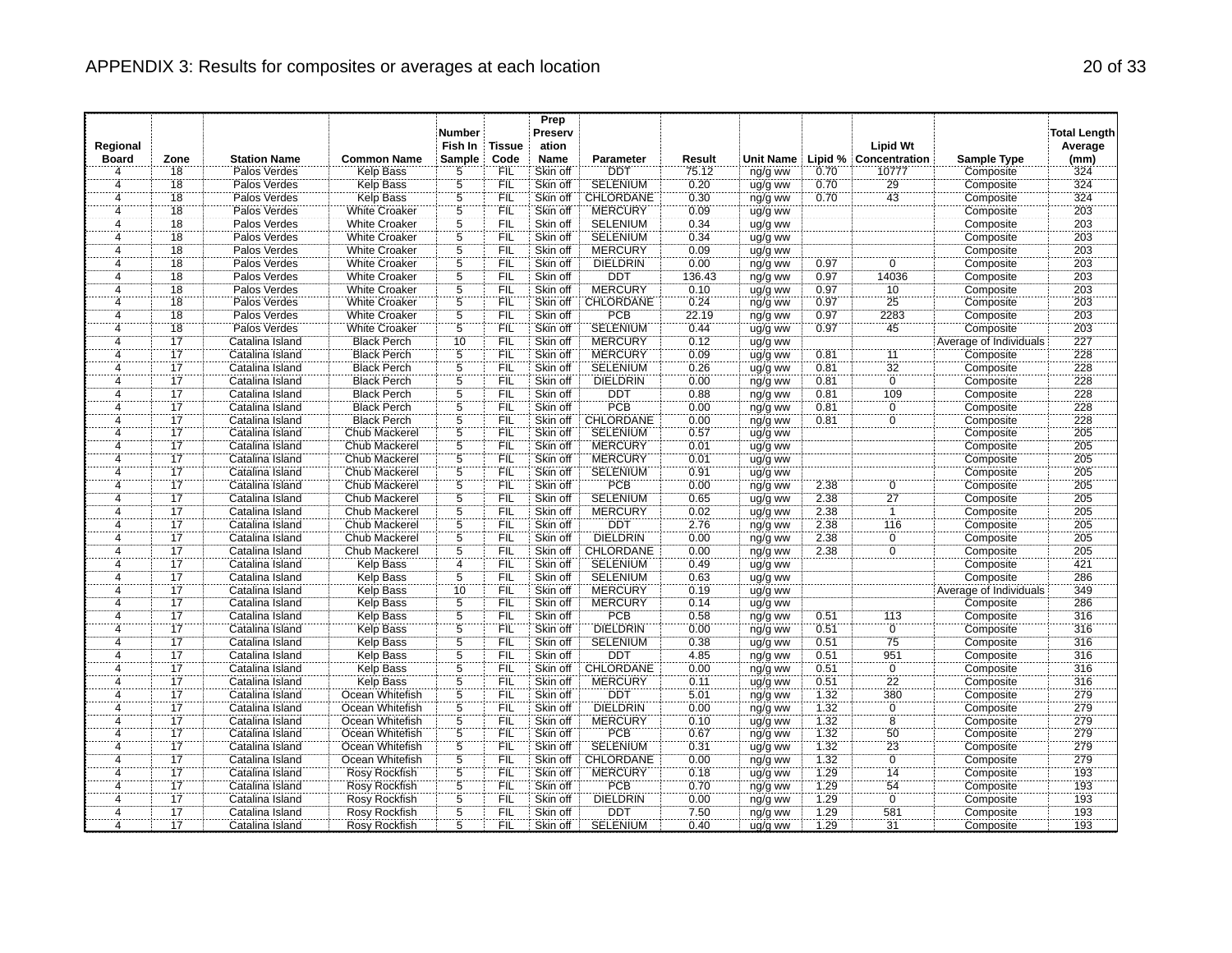|                         |                 |                     |                         | <b>Number</b>   |               | Prep<br>Preserv |                            |         |                  |       |                       |                        | <b>Total Length</b> |
|-------------------------|-----------------|---------------------|-------------------------|-----------------|---------------|-----------------|----------------------------|---------|------------------|-------|-----------------------|------------------------|---------------------|
| Regional                |                 |                     |                         | Fish In         | <b>Tissue</b> | ation           |                            |         |                  |       | <b>Lipid Wt</b>       |                        | Average             |
| <b>Board</b>            | Zone            | <b>Station Name</b> | <b>Common Name</b>      | Sample          | Code          | <b>Name</b>     | <b>Parameter</b>           | Result  | <b>Unit Name</b> |       | Lipid % Concentration | <b>Sample Type</b>     | (mm)                |
| 4                       | 17              | Catalina Island     | Rosy Rockfish           | 5               | <b>FIL</b>    | Skin off        | CHLORDANE                  | 0.00    | ng/g ww          | 1.29  | 0                     | Composite              | 193                 |
| $\overline{4}$          | 16              | San Pedro Bay       | <b>Barred Sand Bass</b> | 5               | FIL           | Skin off        | <b>MERCURY</b>             | 0.10    | ug/g ww          |       |                       | Average of Individuals | 300                 |
| $\overline{4}$          | 16              | San Pedro Bay       | <b>Barred Sand Bass</b> | $\overline{5}$  | <b>FIL</b>    | Skin off        | <b>DIELDRIN</b>            | 0.00    | ng/g ww          | 0.54  | Ö                     | Composite              | 300                 |
| $\overline{\mathbf{4}}$ | 16              | San Pedro Bay       | <b>Barred Sand Bass</b> | $\overline{5}$  | FIL           | Skin off        | <b>DDT</b>                 | 70.88   | ng/g ww          | 0.54  | 13150                 | Composite              | 300                 |
| 4                       | 16              | San Pedro Bay       | <b>Barred Sand Bass</b> | $\overline{5}$  | FIL           | Skin off        | CHLORDANE                  | 0.93    | ng/g ww          | 0.54  | 172                   | Composite              | 300                 |
| 4                       | 16              | San Pedro Bay       | <b>Barred Sand Bass</b> | $\overline{5}$  | FIL           | Skin off        | <b>SELENIUM</b>            | 0.49    | ug/g ww          | 0.54  | 91                    | Composite              | 300                 |
|                         | 16              | San Pedro Bay       | <b>Barred Sand Bass</b> |                 | <b>FIL</b>    | Skin off        | PCB                        | 42.95   | ng/g ww          | 0.54  | 7968                  | Composite              | 300                 |
| $\frac{4}{4}$           | 16              | San Pedro Bay       | <b>Black Perch</b>      | $\frac{5}{8}$   | ΪË            | Skin off        | <b>MERCURY</b>             | 0.10    | ug/g ww          |       |                       | Average of Individuals | 207                 |
| Ä                       | 16              | San Pedro Bay       | <b>Black Perch</b>      | $\overline{5}$  | FIL           | Skin off        | DDT                        | 49.23   | ng/g ww          | 0.75  | 6555                  | Composite              | 208                 |
| 4                       | 16              | San Pedro Bay       | <b>Black Perch</b>      |                 | FIL           | Skin off        | <b>SELENIUM</b>            | 0.35    | ug/g ww          | 0.75  | 47                    | Composite              | 208                 |
| 4                       | 16              | San Pedro Bay       | <b>Black Perch</b>      | $\frac{5}{5}$   | FIL           | Skin off        | <b>PCB</b>                 | 23.79   | ng/g ww          | 0.75  | 3168                  | Composite              | 208                 |
| 4                       | 16              | San Pedro Bay       | <b>Black Perch</b>      | $\overline{5}$  | FIL           | Skin off        | <b>MERCURY</b>             | 0.08    | ug/g ww          | 0.75  | 11                    | Composite              | 208                 |
| $\overline{4}$          | 16              | San Pedro Bay       | <b>Black Perch</b>      | Ï5              | <b>FIL</b>    | Skin off        | <b>DIELDRIN</b>            | 0.00    | ng/g ww          | 0.75  | ö                     | Composite              | 208                 |
| 4                       | 16              | San Pedro Bay       | <b>Black Perch</b>      | $\overline{5}$  | FIL           | Skin off        | CHLORDANE                  | 0.73    | ng/g ww          | 0.75  | 97                    | Composite              | 208                 |
| $\overline{4}$          | 16              | San Pedro Bay       | <b>Shiner Surfperch</b> | 10              | FIL           | Skin off        | <b>MERCURY</b>             | 0.03    | ug/g ww          |       |                       | Average of Individuals | 109                 |
| 4                       | 16              | San Pedro Bay       | Shiner Surfperch        | $\overline{11}$ |               | WNHTG on, Scale | <b>PCB</b>                 | 49.85   | ng/g ww          | 0.96  | 5187                  | Composite              | 109                 |
| 4                       | 16              | San Pedro Bay       | Shiner Surfperch        | 11              |               | WNHTG on, Scale | <b>DDT</b>                 | 175.08  | ng/g ww          | 0.96  | 18219                 | Composite              | 109                 |
| 4                       | 16              | San Pedro Bay       | Shiner Surfperch        | $\overline{11}$ |               | WNHTG on, Scale | <b>DIELDRIN</b>            | 0.53    | ng/g ww          | 0.96  | 55                    | Composite              | 109                 |
| $\overline{4}$          | 16              | San Pedro Bay       | <b>Shiner Surfperch</b> | $\overline{11}$ |               | WNHTG on, Scale | <b>SELENIUM</b>            | 0.52    | ug/g ww          | 0.96  | 54                    | Composite              | 109                 |
| $\overline{4}$          | 16              | San Pedro Bay       | Shiner Surfperch        | 11              |               |                 | WNHTG on, Scale: CHLORDANE | 2.99    | ng/g ww          | 0.96  | 311                   | Composite              | 109                 |
| 4                       | 16              | San Pedro Bay       | Shiner Surfperch        | $\overline{11}$ |               | WNHTG on, Scale | <b>MERCURY</b>             | 0.02    | ug/g ww          | 0.96  | $\overline{2}$        | Composite              | 109                 |
| 4                       | 16              | San Pedro Bay       | Spiny dogfish           | $\overline{3}$  | <b>FIL</b>    | Skin off        | <b>PCB</b>                 | 296.19  | ng/g ww          | 10.30 | 2876                  | Composite              | 1049                |
| $\overline{4}$          | 16              | San Pedro Bay       | Spiny dogfish           | $\overline{3}$  | FIL           | Skin off        | <b>DDT</b>                 | 1077.40 | ng/g ww          | 10.30 | 10460                 | Composite              | 1049                |
| 4                       | 16              | San Pedro Bay       | Spiny dogfish           | $\overline{3}$  | FIL           | Skin off        | <b>SELENIUM</b>            | 0.35    | ug/g ww          | 10.30 | $\overline{3}$        | Composite              | 1049                |
| 4                       | 16              | San Pedro Bay       | Spiny dogfish           | $\overline{3}$  | FIL           | Skin off        | <b>MERCURY</b>             | 1.30    | ug/g ww          | 10.30 | $\overline{13}$       | Composite              | 1049                |
| 4                       | $\overline{16}$ | San Pedro Bay       | Spiny dogfish           | $\overline{3}$  | FIL           | Skin off        | <b>DIELDRIN</b>            | 0.89    | ng/g ww          | 10.30 | Ï9                    | Composite              | 1049                |
| $\overline{4}$          | 16              | San Pedro Bay       | Spiny dogfish           |                 | FIL           | Skin off        | CHLORDANE                  | 42.08   | ng/g ww          | 10.30 | 409                   | Composite              | 1049                |
| 4                       | 16              | San Pedro Bay       | <b>White Croaker</b>    | $\frac{3}{5}$   | <b>FIL</b>    | Skin off        | <b>MERCURY</b>             | 0.10    | ug/g ww          |       |                       | Composite              | 205                 |
| Ä,                      | 16              | San Pedro Bay       | <b>White Croaker</b>    | $\overline{5}$  | FIL           | Skin off        | <b>SELENIUM</b>            | 0.38    | ug/g ww          |       |                       | Composite              | 206                 |
| 4                       | 16              | San Pedro Bay       | White Croaker           | $\overline{5}$  | FIL           | Skin off        | <b>MERCURY</b>             | 0.10    | ug/g ww          |       |                       | Composite              | 206                 |
| 4                       | 16              | San Pedro Bay       | White Croaker           | 5               | <b>FIL</b>    | Skin off        | <b>SELENIUM</b>            | 0.78    | ug/g ww          |       |                       | Composite              | 205                 |
| 4                       | 16              | San Pedro Bay       | <b>White Croaker</b>    |                 | FIL           | Skin off        | <b>SELENIUM</b>            | 0.50    | ug/g ww          | 0.69  | 73                    | Composite              | 206                 |
| $\overline{4}$          | 16              | San Pedro Bay       | White Croaker           | $rac{5}{5}$     | FIL           | Skin off        | <b>PCB</b>                 | 29.13   | ng/g ww          | 0.69  | 4233                  | Composite              | 206                 |
| $\overline{4}$          | 16              | San Pedro Bay       | <b>White Croaker</b>    | $\overline{5}$  | <b>FIL</b>    | Skin off        | <b>MERCURY</b>             | 0.09    | ug/g ww          | 0.69  | 13                    | Composite              | 206                 |
| 4                       | 16              | San Pedro Bay       | <b>White Croaker</b>    |                 | FIL           | Skin off        | <b>DIELDRIN</b>            | 0.63    | ng/g ww          | 0.69  | 91                    | Composite              | 206                 |
| $\overline{4}$          | 16              | San Pedro Bay       | <b>White Croaker</b>    | $\frac{5}{5}$   | FIL           | Skin off        | DDT                        | 52.07   | ng/g ww          | 0.69  | 7569                  | Composite              | 206                 |
| $\overline{4}$          | 16              | San Pedro Bay       | <b>White Croaker</b>    | 5               | FIL           | Skin off        | <b>CHLORDANE</b>           | 3.70    | ng/g ww          | 0.69  | 538                   | Composite              | 206                 |
| 4                       | 16              | San Pedro Bay       | White Surfperch         |                 | FIL           | Skin off        | <b>MERCURY</b>             | 0.02    | ug/g ww          |       |                       | Average of Individuals | 187                 |
| Ä,                      | 16              | San Pedro Bay       | <b>White Surfperch</b>  | $\frac{9}{9}$   | FIL           | Skin off        | CHLORDANE                  | 5.39    | ng/g ww          | 3.22  | 167                   | Composite              | 187                 |
| 4                       | 16              | San Pedro Bay       | White Surfperch         | $\overline{9}$  | FIL           | Skin off        | <b>DDT</b>                 | 147.07  | ng/g ww          | 3.22  | 4567                  | Composite              | 187                 |
| 4                       | 16              | San Pedro Bay       | White Surfperch         | Ï9              | FIL           | Skin off        | <b>DIELDRIN</b>            | 0.63    | ng/g ww          | 3.22  | 19                    | Composite              | 187                 |
| $\overline{4}$          | 16              | San Pedro Bay       | <b>White Surfperch</b>  | $\overline{9}$  | FIL           | Skin off        | <b>MERCURY</b>             | 0.02    | ug/g ww          | 3.22  | $\overline{1}$        | Composite              | 187                 |
| Ä,                      | 16              | San Pedro Bay       | White Surfperch         | Ïġ              | Έiϊ           | Skin off        | <b>PCB</b>                 | 79.77   | ng/g ww          | 3.22  | 2477                  | Composite              | 187                 |
| 4                       | 16              | San Pedro Bay       | <b>White Surfperch</b>  | $\overline{9}$  | FIL           | Skin off        | <b>SELENIUM</b>            | 0.45    | ug/g ww          | 3.22  | 14                    | Composite              | 187                 |
| 4                       | $\overline{15}$ | Long Beach          | <b>Barred Sand Bass</b> | $\overline{3}$  | FIL           | Skin off        | <b>MERCURY</b>             | 0.16    | ug/g ww          |       |                       | Average of Individuals | 357                 |
| 4                       | 15              | Long Beach          | <b>Barred Sand Bass</b> | $\overline{3}$  | FIL           | Skin off        | DDT                        | 48.25   | ng/g ww          | 0.73  | 6600                  | Composite              | 357                 |
| $\overline{4}$          | 15              | Long Beach          | <b>Barred Sand Bass</b> | $\overline{3}$  | FIL           | Skin off        | <b>SELENIUM</b>            | 0.34    | ug/g ww          | 0.73  | 47                    | Composite              | 357                 |
| 4                       | 15              | Long Beach          | <b>Barred Sand Bass</b> | $\ddot{3}$      | <b>FIL</b>    | Skin off        | PCB                        | 48.97   | ng/g ww          | 0.73  | 6699                  | Composite              | 357                 |
| 4                       | 15              | Long Beach          | <b>Barred Sand Bass</b> |                 | FIL           | Skin off        | CHLORDANE                  | 1.46    | ng/g ww          | 0.73  | 200                   | Composite              | 357                 |
| $\overline{4}$          | $\overline{15}$ | Long Beach          | <b>Barred Sand Bass</b> | $\frac{3}{3}$   | FIL           | Skin off        | <b>DIELDRIN</b>            | 0.00    | ng/g ww          | 0.73  | $\overline{0}$        | Composite              | 357                 |
| 4                       | 15              | Long Beach          | wn Smooth-hound Shi     | 3               | <b>FIL</b>    | Skin off        | <b>PCB</b>                 | 21.37   | ng/g ww          | 0.45  | 4770                  | Composite              | 954                 |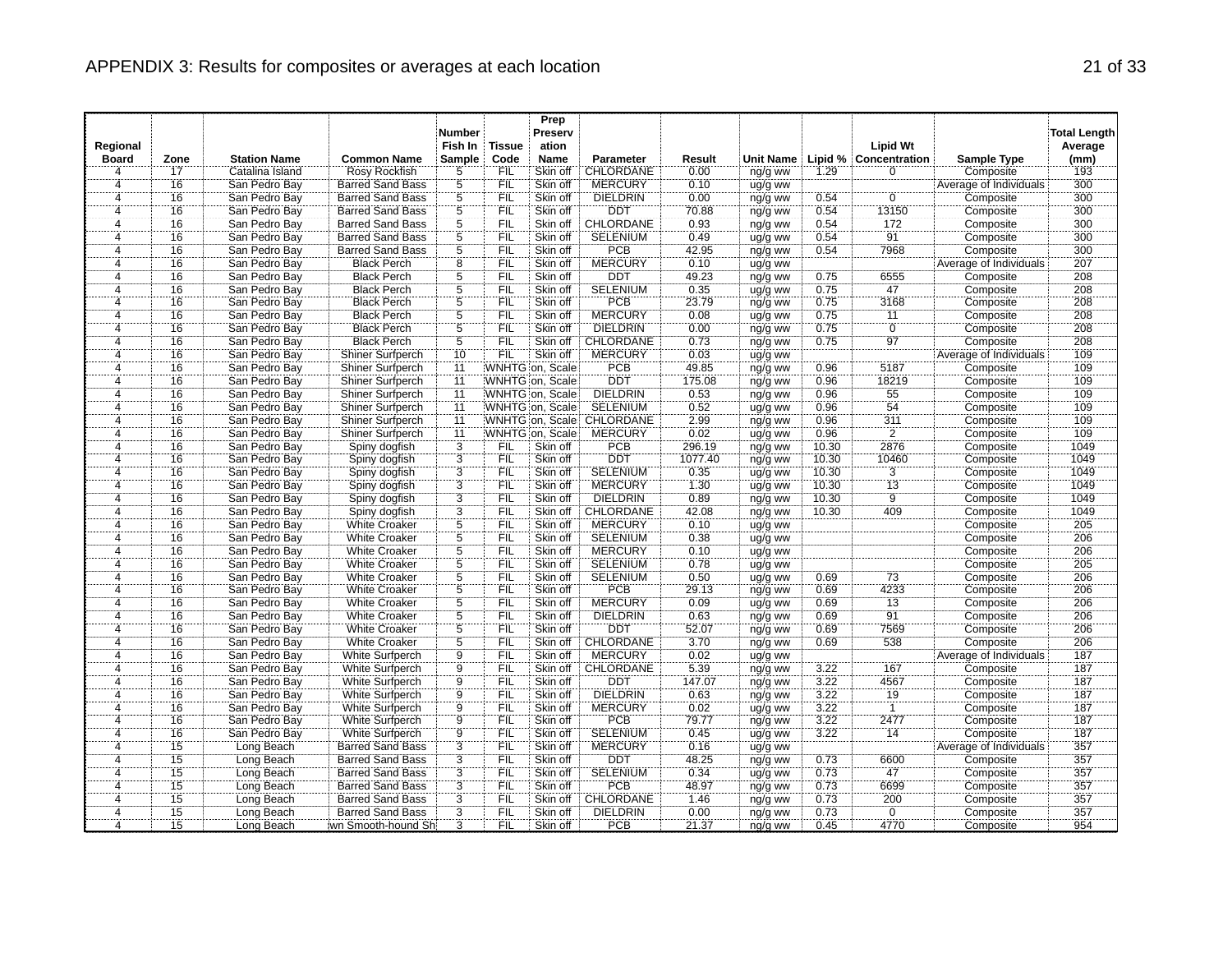| Regional                       |                 | <b>Station Name</b>       | <b>Common Name</b>       | Number<br>Fish In                | <b>Tissue</b><br>Code | Prep<br>Preserv<br>ation<br><b>Name</b> | Parameter                 |                | <b>Unit Name</b> |              | <b>Lipid Wt</b><br>Lipid % Concentration | <b>Sample Type</b>     | <b>Total Length</b><br>Average<br>(mm) |
|--------------------------------|-----------------|---------------------------|--------------------------|----------------------------------|-----------------------|-----------------------------------------|---------------------------|----------------|------------------|--------------|------------------------------------------|------------------------|----------------------------------------|
| <b>Board</b><br>$\overline{4}$ | Zone<br>15      |                           | wn Smooth-hound Shi      | Sample<br>$\overline{3}$         | <b>FIL</b>            | Skin off                                | <b>SELENIUM</b>           | Result<br>0.21 |                  | 0.45         | 47                                       |                        | 954                                    |
| $\overline{4}$                 | 15              | Long Beach                | wn Smooth-hound Shi      | $\overline{3}$                   | FIL                   | Skin off                                | <b>DIELDRIN</b>           |                | ug/g ww          | 0.45         | $\overline{0}$                           | Composite              | 954                                    |
| 4                              | 15              | Long Beach                | iwn Smooth-hound Shi     |                                  | `FIL                  | Skin off                                | <b>MERCURY</b>            | 0.00<br>0.70   | ng/g ww          | 0.45         | 156                                      | Composite<br>Composite | 954                                    |
|                                | 15              | Long Beach                | iwn Smooth-hound Shi     | $rac{3}{3}$                      | <b>FIL</b>            | Skin off                                | DDT                       |                | ug/g ww          | 0.45         |                                          |                        | 954                                    |
| 4<br>$\overline{4}$            | 15              | Long Beach                |                          | $\overline{3}$                   | FIL                   | Skin off                                | CHLORDANE                 | 97.09          | ng/g ww          | 0.45         | 21672                                    | Composite              | 954                                    |
|                                | 15              | Long Beach                | wn Smooth-hound Sh       | $\overline{5}$                   | FIL                   | Skin off                                | <b>MERCURY</b>            | 1.21           | ng/g ww          |              | 269                                      | Composite              | 297                                    |
| 4                              |                 | Long Beach                | Chub Mackerel            |                                  |                       |                                         |                           | 0.09           | ug/g ww          |              |                                          | Composite              |                                        |
| $\overline{4}$                 | 15              | Long Beach                | Chub Mackerel            | $\overline{5}$                   | <b>FIL</b><br>ΪFIL    | Skin off                                | <b>SELENIUM</b>           | 0.54           | ug/g ww          |              |                                          | Composite              | 297                                    |
| 4                              | $\overline{15}$ | Long Beach                | Chub Mackerel            | $\overline{5}$<br>$\overline{5}$ |                       | Skin off                                | <b>MERCURY</b>            | 0.14           | ug/g ww          |              |                                          | Composite              | 297                                    |
| $\overline{4}$                 | 15              | Long Beach                | Chub Mackerel            |                                  | FIL                   | Skin off                                | <b>SELENIUM</b>           | 0.44           | ug/g ww          |              |                                          | Composite              | 297                                    |
| $\overline{4}$                 | 15              | Long Beach                | Chub Mackerel            | $\frac{5}{5}$                    | <b>FIL</b>            | Skin off                                | CHLORDANE                 | 1.64           | ng/g ww          | 0.99         | 166                                      | Composite              | 297                                    |
| 4                              | 15              | Long Beach                | Chub Mackerel            |                                  | FIL                   | Skin off                                | <b>DDT</b>                | 106.54         | ng/g ww          | 0.99         | 10783                                    | Composite              | 297                                    |
| 4                              | 15              | Long Beach                | Chub Mackerel            | $\frac{5}{5}$                    | FIL                   | Skin off                                | <b>DIELDRIN</b>           | 0.00           | ng/g ww          | 0.99         | 0                                        | Composite              | 297                                    |
| 4                              | $\overline{15}$ | Long Beach                | Chub Mackerel            |                                  | FIL                   | Skin off                                | <b>SELENIUM</b>           | 0.52           | ug/g ww          | 0.99         | $\overline{53}$                          | Composite              | 297                                    |
| $\overline{4}$                 | 15              | Long Beach                | Chub Mackerel            | $\overline{5}$                   | <b>FIL</b>            | Skin off                                | <b>MERCURY</b>            | 0.15           | ug/g ww          | 0.99         | $\overline{15}$                          | Composite              | 297                                    |
| 4                              | 15              | Long Beach                | Chub Mackerel            | $\frac{5}{4}$                    | FIL                   | Skin off                                | PCB                       | 30.85          | ng/g ww          | 0.99         | 3123                                     | Composite              | 297                                    |
| 4                              | $\overline{15}$ | Long Beach                | Shiner Surfperch         |                                  | FIL                   | Skin off                                | <b>MERCURY</b>            | 0.04           | ug/g ww          |              |                                          | Average of Individuals | 121                                    |
| 4                              | 15              | Long Beach                | <b>Top Smelt</b>         | $\overline{7}$                   |                       |                                         | WNHTG on, Scale CHLORDANE | 2.42           | ng/g ww          | 1.49         | 163                                      | Composite              | 229                                    |
| 4                              | 15              | Long Beach                | <b>Top Smelt</b>         | 7                                |                       | WNHTG on, Scale                         | <b>SELENIUM</b>           | 0.30           | ug/g ww          | 1.49         | $\overline{20}$                          | Composite              | 229                                    |
| $\overline{4}$                 | 15              | Long Beach                | <b>Top Smelt</b>         | 7                                |                       | WNHTG on, Scale                         | <b>PCB</b>                | 50.65          | ng/g ww          | 1.49         | 3400                                     | Composite              | 229                                    |
| $\overline{4}$                 | 15              | Long Beach                | <b>Top Smelt</b>         | 7                                |                       | WNHTG on, Scale                         | <b>DIELDRIN</b>           | 0.00           | ng/g ww          | 1.49         | $\overline{0}$                           | Composite              | 229                                    |
| 4                              | 15              | Long Beach                | Top Smelt                | 7                                |                       | WNHTG on, Scale                         | DDT                       | 145.29         | ng/g ww          | 1.49         | 9751                                     | Composite              | 229                                    |
| 4                              | 15              | Long Beach                | <b>Top Smelt</b>         | $\frac{7}{5}$                    |                       | WNHTG on, Scale                         | <b>MERCURY</b>            | 0.05           | ug/g ww          | 1.49         | $\overline{4}$                           | Composite              | 229                                    |
| Ä                              | $\overline{15}$ | Long Beach                | <b>White Croaker</b>     |                                  | <b>FIL</b>            | Skin off                                | <b>SELENIUM</b>           | 0.35           | ug/g ww          |              |                                          | Composite              | 218                                    |
| $\overline{4}$                 | 15              | Long Beach                | <b>White Croaker</b>     | $\overline{5}$                   | FIL                   | Skin off                                | <b>MERCURY</b>            | 0.12           | ug/g ww          |              |                                          | Composite              | 218                                    |
| 4                              | $\overline{15}$ | Long Beach                | <b>White Croaker</b>     | $\overline{5}$                   | FIL                   | Skin off                                | <b>MERCURY</b>            | 0.11           | ug/g ww          |              |                                          | Composite              | 218                                    |
| 4                              | $\overline{15}$ | Long Beach                | <b>White Croaker</b>     | $\overline{5}$                   | FIL                   | Skin off                                | <b>SELENIUM</b>           | 0.38           | ug/g ww          |              |                                          | Composite              | 218                                    |
| 4                              | 15              | Long Beach                | <b>White Croaker</b>     | $\overline{5}$                   | FIL                   | Skin off                                | <b>DIELDRIN</b>           | 0.00           | ng/g ww          | 1.31         | $\overline{0}$                           | Composite              | 219                                    |
| 4                              | 15              | Long Beach                | <b>White Croaker</b>     | $\dddot{5}$                      | <b>FIL</b>            | Skin off                                | SELENIUM                  | 0.19           | ug/g ww          | 1.31         | $\overline{15}$                          | Composite              | 219                                    |
| 4                              | 15              | Long Beach                | <b>White Croaker</b>     | $\overline{5}$                   | FIL                   | Skin off                                | <b>MERCURY</b>            | 0.13           | ug/g ww          | 1.31         | 10                                       | Composite              | 219                                    |
| $\overline{4}$                 | $\overline{15}$ | Long Beach                | <b>White Croaker</b>     | $\overline{5}$                   | FIL                   | Skin off                                | CHLORDANE                 | 11.26          | ng/g ww          | 1.31         | 860                                      | Composite              | 219                                    |
| 4                              | 15              | Long Beach                | <b>White Croaker</b>     | 5                                | FIL                   | Skin off                                | DDT                       | 110.69         | ng/g ww          | 1.31         | 8450                                     | Composite              | 219                                    |
| 4                              | 15              | Long Beach                | <b>White Croaker</b>     |                                  | <b>FIL</b>            | Skin off                                | <b>PCB</b>                | 104.02         | ng/g ww          | 1.31         | 7941                                     | Composite              | 219                                    |
| $\overline{4}$                 | $\overline{15}$ | Long Beach                | <b>Yellowfin Croaker</b> | $\frac{5}{5}$                    | ΪFIL                  | Skin off                                | <b>SELENIUM</b>           | 0.24           | ug/g ww          |              |                                          | Composite              | 136                                    |
| 4                              | $\overline{15}$ | Long Beach                | <b>Yellowfin Croaker</b> | $\overline{5}$                   | FIL                   | Skin off                                | <b>SELENIUM</b>           | 0.51           | ug/g ww          |              |                                          | Composite              | 136                                    |
| 4                              | 15              | Long Beach                | <b>Yellowfin Croaker</b> |                                  | FIL                   | Skin off                                | <b>MERCURY</b>            | 0.02           | ug/g ww          |              |                                          | Composite              | 136                                    |
| 4                              | 15              | Long Beach                | <b>Yellowfin Croaker</b> | $\frac{5}{5}$                    | FIL                   | Skin off                                | <b>MERCURY</b>            | 0.03           | ug/g ww          |              |                                          | Composite              | 136                                    |
| 4                              | 15              | Long Beach                | <b>Yellowfin Croaker</b> | 5                                | <b>FIL</b>            | Skin off                                | <b>DDT</b>                | 23.37          | ng/g ww          | 0.38         | 6215                                     | Composite              | 136                                    |
| 4                              | 15              | Long Beach                | <b>Yellowfin Croaker</b> | $\overline{5}$                   | FIL                   | Skin off                                | <b>SELENIUM</b>           | 0.28           | ug/g ww          | 0.38         | $\overline{74}$                          | Composite              | 136                                    |
| 4                              | 15              | Long Beach                | <b>Yellowfin Croaker</b> | $\overline{5}$                   | FIL                   | Skin off                                | <b>PCB</b>                | 16.42          | ng/g ww          | 0.38         | 4367                                     | Composite              | 136                                    |
| $\overline{4}$                 | 15              | Long Beach                | Yellowfin Croaker        | $\overline{5}$                   | FIL                   | Skin off                                | <b>DIELDRIN</b>           | 0.00           | ng/g ww          | 0.38         | $\overline{0}$                           | Composite              | 136                                    |
| 4                              | 15              | Long Beach                | Yellowfin Croaker        | $\overline{5}$                   | FIL                   | Skin off                                | <b>MERCURY</b>            | 0.03           | ug/g ww          | 0.38         | 7                                        | Composite              | 136                                    |
| 4                              | 15              | Long Beach                | Yellowfin Croaker        | $\overline{5}$                   | FIL                   | Skin off                                | CHLORDANE                 | 1.75           | ng/g ww          | 0.38         | 466                                      | Composite              | 136                                    |
| $\overline{8}$                 | 14              | range County Oil Platforn | Barred Sand Bass         | 7                                | <b>FIL</b>            | Skin off                                | <b>MERCURY</b>            | 0.19           | ug/g ww          |              |                                          | Average of Individuals | 379                                    |
| $\overline{8}$                 | 14              | range County Oil Platforn | <b>Barred Sand Bass</b>  | $\overline{5}$                   | FIL                   | Skin off                                | <b>DIELDRIN</b>           | 0.00           | ng/g ww          | 1.22         | $\overline{0}$                           | Composite              | 380                                    |
| $\overline{8}$                 | 14              | range County Oil Platforn | <b>Barred Sand Bass</b>  |                                  | FIL                   | Skin off                                | <b>SELENIUM</b>           | 0.38           |                  | 1.22         | $\overline{31}$                          | Composite              | 380                                    |
| $\overline{8}$                 | 14              | range County Oil Platforn | Barred Sand Bass         | $\frac{5}{5}$                    | FIL                   | Skin off                                | PCB                       | 32.58          | ug/g ww          | 1.22         | 2670                                     | Composite              | 380                                    |
|                                |                 |                           |                          |                                  | FIL                   | Skin off                                | <b>DDT</b>                |                | ng/g ww          |              |                                          |                        |                                        |
| 8<br>ë.                        | 14              | range County Oil Platforn | <b>Barred Sand Bass</b>  | $\overline{5}$<br>5              | FIL                   | Skin off                                | CHLORDANE                 | 91.39<br>2.61  | ng/g ww          | 1.22<br>1.22 | 7491<br>214                              | Composite              | 380<br>380                             |
|                                | 14              | range County Oil Platforn | <b>Barred Sand Bass</b>  | $\overline{5}$                   |                       |                                         | <b>MERCURY</b>            |                | ng/g ww          |              |                                          | Composite              | 234                                    |
| 8                              | 14              | range County Oil Platforn | Chub Mackerel            |                                  | <b>FIL</b><br>FIL     | Skin off                                |                           | 0.03           | ug/g ww          |              |                                          | Composite              |                                        |
| $\overline{8}$                 | 14              | range County Oil Platforn | Chub Mackerel            | $\overline{5}$                   |                       | Skin off                                | <b>SELENIUM</b>           | 0.57           | ug/g ww          |              |                                          | Composite              | 234                                    |
| $\overline{8}$                 | 14              | range County Oil Platforn | Chub Mackerel            | $\overline{5}$                   | FIL                   | Skin off                                | <b>MERCURY</b>            | 0.03           | ug/g ww          |              |                                          | Composite              | 234                                    |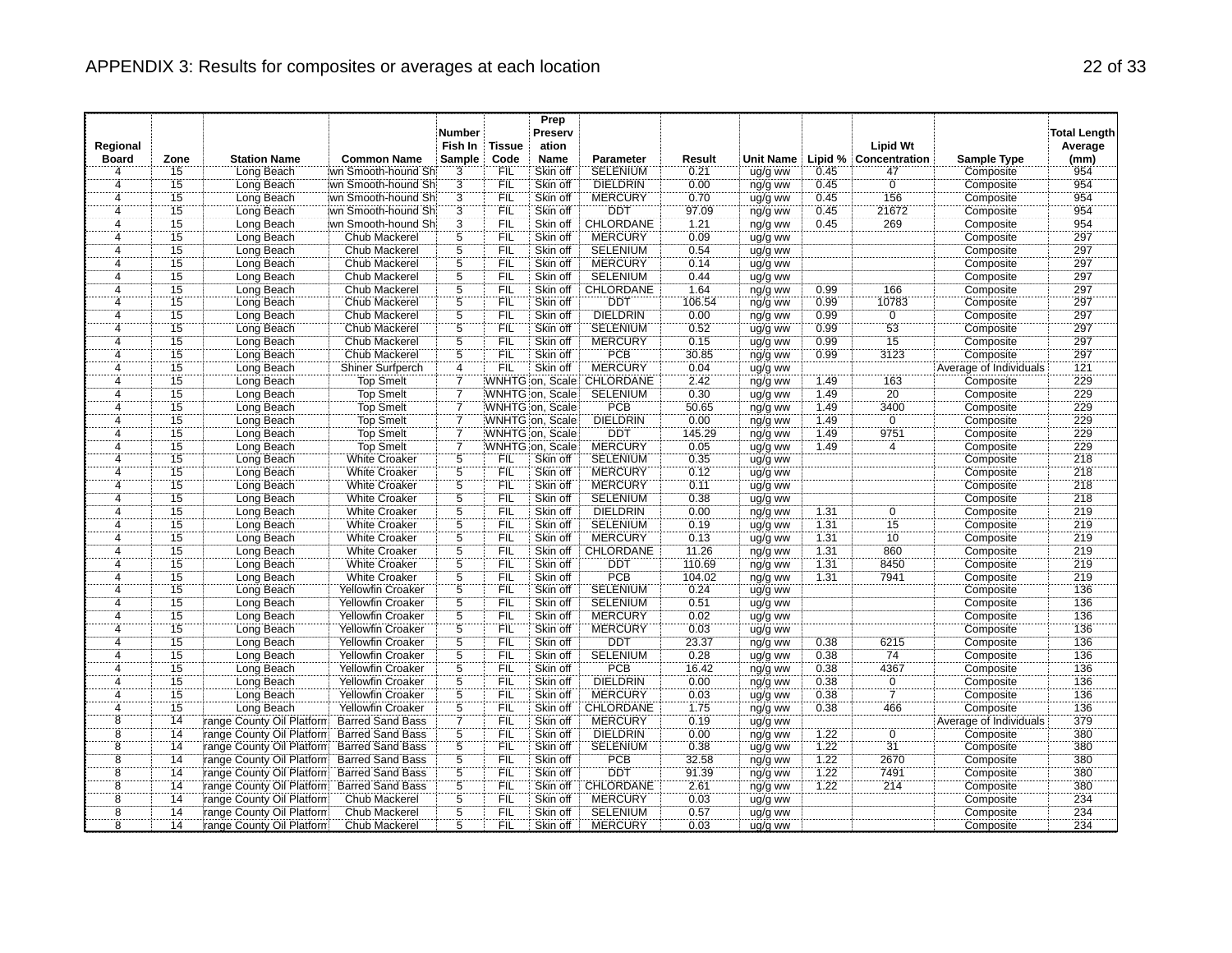| Fish In<br><b>Tissue</b><br><b>Lipid Wt</b><br>Average<br>Regional<br>ation<br><b>Station Name</b><br><b>Common Name</b><br><b>Sample</b><br>Code<br><b>Name</b><br><b>Lipid % Concentration</b><br>(mm)<br><b>Board</b><br>Zone<br><b>Parameter</b><br>Result<br><b>Unit Name</b><br>Sample Type<br>range County Oil Platforn<br>FIL<br>Skin off<br><b>SELENIUM</b><br>8<br>14<br>Chub Mackerel<br>5<br>0.62<br>Composite<br>234<br>ug/g ww<br>$\frac{5}{5}$<br>$\frac{8}{8}$<br>14<br>range County Oil Platforn<br>FIL<br>$\frac{0}{8}$<br>234<br>Chub Mackerel<br>Skin off<br><b>DIELDRIN</b><br>0.00<br>ng/g ww<br>5.82<br>Composite<br><br>14<br>range County Oil Platforn<br>Skin off<br><b>SELENIUM</b><br>0.48<br>5.82<br>Composite<br>234<br>Chub Mackerel<br><b>FIL</b><br>ug/g ww<br>$\overline{8}$<br>$\overline{5}$<br>399<br>$\overline{14}$<br><b>Chub Mackerel</b><br><b>FIL</b><br>Skin off<br>PCB<br>23.19<br>5.82<br>234<br>range County Oil Platforn<br>ng/g ww<br>Composite<br>$\overline{8}$<br>$\overline{5}$<br>14<br>range County Oil Platforn<br>FIL<br>Skin off<br><b>DDT</b><br>5.82<br>1097<br>234<br>Chub Mackerel<br>63.83<br>Composite<br>ng/g ww<br>5<br>CHLORDANE<br>25<br>234<br>8<br>14<br>range County Oil Platforn<br>Chub Mackerel<br><b>FIL</b><br>Skin off<br>1.43<br>5.82<br>Composite<br>ng/g ww<br>$\overline{\bf 8}$<br>$rac{5}{5}$<br>FIL<br><b>MERCURY</b><br>234<br>14<br>range County Oil Platforn<br>Skin off<br>0.03<br>ug/g ww<br>5.82<br>$\mathbf{1}$<br>Composite<br>Chub Mackerel<br>$\overline{8}$<br>14<br>ΪFIL<br>335<br>Skin off<br><b>SELENIUM</b><br>0.32<br>range County Oil Platforn<br>Kelp Bass<br>ug/g ww<br>Composite<br>$\overline{8}$<br>$\overline{14}$<br>$\overline{5}$<br><b>MERCURY</b><br>335<br>range County Oil Platforn<br><b>Kelp Bass</b><br><b>FIL</b><br>Skin off<br>0.16<br>Composite<br>ug/g ww<br>341<br>$\overline{8}$<br><b>MERCURY</b><br>14<br>range County Oil Platforn<br>Kelp Bass<br>10<br><b>FIL</b><br>Skin off<br>0.16<br>ug/g ww<br>Average of Individuals<br>$\overline{5}$<br>$\overline{8}$<br>$\overline{14}$<br>FIL<br>Skin off<br><b>SELENIUM</b><br>336<br>range County Oil Platforn<br>Kelp Bass<br>0.67<br>Composite<br>ug/g ww<br>$\overline{5}$<br>8<br>14<br>FIL<br>336<br>range County Oil Platforn<br>Kelp Bass<br>Skin off<br><b>MERCURY</b><br>0.11<br>1.29<br>9<br>Composite<br>ug/g ww<br>Ï,<br>$\overline{26}$<br>1.29<br>336<br>8<br>14<br>range County Oil Platforn<br>Kelp Bass<br><b>FIL</b><br>Skin off<br><b>SELENIUM</b><br>0.34<br>Composite<br>ug/g ww<br>$\overline{8}$<br>$\overline{14}$<br>$\overline{5}$<br>336<br>FIL<br>Skin off<br><b>PCB</b><br>20.77<br>1.29<br>1610<br>range County Oil Platforn<br><b>Kelp Bass</b><br>Composite<br>ng/g ww<br>$\overline{8}$<br>$\overline{5}$<br>336<br>14<br>FIL<br>Skin off<br><b>DIELDRIN</b><br>1.29<br>$\overline{0}$<br>range County Oil Platforn<br>Kelp Bass<br>0.00<br>Composite<br>ng/g ww<br>5<br>45<br>$\overline{8}$<br>1.29<br>336<br>14<br>range County Oil Platforn<br>Kelp Bass<br><b>FIL</b><br>Skin off<br>CHLORDANE<br>0.59<br>Composite<br>ng/g ww<br>$\overline{8}$<br>$\overline{5}$<br>336<br>14<br>range County Oil Platforn<br>Skin off<br><b>DDT</b><br>49.55<br>1.29<br>3841<br>Kelp Bass<br><b>FIL</b><br>Composite<br>ng/g ww<br>$\bar{5}$<br>$\overline{8}$<br>$\overline{0}$<br>$\overline{14}$<br>FIL<br>Skin off<br><b>DIELDRIN</b><br>0.00<br>1.56<br>217<br>range County Oil Platforn<br><b>White Croaker</b><br>Composite<br>ng/g ww<br>$\overline{5}$<br>$\overline{8}$<br>FIL<br>1.56<br>30<br>217<br>14<br>range County Oil Platforn<br><b>White Croaker</b><br>Skin off<br><b>CHLORDANE</b><br>0.47<br>Composite<br>ng/g ww<br>$\overline{5}$<br>$\overline{8}$<br>$\overline{14}$<br><b>PCB</b><br>22.56<br>217<br>range County Oil Platforn<br><b>White Croaker</b><br><b>FIL</b><br>Skin off<br>1.56<br>1446<br>Composite<br>ng/g ww<br>$\overline{5}$<br>$\overline{8}$<br>$\overline{14}$<br>FIL<br><b>SELENIUM</b><br>$\overline{23}$<br>217<br>Skin off<br>0.36<br>1.56<br>range County Oil Platforn<br><b>White Croaker</b><br>ug/g ww<br>Composite<br>$\overline{5}$<br>217<br>8<br>14<br>range County Oil Platforn<br><b>White Croaker</b><br><b>FIL</b><br>Skin off<br><b>DDT</b><br>57.18<br>1.56<br>3665<br>Composite<br>ng/g ww<br>$\overline{8}$<br>217<br>$\overline{5}$<br>`FIL<br><b>MERCURY</b><br>$\overline{8}$<br>14<br>range County Oil Platforn<br><b>White Croaker</b><br>Skin off<br>0.13<br>1.56<br>Composite<br>ug/g ww<br>308<br>$\overline{8}$<br>FIL<br>Skin off<br><b>MERCURY</b><br>0.21<br><b>Average of Individuals</b><br>13<br>nta Ana River to Seal Bea<br><b>Barred Sand Bass</b><br>4<br>ug/g ww<br>95<br>$\overline{8}$<br>13<br>$\overline{4}$<br>FIL<br>CHLORDANE<br>0.42<br>308<br>nta Ana River to Seal Bea<br><b>Barred Sand Bass</b><br>Skin off<br>0.40<br>Composite<br>ng/g ww<br>$\overline{8}$<br>$\overline{13}$<br>FIL<br><b>SELENIUM</b><br>101<br>308<br>nta Ana River to Seal Bea<br><b>Barred Sand Bass</b><br>$\overline{4}$<br>Skin off<br>0.42<br>0.42<br>Composite<br>ug/g ww<br>308<br>8<br>13<br>nta Ana River to Seal Bea<br><b>Barred Sand Bass</b><br>$\overline{4}$<br>FIL<br>Skin off<br><b>DDT</b><br>34.75<br>0.42<br>8374<br>Composite<br>ng/g ww<br>$\overline{\bf 8}$<br><b>PCB</b><br>13<br>FIL<br>Skin off<br>0.42<br>4382<br>Composite<br>308<br>nta Ana River to Seal Bea<br><b>Barred Sand Bass</b><br>18.19<br>ng/g ww<br>4<br>$\overline{8}$<br>308<br>FIL<br><b>DIELDRIN</b><br>0.42<br>$\overline{0}$<br>13<br>$\overline{4}$<br>Skin off<br>0.00<br>Composite<br>nta Ana River to Seal Bea<br><b>Barred Sand Bass</b><br>ng/g ww<br>$\overline{8}$<br>$\overline{8}$<br>208<br>13<br>FIL<br>Skin off<br><b>MERCURY</b><br>0.07<br>Average of Individuals<br>nta Ana River to Seal Bea<br><b>Barred Surfperch</b><br>ug/g ww<br>$\overline{2}$<br>$\overline{8}$<br>13<br>$\overline{8}$<br>Skin off<br><b>MERCURY</b><br>3.54<br>208<br>nta Ana River to Seal Bea<br><b>FIL</b><br>0.06<br>Composite<br><b>Barred Surfperch</b><br>ug/g ww<br>208<br>8<br>13<br>nta Ana River to Seal Bea<br><b>Barred Surfperch</b><br>8<br><b>FIL</b><br>Skin off<br><b>SELENIUM</b><br>0.59<br>3.54<br>17<br>Composite<br>ug/g ww<br>$\overline{8}$<br>$\overline{8}$<br>13<br>`FIL<br>Skin off<br>CHLORDANE<br>4.39<br>3.54<br>124<br>Composite<br>208<br>nta Ana River to Seal Bea<br><b>Barred Surfperch</b><br>ng/g ww<br>PCB<br>208<br>$\overline{8}$<br>$\overline{13}$<br>Skin off<br>1319<br>nta Ana River to Seal Bea<br><b>Barred Surfperch</b><br>8<br><b>FIL</b><br>46.68<br>3.54<br>Composite<br>ng/g ww<br>$\overline{8}$<br>$\overline{8}$<br>FIL<br>Skin off<br><b>DIELDRIN</b><br>$\overline{0}$<br>208<br>13<br>nta Ana River to Seal Bea<br><b>Barred Surfperch</b><br>0.00<br>3.54<br>Composite<br>ng/g ww<br>$\overline{8}$<br>$\overline{8}$<br>13<br>FIL<br>Skin off<br>3.54<br>2824<br>208<br>nta Ana River to Seal Bea<br><b>Barred Surfperch</b><br><b>DDT</b><br>99.97<br>Composite<br>ng/g ww<br><b>CHLORDANE</b><br>8<br>13<br>nta Ana River to Seal Beawn Smooth-hound Shi<br>$\overline{3}$<br>FIL<br>Skin off<br>22.55<br>16.50<br>137<br>Composite<br>1070<br>ng/g ww<br>$\frac{3}{3}$<br>$\overline{8}$<br>Skin off<br>DDT<br>1076<br>13<br>nta Ana River to Seal Beawn Smooth-hound Shi<br><b>FIL</b><br>177.58<br>16.50<br>Composite<br>1070<br>ng/g ww<br>$\overline{8}$<br><b>DIELDRIN</b><br>13<br><b>FIL</b><br>Skin off<br>1.29<br>16.50<br>8<br>1070<br>nta Ana River to Seal Beawn Smooth-hound Shi<br>Composite<br>ng/g ww<br>$\overline{3}$<br>$\overline{4}$<br>$\overline{8}$<br>13<br><b>MERCURY</b><br>1070<br>FIL<br>Skin off<br>0.72<br>16.50<br>Composite<br>nta Ana River to Seal Beawn Smooth-hound Shi<br>ug/g ww<br>$\overline{3}$<br>PCB<br>8<br>13<br>nta Ana River to Seal Beawn Smooth-hound Shi<br><b>FIL</b><br>Skin off<br>70.10<br>16.50<br>425<br>Composite<br>1070<br>ng/g ww<br>$\overline{\bf 8}$<br>$\overline{3}$<br>FIL<br><b>SELENIUM</b><br>$\overline{2}$<br>1070<br>13<br>nta Ana River to Seal Beawn Smooth-hound Shi<br>Skin off<br>0.40<br>16.50<br>Composite<br>ug/g ww<br>$\overline{8}$<br>$\dddot{5}$<br>236<br>$\overline{13}$<br>ΪFIL<br>SELENIUM<br>Skin off<br>0.36<br>nta Ana River to Seal Bea<br>Chub Mackerel<br>Composite<br>ug/g ww<br>$\overline{8}$<br>$\overline{5}$<br>FIL<br><b>MERCURY</b><br>236<br>13<br>nta Ana River to Seal Bea<br>Chub Mackerel<br>Skin off<br>0.03<br>Composite<br>ug/g ww<br>$\overline{5}$<br>$\overline{8}$<br>13<br>236<br>nta Ana River to Seal Bea<br>Chub Mackerel<br><b>FIL</b><br>Skin off<br><b>MERCURY</b><br>0.04<br>Composite<br>ug/g ww<br>$\overline{5}$<br>$\overline{8}$<br>13<br>nta Ana River to Seal Bea<br>Chub Mackerel<br>FIL<br>Skin off<br><b>SELENIUM</b><br>0.45<br>236<br>Composite<br>ug/g ww<br>$\overline{5}$<br>8<br>13<br>FIL<br>$\overline{0}$<br>236<br>nta Ana River to Seal Bea<br>Chub Mackerel<br>Skin off<br><b>DIELDRIN</b><br>0.00<br>0.84<br>Composite<br>ng/g ww<br>5<br>DDT<br>1344<br>236<br>8<br>13<br>nta Ana River to Seal Bea<br>Chub Mackerel<br><b>FIL</b><br>Skin off<br>11.24<br>0.84<br>Composite<br>ng/g ww<br>$\overline{8}$<br>$\overline{5}$<br><b>SELENIUM</b><br>72<br>236<br>$\overline{13}$<br>Chub Mackerel<br>FIL<br>Skin off<br>0.60<br>0.84<br>Composite<br>nta Ana River to Seal Bea<br>ug/g ww<br>$\overline{5}$<br>$\overline{6}$<br>$\overline{8}$<br>$\overline{13}$<br>ÏΪ<br>Skin off<br><b>MERCURY</b><br>0.05<br>0.84<br>236<br>nta Ana River to Seal Bea<br>Chub Mackerel<br>ug/g ww<br>Composite<br>$\overline{8}$<br>5<br>236<br>13<br>nta Ana River to Seal Bea<br>Chub Mackerel<br><b>FIL</b><br>Skin off<br><b>PCB</b><br>3.72<br>0.84<br>445<br>Composite<br>ng/g ww |  |  | <b>Number</b> | Prep<br>Preserv |  |  |  | <b>Total Length</b> |
|---------------------------------------------------------------------------------------------------------------------------------------------------------------------------------------------------------------------------------------------------------------------------------------------------------------------------------------------------------------------------------------------------------------------------------------------------------------------------------------------------------------------------------------------------------------------------------------------------------------------------------------------------------------------------------------------------------------------------------------------------------------------------------------------------------------------------------------------------------------------------------------------------------------------------------------------------------------------------------------------------------------------------------------------------------------------------------------------------------------------------------------------------------------------------------------------------------------------------------------------------------------------------------------------------------------------------------------------------------------------------------------------------------------------------------------------------------------------------------------------------------------------------------------------------------------------------------------------------------------------------------------------------------------------------------------------------------------------------------------------------------------------------------------------------------------------------------------------------------------------------------------------------------------------------------------------------------------------------------------------------------------------------------------------------------------------------------------------------------------------------------------------------------------------------------------------------------------------------------------------------------------------------------------------------------------------------------------------------------------------------------------------------------------------------------------------------------------------------------------------------------------------------------------------------------------------------------------------------------------------------------------------------------------------------------------------------------------------------------------------------------------------------------------------------------------------------------------------------------------------------------------------------------------------------------------------------------------------------------------------------------------------------------------------------------------------------------------------------------------------------------------------------------------------------------------------------------------------------------------------------------------------------------------------------------------------------------------------------------------------------------------------------------------------------------------------------------------------------------------------------------------------------------------------------------------------------------------------------------------------------------------------------------------------------------------------------------------------------------------------------------------------------------------------------------------------------------------------------------------------------------------------------------------------------------------------------------------------------------------------------------------------------------------------------------------------------------------------------------------------------------------------------------------------------------------------------------------------------------------------------------------------------------------------------------------------------------------------------------------------------------------------------------------------------------------------------------------------------------------------------------------------------------------------------------------------------------------------------------------------------------------------------------------------------------------------------------------------------------------------------------------------------------------------------------------------------------------------------------------------------------------------------------------------------------------------------------------------------------------------------------------------------------------------------------------------------------------------------------------------------------------------------------------------------------------------------------------------------------------------------------------------------------------------------------------------------------------------------------------------------------------------------------------------------------------------------------------------------------------------------------------------------------------------------------------------------------------------------------------------------------------------------------------------------------------------------------------------------------------------------------------------------------------------------------------------------------------------------------------------------------------------------------------------------------------------------------------------------------------------------------------------------------------------------------------------------------------------------------------------------------------------------------------------------------------------------------------------------------------------------------------------------------------------------------------------------------------------------------------------------------------------------------------------------------------------------------------------------------------------------------------------------------------------------------------------------------------------------------------------------------------------------------------------------------------------------------------------------------------------------------------------------------------------------------------------------------------------------------------------------------------------------------------------------------------------------------------------------------------------------------------------------------------------------------------------------------------------------------------------------------------------------------------------------------------------------------------------------------------------------------------------------------------------------------------------------------------------------------------------------------------------------------------------------------------------------------------------------------------------------------------------------------------------------------------------------------------------------------------------------------------------------------------------------------------------------------------------------------------------------------------------------------------------------------------------------------------------------------------------------------------------------------------------------------------------------------------------------------------------------------------------------------------------------------------------------------------------------------------------------------------------------------------------------------------------------------------------------------------------------------------------------------------------------------------------------------------------------------------------------------------------------------------------------------------------------------------------------------------------------------------------------------------------------------------------------------------------------------------------------------------------------------------------------------------------------------------------------------------------------------------------------------------------------------------------------------------------------------------------------------------------------------------------------------------------------------------------------------------------------------------------------------------------------------------------------------------------------------------------------------------------------------------------------------------------------------------------------------------------------------------------------------------------------------------------------------------------------------------------------------------------------------------------------------------------------------------------------------------------------------------------------------------------------------------------------------------------------------------------------------------------------------------------------------------------------------------------------------------------------------------------------------------------------------------------------------------------------------------------------|--|--|---------------|-----------------|--|--|--|---------------------|
|                                                                                                                                                                                                                                                                                                                                                                                                                                                                                                                                                                                                                                                                                                                                                                                                                                                                                                                                                                                                                                                                                                                                                                                                                                                                                                                                                                                                                                                                                                                                                                                                                                                                                                                                                                                                                                                                                                                                                                                                                                                                                                                                                                                                                                                                                                                                                                                                                                                                                                                                                                                                                                                                                                                                                                                                                                                                                                                                                                                                                                                                                                                                                                                                                                                                                                                                                                                                                                                                                                                                                                                                                                                                                                                                                                                                                                                                                                                                                                                                                                                                                                                                                                                                                                                                                                                                                                                                                                                                                                                                                                                                                                                                                                                                                                                                                                                                                                                                                                                                                                                                                                                                                                                                                                                                                                                                                                                                                                                                                                                                                                                                                                                                                                                                                                                                                                                                                                                                                                                                                                                                                                                                                                                                                                                                                                                                                                                                                                                                                                                                                                                                                                                                                                                                                                                                                                                                                                                                                                                                                                                                                                                                                                                                                                                                                                                                                                                                                                                                                                                                                                                                                                                                                                                                                                                                                                                                                                                                                                                                                                                                                                                                                                                                                                                                                                                                                                                                                                                                                                                                                                                                                                                                                                                                                                                                                                                                                                                                                                                                                                                                                                                                                                                                                                                                                                                                                                                                                                                                                                                                                                                                                                                                                                                                                                                                                                                                           |  |  |               |                 |  |  |  |                     |
|                                                                                                                                                                                                                                                                                                                                                                                                                                                                                                                                                                                                                                                                                                                                                                                                                                                                                                                                                                                                                                                                                                                                                                                                                                                                                                                                                                                                                                                                                                                                                                                                                                                                                                                                                                                                                                                                                                                                                                                                                                                                                                                                                                                                                                                                                                                                                                                                                                                                                                                                                                                                                                                                                                                                                                                                                                                                                                                                                                                                                                                                                                                                                                                                                                                                                                                                                                                                                                                                                                                                                                                                                                                                                                                                                                                                                                                                                                                                                                                                                                                                                                                                                                                                                                                                                                                                                                                                                                                                                                                                                                                                                                                                                                                                                                                                                                                                                                                                                                                                                                                                                                                                                                                                                                                                                                                                                                                                                                                                                                                                                                                                                                                                                                                                                                                                                                                                                                                                                                                                                                                                                                                                                                                                                                                                                                                                                                                                                                                                                                                                                                                                                                                                                                                                                                                                                                                                                                                                                                                                                                                                                                                                                                                                                                                                                                                                                                                                                                                                                                                                                                                                                                                                                                                                                                                                                                                                                                                                                                                                                                                                                                                                                                                                                                                                                                                                                                                                                                                                                                                                                                                                                                                                                                                                                                                                                                                                                                                                                                                                                                                                                                                                                                                                                                                                                                                                                                                                                                                                                                                                                                                                                                                                                                                                                                                                                                                                           |  |  |               |                 |  |  |  |                     |
|                                                                                                                                                                                                                                                                                                                                                                                                                                                                                                                                                                                                                                                                                                                                                                                                                                                                                                                                                                                                                                                                                                                                                                                                                                                                                                                                                                                                                                                                                                                                                                                                                                                                                                                                                                                                                                                                                                                                                                                                                                                                                                                                                                                                                                                                                                                                                                                                                                                                                                                                                                                                                                                                                                                                                                                                                                                                                                                                                                                                                                                                                                                                                                                                                                                                                                                                                                                                                                                                                                                                                                                                                                                                                                                                                                                                                                                                                                                                                                                                                                                                                                                                                                                                                                                                                                                                                                                                                                                                                                                                                                                                                                                                                                                                                                                                                                                                                                                                                                                                                                                                                                                                                                                                                                                                                                                                                                                                                                                                                                                                                                                                                                                                                                                                                                                                                                                                                                                                                                                                                                                                                                                                                                                                                                                                                                                                                                                                                                                                                                                                                                                                                                                                                                                                                                                                                                                                                                                                                                                                                                                                                                                                                                                                                                                                                                                                                                                                                                                                                                                                                                                                                                                                                                                                                                                                                                                                                                                                                                                                                                                                                                                                                                                                                                                                                                                                                                                                                                                                                                                                                                                                                                                                                                                                                                                                                                                                                                                                                                                                                                                                                                                                                                                                                                                                                                                                                                                                                                                                                                                                                                                                                                                                                                                                                                                                                                                                           |  |  |               |                 |  |  |  |                     |
|                                                                                                                                                                                                                                                                                                                                                                                                                                                                                                                                                                                                                                                                                                                                                                                                                                                                                                                                                                                                                                                                                                                                                                                                                                                                                                                                                                                                                                                                                                                                                                                                                                                                                                                                                                                                                                                                                                                                                                                                                                                                                                                                                                                                                                                                                                                                                                                                                                                                                                                                                                                                                                                                                                                                                                                                                                                                                                                                                                                                                                                                                                                                                                                                                                                                                                                                                                                                                                                                                                                                                                                                                                                                                                                                                                                                                                                                                                                                                                                                                                                                                                                                                                                                                                                                                                                                                                                                                                                                                                                                                                                                                                                                                                                                                                                                                                                                                                                                                                                                                                                                                                                                                                                                                                                                                                                                                                                                                                                                                                                                                                                                                                                                                                                                                                                                                                                                                                                                                                                                                                                                                                                                                                                                                                                                                                                                                                                                                                                                                                                                                                                                                                                                                                                                                                                                                                                                                                                                                                                                                                                                                                                                                                                                                                                                                                                                                                                                                                                                                                                                                                                                                                                                                                                                                                                                                                                                                                                                                                                                                                                                                                                                                                                                                                                                                                                                                                                                                                                                                                                                                                                                                                                                                                                                                                                                                                                                                                                                                                                                                                                                                                                                                                                                                                                                                                                                                                                                                                                                                                                                                                                                                                                                                                                                                                                                                                                                           |  |  |               |                 |  |  |  |                     |
|                                                                                                                                                                                                                                                                                                                                                                                                                                                                                                                                                                                                                                                                                                                                                                                                                                                                                                                                                                                                                                                                                                                                                                                                                                                                                                                                                                                                                                                                                                                                                                                                                                                                                                                                                                                                                                                                                                                                                                                                                                                                                                                                                                                                                                                                                                                                                                                                                                                                                                                                                                                                                                                                                                                                                                                                                                                                                                                                                                                                                                                                                                                                                                                                                                                                                                                                                                                                                                                                                                                                                                                                                                                                                                                                                                                                                                                                                                                                                                                                                                                                                                                                                                                                                                                                                                                                                                                                                                                                                                                                                                                                                                                                                                                                                                                                                                                                                                                                                                                                                                                                                                                                                                                                                                                                                                                                                                                                                                                                                                                                                                                                                                                                                                                                                                                                                                                                                                                                                                                                                                                                                                                                                                                                                                                                                                                                                                                                                                                                                                                                                                                                                                                                                                                                                                                                                                                                                                                                                                                                                                                                                                                                                                                                                                                                                                                                                                                                                                                                                                                                                                                                                                                                                                                                                                                                                                                                                                                                                                                                                                                                                                                                                                                                                                                                                                                                                                                                                                                                                                                                                                                                                                                                                                                                                                                                                                                                                                                                                                                                                                                                                                                                                                                                                                                                                                                                                                                                                                                                                                                                                                                                                                                                                                                                                                                                                                                                           |  |  |               |                 |  |  |  |                     |
|                                                                                                                                                                                                                                                                                                                                                                                                                                                                                                                                                                                                                                                                                                                                                                                                                                                                                                                                                                                                                                                                                                                                                                                                                                                                                                                                                                                                                                                                                                                                                                                                                                                                                                                                                                                                                                                                                                                                                                                                                                                                                                                                                                                                                                                                                                                                                                                                                                                                                                                                                                                                                                                                                                                                                                                                                                                                                                                                                                                                                                                                                                                                                                                                                                                                                                                                                                                                                                                                                                                                                                                                                                                                                                                                                                                                                                                                                                                                                                                                                                                                                                                                                                                                                                                                                                                                                                                                                                                                                                                                                                                                                                                                                                                                                                                                                                                                                                                                                                                                                                                                                                                                                                                                                                                                                                                                                                                                                                                                                                                                                                                                                                                                                                                                                                                                                                                                                                                                                                                                                                                                                                                                                                                                                                                                                                                                                                                                                                                                                                                                                                                                                                                                                                                                                                                                                                                                                                                                                                                                                                                                                                                                                                                                                                                                                                                                                                                                                                                                                                                                                                                                                                                                                                                                                                                                                                                                                                                                                                                                                                                                                                                                                                                                                                                                                                                                                                                                                                                                                                                                                                                                                                                                                                                                                                                                                                                                                                                                                                                                                                                                                                                                                                                                                                                                                                                                                                                                                                                                                                                                                                                                                                                                                                                                                                                                                                                                           |  |  |               |                 |  |  |  |                     |
|                                                                                                                                                                                                                                                                                                                                                                                                                                                                                                                                                                                                                                                                                                                                                                                                                                                                                                                                                                                                                                                                                                                                                                                                                                                                                                                                                                                                                                                                                                                                                                                                                                                                                                                                                                                                                                                                                                                                                                                                                                                                                                                                                                                                                                                                                                                                                                                                                                                                                                                                                                                                                                                                                                                                                                                                                                                                                                                                                                                                                                                                                                                                                                                                                                                                                                                                                                                                                                                                                                                                                                                                                                                                                                                                                                                                                                                                                                                                                                                                                                                                                                                                                                                                                                                                                                                                                                                                                                                                                                                                                                                                                                                                                                                                                                                                                                                                                                                                                                                                                                                                                                                                                                                                                                                                                                                                                                                                                                                                                                                                                                                                                                                                                                                                                                                                                                                                                                                                                                                                                                                                                                                                                                                                                                                                                                                                                                                                                                                                                                                                                                                                                                                                                                                                                                                                                                                                                                                                                                                                                                                                                                                                                                                                                                                                                                                                                                                                                                                                                                                                                                                                                                                                                                                                                                                                                                                                                                                                                                                                                                                                                                                                                                                                                                                                                                                                                                                                                                                                                                                                                                                                                                                                                                                                                                                                                                                                                                                                                                                                                                                                                                                                                                                                                                                                                                                                                                                                                                                                                                                                                                                                                                                                                                                                                                                                                                                                           |  |  |               |                 |  |  |  |                     |
|                                                                                                                                                                                                                                                                                                                                                                                                                                                                                                                                                                                                                                                                                                                                                                                                                                                                                                                                                                                                                                                                                                                                                                                                                                                                                                                                                                                                                                                                                                                                                                                                                                                                                                                                                                                                                                                                                                                                                                                                                                                                                                                                                                                                                                                                                                                                                                                                                                                                                                                                                                                                                                                                                                                                                                                                                                                                                                                                                                                                                                                                                                                                                                                                                                                                                                                                                                                                                                                                                                                                                                                                                                                                                                                                                                                                                                                                                                                                                                                                                                                                                                                                                                                                                                                                                                                                                                                                                                                                                                                                                                                                                                                                                                                                                                                                                                                                                                                                                                                                                                                                                                                                                                                                                                                                                                                                                                                                                                                                                                                                                                                                                                                                                                                                                                                                                                                                                                                                                                                                                                                                                                                                                                                                                                                                                                                                                                                                                                                                                                                                                                                                                                                                                                                                                                                                                                                                                                                                                                                                                                                                                                                                                                                                                                                                                                                                                                                                                                                                                                                                                                                                                                                                                                                                                                                                                                                                                                                                                                                                                                                                                                                                                                                                                                                                                                                                                                                                                                                                                                                                                                                                                                                                                                                                                                                                                                                                                                                                                                                                                                                                                                                                                                                                                                                                                                                                                                                                                                                                                                                                                                                                                                                                                                                                                                                                                                                                           |  |  |               |                 |  |  |  |                     |
|                                                                                                                                                                                                                                                                                                                                                                                                                                                                                                                                                                                                                                                                                                                                                                                                                                                                                                                                                                                                                                                                                                                                                                                                                                                                                                                                                                                                                                                                                                                                                                                                                                                                                                                                                                                                                                                                                                                                                                                                                                                                                                                                                                                                                                                                                                                                                                                                                                                                                                                                                                                                                                                                                                                                                                                                                                                                                                                                                                                                                                                                                                                                                                                                                                                                                                                                                                                                                                                                                                                                                                                                                                                                                                                                                                                                                                                                                                                                                                                                                                                                                                                                                                                                                                                                                                                                                                                                                                                                                                                                                                                                                                                                                                                                                                                                                                                                                                                                                                                                                                                                                                                                                                                                                                                                                                                                                                                                                                                                                                                                                                                                                                                                                                                                                                                                                                                                                                                                                                                                                                                                                                                                                                                                                                                                                                                                                                                                                                                                                                                                                                                                                                                                                                                                                                                                                                                                                                                                                                                                                                                                                                                                                                                                                                                                                                                                                                                                                                                                                                                                                                                                                                                                                                                                                                                                                                                                                                                                                                                                                                                                                                                                                                                                                                                                                                                                                                                                                                                                                                                                                                                                                                                                                                                                                                                                                                                                                                                                                                                                                                                                                                                                                                                                                                                                                                                                                                                                                                                                                                                                                                                                                                                                                                                                                                                                                                                                           |  |  |               |                 |  |  |  |                     |
|                                                                                                                                                                                                                                                                                                                                                                                                                                                                                                                                                                                                                                                                                                                                                                                                                                                                                                                                                                                                                                                                                                                                                                                                                                                                                                                                                                                                                                                                                                                                                                                                                                                                                                                                                                                                                                                                                                                                                                                                                                                                                                                                                                                                                                                                                                                                                                                                                                                                                                                                                                                                                                                                                                                                                                                                                                                                                                                                                                                                                                                                                                                                                                                                                                                                                                                                                                                                                                                                                                                                                                                                                                                                                                                                                                                                                                                                                                                                                                                                                                                                                                                                                                                                                                                                                                                                                                                                                                                                                                                                                                                                                                                                                                                                                                                                                                                                                                                                                                                                                                                                                                                                                                                                                                                                                                                                                                                                                                                                                                                                                                                                                                                                                                                                                                                                                                                                                                                                                                                                                                                                                                                                                                                                                                                                                                                                                                                                                                                                                                                                                                                                                                                                                                                                                                                                                                                                                                                                                                                                                                                                                                                                                                                                                                                                                                                                                                                                                                                                                                                                                                                                                                                                                                                                                                                                                                                                                                                                                                                                                                                                                                                                                                                                                                                                                                                                                                                                                                                                                                                                                                                                                                                                                                                                                                                                                                                                                                                                                                                                                                                                                                                                                                                                                                                                                                                                                                                                                                                                                                                                                                                                                                                                                                                                                                                                                                                                           |  |  |               |                 |  |  |  |                     |
|                                                                                                                                                                                                                                                                                                                                                                                                                                                                                                                                                                                                                                                                                                                                                                                                                                                                                                                                                                                                                                                                                                                                                                                                                                                                                                                                                                                                                                                                                                                                                                                                                                                                                                                                                                                                                                                                                                                                                                                                                                                                                                                                                                                                                                                                                                                                                                                                                                                                                                                                                                                                                                                                                                                                                                                                                                                                                                                                                                                                                                                                                                                                                                                                                                                                                                                                                                                                                                                                                                                                                                                                                                                                                                                                                                                                                                                                                                                                                                                                                                                                                                                                                                                                                                                                                                                                                                                                                                                                                                                                                                                                                                                                                                                                                                                                                                                                                                                                                                                                                                                                                                                                                                                                                                                                                                                                                                                                                                                                                                                                                                                                                                                                                                                                                                                                                                                                                                                                                                                                                                                                                                                                                                                                                                                                                                                                                                                                                                                                                                                                                                                                                                                                                                                                                                                                                                                                                                                                                                                                                                                                                                                                                                                                                                                                                                                                                                                                                                                                                                                                                                                                                                                                                                                                                                                                                                                                                                                                                                                                                                                                                                                                                                                                                                                                                                                                                                                                                                                                                                                                                                                                                                                                                                                                                                                                                                                                                                                                                                                                                                                                                                                                                                                                                                                                                                                                                                                                                                                                                                                                                                                                                                                                                                                                                                                                                                                                           |  |  |               |                 |  |  |  |                     |
|                                                                                                                                                                                                                                                                                                                                                                                                                                                                                                                                                                                                                                                                                                                                                                                                                                                                                                                                                                                                                                                                                                                                                                                                                                                                                                                                                                                                                                                                                                                                                                                                                                                                                                                                                                                                                                                                                                                                                                                                                                                                                                                                                                                                                                                                                                                                                                                                                                                                                                                                                                                                                                                                                                                                                                                                                                                                                                                                                                                                                                                                                                                                                                                                                                                                                                                                                                                                                                                                                                                                                                                                                                                                                                                                                                                                                                                                                                                                                                                                                                                                                                                                                                                                                                                                                                                                                                                                                                                                                                                                                                                                                                                                                                                                                                                                                                                                                                                                                                                                                                                                                                                                                                                                                                                                                                                                                                                                                                                                                                                                                                                                                                                                                                                                                                                                                                                                                                                                                                                                                                                                                                                                                                                                                                                                                                                                                                                                                                                                                                                                                                                                                                                                                                                                                                                                                                                                                                                                                                                                                                                                                                                                                                                                                                                                                                                                                                                                                                                                                                                                                                                                                                                                                                                                                                                                                                                                                                                                                                                                                                                                                                                                                                                                                                                                                                                                                                                                                                                                                                                                                                                                                                                                                                                                                                                                                                                                                                                                                                                                                                                                                                                                                                                                                                                                                                                                                                                                                                                                                                                                                                                                                                                                                                                                                                                                                                                                           |  |  |               |                 |  |  |  |                     |
|                                                                                                                                                                                                                                                                                                                                                                                                                                                                                                                                                                                                                                                                                                                                                                                                                                                                                                                                                                                                                                                                                                                                                                                                                                                                                                                                                                                                                                                                                                                                                                                                                                                                                                                                                                                                                                                                                                                                                                                                                                                                                                                                                                                                                                                                                                                                                                                                                                                                                                                                                                                                                                                                                                                                                                                                                                                                                                                                                                                                                                                                                                                                                                                                                                                                                                                                                                                                                                                                                                                                                                                                                                                                                                                                                                                                                                                                                                                                                                                                                                                                                                                                                                                                                                                                                                                                                                                                                                                                                                                                                                                                                                                                                                                                                                                                                                                                                                                                                                                                                                                                                                                                                                                                                                                                                                                                                                                                                                                                                                                                                                                                                                                                                                                                                                                                                                                                                                                                                                                                                                                                                                                                                                                                                                                                                                                                                                                                                                                                                                                                                                                                                                                                                                                                                                                                                                                                                                                                                                                                                                                                                                                                                                                                                                                                                                                                                                                                                                                                                                                                                                                                                                                                                                                                                                                                                                                                                                                                                                                                                                                                                                                                                                                                                                                                                                                                                                                                                                                                                                                                                                                                                                                                                                                                                                                                                                                                                                                                                                                                                                                                                                                                                                                                                                                                                                                                                                                                                                                                                                                                                                                                                                                                                                                                                                                                                                                                           |  |  |               |                 |  |  |  |                     |
|                                                                                                                                                                                                                                                                                                                                                                                                                                                                                                                                                                                                                                                                                                                                                                                                                                                                                                                                                                                                                                                                                                                                                                                                                                                                                                                                                                                                                                                                                                                                                                                                                                                                                                                                                                                                                                                                                                                                                                                                                                                                                                                                                                                                                                                                                                                                                                                                                                                                                                                                                                                                                                                                                                                                                                                                                                                                                                                                                                                                                                                                                                                                                                                                                                                                                                                                                                                                                                                                                                                                                                                                                                                                                                                                                                                                                                                                                                                                                                                                                                                                                                                                                                                                                                                                                                                                                                                                                                                                                                                                                                                                                                                                                                                                                                                                                                                                                                                                                                                                                                                                                                                                                                                                                                                                                                                                                                                                                                                                                                                                                                                                                                                                                                                                                                                                                                                                                                                                                                                                                                                                                                                                                                                                                                                                                                                                                                                                                                                                                                                                                                                                                                                                                                                                                                                                                                                                                                                                                                                                                                                                                                                                                                                                                                                                                                                                                                                                                                                                                                                                                                                                                                                                                                                                                                                                                                                                                                                                                                                                                                                                                                                                                                                                                                                                                                                                                                                                                                                                                                                                                                                                                                                                                                                                                                                                                                                                                                                                                                                                                                                                                                                                                                                                                                                                                                                                                                                                                                                                                                                                                                                                                                                                                                                                                                                                                                                                           |  |  |               |                 |  |  |  |                     |
|                                                                                                                                                                                                                                                                                                                                                                                                                                                                                                                                                                                                                                                                                                                                                                                                                                                                                                                                                                                                                                                                                                                                                                                                                                                                                                                                                                                                                                                                                                                                                                                                                                                                                                                                                                                                                                                                                                                                                                                                                                                                                                                                                                                                                                                                                                                                                                                                                                                                                                                                                                                                                                                                                                                                                                                                                                                                                                                                                                                                                                                                                                                                                                                                                                                                                                                                                                                                                                                                                                                                                                                                                                                                                                                                                                                                                                                                                                                                                                                                                                                                                                                                                                                                                                                                                                                                                                                                                                                                                                                                                                                                                                                                                                                                                                                                                                                                                                                                                                                                                                                                                                                                                                                                                                                                                                                                                                                                                                                                                                                                                                                                                                                                                                                                                                                                                                                                                                                                                                                                                                                                                                                                                                                                                                                                                                                                                                                                                                                                                                                                                                                                                                                                                                                                                                                                                                                                                                                                                                                                                                                                                                                                                                                                                                                                                                                                                                                                                                                                                                                                                                                                                                                                                                                                                                                                                                                                                                                                                                                                                                                                                                                                                                                                                                                                                                                                                                                                                                                                                                                                                                                                                                                                                                                                                                                                                                                                                                                                                                                                                                                                                                                                                                                                                                                                                                                                                                                                                                                                                                                                                                                                                                                                                                                                                                                                                                                                           |  |  |               |                 |  |  |  |                     |
|                                                                                                                                                                                                                                                                                                                                                                                                                                                                                                                                                                                                                                                                                                                                                                                                                                                                                                                                                                                                                                                                                                                                                                                                                                                                                                                                                                                                                                                                                                                                                                                                                                                                                                                                                                                                                                                                                                                                                                                                                                                                                                                                                                                                                                                                                                                                                                                                                                                                                                                                                                                                                                                                                                                                                                                                                                                                                                                                                                                                                                                                                                                                                                                                                                                                                                                                                                                                                                                                                                                                                                                                                                                                                                                                                                                                                                                                                                                                                                                                                                                                                                                                                                                                                                                                                                                                                                                                                                                                                                                                                                                                                                                                                                                                                                                                                                                                                                                                                                                                                                                                                                                                                                                                                                                                                                                                                                                                                                                                                                                                                                                                                                                                                                                                                                                                                                                                                                                                                                                                                                                                                                                                                                                                                                                                                                                                                                                                                                                                                                                                                                                                                                                                                                                                                                                                                                                                                                                                                                                                                                                                                                                                                                                                                                                                                                                                                                                                                                                                                                                                                                                                                                                                                                                                                                                                                                                                                                                                                                                                                                                                                                                                                                                                                                                                                                                                                                                                                                                                                                                                                                                                                                                                                                                                                                                                                                                                                                                                                                                                                                                                                                                                                                                                                                                                                                                                                                                                                                                                                                                                                                                                                                                                                                                                                                                                                                                                           |  |  |               |                 |  |  |  |                     |
|                                                                                                                                                                                                                                                                                                                                                                                                                                                                                                                                                                                                                                                                                                                                                                                                                                                                                                                                                                                                                                                                                                                                                                                                                                                                                                                                                                                                                                                                                                                                                                                                                                                                                                                                                                                                                                                                                                                                                                                                                                                                                                                                                                                                                                                                                                                                                                                                                                                                                                                                                                                                                                                                                                                                                                                                                                                                                                                                                                                                                                                                                                                                                                                                                                                                                                                                                                                                                                                                                                                                                                                                                                                                                                                                                                                                                                                                                                                                                                                                                                                                                                                                                                                                                                                                                                                                                                                                                                                                                                                                                                                                                                                                                                                                                                                                                                                                                                                                                                                                                                                                                                                                                                                                                                                                                                                                                                                                                                                                                                                                                                                                                                                                                                                                                                                                                                                                                                                                                                                                                                                                                                                                                                                                                                                                                                                                                                                                                                                                                                                                                                                                                                                                                                                                                                                                                                                                                                                                                                                                                                                                                                                                                                                                                                                                                                                                                                                                                                                                                                                                                                                                                                                                                                                                                                                                                                                                                                                                                                                                                                                                                                                                                                                                                                                                                                                                                                                                                                                                                                                                                                                                                                                                                                                                                                                                                                                                                                                                                                                                                                                                                                                                                                                                                                                                                                                                                                                                                                                                                                                                                                                                                                                                                                                                                                                                                                                                           |  |  |               |                 |  |  |  |                     |
|                                                                                                                                                                                                                                                                                                                                                                                                                                                                                                                                                                                                                                                                                                                                                                                                                                                                                                                                                                                                                                                                                                                                                                                                                                                                                                                                                                                                                                                                                                                                                                                                                                                                                                                                                                                                                                                                                                                                                                                                                                                                                                                                                                                                                                                                                                                                                                                                                                                                                                                                                                                                                                                                                                                                                                                                                                                                                                                                                                                                                                                                                                                                                                                                                                                                                                                                                                                                                                                                                                                                                                                                                                                                                                                                                                                                                                                                                                                                                                                                                                                                                                                                                                                                                                                                                                                                                                                                                                                                                                                                                                                                                                                                                                                                                                                                                                                                                                                                                                                                                                                                                                                                                                                                                                                                                                                                                                                                                                                                                                                                                                                                                                                                                                                                                                                                                                                                                                                                                                                                                                                                                                                                                                                                                                                                                                                                                                                                                                                                                                                                                                                                                                                                                                                                                                                                                                                                                                                                                                                                                                                                                                                                                                                                                                                                                                                                                                                                                                                                                                                                                                                                                                                                                                                                                                                                                                                                                                                                                                                                                                                                                                                                                                                                                                                                                                                                                                                                                                                                                                                                                                                                                                                                                                                                                                                                                                                                                                                                                                                                                                                                                                                                                                                                                                                                                                                                                                                                                                                                                                                                                                                                                                                                                                                                                                                                                                                                           |  |  |               |                 |  |  |  |                     |
|                                                                                                                                                                                                                                                                                                                                                                                                                                                                                                                                                                                                                                                                                                                                                                                                                                                                                                                                                                                                                                                                                                                                                                                                                                                                                                                                                                                                                                                                                                                                                                                                                                                                                                                                                                                                                                                                                                                                                                                                                                                                                                                                                                                                                                                                                                                                                                                                                                                                                                                                                                                                                                                                                                                                                                                                                                                                                                                                                                                                                                                                                                                                                                                                                                                                                                                                                                                                                                                                                                                                                                                                                                                                                                                                                                                                                                                                                                                                                                                                                                                                                                                                                                                                                                                                                                                                                                                                                                                                                                                                                                                                                                                                                                                                                                                                                                                                                                                                                                                                                                                                                                                                                                                                                                                                                                                                                                                                                                                                                                                                                                                                                                                                                                                                                                                                                                                                                                                                                                                                                                                                                                                                                                                                                                                                                                                                                                                                                                                                                                                                                                                                                                                                                                                                                                                                                                                                                                                                                                                                                                                                                                                                                                                                                                                                                                                                                                                                                                                                                                                                                                                                                                                                                                                                                                                                                                                                                                                                                                                                                                                                                                                                                                                                                                                                                                                                                                                                                                                                                                                                                                                                                                                                                                                                                                                                                                                                                                                                                                                                                                                                                                                                                                                                                                                                                                                                                                                                                                                                                                                                                                                                                                                                                                                                                                                                                                                                           |  |  |               |                 |  |  |  |                     |
|                                                                                                                                                                                                                                                                                                                                                                                                                                                                                                                                                                                                                                                                                                                                                                                                                                                                                                                                                                                                                                                                                                                                                                                                                                                                                                                                                                                                                                                                                                                                                                                                                                                                                                                                                                                                                                                                                                                                                                                                                                                                                                                                                                                                                                                                                                                                                                                                                                                                                                                                                                                                                                                                                                                                                                                                                                                                                                                                                                                                                                                                                                                                                                                                                                                                                                                                                                                                                                                                                                                                                                                                                                                                                                                                                                                                                                                                                                                                                                                                                                                                                                                                                                                                                                                                                                                                                                                                                                                                                                                                                                                                                                                                                                                                                                                                                                                                                                                                                                                                                                                                                                                                                                                                                                                                                                                                                                                                                                                                                                                                                                                                                                                                                                                                                                                                                                                                                                                                                                                                                                                                                                                                                                                                                                                                                                                                                                                                                                                                                                                                                                                                                                                                                                                                                                                                                                                                                                                                                                                                                                                                                                                                                                                                                                                                                                                                                                                                                                                                                                                                                                                                                                                                                                                                                                                                                                                                                                                                                                                                                                                                                                                                                                                                                                                                                                                                                                                                                                                                                                                                                                                                                                                                                                                                                                                                                                                                                                                                                                                                                                                                                                                                                                                                                                                                                                                                                                                                                                                                                                                                                                                                                                                                                                                                                                                                                                                                           |  |  |               |                 |  |  |  |                     |
|                                                                                                                                                                                                                                                                                                                                                                                                                                                                                                                                                                                                                                                                                                                                                                                                                                                                                                                                                                                                                                                                                                                                                                                                                                                                                                                                                                                                                                                                                                                                                                                                                                                                                                                                                                                                                                                                                                                                                                                                                                                                                                                                                                                                                                                                                                                                                                                                                                                                                                                                                                                                                                                                                                                                                                                                                                                                                                                                                                                                                                                                                                                                                                                                                                                                                                                                                                                                                                                                                                                                                                                                                                                                                                                                                                                                                                                                                                                                                                                                                                                                                                                                                                                                                                                                                                                                                                                                                                                                                                                                                                                                                                                                                                                                                                                                                                                                                                                                                                                                                                                                                                                                                                                                                                                                                                                                                                                                                                                                                                                                                                                                                                                                                                                                                                                                                                                                                                                                                                                                                                                                                                                                                                                                                                                                                                                                                                                                                                                                                                                                                                                                                                                                                                                                                                                                                                                                                                                                                                                                                                                                                                                                                                                                                                                                                                                                                                                                                                                                                                                                                                                                                                                                                                                                                                                                                                                                                                                                                                                                                                                                                                                                                                                                                                                                                                                                                                                                                                                                                                                                                                                                                                                                                                                                                                                                                                                                                                                                                                                                                                                                                                                                                                                                                                                                                                                                                                                                                                                                                                                                                                                                                                                                                                                                                                                                                                                                           |  |  |               |                 |  |  |  |                     |
|                                                                                                                                                                                                                                                                                                                                                                                                                                                                                                                                                                                                                                                                                                                                                                                                                                                                                                                                                                                                                                                                                                                                                                                                                                                                                                                                                                                                                                                                                                                                                                                                                                                                                                                                                                                                                                                                                                                                                                                                                                                                                                                                                                                                                                                                                                                                                                                                                                                                                                                                                                                                                                                                                                                                                                                                                                                                                                                                                                                                                                                                                                                                                                                                                                                                                                                                                                                                                                                                                                                                                                                                                                                                                                                                                                                                                                                                                                                                                                                                                                                                                                                                                                                                                                                                                                                                                                                                                                                                                                                                                                                                                                                                                                                                                                                                                                                                                                                                                                                                                                                                                                                                                                                                                                                                                                                                                                                                                                                                                                                                                                                                                                                                                                                                                                                                                                                                                                                                                                                                                                                                                                                                                                                                                                                                                                                                                                                                                                                                                                                                                                                                                                                                                                                                                                                                                                                                                                                                                                                                                                                                                                                                                                                                                                                                                                                                                                                                                                                                                                                                                                                                                                                                                                                                                                                                                                                                                                                                                                                                                                                                                                                                                                                                                                                                                                                                                                                                                                                                                                                                                                                                                                                                                                                                                                                                                                                                                                                                                                                                                                                                                                                                                                                                                                                                                                                                                                                                                                                                                                                                                                                                                                                                                                                                                                                                                                                                           |  |  |               |                 |  |  |  |                     |
|                                                                                                                                                                                                                                                                                                                                                                                                                                                                                                                                                                                                                                                                                                                                                                                                                                                                                                                                                                                                                                                                                                                                                                                                                                                                                                                                                                                                                                                                                                                                                                                                                                                                                                                                                                                                                                                                                                                                                                                                                                                                                                                                                                                                                                                                                                                                                                                                                                                                                                                                                                                                                                                                                                                                                                                                                                                                                                                                                                                                                                                                                                                                                                                                                                                                                                                                                                                                                                                                                                                                                                                                                                                                                                                                                                                                                                                                                                                                                                                                                                                                                                                                                                                                                                                                                                                                                                                                                                                                                                                                                                                                                                                                                                                                                                                                                                                                                                                                                                                                                                                                                                                                                                                                                                                                                                                                                                                                                                                                                                                                                                                                                                                                                                                                                                                                                                                                                                                                                                                                                                                                                                                                                                                                                                                                                                                                                                                                                                                                                                                                                                                                                                                                                                                                                                                                                                                                                                                                                                                                                                                                                                                                                                                                                                                                                                                                                                                                                                                                                                                                                                                                                                                                                                                                                                                                                                                                                                                                                                                                                                                                                                                                                                                                                                                                                                                                                                                                                                                                                                                                                                                                                                                                                                                                                                                                                                                                                                                                                                                                                                                                                                                                                                                                                                                                                                                                                                                                                                                                                                                                                                                                                                                                                                                                                                                                                                                                           |  |  |               |                 |  |  |  |                     |
|                                                                                                                                                                                                                                                                                                                                                                                                                                                                                                                                                                                                                                                                                                                                                                                                                                                                                                                                                                                                                                                                                                                                                                                                                                                                                                                                                                                                                                                                                                                                                                                                                                                                                                                                                                                                                                                                                                                                                                                                                                                                                                                                                                                                                                                                                                                                                                                                                                                                                                                                                                                                                                                                                                                                                                                                                                                                                                                                                                                                                                                                                                                                                                                                                                                                                                                                                                                                                                                                                                                                                                                                                                                                                                                                                                                                                                                                                                                                                                                                                                                                                                                                                                                                                                                                                                                                                                                                                                                                                                                                                                                                                                                                                                                                                                                                                                                                                                                                                                                                                                                                                                                                                                                                                                                                                                                                                                                                                                                                                                                                                                                                                                                                                                                                                                                                                                                                                                                                                                                                                                                                                                                                                                                                                                                                                                                                                                                                                                                                                                                                                                                                                                                                                                                                                                                                                                                                                                                                                                                                                                                                                                                                                                                                                                                                                                                                                                                                                                                                                                                                                                                                                                                                                                                                                                                                                                                                                                                                                                                                                                                                                                                                                                                                                                                                                                                                                                                                                                                                                                                                                                                                                                                                                                                                                                                                                                                                                                                                                                                                                                                                                                                                                                                                                                                                                                                                                                                                                                                                                                                                                                                                                                                                                                                                                                                                                                                                           |  |  |               |                 |  |  |  |                     |
|                                                                                                                                                                                                                                                                                                                                                                                                                                                                                                                                                                                                                                                                                                                                                                                                                                                                                                                                                                                                                                                                                                                                                                                                                                                                                                                                                                                                                                                                                                                                                                                                                                                                                                                                                                                                                                                                                                                                                                                                                                                                                                                                                                                                                                                                                                                                                                                                                                                                                                                                                                                                                                                                                                                                                                                                                                                                                                                                                                                                                                                                                                                                                                                                                                                                                                                                                                                                                                                                                                                                                                                                                                                                                                                                                                                                                                                                                                                                                                                                                                                                                                                                                                                                                                                                                                                                                                                                                                                                                                                                                                                                                                                                                                                                                                                                                                                                                                                                                                                                                                                                                                                                                                                                                                                                                                                                                                                                                                                                                                                                                                                                                                                                                                                                                                                                                                                                                                                                                                                                                                                                                                                                                                                                                                                                                                                                                                                                                                                                                                                                                                                                                                                                                                                                                                                                                                                                                                                                                                                                                                                                                                                                                                                                                                                                                                                                                                                                                                                                                                                                                                                                                                                                                                                                                                                                                                                                                                                                                                                                                                                                                                                                                                                                                                                                                                                                                                                                                                                                                                                                                                                                                                                                                                                                                                                                                                                                                                                                                                                                                                                                                                                                                                                                                                                                                                                                                                                                                                                                                                                                                                                                                                                                                                                                                                                                                                                                           |  |  |               |                 |  |  |  |                     |
|                                                                                                                                                                                                                                                                                                                                                                                                                                                                                                                                                                                                                                                                                                                                                                                                                                                                                                                                                                                                                                                                                                                                                                                                                                                                                                                                                                                                                                                                                                                                                                                                                                                                                                                                                                                                                                                                                                                                                                                                                                                                                                                                                                                                                                                                                                                                                                                                                                                                                                                                                                                                                                                                                                                                                                                                                                                                                                                                                                                                                                                                                                                                                                                                                                                                                                                                                                                                                                                                                                                                                                                                                                                                                                                                                                                                                                                                                                                                                                                                                                                                                                                                                                                                                                                                                                                                                                                                                                                                                                                                                                                                                                                                                                                                                                                                                                                                                                                                                                                                                                                                                                                                                                                                                                                                                                                                                                                                                                                                                                                                                                                                                                                                                                                                                                                                                                                                                                                                                                                                                                                                                                                                                                                                                                                                                                                                                                                                                                                                                                                                                                                                                                                                                                                                                                                                                                                                                                                                                                                                                                                                                                                                                                                                                                                                                                                                                                                                                                                                                                                                                                                                                                                                                                                                                                                                                                                                                                                                                                                                                                                                                                                                                                                                                                                                                                                                                                                                                                                                                                                                                                                                                                                                                                                                                                                                                                                                                                                                                                                                                                                                                                                                                                                                                                                                                                                                                                                                                                                                                                                                                                                                                                                                                                                                                                                                                                                                           |  |  |               |                 |  |  |  |                     |
|                                                                                                                                                                                                                                                                                                                                                                                                                                                                                                                                                                                                                                                                                                                                                                                                                                                                                                                                                                                                                                                                                                                                                                                                                                                                                                                                                                                                                                                                                                                                                                                                                                                                                                                                                                                                                                                                                                                                                                                                                                                                                                                                                                                                                                                                                                                                                                                                                                                                                                                                                                                                                                                                                                                                                                                                                                                                                                                                                                                                                                                                                                                                                                                                                                                                                                                                                                                                                                                                                                                                                                                                                                                                                                                                                                                                                                                                                                                                                                                                                                                                                                                                                                                                                                                                                                                                                                                                                                                                                                                                                                                                                                                                                                                                                                                                                                                                                                                                                                                                                                                                                                                                                                                                                                                                                                                                                                                                                                                                                                                                                                                                                                                                                                                                                                                                                                                                                                                                                                                                                                                                                                                                                                                                                                                                                                                                                                                                                                                                                                                                                                                                                                                                                                                                                                                                                                                                                                                                                                                                                                                                                                                                                                                                                                                                                                                                                                                                                                                                                                                                                                                                                                                                                                                                                                                                                                                                                                                                                                                                                                                                                                                                                                                                                                                                                                                                                                                                                                                                                                                                                                                                                                                                                                                                                                                                                                                                                                                                                                                                                                                                                                                                                                                                                                                                                                                                                                                                                                                                                                                                                                                                                                                                                                                                                                                                                                                                           |  |  |               |                 |  |  |  |                     |
|                                                                                                                                                                                                                                                                                                                                                                                                                                                                                                                                                                                                                                                                                                                                                                                                                                                                                                                                                                                                                                                                                                                                                                                                                                                                                                                                                                                                                                                                                                                                                                                                                                                                                                                                                                                                                                                                                                                                                                                                                                                                                                                                                                                                                                                                                                                                                                                                                                                                                                                                                                                                                                                                                                                                                                                                                                                                                                                                                                                                                                                                                                                                                                                                                                                                                                                                                                                                                                                                                                                                                                                                                                                                                                                                                                                                                                                                                                                                                                                                                                                                                                                                                                                                                                                                                                                                                                                                                                                                                                                                                                                                                                                                                                                                                                                                                                                                                                                                                                                                                                                                                                                                                                                                                                                                                                                                                                                                                                                                                                                                                                                                                                                                                                                                                                                                                                                                                                                                                                                                                                                                                                                                                                                                                                                                                                                                                                                                                                                                                                                                                                                                                                                                                                                                                                                                                                                                                                                                                                                                                                                                                                                                                                                                                                                                                                                                                                                                                                                                                                                                                                                                                                                                                                                                                                                                                                                                                                                                                                                                                                                                                                                                                                                                                                                                                                                                                                                                                                                                                                                                                                                                                                                                                                                                                                                                                                                                                                                                                                                                                                                                                                                                                                                                                                                                                                                                                                                                                                                                                                                                                                                                                                                                                                                                                                                                                                                                           |  |  |               |                 |  |  |  |                     |
|                                                                                                                                                                                                                                                                                                                                                                                                                                                                                                                                                                                                                                                                                                                                                                                                                                                                                                                                                                                                                                                                                                                                                                                                                                                                                                                                                                                                                                                                                                                                                                                                                                                                                                                                                                                                                                                                                                                                                                                                                                                                                                                                                                                                                                                                                                                                                                                                                                                                                                                                                                                                                                                                                                                                                                                                                                                                                                                                                                                                                                                                                                                                                                                                                                                                                                                                                                                                                                                                                                                                                                                                                                                                                                                                                                                                                                                                                                                                                                                                                                                                                                                                                                                                                                                                                                                                                                                                                                                                                                                                                                                                                                                                                                                                                                                                                                                                                                                                                                                                                                                                                                                                                                                                                                                                                                                                                                                                                                                                                                                                                                                                                                                                                                                                                                                                                                                                                                                                                                                                                                                                                                                                                                                                                                                                                                                                                                                                                                                                                                                                                                                                                                                                                                                                                                                                                                                                                                                                                                                                                                                                                                                                                                                                                                                                                                                                                                                                                                                                                                                                                                                                                                                                                                                                                                                                                                                                                                                                                                                                                                                                                                                                                                                                                                                                                                                                                                                                                                                                                                                                                                                                                                                                                                                                                                                                                                                                                                                                                                                                                                                                                                                                                                                                                                                                                                                                                                                                                                                                                                                                                                                                                                                                                                                                                                                                                                                                           |  |  |               |                 |  |  |  |                     |
|                                                                                                                                                                                                                                                                                                                                                                                                                                                                                                                                                                                                                                                                                                                                                                                                                                                                                                                                                                                                                                                                                                                                                                                                                                                                                                                                                                                                                                                                                                                                                                                                                                                                                                                                                                                                                                                                                                                                                                                                                                                                                                                                                                                                                                                                                                                                                                                                                                                                                                                                                                                                                                                                                                                                                                                                                                                                                                                                                                                                                                                                                                                                                                                                                                                                                                                                                                                                                                                                                                                                                                                                                                                                                                                                                                                                                                                                                                                                                                                                                                                                                                                                                                                                                                                                                                                                                                                                                                                                                                                                                                                                                                                                                                                                                                                                                                                                                                                                                                                                                                                                                                                                                                                                                                                                                                                                                                                                                                                                                                                                                                                                                                                                                                                                                                                                                                                                                                                                                                                                                                                                                                                                                                                                                                                                                                                                                                                                                                                                                                                                                                                                                                                                                                                                                                                                                                                                                                                                                                                                                                                                                                                                                                                                                                                                                                                                                                                                                                                                                                                                                                                                                                                                                                                                                                                                                                                                                                                                                                                                                                                                                                                                                                                                                                                                                                                                                                                                                                                                                                                                                                                                                                                                                                                                                                                                                                                                                                                                                                                                                                                                                                                                                                                                                                                                                                                                                                                                                                                                                                                                                                                                                                                                                                                                                                                                                                                                           |  |  |               |                 |  |  |  |                     |
|                                                                                                                                                                                                                                                                                                                                                                                                                                                                                                                                                                                                                                                                                                                                                                                                                                                                                                                                                                                                                                                                                                                                                                                                                                                                                                                                                                                                                                                                                                                                                                                                                                                                                                                                                                                                                                                                                                                                                                                                                                                                                                                                                                                                                                                                                                                                                                                                                                                                                                                                                                                                                                                                                                                                                                                                                                                                                                                                                                                                                                                                                                                                                                                                                                                                                                                                                                                                                                                                                                                                                                                                                                                                                                                                                                                                                                                                                                                                                                                                                                                                                                                                                                                                                                                                                                                                                                                                                                                                                                                                                                                                                                                                                                                                                                                                                                                                                                                                                                                                                                                                                                                                                                                                                                                                                                                                                                                                                                                                                                                                                                                                                                                                                                                                                                                                                                                                                                                                                                                                                                                                                                                                                                                                                                                                                                                                                                                                                                                                                                                                                                                                                                                                                                                                                                                                                                                                                                                                                                                                                                                                                                                                                                                                                                                                                                                                                                                                                                                                                                                                                                                                                                                                                                                                                                                                                                                                                                                                                                                                                                                                                                                                                                                                                                                                                                                                                                                                                                                                                                                                                                                                                                                                                                                                                                                                                                                                                                                                                                                                                                                                                                                                                                                                                                                                                                                                                                                                                                                                                                                                                                                                                                                                                                                                                                                                                                                                           |  |  |               |                 |  |  |  |                     |
|                                                                                                                                                                                                                                                                                                                                                                                                                                                                                                                                                                                                                                                                                                                                                                                                                                                                                                                                                                                                                                                                                                                                                                                                                                                                                                                                                                                                                                                                                                                                                                                                                                                                                                                                                                                                                                                                                                                                                                                                                                                                                                                                                                                                                                                                                                                                                                                                                                                                                                                                                                                                                                                                                                                                                                                                                                                                                                                                                                                                                                                                                                                                                                                                                                                                                                                                                                                                                                                                                                                                                                                                                                                                                                                                                                                                                                                                                                                                                                                                                                                                                                                                                                                                                                                                                                                                                                                                                                                                                                                                                                                                                                                                                                                                                                                                                                                                                                                                                                                                                                                                                                                                                                                                                                                                                                                                                                                                                                                                                                                                                                                                                                                                                                                                                                                                                                                                                                                                                                                                                                                                                                                                                                                                                                                                                                                                                                                                                                                                                                                                                                                                                                                                                                                                                                                                                                                                                                                                                                                                                                                                                                                                                                                                                                                                                                                                                                                                                                                                                                                                                                                                                                                                                                                                                                                                                                                                                                                                                                                                                                                                                                                                                                                                                                                                                                                                                                                                                                                                                                                                                                                                                                                                                                                                                                                                                                                                                                                                                                                                                                                                                                                                                                                                                                                                                                                                                                                                                                                                                                                                                                                                                                                                                                                                                                                                                                                                           |  |  |               |                 |  |  |  |                     |
|                                                                                                                                                                                                                                                                                                                                                                                                                                                                                                                                                                                                                                                                                                                                                                                                                                                                                                                                                                                                                                                                                                                                                                                                                                                                                                                                                                                                                                                                                                                                                                                                                                                                                                                                                                                                                                                                                                                                                                                                                                                                                                                                                                                                                                                                                                                                                                                                                                                                                                                                                                                                                                                                                                                                                                                                                                                                                                                                                                                                                                                                                                                                                                                                                                                                                                                                                                                                                                                                                                                                                                                                                                                                                                                                                                                                                                                                                                                                                                                                                                                                                                                                                                                                                                                                                                                                                                                                                                                                                                                                                                                                                                                                                                                                                                                                                                                                                                                                                                                                                                                                                                                                                                                                                                                                                                                                                                                                                                                                                                                                                                                                                                                                                                                                                                                                                                                                                                                                                                                                                                                                                                                                                                                                                                                                                                                                                                                                                                                                                                                                                                                                                                                                                                                                                                                                                                                                                                                                                                                                                                                                                                                                                                                                                                                                                                                                                                                                                                                                                                                                                                                                                                                                                                                                                                                                                                                                                                                                                                                                                                                                                                                                                                                                                                                                                                                                                                                                                                                                                                                                                                                                                                                                                                                                                                                                                                                                                                                                                                                                                                                                                                                                                                                                                                                                                                                                                                                                                                                                                                                                                                                                                                                                                                                                                                                                                                                                           |  |  |               |                 |  |  |  |                     |
|                                                                                                                                                                                                                                                                                                                                                                                                                                                                                                                                                                                                                                                                                                                                                                                                                                                                                                                                                                                                                                                                                                                                                                                                                                                                                                                                                                                                                                                                                                                                                                                                                                                                                                                                                                                                                                                                                                                                                                                                                                                                                                                                                                                                                                                                                                                                                                                                                                                                                                                                                                                                                                                                                                                                                                                                                                                                                                                                                                                                                                                                                                                                                                                                                                                                                                                                                                                                                                                                                                                                                                                                                                                                                                                                                                                                                                                                                                                                                                                                                                                                                                                                                                                                                                                                                                                                                                                                                                                                                                                                                                                                                                                                                                                                                                                                                                                                                                                                                                                                                                                                                                                                                                                                                                                                                                                                                                                                                                                                                                                                                                                                                                                                                                                                                                                                                                                                                                                                                                                                                                                                                                                                                                                                                                                                                                                                                                                                                                                                                                                                                                                                                                                                                                                                                                                                                                                                                                                                                                                                                                                                                                                                                                                                                                                                                                                                                                                                                                                                                                                                                                                                                                                                                                                                                                                                                                                                                                                                                                                                                                                                                                                                                                                                                                                                                                                                                                                                                                                                                                                                                                                                                                                                                                                                                                                                                                                                                                                                                                                                                                                                                                                                                                                                                                                                                                                                                                                                                                                                                                                                                                                                                                                                                                                                                                                                                                                                           |  |  |               |                 |  |  |  |                     |
|                                                                                                                                                                                                                                                                                                                                                                                                                                                                                                                                                                                                                                                                                                                                                                                                                                                                                                                                                                                                                                                                                                                                                                                                                                                                                                                                                                                                                                                                                                                                                                                                                                                                                                                                                                                                                                                                                                                                                                                                                                                                                                                                                                                                                                                                                                                                                                                                                                                                                                                                                                                                                                                                                                                                                                                                                                                                                                                                                                                                                                                                                                                                                                                                                                                                                                                                                                                                                                                                                                                                                                                                                                                                                                                                                                                                                                                                                                                                                                                                                                                                                                                                                                                                                                                                                                                                                                                                                                                                                                                                                                                                                                                                                                                                                                                                                                                                                                                                                                                                                                                                                                                                                                                                                                                                                                                                                                                                                                                                                                                                                                                                                                                                                                                                                                                                                                                                                                                                                                                                                                                                                                                                                                                                                                                                                                                                                                                                                                                                                                                                                                                                                                                                                                                                                                                                                                                                                                                                                                                                                                                                                                                                                                                                                                                                                                                                                                                                                                                                                                                                                                                                                                                                                                                                                                                                                                                                                                                                                                                                                                                                                                                                                                                                                                                                                                                                                                                                                                                                                                                                                                                                                                                                                                                                                                                                                                                                                                                                                                                                                                                                                                                                                                                                                                                                                                                                                                                                                                                                                                                                                                                                                                                                                                                                                                                                                                                                           |  |  |               |                 |  |  |  |                     |
|                                                                                                                                                                                                                                                                                                                                                                                                                                                                                                                                                                                                                                                                                                                                                                                                                                                                                                                                                                                                                                                                                                                                                                                                                                                                                                                                                                                                                                                                                                                                                                                                                                                                                                                                                                                                                                                                                                                                                                                                                                                                                                                                                                                                                                                                                                                                                                                                                                                                                                                                                                                                                                                                                                                                                                                                                                                                                                                                                                                                                                                                                                                                                                                                                                                                                                                                                                                                                                                                                                                                                                                                                                                                                                                                                                                                                                                                                                                                                                                                                                                                                                                                                                                                                                                                                                                                                                                                                                                                                                                                                                                                                                                                                                                                                                                                                                                                                                                                                                                                                                                                                                                                                                                                                                                                                                                                                                                                                                                                                                                                                                                                                                                                                                                                                                                                                                                                                                                                                                                                                                                                                                                                                                                                                                                                                                                                                                                                                                                                                                                                                                                                                                                                                                                                                                                                                                                                                                                                                                                                                                                                                                                                                                                                                                                                                                                                                                                                                                                                                                                                                                                                                                                                                                                                                                                                                                                                                                                                                                                                                                                                                                                                                                                                                                                                                                                                                                                                                                                                                                                                                                                                                                                                                                                                                                                                                                                                                                                                                                                                                                                                                                                                                                                                                                                                                                                                                                                                                                                                                                                                                                                                                                                                                                                                                                                                                                                                           |  |  |               |                 |  |  |  |                     |
|                                                                                                                                                                                                                                                                                                                                                                                                                                                                                                                                                                                                                                                                                                                                                                                                                                                                                                                                                                                                                                                                                                                                                                                                                                                                                                                                                                                                                                                                                                                                                                                                                                                                                                                                                                                                                                                                                                                                                                                                                                                                                                                                                                                                                                                                                                                                                                                                                                                                                                                                                                                                                                                                                                                                                                                                                                                                                                                                                                                                                                                                                                                                                                                                                                                                                                                                                                                                                                                                                                                                                                                                                                                                                                                                                                                                                                                                                                                                                                                                                                                                                                                                                                                                                                                                                                                                                                                                                                                                                                                                                                                                                                                                                                                                                                                                                                                                                                                                                                                                                                                                                                                                                                                                                                                                                                                                                                                                                                                                                                                                                                                                                                                                                                                                                                                                                                                                                                                                                                                                                                                                                                                                                                                                                                                                                                                                                                                                                                                                                                                                                                                                                                                                                                                                                                                                                                                                                                                                                                                                                                                                                                                                                                                                                                                                                                                                                                                                                                                                                                                                                                                                                                                                                                                                                                                                                                                                                                                                                                                                                                                                                                                                                                                                                                                                                                                                                                                                                                                                                                                                                                                                                                                                                                                                                                                                                                                                                                                                                                                                                                                                                                                                                                                                                                                                                                                                                                                                                                                                                                                                                                                                                                                                                                                                                                                                                                                                           |  |  |               |                 |  |  |  |                     |
|                                                                                                                                                                                                                                                                                                                                                                                                                                                                                                                                                                                                                                                                                                                                                                                                                                                                                                                                                                                                                                                                                                                                                                                                                                                                                                                                                                                                                                                                                                                                                                                                                                                                                                                                                                                                                                                                                                                                                                                                                                                                                                                                                                                                                                                                                                                                                                                                                                                                                                                                                                                                                                                                                                                                                                                                                                                                                                                                                                                                                                                                                                                                                                                                                                                                                                                                                                                                                                                                                                                                                                                                                                                                                                                                                                                                                                                                                                                                                                                                                                                                                                                                                                                                                                                                                                                                                                                                                                                                                                                                                                                                                                                                                                                                                                                                                                                                                                                                                                                                                                                                                                                                                                                                                                                                                                                                                                                                                                                                                                                                                                                                                                                                                                                                                                                                                                                                                                                                                                                                                                                                                                                                                                                                                                                                                                                                                                                                                                                                                                                                                                                                                                                                                                                                                                                                                                                                                                                                                                                                                                                                                                                                                                                                                                                                                                                                                                                                                                                                                                                                                                                                                                                                                                                                                                                                                                                                                                                                                                                                                                                                                                                                                                                                                                                                                                                                                                                                                                                                                                                                                                                                                                                                                                                                                                                                                                                                                                                                                                                                                                                                                                                                                                                                                                                                                                                                                                                                                                                                                                                                                                                                                                                                                                                                                                                                                                                                           |  |  |               |                 |  |  |  |                     |
|                                                                                                                                                                                                                                                                                                                                                                                                                                                                                                                                                                                                                                                                                                                                                                                                                                                                                                                                                                                                                                                                                                                                                                                                                                                                                                                                                                                                                                                                                                                                                                                                                                                                                                                                                                                                                                                                                                                                                                                                                                                                                                                                                                                                                                                                                                                                                                                                                                                                                                                                                                                                                                                                                                                                                                                                                                                                                                                                                                                                                                                                                                                                                                                                                                                                                                                                                                                                                                                                                                                                                                                                                                                                                                                                                                                                                                                                                                                                                                                                                                                                                                                                                                                                                                                                                                                                                                                                                                                                                                                                                                                                                                                                                                                                                                                                                                                                                                                                                                                                                                                                                                                                                                                                                                                                                                                                                                                                                                                                                                                                                                                                                                                                                                                                                                                                                                                                                                                                                                                                                                                                                                                                                                                                                                                                                                                                                                                                                                                                                                                                                                                                                                                                                                                                                                                                                                                                                                                                                                                                                                                                                                                                                                                                                                                                                                                                                                                                                                                                                                                                                                                                                                                                                                                                                                                                                                                                                                                                                                                                                                                                                                                                                                                                                                                                                                                                                                                                                                                                                                                                                                                                                                                                                                                                                                                                                                                                                                                                                                                                                                                                                                                                                                                                                                                                                                                                                                                                                                                                                                                                                                                                                                                                                                                                                                                                                                                                           |  |  |               |                 |  |  |  |                     |
|                                                                                                                                                                                                                                                                                                                                                                                                                                                                                                                                                                                                                                                                                                                                                                                                                                                                                                                                                                                                                                                                                                                                                                                                                                                                                                                                                                                                                                                                                                                                                                                                                                                                                                                                                                                                                                                                                                                                                                                                                                                                                                                                                                                                                                                                                                                                                                                                                                                                                                                                                                                                                                                                                                                                                                                                                                                                                                                                                                                                                                                                                                                                                                                                                                                                                                                                                                                                                                                                                                                                                                                                                                                                                                                                                                                                                                                                                                                                                                                                                                                                                                                                                                                                                                                                                                                                                                                                                                                                                                                                                                                                                                                                                                                                                                                                                                                                                                                                                                                                                                                                                                                                                                                                                                                                                                                                                                                                                                                                                                                                                                                                                                                                                                                                                                                                                                                                                                                                                                                                                                                                                                                                                                                                                                                                                                                                                                                                                                                                                                                                                                                                                                                                                                                                                                                                                                                                                                                                                                                                                                                                                                                                                                                                                                                                                                                                                                                                                                                                                                                                                                                                                                                                                                                                                                                                                                                                                                                                                                                                                                                                                                                                                                                                                                                                                                                                                                                                                                                                                                                                                                                                                                                                                                                                                                                                                                                                                                                                                                                                                                                                                                                                                                                                                                                                                                                                                                                                                                                                                                                                                                                                                                                                                                                                                                                                                                                                           |  |  |               |                 |  |  |  |                     |
|                                                                                                                                                                                                                                                                                                                                                                                                                                                                                                                                                                                                                                                                                                                                                                                                                                                                                                                                                                                                                                                                                                                                                                                                                                                                                                                                                                                                                                                                                                                                                                                                                                                                                                                                                                                                                                                                                                                                                                                                                                                                                                                                                                                                                                                                                                                                                                                                                                                                                                                                                                                                                                                                                                                                                                                                                                                                                                                                                                                                                                                                                                                                                                                                                                                                                                                                                                                                                                                                                                                                                                                                                                                                                                                                                                                                                                                                                                                                                                                                                                                                                                                                                                                                                                                                                                                                                                                                                                                                                                                                                                                                                                                                                                                                                                                                                                                                                                                                                                                                                                                                                                                                                                                                                                                                                                                                                                                                                                                                                                                                                                                                                                                                                                                                                                                                                                                                                                                                                                                                                                                                                                                                                                                                                                                                                                                                                                                                                                                                                                                                                                                                                                                                                                                                                                                                                                                                                                                                                                                                                                                                                                                                                                                                                                                                                                                                                                                                                                                                                                                                                                                                                                                                                                                                                                                                                                                                                                                                                                                                                                                                                                                                                                                                                                                                                                                                                                                                                                                                                                                                                                                                                                                                                                                                                                                                                                                                                                                                                                                                                                                                                                                                                                                                                                                                                                                                                                                                                                                                                                                                                                                                                                                                                                                                                                                                                                                                           |  |  |               |                 |  |  |  |                     |
|                                                                                                                                                                                                                                                                                                                                                                                                                                                                                                                                                                                                                                                                                                                                                                                                                                                                                                                                                                                                                                                                                                                                                                                                                                                                                                                                                                                                                                                                                                                                                                                                                                                                                                                                                                                                                                                                                                                                                                                                                                                                                                                                                                                                                                                                                                                                                                                                                                                                                                                                                                                                                                                                                                                                                                                                                                                                                                                                                                                                                                                                                                                                                                                                                                                                                                                                                                                                                                                                                                                                                                                                                                                                                                                                                                                                                                                                                                                                                                                                                                                                                                                                                                                                                                                                                                                                                                                                                                                                                                                                                                                                                                                                                                                                                                                                                                                                                                                                                                                                                                                                                                                                                                                                                                                                                                                                                                                                                                                                                                                                                                                                                                                                                                                                                                                                                                                                                                                                                                                                                                                                                                                                                                                                                                                                                                                                                                                                                                                                                                                                                                                                                                                                                                                                                                                                                                                                                                                                                                                                                                                                                                                                                                                                                                                                                                                                                                                                                                                                                                                                                                                                                                                                                                                                                                                                                                                                                                                                                                                                                                                                                                                                                                                                                                                                                                                                                                                                                                                                                                                                                                                                                                                                                                                                                                                                                                                                                                                                                                                                                                                                                                                                                                                                                                                                                                                                                                                                                                                                                                                                                                                                                                                                                                                                                                                                                                                                           |  |  |               |                 |  |  |  |                     |
|                                                                                                                                                                                                                                                                                                                                                                                                                                                                                                                                                                                                                                                                                                                                                                                                                                                                                                                                                                                                                                                                                                                                                                                                                                                                                                                                                                                                                                                                                                                                                                                                                                                                                                                                                                                                                                                                                                                                                                                                                                                                                                                                                                                                                                                                                                                                                                                                                                                                                                                                                                                                                                                                                                                                                                                                                                                                                                                                                                                                                                                                                                                                                                                                                                                                                                                                                                                                                                                                                                                                                                                                                                                                                                                                                                                                                                                                                                                                                                                                                                                                                                                                                                                                                                                                                                                                                                                                                                                                                                                                                                                                                                                                                                                                                                                                                                                                                                                                                                                                                                                                                                                                                                                                                                                                                                                                                                                                                                                                                                                                                                                                                                                                                                                                                                                                                                                                                                                                                                                                                                                                                                                                                                                                                                                                                                                                                                                                                                                                                                                                                                                                                                                                                                                                                                                                                                                                                                                                                                                                                                                                                                                                                                                                                                                                                                                                                                                                                                                                                                                                                                                                                                                                                                                                                                                                                                                                                                                                                                                                                                                                                                                                                                                                                                                                                                                                                                                                                                                                                                                                                                                                                                                                                                                                                                                                                                                                                                                                                                                                                                                                                                                                                                                                                                                                                                                                                                                                                                                                                                                                                                                                                                                                                                                                                                                                                                                                           |  |  |               |                 |  |  |  |                     |
|                                                                                                                                                                                                                                                                                                                                                                                                                                                                                                                                                                                                                                                                                                                                                                                                                                                                                                                                                                                                                                                                                                                                                                                                                                                                                                                                                                                                                                                                                                                                                                                                                                                                                                                                                                                                                                                                                                                                                                                                                                                                                                                                                                                                                                                                                                                                                                                                                                                                                                                                                                                                                                                                                                                                                                                                                                                                                                                                                                                                                                                                                                                                                                                                                                                                                                                                                                                                                                                                                                                                                                                                                                                                                                                                                                                                                                                                                                                                                                                                                                                                                                                                                                                                                                                                                                                                                                                                                                                                                                                                                                                                                                                                                                                                                                                                                                                                                                                                                                                                                                                                                                                                                                                                                                                                                                                                                                                                                                                                                                                                                                                                                                                                                                                                                                                                                                                                                                                                                                                                                                                                                                                                                                                                                                                                                                                                                                                                                                                                                                                                                                                                                                                                                                                                                                                                                                                                                                                                                                                                                                                                                                                                                                                                                                                                                                                                                                                                                                                                                                                                                                                                                                                                                                                                                                                                                                                                                                                                                                                                                                                                                                                                                                                                                                                                                                                                                                                                                                                                                                                                                                                                                                                                                                                                                                                                                                                                                                                                                                                                                                                                                                                                                                                                                                                                                                                                                                                                                                                                                                                                                                                                                                                                                                                                                                                                                                                                           |  |  |               |                 |  |  |  |                     |
|                                                                                                                                                                                                                                                                                                                                                                                                                                                                                                                                                                                                                                                                                                                                                                                                                                                                                                                                                                                                                                                                                                                                                                                                                                                                                                                                                                                                                                                                                                                                                                                                                                                                                                                                                                                                                                                                                                                                                                                                                                                                                                                                                                                                                                                                                                                                                                                                                                                                                                                                                                                                                                                                                                                                                                                                                                                                                                                                                                                                                                                                                                                                                                                                                                                                                                                                                                                                                                                                                                                                                                                                                                                                                                                                                                                                                                                                                                                                                                                                                                                                                                                                                                                                                                                                                                                                                                                                                                                                                                                                                                                                                                                                                                                                                                                                                                                                                                                                                                                                                                                                                                                                                                                                                                                                                                                                                                                                                                                                                                                                                                                                                                                                                                                                                                                                                                                                                                                                                                                                                                                                                                                                                                                                                                                                                                                                                                                                                                                                                                                                                                                                                                                                                                                                                                                                                                                                                                                                                                                                                                                                                                                                                                                                                                                                                                                                                                                                                                                                                                                                                                                                                                                                                                                                                                                                                                                                                                                                                                                                                                                                                                                                                                                                                                                                                                                                                                                                                                                                                                                                                                                                                                                                                                                                                                                                                                                                                                                                                                                                                                                                                                                                                                                                                                                                                                                                                                                                                                                                                                                                                                                                                                                                                                                                                                                                                                                                           |  |  |               |                 |  |  |  |                     |
|                                                                                                                                                                                                                                                                                                                                                                                                                                                                                                                                                                                                                                                                                                                                                                                                                                                                                                                                                                                                                                                                                                                                                                                                                                                                                                                                                                                                                                                                                                                                                                                                                                                                                                                                                                                                                                                                                                                                                                                                                                                                                                                                                                                                                                                                                                                                                                                                                                                                                                                                                                                                                                                                                                                                                                                                                                                                                                                                                                                                                                                                                                                                                                                                                                                                                                                                                                                                                                                                                                                                                                                                                                                                                                                                                                                                                                                                                                                                                                                                                                                                                                                                                                                                                                                                                                                                                                                                                                                                                                                                                                                                                                                                                                                                                                                                                                                                                                                                                                                                                                                                                                                                                                                                                                                                                                                                                                                                                                                                                                                                                                                                                                                                                                                                                                                                                                                                                                                                                                                                                                                                                                                                                                                                                                                                                                                                                                                                                                                                                                                                                                                                                                                                                                                                                                                                                                                                                                                                                                                                                                                                                                                                                                                                                                                                                                                                                                                                                                                                                                                                                                                                                                                                                                                                                                                                                                                                                                                                                                                                                                                                                                                                                                                                                                                                                                                                                                                                                                                                                                                                                                                                                                                                                                                                                                                                                                                                                                                                                                                                                                                                                                                                                                                                                                                                                                                                                                                                                                                                                                                                                                                                                                                                                                                                                                                                                                                                           |  |  |               |                 |  |  |  |                     |
|                                                                                                                                                                                                                                                                                                                                                                                                                                                                                                                                                                                                                                                                                                                                                                                                                                                                                                                                                                                                                                                                                                                                                                                                                                                                                                                                                                                                                                                                                                                                                                                                                                                                                                                                                                                                                                                                                                                                                                                                                                                                                                                                                                                                                                                                                                                                                                                                                                                                                                                                                                                                                                                                                                                                                                                                                                                                                                                                                                                                                                                                                                                                                                                                                                                                                                                                                                                                                                                                                                                                                                                                                                                                                                                                                                                                                                                                                                                                                                                                                                                                                                                                                                                                                                                                                                                                                                                                                                                                                                                                                                                                                                                                                                                                                                                                                                                                                                                                                                                                                                                                                                                                                                                                                                                                                                                                                                                                                                                                                                                                                                                                                                                                                                                                                                                                                                                                                                                                                                                                                                                                                                                                                                                                                                                                                                                                                                                                                                                                                                                                                                                                                                                                                                                                                                                                                                                                                                                                                                                                                                                                                                                                                                                                                                                                                                                                                                                                                                                                                                                                                                                                                                                                                                                                                                                                                                                                                                                                                                                                                                                                                                                                                                                                                                                                                                                                                                                                                                                                                                                                                                                                                                                                                                                                                                                                                                                                                                                                                                                                                                                                                                                                                                                                                                                                                                                                                                                                                                                                                                                                                                                                                                                                                                                                                                                                                                                                           |  |  |               |                 |  |  |  |                     |
|                                                                                                                                                                                                                                                                                                                                                                                                                                                                                                                                                                                                                                                                                                                                                                                                                                                                                                                                                                                                                                                                                                                                                                                                                                                                                                                                                                                                                                                                                                                                                                                                                                                                                                                                                                                                                                                                                                                                                                                                                                                                                                                                                                                                                                                                                                                                                                                                                                                                                                                                                                                                                                                                                                                                                                                                                                                                                                                                                                                                                                                                                                                                                                                                                                                                                                                                                                                                                                                                                                                                                                                                                                                                                                                                                                                                                                                                                                                                                                                                                                                                                                                                                                                                                                                                                                                                                                                                                                                                                                                                                                                                                                                                                                                                                                                                                                                                                                                                                                                                                                                                                                                                                                                                                                                                                                                                                                                                                                                                                                                                                                                                                                                                                                                                                                                                                                                                                                                                                                                                                                                                                                                                                                                                                                                                                                                                                                                                                                                                                                                                                                                                                                                                                                                                                                                                                                                                                                                                                                                                                                                                                                                                                                                                                                                                                                                                                                                                                                                                                                                                                                                                                                                                                                                                                                                                                                                                                                                                                                                                                                                                                                                                                                                                                                                                                                                                                                                                                                                                                                                                                                                                                                                                                                                                                                                                                                                                                                                                                                                                                                                                                                                                                                                                                                                                                                                                                                                                                                                                                                                                                                                                                                                                                                                                                                                                                                                                           |  |  |               |                 |  |  |  |                     |
|                                                                                                                                                                                                                                                                                                                                                                                                                                                                                                                                                                                                                                                                                                                                                                                                                                                                                                                                                                                                                                                                                                                                                                                                                                                                                                                                                                                                                                                                                                                                                                                                                                                                                                                                                                                                                                                                                                                                                                                                                                                                                                                                                                                                                                                                                                                                                                                                                                                                                                                                                                                                                                                                                                                                                                                                                                                                                                                                                                                                                                                                                                                                                                                                                                                                                                                                                                                                                                                                                                                                                                                                                                                                                                                                                                                                                                                                                                                                                                                                                                                                                                                                                                                                                                                                                                                                                                                                                                                                                                                                                                                                                                                                                                                                                                                                                                                                                                                                                                                                                                                                                                                                                                                                                                                                                                                                                                                                                                                                                                                                                                                                                                                                                                                                                                                                                                                                                                                                                                                                                                                                                                                                                                                                                                                                                                                                                                                                                                                                                                                                                                                                                                                                                                                                                                                                                                                                                                                                                                                                                                                                                                                                                                                                                                                                                                                                                                                                                                                                                                                                                                                                                                                                                                                                                                                                                                                                                                                                                                                                                                                                                                                                                                                                                                                                                                                                                                                                                                                                                                                                                                                                                                                                                                                                                                                                                                                                                                                                                                                                                                                                                                                                                                                                                                                                                                                                                                                                                                                                                                                                                                                                                                                                                                                                                                                                                                                                           |  |  |               |                 |  |  |  |                     |
|                                                                                                                                                                                                                                                                                                                                                                                                                                                                                                                                                                                                                                                                                                                                                                                                                                                                                                                                                                                                                                                                                                                                                                                                                                                                                                                                                                                                                                                                                                                                                                                                                                                                                                                                                                                                                                                                                                                                                                                                                                                                                                                                                                                                                                                                                                                                                                                                                                                                                                                                                                                                                                                                                                                                                                                                                                                                                                                                                                                                                                                                                                                                                                                                                                                                                                                                                                                                                                                                                                                                                                                                                                                                                                                                                                                                                                                                                                                                                                                                                                                                                                                                                                                                                                                                                                                                                                                                                                                                                                                                                                                                                                                                                                                                                                                                                                                                                                                                                                                                                                                                                                                                                                                                                                                                                                                                                                                                                                                                                                                                                                                                                                                                                                                                                                                                                                                                                                                                                                                                                                                                                                                                                                                                                                                                                                                                                                                                                                                                                                                                                                                                                                                                                                                                                                                                                                                                                                                                                                                                                                                                                                                                                                                                                                                                                                                                                                                                                                                                                                                                                                                                                                                                                                                                                                                                                                                                                                                                                                                                                                                                                                                                                                                                                                                                                                                                                                                                                                                                                                                                                                                                                                                                                                                                                                                                                                                                                                                                                                                                                                                                                                                                                                                                                                                                                                                                                                                                                                                                                                                                                                                                                                                                                                                                                                                                                                                                           |  |  |               |                 |  |  |  |                     |
|                                                                                                                                                                                                                                                                                                                                                                                                                                                                                                                                                                                                                                                                                                                                                                                                                                                                                                                                                                                                                                                                                                                                                                                                                                                                                                                                                                                                                                                                                                                                                                                                                                                                                                                                                                                                                                                                                                                                                                                                                                                                                                                                                                                                                                                                                                                                                                                                                                                                                                                                                                                                                                                                                                                                                                                                                                                                                                                                                                                                                                                                                                                                                                                                                                                                                                                                                                                                                                                                                                                                                                                                                                                                                                                                                                                                                                                                                                                                                                                                                                                                                                                                                                                                                                                                                                                                                                                                                                                                                                                                                                                                                                                                                                                                                                                                                                                                                                                                                                                                                                                                                                                                                                                                                                                                                                                                                                                                                                                                                                                                                                                                                                                                                                                                                                                                                                                                                                                                                                                                                                                                                                                                                                                                                                                                                                                                                                                                                                                                                                                                                                                                                                                                                                                                                                                                                                                                                                                                                                                                                                                                                                                                                                                                                                                                                                                                                                                                                                                                                                                                                                                                                                                                                                                                                                                                                                                                                                                                                                                                                                                                                                                                                                                                                                                                                                                                                                                                                                                                                                                                                                                                                                                                                                                                                                                                                                                                                                                                                                                                                                                                                                                                                                                                                                                                                                                                                                                                                                                                                                                                                                                                                                                                                                                                                                                                                                                                           |  |  |               |                 |  |  |  |                     |
|                                                                                                                                                                                                                                                                                                                                                                                                                                                                                                                                                                                                                                                                                                                                                                                                                                                                                                                                                                                                                                                                                                                                                                                                                                                                                                                                                                                                                                                                                                                                                                                                                                                                                                                                                                                                                                                                                                                                                                                                                                                                                                                                                                                                                                                                                                                                                                                                                                                                                                                                                                                                                                                                                                                                                                                                                                                                                                                                                                                                                                                                                                                                                                                                                                                                                                                                                                                                                                                                                                                                                                                                                                                                                                                                                                                                                                                                                                                                                                                                                                                                                                                                                                                                                                                                                                                                                                                                                                                                                                                                                                                                                                                                                                                                                                                                                                                                                                                                                                                                                                                                                                                                                                                                                                                                                                                                                                                                                                                                                                                                                                                                                                                                                                                                                                                                                                                                                                                                                                                                                                                                                                                                                                                                                                                                                                                                                                                                                                                                                                                                                                                                                                                                                                                                                                                                                                                                                                                                                                                                                                                                                                                                                                                                                                                                                                                                                                                                                                                                                                                                                                                                                                                                                                                                                                                                                                                                                                                                                                                                                                                                                                                                                                                                                                                                                                                                                                                                                                                                                                                                                                                                                                                                                                                                                                                                                                                                                                                                                                                                                                                                                                                                                                                                                                                                                                                                                                                                                                                                                                                                                                                                                                                                                                                                                                                                                                                                           |  |  |               |                 |  |  |  |                     |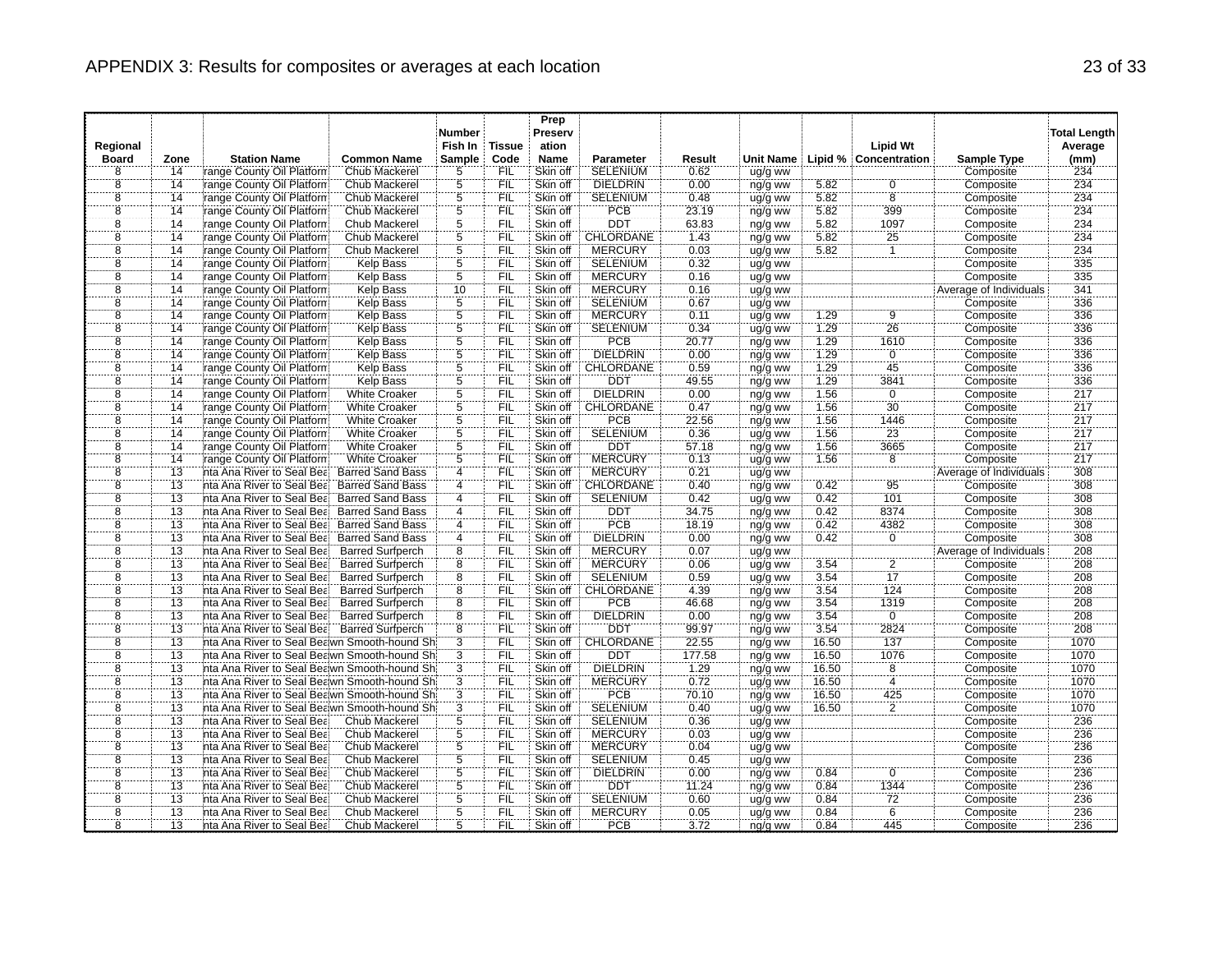|                    |                 |                           |                          | <b>Number</b>   |            | Prep<br>Preserv  |                  |        |           |      |                       |                        | <b>Total Length</b> |
|--------------------|-----------------|---------------------------|--------------------------|-----------------|------------|------------------|------------------|--------|-----------|------|-----------------------|------------------------|---------------------|
| Regional           |                 |                           |                          | Fish In         | Tissue     | ation            |                  |        |           |      | <b>Lipid Wt</b>       |                        | Average             |
| <b>Board</b>       | Zone            | <b>Station Name</b>       | <b>Common Name</b>       | <b>Sample</b>   | Code       | <b>Name</b>      | Parameter        | Result | Unit Name |      | Lipid % Concentration | <b>Sample Type</b>     | (mm)                |
| 8                  | $\overline{13}$ | nta Ana River to Seal Bea | Chub Mackerel            | 5               | <b>FIL</b> | Skin off         | CHLORDANE        | 0.20   | ng/g ww   | 0.84 | 24                    | Composite              | 236                 |
|                    | 13              | nta Ana River to Seal Bea | Kelp Bass                | $\frac{4}{9}$   | FIL        | Skin off         | <b>SELENIUM</b>  | 0.37   | ug/g ww   |      |                       | Composite              | 263                 |
| $\frac{8}{8}$      | $\overline{13}$ | nta Ana River to Seal Bea | Kelp Bass                |                 | <b>FIL</b> | Skin off         | <b>MERCURY</b>   | 0.13   | ug/g ww   |      |                       | Average of Individuals | 263                 |
|                    | $\overline{13}$ | nta Ana River to Seal Bea | <b>Kelp Bass</b>         | 5               | FIL        | Skin off         | <b>PCB</b>       | 24.28  | ng/g ww   | 0.58 | 4215                  | Composite              | 263                 |
| $\overline{8}$     | 13              | nta Ana River to Seal Bea | Kelp Bass                | $\overline{5}$  | FIL        | Skin off         | <b>CHLORDANE</b> | 1.03   | ng/g ww   | 0.58 | 178                   | Composite              | 263                 |
| 8                  | 13              | nta Ana River to Seal Bea | Kelp Bass                | $\overline{5}$  | <b>FIL</b> | Skin off         | <b>DDT</b>       | 32.51  | ng/g ww   | 0.58 | 5643                  | Composite              | 263                 |
| 8                  | 13              | nta Ana River to Seal Bea | <b>Kelp Bass</b>         | $\frac{5}{5}$   | FIL        | Skin off         | <b>DIELDRIN</b>  | 0.00   | ng/g ww   | 0.58 | $\overline{0}$        | Composite              | 263                 |
| $\overline{8}$     | 13              | nta Ana River to Seal Bea | Kelp Bass                |                 | `FIL       | Skin off         | <b>SELENIUM</b>  | 0.28   | ug/g ww   | 0.58 | 49                    | Composite              | 263                 |
| $\overline{8}$     | 13              | nta Ana River to Seal Bea | Spotfin Croaker          | $\overline{5}$  | <b>FIL</b> | Skin off         | CHLORDANE        | 26.35  | ng/g ww   | 1.75 | 1506                  | Composite              | 350                 |
| $\frac{8}{8}$      | 13              | nta Ana River to Seal Bea | Spotfin Croaker          | $\frac{5}{5}$   | FIL        | Skin off         | DDT              | 94.66  | ng/g ww   | 1.75 | 5409                  | Composite              | 350                 |
|                    | $\overline{13}$ | nta Ana River to Seal Bea | Spotfin Croaker          |                 | FIL        | Skin off         | <b>PCB</b>       | 108.01 | ng/g ww   | 1.75 | 6172                  | Composite              | 350                 |
| $\overline{8}$     | 13              | nta Ana River to Seal Bea | Spotfin Croaker          | 5               | FIL        | Skin off         | <b>DIELDRIN</b>  | 1.39   | ng/g ww   | 1.75 | $\frac{79}{3}$        | Composite              | 350                 |
| $\overline{8}$     | 13              | nta Ana River to Seal Bea | Spotfin Croaker          | $\overline{5}$  | FIL        | Skin off         | <b>MERCURY</b>   | 0.05   | ug/g ww   | 7.75 |                       | Composite              | 350                 |
| $\overline{8}$     | $\overline{13}$ | nta Ana River to Seal Bea | Spotfin Croaker          | $\overline{5}$  | <b>FIL</b> | Skin off         | <b>SELENIUM</b>  | 0.48   | ug/g ww   | 1.75 | $\overline{27}$       | Composite              | 350                 |
| $\overline{8}$     | 12              | Newport Bay               | <b>Black Perch</b>       | $\overline{8}$  | FIL        | Skin off         | <b>MERCURY</b>   | 0.03   | ug/g ww   |      |                       | Average of Individuals | 177                 |
| $\overline{8}$     | 12              | Newport Bay               | <b>Black Perch</b>       | $\overline{5}$  | FIL        | Skin off         | <b>PCB</b>       | 10.47  | ng/g ww   | 1.02 | 1027                  | Composite              | 172                 |
| 8                  | 12              | Newport Bay               | <b>Black Perch</b>       | $\overline{5}$  | <b>FIL</b> | Skin off         | CHLORDANE        | 2.15   | ng/g ww   | 1.02 | 211                   | Composite              | 172                 |
| $\overline{8}$     | 12              | Newport Bay               | <b>Black Perch</b>       | $\frac{5}{5}$   | ΪFIL       | Skin off         | SELENIUM         | 0.24   | ug/g ww   | 1.02 | $\overline{24}$       | Composite              | 172                 |
| $\overline{\bf 8}$ | 12              | Newport Bay               | <b>Black Perch</b>       |                 | <b>FIL</b> | Skin off         | DDT              | 36.96  | ng/g ww   | 1.02 | 3624                  | Composite              | 172                 |
| $\overline{8}$     | $\overline{12}$ | <b>Newport Bay</b>        | <b>Black Perch</b>       | $\overline{5}$  | FIL        | Skin off         | <b>DIELDRIN</b>  | 0.00   | ng/g ww   | 1.02 | $\overline{0}$        | Composite              | 172                 |
| $\overline{8}$     | 12              | Newport Bay               | Shiner Surfperch         | 10              | FIL        | Skin off         | <b>MERCURY</b>   | 0.03   | ug/g ww   |      |                       | Average of Individuals | 118                 |
| $\overline{8}$     | 12              | Newport Bay               | Shiner Surfperch         | 14              |            | WNHTG on. Scale: | CHLORDANE        | 3.15   | ng/g ww   | 1.13 | 279                   | Composite              | 114                 |
| $\overline{8}$     | 12              | Newport Bay               | Shiner Surfperch         | 14              |            | WNHTG on, Scale  | PCB              | 19.72  | ng/g ww   | 7.13 | 1745                  | Composite              | 714                 |
| $\overline{8}$     | 12              | <b>Newport Bay</b>        | <b>Shiner Surfperch</b>  | 14              |            | WNHTG on, Scale  | <b>DIELDRIN</b>  | 0.00   | ng/g ww   | 1.13 | $\overline{0}$        | Composite              | 114                 |
| $\overline{8}$     | $\overline{12}$ | Newport Bay               | Shiner Surfperch         | 14              |            | WNHTG on. Scale  | <b>MERCURY</b>   | 0.01   | ug/g ww   | 1.13 | -1                    | Composite              | 114                 |
| $\overline{8}$     | $\overline{12}$ | Newport Bay               | Shiner Surfperch         | 14              |            | WNHTG on, Scale  | <b>DDT</b>       | 64.89  | ng/g ww   | 1.13 | 5743                  | Composite              | 114                 |
| $\frac{8}{8}$      | $\overline{12}$ | <b>Newport Bay</b>        | <b>Shiner Surfperch</b>  | 14              |            | WNHTG on, Scale  | <b>SELENIUM</b>  | 0.21   | ug/g ww   | 1.13 | 19                    | Composite              | 114                 |
|                    | 12              | Newport Bay               | Spotted Sand Bass        | 10              | <b>FIL</b> | Skin off         | <b>MERCURY</b>   | 0.16   | ug/g ww   |      |                       | Average of Individuals | 353                 |
| $\overline{\bf 8}$ | 12              | <b>Newport Bay</b>        | <b>Spotted Sand Bass</b> | $\frac{5}{5}$   | FIL        | Skin off         | <b>SELENIUM</b>  | 0.62   | ug/g ww   |      |                       | Composite              | 353                 |
| $\overline{\bf 8}$ | $\overline{12}$ | Newport Bay               | Spotted Sand Bass        |                 | FIL        | Skin off         | CHLORDANE        | 2.09   | ng/g ww   | 0.44 | 471                   | Composite              | 354                 |
| 8                  | 12              | Newport Bay               | Spotted Sand Bass        | $\overline{5}$  | <b>FIL</b> | Skin off         | <b>PCB</b>       | 22.36  | ng/g ww   | 0.44 | 5035                  | Composite              | 354                 |
| 8                  | 12              | Newport Bay               | Spotted Sand Bass        | $\frac{5}{5}$   | <b>FIL</b> | Skin off         | <b>SELENIUM</b>  | 0.67   | ug/g ww   | 0.44 | 151                   | Composite              | 354                 |
| $\overline{8}$     | $\overline{12}$ | Newport Bay               | Spotted Sand Bass        |                 | ΈIL.       | Skin off         | <b>DDT</b>       | 29.70  | ng/g ww   | 0.44 | 6689                  | Composite              | 354                 |
| $\overline{8}$     | 12              | Newport Bay               | <b>Spotted Sand Bass</b> | $\overline{5}$  | FIL        | Skin off         | <b>DIELDRIN</b>  | 0.00   | ng/g ww   | 0.44 | $\mathbf 0$           | Composite              | 354                 |
| $\overline{8}$     | $\overline{12}$ | <b>Newport Bay</b>        | <b>Top Smelt</b>         | $\overline{74}$ |            | WNHTG on, Scale  | <b>DIELDRIN</b>  | 0.00   | ng/g ww   | 0.78 | $\overline{0}$        | Supercomposite         | 126                 |
| $\overline{8}$     | 12              | Newport Bay               | <b>Top Smelt</b>         | 74              |            | WNHTG on, Scale  | <b>PCB</b>       | 25.60  | ng/g ww   | 0.78 | 3265                  | Supercomposite         | 126                 |
| 8                  | 12              | <b>Newport Bay</b>        | <b>Top Smelt</b>         | 74              |            | WNHTG on, Scale  | <b>SELENIUM</b>  | 0.63   | ug/g ww   | 0.78 | 80                    | Supercomposite         | 126                 |
| $\overline{8}$     | 12              | Newport Bay               | <b>Top Smelt</b>         | 74              |            | WNHTG on, Scale  | CHLORDANE        | 5.61   | ng/g ww   | 0.78 | 716                   | Supercomposite         | 126                 |
| $\overline{8}$     | $\overline{12}$ | <b>Newport Bay</b>        | <b>Top Smelt</b>         | 74              |            | WNHTG on, Scale  | <b>DDT</b>       | 99.54  | ng/g ww   | 0.78 | 12696                 | Supercomposite         | 126                 |
| $\overline{8}$     | 12              | Newport Bay               | Top Smelt                | 74              |            | WNHTG on, Scale  | <b>MERCURY</b>   | 0.01   | ug/g ww   | 0.78 | $\overline{2}$        | Supercomposite         | 126                 |
| $\overline{8}$     | $\overline{12}$ | Newport Bay               | <b>White Croaker</b>     | $\overline{5}$  | <b>FIL</b> | Skin off         | <b>MERCURY</b>   | 0.23   | ug/g ww   |      |                       | Composite              | 233                 |
| $\overline{\bf 8}$ | $\overline{12}$ | Newport Bay               | <b>White Croaker</b>     |                 | <b>FIL</b> | Skin off         | <b>MERCURY</b>   | 0.22   | ug/g ww   |      |                       | Composite              | 233                 |
| $\overline{8}$     | 12              | Newport Bay               | <b>White Croaker</b>     | $\frac{5}{5}$   | `FIL       | Skin off         | <b>SELENIUM</b>  | 0.38   | ug/g ww   |      |                       | Composite              | 233                 |
| $\overline{\bf 8}$ | 12              | <b>Newport Bay</b>        | <b>White Croaker</b>     |                 | FIL        | Skin off         | <b>SELENIUM</b>  | 0.34   | ug/g ww   |      |                       | Composite              | 233                 |
| $\overline{8}$     | 12              | Newport Bay               | <b>White Croaker</b>     | $\frac{5}{5}$   | FIL        | Skin off         | <b>DIELDRIN</b>  | 0.00   | ng/g ww   | 0.63 | $\overline{0}$        | Composite              | 233                 |
| $\overline{8}$     | 12              | Newport Bay               | <b>White Croaker</b>     |                 | FIL        | Skin off         | DDT              | 23.81  | ng/g ww   | 0.63 | 3803                  | Composite              | 233                 |
| $\overline{\bf 8}$ | 12              | Newport Bay               | <b>White Croaker</b>     | $\overline{5}$  | FIL        | Skin off         | CHLORDANE        | 0.29   | ng/g ww   | 0.63 | 46                    | Composite              | 233                 |
| $\overline{8}$     | 12              | Newport Bay               | <b>White Croaker</b>     | 5               | `FIL       | Skin off         | PCB              | 10.83  | ng/g ww   | 0.63 | 1730                  | Composite              | 233                 |
| $\overline{8}$     | 12              | <b>Newport Bay</b>        | <b>White Croaker</b>     | $\overline{5}$  | <b>FIL</b> | Skin off         | <b>SELENIUM</b>  | 0.35   | ug/g ww   | 0.63 | 56                    | Composite              | 233                 |
| $\overline{8}$     | $\overline{12}$ | Newport Bay               | <b>White Croaker</b>     | $\overline{5}$  | ÏΪ         | Skin off         | <b>MERCURY</b>   | 0.23   | ug/g ww   | 0.63 | 37                    | Composite              | 233                 |
| $\overline{8}$     | $\overline{11}$ | stal Cove to Santa Ana R  | <b>Barred Sand Bass</b>  | 3               | FIL        | Skin off         | <b>MERCURY</b>   | 0.19   | ug/g ww   |      |                       | Average of Individuals | 355                 |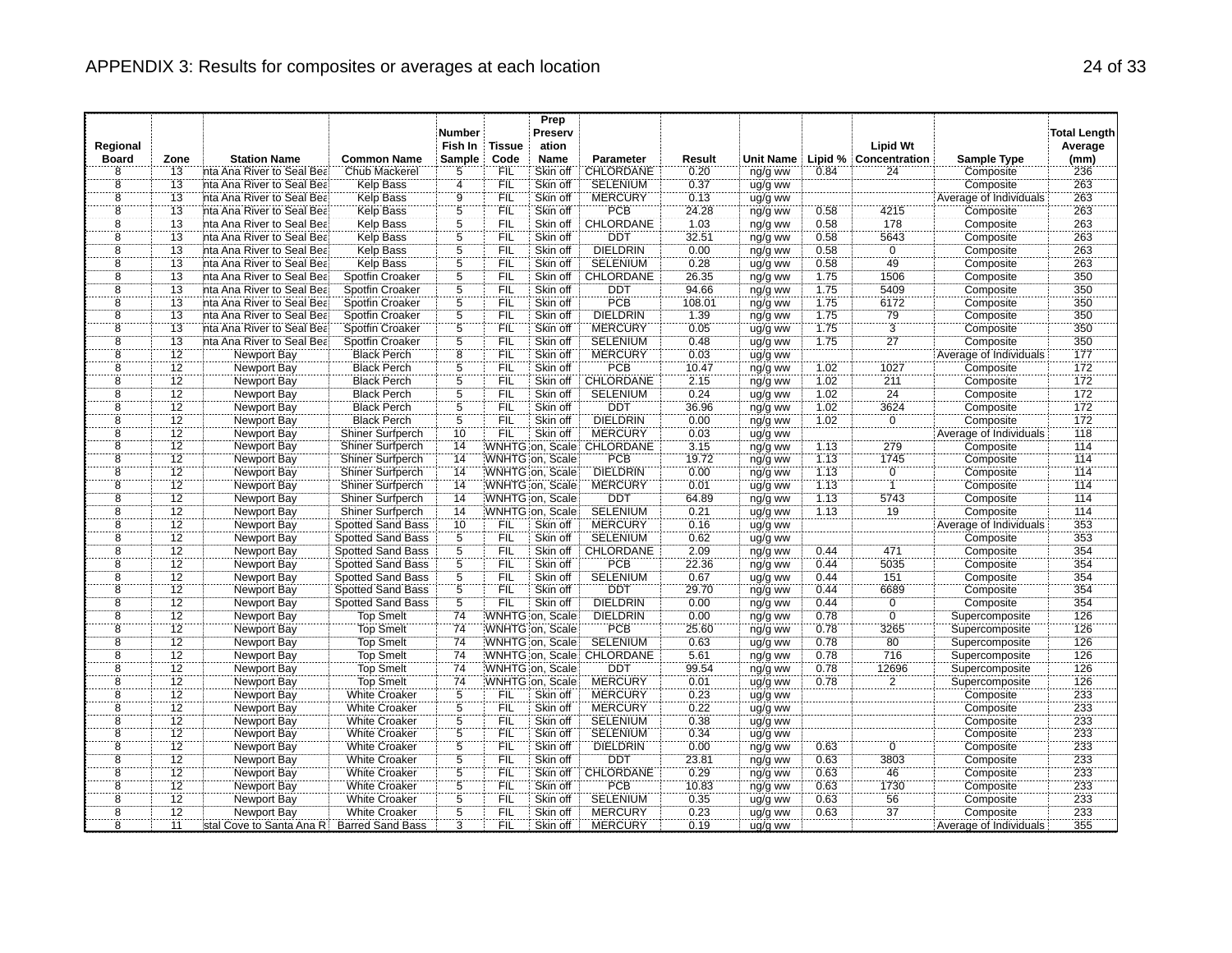|                                  |                                    |                                              |                                             | <b>Number</b>                    |                   | Prep<br>Preserv        |                               |              |                    |              |                      |                                     | <b>Total Length</b> |
|----------------------------------|------------------------------------|----------------------------------------------|---------------------------------------------|----------------------------------|-------------------|------------------------|-------------------------------|--------------|--------------------|--------------|----------------------|-------------------------------------|---------------------|
| Regional                         |                                    |                                              |                                             | Fish In                          | <b>Tissue</b>     | ation                  |                               |              |                    |              | <b>Lipid Wt</b>      |                                     | Average             |
| <b>Board</b>                     | Zone                               | <b>Station Name</b>                          | <b>Common Name</b>                          | Sample                           | Code              | <b>Name</b>            | Parameter                     | Result       | Unit Name          | Lipid %      | Concentration        | <b>Sample Type</b>                  | (mm)                |
| 8                                | 11                                 | stal Cove to Santa Ana R                     | <b>Barred Sand Bass</b>                     | 3                                | <b>FIL</b>        | Skin off               | PCB                           | 6.34         | ng/g ww            | 0.43         | 1462                 | Composite                           | 355                 |
| $\overline{8}$                   | 11                                 | stal Cove to Santa Ana R                     | <b>Barred Sand Bass</b>                     | $\overline{3}$                   | FIL               | Skin off               | <b>SELENIUM</b>               | 0.31         | ug/g ww            | 0.43         | 71                   | Composite                           | 355                 |
| 8                                | $-11$                              | stal Cove to Santa Ana R                     | <b>Barred Sand Bass</b>                     | $\overline{3}$                   | <b>FIL</b>        | Skin off               | <b>DIELDRIN</b>               | 0.00         | ng/g ww            | 0.43         | $\overline{0}$       | Composite                           | 355                 |
| $\overline{8}$                   | 11                                 | stal Cove to Santa Ana R                     | <b>Barred Sand Bass</b>                     | $\overline{3}$                   | FIL               | Skin off               | <b>DDT</b>                    | 23.64        | ng/g ww            | 0.43         | 5448                 | Composite                           | 355                 |
| $\overline{\bf 8}$               | $\overline{11}$                    | stal Cove to Santa Ana R                     | <b>Barred Sand Bass</b>                     | $\overline{3}$                   | FIL               | Skin off               | CHLORDANE                     | 0.26         | ng/g ww            | 0.43         | 60                   | Composite                           | 355                 |
| $\overline{8}$                   | 11                                 | stal Cove to Santa Ana Riwn Smooth-hound Sh  |                                             | $\overline{3}$                   | FIL               | Skin off               | <b>PCB</b>                    | 136.42       | ng/g ww            | 11.40        | 1197                 | Composite                           | 1061                |
| $\overline{8}$                   | 11                                 | stal Cove to Santa Ana Riwn Smooth-hound Shi |                                             | $\frac{3}{3}$                    | FIL               | Skin off               | <b>CHLORDANE</b>              | 26.50        | ng/g ww            | 11.40        | 232                  | Composite                           | 1061                |
| $\overline{8}$                   | $\overline{11}$                    | stal Cove to Santa Ana Riwn Smooth-hound Shi |                                             |                                  | ΈİĹ               | Skin off               | <b>DDT</b>                    | 427.77       | ng/g ww            | 11.40        | 3752                 | Composite                           | 1061                |
| $\overline{8}$                   | $\overline{11}$                    | stal Cove to Santa Ana Riwn Smooth-hound Shi |                                             | $\overline{3}$                   | FIL               | Skin off               | <b>DIELDRIN</b>               | 0.95         | ng/g ww            | 11.40        | $\overline{8}$       | Composite                           | 1061                |
| $\overline{8}$                   | 11                                 | stal Cove to Santa Ana Riwn Smooth-hound Shi |                                             | $\frac{3}{3}$                    | FIL               | Skin off               | <b>MERCURY</b>                | 1.45         | ug/g ww            | 11.40        | 13                   | Composite                           | 1061                |
| 8                                | $\overline{11}$                    | stal Cove to Santa Ana Riwn Smooth-hound Shi |                                             |                                  | FIL               | Skin off               | <b>SELENIUM</b>               | 0.47         | ug/g ww            | 11.40        | 4                    | Composite                           | 1061                |
| $\overline{8}$                   | 11                                 | stal Cove to Santa Ana R                     | Chub Mackerel                               | $\overline{5}$                   | FIL               | Skin off               | <b>MERCURY</b>                | 0.04         | ug/g ww            |              |                      | Composite                           | 226                 |
| $\overline{8}$                   | $\overline{11}$                    | stal Cove to Santa Ana R                     | Chub Mackerel                               | $\ddot{5}$                       | <b>FIL</b>        | Skin off               | <b>MERCURY</b>                | 0.04         | ug/g ww            |              |                      | Composite                           | 227                 |
| $\overline{8}$                   | $\overline{11}$                    | stal Cove to Santa Ana R                     | <b>Chub Mackerel</b>                        | $\overline{5}$                   | FIL               | Skin off               | <b>SELENIUM</b>               | 0.37         | ug/g ww            |              |                      | Composite                           | 227                 |
| $\overline{8}$                   | $\overline{11}$                    | stal Cove to Santa Ana R                     | Chub Mackerel                               | $\overline{5}$                   | FIL               | Skin off               | <b>SELENIUM</b>               | 0.41         | ug/g ww            |              |                      | Composite                           | 226                 |
| ë.                               | $\overline{11}$                    | stal Cove to Santa Ana R                     | Chub Mackerel                               | $\overline{5}$                   | FIL               | Skin off               | <b>DIELDRIN</b>               | 0.00         | ng/g ww            | 0.96         | 0                    | Composite                           | 227                 |
| 8                                | 11                                 | stal Cove to Santa Ana R                     | Chub Mackerel                               | 5                                | <b>FIL</b>        | Skin off               | <b>DDT</b>                    | 9.75         | ng/g ww            | 0.96         | 1011                 | Composite                           | 227                 |
| $\overline{8}$                   | $\overline{11}$                    | stal Cove to Santa Ana R                     | Chub Mackerel                               | $\overline{5}$                   | FIL               | Skin off               | PCB                           | 1.88         | ng/g ww            | 0.96         | 195                  | Composite                           | 227                 |
| $\overline{8}$                   | $\overline{11}$                    | stal Cove to Santa Ana R                     | <b>Chub Mackerel</b>                        | $\overline{5}$                   | FIL               | Skin off               | <b>MERCURY</b>                | 0.05         | ug/g ww            | 0.96         | $\overline{5}$       | Composite                           | 227                 |
| $\overline{8}$                   | $\overline{11}$                    | stal Cove to Santa Ana R                     | Chub Mackerel                               | $\overline{5}$                   | <b>FIL</b>        | Skin off               | <b>SELENIUM</b>               | 0.71         | ug/g ww            | 0.96         | 74                   | Composite                           | 227                 |
| $\overline{8}$                   | 11                                 | stal Cove to Santa Ana R                     | Chub Mackerel                               | 5                                | FIL               | Skin off               | CHLORDANE                     | 0.00         | ng/g ww            | 0.96         | ö                    | Composite                           | 227                 |
| $\overline{8}$                   | 11                                 | stal Cove to Santa Ana R                     | Kelp Bass                                   | 10                               | FIL               | Skin off               | <b>MERCURY</b>                | 0.12         | ug/g ww            |              |                      | Average of Individuals              | 342                 |
| ë,                               | آ1                                 | stal Cove to Santa Ana R                     | Kelp Bass                                   | $\overline{5}$                   | FIL               | Skin off               | <b>SELENIUM</b>               | 0.27         | ug/g ww            |              |                      | Composite                           | 332                 |
| 8                                | 11                                 | stal Cove to Santa Ana R                     | <b>Kelp Bass</b>                            | $\overline{4}$                   | <b>FIL</b>        | Skin off               | <b>SELENIUM</b>               | 0.08         | ug/g ww            |              |                      | Composite                           | 443                 |
| $\overline{8}$                   | $\overline{11}$                    | stal Cove to Santa Ana R                     | <b>Kelp Bass</b>                            | 4                                | FIL               | Skin off               | <b>MERCURY</b>                | 0.16         | ug/g ww            |              |                      | Composite                           | 443                 |
| $\overline{8}$                   | $\overline{11}$                    | stal Cove to Santa Ana R                     | Kelp Bass                                   | 5                                | FIL               | Skin off               | DDT                           | 23.30        | ng/g ww            | 0.60         | 3877                 | Composite                           | 334                 |
| 8                                | 11                                 | stal Cove to Santa Ana R                     | <b>Kelp Bass</b>                            | $\overline{5}$                   | <b>FIL</b>        | Skin off               | <b>SELENIUM</b>               | 0.27         | ug/g ww            | 0.60         | 45                   | Composite                           | 334                 |
| $\overline{8}$                   | $\overline{11}$                    | stal Cove to Santa Ana R                     | <b>Kelp Bass</b>                            | $\overline{5}$                   | FIL               | Skin off               | <b>PCB</b>                    | 8.55         | ng/g ww            | 0.60         | 1422                 | Composite                           | 334                 |
| $\overline{8}$                   | $\overline{11}$                    | stal Cove to Santa Ana R                     | <b>Kelp Bass</b>                            | $\overline{5}$                   | FIL               | Skin off               | <b>DIELDRIN</b>               | 0.00         | ng/g ww            | 0.60         | $\overline{0}$       | Composite                           | 334                 |
| $\overline{8}$                   | $\overline{11}$                    | stal Cove to Santa Ana R                     | Kelp Bass                                   | $\overline{5}$                   | FIL               | Skin off               | <b>MERCURY</b>                | 0.13         | ug/g ww            | 0.60         | $\overline{21}$      | Composite                           | 334                 |
| $\overline{8}$                   | <u>11</u>                          | stal Cove to Santa Ana R                     | <b>Kelp Bass</b>                            | $\overline{5}$                   | <b>FIL</b>        | Skin off               | CHLORDANE                     | 0.40         | ng/g ww            | 0.60         | 66                   | Composite                           | 334                 |
| $\overline{8}$                   | 11                                 | stal Cove to Santa Ana R                     | <b>White Croaker</b>                        | $\frac{5}{5}$                    | FIL               | Skin off               | <b>SELENIUM</b>               | 0.33         | ug/g ww            |              |                      | Composite                           | 230                 |
| $\overline{8}$                   | $\overline{11}$                    | stal Cove to Santa Ana R                     | <b>White Croaker</b>                        |                                  | FIL               | Skin off               | <b>MERCURY</b>                | 0.20         | ug/g ww            |              |                      | Composite                           | 230                 |
| $\overline{8}$                   | $\overline{11}$                    | stal Cove to Santa Ana R                     | <b>White Croaker</b>                        | 5                                | <b>FIL</b>        | Skin off               | <b>SELENIUM</b>               | 0.31         | ug/g ww            |              |                      | Composite                           | 234                 |
| $\overline{8}$                   | $\overline{11}$                    | stal Cove to Santa Ana R                     | <b>White Croaker</b>                        | $\overline{5}$                   | FIL               | Skin off               | <b>MERCURY</b>                | 0.15         | ug/g ww            |              |                      | Composite                           | 234                 |
| $\overline{8}$                   | $\overline{11}$                    | stal Cove to Santa Ana R                     | <b>White Croaker</b>                        | $\overline{5}$                   | FIL               | Skin off               | <b>MERCURY</b>                | 0.20         | ug/g ww            | 1.09         | 18                   | Composite                           | 230                 |
| $\overline{8}$                   | 11                                 | stal Cove to Santa Ana R                     | <b>White Croaker</b>                        | 5                                | FIL               | Skin off               | <b>DIELDRIN</b>               | 0.00         | ng/g ww            | 1.09         | $\overline{0}$       | Composite                           | 230                 |
| $\overline{8}$<br>$\overline{8}$ | 11                                 | stal Cove to Santa Ana R                     | <b>White Croaker</b>                        | $\overline{5}$<br>$\overline{5}$ | FIL               | Skin off               | PCB                           | 11.40        | ng/g ww            | 1.09         | 1046                 | Composite                           | 230                 |
|                                  | $\overline{11}$<br>$\overline{11}$ | stal Cove to Santa Ana R                     | <b>White Croaker</b>                        |                                  | FIL               | Skin off               | <b>SELENIUM</b>               | 0.38         | ug/g ww            | 1.09         | 35                   | Composite                           | 230                 |
| $\overline{\bf 8}$<br>8          | 11                                 | stal Cove to Santa Ana R                     | <b>White Croaker</b>                        | $\overline{5}$<br>Έ              | FIL<br><b>FIL</b> | Skin off<br>Skin off   | <b>DDT</b><br>CHLORDANE       | 32.60        | ng/g ww            | 1.09<br>1.09 | 2991<br>30           | Composite                           | 230                 |
|                                  |                                    | stal Cove to Santa Ana R                     | <b>White Croaker</b>                        |                                  |                   |                        |                               | 0.33         | ng/g ww            |              |                      | Composite                           | 230                 |
| $\overline{9}$<br>Ïğ             | 10<br>$\overline{10}$              | Dana Point Harbor                            | Opaleye                                     | $\overline{5}$<br>$\overline{5}$ | FIL<br>FIL        | Skin off<br>Skin off   | <b>SELENIUM</b><br><b>DDT</b> | 0.28         | ug/g ww            | 0.32<br>0.32 | 89<br>$\overline{0}$ | Composite                           | 215<br>215          |
| $\overline{9}$                   | 10                                 | Dana Point Harbor                            | Opaleye                                     | $\overline{5}$                   | <b>FIL</b>        | Skin off               | <b>MERCURY</b>                | 0.00         | ng/g ww            | 0.32         | 15                   | Composite                           | 215                 |
| $\overline{9}$                   | 10                                 | Dana Point Harbor                            | Opaleye                                     | $\overline{5}$                   |                   |                        |                               | 0.05         | ug/g ww            |              | $\overline{0}$       | Composite                           |                     |
| $\overline{9}$                   | 10                                 | Dana Point Harbor                            | Opaleye                                     | Ϊ5                               | <b>FIL</b><br>FIL | Skin off<br>Skin off   | <b>DIELDRIN</b><br><b>PCB</b> | 0.00         | ng/g ww            | 0.32<br>0.32 | 65                   | Composite                           | 215                 |
|                                  |                                    | Dana Point Harbor                            | Opaleye                                     |                                  |                   |                        |                               | 0.21         | ng/g ww            |              |                      | Composite                           | 215                 |
| $\overline{9}$<br>9              | 10<br>10                           | Dana Point Harbor                            | Opaleye                                     | $\overline{5}$<br>10             | FIL<br>FIL        | Skin off<br>Skin off   | CHLORDANE<br><b>MERCURY</b>   | 0.00         | ng/g ww            | 0.32         | $\overline{0}$       | Composite                           | 215<br>116          |
| $\overline{9}$                   | 10                                 | Dana Point Harbor<br>Dana Point Harbor       | Shiner Surfperch<br><b>Shiner Surfperch</b> | 25                               |                   | <b>WNHTG</b> on, Scale | <b>MERCURY</b>                | 0.02<br>0.02 | ug/g ww            | 0.31         | 7                    | Average of Individuals<br>Composite | 112                 |
| $\overline{9}$                   | 10                                 | Dana Point Harbor                            | Shiner Surfperch                            | 25                               |                   |                        | WNHTG on, Scale: CHLORDANE    | 7.36         | ug/g ww            | 0.31         | 2344                 | Composite                           | 112                 |
| ğ                                | 10                                 | Dana Point Harbor                            | Shiner Surfperch                            | 25                               |                   | WNHTG on, Scale        | <b>DIELDRIN</b>               | 3.01         | ng/g ww<br>ng/g ww | 0.31         | 959                  | Composite                           | 112                 |
|                                  |                                    |                                              |                                             |                                  |                   |                        |                               |              |                    |              |                      |                                     |                     |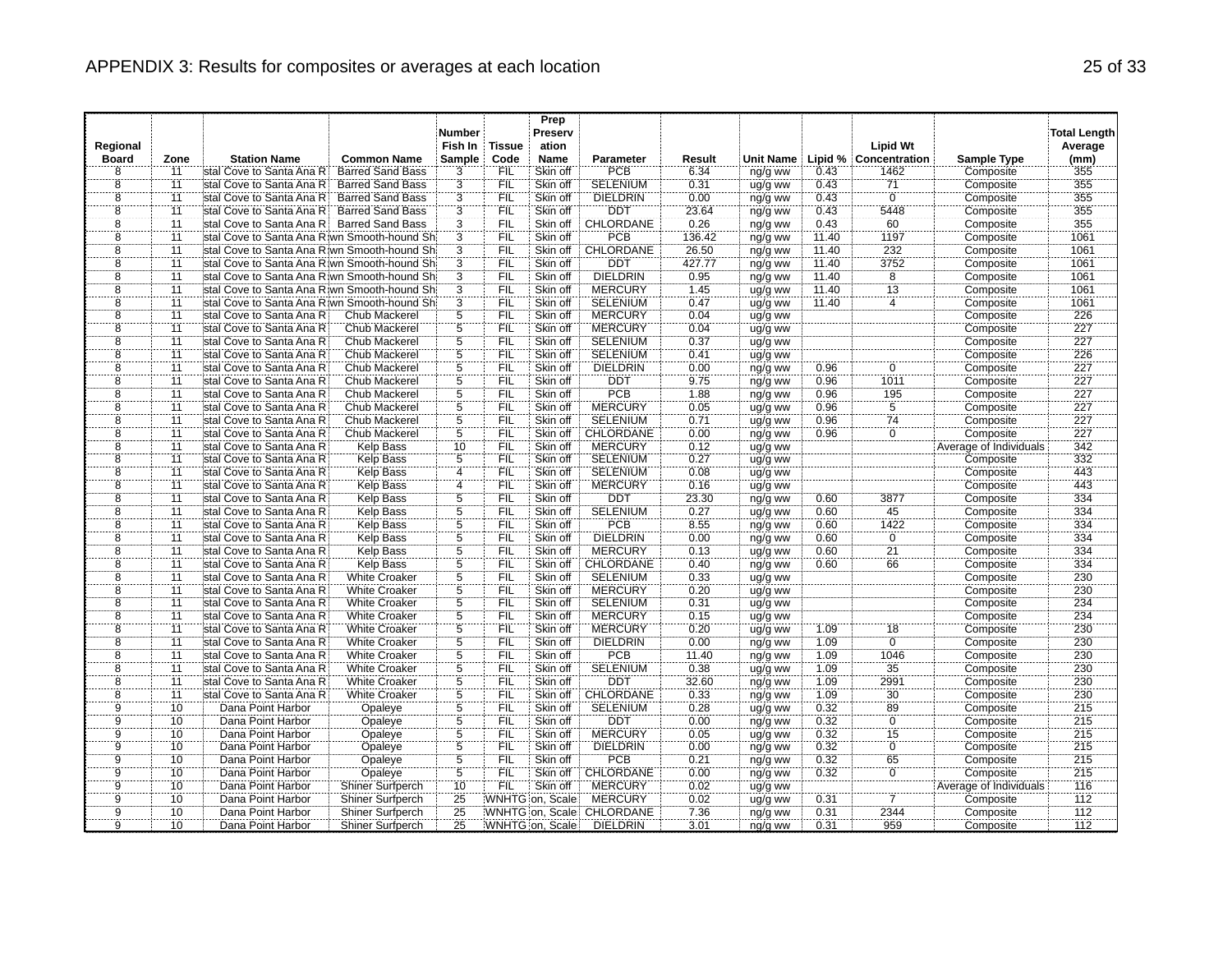|                |                      |                                  |                         | <b>Number</b>                    |               | Prep<br>Preserv |                            |        |           |      |                       |                        | <b>Total Length</b> |
|----------------|----------------------|----------------------------------|-------------------------|----------------------------------|---------------|-----------------|----------------------------|--------|-----------|------|-----------------------|------------------------|---------------------|
| Regional       |                      |                                  |                         | Fish In                          | <b>Tissue</b> | ation           |                            |        |           |      | <b>Lipid Wt</b>       |                        | Average             |
| <b>Board</b>   | Zone                 | <b>Station Name</b>              | <b>Common Name</b>      | Sample                           | Code          | <b>Name</b>     | Parameter                  | Result | Unit Name |      | Lipid % Concentration | <b>Sample Type</b>     | (mm)                |
| 9              | 10                   | Dana Point Harbor                | Shiner Surfperch        | 25                               |               | WNHTG on, Scale | <b>SELENIUM</b>            | 0.42   | ug/g ww   | 0.31 | 134                   | Composite              | 112                 |
|                | 10 <sup>10</sup>     | Dana Point Harbor                | Shiner Surfperch        | 25                               |               | WNHTG on. Scale | <b>DDT</b>                 | 13.01  | ng/g ww   | 0.31 | 4144                  | Composite              | 112                 |
| $\frac{9}{9}$  | 10                   | Dana Point Harbor                | Shiner Surfperch        | 25                               |               | WNHTG on, Scale | PCB                        | 49.30  | ng/g ww   | 0.31 | 15699                 | Composite              | 112                 |
| ġ              | 10                   | Dana Point Harbor                | Spotfin Croaker         | $\overline{5}$                   | <b>FIL</b>    | Skin off        | <b>SELENIUM</b>            | 0.35   | ug/g ww   | 0.49 | $\overline{71}$       | Composite              | 225                 |
| $\overline{9}$ | 10                   | Dana Point Harbor                | Spotfin Croaker         | $\overline{5}$                   | FIL           | Skin off        | CHLORDANE                  | 0.00   | ng/g ww   | 0.49 | $\overline{0}$        | Composite              | 225                 |
| 9              | 10                   | Dana Point Harbor                | Spotfin Croaker         | 5                                | <b>FIL</b>    | Skin off        | <b>DIELDRIN</b>            | 0.00   | ng/g ww   | 0.49 | ö                     | Composite              | 225                 |
| $\overline{9}$ | 10                   | Dana Point Harbor                | Spotfin Croaker         | $\frac{5}{5}$                    | FIL           | Skin off        | <b>DDT</b>                 | 2.75   | ng/g ww   | 0.49 | 559                   | Composite              | 225                 |
| Ïğ             | 10                   | Dana Point Harbor                | Spotfin Croaker         |                                  | FIL           | Skin off        | <b>MERCURY</b>             | 0.01   | ug/g ww   | 0.49 | $\overline{3}$        | Composite              | 225                 |
| $\overline{9}$ | 10                   | Dana Point Harbor                | Spotfin Croaker         | $\overline{5}$                   | <b>FIL</b>    | Skin off        | <b>PCB</b>                 | 3.07   | ng/g ww   | 0.49 | 624                   | Composite              | 225                 |
| $\overline{9}$ | 10                   | Dana Point Harbor                | <b>Top Smelt</b>        | 16                               |               | WNHTG on, Scale | <b>DDT</b>                 | 12.00  | ng/g ww   | 0.53 | 2265                  | Composite              | 176                 |
| Ï9             | 10                   | Dana Point Harbor                | <b>Top Smelt</b>        | 16                               |               |                 | WNHTG on, Scale: CHLORDANE | 0.36   | ng/g ww   | 0.53 | 67                    | Composite              | 176                 |
| $\overline{9}$ | 10                   | Dana Point Harbor                | <b>Top Smelt</b>        | 16                               |               | WNHTG on, Scale | <b>MERCURY</b>             | 0.06   | ug/g ww   | 0.53 | 11                    | Composite              | 176                 |
| ğ              | 10                   | Dana Point Harbor                | <b>Top Smelt</b>        | 16                               |               | WNHTG on, Scale | <b>PCB</b>                 | 3.37   | ng/g ww   | 0.53 | 635                   | Composite              | 176                 |
| $\overline{9}$ | 10                   | Dana Point Harbor                | <b>Top Smelt</b>        | 16                               |               | WNHTG on, Scale | <b>SELENIUM</b>            | 0.51   | ug/g ww   | 0.53 | 96                    | Composite              | 176                 |
| $\overline{9}$ | 10                   | Dana Point Harbor                | <b>Top Smelt</b>        | 16                               |               | WNHTG on, Scale | <b>DIELDRIN</b>            | 0.00   | ng/g ww   | 0.53 | $\overline{0}$        | Composite              | 176                 |
| g.             | 10                   | Dana Point Harbor                | <b>White Croaker</b>    | $\overline{4}$                   | <b>FIL</b>    | Skin off        | <b>PCB</b>                 | 0.48   | ng/g ww   | 0.33 | 145                   | Composite              | 243                 |
| $\overline{9}$ | 10                   | Dana Point Harbor                | <b>White Croaker</b>    | $\overline{4}$                   | <b>FIL</b>    | Skin off        | <b>DIELDRIN</b>            | 0.00   | ng/g ww   | 0.33 | $\overline{0}$        | Composite              | 243                 |
| Ïğ             | 10                   | Dana Point Harbor                | White Croaker           | $\overline{4}$                   | FIL           | Skin off        | <b>MERCURY</b>             | 0.07   | ug/g ww   | 0.33 | $\overline{22}$       | Composite              | 243                 |
| $\overline{9}$ | 10                   | Dana Point Harbor                | <b>White Croaker</b>    | $\overline{4}$                   | <b>FIL</b>    | Skin off        | <b>SELENIUM</b>            | 0.34   | ug/g ww   | 0.33 | 103                   | Composite              | 243                 |
| $\overline{9}$ | 10                   | Dana Point Harbor                | <b>White Croaker</b>    | $\overline{4}$                   | <b>FIL</b>    | Skin off        | <b>DDT</b>                 | 3.15   | ng/g ww   | 0.33 | 955                   | Composite              | 243                 |
| ğ              | 10                   | Dana Point Harbor                | <b>White Croaker</b>    | $\overline{4}$                   | FIL           | Skin off        | CHLORDANE                  | 0.21   | ng/g ww   | 0.33 | 65                    | Composite              | 243                 |
| $\overline{9}$ | 10                   | Dana Point Harbor                | White Surfperch         | 10                               | FIL           | Skin off        | <b>MERCURY</b>             | 0.03   | ug/g ww   |      |                       | Average of Individuals | 194                 |
| Ïğ             | 10                   | Dana Point Harbor                | White Surfperch         | 10                               |               | WNHTG on, Scale | <b>SELENIUM</b>            | 0.24   | ug/g ww   | 2.18 | $\overline{11}$       | Composite              | 194                 |
| $\overline{9}$ | 10                   | Dana Point Harbor                | <b>White Surfperch</b>  | 10                               |               | WNHTG on, Scale | <b>MERCURY</b>             | 0.03   | ug/g ww   | 2.18 | Ĩ                     | Composite              | 194                 |
| $\overline{9}$ | 10                   | Dana Point Harbor                | White Surfperch         | 10                               |               | WNHTG on. Scale | <b>DDT</b>                 | 19.59  | ng/g ww   | 2.18 | 898                   | Composite              | 194                 |
| ġ.             | $\overline{10}$      | Dana Point Harbor                | White Surfperch         | 10                               |               |                 | WNHTG on, Scale CHLORDANE  | 1.88   | ng/g ww   | 2.18 | 86                    | Composite              | 194                 |
|                | 10                   | Dana Point Harbor                | White Surfperch         | 10                               |               | WNHTG on, Scale | <b>DIELDRIN</b>            | 0.00   | ng/g ww   | 2.18 | $\overline{0}$        | Composite              | 194                 |
| $\frac{9}{9}$  | 10                   | Dana Point Harbor                | White Surfperch         | 10                               |               | WNHTG on, Scale | <b>PCB</b>                 | 11.93  | ng/g ww   | 2.18 | 547                   | Composite              | 194                 |
| ġ              | ĝ                    | an Onofre to Crystal Cov         | <b>Barred Sand Bass</b> | 10                               | <b>FIL</b>    | Skin off        | <b>MERCURY</b>             | 0.19   | ug/g ww   |      |                       | Average of Individuals | 338                 |
| $\overline{9}$ |                      | ian Onofre to Crystal Cov        | <b>Barred Sand Bass</b> | $\overline{5}$                   | FIL           | Skin off        | <b>MERCURY</b>             | 0.21   | ug/g ww   |      |                       | Composite              | 325                 |
| $\overline{9}$ | $\frac{9}{9}$        | ian Onofre to Crystal Cov        | <b>Barred Sand Bass</b> | 5                                | <b>FIL</b>    | Skin off        | <b>SELENIUM</b>            | 0.25   | ug/g ww   |      |                       | Composite              | 324                 |
| $\overline{9}$ |                      | lan Onofre to Crystal Cov        | <b>Barred Sand Bass</b> |                                  | <b>FIL</b>    | Skin off        | <b>SELENIUM</b>            | 0.25   | ug/g ww   |      |                       | Composite              | 325                 |
| $\overline{9}$ | $\frac{9}{9}$        | an Onofre to Crystal Cov         | <b>Barred Sand Bass</b> | $\frac{5}{5}$                    | FIL           | Skin off        | <b>MERCURY</b>             | 0.18   | ug/g ww   |      |                       | Composite              | 324                 |
| $\overline{9}$ | 9                    | an Onofre to Crystal Cov         | <b>Barred Sand Bass</b> | 5                                | <b>FIL</b>    | Skin off        | <b>PCB</b>                 | 23.84  | ng/g ww   | 0.80 | 2969                  | Composite              | 326                 |
| $\overline{9}$ |                      | ian Onofre to Crystal Cov        | <b>Barred Sand Bass</b> |                                  | FIL           | Skin off        | <b>DDT</b>                 | 39.13  | ng/g ww   | 0.80 | 4872                  | Composite              | 326                 |
| $\overline{9}$ | $\frac{9}{9}$        | ian Onofre to Crystal Cov        | <b>Barred Sand Bass</b> | $\frac{5}{5}$                    | FIL           | Skin off        | <b>DIELDRIN</b>            | 0.00   | ng/g ww   | 0.80 | ö                     | Composite              | 326                 |
| $\overline{9}$ | 9                    | lan Onofre to Crystal Cov        | <b>Barred Sand Bass</b> | $\overline{5}$                   | FIL           | Skin off        | <b>SELENIUM</b>            | 0.61   | ug/g ww   | 0.80 | 76                    | Composite              | 326                 |
| ğ              |                      | an Onofre to Crystal Cov         | <b>Barred Sand Bass</b> | $\ddot{5}$                       | FIL           | Skin off        | CHLORDANE                  | 0.60   | ng/g ww   | 0.80 | $\overline{75}$       | Composite              | 326                 |
| $\overline{9}$ | $\frac{9}{9}$        | an Onofre to Crystal Cov         | <b>Chub Mackerel</b>    | $\overline{5}$                   | FIL           | Skin off        | <b>MERCURY</b>             | 0.09   | ug/g ww   |      |                       | Composite              | 281                 |
| $\overline{9}$ | ؘۊ                   | ian Onofre to Crystal Cov        | Chub Mackerel           | $\overline{5}$                   | FIL           | Skin off        | <b>SELENIUM</b>            | 0.38   | ug/g ww   |      |                       | Composite              | 281                 |
| $\overline{9}$ | ٠ij                  | ian Onofre to Crystal Cov        | Chub Mackerel           | 5                                | FIL           | Skin off        | <b>MERCURY</b>             | 0.11   | ug/g ww   |      |                       | Composite              | 281                 |
| $\overline{9}$ |                      | <b>San Onofre to Crystal Cov</b> | Chub Mackerel           | 5                                | <b>FIL</b>    | Skin off        | <b>SELENIUM</b>            | 0.38   | ug/g ww   |      |                       | Composite              | 281                 |
| <br>9          | $\frac{9}{9}$        | an Onofre to Crystal Cov         | Chub Mackerel           | $\overline{5}$                   | FIL           | Skin off        | <b>PCB</b>                 | 8.65   | ng/g ww   | 0.79 | 1099                  | Composite              | 281                 |
| $\overline{9}$ | ؘۊ                   | an Onofre to Crystal Cov         | <b>Chub Mackerel</b>    | $\overline{5}$                   | FIL           | Skin off        | <b>DIELDRIN</b>            | 0.00   | ng/g ww   | 0.79 | $\overline{0}$        | Composite              | 281                 |
| $\overline{9}$ |                      | ian Onofre to Crystal Cov        | Chub Mackerel           | $\overline{5}$                   | FIL           | Skin off        | <b>SELENIUM</b>            | 0.37   |           | 0.79 | 47                    | Composite              | 281                 |
| ğ              | $\frac{9}{9}$        | ian Onofre to Crystal Cov        | Chub Mackerel           | $\overline{5}$                   | FIL           | Skin off        | DDT                        | 28.40  | ug/g ww   | 0.79 | 3609                  | Composite              | 281                 |
| $\overline{9}$ |                      | lan Onofre to Crystal Cov        |                         | 5                                | FIL           |                 | <b>MERCURY</b>             |        | ng/g ww   | 0.79 |                       |                        | 281                 |
| <br>9          | $\overline{9}$<br>Ïġ |                                  | Chub Mackerel           | 5                                | FIL           | Skin off        | CHLORDANE                  | 0.09   | ug/g ww   | 0.79 | $\frac{12}{47}$       | Composite              | $\overline{281}$    |
|                |                      | an Onofre to Crystal Cov         | Chub Mackerel           |                                  |               | Skin off        |                            | 0.37   | ng/g ww   |      |                       | Composite              |                     |
| 9              | $\overline{9}$<br>ؘۊ | an Onofre to Crystal Cov         | Kelp Bass               | 10                               | <b>FIL</b>    | Skin off        | <b>MERCURY</b>             | 0.12   | ug/g ww   |      |                       | Average of Individuals | 312                 |
| `9<br>ġ.       | <br>9                | ian Onofre to Crystal Cov        | Kelp Bass               | $\overline{5}$<br>$\overline{5}$ | FIL           | Skin off        | <b>MERCURY</b>             | 0.10   | ug/g ww   |      |                       | Composite              | 308                 |
|                |                      | ian Onofre to Crystal Cov        | Kelp Bass               |                                  | FIL           | Skin off        | <b>SELENIUM</b>            | 0.23   | ug/g ww   |      |                       | Composite              | 308                 |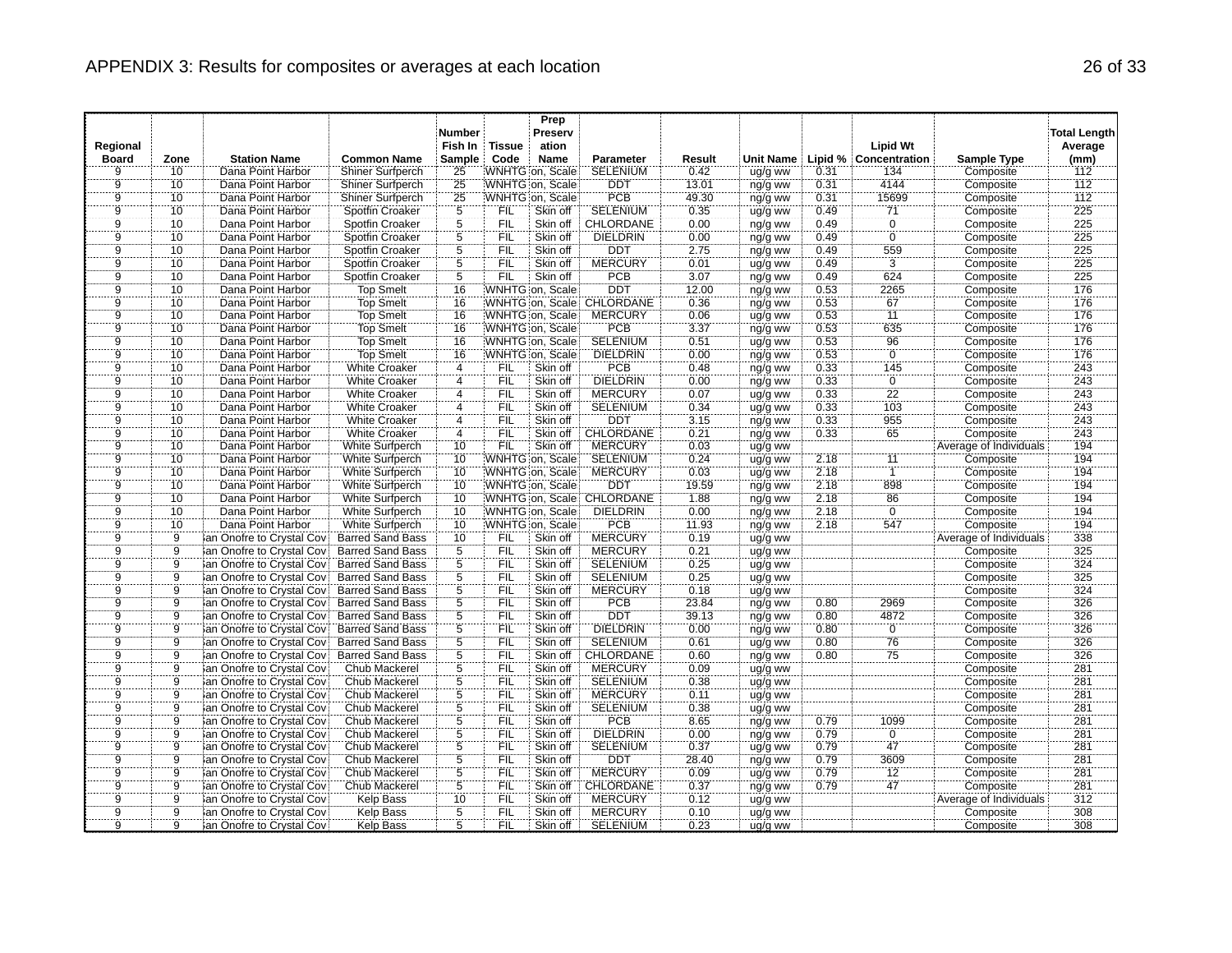|                |                |                                                        |                                      | <b>Number</b>  |               | Prep<br>Preserv      |                        |              |                    |      |                                     |                        | <b>Total Length</b> |
|----------------|----------------|--------------------------------------------------------|--------------------------------------|----------------|---------------|----------------------|------------------------|--------------|--------------------|------|-------------------------------------|------------------------|---------------------|
| Regional       |                |                                                        |                                      | Fish In        | <b>Tissue</b> | ation                |                        |              |                    |      | <b>Lipid Wt</b>                     |                        | Average             |
| <b>Board</b>   | Zone           | <b>Station Name</b>                                    | <b>Common Name</b>                   | Sample         | Code          | <b>Name</b>          | <b>Parameter</b>       | Result       |                    |      | Unit Name   Lipid %   Concentration | Sample Type            | (mm)                |
| 9              | g.             | ian Onofre to Crystal Cov                              | <b>Kelp Bass</b>                     | 5              | FIL<br>FIL    | Skin off             | <b>MERCURY</b>         | 0.08         | ug/g ww            |      |                                     | Composite              | 307<br>307          |
| $\frac{9}{9}$  | $\frac{9}{9}$  | lan Onofre to Crystal Cov<br>ian Onofre to Crystal Cov | Kelp Bass                            | $\frac{5}{5}$  | <b>FIL</b>    | Skin off<br>Skin off | <b>SELENIUM</b><br>PCB | 0.26<br>1.70 | ug/g ww            | 0.55 | 308                                 | Composite<br>Composite | 308                 |
| $\overline{9}$ | ğ              | an Onofre to Crystal Cov                               | <b>Kelp Bass</b><br><b>Kelp Bass</b> | $\overline{5}$ | <b>FIL</b>    | Skin off             | CHLORDANE              | 0.00         | ng/g ww            | 0.55 | Ö                                   | Composite              | 308                 |
| $\overline{9}$ | $\overline{9}$ | ian Onofre to Crystal Cov                              | Kelp Bass                            | $\overline{5}$ | FIL           | Skin off             | <b>DDT</b>             | 8.90         | ng/g ww            | 0.55 | 1609                                | Composite              | 308                 |
| ğ              | ِّقَ           | ian Onofre to Crystal Cov                              | Kelp Bass                            | 5              | <b>FIL</b>    | Skin off             | <b>SELENIUM</b>        | 0.36         | ng/g ww<br>ug/g ww | 0.55 | 65                                  | Composite              | 308                 |
| $\overline{9}$ | $\overline{9}$ | ian Onofre to Crystal Cov                              | <b>Kelp Bass</b>                     | $\overline{5}$ | FIL           | Skin off             | <b>DIELDRIN</b>        | 0.00         | ng/g ww            | 0.55 | $\overline{0}$                      | Composite              | 308                 |
| $\frac{1}{9}$  | $\overline{9}$ | lan Onofre to Crystal Cov                              | Pacific Barracuda                    | 4              | ΪFIL          | Skin off             | CHLORDANE              | 2.77         | ng/g ww            | 1.27 | 218                                 | Composite              | 499                 |
| $\overline{9}$ | $\overline{9}$ | an Onofre to Crystal Cov                               | Pacific Barracuda                    | $\overline{4}$ | FIL           | Skin off             | <b>DDT</b>             | 79.03        | ng/g ww            | 1.27 | 6223                                | Composite              | 499                 |
| $\overline{9}$ |                | ian Onofre to Crystal Cov                              | Pacific Barracuda                    | 4              | <b>FIL</b>    | Skin off             | <b>DIELDRIN</b>        | 0.00         | ng/g ww            | 1.27 | ö                                   | Composite              | 499                 |
| $\ddot{9}$     | $\frac{9}{9}$  | san Onofre to Crystal Cov                              | Pacific Barracuda                    | .<br>4         | FIL           | Skin off             | <b>SELENIUM</b>        | 0.27         | ug/g ww            | 1.27 | $\overline{21}$                     | Composite              | 499                 |
| $\overline{9}$ | $\overline{9}$ | an Onofre to Crystal Cov                               | Pacific Barracuda                    | $\overline{4}$ | FIL           | Skin off             | <b>PCB</b>             | 41.61        | ng/g ww            | 1.27 | 3276                                | Composite              | 499                 |
| 9              | $\overline{9}$ | an Onofre to Crystal Cov                               | Pacific Barracuda                    | $\overline{4}$ | <b>FIL</b>    | Skin off             | <b>MERCURY</b>         | 0.14         | ug/g ww            | 1.27 | 11                                  | Composite              | 499                 |
| $\overline{9}$ | $\overline{8}$ | Oceanside Harbor                                       | Queenfish                            | $\overline{4}$ | FIL           | Skin off             | CHLORDANE              | 0.00         | ng/g ww            | 0.20 | $\overline{0}$                      | Composite              | 165                 |
| $\overline{9}$ | $\overline{8}$ | Oceanside Harbor                                       | Queenfish                            | $\overline{4}$ | FIL           | Skin off             | <b>MERCURY</b>         | 0.07         | ug/g ww            | 0.20 | $\overline{32}$                     | Composite              | 165                 |
| ğ              | 8              | Oceanside Harbor                                       | Queenfish                            | $\overline{4}$ | FIL           | Skin off             | <b>DIELDRIN</b>        | 0.00         | ng/g ww            | 0.20 | ö                                   | Composite              | 165                 |
| $\overline{9}$ | $\overline{8}$ | Oceanside Harbor                                       | Queenfish                            | $\overline{4}$ | FIL           | Skin off             | <b>DDT</b>             | 2.60         | ng/g ww            | 0.20 | 1281                                | Composite              | 165                 |
| $\bar{9}$      | $\overline{8}$ | Oceanside Harbor                                       | Queenfish                            | $\overline{4}$ | FIL           | Skin off             | PCB                    | 0.85         | ng/g ww            | 0.20 | 416                                 | Composite              | 165                 |
| $\overline{9}$ | $\overline{8}$ | Oceanside Harbor                                       | Queenfish                            | $\overline{4}$ | FIL           | Skin off             | <b>SELENIUM</b>        | 0.20         | ug/g ww            | 0.20 | 99                                  | Composite              | 165                 |
| $\overline{9}$ | $\overline{8}$ | Oceanside Harbor                                       | Spotfin Croaker                      | $\overline{5}$ | <b>FIL</b>    | Skin off             | <b>DIELDRIN</b>        | 0.00         | ng/g ww            | 0.51 | $\overline{0}$                      | Composite              | 146                 |
| ğ.             | 8              | Oceanside Harbor                                       | Spotfin Croaker                      | $\overline{5}$ | FIL           | Skin off             | DDT                    | 2.76         | ng/g ww            | 0.51 | 544                                 | Composite              | 146                 |
| $\overline{9}$ | 8              | Oceanside Harbor                                       | Spotfin Croaker                      | $\overline{5}$ | FIL           | Skin off             | <b>SELENIUM</b>        | 0.25         | ug/g ww            | 0.51 | 49                                  | Composite              | 146                 |
| <br>9          | $\overline{8}$ | Oceanside Harbor                                       | Spotfin Croaker                      | 5              | `FIL          | Skin off             | CHLORDANE              | 0.00         | ng/g ww            | 0.51 | $\overline{0}$                      | Composite              | 146                 |
| $\overline{9}$ | $\overline{8}$ | Oceanside Harbor                                       | Spotfin Croaker                      | $\overline{5}$ | FIL           | Skin off             | <b>MERCURY</b>         | 0.01         | ug/g ww            | 0.51 | $\overline{2}$                      | Composite              | 146                 |
| $\overline{9}$ | $\overline{8}$ | Oceanside Harbor                                       | Spotfin Croaker                      | $\overline{5}$ | FIL           | Skin off             | <b>PCB</b>             | 0.26         | ng/g ww            | 0.51 | 51                                  | Composite              | 146                 |
| Ï9             | $\overline{8}$ | Oceanside Harbor                                       | <b>White Croaker</b>                 | $\overline{4}$ | FIL           | Skin off             | DIELDRIN               | 0.00         | ng/g ww            | 0.65 | ö                                   | Composite              | 175                 |
| $\overline{9}$ | $\overline{8}$ | Oceanside Harbor                                       | <b>White Croaker</b>                 | $\overline{4}$ | FIL           | Skin off             | <b>MERCURY</b>         | 0.04         | ug/g ww            | 0.65 | $\overline{6}$                      | Composite              | 175                 |
| $\overline{9}$ | $\overline{8}$ | Oceanside Harbor                                       | <b>White Croaker</b>                 | $\overline{4}$ | `FIL          | Skin off             | <b>PCB</b>             | 0.51         | ng/g ww            | 0.65 |                                     | Composite              | $\overline{175}$    |
| $\overline{9}$ | $\overline{8}$ | Oceanside Harbor                                       | <b>White Croaker</b>                 | $\overline{4}$ | FIL           | Skin off             | CHLORDANE              | 0.00         | ng/g ww            | 0.65 | $\frac{79}{0}$                      | Composite              | 175                 |
| $\overline{9}$ | $\overline{8}$ | Oceanside Harbor                                       | <b>White Croaker</b>                 | $\overline{4}$ | FIL           | Skin off             | <b>SELENIUM</b>        | 0.29         | ug/g ww            | 0.65 | 45                                  | Composite              | 175                 |
| ğ.             | $\overline{8}$ | Oceanside Harbor                                       | <b>White Croaker</b>                 | $\overline{4}$ | FIL           | Skin off             | DDT                    | 446          | ng/g ww            | 0.65 | 689                                 | Composite              | 175                 |
| $\overline{9}$ | 8              | Oceanside Harbor                                       | <b>White Surfperch</b>               | 6              | FIL           | Skin off             | <b>MERCURY</b>         | 0.04         | ug/g ww            |      |                                     | Average of Individuals | 214                 |
| $\rm \ddot{9}$ | 8              | Oceanside Harbor                                       | White Surfperch                      | $\dddot{6}$    | ΪFIL          | Skin off             | DDT                    | 34.46        | ng/g ww            | 2.81 | 1226                                | Composite              | 214                 |
| $\overline{9}$ | 8              | Oceanside Harbor                                       | <b>White Surfperch</b>               | 6              | <b>FIL</b>    | Skin off             | <b>DIELDRIN</b>        | 0.45         | ng/g ww            | 2.81 | $\overline{16}$                     | Composite              | 214                 |
| $\overline{9}$ | $\overline{8}$ | Oceanside Harbor                                       | White Surfperch                      | 6              | FIL           | Skin off             | PCB                    | 20.42        | ng/g ww            | 2.81 | 727                                 | Composite              | 214                 |
| Ï9             | $\overline{8}$ | Oceanside Harbor                                       | White Surfperch                      | $\overline{6}$ | FIL           | Skin off             | <b>SELENIUM</b>        | 0.29         | ug/g ww            | 2.81 | $\frac{1}{10}$                      | Composite              | 214                 |
| $\overline{9}$ | $\overline{8}$ | Oceanside Harbor                                       | <b>White Surfperch</b>               | 6              | <b>FIL</b>    | Skin off             | <b>CHLORDANE</b>       | 1.39         | ng/g ww            | 2.81 | 50                                  | Composite              | 214                 |
| <br>9          | $\overline{8}$ | Oceanside Harbor                                       | <b>Yellowfin Croaker</b>             | $\overline{5}$ | `FIL          | Skin off             | <b>SELENIUM</b>        | 0.68         | ug/g ww            |      |                                     | Composite              | 192                 |
| $\overline{9}$ | $\overline{8}$ | Oceanside Harbor                                       | <b>Yellowfin Croaker</b>             | $\overline{5}$ | <b>FIL</b>    | Skin off             | <b>MERCURY</b>         | 0.03         | ug/g ww            |      |                                     | Composite              | 192                 |
| $\ddot{9}$     | $\overline{8}$ | Oceanside Harbor                                       | Yellowfin Croaker                    | $\overline{5}$ | FIL           | Skin off             | <b>SELENIUM</b>        | 0.81         | ug/g ww            |      |                                     | Composite              | 192                 |
| 9              | 8              | Oceanside Harbor                                       | <b>Yellowfin Croaker</b>             | 5              | <b>FIL</b>    | Skin off             | <b>MERCURY</b>         | 0.04         | ug/g ww            |      |                                     | Composite              | 192                 |
| $\overline{9}$ | $\overline{8}$ | Oceanside Harbor                                       | Yellowfin Croaker                    | 5              | FIL           | Skin off             | <b>DDT</b>             | 1.88         | ng/g ww            | 0.38 | 500                                 | Composite              | 193                 |
| ġ.             | $\overline{8}$ | Oceanside Harbor                                       | Yellowfin Croaker                    | $\dddot{5}$    | <b>FIL</b>    | Skin off             | SELENIUM               | 0.31         | ug/g ww            | 0.38 | 82                                  | Composite              | 193                 |
| $\overline{9}$ | $\overline{8}$ | Oceanside Harbor                                       | <b>Yellowfin Croaker</b>             | $\overline{5}$ | FIL           | Skin off             | <b>PCB</b>             | 0.22         | ng/g ww            | 0.38 | 59                                  | Composite              | 193                 |
| $\overline{9}$ | $\overline{8}$ | Oceanside Harbor                                       | <b>Yellowfin Croaker</b>             | $\overline{5}$ | <b>FIL</b>    | Skin off             | <b>DIELDRIN</b>        | 0.00         | ng/g ww            | 0.38 | $\overline{0}$                      | Composite              | 193                 |
| ġ.             | $\overline{8}$ | Oceanside Harbor                                       | Yellowfin Croaker                    | 5              | FIL           | Skin off             | CHLORDANE              | 0.00         | ng/g ww            | 0.38 | $\ddot{\rm{o}}$                     | Composite              | 193                 |
| 9              | $\overline{8}$ | Oceanside Harbor                                       | Yellowfin Croaker                    | $\overline{5}$ | FIL           | Skin off             | <b>MERCURY</b>         | 0.03         | ug/g ww            | 0.38 | $\overline{7}$                      | Composite              | 193                 |
| 9              |                | La Jolla to San Onofre                                 | <b>Barred Sand Bass</b>              | 5              | <b>FIL</b>    | Skin off             | <b>MERCURY</b>         | 0.28         | ug/g ww            |      |                                     | Average of Individuals | $\overline{373}$    |
| $\overline{9}$ | 7              | La Jolla to San Onofre                                 | <b>Barred Sand Bass</b>              | $\overline{4}$ | FIL           | Skin off             | <b>SELENIUM</b>        | 0.64         | ug/g ww            | 0.42 | 154                                 | Composite              | 318                 |
| $\overline{9}$ |                | La Jolla to San Onofre                                 | <b>Barred Sand Bass</b>              | $\overline{4}$ | FIL           | Skin off             | <b>PCB</b>             | 1.63         | ng/g ww            | 0.42 | 393                                 | Composite              | 318                 |
| ġ.             |                | La Jolla to San Onofre                                 | <b>Barred Sand Bass</b>              | $\overline{4}$ | FIL           | Skin off             | CHLORDANE              | 0.00         | ng/g ww            | 0.42 | Ö                                   | Composite              | 318                 |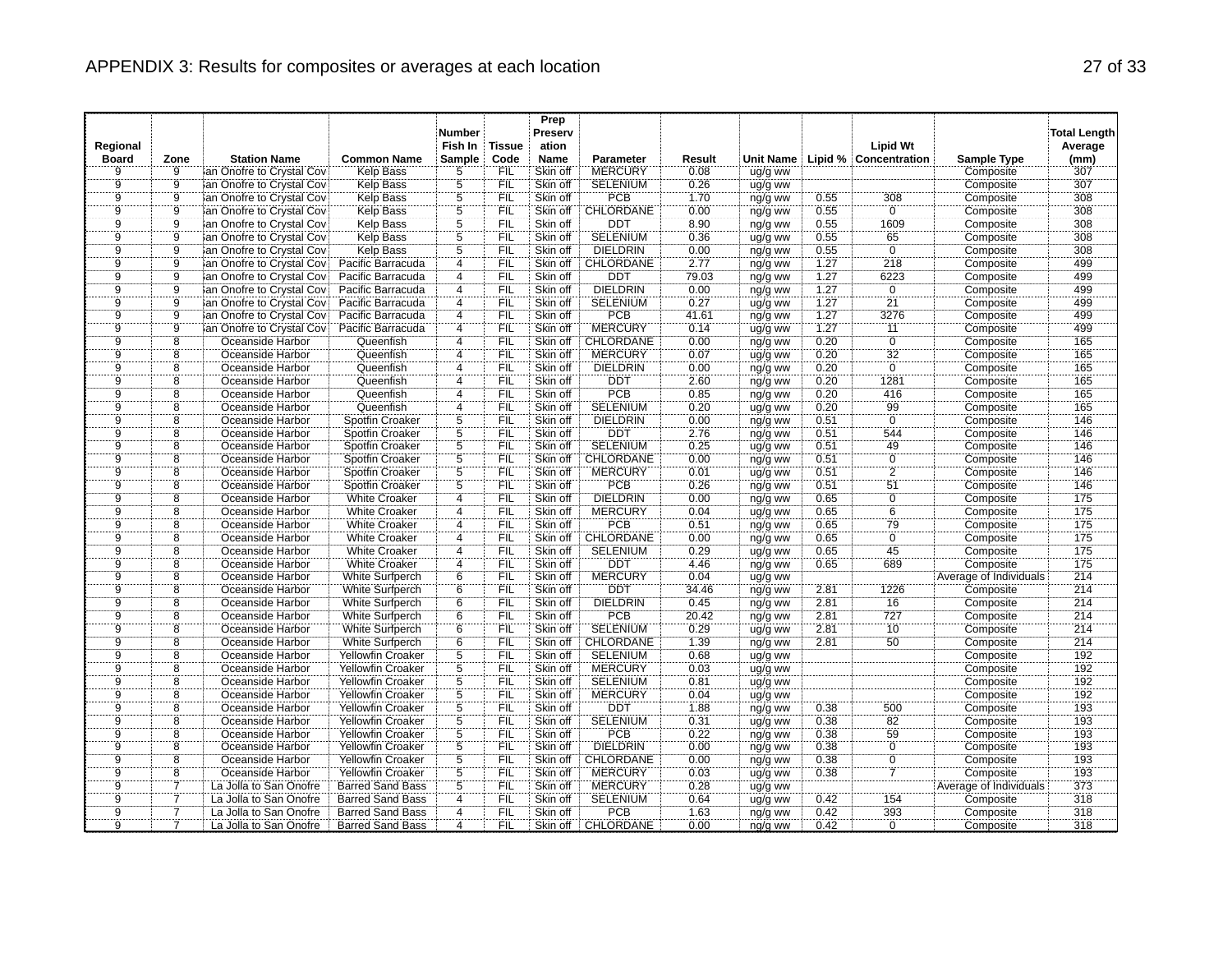|                |                |                        |                          | <b>Number</b>   |               | Prep<br>Preserv  |                           |        |           |      |                       |                        | <b>Total Length</b> |
|----------------|----------------|------------------------|--------------------------|-----------------|---------------|------------------|---------------------------|--------|-----------|------|-----------------------|------------------------|---------------------|
| Regional       |                |                        |                          | Fish In         | <b>Tissue</b> | ation            |                           |        |           |      | <b>Lipid Wt</b>       |                        | Average             |
| <b>Board</b>   | Zone           | <b>Station Name</b>    | <b>Common Name</b>       | Sample          | Code          | <b>Name</b>      | <b>Parameter</b>          | Result | Unit Name |      | Lipid % Concentration | <b>Sample Type</b>     | (mm)                |
| 9              | $\overline{7}$ | La Jolla to San Onofre | <b>Barred Sand Bass</b>  | 4               | FIL           | Skin off         | DDT                       | 7.97   | ng/g ww   | 0.42 | 1916                  | Composite              | 318                 |
|                | $\overline{7}$ | La Jolla to San Onofre | <b>Barred Sand Bass</b>  | $\overline{4}$  | FIL           | Skin off         | <b>DIELDRIN</b>           | 0.00   | ng/g ww   | 0.42 | $\overline{0}$        | Composite              | 318                 |
| $\frac{9}{9}$  |                | La Jolla to San Onofre | Chub Mackerel            | $\frac{5}{5}$   | <b>FIL</b>    | Skin off         | <b>SELENIUM</b>           | 0.56   | ug/g ww   |      |                       | Composite              | 239                 |
|                | 7              | La Jolla to San Onofre | Chub Mackerel            |                 | FIL           | Skin off         | <b>MERCURY</b>            | 0.05   | ug/g ww   |      |                       | Composite              | 239                 |
| $\overline{9}$ | 7              | La Jolla to San Onofre | Chub Mackerel            | $\overline{5}$  | FIL           | Skin off         | <b>MERCURY</b>            | 0.04   | ug/g ww   |      |                       | Composite              | 239                 |
| $\overline{9}$ | 7              | La Jolla to San Onofre | Chub Mackerel            | 5               | <b>FIL</b>    | Skin off         | <b>SELENIUM</b>           | 0.46   | ug/g ww   |      |                       | Composite              | 239                 |
| $\overline{9}$ | 7              | La Jolla to San Onofre | <b>Chub Mackerel</b>     |                 | FIL           | Skin off         | <b>DIELDRIN</b>           | 0.00   | ng/g ww   | 1.11 | 0                     | Composite              | 240                 |
| $\overline{9}$ | 7              | La Jolla to San Onofre | Chub Mackerel            | $rac{5}{5}$     | FIL           | Skin off         | <b>SELENIUM</b>           | 0.53   | ug/g ww   | 7.11 | 48                    | Composite              | 240                 |
| $\overline{9}$ | 7              | La Jolla to San Onofre | <b>Chub Mackerel</b>     | $\overline{5}$  | <b>FIL</b>    | Skin off         | <b>MERCURY</b>            | 0.04   | ug/g ww   | 1.11 | $\overline{3}$        | Composite              | 240                 |
| $\overline{9}$ | 7              | La Jolla to San Onofre | Chub Mackerel            | $\frac{5}{5}$   | FIL           | Skin off         | CHLORDANE                 | 0.21   | ng/g ww   | 1.11 | 19                    | Composite              | 240                 |
| $\ddot{9}$     |                | La Jolla to San Onofre | Chub Mackerel            |                 | FIL           | Skin off         | <b>PCB</b>                | 3.33   | ng/g ww   | 1.11 | 300                   | Composite              | 240                 |
| $\overline{9}$ | 7              | La Jolla to San Onofre | <b>Chub Mackerel</b>     | $\overline{5}$  | FIL           | Skin off         | <b>DDT</b>                | 10.15  | ng/g ww   | 1.11 | 914                   | Composite              | 240                 |
| ğ              |                | La Jolla to San Onofre | Kelp Bass                | 10              | <b>FIL</b>    | Skin off         | <b>MERCURY</b>            | 0.14   | ug/g ww   |      |                       | Average of Individuals | 315                 |
| $\overline{9}$ | 7              | La Jolla to San Onofre | <b>Kelp Bass</b>         | $\overline{5}$  | FIL           | Skin off         | <b>SELENIUM</b>           | 0.32   | ug/g ww   |      |                       | Composite              | 316                 |
| $\overline{9}$ | 7              | La Jolla to San Onofre | <b>Kelp Bass</b>         | $\overline{5}$  | FIL           | Skin off         | <b>MERCURY</b>            | 0.10   | ug/g ww   |      |                       | Composite              | 316                 |
| $\overline{9}$ | 7              | La Jolla to San Onofre | Kelp Bass                | $\overline{5}$  | FIL           | Skin off         | <b>SELENIUM</b>           | 0.87   | ug/g ww   |      |                       | Composite              | 316                 |
| $\overline{9}$ | 7              | La Jolla to San Onofre | <b>Kelp Bass</b>         | $\overline{5}$  | FIL           | Skin off         | <b>MERCURY</b>            | 0.17   | ug/g ww   |      |                       | Composite              | 316                 |
| Ï9             | 7              | La Jolla to San Onofre | Kelp Bass                | $\frac{5}{5}$   | ΪË            | Skin off         | CHLORDANE                 | 0.19   | ng/g ww   | 0.65 | $\overline{30}$       | Composite              | 317                 |
| ğ              | 7              | La Jolla to San Onofre | <b>Kelp Bass</b>         |                 | FIL           | Skin off         | <b>SELENIUM</b>           | 1.23   | ug/g ww   | 0.65 | 190                   | Composite              | 317                 |
| Ï9             | 7              | La Jolla to San Onofre | Kelp Bass                | $\overline{5}$  | FIL           | Skin off         | <b>DDT</b>                | 7.38   | ng/g ww   | 0.65 | 1137                  | Composite              | 317                 |
| ğ              | 7              | La Jolla to San Onofre | Kelp Bass                | $\overline{5}$  | FIL           | Skin off         | <b>PCB</b>                | 3.65   | ng/g ww   | 0.65 | 563                   | Composite              | 317                 |
| $\overline{9}$ | 7              | La Jolla to San Onofre | <b>Kelp Bass</b>         | $\overline{5}$  | FIL           | Skin off         | <b>DIELDRIN</b>           | 0.00   | ng/g ww   | 0.65 | $\overline{0}$        | Composite              | 317                 |
| Ï              | 7              | La Jolla to San Onofre | <b>White Croaker</b>     | $\dddot{5}$     | ΈÏΕ           | Skin off         | <b>SELENIUM</b>           | 0.84   | ug/g ww   |      |                       | Composite              | 204                 |
| $\overline{9}$ | 7              | La Jolla to San Onofre | <b>White Croaker</b>     | $\overline{5}$  | FIL           | Skin off         | <b>MERCURY</b>            | 0.12   | ug/g ww   |      |                       | Composite              | 204                 |
| $\overline{9}$ | 7              | La Jolla to San Onofre | <b>White Croaker</b>     | $\overline{5}$  | FIL           | Skin off         | <b>SELENIUM</b>           | 0.58   | ug/g ww   |      |                       | Composite              | 204                 |
| Ï9             | 7              | La Jolla to San Onofre | <b>White Croaker</b>     | $\overline{5}$  | <b>FIL</b>    | Skin off         | <b>MERCURY</b>            | 0.12   | ug/g ww   |      |                       | Composite              | 204                 |
| $\overline{9}$ | 7              | La Jolla to San Onofre | <b>White Croaker</b>     | $\overline{5}$  | FIL           | Skin off         | <b>CHLORDANE</b>          | 0.43   | ng/g ww   | 1.29 | 33                    | Composite              | 204                 |
| $\overline{9}$ | Ï              | La Jolla to San Onofre | <b>White Croaker</b>     | $\overline{5}$  | ΪFIL          | Skin off         | <b>DDT</b>                | 38.70  | ng/g ww   | 1.29 | 3000                  | Composite              | 204                 |
| $\overline{9}$ | 7              | La Jolla to San Onofre | <b>White Croaker</b>     | $\overline{5}$  | FIL           | Skin off         | <b>DIELDRIN</b>           | 0.00   | ng/g ww   | 1.29 | $\overline{0}$        | Composite              | 204                 |
| $\overline{9}$ |                | La Jolla to San Onofre | <b>White Croaker</b>     | $\overline{5}$  | FIL           | Skin off         | <b>MERCURY</b>            | 0.12   | ug/g ww   | 1.29 | 10                    | Composite              | 204                 |
| $\overline{9}$ | 7              | La Jolla to San Onofre | <b>White Croaker</b>     | $\overline{5}$  | <b>FIL</b>    | Skin off         | <b>SELENIUM</b>           | 0.34   | ug/g ww   | 1.29 | 26                    | Composite              | 204                 |
|                | $\overline{7}$ | La Jolla to San Onofre | <b>White Croaker</b>     | $\overline{5}$  | FIL           | Skin off         | <b>PCB</b>                | 7.77   | ng/g ww   | 1.29 | 602                   | Composite              | 204                 |
| $\frac{9}{9}$  | $\overline{6}$ | <b>Mission Bay</b>     | Shiner Surfperch         | $\overline{10}$ | FIL           | Skin off         | <b>MERCURY</b>            | 0.03   | ug/g ww   |      |                       | Average of Individuals | 112                 |
| $\overline{9}$ | 6              | <b>Mission Bay</b>     | <b>Shiner Surfperch</b>  | 22              |               | WNHTG on, Scale  | <b>MERCURY</b>            | 0.04   | ug/g ww   | 0.77 | $\overline{5}$        | Composite              | 115                 |
| $\overline{9}$ | $\frac{6}{6}$  | <b>Mission Bay</b>     | Shiner Surfperch         | $\overline{22}$ |               | WNHTG on, Scale  | PCB                       | 15.03  | ng/g ww   | 0.77 | 1941                  | Composite              | 115                 |
| $\overline{9}$ |                | <b>Mission Bay</b>     | Shiner Surfperch         | 22              |               |                  | WNHTG on, Scale CHLORDANE | 1.86   | ng/g ww   | 0.77 | 241                   | Composite              | 115                 |
| $\overline{9}$ | 6              | <b>Mission Bay</b>     | Shiner Surfperch         | 22              |               | WNHTG on, Scale: | <b>SELENIUM</b>           | 0.37   | ug/g ww   | 0.77 | 48                    | Composite              | 115                 |
| Ïğ             | $\dddot{6}$    | <b>Mission Bay</b>     | Shiner Surfperch         | $\overline{22}$ |               | WNHTG on, Scale  | <b>DIELDRIN</b>           | 0.48   | ng/g ww   | 0.77 | 62                    | Composite              | 115                 |
| $\overline{9}$ | 6              | <b>Mission Bay</b>     | Shiner Surfperch         | 22              |               | WNHTG on, Scale  | <b>DDT</b>                | 8.39   | ng/g ww   | 0.77 | 1084                  | Composite              | 115                 |
| $\overline{9}$ | $\overline{6}$ | <b>Mission Bay</b>     | <b>Spotted Sand Bass</b> | 10              | <b>FIL</b>    | Skin off         | <b>MERCURY</b>            | 0.12   | ug/g ww   |      |                       | Average of Individuals | 344                 |
| $\overline{9}$ | $\overline{6}$ | <b>Mission Bay</b>     | Spotted Sand Bass        | $\overline{5}$  | FIL           | Skin off         | <b>MERCURY</b>            | 0.10   | ug/g ww   |      |                       | Composite              | 342                 |
| $\overline{9}$ | 6              | <b>Mission Bay</b>     | Spotted Sand Bass        |                 | <b>FIL</b>    | Skin off         | <b>SELENIUM</b>           | 0.34   | ug/g ww   |      |                       | Composite              | 342                 |
| $\overline{9}$ | $\overline{6}$ | <b>Mission Bay</b>     | Spotted Sand Bass        | $rac{5}{5}$     | FIL           | Skin off         | <b>MERCURY</b>            | 0.14   | ug/g ww   |      |                       | Composite              | 341                 |
| $\overline{9}$ | $\overline{6}$ | <b>Mission Bay</b>     | <b>Spotted Sand Bass</b> | $\overline{5}$  | FIL           | Skin off         | <b>SELENIUM</b>           | 0.46   | ug/g ww   |      |                       | Composite              | 341                 |
| $\overline{9}$ | $\overline{6}$ | <b>Mission Bay</b>     | Spotted Sand Bass        |                 | FIL           | Skin off         | <b>DIELDRIN</b>           | 0.00   | ng/g ww   | 0.61 | $\overline{0}$        | Composite              | 342                 |
| ğ.             | $\overline{6}$ | <b>Mission Bay</b>     | Spotted Sand Bass        | $\frac{5}{5}$   | FIL           | Skin off         | CHLORDANE                 | 0.42   | ng/g ww   | 0.61 | 68                    | Composite              | 342                 |
| $\overline{9}$ | 6              | <b>Mission Bay</b>     | <b>Spotted Sand Bass</b> | $\overline{5}$  | FIL           | Skin off         | <b>DDT</b>                | 2.12   | ng/g ww   | 0.61 | 346                   | Composite              | 342                 |
| $\overline{9}$ | $\overline{6}$ | <b>Mission Bay</b>     | Spotted Sand Bass        | $\overline{5}$  | FIL           | Skin off         | PCB                       | 6.20   | ng/g ww   | 0.61 | 1012                  | Composite              | 342                 |
| $\overline{9}$ | 6              | Mission Bay            | <b>Spotted Sand Bass</b> | $\overline{5}$  | FIL           | Skin off         | <b>SELENIUM</b>           | 0.52   | ug/g ww   | 0.61 | 85                    | Composite              | 342                 |
| `9             | $\overline{6}$ | <b>Mission Bay</b>     | <b>Top Smelt</b>         | $\overline{21}$ |               | WNHTG on, Scale  | <b>SELENIUM</b>           | 0.63   | ug/g ww   | 1.09 | 58                    | Composite              | 148                 |
| ÿ.             | $\overline{6}$ | <b>Mission Bay</b>     | <b>Top Smelt</b>         | $\overline{21}$ |               | WNHTG on, Scale  | <b>PCB</b>                | 9.31   | ng/g ww   | 1.09 | 854                   | Composite              | 148                 |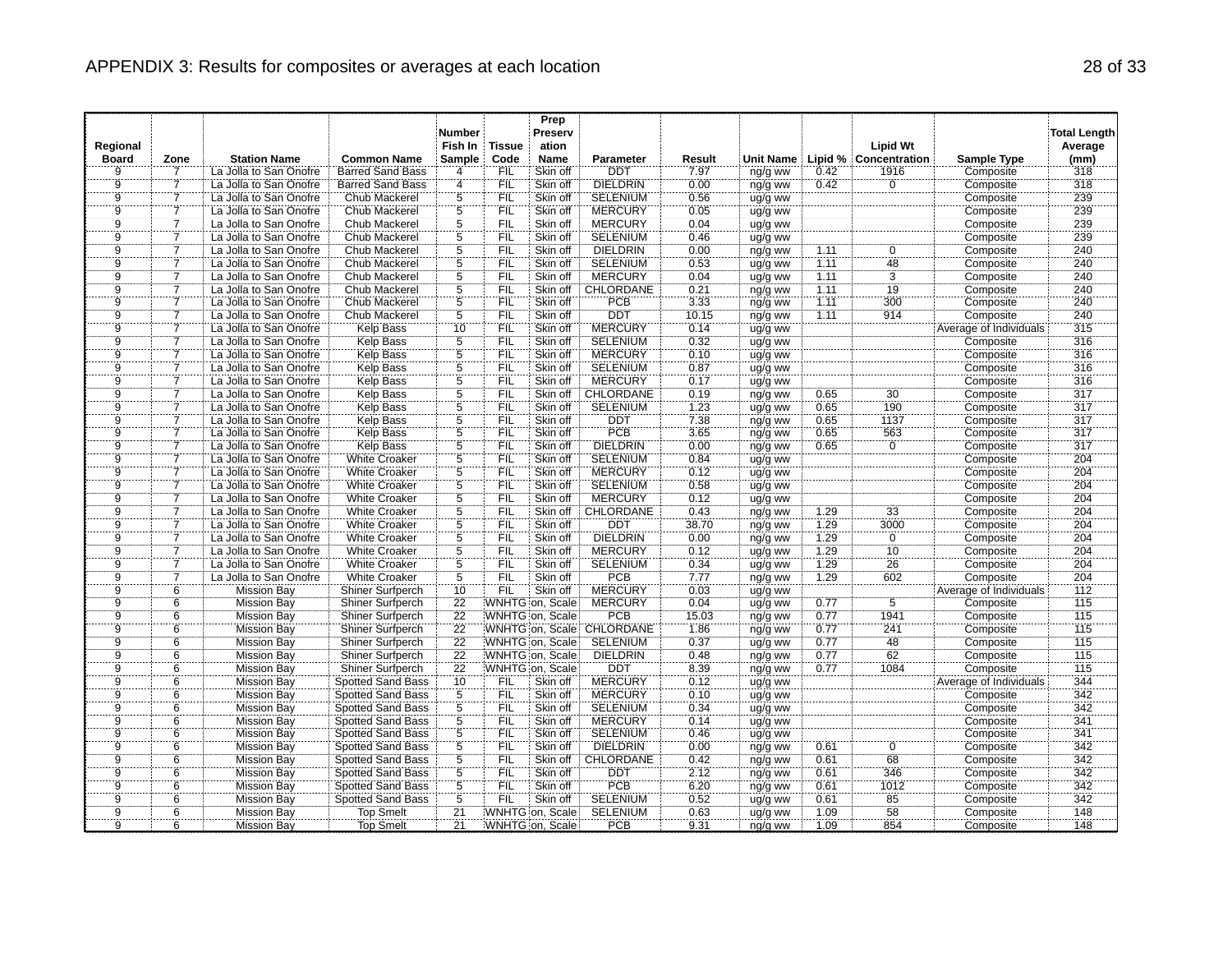|                             |                                  |                                            |                               | <b>Number</b>       |               | Prep<br>Preserv      |                            |              |                    |      |                       |                        | <b>Total Length</b> |
|-----------------------------|----------------------------------|--------------------------------------------|-------------------------------|---------------------|---------------|----------------------|----------------------------|--------------|--------------------|------|-----------------------|------------------------|---------------------|
| Regional                    |                                  |                                            |                               | Fish In             | <b>Tissue</b> | ation                |                            |              |                    |      | <b>Lipid Wt</b>       |                        | Average             |
| <b>Board</b>                | Zone                             | <b>Station Name</b>                        | <b>Common Name</b>            | Sample              | Code          | <b>Name</b>          | Parameter                  | Result       | <b>Unit Name</b>   |      | Lipid % Concentration | <b>Sample Type</b>     | (mm)                |
| 9                           | $\overline{6}$                   | <b>Mission Bay</b>                         | <b>Top Smelt</b>              | 21                  |               | WNHTG on, Scale      | <b>MERCURY</b>             | 0.03         | ug/g ww            | 1.09 | 3                     | Composite              | 148                 |
|                             |                                  | <b>Mission Bay</b>                         | <b>Top Smelt</b>              | 21                  |               | WNHTG on, Scale      | <b>DDT</b>                 | 5.41         | ng/g ww            | 1.09 | 497                   | Composite              | 148                 |
| $\frac{9}{9}$               | $\frac{6}{6}$                    | <b>Mission Bay</b>                         | Top Smelt                     | $\overline{21}$     |               |                      | WNHTG on, Scale CHLORDANE  | 0.36         | ng/g ww            | 1.09 |                       | Composite              | 148                 |
|                             | $\overline{6}$                   | <b>Mission Bay</b>                         | <b>Top Smelt</b>              | $\overline{21}$     |               | WNHTG on, Scale      | <b>DIELDRIN</b>            | 0.00         | ng/g ww            | 1.09 | $\frac{33}{0}$        | Composite              | 148                 |
| $\overline{9}$              | $\overline{6}$                   | <b>Mission Bay</b>                         | <b>White Surfperch</b>        | 10                  | FIL           | Skin off             | <b>MERCURY</b>             | 0.04         | ug/g ww            |      |                       | Average of Individuals | 236                 |
| g.                          | 6                                | <b>Mission Bay</b>                         | <b>White Surfperch</b>        | 10                  |               |                      | WNHTG on, Scale: CHLORDANE | 2.93         | ng/g ww            | 1.79 | 164                   | Composite              | 236                 |
|                             | 6                                | <b>Mission Bay</b>                         | White Surfperch               | 10                  |               | WNHTG on. Scale      | <b>DIELDRIN</b>            | 0.00         | ng/g ww            | 1.79 | $\overline{0}$        | Composite              | 236                 |
| $\frac{9}{9}$               | $\overline{6}$                   | <b>Mission Bay</b>                         | White Surfperch               | 10                  |               | WNHTG on, Scale      | <b>PCB</b>                 | 13.46        | ng/g ww            | 1.79 | 752                   | Composite              | 236                 |
| $\overline{9}$              | 6                                | <b>Mission Bay</b>                         | <b>White Surfperch</b>        | 10                  |               | WNHTG on, Scale      | <b>SELENIUM</b>            | 0.44         | ug/g ww            | 1.79 | 25                    | Composite              | 236                 |
|                             | $\overline{6}$                   | <b>Mission Bay</b>                         | <b>White Surfperch</b>        | 10                  |               | WNHTG on, Scale      | <b>DDT</b>                 | 7.26         | ng/g ww            | 1.79 | 406                   | Composite              | 236                 |
| $\frac{9}{9}$               | $\overline{6}$                   | <b>Mission Bay</b>                         | White Surfperch               | $\overline{10}$     |               | WNHTG on, Scale      | <b>MERCURY</b>             | 0.05         | ug/g ww            | 1.79 | $\overline{3}$        | Composite              | 236                 |
| $\overline{9}$              | 6                                | <b>Mission Bay</b>                         | <b>Yellowfin Croaker</b>      |                     | <b>FIL</b>    | Skin off             | <b>MERCURY</b>             | 0.08         | ug/g ww            | 0.82 | 10                    | Composite              | 260                 |
| $\overline{9}$              | $\overline{6}$                   | <b>Mission Bay</b>                         | <b>Yellowfin Croaker</b>      | $\frac{5}{5}$       | <b>FIL</b>    | Skin off             | <b>SELENIUM</b>            | 0.55         | ug/g ww            | 0.82 | $\overline{67}$       | Composite              | 260                 |
| $\overline{9}$              | $\overline{6}$                   | <b>Mission Bay</b>                         | <b>Yellowfin Croaker</b>      | $\overline{5}$      | FIL           | Skin off             | CHLORDANE                  | 1.37         | ng/g ww            | 0.82 | 168                   | Composite              | 260                 |
| $\overline{9}$              | $\overline{6}$                   | <b>Mission Bay</b>                         | Yellowfin Croaker             | $\overline{5}$      | FIL           | Skin off             | PCB                        | 8.26         | ng/g ww            | 0.82 | 1012                  | Composite              | 260                 |
| ğ.                          | $\overline{6}$                   | <b>Mission Bay</b>                         | <b>Yellowfin Croaker</b>      | $\overline{5}$      | <b>FIL</b>    | Skin off             | <b>DIELDRIN</b>            | 0.48         | ng/g ww            | 0.82 | 59                    | Composite              | 260                 |
| $\overline{9}$              | $\overline{6}$                   | <b>Mission Bay</b>                         | <b>Yellowfin Croaker</b>      |                     | FIL           | Skin off             | <b>DDT</b>                 | 3.37         | ng/g ww            | 0.82 | 413                   | Composite              | 260                 |
| $\frac{1}{9}$               | $\overline{5}$                   | Pt Loma to La Jolla                        | Chub Mackerel                 | $\frac{5}{5}$       | FIL           | Skin off             | <b>MERCURY</b>             | 0.05         | ug/g ww            |      |                       | Composite              | 241                 |
| $\overline{9}$              | $\overline{5}$                   | Pt Loma to La Jolla                        | Chub Mackerel                 | $\overline{5}$      | FIL           | Skin off             | <b>SELENIUM</b>            | 0.42         | ug/g ww            |      |                       | Composite              | 241                 |
| $\overline{9}$              | $\overline{5}$                   | Pt Loma to La Jolla                        | Chub Mackerel                 | $\overline{5}$      | <b>FIL</b>    | Skin off             | <b>SELENIUM</b>            | 0.45         | ug/g ww            |      |                       | Composite              | 240                 |
| ġ.                          | $\overline{5}$                   | Pt Loma to La Jolla                        | Chub Mackerel                 | $\overline{5}$      | FIL           | Skin off             | <b>MERCURY</b>             | 0.05         | ug/g ww            |      |                       | Composite              | 240                 |
| $\overline{9}$              | 5                                | Pt Loma to La Jolla                        | Chub Mackerel                 | $\overline{5}$      | FIL           | Skin off             | <b>DDT</b>                 | 10.36        | ng/g ww            | 1.20 | 863                   | Composite              | 242                 |
| <br>9                       | 5                                | Pt Loma to La Jolla                        | Chub Mackerel                 | 5                   | <b>FIL</b>    | Skin off             | <b>DIELDRIN</b>            | 0.00         |                    | 1.20 | $\overline{0}$        | Composite              | 242                 |
| $\overline{9}$              | $\overline{5}$                   | Pt Loma to La Jolla                        | Chub Mackerel                 | $\overline{5}$      | FIL           | Skin off             | <b>MERCURY</b>             | 0.05         | ng/g ww<br>ug/g ww | 1.20 | $\overline{4}$        | Composite              | 242                 |
| $\overline{9}$              | $\overline{5}$                   | Pt Loma to La Jolla                        | Chub Mackerel                 | 5                   | FIL           | Skin off             | CHLORDANE                  | 0.23         |                    | 1.20 | 19                    | Composite              | 242                 |
| Ï9                          | $\overline{5}$                   | Pt Loma to La Jolla                        | Chub Mackerel                 | 5                   | FIL           | Skin off             | PCB                        | 5.71         | ng/g ww            | 1.20 | 476                   | Composite              | 242                 |
| $\overline{9}$              | $\overline{5}$                   | Pt Loma to La Jolla                        | Chub Mackerel                 | $\overline{5}$      | FIL           | Skin off             | <b>SELENIUM</b>            | 0.39         | ng/g ww<br>ug/g ww | 1.20 | 33                    | Composite              | 242                 |
| $\overline{9}$              | $\overline{5}$                   | Pt Loma to La Jolla                        | Gopher Rockfish               | $\overline{5}$      | FIL           | Skin off             | <b>DIELDRIN</b>            | 0.00         |                    | 0.40 | $\overline{0}$        | Composite              | 201                 |
| $\overline{9}$              | $\overline{5}$                   | Pt Loma to La Jolla                        | Gopher Rockfish               | $\overline{5}$      | FIL           | Skin off             | <b>MERCURY</b>             | 0.14         | ng/g ww            | 0.40 | 35                    | Composite              | 201                 |
| $\overline{9}$              | $\overline{5}$                   | Pt Loma to La Jolla                        | Gopher Rockfish               | $\overline{5}$      | FIL           | Skin off             | <b>SELENIUM</b>            | 0.27         | ug/g ww            | 0.40 | 68                    | Composite              | 201                 |
| g.                          | $\overline{5}$                   |                                            | Gopher Rockfish               | Ϊ5                  | <b>FIL</b>    | Skin off             | DDT                        | 1.77         | ug/g ww            | 0.40 | 443                   |                        | 201                 |
| $\overline{9}$              | 5                                | Pt Loma to La Jolla<br>Pt Loma to La Jolla | Gopher Rockfish               | 5                   | FIL           | Skin off             | CHLORDANE                  | 0.00         | ng/g ww            | 0.40 | $\overline{0}$        | Composite<br>Composite | 201                 |
| $\overline{9}$              | $\overline{5}$                   |                                            | Gopher Rockfish               | $\frac{1}{5}$       | FIL           | Skin off             | <b>PCB</b>                 | 0.62         | ng/g ww            | 0.40 | 154                   | Composite              | 201                 |
| $\overline{9}$              | $\overline{5}$                   | Pt Loma to La Jolla                        |                               | 10                  | <b>FIL</b>    | Skin off             | <b>MERCURY</b>             |              | ng/g ww            |      |                       |                        | 323                 |
| $\overline{9}$              |                                  | Pt Loma to La Jolla                        | Kelp Bass                     |                     | FIL           | Skin off             | <b>MERCURY</b>             | 0.16<br>0.25 | ug/g ww            |      |                       | Average of Individuals | 303                 |
| Ï9                          | $\overline{5}$<br>$\overline{5}$ | Pt Loma to La Jolla                        | Kelp Bass                     | $\frac{5}{5}$       | FIL           | Skin off             | <b>SELENIUM</b>            |              | ug/g ww            |      |                       | Composite              | 304                 |
| $\overline{9}$              | $\overline{5}$                   | Pt Loma to La Jolla<br>Pt Loma to La Jolla | Kelp Bass<br><b>Kelp Bass</b> | $\overline{5}$      | FIL           | Skin off             | <b>SELENIUM</b>            | 0.28<br>0.28 | ug/g ww            |      |                       | Composite<br>Composite | 303                 |
| ġ.                          | $\overline{5}$                   |                                            | Kelp Bass                     | $\dddot{5}$         | FIL           |                      | <b>MERCURY</b>             |              | ug/g ww            |      |                       |                        | 304                 |
| $\overline{9}$              | $\overline{5}$                   | Pt Loma to La Jolla                        |                               | $\overline{5}$      | <b>FIL</b>    | Skin off<br>Skin off | <b>DIELDRIN</b>            | 0.18         | ug/g ww            | 0.42 |                       | Composite              | 304                 |
| $\bar{9}$                   | $\overline{5}$                   | Pt Loma to La Jolla                        | Kelp Bass                     |                     |               |                      |                            | 0.00         | ng/g ww            |      | 0                     | Composite              |                     |
|                             |                                  | Pt Loma to La Jolla                        | Kelp Bass                     | $\overline{5}$<br>5 | FIL           | Skin off             | <b>SELENIUM</b><br>PCB     | 0.24         | ug/g ww            | 0.42 | 57                    | Composite              | 304                 |
| 9                           | 5                                | Pt Loma to La Jolla                        | Kelp Bass                     |                     | <b>FIL</b>    | Skin off             |                            | 3.18         | ng/g ww            | 0.42 | 750                   | Composite              | 304                 |
| $\overline{9}$<br>$\bar{9}$ | $\overline{5}$                   | Pt Loma to La Jolla                        | Kelp Bass                     | $\overline{5}$      | FIL           | Skin off             | <b>DDT</b>                 | 3.16         | ng/g ww            | 0.42 | 745                   | Composite              | 304                 |
|                             | $\overline{5}$                   | Pt Loma to La Jolla                        | Kelp Bass                     | $\ddot{5}$          | Έiϊ           | Skin off             | CHLORDANE                  | 0.00         | ng/g ww            | 0.42 | $\overline{0}$        | Composite              | 304                 |
| $\overline{9}$              | 5                                | Pt Loma to La Jolla                        | Yellowtail Rockfish           | $\overline{3}$      | FIL           | Skin off             | <b>SELENIUM</b>            | 0.29         | ug/g ww            | 0.28 | 104                   | Composite              | 310                 |
| $\overline{9}$              | $\overline{5}$                   | Pt Loma to La Jolla                        | Yellowtail Rockfish           | 3                   | <b>FIL</b>    | Skin off             | <b>DDT</b>                 | 0.83         | ng/g ww            | 0.28 | 299                   | Composite              | 310                 |
| ġ.                          | $\overline{5}$                   | Pt Loma to La Jolla                        | Yellowtail Rockfish           | 3                   | FIL           | Skin off             | <b>PCB</b>                 | 0.53         | ng/g ww            | 0.28 | 190                   | Composite              | 310                 |
| $\overline{9}$              | $\overline{5}$                   | Pt Loma to La Jolla                        | Yellowtail Rockfish           | $\overline{3}$      | FIL           | Skin off             | CHLORDANE                  | 0.00         | ng/g ww            | 0.28 | $\overline{0}$        | Composite              | 310                 |
| 9                           | $\overline{5}$                   | Pt Loma to La Jolla                        | Yellowtail Rockfish           | 3                   | <b>FIL</b>    | Skin off             | <b>MERCURY</b>             | 0.13         | ug/g ww            | 0.28 | 48                    | Composite              | 310                 |
| $\overline{9}$              | $\overline{5}$                   | Pt Loma to La Jolla                        | <b>Yellowtail Rockfish</b>    | $\overline{3}$      | FIL           | Skin off             | <b>DIELDRIN</b>            | 0.00         | ng/g ww            | 0.28 | $\overline{0}$        | Composite              | 310                 |
| $\overline{9}$              | 4                                | Pt Loma                                    | <b>Barred Sand Bass</b>       | $\overline{4}$      | FIL           | Skin off             | <b>MERCURY</b>             | 0.25         | ug/g ww            |      |                       | Average of Individuals | 360                 |
| ġ.                          | 4                                | Pt Loma                                    | <b>Barred Sand Bass</b>       | $\overline{4}$      | <b>FIL</b>    | Skin off             | CHLORDANE                  | 0.28         | ng/g ww            | 0.45 | 63                    | Composite              | 360                 |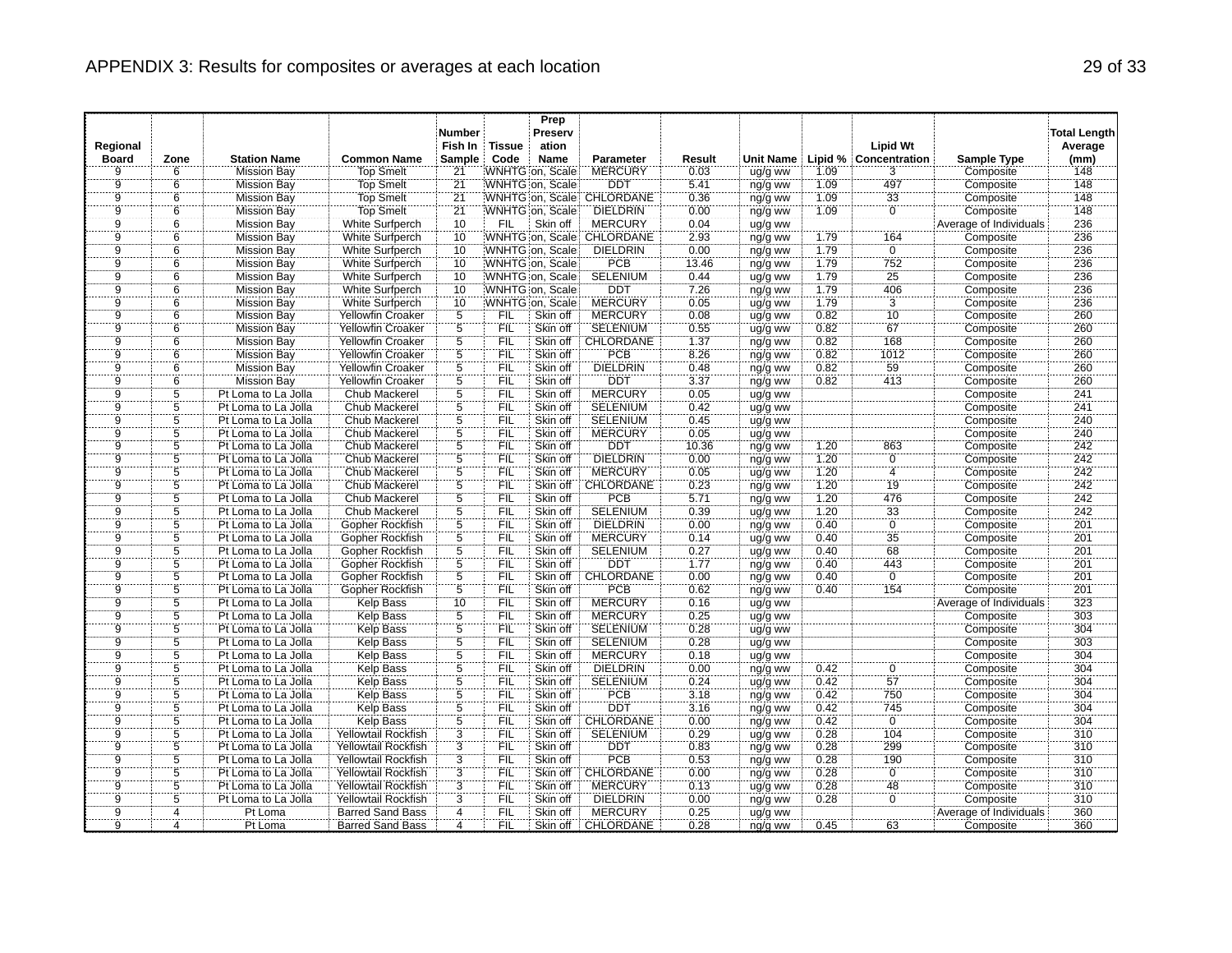| Regional          |                            | <b>Station Name</b> | <b>Common Name</b>      | <b>Number</b><br>Fish In<br><b>Sample</b> | <b>Tissue</b><br>Code | Prep<br>Preserv<br>ation<br>Name | <b>Parameter</b>              |                | <b>Unit Name</b>   |      | <b>Lipid Wt</b><br>Lipid % Concentration |                        | <b>Total Length</b><br>Average<br>(mm) |
|-------------------|----------------------------|---------------------|-------------------------|-------------------------------------------|-----------------------|----------------------------------|-------------------------------|----------------|--------------------|------|------------------------------------------|------------------------|----------------------------------------|
| <b>Board</b><br>ğ | Zone<br>$\overline{4}$     | Pt Loma             |                         | $\overline{4}$                            | FIL                   | Skin off                         | <b>SELENIUM</b>               | Result<br>0.37 |                    |      |                                          | <b>Sample Type</b>     | 360                                    |
|                   |                            |                     | <b>Barred Sand Bass</b> |                                           |                       |                                  |                               |                | ug/g ww            | 0.45 | 83<br>$\overline{0}$                     | Composite              |                                        |
| $\overline{9}$    | $\overline{4}$<br>$\Delta$ | Pt Loma             | <b>Barred Sand Bass</b> | $\overline{4}$                            | FIL                   | Skin off                         | <b>DIELDRIN</b><br><b>PCB</b> | 0.00           | ng/g ww            | 0.45 |                                          | Composite              | 360<br>360                             |
| 9                 |                            | Pt Loma             | <b>Barred Sand Bass</b> | $\overline{4}$                            | <b>FIL</b>            | Skin off                         |                               | 23.82          | ng/g ww            | 0.45 | 5329                                     | Composite              |                                        |
| $\overline{9}$    | $\overline{4}$             | Pt Loma             | <b>Barred Sand Bass</b> | $\overline{4}$                            | FIL                   | Skin off                         | <b>DDT</b>                    | 6.37           | ng/g ww            | 0.45 | 1425                                     | Composite              | 360                                    |
| $\overline{9}$    | $\overline{4}$             | Pt Loma             | <b>Black Perch</b>      | 10                                        | FIL                   | Skin off                         | <b>MERCURY</b>                | 0.11           | ug/g ww            |      |                                          | Average of Individuals | 252                                    |
| ğ                 | Δ                          | Pt Loma             | <b>Black Perch</b>      | 10                                        |                       | WNHTG on, Scale                  | <b>SELENIUM</b>               | 0.27           | ug/g ww            | 0.82 | $\overline{33}$                          | Composite              | 252                                    |
| $\frac{9}{9}$     | $\overline{4}$             | Pt Loma             | <b>Black Perch</b>      | 10                                        |                       | WNHTG on, Scale                  | <b>DDT</b>                    | 8.37           | ng/g ww            | 0.82 | 1020                                     | Composite              | 252                                    |
|                   | 4                          | Pt Loma             | <b>Black Perch</b>      | $\overline{10}$                           |                       | WNHTG on, Scale                  | <b>DIELDRIN</b>               | 0.00           | ng/g ww            | 0.82 | $\overline{0}$                           | Composite              | 252                                    |
| $\overline{9}$    | Δ                          | Pt Loma             | <b>Black Perch</b>      | 10                                        |                       | WNHTG on, Scale                  | <b>PCB</b>                    | 34.28          | ng/g ww            | 0.82 | 4180                                     | Composite              | 252                                    |
| 9                 | $\boldsymbol{\Delta}$      | Pt Loma             | <b>Black Perch</b>      | 10                                        |                       | WNHTG on, Scale                  | <b>MERCURY</b>                | 0.07           | ug/g ww            | 0.82 | $\overline{9}$                           | Composite              | 252                                    |
| ğ.                | $\overline{4}$             | Pt Loma             | <b>Black Perch</b>      | 10                                        |                       | WNHTG on, Scale                  | CHLORDANE                     | 0.41           | ng/g ww            | 0.82 | 50                                       | Composite              | 252                                    |
| $\overline{9}$    | $\overline{4}$             | Pt Loma             | Chub Mackerel           | $\overline{5}$                            | <b>FIL</b>            | Skin off                         | <b>MERCURY</b>                | 0.06           | ug/g ww            |      |                                          | Composite              | 257                                    |
| ğ                 | 4                          | Pt Loma             | Chub Mackerel           | $\overline{5}$                            | <b>FIL</b>            | Skin off                         | <b>MERCURY</b>                | 0.06           | ug/g ww            |      |                                          | Composite              | 257                                    |
| ĝ                 | $\overline{4}$             | Pt Loma             | <b>Chub Mackerel</b>    | $\overline{5}$                            | FIL                   | Skin off                         | <b>SELENIUM</b>               | 0.66           | ug/g ww            |      |                                          | Composite              | 257                                    |
| $\overline{9}$    | $\overline{4}$             | Pt Loma             | Chub Mackerel           | $\overline{5}$                            | FIL                   | Skin off                         | <b>SELENIUM</b>               | 0.45           | ug/g ww            |      |                                          | Composite              | 257                                    |
| `9                | 4                          | Pt Loma             | Chub Mackerel           | 5                                         | FIL                   | Skin off                         | <b>DIELDRIN</b>               | 0.00           | ng/g ww            | 0.92 | $\Omega$                                 | Composite              | 259                                    |
| $\overline{9}$    | $\overline{4}$             | Pt Loma             | Chub Mackerel           | $\overline{5}$                            | FIL                   | Skin off                         | <b>PCB</b>                    | 18.48          | ng/g ww            | 0.92 | 2000                                     | Composite              | 259                                    |
| <br>9             | 4                          | Pt Loma             | Chub Mackerel           | $rac{5}{5}$                               | FIL                   | Skin off                         | CHLORDANE                     | 0.33           | ng/g ww            | 0.92 | $\frac{35}{6}$                           | Composite              | 259                                    |
| $\overline{9}$    | 4                          | Pt Loma             | <b>Chub Mackerel</b>    |                                           | FIL                   | Skin off                         | <b>MERCURY</b>                | 0.06           | ug/g ww            | 0.92 |                                          | Composite              | 259                                    |
| $\overline{9}$    | 4                          | Pt Loma             | Chub Mackerel           | $\overline{5}$                            | <b>FIL</b>            | Skin off                         | <b>DDT</b>                    | 26.14          | ng/g ww            | 0.92 | 2829                                     | Composite              | 259                                    |
| ğ                 | 4                          | Pt Loma             | Chub Mackerel           | $\overline{5}$                            | FIL                   | Skin off                         | <b>SELENIUM</b>               | 0.40           | ug/g ww            | 0.92 | 43                                       | Composite              | 259                                    |
| $\overline{9}$    | 4                          | Pt Loma             | Gopher Rockfish         | 5                                         | <b>FIL</b>            | Skin off                         | <b>SELENIUM</b>               | 0.26           | ug/g ww            | 0.43 | 60                                       | Composite              | 238                                    |
| <br>9             | 4                          | Pt Loma             | Gopher Rockfish         | $\overline{5}$                            | ΪFIL                  | Skin off                         | CHLORDANE                     | 0.00           | ng/g ww            | 0.43 | $\overline{0}$                           | Composite              | 238                                    |
| $\overline{9}$    | 4                          | Pt Loma             | Gopher Rockfish         | $\overline{5}$                            | <b>FIL</b>            | Skin off                         | <b>PCB</b>                    | 3.82           | ng/g ww            | 0.43 | 885                                      | Composite              | 238                                    |
| $\overline{9}$    | $\overline{4}$             | Pt Loma             | Gopher Rockfish         | $\overline{5}$                            | FIL                   | Skin off                         | <b>DDT</b>                    | 2.68           | ng/g ww            | 0.43 | 620                                      | Composite              | 238                                    |
| Ï9                | 4                          | Pt Loma             | Gopher Rockfish         | 5                                         | <b>FIL</b>            | Skin off                         | DIELDRIN                      | 0.00           | ng/g ww            | 0.43 | ö                                        | Composite              | 238                                    |
| $\overline{9}$    | 4                          | Pt Loma             | <b>Gopher Rockfish</b>  | $\overline{5}$                            | FIL                   | Skin off                         | <b>MERCURY</b>                | 0.20           | ug/g ww            | 0.43 | 47                                       | Composite              | 238                                    |
| $\overline{9}$    | $\Delta$                   | Pt Loma             | <b>Kelp Bass</b>        | 10                                        | FIL                   | Skin off                         | <b>MERCURY</b>                | 0.21           | ug/g ww            |      |                                          | Average of Individuals | 353                                    |
| $\overline{9}$    | 4                          | Pt Loma             | Kelp Bass               | $\overline{5}$                            | FIL                   | Skin off                         | <b>SELENIUM</b>               | 0.33           | ug/g ww            |      |                                          | Composite              | 340                                    |
| $\overline{9}$    | 4                          | Pt Loma             | <b>Kelp Bass</b>        |                                           | FIL                   | Skin off                         | <b>SELENIUM</b>               | 0.36           | ug/g ww            |      |                                          | Composite              | 339                                    |
| ğ                 | 4                          | Pt Loma             | Kelp Bass               | $\frac{5}{5}$                             | FIL                   | Skin off                         | <b>MERCURY</b>                | 0.15           | ug/g ww            |      |                                          | Composite              | 340                                    |
| $\overline{9}$    | $\overline{4}$             | Pt Loma             | <b>Kelp Bass</b>        |                                           | FIL                   | Skin off                         | <b>MERCURY</b>                | 0.17           | ug/g ww            |      |                                          | Composite              | 339                                    |
| $\overline{9}$    | 4                          | Pt Loma             | Kelp Bass               | $rac{5}{5}$                               | ΪFIL                  | Skin off                         | CHLORDANE                     | 0.26           | ng/g ww            | 0.54 | 48                                       | Composite              | 339                                    |
| $\overline{9}$    | 4                          | Pt Loma             | Kelp Bass               | $\overline{5}$                            | <b>FIL</b>            | Skin off                         | <b>SELENIUM</b>               | 0.29           | ug/g ww            | 0.54 | 54                                       | Composite              | 339                                    |
| $\overline{9}$    | $\overline{4}$             | Pt Loma             | <b>Kelp Bass</b>        | $\overline{5}$                            | FIL                   | Skin off                         | <b>PCB</b>                    | 24.52          | ng/g ww            | 0.54 | 4532                                     | Composite              | 339                                    |
| ğ                 | 4                          | Pt Loma             | Kelp Bass               | $\overline{5}$                            | FIL                   | Skin off                         | DDT                           | 4.33           |                    | 0.54 | 800                                      | Composite              | 339                                    |
| $\overline{9}$    | $\overline{4}$             | Pt Loma             | <b>Kelp Bass</b>        | $\overline{5}$                            | FIL                   | Skin off                         | <b>DIELDRIN</b>               | 0.00           | ng/g ww<br>ng/g ww | 0.54 | $\overline{0}$                           | Composite              | 339                                    |
| ğ                 | 4                          | Pt Loma             | <b>White Croaker</b>    | $\overline{5}$                            | ΈÏĹ                   | Skin off                         | <b>MERCURY</b>                | 0.18           |                    |      |                                          | Composite              | 232                                    |
| $\overline{9}$    | 4                          | Pt Loma             | <b>White Croaker</b>    | 5                                         | <b>FIL</b>            | Skin off                         | <b>SELENIUM</b>               |                | ug/g ww            |      |                                          |                        | 232                                    |
| $\overline{9}$    | 4                          |                     |                         | $\overline{5}$                            |                       |                                  |                               | 0.36           | ug/g ww            |      |                                          | Composite              | 231                                    |
| ğ                 |                            | Pt Loma             | <b>White Croaker</b>    | 5                                         | ÏΪ                    | Skin off                         | <b>SELENIUM</b>               | 0.36           | ug/g ww            |      |                                          | Composite              |                                        |
|                   | Δ                          | Pt Loma             | <b>White Croaker</b>    |                                           | <b>FIL</b>            | Skin off                         | <b>MERCURY</b>                | 0.14           | ug/g ww            |      |                                          | Composite              | 231                                    |
| $\overline{9}$    | $\overline{4}$             | Pt Loma             | <b>White Croaker</b>    | $\frac{5}{5}$                             | <b>FIL</b>            | Skin off                         | <b>SELENIUM</b>               | 0.32           | ug/g ww            | 1.44 | 22                                       | Composite              | 232                                    |
| ġ.                | $\overline{4}$             | Pt Loma             | <b>White Croaker</b>    |                                           | FIL                   | Skin off                         | <b>DDT</b>                    | 13.06          | ng/g ww            | 1.44 | 907                                      | Composite              | 232                                    |
| $\overline{9}$    | $\overline{4}$             | Pt Loma             | <b>White Croaker</b>    | $\overline{5}$                            | FIL                   | Skin off                         | <b>DIELDRIN</b>               | 0.00           | ng/g ww            | 1.44 | $\overline{0}$                           | Composite              | 232                                    |
| $\overline{9}$    | $\boldsymbol{\Delta}$      | Pt Loma             | <b>White Croaker</b>    | $\overline{5}$                            | <b>FIL</b>            | Skin off                         | <b>MERCURY</b>                | 0.19           | ug/g ww            | 1.44 | 13                                       | Composite              | 232                                    |
| ğ.                | $\overline{4}$             | Pt Loma             | White Croaker           | $\overline{5}$                            | FIL                   | Skin off                         | <b>PCB</b>                    | 25.22          | ng/g ww            | 1.44 | 1751                                     | Composite              | 232                                    |
| 9                 | $\overline{4}$             | Pt Loma             | <b>White Croaker</b>    | $\overline{5}$                            | FIL                   | Skin off                         | CHLORDANE                     | 0.25           | ng/g ww            | 1.44 | 18                                       | Composite              | 232                                    |
| ğ                 | 3                          | SD North Bay        | <b>Barred Sand Bass</b> | 10                                        | <b>FIL</b>            | Skin off                         | <b>MERCURY</b>                | 0.12           | ug/g ww            |      |                                          | Average of Individuals | 369                                    |
| $\overline{9}$    | $\overline{3}$             | SD North Bay        | <b>Barred Sand Bass</b> | $\frac{5}{5}$                             | FIL                   | Skin off                         | <b>SELENIUM</b>               | 0.78           | ug/g ww            |      |                                          | Composite              | 379                                    |
| $\overline{9}$    | $\overline{3}$             | SD North Bay        | <b>Barred Sand Bass</b> |                                           | FIL                   | Skin off                         | <b>MERCURY</b>                | 0.13           | ug/g ww            |      |                                          | Composite              | 379                                    |
| ġ.                | 3                          | SD North Bay        | <b>Barred Sand Bass</b> | 5                                         | FIL                   | Skin off                         | <b>MERCURY</b>                | 0.12           | ug/g ww            |      |                                          | Composite              | 379                                    |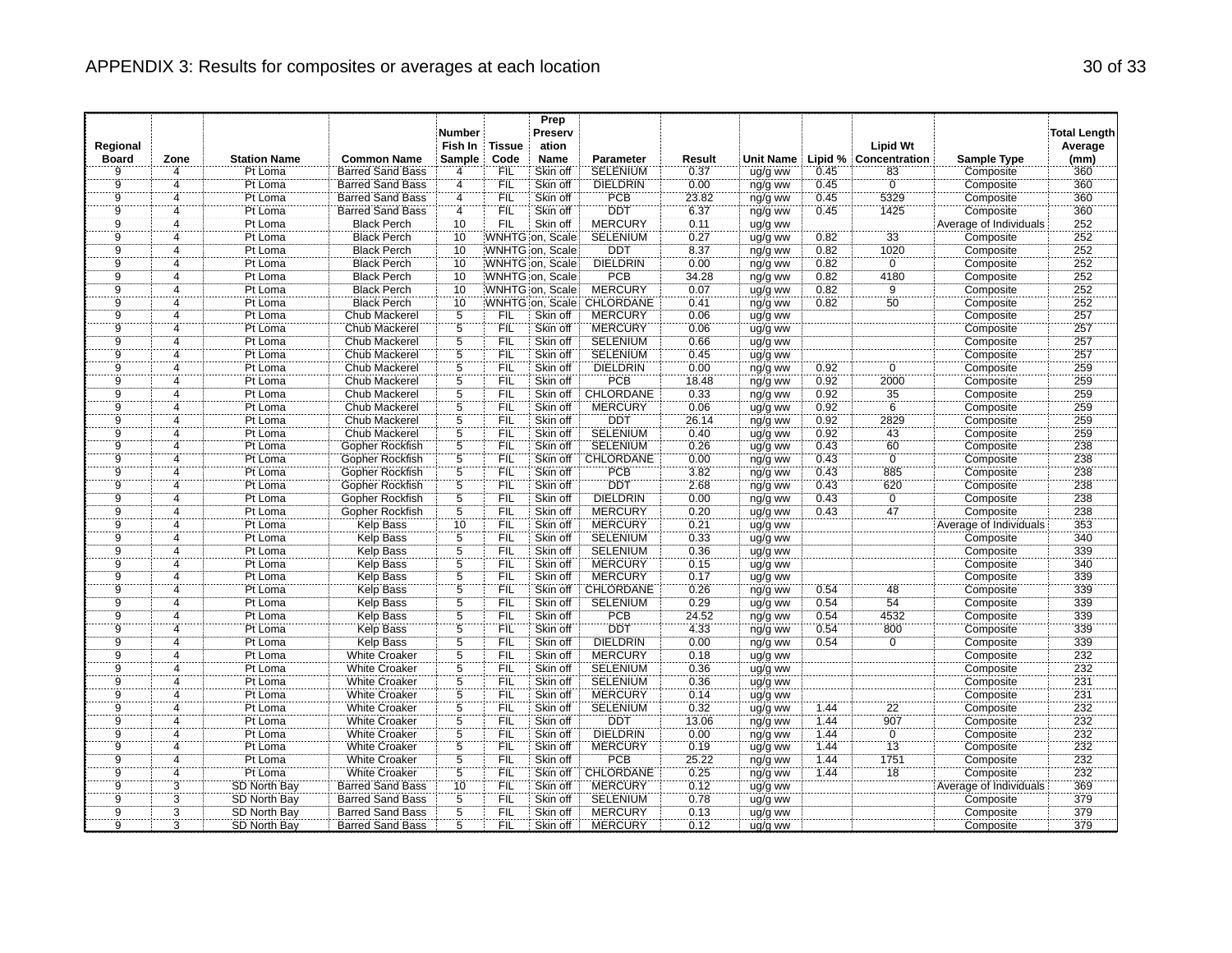| Regional       |                     |                     |                          | <b>Number</b><br>Fish In | <b>Tissue</b> | Prep<br>Preserv<br>ation |                           |        |                    |      | <b>Lipid Wt</b>       |                        | <b>Total Length</b><br>Average |
|----------------|---------------------|---------------------|--------------------------|--------------------------|---------------|--------------------------|---------------------------|--------|--------------------|------|-----------------------|------------------------|--------------------------------|
| <b>Board</b>   | Zone                | <b>Station Name</b> | <b>Common Name</b>       | Sample                   | Code          | Name                     | Parameter                 | Result | Unit Name          |      | Lipid % Concentration | <b>Sample Type</b>     | (mm)                           |
| $\overline{9}$ | $\overline{3}$      | SD North Bay        | Barred Sand Bass         | 5                        | FIL           | Skin off                 | <b>SELENIUM</b>           | 0.36   | ug/g ww            |      |                       | Composite              | 379                            |
| $\overline{9}$ |                     | SD North Bay        | <b>Barred Sand Bass</b>  | $\overline{5}$           | <b>FIL</b>    | Skin off                 | <b>SELENIUM</b>           | 0.45   | ug/g ww            | 0.45 | 100                   | Composite              | 379                            |
| 9              | $\frac{3}{3}$       | SD North Bay        | <b>Barred Sand Bass</b>  | 5                        | <b>FIL</b>    | Skin off                 | PCB                       | 33.84  | ng/g ww            | 0.45 | 7487                  | Composite              | 379                            |
| $\overline{9}$ | $\overline{3}$      | SD North Bay        | <b>Barred Sand Bass</b>  | $\overline{5}$           | FIL           | Skin off                 | <b>DIELDRIN</b>           | 0.00   | ng/g ww            | 0.45 | $\overline{0}$        | Composite              | 379                            |
| $\overline{9}$ | $\overline{3}$      | SD North Bay        | <b>Barred Sand Bass</b>  | $\overline{5}$           | FIL           | Skin off                 | <b>DDT</b>                | 5.31   | ng/g ww            | 0.45 | 1174                  | Composite              | 379                            |
| $\overline{9}$ | $\overline{3}$      | SD North Bay        | <b>Barred Sand Bass</b>  | $\overline{5}$           | <b>FIL</b>    | Skin off                 | CHLORDANE                 | 0.35   | ng/g ww            | 0.45 | 77                    | Composite              | 379                            |
|                |                     | SD North Bay        | Chub Mackerel            |                          | FIL           | Skin off                 | <b>MERCURY</b>            | 0.05   | ug/g ww            |      |                       | Composite              | 218                            |
| $\frac{9}{9}$  | $\frac{3}{3}$       | SD North Bay        | Chub Mackerel            | $rac{5}{5}$              | FIL           | Skin off                 | <b>SELENIUM</b>           | 0.39   | ug/g ww            |      |                       | Composite              | 218                            |
| ğ              | $\overline{3}$      | SD North Bay        | Chub Mackerel            | $\overline{5}$           | FIL           | Skin off                 | <b>MERCURY</b>            | 0.04   | ug/g ww            |      |                       | Composite              | 218                            |
| $\overline{9}$ | $\overline{3}$      | SD North Bay        | Chub Mackerel            | $\overline{5}$           | FIL           | Skin off                 | <b>SELENIUM</b>           | 0.45   | ug/g ww            |      |                       | Composite              | 218                            |
| $\overline{9}$ | $\overline{3}$      | SD North Bay        | Chub Mackerel            | $\overline{5}$           | FIL           | Skin off                 | <b>DIELDRIN</b>           | 0.00   | ng/g ww            | 1.10 | 0                     | Composite              | 218                            |
| 9              | $\overline{3}$      | SD North Bay        | Chub Mackerel            | $\overline{5}$           | <b>FIL</b>    | Skin off                 | <b>DDT</b>                | 19.98  | ng/g ww            | 1.10 | 1816                  | Composite              | 218                            |
| <br>9          | $\dddot{3}$         | SD North Bay        | Chub Mackerel            | $\overline{5}$           | FIL           | Skin off                 | CHLORDANE                 | 0.37   | ng/g ww            | 1.10 | 34                    | Composite              | 218                            |
| $\overline{9}$ | $\overline{3}$      | <b>SD North Bay</b> | Chub Mackerel            | $\overline{5}$           | FIL           | Skin off                 | <b>PCB</b>                | 25.11  | ng/g ww            | 1.10 | 2283                  | Composite              | 218                            |
| $\overline{9}$ | $\overline{3}$      | SD North Bay        | <b>Chub Mackerel</b>     |                          | FIL           | Skin off                 | <b>MERCURY</b>            | 0.05   | ug/g ww            | 1.10 | $\overline{4}$        | Composite              | 218                            |
|                | $\overline{3}$      | SD North Bay        | Chub Mackerel            | $\frac{5}{5}$            | FIL           | Skin off                 | <b>SELENIUM</b>           | 0.58   | ug/g ww            | 1.10 | 53                    | Composite              | 218                            |
| $\overline{9}$ | $\overline{3}$      | SD North Bay        | ray Smoothhound Sha      |                          | FIL           | Skin off                 | <b>MERCURY</b>            | 0.24   |                    | 0.37 |                       | Composite              | 632                            |
| Ïğ             | $\overline{3}$      | SD North Bay        | ray Smoothhound Sha      | $\frac{3}{3}$            | FIL           | Skin off                 | CHLORDANE                 | 0.00   | ug/g ww<br>ng/g ww | 0.37 | $\frac{65}{0}$        | Composite              | 632                            |
| Ï9             | $\overline{3}$      | SD North Bay        | ray Smoothhound Sha      |                          | FIL           | Skin off                 | <b>DDT</b>                | 1.72   |                    | 0.37 | 462                   | Composite              | 632                            |
| $\overline{9}$ | $\overline{3}$      |                     |                          |                          | FIL           | Skin off                 | <b>SELENIUM</b>           |        | ng/g ww            |      |                       |                        | 632                            |
| ğ              | 3                   | SD North Bay        | ray Smoothhound Sha      | $\overline{3}$           |               |                          |                           | 0.39   | ug/g ww            | 0.37 | 105                   | Composite              |                                |
|                |                     | SD North Bay        | ray Smoothhound Sha      | $\overline{3}$           | <b>FIL</b>    | Skin off                 | <b>PCB</b>                | 11.46  | ng/g ww            | 0.37 | 3081                  | Composite              | 632                            |
| $\overline{9}$ | $\frac{3}{3}$       | SD North Bay        | ray Smoothhound Sha      | $\overline{3}$           | FIL           | Skin off                 | <b>DIELDRIN</b>           | 0.00   | ng/g ww            | 0.37 | $\overline{0}$        | Composite              | 632                            |
| $\overline{9}$ |                     | SD North Bay        | Shiner Surfperch         | 10                       | FIL           | Skin off                 | <b>MERCURY</b>            | 0.04   | ug/g ww            |      |                       | Average of Individuals | 115                            |
| $\overline{9}$ | $\overline{3}$      | SD North Bay        | <b>Shiner Surfperch</b>  | 31                       |               | WNHTG on, Scale          | <b>SELENIUM</b>           | 0.26   | ug/g ww            | 0.80 | 33                    | Composite              | 114                            |
| $\overline{9}$ | $\overline{3}$      | SD North Bay        | <b>Shiner Surfperch</b>  | 31                       |               | WNHTG on, Scale          | PCB                       | 67.79  | ng/g ww            | 0.80 | 8516                  | Composite              | 114                            |
| $\overline{9}$ | $\overline{3}$      | SD North Bay        | Shiner Surfperch         | $\overline{31}$          |               | WNHTG on, Scale          | <b>MERCURY</b>            | 0.03   | ug/g ww            | 0.80 | $\overline{4}$        | Composite              | 114                            |
| $\overline{9}$ | $\frac{3}{3}$       | SD North Bay        | Shiner Surfperch         | 31                       |               | WNHTG on, Scale          | <b>DDT</b>                | 10.93  | ng/g ww            | 0.80 | 1372                  | Composite              | 114                            |
| Ïğ             |                     | SD North Bay        | Shiner Surfperch         | 31                       |               |                          | WNHTG on, Scale CHLORDANE | 2.46   | ng/g ww            | 0.80 | 309                   | Composite              | 114                            |
| $\overline{9}$ | $\ddot{3}$          | <b>SD North Bay</b> | Shiner Surfperch         | 31                       |               | WNHTG on, Scale          | <b>DIELDRIN</b>           | 0.00   | ng/g ww            | 0.80 | $\overline{0}$        | Composite              | 114                            |
| $\overline{9}$ | $\overline{3}$      | SD North Bay        | Spotted Sand Bass        | 10                       | <b>FIL</b>    | Skin off                 | <b>MERCURY</b>            | 0.20   | ug/g ww            |      |                       | Average of Individuals | 324                            |
| 9              | $\overline{3}$      | SD North Bay        | Spotted Sand Bass        | 5                        | <b>FIL</b>    | Skin off                 | <b>SELENIUM</b>           | 0.42   | ug/g ww            |      |                       | Composite              | 323                            |
| $\overline{9}$ | $\frac{3}{3}$       | SD North Bay        | <b>Spotted Sand Bass</b> | $\frac{5}{5}$            | <b>FIL</b>    | Skin off                 | <b>MERCURY</b>            | 0.18   | ug/g ww            |      |                       | Composite              | 323                            |
| $\overline{9}$ |                     | SD North Bay        | <b>Spotted Sand Bass</b> |                          | `FIL          | Skin off                 | <b>SELENIUM</b>           | 0.71   | ug/g ww            |      |                       | Composite              | 323                            |
| $\overline{9}$ | $\overline{3}$      | <b>SD North Bay</b> | <b>Spotted Sand Bass</b> | $\overline{5}$           | <b>FIL</b>    | Skin off                 | <b>MERCURY</b>            | 0.18   | ug/g ww            |      |                       | Composite              | 323                            |
| $\overline{9}$ | $\frac{3}{3}$       | SD North Bay        | Spotted Sand Bass        | $\frac{5}{5}$            | FIL           | Skin off                 | <b>SELENIUM</b>           | 0.47   | ug/g ww            | 0.49 | 97                    | Composite              | 324                            |
| Ï9             |                     | SD North Bay        | Spotted Sand Bass        |                          | FIL           | Skin off                 | <b>DDT</b>                | 3.38   | ng/g ww            | 0.49 | 695                   | Composite              | 324                            |
| $\overline{9}$ | $\overline{3}$      | SD North Bay        | Spotted Sand Bass        | $rac{5}{5}$              | <b>FIL</b>    | Skin off                 | <b>PCB</b>                | 51.36  | ng/g ww            | 0.49 | 10546                 | Composite              | 324                            |
| ğ              | $\ddot{3}$          | SD North Bay        | Spotted Sand Bass        |                          | <b>FIL</b>    | Skin off                 | CHLORDANE                 | 0.41   | ng/g ww            | 0.49 | 84                    | Composite              | 324                            |
| $\overline{9}$ | $\overline{3}$      | SD North Bay        | <b>Spotted Sand Bass</b> | $\overline{5}$           | FIL           | Skin off                 | <b>DIELDRIN</b>           | 0.00   | ng/g ww            | 0.49 | $\overline{0}$        | Composite              | 324                            |
| $\overline{9}$ | $\overline{2}$      | SD South Bay        | Chub Mackerel            | $\overline{5}$           | FIL           | Skin off                 | <b>MERCURY</b>            | 0.06   | ug/g ww            | 0.85 | 7                     | Composite              | 247                            |
| g.             | $\overline{2}$      | SD South Bay        | Chub Mackerel            | $\overline{5}$           | FIL           | Skin off                 | <b>PCB</b>                | 101.29 | ng/g ww            | 0.85 | 11916                 | Composite              | 247                            |
| $\overline{9}$ | $\frac{2}{2}$       | SD South Bay        | <b>Chub Mackerel</b>     | $\overline{5}$           | FIL           | Skin off                 | <b>SELENIUM</b>           | 0.61   | ug/g ww            | 0.85 | 72                    | Composite              | 247                            |
| Ïğ             |                     | SD South Bay        | Chub Mackerel            | $\frac{1}{5}$            | FIL           | Skin off                 | <b>DIELDRIN</b>           | 0.00   | ng/g ww            | 0.85 | $\overline{0}$        | Composite              | 247                            |
| $\overline{9}$ | $\overline{2}$      | SD South Bay        | Chub Mackerel            |                          | FIL           | Skin off                 | <b>DDT</b>                | 10.94  | ng/g ww            | 0.85 | 1288                  | Composite              | 247                            |
| $\overline{9}$ | $\overline{2}$      | SD South Bay        | <b>Chub Mackerel</b>     |                          | FIL           | Skin off                 | <b>CHLORDANE</b>          | 2.10   | ng/g ww            | 0.85 | 247                   | Composite              | 247                            |
| $\overline{9}$ | $\overline{2}$      | SD South Bay        | ray Smoothhound Sha      | $rac{5}{3}$              | <b>FIL</b>    | Skin off                 | PCB                       | 41.23  | ng/g ww            | 0.35 | 11812                 | Composite              | 641                            |
| $\overline{9}$ | $\overline{2}$      | SD South Bay        | ray Smoothhound Sha      | $\overline{3}$           | FIL           | Skin off                 | <b>SELENIUM</b>           | 0.34   | ug/g ww            | 0.35 | 97                    | Composite              | 641                            |
| <br>9          | $\ddot{\mathbf{2}}$ | SD South Bay        | ray Smoothhound Sha      | $\dddot{3}$              | FIL           | Skin off                 | <b>DIELDRIN</b>           | 0.00   | ng/g ww            | 0.35 | $\overline{0}$        | Composite              | 641                            |
| $\overline{9}$ | $\overline{2}$      | SD South Bay        | ray Smoothhound Sha      | $\overline{3}$           | <b>FIL</b>    | Skin off                 | <b>MERCURY</b>            | 0.33   | ug/g ww            | 0.35 | $\overline{95}$       | Composite              | 641                            |
| `9             | $\overline{2}$      | SD South Bay        | ay Smoothhound Sha       | $\overline{3}$           | FIL           | Skin off                 | DDT                       | 3.63   | ng/g ww            | 0.35 | 1040                  | Composite              | 641                            |
| $\overline{9}$ | 2                   | SD South Bay        | ray Smoothhound Sha      | 3                        | FIL           | Skin off                 | CHLORDANE                 | 0.54   | ng/g ww            | 0.35 | 154                   | Composite              | 641                            |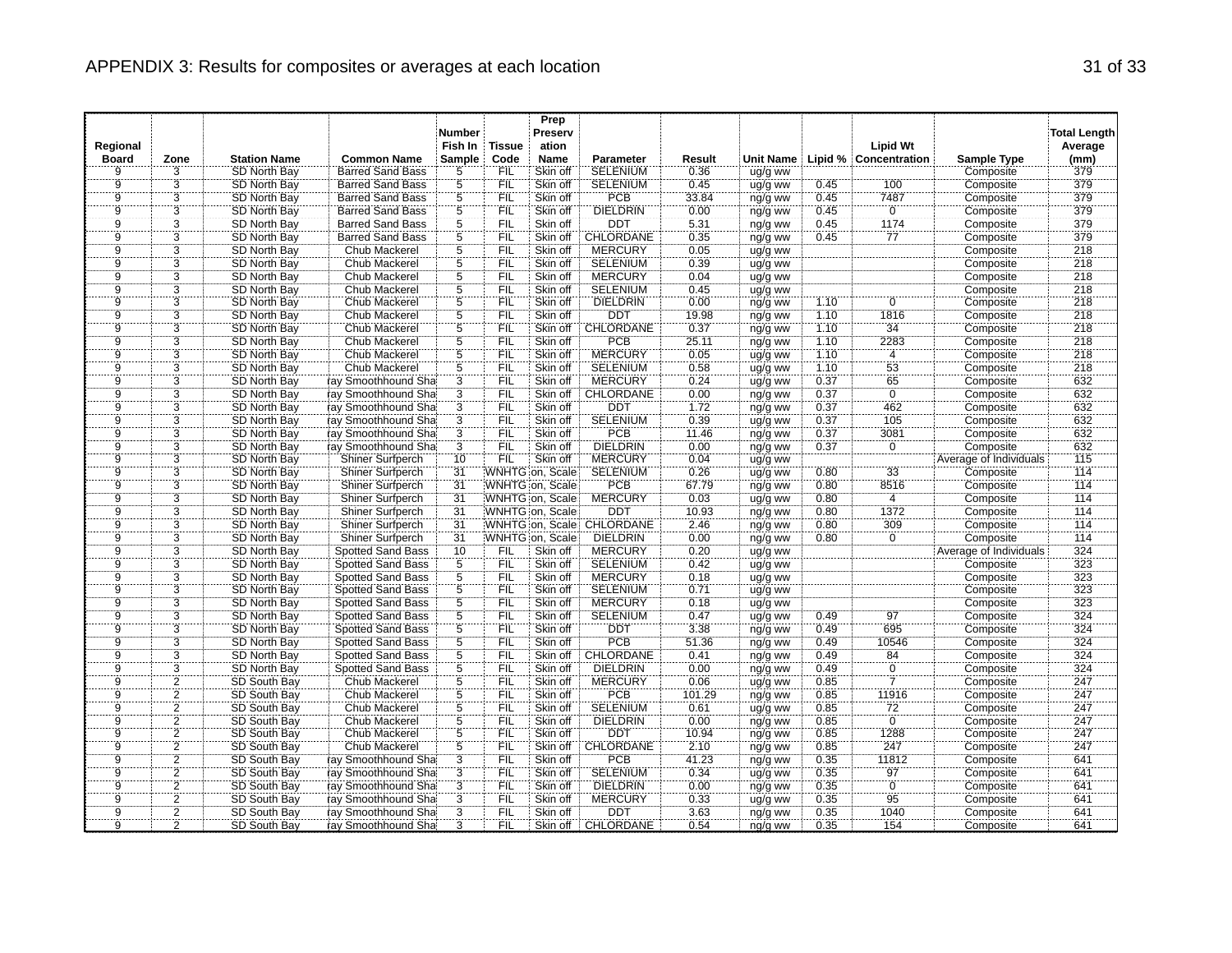|                |                |                     |                          | <b>Number</b>              |               | Prep<br>Preserv |                            |        |                  |      |                       |                        | <b>Total Length</b> |
|----------------|----------------|---------------------|--------------------------|----------------------------|---------------|-----------------|----------------------------|--------|------------------|------|-----------------------|------------------------|---------------------|
| Regional       |                |                     |                          | Fish In                    | <b>Tissue</b> | ation           |                            |        |                  |      | <b>Lipid Wt</b>       |                        | Average             |
| <b>Board</b>   | Zone           | <b>Station Name</b> | <b>Common Name</b>       | Sample                     | Code          | <b>Name</b>     | Parameter                  | Result | <b>Unit Name</b> |      | Lipid % Concentration | <b>Sample Type</b>     | (mm)                |
| 9              | $\overline{2}$ | SD South Bay        | Shiner Surfperch         | 10                         | <b>FIL</b>    | Skin off        | <b>MERCURY</b>             | 0.08   | ug/g ww          |      |                       | Average of Individuals | 121                 |
| $\overline{9}$ | $\overline{2}$ | SD South Bay        | <b>Shiner Surfperch</b>  | 22                         |               | WNHTG on, Scale | <b>DIELDRIN</b>            | 0.55   | ng/g ww          | 1.71 | 32                    | Composite              | 121                 |
| 9              | $\overline{2}$ | SD South Bay        | Shiner Surfperch         | 22                         |               | WNHTG on, Scale | DDT                        | 11.97  | ng/g ww          | 1.71 | 700                   | Composite              | $\overline{121}$    |
| $\overline{9}$ | $\overline{2}$ | SD South Bay        | Shiner Surfperch         | 22                         |               | WNHTG on, Scale | PCB                        | 189.57 | ng/g ww          | 1.71 | 11086                 | Composite              | 121                 |
| $\overline{9}$ | $\overline{2}$ | SD South Bay        | Shiner Surfperch         | 22                         |               | WNHTG on, Scale | <b>MERCURY</b>             | 0.06   | ug/g ww          | 1.71 | $\overline{3}$        | Composite              | 121                 |
| Ï9             | $\overline{2}$ | SD South Bay        | Shiner Surfperch         | $\overline{2}\overline{2}$ |               | WNHTG on, Scale | <b>SELENIUM</b>            | 0.33   | ug/g ww          | 1.71 | 19                    | Composite              | 121                 |
| $\overline{9}$ |                | SD South Bay        | <b>Shiner Surfperch</b>  | 22                         |               |                 | WNHTG on, Scale: CHLORDANE | 3.72   | ng/g ww          | 1.71 | 218                   | Composite              | 121                 |
| $\frac{1}{9}$  | $\frac{2}{2}$  | SD South Bay        | Spotted Sand Bass        | $\overline{5}$             | FIL           | Skin off        | <b>MERCURY</b>             | 0.22   | ug/g ww          |      |                       | Composite              | 322                 |
| $\overline{9}$ | $\overline{2}$ | <b>SD South Bay</b> | Spotted Sand Bass        | 10                         | FIL           | Skin off        | <b>MERCURY</b>             | 0.21   | ug/g ww          |      |                       | Average of Individuals | 307                 |
| $\overline{9}$ |                | SD South Bay        | <b>Spotted Sand Bass</b> |                            | FIL           | Skin off        | <b>SELENIUM</b>            | 0.64   | ug/g ww          |      |                       | Composite              | 322                 |
| $\overline{9}$ | $\frac{2}{2}$  | SD South Bay        | Spotted Sand Bass        | $\frac{5}{5}$              | FIL           | Skin off        | <b>SELENIUM</b>            | 0.46   | ug/g ww          |      |                       | Composite              | 322                 |
| $\overline{9}$ | $\overline{2}$ | SD South Bay        | Spotted Sand Bass        | $\overline{5}$             | FIL           | Skin off        | <b>MERCURY</b>             | 0.17   | ug/g ww          |      |                       | Composite              | 322                 |
| $\overline{9}$ | $\overline{2}$ | SD South Bay        | Spotted Sand Bass        | $\overline{5}$             | <b>FIL</b>    | Skin off        | <b>SELENIUM</b>            | 0.81   | ug/g ww          | 0.40 | 203                   | Composite              | 322                 |
| $\overline{9}$ | $\overline{2}$ | SD South Bay        | Spotted Sand Bass        | $\overline{5}$             | FIL           | Skin off        | <b>PCB</b>                 | 50.15  | ng/g ww          | 0.40 | 12570                 | Composite              | 322                 |
| $\overline{9}$ | $\overline{2}$ | SD South Bay        | Spotted Sand Bass        | $\frac{5}{5}$              | FIL           | Skin off        | CHLORDANE                  | 0.29   | ng/g ww          | 0.40 | 72                    | Composite              | 322                 |
| ğ              | $\overline{2}$ | SD South Bay        | Spotted Sand Bass        |                            | FIL           | Skin off        | <b>DDT</b>                 | 1.26   | ng/g ww          | 0.40 | 316                   | Composite              | 322                 |
| 9              | $\overline{2}$ | SD South Bay        | <b>Spotted Sand Bass</b> | $\overline{5}$             | <b>FIL</b>    | Skin off        | <b>DIELDRIN</b>            | 0.00   | ng/g ww          | 0.40 | $\mathbf 0$           | Composite              | 322                 |
| $\overline{9}$ | $\overline{2}$ | SD South Bay        | Yellowfin Croaker        |                            | ΈÏL           | Skin off        | <b>SELENIUM</b>            | 0.28   | $ug/g$ ww        |      |                       | Composite              | 321                 |
| Ï              | $\overline{2}$ | SD South Bay        | Yellowfin Croaker        | $\frac{5}{5}$              | ΈIΕ           | Skin off        | <b>MERCURY</b>             | 0.17   | ug/g ww          |      |                       | Composite              | 321                 |
| $\overline{9}$ | $\overline{2}$ | SD South Bay        | Yellowfin Croaker        | $\overline{5}$             | FIL           | Skin off        | <b>SELENIUM</b>            | 0.38   | ug/g ww          |      |                       | Composite              | 321                 |
| g.             | $\overline{2}$ | SD South Bay        | Yellowfin Croaker        | $\overline{5}$             | FIL           | Skin off        | <b>MERCURY</b>             | 0.19   | ug/g ww          |      |                       | Composite              | 321                 |
| $\overline{9}$ | $\overline{2}$ | SD South Bay        | <b>Yellowfin Croaker</b> | $\overline{5}$             | <b>FIL</b>    | Skin off        | <b>SELENIUM</b>            | 0.25   | ug/g ww          | 0.65 | 38                    | Composite              | 321                 |
| Ïğ             | $\overline{2}$ | SD South Bay        | Yellowfin Croaker        | $\overline{5}$             | FIL           | Skin off        | <b>MERCURY</b>             | 0.38   | ug/g ww          | 0.65 | $\overline{58}$       | Composite              | 321                 |
| 9              | $\overline{2}$ | SD South Bay        | <b>Yellowfin Croaker</b> | $\overline{5}$             | <b>FIL</b>    | Skin off        | <b>DIELDRIN</b>            | 0.00   | ng/g ww          | 0.65 | $\overline{0}$        | Composite              | 321                 |
| $\overline{9}$ | $\overline{2}$ | SD South Bay        | <b>Yellowfin Croaker</b> | $\overline{5}$             | FIL           | Skin off        | <b>DDT</b>                 | 5.62   | ng/g ww          | 0.65 | 865                   | Composite              | 321                 |
| ğ.             | $\overline{2}$ | SD South Bay        | Yellowfin Croaker        | $\overline{5}$             | FIL           | Skin off        | CHLORDANE                  | 1.60   | ng/g ww          | 0.65 | 246                   | Composite              | 321                 |
| $\overline{9}$ | $\overline{2}$ | SD South Bay        | <b>Yellowfin Croaker</b> | $\overline{5}$             | FIL           | Skin off        | <b>PCB</b>                 | 84.27  | ng/g ww          | 0.65 | 12965                 | Composite              | 321                 |
| .<br>9         | $\overline{1}$ | TJ to North Island  | Barred Sand Bass         | 10                         | ΪË            | Skin off        | <b>MERCURY</b>             | 0.21   | ug/g ww          |      |                       | Average of Individuals | 368                 |
| $\overline{9}$ |                | TJ to North Island  | <b>Barred Sand Bass</b>  | $\overline{5}$             | FIL           | Skin off        | <b>SELENIUM</b>            | 0.35   | ug/g ww          | 1.12 | $\overline{31}$       | Composite              | 361                 |
| $\overline{9}$ | $\overline{1}$ | TJ to North Island  | <b>Barred Sand Bass</b>  | $\overline{5}$             | FIL           | Skin off        | <b>DDT</b>                 | 0.48   | ng/g ww          | 1.12 | 42                    | Composite              | 361                 |
| Ï9             |                | TJ to North Island  | <b>Barred Sand Bass</b>  | 5                          | <b>FIL</b>    | Skin off        | DIELDRIN                   | 0.00   | ng/g ww          | 1.12 | $\overline{0}$        | Composite              | 361                 |
| $\overline{9}$ | -1             | TJ to North Island  | <b>Barred Sand Bass</b>  | 5                          | FIL           | Skin off        | CHLORDANE                  | 0.92   | ng/g ww          | 1.12 | 82                    | Composite              | 361                 |
| $\ddot{9}$     |                | TJ to North Island  | Chub Mackerel            | $\frac{1}{5}$              | ΪFIL          | Skin off        | <b>SELENIUM</b>            | 0.43   | ug/g ww          |      |                       | Composite              | 309                 |
| $\overline{9}$ |                | TJ to North Island  | Chub Mackerel            | $\overline{5}$             | <b>FIL</b>    | Skin off        | <b>MERCURY</b>             | 0.08   | ug/g ww          |      |                       | Composite              | 309                 |
| $\overline{9}$ | $\overline{1}$ | TJ to North Island  | Chub Mackerel            | $\overline{5}$             | FIL           | Skin off        | <b>SELENIUM</b>            | 0.31   | ug/g ww          |      |                       | Composite              | 309                 |
| Ï9             | $\overline{1}$ | TJ to North Island  | Chub Mackerel            | 5                          | FIL           | Skin off        | <b>MERCURY</b>             | 0.11   | ug/g ww          |      |                       | Composite              | 309                 |
| $\overline{9}$ | -1             | TJ to North Island  | <b>Chub Mackerel</b>     | 5                          | FIL           | Skin off        | <b>PCB</b>                 | 23.64  | ng/g ww          | 0.91 | 2601                  | Composite              | 309                 |
| Ï              |                | TJ to North Island  | Chub Mackerel            | $\overline{5}$             | FIL           | Skin off        | DDT                        | 34.74  | ng/g ww          | 0.91 | 3822                  | Composite              | 309                 |
| ğ              |                | TJ to North Island  | Chub Mackerel            | $\overline{5}$             | FIL           | Skin off        | <b>MERCURY</b>             | 0.18   | ug/g ww          | 0.91 | 20                    | Composite              | 309                 |
| $\overline{9}$ |                | TJ to North Island  | Chub Mackerel            | $\overline{5}$             | FIL           | Skin off        | <b>SELENIUM</b>            | 0.33   | ug/g ww          | 0.91 | 36                    | Composite              | 309                 |
| 9              |                | TJ to North Island  | Chub Mackerel            | Ϊ5                         | <b>FIL</b>    | Skin off        | CHLORDANE                  | 0.52   | ng/g ww          | 0.91 | 57                    | Composite              | 309                 |
| $\overline{9}$ | 1              | TJ to North Island  | <b>Chub Mackerel</b>     | $\overline{5}$             | FIL           | Skin off        | <b>DIELDRIN</b>            | 0.00   | ng/g ww          | 0.91 | $\overline{0}$        | Composite              | 309                 |
| Ïğ             |                | TJ to North Island  | Kelp Bass                | 10                         | FIL           | Skin off        | <b>MERCURY</b>             | 0.15   | ug/g ww          |      |                       | Average of Individuals | 346                 |
| $\overline{9}$ | $\overline{1}$ | TJ to North Island  | <b>Kelp Bass</b>         | $\overline{5}$             | <b>FIL</b>    | Skin off        | <b>SELENIUM</b>            | 1.89   | ug/g ww          |      |                       | Composite              | 342                 |
| $\overline{9}$ |                | TJ to North Island  | <b>Kelp Bass</b>         | $\overline{5}$             | <b>FIL</b>    | Skin off        | <b>MERCURY</b>             | 0.10   | ug/g ww          |      |                       | Composite              | 342                 |
| $\overline{9}$ |                | TJ to North Island  | <b>Kelp Bass</b>         | Ϊ5                         | FIL           | Skin off        | <b>MERCURY</b>             | 0.11   | ug/g ww          |      |                       | Composite              | 343                 |
| $\overline{9}$ | $\overline{1}$ | TJ to North Island  | <b>Kelp Bass</b>         | $\overline{\mathbf{5}}$    | FIL           | Skin off        | <b>SELENIUM</b>            | 1.85   | ug/g ww          |      |                       | Composite              | 343                 |
| 9              |                | TJ to North Island  | Kelp Bass                | 5                          | <b>FIL</b>    | Skin off        | DDT                        | 10.55  | ng/g ww          | 1.76 | 599                   | Composite              | 343                 |
| $\overline{9}$ | $\overline{1}$ | TJ to North Island  | <b>Kelp Bass</b>         |                            | FIL           | Skin off        | <b>DIELDRIN</b>            | 0.00   | ng/g ww          | 1.76 | $\overline{0}$        | Composite              | 343                 |
| $\overline{9}$ |                | TJ to North Island  | <b>Kelp Bass</b>         | $\frac{5}{5}$              | ÏΪ            | Skin off        | <b>PCB</b>                 | 56.66  | ng/g ww          | 1.76 | 3219                  | Composite              | 343                 |
| $\overline{9}$ |                | TJ to North Island  | Kelp Bass                | $\overline{5}$             | <b>FIL</b>    | Skin off        | <b>SELENIUM</b>            | 0.31   | ug/g ww          | 1.76 | 18                    | Composite              | 343                 |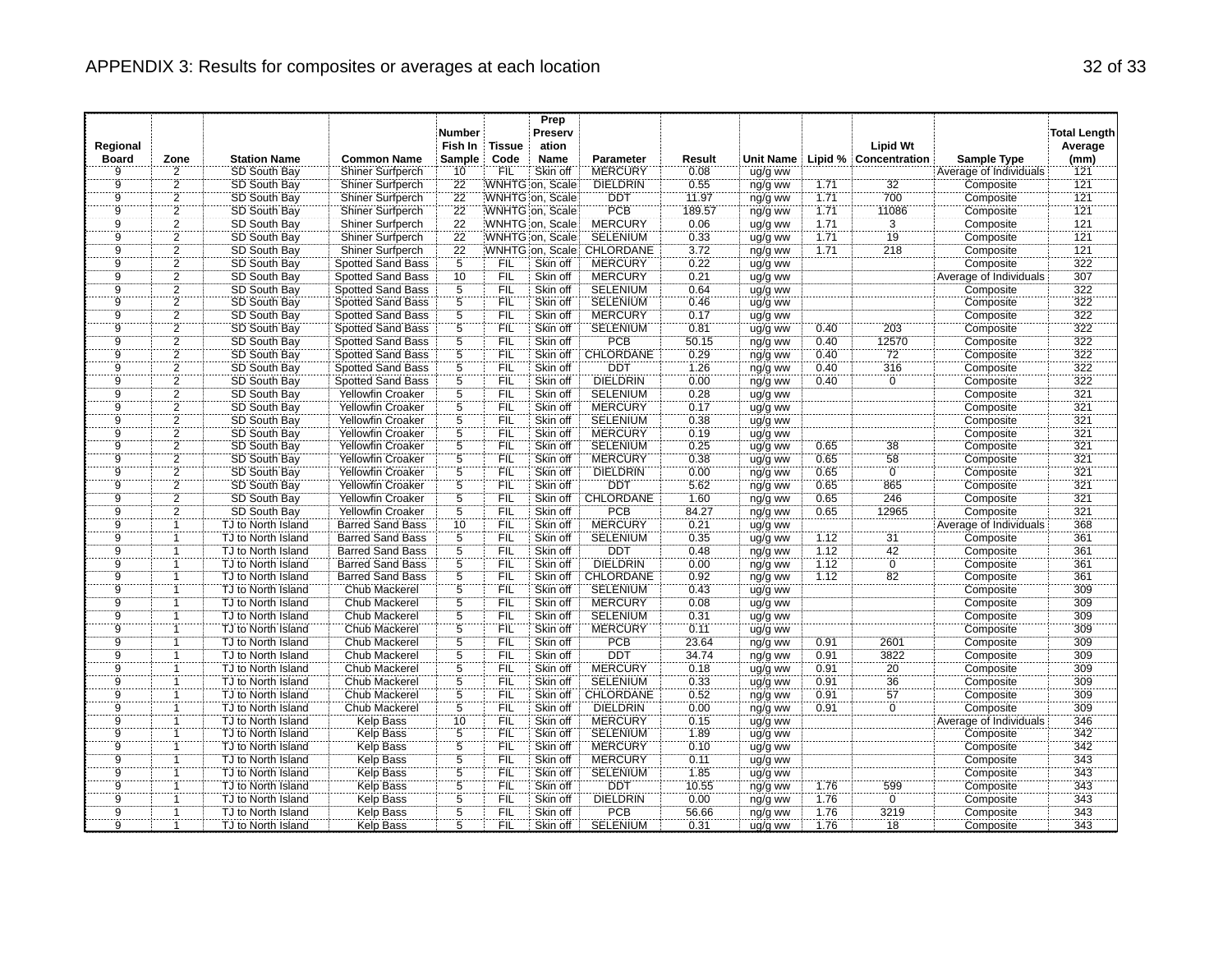#### APPENDIX 3: Results for composites or averages at each location 33 of 33 of 33 of 33 of 33 of 33

| Regional<br><b>Board</b> | Zone | <b>Station Name</b> | <b>Common Name</b>   | Number<br>Fish In<br>Sample | Tissue<br>Code | Prep<br><b>Preserv</b><br>ation<br>Name | Parameter        | Result              | Unit Name ∶ | Lipid % | <b>Lipid Wt</b><br><b>Concentration</b> | Sample Type | Total Length<br>Average<br>(mm) |
|--------------------------|------|---------------------|----------------------|-----------------------------|----------------|-----------------------------------------|------------------|---------------------|-------------|---------|-----------------------------------------|-------------|---------------------------------|
| 9                        |      | TJ to North Island  | Kelp Bass            |                             | FIL            | Skin off                                | CHLORDANE        | 0.93                | ng/g ww     | 1.76    | 53                                      | Composite   | 343                             |
| 9                        |      |                     |                      |                             |                |                                         |                  |                     |             |         |                                         |             |                                 |
|                          |      | TJ to North Island  | Spotted Scorpionfish |                             | <b>FIL</b>     | Skin off                                | <b>PCB</b>       | 6.53                | ng/g ww     | 1.00    | 653                                     | Composite   | 302                             |
|                          |      | TJ to North Island  | Spotted Scorpionfish |                             | FIL<br>.       | Skin off                                | <b>MERCURY</b>   | 0.22                | ug/g ww     | 1.00    | 22                                      | Composite   | 302<br>.                        |
|                          |      | TJ to North Island  | Spotted Scorpionfish |                             | FIL            | Skin off                                | SELENIUM         | 0.27                | ug/g ww     | 1.00    | 27                                      | Composite   | 302                             |
|                          |      | TJ to North Island  | Spotted Scorpionfish |                             | <b>FIL</b>     | Skin off                                | <b>DDT</b>       | 12.49               | ng/g ww     | 1.00    | 1249                                    | Composite   | 302                             |
|                          |      | TJ to North Island  | Spotted Scorpionfish |                             | FIL            | Skin off                                | <b>DIELDRIN</b>  | 0.00                | ng/g ww     | 1.00    | 0                                       | Composite   | 302                             |
| 9                        |      | TJ to North Island  | Spotted Scorpionfish |                             | <b>FIL</b>     | Skin off                                | <b>CHLORDANE</b> | 0.28                | ng/g ww     | 1.00    | 28                                      | Composite   | 302<br>.                        |
|                          |      | TJ to North Island  | <b>White Croaker</b> |                             | FIL            | Skin off                                | <b>MERCURY</b>   | 0.14                | ug/g ww     |         |                                         | Composite   | 228                             |
|                          |      | TJ to North Island  | <b>White Croaker</b> |                             | FIL            | Skin off                                | <b>SELENIUM</b>  | 0.29                | ug/g ww     |         |                                         | Composite   | $\frac{1}{227}$                 |
|                          |      | TJ to North Island  | <b>White Croaker</b> |                             | FIL            | Skin off                                | MERCURY          | 0.15                | ug/g ww     |         |                                         | Composite   | 227<br>.                        |
|                          |      | TJ to North Island  | <b>White Croaker</b> |                             | FIL            | Skin off                                | <b>SELENIUM</b>  | 0.33                | ug/g ww     |         |                                         | Composite   | 228                             |
|                          |      | TJ to North Island  | <b>White Croaker</b> |                             | <b>FIL</b>     | Skin off                                | <b>MERCURY</b>   | 0.16<br>----------- | ug/g ww     | 1.05    | 15                                      | Composite   | 228<br>                         |
|                          |      | TJ to North Island  | <b>White Croaker</b> |                             | FIL            | Skin off                                | SELENIUM         | 0.23                | ug/g ww     | 1.05    | 22                                      | Composite   | 228                             |
|                          |      | TJ to North Island  | <b>White Croaker</b> |                             | FIL            | Skin off                                | <b>PCB</b>       | 23.40               | ng/g ww     | 1.05    | 2229                                    | Composite   | 228                             |
|                          |      | TJ to North Island  | <b>White Croaker</b> |                             | FIL            | Skin off i                              | <b>DDT</b>       | 22.73               | ng/g ww     | 1.05    | 2165                                    | Composite   | 228                             |
|                          |      | TJ to North Island  | <b>White Croaker</b> |                             | FIL            | Skin off                                | <b>DIELDRIN</b>  | 0.00                | ng/g ww     | 1.05    |                                         | Composite   | 228                             |
| 9                        |      | TJ to North Island  | <b>White Croaker</b> |                             | FIL            | Skin off                                | <b>CHLORDANE</b> | 0.34                | ng/g ww     | 1.05    | 32                                      | Composite   | 228                             |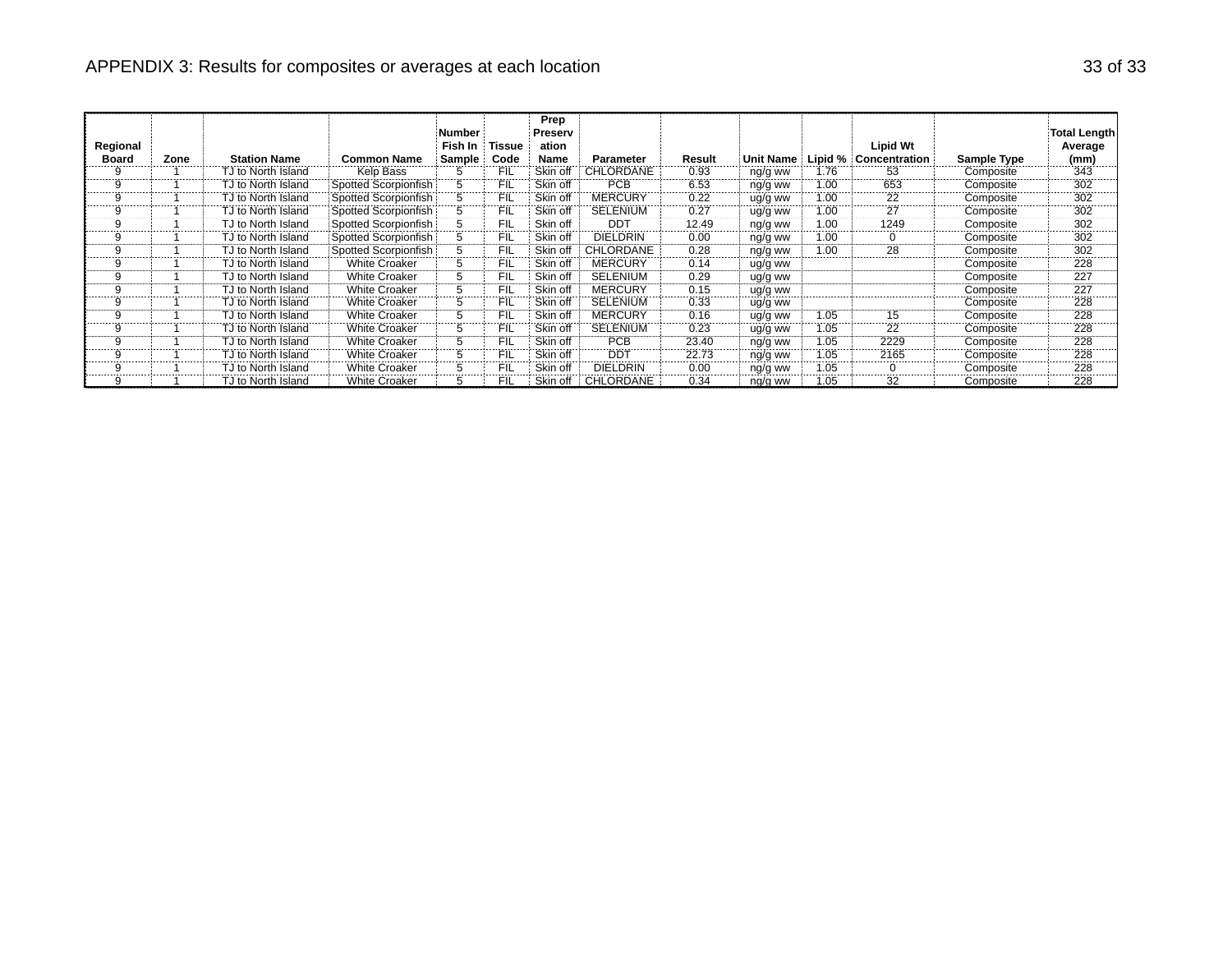# APPENDIX 4

Year 1 results of the SWAMP Coast Survey: Results for methylmercury in individual fish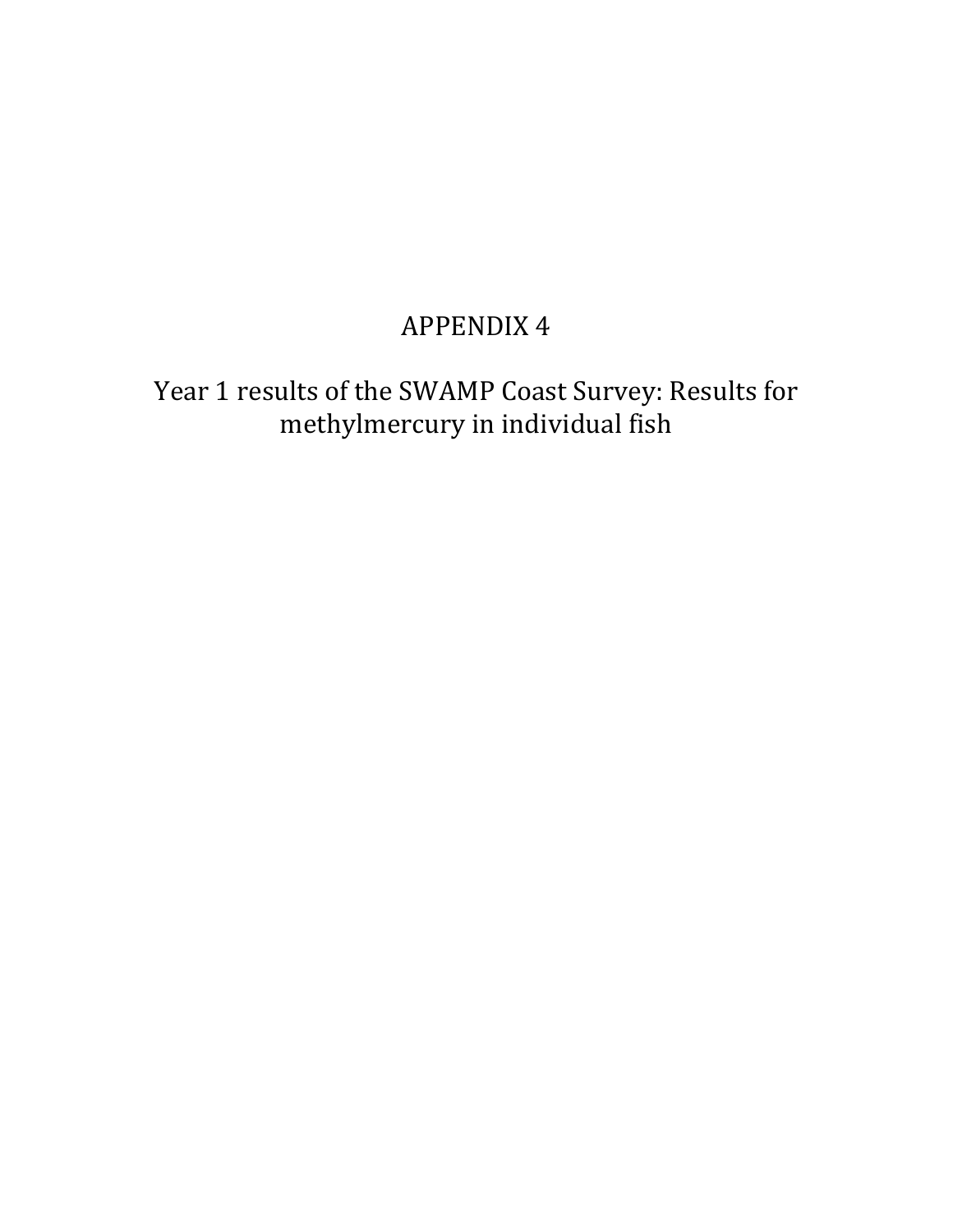#### APPENDIX 4: Results for methylmercury in individual fish 1 0f 11

| FIL<br>980<br>$\frac{2}{2}$<br>$\frac{2}{2}$<br>206SNPBLO<br><b>MERCURY</b><br>Skin off<br>0.88<br>San Pablo Bay (5)<br>Leopard shark<br>ug/g ww<br>FIL<br>1150<br>206SNPBLO<br><b>MERCURY</b><br>Skin off<br>1.84<br>San Pablo Bay (5)<br>Leopard shark<br>ug/g ww<br>FIL<br>206SNPBLO<br>San Pablo Bay (5)<br><b>MERCURY</b><br>Skin off<br>1180<br>Leopard shark<br>1.74<br>ug/g ww<br>FIL<br>640<br>San Pablo Bay (5)<br><b>Striped Bass</b><br><b>MERCURY</b><br>Skin off<br>0.25<br>206SNPBLO<br>ug/g ww<br>FIL<br>570<br><b>MERCURY</b><br>Skin off<br>206SNPBLO<br>San Pablo Bay (5)<br><b>Striped Bass</b><br>0.45<br>ug/g ww<br>$\overline{2}$<br>FIL<br>580<br><b>Striped Bass</b><br><b>MERCURY</b><br>Skin off<br>0.45<br>206SNPBLO<br>San Pablo Bay (5)<br>ug/g ww<br><b>FIL</b><br>$\overline{\mathbf{c}}$<br>Skin off<br>0.31<br>660<br>206SNPBLO<br>San Pablo Bay (5)<br><b>Striped Bass</b><br><b>MERCURY</b><br>ug/g ww<br>$\overline{2}$<br><b>FIL</b><br>570<br><b>MERCURY</b><br>Skin off<br>0.54<br>206SNPBLO<br>San Pablo Bay (5)<br><b>Striped Bass</b><br>ug/g ww<br>FIL<br>$\overline{\mathbf{c}}$<br>590<br>206SNPBLO<br>San Pablo Bay (5)<br><b>Striped Bass</b><br><b>MERCURY</b><br>Skin off<br>0.38<br>ug/g ww<br>$\overline{2}$<br>FIL<br>460<br>206SNPBLO<br><b>Striped Bass</b><br><b>MERCURY</b><br>Skin off<br>0.35<br>San Pablo Bay (5)<br>ug/g ww<br>$\frac{2}{2}$ $\frac{2}{2}$<br>FIL<br>206SNPBLO<br>San Pablo Bay (5)<br><b>MERCURY</b><br>Skin off<br>0.46<br>640<br><b>Striped Bass</b><br>ug/g ww<br>FIL<br>0.40<br>560<br>206SNPBLO<br>San Pablo Bay (5)<br>Striped Bass<br><b>MERCURY</b><br>Skin off<br>ug/g ww<br>ΪË<br>206SNPBLO<br><b>MERCURY</b><br>0.40<br>680<br>San Pablo Bay (5)<br><b>Striped Bass</b><br>Skin off<br>ug/g ww<br>FIL<br>700<br>206SNPBLO<br><b>MERCURY</b><br>Skin off<br>0.91<br>San Pablo Bay (5)<br><b>Striped Bass</b><br>ug/g ww<br>$\overline{c}$<br>FIL<br><b>MERCURY</b><br>0.71<br>680<br>206SNPBLO<br>San Pablo Bay (5)<br><b>Striped Bass</b><br>Skin off<br>ug/g ww<br>$\overline{2}$<br>FIL<br>1250<br>Skin off<br>206SNPBLO<br>San Pablo Bay (5)<br>White Sturgeon<br><b>SELENIUM</b><br>1.16<br>ug/g ww<br>$\overline{2}$<br>FIL<br>2.32<br>1560<br>Skin off<br>206SNPBLO<br>San Pablo Bay (5)<br>White Sturgeon<br><b>SELENIUM</b><br>ug/g ww<br>$\frac{2}{2}$<br>FIL<br>1490<br>206SNPBLO<br>White Sturgeon<br><b>SELENIUM</b><br>Skin off<br>0.97<br>San Pablo Bay (5)<br>ug/g ww<br>ΪË<br>1460<br>206SNPBLO<br>San Pablo Bay (5)<br>White Sturgeon<br><b>SELENIUM</b><br>Skin off<br>1.55<br>ug/g ww<br>ÏΪ<br>1260<br>206SNPBLO<br><b>SELENIUM</b><br>Skin off<br>4.11<br>San Pablo Bay (5)<br>White Sturgeon<br>ug/g ww<br>FIL<br>1460<br>Skin off<br>1.59<br>206SNPBLO<br>San Pablo Bay (5)<br>White Sturgeon<br><b>SELENIUM</b><br>ug/g ww<br>$\frac{1}{2}$<br>FIL<br>930<br>204STHBAY<br><b>MERCURY</b><br>Skin off<br>1.12<br>South Bay (1)<br>Leopard shark<br>ug/g ww<br>$\overline{2}$<br>FIL<br>204STHBAY<br><b>MERCURY</b><br>Skin off<br>1.55<br>1180<br>South Bay (1)<br>Leopard shark<br>ug/g ww<br>$\overline{2}$<br><b>FIL</b><br><b>MERCURY</b><br>Skin off<br>0.78<br>1005<br>204STHBAY<br>South Bay (1)<br>Leopard shark<br>ug/g ww<br>$\frac{2}{2}$ $\frac{2}{2}$ $\frac{2}{2}$<br><b>FIL</b><br>204STHBAY<br>South Bay (1)<br>White Sturgeon<br><b>SELENIUM</b><br>Skin off<br>1.28<br>1200<br>ug/g ww<br>FIL<br>1170<br>204STHBAY<br><b>SELENIUM</b><br>Skin off<br>0.76<br>South Bay (1)<br>White Sturgeon<br>ug/g ww<br>FIL<br>1280<br>204STHBAY<br><b>SELENIUM</b><br>1.12<br>South Bay (1)<br>White Sturgeon<br>Skin off<br>ug/g ww<br>FIL<br>1300<br>204STHBAY<br>South Bay (1)<br><b>White Sturgeon</b><br><b>SELENIUM</b><br>Skin off<br>0.69<br>ug/g ww<br>FIL<br>1190<br>204STHBAY<br><b>SELENIUM</b><br>Skin off<br>0.69<br>South Bay (1)<br>White Sturgeon<br>ug/g ww<br>FIL<br>1240<br>204STHBAY<br>Skin off<br>1.43<br>South Bay (1)<br>White Sturgeon<br><b>SELENIUM</b><br>ug/g ww<br>$\overline{2}$<br>FIL<br>1230<br>203CENTRL<br>Central Bay (6)<br><b>MERCURY</b><br>Skin off<br>1.38<br>Leopard shark<br>ug/g ww<br>$\overline{2}$<br><b>FIL</b><br>1060<br>Central Bay (6)<br>Skin off<br>0.86<br>203CENTRL<br>Leopard shark<br><b>MERCURY</b><br>ug/g ww<br>$\overline{c}$<br>1140<br>203CENTRL<br><b>MERCURY</b><br><b>FIL</b><br>1.46<br>Central Bay (6)<br>Leopard shark<br>Skin off<br>ug/g ww<br>FIL<br>$\overline{2}$<br>535<br>203CENTRL<br>Central Bay (6)<br><b>Striped Bass</b><br><b>MERCURY</b><br>Skin off<br>0.41<br>ug/g ww<br>$\frac{2}{2}$<br>FIL<br>610<br>203CENTRL<br>Central Bay (6)<br><b>Striped Bass</b><br><b>MERCURY</b><br>Skin off<br>0.61<br>ug/g ww<br>FIL<br>203CENTRL<br>Central Bay (6)<br><b>Striped Bass</b><br><b>MERCURY</b><br>Skin off<br>0.32<br>560<br>ug/g ww<br>Skin off<br>FIL<br>480<br>203CENTRL<br>Central Bay (6)<br>Striped Bass<br><b>MERCURY</b><br>0.28<br>ug/g ww<br>$\frac{2}{2}$<br>ΪË<br>790<br>203CENTRL<br><b>MERCURY</b><br>Skin off<br>0.46<br>Central Bay (6)<br><b>Striped Bass</b><br>ug/g ww<br>203CENTRL<br>ÏFIL<br>650<br><b>MERCURY</b><br>Skin off<br>0.52<br>Central Bay (6)<br><b>Striped Bass</b><br>ug/g ww<br>$\overline{2}$<br>FIL<br>299<br><b>MERCURY</b><br>0.07<br>53<br>Northern Marin Coast<br><b>Blue Rockfish</b><br>Skin off<br>ug/g ww<br>$\overline{2}$<br>FIL<br>243<br>53<br><b>MERCURY</b><br>Skin off<br>0.07<br>Northern Marin Coast<br><b>Blue Rockfish</b><br>ug/g ww<br>$\overline{2}$<br>53<br>FIL<br>225<br><b>MERCURY</b><br>Skin off<br>0.05<br>Northern Marin Coast<br><b>Blue Rockfish</b><br>ug/g ww<br>$\frac{2}{2}$<br>299<br>53<br>FIL<br>Olive Rockfish<br><b>MERCURY</b><br>Skin off<br>0.05<br>Northern Marin Coast<br>ug/g ww<br>ΪË<br>53<br>Olive Rockfish<br>276<br>Northern Marin Coast<br><b>MERCURY</b><br>Skin off<br>0.06<br>ug/g ww<br>284<br>53<br>FIL<br>0.04<br>Northern Marin Coast<br>Olive Rockfish<br><b>MERCURY</b><br>Skin off<br>ug/g ww<br>53<br>FIL<br>276<br><b>MERCURY</b><br>Skin off<br>0.05<br>Northern Marin Coast<br>Olive Rockfish<br>ug/g ww<br>$\overline{2}$<br>53<br>Olive Rockfish<br><b>MERCURY</b><br>Skin off<br><b>FIL</b><br>Northern Marin Coast<br>0.03<br>ug/g ww<br>216<br>$\overline{2}$<br>53<br><b>FIL</b><br>Northern Marin Coast<br>Olive Rockfish<br><b>MERCURY</b><br>Skin off<br>0.03<br>ug/g ww<br>208<br>$\overline{2}$<br>53<br>Olive Rockfish<br><b>MERCURY</b><br>Skin off<br><b>FIL</b><br>0.03<br>209<br>Northern Marin Coast<br>ug/g ww<br>$\frac{2}{2}$<br>$\frac{2}{2}$<br>$\frac{2}{2}$<br>53<br><b>MERCURY</b><br>Skin off<br>FIL<br>299<br>Northern Marin Coast<br>Olive Rockfish<br>0.04<br>ug/g ww<br>53<br><b>Olive Rockfish</b><br><b>MERCURY</b><br>Skin off<br>FIL<br>0.05<br>284<br>Northern Marin Coast<br>ug/g ww<br>53<br>FIL<br>Olive Rockfish<br><b>MERCURY</b><br>Skin off<br>0.04<br>264<br>Northern Marin Coast<br>ug/g ww<br>52<br><b>MERCURY</b><br>Skin off<br><b>FIL</b><br>78<br><b>Tomales Bay</b><br>Shiner Surfperch<br>0.07<br>ug/g ww<br>52<br>$\overline{70}$<br>Tomales Bay<br><b>MERCURY</b><br>Skin off<br>FIL<br>Shiner Surfperch<br>0.07<br>ug/g ww<br>$\overline{52}$<br>FIL<br>70<br><b>Tomales Bay</b><br>Shiner Surfperch<br><b>MERCURY</b><br>Skin off<br>0.04<br>ug/g ww<br>52<br>Skin off<br><b>FIL</b><br>60<br><b>Tomales Bay</b><br>Shiner Surfperch<br><b>MERCURY</b><br>0.03<br>ug/g ww<br>2<br>Skin off<br><b>FIL</b><br>52<br><b>Tomales Bay</b><br>Shiner Surfperch<br><b>MERCURY</b><br>0.10<br>ug/g ww<br>106<br>$\overline{2}$<br>52<br>Skin off<br><b>FIL</b><br>54<br><b>Tomales Bay</b><br>Shiner Surfperch<br><b>MERCURY</b><br>0.02<br>ug/g ww<br>$\overline{2}$<br>FIL<br>52<br><b>Tomales Bay</b><br>Shiner Surfperch<br><b>MERCURY</b><br>Skin off<br>0.03<br>74<br>ug/g ww<br>$\overline{2}$<br>52<br>Shiner Surfperch<br><b>MERCURY</b><br>Skin off<br>FIL<br>0.04<br>75<br><b>Tomales Bay</b><br>ug/g ww<br>$\frac{2}{2}$<br>52<br><b>MERCURY</b><br>FIL<br>0.12<br>111<br><b>Tomales Bay</b><br>Shiner Surfperch<br>Skin off<br>ug/g ww<br>52<br>68<br><b>Shiner Surfperch</b><br><b>MERCURY</b><br>Skin off<br><b>FIL</b><br>0.03<br>Tomales Bay<br>ug/g ww<br><b>MERCURY</b><br>FIL<br>197<br>52<br>White Surfperch<br>Skin off<br>0.06<br>Tomales Bay<br>ug/g ww<br>52<br>FIL<br>0.04<br>105<br>White Surfperch<br><b>MERCURY</b><br>Skin off<br>Tomales Bay<br>ug/g ww<br>$\overline{2}$<br>52<br><b>MERCURY</b><br><b>FIL</b><br>111<br><b>Tomales Bay</b><br>White Surfperch<br>Skin off<br>0.04<br>ug/g ww<br>$\overline{2}$<br>105<br>52<br>FIL<br>0.06<br><b>Tomales Bay</b><br>White Surfperch<br><b>MERCURY</b><br>Skin off<br>ug/g ww<br><b>Tomales Bay</b><br>White Surfperch<br><b>MERCURY</b><br>0.03<br>103<br>ug/g ww | Regional       |          |                     |                    |         | Prep<br>Preservation | <b>Tissue</b> |        |      | Total<br>Length |
|-----------------------------------------------------------------------------------------------------------------------------------------------------------------------------------------------------------------------------------------------------------------------------------------------------------------------------------------------------------------------------------------------------------------------------------------------------------------------------------------------------------------------------------------------------------------------------------------------------------------------------------------------------------------------------------------------------------------------------------------------------------------------------------------------------------------------------------------------------------------------------------------------------------------------------------------------------------------------------------------------------------------------------------------------------------------------------------------------------------------------------------------------------------------------------------------------------------------------------------------------------------------------------------------------------------------------------------------------------------------------------------------------------------------------------------------------------------------------------------------------------------------------------------------------------------------------------------------------------------------------------------------------------------------------------------------------------------------------------------------------------------------------------------------------------------------------------------------------------------------------------------------------------------------------------------------------------------------------------------------------------------------------------------------------------------------------------------------------------------------------------------------------------------------------------------------------------------------------------------------------------------------------------------------------------------------------------------------------------------------------------------------------------------------------------------------------------------------------------------------------------------------------------------------------------------------------------------------------------------------------------------------------------------------------------------------------------------------------------------------------------------------------------------------------------------------------------------------------------------------------------------------------------------------------------------------------------------------------------------------------------------------------------------------------------------------------------------------------------------------------------------------------------------------------------------------------------------------------------------------------------------------------------------------------------------------------------------------------------------------------------------------------------------------------------------------------------------------------------------------------------------------------------------------------------------------------------------------------------------------------------------------------------------------------------------------------------------------------------------------------------------------------------------------------------------------------------------------------------------------------------------------------------------------------------------------------------------------------------------------------------------------------------------------------------------------------------------------------------------------------------------------------------------------------------------------------------------------------------------------------------------------------------------------------------------------------------------------------------------------------------------------------------------------------------------------------------------------------------------------------------------------------------------------------------------------------------------------------------------------------------------------------------------------------------------------------------------------------------------------------------------------------------------------------------------------------------------------------------------------------------------------------------------------------------------------------------------------------------------------------------------------------------------------------------------------------------------------------------------------------------------------------------------------------------------------------------------------------------------------------------------------------------------------------------------------------------------------------------------------------------------------------------------------------------------------------------------------------------------------------------------------------------------------------------------------------------------------------------------------------------------------------------------------------------------------------------------------------------------------------------------------------------------------------------------------------------------------------------------------------------------------------------------------------------------------------------------------------------------------------------------------------------------------------------------------------------------------------------------------------------------------------------------------------------------------------------------------------------------------------------------------------------------------------------------------------------------------------------------------------------------------------------------------------------------------------------------------------------------------------------------------------------------------------------------------------------------------------------------------------------------------------------------------------------------------------------------------------------------------------------------------------------------------------------------------------------------------------------------------------------------------------------------------------------------------------------------------------------------------------------------------------------------------------------------------------------------------------------------------------------------------------------------------------------------------------------------------------------------------------------------------------------------------------------------------------------------------------------------------------------------------------------------------------------------------------------------------------------------------------------------------------------------------------------------------------------------------------------------------------------------------------------------------------------------------------------------------------------------------------------------------------------------------------------------------------------------------------------------------------------------------------------------------------------------------------------------------------------------------------------------------------------------------------------------------------------------------------------------------------------------------------------------------------------------------------------------------------------------------------------------------------------------------------------------------------------------------------------------------------------------------------------------------------------------------------------------------------------------------------------------------------------------------------------------------------------------------------------------------------------------------------------------------------------------------------------------------------------------------------------------------------------------------------------------------------|----------------|----------|---------------------|--------------------|---------|----------------------|---------------|--------|------|-----------------|
|                                                                                                                                                                                                                                                                                                                                                                                                                                                                                                                                                                                                                                                                                                                                                                                                                                                                                                                                                                                                                                                                                                                                                                                                                                                                                                                                                                                                                                                                                                                                                                                                                                                                                                                                                                                                                                                                                                                                                                                                                                                                                                                                                                                                                                                                                                                                                                                                                                                                                                                                                                                                                                                                                                                                                                                                                                                                                                                                                                                                                                                                                                                                                                                                                                                                                                                                                                                                                                                                                                                                                                                                                                                                                                                                                                                                                                                                                                                                                                                                                                                                                                                                                                                                                                                                                                                                                                                                                                                                                                                                                                                                                                                                                                                                                                                                                                                                                                                                                                                                                                                                                                                                                                                                                                                                                                                                                                                                                                                                                                                                                                                                                                                                                                                                                                                                                                                                                                                                                                                                                                                                                                                                                                                                                                                                                                                                                                                                                                                                                                                                                                                                                                                                                                                                                                                                                                                                                                                                                                                                                                                                                                                                                                                                                                                                                                                                                                                                                                                                                                                                                                                                                                                                                                                                                                                                                                                                                                                                                                                                                                                                                                                                                                                                                                                                                                                                                                                                                                                                                                                                                                                                                                                                                                                                                                                                                       | <b>Board</b>   | Location | <b>Station Name</b> | <b>Common Name</b> | Analyte | Code                 | Code          | Result | Unit | (mm)            |
|                                                                                                                                                                                                                                                                                                                                                                                                                                                                                                                                                                                                                                                                                                                                                                                                                                                                                                                                                                                                                                                                                                                                                                                                                                                                                                                                                                                                                                                                                                                                                                                                                                                                                                                                                                                                                                                                                                                                                                                                                                                                                                                                                                                                                                                                                                                                                                                                                                                                                                                                                                                                                                                                                                                                                                                                                                                                                                                                                                                                                                                                                                                                                                                                                                                                                                                                                                                                                                                                                                                                                                                                                                                                                                                                                                                                                                                                                                                                                                                                                                                                                                                                                                                                                                                                                                                                                                                                                                                                                                                                                                                                                                                                                                                                                                                                                                                                                                                                                                                                                                                                                                                                                                                                                                                                                                                                                                                                                                                                                                                                                                                                                                                                                                                                                                                                                                                                                                                                                                                                                                                                                                                                                                                                                                                                                                                                                                                                                                                                                                                                                                                                                                                                                                                                                                                                                                                                                                                                                                                                                                                                                                                                                                                                                                                                                                                                                                                                                                                                                                                                                                                                                                                                                                                                                                                                                                                                                                                                                                                                                                                                                                                                                                                                                                                                                                                                                                                                                                                                                                                                                                                                                                                                                                                                                                                                                       |                |          |                     |                    |         |                      |               |        |      |                 |
|                                                                                                                                                                                                                                                                                                                                                                                                                                                                                                                                                                                                                                                                                                                                                                                                                                                                                                                                                                                                                                                                                                                                                                                                                                                                                                                                                                                                                                                                                                                                                                                                                                                                                                                                                                                                                                                                                                                                                                                                                                                                                                                                                                                                                                                                                                                                                                                                                                                                                                                                                                                                                                                                                                                                                                                                                                                                                                                                                                                                                                                                                                                                                                                                                                                                                                                                                                                                                                                                                                                                                                                                                                                                                                                                                                                                                                                                                                                                                                                                                                                                                                                                                                                                                                                                                                                                                                                                                                                                                                                                                                                                                                                                                                                                                                                                                                                                                                                                                                                                                                                                                                                                                                                                                                                                                                                                                                                                                                                                                                                                                                                                                                                                                                                                                                                                                                                                                                                                                                                                                                                                                                                                                                                                                                                                                                                                                                                                                                                                                                                                                                                                                                                                                                                                                                                                                                                                                                                                                                                                                                                                                                                                                                                                                                                                                                                                                                                                                                                                                                                                                                                                                                                                                                                                                                                                                                                                                                                                                                                                                                                                                                                                                                                                                                                                                                                                                                                                                                                                                                                                                                                                                                                                                                                                                                                                                       |                |          |                     |                    |         |                      |               |        |      |                 |
|                                                                                                                                                                                                                                                                                                                                                                                                                                                                                                                                                                                                                                                                                                                                                                                                                                                                                                                                                                                                                                                                                                                                                                                                                                                                                                                                                                                                                                                                                                                                                                                                                                                                                                                                                                                                                                                                                                                                                                                                                                                                                                                                                                                                                                                                                                                                                                                                                                                                                                                                                                                                                                                                                                                                                                                                                                                                                                                                                                                                                                                                                                                                                                                                                                                                                                                                                                                                                                                                                                                                                                                                                                                                                                                                                                                                                                                                                                                                                                                                                                                                                                                                                                                                                                                                                                                                                                                                                                                                                                                                                                                                                                                                                                                                                                                                                                                                                                                                                                                                                                                                                                                                                                                                                                                                                                                                                                                                                                                                                                                                                                                                                                                                                                                                                                                                                                                                                                                                                                                                                                                                                                                                                                                                                                                                                                                                                                                                                                                                                                                                                                                                                                                                                                                                                                                                                                                                                                                                                                                                                                                                                                                                                                                                                                                                                                                                                                                                                                                                                                                                                                                                                                                                                                                                                                                                                                                                                                                                                                                                                                                                                                                                                                                                                                                                                                                                                                                                                                                                                                                                                                                                                                                                                                                                                                                                                       |                |          |                     |                    |         |                      |               |        |      |                 |
|                                                                                                                                                                                                                                                                                                                                                                                                                                                                                                                                                                                                                                                                                                                                                                                                                                                                                                                                                                                                                                                                                                                                                                                                                                                                                                                                                                                                                                                                                                                                                                                                                                                                                                                                                                                                                                                                                                                                                                                                                                                                                                                                                                                                                                                                                                                                                                                                                                                                                                                                                                                                                                                                                                                                                                                                                                                                                                                                                                                                                                                                                                                                                                                                                                                                                                                                                                                                                                                                                                                                                                                                                                                                                                                                                                                                                                                                                                                                                                                                                                                                                                                                                                                                                                                                                                                                                                                                                                                                                                                                                                                                                                                                                                                                                                                                                                                                                                                                                                                                                                                                                                                                                                                                                                                                                                                                                                                                                                                                                                                                                                                                                                                                                                                                                                                                                                                                                                                                                                                                                                                                                                                                                                                                                                                                                                                                                                                                                                                                                                                                                                                                                                                                                                                                                                                                                                                                                                                                                                                                                                                                                                                                                                                                                                                                                                                                                                                                                                                                                                                                                                                                                                                                                                                                                                                                                                                                                                                                                                                                                                                                                                                                                                                                                                                                                                                                                                                                                                                                                                                                                                                                                                                                                                                                                                                                                       |                |          |                     |                    |         |                      |               |        |      |                 |
|                                                                                                                                                                                                                                                                                                                                                                                                                                                                                                                                                                                                                                                                                                                                                                                                                                                                                                                                                                                                                                                                                                                                                                                                                                                                                                                                                                                                                                                                                                                                                                                                                                                                                                                                                                                                                                                                                                                                                                                                                                                                                                                                                                                                                                                                                                                                                                                                                                                                                                                                                                                                                                                                                                                                                                                                                                                                                                                                                                                                                                                                                                                                                                                                                                                                                                                                                                                                                                                                                                                                                                                                                                                                                                                                                                                                                                                                                                                                                                                                                                                                                                                                                                                                                                                                                                                                                                                                                                                                                                                                                                                                                                                                                                                                                                                                                                                                                                                                                                                                                                                                                                                                                                                                                                                                                                                                                                                                                                                                                                                                                                                                                                                                                                                                                                                                                                                                                                                                                                                                                                                                                                                                                                                                                                                                                                                                                                                                                                                                                                                                                                                                                                                                                                                                                                                                                                                                                                                                                                                                                                                                                                                                                                                                                                                                                                                                                                                                                                                                                                                                                                                                                                                                                                                                                                                                                                                                                                                                                                                                                                                                                                                                                                                                                                                                                                                                                                                                                                                                                                                                                                                                                                                                                                                                                                                                                       |                |          |                     |                    |         |                      |               |        |      |                 |
|                                                                                                                                                                                                                                                                                                                                                                                                                                                                                                                                                                                                                                                                                                                                                                                                                                                                                                                                                                                                                                                                                                                                                                                                                                                                                                                                                                                                                                                                                                                                                                                                                                                                                                                                                                                                                                                                                                                                                                                                                                                                                                                                                                                                                                                                                                                                                                                                                                                                                                                                                                                                                                                                                                                                                                                                                                                                                                                                                                                                                                                                                                                                                                                                                                                                                                                                                                                                                                                                                                                                                                                                                                                                                                                                                                                                                                                                                                                                                                                                                                                                                                                                                                                                                                                                                                                                                                                                                                                                                                                                                                                                                                                                                                                                                                                                                                                                                                                                                                                                                                                                                                                                                                                                                                                                                                                                                                                                                                                                                                                                                                                                                                                                                                                                                                                                                                                                                                                                                                                                                                                                                                                                                                                                                                                                                                                                                                                                                                                                                                                                                                                                                                                                                                                                                                                                                                                                                                                                                                                                                                                                                                                                                                                                                                                                                                                                                                                                                                                                                                                                                                                                                                                                                                                                                                                                                                                                                                                                                                                                                                                                                                                                                                                                                                                                                                                                                                                                                                                                                                                                                                                                                                                                                                                                                                                                                       |                |          |                     |                    |         |                      |               |        |      |                 |
|                                                                                                                                                                                                                                                                                                                                                                                                                                                                                                                                                                                                                                                                                                                                                                                                                                                                                                                                                                                                                                                                                                                                                                                                                                                                                                                                                                                                                                                                                                                                                                                                                                                                                                                                                                                                                                                                                                                                                                                                                                                                                                                                                                                                                                                                                                                                                                                                                                                                                                                                                                                                                                                                                                                                                                                                                                                                                                                                                                                                                                                                                                                                                                                                                                                                                                                                                                                                                                                                                                                                                                                                                                                                                                                                                                                                                                                                                                                                                                                                                                                                                                                                                                                                                                                                                                                                                                                                                                                                                                                                                                                                                                                                                                                                                                                                                                                                                                                                                                                                                                                                                                                                                                                                                                                                                                                                                                                                                                                                                                                                                                                                                                                                                                                                                                                                                                                                                                                                                                                                                                                                                                                                                                                                                                                                                                                                                                                                                                                                                                                                                                                                                                                                                                                                                                                                                                                                                                                                                                                                                                                                                                                                                                                                                                                                                                                                                                                                                                                                                                                                                                                                                                                                                                                                                                                                                                                                                                                                                                                                                                                                                                                                                                                                                                                                                                                                                                                                                                                                                                                                                                                                                                                                                                                                                                                                                       |                |          |                     |                    |         |                      |               |        |      |                 |
|                                                                                                                                                                                                                                                                                                                                                                                                                                                                                                                                                                                                                                                                                                                                                                                                                                                                                                                                                                                                                                                                                                                                                                                                                                                                                                                                                                                                                                                                                                                                                                                                                                                                                                                                                                                                                                                                                                                                                                                                                                                                                                                                                                                                                                                                                                                                                                                                                                                                                                                                                                                                                                                                                                                                                                                                                                                                                                                                                                                                                                                                                                                                                                                                                                                                                                                                                                                                                                                                                                                                                                                                                                                                                                                                                                                                                                                                                                                                                                                                                                                                                                                                                                                                                                                                                                                                                                                                                                                                                                                                                                                                                                                                                                                                                                                                                                                                                                                                                                                                                                                                                                                                                                                                                                                                                                                                                                                                                                                                                                                                                                                                                                                                                                                                                                                                                                                                                                                                                                                                                                                                                                                                                                                                                                                                                                                                                                                                                                                                                                                                                                                                                                                                                                                                                                                                                                                                                                                                                                                                                                                                                                                                                                                                                                                                                                                                                                                                                                                                                                                                                                                                                                                                                                                                                                                                                                                                                                                                                                                                                                                                                                                                                                                                                                                                                                                                                                                                                                                                                                                                                                                                                                                                                                                                                                                                                       |                |          |                     |                    |         |                      |               |        |      |                 |
|                                                                                                                                                                                                                                                                                                                                                                                                                                                                                                                                                                                                                                                                                                                                                                                                                                                                                                                                                                                                                                                                                                                                                                                                                                                                                                                                                                                                                                                                                                                                                                                                                                                                                                                                                                                                                                                                                                                                                                                                                                                                                                                                                                                                                                                                                                                                                                                                                                                                                                                                                                                                                                                                                                                                                                                                                                                                                                                                                                                                                                                                                                                                                                                                                                                                                                                                                                                                                                                                                                                                                                                                                                                                                                                                                                                                                                                                                                                                                                                                                                                                                                                                                                                                                                                                                                                                                                                                                                                                                                                                                                                                                                                                                                                                                                                                                                                                                                                                                                                                                                                                                                                                                                                                                                                                                                                                                                                                                                                                                                                                                                                                                                                                                                                                                                                                                                                                                                                                                                                                                                                                                                                                                                                                                                                                                                                                                                                                                                                                                                                                                                                                                                                                                                                                                                                                                                                                                                                                                                                                                                                                                                                                                                                                                                                                                                                                                                                                                                                                                                                                                                                                                                                                                                                                                                                                                                                                                                                                                                                                                                                                                                                                                                                                                                                                                                                                                                                                                                                                                                                                                                                                                                                                                                                                                                                                                       |                |          |                     |                    |         |                      |               |        |      |                 |
|                                                                                                                                                                                                                                                                                                                                                                                                                                                                                                                                                                                                                                                                                                                                                                                                                                                                                                                                                                                                                                                                                                                                                                                                                                                                                                                                                                                                                                                                                                                                                                                                                                                                                                                                                                                                                                                                                                                                                                                                                                                                                                                                                                                                                                                                                                                                                                                                                                                                                                                                                                                                                                                                                                                                                                                                                                                                                                                                                                                                                                                                                                                                                                                                                                                                                                                                                                                                                                                                                                                                                                                                                                                                                                                                                                                                                                                                                                                                                                                                                                                                                                                                                                                                                                                                                                                                                                                                                                                                                                                                                                                                                                                                                                                                                                                                                                                                                                                                                                                                                                                                                                                                                                                                                                                                                                                                                                                                                                                                                                                                                                                                                                                                                                                                                                                                                                                                                                                                                                                                                                                                                                                                                                                                                                                                                                                                                                                                                                                                                                                                                                                                                                                                                                                                                                                                                                                                                                                                                                                                                                                                                                                                                                                                                                                                                                                                                                                                                                                                                                                                                                                                                                                                                                                                                                                                                                                                                                                                                                                                                                                                                                                                                                                                                                                                                                                                                                                                                                                                                                                                                                                                                                                                                                                                                                                                                       |                |          |                     |                    |         |                      |               |        |      |                 |
|                                                                                                                                                                                                                                                                                                                                                                                                                                                                                                                                                                                                                                                                                                                                                                                                                                                                                                                                                                                                                                                                                                                                                                                                                                                                                                                                                                                                                                                                                                                                                                                                                                                                                                                                                                                                                                                                                                                                                                                                                                                                                                                                                                                                                                                                                                                                                                                                                                                                                                                                                                                                                                                                                                                                                                                                                                                                                                                                                                                                                                                                                                                                                                                                                                                                                                                                                                                                                                                                                                                                                                                                                                                                                                                                                                                                                                                                                                                                                                                                                                                                                                                                                                                                                                                                                                                                                                                                                                                                                                                                                                                                                                                                                                                                                                                                                                                                                                                                                                                                                                                                                                                                                                                                                                                                                                                                                                                                                                                                                                                                                                                                                                                                                                                                                                                                                                                                                                                                                                                                                                                                                                                                                                                                                                                                                                                                                                                                                                                                                                                                                                                                                                                                                                                                                                                                                                                                                                                                                                                                                                                                                                                                                                                                                                                                                                                                                                                                                                                                                                                                                                                                                                                                                                                                                                                                                                                                                                                                                                                                                                                                                                                                                                                                                                                                                                                                                                                                                                                                                                                                                                                                                                                                                                                                                                                                                       |                |          |                     |                    |         |                      |               |        |      |                 |
|                                                                                                                                                                                                                                                                                                                                                                                                                                                                                                                                                                                                                                                                                                                                                                                                                                                                                                                                                                                                                                                                                                                                                                                                                                                                                                                                                                                                                                                                                                                                                                                                                                                                                                                                                                                                                                                                                                                                                                                                                                                                                                                                                                                                                                                                                                                                                                                                                                                                                                                                                                                                                                                                                                                                                                                                                                                                                                                                                                                                                                                                                                                                                                                                                                                                                                                                                                                                                                                                                                                                                                                                                                                                                                                                                                                                                                                                                                                                                                                                                                                                                                                                                                                                                                                                                                                                                                                                                                                                                                                                                                                                                                                                                                                                                                                                                                                                                                                                                                                                                                                                                                                                                                                                                                                                                                                                                                                                                                                                                                                                                                                                                                                                                                                                                                                                                                                                                                                                                                                                                                                                                                                                                                                                                                                                                                                                                                                                                                                                                                                                                                                                                                                                                                                                                                                                                                                                                                                                                                                                                                                                                                                                                                                                                                                                                                                                                                                                                                                                                                                                                                                                                                                                                                                                                                                                                                                                                                                                                                                                                                                                                                                                                                                                                                                                                                                                                                                                                                                                                                                                                                                                                                                                                                                                                                                                                       |                |          |                     |                    |         |                      |               |        |      |                 |
|                                                                                                                                                                                                                                                                                                                                                                                                                                                                                                                                                                                                                                                                                                                                                                                                                                                                                                                                                                                                                                                                                                                                                                                                                                                                                                                                                                                                                                                                                                                                                                                                                                                                                                                                                                                                                                                                                                                                                                                                                                                                                                                                                                                                                                                                                                                                                                                                                                                                                                                                                                                                                                                                                                                                                                                                                                                                                                                                                                                                                                                                                                                                                                                                                                                                                                                                                                                                                                                                                                                                                                                                                                                                                                                                                                                                                                                                                                                                                                                                                                                                                                                                                                                                                                                                                                                                                                                                                                                                                                                                                                                                                                                                                                                                                                                                                                                                                                                                                                                                                                                                                                                                                                                                                                                                                                                                                                                                                                                                                                                                                                                                                                                                                                                                                                                                                                                                                                                                                                                                                                                                                                                                                                                                                                                                                                                                                                                                                                                                                                                                                                                                                                                                                                                                                                                                                                                                                                                                                                                                                                                                                                                                                                                                                                                                                                                                                                                                                                                                                                                                                                                                                                                                                                                                                                                                                                                                                                                                                                                                                                                                                                                                                                                                                                                                                                                                                                                                                                                                                                                                                                                                                                                                                                                                                                                                                       |                |          |                     |                    |         |                      |               |        |      |                 |
|                                                                                                                                                                                                                                                                                                                                                                                                                                                                                                                                                                                                                                                                                                                                                                                                                                                                                                                                                                                                                                                                                                                                                                                                                                                                                                                                                                                                                                                                                                                                                                                                                                                                                                                                                                                                                                                                                                                                                                                                                                                                                                                                                                                                                                                                                                                                                                                                                                                                                                                                                                                                                                                                                                                                                                                                                                                                                                                                                                                                                                                                                                                                                                                                                                                                                                                                                                                                                                                                                                                                                                                                                                                                                                                                                                                                                                                                                                                                                                                                                                                                                                                                                                                                                                                                                                                                                                                                                                                                                                                                                                                                                                                                                                                                                                                                                                                                                                                                                                                                                                                                                                                                                                                                                                                                                                                                                                                                                                                                                                                                                                                                                                                                                                                                                                                                                                                                                                                                                                                                                                                                                                                                                                                                                                                                                                                                                                                                                                                                                                                                                                                                                                                                                                                                                                                                                                                                                                                                                                                                                                                                                                                                                                                                                                                                                                                                                                                                                                                                                                                                                                                                                                                                                                                                                                                                                                                                                                                                                                                                                                                                                                                                                                                                                                                                                                                                                                                                                                                                                                                                                                                                                                                                                                                                                                                                                       |                |          |                     |                    |         |                      |               |        |      |                 |
|                                                                                                                                                                                                                                                                                                                                                                                                                                                                                                                                                                                                                                                                                                                                                                                                                                                                                                                                                                                                                                                                                                                                                                                                                                                                                                                                                                                                                                                                                                                                                                                                                                                                                                                                                                                                                                                                                                                                                                                                                                                                                                                                                                                                                                                                                                                                                                                                                                                                                                                                                                                                                                                                                                                                                                                                                                                                                                                                                                                                                                                                                                                                                                                                                                                                                                                                                                                                                                                                                                                                                                                                                                                                                                                                                                                                                                                                                                                                                                                                                                                                                                                                                                                                                                                                                                                                                                                                                                                                                                                                                                                                                                                                                                                                                                                                                                                                                                                                                                                                                                                                                                                                                                                                                                                                                                                                                                                                                                                                                                                                                                                                                                                                                                                                                                                                                                                                                                                                                                                                                                                                                                                                                                                                                                                                                                                                                                                                                                                                                                                                                                                                                                                                                                                                                                                                                                                                                                                                                                                                                                                                                                                                                                                                                                                                                                                                                                                                                                                                                                                                                                                                                                                                                                                                                                                                                                                                                                                                                                                                                                                                                                                                                                                                                                                                                                                                                                                                                                                                                                                                                                                                                                                                                                                                                                                                                       |                |          |                     |                    |         |                      |               |        |      |                 |
|                                                                                                                                                                                                                                                                                                                                                                                                                                                                                                                                                                                                                                                                                                                                                                                                                                                                                                                                                                                                                                                                                                                                                                                                                                                                                                                                                                                                                                                                                                                                                                                                                                                                                                                                                                                                                                                                                                                                                                                                                                                                                                                                                                                                                                                                                                                                                                                                                                                                                                                                                                                                                                                                                                                                                                                                                                                                                                                                                                                                                                                                                                                                                                                                                                                                                                                                                                                                                                                                                                                                                                                                                                                                                                                                                                                                                                                                                                                                                                                                                                                                                                                                                                                                                                                                                                                                                                                                                                                                                                                                                                                                                                                                                                                                                                                                                                                                                                                                                                                                                                                                                                                                                                                                                                                                                                                                                                                                                                                                                                                                                                                                                                                                                                                                                                                                                                                                                                                                                                                                                                                                                                                                                                                                                                                                                                                                                                                                                                                                                                                                                                                                                                                                                                                                                                                                                                                                                                                                                                                                                                                                                                                                                                                                                                                                                                                                                                                                                                                                                                                                                                                                                                                                                                                                                                                                                                                                                                                                                                                                                                                                                                                                                                                                                                                                                                                                                                                                                                                                                                                                                                                                                                                                                                                                                                                                                       |                |          |                     |                    |         |                      |               |        |      |                 |
|                                                                                                                                                                                                                                                                                                                                                                                                                                                                                                                                                                                                                                                                                                                                                                                                                                                                                                                                                                                                                                                                                                                                                                                                                                                                                                                                                                                                                                                                                                                                                                                                                                                                                                                                                                                                                                                                                                                                                                                                                                                                                                                                                                                                                                                                                                                                                                                                                                                                                                                                                                                                                                                                                                                                                                                                                                                                                                                                                                                                                                                                                                                                                                                                                                                                                                                                                                                                                                                                                                                                                                                                                                                                                                                                                                                                                                                                                                                                                                                                                                                                                                                                                                                                                                                                                                                                                                                                                                                                                                                                                                                                                                                                                                                                                                                                                                                                                                                                                                                                                                                                                                                                                                                                                                                                                                                                                                                                                                                                                                                                                                                                                                                                                                                                                                                                                                                                                                                                                                                                                                                                                                                                                                                                                                                                                                                                                                                                                                                                                                                                                                                                                                                                                                                                                                                                                                                                                                                                                                                                                                                                                                                                                                                                                                                                                                                                                                                                                                                                                                                                                                                                                                                                                                                                                                                                                                                                                                                                                                                                                                                                                                                                                                                                                                                                                                                                                                                                                                                                                                                                                                                                                                                                                                                                                                                                                       |                |          |                     |                    |         |                      |               |        |      |                 |
|                                                                                                                                                                                                                                                                                                                                                                                                                                                                                                                                                                                                                                                                                                                                                                                                                                                                                                                                                                                                                                                                                                                                                                                                                                                                                                                                                                                                                                                                                                                                                                                                                                                                                                                                                                                                                                                                                                                                                                                                                                                                                                                                                                                                                                                                                                                                                                                                                                                                                                                                                                                                                                                                                                                                                                                                                                                                                                                                                                                                                                                                                                                                                                                                                                                                                                                                                                                                                                                                                                                                                                                                                                                                                                                                                                                                                                                                                                                                                                                                                                                                                                                                                                                                                                                                                                                                                                                                                                                                                                                                                                                                                                                                                                                                                                                                                                                                                                                                                                                                                                                                                                                                                                                                                                                                                                                                                                                                                                                                                                                                                                                                                                                                                                                                                                                                                                                                                                                                                                                                                                                                                                                                                                                                                                                                                                                                                                                                                                                                                                                                                                                                                                                                                                                                                                                                                                                                                                                                                                                                                                                                                                                                                                                                                                                                                                                                                                                                                                                                                                                                                                                                                                                                                                                                                                                                                                                                                                                                                                                                                                                                                                                                                                                                                                                                                                                                                                                                                                                                                                                                                                                                                                                                                                                                                                                                                       |                |          |                     |                    |         |                      |               |        |      |                 |
|                                                                                                                                                                                                                                                                                                                                                                                                                                                                                                                                                                                                                                                                                                                                                                                                                                                                                                                                                                                                                                                                                                                                                                                                                                                                                                                                                                                                                                                                                                                                                                                                                                                                                                                                                                                                                                                                                                                                                                                                                                                                                                                                                                                                                                                                                                                                                                                                                                                                                                                                                                                                                                                                                                                                                                                                                                                                                                                                                                                                                                                                                                                                                                                                                                                                                                                                                                                                                                                                                                                                                                                                                                                                                                                                                                                                                                                                                                                                                                                                                                                                                                                                                                                                                                                                                                                                                                                                                                                                                                                                                                                                                                                                                                                                                                                                                                                                                                                                                                                                                                                                                                                                                                                                                                                                                                                                                                                                                                                                                                                                                                                                                                                                                                                                                                                                                                                                                                                                                                                                                                                                                                                                                                                                                                                                                                                                                                                                                                                                                                                                                                                                                                                                                                                                                                                                                                                                                                                                                                                                                                                                                                                                                                                                                                                                                                                                                                                                                                                                                                                                                                                                                                                                                                                                                                                                                                                                                                                                                                                                                                                                                                                                                                                                                                                                                                                                                                                                                                                                                                                                                                                                                                                                                                                                                                                                                       |                |          |                     |                    |         |                      |               |        |      |                 |
|                                                                                                                                                                                                                                                                                                                                                                                                                                                                                                                                                                                                                                                                                                                                                                                                                                                                                                                                                                                                                                                                                                                                                                                                                                                                                                                                                                                                                                                                                                                                                                                                                                                                                                                                                                                                                                                                                                                                                                                                                                                                                                                                                                                                                                                                                                                                                                                                                                                                                                                                                                                                                                                                                                                                                                                                                                                                                                                                                                                                                                                                                                                                                                                                                                                                                                                                                                                                                                                                                                                                                                                                                                                                                                                                                                                                                                                                                                                                                                                                                                                                                                                                                                                                                                                                                                                                                                                                                                                                                                                                                                                                                                                                                                                                                                                                                                                                                                                                                                                                                                                                                                                                                                                                                                                                                                                                                                                                                                                                                                                                                                                                                                                                                                                                                                                                                                                                                                                                                                                                                                                                                                                                                                                                                                                                                                                                                                                                                                                                                                                                                                                                                                                                                                                                                                                                                                                                                                                                                                                                                                                                                                                                                                                                                                                                                                                                                                                                                                                                                                                                                                                                                                                                                                                                                                                                                                                                                                                                                                                                                                                                                                                                                                                                                                                                                                                                                                                                                                                                                                                                                                                                                                                                                                                                                                                                                       |                |          |                     |                    |         |                      |               |        |      |                 |
|                                                                                                                                                                                                                                                                                                                                                                                                                                                                                                                                                                                                                                                                                                                                                                                                                                                                                                                                                                                                                                                                                                                                                                                                                                                                                                                                                                                                                                                                                                                                                                                                                                                                                                                                                                                                                                                                                                                                                                                                                                                                                                                                                                                                                                                                                                                                                                                                                                                                                                                                                                                                                                                                                                                                                                                                                                                                                                                                                                                                                                                                                                                                                                                                                                                                                                                                                                                                                                                                                                                                                                                                                                                                                                                                                                                                                                                                                                                                                                                                                                                                                                                                                                                                                                                                                                                                                                                                                                                                                                                                                                                                                                                                                                                                                                                                                                                                                                                                                                                                                                                                                                                                                                                                                                                                                                                                                                                                                                                                                                                                                                                                                                                                                                                                                                                                                                                                                                                                                                                                                                                                                                                                                                                                                                                                                                                                                                                                                                                                                                                                                                                                                                                                                                                                                                                                                                                                                                                                                                                                                                                                                                                                                                                                                                                                                                                                                                                                                                                                                                                                                                                                                                                                                                                                                                                                                                                                                                                                                                                                                                                                                                                                                                                                                                                                                                                                                                                                                                                                                                                                                                                                                                                                                                                                                                                                                       |                |          |                     |                    |         |                      |               |        |      |                 |
|                                                                                                                                                                                                                                                                                                                                                                                                                                                                                                                                                                                                                                                                                                                                                                                                                                                                                                                                                                                                                                                                                                                                                                                                                                                                                                                                                                                                                                                                                                                                                                                                                                                                                                                                                                                                                                                                                                                                                                                                                                                                                                                                                                                                                                                                                                                                                                                                                                                                                                                                                                                                                                                                                                                                                                                                                                                                                                                                                                                                                                                                                                                                                                                                                                                                                                                                                                                                                                                                                                                                                                                                                                                                                                                                                                                                                                                                                                                                                                                                                                                                                                                                                                                                                                                                                                                                                                                                                                                                                                                                                                                                                                                                                                                                                                                                                                                                                                                                                                                                                                                                                                                                                                                                                                                                                                                                                                                                                                                                                                                                                                                                                                                                                                                                                                                                                                                                                                                                                                                                                                                                                                                                                                                                                                                                                                                                                                                                                                                                                                                                                                                                                                                                                                                                                                                                                                                                                                                                                                                                                                                                                                                                                                                                                                                                                                                                                                                                                                                                                                                                                                                                                                                                                                                                                                                                                                                                                                                                                                                                                                                                                                                                                                                                                                                                                                                                                                                                                                                                                                                                                                                                                                                                                                                                                                                                                       |                |          |                     |                    |         |                      |               |        |      |                 |
|                                                                                                                                                                                                                                                                                                                                                                                                                                                                                                                                                                                                                                                                                                                                                                                                                                                                                                                                                                                                                                                                                                                                                                                                                                                                                                                                                                                                                                                                                                                                                                                                                                                                                                                                                                                                                                                                                                                                                                                                                                                                                                                                                                                                                                                                                                                                                                                                                                                                                                                                                                                                                                                                                                                                                                                                                                                                                                                                                                                                                                                                                                                                                                                                                                                                                                                                                                                                                                                                                                                                                                                                                                                                                                                                                                                                                                                                                                                                                                                                                                                                                                                                                                                                                                                                                                                                                                                                                                                                                                                                                                                                                                                                                                                                                                                                                                                                                                                                                                                                                                                                                                                                                                                                                                                                                                                                                                                                                                                                                                                                                                                                                                                                                                                                                                                                                                                                                                                                                                                                                                                                                                                                                                                                                                                                                                                                                                                                                                                                                                                                                                                                                                                                                                                                                                                                                                                                                                                                                                                                                                                                                                                                                                                                                                                                                                                                                                                                                                                                                                                                                                                                                                                                                                                                                                                                                                                                                                                                                                                                                                                                                                                                                                                                                                                                                                                                                                                                                                                                                                                                                                                                                                                                                                                                                                                                                       |                |          |                     |                    |         |                      |               |        |      |                 |
|                                                                                                                                                                                                                                                                                                                                                                                                                                                                                                                                                                                                                                                                                                                                                                                                                                                                                                                                                                                                                                                                                                                                                                                                                                                                                                                                                                                                                                                                                                                                                                                                                                                                                                                                                                                                                                                                                                                                                                                                                                                                                                                                                                                                                                                                                                                                                                                                                                                                                                                                                                                                                                                                                                                                                                                                                                                                                                                                                                                                                                                                                                                                                                                                                                                                                                                                                                                                                                                                                                                                                                                                                                                                                                                                                                                                                                                                                                                                                                                                                                                                                                                                                                                                                                                                                                                                                                                                                                                                                                                                                                                                                                                                                                                                                                                                                                                                                                                                                                                                                                                                                                                                                                                                                                                                                                                                                                                                                                                                                                                                                                                                                                                                                                                                                                                                                                                                                                                                                                                                                                                                                                                                                                                                                                                                                                                                                                                                                                                                                                                                                                                                                                                                                                                                                                                                                                                                                                                                                                                                                                                                                                                                                                                                                                                                                                                                                                                                                                                                                                                                                                                                                                                                                                                                                                                                                                                                                                                                                                                                                                                                                                                                                                                                                                                                                                                                                                                                                                                                                                                                                                                                                                                                                                                                                                                                                       |                |          |                     |                    |         |                      |               |        |      |                 |
|                                                                                                                                                                                                                                                                                                                                                                                                                                                                                                                                                                                                                                                                                                                                                                                                                                                                                                                                                                                                                                                                                                                                                                                                                                                                                                                                                                                                                                                                                                                                                                                                                                                                                                                                                                                                                                                                                                                                                                                                                                                                                                                                                                                                                                                                                                                                                                                                                                                                                                                                                                                                                                                                                                                                                                                                                                                                                                                                                                                                                                                                                                                                                                                                                                                                                                                                                                                                                                                                                                                                                                                                                                                                                                                                                                                                                                                                                                                                                                                                                                                                                                                                                                                                                                                                                                                                                                                                                                                                                                                                                                                                                                                                                                                                                                                                                                                                                                                                                                                                                                                                                                                                                                                                                                                                                                                                                                                                                                                                                                                                                                                                                                                                                                                                                                                                                                                                                                                                                                                                                                                                                                                                                                                                                                                                                                                                                                                                                                                                                                                                                                                                                                                                                                                                                                                                                                                                                                                                                                                                                                                                                                                                                                                                                                                                                                                                                                                                                                                                                                                                                                                                                                                                                                                                                                                                                                                                                                                                                                                                                                                                                                                                                                                                                                                                                                                                                                                                                                                                                                                                                                                                                                                                                                                                                                                                                       |                |          |                     |                    |         |                      |               |        |      |                 |
|                                                                                                                                                                                                                                                                                                                                                                                                                                                                                                                                                                                                                                                                                                                                                                                                                                                                                                                                                                                                                                                                                                                                                                                                                                                                                                                                                                                                                                                                                                                                                                                                                                                                                                                                                                                                                                                                                                                                                                                                                                                                                                                                                                                                                                                                                                                                                                                                                                                                                                                                                                                                                                                                                                                                                                                                                                                                                                                                                                                                                                                                                                                                                                                                                                                                                                                                                                                                                                                                                                                                                                                                                                                                                                                                                                                                                                                                                                                                                                                                                                                                                                                                                                                                                                                                                                                                                                                                                                                                                                                                                                                                                                                                                                                                                                                                                                                                                                                                                                                                                                                                                                                                                                                                                                                                                                                                                                                                                                                                                                                                                                                                                                                                                                                                                                                                                                                                                                                                                                                                                                                                                                                                                                                                                                                                                                                                                                                                                                                                                                                                                                                                                                                                                                                                                                                                                                                                                                                                                                                                                                                                                                                                                                                                                                                                                                                                                                                                                                                                                                                                                                                                                                                                                                                                                                                                                                                                                                                                                                                                                                                                                                                                                                                                                                                                                                                                                                                                                                                                                                                                                                                                                                                                                                                                                                                                                       |                |          |                     |                    |         |                      |               |        |      |                 |
|                                                                                                                                                                                                                                                                                                                                                                                                                                                                                                                                                                                                                                                                                                                                                                                                                                                                                                                                                                                                                                                                                                                                                                                                                                                                                                                                                                                                                                                                                                                                                                                                                                                                                                                                                                                                                                                                                                                                                                                                                                                                                                                                                                                                                                                                                                                                                                                                                                                                                                                                                                                                                                                                                                                                                                                                                                                                                                                                                                                                                                                                                                                                                                                                                                                                                                                                                                                                                                                                                                                                                                                                                                                                                                                                                                                                                                                                                                                                                                                                                                                                                                                                                                                                                                                                                                                                                                                                                                                                                                                                                                                                                                                                                                                                                                                                                                                                                                                                                                                                                                                                                                                                                                                                                                                                                                                                                                                                                                                                                                                                                                                                                                                                                                                                                                                                                                                                                                                                                                                                                                                                                                                                                                                                                                                                                                                                                                                                                                                                                                                                                                                                                                                                                                                                                                                                                                                                                                                                                                                                                                                                                                                                                                                                                                                                                                                                                                                                                                                                                                                                                                                                                                                                                                                                                                                                                                                                                                                                                                                                                                                                                                                                                                                                                                                                                                                                                                                                                                                                                                                                                                                                                                                                                                                                                                                                                       |                |          |                     |                    |         |                      |               |        |      |                 |
|                                                                                                                                                                                                                                                                                                                                                                                                                                                                                                                                                                                                                                                                                                                                                                                                                                                                                                                                                                                                                                                                                                                                                                                                                                                                                                                                                                                                                                                                                                                                                                                                                                                                                                                                                                                                                                                                                                                                                                                                                                                                                                                                                                                                                                                                                                                                                                                                                                                                                                                                                                                                                                                                                                                                                                                                                                                                                                                                                                                                                                                                                                                                                                                                                                                                                                                                                                                                                                                                                                                                                                                                                                                                                                                                                                                                                                                                                                                                                                                                                                                                                                                                                                                                                                                                                                                                                                                                                                                                                                                                                                                                                                                                                                                                                                                                                                                                                                                                                                                                                                                                                                                                                                                                                                                                                                                                                                                                                                                                                                                                                                                                                                                                                                                                                                                                                                                                                                                                                                                                                                                                                                                                                                                                                                                                                                                                                                                                                                                                                                                                                                                                                                                                                                                                                                                                                                                                                                                                                                                                                                                                                                                                                                                                                                                                                                                                                                                                                                                                                                                                                                                                                                                                                                                                                                                                                                                                                                                                                                                                                                                                                                                                                                                                                                                                                                                                                                                                                                                                                                                                                                                                                                                                                                                                                                                                                       |                |          |                     |                    |         |                      |               |        |      |                 |
|                                                                                                                                                                                                                                                                                                                                                                                                                                                                                                                                                                                                                                                                                                                                                                                                                                                                                                                                                                                                                                                                                                                                                                                                                                                                                                                                                                                                                                                                                                                                                                                                                                                                                                                                                                                                                                                                                                                                                                                                                                                                                                                                                                                                                                                                                                                                                                                                                                                                                                                                                                                                                                                                                                                                                                                                                                                                                                                                                                                                                                                                                                                                                                                                                                                                                                                                                                                                                                                                                                                                                                                                                                                                                                                                                                                                                                                                                                                                                                                                                                                                                                                                                                                                                                                                                                                                                                                                                                                                                                                                                                                                                                                                                                                                                                                                                                                                                                                                                                                                                                                                                                                                                                                                                                                                                                                                                                                                                                                                                                                                                                                                                                                                                                                                                                                                                                                                                                                                                                                                                                                                                                                                                                                                                                                                                                                                                                                                                                                                                                                                                                                                                                                                                                                                                                                                                                                                                                                                                                                                                                                                                                                                                                                                                                                                                                                                                                                                                                                                                                                                                                                                                                                                                                                                                                                                                                                                                                                                                                                                                                                                                                                                                                                                                                                                                                                                                                                                                                                                                                                                                                                                                                                                                                                                                                                                                       |                |          |                     |                    |         |                      |               |        |      |                 |
|                                                                                                                                                                                                                                                                                                                                                                                                                                                                                                                                                                                                                                                                                                                                                                                                                                                                                                                                                                                                                                                                                                                                                                                                                                                                                                                                                                                                                                                                                                                                                                                                                                                                                                                                                                                                                                                                                                                                                                                                                                                                                                                                                                                                                                                                                                                                                                                                                                                                                                                                                                                                                                                                                                                                                                                                                                                                                                                                                                                                                                                                                                                                                                                                                                                                                                                                                                                                                                                                                                                                                                                                                                                                                                                                                                                                                                                                                                                                                                                                                                                                                                                                                                                                                                                                                                                                                                                                                                                                                                                                                                                                                                                                                                                                                                                                                                                                                                                                                                                                                                                                                                                                                                                                                                                                                                                                                                                                                                                                                                                                                                                                                                                                                                                                                                                                                                                                                                                                                                                                                                                                                                                                                                                                                                                                                                                                                                                                                                                                                                                                                                                                                                                                                                                                                                                                                                                                                                                                                                                                                                                                                                                                                                                                                                                                                                                                                                                                                                                                                                                                                                                                                                                                                                                                                                                                                                                                                                                                                                                                                                                                                                                                                                                                                                                                                                                                                                                                                                                                                                                                                                                                                                                                                                                                                                                                                       |                |          |                     |                    |         |                      |               |        |      |                 |
|                                                                                                                                                                                                                                                                                                                                                                                                                                                                                                                                                                                                                                                                                                                                                                                                                                                                                                                                                                                                                                                                                                                                                                                                                                                                                                                                                                                                                                                                                                                                                                                                                                                                                                                                                                                                                                                                                                                                                                                                                                                                                                                                                                                                                                                                                                                                                                                                                                                                                                                                                                                                                                                                                                                                                                                                                                                                                                                                                                                                                                                                                                                                                                                                                                                                                                                                                                                                                                                                                                                                                                                                                                                                                                                                                                                                                                                                                                                                                                                                                                                                                                                                                                                                                                                                                                                                                                                                                                                                                                                                                                                                                                                                                                                                                                                                                                                                                                                                                                                                                                                                                                                                                                                                                                                                                                                                                                                                                                                                                                                                                                                                                                                                                                                                                                                                                                                                                                                                                                                                                                                                                                                                                                                                                                                                                                                                                                                                                                                                                                                                                                                                                                                                                                                                                                                                                                                                                                                                                                                                                                                                                                                                                                                                                                                                                                                                                                                                                                                                                                                                                                                                                                                                                                                                                                                                                                                                                                                                                                                                                                                                                                                                                                                                                                                                                                                                                                                                                                                                                                                                                                                                                                                                                                                                                                                                                       |                |          |                     |                    |         |                      |               |        |      |                 |
|                                                                                                                                                                                                                                                                                                                                                                                                                                                                                                                                                                                                                                                                                                                                                                                                                                                                                                                                                                                                                                                                                                                                                                                                                                                                                                                                                                                                                                                                                                                                                                                                                                                                                                                                                                                                                                                                                                                                                                                                                                                                                                                                                                                                                                                                                                                                                                                                                                                                                                                                                                                                                                                                                                                                                                                                                                                                                                                                                                                                                                                                                                                                                                                                                                                                                                                                                                                                                                                                                                                                                                                                                                                                                                                                                                                                                                                                                                                                                                                                                                                                                                                                                                                                                                                                                                                                                                                                                                                                                                                                                                                                                                                                                                                                                                                                                                                                                                                                                                                                                                                                                                                                                                                                                                                                                                                                                                                                                                                                                                                                                                                                                                                                                                                                                                                                                                                                                                                                                                                                                                                                                                                                                                                                                                                                                                                                                                                                                                                                                                                                                                                                                                                                                                                                                                                                                                                                                                                                                                                                                                                                                                                                                                                                                                                                                                                                                                                                                                                                                                                                                                                                                                                                                                                                                                                                                                                                                                                                                                                                                                                                                                                                                                                                                                                                                                                                                                                                                                                                                                                                                                                                                                                                                                                                                                                                                       |                |          |                     |                    |         |                      |               |        |      |                 |
|                                                                                                                                                                                                                                                                                                                                                                                                                                                                                                                                                                                                                                                                                                                                                                                                                                                                                                                                                                                                                                                                                                                                                                                                                                                                                                                                                                                                                                                                                                                                                                                                                                                                                                                                                                                                                                                                                                                                                                                                                                                                                                                                                                                                                                                                                                                                                                                                                                                                                                                                                                                                                                                                                                                                                                                                                                                                                                                                                                                                                                                                                                                                                                                                                                                                                                                                                                                                                                                                                                                                                                                                                                                                                                                                                                                                                                                                                                                                                                                                                                                                                                                                                                                                                                                                                                                                                                                                                                                                                                                                                                                                                                                                                                                                                                                                                                                                                                                                                                                                                                                                                                                                                                                                                                                                                                                                                                                                                                                                                                                                                                                                                                                                                                                                                                                                                                                                                                                                                                                                                                                                                                                                                                                                                                                                                                                                                                                                                                                                                                                                                                                                                                                                                                                                                                                                                                                                                                                                                                                                                                                                                                                                                                                                                                                                                                                                                                                                                                                                                                                                                                                                                                                                                                                                                                                                                                                                                                                                                                                                                                                                                                                                                                                                                                                                                                                                                                                                                                                                                                                                                                                                                                                                                                                                                                                                                       |                |          |                     |                    |         |                      |               |        |      |                 |
|                                                                                                                                                                                                                                                                                                                                                                                                                                                                                                                                                                                                                                                                                                                                                                                                                                                                                                                                                                                                                                                                                                                                                                                                                                                                                                                                                                                                                                                                                                                                                                                                                                                                                                                                                                                                                                                                                                                                                                                                                                                                                                                                                                                                                                                                                                                                                                                                                                                                                                                                                                                                                                                                                                                                                                                                                                                                                                                                                                                                                                                                                                                                                                                                                                                                                                                                                                                                                                                                                                                                                                                                                                                                                                                                                                                                                                                                                                                                                                                                                                                                                                                                                                                                                                                                                                                                                                                                                                                                                                                                                                                                                                                                                                                                                                                                                                                                                                                                                                                                                                                                                                                                                                                                                                                                                                                                                                                                                                                                                                                                                                                                                                                                                                                                                                                                                                                                                                                                                                                                                                                                                                                                                                                                                                                                                                                                                                                                                                                                                                                                                                                                                                                                                                                                                                                                                                                                                                                                                                                                                                                                                                                                                                                                                                                                                                                                                                                                                                                                                                                                                                                                                                                                                                                                                                                                                                                                                                                                                                                                                                                                                                                                                                                                                                                                                                                                                                                                                                                                                                                                                                                                                                                                                                                                                                                                                       |                |          |                     |                    |         |                      |               |        |      |                 |
|                                                                                                                                                                                                                                                                                                                                                                                                                                                                                                                                                                                                                                                                                                                                                                                                                                                                                                                                                                                                                                                                                                                                                                                                                                                                                                                                                                                                                                                                                                                                                                                                                                                                                                                                                                                                                                                                                                                                                                                                                                                                                                                                                                                                                                                                                                                                                                                                                                                                                                                                                                                                                                                                                                                                                                                                                                                                                                                                                                                                                                                                                                                                                                                                                                                                                                                                                                                                                                                                                                                                                                                                                                                                                                                                                                                                                                                                                                                                                                                                                                                                                                                                                                                                                                                                                                                                                                                                                                                                                                                                                                                                                                                                                                                                                                                                                                                                                                                                                                                                                                                                                                                                                                                                                                                                                                                                                                                                                                                                                                                                                                                                                                                                                                                                                                                                                                                                                                                                                                                                                                                                                                                                                                                                                                                                                                                                                                                                                                                                                                                                                                                                                                                                                                                                                                                                                                                                                                                                                                                                                                                                                                                                                                                                                                                                                                                                                                                                                                                                                                                                                                                                                                                                                                                                                                                                                                                                                                                                                                                                                                                                                                                                                                                                                                                                                                                                                                                                                                                                                                                                                                                                                                                                                                                                                                                                                       |                |          |                     |                    |         |                      |               |        |      |                 |
|                                                                                                                                                                                                                                                                                                                                                                                                                                                                                                                                                                                                                                                                                                                                                                                                                                                                                                                                                                                                                                                                                                                                                                                                                                                                                                                                                                                                                                                                                                                                                                                                                                                                                                                                                                                                                                                                                                                                                                                                                                                                                                                                                                                                                                                                                                                                                                                                                                                                                                                                                                                                                                                                                                                                                                                                                                                                                                                                                                                                                                                                                                                                                                                                                                                                                                                                                                                                                                                                                                                                                                                                                                                                                                                                                                                                                                                                                                                                                                                                                                                                                                                                                                                                                                                                                                                                                                                                                                                                                                                                                                                                                                                                                                                                                                                                                                                                                                                                                                                                                                                                                                                                                                                                                                                                                                                                                                                                                                                                                                                                                                                                                                                                                                                                                                                                                                                                                                                                                                                                                                                                                                                                                                                                                                                                                                                                                                                                                                                                                                                                                                                                                                                                                                                                                                                                                                                                                                                                                                                                                                                                                                                                                                                                                                                                                                                                                                                                                                                                                                                                                                                                                                                                                                                                                                                                                                                                                                                                                                                                                                                                                                                                                                                                                                                                                                                                                                                                                                                                                                                                                                                                                                                                                                                                                                                                                       |                |          |                     |                    |         |                      |               |        |      |                 |
|                                                                                                                                                                                                                                                                                                                                                                                                                                                                                                                                                                                                                                                                                                                                                                                                                                                                                                                                                                                                                                                                                                                                                                                                                                                                                                                                                                                                                                                                                                                                                                                                                                                                                                                                                                                                                                                                                                                                                                                                                                                                                                                                                                                                                                                                                                                                                                                                                                                                                                                                                                                                                                                                                                                                                                                                                                                                                                                                                                                                                                                                                                                                                                                                                                                                                                                                                                                                                                                                                                                                                                                                                                                                                                                                                                                                                                                                                                                                                                                                                                                                                                                                                                                                                                                                                                                                                                                                                                                                                                                                                                                                                                                                                                                                                                                                                                                                                                                                                                                                                                                                                                                                                                                                                                                                                                                                                                                                                                                                                                                                                                                                                                                                                                                                                                                                                                                                                                                                                                                                                                                                                                                                                                                                                                                                                                                                                                                                                                                                                                                                                                                                                                                                                                                                                                                                                                                                                                                                                                                                                                                                                                                                                                                                                                                                                                                                                                                                                                                                                                                                                                                                                                                                                                                                                                                                                                                                                                                                                                                                                                                                                                                                                                                                                                                                                                                                                                                                                                                                                                                                                                                                                                                                                                                                                                                                                       |                |          |                     |                    |         |                      |               |        |      |                 |
|                                                                                                                                                                                                                                                                                                                                                                                                                                                                                                                                                                                                                                                                                                                                                                                                                                                                                                                                                                                                                                                                                                                                                                                                                                                                                                                                                                                                                                                                                                                                                                                                                                                                                                                                                                                                                                                                                                                                                                                                                                                                                                                                                                                                                                                                                                                                                                                                                                                                                                                                                                                                                                                                                                                                                                                                                                                                                                                                                                                                                                                                                                                                                                                                                                                                                                                                                                                                                                                                                                                                                                                                                                                                                                                                                                                                                                                                                                                                                                                                                                                                                                                                                                                                                                                                                                                                                                                                                                                                                                                                                                                                                                                                                                                                                                                                                                                                                                                                                                                                                                                                                                                                                                                                                                                                                                                                                                                                                                                                                                                                                                                                                                                                                                                                                                                                                                                                                                                                                                                                                                                                                                                                                                                                                                                                                                                                                                                                                                                                                                                                                                                                                                                                                                                                                                                                                                                                                                                                                                                                                                                                                                                                                                                                                                                                                                                                                                                                                                                                                                                                                                                                                                                                                                                                                                                                                                                                                                                                                                                                                                                                                                                                                                                                                                                                                                                                                                                                                                                                                                                                                                                                                                                                                                                                                                                                                       |                |          |                     |                    |         |                      |               |        |      |                 |
|                                                                                                                                                                                                                                                                                                                                                                                                                                                                                                                                                                                                                                                                                                                                                                                                                                                                                                                                                                                                                                                                                                                                                                                                                                                                                                                                                                                                                                                                                                                                                                                                                                                                                                                                                                                                                                                                                                                                                                                                                                                                                                                                                                                                                                                                                                                                                                                                                                                                                                                                                                                                                                                                                                                                                                                                                                                                                                                                                                                                                                                                                                                                                                                                                                                                                                                                                                                                                                                                                                                                                                                                                                                                                                                                                                                                                                                                                                                                                                                                                                                                                                                                                                                                                                                                                                                                                                                                                                                                                                                                                                                                                                                                                                                                                                                                                                                                                                                                                                                                                                                                                                                                                                                                                                                                                                                                                                                                                                                                                                                                                                                                                                                                                                                                                                                                                                                                                                                                                                                                                                                                                                                                                                                                                                                                                                                                                                                                                                                                                                                                                                                                                                                                                                                                                                                                                                                                                                                                                                                                                                                                                                                                                                                                                                                                                                                                                                                                                                                                                                                                                                                                                                                                                                                                                                                                                                                                                                                                                                                                                                                                                                                                                                                                                                                                                                                                                                                                                                                                                                                                                                                                                                                                                                                                                                                                                       |                |          |                     |                    |         |                      |               |        |      |                 |
|                                                                                                                                                                                                                                                                                                                                                                                                                                                                                                                                                                                                                                                                                                                                                                                                                                                                                                                                                                                                                                                                                                                                                                                                                                                                                                                                                                                                                                                                                                                                                                                                                                                                                                                                                                                                                                                                                                                                                                                                                                                                                                                                                                                                                                                                                                                                                                                                                                                                                                                                                                                                                                                                                                                                                                                                                                                                                                                                                                                                                                                                                                                                                                                                                                                                                                                                                                                                                                                                                                                                                                                                                                                                                                                                                                                                                                                                                                                                                                                                                                                                                                                                                                                                                                                                                                                                                                                                                                                                                                                                                                                                                                                                                                                                                                                                                                                                                                                                                                                                                                                                                                                                                                                                                                                                                                                                                                                                                                                                                                                                                                                                                                                                                                                                                                                                                                                                                                                                                                                                                                                                                                                                                                                                                                                                                                                                                                                                                                                                                                                                                                                                                                                                                                                                                                                                                                                                                                                                                                                                                                                                                                                                                                                                                                                                                                                                                                                                                                                                                                                                                                                                                                                                                                                                                                                                                                                                                                                                                                                                                                                                                                                                                                                                                                                                                                                                                                                                                                                                                                                                                                                                                                                                                                                                                                                                                       |                |          |                     |                    |         |                      |               |        |      |                 |
|                                                                                                                                                                                                                                                                                                                                                                                                                                                                                                                                                                                                                                                                                                                                                                                                                                                                                                                                                                                                                                                                                                                                                                                                                                                                                                                                                                                                                                                                                                                                                                                                                                                                                                                                                                                                                                                                                                                                                                                                                                                                                                                                                                                                                                                                                                                                                                                                                                                                                                                                                                                                                                                                                                                                                                                                                                                                                                                                                                                                                                                                                                                                                                                                                                                                                                                                                                                                                                                                                                                                                                                                                                                                                                                                                                                                                                                                                                                                                                                                                                                                                                                                                                                                                                                                                                                                                                                                                                                                                                                                                                                                                                                                                                                                                                                                                                                                                                                                                                                                                                                                                                                                                                                                                                                                                                                                                                                                                                                                                                                                                                                                                                                                                                                                                                                                                                                                                                                                                                                                                                                                                                                                                                                                                                                                                                                                                                                                                                                                                                                                                                                                                                                                                                                                                                                                                                                                                                                                                                                                                                                                                                                                                                                                                                                                                                                                                                                                                                                                                                                                                                                                                                                                                                                                                                                                                                                                                                                                                                                                                                                                                                                                                                                                                                                                                                                                                                                                                                                                                                                                                                                                                                                                                                                                                                                                                       |                |          |                     |                    |         |                      |               |        |      |                 |
|                                                                                                                                                                                                                                                                                                                                                                                                                                                                                                                                                                                                                                                                                                                                                                                                                                                                                                                                                                                                                                                                                                                                                                                                                                                                                                                                                                                                                                                                                                                                                                                                                                                                                                                                                                                                                                                                                                                                                                                                                                                                                                                                                                                                                                                                                                                                                                                                                                                                                                                                                                                                                                                                                                                                                                                                                                                                                                                                                                                                                                                                                                                                                                                                                                                                                                                                                                                                                                                                                                                                                                                                                                                                                                                                                                                                                                                                                                                                                                                                                                                                                                                                                                                                                                                                                                                                                                                                                                                                                                                                                                                                                                                                                                                                                                                                                                                                                                                                                                                                                                                                                                                                                                                                                                                                                                                                                                                                                                                                                                                                                                                                                                                                                                                                                                                                                                                                                                                                                                                                                                                                                                                                                                                                                                                                                                                                                                                                                                                                                                                                                                                                                                                                                                                                                                                                                                                                                                                                                                                                                                                                                                                                                                                                                                                                                                                                                                                                                                                                                                                                                                                                                                                                                                                                                                                                                                                                                                                                                                                                                                                                                                                                                                                                                                                                                                                                                                                                                                                                                                                                                                                                                                                                                                                                                                                                                       |                |          |                     |                    |         |                      |               |        |      |                 |
|                                                                                                                                                                                                                                                                                                                                                                                                                                                                                                                                                                                                                                                                                                                                                                                                                                                                                                                                                                                                                                                                                                                                                                                                                                                                                                                                                                                                                                                                                                                                                                                                                                                                                                                                                                                                                                                                                                                                                                                                                                                                                                                                                                                                                                                                                                                                                                                                                                                                                                                                                                                                                                                                                                                                                                                                                                                                                                                                                                                                                                                                                                                                                                                                                                                                                                                                                                                                                                                                                                                                                                                                                                                                                                                                                                                                                                                                                                                                                                                                                                                                                                                                                                                                                                                                                                                                                                                                                                                                                                                                                                                                                                                                                                                                                                                                                                                                                                                                                                                                                                                                                                                                                                                                                                                                                                                                                                                                                                                                                                                                                                                                                                                                                                                                                                                                                                                                                                                                                                                                                                                                                                                                                                                                                                                                                                                                                                                                                                                                                                                                                                                                                                                                                                                                                                                                                                                                                                                                                                                                                                                                                                                                                                                                                                                                                                                                                                                                                                                                                                                                                                                                                                                                                                                                                                                                                                                                                                                                                                                                                                                                                                                                                                                                                                                                                                                                                                                                                                                                                                                                                                                                                                                                                                                                                                                                                       |                |          |                     |                    |         |                      |               |        |      |                 |
|                                                                                                                                                                                                                                                                                                                                                                                                                                                                                                                                                                                                                                                                                                                                                                                                                                                                                                                                                                                                                                                                                                                                                                                                                                                                                                                                                                                                                                                                                                                                                                                                                                                                                                                                                                                                                                                                                                                                                                                                                                                                                                                                                                                                                                                                                                                                                                                                                                                                                                                                                                                                                                                                                                                                                                                                                                                                                                                                                                                                                                                                                                                                                                                                                                                                                                                                                                                                                                                                                                                                                                                                                                                                                                                                                                                                                                                                                                                                                                                                                                                                                                                                                                                                                                                                                                                                                                                                                                                                                                                                                                                                                                                                                                                                                                                                                                                                                                                                                                                                                                                                                                                                                                                                                                                                                                                                                                                                                                                                                                                                                                                                                                                                                                                                                                                                                                                                                                                                                                                                                                                                                                                                                                                                                                                                                                                                                                                                                                                                                                                                                                                                                                                                                                                                                                                                                                                                                                                                                                                                                                                                                                                                                                                                                                                                                                                                                                                                                                                                                                                                                                                                                                                                                                                                                                                                                                                                                                                                                                                                                                                                                                                                                                                                                                                                                                                                                                                                                                                                                                                                                                                                                                                                                                                                                                                                                       |                |          |                     |                    |         |                      |               |        |      |                 |
|                                                                                                                                                                                                                                                                                                                                                                                                                                                                                                                                                                                                                                                                                                                                                                                                                                                                                                                                                                                                                                                                                                                                                                                                                                                                                                                                                                                                                                                                                                                                                                                                                                                                                                                                                                                                                                                                                                                                                                                                                                                                                                                                                                                                                                                                                                                                                                                                                                                                                                                                                                                                                                                                                                                                                                                                                                                                                                                                                                                                                                                                                                                                                                                                                                                                                                                                                                                                                                                                                                                                                                                                                                                                                                                                                                                                                                                                                                                                                                                                                                                                                                                                                                                                                                                                                                                                                                                                                                                                                                                                                                                                                                                                                                                                                                                                                                                                                                                                                                                                                                                                                                                                                                                                                                                                                                                                                                                                                                                                                                                                                                                                                                                                                                                                                                                                                                                                                                                                                                                                                                                                                                                                                                                                                                                                                                                                                                                                                                                                                                                                                                                                                                                                                                                                                                                                                                                                                                                                                                                                                                                                                                                                                                                                                                                                                                                                                                                                                                                                                                                                                                                                                                                                                                                                                                                                                                                                                                                                                                                                                                                                                                                                                                                                                                                                                                                                                                                                                                                                                                                                                                                                                                                                                                                                                                                                                       |                |          |                     |                    |         |                      |               |        |      |                 |
|                                                                                                                                                                                                                                                                                                                                                                                                                                                                                                                                                                                                                                                                                                                                                                                                                                                                                                                                                                                                                                                                                                                                                                                                                                                                                                                                                                                                                                                                                                                                                                                                                                                                                                                                                                                                                                                                                                                                                                                                                                                                                                                                                                                                                                                                                                                                                                                                                                                                                                                                                                                                                                                                                                                                                                                                                                                                                                                                                                                                                                                                                                                                                                                                                                                                                                                                                                                                                                                                                                                                                                                                                                                                                                                                                                                                                                                                                                                                                                                                                                                                                                                                                                                                                                                                                                                                                                                                                                                                                                                                                                                                                                                                                                                                                                                                                                                                                                                                                                                                                                                                                                                                                                                                                                                                                                                                                                                                                                                                                                                                                                                                                                                                                                                                                                                                                                                                                                                                                                                                                                                                                                                                                                                                                                                                                                                                                                                                                                                                                                                                                                                                                                                                                                                                                                                                                                                                                                                                                                                                                                                                                                                                                                                                                                                                                                                                                                                                                                                                                                                                                                                                                                                                                                                                                                                                                                                                                                                                                                                                                                                                                                                                                                                                                                                                                                                                                                                                                                                                                                                                                                                                                                                                                                                                                                                                                       |                |          |                     |                    |         |                      |               |        |      |                 |
|                                                                                                                                                                                                                                                                                                                                                                                                                                                                                                                                                                                                                                                                                                                                                                                                                                                                                                                                                                                                                                                                                                                                                                                                                                                                                                                                                                                                                                                                                                                                                                                                                                                                                                                                                                                                                                                                                                                                                                                                                                                                                                                                                                                                                                                                                                                                                                                                                                                                                                                                                                                                                                                                                                                                                                                                                                                                                                                                                                                                                                                                                                                                                                                                                                                                                                                                                                                                                                                                                                                                                                                                                                                                                                                                                                                                                                                                                                                                                                                                                                                                                                                                                                                                                                                                                                                                                                                                                                                                                                                                                                                                                                                                                                                                                                                                                                                                                                                                                                                                                                                                                                                                                                                                                                                                                                                                                                                                                                                                                                                                                                                                                                                                                                                                                                                                                                                                                                                                                                                                                                                                                                                                                                                                                                                                                                                                                                                                                                                                                                                                                                                                                                                                                                                                                                                                                                                                                                                                                                                                                                                                                                                                                                                                                                                                                                                                                                                                                                                                                                                                                                                                                                                                                                                                                                                                                                                                                                                                                                                                                                                                                                                                                                                                                                                                                                                                                                                                                                                                                                                                                                                                                                                                                                                                                                                                                       |                |          |                     |                    |         |                      |               |        |      |                 |
|                                                                                                                                                                                                                                                                                                                                                                                                                                                                                                                                                                                                                                                                                                                                                                                                                                                                                                                                                                                                                                                                                                                                                                                                                                                                                                                                                                                                                                                                                                                                                                                                                                                                                                                                                                                                                                                                                                                                                                                                                                                                                                                                                                                                                                                                                                                                                                                                                                                                                                                                                                                                                                                                                                                                                                                                                                                                                                                                                                                                                                                                                                                                                                                                                                                                                                                                                                                                                                                                                                                                                                                                                                                                                                                                                                                                                                                                                                                                                                                                                                                                                                                                                                                                                                                                                                                                                                                                                                                                                                                                                                                                                                                                                                                                                                                                                                                                                                                                                                                                                                                                                                                                                                                                                                                                                                                                                                                                                                                                                                                                                                                                                                                                                                                                                                                                                                                                                                                                                                                                                                                                                                                                                                                                                                                                                                                                                                                                                                                                                                                                                                                                                                                                                                                                                                                                                                                                                                                                                                                                                                                                                                                                                                                                                                                                                                                                                                                                                                                                                                                                                                                                                                                                                                                                                                                                                                                                                                                                                                                                                                                                                                                                                                                                                                                                                                                                                                                                                                                                                                                                                                                                                                                                                                                                                                                                                       |                |          |                     |                    |         |                      |               |        |      |                 |
|                                                                                                                                                                                                                                                                                                                                                                                                                                                                                                                                                                                                                                                                                                                                                                                                                                                                                                                                                                                                                                                                                                                                                                                                                                                                                                                                                                                                                                                                                                                                                                                                                                                                                                                                                                                                                                                                                                                                                                                                                                                                                                                                                                                                                                                                                                                                                                                                                                                                                                                                                                                                                                                                                                                                                                                                                                                                                                                                                                                                                                                                                                                                                                                                                                                                                                                                                                                                                                                                                                                                                                                                                                                                                                                                                                                                                                                                                                                                                                                                                                                                                                                                                                                                                                                                                                                                                                                                                                                                                                                                                                                                                                                                                                                                                                                                                                                                                                                                                                                                                                                                                                                                                                                                                                                                                                                                                                                                                                                                                                                                                                                                                                                                                                                                                                                                                                                                                                                                                                                                                                                                                                                                                                                                                                                                                                                                                                                                                                                                                                                                                                                                                                                                                                                                                                                                                                                                                                                                                                                                                                                                                                                                                                                                                                                                                                                                                                                                                                                                                                                                                                                                                                                                                                                                                                                                                                                                                                                                                                                                                                                                                                                                                                                                                                                                                                                                                                                                                                                                                                                                                                                                                                                                                                                                                                                                                       |                |          |                     |                    |         |                      |               |        |      |                 |
|                                                                                                                                                                                                                                                                                                                                                                                                                                                                                                                                                                                                                                                                                                                                                                                                                                                                                                                                                                                                                                                                                                                                                                                                                                                                                                                                                                                                                                                                                                                                                                                                                                                                                                                                                                                                                                                                                                                                                                                                                                                                                                                                                                                                                                                                                                                                                                                                                                                                                                                                                                                                                                                                                                                                                                                                                                                                                                                                                                                                                                                                                                                                                                                                                                                                                                                                                                                                                                                                                                                                                                                                                                                                                                                                                                                                                                                                                                                                                                                                                                                                                                                                                                                                                                                                                                                                                                                                                                                                                                                                                                                                                                                                                                                                                                                                                                                                                                                                                                                                                                                                                                                                                                                                                                                                                                                                                                                                                                                                                                                                                                                                                                                                                                                                                                                                                                                                                                                                                                                                                                                                                                                                                                                                                                                                                                                                                                                                                                                                                                                                                                                                                                                                                                                                                                                                                                                                                                                                                                                                                                                                                                                                                                                                                                                                                                                                                                                                                                                                                                                                                                                                                                                                                                                                                                                                                                                                                                                                                                                                                                                                                                                                                                                                                                                                                                                                                                                                                                                                                                                                                                                                                                                                                                                                                                                                                       |                |          |                     |                    |         |                      |               |        |      |                 |
|                                                                                                                                                                                                                                                                                                                                                                                                                                                                                                                                                                                                                                                                                                                                                                                                                                                                                                                                                                                                                                                                                                                                                                                                                                                                                                                                                                                                                                                                                                                                                                                                                                                                                                                                                                                                                                                                                                                                                                                                                                                                                                                                                                                                                                                                                                                                                                                                                                                                                                                                                                                                                                                                                                                                                                                                                                                                                                                                                                                                                                                                                                                                                                                                                                                                                                                                                                                                                                                                                                                                                                                                                                                                                                                                                                                                                                                                                                                                                                                                                                                                                                                                                                                                                                                                                                                                                                                                                                                                                                                                                                                                                                                                                                                                                                                                                                                                                                                                                                                                                                                                                                                                                                                                                                                                                                                                                                                                                                                                                                                                                                                                                                                                                                                                                                                                                                                                                                                                                                                                                                                                                                                                                                                                                                                                                                                                                                                                                                                                                                                                                                                                                                                                                                                                                                                                                                                                                                                                                                                                                                                                                                                                                                                                                                                                                                                                                                                                                                                                                                                                                                                                                                                                                                                                                                                                                                                                                                                                                                                                                                                                                                                                                                                                                                                                                                                                                                                                                                                                                                                                                                                                                                                                                                                                                                                                                       |                |          |                     |                    |         |                      |               |        |      |                 |
|                                                                                                                                                                                                                                                                                                                                                                                                                                                                                                                                                                                                                                                                                                                                                                                                                                                                                                                                                                                                                                                                                                                                                                                                                                                                                                                                                                                                                                                                                                                                                                                                                                                                                                                                                                                                                                                                                                                                                                                                                                                                                                                                                                                                                                                                                                                                                                                                                                                                                                                                                                                                                                                                                                                                                                                                                                                                                                                                                                                                                                                                                                                                                                                                                                                                                                                                                                                                                                                                                                                                                                                                                                                                                                                                                                                                                                                                                                                                                                                                                                                                                                                                                                                                                                                                                                                                                                                                                                                                                                                                                                                                                                                                                                                                                                                                                                                                                                                                                                                                                                                                                                                                                                                                                                                                                                                                                                                                                                                                                                                                                                                                                                                                                                                                                                                                                                                                                                                                                                                                                                                                                                                                                                                                                                                                                                                                                                                                                                                                                                                                                                                                                                                                                                                                                                                                                                                                                                                                                                                                                                                                                                                                                                                                                                                                                                                                                                                                                                                                                                                                                                                                                                                                                                                                                                                                                                                                                                                                                                                                                                                                                                                                                                                                                                                                                                                                                                                                                                                                                                                                                                                                                                                                                                                                                                                                                       |                |          |                     |                    |         |                      |               |        |      |                 |
|                                                                                                                                                                                                                                                                                                                                                                                                                                                                                                                                                                                                                                                                                                                                                                                                                                                                                                                                                                                                                                                                                                                                                                                                                                                                                                                                                                                                                                                                                                                                                                                                                                                                                                                                                                                                                                                                                                                                                                                                                                                                                                                                                                                                                                                                                                                                                                                                                                                                                                                                                                                                                                                                                                                                                                                                                                                                                                                                                                                                                                                                                                                                                                                                                                                                                                                                                                                                                                                                                                                                                                                                                                                                                                                                                                                                                                                                                                                                                                                                                                                                                                                                                                                                                                                                                                                                                                                                                                                                                                                                                                                                                                                                                                                                                                                                                                                                                                                                                                                                                                                                                                                                                                                                                                                                                                                                                                                                                                                                                                                                                                                                                                                                                                                                                                                                                                                                                                                                                                                                                                                                                                                                                                                                                                                                                                                                                                                                                                                                                                                                                                                                                                                                                                                                                                                                                                                                                                                                                                                                                                                                                                                                                                                                                                                                                                                                                                                                                                                                                                                                                                                                                                                                                                                                                                                                                                                                                                                                                                                                                                                                                                                                                                                                                                                                                                                                                                                                                                                                                                                                                                                                                                                                                                                                                                                                                       |                |          |                     |                    |         |                      |               |        |      |                 |
|                                                                                                                                                                                                                                                                                                                                                                                                                                                                                                                                                                                                                                                                                                                                                                                                                                                                                                                                                                                                                                                                                                                                                                                                                                                                                                                                                                                                                                                                                                                                                                                                                                                                                                                                                                                                                                                                                                                                                                                                                                                                                                                                                                                                                                                                                                                                                                                                                                                                                                                                                                                                                                                                                                                                                                                                                                                                                                                                                                                                                                                                                                                                                                                                                                                                                                                                                                                                                                                                                                                                                                                                                                                                                                                                                                                                                                                                                                                                                                                                                                                                                                                                                                                                                                                                                                                                                                                                                                                                                                                                                                                                                                                                                                                                                                                                                                                                                                                                                                                                                                                                                                                                                                                                                                                                                                                                                                                                                                                                                                                                                                                                                                                                                                                                                                                                                                                                                                                                                                                                                                                                                                                                                                                                                                                                                                                                                                                                                                                                                                                                                                                                                                                                                                                                                                                                                                                                                                                                                                                                                                                                                                                                                                                                                                                                                                                                                                                                                                                                                                                                                                                                                                                                                                                                                                                                                                                                                                                                                                                                                                                                                                                                                                                                                                                                                                                                                                                                                                                                                                                                                                                                                                                                                                                                                                                                                       |                |          |                     |                    |         |                      |               |        |      |                 |
|                                                                                                                                                                                                                                                                                                                                                                                                                                                                                                                                                                                                                                                                                                                                                                                                                                                                                                                                                                                                                                                                                                                                                                                                                                                                                                                                                                                                                                                                                                                                                                                                                                                                                                                                                                                                                                                                                                                                                                                                                                                                                                                                                                                                                                                                                                                                                                                                                                                                                                                                                                                                                                                                                                                                                                                                                                                                                                                                                                                                                                                                                                                                                                                                                                                                                                                                                                                                                                                                                                                                                                                                                                                                                                                                                                                                                                                                                                                                                                                                                                                                                                                                                                                                                                                                                                                                                                                                                                                                                                                                                                                                                                                                                                                                                                                                                                                                                                                                                                                                                                                                                                                                                                                                                                                                                                                                                                                                                                                                                                                                                                                                                                                                                                                                                                                                                                                                                                                                                                                                                                                                                                                                                                                                                                                                                                                                                                                                                                                                                                                                                                                                                                                                                                                                                                                                                                                                                                                                                                                                                                                                                                                                                                                                                                                                                                                                                                                                                                                                                                                                                                                                                                                                                                                                                                                                                                                                                                                                                                                                                                                                                                                                                                                                                                                                                                                                                                                                                                                                                                                                                                                                                                                                                                                                                                                                                       |                |          |                     |                    |         |                      |               |        |      |                 |
|                                                                                                                                                                                                                                                                                                                                                                                                                                                                                                                                                                                                                                                                                                                                                                                                                                                                                                                                                                                                                                                                                                                                                                                                                                                                                                                                                                                                                                                                                                                                                                                                                                                                                                                                                                                                                                                                                                                                                                                                                                                                                                                                                                                                                                                                                                                                                                                                                                                                                                                                                                                                                                                                                                                                                                                                                                                                                                                                                                                                                                                                                                                                                                                                                                                                                                                                                                                                                                                                                                                                                                                                                                                                                                                                                                                                                                                                                                                                                                                                                                                                                                                                                                                                                                                                                                                                                                                                                                                                                                                                                                                                                                                                                                                                                                                                                                                                                                                                                                                                                                                                                                                                                                                                                                                                                                                                                                                                                                                                                                                                                                                                                                                                                                                                                                                                                                                                                                                                                                                                                                                                                                                                                                                                                                                                                                                                                                                                                                                                                                                                                                                                                                                                                                                                                                                                                                                                                                                                                                                                                                                                                                                                                                                                                                                                                                                                                                                                                                                                                                                                                                                                                                                                                                                                                                                                                                                                                                                                                                                                                                                                                                                                                                                                                                                                                                                                                                                                                                                                                                                                                                                                                                                                                                                                                                                                                       |                |          |                     |                    |         |                      |               |        |      |                 |
|                                                                                                                                                                                                                                                                                                                                                                                                                                                                                                                                                                                                                                                                                                                                                                                                                                                                                                                                                                                                                                                                                                                                                                                                                                                                                                                                                                                                                                                                                                                                                                                                                                                                                                                                                                                                                                                                                                                                                                                                                                                                                                                                                                                                                                                                                                                                                                                                                                                                                                                                                                                                                                                                                                                                                                                                                                                                                                                                                                                                                                                                                                                                                                                                                                                                                                                                                                                                                                                                                                                                                                                                                                                                                                                                                                                                                                                                                                                                                                                                                                                                                                                                                                                                                                                                                                                                                                                                                                                                                                                                                                                                                                                                                                                                                                                                                                                                                                                                                                                                                                                                                                                                                                                                                                                                                                                                                                                                                                                                                                                                                                                                                                                                                                                                                                                                                                                                                                                                                                                                                                                                                                                                                                                                                                                                                                                                                                                                                                                                                                                                                                                                                                                                                                                                                                                                                                                                                                                                                                                                                                                                                                                                                                                                                                                                                                                                                                                                                                                                                                                                                                                                                                                                                                                                                                                                                                                                                                                                                                                                                                                                                                                                                                                                                                                                                                                                                                                                                                                                                                                                                                                                                                                                                                                                                                                                                       |                |          |                     |                    |         |                      |               |        |      |                 |
|                                                                                                                                                                                                                                                                                                                                                                                                                                                                                                                                                                                                                                                                                                                                                                                                                                                                                                                                                                                                                                                                                                                                                                                                                                                                                                                                                                                                                                                                                                                                                                                                                                                                                                                                                                                                                                                                                                                                                                                                                                                                                                                                                                                                                                                                                                                                                                                                                                                                                                                                                                                                                                                                                                                                                                                                                                                                                                                                                                                                                                                                                                                                                                                                                                                                                                                                                                                                                                                                                                                                                                                                                                                                                                                                                                                                                                                                                                                                                                                                                                                                                                                                                                                                                                                                                                                                                                                                                                                                                                                                                                                                                                                                                                                                                                                                                                                                                                                                                                                                                                                                                                                                                                                                                                                                                                                                                                                                                                                                                                                                                                                                                                                                                                                                                                                                                                                                                                                                                                                                                                                                                                                                                                                                                                                                                                                                                                                                                                                                                                                                                                                                                                                                                                                                                                                                                                                                                                                                                                                                                                                                                                                                                                                                                                                                                                                                                                                                                                                                                                                                                                                                                                                                                                                                                                                                                                                                                                                                                                                                                                                                                                                                                                                                                                                                                                                                                                                                                                                                                                                                                                                                                                                                                                                                                                                                                       |                |          |                     |                    |         |                      |               |        |      |                 |
|                                                                                                                                                                                                                                                                                                                                                                                                                                                                                                                                                                                                                                                                                                                                                                                                                                                                                                                                                                                                                                                                                                                                                                                                                                                                                                                                                                                                                                                                                                                                                                                                                                                                                                                                                                                                                                                                                                                                                                                                                                                                                                                                                                                                                                                                                                                                                                                                                                                                                                                                                                                                                                                                                                                                                                                                                                                                                                                                                                                                                                                                                                                                                                                                                                                                                                                                                                                                                                                                                                                                                                                                                                                                                                                                                                                                                                                                                                                                                                                                                                                                                                                                                                                                                                                                                                                                                                                                                                                                                                                                                                                                                                                                                                                                                                                                                                                                                                                                                                                                                                                                                                                                                                                                                                                                                                                                                                                                                                                                                                                                                                                                                                                                                                                                                                                                                                                                                                                                                                                                                                                                                                                                                                                                                                                                                                                                                                                                                                                                                                                                                                                                                                                                                                                                                                                                                                                                                                                                                                                                                                                                                                                                                                                                                                                                                                                                                                                                                                                                                                                                                                                                                                                                                                                                                                                                                                                                                                                                                                                                                                                                                                                                                                                                                                                                                                                                                                                                                                                                                                                                                                                                                                                                                                                                                                                                                       |                |          |                     |                    |         |                      |               |        |      |                 |
|                                                                                                                                                                                                                                                                                                                                                                                                                                                                                                                                                                                                                                                                                                                                                                                                                                                                                                                                                                                                                                                                                                                                                                                                                                                                                                                                                                                                                                                                                                                                                                                                                                                                                                                                                                                                                                                                                                                                                                                                                                                                                                                                                                                                                                                                                                                                                                                                                                                                                                                                                                                                                                                                                                                                                                                                                                                                                                                                                                                                                                                                                                                                                                                                                                                                                                                                                                                                                                                                                                                                                                                                                                                                                                                                                                                                                                                                                                                                                                                                                                                                                                                                                                                                                                                                                                                                                                                                                                                                                                                                                                                                                                                                                                                                                                                                                                                                                                                                                                                                                                                                                                                                                                                                                                                                                                                                                                                                                                                                                                                                                                                                                                                                                                                                                                                                                                                                                                                                                                                                                                                                                                                                                                                                                                                                                                                                                                                                                                                                                                                                                                                                                                                                                                                                                                                                                                                                                                                                                                                                                                                                                                                                                                                                                                                                                                                                                                                                                                                                                                                                                                                                                                                                                                                                                                                                                                                                                                                                                                                                                                                                                                                                                                                                                                                                                                                                                                                                                                                                                                                                                                                                                                                                                                                                                                                                                       |                |          |                     |                    |         |                      |               |        |      |                 |
|                                                                                                                                                                                                                                                                                                                                                                                                                                                                                                                                                                                                                                                                                                                                                                                                                                                                                                                                                                                                                                                                                                                                                                                                                                                                                                                                                                                                                                                                                                                                                                                                                                                                                                                                                                                                                                                                                                                                                                                                                                                                                                                                                                                                                                                                                                                                                                                                                                                                                                                                                                                                                                                                                                                                                                                                                                                                                                                                                                                                                                                                                                                                                                                                                                                                                                                                                                                                                                                                                                                                                                                                                                                                                                                                                                                                                                                                                                                                                                                                                                                                                                                                                                                                                                                                                                                                                                                                                                                                                                                                                                                                                                                                                                                                                                                                                                                                                                                                                                                                                                                                                                                                                                                                                                                                                                                                                                                                                                                                                                                                                                                                                                                                                                                                                                                                                                                                                                                                                                                                                                                                                                                                                                                                                                                                                                                                                                                                                                                                                                                                                                                                                                                                                                                                                                                                                                                                                                                                                                                                                                                                                                                                                                                                                                                                                                                                                                                                                                                                                                                                                                                                                                                                                                                                                                                                                                                                                                                                                                                                                                                                                                                                                                                                                                                                                                                                                                                                                                                                                                                                                                                                                                                                                                                                                                                                                       |                |          |                     |                    |         |                      |               |        |      |                 |
|                                                                                                                                                                                                                                                                                                                                                                                                                                                                                                                                                                                                                                                                                                                                                                                                                                                                                                                                                                                                                                                                                                                                                                                                                                                                                                                                                                                                                                                                                                                                                                                                                                                                                                                                                                                                                                                                                                                                                                                                                                                                                                                                                                                                                                                                                                                                                                                                                                                                                                                                                                                                                                                                                                                                                                                                                                                                                                                                                                                                                                                                                                                                                                                                                                                                                                                                                                                                                                                                                                                                                                                                                                                                                                                                                                                                                                                                                                                                                                                                                                                                                                                                                                                                                                                                                                                                                                                                                                                                                                                                                                                                                                                                                                                                                                                                                                                                                                                                                                                                                                                                                                                                                                                                                                                                                                                                                                                                                                                                                                                                                                                                                                                                                                                                                                                                                                                                                                                                                                                                                                                                                                                                                                                                                                                                                                                                                                                                                                                                                                                                                                                                                                                                                                                                                                                                                                                                                                                                                                                                                                                                                                                                                                                                                                                                                                                                                                                                                                                                                                                                                                                                                                                                                                                                                                                                                                                                                                                                                                                                                                                                                                                                                                                                                                                                                                                                                                                                                                                                                                                                                                                                                                                                                                                                                                                                                       |                |          |                     |                    |         |                      |               |        |      |                 |
|                                                                                                                                                                                                                                                                                                                                                                                                                                                                                                                                                                                                                                                                                                                                                                                                                                                                                                                                                                                                                                                                                                                                                                                                                                                                                                                                                                                                                                                                                                                                                                                                                                                                                                                                                                                                                                                                                                                                                                                                                                                                                                                                                                                                                                                                                                                                                                                                                                                                                                                                                                                                                                                                                                                                                                                                                                                                                                                                                                                                                                                                                                                                                                                                                                                                                                                                                                                                                                                                                                                                                                                                                                                                                                                                                                                                                                                                                                                                                                                                                                                                                                                                                                                                                                                                                                                                                                                                                                                                                                                                                                                                                                                                                                                                                                                                                                                                                                                                                                                                                                                                                                                                                                                                                                                                                                                                                                                                                                                                                                                                                                                                                                                                                                                                                                                                                                                                                                                                                                                                                                                                                                                                                                                                                                                                                                                                                                                                                                                                                                                                                                                                                                                                                                                                                                                                                                                                                                                                                                                                                                                                                                                                                                                                                                                                                                                                                                                                                                                                                                                                                                                                                                                                                                                                                                                                                                                                                                                                                                                                                                                                                                                                                                                                                                                                                                                                                                                                                                                                                                                                                                                                                                                                                                                                                                                                                       |                |          |                     |                    |         |                      |               |        |      |                 |
|                                                                                                                                                                                                                                                                                                                                                                                                                                                                                                                                                                                                                                                                                                                                                                                                                                                                                                                                                                                                                                                                                                                                                                                                                                                                                                                                                                                                                                                                                                                                                                                                                                                                                                                                                                                                                                                                                                                                                                                                                                                                                                                                                                                                                                                                                                                                                                                                                                                                                                                                                                                                                                                                                                                                                                                                                                                                                                                                                                                                                                                                                                                                                                                                                                                                                                                                                                                                                                                                                                                                                                                                                                                                                                                                                                                                                                                                                                                                                                                                                                                                                                                                                                                                                                                                                                                                                                                                                                                                                                                                                                                                                                                                                                                                                                                                                                                                                                                                                                                                                                                                                                                                                                                                                                                                                                                                                                                                                                                                                                                                                                                                                                                                                                                                                                                                                                                                                                                                                                                                                                                                                                                                                                                                                                                                                                                                                                                                                                                                                                                                                                                                                                                                                                                                                                                                                                                                                                                                                                                                                                                                                                                                                                                                                                                                                                                                                                                                                                                                                                                                                                                                                                                                                                                                                                                                                                                                                                                                                                                                                                                                                                                                                                                                                                                                                                                                                                                                                                                                                                                                                                                                                                                                                                                                                                                                                       | $\overline{2}$ | 52       |                     |                    |         | Skin off             | FIL           |        |      |                 |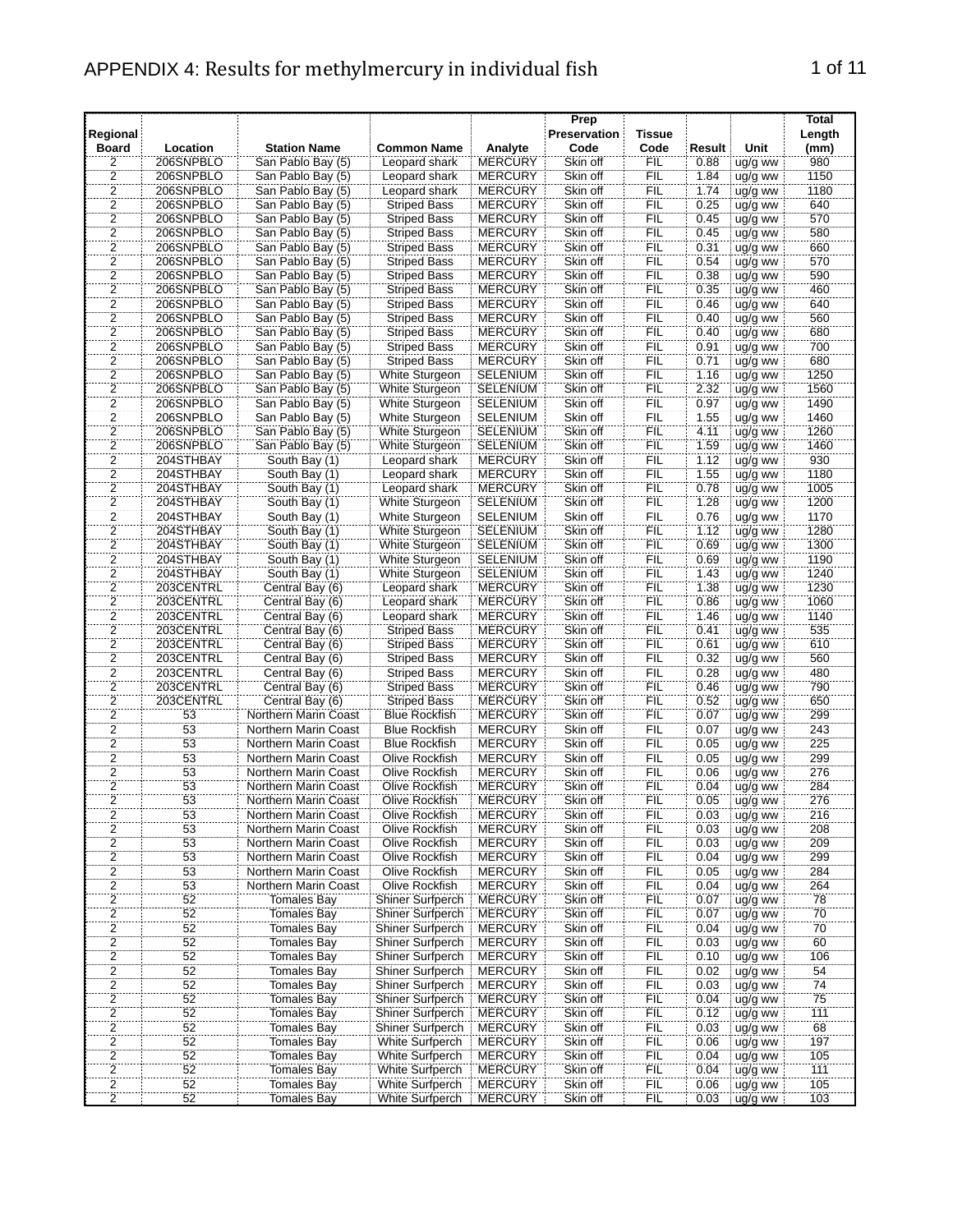#### APPENDIX 4: Results for methylmercury in individual fish 2 of 11

| Regional                                  |                 | <b>Station Name</b>        | <b>Common Name</b>       |                           | Prep<br><b>Preservation</b> | <b>Tissue</b> | Result |                 | Total<br>Length |
|-------------------------------------------|-----------------|----------------------------|--------------------------|---------------------------|-----------------------------|---------------|--------|-----------------|-----------------|
| <b>Board</b><br>2                         | Location<br>52  | <b>Tomales Bay</b>         | White Surfperch          | Analyte<br><b>MERCURY</b> | Code<br>Skin off            | Code<br>FIL   | 0.04   | Unit<br>ug/g ww | (mm)<br>122     |
|                                           | 52              | <b>Tomales Bay</b>         | White Surfperch          | <b>MERCURY</b>            | Skin off                    | <b>FIL</b>    | 0.03   | ug/g ww         | 105             |
| $\overline{a}$<br>$\overline{2}$          | 52              | <b>Tomales Bay</b>         | White Surfperch          | <b>MERCURY</b>            | Skin off                    | ΪË            | 0.05   | ug/g ww         | 121             |
| $\overline{2}$                            | 52              | <b>Tomales Bay</b>         | White Surfperch          | <b>MERCURY</b>            | Skin off                    | FIL           | 0.04   | ug/g ww         | 108             |
| $\overline{2}$                            | 52              | <b>Tomales Bay</b>         | White Surfperch          | <b>MERCURY</b>            | Skin off                    | <b>FIL</b>    | 0.04   | ug/g ww         | 119             |
| $\overline{\mathbf{c}}$                   | 51              | Southern Marin Coast       | <b>Barred Surfperch</b>  | <b>MERCURY</b>            | Skin off                    | <b>FIL</b>    | 0.10   | ug/g ww         | 164             |
| $\overline{2}$                            | 51              | Southern Marin Coast       | <b>Barred Surfperch</b>  | <b>MERCURY</b>            | Skin off                    | <b>FIL</b>    | 0.14   | ug/g ww         | 243             |
| 2                                         | 51              | Southern Marin Coast       | <b>Barred Surfperch</b>  | <b>MERCURY</b>            | Skin off                    | <b>FIL</b>    | 0.15   | ug/g ww         | 225             |
| $\overline{c}$                            | 51              | Southern Marin Coast       | <b>Barred Surfperch</b>  | <b>MERCURY</b>            | Skin off                    | FIL           | 0.21   | ug/g ww         | 221             |
| $\overline{2}$                            | 51              | Southern Marin Coast       | <b>Barred Surfperch</b>  | <b>MERCURY</b>            | Skin off                    | FIL           | 0.15   | ug/g ww         | 210             |
| $\overline{2}$                            | 51              | Southern Marin Coast       | <b>Barred Surfperch</b>  | <b>MERCURY</b>            | Skin off                    | FIL           | 0.17   | ug/g ww         | 214             |
|                                           | 51              | Southern Marin Coast       | <b>Barred Surfperch</b>  | <b>MERCURY</b>            | Skin off                    | FIL           | 0.15   | ug/g ww         | 220             |
| $\frac{2}{2}$                             | 51              | Southern Marin Coast       | <b>Barred Surfperch</b>  | <b>MERCURY</b>            | Skin off                    | <b>FIL</b>    | 0.08   | ug/g ww         | 154             |
| $\overline{2}$                            | $\overline{50}$ | <b>Farallon Islands</b>    | <b>Blue Rockfish</b>     | <b>MERCURY</b>            | Skin off                    | FIL           | 0.04   | ug/g ww         | 216             |
| $\overline{2}$                            | 50              | Farallon Islands           | <b>Blue Rockfish</b>     | <b>MERCURY</b>            | Skin off                    | FIL           | 0.03   | ug/g ww         | 216             |
|                                           | 50              | <b>Farallon Islands</b>    | <b>Blue Rockfish</b>     | <b>MERCURY</b>            | Skin off                    | <b>FIL</b>    | 0.04   | ug/g ww         | 220             |
| $\frac{2}{2}$ $\frac{2}{2}$ $\frac{2}{2}$ | 50              | Farallon Islands           | <b>Blue Rockfish</b>     | <b>MERCURY</b>            | Skin off                    | FIL           | 0.05   | ug/g ww         | 281             |
|                                           | 50              | Farallon Islands           | <b>Blue Rockfish</b>     | <b>MERCURY</b>            | Skin off                    | FIL           | 0.04   | ug/g ww         | 270             |
|                                           | 50              | Farallon Islands           | <b>Blue Rockfish</b>     | <b>MERCURY</b>            | Skin off                    | ΪË            | 0.04   | ug/g ww         | 275             |
|                                           | 50              | <b>Farallon Islands</b>    | Olive Rockfish           | <b>MERCURY</b>            | Skin off                    | FIL           | 0.11   | ug/g ww         | 342             |
| $\overline{2}$                            | 50              | Farallon Islands           | Olive Rockfish           | <b>MERCURY</b>            | Skin off                    | FIL           | 0.12   | ug/g ww         | 381             |
| $\overline{2}$                            | 50              | Farallon Islands           | Olive Rockfish           | <b>MERCURY</b>            | Skin off                    | <b>FIL</b>    | 0.12   | ug/g ww         | 352             |
| $\overline{2}$                            | 50              | Farallon Islands           | Olive Rockfish           | <b>MERCURY</b>            | Skin off                    | <b>FIL</b>    | 0.17   | ug/g ww         | 380             |
| $\overline{2}$                            | 50              | Farallon Islands           | <b>Olive Rockfish</b>    | <b>MERCURY</b>            | Skin off                    | <b>FIL</b>    | 0.14   | ug/g ww         | 405             |
| 2                                         | 50              | Farallon Islands           | <b>Olive Rockfish</b>    | <b>MERCURY</b>            | Skin off                    | <b>FIL</b>    | 0.21   | ug/g ww         | 395             |
| $\overline{2}$                            | 49              | San Francisco Coast        | <b>Barred Surfperch</b>  | <b>MERCURY</b>            | Skin off                    | FIL           | 0.14   | ug/g ww         | 210             |
| $\overline{2}$                            | 49              | San Francisco Coast        | <b>Barred Surfperch</b>  | <b>MERCURY</b>            | Skin off                    | FIL           | 0.11   | ug/g ww         | 212             |
| $\overline{\mathbf{2}}$                   | 49              | San Francisco Coast        | <b>Barred Surfperch</b>  | <b>MERCURY</b>            | Skin off                    | ΪË            | 0.20   | ug/g ww         | 210             |
| 2                                         | 49              | San Francisco Coast        | <b>Barred Surfperch</b>  | <b>MERCURY</b>            | Skin off                    | FIL           | 0.13   | ug/g ww         | 209             |
| $\overline{2}$                            | 49              | San Francisco Coast        | <b>Barred Surfperch</b>  | <b>MERCURY</b>            | Skin off                    | <b>FIL</b>    | 0.11   | ug/g ww         | 152             |
| 2                                         | 48              | Pacifica Coast             | <b>Blue Rockfish</b>     | <b>MERCURY</b>            | Skin off                    | <b>FIL</b>    | 0.09   | ug/g ww         | 346             |
| 2                                         | 48              | Pacifica Coast             | <b>Blue Rockfish</b>     | <b>MERCURY</b>            | Skin off                    | <b>FIL</b>    | 0.08   | ug/g ww         | 360             |
| 2                                         | 48              | Pacifica Coast             | <b>Blue Rockfish</b>     | <b>MERCURY</b>            | Skin off                    | <b>FIL</b>    | 0.09   | ug/g ww         | 395             |
| $\overline{2}$                            | 47              | Half Moon Bay Coast        | <b>Barred Surfperch</b>  | <b>MERCURY</b>            | Skin off                    | FIL           | 0.17   | ug/g ww         | 248             |
| $\overline{2}$                            | 47              | Half Moon Bay Coast        | <b>Barred Surfperch</b>  | <b>MERCURY</b>            | Skin off                    | FIL           | 0.27   | ug/g ww         | 363             |
| $\overline{2}$                            | 47              | Half Moon Bay Coast        | <b>Barred Surfperch</b>  | <b>MERCURY</b>            | Skin off                    | <b>FIL</b>    | 0.24   | ug/g ww         | 290             |
| $\overline{2}$                            | 47              | Half Moon Bay Coast        | <b>Barred Surfperch</b>  | <b>MERCURY</b>            | Skin off                    | FIL           | 0.16   | ug/g ww         | 243             |
| $\overline{2}$                            | 47              | Half Moon Bay Coast        | <b>Barred Surfperch</b>  | <b>MERCURY</b>            | Skin off                    | ΪË            | 0.26   | ug/g ww         | 300             |
| $\overline{2}$                            | 47              | Half Moon Bay Coast        | <b>Barred Surfperch</b>  | <b>MERCURY</b>            | Skin off                    | FIL           | 0.14   | ug/g ww         | 255             |
| $\overline{2}$                            | 47              | Half Moon Bay Coast        | <b>Barred Surfperch</b>  | <b>MERCURY</b>            | Skin off                    | FIL           | 0.14   | ug/g ww         | 250             |
|                                           | 47              | <b>Half Moon Bay Coast</b> | <b>Barred Surfperch</b>  | <b>MERCURY</b>            | Skin off                    | FIL           | 0.17   | ug/g ww         | 181             |
| $\frac{2}{2}$ $\frac{2}{2}$               | 47              | Half Moon Bay Coast        | <b>Barred Surfperch</b>  | <b>MERCURY</b>            | Skin off                    | FIL           | 0.13   | ug/g ww         | 190             |
|                                           | 47              | Half Moon Bay Coast        | <b>Barred Surfperch</b>  | <b>MERCURY</b>            | Skin off                    | FIL           | 0.30   | ug/g ww         | 274             |
|                                           | 47              | Half Moon Bay Coast        | <b>Blue Rockfish</b>     | <b>MERCURY</b>            | Skin off                    | FIL           | 0.05   | ug/g ww         | 305             |
|                                           | 47              | Half Moon Bay Coast        | <b>Blue Rockfish</b>     | <b>MERCURY</b>            | Skin off                    | FIL           | 0.06   | ug/g ww         | 343             |
| $\frac{2}{2}$                             | $\overline{47}$ | Half Moon Bay Coast        | <b>Blue Rockfish</b>     | <b>MERCURY</b>            | Skin off                    | <b>FIL</b>    | 0.20   | ug/g ww         | 370             |
|                                           | 47              | Half Moon Bay Coast        | <b>Blue Rockfish</b>     | <b>MERCURY</b>            | Skin off                    | <b>FIL</b>    | 0.04   | ug/g ww         | 251             |
| $\overline{2}$                            | 47              | Half Moon Bay Coast        | <b>Blue Rockfish</b>     | <b>MERCURY</b>            | Skin off                    | <b>FIL</b>    | 0.05   | ug/g ww         | 280             |
| $\overline{c}$                            | 47              | Half Moon Bay Coast        | <b>Blue Rockfish</b>     | <b>MERCURY</b>            | Skin off                    | <b>FIL</b>    | 0.04   | ug/g ww         | 270             |
| 2                                         | 46              | Pillar Point Harbor        | <b>Black Perch</b>       | <b>MERCURY</b>            | Skin off                    | <b>FIL</b>    | 0.03   | ug/g ww         | 171             |
| $\overline{2}$                            | 46              | Pillar Point Harbor        | <b>Black Perch</b>       | <b>MERCURY</b>            | Skin off                    | FIL           | 0.04   | ug/g ww         | 169             |
|                                           | 46              | <b>Pillar Point Harbor</b> | <b>Black Perch</b>       | <b>MERCURY</b>            | Skin off                    | FIL           | 0.05   | ug/g ww         | 194             |
| $\frac{2}{2}$                             | 46              | Pillar Point Harbor        | <b>Black Perch</b>       | <b>MERCURY</b>            | Skin off                    | FIL           | 0.05   | ug/g ww         | 201             |
|                                           | 46              | Pillar Point Harbor        | <b>Black Perch</b>       | <b>MERCURY</b>            | Skin off                    | FIL           | 0.05   | ug/g ww         | 229             |
| $\frac{2}{2}$                             | 46              | Pillar Point Harbor        | <b>Black Perch</b>       | <b>MERCURY</b>            | Skin off                    | FIL           | 0.14   | ug/g ww         | 294             |
| $\overline{\mathbf{c}}$                   | 46              | Pillar Point Harbor        | Shiner Surfperch         | <b>MERCURY</b>            | Skin off                    | <b>FIL</b>    | 0.08   | ug/g ww         | 120             |
| $\overline{2}$                            | 46              | Pillar Point Harbor        | Shiner Surfperch         | <b>MERCURY</b>            | Skin off                    | <b>FIL</b>    | 0.08   | ug/g ww         | 121             |
| 2                                         | 46              | Pillar Point Harbor        | Shiner Surfperch         | <b>MERCURY</b>            | Skin off                    | FIL           | 0.11   | ug/g ww         | 125             |
| $\overline{2}$                            | 46              | Pillar Point Harbor        | Shiner Surfperch         | <b>MERCURY</b>            | Skin off                    | FIL           | 0.04   | ug/g ww         | 133             |
| $\overline{2}$                            | 46              | Pillar Point Harbor        | Shiner Surfperch MERCURY |                           | Skin off                    | FIL           | 0.07   | ug/g ww         | 110             |

2 5 Shiner Surfperch MERCURY Skin off FIL 0.11 ug/g ww Shiner Surfperch MERCURY Skin off FIL 0.04 ug/g ww 125 Pillar Surfperch MERCURY Skin off FIL 0.07 ug/g ww

26 Pillar Point Harbor Shiner Surfperch MERCURY Skin off FIL 0.04 ug/g ww 133<br>26 Pillar Point Harbor Shiner Surfperch MERCURY Skin off FIL 0.07 ug/g ww 110

26 Pillar Point Harbor Shiner Surfperch MERCURY Skin off FIL 0.03 ug/g ww 119<br>26 Pillar Point Harbor Shiner Surfperch MERCURY Skin off FIL 0.06 ug/g ww 87

2 16 Pillar Point Harbor Shiner Surfperch MERCURY Skin off FIL 0.05 ug/g ww 112<br>26 Pillar Point Harbor White Surfperch MERCURY Skin off FIL 0.05 ug/g ww 195<br>202 Pillar Point Harbor White Surfperch MERCURY Skin off FIL 0.06 2 46 Pillar Point Harbor White Surfperch MERCURY Skin off FIL 0.05 ug/g ww 195<br>202 Pillar Point Harbor White Surfperch MERCURY Skin off FIL 0.06 ug/g ww 202

2 46 Pillar Point Harbor Shiner Surfperch MERCURY Skin off FIL 0.06 ug/g ww 87 2 46 Pillar Point Harbor Shiner Surfperch |MERCURY Skin off FIL 0.07 ug/g ww 108

2 46 Pillar Point Harbor Shiner Surfperch MERCURY Skin off FIL 0.06 ug/g ww 116<br>2 46 Pillar Point Harbor Shiner Surfperch MERCURY Skin off FIL 0.05 ug/g ww 112<br>2 46 Pillar Point Harbor White Surfperch MERCURY Skin off FIL

2 46 Pillar Point Harbor Shiner Surfperch MERCURY Skin off FIL<br>2 46 Pillar Point Harbor Shiner Surfperch MERCURY Skin off FIL<br>2 46 Pillar Point Harbor Shiner Surfperch MERCURY Skin off FIL

Pillar Point Harbor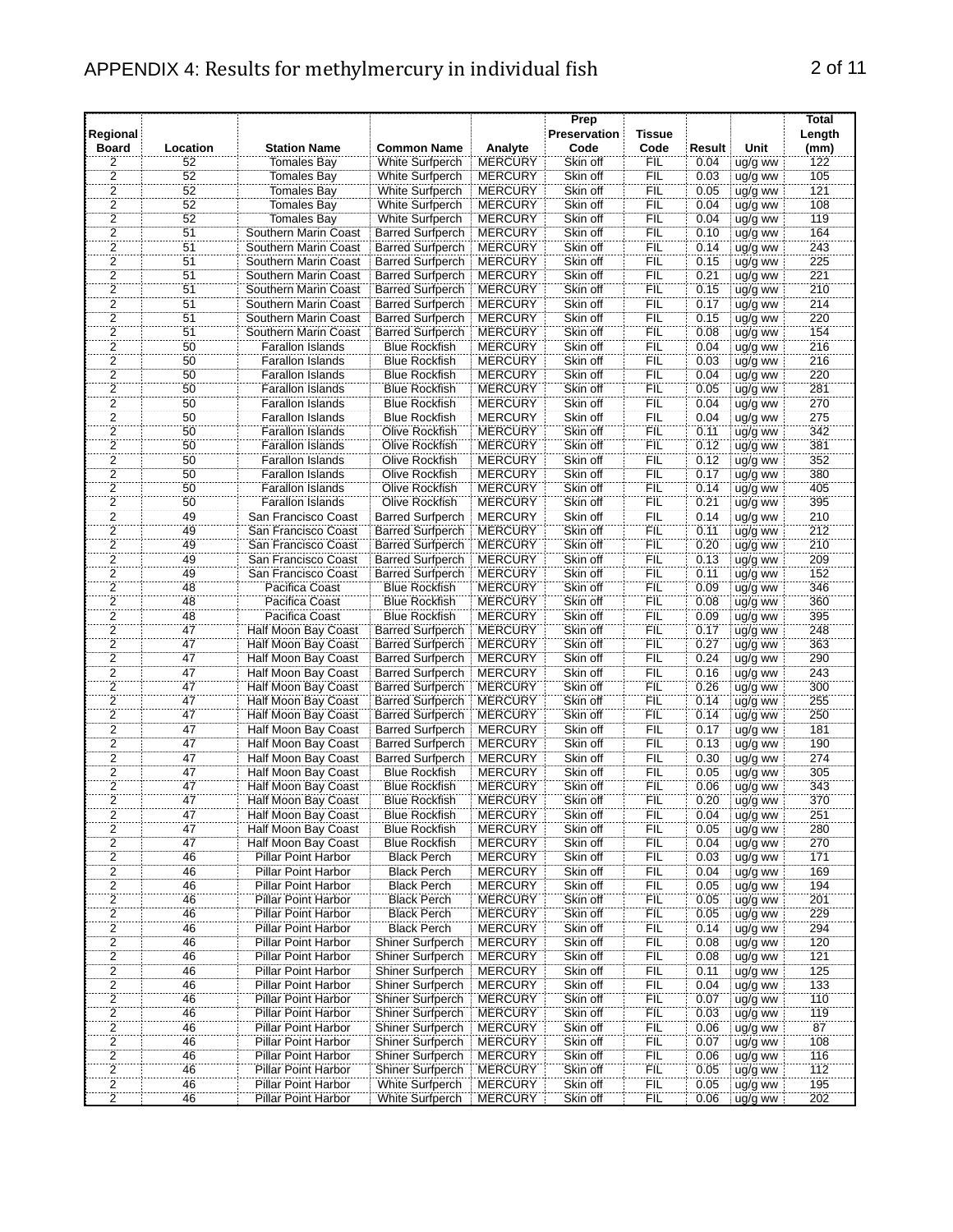| Regional<br><b>Board</b> | Location        | <b>Station Name</b>                      | <b>Common Name</b>     | Analyte         | Prep<br><b>Preservation</b><br>Code | <b>Tissue</b><br>Code | Result      | Unit          | <b>Total</b><br>Length<br>(mm) |
|--------------------------|-----------------|------------------------------------------|------------------------|-----------------|-------------------------------------|-----------------------|-------------|---------------|--------------------------------|
| 2                        | 46              | Pillar Point Harbor                      | White Surfperch        | <b>MERCURY</b>  | Skin off                            | <b>FIL</b>            | 0.12        | ug/g ww       | 235                            |
| $\overline{2}$           | 46              | <b>Pillar Point Harbor</b>               | White Surfperch        | <b>MERCURY</b>  | Skin off                            | <b>FIL</b>            | 0.09        | ug/g ww       | 240                            |
| $\overline{2}$           | 46              | <b>Pillar Point Harbor</b>               | White Surfperch        | <b>MERCURY</b>  | Skin off                            | <b>FIL</b>            | 0.04        | ug/g ww       | 190                            |
| $\ddot{2}$               | 46              | <b>Pillar Point Harbor</b>               | White Surfperch        | <b>MERCURY</b>  | Skin off                            | FIL                   | 0.10        | ug/g ww       | 214                            |
| $\overline{2}$           | 46              | Pillar Point Harbor                      | <b>White Surfperch</b> | <b>MERCURY</b>  | Skin off                            | FIL                   | 0.03        | ug/g ww       | 201                            |
| $\overline{2}$           | 45              | San Mateo Coast                          | <b>Black Rockfish</b>  | <b>MERCURY</b>  | Skin off                            | <b>FIL</b>            | 0.08        | ug/g ww       | 368                            |
| 2                        | 45              | San Mateo Coast                          | <b>Black Rockfish</b>  | <b>MERCURY</b>  | Skin off                            | <b>FIL</b>            | 0.05        | ug/g ww       | 325                            |
| $\overline{2}$           | 45              | San Mateo Coast                          | <b>Black Rockfish</b>  | <b>MERCURY</b>  | Skin off                            | <b>FIL</b>            | 0.05        | ug/g ww       | 341                            |
| 2                        | 45              | San Mateo Coast                          | <b>Black Rockfish</b>  | <b>MERCURY</b>  | Skin off                            | <b>FIL</b>            | 0.04        | ug/g ww       | 302                            |
| $\overline{2}$           | 45              | San Mateo Coast                          | <b>Black Rockfish</b>  | <b>MERCURY</b>  | Skin off                            | FIL                   | 0.05        | ug/g ww       | 310                            |
| $\overline{2}$           | 45              | San Mateo Coast                          | <b>Blue Rockfish</b>   | <b>MERCURY</b>  | Skin off                            | FIL                   | 0.04        | ug/g ww       | 260                            |
|                          | 45              | San Mateo Coast                          | <b>Blue Rockfish</b>   | <b>MERCURY</b>  | Skin off                            | <b>FIL</b>            | 0.04        | ug/g ww       | 267                            |
| $\frac{2}{2}$            | 45              | San Mateo Coast                          | <b>Blue Rockfish</b>   | <b>MERCURY</b>  | Skin off                            | FIL                   | 0.05        | ug/g ww       | 257                            |
| $\overline{2}$           | 45              | San Mateo Coast                          | <b>Blue Rockfish</b>   | <b>MERCURY</b>  | Skin off                            | FIL                   | 0.04        | ug/g ww       | 215                            |
| 2                        | 45              | San Mateo Coast                          | <b>Blue Rockfish</b>   | <b>MERCURY</b>  | Skin off                            | <b>FIL</b>            | 0.06        | ug/g ww       | 250                            |
| $\overline{2}$           | 45              | San Mateo Coast                          | <b>Olive Rockfish</b>  | <b>MERCURY</b>  | Skin off                            | <b>FIL</b>            | 0.10        | ug/g ww       | 322                            |
| $\overline{2}$           | 45              | San Mateo Coast                          | Olive Rockfish         | <b>MERCURY</b>  | Skin off                            | FIL                   | 0.40        | ug/g ww       | 405                            |
| $\overline{2}$           | 45              | San Mateo Coast                          | Olive Rockfish         | <b>MERCURY</b>  | Skin off                            | <b>FIL</b>            | 0.09        | ug/g ww       | 319                            |
| 2                        | 45              | San Mateo Coast                          | Olive Rockfish         | <b>MERCURY</b>  | Skin off                            | FIL                   | 0.11        | ug/g ww       | 310                            |
| 2                        | 45              | San Mateo Coast                          | <b>Olive Rockfish</b>  | <b>MERCURY</b>  | Skin off                            | <b>FIL</b>            | 0.05        | ug/g ww       | 315                            |
| $\overline{3}$           | $\overline{27}$ | Goleta to Pt Conception Barred Sand Bass |                        | <b>MERCURY</b>  | Skin off                            | FIL                   | 0.24        | ug/g ww       | 365                            |
| 3                        | 27              | Goleta to Pt Conception Barred Sand Bass |                        | <b>MERCURY</b>  | Skin off                            | <b>FIL</b>            | 0.14        | ug/g ww       | 342                            |
| 3                        | 27              | Goleta to Pt Conception Barred Sand Bass |                        | <b>MERCURY</b>  | Skin off                            | <b>FIL</b>            | 0.12        | ug/g ww       | 345                            |
| 3                        | 27              | Goleta to Pt Conception Barred Sand Bass |                        | <b>MERCURY</b>  | Skin off                            | <b>FIL</b>            | 0.45        | ug/g ww       | 380                            |
| 3                        | 27              | Goleta to Pt Conception Barred Sand Bass |                        | <b>MERCURY</b>  | Skin off                            | FIL                   | 0.18        | ug/g ww       | 386                            |
| $\overline{3}$           | $\overline{27}$ | Goleta to Pt Conception Barred Sand Bass |                        | <b>MERCURY</b>  | Skin off                            | FIL                   | 0.55        | ug/g ww       | 454                            |
| $\overline{3}$           | $\overline{27}$ | Goleta to Pt Conception Barred Sand Bass |                        | <b>MERCURY</b>  | Skin off                            | FIL                   | 0.49        | ug/g ww       | 468                            |
| $\overline{3}$           | 27              | Goleta to Pt Conception Barred Sand Bass |                        | <b>MERCURY</b>  | Skin off                            | ΪË                    | 0.13        | ug/g ww       | 306                            |
| $\overline{3}$           | 27              | Goleta to Pt Conception Barred Sand Bass |                        | <b>MERCURY</b>  | Skin off                            | <b>FIL</b>            | 0.17        | ug/g ww       | 310                            |
| $\overline{3}$           | $\overline{27}$ | Goleta to Pt Conception Barred Sand Bass |                        | <b>MERCURY</b>  | Skin off                            | FIL                   | 0.23        | ug/g ww       | 342                            |
| ঽ৾                       | 27              | Goleta to Pt Concention                  | Keln Rass              | <b>MERCLIRY</b> | Skin ∩ff                            | FII                   | <u>በ በ7</u> | $\ln 0/n$ www | 270                            |

| 2                                | 45                    | San Mateo Coast                                    | Olive Rockfish                     | <b>MERCURY</b>                   | Skin off             | <b>FIL</b>        | 0.09         | ug/g ww            | 319        |
|----------------------------------|-----------------------|----------------------------------------------------|------------------------------------|----------------------------------|----------------------|-------------------|--------------|--------------------|------------|
| $\overline{2}$                   | 45                    | San Mateo Coast                                    | Olive Rockfish                     | <b>MERCURY</b>                   | Skin off             | FIL               | 0.11         | ug/g ww            | 310        |
| $\overline{2}$                   | 45                    | San Mateo Coast                                    | Olive Rockfish                     | <b>MERCURY</b>                   | Skin off             | FIL               | 0.05         | ug/g ww            | 315        |
| $\overline{3}$                   | $\overline{27}$       | Goleta to Pt Conception Barred Sand Bass           |                                    | <b>MERCURY</b>                   | Skin off             | Έiμ               | 0.24         | ug/g ww            | 365        |
| $\overline{3}$                   | $\overline{27}$       | Goleta to Pt Conception Barred Sand Bass MERCURY   |                                    |                                  | Skin off             | FIL               | 0.14         | ug/g ww            | 342        |
| $\overline{3}$                   | 27                    | Goleta to Pt Conception Barred Sand Bass           |                                    | <b>MERCURY</b>                   | Skin off             | FIL               | 0.12         | ug/g ww            | 345        |
| $\overline{3}$                   | 27                    | Goleta to Pt Conception Barred Sand Bass MERCURY   |                                    |                                  | Skin off             | <b>FIL</b>        | 0.45         | ug/g ww            | 380        |
| $\overline{3}$                   | 27                    | Goleta to Pt Conception Barred Sand Bass   MERCURY |                                    |                                  | Skin off             | <b>FIL</b>        | 0.18         | ug/g ww            | 386        |
| $\overline{3}$                   | $\overline{27}$       | Goleta to Pt Conception Barred Sand Bass   MERCURY |                                    |                                  | Skin off             | FIL               | 0.55         | ug/g ww            | 454        |
| $\overline{3}$                   | $\overline{27}$       | Goleta to Pt Conception Barred Sand Bass MERCURY   |                                    |                                  | Skin off             | FIL               | 0.49         | ug/g ww            | 468        |
| $\overline{3}$                   | $\overline{27}$       | Goleta to Pt Conception Barred Sand Bass   MERCURY |                                    |                                  | Skin off             | FIL               | 0.13         | ug/g ww            | 306        |
| $\overline{3}$                   | $\overline{27}$       | Goleta to Pt Conception Barred Sand Bass           |                                    | <b>MERCURY</b>                   | Skin off             | ΪË                | 0.17         | ug/g ww            | 310        |
| $\overline{3}$                   | $\overline{27}$       | Goleta to Pt Conception Barred Sand Bass MERCURY   |                                    |                                  | Skin off             | FIL               | 0.23         | ug/g ww            | 342        |
| 3                                | 27                    | Goleta to Pt Conception                            | <b>Kelp Bass</b>                   | <b>MERCURY</b>                   | Skin off             | FIL               | 0.07         | ug/g ww            | 270        |
| $\overline{3}$                   | $\overline{27}$       | Goleta to Pt Conception                            | <b>Kelp Bass</b>                   | <b>MERCURY</b>                   | Skin off             | <b>FIL</b>        | 0.07         | ug/g ww            | 327        |
| $\overline{3}$                   | 27                    | Goleta to Pt Conception                            | <b>Kelp Bass</b>                   | <b>MERCURY</b>                   | Skin off             | <b>FIL</b>        | 0.08         | ug/g ww            | 302        |
| $\overline{3}$                   | 27                    | Goleta to Pt Conception                            | <b>Kelp Bass</b>                   | <b>MERCURY</b>                   | Skin off             | <b>FIL</b>        | 0.06         | ug/g ww            | 281        |
| $\overline{3}$                   | 26                    | Barbara Channel Oil Pla                            | <b>Kelp Bass</b>                   | <b>MERCURY</b>                   | Skin off             | FIL               | 0.14         | ug/g ww            | 323        |
| $\overline{3}$                   | 26                    | Barbara Channel Oil Pla                            | Kelp Bass                          | <b>MERCURY</b>                   | Skin off             | FIL               | 0.12         | ug/g ww            | 322        |
| $\overline{3}$                   | 26                    | Barbara Channel Oil Pla                            | Kelp Bass                          | <b>MERCURY</b>                   | Skin off             | FIL               | 0.17         | ug/g ww            | 376        |
| $\overline{3}$                   | 26                    | Barbara Channel Oil Pla                            | <b>Kelp Bass</b>                   | <b>MERCURY</b>                   | Skin off             | ΪË                | 0.25         | ug/g ww            | 403        |
| $\overline{3}$                   | $\overline{26}$       | Barbara Channel Oil Pla                            | Kelp Bass                          | <b>MERCURY</b>                   | Skin off             | FIL               | 0.20         | ug/g ww            | 376        |
| $\overline{3}$                   | 26                    | Barbara Channel Oil Pla                            | <b>Kelp Bass</b>                   | <b>MERCURY</b>                   | Skin off             | FIL               | 0.17         | ug/g ww            | 305        |
| $\overline{3}$                   | 26                    | Barbara Channel Oil Pla                            | White Surfperch                    | <b>MERCURY</b>                   | Skin off             | FIL               | 0.05         | ug/g ww            | 220        |
| $\overline{3}$                   | 26                    | Barbara Channel Oil Pla                            | White Surfperch                    | <b>MERCURY</b>                   | Skin off             | FIL               | 0.05         | ug/g ww            | 230        |
| $\frac{1}{3}$                    | $\overline{26}$       | Barbara Channel Oil Pla                            | <b>White Surfperch</b>             | <b>MERCURY</b>                   | Skin off             | FIL               | 0.09         | ug/g ww            | 284        |
| $\overline{3}$                   | 26                    | Barbara Channel Oil Pla                            | White Surfperch                    | <b>MERCURY</b>                   | Skin off             | ΪË                | 0.06         | ug/g ww            | 235        |
| $\overline{3}$<br>$\overline{3}$ | 26<br>$\overline{26}$ | Barbara Channel Oil Pla                            | White Surfperch                    | <b>MERCURY</b>                   | Skin off             | FIL               | 0.06         | ug/g ww            | 185        |
| $\overline{3}$                   |                       | Barbara Channel Oil Pla                            | White Surfperch                    | <b>MERCURY</b>                   | Skin off             | FIL               | 0.06         | ug/g ww            | 233        |
| $\overline{3}$                   | 26<br>26              | Barbara Channel Oil Pla<br>Barbara Channel Oil Pla | White Surfperch<br>White Surfperch | <b>MERCURY</b><br><b>MERCURY</b> | Skin off<br>Skin off | <b>FIL</b><br>FIL | 0.07<br>0.08 | ug/g ww            | 260<br>264 |
| $\overline{3}$                   | 26                    | Barbara Channel Oil Pla                            | White Surfperch                    | <b>MERCURY</b>                   | Skin off             | <b>FIL</b>        | 0.08         | ug/g ww            | 236        |
| $\overline{3}$                   | 26                    | Barbara Channel Oil Pla                            | White Surfperch                    | <b>MERCURY</b>                   | Skin off             | FIL               | 0.14         | ug/g ww<br>ug/g ww | 247        |
| $\overline{3}$                   | 25                    | <b>Rincon to Goleta</b>                            | <b>Black Perch</b>                 | <b>MERCURY</b>                   | Skin off             | FIL               | 0.12         | ug/g ww            | 310        |
| $\overline{3}$                   | $\overline{25}$       | Rincon to Goleta                                   | <b>Black Perch</b>                 | <b>MERCURY</b>                   | Skin off             | FIL               | 0.06         | ug/g ww            | 246        |
| $\overline{3}$                   | 25                    | <b>Rincon to Goleta</b>                            | <b>Black Perch</b>                 | <b>MERCURY</b>                   | Skin off             | FIL               | 0.08         | ug/g ww            | 268        |
| $\overline{3}$                   | 25                    | Rincon to Goleta                                   | Black Perch                        | <b>MERCURY</b>                   | Skin off             | FIL               | 0.09         | ug/g ww            | 263        |
| $\overline{3}$                   | 25                    | Rincon to Goleta                                   | <b>Black Perch</b>                 | <b>MERCURY</b>                   | Skin off             | FIL               | 0.06         | ug/g ww            | 255        |
| 3                                | 25                    | Rincon to Goleta                                   | <b>Kelp Bass</b>                   | <b>MERCURY</b>                   | Skin off             | FIL               | 0.09         | ug/g ww            | 320        |
| $\overline{3}$                   | 25                    | Rincon to Goleta                                   | <b>Kelp Bass</b>                   | <b>MERCURY</b>                   | Skin off             | <b>FIL</b>        | 0.10         | ug/g ww            | 344        |
| $\overline{3}$                   | 25                    | Rincon to Goleta                                   | <b>Kelp Bass</b>                   | <b>MERCURY</b>                   | Skin off             | <b>FIL</b>        | 0.23         | ug/g ww            | 274        |
| $\overline{3}$                   | 25                    | Rincon to Goleta                                   | <b>Kelp Bass</b>                   | <b>MERCURY</b>                   | Skin off             | <b>FIL</b>        | 0.13         | ug/g ww            | 325        |
| $\overline{3}$                   | 25                    | Rincon to Goleta                                   | <b>Kelp Bass</b>                   | <b>MERCURY</b>                   | Skin off             | FIL               | 0.10         | ug/g ww            | 324        |
| $\overline{3}$                   | 25                    | Rincon to Goleta                                   | <b>Kelp Bass</b>                   | <b>MERCURY</b>                   | Skin off             | FIL               | 0.16         | ug/g ww            | 335        |
| $\overline{3}$                   | $\overline{25}$       | Rincon to Goleta                                   | <b>Kelp Bass</b>                   | <b>MERCURY</b>                   | Skin off             | FIL               | 0.33         | ug/g ww            | 310        |
| $\overline{3}$                   | 25                    | Rincon to Goleta                                   | <b>Kelp Bass</b>                   | <b>MERCURY</b>                   | Skin off             | FIL               | 0.16         | ug/g ww            | 330        |
| $\overline{3}$                   | $\overline{25}$       | Rincon to Goleta                                   | Kelp Bass                          | <b>MERCURY</b>                   | Skin off             | FIL               | 0.14         | ug/g ww            | 364        |
| 3                                | 25                    | Rincon to Goleta                                   | <b>Kelp Bass</b>                   | <b>MERCURY</b>                   | Skin off             | FIL               | 0.17         | ug/g ww            | 292        |
| $\overline{3}$                   | 25                    | Rincon to Goleta                                   | Olive Rockfish                     | <b>MERCURY</b>                   | Skin off             | $\widetilde{FIL}$ | 0.12         | ug/g ww            | 323        |
| $\overline{3}$                   | 25                    | Rincon to Goleta                                   | Olive Rockfish                     | <b>MERCURY</b>                   | Skin off             | FIL               | 0.05         | ug/g ww            | 275        |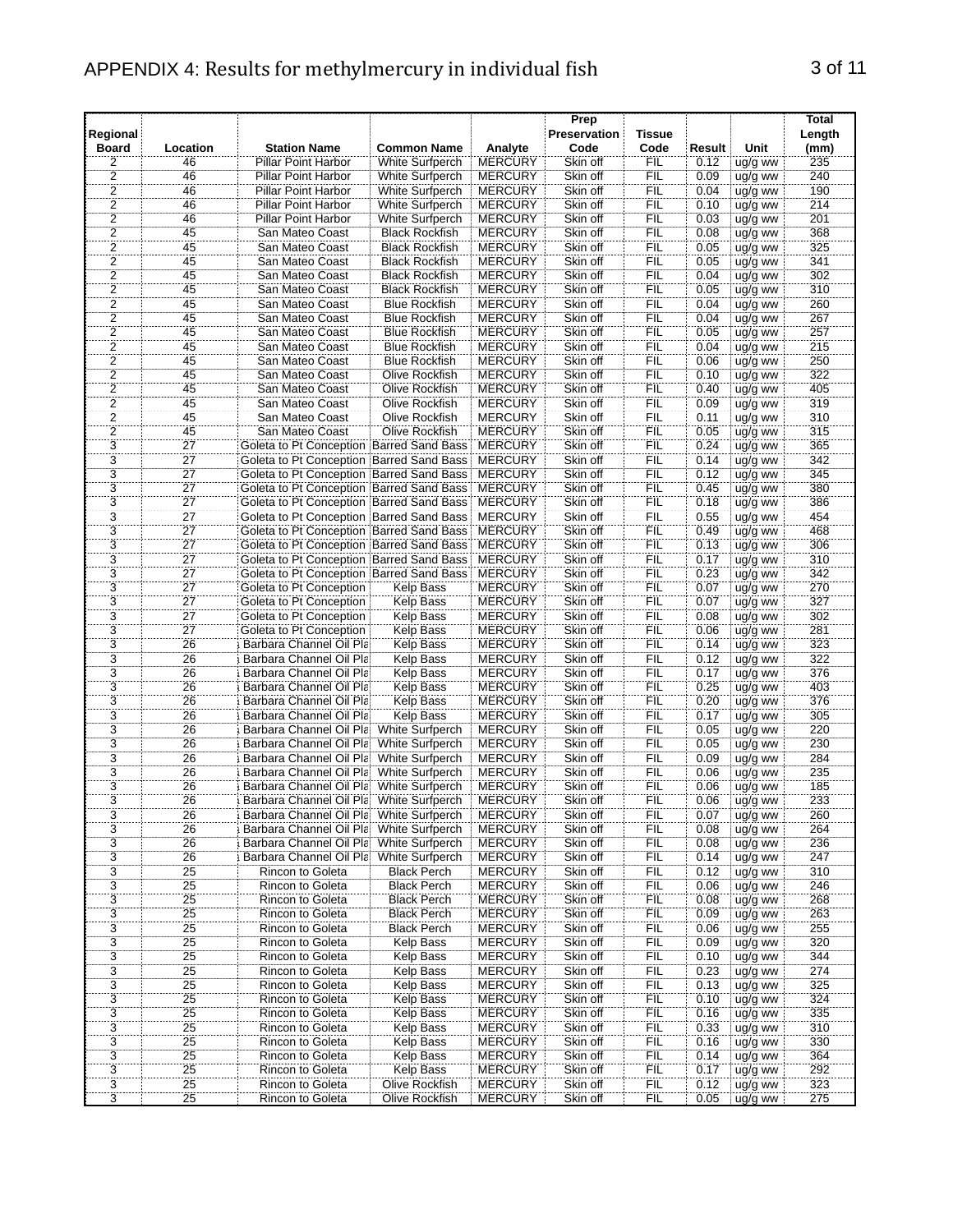## APPENDIX 4: Results for methylmercury in individual fish 4 of 11

|                                           |                            |                                                   |                         |                | Prep                |            |        |                    | Total  |
|-------------------------------------------|----------------------------|---------------------------------------------------|-------------------------|----------------|---------------------|------------|--------|--------------------|--------|
| Regional                                  |                            |                                                   |                         |                | <b>Preservation</b> | Tissue     |        |                    | Length |
| <b>Board</b>                              | Location                   | <b>Station Name</b>                               | <b>Common Name</b>      | Analyte        | Code                | Code       | Result | Unit               | (mm)   |
|                                           | 25                         | <b>Rincon to Goleta</b>                           | Olive Rockfish          | <b>MERCURY</b> | Skin off            | FIL        | 0.08   | ug/g ww            | 284    |
|                                           | 23                         | Northern Channel Islands                          | <b>Black Perch</b>      | <b>MERCURY</b> | Skin off            | <b>FIL</b> | 0.14   | ug/g ww            | 316    |
|                                           | 23                         | Northern Channel Islands                          | <b>Black Perch</b>      | <b>MERCURY</b> | Skin off            | <b>FIL</b> | 0.11   | ug/g ww            | 295    |
| $\frac{3}{3}$ $\frac{3}{3}$ $\frac{3}{3}$ | 23                         | Northern Channel Islands                          | <b>Black Perch</b>      | <b>MERCURY</b> | Skin off            | FIL        | 0.12   | ug/g ww            | 280    |
|                                           | $\overline{23}$            | Northern Channel Islands                          | <b>Black Perch</b>      | <b>MERCURY</b> | Skin off            | FIL        | 0.13   | ug/g ww            | 294    |
|                                           |                            |                                                   |                         |                |                     |            |        |                    |        |
|                                           | 23                         | Northern Channel Islands                          | <b>Black Perch</b>      | <b>MERCURY</b> | Skin off            | FIL        | 0.07   | ug/g ww            | 290    |
| $\overline{3}$                            | 23                         | Northern Channel Islands                          | <b>Black Perch</b>      | <b>MERCURY</b> | Skin off            | FIL        | 0.10   | ug/g ww            | 294    |
| $\overline{3}$                            | 23                         | Northern Channel Islands                          | <b>Black Perch</b>      | <b>MERCURY</b> | Skin off            | <b>FIL</b> | 0.06   | ug/g ww            | 254    |
| $\overline{3}$                            | 23                         | Northern Channel Islands                          | <b>Black Perch</b>      | <b>MERCURY</b> | Skin off            | FIL        | 0.12   | ug/g ww            | 287    |
| $3\over 3\over 3\over 3$                  | 23                         | Northern Channel Islands                          | <b>Kelp Bass</b>        | <b>MERCURY</b> | Skin off            | FIL        | 0.56   | ug/g ww            | 486    |
|                                           | 23                         | Northern Channel Islands                          | Kelp Bass               | <b>MERCURY</b> | Skin off            | FIL        | 0.07   | ug/g ww            | 350    |
|                                           | $\overline{23}$            | Northern Channel Islands                          | <b>Kelp Bass</b>        | <b>MERCURY</b> | Skin off            | FIL        | 0.08   | ug/g ww            | 307    |
|                                           | 23                         | Northern Channel Islands                          | <b>Kelp Bass</b>        | <b>MERCURY</b> | Skin off            | FIL        | 0.26   | ug/g ww            | 339    |
|                                           | $\overline{23}$            | Northern Channel Islands                          | Kelp Bass               | <b>MERCURY</b> | Skin off            | FIL        | 0.20   | ug/g ww            | 357    |
| $\overline{3}$                            | 23                         | Northern Channel Islands                          | <b>Kelp Bass</b>        | <b>MERCURY</b> | Skin off            | FIL        | 0.09   | ug/g ww            | 315    |
| $\overline{3}$                            | 23                         | Northern Channel Islands                          | <b>Kelp Bass</b>        | <b>MERCURY</b> | Skin off            | FIL        | 0.16   | ug/g ww            | 346    |
|                                           | 23                         | Northern Channel Islands                          | <b>Kelp Bass</b>        | <b>MERCURY</b> | Skin off            | FIL        | 0.07   | ug/g ww            | 290    |
|                                           | 23                         | Northern Channel Islands                          | Kelp Bass               | <b>MERCURY</b> | Skin off            | FIL        | 0.08   |                    | 305    |
| $\frac{3}{3}$                             | 23                         |                                                   | Kelp Bass               | <b>MERCURY</b> | Skin off            | FIL        | 0.27   | ug/g ww            | 337    |
|                                           |                            | Northern Channel Islands                          |                         |                |                     |            |        | ug/g ww            |        |
| $\overline{4}$                            | $\overline{24}$            | Ventura to Rincon                                 | <b>Barred Surfperch</b> | <b>MERCURY</b> | Skin off            | FIL        | 0.03   | ug/g ww            | 192    |
| $\overline{4}$                            | 24                         | Ventura to Rincon                                 | <b>Barred Surfperch</b> | <b>MERCURY</b> | Skin off            | FIL        | 0.03   | ug/g ww            | 130    |
| 4                                         | 24                         | Ventura to Rincon                                 | <b>Barred Surfperch</b> | <b>MERCURY</b> | Skin off            | FIL        | 0.04   | ug/g ww            | 186    |
| $\overline{4}$                            | 24                         | Ventura to Rincon                                 | <b>Barred Surfperch</b> | <b>MERCURY</b> | Skin off            | FIL        | 0.02   | ug/g ww            | 145    |
| 4                                         | 24                         | Ventura to Rincon                                 | <b>Barred Surfperch</b> | <b>MERCURY</b> | Skin off            | <b>FIL</b> | 0.03   | ug/g ww            | 214    |
| $\overline{4}$                            | 24                         | Ventura to Rincon                                 | <b>Barred Surfperch</b> | <b>MERCURY</b> | Skin off            | FIL        | 0.04   | ug/g ww            | 193    |
| 4                                         | 24                         | Ventura to Rincon                                 | <b>Barred Surfperch</b> | <b>MERCURY</b> | Skin off            | FIL        | 0.05   | ug/g ww            | 192    |
| $\ddot{4}$                                | $\overline{24}$            | Ventura to Rincon                                 | <b>Barred Surfperch</b> | <b>MERCURY</b> | Skin off            | FIL        | 0.04   | ug/g ww            | 185    |
| $\frac{4}{4}$                             | $\overline{24}$            | Ventura to Rincon                                 | <b>Barred Surfperch</b> | <b>MERCURY</b> | Skin off            | ΪË         | 0.03   | ug/g ww            | 133    |
|                                           | 24                         | Ventura to Rincon                                 | <b>Barred Surfperch</b> | <b>MERCURY</b> | Skin off            | FIL        | 0.02   | ug/g ww            | 136    |
| ä,                                        | $\overline{2}\overline{2}$ | Pt Dume to Oxnard                                 | <b>Black Perch</b>      | <b>MERCURY</b> | Skin off            | FIL        | 0.05   | ug/g ww            | 261    |
| 4                                         | 22                         | Pt Dume to Oxnard                                 | <b>Black Perch</b>      | <b>MERCURY</b> | Skin off            | FIL        | 0.03   | ug/g ww            | 236    |
| 4                                         | 22                         | Pt Dume to Oxnard                                 | <b>Black Perch</b>      | <b>MERCURY</b> | Skin off            | <b>FIL</b> | 0.05   | ug/g ww            | 215    |
| 4                                         | 22                         | Pt Dume to Oxnard                                 |                         |                | Skin off            | FIL        | 0.03   |                    | 206    |
|                                           |                            |                                                   | <b>Black Perch</b>      | <b>MERCURY</b> |                     |            |        | ug/g ww            |        |
| $\overline{4}$                            | 22                         | Pt Dume to Oxnard                                 | <b>Black Perch</b>      | <b>MERCURY</b> | Skin off            | FIL        | 0.04   | ug/g ww            | 200    |
| $\frac{4}{4}$                             | $\overline{22}$            | Pt Dume to Oxnard                                 | <b>Black Perch</b>      | <b>MERCURY</b> | Skin off            | FIL        | 0.02   | ug/g ww            | 195    |
|                                           | $\overline{22}$            | Pt Dume to Oxnard                                 | <b>Black Perch</b>      | <b>MERCURY</b> | Skin off            | FIL        | 0.02   | ug/g ww            | 174    |
| $\frac{4}{4}$<br>$\frac{4}{4}$            | $\overline{22}$            | Pt Dume to Oxnard                                 | <b>Black Perch</b>      | <b>MERCURY</b> | Skin off            | FIL        | 0.02   | ug/g ww            | 179    |
|                                           | $\overline{22}$            | Pt Dume to Oxnard                                 | <b>Kelp Bass</b>        | <b>MERCURY</b> | Skin off            | FIL        | 0.24   | ug/g ww            | 386    |
|                                           | $\overline{2}\overline{2}$ | Pt Dume to Oxnard                                 | Kelp Bass               | <b>MERCURY</b> | Skin off            | FIL        | 0.16   | ug/g ww            | 338    |
|                                           | 22                         | Pt Dume to Oxnard                                 | <b>Kelp Bass</b>        | <b>MERCURY</b> | Skin off            | FIL        | 0.15   | ug/g ww            | 314    |
| 4                                         | 22                         | Pt Dume to Oxnard                                 | Kelp Bass               | <b>MERCURY</b> | Skin off            | FIL        | 0.09   | ug/g ww            | 316    |
| $\overline{4}$                            | $\overline{2}\overline{2}$ | Pt Dume to Oxnard                                 | <b>Kelp Bass</b>        | <b>MERCURY</b> | Skin off            | FIL        | 0.16   | ug/g ww            | 310    |
| $\ddot{4}$                                | $\overline{22}$            | Pt Dume to Oxnard                                 | <b>Kelp Bass</b>        | <b>MERCURY</b> | Skin off            | FIL        | 0.17   | ug/g ww            | 308    |
| ï,                                        | $\overline{2}\overline{2}$ | Pt Dume to Oxnard                                 | Kelp Bass               | <b>MERCURY</b> | Skin off            | ΪË         | 0.23   | ug/g ww            | 344    |
| 4                                         | $\overline{22}$            | Pt Dume to Oxnard                                 | Kelp Bass               | <b>MERCURY</b> | Skin off            | FIL        | 0.47   | ug/g ww            | 307    |
| $\overline{4}$                            | $\overline{2}\overline{2}$ | Pt Dume to Oxnard                                 | Kelp Bass               | <b>MERCURY</b> | Skin off            | FIL        | 0.10   | ug/g ww            | 312    |
| 4                                         | 22                         | Pt Dume to Oxnard                                 | Kelp Bass               | <b>MERCURY</b> | Skin off            | FIL        | 0.20   | ug/g ww            | 366    |
| 4                                         | 21                         | North Santa Monica Bay Barred Sand Bass MERCURY   |                         |                | Skin off            | <b>FIL</b> | 0.27   |                    | 355    |
| 4                                         | 21                         | North Santa Monica Bay Barred Sand Bass           |                         | <b>MERCURY</b> | Skin off            | <b>FIL</b> | 0.09   | ug/g ww<br>ug/g ww | 314    |
| $\overline{4}$                            |                            |                                                   |                         |                |                     |            |        |                    |        |
|                                           | 21                         | North Santa Monica Bay Barred Sand Bass   MERCURY |                         |                | Skin off            | <b>FIL</b> | 0.20   | ug/g ww            | 340    |
| $\overline{4}$                            | $\overline{21}$            | North Santa Monica Bay Barred Sand Bass   MERCURY |                         |                | Skin off            | FIL        | 0.11   | ug/g ww            | 342    |
|                                           | $\overline{21}$            | North Santa Monica Bay Barred Sand Bass   MERCURY |                         |                | Skin off            | <b>FIL</b> | 0.14   | ug/g ww            | 327    |
| $\frac{4}{4}$                             | $\overline{21}$            | North Santa Monica Bay Barred Sand Bass   MERCURY |                         |                | Skin off            | FIL        | 0.19   | ug/g ww            | 341    |
|                                           | $\overline{21}$            | North Santa Monica Bay Barred Sand Bass   MERCURY |                         |                | Skin off            | FIL        | 0.16   | ug/g ww            | 295    |
|                                           | $\overline{21}$            | North Santa Monica Bay Barred Sand Bass           |                         | <b>MERCURY</b> | Skin off            | FIL        | 0.25   | ug/g ww            | 430    |
| 4                                         | 21                         | North Santa Monica Bay                            | <b>Black Perch</b>      | <b>MERCURY</b> | Skin off            | <b>FIL</b> | 0.05   | ug/g ww            | 217    |
| 4                                         | 21                         | North Santa Monica Bay                            | <b>Black Perch</b>      | <b>MERCURY</b> | Skin off            | <b>FIL</b> | 0.05   | ug/g ww            | 230    |
| 4                                         | 21                         | North Santa Monica Bay                            | <b>Black Perch</b>      | <b>MERCURY</b> | Skin off            | <b>FIL</b> | 0.08   | ug/g ww            | 255    |
| $\overline{4}$                            | 21                         | North Santa Monica Bay                            | <b>Black Perch</b>      | <b>MERCURY</b> | Skin off            | <b>FIL</b> | 0.06   | ug/g ww            | 256    |
|                                           | $\overline{21}$            | North Santa Monica Bay                            | <b>Black Perch</b>      | <b>MERCURY</b> | Skin off            | <b>FIL</b> | 0.07   | ug/g ww            | 238    |
|                                           | $\overline{21}$            | North Santa Monica Bay                            | <b>Black Perch</b>      | <b>MERCURY</b> | Skin off            | FIL        | 0.07   | ug/g ww            | 247    |
|                                           | $\overline{21}$            | North Santa Monica Bay                            | Kelp Bass               | <b>MERCURY</b> | Skin off            | <b>FIL</b> | 0.08   | ug/g ww            | 325    |
| $\frac{4}{4}$<br>$\frac{4}{4}$            | 21                         | North Santa Monica Bay                            | Kelp Bass               | <b>MERCURY</b> | Skin off            | FIL        | 0.11   |                    | 310    |
|                                           |                            |                                                   |                         |                |                     |            |        | ug/g ww            | 449    |
| $\overline{4}$                            | $\overline{21}$            | North Santa Monica Bay                            | Kelp Bass               | <b>MERCURY</b> | Skin off            | FIL        | 0.36   | ug/g ww            |        |
|                                           | 21                         | North Santa Monica Bay                            | Kelp Bass               | <b>MERCURY</b> | Skin off            | <b>FIL</b> | 0.21   | ug/g ww            | 446    |
| 4                                         | $\overline{21}$            | North Santa Monica Bay                            | Kelp Bass               | <b>MERCURY</b> | Skin off            | FIL        | 0.17   | ug/g ww            | 339    |
| $\overline{4}$                            | $\overline{21}$            | North Santa Monica Bay                            | Kelp Bass               | <b>MERCURY</b> | Skin off            | FIL        | 0.21   | ug/g ww            | 372    |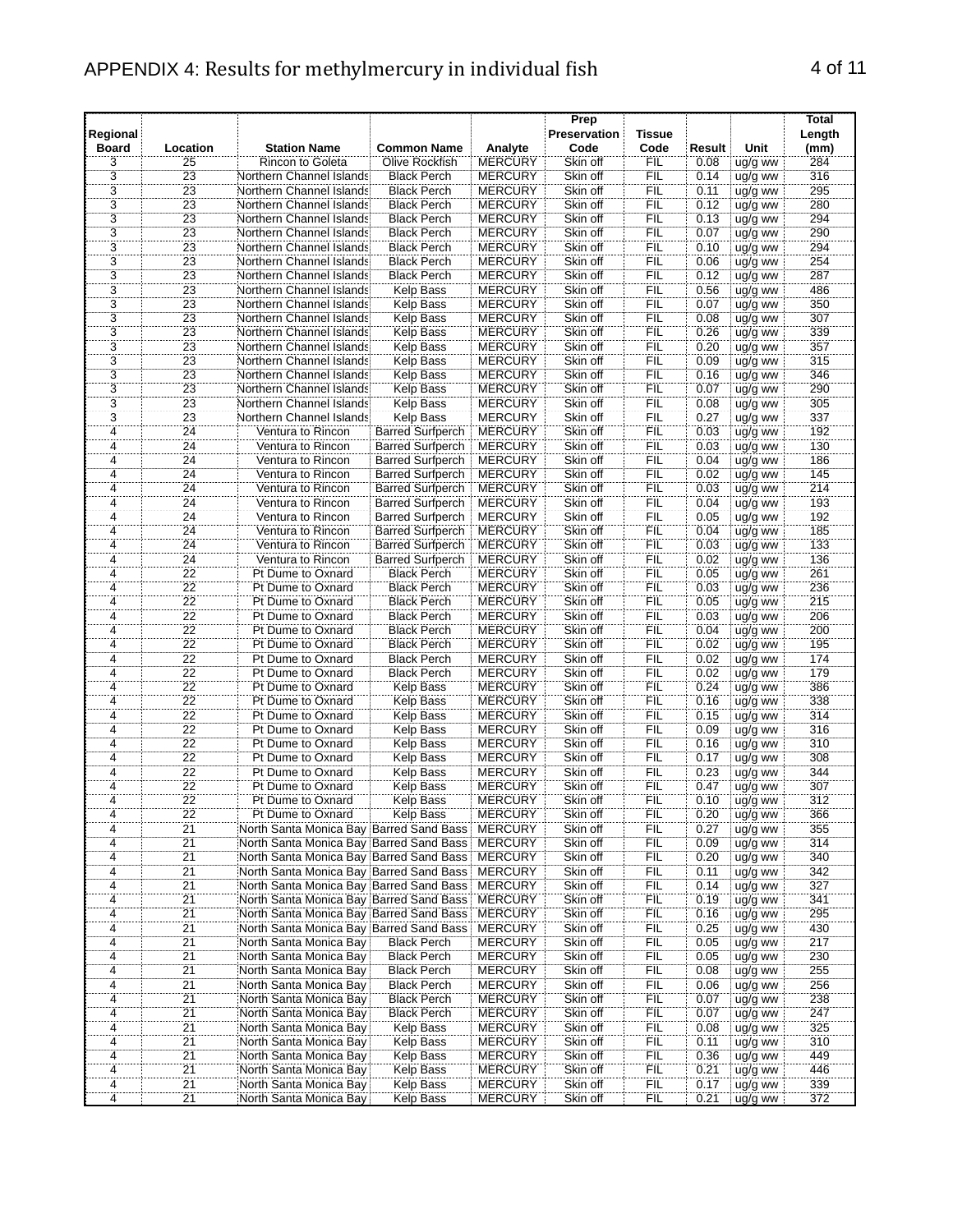#### APPENDIX 4: Results for methylmercury in individual fish 5 of 11

| Regional                       |                       |                                                                                      |                    |                                  | Prep<br>Preservation | Tissue            |              |                    | Total<br>Length |
|--------------------------------|-----------------------|--------------------------------------------------------------------------------------|--------------------|----------------------------------|----------------------|-------------------|--------------|--------------------|-----------------|
| Board                          | Location              | <b>Station Name</b>                                                                  | <b>Common Name</b> | Analyte                          | Code                 | Code              | Result       | Unit               | (mm)            |
| 4                              | 21                    | North Santa Monica Bay                                                               | Kelp Bass          | <b>MERCURY</b>                   | Skin off             | FIL               | 0.16         | ug/g ww            | 353             |
| $\frac{4}{4}$                  | 21                    | North Santa Monica Bay                                                               | Kelp Bass          | <b>MERCURY</b>                   | Skin off             | <b>FIL</b>        | 0.06         | ug/g ww            | 265             |
|                                | 21                    | North Santa Monica Bay                                                               | Kelp Bass          | <b>MERCURY</b>                   | Skin off             | <b>FIL</b>        | 0.07         | ug/g ww            | 271             |
| 4<br>$\overline{4}$            | $\overline{21}$<br>20 | North Santa Monica Bay                                                               | Kelp Bass          | <b>MERCURY</b><br><b>MERCURY</b> | Skin off             | <b>FIL</b>        | 0.06         | ug/g ww            | 268<br>353      |
|                                |                       | Middle Santa Monica Bay Barred Sand Bass:                                            |                    |                                  | Skin off             | FIL               | 0.20         | ug/g ww            |                 |
| 4<br>4                         | 20<br>20              | Middle Santa Monica Bay Barred Sand Bass<br>Middle Santa Monica Bay Barred Sand Bass |                    | <b>MERCURY</b>                   | Skin off             | FIL<br><b>FIL</b> | 0.26         | ug/g ww            | 307<br>559      |
| 4                              | 20                    | Middle Santa Monica Bay Barred Sand Bass                                             |                    | <b>MERCURY</b><br><b>MERCURY</b> | Skin off<br>Skin off | <b>FIL</b>        | 0.54<br>0.21 | ug/g ww            | 401             |
| $\overline{4}$                 | 20                    |                                                                                      |                    | <b>MERCURY</b>                   | Skin off             | <b>FIL</b>        | 0.32         | ug/g ww            | 404             |
|                                | 20                    | Middle Santa Monica Bay Barred Sand Bass<br>Middle Santa Monica Bay Barred Sand Bass |                    | <b>MERCURY</b>                   | Skin off             | FIL               | 0.22         | ug/g ww            | 381             |
| $\frac{4}{4}$                  | 20                    | Middle Santa Monica Bay Barred Sand Bass                                             |                    | <b>MERCURY</b>                   | Skin off             | FIL               | 0.13         | ug/g ww<br>ug/g ww | 361             |
|                                | 20                    | Middle Santa Monica Bay Barred Sand Bass                                             |                    | <b>MERCURY</b>                   | Skin off             | <b>FIL</b>        | 0.24         |                    | 342             |
| $\frac{4}{\cdots}$<br>4        | 20                    | Middle Santa Monica Bay Barred Surfperch                                             |                    | <b>MERCURY</b>                   | Skin off             | FIL               | 0.06         | ug/g ww            | 198             |
| 4                              | $\overline{20}$       | Middle Santa Monica Bay, Barred Surfperch                                            |                    | MERCURY                          | Skin off             | FIL               | 0.10         | ug/g ww            | 187             |
| 4                              | 20                    | Middle Santa Monica Bay, Barred Surfperch                                            |                    | <b>MERCURY</b>                   | Skin off             | <b>FIL</b>        | 0.03         | ug/g ww            | 122             |
| 4                              | 20                    | Middle Santa Monica Bay, Barred Surfperch                                            |                    | <b>MERCURY</b>                   | Skin off             | FIL               | 0.07         | ug/g ww<br>ug/g ww | 179             |
| 4                              | 20                    | Middle Santa Monica Bay Barred Surfperch                                             |                    | <b>MERCURY</b>                   | Skin off             | <b>FIL</b>        | 0.06         | ug/g ww            | 186             |
|                                | 20                    | Middle Santa Monica Bay                                                              | Kelp Bass          | <b>MERCURY</b>                   | Skin off             | <b>FIL</b>        | 0.21         | ug/g ww            | 322             |
| $\overline{4}$<br>4            | 20                    | Middle Santa Monica Bay                                                              | Kelp Bass          | <b>MERCURY</b>                   | Skin off             | FIL               | 0.15         | ug/g ww            | 240             |
| $\overline{4}$                 | $\overline{20}$       | Middle Santa Monica Bay                                                              | Kelp Bass          | MERCURY                          | Skin off             | FIL               | 0.30         | ug/g ww            | 504             |
| 4                              | $\overline{20}$       | Middle Santa Monica Bay                                                              | Kelp Bass          | <b>MERCURY</b>                   | Skin off             | <b>FIL</b>        | 0.15         | ug/g ww            | 266             |
| $\overline{4}$                 | 20                    | Middle Santa Monica Bay                                                              | Kelp Bass          | MERCURY                          | Skin off             | <b>FIL</b>        | 0.13         | ug/g ww            | 292             |
| 4                              | 20                    | Middle Santa Monica Bay                                                              | Kelp Bass          | MERCURY                          | Skin off             | <b>FIL</b>        | 0.26         | ug/g ww            | 252             |
| 4                              | 20                    | Middle Santa Monica Bay                                                              | Kelp Bass          | <b>MERCURY</b>                   | Skin off             | <b>FIL</b>        | 0.12         | ug/g ww            | 249             |
| 4                              | 20                    | Middle Santa Monica Bay                                                              | Kelp Bass          | MERCURY                          | Skin off             | FIL               | 0.29         | ug/g ww            | 369             |
| $\overline{4}$                 | 20                    | Middle Santa Monica Bay                                                              | Kelp Bass          | MERCURY                          | Skin off             | FIL               | 0.23         | ug/g ww            | 276             |
|                                | 20                    | Middle Santa Monica Bay                                                              | Kelp Bass          | <b>MERCURY</b>                   | Skin off             | <b>FIL</b>        | 0.09         | ug/g ww            | 224             |
| $\frac{4}{2}$<br>4             | 19                    | South Santa Monica Bay Barred Sand Bass                                              |                    | <b>MERCURY</b>                   | Skin off             | <b>FIL</b>        | 0.11         | ug/g ww            | 326             |
| 4                              | 19                    | South Santa Monica Bay Barred Sand Bass                                              |                    | <b>MERCURY</b>                   | Skin off             | FIL               | 0.12         | ug/g ww            | 284             |
| $\overline{4}$                 | 19                    | South Santa Monica Bay Barred Sand Bass                                              |                    | <b>MERCURY</b>                   | Skin off             | FIL               | 0.21         | ug/g ww            | 345             |
| 4                              | 19                    | South Santa Monica Bay Barred Sand Bass                                              |                    | <b>MERCURY</b>                   | Skin off             | FIL               | 0.18         | ug/g ww            | 350             |
| 4                              | 19                    | South Santa Monica Bay Barred Sand Bass                                              |                    | <b>MERCURY</b>                   | Skin off             | <b>FIL</b>        | 0.20         | ug/g ww            | 339             |
| 4                              | 19                    | South Santa Monica Bay Barred Sand Bass                                              |                    | <b>MERCURY</b>                   | Skin off             | FIL               | 0.38         | ug/g ww            | 364             |
| $\overline{4}$                 | 19                    | South Santa Monica Bay Barred Sand Bass                                              |                    | <b>MERCURY</b>                   | Skin off             | <b>FIL</b>        | 0.16         | ug/g ww            | 334             |
|                                | 19                    | South Santa Monica Bay Barred Sand Bass                                              |                    | <b>MERCURY</b>                   | Skin off             | FIL               | 0.12         | ug/g ww            | 417             |
| $\frac{4}{4}$                  | 19                    | South Santa Monica Bay Barred Sand Bass                                              |                    | <b>MERCURY</b>                   | Skin off             | FIL               | 0.12         | ug/g ww            | 307             |
| $\frac{4}{1}$                  | 19                    | South Santa Monica Bay Barred Sand Bass                                              |                    | <b>MERCURY</b>                   | Skin off             | <b>FIL</b>        | 0.23         | ug/g ww            | 389             |
| 4                              | 19                    | South Santa Monica Bay: Barred Surfperch                                             |                    | <b>MERCURY</b>                   | Skin off             | FIL               | 0.09         | ug/g ww            | 176             |
| $\overline{4}$                 | 19                    | South Santa Monica Bay: Barred Surfperch                                             |                    | <b>MERCURY</b>                   | Skin off             | FIL               | 0.11         | ug/g ww            | 181             |
| 4                              | 19                    | South Santa Monica Bay: Barred Surfperch                                             |                    | <b>MERCURY</b>                   | Skin off             | <b>FIL</b>        | 0.09         | ug/g ww            | 186             |
| 4                              | 19                    | South Santa Monica Bay: Barred Surfperch                                             |                    | <b>MERCURY</b>                   | Skin off             | FIL               | 0.10         | ug/g ww            | 180             |
| 4                              | 19                    | South Santa Monica Bay Barred Surfperch                                              |                    | <b>MERCURY</b>                   | Skin off             | FIL               | 0.12         | ug/g ww            | 196             |
|                                | 19                    | South Santa Monica Bay:                                                              | <b>Kelp Bass</b>   | MERCURY                          | Skin off             | <b>FIL</b>        | 0.25         | ug/g ww            | 366             |
| $\frac{4}{4}$                  | 19                    | South Santa Monica Bay                                                               | Kelp Bass          | <b>MERCURY</b>                   | Skin off             | <b>FIL</b>        | 0.12         | ug/g ww            | 307             |
| 4                              | 19                    | South Santa Monica Bay                                                               | Kelp Bass          | <b>MERCURY</b>                   | Skin off             | FIL               | 0.08         | ug/g ww            | 330             |
|                                | 19                    | South Santa Monica Bay                                                               | <b>Kelp Bass</b>   | <b>MERCURY</b>                   | Skin off             | FIL               | 0.26         | ug/g ww            | 327             |
| $\frac{4}{4}$                  | $\overline{19}$       | South Santa Monica Bay                                                               | Kelp Bass          | <b>MERCURY</b>                   | Skin off             | <b>FIL</b>        | 0.12         | ug/g ww            | 339             |
| $\overline{4}$                 | 19                    | South Santa Monica Bay                                                               | Kelp Bass          | <b>MERCURY</b>                   | Skin off             | <b>FIL</b>        | 0.07         | ug/g ww            | 311             |
| 4                              | 19                    | South Santa Monica Bay                                                               | <b>Kelp Bass</b>   | <b>MERCURY</b>                   | Skin off             | <b>FIL</b>        | 0.13         | ug/g ww            | 231             |
| 4                              | 19                    | South Santa Monica Bay                                                               | <b>Kelp Bass</b>   | <b>MERCURY</b>                   | Skin off             | FIL               | 0.05         | ug/g ww            | 204             |
| $\overline{4}$                 | 19                    | South Santa Monica Bay                                                               | Kelp Bass          | <b>MERCURY</b>                   | Skin off             | FIL               | 0.10         | ug/g ww            | 343             |
|                                | 19                    | South Santa Monica Bay                                                               | Kelp Bass          | <b>MERCURY</b>                   | Skin off             | <b>FIL</b>        | 0.17         | ug/g ww            | 362             |
| $\frac{4}{4}$<br>$\frac{4}{4}$ | 18                    | Palos Verdes                                                                         | <b>Black Perch</b> | <b>MERCURY</b>                   | Skin off             | <b>FIL</b>        | 0.04         | ug/g ww            | 218             |
|                                | 18                    | Palos Verdes                                                                         | <b>Black Perch</b> | <b>MERCURY</b>                   | Skin off             | FIL               | 0.04         | ug/g ww            | 228             |
|                                | $\overline{18}$       | Palos Verdes                                                                         | <b>Black Perch</b> | <b>MERCURY</b>                   | Skin off             | FIL               | 0.05         | ug/g ww            | 219             |
| 4                              | 18                    | Palos Verdes                                                                         | <b>Black Perch</b> | <b>MERCURY</b>                   | Skin off             | <b>FIL</b>        | 0.04         | ug/g ww            | 231             |
| 4                              | 18                    | Palos Verdes                                                                         | <b>Black Perch</b> | <b>MERCURY</b>                   | Skin off             | <b>FIL</b>        | 0.06         | ug/g ww            | 251             |
| 4                              | 18                    | Palos Verdes                                                                         | <b>Black Perch</b> | <b>MERCURY</b>                   | Skin off             | FIL               | 0.07         | ug/g ww            | 245             |
| $\overline{4}$                 | 18                    | Palos Verdes                                                                         | <b>Black Perch</b> | <b>MERCURY</b>                   | Skin off             | FIL               | 0.09         | ug/g ww            | 258             |
| $\overline{4}$                 | 18                    | Palos Verdes                                                                         | <b>Black Perch</b> | <b>MERCURY</b>                   | Skin off             | FIL               | 0.06         | ug/g ww            | 266             |
|                                |                       |                                                                                      |                    |                                  |                      |                   |              |                    |                 |

4 18 Palos Verdes Black Perch MERCURY Skin off FIL 0.09 ug/g ww 258<br>4 18 Palos Verdes Black Perch MERCURY Skin off FIL 0.06 ug/g ww 266<br>4 18 Palos Verdes Black Perch MERCURY Skin off FIL 0.09 ug/g ww 283 4 19 Palos Verdes Black Perch MERCURY Skin off FIL<br>
2 Palos Verdes Black Perch MERCURY Skin off FIL 4 18 Palos Verdes Black Perch MERCURY Skin off FIL 0.09 ug/g ww 283<br>4 18 Palos Verdes Black Perch MERCURY Skin off FIL 0.08 ug/g ww 296 18 Palos Verdes Black Perch MERCURY Skin off FIL 0.08 ug/g ww 296 4 18 Palos Verdes Kelp Bass MERCURY Skin off FIL 0.09 ug/g ww 305<br>4 18 Palos Verdes Kelp Bass MERCURY Skin off FIL 0.20 ug/g ww 396 4 18 Palos Verdes Kelp Bass MERCURY Skin off FIL 0.20 ug/g ww 396 4 18 Palos Verdes Kelp Bass MERCURY Skin off FIL 0.20 ug/g ww 396<br>4 18 Palos Verdes Kelp Bass MERCURY Skin off FIL 0.23 ug/g ww 363<br>4 18 Palos Verdes Kelp Bass MERCURY Skin off FIL 0.09 ug/g ww 275<br>4 18 Palos Verdes Kelp B

**Palos Verdes** 

18 Palos Verdes Kelp Bass MERCURY Skin off FIL 0.09 ug/g ww 275<br>18 Palos Verdes Kelp Bass MERCURY Skin off FIL 0.07 ug/g ww 282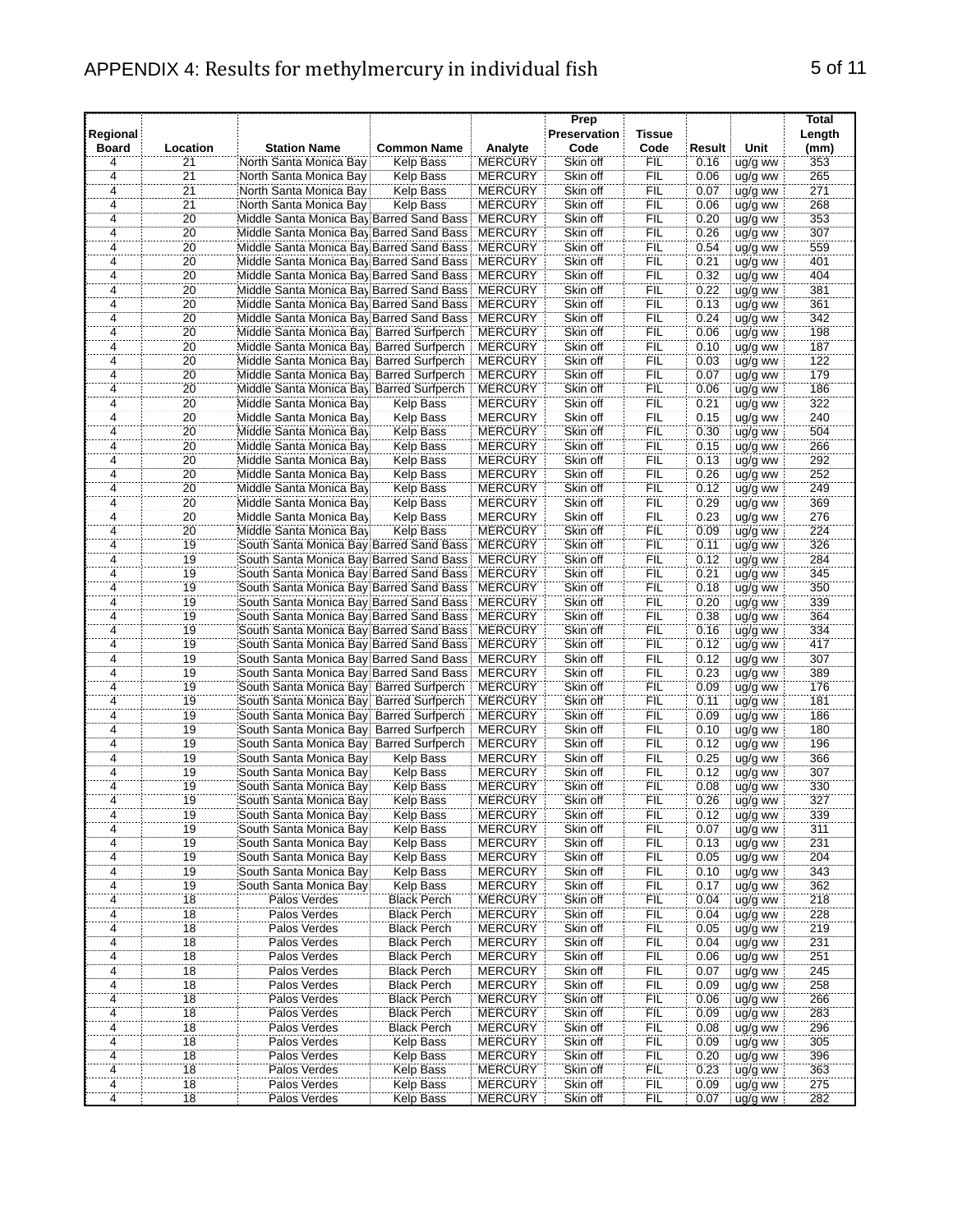## APPENDIX 4: Results for methylmercury in individual fish 6 of 11

| Regional                         |                       |                                                      |                                                    |                                  | Prep<br>Preservation | <b>Tissue</b>     |              |                    | Total<br>Length |
|----------------------------------|-----------------------|------------------------------------------------------|----------------------------------------------------|----------------------------------|----------------------|-------------------|--------------|--------------------|-----------------|
| <b>Board</b>                     | Location              | <b>Station Name</b>                                  | <b>Common Name</b>                                 | Analyte                          | Code                 | Code              | Result       | Unit               | (mm)            |
| $\overline{4}$                   | 18                    | Palos Verdes                                         | <b>Kelp Bass</b>                                   | <b>MERCURY</b>                   | Skin off             | FIL               | 0.07         | ug/g ww            | 291             |
| $\frac{4}{\cdot}$                | 18                    | Palos Verdes                                         | Kelp Bass                                          | <b>MERCURY</b>                   | Skin off             | <b>FIL</b>        | 0.17         | ug/g ww            | 325             |
| 4<br>$\frac{1}{4}$               | 18                    | Palos Verdes                                         | <b>Kelp Bass</b>                                   | <b>MERCURY</b>                   | Skin off             | FIL               | 0.26         | ug/g ww            | 388             |
| $\overline{4}$                   | $\overline{18}$<br>18 | Palos Verdes<br>Palos Verdes                         | <b>Kelp Bass</b><br><b>Kelp Bass</b>               | <b>MERCURY</b><br><b>MERCURY</b> | Skin off<br>Skin off | FIL<br>FIL        | 0.07<br>0.17 | ug/g ww            | 310<br>375      |
| 4                                | 17                    | Catalina Island                                      | <b>Black Perch</b>                                 | <b>MERCURY</b>                   | Skin off             | FIL               | 0.12         | ug/g ww<br>ug/g ww | 221             |
| 4                                | 17                    | Catalina Island                                      | <b>Black Perch</b>                                 | <b>MERCURY</b>                   | Skin off             | FIL               | 0.14         | ug/g ww            | 230             |
| $\overline{4}$                   | 17                    | Catalina Island                                      | <b>Black Perch</b>                                 | <b>MERCURY</b>                   | Skin off             | <b>FIL</b>        | 0.08         | ug/g ww            | 213             |
| 4                                | 17                    | Catalina Island                                      | <b>Black Perch</b>                                 | <b>MERCURY</b>                   | Skin off             | FIL               | 0.08         | ug/g ww            | 211             |
| $\overline{4}$                   | $\overline{17}$       | Catalina Island                                      | <b>Black Perch</b>                                 | <b>MERCURY</b>                   | Skin off             | FIL               | 0.16         | ug/g ww            | 240             |
| $\frac{4}{4}$                    | 17                    | Catalina Island                                      | <b>Black Perch</b>                                 | <b>MERCURY</b>                   | Skin off             | FIL               | 0.07         | ug/g ww            | 227             |
|                                  | 17                    | Catalina Island                                      | <b>Black Perch</b>                                 | <b>MERCURY</b>                   | Skin off             | FIL               | 0.14         | ug/g ww            | 237             |
| $\frac{4}{4}$                    | $\overline{17}$<br>17 | Catalina Island                                      | <b>Black Perch</b><br><b>Black Perch</b>           | <b>MERCURY</b><br><b>MERCURY</b> | Skin off<br>Skin off | FIL<br>FIL        | 0.14<br>0.11 | ug/g ww            | 254<br>217      |
| 4                                | 17                    | Catalina Island<br>Catalina Island                   | <b>Black Perch</b>                                 | <b>MERCURY</b>                   | Skin off             | FIL               | 0.12         | ug/g ww<br>ug/g ww | 219             |
| $\overline{4}$                   | 17                    | Catalina Island                                      | Kelp Bass                                          | <b>MERCURY</b>                   | Skin off             | <b>FIL</b>        | 0.25         | ug/g ww            | 364             |
| $\overline{4}$                   | $\overline{17}$       | Catalina Island                                      | Kelp Bass                                          | <b>MERCURY</b>                   | Skin off             | FIL               | 0.11         | ug/g ww            | 242             |
| 4                                | $\overline{17}$       | Catalina Island                                      | Kelp Bass                                          | <b>MERCURY</b>                   | Skin off             | FIL               | 0.11         | ug/g ww            | 307             |
| 4                                | 17                    | Catalina Island                                      | <b>Kelp Bass</b>                                   | <b>MERCURY</b>                   | Skin off             | FIL               | 0.28         | ug/g ww            | 435             |
| $\ddot{4}$                       | $\overline{17}$       | Catalina Island                                      | <b>Kelp Bass</b>                                   | <b>MERCURY</b>                   | Skin off             | FIL               | 0.16         | ug/g ww            | 410             |
| $\overline{4}$                   | $\overline{17}$       | Catalina Island                                      | Kelp Bass                                          | <b>MERCURY</b>                   | Skin off             | FIL               | 0.46         | ug/g ww            | 475             |
| $\overline{4}$                   | 17                    | Catalina Island                                      | Kelp Bass                                          | <b>MERCURY</b><br><b>MERCURY</b> | Skin off             | FIL               | 0.15         | ug/g ww            | 295             |
| $\overline{4}$<br>4              | 17<br>17              | Catalina Island<br>Catalina Island                   | Kelp Bass<br>Kelp Bass                             | <b>MERCURY</b>                   | Skin off<br>Skin off | FIL<br>FIL        | 0.11<br>0.16 | ug/g ww<br>ug/g ww | 317<br>338      |
| 4                                | 17                    | Catalina Island                                      | <b>Kelp Bass</b>                                   | <b>MERCURY</b>                   | Skin off             | FIL               | 0.16         | ug/g ww            | 303             |
| $\overline{4}$                   | 16                    | San Pedro Bay                                        | <b>Barred Sand Bass</b>                            | <b>MERCURY</b>                   | Skin off             | FIL               | 0.10         | ug/g ww            | 264             |
| 4                                | 16                    | San Pedro Bay                                        | <b>Barred Sand Bass</b>                            | <b>MERCURY</b>                   | Skin off             | FIL               | 0.09         | ug/g ww            | 305             |
|                                  | 16                    | San Pedro Bay                                        | <b>Barred Sand Bass</b>                            | <b>MERCURY</b>                   | Skin off             | ΪË                | 0.10         | ug/g ww            | 325             |
| $\frac{4}{4}$                    | $\overline{16}$       | San Pedro Bay                                        | <b>Barred Sand Bass</b>                            | <b>MERCURY</b>                   | Skin off             | FIL               | 0.08         | ug/g ww            | 310             |
| $\dddot{4}$                      | 16                    | San Pedro Bay                                        | Barred Sand Bass: MERCURY                          |                                  | Skin off             | FIL               | 0.10         | ug/g ww            | 296             |
| 4                                | 16                    | San Pedro Bay                                        | <b>Black Perch</b>                                 | <b>MERCURY</b>                   | Skin off             | FIL               | 0.30         | ug/g ww            | 290             |
| 4<br>$\overline{4}$              | 16<br>16              | San Pedro Bay<br>San Pedro Bay                       | <b>Black Perch</b><br><b>Black Perch</b>           | <b>MERCURY</b><br><b>MERCURY</b> | Skin off<br>Skin off | <b>FIL</b><br>FIL | 0.16<br>0.22 | ug/g ww<br>ug/g ww | 270<br>250      |
| 4                                | 16                    | San Pedro Bay                                        | <b>Black Perch</b>                                 | <b>MERCURY</b>                   | Skin off             | FIL               | 0.02         | ug/g ww            | 175             |
| $\overline{4}$                   | 16                    | San Pedro Bay                                        | <b>Black Perch</b>                                 | <b>MERCURY</b>                   | Skin off             | FIL               | 0.02         | ug/g ww            | 160             |
|                                  | 16                    | San Pedro Bay                                        | <b>Black Perch</b>                                 | <b>MERCURY</b>                   | Skin off             | FIL               | 0.03         | ug/g ww            | 170             |
| $\frac{4}{4}$                    | 16                    | San Pedro Bay                                        | <b>Black Perch</b>                                 | <b>MERCURY</b>                   | Skin off             | FIL               | 0.01         | ug/g ww            | 176             |
| $\frac{4}{4}$                    | 16                    | San Pedro Bay                                        | <b>Black Perch</b>                                 | <b>MERCURY</b>                   | Skin off             | FIL               | 0.02         | ug/g ww            | 166             |
|                                  | $\overline{16}$       | San Pedro Bay                                        | Shiner Surfperch                                   | <b>MERCURY</b>                   | Skin off             | ΪË                | 0.02         | ug/g ww            | 109             |
| $\overline{4}$<br>$\overline{4}$ | 16<br>16              | San Pedro Bay<br>San Pedro Bay                       | Shiner Surfperch<br><b>Shiner Surfperch</b>        | <b>MERCURY</b><br><b>MERCURY</b> | Skin off<br>Skin off | FIL<br><b>FIL</b> | 0.02<br>0.03 | ug/g ww            | 101<br>114      |
| 4                                | 16                    | San Pedro Bay                                        | Shiner Surfperch                                   | <b>MERCURY</b>                   | Skin off             | FIL               | 0.02         | ug/g ww<br>ug/g ww | 115             |
| 4                                | $\overline{16}$       | San Pedro Bay                                        | Shiner Surfperch                                   | <b>MERCURY</b>                   | Skin off             | FIL               | 0.05         | ug/g ww            | 117             |
| $\overline{4}$                   | 16                    | San Pedro Bay                                        | Shiner Surfperch                                   | <b>MERCURY</b>                   | Skin off             | FIL               | 0.02         | ug/g ww            | 113             |
| $\overline{4}$                   | $\overline{16}$       | San Pedro Bay                                        | Shiner Surfperch                                   | <b>MERCURY</b>                   | Skin off             | FIL               | 0.03         | ug/g ww            | 110             |
| $\overline{4}$                   | 16                    | San Pedro Bay                                        | Shiner Surfperch                                   | <b>MERCURY</b>                   | Skin off             | FIL               | 0.02         | ug/g ww            | 100             |
| 4                                | 16                    | San Pedro Bay                                        | Shiner Surfperch                                   | <b>MERCURY</b>                   | Skin off             | <b>FIL</b>        | 0.03         | ug/g ww            | 96              |
| $\overline{4}$                   | 16                    | San Pedro Bay                                        | Shiner Surfperch                                   | <b>MERCURY</b>                   | Skin off             | <b>FIL</b>        | 0.02         | ug/g ww            | 117             |
| 4                                | 16<br>16              | San Pedro Bay                                        | White Surfperch                                    | <b>MERCURY</b><br><b>MERCURY</b> | Skin off             | <b>FIL</b>        | 0.02         | ug/g ww            | 186<br>235      |
| 4                                | 16                    | San Pedro Bay<br>San Pedro Bay                       | White Surfperch<br>White Surfperch                 | <b>MERCURY</b>                   | Skin off<br>Skin off | FIL<br>FIL        | 0.06<br>0.02 | ug/g ww<br>ug/g ww | 210             |
| $\frac{4}{4}$                    | 16                    | San Pedro Bay                                        | White Surfperch                                    | <b>MERCURY</b>                   | Skin off             | FIL               | 0.01         | ug/g ww            | 183             |
|                                  | 16                    | San Pedro Bay                                        | White Surfperch                                    | <b>MERCURY</b>                   | Skin off             | <b>FIL</b>        | 0.01         | ug/g ww            | 164             |
| $\frac{4}{4}$                    | 16                    | San Pedro Bay                                        | White Surfperch                                    | <b>MERCURY</b>                   | Skin off             | FIL               | 0.01         | ug/g ww            | 188             |
|                                  | 16                    | San Pedro Bay                                        | White Surfperch                                    | <b>MERCURY</b>                   | Skin off             | FIL               | 0.02         | ug/g ww            | 168             |
| 4                                | 16                    | San Pedro Bay                                        | White Surfperch                                    | <b>MERCURY</b>                   | Skin off             | <b>FIL</b>        | 0.01         | ug/g ww            | 184             |
| 4                                | 16                    | San Pedro Bay                                        | White Surfperch                                    | <b>MERCURY</b>                   | Skin off             | FIL               | 0.01         | ug/g ww            | 169             |
| 4                                | 15                    | Long Beach                                           | <b>Barred Sand Bass</b><br><b>Barred Sand Bass</b> | <b>MERCURY</b><br><b>MERCURY</b> | Skin off<br>Skin off | <b>FIL</b><br>FIL | 0.19         | ug/g ww            | 347<br>420      |
| 4<br>$\overline{4}$              | 15<br>15              | Long Beach<br>Long Beach                             | <b>Barred Sand Bass: MERCURY</b>                   |                                  | Skin off             | FIL               | 0.06<br>0.22 | ug/g ww<br>ug/g ww | 305             |
|                                  | 15                    | Long Beach                                           | Shiner Surfperch                                   | <b>MERCURY</b>                   | Skin off             | FIL               | 0.03         | ug/g ww            | 116             |
|                                  | 15                    | Long Beach                                           | Shiner Surfperch                                   | <b>MERCURY</b>                   | Skin off             | <b>FIL</b>        | 0.03         | ug/g ww            | 120             |
| $\frac{4}{4}$<br>$\frac{4}{4}$   | 15                    | Long Beach                                           | Shiner Surfperch                                   | <b>MERCURY</b>                   | Skin off             | FIL               | 0.06         | ug/g ww            | 128             |
|                                  | $\overline{15}$       | Long Beach                                           | Shiner Surfperch                                   | <b>MERCURY</b>                   | Skin off             | FIL               | 0.03         | ug/g ww            | 121             |
| 8                                | 14                    | range County Oil Platforn Barred Sand Bass   MERCURY |                                                    |                                  | Skin off             | <b>FIL</b>        | 0.25         | ug/g ww            | 405             |
| $\overline{8}$                   | 14                    | range County Oil Platforn Barred Sand Bass MERCURY   |                                                    |                                  | Skin off             | FIL               | 0.22         | ug/g ww            | 385             |
| 8                                | 14                    | range County Oil Platforn Barred Sand Bass MERCURY   |                                                    |                                  | Skin off             | <b>FIL</b>        | 0.13         | ug/g ww            | 396             |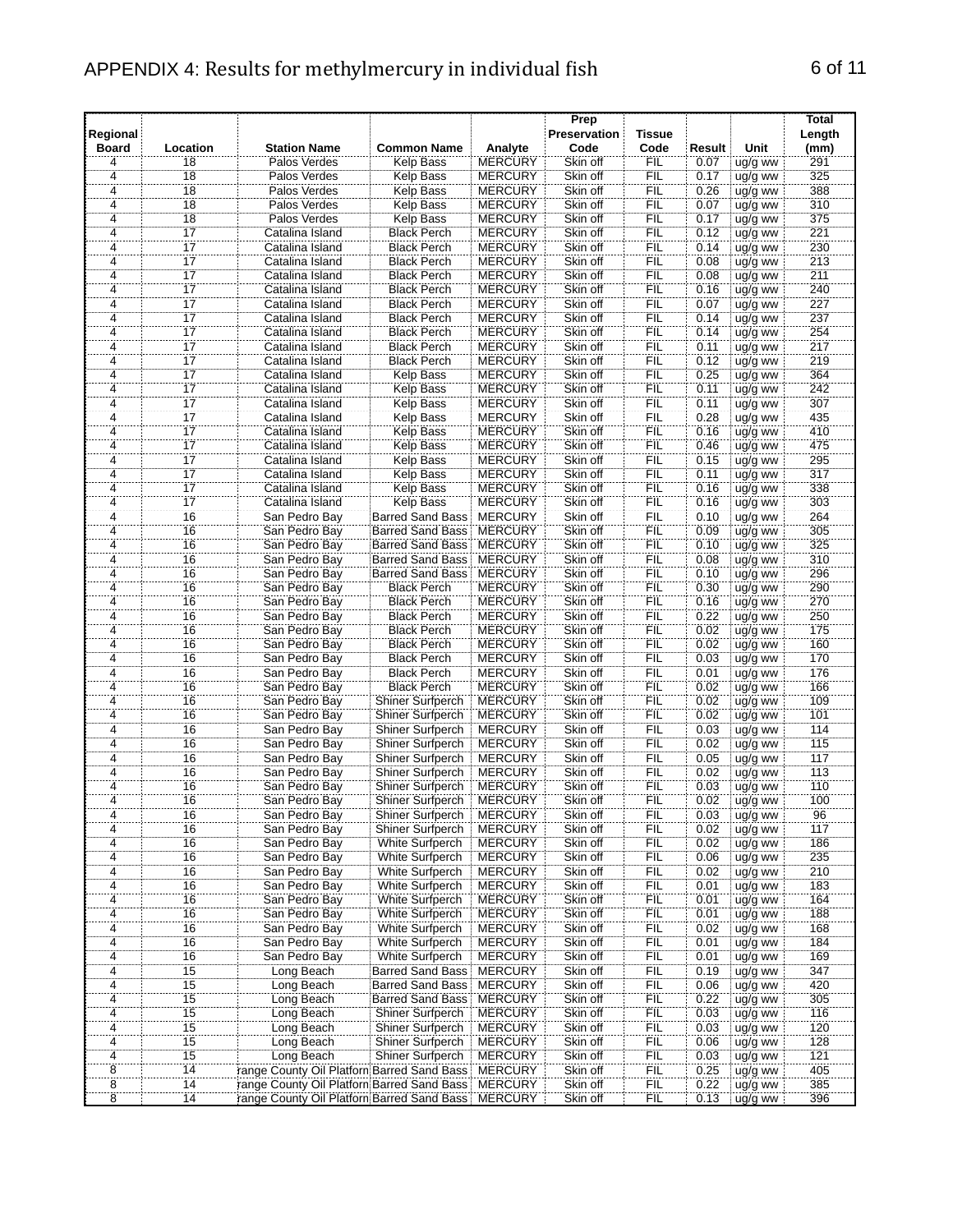#### APPENDIX 4: Results for methylmercury in individual fish 7 of 11

**Regional**

|              |          | PENDIX 4: Results for methylmercury in individual fish |                    |                |                              |                |        |            | 7 OT                    |
|--------------|----------|--------------------------------------------------------|--------------------|----------------|------------------------------|----------------|--------|------------|-------------------------|
| ional<br>ard | Location | <b>Station Name</b>                                    | <b>Common Name</b> | Analyte        | Prep<br>Preservation<br>Code | Tissue<br>Code | Result | Unit       | Total<br>Length<br>(mm) |
|              | 14       | range County Oil Platforn Barred Sand Bass   MERCURY   |                    |                | Skin off                     | FIL            | 0.19   | ug/g ww    | 355                     |
|              | 14       | range County Oil Platforn Barred Sand Bass MERCURY     |                    |                | Skin off                     | FIL            | 0.23   | ug/g ww    | 405                     |
|              | 14       | range County Oil Platforn Barred Sand Bass MERCURY     |                    |                | Skin off                     | FIL            | 0.13   | uq/g ww    | 345                     |
|              | 14       | range County Oil Platforn Barred Sand Bass MERCURY     |                    |                | Skin off                     | FIL            | 0.21   | ug/g ww    | 361                     |
| 8            | 14       | range County Oil Platforn                              | Kelp Bass          | MERCURY        | Skin off                     | FIL            | 0.17   | ug/g ww    | 346                     |
| 8            | 14       | range County Oil Platforn                              | Kelp Bass          | <b>MERCURY</b> | Skin off                     | FIL            | 0.35   | ug/g ww    | 365                     |
|              | 14       | range County Oil Platforn                              | Kelp Bass          | MERCURY        | Skin off                     | FIL            | 0.19   | ug/g ww    | 326                     |
|              | 14       | range County Oil Platforn                              | Kelp Bass          | <b>MERCURY</b> | Skin off                     | FIL            | 0.11   | uq/g ww    | 312                     |
|              | 14       | range County Oil Platforn:                             | Kelp Bass          | MERCURY        | Skin off                     | FIL            | 0.12   | ug/g ww    | 320                     |
|              | 14       | range County Oil Platforn                              | Kelp Bass          | <b>MERCURY</b> | Skin off                     | FIL            | 0.10   | ug/g ww    | 305                     |
|              | 11       | range County Oil Platforni                             | Kaln Racc          | <b>MERCURY</b> | Skin off                     | FШ             | n ng   | $\ln 0.00$ | 205                     |

| 8                                   | 14              | range County Oil Platforn Barred Sand Bass MERCURY   |                            |                | Skin off | FIL        | 0.21 | ug/g ww | 361 |
|-------------------------------------|-----------------|------------------------------------------------------|----------------------------|----------------|----------|------------|------|---------|-----|
| $\overline{8}$                      | 14              | range County Oil Platforn                            | Kelp Bass                  | <b>MERCURY</b> | Skin off | FIL        | 0.17 | ug/g ww | 346 |
| $\overline{8}$                      | 14              | range County Oil Platforn                            | Kelp Bass                  | <b>MERCURY</b> | Skin off | FIL        | 0.35 | ug/g ww | 365 |
| $\overline{8}$                      | 14              | range County Oil Platforn                            |                            | <b>MERCURY</b> | Skin off | FIL        |      |         | 326 |
|                                     |                 |                                                      | Kelp Bass                  |                |          |            | 0.19 | ug/g ww |     |
| 8                                   | 14              | range County Oil Platforn                            | Kelp Bass                  | <b>MERCURY</b> | Skin off | <b>FIL</b> | 0.11 | ug/g ww | 312 |
| $\bf 8$                             | 14              | range County Oil Platforn:                           | Kelp Bass                  | <b>MERCURY</b> | Skin off | FIL        | 0.12 | ug/g ww | 320 |
| စ် (စ) (စ)                          | 14              | range County Oil Platforn                            | Kelp Bass                  | <b>MERCURY</b> | Skin off | FIL        | 0.10 | ug/g ww | 305 |
|                                     | $\overline{14}$ | range County Oil Platforn                            | Kelp Bass                  | <b>MERCURY</b> | Skin off | FIL        | 0.08 | ug/g ww | 295 |
|                                     | $\overline{14}$ | range County Oil Platforn                            | <b>Kelp Bass</b>           | <b>MERCURY</b> | Skin off | FIL        | 0.24 | ug/g ww | 406 |
|                                     |                 |                                                      |                            |                |          |            |      |         |     |
|                                     | 14              | range County Oil Platforn                            | <b>Kelp Bass</b>           | <b>MERCURY</b> | Skin off | FIL        | 0.14 | ug/g ww | 349 |
|                                     | $\overline{14}$ | range County Oil Platforn                            | Kelp Bass                  | <b>MERCURY</b> | Skin off | FIL        | 0.14 | ug/g ww | 385 |
| $\overline{8}$                      | 13              | nta Ana River to Seal Bea Barred Sand Bass           |                            | <b>MERCURY</b> | Skin off | FIL        | 0.21 | ug/g ww | 273 |
| 8                                   | 13              | nta Ana River to Seal Bea Barred Sand Bass           |                            | <b>MERCURY</b> | Skin off | FIL        | 0.25 | ug/g ww | 291 |
|                                     | 13              | nta Ana River to Seal Bea Barred Sand Bass   MERCURY |                            |                | Skin off | FIL        | 0.13 | ug/g ww | 336 |
|                                     | $\overline{13}$ |                                                      |                            |                | Skin off | <b>FIL</b> | 0.26 |         | 330 |
| အူးတူးတွဲ                           |                 | nta Ana River to Seal Bea Barred Sand Bass MERCURY   |                            |                |          |            |      | ug/g ww |     |
|                                     | 13              | nta Ana River to Seal Bea Barred Surfperch           |                            | <b>MERCURY</b> | Skin off | FIL        | 0.05 | ug/g ww | 186 |
|                                     | $\overline{13}$ | nta Ana River to Seal Bea Barred Surfperch           |                            | <b>MERCURY</b> | Skin off | FIL        | 0.06 | ug/g ww | 185 |
|                                     | 13              | nta Ana River to Seal Bea Barred Surfperch           |                            | <b>MERCURY</b> | Skin off | <b>FIL</b> | 0.05 | ug/g ww | 192 |
| 8                                   | 13              | nta Ana River to Seal Bea Barred Surfperch           |                            | <b>MERCURY</b> | Skin off | <b>FIL</b> | 0.12 | ug/g ww | 191 |
| $\bf 8$                             | 13              | nta Ana River to Seal Bea Barred Surfperch           |                            | <b>MERCURY</b> | Skin off | <b>FIL</b> | 0.08 | ug/g ww | 196 |
| 8                                   | 13              |                                                      |                            | <b>MERCURY</b> |          | <b>FIL</b> | 0.06 |         | 235 |
|                                     |                 | hta Ana River to Seal Bea Barred Surfperch           |                            |                | Skin off |            |      | ug/g ww |     |
| 8                                   | 13              | nta Ana River to Seal Bea Barred Surfperch           |                            | <b>MERCURY</b> | Skin off | FIL        | 0.07 | ug/g ww | 231 |
| $\overline{8}$                      | 13              | hta Ana River to Seal Bea Barred Surfperch           |                            | <b>MERCURY</b> | Skin off | FIL        | 0.08 | ug/g ww | 245 |
| $\frac{8}{8}$                       | $\overline{13}$ | nta Ana River to Seal Bea                            | Kelp Bass                  | <b>MERCURY</b> | Skin off | FIL        | 0.19 | ug/g ww | 232 |
|                                     | 13              | nta Ana River to Seal Bea                            | Kelp Bass                  | <b>MERCURY</b> | Skin off | ΪFIL       | 0.06 | ug/g ww | 269 |
| $\overline{8}$                      | $\overline{13}$ | nta Ana River to Seal Bea                            | Kelp Bass                  | <b>MERCURY</b> | Skin off | FIL        | 0.20 | ug/g ww | 272 |
| $\overline{8}$                      | 13              | nta Ana River to Seal Bea                            | Kelp Bass                  | <b>MERCURY</b> | Skin off | FIL        | 0.10 |         | 277 |
|                                     |                 |                                                      |                            |                |          |            |      | ug/g ww |     |
| $\overline{8}$                      | $\overline{13}$ | nta Ana River to Seal Bea                            | Kelp Bass                  | <b>MERCURY</b> | Skin off | FIL        | 0.16 | ug/g ww | 283 |
| 8                                   | 13              | nta Ana River to Seal Bea                            | Kelp Bass                  | <b>MERCURY</b> | Skin off | FIL        | 0.22 | ug/g ww | 290 |
| 8                                   | 13              | nta Ana River to Seal Bea                            | Kelp Bass                  | <b>MERCURY</b> | Skin off | <b>FIL</b> | 0.11 | ug/g ww | 257 |
| $\bf 8$                             | 13              | nta Ana River to Seal Bea                            | Kelp Bass                  | <b>MERCURY</b> | Skin off | FIL        | 0.11 | ug/g ww | 255 |
|                                     | $\overline{13}$ | nta Ana River to Seal Bea                            | Kelp Bass                  | <b>MERCURY</b> | Skin off | FIL        | 0.04 | ug/g ww | 230 |
|                                     | $\overline{12}$ | Newport Bay                                          | <b>Black Perch</b>         | <b>MERCURY</b> | Skin off | FIL        | 0.03 | ug/g ww | 177 |
|                                     |                 |                                                      |                            |                |          |            |      |         |     |
| $\infty$ $\infty$ $\infty$ $\infty$ | $\overline{12}$ | Newport Bay                                          | <b>Black Perch</b>         | <b>MERCURY</b> | Skin off | FIL        | 0.04 | ug/g ww | 185 |
|                                     | $\overline{12}$ | Newport Bay                                          | <b>Black Perch</b>         | <b>MERCURY</b> | Skin off | FIL        | 0.02 | ug/g ww | 181 |
|                                     | $\overline{12}$ | Newport Bay                                          | <b>Black Perch</b>         | <b>MERCURY</b> | Skin off | FIL        | 0.02 | ug/g ww | 165 |
|                                     | $\overline{12}$ | Newport Bay                                          | <b>Black Perch</b>         | <b>MERCURY</b> | Skin off | FIL        | 0.02 | ug/g ww | 166 |
| 8                                   | 12              | Newport Bay                                          | <b>Black Perch</b>         | <b>MERCURY</b> | Skin off | FIL        | 0.01 | ug/g ww | 152 |
|                                     | 12              | Newport Bay                                          | <b>Black Perch</b>         | <b>MERCURY</b> | Skin off | FIL        | 0.05 | ug/g ww | 228 |
| တ <b>ုံတ</b> ုတ်                    |                 |                                                      |                            |                |          |            |      |         |     |
|                                     | $\overline{12}$ | Newport Bay                                          | <b>Black Perch</b>         | <b>MERCURY</b> | Skin off | FIL        | 0.02 | ug/g ww | 165 |
|                                     | 12              | Newport Bay                                          | Shiner Surfperch           | <b>MERCURY</b> | Skin off | FIL        | 0.02 | ug/g ww | 115 |
|                                     | $\overline{12}$ | Newport Bay                                          | Shiner Surfperch           | <b>MERCURY</b> | Skin off | FIL        | 0.02 | ug/g ww | 119 |
| $\overline{8}$                      | 12              | Newport Bay                                          | Shiner Surfperch           | <b>MERCURY</b> | Skin off | FIL        | 0.02 | ug/g ww | 132 |
| $\overline{8}$                      | $\overline{12}$ | Newport Bay                                          | Shiner Surfperch           | <b>MERCURY</b> | Skin off | <b>FIL</b> | 0.02 | ug/g ww | 122 |
| 8                                   | 12              | Newport Bay                                          | Shiner Surfperch           | <b>MERCURY</b> | Skin off | <b>FIL</b> | 0.02 | ug/g ww | 110 |
|                                     | 12              |                                                      |                            |                |          | <b>FIL</b> |      |         | 117 |
| 8                                   |                 | Newport Bay                                          | Shiner Surfperch           | <b>MERCURY</b> | Skin off |            | 0.05 | ug/g ww |     |
| 8                                   | 12              | Newport Bay                                          | Shiner Surfperch           | <b>MERCURY</b> | Skin off | FIL        | 0.04 | ug/g ww | 112 |
| $\overline{\bf 8}$                  | $\overline{12}$ | Newport Bay                                          | Shiner Surfperch           | <b>MERCURY</b> | Skin off | FIL        | 0.01 | ug/g ww | 129 |
| $\overline{8}$                      | 12              | Newport Bay                                          | Shiner Surfperch           | <b>MERCURY</b> | Skin off | FIL        | 0.02 | ug/g ww | 121 |
| $\overline{8}$                      | $\overline{12}$ | Newport Bay                                          | Shiner Surfperch   MERCURY |                | Skin off | FIL        | 0.02 | ug/g ww | 104 |
| $\overline{8}$                      | $\overline{12}$ | Newport Bay                                          | Spotted Sand Bass: MERCURY |                | Skin off | FIL        | 0.12 | ug/g ww | 336 |
| $\overline{8}$                      | $\overline{12}$ | Newport Bay                                          | Spotted Sand Bass MERCURY  |                | Skin off | FIL        | 0.16 | ug/g ww | 320 |
| $\overline{8}$                      | $\overline{12}$ |                                                      |                            |                |          |            |      |         |     |
|                                     |                 | Newport Bay                                          | Spotted Sand Bass: MERCURY |                | Skin off | <b>FIL</b> | 0.09 | ug/g ww | 375 |
| 8                                   | 12              | Newport Bay                                          | Spotted Sand Bass MERCURY  |                | Skin off | FIL        | 0.21 | ug/g ww | 397 |
| 8                                   | 12              | Newport Bay                                          | Spotted Sand Bass: MERCURY |                | Skin off | <b>FIL</b> | 0.09 | ug/g ww | 342 |
| $\overline{8}$                      | 12              | Newport Bay                                          | Spotted Sand Bass MERCURY  |                | Skin off | FIL        | 0.12 | ug/g ww | 351 |
|                                     | 12              | Newport Bay                                          | Spotted Sand Bass: MERCURY |                | Skin off | FIL        | 0.17 | ug/g ww | 315 |
|                                     | $\overline{12}$ | Newport Bay                                          | Spotted Sand Bass MERCURY  |                | Skin off | FIL        | 0.20 | ug/g ww | 350 |
|                                     | $\overline{12}$ | Newport Bay                                          |                            |                |          |            |      |         |     |
|                                     |                 |                                                      | Spotted Sand Bass: MERCURY |                | Skin off | FIL        | 0.25 | ug/g ww | 382 |
|                                     | $\frac{12}{11}$ | Newport Bay                                          | Spotted Sand Bass: MERCURY |                | Skin off | FIL        | 0.20 | ug/g ww | 366 |
| $\infty$ $\infty$ $\infty$          |                 | stal Cove to Santa Ana R Barred Sand Bass   MERCURY  |                            |                | Skin off | FIL        | 0.23 | ug/g ww | 360 |
| 8                                   | 11              | stal Cove to Santa Ana R Barred Sand Bass   MERCURY  |                            |                | Skin off | <b>FIL</b> | 0.21 | ug/g ww | 365 |
| 8                                   | $\overline{11}$ | stal Cove to Santa Ana R Barred Sand Bass MERCURY    |                            |                | Skin off | FIL        | 0.15 | ug/g ww | 340 |
| 8                                   | $\overline{11}$ | stal Cove to Santa Ana R                             | Kelp Bass                  | <b>MERCURY</b> | Skin off | FIL        | 0.11 | ug/g ww | 334 |
|                                     |                 |                                                      |                            |                |          |            |      |         |     |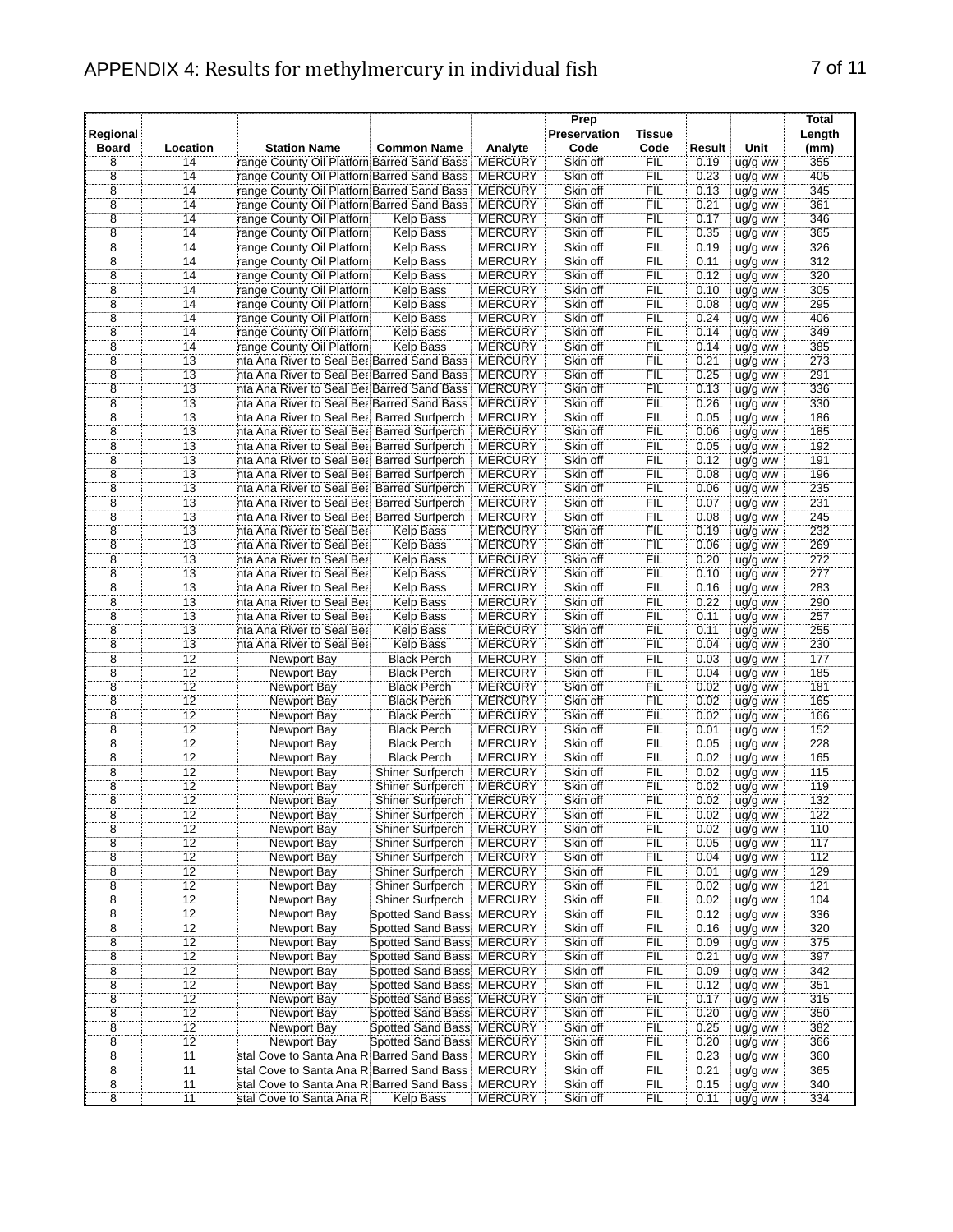#### APPENDIX 4: Results for methylmercury in individual fish 8 of 11

| Regional<br>Board | Location        | <b>Station Name</b>                             | <b>Common Name</b>      | Analyte        | Prep<br>Preservation<br>Code | <b>Tissue</b><br>Code | Result | Unit    | Total<br>Length<br>(mm) |
|-------------------|-----------------|-------------------------------------------------|-------------------------|----------------|------------------------------|-----------------------|--------|---------|-------------------------|
| 8                 | 11              | stal Cove to Santa Ana Ri                       | Kelp Bass               | <b>MERCURY</b> | Skin off                     | FIL                   | 0.13   | ug/g ww | 375                     |
| 8                 | 11              | stal Cove to Santa Ana Ri                       | Kelp Bass               | <b>MERCURY</b> | Skin off                     | FIL                   | 0.11   | ug/g ww | 359                     |
| $\overline{8}$    | 11              | stal Cove to Santa Ana Ri                       | Kelp Bass               | <b>MERCURY</b> | Skin off                     | FIL                   | 0.14   | ug/g ww | 381                     |
| $\overline{8}$    | $\overline{11}$ | stal Cove to Santa Ana Ri                       | Kelp Bass               | <b>MERCURY</b> | Skin off                     | FIL                   | 0.20   | ug/g ww | 410                     |
| $\overline{8}$    | 11              | stal Cove to Santa Ana Ri                       | Kelp Bass               | <b>MERCURY</b> | Skin off                     | FIL                   | 0.10   | ug/g ww | 278                     |
| $\overline{8}$    | 11              | stal Cove to Santa Ana Ri                       | Kelp Bass               | <b>MERCURY</b> | Skin off                     | <b>FIL</b>            | 0.08   | ug/g ww | 250                     |
| 8                 | 11              | stal Cove to Santa Ana Ri                       | Kelp Bass               | <b>MERCURY</b> | Skin off                     | <b>FIL</b>            | 0.08   | ug/g ww | 262                     |
| $\overline{8}$    | 11              | stal Cove to Santa Ana Ri                       | Kelp Bass               | <b>MERCURY</b> | Skin off                     | FIL                   | 0.09   | ug/g ww | 310                     |
| $\overline{8}$    | 11              | stal Cove to Santa Ana Ri                       | Kelp Bass               | <b>MERCURY</b> | Skin off                     | FIL                   | 0.19   | ug/g ww | 465                     |
|                   | 10              | Dana Point Harbor                               | Shiner Surfperch        | <b>MERCURY</b> | Skin off                     | FIL                   | 0.03   | ug/g ww | 112                     |
| 0   0   0   0   0 | 10              | Dana Point Harbor                               | Shiner Surfperch        | <b>MERCURY</b> | Skin off                     | FIL                   | 0.02   | ug/g ww | 113                     |
|                   | $\overline{10}$ | Dana Point Harbor                               | <b>Shiner Surfperch</b> | <b>MERCURY</b> | Skin off                     | <b>FIL</b>            | 0.02   | ug/g ww | 120                     |
|                   | $\overline{10}$ | Dana Point Harbor                               | Shiner Surfperch        | <b>MERCURY</b> | Skin off                     | FIL                   | 0.02   | ug/g ww | 111                     |
|                   | $\overline{10}$ | Dana Point Harbor                               | Shiner Surfperch        | <b>MERCURY</b> | Skin off                     | FIL                   | 0.01   | ug/g ww | 109                     |
|                   | 10              | Dana Point Harbor                               | Shiner Surfperch        | <b>MERCURY</b> | Skin off                     | <b>FIL</b>            | 0.04   | ug/g ww | 144                     |
| $\overline{9}$    | 10              | Dana Point Harbor                               | Shiner Surfperch        | <b>MERCURY</b> | Skin off                     | FIL                   | 0.02   | ug/g ww | 114                     |
|                   | 10              | Dana Point Harbor                               | Shiner Surfperch        | <b>MERCURY</b> | Skin off                     | FIL                   | 0.02   | ug/g ww | 105                     |
|                   | 10              | Dana Point Harbor                               | Shiner Surfperch        | <b>MERCURY</b> | Skin off                     | <b>FIL</b>            | 0.02   | ug/g ww | 119                     |
|                   | 10              | Dana Point Harbor                               | Shiner Surfperch        | <b>MERCURY</b> | Skin off                     | FIL                   | 0.01   | ug/g ww | 112                     |
| $\frac{9}{9}$     | $\overline{10}$ | Dana Point Harbor                               | White Surfperch         | <b>MERCURY</b> | Skin off                     | <b>FIL</b>            | 0.02   | ug/g ww | 220                     |
| 9                 | 10              | Dana Point Harbor                               | White Surfperch         | <b>MERCURY</b> | Skin off                     | <b>FIL</b>            | 0.02   | ug/g ww | 181                     |
| 9                 | 10              | Dana Point Harbor                               | White Surfperch         | <b>MERCURY</b> | Skin off                     | <b>FIL</b>            | 0.01   | ug/g ww | 165                     |
| 9                 | 10              | Dana Point Harbor                               | White Surfperch         | <b>MERCURY</b> | Skin off                     | <b>FIL</b>            | 0.01   | ug/g ww | 179                     |
| 9                 | 10              | Dana Point Harbor                               | White Surfperch         | <b>MERCURY</b> | Skin off                     | <b>FIL</b>            | 0.02   | ug/g ww | 167                     |
| 9                 | 10              | Dana Point Harbor                               | White Surfperch         | <b>MERCURY</b> | Skin off                     | <b>FIL</b>            | 0.04   | ug/g ww | 222                     |
| $\overline{9}$    | 10              | Dana Point Harbor                               | White Surfperch         | <b>MERCURY</b> | Skin off                     | <b>FIL</b>            | 0.04   | ug/g ww | 220                     |
| ġ                 | $\overline{10}$ | Dana Point Harbor                               | White Surfperch         | <b>MERCURY</b> | Skin off                     | FIL                   | 0.06   | ug/g ww | 220                     |
| Ï                 | 10              | Dana Point Harbor                               | <b>White Surfperch</b>  | <b>MERCURY</b> | Skin off                     | ΪË                    | 0.03   | ug/g ww | 205                     |
| $\overline{9}$    | 10              | Dana Point Harbor                               | White Surfperch         | <b>MERCURY</b> | Skin off                     | FIL                   | 0.02   | ug/g ww | 163                     |
| Ï.                | Ï9              | ian Onofre to Crystal Cov Barred Sand Bass      |                         | <b>MERCURY</b> | Skin off                     | FIL                   | 0.25   | ug/g ww | 328                     |
| $\overline{9}$    | $\overline{9}$  | ian Onofre to Crystal Cov Barred Sand Bass      |                         | <b>MERCURY</b> | Skin off                     | <b>FIL</b>            | 0.18   | ug/g ww | 430                     |
| $\overline{9}$    | $\overline{9}$  | ian Onofre to Crystal Cov Barred Sand Bass      |                         | <b>MERCURY</b> | Skin off                     | FIL                   | 0.14   | ug/g ww | 335                     |
| 9                 | $\overline{9}$  | ian Onofre to Crystal Cov Barred Sand Bass      |                         | <b>MERCURY</b> | Skin off                     | FIL                   | 0.26   | ug/g ww | 344                     |
| $\overline{9}$    | $\overline{9}$  | an Onofre to Crystal Cov Barred Sand Bass       |                         | <b>MERCURY</b> | Skin off                     | FIL                   | 0.21   | ug/g ww | 315                     |
|                   |                 | ian Onofre to Crystal Cov Barred Sand Bass i    |                         | <b>MERCURY</b> | Skin off                     | FIL                   | 0.17   | ug/g ww | 325                     |
|                   |                 | an Onofre to Crystal Cov Barred Sand Bass       |                         | <b>MERCURY</b> | Skin off                     | FIL                   | 0.20   | ug/g ww | 366                     |
|                   |                 | an Onofre to Crystal Cov Barred Sand Bass       |                         | <b>MERCURY</b> | Skin off                     | <b>FIL</b>            | 0.19   | ug/g ww | 321                     |
|                   |                 | ian Onofre to Crystal Cov Barred Sand Bass      |                         | <b>MERCURY</b> | Skin off                     | FIL                   | 0.10   | ug/g ww | 305                     |
|                   |                 | an Onofre to Crystal Cov Barred Sand Bass       |                         | <b>MERCURY</b> | Skin off                     | FIL                   | 0.18   | ug/g ww | 310                     |
| 0   0   0   0   0 | 0 0 0 0 0       | ian Onofre to Crystal Cov.                      | Kelp Bass               | <b>MERCURY</b> | Skin off                     | <b>FIL</b>            | 0.08   | ug/g ww | 267                     |
| $\overline{9}$    | $\overline{9}$  | an Onofre to Crystal Covi                       | Kelp Bass               | <b>MERCURY</b> | Skin off                     | FIL                   | 0.25   | ug/g ww | 322                     |
|                   |                 | ian Onofre to Crystal Cov.                      | Kelp Bass               | <b>MERCURY</b> | Skin off                     | FIL                   | 0.17   | ug/g ww | 340                     |
| $\frac{9}{9}$     | $\frac{9}{9}$   | an Onofre to Crystal Covi                       | Kelp Bass               | <b>MERCURY</b> | Skin off                     | <b>FIL</b>            | 0.13   | ug/g ww | 312                     |
| $\dddot{9}$       |                 | an Onofre to Crystal Covi                       | Kelp Bass               | <b>MERCURY</b> | Skin off                     | FIL                   | 0.16   | ug/g ww | 376                     |
| ğ                 | 9               | ian Onofre to Crvstal Covi                      | Kelp Bass               | <b>MERCURY</b> | Skin off                     | FIL                   | 0.09   | ug/g ww | 305                     |
| $\frac{1}{9}$     | $\frac{5}{9}$   | an Onofre to Crystal Cov.                       | Kelp Bass               | <b>MERCURY</b> | Skin off                     | FIL                   | 0.06   | ug/g ww | 270                     |
|                   |                 | an Onofre to Crystal Cov.                       | Kelp Bass               | <b>MERCURY</b> | Skin off                     | <b>FIL</b>            | 0.06   | ug/g ww | 281                     |
| 9                 | 9               | an Onofre to Crystal Cov.                       | <b>Kelp Bass</b>        | <b>MERCURY</b> | Skin off                     | <b>FIL</b>            | 0.11   | ug/g ww | 291                     |
| 9                 | $\overline{9}$  | ian Onofre to Crystal Covi                      | Kelp Bass               | <b>MERCURY</b> | Skin off                     | <b>FIL</b>            | 0.13   | ug/g ww | 360                     |
| 9                 | $\overline{8}$  | Oceanside Harbor                                | White Surfperch         | <b>MERCURY</b> | Skin off                     | <b>FIL</b>            | 0.02   | ug/g ww | 189                     |
|                   |                 | Oceanside Harbor                                | <b>White Surfperch</b>  | <b>MERCURY</b> | Skin off                     | FIL                   | 0.04   | ug/g ww | 212                     |
| $\frac{9}{9}$     | $\frac{8}{8}$   | Oceanside Harbor                                | White Surfperch         | <b>MERCURY</b> | Skin off                     | FIL                   | 0.02   | ug/g ww | 205                     |
|                   |                 | Oceanside Harbor                                | White Surfperch         | <b>MERCURY</b> | Skin off                     | <b>FIL</b>            | 0.09   | ug/g ww | 257                     |
|                   |                 | Oceanside Harbor                                | White Surfperch         | <b>MERCURY</b> | Skin off                     | FIL                   | 0.06   | ug/g ww | 230                     |
| $\frac{9}{9}$     | $\frac{8}{8}$   | Oceanside Harbor                                | White Surfperch         | <b>MERCURY</b> | Skin off                     | FIL                   | 0.02   | ug/g ww | 189                     |
| $\overline{9}$    | 7               | La Jolla to San Onofre                          | Barred Sand Bass        | <b>MERCURY</b> | Skin off                     | <b>FIL</b>            | 0.66   | ug/g ww | 590                     |
| $\overline{9}$    | $\overline{7}$  | La Jolla to San Onofre Barred Sand Bass MERCURY |                         |                | Skin off                     | <b>FIL</b>            | 0.14   | ug/g ww | 277                     |

 7 La Jolla to San Onofre Barred Sand Bass MERCURY Skin off FIL 0.11 ug/g ww 295 7 La Jolla to San Onofre Barred Sand Bass MERCURY Skin off FIL 0.15 ug/g ww 300 7 La Jolla to San Onofre Barred Sand Bass MERCURY Skin off FIL 0.32 ug/g ww 401 9 7 La Jolla to San Onofre Barred Sand Bass MERCURY Skin off FIL 0.32 ug/g ww 401<br>9 7 La Jolla to San Onofre Kelp Bass MERCURY Skin off FIL 0.17 ug/g ww 320<br>9 7 La Jolla to San Onofre Kelp Bass MERCURY Skin off FIL 0.04 ug 7 La Jolla to San Onofre Kelp Bass MERCURY Skin off FIL 0.04 ug/g ww 234 9 7 La Jolla to San Onofre Kelp Bass MERCURY Skin off FIL 0.10 ug/g ww 295 9 7 La Jolla to San Onofre Kelp Bass MERCURY Skin off FIL 0.05 ug/g ww 279<br>9 7 La Jolla to San Onofre Kelp Bass MERCURY Skin off FIL 0.21 ug/g ww 310 9 7 La Jolla to San Onofre Kelp Bass MERCURY Skin off FIL 0.21 lug/g ww 310<br>9 7 La Jolla to San Onofre Kelp Bass MERCURY Skin off FIL 0.27 lug/g ww 369<br>9 7 La Jolla to San Onofre Kelp Bass MERCURY Skin off FIL 0.21 lug/g w 9 7 La Jolla to San Onofre Kelp Bass MERCURY Skin off FIL 0.27 | ug/g ww | 369<br>9 7 La Jolla to San Onofre Kelp Bass MERCURY Skin off FIL 0.21 | ug/g ww | 325

La Jolla to San Onofre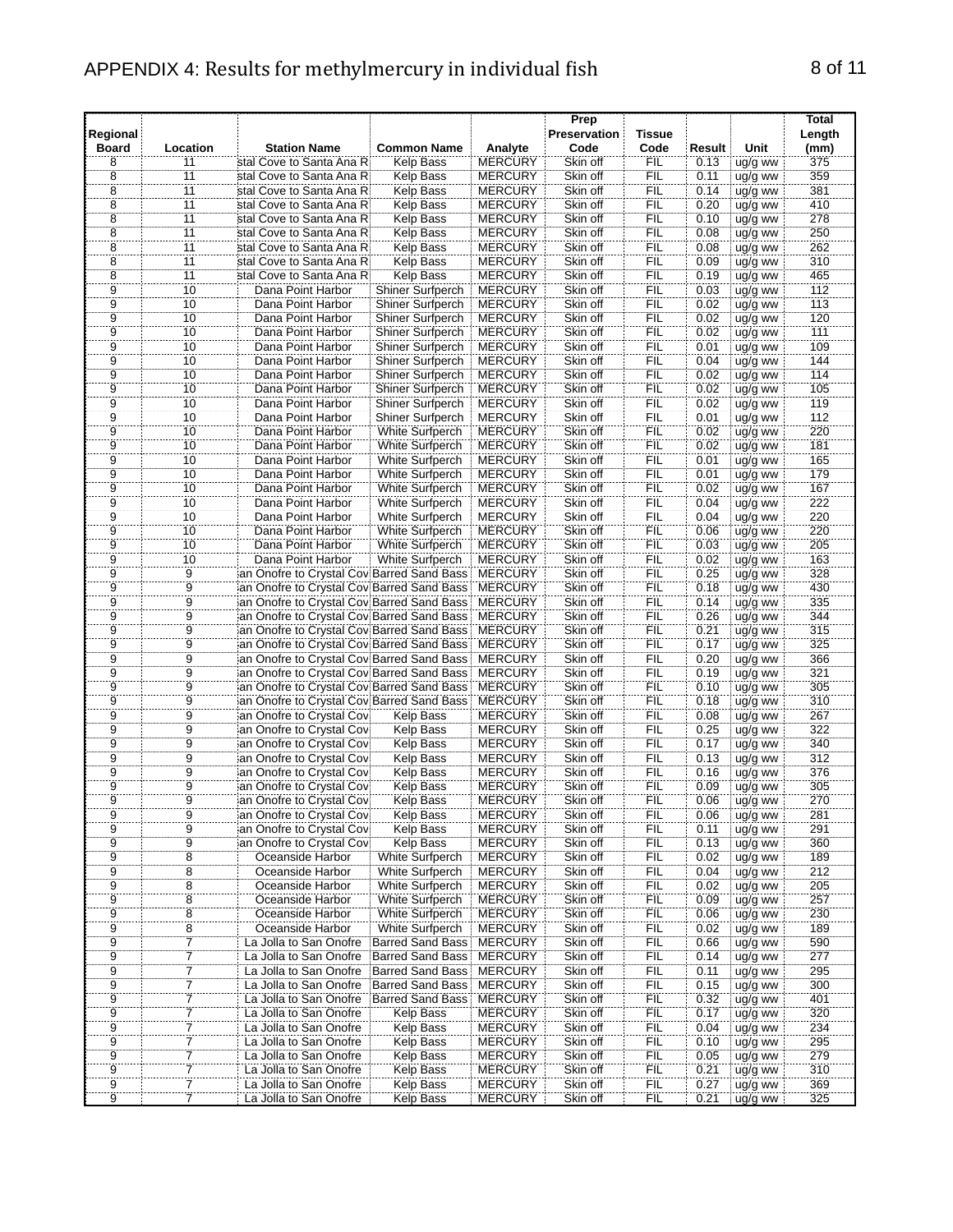## APPENDIX 4: Results for methylmercury in individual fish 9 of 11

|                          |                 |                        |                                  |                | Prep                 |                       |        |           | Total          |
|--------------------------|-----------------|------------------------|----------------------------------|----------------|----------------------|-----------------------|--------|-----------|----------------|
| Regional<br><b>Board</b> | Location        | <b>Station Name</b>    | <b>Common Name</b>               | Analyte        | Preservation<br>Code | <b>Tissue</b><br>Code | Result | Unit      | Length<br>(mm) |
| 9                        | 7               | La Jolla to San Onofre | <b>Kelp Bass</b>                 | <b>MERCURY</b> | Skin off             | FIL                   | 0.18   | ug/g ww   | 375            |
|                          | 7               | La Jolla to San Onofre | <b>Kelp Bass</b>                 | <b>MERCURY</b> | Skin off             | <b>FIL</b>            | 0.18   | ug/g ww   | 393            |
|                          | 7               | La Jolla to San Onofre | <b>Kelp Bass</b>                 | <b>MERCURY</b> | Skin off             | FIL                   | 0.05   | ug/g ww   | 252            |
| 9<br>9<br>9              | $\overline{6}$  | Mission Bay            | Shiner Surfperch                 | <b>MERCURY</b> | Skin off             | ÏΪ                    | 0.03   | $uq/q$ ww | 107            |
|                          | 6               | <b>Mission Bay</b>     | Shiner Surfperch                 | <b>MERCURY</b> | Skin off             | <b>FIL</b>            | 0.02   | ug/g ww   | 108            |
| 9                        | 6               | <b>Mission Bay</b>     | Shiner Surfperch                 | <b>MERCURY</b> | Skin off             | <b>FIL</b>            | 0.03   | ug/g ww   | 115            |
| 9                        | 6               | <b>Mission Bay</b>     | Shiner Surfperch                 | <b>MERCURY</b> | Skin off             | FIL                   | 0.02   | ug/g ww   | 111            |
| 9                        | 6               | <b>Mission Bay</b>     | Shiner Surfperch                 | <b>MERCURY</b> | Skin off             | <b>FIL</b>            | 0.07   | ug/g ww   | 112            |
| 9                        | 6               | <b>Mission Bay</b>     | Shiner Surfperch                 | <b>MERCURY</b> | Skin off             | FIL                   | 0.02   | ug/g ww   | 115            |
| $\overline{9}$           | $\overline{6}$  | <b>Mission Bay</b>     | Shiner Surfperch                 | <b>MERCURY</b> | Skin off             | FIL                   | 0.02   | ug/g ww   | 106            |
|                          | 6               | <b>Mission Bay</b>     | Shiner Surfperch                 | <b>MERCURY</b> | Skin off             | FIL                   | 0.02   | ug/g ww   | 110            |
|                          | $\overline{6}$  | <b>Mission Bay</b>     | Shiner Surfperch                 | <b>MERCURY</b> | Skin off             | FIL                   | 0.02   | ug/g ww   | 121            |
| 9<br>9<br>9              | $\overline{6}$  | <b>Mission Bay</b>     | Shiner Surfperch                 | <b>MERCURY</b> | Skin off             | ΪË                    | 0.03   | ug/g ww   | 113            |
|                          | $\overline{6}$  | <b>Mission Bay</b>     | Spotted Sand Bass MERCURY        |                | Skin off             | FIL                   | 0.20   | ug/g ww   | 393            |
| $\overline{9}$           | 6               | <b>Mission Bay</b>     | Spotted Sand Bass: MERCURY       |                | Skin off             | <b>FIL</b>            | 0.08   | ug/g ww   | 320            |
| $\overline{9}$           | 6               | <b>Mission Bay</b>     | Spotted Sand Bass: MERCURY       |                | Skin off             | FIL                   | 0.13   | ug/g ww   | 340            |
| $\overline{9}$           | $\overline{6}$  | <b>Mission Bay</b>     | Spotted Sand Bass MERCURY        |                | Skin off             | FIL                   | 0.15   | ug/g ww   | 385            |
| $\overline{9}$           | $\overline{6}$  | <b>Mission Bay</b>     | Spotted Sand Bass MERCURY        |                | Skin off             | FIL                   | 0.27   | ug/g ww   | 430            |
| $\overline{9}$           | $\overline{6}$  | <b>Mission Bay</b>     | Spotted Sand Bass: MERCURY       |                | Skin off             | FIL                   | 0.06   | ug/g ww   | 295            |
| $\bar{9}$                | $\overline{6}$  | <b>Mission Bay</b>     | Spotted Sand Bass MERCURY        |                | Skin off             | ÏΪ                    | 0.11   | ug/g ww   | 355            |
| $\ddot{\rm g}$           | $\overline{6}$  | <b>Mission Bay</b>     | Spotted Sand Bass MERCURY        |                | Skin off             | FIL                   | 0.06   | ug/g ww   | 330            |
| $\overline{9}$           | $\overline{6}$  | <b>Mission Bay</b>     | Spotted Sand Bass: MERCURY       |                | Skin off             | FIL                   | 0.07   | ug/g ww   | 284            |
| $\overline{9}$           | $6\phantom{1}6$ | <b>Mission Bay</b>     | Spotted Sand Bass MERCURY        |                | Skin off             | FIL                   | 0.09   | ug/g ww   | 306            |
| 9                        | 6               | <b>Mission Bay</b>     | White Surfperch                  | <b>MERCURY</b> | Skin off             | <b>FIL</b>            | 0.01   | ug/g ww   | 234            |
| 9                        | 6               | <b>Mission Bay</b>     | White Surfperch                  | <b>MERCURY</b> | Skin off             | FIL                   | 0.04   | ug/g ww   | 209            |
| $\overline{9}$           | $\overline{6}$  | <b>Mission Bay</b>     | White Surfperch                  | <b>MERCURY</b> | Skin off             | FIL                   | 0.03   | ug/g ww   | 270            |
|                          | $\overline{6}$  | <b>Mission Bay</b>     | <b>White Surfperch</b>           | <b>MERCURY</b> | Skin off             | FIL                   | 0.05   | ug/g ww   | 242            |
| $\frac{9}{9}$            | $6\phantom{.}$  | <b>Mission Bay</b>     | <b>White Surfperch</b>           | <b>MERCURY</b> | Skin off             | ΪFIL                  | 0.01   | ug/g ww   | 181            |
|                          | $\overline{6}$  | <b>Mission Bay</b>     | White Surfperch                  | <b>MERCURY</b> | Skin off             | ÏΪ                    | 0.05   | $uq/q$ ww | 257            |
| $\overline{9}$           | 6               | <b>Mission Bay</b>     | White Surfperch                  | <b>MERCURY</b> | Skin off             | FIL                   | 0.04   | ug/g ww   | 226            |
| 9                        | 6               | <b>Mission Bay</b>     | White Surfperch                  | <b>MERCURY</b> | Skin off             | FIL                   | 0.10   | ug/g ww   | 345            |
| 9                        | 6               | <b>Mission Bay</b>     | White Surfperch                  | <b>MERCURY</b> | Skin off             | FIL                   | 0.03   | ug/g ww   | 190            |
| 9                        | $6\phantom{1}$  | <b>Mission Bay</b>     | White Surfperch                  | <b>MERCURY</b> | Skin off             | FIL                   | 0.02   | ug/g ww   | 206            |
| 9                        | 5               | Pt Loma to La Jolla    | <b>Kelp Bass</b>                 | <b>MERCURY</b> | Skin off             | FIL                   | 0.34   | ug/g ww   | 227            |
| $\overline{9}$           | $\overline{5}$  | Pt Loma to La Jolla    | <b>Kelp Bass</b>                 | <b>MERCURY</b> | Skin off             | FIL                   | 0.22   | ug/g ww   | 335            |
|                          | $\overline{5}$  | Pt Loma to La Jolla    | Kelp Bass                        | <b>MERCURY</b> | Skin off             | FIL                   | 0.05   | ug/g ww   | 512            |
| $\frac{9}{9}$            | $\overline{5}$  | Pt Loma to La Jolla    | <b>Kelp Bass</b>                 | <b>MERCURY</b> | Skin off             | FIL                   | 0.03   | ug/g ww   | 266            |
| $\ddot{9}$               | $\overline{5}$  | Pt Loma to La Jolla    | Kelp Bass                        | <b>MERCURY</b> | Skin off             | FIL                   | 0.02   | ug/g ww   | 185            |
| Ï                        | $\overline{5}$  | Pt Loma to La Jolla    | Kelp Bass                        | <b>MERCURY</b> | Skin off             | FIL                   | 0.24   | ug/g ww   | 369            |
| $\boldsymbol{9}$         | 5               | Pt Loma to La Jolla    | Kelp Bass                        | <b>MERCURY</b> | Skin off             | FIL                   | 0.18   | ug/g ww   | 420            |
| $\overline{9}$           | $\overline{5}$  | Pt Loma to La Jolla    | <b>Kelp Bass</b>                 | <b>MERCURY</b> | Skin off             | FIL                   | 0.07   | ug/g ww   | 315            |
| $\overline{9}$           | $\overline{5}$  | Pt Loma to La Jolla    | <b>Kelp Bass</b>                 | <b>MERCURY</b> | Skin off             | FIL                   | 0.16   | ug/g ww   | 314            |
| $\ddot{9}$               | $\dddot{5}$     | Pt Loma to La Jolla    | <b>Kelp Bass</b>                 | <b>MERCURY</b> | Skin off             | FIL                   | 0.30   | ug/g ww   | 289            |
|                          | $\dddot{4}$     | Pt Loma                | <b>Barred Sand Bass</b>          | <b>MERCURY</b> | Skin off             | FIL                   | 0.16   | ug/g ww   | 349            |
| $\frac{9}{9}$            | $\overline{4}$  | Pt Loma                | <b>Barred Sand Bass</b>          | <b>MERCURY</b> | Skin off             | FIL                   | 0.41   | ug/g ww   | 387            |
| ğ                        | $\overline{4}$  | Pt Loma                | Barred Sand Bass: MERCURY        |                | Skin off             | FIL                   | 0.20   | ug/g ww   | 331            |
| 9                        | 4               | Pt Loma                | <b>Barred Sand Bass: MERCURY</b> |                | Skin off             | FIL                   | 0.24   | ug/g ww   | 372            |
| $\overline{9}$           | $\overline{4}$  | Pt Loma                | <b>Black Perch</b>               | <b>MERCURY</b> | Skin off             | <b>FIL</b>            | 0.12   | ug/g ww   | 264            |
| $\overline{9}$           | 4               | Pt Loma                | <b>Black Perch</b>               | <b>MERCURY</b> | Skin off             | <b>FIL</b>            | 0.08   | ug/g ww   | 238            |
| 9                        | 4               | Pt Loma                | <b>Black Perch</b>               | <b>MERCURY</b> | Skin off             | FIL                   | 0.11   | ug/g ww   | 216            |
|                          | $\overline{4}$  | Pt Loma                | <b>Black Perch</b>               | <b>MERCURY</b> | Skin off             | FIL                   | 0.10   | ug/g ww   | 273            |
|                          | ï,              | Pt Loma                | <b>Black Perch</b>               | <b>MERCURY</b> | Skin off             | FIL                   | 0.12   | ug/g ww   | 226            |
|                          | 4               | Pt Loma                | <b>Black Perch</b>               | <b>MERCURY</b> | Skin off             | <b>FIL</b>            | 0.07   | ug/g ww   | 245            |
| 9<br>9<br>9              | 4               | Pt Loma                | <b>Black Perch</b>               | <b>MERCURY</b> | Skin off             | FIL                   | 0.22   | ug/g ww   | 272            |
| $\overline{9}$           | $\ddot{4}$      | Pt Loma                | <b>Black Perch</b>               | <b>MERCURY</b> | Skin off             | FIL                   | 0.11   | ug/g ww   | 257            |
| $\overline{9}$           | 4               | Pt Loma                | <b>Black Perch</b>               | <b>MERCURY</b> | Skin off             | <b>FIL</b>            | 0.08   | ug/g ww   | 282            |
| 9                        | 4               | Pt Loma                | <b>Black Perch</b>               | <b>MERCURY</b> | Skin off             | <b>FIL</b>            | 0.10   | ug/g ww   | 250            |
| 9                        | $\overline{4}$  | Pt Loma                | Kelp Bass                        | <b>MERCURY</b> | Skin off             | <b>FIL</b>            | 0.14   | ug/g ww   | 329            |
| $\overline{9}$           | 4               | Pt Loma                | <b>Kelp Bass</b>                 | <b>MERCURY</b> | Skin off             | <b>FIL</b>            | 0.26   | ug/g ww   | 495            |
| $\overline{9}$           | $\overline{4}$  | Pt Loma                | <b>Kelp Bass</b>                 | <b>MERCURY</b> | Skin off             | FIL                   | 0.38   | ug/g ww   | 417            |
|                          | 4               | Pt Loma                | Kelp Bass                        | <b>MERCURY</b> | Skin off             | FIL                   | 0.18   | ug/g ww   | 302            |
|                          | 4               | Pt Loma                | Kelp Bass                        | <b>MERCURY</b> | Skin off             | FIL                   | 0.12   | ug/g ww   | 294            |
| $\frac{9}{9}$            | $\dddot{4}$     | Pt Loma                | Kelp Bass                        | <b>MERCURY</b> | Skin off             | FIL                   | 0.20   | ug/g ww   | 316            |
|                          | $\overline{4}$  | Pt Loma                | Kelp Bass                        | <b>MERCURY</b> | Skin off             | FIL                   | 0.13   | ug/g ww   | 403            |
| $\overline{9}$           | 4               | Pt Loma                | Kelp Bass                        | <b>MERCURY</b> | Skin off             | <b>FIL</b>            | 0.27   | ug/g ww   | 314            |
| $\widetilde{9}$          | $\overline{4}$  | Pt Loma                | Kelp Bass                        | <b>MERCURY</b> | Skin off             | FIL                   | 0.17   | ug/g ww   | 324            |
| $\overline{9}$           | $\overline{4}$  | Pt Loma                | Kelp Bass                        | <b>MERCURY</b> | Skin off             | FIL                   | 0.23   | ug/g ww   | 335            |
|                          |                 |                        |                                  |                |                      |                       |        |           |                |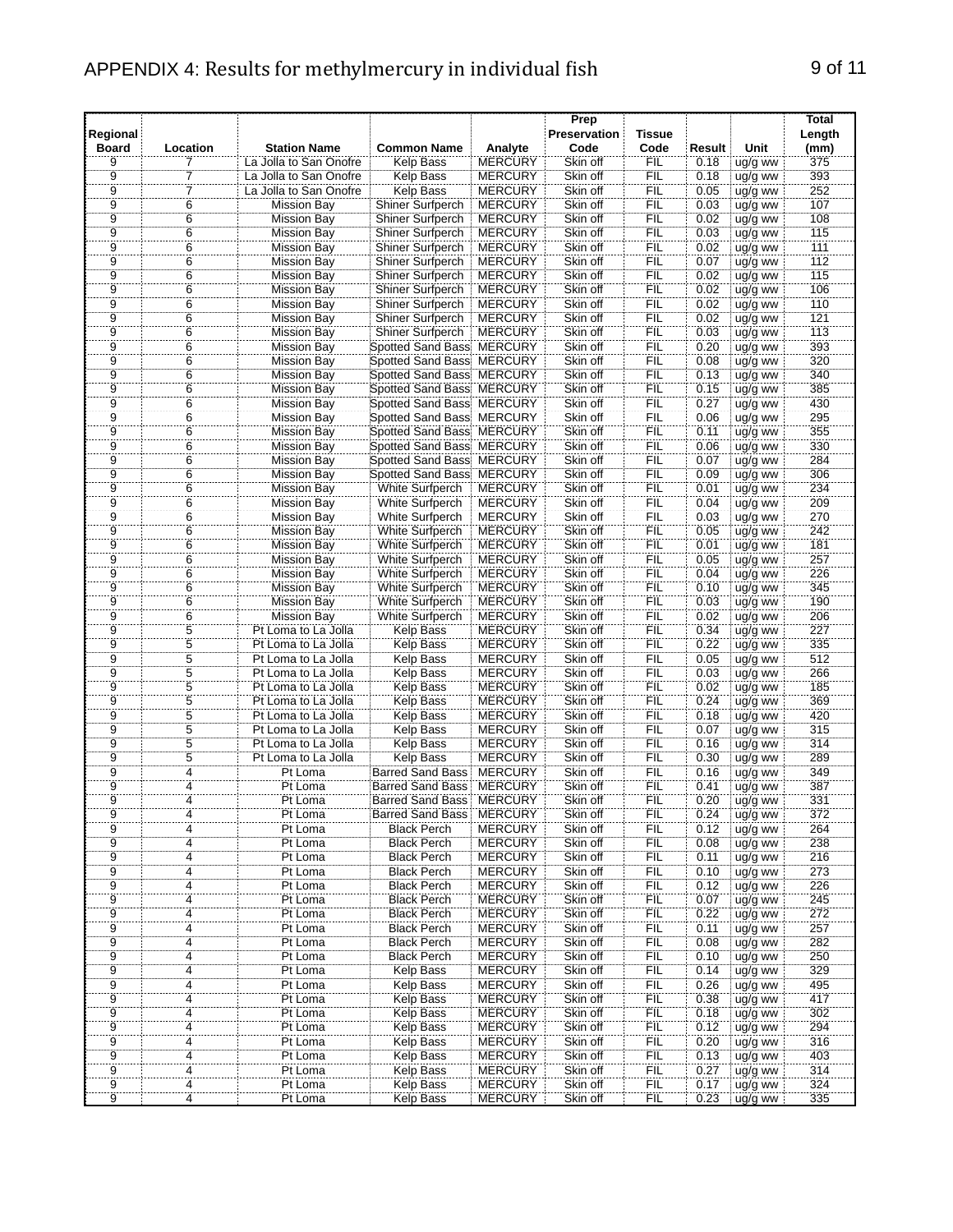## APPENDIX 4: Results for methylmercury in individual fish 10 of 11

|                          |                                   |                     |                                   |                | Prep                 |                       |        |         | <b>Total</b>     |
|--------------------------|-----------------------------------|---------------------|-----------------------------------|----------------|----------------------|-----------------------|--------|---------|------------------|
| Regional<br><b>Board</b> | Location                          | <b>Station Name</b> | <b>Common Name</b>                | Analyte        | Preservation<br>Code | <b>Tissue</b><br>Code | Result | Unit    | Length<br>(mm)   |
| 9                        | 3                                 | SD North Bay        | <b>Barred Sand Bass</b>           | <b>MERCURY</b> | Skin off             | FIL                   | 0.23   | ug/g ww | 497              |
|                          |                                   | SD North Bay        | <b>Barred Sand Bass</b>           | <b>MERCURY</b> | Skin off             | <b>FIL</b>            | 0.12   | ug/g ww | 350              |
| $\frac{9}{9}$            | $\frac{3}{3}$                     | SD North Bay        | Barred Sand Bass                  | <b>MERCURY</b> | Skin off             | ΪË                    | 0.15   | ug/g ww | 336              |
|                          |                                   | SD North Bay        | <b>Barred Sand Bass: MERCURY</b>  |                | Skin off             | FIL                   | 0.08   | ug/g ww | 401              |
| ğ                        | $\overline{3}$                    | SD North Bay        | <b>Barred Sand Bass</b>           | <b>MERCURY</b> | Skin off             | FIL                   | 0.10   | ug/g ww | 368              |
| $\overline{9}$           | $\overline{3}$                    | SD North Bay        | Barred Sand Bass                  | <b>MERCURY</b> | Skin off             | FIL                   | 0.09   | ug/g ww | 257              |
| 9                        | 3                                 | SD North Bay        | <b>Barred Sand Bass</b>           | <b>MERCURY</b> | Skin off             | FIL                   | 0.11   | ug/g ww | 398              |
| 9                        | $\overline{3}$                    | SD North Bay        | <b>Barred Sand Bass</b>           | <b>MERCURY</b> | Skin off             | <b>FIL</b>            | 0.09   | ug/g ww | 261              |
| 9                        | $\overline{3}$                    | SD North Bay        | <b>Barred Sand Bass</b>           | <b>MERCURY</b> | Skin off             | FIL                   | 0.11   | ug/g ww | 393              |
|                          |                                   | SD North Bay        | <b>Barred Sand Bass</b>           | <b>MERCURY</b> | Skin off             | FIL                   | 0.15   | ug/g ww | 432              |
|                          | $\frac{3}{3}$                     | SD North Bay        | Shiner Surfperch                  | <b>MERCURY</b> | Skin off             | FIL                   | 0.03   | ug/g ww | 114              |
| 0 0 0 0 0                |                                   | SD North Bay        | Shiner Surfperch                  | <b>MERCURY</b> | Skin off             | FIL                   | 0.03   | ug/g ww | 128              |
|                          | $\overline{3}$                    | SD North Bay        | Shiner Surfperch                  | <b>MERCURY</b> | Skin off             | FIL                   | 0.06   | ug/g ww | 115              |
|                          | $\overline{3}$                    | SD North Bay        | Shiner Surfperch                  | <b>MERCURY</b> | Skin off             | ÏFIL                  | 0.03   | ug/g ww | 109              |
|                          | $\overline{3}$                    | SD North Bay        | Shiner Surfperch                  | <b>MERCURY</b> | Skin off             | FIL                   | 0.04   | ug/g ww | 110              |
| $\overline{9}$           | $\overline{3}$                    | SD North Bay        | Shiner Surfperch                  | <b>MERCURY</b> | Skin off             | FIL                   | 0.03   | ug/g ww | 108              |
| $\overline{9}$           | $\overline{3}$                    | SD North Bay        | Shiner Surfperch                  | <b>MERCURY</b> | Skin off             | FIL                   | 0.05   | ug/g ww | $\overline{117}$ |
| $\frac{9}{9}$            | $\overline{3}$                    | SD North Bay        | Shiner Surfperch                  | <b>MERCURY</b> | Skin off             | FIL                   | 0.07   | ug/g ww | 116              |
|                          | $\overline{3}$                    | SD North Bay        | Shiner Surfperch                  | <b>MERCURY</b> | Skin off             | FIL                   | 0.03   | ug/g ww | 110              |
| ÿ                        | 3                                 | SD North Bay        | Shiner Surfperch                  | <b>MERCURY</b> | Skin off             | FIL                   | 0.03   | ug/g ww | 120              |
| ğ                        | $\overline{3}$                    | SD North Bay        | Spotted Sand Bass                 | <b>MERCURY</b> | Skin off             | FIL                   | 0.18   | ug/g ww | 371              |
| $\overline{9}$           | $\overline{3}$                    | SD North Bay        | Spotted Sand Bass: MERCURY        |                | Skin off             | FIL                   | 0.11   | ug/g ww | 265              |
| $\overline{9}$           | $\overline{3}$                    | SD North Bay        | Spotted Sand Bass: MERCURY        |                | Skin off             | <b>FIL</b>            | 0.20   | ug/g ww | 360              |
| 9                        | $\overline{3}$                    | SD North Bay        | Spotted Sand Bass: MERCURY        |                | Skin off             | <b>FIL</b>            | 0.23   | ug/g ww | 290              |
| 9                        | $\overline{3}$                    | SD North Bay        | Spotted Sand Bass: MERCURY        |                | Skin off             | FIL                   | 0.18   | ug/g ww | 322              |
| $\overline{9}$           | $\overline{3}$                    | SD North Bay        | <b>Spotted Sand Bass: MERCURY</b> |                | Skin off             | FIL                   | 0.27   | ug/g ww | 332              |
|                          |                                   | SD North Bay        | Spotted Sand Bass MERCURY         |                | Skin off             | <b>FIL</b>            | 0.16   | ug/g ww | 345              |
| 0 0 0 0                  | $3\overline{3}$<br>$\overline{3}$ | SD North Bay        | Spotted Sand Bass: MERCURY        |                | Skin off             | ΪË                    | 0.14   | ug/g ww | 306              |
|                          |                                   | SD North Bay        | Spotted Sand Bass: MERCURY        |                | Skin off             | FIL                   | 0.24   | ug/g ww | 340              |
|                          |                                   | SD North Bay        | Spotted Sand Bass: MERCURY        |                | Skin off             | FIL                   | 0.26   | ug/g ww | 310              |
| $\overline{9}$           | $\overline{2}$                    | SD South Bay        | Shiner Surfperch                  | <b>MERCURY</b> | Skin off             | FIL                   | 0.07   | ug/g ww | 136              |
| 9                        | $\overline{2}$                    | SD South Bay        | Shiner Surfperch                  | <b>MERCURY</b> | Skin off             | FIL                   | 0.08   | ug/g ww | 119              |
| 9                        | $\overline{2}$                    | SD South Bay        | Shiner Surfperch                  | <b>MERCURY</b> | Skin off             | FIL                   | 0.07   | ug/g ww | 110              |
| 9                        | $\overline{2}$                    | SD South Bay        | Shiner Surfperch                  | <b>MERCURY</b> | Skin off             | FIL                   | 0.08   | ug/g ww | 130              |
|                          | $\frac{2}{2}$ $\frac{2}{2}$       | <b>SD South Bay</b> | Shiner Surfperch                  | <b>MERCURY</b> | Skin off             | FIL                   | 0.09   | ug/g ww | 123              |
| 0 0 0 0 0                |                                   | SD South Bay        | Shiner Surfperch                  | <b>MERCURY</b> | Skin off             | FIL                   | 0.03   | ug/g ww | 110              |
|                          |                                   | SD South Bay        | Shiner Surfperch                  | <b>MERCURY</b> | Skin off             | FIL                   | 0.06   | ug/g ww | 108              |
|                          |                                   | SD South Bay        | Shiner Surfperch                  | <b>MERCURY</b> | Skin off             | FIL                   | 0.09   | ug/g ww | 119              |
|                          | $\overline{2}$                    | SD South Bay        | Shiner Surfperch                  | <b>MERCURY</b> | Skin off             | ÏFIL                  | 0.10   | ug/g ww | 120              |
|                          | $\overline{2}$                    | SD South Bay        | Shiner Surfperch                  | <b>MERCURY</b> | Skin off             | FIL                   | 0.09   | ug/g ww | 132              |
| $\overline{9}$           | $\overline{2}$                    | SD South Bay        | Spotted Sand Bass MERCURY         |                | Skin off             | FIL                   | 0.09   | ug/g ww | 195              |
| ğ                        | $\overline{2}$                    | SD South Bay        | Spotted Sand Bass: MERCURY        |                | Skin off             | FIL                   | 0.25   | ug/g ww | 309              |
| ÿ                        | $\frac{2}{2}$                     | SD South Bay        | Spotted Sand Bass MERCURY         |                | Skin off             | FIL                   | 0.25   | ug/g ww | 307              |
| $\ddot{\rm g}$           |                                   | <b>SD South Bay</b> | Spotted Sand Bass: MERCURY        |                | Skin off             | Έiμ                   | 0.20   | ug/g ww | 330              |
| ÿ                        |                                   | SD South Bay        | Spotted Sand Bass: MERCURY        |                | Skin off             | FIL                   | 0.17   | ug/g ww | 252              |
| ğ                        | $\overline{2}$                    | SD South Bay        | Spotted Sand Bass MERCURY         |                | Skin off             | FIL                   | 0.29   | ug/g ww | 336              |
| 9                        | $\overline{\mathbf{c}}$           | SD South Bay        | Spotted Sand Bass: MERCURY        |                | Skin off             | <b>FIL</b>            | 0.11   | ug/g ww | 326              |
| $\overline{9}$           | $\overline{2}$                    | SD South Bay        | Spotted Sand Bass MERCURY         |                | Skin off             | FIL                   | 0.22   | ug/g ww | 315              |
| 9                        | $\overline{2}$                    | SD South Bay        | Spotted Sand Bass: MERCURY        |                | Skin off             | <b>FIL</b>            | 0.32   | ug/g ww | 362              |
| 9                        |                                   | SD South Bay        | Spotted Sand Bass: MERCURY        |                | Skin off             | FIL                   | 0.23   | ug/g ww | 342              |
| 0 0 0 0 0                | $\frac{2}{1}$                     | TJ to North Island  | <b>Barred Sand Bass: MERCURY</b>  |                | Skin off             | FIL                   | 0.12   | ug/g ww | 330              |
|                          |                                   | TJ to North Island  | Barred Sand Bass   MERCURY        |                | Skin off             | <b>FIL</b>            | 0.32   | ug/g ww | 411              |
|                          | 1                                 | TJ to North Island  | Barred Sand Bass   MERCURY        |                | Skin off             | <b>FIL</b>            | 0.17   | ug/g ww | 367              |
|                          | j.                                | TJ to North Island  | Barred Sand Bass   MERCURY        |                | Skin off             | FIL                   | 0.20   | ug/g ww | 381              |
|                          | ï                                 | TJ to North Island  | <b>Barred Sand Bass MERCURY</b>   |                | Skin off             | FIL                   | 0.38   | ug/g ww | 402              |
|                          | 1                                 | TJ to North Island  | Barred Sand Bass MERCURY          |                | Skin off             | <b>FIL</b>            | 0.18   | ug/g ww | 337              |
| 9                        | 1                                 | TJ to North Island  | Barred Sand Bass MERCURY          |                | Skin off             | <b>FIL</b>            | 0.01   | ug/g ww | 391              |
| 9                        | $\overline{1}$                    | TJ to North Island  | Barred Sand Bass: MERCURY         |                | Skin off             | <b>FIL</b>            | 0.25   | ug/g ww | 366              |
| 9                        | 1                                 | TJ to North Island  | <b>Barred Sand Bass</b>           | <b>MERCURY</b> | Skin off             | <b>FIL</b>            | 0.25   | ug/g ww | 346              |
|                          | Ï                                 | TJ to North Island  | <b>Barred Sand Bass</b>           | <b>MERCURY</b> | Skin off             | FIL                   | 0.20   | ug/g ww | 352              |
| $\frac{9}{9}$            | Ï                                 | TJ to North Island  | Kelp Bass                         | <b>MERCURY</b> | Skin off             | FIL                   | 0.11   | ug/g ww | 314              |
|                          | ï                                 | TJ to North Island  | <b>Kelp Bass</b>                  | <b>MERCURY</b> | Skin off             | <b>FIL</b>            | 0.12   | ug/g ww | 355              |
|                          | ï                                 | TJ to North Island  | Kelp Bass                         | <b>MERCURY</b> | Skin off             | FIL                   | 0.19   | ug/g ww | 366              |
| ğ                        | Ï                                 | TJ to North Island  | Kelp Bass                         | <b>MERCURY</b> | Skin off             | FIL                   | 0.08   | ug/g ww | 350              |
| 9                        | $\overline{\mathbf{1}}$           | TJ to North Island  | Kelp Bass                         | <b>MERCURY</b> | Skin off             | <b>FIL</b>            | 0.19   | ug/g ww | 308              |
| $\overline{9}$           | Ï,                                | TJ to North Island  | Kelp Bass                         | <b>MERCURY</b> | Skin off             | FIL                   | 0.12   | ug/g ww | 340              |
| 9                        | ï                                 | TJ to North Island  | Kelp Bass                         | <b>MERCURY</b> | Skin off             | <b>FIL</b>            | 0.43   | ug/g ww | 404              |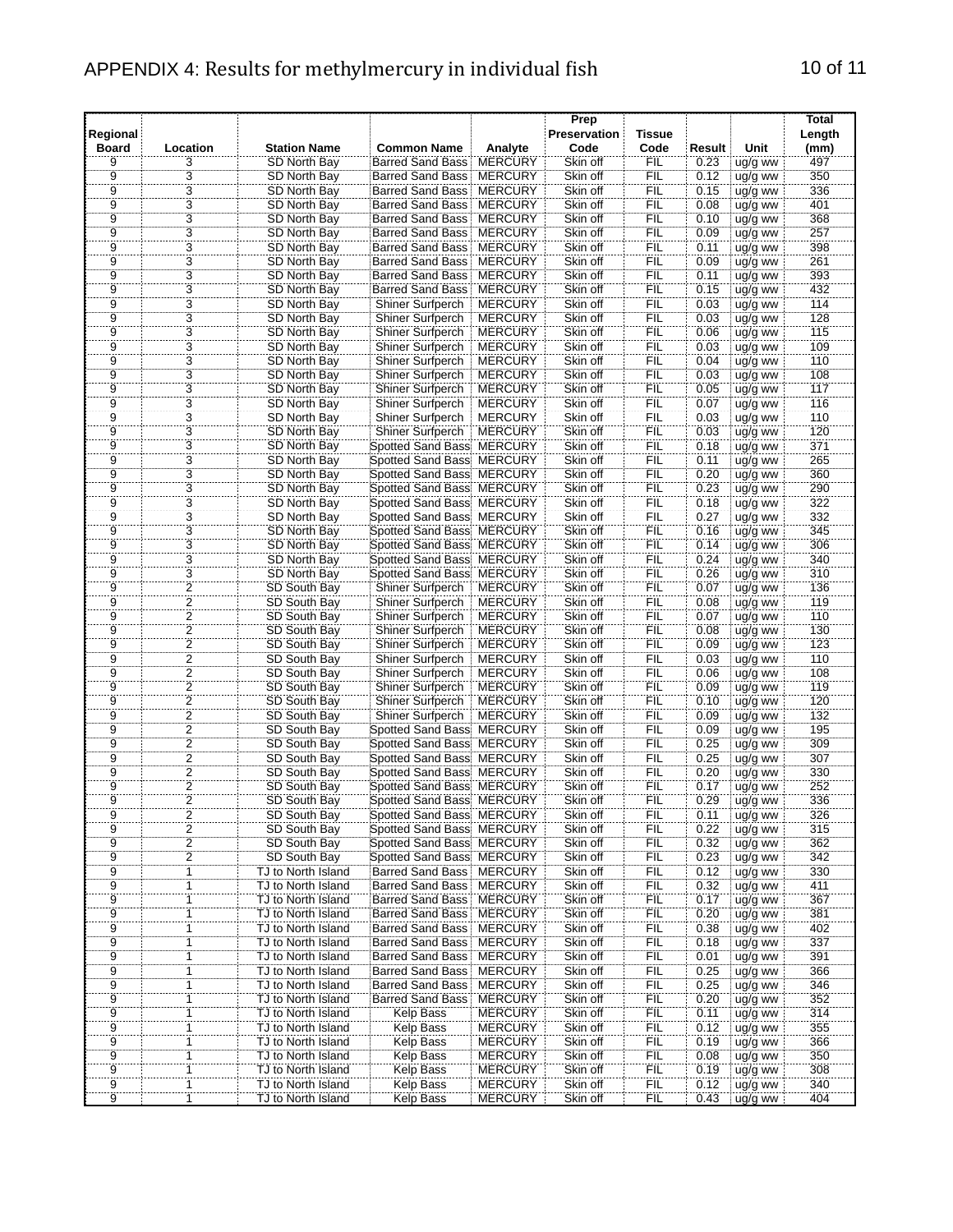## APPENDIX 4: Results for methylmercury in individual fish 11 of 11

| Regional<br><b>Board</b> | Location | <b>Station Name</b> | <b>Common Name</b> | Analyte        | Prep<br><b>Preservation</b><br>Code | Tissue<br>Code | Result | Unit    | Total<br>Length<br>(mm) |
|--------------------------|----------|---------------------|--------------------|----------------|-------------------------------------|----------------|--------|---------|-------------------------|
|                          |          | TJ to North Island  | <b>Kelp Bass</b>   | <b>MERCURY</b> | Skin off                            | FIL            | 0.04   | ug/g ww | 320                     |
|                          |          | TJ to North Island  | Kelp Bass          | <b>MERCURY</b> | Skin off                            | FIL            |        | ua/a ww | 393                     |
|                          |          | J to North Island   | Kelp Bass          | <b>MERCURY</b> | Skin off                            | FIL            |        | ua/a ww | 310                     |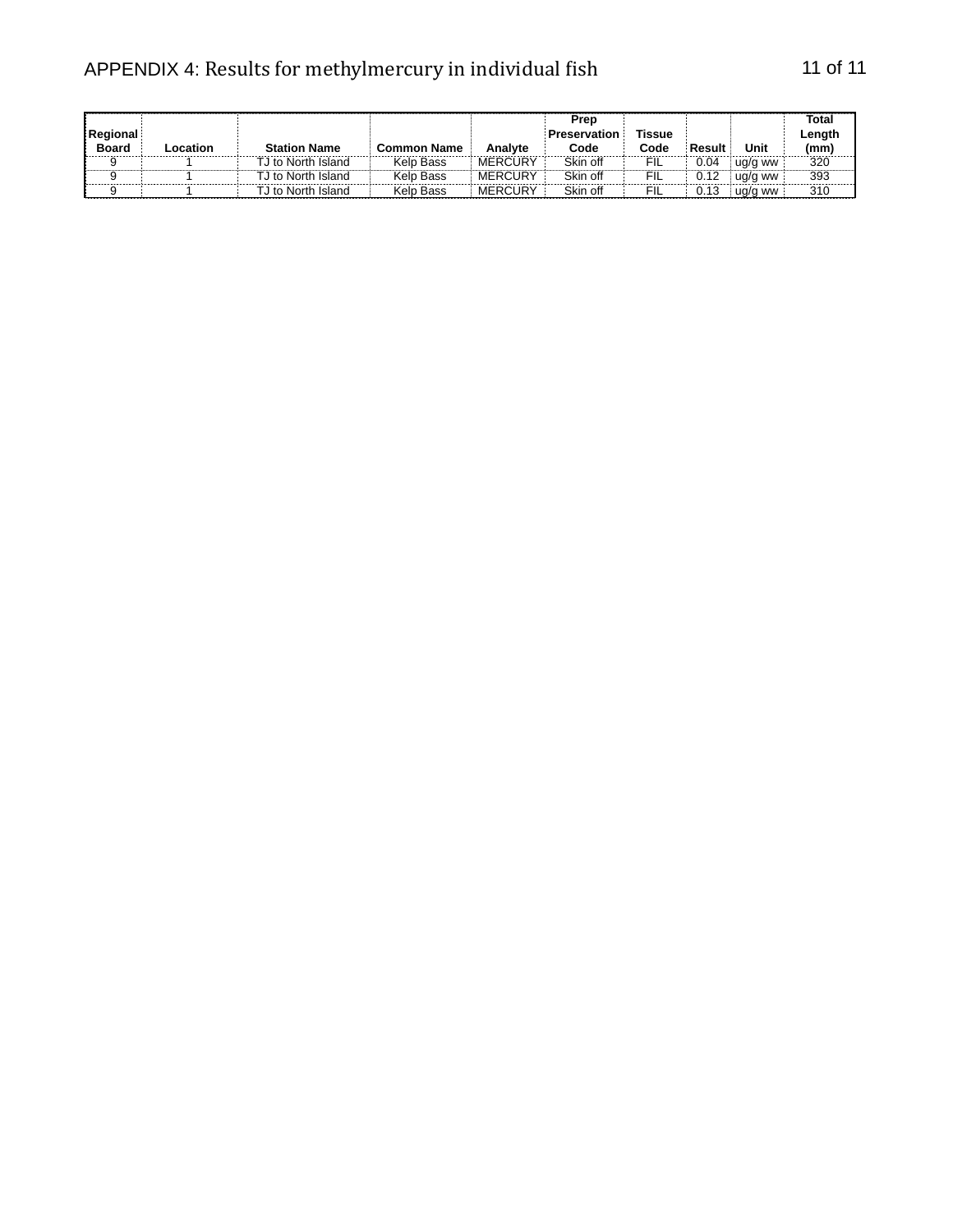# **APPENDIX 5**

Year 1 results of the SWAMP Coast Survey: Results for perfluorinated chemicals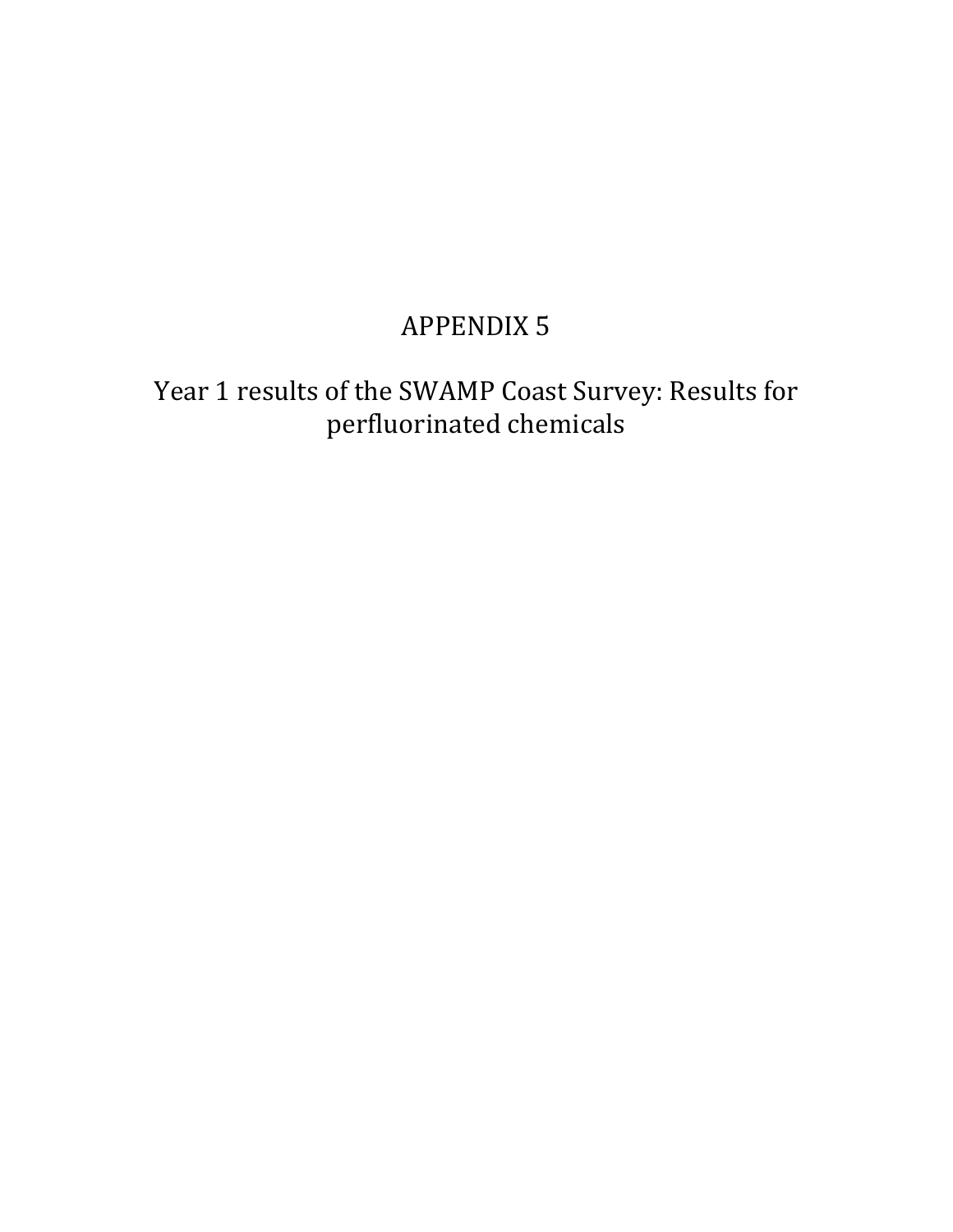|                                              |                          |           |                                                    |                                       |                                     | <b>Numbe</b> |                   | <b>PrepPreser</b>    |                                                      |        |                              |                  |                        |                 | LipidCon       |                    |                    |
|----------------------------------------------|--------------------------|-----------|----------------------------------------------------|---------------------------------------|-------------------------------------|--------------|-------------------|----------------------|------------------------------------------------------|--------|------------------------------|------------------|------------------------|-----------------|----------------|--------------------|--------------------|
|                                              | Protoc                   | ProjectCo |                                                    |                                       |                                     |              | rinCom TissueC    | vationNam            |                                                      |        | Unit                         | Basis            | ResQu                  |                 | centratio      | AvgofTotal UnitLen |                    |
| CompositeID                                  | olCode                   | de        | Year StationCode                                   | Location                              | CommonName                          |              | ode               |                      | AnalyteName                                          | Result | :Name                        | Code             |                        | alCode LipidPct |                | :Length            | gthFish            |
| C2 204STHBAYRMP09ONA                         | <b>RMP</b>               |           | 09RMP2ST 2009 204STHBAY                            | South Bay (1)                         | Northern Anchovy                    |              | 39 FIL            | Skin off             | Perfluorobutanesulfonate                             |        | $0.00$ ing/g                 | ww               | ND)                    |                 |                |                    | 89 mm              |
| C1 203OAKLNDRMP09ONA                         | <b>RMP</b>               |           | 09RMP2ST 2009 203OAKLND                            | Oakland (2)                           | Northern Anchovy                    |              | 33 FIL            | Skin off             | Perfluorobutanesulfonate                             |        | 0.00 ing/g                   | <b>WW</b>        | <b>ND</b>              |                 |                |                    | 85 mm              |
| C2 204STHBAYRMP09WST                         | <b>RMP</b>               |           | 09RMP2ST 2009 204STHBAY                            | South Bay (1)                         | White Sturgeon                      |              | 3 FIL             | Skin off             | Perfluorobutanesulfonate                             |        | $0.00$ ing/g                 | <b>WW</b>        | <b>ND</b>              |                 |                |                    | 1237 mm            |
| C1 204STHBAYRMP09SHS<br>C2 203CENTRLRMP09STB | <b>RMP</b><br><b>RMP</b> |           | 09RMP2ST 2009 204STHBAY                            | South Bay (1)                         | Shiner Surfperch                    |              | 19 WNHTG<br>3 FIL | Skin on,<br>Skin off | Sca Perfluorobutanesulfonate                         |        | $0.00$ ing/g                 | ww               | <b>ND</b><br><b>ND</b> | 2.2             | $\overline{0}$ |                    | 114 mm<br>683 mm   |
|                                              | <b>RMP</b>               |           | 09RMP2ST 2009 203CENTRL<br>09RMP2ST 2009 206SNPBLO | Central Bay (6)                       | <b>Striped Bass</b>                 |              | 3 FIL             |                      | Perfluorobutanesulfonate<br>Perfluorobutanesulfonate |        | $0.00$ :ng/g                 | ww               | ND                     |                 |                |                    | 1323 mm            |
| C1_206SNPBLORMP09WST<br>C1_203CENTRLRMP09OLS | <b>RMP</b>               |           | 09RMP2ST 2009 203CENTRL                            | San Pablo Bay (5)<br>Central Bay (6)  | White Sturgeon<br>Leopard shark     |              | 3 FIL             | Skin off<br>Skin off | Perfluorobutanesulfonate                             |        | $0.00$ ing/g<br>$0.00$ ng/g  | <b>WW</b><br>ww  | <b>ND</b>              |                 |                |                    | 1143 mm            |
| C1 206SNPBLORMP09SHS                         | <b>RMP</b>               |           | 09RMP2ST 2009 206SNPBLO                            | San Pablo Bay (5)                     | Shiner Surfperch                    |              | 14 WNHTG          |                      | Skin On. Sc: Perfluorobutanesulfonate                |        | $0.00$ :ng/g                 | ww               | <b>ND</b>              | 1.62            | $\mathbf 0$    |                    | 107 mm             |
| 21 203OAKLNDRMP09SHS                         | <b>RMP</b>               |           | 09RMP2ST 2009 203OAKLND                            | Oakland (2)                           | Shiner Surfperch                    |              | 20 WNHTG          |                      | Skin On, Sc: Perfluorobutanesulfonate                |        | $0.00$ ing/g                 | <b>WW</b>        | <b>ND</b>              | 1.37            | Ō              |                    | 114 mm             |
| C1_203CENTRLRMP09OWC                         | <b>RMP</b>               |           | 09RMP2ST 2009 203CENTRL                            | Central Bay (6)                       | White Croaker                       |              | 5 FIL             | Skin off             | Perfluorobutanesulfonate                             |        | $0.00$ ng/g                  | ww               | <b>ND</b>              | 0.68            | ö              |                    | 260 mm             |
| C1_206SNPBLORMP09OCH                         | <b>RMP</b>               |           | 09RMP2ST 2009 206SNPBLO                            | San Pablo Bay (5)                     | California Halibut                  |              | 3 FIL             | Skin off             | Perfluorobutanesulfonate                             |        | $0.00$ :ng/g                 | ww               | <b>ND</b>              |                 |                |                    | 657 mm             |
| C4 206SNPBLORMP09STB                         | <b>RMP</b>               |           | 09RMP2ST 2009 206SNPBLO                            | San Pablo Bay (5)                     | <b>Striped Bass</b>                 |              | 3 FIL             | Skin off             | Perfluorobutanesulfonate                             |        | $0.00$ ing/g                 | .ww              | <b>ND</b>              |                 |                |                    | 667 mm             |
| 21 204STHBAYRMP09OLS                         | <b>RMP</b>               |           | 09RMP2ST 2009 204STHBAY                            | South Bay (1)                         | Leopard shark                       |              | 3 FIL             | Skin off             | Perfluorobutanesulfonate                             |        | $0.00$ ; ng/g                | ww               | <b>ND</b>              |                 |                |                    | 038 mm             |
| C1 206SNPBLORMP09OLS                         | <b>RMP</b>               |           | 09RMP2ST 2009 206SNPBLO                            | San Pablo Bay (5)                     | Leopard shark                       |              | 3 FIL             | Skin off             | Perfluorobutanesulfonate                             |        | $0.00$ ing/g                 | ww               | <b>ND</b>              |                 |                |                    | 1103 mm            |
| C1 203CENTRLRMP09OCH                         | <b>RMP</b>               |           | 09RMP2ST 2009 203CENTRL                            | Central Bay (6)                       | California Halibut                  |              | 3 FIL             | Skin off             | Perfluorobutanesulfonate                             |        | $0.00$ ing/g                 | ww               | <b>ND</b>              |                 |                |                    | 693 mm             |
| C1_204STHBAYRMP09ONA                         | <b>RMP</b>               |           | 09RMP2ST 2009 204STHBAY                            | South Bay (1)                         | Northern Anchovy                    |              | 39 FIL            | Skin off             | Perfluorobutanesulfonate                             |        | $0.00$ ing/g                 | ww               | <b>ND</b>              |                 |                |                    | 89 mm              |
| C3 206SNPBLORMP09STB                         | <b>RMP</b>               |           | 09RMP2ST 2009 206SNPBLO                            | San Pablo Bay (5)                     | <b>Striped Bass</b>                 |              | 3 FIL             | Skin off             | Perfluorobutanesulfonate                             |        | $0.00$ ing/g                 | ww               | <b>ND</b>              |                 |                |                    | 667 mm             |
| C1_203SANFRNRMP09OCH                         | <b>RMP</b>               |           | 09RMP2ST 2009 203SANFRN                            | San Francisco Wate California Halibut |                                     |              | 3 FIL             | Skin off             | Perfluorobutanesulfonate                             |        | $0.00$ ing/g                 | ww               | <b>ND</b>              |                 |                |                    | 640 mm             |
| C1_204STHBAYRMP09OWC                         | <b>RMP</b>               |           | 09RMP2ST 2009 204STHBAY                            | South Bay (1)                         | <b>White Croaker</b>                |              | 5 FIL             | Skin off             | Perfluorobutanesulfonate                             |        | $0.00$ ing/g                 | :ww              | ND                     | 0.42            | 0              |                    | 276 mm             |
| 21 203OAKLNDRMP09OWC                         | <b>RMP</b>               |           | 09RMP2ST 2009 203OAKLND                            | Oakland (2)                           | <b>White Croaker</b>                |              | 5 FIL             | Skin off             | Perfluorobutanesulfonate                             |        | $0.00$ ing/g                 | ww               | ND <sup>-</sup>        | 0.86            | ö              |                    | 213 mm             |
| C1_204STHBAYRMP09WST                         | <b>RMP</b>               |           | 09RMP2ST 2009 204STHBAY                            | South Bay (1)                         | White Sturgeon                      |              | 3 FIL             | Skin off             | Perfluorobutanesulfonate                             |        | $0.00$ ; ng/g                | ww               | <b>ND</b>              |                 |                |                    | 1223 mm            |
| C1 204STHBAYRMP09WST                         | <b>RMP</b>               |           | 09RMP2ST 2009 204STHBAY                            | South Bay (1)                         | White Sturgeon                      |              | $3$ FIL           | Skin off             | Perfluorobutanoate                                   |        | $0.00$ :ng/g                 | ww               | <b>ND</b>              |                 |                |                    | 1223 mm            |
| C1 203OAKLNDRMP09SHS                         | <b>RMP</b><br>RMP        |           | 09RMP2ST 2009 203OAKLND                            | Oakland (2)                           | Shiner Surfperch                    |              | 20 WNHTG<br>3 FIL | <b>Skin On</b>       | Sc: Perfluorobutanoate                               |        | $0.00$ ing/g                 | ww               | ND<br><b>ND</b>        | 1.37            | 0              |                    | 114 mm             |
| C2 203CENTRLRMP09STB<br>C1 206SNPBLORMP09WST | <b>RMP</b>               |           | 09RMP2ST 2009 203CENTRL<br>09RMP2ST 2009 206SNPBLO | Central Bay (6)<br>San Pablo Bay (5)  | <b>Striped Bass</b>                 |              | $3$ FIL           | Skin off<br>Skin off | Perfluorobutanoate<br>Perfluorobutanoate             |        | $0.00$ ; ng/g                | ww               | ND                     |                 |                |                    | 683 mm             |
| C1_206SNPBLORMP09SHS                         | <b>RMP</b>               |           | 09RMP2ST: 2009 206SNPBLO                           | San Pablo Bay (5)                     | White Sturgeon<br>Shiner Surfperch  |              | 14 WNHTG          | Skin On.             | Sc: Perfluorobutanoate                               |        | $0.00$ ing/g                 | .ww<br>ww        | <b>ND</b>              |                 |                |                    | 1323 mm<br>107:mm  |
| C1 206SNPBLORMP09OCH                         | <b>RMP</b>               |           | 09RMP2ST 2009 206SNPBLO                            | San Pablo Bay (5)                     | California Halibut                  |              | 3 FIL             | Skin off             | Perfluorobutanoate                                   |        | $0.00$ ing/g<br>$0.00$ ing/g | ww               | <b>ND</b>              | 1.62            | $\overline{0}$ |                    | 657 mm             |
| C1 203CENTRLRMP09OWC                         | RMP                      |           | 09RMP2ST 2009 203CENTRL                            | Central Bay (6)                       | <b>White Croaker</b>                |              | 5 FIL             | Skin off             | Perfluorobutanoate                                   |        | $0.00$ ing/g                 | ww               | ND                     | 0.68            | $\overline{0}$ |                    | 260 mm             |
| C4 206SNPBLORMP09STB                         | <b>RMP</b>               |           | 09RMP2ST 2009 206SNPBLO                            | San Pablo Bay (5)                     | <b>Striped Bass</b>                 |              | 3 FIL             | Skin off             | Perfluorobutanoate                                   |        | $0.00$ ng/g                  | ww               | <b>ND</b>              |                 |                |                    | 667 mm             |
| C2 204STHBAYRMP09ONA                         | <b>RMP</b>               |           | 09RMP2ST 2009 204STHBAY                            | South Bay (1)                         | Northern Anchovy                    |              | 39 FIL            | Skin off             | Perfluorobutanoate                                   |        | $0.00$ : ng/g                | .ww              | ND                     |                 |                |                    | 89 mm              |
| 204STHBAYRMP09SHS                            | <b>RMP</b>               |           | 09RMP2ST 2009 204STHBAY                            | South Bay (1)                         | Shiner Surfperch                    |              | 19 WNH            | Skin on,             | Perfluorobutanoate                                   |        | $0.00$ ing/g                 | .ww              | ND                     | 2.2             | 0              |                    | 114 mm             |
| C1 203CENTRLRMP09OLS                         | <b>RMP</b>               |           | 09RMP2ST 2009 203CENTRL                            | Central Bay (6)                       | Leopard shark                       |              | 3 FIL             | Skin off             | Perfluorobutanoate                                   |        | $0.00$ ng/g                  | ww               | <b>ND</b>              |                 |                |                    | 143 mm             |
| C1 204STHBAYRMP09OLS                         | <b>RMP</b>               |           | 09RMP2ST 2009 204STHBAY                            | South Bay (1)                         | Leopard shark                       |              | 3 FIL             | Skin off             | Perfluorobutanoate                                   |        | $0.00$ :ng/g                 | :ww              | <b>ND</b>              |                 |                |                    | 1038 mm            |
| C3 206SNPBLORMP09STB                         | <b>RMP</b>               |           | 09RMP2ST 2009 206SNPBLO                            | San Pablo Bay (5)                     | <b>Striped Bass</b>                 |              | 3 FIL             | Skin off             | Perfluorobutanoate                                   |        | $0.00$ ing/g                 | :ww              | ND.                    |                 |                |                    | 667 mm             |
| C1 203OAKLNDRMP09OWC                         | <b>RMP</b>               |           | 09RMP2ST 2009 203OAKLND                            | Oakland (2)                           | <b>White Croaker</b>                |              | 5 FIL             | Skin off             | Perfluorobutanoate                                   |        | $0.00$ ing/g                 | ww               | <b>ND</b>              | 0.86            |                |                    | 213:mm             |
| C1 204STHBAYRMP09OWC                         | <b>RMP</b>               |           | 09RMP2ST 2009 204STHBAY                            | South Bay (1)                         | <b>White Croaker</b>                |              | 5 FIL             | Skin off             | Perfluorobutanoate                                   |        | $0.00$ ing/g                 | ww               | <b>ND</b>              | 0.42            | ö              |                    | 276 mm             |
| C1 204STHBAYRMP09ONA                         | <b>RMP</b>               |           | 09RMP2ST 2009 204STHBAY                            | South Bay (1)                         | Northern Anchovy                    |              | 39 FIL            | Skin off             | Perfluorobutanoate                                   |        | $0.00$ ing/g                 | ww               | <b>ND</b>              |                 |                |                    | 89 mm              |
| 21 206SNPBLORMP09OLS                         | <b>RMP</b>               |           | 09RMP2ST 2009 206SNPBLO                            | San Pablo Bay (5)                     | Leopard shark                       |              | 3 FIL             | Skin off             | Perfluorobutanoate                                   |        | $0.00$ ; ng/g                | ww               | ÑĎ                     |                 |                |                    | 1103 :mm           |
| C1_203SANFRNRMP09OCH                         | <b>RMP</b>               |           | 09RMP2ST 2009 203SANFRN                            | San Francisco Wate California Halibut |                                     |              | 3 FIL             | Skin off             | Perfluorobutanoate                                   |        | $0.00$ ing/g                 | ww               | <b>ND</b>              |                 |                |                    | 640 mm             |
| C1 203CENTRLRMP09OCH                         | <b>RMF</b>               |           | 09RMP2ST 2009 203CENTRL                            | Central Bay (6)                       | California Halibut                  |              | 3 FIL             | Skin off             | Perfluorobutanoate                                   |        | $0.00$ ing/g                 | <b>WW</b>        | <b>ND</b>              |                 |                |                    | 693 mm             |
| C2 204STHBAYRMP09WS                          | <b>RMP</b>               |           | 09RMP2ST 2009 204STHBAY                            | South Bay (1)                         | White Sturgeon                      |              | $3$ FIL           | Skin off             | Perfluorobutanoate                                   |        | $0.00$ ing/g                 | ww               | <b>ND</b>              |                 |                |                    | 1237 mm            |
| C1 203OAKLNDRMP09ONA                         | <b>RMP</b><br><b>RMP</b> |           | 09RMP2ST 2009 203OAKLND                            | Oakland (2)                           | Northern Anchovy                    |              | 33 FIL            | Skin off             | Perfluorobutanoate                                   |        | $0.00$ ing/g                 | <b>WW</b>        | <b>ND</b>              |                 |                |                    | 85 mm              |
| 203OAKLNDRMP09OWC<br>C1_206SNPBLORMP09OLS    | <b>RMP</b>               |           | 09RMP2ST 2009 203OAKLND<br>09RMP2ST 2009 206SNPBLO | Oakland (2)<br>San Pablo Bay (5)      | White Croaker<br>Leopard shark      |              | 5 FIL<br>3 FIL    | Skin off<br>Skin off | Perfluorodecanoate<br>Perfluorodecanoate             |        | $0.00$ ng/g<br>$0.00$ ing/g  | <b>WW</b><br>ww  | ND<br><b>ND</b>        | 0.86            | $\Omega$       |                    | 213 mm<br>1103 mm  |
| C1_204STHBAYRMP09OWC_                        | <b>RMP</b>               |           | 09RMP2ST 2009 204STHBAY                            | South Bay (1)                         | White Croaker                       |              | 5 FIL             | Skin off             | Perfluorodecanoate                                   |        | $0.00$ ing/g                 | ww               | ND <sup>®</sup>        | 0.42            |                |                    | 276 mm             |
| C1 204STHBAYRMP09OLS                         | <b>RMP</b>               |           | 09RMP2ST 2009 204STHBAY                            | South Bay (1)                         | Leopard shark                       |              | 3 FIL             | Skin off             | Perfluorodecanoate                                   |        | $0.00$ ng/g                  | ww               | <b>ND</b>              |                 |                |                    | 038 mm             |
| C2_203CENTRLRMP09STB                         | <b>RMP</b>               |           | 09RMP2ST 2009 203CENTRL                            | Central Bay (6)                       | <b>Striped Bass</b>                 |              | 3 FIL             | Skin off             | Perfluorodecanoate                                   |        | $0.00$ ; $ng/g$              | ww               | <b>ND</b>              |                 |                |                    | 683 mm             |
| C1 203OAKLNDRMP09ONA                         | <b>RMP</b>               |           | 09RMP2ST 2009 203OAKLND                            | Oakland (2)                           | Northern Anchovy                    |              | 33 FIL            | Skin off             | Perfluorodecanoate                                   |        | $0.00$ ing/g                 | ww               | <b>ND</b>              |                 |                |                    | 85 mm              |
| C3 206SNPBLORMP09STB                         | RMP                      |           | 09RMP2ST 2009 206SNPBLO                            | San Pablo Bay (5)                     | <b>Striped Bass</b>                 |              | 3 FIL             | Skin off             | Perfluorodecanoate                                   |        | $0.00$ ; ng/g                | ww               | <b>ND</b>              |                 |                |                    | 667 mm             |
| C1_206SNPBLORMP09WST                         | <b>RMP</b>               |           | 09RMP2ST 2009 206SNPBLO                            | San Pablo Bay (5)                     | White Sturgeon                      |              | 3 FIL             | Skin off             | Perfluorodecanoate                                   |        | $0.00$ ing/g                 | ww               | <b>ND</b>              |                 |                |                    | 1323 mm            |
| C1_206SNPBLORMP09OCH                         | <b>RMP</b>               |           | 09RMP2ST 2009 206SNPBLO                            | San Pablo Bay (5)                     | California Halibut                  |              | 3 FIL             | Skin off             | Perfluorodecanoate                                   |        | $0.00$ ng/g                  | ww               | <b>ND</b>              |                 |                |                    | 657 mm             |
| C1_206SNPBLORMP09SHS                         | <b>RMP</b>               |           | 09RMP2ST 2009 206SNPBLO                            | San Pablo Bay (5)                     | Shiner Surfperch                    |              | 14 WNHTG          | Skin On              | Sc: Perfluorodecanoate                               |        | $0.00$ ing/g                 | : ww             | <b>ND</b>              | 1.62            | $\Omega$       |                    | 107 mm             |
| C1_203CENTRLRMP09OWC                         | <b>RMP</b>               |           | 09RMP2ST 2009 203CENTRL                            | Central Bay (6)                       | <b>White Croaker</b>                |              | 5 FIL             | Skin off             | Perfluorodecanoate                                   |        | 0.00 ing/g                   | ww               | <b>ND</b>              | 0.68            | ö              |                    | 260 mm             |
| C2 204STHBAYRMP09WST                         | <b>RMF</b>               |           | 09RMP2ST 2009 204STHBAY                            | South Bay (1)                         | White Sturgeon                      |              | 3 FIL             | Skin off             | Perfluorodecanoate                                   |        | $0.00$ ing/g                 | <b>WW</b>        | <b>ND</b>              |                 |                |                    | 1237 mm            |
| C1_204STHBAYRMP09SHS                         | <b>RMP</b>               |           | 09RMP2ST 2009 204STHBAY                            | South Bay (1)                         | Shiner Surfperch                    |              | 19 WNHTG          | Skin on,             | a Perfluorodecanoate                                 |        | $0.00$ ing/g                 | .ww              | ND                     | 2.2             | $\mathbf 0$    |                    | 114 mm             |
| C4 206SNPBLORMP09STB                         | <b>RMP</b>               |           | 09RMP2ST 2009 206SNPBLO                            | San Pablo Bay (5                      | <b>Striped Bass</b>                 |              | 3 FIL             | Skin off             | Perfluorodecanoate                                   |        | $0.00$ ing/g                 | ww               | ND                     |                 |                |                    | 667 mm             |
| C1_204STHBAYRMP09WST                         | <b>RMP</b>               |           | 09RMP2ST 2009 204STHBAY                            | South Bay (1)                         | White Sturgeon                      |              | 3 FIL             | Skin off             | Perfluorodecanoate                                   |        | $0.00$ ng/g                  | ww               | <b>ND</b>              |                 |                |                    | 1223 mm            |
| C2_204STHBAYRMP09ONA                         | <b>RMP</b>               |           | 09RMP2ST 2009 204STHBAY                            | South Bay (1)                         | Northern Anchovy                    |              | 39 FIL            | Skin off             | Perfluorodecanoate                                   |        | $0.00$ :ng/g                 | ww               | <b>ND</b>              |                 |                |                    | 89 mm              |
| C1 204STHBAYRMP09ONA                         | <b>RMP</b>               |           | 09RMP2ST 2009 204STHBAY                            | South Bay (1)                         | Northern Anchovy                    |              | 39 FIL            | Skin off             | Perfluorodecanoate                                   |        | $0.00$ ing/g                 | <b>WW</b>        | <b>ND</b>              |                 |                |                    | $89 \, \text{mm}$  |
| C1 203OAKLNDRMP09SHS                         | <b>RMP</b><br><b>RMP</b> |           | 09RMP2ST 2009 203OAKLND                            | Oakland (2)                           | Shiner Surfperch                    |              | 20 WNHTG<br>3 FIL | Skin On.<br>Skin off | Sc: Perfluorodecanoate                               |        | $0.00$ ng/g                  | ww               | <b>ND</b><br><b>ND</b> | 1.37            |                |                    | $114 \, \text{mm}$ |
| C1 203SANFRNRMP09OCH<br>C1 203CENTRLRMP09OLS | <b>RMP</b>               |           | 09RMP2ST 2009 203SANFRN<br>09RMP2ST 2009 203CENTRL | San Francisco Wate<br>Central Bay (6) | California Halibut<br>Leopard shark |              | 3 FIL             | Skin off             | Perfluorodecanoate<br>Perfluorodecanoate             |        | $0.00$ :ng/g<br>$0.00$ ing/g | :ww<br><b>WW</b> | <b>ND</b>              |                 |                |                    | 640 mm<br>1143 mm  |
| 21 203CENTRLRMP09OCH                         | <b>RMP</b>               |           | 09RMP2ST 2009 203CENTRL                            | Central Bay (6)                       | California Halibut                  |              | 3 FIL             | Skin off             | Perfluorodecanoate                                   |        | $0.00$ ; ng/g                | ww               | <b>ND</b>              |                 |                |                    | 693 mm             |
| C1 204STHBAYRMP09OLS                         | <b>RMP</b>               |           | 09RMP2ST 2009 204STHBAY                            | South Bay (1)                         | Leopard shark                       |              | 3 FIL             | Skin off             | Perfluorododecanoate                                 |        | $0.00$ :ng/g                 | :ww              | <b>ND</b>              |                 |                |                    | 1038 mm            |
| C2 204STHBAYRMP09ONA                         | <b>RMP</b>               |           | 09RMP2ST 2009 204STHBAY                            | South Bay (1)                         | Northern Anchovy                    |              | 39 FIL            | Skin off             | Perfluorododecanoate                                 |        | 0.00 ng/g                    | ww               | <b>ND</b>              |                 |                |                    | 89 mm              |
| C1 204STHBAYRMP09WST                         | <b>RMP</b>               |           | 09RMP2ST 2009 204STHBAY                            | South Bay (1)                         | White Sturgeon                      |              | 3 FIL             | Skin off             | Perfluorododecanoate                                 |        | $0.00$ : na/a                | ww               | 'ND                    |                 |                |                    | 1223 mm            |
|                                              |                          |           |                                                    |                                       |                                     |              |                   |                      |                                                      |        |                              |                  |                        |                 |                |                    |                    |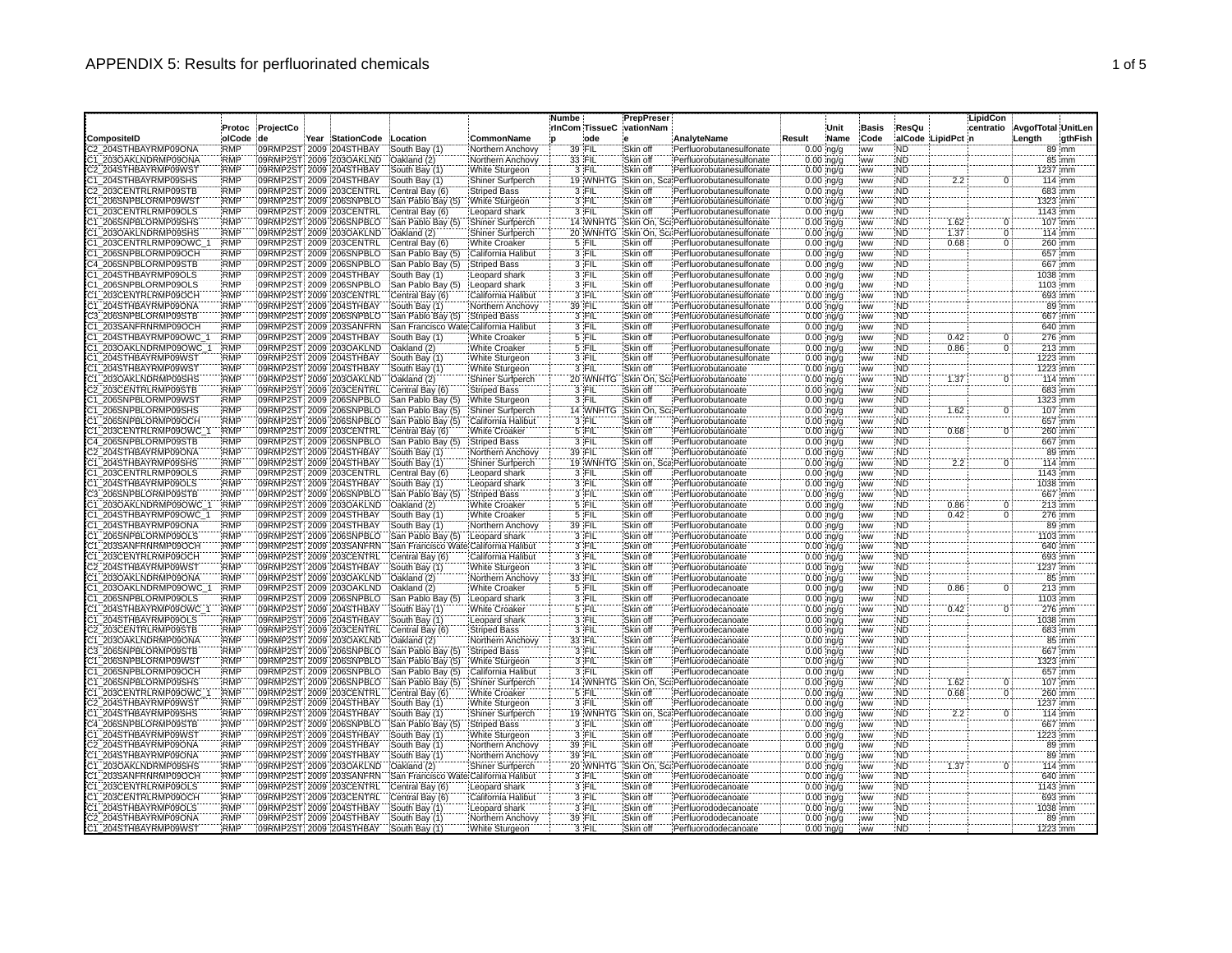|                                              |                          |           |                                                     |                                        |                                         | <b>Numbe</b>   |                   | PrepPreser           |                                                      |                               |      |                              |                        |                   | <b>LipidCon</b> |                    |                   |
|----------------------------------------------|--------------------------|-----------|-----------------------------------------------------|----------------------------------------|-----------------------------------------|----------------|-------------------|----------------------|------------------------------------------------------|-------------------------------|------|------------------------------|------------------------|-------------------|-----------------|--------------------|-------------------|
|                                              | Protoc                   | ProjectCo |                                                     |                                        |                                         | rinCom TissueC |                   | vationNam            |                                                      |                               | Unit | <b>Basis</b>                 | ResQu                  |                   | centratio       | AvgofTotal UnitLen |                   |
| CompositeID                                  | olCode                   | de        | Year StationCode                                    | Location                               | CommonName                              |                | ode               |                      | AnalyteName                                          | Result                        | Name | Code                         |                        | alCode LipidPct n |                 | Length             | gthFish           |
| C4 206SNPBLORMP09STB                         | <b>RMP</b>               |           | 09RMP2ST 2009 206SNPBLO                             | San Pablo Bay (5)                      | <b>Striped Bass</b>                     |                | 3 FIL             | Skin off             | Perfluorododecanoate                                 | $0.00$ ng/g                   |      | <b>WW</b>                    | ND.                    |                   |                 |                    | 667 mm            |
| C2 204STHBAYRMP09WST                         | <b>RMP</b>               |           | 09RMP2ST 2009 204STHBAY                             | South Bay (1)                          | White Sturgeon                          |                | 3 FIL             | Skin off             | Perfluorododecanoate                                 | $0.00$ ing/g                  |      | ww                           | <b>ND</b>              |                   |                 |                    | 237 mm            |
| C1 203SANFRNRMP09OCH                         | <b>RMP</b>               |           | 09RMP2ST 2009 203SANFRN                             | San Francisco Wate California Halibut  |                                         |                | 3 FIL             | Skin off             | Perfluorododecanoate                                 | $0.00$ ing/g                  |      | ww                           | <b>ND</b>              |                   |                 |                    | 640 mm            |
| C1 204STHBAYRMP09SHS                         | <b>RMP</b>               |           | 09RMP2ST 2009 204STHBAY                             | South Bay (1)                          | Shiner Surfperch                        |                | 19 WNHTG          | Skin on,             | Sca Perfluorododecanoate                             | $0.00$ ing/g                  |      | ww                           | <b>ND</b>              | 2.2               | $\overline{0}$  |                    | 114 mm            |
| C1 203CENTRLRMP09OWC                         | <b>RMP</b>               |           | 09RMP2ST 2009 203CENTRL                             | Central Bay (6)                        | <b>White Croaker</b>                    |                | 5 FIL             | Skin off             | Perfluorododecanoate                                 | $0.00$ :ng/g                  |      | :ww                          | <b>ND</b>              | 0.68              | $\Omega$        |                    | 260 mm            |
| C1 203OAKLNDRMP09SHS                         | <b>RMP</b>               |           | 09RMP2ST 2009 203OAKLND                             | Oakland (2)                            | Shiner Surfperch                        |                | 20 WNHTG          | Skin On,             | Sc: Perfluorododecanoate                             | $0.00$ ing/g                  |      | .ww                          | <b>ND</b>              | 1.37              | 0               |                    | $114$ mm          |
| C1_203OAKLNDRMP09OWC_                        | <b>RMP</b>               |           | 09RMP2ST 2009 203OAKLND                             | Oakland (2)                            | <b>White Croaker</b>                    |                | 5 FIL             | Skin off             | Perfluorododecanoate                                 | $0.00$ ng/g                   |      | <b>WW</b>                    | <b>ND</b>              | 0.86              | ö               |                    | 213 mm            |
| C1 206SNPBLORMP09SHS                         | <b>RMP</b>               |           | 09RMP2ST 2009 206SNPBLO                             | San Pablo Bay (5)                      | Shiner Surfperch                        |                | 14 WNHTG          |                      | Skin On, Sc: Perfluorododecanoate                    | $0.00$ :ng/g                  |      | .ww                          | <b>ND</b>              | 1.62              | $\Omega$        |                    | 107 mm            |
| 21 203OAKLNDRMP09ONA                         | RMP                      |           | 09RMP2ST 2009 203OAKLND                             | Oakland (2)                            | Northern Anchovy                        | 33 FIL         |                   | Skin off             | Perfluorododecanoate                                 | $0.00$ ing/g                  |      | ww                           | <b>ND</b>              |                   |                 |                    | $85 \, \text{mm}$ |
| C1_206SNPBLORMP09WST                         | RMP                      |           | 09RMP2ST 2009 206SNPBLO                             | San Pablo Bay (5)                      | White Sturgeon                          |                | 3 FIL             | Skin off             | Perfluorododecanoate                                 | $0.00$ ng/g                   |      | ww                           | ÑĎ                     |                   |                 | 1323 mm            |                   |
| C3 206SNPBLORMP09STB                         | <b>RMP</b>               |           | 09RMP2ST 2009 206SNPBLO                             | San Pablo Bay (5)                      | <b>Striped Bass</b>                     |                | 3 FIL             | Skin off             | Perfluorododecanoate                                 | $0.00$ ing/g                  |      | .ww                          | <b>ND</b>              |                   |                 |                    | 667 mm            |
| 22_203CENTRLRMP09STB                         | <b>RMP</b>               |           | 09RMP2ST 2009 203CENTRL                             | Central Bay (6)                        | <b>Striped Bass</b>                     |                | 3 FIL             | Skin off             | Perfluorododecanoate                                 | $0.00$ ing/g                  |      | ww                           | <b>ND</b>              |                   |                 |                    | 683 mm            |
| 21 206SNPBLORMP09OCH                         | <b>RMP</b>               |           | 09RMP2ST 2009 206SNPBLO                             | San Pablo Bay (5)                      | California Halibut                      |                | 3 FIL             | Skin off             | Perfluorododecanoate                                 | $0.00$ ; ng/g                 |      | ww                           | ÑĎ                     |                   |                 |                    | 657 mm            |
| C1_203CENTRLRMP09OCH                         | <b>RMP</b>               |           | 09RMP2ST 2009 203CENTRL                             | Central Bay (6)                        | California Halibut                      |                | 3 FIL             | Skin off             | Perfluorododecanoate                                 | $0.00$ ing/g                  |      | .ww                          | <b>ND</b>              |                   |                 |                    | 693 mm            |
| C1 204STHBAYRMP09OWC                         | <b>RMP</b>               |           | 09RMP2ST 2009 204STHBAY                             | South Bay (1)                          | <b>White Croaker</b>                    | 5 FIL          |                   | Skin off             | Perfluorododecanoate                                 | $0.00$ ing/g                  |      | ww                           | <b>ND</b>              | 0.42              | 0               |                    | 276 :mm           |
| C1_203CENTRLRMP09OLS                         | <b>RMP</b>               |           | 09RMP2ST 2009 203CENTRL                             | Central Bay (6)                        | Leopard shark                           | 3 FIL          |                   | Skin off             | Perfluorododecanoate                                 | $0.00$ ; ng/g                 |      | ww                           | <b>ND</b>              |                   |                 | 1143 mm            |                   |
| C1 206SNPBLORMP09OLS                         | <b>RMP</b>               |           | 09RMP2ST 2009 206SNPBLO                             | San Pablo Bay (5)                      | Leopard shark                           |                | 3 FIL             | Skin off             | Perfluorododecanoate                                 | $0.00$ ing/g                  |      | :ww                          | <b>ND</b>              |                   |                 |                    | 1103 mm           |
| C1_204STHBAYRMP09ONA                         | <b>RMP</b>               |           | 09RMP2ST 2009 204STHBAY                             | South Bay (1)                          | Northern Anchovy                        | 39 FIL         |                   | Skin off             | Perfluorododecanoate                                 | $0.00$ ing/g                  |      | ww                           | <b>ND</b>              |                   |                 |                    | 89 mm             |
| C1 203SANFRNRMP09OCH                         | <b>RMP</b>               |           | 09RMP2ST 2009 203SANFRN                             | San Francisco Wate California Halibut  |                                         |                | 3 FIL             | Skin off             | Perfluoroheptanoate                                  | $0.00$ ing/g                  |      | :ww                          | <b>ND</b>              |                   |                 |                    | 640 mm            |
| C1_203OAKLNDRMP09ONA                         | <b>RMP</b>               |           | 09RMP2ST 2009 203OAKLND                             | Oakland (2)                            | Northern Anchovy                        | 33 FIL         |                   | Skin off             | Perfluoroheptanoate                                  | $0.00$ ing/g                  |      | :ww                          | <b>ND</b>              |                   |                 |                    | $85 \cdot mm$     |
| C1_204STHBAYRMP09ONA                         | <b>RMP</b>               |           | 09RMP2ST 2009 204STHBAY                             | South Bay (1                           | Northern Anchovy                        | 39 FIL         |                   | Skin off             | Perfluoroheptanoate                                  | $0.00$ ; ng/g                 |      | .ww                          | ÑĎ                     |                   |                 |                    | 89 mm             |
| C2 204STHBAYRMP09WST                         | <b>RMP</b>               |           | 09RMP2ST 2009 204STHBAY                             | South Bay (1)                          | White Sturgeon                          | 3 FIL          |                   | Skin off             | Perfluoroheptanoate                                  | $0.00$ :ng/g                  |      | .ww                          | <b>ND</b>              |                   |                 |                    | 237 mm            |
| C1 206SNPBLORMP09SHS                         | <b>RMP</b>               |           | 09RMP2ST 2009 206SNPBLO                             | San Pablo Bay (5                       | Shiner Surfperch                        |                | 14 WNHTG          | :Skin On.            | Sc: Perfluoroheptanoate                              | $0.00$ ing/g                  |      | <b>WW</b>                    | <b>ND</b>              | 1.62              | $\Omega$        |                    | 107 mm            |
| C1 204STHBAYRMP09SHS                         | RMP                      |           | 09RMP2ST 2009 204STHBAY                             | South Bay (1)                          | Shiner Surfperch                        |                | 19 WNHTG          |                      | Skin on, Sca Perfluoroheptanoate                     | $0.00$ ;ng/g                  |      | ww                           | ÑĎ                     | 2.2               | $\overline{0}$  |                    | 114 mm            |
| C1_203CENTRLRMP09OWC                         | <b>RMP</b>               |           | 09RMP2ST 2009 203CENTRL                             | Central Bay (6)                        | <b>White Croaker</b>                    |                | 5 FIL             | Skin off             | Perfluoroheptanoate                                  | $0.00$ ing/g                  |      | ww                           | <b>ND</b>              | 0.68              | ö               |                    | 260 mm            |
| C1_203OAKLNDRMP09SHS                         | <b>RMP</b>               |           | 09RMP2ST 2009 203OAKLND                             | Oakland (2)                            | Shiner Surfperch                        |                | 20 WNHTG          | Skin On.             | Sc: Perfluoroheptanoate                              | $0.00$ ing/g                  |      | ww                           | <b>ND</b>              | 1.37              | $\mathbf{0}$    |                    | 114:mm            |
| C1 203CENTRLRMP09OCH                         | <b>RMP</b>               |           | 09RMP2ST 2009 203CENTRL                             | Central Bay (6)                        | California Halibut                      |                | 3 FIL             | Skin off             | Perfluoroheptanoate                                  | $0.00$ ing/g                  |      | .ww                          | <b>ND</b>              |                   |                 |                    | 693 mm            |
| C1_204STHBAYRMP09WST                         | <b>RMP</b>               |           | 09RMP2ST 2009 204STHBAY                             | South Bay (1)                          | <b>White Sturgeon</b>                   |                | 3 FIL             | Skin off             | Perfluoroheptanoate                                  | $0.00$ ing/g                  |      | ww                           | <b>ND</b>              |                   |                 | 1223 mm            |                   |
| C1 206SNPBLORMP09WST                         | <b>RMP</b>               |           | 09RMP2ST 2009 206SNPBLO                             | San Pablo Bay (5)                      | White Sturgeon                          |                | 3 FIL             | Skin off             | Perfluoroheptanoate                                  | $0.00$ : ng/g                 |      | .ww                          | <b>ND</b>              |                   |                 | 1323 mm            |                   |
| C3_206SNPBLORMP09STB                         | <b>RMP</b>               |           | 09RMP2ST 2009 206SNPBLO                             | San Pablo Bay (5)                      | <b>Striped Bass</b>                     | 3 FIL          |                   | Skin off             | Perfluoroheptanoate                                  | $0.00$ :ng/g                  |      | ww                           | <b>ND</b>              |                   |                 |                    | 667 mm            |
| C4 206SNPBLORMP09STB                         | <b>RMP</b><br>RMP        |           | 09RMP2ST 2009 206SNPBLO                             | San Pablo Bay (5                       | <b>Striped Bass</b>                     |                | 3 FIL<br>3 FIL    | Skin off<br>Skin off | Perfluoroheptanoate                                  | $0.00$ ing/g                  |      | ww                           | <b>ND</b><br><b>ND</b> |                   |                 |                    | 667 mm            |
| C1 204STHBAYRMP09OLS                         | <b>RMP</b>               |           | 09RMP2ST 2009 204STHBAY                             | South Bay (1)                          | Leopard shark                           |                | 3 FIL             | Skin off             | Perfluoroheptanoate                                  | $0.00$ ng/g                   |      | ww                           | <b>ND</b>              |                   |                 | 1038 mm            | 683 mm            |
| C2 203CENTRLRMP09STB                         | RMP                      |           | 09RMP2ST 2009 203CENTRL<br>09RMP2ST 2009 203CENTRL  | Central Bay (6)                        | <b>Striped Bass</b>                     | 3 FIL          |                   | Skin off             | Perfluoroheptanoate                                  | $0.00$ :ng/g                  |      | ww                           | <b>ND</b>              |                   |                 | 1143 mm            |                   |
| C1_203CENTRLRMP09OLS<br>C1 206SNPBLORMP09OCH | RMP                      |           | 09RMP2ST 2009 206SNPBLO                             | Central Bay (6)<br>San Pablo Bay (5)   | Leopard shark<br>California Halibut     |                | 3 FIL             | Skin off             | Perfluoroheptanoate<br>Perfluoroheptanoate           | $0.00$ $ng/g$<br>$0.00$ ng/g  |      | ww<br>ww                     | ÑĎ                     |                   |                 |                    | 657 mm            |
| C1_204STHBAYRMP09OWC                         | <b>RMP</b>               |           | 09RMP2ST 2009 204STHBAY                             | South Bay (1)                          | <b>White Croaker</b>                    |                | 5 FIL             | Skin off             | Perfluoroheptanoate                                  | $0.00$ :ng/g                  |      | : ww                         | <b>ND</b>              | 0.42              | ö               |                    | 276 mm            |
| C1 203OAKLNDRMP09OWC                         | <b>RMP</b>               |           | 09RMP2ST 2009 203OAKLND                             | Oakland (2)                            | <b>White Croaker</b>                    |                | 5 FIL             | Skin off             | Perfluoroheptanoate                                  | $0.00$ ng/g                   |      | ww                           | <b>ND</b>              | 0.86              | $\overline{0}$  |                    | 213 mm            |
| C2 204STHBAYRMP09ONA                         | <b>RMP</b>               |           | 09RMP2ST 2009 204STHBAY                             | South Bay (1)                          | Northern Anchovy                        | 39 FIL         |                   | Skin off             | Perfluoroheptanoate                                  | $0.00$ ; ng/g                 |      | ww                           | ÑĎ                     |                   |                 |                    | 89 mm             |
| C1 206SNPBLORMP09OLS                         | RMP                      |           | 09RMP2ST 2009 206SNPBLO                             | San Pablo Bay (5)                      | Leopard shark                           |                | 3 FIL             | Skin off             | Perfluoroheptanoate                                  | $0.00$ ing/g                  |      | .ww                          | <b>ND</b>              |                   |                 | 1103 mm            |                   |
| C2 203CENTRLRMP09STB                         | <b>RMP</b>               |           | 09RMP2ST 2009 203CENTRL                             | Central Bay (6)                        | <b>Striped Bass</b>                     |                | 3 FIL             | Skin off             | Perfluorohexanesulfonate                             | $0.00$ ing/g                  |      | ww                           | <b>ND</b>              |                   |                 |                    | 683 mm            |
| C1 204STHBAYRMP09ONA                         | <b>RMP</b>               |           | 09RMP2ST 2009 204STHBAY                             | South Bay (1)                          | Northern Anchovy                        | 39 FIL         |                   | Skin off             | Perfluorohexanesulfonate                             | $0.00$ ing/g                  |      | ww                           | <b>ND</b>              |                   |                 |                    | 89 mm             |
| C1_203OAKLNDRMP09OWC                         | <b>RMP</b>               |           | 09RMP2ST 2009 203OAKLND                             | Oakland (2)                            | White Croaker                           |                | 5 FIL             | Skin off             | Perfluorohexanesulfonate                             | $0.00$ ing/g                  |      | : ww                         | <b>ND</b>              | 0.86              | ö               |                    | $213$ ; mm        |
| C1 204STHBAYRMP09SHS                         | <b>RMP</b>               |           | 09RMP2ST 2009 204STHBAY                             | South Bay (1)                          | Shiner Surfperch                        |                | 19 WNHTG          |                      | Skin on, Sca Perfluorohexanesulfonate                | $0.00$ ng/g                   |      | ww                           | <b>ND</b>              | 2.2               | ö               |                    | 114 mm            |
| C1 203OAKLNDRMP09SHS                         | <b>RMP</b>               |           | 09RMP2ST 2009 203OAKLND                             | Oakland (2)                            | Shiner Surfperch                        |                | 20 WNHTG          |                      | Skin On, Sc: Perfluorohexanesulfonate                | $0.00$ ing/g                  |      | :ww                          | <b>ND</b>              | 1.37              | $\overline{0}$  |                    | 114 mm            |
| C1_203OAKLNDRMP09ONA                         | <b>RMP</b>               |           | 09RMP2ST 2009 203OAKLND                             | Oakland (2)                            | Northern Anchovy                        | 33 FIL         |                   | Skin off             | Perfluorohexanesulfonate                             | $0.00$ ing/g                  |      | :ww                          | <b>ND</b>              |                   |                 |                    | 85 mm             |
| C1 204STHBAYRMP09OWC                         | <b>RMP</b>               |           | 09RMP2ST 2009 204STHBAY                             | South Bay (1)                          | White Croaker                           |                | 5 FIL             | Skin off             | Perfluorohexanesulfonate                             | $0.00$ ; ng/g                 |      | ww                           | ÑĎ                     | 0.42              | 0               |                    | 276 mm            |
| C2 204STHBAYRMP09ONA                         | <b>RMP</b>               |           | 09RMP2ST 2009 204STHBAY                             | South Bay (1)                          | Northern Anchovy                        | 39 FIL         |                   | Skin off             | Perfluorohexanesulfonate                             | $0.00$ ;ng/g                  |      | .ww                          | <b>ND</b>              |                   |                 |                    | 89 mm             |
| C1_203CENTRLRMP09OWC                         | RMP                      |           | 09RMP2ST 2009 203CENTRL                             | Central Bay (6)                        | <b>White Croaker</b>                    | 5 FIL          |                   | Skin off             | Perfluorohexanesulfonate                             | $0.00$ :ng/g                  |      | ww                           | <b>ND</b>              | 0.68              | $\overline{0}$  |                    | 260 mm            |
| C1 204STHBAYRMP09OLS                         | <b>RMP</b>               |           | 09RMP2ST 2009 204STHBAY                             | South Bay (1)                          | Leopard shark                           |                | 3 FIL             | Skin off             | Perfluorohexanesulfonate                             | $0.00$ ; ng/g                 |      | ww                           | ÑĎ                     |                   |                 | 1038 mm            |                   |
| C1 203CENTRLRMP09OLS                         | <b>RMP</b>               |           | 09RMP2ST 2009 203CENTRL                             | Central Bay (6)                        | Leopard shark                           |                | 3 FIL             | Skin off             | Perfluorohexanesulfonate                             | $0.00$ ing/g                  |      | <b>WW</b>                    | <b>ND</b>              |                   |                 | 1143 mm            |                   |
| C1_203CENTRLRMP09OCH                         | <b>RMP</b>               |           | 09RMP2ST 2009 203CENTRL                             | Central Bay (6)                        | California Halibut                      | 3 FIL          |                   | Skin off             | Perfluorohexanesulfonate                             | $0.00$ ing/g                  |      | ww                           | <b>ND</b>              |                   |                 |                    | 693 mm            |
| C2 204STHBAYRMP09WST                         | <b>RMP</b>               |           | 09RMP2ST 2009 204STHBAY                             | South Bay (1)                          | White Sturgeon                          | 3 FIL          |                   | Skin off             | Perfluorohexanesulfonate                             | $0.00$ :ng/g                  |      | ww                           | <b>ND</b>              |                   |                 | 1237 mm            |                   |
| C1 204STHBAYRMP09WS                          | <b>RMP</b>               |           | 09RMP2ST 2009 204STHBAY                             | South Bay (1)                          | <b>White Sturgeon</b>                   |                | 3 FIL             | Skin off             | Perfluorohexanesulfonate                             | $0.00$ ing/g                  |      | ww                           | <b>ND</b>              |                   |                 | 1223 mm            |                   |
| C4 206SNPBLORMP09STB                         | <b>RMP</b>               |           | 09RMP2ST 2009 206SNPBLO                             | San Pablo Bay (5)                      | <b>Striped Bass</b>                     | 3 FIL          |                   | Skin off             | Perfluorohexanesulfonate                             | $0.00$ ing/g                  |      | ww                           | <b>ND</b>              |                   |                 |                    | 667 mm            |
| C1 206SNPBLORMP09OCH                         | <b>RMP</b>               |           | 09RMP2ST 2009 206SNPBLO                             | San Pablo Bay (5)                      | California Halibut                      | $3$ Fil        |                   | Skin off             | Perfluorohexanesulfonate                             | $0.00$ : ng/g                 |      | : ww                         | <b>ND</b>              |                   |                 |                    | 657 mm            |
| C1 206SNPBLORMP09SHS                         | <b>RMP</b><br><b>RMP</b> |           | 09RMP2ST: 2009 206SNPBLO<br>09RMP2ST 2009 206SNPBLO | San Pablo Bay (5)<br>San Pablo Bay (5) | Shiner Surfperch<br><b>Striped Bass</b> |                | 14 WNHTG<br>3 FIL | Skin On.<br>Skin off | Perfluorohexanesulfonate<br>Perfluorohexanesulfonate | $0.00$ ing/g                  |      | : <sub>WW</sub><br><b>WW</b> | <b>ND</b><br>ÑĎ        | 1.62              | $\Omega$        |                    | 107 mm<br>667 mm  |
| C3_206SNPBLORMP09STB<br>C1 203SANFRNRMP09OCH | <b>RMP</b>               |           | 09RMP2ST 2009 203SANFRN                             | San Francisco Wate California Halibut  |                                         |                | 3 FIL             | Skin off             | Perfluorohexanesulfonate                             | $0.00$ $ng/g$<br>$0.00$ :ng/g |      | : WW                         | <b>ND</b>              |                   |                 | 640 mm             |                   |
| C1_206SNPBLORMP09OLS                         | <b>RMP</b>               |           | 09RMP2ST 2009 206SNPBLO                             | San Pablo Bay (5)                      | Leopard shark                           |                | 3 FIL             | Skin off             | Perfluorohexanesulfonate                             | $0.00$ :ng/g                  |      | :ww                          | <b>ND</b>              |                   |                 | 1103 mm            |                   |
| C1 206SNPBLORMP09WST                         | RMP                      |           | 09RMP2ST 2009 206SNPBLO                             | San Pablo Bay (5)                      | White Sturgeon                          |                | 3 FIL             | Skin off             | Perfluorohexanesulfonate                             | $0.00$ ng/g                   |      | .<br>WW                      | ÑĎ                     |                   |                 | 1323 mm            |                   |
| C3 206SNPBLORMP09STB                         | <b>RMP</b>               |           | 09RMP2ST 2009 206SNPBLO                             | San Pablo Bay (5)                      | <b>Striped Bass</b>                     |                | 3 FIL             | Skin off             | Perfluorohexanoate                                   | $0.00$ :ng/g                  |      | :ww                          | <b>ND</b>              |                   |                 |                    | 667 mm            |
| C1 206SNPBLORMP09SHS                         | <b>RMP</b>               |           | 09RMP2ST 2009 206SNPBLO                             | San Pablo Bay (5)                      | Shiner Surfperch                        |                | 14 WNHTG          | Skin On,             | <b>Perfluorohexanoate</b>                            | $0.00$ ing/g                  |      | ww                           | <b>ND</b>              | 1.62              | $\overline{0}$  |                    | 107 mm            |
| 21 206SNPBLORMP09WST                         | <b>RMP</b>               |           | 09RMP2ST 2009 206SNPBLO                             | San Pablo Bay (5)                      | White Sturgeon                          |                | 3 FIL             | Skin off             | Perfluorohexanoate                                   | $0.00$ ; ng/g                 |      | .ww                          | ÑĎ                     |                   |                 |                    | 323 mm            |
| C1 204STHBAYRMP09ONA                         | <b>RMP</b>               |           | 09RMP2ST 2009 204STHBAY                             | South Bay (1)                          | Northern Anchovy                        | 39 FIL         |                   | Skin off             | Perfluorohexanoate                                   | $0.00$ ing/g                  |      | ww                           | <b>ND</b>              |                   |                 |                    | 89 mm             |
| C1 203OAKLNDRMP09ONA                         | <b>RMP</b>               |           | 09RMP2ST: 2009 203OAKLND                            | Oakland (2)                            | Northern Anchovy                        | 33 FIL         |                   | Skin off             | Perfluorohexanoate                                   | $0.00$ ing/g                  |      | ww                           | <b>ND</b>              |                   |                 |                    | 85 mm             |
| C2 204STHBAYRMP09ONA                         | RMP                      |           | 09RMP2ST 2009 204STHBAY                             | South Bay (1)                          | Northern Anchovy                        | 39 FIL         |                   | Skin off             | Perfluorohexanoate                                   | $0.00$ ; ng/g                 |      | ww                           | <b>ND</b>              |                   |                 |                    | 89 mm             |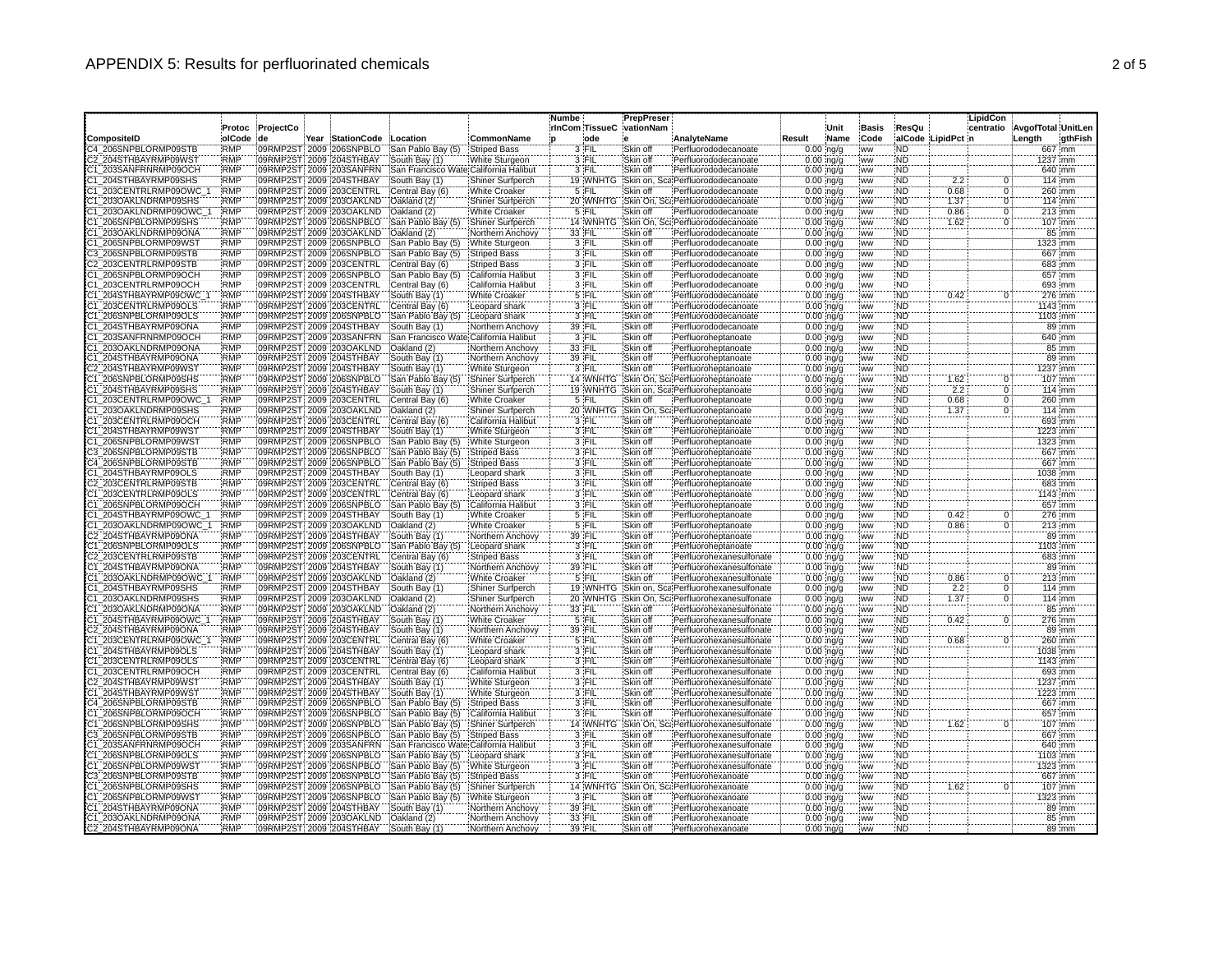|                                              |                          |           |                                                    |                                                      |                                        | <b>Numbe</b> |                   | <b>PrepPreser</b>    |                                                          |        |                               |                  |                        |                 | <b>LipidCon</b> |                    |                  |
|----------------------------------------------|--------------------------|-----------|----------------------------------------------------|------------------------------------------------------|----------------------------------------|--------------|-------------------|----------------------|----------------------------------------------------------|--------|-------------------------------|------------------|------------------------|-----------------|-----------------|--------------------|------------------|
|                                              | Protoc                   | ProjectCo |                                                    |                                                      |                                        |              | rinCom TissueC    | vationNam            |                                                          |        | Unit                          | <b>Basis</b>     | ResQu                  |                 | centratio       | AvgofTotal UnitLen |                  |
| CompositeID                                  | olCode                   | de        | Year StationCode                                   | Location                                             | CommonName                             |              | ode               |                      | AnalyteName                                              | Result | Name                          | <b>Code</b>      |                        | alCode LipidPct |                 | :Length            | gthFish          |
| 1 204STHBAYRMP09OLS                          | <b>RMP</b>               |           | 09RMP2ST 2009 204STHBAY                            | South Bay (1)                                        | Leopard shark                          |              | 3 FIL             | Skin off             | Perfluorohexanoate                                       |        | $0.00$ ing/g                  | ww               | ND)                    |                 |                 | 1038 :mm           |                  |
| C1 203CENTRLRMP09OWC                         | <b>RMP</b>               |           | 09RMP2ST 2009 203CENTRL                            | Central Bay (6)                                      | <b>White Croaker</b>                   |              | 5 FIL             | Skin off             | Perfluorohexanoate                                       |        | $0.00$ ing/g                  | ww               | <b>ND</b>              | 0.68            |                 |                    | 260 mm           |
| C2 204STHBAYRMP09WST                         | <b>RMP</b>               |           | 09RMP2ST 2009 204STHBAY                            | South Bay (1)                                        | White Sturgeon                         |              | 3 FIL             | Skin off             | Perfluorohexanoate                                       |        | $0.00$ ing/g                  | <b>WW</b>        | <b>ND</b>              |                 |                 | 1237 mm            |                  |
| C1 203CENTRLRMP09OLS                         | <b>RMP</b>               |           | 09RMP2ST 2009 203CENTRL                            | Central Bay (6)                                      | Leopard shark                          |              | 3 FIL             | Skin off             | Perfluorohexanoate                                       |        | $0.00$ ing/g                  | ww               | <b>ND</b>              |                 |                 | 1143 mm            |                  |
| C1_206SNPBLORMP09OCH                         | <b>RMP</b>               |           | 09RMP2ST 2009 206SNPBLO                            | San Pablo Bay (5                                     | California Halibut                     |              | 3 FIL             | Skin off             | Perfluorohexanoate                                       |        | $0.00$ :ng/g                  | ww               | <b>ND</b>              |                 |                 |                    | 657 mm           |
| 22_203CENTRLRMP09STB                         | <b>RMP</b><br><b>RMP</b> |           | 09RMP2ST 2009 203CENTRL                            | Central Bay (6)                                      | <b>Striped Bass</b>                    |              | 3 FIL<br>3 FIL    | Skin off<br>Skin off | Perfluorohexanoate                                       |        | $0.00$ ing/g                  | : ww             | ND<br><b>ND</b>        |                 |                 |                    | 683 mm           |
| C1_203CENTRLRMP09OCH<br>C4 206SNPBLORMP09STB | <b>RMP</b>               |           | 09RMP2ST 2009 203CENTRL<br>09RMP2ST 2009 206SNPBLO | Central Bay (6)                                      | California Halibut                     |              | 3 FIL             | Skin off             | Perfluorohexanoate                                       |        | $0.00$ $ng/g$                 | ww               | 'ND                    |                 |                 |                    | 693 mm<br>667 mm |
| 21 203OAKLNDRMP09OWC                         | <b>RMP</b>               |           | 09RMP2ST: 2009 203OAKLND                           | San Pablo Bay (5)<br>Oakland (2)                     | <b>Striped Bass</b><br>White Croaker   |              | 5 FIL             | Skin off             | Perfluorohexanoate<br>Perfluorohexanoate                 |        | $0.00$ :ng/g<br>$0.00$ ing/g  | :ww<br>: ww      | <b>ND</b>              | 0.86            | Ö               |                    | 213 mm           |
| C1 203OAKLNDRMP09SHS                         | <b>RMP</b>               |           | 09RMP2ST 2009 2030AKLND                            | Oakland (2)                                          | Shiner Surfperch                       |              | 20 WNHTG          |                      | Skin On, Sci Perfluorohexanoate                          |        | $0.00$ ng/g                   | ww               | <b>ND</b>              | 1.37            | ö               |                    | 114 mm           |
| C1_204STHBAYRMP09SHS                         | <b>RMP</b>               |           | 09RMP2ST 2009 204STHBAY                            | South Bay (1)                                        | Shiner Surfperch                       |              | 19 WNHTG          |                      | Skin on, Sca Perfluorohexanoate                          |        | $0.00$ ing/g                  | :ww              | <b>ND</b>              | 2.2             | Ö               |                    | 114 mm           |
| C1 204STHBAYRMP09WST                         | <b>RMP</b>               |           | 09RMP2ST 2009 204STHBAY                            | South Bay (1)                                        | White Sturgeon                         |              | 3 FIL             | Skin off             | Perfluorohexanoate                                       |        | $0.00$ ing/g                  | <b>WW</b>        | <b>ND</b>              |                 |                 | 1223 mm            |                  |
| 206SNPBLORMP09OLS                            | <b>RMP</b>               |           | 09RMP2ST 2009 206SNPBLO                            | San Pablo Bay (5                                     | Leopard shark                          |              | 3 FIL             | Skin off             | Perfluorohexanoate                                       |        | $0.00$ ; ng/g                 | ww               | ÑĎ                     |                 |                 | 1103 mm            |                  |
| 1 204STHBAYRMP09OWC                          | <b>RMP</b>               |           | 09RMP2ST 2009 204STHBAY                            | South Bay (1)                                        | <b>White Croaker</b>                   |              | 5 FIL             | Skin off             | Perfluorohexanoate                                       |        | $0.00$ ing/g                  | ww               | <b>ND</b>              | 0.42            | Ö               |                    | 276 mm           |
| C1 203SANFRNRMP09OCH                         | <b>RMP</b>               |           | 09RMP2ST 2009 203SANFRN                            | San Francisco Wate California Halibut                |                                        |              | 3 FIL             | Skin off             | Perfluorohexanoate                                       |        | $0.00$ ing/g                  | ww               | ND                     |                 |                 |                    | 640 mm           |
| C3 206SNPBLORMP09STB                         | <b>RMP</b>               |           | 09RMP2ST 2009 206SNPBLO                            | San Pablo Bay (5)                                    | <b>Striped Bass</b>                    |              | 3 FIL             | Skin off             | Perfluorononanoate                                       |        | $0.00$ :ng/g                  | ww               | 'ND                    |                 |                 |                    | 667 mm           |
| C1 206SNPBLORMP09WST                         | <b>RMP</b>               |           | 09RMP2ST 2009 206SNPBLO                            | San Pablo Bay (5)                                    | White Sturgeon                         |              | 3 FIL             | Skin off             | Perfluorononanoate                                       |        | $0.00$ ng/g                   | <b>ww</b>        | <b>ND</b>              |                 |                 | 1323 mm            |                  |
| C1_204STHBAYRMP09OLS                         | <b>RMP</b>               |           | 09RMP2ST 2009 204STHBAY                            | South Bay (1)                                        | Leopard shark                          |              | 3 FIL             | Skin off             | Perfluorononanoate                                       |        | $0.00$ $ng/g$                 | ww               | <b>ND</b>              |                 |                 | 1038 mm            |                  |
| 24 206SNPBLORMP09STB                         | <b>RMP</b>               |           | 09RMP2ST 2009 206SNPBLO                            | San Pablo Bay (5)                                    | <b>Striped Bass</b>                    |              | 3 FIL             | Skin off             | Perfluorononanoate                                       |        | $0.00$ ing/g                  | ww               | <b>ND</b>              |                 |                 |                    | 667 mm           |
| 1 203OAKLNDRMP09OWC                          | <b>RMP</b>               |           | 09RMP2ST 2009 203OAKLND                            | Oakland (2)                                          | <b>White Croaker</b>                   |              | 5 FIL             | Skin off             | Perfluorononanoate                                       |        | $0.00$ $ng/g$                 | ww               | ND <sup>1</sup>        | 0.86            | Ō               |                    | 213 mm           |
| C1_203CENTRLRMP09OWC                         | <b>RMP</b>               |           | 09RMP2ST: 2009 203CENTRL                           | Central Bay (6)                                      | <b>White Croaker</b>                   |              | 5 FIL             | Skin off             | Perfluorononanoate                                       |        | $0.00$ ng/g                   | ww               | <b>ND</b>              | 0.68            | $\overline{0}$  |                    | 260 mm           |
| C1 203CENTRLRMP09OCH                         | <b>RMP</b>               |           | 09RMP2ST 2009 203CENTRL                            | Central Bay (6)                                      | California Halibut                     |              | 3 FIL             | Skin off             | Perfluorononanoate                                       |        | $0.00$ ; $\frac{1}{10}$ /g    | <b>WW</b>        | <b>ND</b>              |                 |                 |                    | 693 mm           |
| C1 204STHBAYRMP09OWC                         | <b>RMP</b>               |           | 09RMP2ST 2009 204STHBAY                            | South Bay (1)                                        | <b>White Croaker</b>                   |              | 5 FIL             | Skin off             | Perfluorononanoate                                       |        | $0.00$ ing/g                  | ww               | ND                     | 0.42            | 0               |                    | 276 mm           |
| C1_204STHBAYRMP09SHS                         | <b>RMP</b>               |           | 09RMP2ST 2009 204STHBAY                            | South Bay (1)                                        | Shiner Surfperch                       |              | 19 WNHTG          | Skin on,             | Sca Perfluorononanoate                                   |        | $0.00$ $ng/g$                 | ww               | <b>ND</b>              | 2.2             | $\overline{0}$  |                    | 114 mm           |
| C1 206SNPBLORMP09OLS                         | <b>RMP</b>               |           | 09RMP2ST 2009 206SNPBLO                            | San Pablo Bay (5                                     | Leopard shark                          |              | 3 FIL             | Skin off             | Perfluorononanoate                                       |        | $0.00$ ing/g                  | ww.              | ND                     |                 |                 | 1103 mm            |                  |
| 1 204STHBAYRMP09ONA                          | <b>RMP</b>               |           | 09RMP2ST: 2009 204STHBAY                           | South Bay (1)                                        | Northern Anchovy                       |              | 39 FIL            | Skin off             | Perfluorononanoate                                       |        | $0.00$ ing/g                  | 'ww              | <b>ND</b>              |                 |                 |                    | 89 mm            |
| C1 206SNPBLORMP09SHS                         | <b>RMP</b>               |           | 09RMP2ST 2009 206SNPBLO                            | San Pablo Bay (5                                     | Shiner Surfperch                       |              | 14 WNHTG          | Skin On.             | Sc: Perfluorononanoate                                   |        | $0.00$ ing/g                  | ww               | <b>ND</b>              | 1.62            | $\Omega$        |                    | 107 mm           |
| 21 204STHBAYRMP09WST                         | <b>RMP</b>               |           | 09RMP2ST 2009 204STHBAY                            | South Bay (1)                                        | White Sturgeon                         |              | 3 FIL             | Skin off             | Perfluorononanoate                                       |        | $0.00$ ing/g                  | ww               | ND                     |                 |                 | 1223 mm            |                  |
| C2 204STHBAYRMP09WST                         | <b>RMP</b>               |           | 09RMP2ST 2009 204STHBAY                            | South Bay (1)                                        | <b>White Sturgeon</b>                  |              | 3 FIL             | Skin off             | Perfluorononanoate                                       |        | $0.00$ ing/g                  | ww               | <b>ND</b>              |                 |                 | 1237 mm            |                  |
| C1 203OAKLNDRMP09SHS                         | <b>RMP</b>               |           | 09RMP2ST 2009 203OAKLND                            | Oakland (2)                                          | Shiner Surfperch                       |              | 20 WNHTG          | Skin On.             | Sc: Perfluorononanoate                                   |        | $0.00$ :ng/g                  | ww               | ND                     | 1.37            |                 |                    | $114$ mm         |
| C2 204STHBAYRMP09ONA                         | <b>RMP</b>               |           | 09RMP2ST 2009 204STHBAY                            | South Bay (1)                                        | Northern Anchovy                       |              | 39 FIL            | Skin off             | Perfluorononanoate                                       |        | $0.00$ ing/g                  | .ww              | ND                     |                 |                 |                    | 89 mm            |
| C1 203OAKLNDRMP09ONA                         | <b>RMP</b>               |           | 09RMP2ST 2009 203OAKLND                            | Oakland (2)                                          | Northern Anchovy                       |              | 33 FIL            | Skin off             | Perfluorononanoate                                       |        | $0.00$ ng/g                   | ww               | <b>ND</b>              |                 |                 |                    | 85 mm            |
| C1 206SNPBLORMP09OCH                         | <b>RMP</b>               |           | 09RMP2ST 2009 206SNPBLO                            | San Pablo Bay (5)                                    | California Halibut                     |              | 3 FIL             | Skin off             | Perfluorononanoate                                       |        | $0.00$ ing/g                  | <b>WW</b>        | <b>ND</b>              |                 |                 |                    | 657 mm           |
| 1 203CENTRLRMP09OLS                          | <b>RMP</b>               |           | 09RMP2ST 2009 203CENTRL                            | Central Bay (6)                                      | Leopard shark                          |              | 3 FIL             | Skin off             | Perfluorononanoate                                       |        | $0.00$ ing/g                  | :ww              | ND.                    |                 |                 | 1143 mm            |                  |
| C1_203SANFRNRMP09OCF<br>C2 203CENTRLRMP09STB | <b>RMP</b><br><b>RMP</b> |           | 09RMP2ST 2009 203SANFRN<br>09RMP2ST 2009 203CENTRL | San Francisco Wate California Halibut                |                                        |              | 3 FIL<br>3 FIL    | Skin off<br>Skin off | Perfluorononanoate                                       |        | $0.00$ ing/g                  | ww               | <b>ND</b><br><b>ND</b> |                 |                 |                    | 640 mm           |
| C4 206SNPBLORMP09STB                         | <b>RMP</b>               |           | 09RMP2ST 2009 206SNPBLO                            | Central Bay (6)<br>San Pablo Bay (5)                 | <b>Striped Bass</b>                    |              | 3 FIL             | Skin off             | Perfluorononanoate<br>Perfluorooctanesulfonamide         |        | $0.00$ :ng/g                  | .<br>WW          | <b>ND</b>              |                 |                 |                    | 683 mm<br>667 mm |
| 1 203CENTRLRMP09OLS                          | <b>RMP</b>               |           | 09RMP2ST 2009 203CENTRL                            | Central Bay (6)                                      | <b>Striped Bass</b><br>Leopard shark   |              | 3 FIL             | Skin off             | Perfluorooctanesulfonamide                               |        | $0.00$ ing/g<br>$0.00$ ing/g  | ww<br>ww         | ÑĎ                     |                 |                 | 1143 mm            |                  |
| C1_203CENTRLRMP09OCH                         | <b>RMP</b>               |           | 09RMP2ST 2009 203CENTRL                            | Central Bay (6)                                      | California Halibut                     |              | 3 FIL             | Skin off             | Perfluorooctanesulfonamide                               |        | $0.00$ ing/g                  | ww               | <b>ND</b>              |                 |                 |                    | 693 mm           |
| C1 204STHBAYRMP09ONA                         | <b>RMP</b>               |           | 09RMP2ST 2009 204STHBAY                            | South Bay (1)                                        | Northern Anchovy                       |              | 39 FIL            | Skin off             | Perfluorooctanesulfonamide                               |        | $0.00$ ing/g                  | <b>WW</b>        | <b>ND</b>              |                 |                 |                    | 89 :mm           |
| 1 204STHBAYRMP09WST                          | <b>RMP</b>               |           | 09RMP2ST 2009 204STHBAY                            | South Bay (1)                                        | White Sturgeon                         |              | 3 FIL             | Skin off             | Perfluorooctanesulfonamide                               |        | $0.00$ ing/g                  | ww               | <b>ND</b>              |                 |                 | 1223 mm            |                  |
| C1 203OAKLNDRMP09SHS                         | <b>RMP</b>               |           | 09RMP2ST 2009 203OAKLND                            | Oakland (2)                                          | Shiner Surfperch                       |              | 20 WNHTG          | Skin On.             | Sc: Perfluorooctanesulfonamide                           |        | $0.00$ ing/g                  | ww               | ND <sup></sup>         | 1.37            | $\Omega$        |                    | 114 mm           |
| C1 203SANFRNRMP09OCH                         | <b>RMP</b>               |           | 09RMP2ST 2009 203SANFRN                            | San Francisco Wate California Halibut                |                                        |              | 3 FIL             | Skin off             | Perfluorooctanesulfonamide                               |        | $0.00$ ing/g                  | ww               | ND                     |                 |                 |                    | 640 mm           |
| 21 203OAKLNDRMP09OWC                         | <b>RMP</b>               |           | 09RMP2ST 2009 203OAKLND                            | Oakland (2)                                          | <b>White Croaker</b>                   |              | 5 FIL             | Skin off             | Perfluorooctanesulfonamide                               |        | $0.00$ ing/g                  | .<br>ww          | ND                     | 0.86            | 0               |                    | 213 mm           |
| 1 206SNPBLORMP09OLS                          | <b>RMP</b>               |           | 09RMP2ST: 2009 206SNPBLO                           | San Pablo Bay (5)                                    | Leopard shark                          |              | $3$ $FIL$         | Skin off             | Perfluorooctanesulfonamide                               |        | $0.00$ ing/g                  | ww.              | <b>ND</b>              |                 |                 |                    | 103 mm           |
| C1 204STHBAYRMP09SHS                         | <b>RMP</b>               |           | 09RMP2ST 2009 204STHBAY                            | South Bay (1)                                        | Shiner Surfperch                       |              | 19 WNHTG          | Skin on,             | Sca Perfluorooctanesulfonamide                           |        | $0.00$ ing/g                  | ww               | <b>ND</b>              | 2.2             | ö               |                    | 114 mm           |
| C1_206SNPBLORMP09WS                          | <b>RMP</b>               |           | 09RMP2ST 2009 206SNPBLO                            | San Pablo Bay (5)                                    | White Sturgeon                         |              | 3 FIL             | Skin off             | Perfluorooctanesulfonamide                               |        | $0.00$ :ng/g                  | .<br>ww          | <b>ND</b>              |                 |                 | 1323 mm            |                  |
| C1 206SNPBLORMP09SHS                         | <b>RMP</b>               |           | 09RMP2ST 2009 206SNPBLO                            | San Pablo Bay (5)                                    | Shiner Surfperch                       |              | 14 WNHTG          | Skin On.             | Sc: Perfluorooctanesulfonamide                           |        | $0.00$ ing/g                  | <b>WW</b>        | <b>ND</b>              | 1.62            |                 |                    | 107 mm           |
| C2_204STHBAYRMP09WST                         | RMP                      |           | 09RMP2ST 2009 204STHBAY                            | South Bay (1)                                        | White Sturgeon                         |              | 3 FIL             | Skin off             | Perfluorooctanesulfonamide                               |        | $0.00$ ; ng/g                 | ww               | ÑĎ                     |                 |                 | $1237$ mm          |                  |
| 22_204STHBAYRMP09ONA                         | <b>RMP</b>               |           | 09RMP2ST 2009 204STHBAY                            | South Bay (1)                                        | Northern Anchovy                       |              | 39 FIL            | Skin off             | Perfluorooctanesulfonamide                               |        | $0.00$ ing/g                  | ww               | <b>ND</b>              |                 |                 |                    | 89 mm            |
| C1_203OAKLNDRMP09ONA                         | <b>RMP</b>               |           | 09RMP2ST: 2009 203OAKLND                           | Oakland (2)                                          | Northern Anchovy                       |              | 33 FIL            | Skin off             | Perfluorooctanesulfonamide                               |        | $0.00$ ing/g                  | ww               | <b>ND</b>              |                 |                 |                    | 85:mm            |
| C1_206SNPBLORMP09OCH                         | <b>RMP</b>               |           | 09RMP2ST 2009 206SNPBLO                            | San Pablo Bay (5)                                    | California Halibut                     |              | 3 FIL             | Skin off             | Perfluorooctanesulfonamide                               |        | $0.00$ ing/g                  | ww               | ND                     |                 |                 |                    | 657 mm           |
| C2 203CENTRLRMP09STB                         | <b>RMP</b>               |           | 09RMP2ST 2009 203CENTRL                            | Central Bay (6)                                      | <b>Striped Bass</b>                    |              | 3 FIL             | Skin off             | Perfluorooctanesulfonamide                               |        | $2.56$ ing/g                  | ww               | Έ                      |                 |                 |                    | 683 mm           |
| C1 204STHBAYRMP09OLS                         | <b>RMP</b>               |           | 09RMP2ST 2009 204STHBAY                            | South Bay (1)                                        | Leopard shark                          |              | 3 FIL             | Skin off             | Perfluorooctanesulfonamide                               |        | $0.00$ ing/g                  | <b>WW</b>        | <b>ND</b>              |                 |                 | 1038 mm            |                  |
| 3_206SNPBLORMP09STB                          | <b>RMP</b>               |           | 09RMP2ST 2009 206SNPBLO                            | San Pablo Bay (5                                     | <b>Striped Bass</b>                    |              | 3 FIL             | Skin off             | Perfluorooctanesulfonamide                               |        | $0.00$ ing/g                  | ww               | ND                     |                 |                 |                    | 667 mm           |
| 203CENTRLRMP09OWC                            | <b>RMP</b>               |           | 09RMP2ST 2009 203CENTRL                            | Central Bay (6)                                      | <b>White Croaker</b>                   |              | 5 FIL             | Skin off             | Perfluorooctanesulfonamide                               |        | $0.00$ ing/g                  | ww               | ND                     | 0.68            |                 |                    | 260 mm           |
| 1 204STHBAYRMP09OWC                          | <b>RMP</b>               |           | 09RMP2ST 2009 204STHBAY                            | South Bay (1)                                        | <b>White Croaker</b>                   |              | 5 FIL             | Skin off             | Perfluorooctanesulfonamide                               |        | 4.16 ng/g                     | ww               | ł=                     | 0.42            | 990.4762        |                    | 276 mm           |
| C1 203CENTRLRMP09OCH                         | <b>RMP</b>               |           | 09RMP2ST 2009 203CENTRL                            | Central Bay (6)                                      | California Halibut                     |              | $3$ FIL<br>5 FIL  | Skin off             | Perfluorooctanesulfonate                                 |        | $0.00$ ing/g                  | ww               | <b>ND</b>              |                 |                 |                    | 693 mm           |
| 21 203OAKLNDRMP09OWC                         | RMP                      |           | 09RMP2ST 2009 203OAKLND                            | Oakland (2)                                          | White Croaker                          |              |                   | Skin off             | Perfluorooctanesulfonate                                 |        | $0.00$ ing/g                  | ww               | ND <sup>1</sup>        | 0.86            | $\mathbf 0$     |                    | $213$ mm         |
| 21 203SANFRNRMP09OCH<br>C1 203OAKLNDRMP09SHS | <b>RMP</b><br><b>RMP</b> |           | 09RMP2ST 2009 203SANFRN<br>09RMP2ST 2009 203OAKLND | San Francisco Wate California Halibut<br>Oakland (2) |                                        |              | 3 FIL<br>20 WNHTG | Skin off<br>Skin On. | Perfluorooctanesulfonate<br>Sc: Perfluorooctanesulfonate |        | $0.00$ $ng/g$                 | <b>WW</b>        | <b>ND</b><br><b>ND</b> | 1.37            | Ö               |                    | 640 mm<br>114 mm |
| C1 206SNPBLORMP09OCH                         | <b>RMP</b>               |           | 09RMP2ST 2009 206SNPBLO                            | San Pablo Bay (5)                                    | Shiner Surfperch                       |              | 3 FIL             | Skin off             | Perfluorooctanesulfonate                                 |        | $0.00$ :ng/g                  | .ww<br><b>WW</b> | <b>ND</b>              |                 |                 |                    | 657 mm           |
| 1 203OAKLNDRMP09ONA                          | <b>RMP</b>               |           | 09RMP2ST 2009 203OAKLND                            | Oakland (2)                                          | California Halibut<br>Northern Anchovy |              | 33 FIL            | Skin off             | Perfluorooctanesulfonate                                 |        | $0.00$ ing/g<br>$0.00$ ; ng/g | .<br>ww          | <b>ND</b>              |                 |                 |                    | 85 mm            |
| 21 206SNPBLORMP09WS1                         | <b>RMP</b>               |           | 09RMP2ST 2009 206SNPBLO                            | San Pablo Bay (5)                                    | White Sturgeon                         |              | 3 FIL             | Skin off             | Perfluorooctanesulfonate                                 |        | $0.00$ : ng/g                 | <b>WW</b>        | <b>ND</b>              |                 |                 | 323 mm             |                  |
| C1 203CENTRLRMP09OWC                         | <b>RMP</b>               |           | 09RMP2ST 2009 203CENTRL                            | Central Bay (6)                                      | <b>White Croaker</b>                   |              | 5 FIL             | Skin off             | Perfluorooctanesulfonate                                 |        | $0.00$ ing/g                  | ww               | <b>ND</b>              | 0.68            | 0:              |                    | 260 mm           |
| C2 203CENTRLRMP09STB                         | <b>RMP</b>               |           | 09RMP2ST 2009 203CENTRL                            | Central Bay (6)                                      | <b>Striped Bass</b>                    |              | 3 FIL             | Skin off             | Perfluorooctanesulfonate                                 |        | $0.00$ : na/a                 | ww               | 'ND                    |                 |                 |                    | 683 mm           |
|                                              |                          |           |                                                    |                                                      |                                        |              |                   |                      |                                                          |        |                               |                  |                        |                 |                 |                    |                  |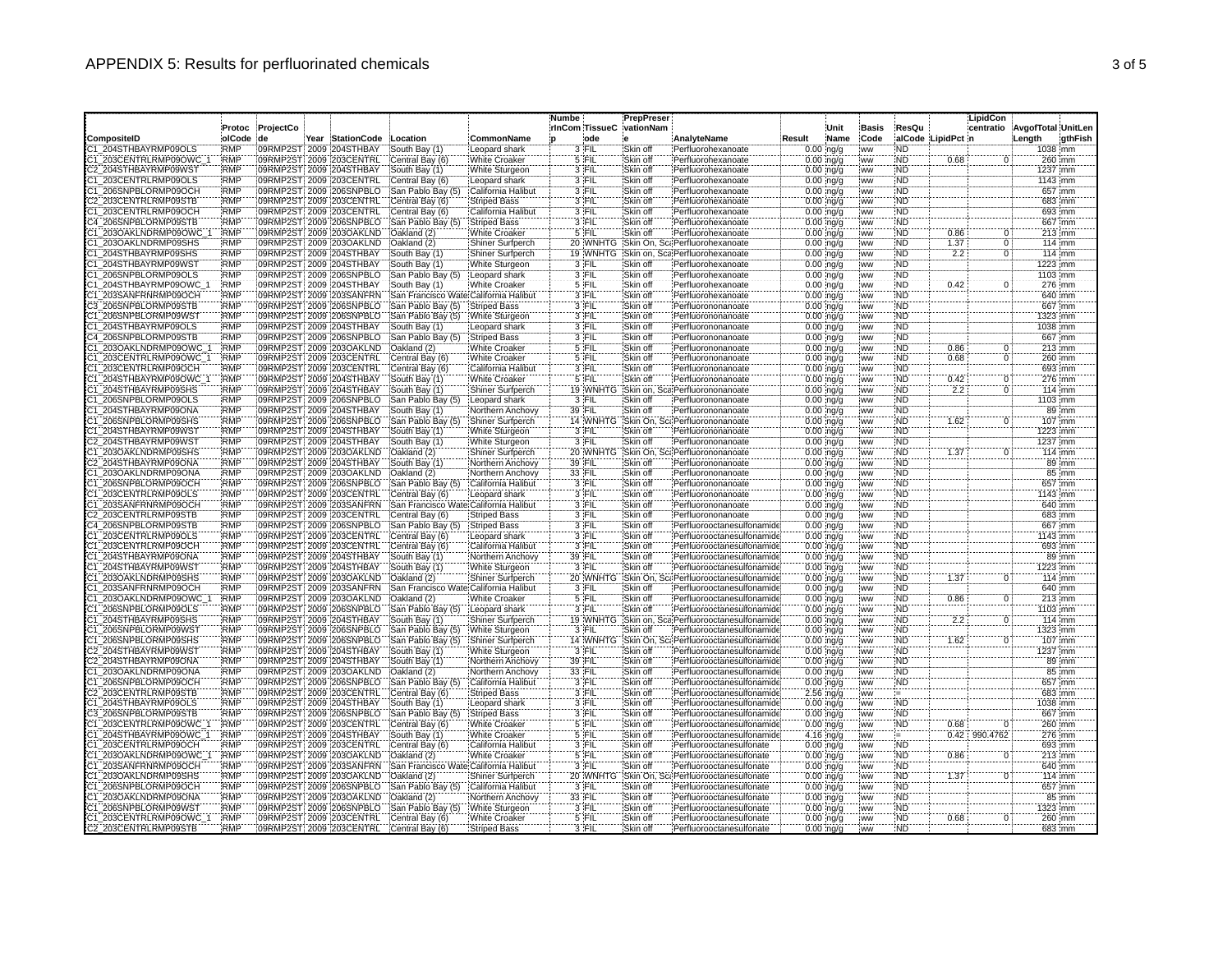| Protoc<br>ProjectCo<br>rinCom TissueC<br>vationNam<br><b>Basis</b><br>AvgofTotal UnitLen<br>de<br>ode<br>:Name<br>Code<br>alCode LipidPct n<br>olCode<br>Year StationCode<br>Location<br>CommonName<br>AnalyteName<br>Result<br>Length<br>gthFish<br>C1 203CENTRLRMP09OLS<br>09RMP2ST 2009 203CENTRL<br>3 FIL<br>Skin off<br><b>RMP</b><br>Central Bay (6)<br>Leopard shark<br>Perfluorooctanesulfonate<br>$0.00$ ing/g<br>ND<br>1143 imm<br><b>WW</b><br>206SNPBLORMP09SHS<br><b>RMP</b><br>09RMP2ST 2009 206SNPBLO<br>14 WNHTG<br>Skin On.<br><b>ND</b><br>1.62<br>$107 \cdot mm$<br>San Pablo Bay (5)<br>Shiner Surfperch<br>Sc: Perfluorooctanesulfonate<br>$0.00$ ing/g<br>ww<br>$\overline{0}$<br><b>RMP</b><br>39 FIL<br>C1 204STHBAYRMP09ONA<br>09RMP2ST 2009 204STHBAY<br>Skin off<br>Perfluorooctanesulfonate<br>89 mm<br>South Bay (1)<br>Northern Anchovy<br>5.56 ing/g<br><b>WW</b><br>i=<br>19 WNHTG<br><b>ND</b><br>2.2<br>C1 204STHBAYRMP09SHS<br><b>RMP</b><br>09RMP2ST 2009 204STHBAY<br>South Bay (1)<br>Shiner Surfperch<br>Skin on.<br>Sca Perfluorooctanesulfonate<br>$0.00$ ing/g<br>$\overline{0}$<br>114 mm<br>ww<br><b>RMP</b><br><b>ND</b><br>667 mm<br>C3_206SNPBLORMP09STB<br>09RMP2ST 2009 206SNPBLO<br>San Pablo Bay (5)<br><b>Striped Bass</b><br>3 FIL<br>Skin off<br>Perfluorooctanesulfonate<br>$0.00$ :ng/g<br>ww<br><b>RMP</b><br>09RMP2ST 2009 204STHBAY<br>South Bay (1)<br>3 FIL<br>Skin off<br>9.64 ng/g<br>1223 mm<br>204STHBAYRMP09WST<br>White Sturgeon<br>Perfluorooctanesulfonate<br>.ww<br>5 FIL<br><b>ND</b><br>0.42<br>Skin off<br>Ö.<br><b>RMP</b><br>09RMP2ST 2009 204STHBAY<br>276 mm<br>C1_204STHBAYRMP09OWC_<br>South Bay (1)<br>Perfluorooctanesulfonate<br>$0.00$ $ng/g$<br><b>White Croaker</b><br><b>WW</b><br>C2 204STHBAYRMP09ONA<br><b>RMP</b><br>09RMP2ST 2009 204STHBAY<br>South Bay (1)<br>39 FIL<br>Skin off<br>Perfluorooctanesulfonate<br>7.77 ing/g<br>89 mm<br>Northern Anchovy<br>ww<br>≔<br>RMP<br>3 FIL<br>ÑĎ<br>667 mm<br>C4 206SNPBLORMP09STB<br>09RMP2ST 2009 206SNPBLO<br>San Pablo Bay (5)<br><b>Striped Bass</b><br>Skin off<br>Perfluorooctanesulfonate<br>$0.00$ ing/g<br>ww<br><b>RMP</b><br>3 FIL<br>Skin off<br>1038 mm<br>C1 204STHBAYRMP09OLS<br>09RMP2ST 2009 204STHBAY<br>South Bay (1)<br>Leopard shark<br>18.00 ng/g<br>Ε<br>Perfluorooctanesulfonate<br>ww<br><b>ND</b><br>C1 206SNPBLORMP09OLS<br><b>RMP</b><br>09RMP2ST 2009 206SNPBLO<br>San Pablo Bay (5)<br>3 FIL<br>Skin off<br>Perfluorooctanesulfonate<br>$0.00$ :ng/g<br>1103 mm<br>Leopard shark<br>ww<br>C2 204STHBAYRMP09WST<br><b>RMP</b><br>09RMP2ST 2009 204STHBAY<br>3 FIL<br>Skin off<br>Perfluorooctanesulfonate<br>$0.00$ ing/g<br><b>ND</b><br>1237 mm<br>South Bay (1)<br>White Sturgeon<br>ww<br><b>RMP</b><br>3 FIL<br>09RMP2ST 2009 203SANFRN<br>Skin off<br>$0.00$ ; ng/g<br>ÑĎ<br>203SANFRNRMP09OCH<br>Perfluorooctanoate<br>640 mm<br>San Francisco Wate California Halibut<br>ww<br><b>RMP</b><br><b>ND</b><br>C1 206SNPBLORMP09SHS<br>09RMP2ST 2009 206SNPBLO<br>San Pablo Bay (5)<br>Shiner Surfperch<br>14 WNHTG<br>Skin On.<br>Sc:Perfluorooctanoate<br>$0.00$ ing/g<br>1.62<br>107 mm<br>ww<br>$\Omega$<br><b>RMP</b><br><b>ND</b><br>C1 203CENTRLRMP09OCH<br>09RMP2ST 2009 203CENTRL<br>Central Bay (6)<br>California Halibut<br>3 FIL<br>Skin off<br>Perfluorooctanoate<br>$0.00$ ing/g<br>693 mm<br>.ww<br><b>RMP</b><br><b>ND</b><br>09RMP2ST 2009 204STHBAY<br>3 FIL<br>Skin off<br>$0.00$ ing/g<br>1237 mm<br>C2 204STHBAYRMP09WS <sup>-</sup><br>South Bay (1)<br>White Sturgeon<br>Perfluorooctanoate<br>ww<br><b>ND</b><br>C1 206SNPBLORMP09WST<br><b>RMP</b><br>09RMP2ST 2009 206SNPBLO<br>White Sturgeon<br>3 FIL<br>Skin off<br>$0.00$ ing/g<br>1323 mm<br>San Pablo Bay (5)<br>Perfluorooctanoate<br>:ww<br>0.42<br>ö<br><b>RMP</b><br>5 FIL<br>Skin off<br>$0.00$ ng/g<br><b>ND</b><br>276 mm<br>_204STHBAYRMP09OWC<br>09RMP2ST 2009 204STHBAY<br>South Bay (1)<br>White Croaker<br>Perfluorooctanoate<br>ww<br>19 WNHTG<br><b>RMP</b><br>09RMP2ST 2009 204STHBAY<br>2.2<br>204STHBAYRMP09SHS<br>South Bay (1)<br>Shiner Surfperch<br>Skin on, Sca.Perfluorooctanoate<br><b>ND</b><br>$0.00$ ing/g<br>:ww<br>0<br>114 mm<br>1.37<br>RMP<br>20 WNHTG<br>09RMP2ST 2009 203OAKLND<br>Shiner Surfperch<br><b>ND</b><br>114 mm<br>C1 203OAKLNDRMP09SHS<br>Oakland (2)<br>Skin On,<br>Sc: Perfluorooctanoate<br>$0.00$ ing/g<br>:ww<br>Ö<br><b>RMP</b><br>3 FIL<br>ÑĎ<br>223 mm<br>C1_204STHBAYRMP09WST<br>09RMP2ST 2009 204STHBAY<br>South Bay (1)<br>White Sturgeon<br>Skin off<br>Perfluorooctanoate<br>$0.00$ ng/g<br>ww<br><b>RMP</b><br><b>ND</b><br>09RMP2ST 2009 206SNPBLO<br>3 FIL<br>Skin off<br>$0.00$ :ng/g<br>667 mm<br>C3 206SNPBLORMP09STB<br>San Pablo Bay (5)<br><b>Striped Bass</b><br>Perfluorooctanoate<br>.ww<br><b>RMP</b><br>0.68<br>C1 203CENTRLRMP09OWC<br>09RMP2ST 2009 203CENTRL<br>Central Bay (6)<br><b>White Croaker</b><br>5 FIL<br>Skin off<br>Perfluorooctanoate<br>$0.00$ :ng/g<br><b>ND</b><br>$\overline{0}$<br>260 mm<br>ww<br><b>RMP</b><br>5 FIL<br>ÑĎ<br>C1 203OAKLNDRMP09OWC<br>09RMP2ST 2009 203OAKLND<br>Oakland (2)<br><b>White Croaker</b><br>Skin off<br>Perfluorooctanoate<br>$0.00$ ; ng/g<br>0.86<br>$\overline{0}$<br>213 mm<br>ww<br><b>RMP</b><br>3 FIL<br><b>ND</b><br>C4 206SNPBLORMP09STB<br>09RMP2ST 2009 206SNPBLO<br>Skin off<br>$0.00$ ing/g<br>667 mm<br>San Pablo Bay (5)<br><b>Striped Bass</b><br>Perfluorooctanoate<br>.ww<br><b>RMP</b><br><b>ND</b><br>C2 204STHBAYRMP09ONA<br>09RMP2ST: 2009 204STHBAY<br>South Bay (1)<br>Northern Anchovy<br>39 FIL<br>Skin off<br>Perfluorooctanoate<br>$0.00$ ing/g<br>89 mm<br>ww<br><b>RMP</b><br>C2 203CENTRLRMP09STB<br>09RMP2ST 2009 203CENTRL<br>Central Bay (6)<br>3 FIL<br>Skin off<br>Perfluorooctanoate<br>$0.00$ ing/g<br><b>ND</b><br><b>Striped Bass</b><br>.ww<br>683 mm<br><b>RMP</b><br>3 FIL<br><b>ND</b><br>657 mm<br>Skin off<br>C1 206SNPBLORMP09OCH<br>09RMP2ST 2009 206SNPBLO<br>Perfluorooctanoate<br>$0.00$ ing/g<br>San Pablo Bay (5)<br>California Halibut<br>ww<br><b>ND</b><br>C1 204STHBAYRMP09ONA<br><b>RMP</b><br>09RMP2ST 2009 204STHBAY<br>39 FIL<br>Skin off<br>Perfluorooctanoate<br>$0.00$ ing/g<br>89 mm<br>South Bay (1)<br>Northern Anchovy<br>ww<br>C1_203CENTRLRMP09OLS<br><b>RMP</b><br>09RMP2ST 2009 203CENTRL<br>Central Bay (6)<br>3 FIL<br>Skin off<br>$0.00$ ing/g<br><b>ND</b><br>1143 mm<br>Leopard shark<br>Perfluorooctanoate<br>.ww<br><b>RMP</b><br>09RMP2ST 2009 203OAKLND<br>33 FIL<br>Skin off<br><b>ND</b><br>203OAKLNDRMP09ONA<br>$0.00$ ing/g<br>85 mm<br>Oakland (2)<br>Northern Anchovy<br>Perfluorooctanoate<br>.ww<br>3 FIL<br><b>RMP</b><br>Skin off<br>09RMP2ST 2009 204STHBAY<br>$0.00$ ; ng/g<br><b>ND</b><br>1038 mm<br>C1 204STHBAYRMP09OLS<br>South Bay (1)<br>Leopard shark<br>Perfluorooctanoate<br>ww<br>C1 206SNPBLORMP09OLS<br><b>RMP</b><br>09RMP2ST 2009 206SNPBLO<br>3 FIL<br>Skin off<br><b>ND</b><br>San Pablo Bay (5)<br>Leopard shark<br>Perfluorooctanoate<br>$0.00$ : ng/g<br>ww<br>1103 mm<br><b>RMP</b><br>09RMP2ST: 2009 204STHBAY<br>White Sturgeon<br>3 FIL<br>Skin off<br>$0.00$ $ng/g$<br><b>ND</b><br>1237 mm<br>C2 204STHBAYRMP09WST<br>South Bay (1)<br>Perfluoropentanoate<br>ww<br><b>RMP</b><br>33 FIL<br>ÑĎ<br>09RMP2ST 2009 203OAKLND<br>Skin off<br>$0.00$ $ng/g$<br>85:mm<br>C1 203OAKLNDRMP09ONA<br>Oakland (2)<br>Northern Anchovy<br>Perfluoropentanoate<br>ww<br><b>RMP</b><br>09RMP2ST 2009 206SNPBLO<br>3 FIL<br>Skin off<br><b>ND</b><br>667 mm<br>C4 206SNPBLORMP09STB<br>San Pablo Bay (5)<br><b>Striped Bass</b><br>Perfluoropentanoate<br>$0.00$ :ng/g<br>: ww<br><b>RMP</b><br>09RMP2ST: 2009 203SANFRN<br>3 FIL<br><b>ND</b><br>C1 203SANFRNRMP09OCH<br>San Francisco Wate California Halibut<br>Skin off<br>$0.00$ ing/g<br>640 mm<br>Perfluoropentanoate<br>ww<br>3 FIL<br><b>RMP</b><br>ÑĎ<br>206SNPBLORMP09OLS<br>09RMP2ST 2009 206SNPBLO<br>Skin off<br>$0.00$ ; ng/g<br>1103 mm<br>San Pablo Bay (5)<br>Leopard shark<br>Perfluoropentanoate<br>ww<br><b>RMP</b><br>09RMP2ST 2009 206SNPBLO<br>3 FIL<br>Skin off<br><b>ND</b><br>C1 206SNPBLORMP09WST<br>San Pablo Bay (5)<br>White Sturgeon<br>Perfluoropentanoate<br>$0.00$ ing/g<br>1323 mm<br>.ww<br><b>ND</b><br><b>RMP</b><br>09RMP2ST 2009 203OAKLND<br>5 FIL<br>Skin off<br>$0.00$ ing/g<br>0.86<br>213 :mm<br>C1 203OAKLNDRMP09OWC<br>Oakland (2)<br><b>White Croaker</b><br>Perfluoropentanoate<br>0<br>ww<br><b>RMP</b><br><b>ND</b><br>C1 203CENTRLRMP09OLS<br>09RMP2ST 2009 203CENTRL<br>Central Bay (6)<br>Leopard shark<br>3 FIL<br>Skin off<br>Perfluoropentanoate<br>$0.00$ ; ng/g<br>1143 mm<br>ww<br>$\overline{2.2}$<br><b>RMP</b><br>19 WNHTG<br>Skin on<br><b>ND</b><br>C1 204STHBAYRMP09SHS<br>09RMP2ST 2009 204STHBAY<br>South Bay (1)<br><b>Shiner Surfperch</b><br>Perfluoropentanoate<br>$0.00$ ing/g<br>$\overline{0}$<br>$114$ ; mm<br>:ww<br><b>RMP</b><br><b>ND</b><br>09RMP2ST 2009 203CENTRL<br>3 FIL<br>Skin off<br>$0.00$ ng/g<br>203CENTRLRMP09OCH<br>Central Bay (6)<br>California Halibut<br>Perfluoropentanoate<br>ww<br>693 mm<br>206SNPBLORMP09SHS<br><b>RMP</b><br>09RMP2ST 2009 206SNPBLO<br>San Pablo Bay (5)<br>Shiner Surfperch<br>14 WNHTG<br>Skin On.<br>Sc: Perfluoropentanoate<br>$0.00$ ing/g<br>ND<br>1.62<br>107 mm<br>:ww<br>0<br><b>RMP</b><br>3 FIL<br><b>ND</b><br>C2 203CENTRLRMP09STB<br>09RMP2ST 2009 203CENTRL<br>Central Bay (6)<br><b>Striped Bass</b><br>Skin off<br>Perfluoropentanoate<br>$0.00$ ing/g<br>683 mm<br>:ww<br><b>RMP</b><br>09RMP2ST 2009 204STHBAY<br>3 FIL<br>Skin off<br>Perfluoropentanoate<br>$0.00$ ng/g<br>ÑĎ<br>1038 mm<br>C1 204STHBAYRMP09OLS<br>South Bay (1)<br>Leopard shark<br>ww<br><b>RMP</b><br>3 FIL<br><b>ND</b><br>09RMP2ST 2009 206SNPBLO<br>Skin off<br>$0.00$ :ng/g<br>657 mm<br>C1 206SNPBLORMP09OCH<br>San Pablo Bay (5)<br>California Halibut<br>Perfluoropentanoate<br>.ww<br>C3 206SNPBLORMP09STB<br><b>RMP</b><br>09RMP2ST 2009 206SNPBLO<br>San Pablo Bay (5)<br>$3$ FIL<br>Skin off<br>Perfluoropentanoate<br>$0.00$ ing/g<br><b>ND</b><br>667 mm<br><b>Striped Bass</b><br>ww<br>ö<br>RMP<br>5 FIL<br>0.68<br>C1 203CENTRLRMP09OWC<br>09RMP2ST 2009 203CENTRL<br>White Croaker<br>Skin off<br>Perfluoropentanoate<br>$0.00$ ng/g<br>ÑĎ<br>Central Bay (6)<br>260 mm<br>ww<br><b>RMP</b><br>Skin off<br><b>ND</b><br>C2 204STHBAYRMP09ONA<br>09RMP2ST 2009 204STHBAY<br>39 FIL<br>Perfluoropentanoate<br>$0.00$ : ng/g<br>89 mm<br>South Bay (1)<br>Northern Anchovy<br>ww<br>C1 204STHBAYRMP09OWC<br><b>RMP</b><br>09RMP2ST 2009 204STHBAY<br>5 FIL<br>Skin off<br>Perfluoropentanoate<br>$0.00$ ing/g<br><b>ND</b><br>0.42<br>$\overline{0}$<br>276 mm<br>South Bay (1)<br><b>White Croaker</b><br>ww<br><b>RMP</b><br>3 FIL<br>Skin off<br><b>ND</b><br>204STHBAYRMP09WST<br>09RMP2ST 2009 204STHBAY<br>South Bay (1)<br>White Sturgeon<br>Perfluoropentanoate<br>$0.00$ :ng/g<br>ww<br>223 mm<br><b>RMP</b><br>Skin On<br><b>ND</b><br>1.37<br>C1 203OAKLNDRMP09SHS<br>09RMP2ST 2009 203OAKLND<br>20 WNHTG<br>: Perfluoropentanoate<br>$\overline{0}$<br>114 mm<br>Oakland (2)<br>Shiner Surfperch<br>$0.00$ ing/g<br>ww<br><b>RMP</b><br>09RMP2ST 2009 204STHBAY<br>39 FIL<br><b>ND</b><br>C1 204STHBAYRMP09ONA<br>South Bay (1)<br>Northern Anchovy<br>Skin off<br>Perfluoropentanoate<br>$0.00$ ng/g<br>ww<br>89 mm<br><b>RMP</b><br>09RMP2ST 2009 204STHBAY<br>3 FIL<br>Skin off<br>$0.00$ :ng/g<br><b>ND</b><br>1237 mm<br>C2_204STHBAYRMP09WST<br>South Bay (1)<br>White Sturgeon<br>Perfluoroundecanoate<br>ww<br>09RMP2ST 2009 203SANFRN<br>3 FIL<br>Skin off<br><b>ND</b><br>203SANFRNRMP09OCH<br><b>RMP</b><br>$0.00$ ing/g<br>San Francisco Wate California Halibut<br>Perfluoroundecanoate<br>ww<br>640 mm<br>0.86<br>5 FIL<br>Skin off<br><b>RMP</b><br><b>ND</b><br>C1 203OAKLNDRMP09OWC<br>09RMP2ST 2009 203OAKLND<br>Oakland (2)<br><b>White Croaker</b><br>Perfluoroundecanoate<br>$0.00$ ng/g<br>ö<br>213 mm<br>ww<br><b>ND</b><br>2.2<br>C1_204STHBAYRMP09SHS<br><b>RMP</b><br>09RMP2ST 2009 204STHBAY<br>South Bay (1)<br>Shiner Surfperch<br>19 WNHTG<br>Skin on, Sca Perfluoroundecanoate<br>$0.00$ :ng/g<br>$\overline{0}$<br>ww<br>114 mm<br>1.37<br>ة ö<br>RMP<br>20 WNHTG<br>ND <sup>®</sup><br>$114$ mm<br>C1 203OAKLNDRMP09SHS<br>09RMP2ST 2009 203OAKLND<br>Shiner Surfperch<br>Skin On, Sc: Perfluoroundecanoate<br>$0.00$ $ng/g$<br>Oakland (2)<br><b>WW</b><br>RMP<br>39 FIL<br>ÑĎ<br>89 mm<br>C2 204STHBAYRMP09ONA<br>09RMP2ST 2009 204STHBAY<br>South Bay (1)<br>Northern Anchovy<br>Skin off<br>Perfluoroundecanoate<br>$0.00$ ng/g<br>ww<br><b>ND</b><br>1.62<br>C1 206SNPBLORMP09SHS<br><b>RMP</b><br>09RMP2ST 2009 206SNPBLO<br>San Pablo Bay (5)<br>Shiner Surfperch<br>14 WNHTG<br>Skin On, Sc: Perfluoroundecanoate<br>$0.00$ :ng/g<br>Ō<br>107 mm<br>:ww<br><b>ND</b><br><b>RMP</b><br>09RMP2ST 2009 204STHBAY<br>3 FIL<br>Skin off<br>C1 204STHBAYRMP09OLS<br>Leopard shark<br>$0.00$ ing/g<br>1038 mm<br>South Bay (1)<br>Perfluoroundecanoate<br><b>WW</b><br><b>RMP</b><br>3 FIL<br>Skin off<br>ÑĎ<br>1323 mm<br>206SNPBLORMP09WST<br>09RMP2ST 2009 206SNPBLO<br>San Pablo Bay (5)<br>White Sturgeon<br>Perfluoroundecanoate<br>$0.00$ ; ng/g<br><b>WW</b><br><b>RMP</b><br><b>ND</b><br>C1 204STHBAYRMP09WST<br>09RMP2ST 2009 204STHBAY<br>3 FIL<br>Skin off<br>1223 mm<br>South Bay (1)<br>White Sturgeon<br>Perfluoroundecanoate<br>$0.00$ ing/g<br>.ww<br><b>RMP</b><br><b>ND</b><br>C1 203CENTRLRMP09OLS<br>09RMP2ST 2009 203CENTRL<br>3 FIL<br>Skin off<br>1143 :mm<br>Central Bay (6)<br>Leopard shark<br>Perfluoroundecanoate<br>$0.00$ ing/g<br>ww<br>09RMP2ST 2009 206SNPBLO<br>$0.00$ ; ng/g<br><b>ND</b><br>1103 mm |                      |            |  |                   |               | Numbe | <b>PrepPreser</b> |                      |      |    |       | <b>LipidCon</b> |  |
|-------------------------------------------------------------------------------------------------------------------------------------------------------------------------------------------------------------------------------------------------------------------------------------------------------------------------------------------------------------------------------------------------------------------------------------------------------------------------------------------------------------------------------------------------------------------------------------------------------------------------------------------------------------------------------------------------------------------------------------------------------------------------------------------------------------------------------------------------------------------------------------------------------------------------------------------------------------------------------------------------------------------------------------------------------------------------------------------------------------------------------------------------------------------------------------------------------------------------------------------------------------------------------------------------------------------------------------------------------------------------------------------------------------------------------------------------------------------------------------------------------------------------------------------------------------------------------------------------------------------------------------------------------------------------------------------------------------------------------------------------------------------------------------------------------------------------------------------------------------------------------------------------------------------------------------------------------------------------------------------------------------------------------------------------------------------------------------------------------------------------------------------------------------------------------------------------------------------------------------------------------------------------------------------------------------------------------------------------------------------------------------------------------------------------------------------------------------------------------------------------------------------------------------------------------------------------------------------------------------------------------------------------------------------------------------------------------------------------------------------------------------------------------------------------------------------------------------------------------------------------------------------------------------------------------------------------------------------------------------------------------------------------------------------------------------------------------------------------------------------------------------------------------------------------------------------------------------------------------------------------------------------------------------------------------------------------------------------------------------------------------------------------------------------------------------------------------------------------------------------------------------------------------------------------------------------------------------------------------------------------------------------------------------------------------------------------------------------------------------------------------------------------------------------------------------------------------------------------------------------------------------------------------------------------------------------------------------------------------------------------------------------------------------------------------------------------------------------------------------------------------------------------------------------------------------------------------------------------------------------------------------------------------------------------------------------------------------------------------------------------------------------------------------------------------------------------------------------------------------------------------------------------------------------------------------------------------------------------------------------------------------------------------------------------------------------------------------------------------------------------------------------------------------------------------------------------------------------------------------------------------------------------------------------------------------------------------------------------------------------------------------------------------------------------------------------------------------------------------------------------------------------------------------------------------------------------------------------------------------------------------------------------------------------------------------------------------------------------------------------------------------------------------------------------------------------------------------------------------------------------------------------------------------------------------------------------------------------------------------------------------------------------------------------------------------------------------------------------------------------------------------------------------------------------------------------------------------------------------------------------------------------------------------------------------------------------------------------------------------------------------------------------------------------------------------------------------------------------------------------------------------------------------------------------------------------------------------------------------------------------------------------------------------------------------------------------------------------------------------------------------------------------------------------------------------------------------------------------------------------------------------------------------------------------------------------------------------------------------------------------------------------------------------------------------------------------------------------------------------------------------------------------------------------------------------------------------------------------------------------------------------------------------------------------------------------------------------------------------------------------------------------------------------------------------------------------------------------------------------------------------------------------------------------------------------------------------------------------------------------------------------------------------------------------------------------------------------------------------------------------------------------------------------------------------------------------------------------------------------------------------------------------------------------------------------------------------------------------------------------------------------------------------------------------------------------------------------------------------------------------------------------------------------------------------------------------------------------------------------------------------------------------------------------------------------------------------------------------------------------------------------------------------------------------------------------------------------------------------------------------------------------------------------------------------------------------------------------------------------------------------------------------------------------------------------------------------------------------------------------------------------------------------------------------------------------------------------------------------------------------------------------------------------------------------------------------------------------------------------------------------------------------------------------------------------------------------------------------------------------------------------------------------------------------------------------------------------------------------------------------------------------------------------------------------------------------------------------------------------------------------------------------------------------------------------------------------------------------------------------------------------------------------------------------------------------------------------------------------------------------------------------------------------------------------------------------------------------------------------------------------------------------------------------------------------------------------------------------------------------------------------------------------------------------------------------------------------------------------------------------------------------------------------------------------------------------------------------------------------------------------------------------------------------------------------------------------------------------------------------------------------------------------------------------------------------------------------------------------------------------------------------------------------------------------------------------------------------------------------------------------------------------------------------------------------------------------------------------------------------------------------------------------------------------------------------------------------------------------------------------------------------------------------------------------------------------------------------------------------------------------------------------------------------------------------------------------------------------------------------------------------------------------------------------------------------------------------------------------------------------------------------------------------------------------------------------------------------------------------------------------------------------------------------------------------------------------------------------------------------------------------------------------------------------------------------------------------------------------------------------------------------------------------------------------------------------------------------------------------------------------------------------------------------------------------------------------------------------------------------------------------------------------------------------------------------------------------------------------------------------------------------------------------------------------------------------------------------------------------------------------------------------------------------------------------------------------------------------------------------------------------------------------------------------------------------------------------------------------------------------------------------------------------------------------------------------------------------------------------------------------------------------------------------------------------------------------------------------------------------------------------------------------------------------------------------------------------------------------------------------------------------------------------------------------------------------------------------------------------------------------------------------------------------------------------------------------------------------------------------------------------------------------------------------------------------------------------------------------------------------------------------------------------------------------------------------------------------------------------------------------------------------------------------------------------------------------------------------------------------------------------------------------------------------------------------------------------------------------------------------------------------------------------------------------------------------------------------------------------------------------------------------------------------------------------------------------------------------------------------------------------------------------------------------------------------------------------------------------------------------------------------------------------------------------------------------------------------------------------------------------------------------------------------------------------------------------------------------------------------------------------------------------------------------------------------------------------------------------------------------------------------|----------------------|------------|--|-------------------|---------------|-------|-------------------|----------------------|------|----|-------|-----------------|--|
|                                                                                                                                                                                                                                                                                                                                                                                                                                                                                                                                                                                                                                                                                                                                                                                                                                                                                                                                                                                                                                                                                                                                                                                                                                                                                                                                                                                                                                                                                                                                                                                                                                                                                                                                                                                                                                                                                                                                                                                                                                                                                                                                                                                                                                                                                                                                                                                                                                                                                                                                                                                                                                                                                                                                                                                                                                                                                                                                                                                                                                                                                                                                                                                                                                                                                                                                                                                                                                                                                                                                                                                                                                                                                                                                                                                                                                                                                                                                                                                                                                                                                                                                                                                                                                                                                                                                                                                                                                                                                                                                                                                                                                                                                                                                                                                                                                                                                                                                                                                                                                                                                                                                                                                                                                                                                                                                                                                                                                                                                                                                                                                                                                                                                                                                                                                                                                                                                                                                                                                                                                                                                                                                                                                                                                                                                                                                                                                                                                                                                                                                                                                                                                                                                                                                                                                                                                                                                                                                                                                                                                                                                                                                                                                                                                                                                                                                                                                                                                                                                                                                                                                                                                                                                                                                                                                                                                                                                                                                                                                                                                                                                                                                                                                                                                                                                                                                                                                                                                                                                                                                                                                                                                                                                                                                                                                                                                                                                                                                                                                                                                                                                                                                                                                                                                                                                                                                                                                                                                                                                                                                                                                                                                                                                                                                                                                                                                                                                                                                                                                                                                                                                                                                                                                                                                                                                                                                                                                                                                                                                                                                                                                                                                                                                                                                                                                                                                                                                                                                                                                                                                                                                                                                                                                                                                                                                                                                                                                                                                                                                                                                                                                                                                                                                                                                                                                                                                                                                                                                                                                                                                                                                                                                                                                                                                                                                                                                                                                                                                                                                                                                                                                                                                                                                                                                                                                                                                                                                                                                                                                                                                                                                                                                                                                                                                                                                                                                                                                                                                                                                                                                                                                                                                                                                                                                                                   |                      |            |  |                   |               |       |                   |                      | Unit |    | ResQu | centratio       |  |
|                                                                                                                                                                                                                                                                                                                                                                                                                                                                                                                                                                                                                                                                                                                                                                                                                                                                                                                                                                                                                                                                                                                                                                                                                                                                                                                                                                                                                                                                                                                                                                                                                                                                                                                                                                                                                                                                                                                                                                                                                                                                                                                                                                                                                                                                                                                                                                                                                                                                                                                                                                                                                                                                                                                                                                                                                                                                                                                                                                                                                                                                                                                                                                                                                                                                                                                                                                                                                                                                                                                                                                                                                                                                                                                                                                                                                                                                                                                                                                                                                                                                                                                                                                                                                                                                                                                                                                                                                                                                                                                                                                                                                                                                                                                                                                                                                                                                                                                                                                                                                                                                                                                                                                                                                                                                                                                                                                                                                                                                                                                                                                                                                                                                                                                                                                                                                                                                                                                                                                                                                                                                                                                                                                                                                                                                                                                                                                                                                                                                                                                                                                                                                                                                                                                                                                                                                                                                                                                                                                                                                                                                                                                                                                                                                                                                                                                                                                                                                                                                                                                                                                                                                                                                                                                                                                                                                                                                                                                                                                                                                                                                                                                                                                                                                                                                                                                                                                                                                                                                                                                                                                                                                                                                                                                                                                                                                                                                                                                                                                                                                                                                                                                                                                                                                                                                                                                                                                                                                                                                                                                                                                                                                                                                                                                                                                                                                                                                                                                                                                                                                                                                                                                                                                                                                                                                                                                                                                                                                                                                                                                                                                                                                                                                                                                                                                                                                                                                                                                                                                                                                                                                                                                                                                                                                                                                                                                                                                                                                                                                                                                                                                                                                                                                                                                                                                                                                                                                                                                                                                                                                                                                                                                                                                                                                                                                                                                                                                                                                                                                                                                                                                                                                                                                                                                                                                                                                                                                                                                                                                                                                                                                                                                                                                                                                                                                                                                                                                                                                                                                                                                                                                                                                                                                                                                                                                   | CompositeID          |            |  |                   |               |       |                   |                      |      |    |       |                 |  |
|                                                                                                                                                                                                                                                                                                                                                                                                                                                                                                                                                                                                                                                                                                                                                                                                                                                                                                                                                                                                                                                                                                                                                                                                                                                                                                                                                                                                                                                                                                                                                                                                                                                                                                                                                                                                                                                                                                                                                                                                                                                                                                                                                                                                                                                                                                                                                                                                                                                                                                                                                                                                                                                                                                                                                                                                                                                                                                                                                                                                                                                                                                                                                                                                                                                                                                                                                                                                                                                                                                                                                                                                                                                                                                                                                                                                                                                                                                                                                                                                                                                                                                                                                                                                                                                                                                                                                                                                                                                                                                                                                                                                                                                                                                                                                                                                                                                                                                                                                                                                                                                                                                                                                                                                                                                                                                                                                                                                                                                                                                                                                                                                                                                                                                                                                                                                                                                                                                                                                                                                                                                                                                                                                                                                                                                                                                                                                                                                                                                                                                                                                                                                                                                                                                                                                                                                                                                                                                                                                                                                                                                                                                                                                                                                                                                                                                                                                                                                                                                                                                                                                                                                                                                                                                                                                                                                                                                                                                                                                                                                                                                                                                                                                                                                                                                                                                                                                                                                                                                                                                                                                                                                                                                                                                                                                                                                                                                                                                                                                                                                                                                                                                                                                                                                                                                                                                                                                                                                                                                                                                                                                                                                                                                                                                                                                                                                                                                                                                                                                                                                                                                                                                                                                                                                                                                                                                                                                                                                                                                                                                                                                                                                                                                                                                                                                                                                                                                                                                                                                                                                                                                                                                                                                                                                                                                                                                                                                                                                                                                                                                                                                                                                                                                                                                                                                                                                                                                                                                                                                                                                                                                                                                                                                                                                                                                                                                                                                                                                                                                                                                                                                                                                                                                                                                                                                                                                                                                                                                                                                                                                                                                                                                                                                                                                                                                                                                                                                                                                                                                                                                                                                                                                                                                                                                                                                                   |                      |            |  |                   |               |       |                   |                      |      |    |       |                 |  |
|                                                                                                                                                                                                                                                                                                                                                                                                                                                                                                                                                                                                                                                                                                                                                                                                                                                                                                                                                                                                                                                                                                                                                                                                                                                                                                                                                                                                                                                                                                                                                                                                                                                                                                                                                                                                                                                                                                                                                                                                                                                                                                                                                                                                                                                                                                                                                                                                                                                                                                                                                                                                                                                                                                                                                                                                                                                                                                                                                                                                                                                                                                                                                                                                                                                                                                                                                                                                                                                                                                                                                                                                                                                                                                                                                                                                                                                                                                                                                                                                                                                                                                                                                                                                                                                                                                                                                                                                                                                                                                                                                                                                                                                                                                                                                                                                                                                                                                                                                                                                                                                                                                                                                                                                                                                                                                                                                                                                                                                                                                                                                                                                                                                                                                                                                                                                                                                                                                                                                                                                                                                                                                                                                                                                                                                                                                                                                                                                                                                                                                                                                                                                                                                                                                                                                                                                                                                                                                                                                                                                                                                                                                                                                                                                                                                                                                                                                                                                                                                                                                                                                                                                                                                                                                                                                                                                                                                                                                                                                                                                                                                                                                                                                                                                                                                                                                                                                                                                                                                                                                                                                                                                                                                                                                                                                                                                                                                                                                                                                                                                                                                                                                                                                                                                                                                                                                                                                                                                                                                                                                                                                                                                                                                                                                                                                                                                                                                                                                                                                                                                                                                                                                                                                                                                                                                                                                                                                                                                                                                                                                                                                                                                                                                                                                                                                                                                                                                                                                                                                                                                                                                                                                                                                                                                                                                                                                                                                                                                                                                                                                                                                                                                                                                                                                                                                                                                                                                                                                                                                                                                                                                                                                                                                                                                                                                                                                                                                                                                                                                                                                                                                                                                                                                                                                                                                                                                                                                                                                                                                                                                                                                                                                                                                                                                                                                                                                                                                                                                                                                                                                                                                                                                                                                                                                                                                                   |                      |            |  |                   |               |       |                   |                      |      |    |       |                 |  |
|                                                                                                                                                                                                                                                                                                                                                                                                                                                                                                                                                                                                                                                                                                                                                                                                                                                                                                                                                                                                                                                                                                                                                                                                                                                                                                                                                                                                                                                                                                                                                                                                                                                                                                                                                                                                                                                                                                                                                                                                                                                                                                                                                                                                                                                                                                                                                                                                                                                                                                                                                                                                                                                                                                                                                                                                                                                                                                                                                                                                                                                                                                                                                                                                                                                                                                                                                                                                                                                                                                                                                                                                                                                                                                                                                                                                                                                                                                                                                                                                                                                                                                                                                                                                                                                                                                                                                                                                                                                                                                                                                                                                                                                                                                                                                                                                                                                                                                                                                                                                                                                                                                                                                                                                                                                                                                                                                                                                                                                                                                                                                                                                                                                                                                                                                                                                                                                                                                                                                                                                                                                                                                                                                                                                                                                                                                                                                                                                                                                                                                                                                                                                                                                                                                                                                                                                                                                                                                                                                                                                                                                                                                                                                                                                                                                                                                                                                                                                                                                                                                                                                                                                                                                                                                                                                                                                                                                                                                                                                                                                                                                                                                                                                                                                                                                                                                                                                                                                                                                                                                                                                                                                                                                                                                                                                                                                                                                                                                                                                                                                                                                                                                                                                                                                                                                                                                                                                                                                                                                                                                                                                                                                                                                                                                                                                                                                                                                                                                                                                                                                                                                                                                                                                                                                                                                                                                                                                                                                                                                                                                                                                                                                                                                                                                                                                                                                                                                                                                                                                                                                                                                                                                                                                                                                                                                                                                                                                                                                                                                                                                                                                                                                                                                                                                                                                                                                                                                                                                                                                                                                                                                                                                                                                                                                                                                                                                                                                                                                                                                                                                                                                                                                                                                                                                                                                                                                                                                                                                                                                                                                                                                                                                                                                                                                                                                                                                                                                                                                                                                                                                                                                                                                                                                                                                                                                                   |                      |            |  |                   |               |       |                   |                      |      |    |       |                 |  |
|                                                                                                                                                                                                                                                                                                                                                                                                                                                                                                                                                                                                                                                                                                                                                                                                                                                                                                                                                                                                                                                                                                                                                                                                                                                                                                                                                                                                                                                                                                                                                                                                                                                                                                                                                                                                                                                                                                                                                                                                                                                                                                                                                                                                                                                                                                                                                                                                                                                                                                                                                                                                                                                                                                                                                                                                                                                                                                                                                                                                                                                                                                                                                                                                                                                                                                                                                                                                                                                                                                                                                                                                                                                                                                                                                                                                                                                                                                                                                                                                                                                                                                                                                                                                                                                                                                                                                                                                                                                                                                                                                                                                                                                                                                                                                                                                                                                                                                                                                                                                                                                                                                                                                                                                                                                                                                                                                                                                                                                                                                                                                                                                                                                                                                                                                                                                                                                                                                                                                                                                                                                                                                                                                                                                                                                                                                                                                                                                                                                                                                                                                                                                                                                                                                                                                                                                                                                                                                                                                                                                                                                                                                                                                                                                                                                                                                                                                                                                                                                                                                                                                                                                                                                                                                                                                                                                                                                                                                                                                                                                                                                                                                                                                                                                                                                                                                                                                                                                                                                                                                                                                                                                                                                                                                                                                                                                                                                                                                                                                                                                                                                                                                                                                                                                                                                                                                                                                                                                                                                                                                                                                                                                                                                                                                                                                                                                                                                                                                                                                                                                                                                                                                                                                                                                                                                                                                                                                                                                                                                                                                                                                                                                                                                                                                                                                                                                                                                                                                                                                                                                                                                                                                                                                                                                                                                                                                                                                                                                                                                                                                                                                                                                                                                                                                                                                                                                                                                                                                                                                                                                                                                                                                                                                                                                                                                                                                                                                                                                                                                                                                                                                                                                                                                                                                                                                                                                                                                                                                                                                                                                                                                                                                                                                                                                                                                                                                                                                                                                                                                                                                                                                                                                                                                                                                                                                                   |                      |            |  |                   |               |       |                   |                      |      |    |       |                 |  |
|                                                                                                                                                                                                                                                                                                                                                                                                                                                                                                                                                                                                                                                                                                                                                                                                                                                                                                                                                                                                                                                                                                                                                                                                                                                                                                                                                                                                                                                                                                                                                                                                                                                                                                                                                                                                                                                                                                                                                                                                                                                                                                                                                                                                                                                                                                                                                                                                                                                                                                                                                                                                                                                                                                                                                                                                                                                                                                                                                                                                                                                                                                                                                                                                                                                                                                                                                                                                                                                                                                                                                                                                                                                                                                                                                                                                                                                                                                                                                                                                                                                                                                                                                                                                                                                                                                                                                                                                                                                                                                                                                                                                                                                                                                                                                                                                                                                                                                                                                                                                                                                                                                                                                                                                                                                                                                                                                                                                                                                                                                                                                                                                                                                                                                                                                                                                                                                                                                                                                                                                                                                                                                                                                                                                                                                                                                                                                                                                                                                                                                                                                                                                                                                                                                                                                                                                                                                                                                                                                                                                                                                                                                                                                                                                                                                                                                                                                                                                                                                                                                                                                                                                                                                                                                                                                                                                                                                                                                                                                                                                                                                                                                                                                                                                                                                                                                                                                                                                                                                                                                                                                                                                                                                                                                                                                                                                                                                                                                                                                                                                                                                                                                                                                                                                                                                                                                                                                                                                                                                                                                                                                                                                                                                                                                                                                                                                                                                                                                                                                                                                                                                                                                                                                                                                                                                                                                                                                                                                                                                                                                                                                                                                                                                                                                                                                                                                                                                                                                                                                                                                                                                                                                                                                                                                                                                                                                                                                                                                                                                                                                                                                                                                                                                                                                                                                                                                                                                                                                                                                                                                                                                                                                                                                                                                                                                                                                                                                                                                                                                                                                                                                                                                                                                                                                                                                                                                                                                                                                                                                                                                                                                                                                                                                                                                                                                                                                                                                                                                                                                                                                                                                                                                                                                                                                                                                                   |                      |            |  |                   |               |       |                   |                      |      |    |       |                 |  |
|                                                                                                                                                                                                                                                                                                                                                                                                                                                                                                                                                                                                                                                                                                                                                                                                                                                                                                                                                                                                                                                                                                                                                                                                                                                                                                                                                                                                                                                                                                                                                                                                                                                                                                                                                                                                                                                                                                                                                                                                                                                                                                                                                                                                                                                                                                                                                                                                                                                                                                                                                                                                                                                                                                                                                                                                                                                                                                                                                                                                                                                                                                                                                                                                                                                                                                                                                                                                                                                                                                                                                                                                                                                                                                                                                                                                                                                                                                                                                                                                                                                                                                                                                                                                                                                                                                                                                                                                                                                                                                                                                                                                                                                                                                                                                                                                                                                                                                                                                                                                                                                                                                                                                                                                                                                                                                                                                                                                                                                                                                                                                                                                                                                                                                                                                                                                                                                                                                                                                                                                                                                                                                                                                                                                                                                                                                                                                                                                                                                                                                                                                                                                                                                                                                                                                                                                                                                                                                                                                                                                                                                                                                                                                                                                                                                                                                                                                                                                                                                                                                                                                                                                                                                                                                                                                                                                                                                                                                                                                                                                                                                                                                                                                                                                                                                                                                                                                                                                                                                                                                                                                                                                                                                                                                                                                                                                                                                                                                                                                                                                                                                                                                                                                                                                                                                                                                                                                                                                                                                                                                                                                                                                                                                                                                                                                                                                                                                                                                                                                                                                                                                                                                                                                                                                                                                                                                                                                                                                                                                                                                                                                                                                                                                                                                                                                                                                                                                                                                                                                                                                                                                                                                                                                                                                                                                                                                                                                                                                                                                                                                                                                                                                                                                                                                                                                                                                                                                                                                                                                                                                                                                                                                                                                                                                                                                                                                                                                                                                                                                                                                                                                                                                                                                                                                                                                                                                                                                                                                                                                                                                                                                                                                                                                                                                                                                                                                                                                                                                                                                                                                                                                                                                                                                                                                                                                                   |                      |            |  |                   |               |       |                   |                      |      |    |       |                 |  |
|                                                                                                                                                                                                                                                                                                                                                                                                                                                                                                                                                                                                                                                                                                                                                                                                                                                                                                                                                                                                                                                                                                                                                                                                                                                                                                                                                                                                                                                                                                                                                                                                                                                                                                                                                                                                                                                                                                                                                                                                                                                                                                                                                                                                                                                                                                                                                                                                                                                                                                                                                                                                                                                                                                                                                                                                                                                                                                                                                                                                                                                                                                                                                                                                                                                                                                                                                                                                                                                                                                                                                                                                                                                                                                                                                                                                                                                                                                                                                                                                                                                                                                                                                                                                                                                                                                                                                                                                                                                                                                                                                                                                                                                                                                                                                                                                                                                                                                                                                                                                                                                                                                                                                                                                                                                                                                                                                                                                                                                                                                                                                                                                                                                                                                                                                                                                                                                                                                                                                                                                                                                                                                                                                                                                                                                                                                                                                                                                                                                                                                                                                                                                                                                                                                                                                                                                                                                                                                                                                                                                                                                                                                                                                                                                                                                                                                                                                                                                                                                                                                                                                                                                                                                                                                                                                                                                                                                                                                                                                                                                                                                                                                                                                                                                                                                                                                                                                                                                                                                                                                                                                                                                                                                                                                                                                                                                                                                                                                                                                                                                                                                                                                                                                                                                                                                                                                                                                                                                                                                                                                                                                                                                                                                                                                                                                                                                                                                                                                                                                                                                                                                                                                                                                                                                                                                                                                                                                                                                                                                                                                                                                                                                                                                                                                                                                                                                                                                                                                                                                                                                                                                                                                                                                                                                                                                                                                                                                                                                                                                                                                                                                                                                                                                                                                                                                                                                                                                                                                                                                                                                                                                                                                                                                                                                                                                                                                                                                                                                                                                                                                                                                                                                                                                                                                                                                                                                                                                                                                                                                                                                                                                                                                                                                                                                                                                                                                                                                                                                                                                                                                                                                                                                                                                                                                                                                                   |                      |            |  |                   |               |       |                   |                      |      |    |       |                 |  |
|                                                                                                                                                                                                                                                                                                                                                                                                                                                                                                                                                                                                                                                                                                                                                                                                                                                                                                                                                                                                                                                                                                                                                                                                                                                                                                                                                                                                                                                                                                                                                                                                                                                                                                                                                                                                                                                                                                                                                                                                                                                                                                                                                                                                                                                                                                                                                                                                                                                                                                                                                                                                                                                                                                                                                                                                                                                                                                                                                                                                                                                                                                                                                                                                                                                                                                                                                                                                                                                                                                                                                                                                                                                                                                                                                                                                                                                                                                                                                                                                                                                                                                                                                                                                                                                                                                                                                                                                                                                                                                                                                                                                                                                                                                                                                                                                                                                                                                                                                                                                                                                                                                                                                                                                                                                                                                                                                                                                                                                                                                                                                                                                                                                                                                                                                                                                                                                                                                                                                                                                                                                                                                                                                                                                                                                                                                                                                                                                                                                                                                                                                                                                                                                                                                                                                                                                                                                                                                                                                                                                                                                                                                                                                                                                                                                                                                                                                                                                                                                                                                                                                                                                                                                                                                                                                                                                                                                                                                                                                                                                                                                                                                                                                                                                                                                                                                                                                                                                                                                                                                                                                                                                                                                                                                                                                                                                                                                                                                                                                                                                                                                                                                                                                                                                                                                                                                                                                                                                                                                                                                                                                                                                                                                                                                                                                                                                                                                                                                                                                                                                                                                                                                                                                                                                                                                                                                                                                                                                                                                                                                                                                                                                                                                                                                                                                                                                                                                                                                                                                                                                                                                                                                                                                                                                                                                                                                                                                                                                                                                                                                                                                                                                                                                                                                                                                                                                                                                                                                                                                                                                                                                                                                                                                                                                                                                                                                                                                                                                                                                                                                                                                                                                                                                                                                                                                                                                                                                                                                                                                                                                                                                                                                                                                                                                                                                                                                                                                                                                                                                                                                                                                                                                                                                                                                                                                                   |                      |            |  |                   |               |       |                   |                      |      |    |       |                 |  |
|                                                                                                                                                                                                                                                                                                                                                                                                                                                                                                                                                                                                                                                                                                                                                                                                                                                                                                                                                                                                                                                                                                                                                                                                                                                                                                                                                                                                                                                                                                                                                                                                                                                                                                                                                                                                                                                                                                                                                                                                                                                                                                                                                                                                                                                                                                                                                                                                                                                                                                                                                                                                                                                                                                                                                                                                                                                                                                                                                                                                                                                                                                                                                                                                                                                                                                                                                                                                                                                                                                                                                                                                                                                                                                                                                                                                                                                                                                                                                                                                                                                                                                                                                                                                                                                                                                                                                                                                                                                                                                                                                                                                                                                                                                                                                                                                                                                                                                                                                                                                                                                                                                                                                                                                                                                                                                                                                                                                                                                                                                                                                                                                                                                                                                                                                                                                                                                                                                                                                                                                                                                                                                                                                                                                                                                                                                                                                                                                                                                                                                                                                                                                                                                                                                                                                                                                                                                                                                                                                                                                                                                                                                                                                                                                                                                                                                                                                                                                                                                                                                                                                                                                                                                                                                                                                                                                                                                                                                                                                                                                                                                                                                                                                                                                                                                                                                                                                                                                                                                                                                                                                                                                                                                                                                                                                                                                                                                                                                                                                                                                                                                                                                                                                                                                                                                                                                                                                                                                                                                                                                                                                                                                                                                                                                                                                                                                                                                                                                                                                                                                                                                                                                                                                                                                                                                                                                                                                                                                                                                                                                                                                                                                                                                                                                                                                                                                                                                                                                                                                                                                                                                                                                                                                                                                                                                                                                                                                                                                                                                                                                                                                                                                                                                                                                                                                                                                                                                                                                                                                                                                                                                                                                                                                                                                                                                                                                                                                                                                                                                                                                                                                                                                                                                                                                                                                                                                                                                                                                                                                                                                                                                                                                                                                                                                                                                                                                                                                                                                                                                                                                                                                                                                                                                                                                                                                                   |                      |            |  |                   |               |       |                   |                      |      |    |       |                 |  |
|                                                                                                                                                                                                                                                                                                                                                                                                                                                                                                                                                                                                                                                                                                                                                                                                                                                                                                                                                                                                                                                                                                                                                                                                                                                                                                                                                                                                                                                                                                                                                                                                                                                                                                                                                                                                                                                                                                                                                                                                                                                                                                                                                                                                                                                                                                                                                                                                                                                                                                                                                                                                                                                                                                                                                                                                                                                                                                                                                                                                                                                                                                                                                                                                                                                                                                                                                                                                                                                                                                                                                                                                                                                                                                                                                                                                                                                                                                                                                                                                                                                                                                                                                                                                                                                                                                                                                                                                                                                                                                                                                                                                                                                                                                                                                                                                                                                                                                                                                                                                                                                                                                                                                                                                                                                                                                                                                                                                                                                                                                                                                                                                                                                                                                                                                                                                                                                                                                                                                                                                                                                                                                                                                                                                                                                                                                                                                                                                                                                                                                                                                                                                                                                                                                                                                                                                                                                                                                                                                                                                                                                                                                                                                                                                                                                                                                                                                                                                                                                                                                                                                                                                                                                                                                                                                                                                                                                                                                                                                                                                                                                                                                                                                                                                                                                                                                                                                                                                                                                                                                                                                                                                                                                                                                                                                                                                                                                                                                                                                                                                                                                                                                                                                                                                                                                                                                                                                                                                                                                                                                                                                                                                                                                                                                                                                                                                                                                                                                                                                                                                                                                                                                                                                                                                                                                                                                                                                                                                                                                                                                                                                                                                                                                                                                                                                                                                                                                                                                                                                                                                                                                                                                                                                                                                                                                                                                                                                                                                                                                                                                                                                                                                                                                                                                                                                                                                                                                                                                                                                                                                                                                                                                                                                                                                                                                                                                                                                                                                                                                                                                                                                                                                                                                                                                                                                                                                                                                                                                                                                                                                                                                                                                                                                                                                                                                                                                                                                                                                                                                                                                                                                                                                                                                                                                                                                                   |                      |            |  |                   |               |       |                   |                      |      |    |       |                 |  |
|                                                                                                                                                                                                                                                                                                                                                                                                                                                                                                                                                                                                                                                                                                                                                                                                                                                                                                                                                                                                                                                                                                                                                                                                                                                                                                                                                                                                                                                                                                                                                                                                                                                                                                                                                                                                                                                                                                                                                                                                                                                                                                                                                                                                                                                                                                                                                                                                                                                                                                                                                                                                                                                                                                                                                                                                                                                                                                                                                                                                                                                                                                                                                                                                                                                                                                                                                                                                                                                                                                                                                                                                                                                                                                                                                                                                                                                                                                                                                                                                                                                                                                                                                                                                                                                                                                                                                                                                                                                                                                                                                                                                                                                                                                                                                                                                                                                                                                                                                                                                                                                                                                                                                                                                                                                                                                                                                                                                                                                                                                                                                                                                                                                                                                                                                                                                                                                                                                                                                                                                                                                                                                                                                                                                                                                                                                                                                                                                                                                                                                                                                                                                                                                                                                                                                                                                                                                                                                                                                                                                                                                                                                                                                                                                                                                                                                                                                                                                                                                                                                                                                                                                                                                                                                                                                                                                                                                                                                                                                                                                                                                                                                                                                                                                                                                                                                                                                                                                                                                                                                                                                                                                                                                                                                                                                                                                                                                                                                                                                                                                                                                                                                                                                                                                                                                                                                                                                                                                                                                                                                                                                                                                                                                                                                                                                                                                                                                                                                                                                                                                                                                                                                                                                                                                                                                                                                                                                                                                                                                                                                                                                                                                                                                                                                                                                                                                                                                                                                                                                                                                                                                                                                                                                                                                                                                                                                                                                                                                                                                                                                                                                                                                                                                                                                                                                                                                                                                                                                                                                                                                                                                                                                                                                                                                                                                                                                                                                                                                                                                                                                                                                                                                                                                                                                                                                                                                                                                                                                                                                                                                                                                                                                                                                                                                                                                                                                                                                                                                                                                                                                                                                                                                                                                                                                                                                                   |                      |            |  |                   |               |       |                   |                      |      |    |       |                 |  |
|                                                                                                                                                                                                                                                                                                                                                                                                                                                                                                                                                                                                                                                                                                                                                                                                                                                                                                                                                                                                                                                                                                                                                                                                                                                                                                                                                                                                                                                                                                                                                                                                                                                                                                                                                                                                                                                                                                                                                                                                                                                                                                                                                                                                                                                                                                                                                                                                                                                                                                                                                                                                                                                                                                                                                                                                                                                                                                                                                                                                                                                                                                                                                                                                                                                                                                                                                                                                                                                                                                                                                                                                                                                                                                                                                                                                                                                                                                                                                                                                                                                                                                                                                                                                                                                                                                                                                                                                                                                                                                                                                                                                                                                                                                                                                                                                                                                                                                                                                                                                                                                                                                                                                                                                                                                                                                                                                                                                                                                                                                                                                                                                                                                                                                                                                                                                                                                                                                                                                                                                                                                                                                                                                                                                                                                                                                                                                                                                                                                                                                                                                                                                                                                                                                                                                                                                                                                                                                                                                                                                                                                                                                                                                                                                                                                                                                                                                                                                                                                                                                                                                                                                                                                                                                                                                                                                                                                                                                                                                                                                                                                                                                                                                                                                                                                                                                                                                                                                                                                                                                                                                                                                                                                                                                                                                                                                                                                                                                                                                                                                                                                                                                                                                                                                                                                                                                                                                                                                                                                                                                                                                                                                                                                                                                                                                                                                                                                                                                                                                                                                                                                                                                                                                                                                                                                                                                                                                                                                                                                                                                                                                                                                                                                                                                                                                                                                                                                                                                                                                                                                                                                                                                                                                                                                                                                                                                                                                                                                                                                                                                                                                                                                                                                                                                                                                                                                                                                                                                                                                                                                                                                                                                                                                                                                                                                                                                                                                                                                                                                                                                                                                                                                                                                                                                                                                                                                                                                                                                                                                                                                                                                                                                                                                                                                                                                                                                                                                                                                                                                                                                                                                                                                                                                                                                                                                                   |                      |            |  |                   |               |       |                   |                      |      |    |       |                 |  |
|                                                                                                                                                                                                                                                                                                                                                                                                                                                                                                                                                                                                                                                                                                                                                                                                                                                                                                                                                                                                                                                                                                                                                                                                                                                                                                                                                                                                                                                                                                                                                                                                                                                                                                                                                                                                                                                                                                                                                                                                                                                                                                                                                                                                                                                                                                                                                                                                                                                                                                                                                                                                                                                                                                                                                                                                                                                                                                                                                                                                                                                                                                                                                                                                                                                                                                                                                                                                                                                                                                                                                                                                                                                                                                                                                                                                                                                                                                                                                                                                                                                                                                                                                                                                                                                                                                                                                                                                                                                                                                                                                                                                                                                                                                                                                                                                                                                                                                                                                                                                                                                                                                                                                                                                                                                                                                                                                                                                                                                                                                                                                                                                                                                                                                                                                                                                                                                                                                                                                                                                                                                                                                                                                                                                                                                                                                                                                                                                                                                                                                                                                                                                                                                                                                                                                                                                                                                                                                                                                                                                                                                                                                                                                                                                                                                                                                                                                                                                                                                                                                                                                                                                                                                                                                                                                                                                                                                                                                                                                                                                                                                                                                                                                                                                                                                                                                                                                                                                                                                                                                                                                                                                                                                                                                                                                                                                                                                                                                                                                                                                                                                                                                                                                                                                                                                                                                                                                                                                                                                                                                                                                                                                                                                                                                                                                                                                                                                                                                                                                                                                                                                                                                                                                                                                                                                                                                                                                                                                                                                                                                                                                                                                                                                                                                                                                                                                                                                                                                                                                                                                                                                                                                                                                                                                                                                                                                                                                                                                                                                                                                                                                                                                                                                                                                                                                                                                                                                                                                                                                                                                                                                                                                                                                                                                                                                                                                                                                                                                                                                                                                                                                                                                                                                                                                                                                                                                                                                                                                                                                                                                                                                                                                                                                                                                                                                                                                                                                                                                                                                                                                                                                                                                                                                                                                                                                                   |                      |            |  |                   |               |       |                   |                      |      |    |       |                 |  |
|                                                                                                                                                                                                                                                                                                                                                                                                                                                                                                                                                                                                                                                                                                                                                                                                                                                                                                                                                                                                                                                                                                                                                                                                                                                                                                                                                                                                                                                                                                                                                                                                                                                                                                                                                                                                                                                                                                                                                                                                                                                                                                                                                                                                                                                                                                                                                                                                                                                                                                                                                                                                                                                                                                                                                                                                                                                                                                                                                                                                                                                                                                                                                                                                                                                                                                                                                                                                                                                                                                                                                                                                                                                                                                                                                                                                                                                                                                                                                                                                                                                                                                                                                                                                                                                                                                                                                                                                                                                                                                                                                                                                                                                                                                                                                                                                                                                                                                                                                                                                                                                                                                                                                                                                                                                                                                                                                                                                                                                                                                                                                                                                                                                                                                                                                                                                                                                                                                                                                                                                                                                                                                                                                                                                                                                                                                                                                                                                                                                                                                                                                                                                                                                                                                                                                                                                                                                                                                                                                                                                                                                                                                                                                                                                                                                                                                                                                                                                                                                                                                                                                                                                                                                                                                                                                                                                                                                                                                                                                                                                                                                                                                                                                                                                                                                                                                                                                                                                                                                                                                                                                                                                                                                                                                                                                                                                                                                                                                                                                                                                                                                                                                                                                                                                                                                                                                                                                                                                                                                                                                                                                                                                                                                                                                                                                                                                                                                                                                                                                                                                                                                                                                                                                                                                                                                                                                                                                                                                                                                                                                                                                                                                                                                                                                                                                                                                                                                                                                                                                                                                                                                                                                                                                                                                                                                                                                                                                                                                                                                                                                                                                                                                                                                                                                                                                                                                                                                                                                                                                                                                                                                                                                                                                                                                                                                                                                                                                                                                                                                                                                                                                                                                                                                                                                                                                                                                                                                                                                                                                                                                                                                                                                                                                                                                                                                                                                                                                                                                                                                                                                                                                                                                                                                                                                                                                                   |                      |            |  |                   |               |       |                   |                      |      |    |       |                 |  |
|                                                                                                                                                                                                                                                                                                                                                                                                                                                                                                                                                                                                                                                                                                                                                                                                                                                                                                                                                                                                                                                                                                                                                                                                                                                                                                                                                                                                                                                                                                                                                                                                                                                                                                                                                                                                                                                                                                                                                                                                                                                                                                                                                                                                                                                                                                                                                                                                                                                                                                                                                                                                                                                                                                                                                                                                                                                                                                                                                                                                                                                                                                                                                                                                                                                                                                                                                                                                                                                                                                                                                                                                                                                                                                                                                                                                                                                                                                                                                                                                                                                                                                                                                                                                                                                                                                                                                                                                                                                                                                                                                                                                                                                                                                                                                                                                                                                                                                                                                                                                                                                                                                                                                                                                                                                                                                                                                                                                                                                                                                                                                                                                                                                                                                                                                                                                                                                                                                                                                                                                                                                                                                                                                                                                                                                                                                                                                                                                                                                                                                                                                                                                                                                                                                                                                                                                                                                                                                                                                                                                                                                                                                                                                                                                                                                                                                                                                                                                                                                                                                                                                                                                                                                                                                                                                                                                                                                                                                                                                                                                                                                                                                                                                                                                                                                                                                                                                                                                                                                                                                                                                                                                                                                                                                                                                                                                                                                                                                                                                                                                                                                                                                                                                                                                                                                                                                                                                                                                                                                                                                                                                                                                                                                                                                                                                                                                                                                                                                                                                                                                                                                                                                                                                                                                                                                                                                                                                                                                                                                                                                                                                                                                                                                                                                                                                                                                                                                                                                                                                                                                                                                                                                                                                                                                                                                                                                                                                                                                                                                                                                                                                                                                                                                                                                                                                                                                                                                                                                                                                                                                                                                                                                                                                                                                                                                                                                                                                                                                                                                                                                                                                                                                                                                                                                                                                                                                                                                                                                                                                                                                                                                                                                                                                                                                                                                                                                                                                                                                                                                                                                                                                                                                                                                                                                                                                                   |                      |            |  |                   |               |       |                   |                      |      |    |       |                 |  |
|                                                                                                                                                                                                                                                                                                                                                                                                                                                                                                                                                                                                                                                                                                                                                                                                                                                                                                                                                                                                                                                                                                                                                                                                                                                                                                                                                                                                                                                                                                                                                                                                                                                                                                                                                                                                                                                                                                                                                                                                                                                                                                                                                                                                                                                                                                                                                                                                                                                                                                                                                                                                                                                                                                                                                                                                                                                                                                                                                                                                                                                                                                                                                                                                                                                                                                                                                                                                                                                                                                                                                                                                                                                                                                                                                                                                                                                                                                                                                                                                                                                                                                                                                                                                                                                                                                                                                                                                                                                                                                                                                                                                                                                                                                                                                                                                                                                                                                                                                                                                                                                                                                                                                                                                                                                                                                                                                                                                                                                                                                                                                                                                                                                                                                                                                                                                                                                                                                                                                                                                                                                                                                                                                                                                                                                                                                                                                                                                                                                                                                                                                                                                                                                                                                                                                                                                                                                                                                                                                                                                                                                                                                                                                                                                                                                                                                                                                                                                                                                                                                                                                                                                                                                                                                                                                                                                                                                                                                                                                                                                                                                                                                                                                                                                                                                                                                                                                                                                                                                                                                                                                                                                                                                                                                                                                                                                                                                                                                                                                                                                                                                                                                                                                                                                                                                                                                                                                                                                                                                                                                                                                                                                                                                                                                                                                                                                                                                                                                                                                                                                                                                                                                                                                                                                                                                                                                                                                                                                                                                                                                                                                                                                                                                                                                                                                                                                                                                                                                                                                                                                                                                                                                                                                                                                                                                                                                                                                                                                                                                                                                                                                                                                                                                                                                                                                                                                                                                                                                                                                                                                                                                                                                                                                                                                                                                                                                                                                                                                                                                                                                                                                                                                                                                                                                                                                                                                                                                                                                                                                                                                                                                                                                                                                                                                                                                                                                                                                                                                                                                                                                                                                                                                                                                                                                                                                                   |                      |            |  |                   |               |       |                   |                      |      |    |       |                 |  |
|                                                                                                                                                                                                                                                                                                                                                                                                                                                                                                                                                                                                                                                                                                                                                                                                                                                                                                                                                                                                                                                                                                                                                                                                                                                                                                                                                                                                                                                                                                                                                                                                                                                                                                                                                                                                                                                                                                                                                                                                                                                                                                                                                                                                                                                                                                                                                                                                                                                                                                                                                                                                                                                                                                                                                                                                                                                                                                                                                                                                                                                                                                                                                                                                                                                                                                                                                                                                                                                                                                                                                                                                                                                                                                                                                                                                                                                                                                                                                                                                                                                                                                                                                                                                                                                                                                                                                                                                                                                                                                                                                                                                                                                                                                                                                                                                                                                                                                                                                                                                                                                                                                                                                                                                                                                                                                                                                                                                                                                                                                                                                                                                                                                                                                                                                                                                                                                                                                                                                                                                                                                                                                                                                                                                                                                                                                                                                                                                                                                                                                                                                                                                                                                                                                                                                                                                                                                                                                                                                                                                                                                                                                                                                                                                                                                                                                                                                                                                                                                                                                                                                                                                                                                                                                                                                                                                                                                                                                                                                                                                                                                                                                                                                                                                                                                                                                                                                                                                                                                                                                                                                                                                                                                                                                                                                                                                                                                                                                                                                                                                                                                                                                                                                                                                                                                                                                                                                                                                                                                                                                                                                                                                                                                                                                                                                                                                                                                                                                                                                                                                                                                                                                                                                                                                                                                                                                                                                                                                                                                                                                                                                                                                                                                                                                                                                                                                                                                                                                                                                                                                                                                                                                                                                                                                                                                                                                                                                                                                                                                                                                                                                                                                                                                                                                                                                                                                                                                                                                                                                                                                                                                                                                                                                                                                                                                                                                                                                                                                                                                                                                                                                                                                                                                                                                                                                                                                                                                                                                                                                                                                                                                                                                                                                                                                                                                                                                                                                                                                                                                                                                                                                                                                                                                                                                                                                                   |                      |            |  |                   |               |       |                   |                      |      |    |       |                 |  |
|                                                                                                                                                                                                                                                                                                                                                                                                                                                                                                                                                                                                                                                                                                                                                                                                                                                                                                                                                                                                                                                                                                                                                                                                                                                                                                                                                                                                                                                                                                                                                                                                                                                                                                                                                                                                                                                                                                                                                                                                                                                                                                                                                                                                                                                                                                                                                                                                                                                                                                                                                                                                                                                                                                                                                                                                                                                                                                                                                                                                                                                                                                                                                                                                                                                                                                                                                                                                                                                                                                                                                                                                                                                                                                                                                                                                                                                                                                                                                                                                                                                                                                                                                                                                                                                                                                                                                                                                                                                                                                                                                                                                                                                                                                                                                                                                                                                                                                                                                                                                                                                                                                                                                                                                                                                                                                                                                                                                                                                                                                                                                                                                                                                                                                                                                                                                                                                                                                                                                                                                                                                                                                                                                                                                                                                                                                                                                                                                                                                                                                                                                                                                                                                                                                                                                                                                                                                                                                                                                                                                                                                                                                                                                                                                                                                                                                                                                                                                                                                                                                                                                                                                                                                                                                                                                                                                                                                                                                                                                                                                                                                                                                                                                                                                                                                                                                                                                                                                                                                                                                                                                                                                                                                                                                                                                                                                                                                                                                                                                                                                                                                                                                                                                                                                                                                                                                                                                                                                                                                                                                                                                                                                                                                                                                                                                                                                                                                                                                                                                                                                                                                                                                                                                                                                                                                                                                                                                                                                                                                                                                                                                                                                                                                                                                                                                                                                                                                                                                                                                                                                                                                                                                                                                                                                                                                                                                                                                                                                                                                                                                                                                                                                                                                                                                                                                                                                                                                                                                                                                                                                                                                                                                                                                                                                                                                                                                                                                                                                                                                                                                                                                                                                                                                                                                                                                                                                                                                                                                                                                                                                                                                                                                                                                                                                                                                                                                                                                                                                                                                                                                                                                                                                                                                                                                                                                                   |                      |            |  |                   |               |       |                   |                      |      |    |       |                 |  |
|                                                                                                                                                                                                                                                                                                                                                                                                                                                                                                                                                                                                                                                                                                                                                                                                                                                                                                                                                                                                                                                                                                                                                                                                                                                                                                                                                                                                                                                                                                                                                                                                                                                                                                                                                                                                                                                                                                                                                                                                                                                                                                                                                                                                                                                                                                                                                                                                                                                                                                                                                                                                                                                                                                                                                                                                                                                                                                                                                                                                                                                                                                                                                                                                                                                                                                                                                                                                                                                                                                                                                                                                                                                                                                                                                                                                                                                                                                                                                                                                                                                                                                                                                                                                                                                                                                                                                                                                                                                                                                                                                                                                                                                                                                                                                                                                                                                                                                                                                                                                                                                                                                                                                                                                                                                                                                                                                                                                                                                                                                                                                                                                                                                                                                                                                                                                                                                                                                                                                                                                                                                                                                                                                                                                                                                                                                                                                                                                                                                                                                                                                                                                                                                                                                                                                                                                                                                                                                                                                                                                                                                                                                                                                                                                                                                                                                                                                                                                                                                                                                                                                                                                                                                                                                                                                                                                                                                                                                                                                                                                                                                                                                                                                                                                                                                                                                                                                                                                                                                                                                                                                                                                                                                                                                                                                                                                                                                                                                                                                                                                                                                                                                                                                                                                                                                                                                                                                                                                                                                                                                                                                                                                                                                                                                                                                                                                                                                                                                                                                                                                                                                                                                                                                                                                                                                                                                                                                                                                                                                                                                                                                                                                                                                                                                                                                                                                                                                                                                                                                                                                                                                                                                                                                                                                                                                                                                                                                                                                                                                                                                                                                                                                                                                                                                                                                                                                                                                                                                                                                                                                                                                                                                                                                                                                                                                                                                                                                                                                                                                                                                                                                                                                                                                                                                                                                                                                                                                                                                                                                                                                                                                                                                                                                                                                                                                                                                                                                                                                                                                                                                                                                                                                                                                                                                                                                                   |                      |            |  |                   |               |       |                   |                      |      |    |       |                 |  |
|                                                                                                                                                                                                                                                                                                                                                                                                                                                                                                                                                                                                                                                                                                                                                                                                                                                                                                                                                                                                                                                                                                                                                                                                                                                                                                                                                                                                                                                                                                                                                                                                                                                                                                                                                                                                                                                                                                                                                                                                                                                                                                                                                                                                                                                                                                                                                                                                                                                                                                                                                                                                                                                                                                                                                                                                                                                                                                                                                                                                                                                                                                                                                                                                                                                                                                                                                                                                                                                                                                                                                                                                                                                                                                                                                                                                                                                                                                                                                                                                                                                                                                                                                                                                                                                                                                                                                                                                                                                                                                                                                                                                                                                                                                                                                                                                                                                                                                                                                                                                                                                                                                                                                                                                                                                                                                                                                                                                                                                                                                                                                                                                                                                                                                                                                                                                                                                                                                                                                                                                                                                                                                                                                                                                                                                                                                                                                                                                                                                                                                                                                                                                                                                                                                                                                                                                                                                                                                                                                                                                                                                                                                                                                                                                                                                                                                                                                                                                                                                                                                                                                                                                                                                                                                                                                                                                                                                                                                                                                                                                                                                                                                                                                                                                                                                                                                                                                                                                                                                                                                                                                                                                                                                                                                                                                                                                                                                                                                                                                                                                                                                                                                                                                                                                                                                                                                                                                                                                                                                                                                                                                                                                                                                                                                                                                                                                                                                                                                                                                                                                                                                                                                                                                                                                                                                                                                                                                                                                                                                                                                                                                                                                                                                                                                                                                                                                                                                                                                                                                                                                                                                                                                                                                                                                                                                                                                                                                                                                                                                                                                                                                                                                                                                                                                                                                                                                                                                                                                                                                                                                                                                                                                                                                                                                                                                                                                                                                                                                                                                                                                                                                                                                                                                                                                                                                                                                                                                                                                                                                                                                                                                                                                                                                                                                                                                                                                                                                                                                                                                                                                                                                                                                                                                                                                                                                                   |                      |            |  |                   |               |       |                   |                      |      |    |       |                 |  |
|                                                                                                                                                                                                                                                                                                                                                                                                                                                                                                                                                                                                                                                                                                                                                                                                                                                                                                                                                                                                                                                                                                                                                                                                                                                                                                                                                                                                                                                                                                                                                                                                                                                                                                                                                                                                                                                                                                                                                                                                                                                                                                                                                                                                                                                                                                                                                                                                                                                                                                                                                                                                                                                                                                                                                                                                                                                                                                                                                                                                                                                                                                                                                                                                                                                                                                                                                                                                                                                                                                                                                                                                                                                                                                                                                                                                                                                                                                                                                                                                                                                                                                                                                                                                                                                                                                                                                                                                                                                                                                                                                                                                                                                                                                                                                                                                                                                                                                                                                                                                                                                                                                                                                                                                                                                                                                                                                                                                                                                                                                                                                                                                                                                                                                                                                                                                                                                                                                                                                                                                                                                                                                                                                                                                                                                                                                                                                                                                                                                                                                                                                                                                                                                                                                                                                                                                                                                                                                                                                                                                                                                                                                                                                                                                                                                                                                                                                                                                                                                                                                                                                                                                                                                                                                                                                                                                                                                                                                                                                                                                                                                                                                                                                                                                                                                                                                                                                                                                                                                                                                                                                                                                                                                                                                                                                                                                                                                                                                                                                                                                                                                                                                                                                                                                                                                                                                                                                                                                                                                                                                                                                                                                                                                                                                                                                                                                                                                                                                                                                                                                                                                                                                                                                                                                                                                                                                                                                                                                                                                                                                                                                                                                                                                                                                                                                                                                                                                                                                                                                                                                                                                                                                                                                                                                                                                                                                                                                                                                                                                                                                                                                                                                                                                                                                                                                                                                                                                                                                                                                                                                                                                                                                                                                                                                                                                                                                                                                                                                                                                                                                                                                                                                                                                                                                                                                                                                                                                                                                                                                                                                                                                                                                                                                                                                                                                                                                                                                                                                                                                                                                                                                                                                                                                                                                                                                                   |                      |            |  |                   |               |       |                   |                      |      |    |       |                 |  |
|                                                                                                                                                                                                                                                                                                                                                                                                                                                                                                                                                                                                                                                                                                                                                                                                                                                                                                                                                                                                                                                                                                                                                                                                                                                                                                                                                                                                                                                                                                                                                                                                                                                                                                                                                                                                                                                                                                                                                                                                                                                                                                                                                                                                                                                                                                                                                                                                                                                                                                                                                                                                                                                                                                                                                                                                                                                                                                                                                                                                                                                                                                                                                                                                                                                                                                                                                                                                                                                                                                                                                                                                                                                                                                                                                                                                                                                                                                                                                                                                                                                                                                                                                                                                                                                                                                                                                                                                                                                                                                                                                                                                                                                                                                                                                                                                                                                                                                                                                                                                                                                                                                                                                                                                                                                                                                                                                                                                                                                                                                                                                                                                                                                                                                                                                                                                                                                                                                                                                                                                                                                                                                                                                                                                                                                                                                                                                                                                                                                                                                                                                                                                                                                                                                                                                                                                                                                                                                                                                                                                                                                                                                                                                                                                                                                                                                                                                                                                                                                                                                                                                                                                                                                                                                                                                                                                                                                                                                                                                                                                                                                                                                                                                                                                                                                                                                                                                                                                                                                                                                                                                                                                                                                                                                                                                                                                                                                                                                                                                                                                                                                                                                                                                                                                                                                                                                                                                                                                                                                                                                                                                                                                                                                                                                                                                                                                                                                                                                                                                                                                                                                                                                                                                                                                                                                                                                                                                                                                                                                                                                                                                                                                                                                                                                                                                                                                                                                                                                                                                                                                                                                                                                                                                                                                                                                                                                                                                                                                                                                                                                                                                                                                                                                                                                                                                                                                                                                                                                                                                                                                                                                                                                                                                                                                                                                                                                                                                                                                                                                                                                                                                                                                                                                                                                                                                                                                                                                                                                                                                                                                                                                                                                                                                                                                                                                                                                                                                                                                                                                                                                                                                                                                                                                                                                                                                                   |                      |            |  |                   |               |       |                   |                      |      |    |       |                 |  |
|                                                                                                                                                                                                                                                                                                                                                                                                                                                                                                                                                                                                                                                                                                                                                                                                                                                                                                                                                                                                                                                                                                                                                                                                                                                                                                                                                                                                                                                                                                                                                                                                                                                                                                                                                                                                                                                                                                                                                                                                                                                                                                                                                                                                                                                                                                                                                                                                                                                                                                                                                                                                                                                                                                                                                                                                                                                                                                                                                                                                                                                                                                                                                                                                                                                                                                                                                                                                                                                                                                                                                                                                                                                                                                                                                                                                                                                                                                                                                                                                                                                                                                                                                                                                                                                                                                                                                                                                                                                                                                                                                                                                                                                                                                                                                                                                                                                                                                                                                                                                                                                                                                                                                                                                                                                                                                                                                                                                                                                                                                                                                                                                                                                                                                                                                                                                                                                                                                                                                                                                                                                                                                                                                                                                                                                                                                                                                                                                                                                                                                                                                                                                                                                                                                                                                                                                                                                                                                                                                                                                                                                                                                                                                                                                                                                                                                                                                                                                                                                                                                                                                                                                                                                                                                                                                                                                                                                                                                                                                                                                                                                                                                                                                                                                                                                                                                                                                                                                                                                                                                                                                                                                                                                                                                                                                                                                                                                                                                                                                                                                                                                                                                                                                                                                                                                                                                                                                                                                                                                                                                                                                                                                                                                                                                                                                                                                                                                                                                                                                                                                                                                                                                                                                                                                                                                                                                                                                                                                                                                                                                                                                                                                                                                                                                                                                                                                                                                                                                                                                                                                                                                                                                                                                                                                                                                                                                                                                                                                                                                                                                                                                                                                                                                                                                                                                                                                                                                                                                                                                                                                                                                                                                                                                                                                                                                                                                                                                                                                                                                                                                                                                                                                                                                                                                                                                                                                                                                                                                                                                                                                                                                                                                                                                                                                                                                                                                                                                                                                                                                                                                                                                                                                                                                                                                                                                                   |                      |            |  |                   |               |       |                   |                      |      |    |       |                 |  |
|                                                                                                                                                                                                                                                                                                                                                                                                                                                                                                                                                                                                                                                                                                                                                                                                                                                                                                                                                                                                                                                                                                                                                                                                                                                                                                                                                                                                                                                                                                                                                                                                                                                                                                                                                                                                                                                                                                                                                                                                                                                                                                                                                                                                                                                                                                                                                                                                                                                                                                                                                                                                                                                                                                                                                                                                                                                                                                                                                                                                                                                                                                                                                                                                                                                                                                                                                                                                                                                                                                                                                                                                                                                                                                                                                                                                                                                                                                                                                                                                                                                                                                                                                                                                                                                                                                                                                                                                                                                                                                                                                                                                                                                                                                                                                                                                                                                                                                                                                                                                                                                                                                                                                                                                                                                                                                                                                                                                                                                                                                                                                                                                                                                                                                                                                                                                                                                                                                                                                                                                                                                                                                                                                                                                                                                                                                                                                                                                                                                                                                                                                                                                                                                                                                                                                                                                                                                                                                                                                                                                                                                                                                                                                                                                                                                                                                                                                                                                                                                                                                                                                                                                                                                                                                                                                                                                                                                                                                                                                                                                                                                                                                                                                                                                                                                                                                                                                                                                                                                                                                                                                                                                                                                                                                                                                                                                                                                                                                                                                                                                                                                                                                                                                                                                                                                                                                                                                                                                                                                                                                                                                                                                                                                                                                                                                                                                                                                                                                                                                                                                                                                                                                                                                                                                                                                                                                                                                                                                                                                                                                                                                                                                                                                                                                                                                                                                                                                                                                                                                                                                                                                                                                                                                                                                                                                                                                                                                                                                                                                                                                                                                                                                                                                                                                                                                                                                                                                                                                                                                                                                                                                                                                                                                                                                                                                                                                                                                                                                                                                                                                                                                                                                                                                                                                                                                                                                                                                                                                                                                                                                                                                                                                                                                                                                                                                                                                                                                                                                                                                                                                                                                                                                                                                                                                                                                                   |                      |            |  |                   |               |       |                   |                      |      |    |       |                 |  |
|                                                                                                                                                                                                                                                                                                                                                                                                                                                                                                                                                                                                                                                                                                                                                                                                                                                                                                                                                                                                                                                                                                                                                                                                                                                                                                                                                                                                                                                                                                                                                                                                                                                                                                                                                                                                                                                                                                                                                                                                                                                                                                                                                                                                                                                                                                                                                                                                                                                                                                                                                                                                                                                                                                                                                                                                                                                                                                                                                                                                                                                                                                                                                                                                                                                                                                                                                                                                                                                                                                                                                                                                                                                                                                                                                                                                                                                                                                                                                                                                                                                                                                                                                                                                                                                                                                                                                                                                                                                                                                                                                                                                                                                                                                                                                                                                                                                                                                                                                                                                                                                                                                                                                                                                                                                                                                                                                                                                                                                                                                                                                                                                                                                                                                                                                                                                                                                                                                                                                                                                                                                                                                                                                                                                                                                                                                                                                                                                                                                                                                                                                                                                                                                                                                                                                                                                                                                                                                                                                                                                                                                                                                                                                                                                                                                                                                                                                                                                                                                                                                                                                                                                                                                                                                                                                                                                                                                                                                                                                                                                                                                                                                                                                                                                                                                                                                                                                                                                                                                                                                                                                                                                                                                                                                                                                                                                                                                                                                                                                                                                                                                                                                                                                                                                                                                                                                                                                                                                                                                                                                                                                                                                                                                                                                                                                                                                                                                                                                                                                                                                                                                                                                                                                                                                                                                                                                                                                                                                                                                                                                                                                                                                                                                                                                                                                                                                                                                                                                                                                                                                                                                                                                                                                                                                                                                                                                                                                                                                                                                                                                                                                                                                                                                                                                                                                                                                                                                                                                                                                                                                                                                                                                                                                                                                                                                                                                                                                                                                                                                                                                                                                                                                                                                                                                                                                                                                                                                                                                                                                                                                                                                                                                                                                                                                                                                                                                                                                                                                                                                                                                                                                                                                                                                                                                                                                                   |                      |            |  |                   |               |       |                   |                      |      |    |       |                 |  |
|                                                                                                                                                                                                                                                                                                                                                                                                                                                                                                                                                                                                                                                                                                                                                                                                                                                                                                                                                                                                                                                                                                                                                                                                                                                                                                                                                                                                                                                                                                                                                                                                                                                                                                                                                                                                                                                                                                                                                                                                                                                                                                                                                                                                                                                                                                                                                                                                                                                                                                                                                                                                                                                                                                                                                                                                                                                                                                                                                                                                                                                                                                                                                                                                                                                                                                                                                                                                                                                                                                                                                                                                                                                                                                                                                                                                                                                                                                                                                                                                                                                                                                                                                                                                                                                                                                                                                                                                                                                                                                                                                                                                                                                                                                                                                                                                                                                                                                                                                                                                                                                                                                                                                                                                                                                                                                                                                                                                                                                                                                                                                                                                                                                                                                                                                                                                                                                                                                                                                                                                                                                                                                                                                                                                                                                                                                                                                                                                                                                                                                                                                                                                                                                                                                                                                                                                                                                                                                                                                                                                                                                                                                                                                                                                                                                                                                                                                                                                                                                                                                                                                                                                                                                                                                                                                                                                                                                                                                                                                                                                                                                                                                                                                                                                                                                                                                                                                                                                                                                                                                                                                                                                                                                                                                                                                                                                                                                                                                                                                                                                                                                                                                                                                                                                                                                                                                                                                                                                                                                                                                                                                                                                                                                                                                                                                                                                                                                                                                                                                                                                                                                                                                                                                                                                                                                                                                                                                                                                                                                                                                                                                                                                                                                                                                                                                                                                                                                                                                                                                                                                                                                                                                                                                                                                                                                                                                                                                                                                                                                                                                                                                                                                                                                                                                                                                                                                                                                                                                                                                                                                                                                                                                                                                                                                                                                                                                                                                                                                                                                                                                                                                                                                                                                                                                                                                                                                                                                                                                                                                                                                                                                                                                                                                                                                                                                                                                                                                                                                                                                                                                                                                                                                                                                                                                                                                                   |                      |            |  |                   |               |       |                   |                      |      |    |       |                 |  |
|                                                                                                                                                                                                                                                                                                                                                                                                                                                                                                                                                                                                                                                                                                                                                                                                                                                                                                                                                                                                                                                                                                                                                                                                                                                                                                                                                                                                                                                                                                                                                                                                                                                                                                                                                                                                                                                                                                                                                                                                                                                                                                                                                                                                                                                                                                                                                                                                                                                                                                                                                                                                                                                                                                                                                                                                                                                                                                                                                                                                                                                                                                                                                                                                                                                                                                                                                                                                                                                                                                                                                                                                                                                                                                                                                                                                                                                                                                                                                                                                                                                                                                                                                                                                                                                                                                                                                                                                                                                                                                                                                                                                                                                                                                                                                                                                                                                                                                                                                                                                                                                                                                                                                                                                                                                                                                                                                                                                                                                                                                                                                                                                                                                                                                                                                                                                                                                                                                                                                                                                                                                                                                                                                                                                                                                                                                                                                                                                                                                                                                                                                                                                                                                                                                                                                                                                                                                                                                                                                                                                                                                                                                                                                                                                                                                                                                                                                                                                                                                                                                                                                                                                                                                                                                                                                                                                                                                                                                                                                                                                                                                                                                                                                                                                                                                                                                                                                                                                                                                                                                                                                                                                                                                                                                                                                                                                                                                                                                                                                                                                                                                                                                                                                                                                                                                                                                                                                                                                                                                                                                                                                                                                                                                                                                                                                                                                                                                                                                                                                                                                                                                                                                                                                                                                                                                                                                                                                                                                                                                                                                                                                                                                                                                                                                                                                                                                                                                                                                                                                                                                                                                                                                                                                                                                                                                                                                                                                                                                                                                                                                                                                                                                                                                                                                                                                                                                                                                                                                                                                                                                                                                                                                                                                                                                                                                                                                                                                                                                                                                                                                                                                                                                                                                                                                                                                                                                                                                                                                                                                                                                                                                                                                                                                                                                                                                                                                                                                                                                                                                                                                                                                                                                                                                                                                                                                                   |                      |            |  |                   |               |       |                   |                      |      |    |       |                 |  |
|                                                                                                                                                                                                                                                                                                                                                                                                                                                                                                                                                                                                                                                                                                                                                                                                                                                                                                                                                                                                                                                                                                                                                                                                                                                                                                                                                                                                                                                                                                                                                                                                                                                                                                                                                                                                                                                                                                                                                                                                                                                                                                                                                                                                                                                                                                                                                                                                                                                                                                                                                                                                                                                                                                                                                                                                                                                                                                                                                                                                                                                                                                                                                                                                                                                                                                                                                                                                                                                                                                                                                                                                                                                                                                                                                                                                                                                                                                                                                                                                                                                                                                                                                                                                                                                                                                                                                                                                                                                                                                                                                                                                                                                                                                                                                                                                                                                                                                                                                                                                                                                                                                                                                                                                                                                                                                                                                                                                                                                                                                                                                                                                                                                                                                                                                                                                                                                                                                                                                                                                                                                                                                                                                                                                                                                                                                                                                                                                                                                                                                                                                                                                                                                                                                                                                                                                                                                                                                                                                                                                                                                                                                                                                                                                                                                                                                                                                                                                                                                                                                                                                                                                                                                                                                                                                                                                                                                                                                                                                                                                                                                                                                                                                                                                                                                                                                                                                                                                                                                                                                                                                                                                                                                                                                                                                                                                                                                                                                                                                                                                                                                                                                                                                                                                                                                                                                                                                                                                                                                                                                                                                                                                                                                                                                                                                                                                                                                                                                                                                                                                                                                                                                                                                                                                                                                                                                                                                                                                                                                                                                                                                                                                                                                                                                                                                                                                                                                                                                                                                                                                                                                                                                                                                                                                                                                                                                                                                                                                                                                                                                                                                                                                                                                                                                                                                                                                                                                                                                                                                                                                                                                                                                                                                                                                                                                                                                                                                                                                                                                                                                                                                                                                                                                                                                                                                                                                                                                                                                                                                                                                                                                                                                                                                                                                                                                                                                                                                                                                                                                                                                                                                                                                                                                                                                                                                                   |                      |            |  |                   |               |       |                   |                      |      |    |       |                 |  |
|                                                                                                                                                                                                                                                                                                                                                                                                                                                                                                                                                                                                                                                                                                                                                                                                                                                                                                                                                                                                                                                                                                                                                                                                                                                                                                                                                                                                                                                                                                                                                                                                                                                                                                                                                                                                                                                                                                                                                                                                                                                                                                                                                                                                                                                                                                                                                                                                                                                                                                                                                                                                                                                                                                                                                                                                                                                                                                                                                                                                                                                                                                                                                                                                                                                                                                                                                                                                                                                                                                                                                                                                                                                                                                                                                                                                                                                                                                                                                                                                                                                                                                                                                                                                                                                                                                                                                                                                                                                                                                                                                                                                                                                                                                                                                                                                                                                                                                                                                                                                                                                                                                                                                                                                                                                                                                                                                                                                                                                                                                                                                                                                                                                                                                                                                                                                                                                                                                                                                                                                                                                                                                                                                                                                                                                                                                                                                                                                                                                                                                                                                                                                                                                                                                                                                                                                                                                                                                                                                                                                                                                                                                                                                                                                                                                                                                                                                                                                                                                                                                                                                                                                                                                                                                                                                                                                                                                                                                                                                                                                                                                                                                                                                                                                                                                                                                                                                                                                                                                                                                                                                                                                                                                                                                                                                                                                                                                                                                                                                                                                                                                                                                                                                                                                                                                                                                                                                                                                                                                                                                                                                                                                                                                                                                                                                                                                                                                                                                                                                                                                                                                                                                                                                                                                                                                                                                                                                                                                                                                                                                                                                                                                                                                                                                                                                                                                                                                                                                                                                                                                                                                                                                                                                                                                                                                                                                                                                                                                                                                                                                                                                                                                                                                                                                                                                                                                                                                                                                                                                                                                                                                                                                                                                                                                                                                                                                                                                                                                                                                                                                                                                                                                                                                                                                                                                                                                                                                                                                                                                                                                                                                                                                                                                                                                                                                                                                                                                                                                                                                                                                                                                                                                                                                                                                                                                                   |                      |            |  |                   |               |       |                   |                      |      |    |       |                 |  |
|                                                                                                                                                                                                                                                                                                                                                                                                                                                                                                                                                                                                                                                                                                                                                                                                                                                                                                                                                                                                                                                                                                                                                                                                                                                                                                                                                                                                                                                                                                                                                                                                                                                                                                                                                                                                                                                                                                                                                                                                                                                                                                                                                                                                                                                                                                                                                                                                                                                                                                                                                                                                                                                                                                                                                                                                                                                                                                                                                                                                                                                                                                                                                                                                                                                                                                                                                                                                                                                                                                                                                                                                                                                                                                                                                                                                                                                                                                                                                                                                                                                                                                                                                                                                                                                                                                                                                                                                                                                                                                                                                                                                                                                                                                                                                                                                                                                                                                                                                                                                                                                                                                                                                                                                                                                                                                                                                                                                                                                                                                                                                                                                                                                                                                                                                                                                                                                                                                                                                                                                                                                                                                                                                                                                                                                                                                                                                                                                                                                                                                                                                                                                                                                                                                                                                                                                                                                                                                                                                                                                                                                                                                                                                                                                                                                                                                                                                                                                                                                                                                                                                                                                                                                                                                                                                                                                                                                                                                                                                                                                                                                                                                                                                                                                                                                                                                                                                                                                                                                                                                                                                                                                                                                                                                                                                                                                                                                                                                                                                                                                                                                                                                                                                                                                                                                                                                                                                                                                                                                                                                                                                                                                                                                                                                                                                                                                                                                                                                                                                                                                                                                                                                                                                                                                                                                                                                                                                                                                                                                                                                                                                                                                                                                                                                                                                                                                                                                                                                                                                                                                                                                                                                                                                                                                                                                                                                                                                                                                                                                                                                                                                                                                                                                                                                                                                                                                                                                                                                                                                                                                                                                                                                                                                                                                                                                                                                                                                                                                                                                                                                                                                                                                                                                                                                                                                                                                                                                                                                                                                                                                                                                                                                                                                                                                                                                                                                                                                                                                                                                                                                                                                                                                                                                                                                                                                                   |                      |            |  |                   |               |       |                   |                      |      |    |       |                 |  |
|                                                                                                                                                                                                                                                                                                                                                                                                                                                                                                                                                                                                                                                                                                                                                                                                                                                                                                                                                                                                                                                                                                                                                                                                                                                                                                                                                                                                                                                                                                                                                                                                                                                                                                                                                                                                                                                                                                                                                                                                                                                                                                                                                                                                                                                                                                                                                                                                                                                                                                                                                                                                                                                                                                                                                                                                                                                                                                                                                                                                                                                                                                                                                                                                                                                                                                                                                                                                                                                                                                                                                                                                                                                                                                                                                                                                                                                                                                                                                                                                                                                                                                                                                                                                                                                                                                                                                                                                                                                                                                                                                                                                                                                                                                                                                                                                                                                                                                                                                                                                                                                                                                                                                                                                                                                                                                                                                                                                                                                                                                                                                                                                                                                                                                                                                                                                                                                                                                                                                                                                                                                                                                                                                                                                                                                                                                                                                                                                                                                                                                                                                                                                                                                                                                                                                                                                                                                                                                                                                                                                                                                                                                                                                                                                                                                                                                                                                                                                                                                                                                                                                                                                                                                                                                                                                                                                                                                                                                                                                                                                                                                                                                                                                                                                                                                                                                                                                                                                                                                                                                                                                                                                                                                                                                                                                                                                                                                                                                                                                                                                                                                                                                                                                                                                                                                                                                                                                                                                                                                                                                                                                                                                                                                                                                                                                                                                                                                                                                                                                                                                                                                                                                                                                                                                                                                                                                                                                                                                                                                                                                                                                                                                                                                                                                                                                                                                                                                                                                                                                                                                                                                                                                                                                                                                                                                                                                                                                                                                                                                                                                                                                                                                                                                                                                                                                                                                                                                                                                                                                                                                                                                                                                                                                                                                                                                                                                                                                                                                                                                                                                                                                                                                                                                                                                                                                                                                                                                                                                                                                                                                                                                                                                                                                                                                                                                                                                                                                                                                                                                                                                                                                                                                                                                                                                                                                                   |                      |            |  |                   |               |       |                   |                      |      |    |       |                 |  |
|                                                                                                                                                                                                                                                                                                                                                                                                                                                                                                                                                                                                                                                                                                                                                                                                                                                                                                                                                                                                                                                                                                                                                                                                                                                                                                                                                                                                                                                                                                                                                                                                                                                                                                                                                                                                                                                                                                                                                                                                                                                                                                                                                                                                                                                                                                                                                                                                                                                                                                                                                                                                                                                                                                                                                                                                                                                                                                                                                                                                                                                                                                                                                                                                                                                                                                                                                                                                                                                                                                                                                                                                                                                                                                                                                                                                                                                                                                                                                                                                                                                                                                                                                                                                                                                                                                                                                                                                                                                                                                                                                                                                                                                                                                                                                                                                                                                                                                                                                                                                                                                                                                                                                                                                                                                                                                                                                                                                                                                                                                                                                                                                                                                                                                                                                                                                                                                                                                                                                                                                                                                                                                                                                                                                                                                                                                                                                                                                                                                                                                                                                                                                                                                                                                                                                                                                                                                                                                                                                                                                                                                                                                                                                                                                                                                                                                                                                                                                                                                                                                                                                                                                                                                                                                                                                                                                                                                                                                                                                                                                                                                                                                                                                                                                                                                                                                                                                                                                                                                                                                                                                                                                                                                                                                                                                                                                                                                                                                                                                                                                                                                                                                                                                                                                                                                                                                                                                                                                                                                                                                                                                                                                                                                                                                                                                                                                                                                                                                                                                                                                                                                                                                                                                                                                                                                                                                                                                                                                                                                                                                                                                                                                                                                                                                                                                                                                                                                                                                                                                                                                                                                                                                                                                                                                                                                                                                                                                                                                                                                                                                                                                                                                                                                                                                                                                                                                                                                                                                                                                                                                                                                                                                                                                                                                                                                                                                                                                                                                                                                                                                                                                                                                                                                                                                                                                                                                                                                                                                                                                                                                                                                                                                                                                                                                                                                                                                                                                                                                                                                                                                                                                                                                                                                                                                                                                                   |                      |            |  |                   |               |       |                   |                      |      |    |       |                 |  |
|                                                                                                                                                                                                                                                                                                                                                                                                                                                                                                                                                                                                                                                                                                                                                                                                                                                                                                                                                                                                                                                                                                                                                                                                                                                                                                                                                                                                                                                                                                                                                                                                                                                                                                                                                                                                                                                                                                                                                                                                                                                                                                                                                                                                                                                                                                                                                                                                                                                                                                                                                                                                                                                                                                                                                                                                                                                                                                                                                                                                                                                                                                                                                                                                                                                                                                                                                                                                                                                                                                                                                                                                                                                                                                                                                                                                                                                                                                                                                                                                                                                                                                                                                                                                                                                                                                                                                                                                                                                                                                                                                                                                                                                                                                                                                                                                                                                                                                                                                                                                                                                                                                                                                                                                                                                                                                                                                                                                                                                                                                                                                                                                                                                                                                                                                                                                                                                                                                                                                                                                                                                                                                                                                                                                                                                                                                                                                                                                                                                                                                                                                                                                                                                                                                                                                                                                                                                                                                                                                                                                                                                                                                                                                                                                                                                                                                                                                                                                                                                                                                                                                                                                                                                                                                                                                                                                                                                                                                                                                                                                                                                                                                                                                                                                                                                                                                                                                                                                                                                                                                                                                                                                                                                                                                                                                                                                                                                                                                                                                                                                                                                                                                                                                                                                                                                                                                                                                                                                                                                                                                                                                                                                                                                                                                                                                                                                                                                                                                                                                                                                                                                                                                                                                                                                                                                                                                                                                                                                                                                                                                                                                                                                                                                                                                                                                                                                                                                                                                                                                                                                                                                                                                                                                                                                                                                                                                                                                                                                                                                                                                                                                                                                                                                                                                                                                                                                                                                                                                                                                                                                                                                                                                                                                                                                                                                                                                                                                                                                                                                                                                                                                                                                                                                                                                                                                                                                                                                                                                                                                                                                                                                                                                                                                                                                                                                                                                                                                                                                                                                                                                                                                                                                                                                                                                                                                                   |                      |            |  |                   |               |       |                   |                      |      |    |       |                 |  |
|                                                                                                                                                                                                                                                                                                                                                                                                                                                                                                                                                                                                                                                                                                                                                                                                                                                                                                                                                                                                                                                                                                                                                                                                                                                                                                                                                                                                                                                                                                                                                                                                                                                                                                                                                                                                                                                                                                                                                                                                                                                                                                                                                                                                                                                                                                                                                                                                                                                                                                                                                                                                                                                                                                                                                                                                                                                                                                                                                                                                                                                                                                                                                                                                                                                                                                                                                                                                                                                                                                                                                                                                                                                                                                                                                                                                                                                                                                                                                                                                                                                                                                                                                                                                                                                                                                                                                                                                                                                                                                                                                                                                                                                                                                                                                                                                                                                                                                                                                                                                                                                                                                                                                                                                                                                                                                                                                                                                                                                                                                                                                                                                                                                                                                                                                                                                                                                                                                                                                                                                                                                                                                                                                                                                                                                                                                                                                                                                                                                                                                                                                                                                                                                                                                                                                                                                                                                                                                                                                                                                                                                                                                                                                                                                                                                                                                                                                                                                                                                                                                                                                                                                                                                                                                                                                                                                                                                                                                                                                                                                                                                                                                                                                                                                                                                                                                                                                                                                                                                                                                                                                                                                                                                                                                                                                                                                                                                                                                                                                                                                                                                                                                                                                                                                                                                                                                                                                                                                                                                                                                                                                                                                                                                                                                                                                                                                                                                                                                                                                                                                                                                                                                                                                                                                                                                                                                                                                                                                                                                                                                                                                                                                                                                                                                                                                                                                                                                                                                                                                                                                                                                                                                                                                                                                                                                                                                                                                                                                                                                                                                                                                                                                                                                                                                                                                                                                                                                                                                                                                                                                                                                                                                                                                                                                                                                                                                                                                                                                                                                                                                                                                                                                                                                                                                                                                                                                                                                                                                                                                                                                                                                                                                                                                                                                                                                                                                                                                                                                                                                                                                                                                                                                                                                                                                                                                                   |                      |            |  |                   |               |       |                   |                      |      |    |       |                 |  |
|                                                                                                                                                                                                                                                                                                                                                                                                                                                                                                                                                                                                                                                                                                                                                                                                                                                                                                                                                                                                                                                                                                                                                                                                                                                                                                                                                                                                                                                                                                                                                                                                                                                                                                                                                                                                                                                                                                                                                                                                                                                                                                                                                                                                                                                                                                                                                                                                                                                                                                                                                                                                                                                                                                                                                                                                                                                                                                                                                                                                                                                                                                                                                                                                                                                                                                                                                                                                                                                                                                                                                                                                                                                                                                                                                                                                                                                                                                                                                                                                                                                                                                                                                                                                                                                                                                                                                                                                                                                                                                                                                                                                                                                                                                                                                                                                                                                                                                                                                                                                                                                                                                                                                                                                                                                                                                                                                                                                                                                                                                                                                                                                                                                                                                                                                                                                                                                                                                                                                                                                                                                                                                                                                                                                                                                                                                                                                                                                                                                                                                                                                                                                                                                                                                                                                                                                                                                                                                                                                                                                                                                                                                                                                                                                                                                                                                                                                                                                                                                                                                                                                                                                                                                                                                                                                                                                                                                                                                                                                                                                                                                                                                                                                                                                                                                                                                                                                                                                                                                                                                                                                                                                                                                                                                                                                                                                                                                                                                                                                                                                                                                                                                                                                                                                                                                                                                                                                                                                                                                                                                                                                                                                                                                                                                                                                                                                                                                                                                                                                                                                                                                                                                                                                                                                                                                                                                                                                                                                                                                                                                                                                                                                                                                                                                                                                                                                                                                                                                                                                                                                                                                                                                                                                                                                                                                                                                                                                                                                                                                                                                                                                                                                                                                                                                                                                                                                                                                                                                                                                                                                                                                                                                                                                                                                                                                                                                                                                                                                                                                                                                                                                                                                                                                                                                                                                                                                                                                                                                                                                                                                                                                                                                                                                                                                                                                                                                                                                                                                                                                                                                                                                                                                                                                                                                                                                                   |                      |            |  |                   |               |       |                   |                      |      |    |       |                 |  |
|                                                                                                                                                                                                                                                                                                                                                                                                                                                                                                                                                                                                                                                                                                                                                                                                                                                                                                                                                                                                                                                                                                                                                                                                                                                                                                                                                                                                                                                                                                                                                                                                                                                                                                                                                                                                                                                                                                                                                                                                                                                                                                                                                                                                                                                                                                                                                                                                                                                                                                                                                                                                                                                                                                                                                                                                                                                                                                                                                                                                                                                                                                                                                                                                                                                                                                                                                                                                                                                                                                                                                                                                                                                                                                                                                                                                                                                                                                                                                                                                                                                                                                                                                                                                                                                                                                                                                                                                                                                                                                                                                                                                                                                                                                                                                                                                                                                                                                                                                                                                                                                                                                                                                                                                                                                                                                                                                                                                                                                                                                                                                                                                                                                                                                                                                                                                                                                                                                                                                                                                                                                                                                                                                                                                                                                                                                                                                                                                                                                                                                                                                                                                                                                                                                                                                                                                                                                                                                                                                                                                                                                                                                                                                                                                                                                                                                                                                                                                                                                                                                                                                                                                                                                                                                                                                                                                                                                                                                                                                                                                                                                                                                                                                                                                                                                                                                                                                                                                                                                                                                                                                                                                                                                                                                                                                                                                                                                                                                                                                                                                                                                                                                                                                                                                                                                                                                                                                                                                                                                                                                                                                                                                                                                                                                                                                                                                                                                                                                                                                                                                                                                                                                                                                                                                                                                                                                                                                                                                                                                                                                                                                                                                                                                                                                                                                                                                                                                                                                                                                                                                                                                                                                                                                                                                                                                                                                                                                                                                                                                                                                                                                                                                                                                                                                                                                                                                                                                                                                                                                                                                                                                                                                                                                                                                                                                                                                                                                                                                                                                                                                                                                                                                                                                                                                                                                                                                                                                                                                                                                                                                                                                                                                                                                                                                                                                                                                                                                                                                                                                                                                                                                                                                                                                                                                                                                                   |                      |            |  |                   |               |       |                   |                      |      |    |       |                 |  |
|                                                                                                                                                                                                                                                                                                                                                                                                                                                                                                                                                                                                                                                                                                                                                                                                                                                                                                                                                                                                                                                                                                                                                                                                                                                                                                                                                                                                                                                                                                                                                                                                                                                                                                                                                                                                                                                                                                                                                                                                                                                                                                                                                                                                                                                                                                                                                                                                                                                                                                                                                                                                                                                                                                                                                                                                                                                                                                                                                                                                                                                                                                                                                                                                                                                                                                                                                                                                                                                                                                                                                                                                                                                                                                                                                                                                                                                                                                                                                                                                                                                                                                                                                                                                                                                                                                                                                                                                                                                                                                                                                                                                                                                                                                                                                                                                                                                                                                                                                                                                                                                                                                                                                                                                                                                                                                                                                                                                                                                                                                                                                                                                                                                                                                                                                                                                                                                                                                                                                                                                                                                                                                                                                                                                                                                                                                                                                                                                                                                                                                                                                                                                                                                                                                                                                                                                                                                                                                                                                                                                                                                                                                                                                                                                                                                                                                                                                                                                                                                                                                                                                                                                                                                                                                                                                                                                                                                                                                                                                                                                                                                                                                                                                                                                                                                                                                                                                                                                                                                                                                                                                                                                                                                                                                                                                                                                                                                                                                                                                                                                                                                                                                                                                                                                                                                                                                                                                                                                                                                                                                                                                                                                                                                                                                                                                                                                                                                                                                                                                                                                                                                                                                                                                                                                                                                                                                                                                                                                                                                                                                                                                                                                                                                                                                                                                                                                                                                                                                                                                                                                                                                                                                                                                                                                                                                                                                                                                                                                                                                                                                                                                                                                                                                                                                                                                                                                                                                                                                                                                                                                                                                                                                                                                                                                                                                                                                                                                                                                                                                                                                                                                                                                                                                                                                                                                                                                                                                                                                                                                                                                                                                                                                                                                                                                                                                                                                                                                                                                                                                                                                                                                                                                                                                                                                                                                                   |                      |            |  |                   |               |       |                   |                      |      |    |       |                 |  |
|                                                                                                                                                                                                                                                                                                                                                                                                                                                                                                                                                                                                                                                                                                                                                                                                                                                                                                                                                                                                                                                                                                                                                                                                                                                                                                                                                                                                                                                                                                                                                                                                                                                                                                                                                                                                                                                                                                                                                                                                                                                                                                                                                                                                                                                                                                                                                                                                                                                                                                                                                                                                                                                                                                                                                                                                                                                                                                                                                                                                                                                                                                                                                                                                                                                                                                                                                                                                                                                                                                                                                                                                                                                                                                                                                                                                                                                                                                                                                                                                                                                                                                                                                                                                                                                                                                                                                                                                                                                                                                                                                                                                                                                                                                                                                                                                                                                                                                                                                                                                                                                                                                                                                                                                                                                                                                                                                                                                                                                                                                                                                                                                                                                                                                                                                                                                                                                                                                                                                                                                                                                                                                                                                                                                                                                                                                                                                                                                                                                                                                                                                                                                                                                                                                                                                                                                                                                                                                                                                                                                                                                                                                                                                                                                                                                                                                                                                                                                                                                                                                                                                                                                                                                                                                                                                                                                                                                                                                                                                                                                                                                                                                                                                                                                                                                                                                                                                                                                                                                                                                                                                                                                                                                                                                                                                                                                                                                                                                                                                                                                                                                                                                                                                                                                                                                                                                                                                                                                                                                                                                                                                                                                                                                                                                                                                                                                                                                                                                                                                                                                                                                                                                                                                                                                                                                                                                                                                                                                                                                                                                                                                                                                                                                                                                                                                                                                                                                                                                                                                                                                                                                                                                                                                                                                                                                                                                                                                                                                                                                                                                                                                                                                                                                                                                                                                                                                                                                                                                                                                                                                                                                                                                                                                                                                                                                                                                                                                                                                                                                                                                                                                                                                                                                                                                                                                                                                                                                                                                                                                                                                                                                                                                                                                                                                                                                                                                                                                                                                                                                                                                                                                                                                                                                                                                                                                                   |                      |            |  |                   |               |       |                   |                      |      |    |       |                 |  |
|                                                                                                                                                                                                                                                                                                                                                                                                                                                                                                                                                                                                                                                                                                                                                                                                                                                                                                                                                                                                                                                                                                                                                                                                                                                                                                                                                                                                                                                                                                                                                                                                                                                                                                                                                                                                                                                                                                                                                                                                                                                                                                                                                                                                                                                                                                                                                                                                                                                                                                                                                                                                                                                                                                                                                                                                                                                                                                                                                                                                                                                                                                                                                                                                                                                                                                                                                                                                                                                                                                                                                                                                                                                                                                                                                                                                                                                                                                                                                                                                                                                                                                                                                                                                                                                                                                                                                                                                                                                                                                                                                                                                                                                                                                                                                                                                                                                                                                                                                                                                                                                                                                                                                                                                                                                                                                                                                                                                                                                                                                                                                                                                                                                                                                                                                                                                                                                                                                                                                                                                                                                                                                                                                                                                                                                                                                                                                                                                                                                                                                                                                                                                                                                                                                                                                                                                                                                                                                                                                                                                                                                                                                                                                                                                                                                                                                                                                                                                                                                                                                                                                                                                                                                                                                                                                                                                                                                                                                                                                                                                                                                                                                                                                                                                                                                                                                                                                                                                                                                                                                                                                                                                                                                                                                                                                                                                                                                                                                                                                                                                                                                                                                                                                                                                                                                                                                                                                                                                                                                                                                                                                                                                                                                                                                                                                                                                                                                                                                                                                                                                                                                                                                                                                                                                                                                                                                                                                                                                                                                                                                                                                                                                                                                                                                                                                                                                                                                                                                                                                                                                                                                                                                                                                                                                                                                                                                                                                                                                                                                                                                                                                                                                                                                                                                                                                                                                                                                                                                                                                                                                                                                                                                                                                                                                                                                                                                                                                                                                                                                                                                                                                                                                                                                                                                                                                                                                                                                                                                                                                                                                                                                                                                                                                                                                                                                                                                                                                                                                                                                                                                                                                                                                                                                                                                                                                                   |                      |            |  |                   |               |       |                   |                      |      |    |       |                 |  |
|                                                                                                                                                                                                                                                                                                                                                                                                                                                                                                                                                                                                                                                                                                                                                                                                                                                                                                                                                                                                                                                                                                                                                                                                                                                                                                                                                                                                                                                                                                                                                                                                                                                                                                                                                                                                                                                                                                                                                                                                                                                                                                                                                                                                                                                                                                                                                                                                                                                                                                                                                                                                                                                                                                                                                                                                                                                                                                                                                                                                                                                                                                                                                                                                                                                                                                                                                                                                                                                                                                                                                                                                                                                                                                                                                                                                                                                                                                                                                                                                                                                                                                                                                                                                                                                                                                                                                                                                                                                                                                                                                                                                                                                                                                                                                                                                                                                                                                                                                                                                                                                                                                                                                                                                                                                                                                                                                                                                                                                                                                                                                                                                                                                                                                                                                                                                                                                                                                                                                                                                                                                                                                                                                                                                                                                                                                                                                                                                                                                                                                                                                                                                                                                                                                                                                                                                                                                                                                                                                                                                                                                                                                                                                                                                                                                                                                                                                                                                                                                                                                                                                                                                                                                                                                                                                                                                                                                                                                                                                                                                                                                                                                                                                                                                                                                                                                                                                                                                                                                                                                                                                                                                                                                                                                                                                                                                                                                                                                                                                                                                                                                                                                                                                                                                                                                                                                                                                                                                                                                                                                                                                                                                                                                                                                                                                                                                                                                                                                                                                                                                                                                                                                                                                                                                                                                                                                                                                                                                                                                                                                                                                                                                                                                                                                                                                                                                                                                                                                                                                                                                                                                                                                                                                                                                                                                                                                                                                                                                                                                                                                                                                                                                                                                                                                                                                                                                                                                                                                                                                                                                                                                                                                                                                                                                                                                                                                                                                                                                                                                                                                                                                                                                                                                                                                                                                                                                                                                                                                                                                                                                                                                                                                                                                                                                                                                                                                                                                                                                                                                                                                                                                                                                                                                                                                                                                                   |                      |            |  |                   |               |       |                   |                      |      |    |       |                 |  |
|                                                                                                                                                                                                                                                                                                                                                                                                                                                                                                                                                                                                                                                                                                                                                                                                                                                                                                                                                                                                                                                                                                                                                                                                                                                                                                                                                                                                                                                                                                                                                                                                                                                                                                                                                                                                                                                                                                                                                                                                                                                                                                                                                                                                                                                                                                                                                                                                                                                                                                                                                                                                                                                                                                                                                                                                                                                                                                                                                                                                                                                                                                                                                                                                                                                                                                                                                                                                                                                                                                                                                                                                                                                                                                                                                                                                                                                                                                                                                                                                                                                                                                                                                                                                                                                                                                                                                                                                                                                                                                                                                                                                                                                                                                                                                                                                                                                                                                                                                                                                                                                                                                                                                                                                                                                                                                                                                                                                                                                                                                                                                                                                                                                                                                                                                                                                                                                                                                                                                                                                                                                                                                                                                                                                                                                                                                                                                                                                                                                                                                                                                                                                                                                                                                                                                                                                                                                                                                                                                                                                                                                                                                                                                                                                                                                                                                                                                                                                                                                                                                                                                                                                                                                                                                                                                                                                                                                                                                                                                                                                                                                                                                                                                                                                                                                                                                                                                                                                                                                                                                                                                                                                                                                                                                                                                                                                                                                                                                                                                                                                                                                                                                                                                                                                                                                                                                                                                                                                                                                                                                                                                                                                                                                                                                                                                                                                                                                                                                                                                                                                                                                                                                                                                                                                                                                                                                                                                                                                                                                                                                                                                                                                                                                                                                                                                                                                                                                                                                                                                                                                                                                                                                                                                                                                                                                                                                                                                                                                                                                                                                                                                                                                                                                                                                                                                                                                                                                                                                                                                                                                                                                                                                                                                                                                                                                                                                                                                                                                                                                                                                                                                                                                                                                                                                                                                                                                                                                                                                                                                                                                                                                                                                                                                                                                                                                                                                                                                                                                                                                                                                                                                                                                                                                                                                                                                                   |                      |            |  |                   |               |       |                   |                      |      |    |       |                 |  |
|                                                                                                                                                                                                                                                                                                                                                                                                                                                                                                                                                                                                                                                                                                                                                                                                                                                                                                                                                                                                                                                                                                                                                                                                                                                                                                                                                                                                                                                                                                                                                                                                                                                                                                                                                                                                                                                                                                                                                                                                                                                                                                                                                                                                                                                                                                                                                                                                                                                                                                                                                                                                                                                                                                                                                                                                                                                                                                                                                                                                                                                                                                                                                                                                                                                                                                                                                                                                                                                                                                                                                                                                                                                                                                                                                                                                                                                                                                                                                                                                                                                                                                                                                                                                                                                                                                                                                                                                                                                                                                                                                                                                                                                                                                                                                                                                                                                                                                                                                                                                                                                                                                                                                                                                                                                                                                                                                                                                                                                                                                                                                                                                                                                                                                                                                                                                                                                                                                                                                                                                                                                                                                                                                                                                                                                                                                                                                                                                                                                                                                                                                                                                                                                                                                                                                                                                                                                                                                                                                                                                                                                                                                                                                                                                                                                                                                                                                                                                                                                                                                                                                                                                                                                                                                                                                                                                                                                                                                                                                                                                                                                                                                                                                                                                                                                                                                                                                                                                                                                                                                                                                                                                                                                                                                                                                                                                                                                                                                                                                                                                                                                                                                                                                                                                                                                                                                                                                                                                                                                                                                                                                                                                                                                                                                                                                                                                                                                                                                                                                                                                                                                                                                                                                                                                                                                                                                                                                                                                                                                                                                                                                                                                                                                                                                                                                                                                                                                                                                                                                                                                                                                                                                                                                                                                                                                                                                                                                                                                                                                                                                                                                                                                                                                                                                                                                                                                                                                                                                                                                                                                                                                                                                                                                                                                                                                                                                                                                                                                                                                                                                                                                                                                                                                                                                                                                                                                                                                                                                                                                                                                                                                                                                                                                                                                                                                                                                                                                                                                                                                                                                                                                                                                                                                                                                                                                                   |                      |            |  |                   |               |       |                   |                      |      |    |       |                 |  |
|                                                                                                                                                                                                                                                                                                                                                                                                                                                                                                                                                                                                                                                                                                                                                                                                                                                                                                                                                                                                                                                                                                                                                                                                                                                                                                                                                                                                                                                                                                                                                                                                                                                                                                                                                                                                                                                                                                                                                                                                                                                                                                                                                                                                                                                                                                                                                                                                                                                                                                                                                                                                                                                                                                                                                                                                                                                                                                                                                                                                                                                                                                                                                                                                                                                                                                                                                                                                                                                                                                                                                                                                                                                                                                                                                                                                                                                                                                                                                                                                                                                                                                                                                                                                                                                                                                                                                                                                                                                                                                                                                                                                                                                                                                                                                                                                                                                                                                                                                                                                                                                                                                                                                                                                                                                                                                                                                                                                                                                                                                                                                                                                                                                                                                                                                                                                                                                                                                                                                                                                                                                                                                                                                                                                                                                                                                                                                                                                                                                                                                                                                                                                                                                                                                                                                                                                                                                                                                                                                                                                                                                                                                                                                                                                                                                                                                                                                                                                                                                                                                                                                                                                                                                                                                                                                                                                                                                                                                                                                                                                                                                                                                                                                                                                                                                                                                                                                                                                                                                                                                                                                                                                                                                                                                                                                                                                                                                                                                                                                                                                                                                                                                                                                                                                                                                                                                                                                                                                                                                                                                                                                                                                                                                                                                                                                                                                                                                                                                                                                                                                                                                                                                                                                                                                                                                                                                                                                                                                                                                                                                                                                                                                                                                                                                                                                                                                                                                                                                                                                                                                                                                                                                                                                                                                                                                                                                                                                                                                                                                                                                                                                                                                                                                                                                                                                                                                                                                                                                                                                                                                                                                                                                                                                                                                                                                                                                                                                                                                                                                                                                                                                                                                                                                                                                                                                                                                                                                                                                                                                                                                                                                                                                                                                                                                                                                                                                                                                                                                                                                                                                                                                                                                                                                                                                                                                                   |                      |            |  |                   |               |       |                   |                      |      |    |       |                 |  |
|                                                                                                                                                                                                                                                                                                                                                                                                                                                                                                                                                                                                                                                                                                                                                                                                                                                                                                                                                                                                                                                                                                                                                                                                                                                                                                                                                                                                                                                                                                                                                                                                                                                                                                                                                                                                                                                                                                                                                                                                                                                                                                                                                                                                                                                                                                                                                                                                                                                                                                                                                                                                                                                                                                                                                                                                                                                                                                                                                                                                                                                                                                                                                                                                                                                                                                                                                                                                                                                                                                                                                                                                                                                                                                                                                                                                                                                                                                                                                                                                                                                                                                                                                                                                                                                                                                                                                                                                                                                                                                                                                                                                                                                                                                                                                                                                                                                                                                                                                                                                                                                                                                                                                                                                                                                                                                                                                                                                                                                                                                                                                                                                                                                                                                                                                                                                                                                                                                                                                                                                                                                                                                                                                                                                                                                                                                                                                                                                                                                                                                                                                                                                                                                                                                                                                                                                                                                                                                                                                                                                                                                                                                                                                                                                                                                                                                                                                                                                                                                                                                                                                                                                                                                                                                                                                                                                                                                                                                                                                                                                                                                                                                                                                                                                                                                                                                                                                                                                                                                                                                                                                                                                                                                                                                                                                                                                                                                                                                                                                                                                                                                                                                                                                                                                                                                                                                                                                                                                                                                                                                                                                                                                                                                                                                                                                                                                                                                                                                                                                                                                                                                                                                                                                                                                                                                                                                                                                                                                                                                                                                                                                                                                                                                                                                                                                                                                                                                                                                                                                                                                                                                                                                                                                                                                                                                                                                                                                                                                                                                                                                                                                                                                                                                                                                                                                                                                                                                                                                                                                                                                                                                                                                                                                                                                                                                                                                                                                                                                                                                                                                                                                                                                                                                                                                                                                                                                                                                                                                                                                                                                                                                                                                                                                                                                                                                                                                                                                                                                                                                                                                                                                                                                                                                                                                                                                                   |                      |            |  |                   |               |       |                   |                      |      |    |       |                 |  |
|                                                                                                                                                                                                                                                                                                                                                                                                                                                                                                                                                                                                                                                                                                                                                                                                                                                                                                                                                                                                                                                                                                                                                                                                                                                                                                                                                                                                                                                                                                                                                                                                                                                                                                                                                                                                                                                                                                                                                                                                                                                                                                                                                                                                                                                                                                                                                                                                                                                                                                                                                                                                                                                                                                                                                                                                                                                                                                                                                                                                                                                                                                                                                                                                                                                                                                                                                                                                                                                                                                                                                                                                                                                                                                                                                                                                                                                                                                                                                                                                                                                                                                                                                                                                                                                                                                                                                                                                                                                                                                                                                                                                                                                                                                                                                                                                                                                                                                                                                                                                                                                                                                                                                                                                                                                                                                                                                                                                                                                                                                                                                                                                                                                                                                                                                                                                                                                                                                                                                                                                                                                                                                                                                                                                                                                                                                                                                                                                                                                                                                                                                                                                                                                                                                                                                                                                                                                                                                                                                                                                                                                                                                                                                                                                                                                                                                                                                                                                                                                                                                                                                                                                                                                                                                                                                                                                                                                                                                                                                                                                                                                                                                                                                                                                                                                                                                                                                                                                                                                                                                                                                                                                                                                                                                                                                                                                                                                                                                                                                                                                                                                                                                                                                                                                                                                                                                                                                                                                                                                                                                                                                                                                                                                                                                                                                                                                                                                                                                                                                                                                                                                                                                                                                                                                                                                                                                                                                                                                                                                                                                                                                                                                                                                                                                                                                                                                                                                                                                                                                                                                                                                                                                                                                                                                                                                                                                                                                                                                                                                                                                                                                                                                                                                                                                                                                                                                                                                                                                                                                                                                                                                                                                                                                                                                                                                                                                                                                                                                                                                                                                                                                                                                                                                                                                                                                                                                                                                                                                                                                                                                                                                                                                                                                                                                                                                                                                                                                                                                                                                                                                                                                                                                                                                                                                                                                                   |                      |            |  |                   |               |       |                   |                      |      |    |       |                 |  |
|                                                                                                                                                                                                                                                                                                                                                                                                                                                                                                                                                                                                                                                                                                                                                                                                                                                                                                                                                                                                                                                                                                                                                                                                                                                                                                                                                                                                                                                                                                                                                                                                                                                                                                                                                                                                                                                                                                                                                                                                                                                                                                                                                                                                                                                                                                                                                                                                                                                                                                                                                                                                                                                                                                                                                                                                                                                                                                                                                                                                                                                                                                                                                                                                                                                                                                                                                                                                                                                                                                                                                                                                                                                                                                                                                                                                                                                                                                                                                                                                                                                                                                                                                                                                                                                                                                                                                                                                                                                                                                                                                                                                                                                                                                                                                                                                                                                                                                                                                                                                                                                                                                                                                                                                                                                                                                                                                                                                                                                                                                                                                                                                                                                                                                                                                                                                                                                                                                                                                                                                                                                                                                                                                                                                                                                                                                                                                                                                                                                                                                                                                                                                                                                                                                                                                                                                                                                                                                                                                                                                                                                                                                                                                                                                                                                                                                                                                                                                                                                                                                                                                                                                                                                                                                                                                                                                                                                                                                                                                                                                                                                                                                                                                                                                                                                                                                                                                                                                                                                                                                                                                                                                                                                                                                                                                                                                                                                                                                                                                                                                                                                                                                                                                                                                                                                                                                                                                                                                                                                                                                                                                                                                                                                                                                                                                                                                                                                                                                                                                                                                                                                                                                                                                                                                                                                                                                                                                                                                                                                                                                                                                                                                                                                                                                                                                                                                                                                                                                                                                                                                                                                                                                                                                                                                                                                                                                                                                                                                                                                                                                                                                                                                                                                                                                                                                                                                                                                                                                                                                                                                                                                                                                                                                                                                                                                                                                                                                                                                                                                                                                                                                                                                                                                                                                                                                                                                                                                                                                                                                                                                                                                                                                                                                                                                                                                                                                                                                                                                                                                                                                                                                                                                                                                                                                                                                                   |                      |            |  |                   |               |       |                   |                      |      |    |       |                 |  |
|                                                                                                                                                                                                                                                                                                                                                                                                                                                                                                                                                                                                                                                                                                                                                                                                                                                                                                                                                                                                                                                                                                                                                                                                                                                                                                                                                                                                                                                                                                                                                                                                                                                                                                                                                                                                                                                                                                                                                                                                                                                                                                                                                                                                                                                                                                                                                                                                                                                                                                                                                                                                                                                                                                                                                                                                                                                                                                                                                                                                                                                                                                                                                                                                                                                                                                                                                                                                                                                                                                                                                                                                                                                                                                                                                                                                                                                                                                                                                                                                                                                                                                                                                                                                                                                                                                                                                                                                                                                                                                                                                                                                                                                                                                                                                                                                                                                                                                                                                                                                                                                                                                                                                                                                                                                                                                                                                                                                                                                                                                                                                                                                                                                                                                                                                                                                                                                                                                                                                                                                                                                                                                                                                                                                                                                                                                                                                                                                                                                                                                                                                                                                                                                                                                                                                                                                                                                                                                                                                                                                                                                                                                                                                                                                                                                                                                                                                                                                                                                                                                                                                                                                                                                                                                                                                                                                                                                                                                                                                                                                                                                                                                                                                                                                                                                                                                                                                                                                                                                                                                                                                                                                                                                                                                                                                                                                                                                                                                                                                                                                                                                                                                                                                                                                                                                                                                                                                                                                                                                                                                                                                                                                                                                                                                                                                                                                                                                                                                                                                                                                                                                                                                                                                                                                                                                                                                                                                                                                                                                                                                                                                                                                                                                                                                                                                                                                                                                                                                                                                                                                                                                                                                                                                                                                                                                                                                                                                                                                                                                                                                                                                                                                                                                                                                                                                                                                                                                                                                                                                                                                                                                                                                                                                                                                                                                                                                                                                                                                                                                                                                                                                                                                                                                                                                                                                                                                                                                                                                                                                                                                                                                                                                                                                                                                                                                                                                                                                                                                                                                                                                                                                                                                                                                                                                                                                                   |                      |            |  |                   |               |       |                   |                      |      |    |       |                 |  |
|                                                                                                                                                                                                                                                                                                                                                                                                                                                                                                                                                                                                                                                                                                                                                                                                                                                                                                                                                                                                                                                                                                                                                                                                                                                                                                                                                                                                                                                                                                                                                                                                                                                                                                                                                                                                                                                                                                                                                                                                                                                                                                                                                                                                                                                                                                                                                                                                                                                                                                                                                                                                                                                                                                                                                                                                                                                                                                                                                                                                                                                                                                                                                                                                                                                                                                                                                                                                                                                                                                                                                                                                                                                                                                                                                                                                                                                                                                                                                                                                                                                                                                                                                                                                                                                                                                                                                                                                                                                                                                                                                                                                                                                                                                                                                                                                                                                                                                                                                                                                                                                                                                                                                                                                                                                                                                                                                                                                                                                                                                                                                                                                                                                                                                                                                                                                                                                                                                                                                                                                                                                                                                                                                                                                                                                                                                                                                                                                                                                                                                                                                                                                                                                                                                                                                                                                                                                                                                                                                                                                                                                                                                                                                                                                                                                                                                                                                                                                                                                                                                                                                                                                                                                                                                                                                                                                                                                                                                                                                                                                                                                                                                                                                                                                                                                                                                                                                                                                                                                                                                                                                                                                                                                                                                                                                                                                                                                                                                                                                                                                                                                                                                                                                                                                                                                                                                                                                                                                                                                                                                                                                                                                                                                                                                                                                                                                                                                                                                                                                                                                                                                                                                                                                                                                                                                                                                                                                                                                                                                                                                                                                                                                                                                                                                                                                                                                                                                                                                                                                                                                                                                                                                                                                                                                                                                                                                                                                                                                                                                                                                                                                                                                                                                                                                                                                                                                                                                                                                                                                                                                                                                                                                                                                                                                                                                                                                                                                                                                                                                                                                                                                                                                                                                                                                                                                                                                                                                                                                                                                                                                                                                                                                                                                                                                                                                                                                                                                                                                                                                                                                                                                                                                                                                                                                                                                                   |                      |            |  |                   |               |       |                   |                      |      |    |       |                 |  |
|                                                                                                                                                                                                                                                                                                                                                                                                                                                                                                                                                                                                                                                                                                                                                                                                                                                                                                                                                                                                                                                                                                                                                                                                                                                                                                                                                                                                                                                                                                                                                                                                                                                                                                                                                                                                                                                                                                                                                                                                                                                                                                                                                                                                                                                                                                                                                                                                                                                                                                                                                                                                                                                                                                                                                                                                                                                                                                                                                                                                                                                                                                                                                                                                                                                                                                                                                                                                                                                                                                                                                                                                                                                                                                                                                                                                                                                                                                                                                                                                                                                                                                                                                                                                                                                                                                                                                                                                                                                                                                                                                                                                                                                                                                                                                                                                                                                                                                                                                                                                                                                                                                                                                                                                                                                                                                                                                                                                                                                                                                                                                                                                                                                                                                                                                                                                                                                                                                                                                                                                                                                                                                                                                                                                                                                                                                                                                                                                                                                                                                                                                                                                                                                                                                                                                                                                                                                                                                                                                                                                                                                                                                                                                                                                                                                                                                                                                                                                                                                                                                                                                                                                                                                                                                                                                                                                                                                                                                                                                                                                                                                                                                                                                                                                                                                                                                                                                                                                                                                                                                                                                                                                                                                                                                                                                                                                                                                                                                                                                                                                                                                                                                                                                                                                                                                                                                                                                                                                                                                                                                                                                                                                                                                                                                                                                                                                                                                                                                                                                                                                                                                                                                                                                                                                                                                                                                                                                                                                                                                                                                                                                                                                                                                                                                                                                                                                                                                                                                                                                                                                                                                                                                                                                                                                                                                                                                                                                                                                                                                                                                                                                                                                                                                                                                                                                                                                                                                                                                                                                                                                                                                                                                                                                                                                                                                                                                                                                                                                                                                                                                                                                                                                                                                                                                                                                                                                                                                                                                                                                                                                                                                                                                                                                                                                                                                                                                                                                                                                                                                                                                                                                                                                                                                                                                                                                                   |                      |            |  |                   |               |       |                   |                      |      |    |       |                 |  |
|                                                                                                                                                                                                                                                                                                                                                                                                                                                                                                                                                                                                                                                                                                                                                                                                                                                                                                                                                                                                                                                                                                                                                                                                                                                                                                                                                                                                                                                                                                                                                                                                                                                                                                                                                                                                                                                                                                                                                                                                                                                                                                                                                                                                                                                                                                                                                                                                                                                                                                                                                                                                                                                                                                                                                                                                                                                                                                                                                                                                                                                                                                                                                                                                                                                                                                                                                                                                                                                                                                                                                                                                                                                                                                                                                                                                                                                                                                                                                                                                                                                                                                                                                                                                                                                                                                                                                                                                                                                                                                                                                                                                                                                                                                                                                                                                                                                                                                                                                                                                                                                                                                                                                                                                                                                                                                                                                                                                                                                                                                                                                                                                                                                                                                                                                                                                                                                                                                                                                                                                                                                                                                                                                                                                                                                                                                                                                                                                                                                                                                                                                                                                                                                                                                                                                                                                                                                                                                                                                                                                                                                                                                                                                                                                                                                                                                                                                                                                                                                                                                                                                                                                                                                                                                                                                                                                                                                                                                                                                                                                                                                                                                                                                                                                                                                                                                                                                                                                                                                                                                                                                                                                                                                                                                                                                                                                                                                                                                                                                                                                                                                                                                                                                                                                                                                                                                                                                                                                                                                                                                                                                                                                                                                                                                                                                                                                                                                                                                                                                                                                                                                                                                                                                                                                                                                                                                                                                                                                                                                                                                                                                                                                                                                                                                                                                                                                                                                                                                                                                                                                                                                                                                                                                                                                                                                                                                                                                                                                                                                                                                                                                                                                                                                                                                                                                                                                                                                                                                                                                                                                                                                                                                                                                                                                                                                                                                                                                                                                                                                                                                                                                                                                                                                                                                                                                                                                                                                                                                                                                                                                                                                                                                                                                                                                                                                                                                                                                                                                                                                                                                                                                                                                                                                                                                                                                                   |                      |            |  |                   |               |       |                   |                      |      |    |       |                 |  |
|                                                                                                                                                                                                                                                                                                                                                                                                                                                                                                                                                                                                                                                                                                                                                                                                                                                                                                                                                                                                                                                                                                                                                                                                                                                                                                                                                                                                                                                                                                                                                                                                                                                                                                                                                                                                                                                                                                                                                                                                                                                                                                                                                                                                                                                                                                                                                                                                                                                                                                                                                                                                                                                                                                                                                                                                                                                                                                                                                                                                                                                                                                                                                                                                                                                                                                                                                                                                                                                                                                                                                                                                                                                                                                                                                                                                                                                                                                                                                                                                                                                                                                                                                                                                                                                                                                                                                                                                                                                                                                                                                                                                                                                                                                                                                                                                                                                                                                                                                                                                                                                                                                                                                                                                                                                                                                                                                                                                                                                                                                                                                                                                                                                                                                                                                                                                                                                                                                                                                                                                                                                                                                                                                                                                                                                                                                                                                                                                                                                                                                                                                                                                                                                                                                                                                                                                                                                                                                                                                                                                                                                                                                                                                                                                                                                                                                                                                                                                                                                                                                                                                                                                                                                                                                                                                                                                                                                                                                                                                                                                                                                                                                                                                                                                                                                                                                                                                                                                                                                                                                                                                                                                                                                                                                                                                                                                                                                                                                                                                                                                                                                                                                                                                                                                                                                                                                                                                                                                                                                                                                                                                                                                                                                                                                                                                                                                                                                                                                                                                                                                                                                                                                                                                                                                                                                                                                                                                                                                                                                                                                                                                                                                                                                                                                                                                                                                                                                                                                                                                                                                                                                                                                                                                                                                                                                                                                                                                                                                                                                                                                                                                                                                                                                                                                                                                                                                                                                                                                                                                                                                                                                                                                                                                                                                                                                                                                                                                                                                                                                                                                                                                                                                                                                                                                                                                                                                                                                                                                                                                                                                                                                                                                                                                                                                                                                                                                                                                                                                                                                                                                                                                                                                                                                                                                                                                                   |                      |            |  |                   |               |       |                   |                      |      |    |       |                 |  |
|                                                                                                                                                                                                                                                                                                                                                                                                                                                                                                                                                                                                                                                                                                                                                                                                                                                                                                                                                                                                                                                                                                                                                                                                                                                                                                                                                                                                                                                                                                                                                                                                                                                                                                                                                                                                                                                                                                                                                                                                                                                                                                                                                                                                                                                                                                                                                                                                                                                                                                                                                                                                                                                                                                                                                                                                                                                                                                                                                                                                                                                                                                                                                                                                                                                                                                                                                                                                                                                                                                                                                                                                                                                                                                                                                                                                                                                                                                                                                                                                                                                                                                                                                                                                                                                                                                                                                                                                                                                                                                                                                                                                                                                                                                                                                                                                                                                                                                                                                                                                                                                                                                                                                                                                                                                                                                                                                                                                                                                                                                                                                                                                                                                                                                                                                                                                                                                                                                                                                                                                                                                                                                                                                                                                                                                                                                                                                                                                                                                                                                                                                                                                                                                                                                                                                                                                                                                                                                                                                                                                                                                                                                                                                                                                                                                                                                                                                                                                                                                                                                                                                                                                                                                                                                                                                                                                                                                                                                                                                                                                                                                                                                                                                                                                                                                                                                                                                                                                                                                                                                                                                                                                                                                                                                                                                                                                                                                                                                                                                                                                                                                                                                                                                                                                                                                                                                                                                                                                                                                                                                                                                                                                                                                                                                                                                                                                                                                                                                                                                                                                                                                                                                                                                                                                                                                                                                                                                                                                                                                                                                                                                                                                                                                                                                                                                                                                                                                                                                                                                                                                                                                                                                                                                                                                                                                                                                                                                                                                                                                                                                                                                                                                                                                                                                                                                                                                                                                                                                                                                                                                                                                                                                                                                                                                                                                                                                                                                                                                                                                                                                                                                                                                                                                                                                                                                                                                                                                                                                                                                                                                                                                                                                                                                                                                                                                                                                                                                                                                                                                                                                                                                                                                                                                                                                                                                                   |                      |            |  |                   |               |       |                   |                      |      |    |       |                 |  |
|                                                                                                                                                                                                                                                                                                                                                                                                                                                                                                                                                                                                                                                                                                                                                                                                                                                                                                                                                                                                                                                                                                                                                                                                                                                                                                                                                                                                                                                                                                                                                                                                                                                                                                                                                                                                                                                                                                                                                                                                                                                                                                                                                                                                                                                                                                                                                                                                                                                                                                                                                                                                                                                                                                                                                                                                                                                                                                                                                                                                                                                                                                                                                                                                                                                                                                                                                                                                                                                                                                                                                                                                                                                                                                                                                                                                                                                                                                                                                                                                                                                                                                                                                                                                                                                                                                                                                                                                                                                                                                                                                                                                                                                                                                                                                                                                                                                                                                                                                                                                                                                                                                                                                                                                                                                                                                                                                                                                                                                                                                                                                                                                                                                                                                                                                                                                                                                                                                                                                                                                                                                                                                                                                                                                                                                                                                                                                                                                                                                                                                                                                                                                                                                                                                                                                                                                                                                                                                                                                                                                                                                                                                                                                                                                                                                                                                                                                                                                                                                                                                                                                                                                                                                                                                                                                                                                                                                                                                                                                                                                                                                                                                                                                                                                                                                                                                                                                                                                                                                                                                                                                                                                                                                                                                                                                                                                                                                                                                                                                                                                                                                                                                                                                                                                                                                                                                                                                                                                                                                                                                                                                                                                                                                                                                                                                                                                                                                                                                                                                                                                                                                                                                                                                                                                                                                                                                                                                                                                                                                                                                                                                                                                                                                                                                                                                                                                                                                                                                                                                                                                                                                                                                                                                                                                                                                                                                                                                                                                                                                                                                                                                                                                                                                                                                                                                                                                                                                                                                                                                                                                                                                                                                                                                                                                                                                                                                                                                                                                                                                                                                                                                                                                                                                                                                                                                                                                                                                                                                                                                                                                                                                                                                                                                                                                                                                                                                                                                                                                                                                                                                                                                                                                                                                                                                                                                                   |                      |            |  |                   |               |       |                   |                      |      |    |       |                 |  |
|                                                                                                                                                                                                                                                                                                                                                                                                                                                                                                                                                                                                                                                                                                                                                                                                                                                                                                                                                                                                                                                                                                                                                                                                                                                                                                                                                                                                                                                                                                                                                                                                                                                                                                                                                                                                                                                                                                                                                                                                                                                                                                                                                                                                                                                                                                                                                                                                                                                                                                                                                                                                                                                                                                                                                                                                                                                                                                                                                                                                                                                                                                                                                                                                                                                                                                                                                                                                                                                                                                                                                                                                                                                                                                                                                                                                                                                                                                                                                                                                                                                                                                                                                                                                                                                                                                                                                                                                                                                                                                                                                                                                                                                                                                                                                                                                                                                                                                                                                                                                                                                                                                                                                                                                                                                                                                                                                                                                                                                                                                                                                                                                                                                                                                                                                                                                                                                                                                                                                                                                                                                                                                                                                                                                                                                                                                                                                                                                                                                                                                                                                                                                                                                                                                                                                                                                                                                                                                                                                                                                                                                                                                                                                                                                                                                                                                                                                                                                                                                                                                                                                                                                                                                                                                                                                                                                                                                                                                                                                                                                                                                                                                                                                                                                                                                                                                                                                                                                                                                                                                                                                                                                                                                                                                                                                                                                                                                                                                                                                                                                                                                                                                                                                                                                                                                                                                                                                                                                                                                                                                                                                                                                                                                                                                                                                                                                                                                                                                                                                                                                                                                                                                                                                                                                                                                                                                                                                                                                                                                                                                                                                                                                                                                                                                                                                                                                                                                                                                                                                                                                                                                                                                                                                                                                                                                                                                                                                                                                                                                                                                                                                                                                                                                                                                                                                                                                                                                                                                                                                                                                                                                                                                                                                                                                                                                                                                                                                                                                                                                                                                                                                                                                                                                                                                                                                                                                                                                                                                                                                                                                                                                                                                                                                                                                                                                                                                                                                                                                                                                                                                                                                                                                                                                                                                                                                                   |                      |            |  |                   |               |       |                   |                      |      |    |       |                 |  |
|                                                                                                                                                                                                                                                                                                                                                                                                                                                                                                                                                                                                                                                                                                                                                                                                                                                                                                                                                                                                                                                                                                                                                                                                                                                                                                                                                                                                                                                                                                                                                                                                                                                                                                                                                                                                                                                                                                                                                                                                                                                                                                                                                                                                                                                                                                                                                                                                                                                                                                                                                                                                                                                                                                                                                                                                                                                                                                                                                                                                                                                                                                                                                                                                                                                                                                                                                                                                                                                                                                                                                                                                                                                                                                                                                                                                                                                                                                                                                                                                                                                                                                                                                                                                                                                                                                                                                                                                                                                                                                                                                                                                                                                                                                                                                                                                                                                                                                                                                                                                                                                                                                                                                                                                                                                                                                                                                                                                                                                                                                                                                                                                                                                                                                                                                                                                                                                                                                                                                                                                                                                                                                                                                                                                                                                                                                                                                                                                                                                                                                                                                                                                                                                                                                                                                                                                                                                                                                                                                                                                                                                                                                                                                                                                                                                                                                                                                                                                                                                                                                                                                                                                                                                                                                                                                                                                                                                                                                                                                                                                                                                                                                                                                                                                                                                                                                                                                                                                                                                                                                                                                                                                                                                                                                                                                                                                                                                                                                                                                                                                                                                                                                                                                                                                                                                                                                                                                                                                                                                                                                                                                                                                                                                                                                                                                                                                                                                                                                                                                                                                                                                                                                                                                                                                                                                                                                                                                                                                                                                                                                                                                                                                                                                                                                                                                                                                                                                                                                                                                                                                                                                                                                                                                                                                                                                                                                                                                                                                                                                                                                                                                                                                                                                                                                                                                                                                                                                                                                                                                                                                                                                                                                                                                                                                                                                                                                                                                                                                                                                                                                                                                                                                                                                                                                                                                                                                                                                                                                                                                                                                                                                                                                                                                                                                                                                                                                                                                                                                                                                                                                                                                                                                                                                                                                                                                                   |                      |            |  |                   |               |       |                   |                      |      |    |       |                 |  |
|                                                                                                                                                                                                                                                                                                                                                                                                                                                                                                                                                                                                                                                                                                                                                                                                                                                                                                                                                                                                                                                                                                                                                                                                                                                                                                                                                                                                                                                                                                                                                                                                                                                                                                                                                                                                                                                                                                                                                                                                                                                                                                                                                                                                                                                                                                                                                                                                                                                                                                                                                                                                                                                                                                                                                                                                                                                                                                                                                                                                                                                                                                                                                                                                                                                                                                                                                                                                                                                                                                                                                                                                                                                                                                                                                                                                                                                                                                                                                                                                                                                                                                                                                                                                                                                                                                                                                                                                                                                                                                                                                                                                                                                                                                                                                                                                                                                                                                                                                                                                                                                                                                                                                                                                                                                                                                                                                                                                                                                                                                                                                                                                                                                                                                                                                                                                                                                                                                                                                                                                                                                                                                                                                                                                                                                                                                                                                                                                                                                                                                                                                                                                                                                                                                                                                                                                                                                                                                                                                                                                                                                                                                                                                                                                                                                                                                                                                                                                                                                                                                                                                                                                                                                                                                                                                                                                                                                                                                                                                                                                                                                                                                                                                                                                                                                                                                                                                                                                                                                                                                                                                                                                                                                                                                                                                                                                                                                                                                                                                                                                                                                                                                                                                                                                                                                                                                                                                                                                                                                                                                                                                                                                                                                                                                                                                                                                                                                                                                                                                                                                                                                                                                                                                                                                                                                                                                                                                                                                                                                                                                                                                                                                                                                                                                                                                                                                                                                                                                                                                                                                                                                                                                                                                                                                                                                                                                                                                                                                                                                                                                                                                                                                                                                                                                                                                                                                                                                                                                                                                                                                                                                                                                                                                                                                                                                                                                                                                                                                                                                                                                                                                                                                                                                                                                                                                                                                                                                                                                                                                                                                                                                                                                                                                                                                                                                                                                                                                                                                                                                                                                                                                                                                                                                                                                                                                                   |                      |            |  |                   |               |       |                   |                      |      |    |       |                 |  |
|                                                                                                                                                                                                                                                                                                                                                                                                                                                                                                                                                                                                                                                                                                                                                                                                                                                                                                                                                                                                                                                                                                                                                                                                                                                                                                                                                                                                                                                                                                                                                                                                                                                                                                                                                                                                                                                                                                                                                                                                                                                                                                                                                                                                                                                                                                                                                                                                                                                                                                                                                                                                                                                                                                                                                                                                                                                                                                                                                                                                                                                                                                                                                                                                                                                                                                                                                                                                                                                                                                                                                                                                                                                                                                                                                                                                                                                                                                                                                                                                                                                                                                                                                                                                                                                                                                                                                                                                                                                                                                                                                                                                                                                                                                                                                                                                                                                                                                                                                                                                                                                                                                                                                                                                                                                                                                                                                                                                                                                                                                                                                                                                                                                                                                                                                                                                                                                                                                                                                                                                                                                                                                                                                                                                                                                                                                                                                                                                                                                                                                                                                                                                                                                                                                                                                                                                                                                                                                                                                                                                                                                                                                                                                                                                                                                                                                                                                                                                                                                                                                                                                                                                                                                                                                                                                                                                                                                                                                                                                                                                                                                                                                                                                                                                                                                                                                                                                                                                                                                                                                                                                                                                                                                                                                                                                                                                                                                                                                                                                                                                                                                                                                                                                                                                                                                                                                                                                                                                                                                                                                                                                                                                                                                                                                                                                                                                                                                                                                                                                                                                                                                                                                                                                                                                                                                                                                                                                                                                                                                                                                                                                                                                                                                                                                                                                                                                                                                                                                                                                                                                                                                                                                                                                                                                                                                                                                                                                                                                                                                                                                                                                                                                                                                                                                                                                                                                                                                                                                                                                                                                                                                                                                                                                                                                                                                                                                                                                                                                                                                                                                                                                                                                                                                                                                                                                                                                                                                                                                                                                                                                                                                                                                                                                                                                                                                                                                                                                                                                                                                                                                                                                                                                                                                                                                                                                                   |                      |            |  |                   |               |       |                   |                      |      |    |       |                 |  |
|                                                                                                                                                                                                                                                                                                                                                                                                                                                                                                                                                                                                                                                                                                                                                                                                                                                                                                                                                                                                                                                                                                                                                                                                                                                                                                                                                                                                                                                                                                                                                                                                                                                                                                                                                                                                                                                                                                                                                                                                                                                                                                                                                                                                                                                                                                                                                                                                                                                                                                                                                                                                                                                                                                                                                                                                                                                                                                                                                                                                                                                                                                                                                                                                                                                                                                                                                                                                                                                                                                                                                                                                                                                                                                                                                                                                                                                                                                                                                                                                                                                                                                                                                                                                                                                                                                                                                                                                                                                                                                                                                                                                                                                                                                                                                                                                                                                                                                                                                                                                                                                                                                                                                                                                                                                                                                                                                                                                                                                                                                                                                                                                                                                                                                                                                                                                                                                                                                                                                                                                                                                                                                                                                                                                                                                                                                                                                                                                                                                                                                                                                                                                                                                                                                                                                                                                                                                                                                                                                                                                                                                                                                                                                                                                                                                                                                                                                                                                                                                                                                                                                                                                                                                                                                                                                                                                                                                                                                                                                                                                                                                                                                                                                                                                                                                                                                                                                                                                                                                                                                                                                                                                                                                                                                                                                                                                                                                                                                                                                                                                                                                                                                                                                                                                                                                                                                                                                                                                                                                                                                                                                                                                                                                                                                                                                                                                                                                                                                                                                                                                                                                                                                                                                                                                                                                                                                                                                                                                                                                                                                                                                                                                                                                                                                                                                                                                                                                                                                                                                                                                                                                                                                                                                                                                                                                                                                                                                                                                                                                                                                                                                                                                                                                                                                                                                                                                                                                                                                                                                                                                                                                                                                                                                                                                                                                                                                                                                                                                                                                                                                                                                                                                                                                                                                                                                                                                                                                                                                                                                                                                                                                                                                                                                                                                                                                                                                                                                                                                                                                                                                                                                                                                                                                                                                                                                                   |                      |            |  |                   |               |       |                   |                      |      |    |       |                 |  |
|                                                                                                                                                                                                                                                                                                                                                                                                                                                                                                                                                                                                                                                                                                                                                                                                                                                                                                                                                                                                                                                                                                                                                                                                                                                                                                                                                                                                                                                                                                                                                                                                                                                                                                                                                                                                                                                                                                                                                                                                                                                                                                                                                                                                                                                                                                                                                                                                                                                                                                                                                                                                                                                                                                                                                                                                                                                                                                                                                                                                                                                                                                                                                                                                                                                                                                                                                                                                                                                                                                                                                                                                                                                                                                                                                                                                                                                                                                                                                                                                                                                                                                                                                                                                                                                                                                                                                                                                                                                                                                                                                                                                                                                                                                                                                                                                                                                                                                                                                                                                                                                                                                                                                                                                                                                                                                                                                                                                                                                                                                                                                                                                                                                                                                                                                                                                                                                                                                                                                                                                                                                                                                                                                                                                                                                                                                                                                                                                                                                                                                                                                                                                                                                                                                                                                                                                                                                                                                                                                                                                                                                                                                                                                                                                                                                                                                                                                                                                                                                                                                                                                                                                                                                                                                                                                                                                                                                                                                                                                                                                                                                                                                                                                                                                                                                                                                                                                                                                                                                                                                                                                                                                                                                                                                                                                                                                                                                                                                                                                                                                                                                                                                                                                                                                                                                                                                                                                                                                                                                                                                                                                                                                                                                                                                                                                                                                                                                                                                                                                                                                                                                                                                                                                                                                                                                                                                                                                                                                                                                                                                                                                                                                                                                                                                                                                                                                                                                                                                                                                                                                                                                                                                                                                                                                                                                                                                                                                                                                                                                                                                                                                                                                                                                                                                                                                                                                                                                                                                                                                                                                                                                                                                                                                                                                                                                                                                                                                                                                                                                                                                                                                                                                                                                                                                                                                                                                                                                                                                                                                                                                                                                                                                                                                                                                                                                                                                                                                                                                                                                                                                                                                                                                                                                                                                                                                                   |                      |            |  |                   |               |       |                   |                      |      |    |       |                 |  |
|                                                                                                                                                                                                                                                                                                                                                                                                                                                                                                                                                                                                                                                                                                                                                                                                                                                                                                                                                                                                                                                                                                                                                                                                                                                                                                                                                                                                                                                                                                                                                                                                                                                                                                                                                                                                                                                                                                                                                                                                                                                                                                                                                                                                                                                                                                                                                                                                                                                                                                                                                                                                                                                                                                                                                                                                                                                                                                                                                                                                                                                                                                                                                                                                                                                                                                                                                                                                                                                                                                                                                                                                                                                                                                                                                                                                                                                                                                                                                                                                                                                                                                                                                                                                                                                                                                                                                                                                                                                                                                                                                                                                                                                                                                                                                                                                                                                                                                                                                                                                                                                                                                                                                                                                                                                                                                                                                                                                                                                                                                                                                                                                                                                                                                                                                                                                                                                                                                                                                                                                                                                                                                                                                                                                                                                                                                                                                                                                                                                                                                                                                                                                                                                                                                                                                                                                                                                                                                                                                                                                                                                                                                                                                                                                                                                                                                                                                                                                                                                                                                                                                                                                                                                                                                                                                                                                                                                                                                                                                                                                                                                                                                                                                                                                                                                                                                                                                                                                                                                                                                                                                                                                                                                                                                                                                                                                                                                                                                                                                                                                                                                                                                                                                                                                                                                                                                                                                                                                                                                                                                                                                                                                                                                                                                                                                                                                                                                                                                                                                                                                                                                                                                                                                                                                                                                                                                                                                                                                                                                                                                                                                                                                                                                                                                                                                                                                                                                                                                                                                                                                                                                                                                                                                                                                                                                                                                                                                                                                                                                                                                                                                                                                                                                                                                                                                                                                                                                                                                                                                                                                                                                                                                                                                                                                                                                                                                                                                                                                                                                                                                                                                                                                                                                                                                                                                                                                                                                                                                                                                                                                                                                                                                                                                                                                                                                                                                                                                                                                                                                                                                                                                                                                                                                                                                                                                                   |                      |            |  |                   |               |       |                   |                      |      |    |       |                 |  |
|                                                                                                                                                                                                                                                                                                                                                                                                                                                                                                                                                                                                                                                                                                                                                                                                                                                                                                                                                                                                                                                                                                                                                                                                                                                                                                                                                                                                                                                                                                                                                                                                                                                                                                                                                                                                                                                                                                                                                                                                                                                                                                                                                                                                                                                                                                                                                                                                                                                                                                                                                                                                                                                                                                                                                                                                                                                                                                                                                                                                                                                                                                                                                                                                                                                                                                                                                                                                                                                                                                                                                                                                                                                                                                                                                                                                                                                                                                                                                                                                                                                                                                                                                                                                                                                                                                                                                                                                                                                                                                                                                                                                                                                                                                                                                                                                                                                                                                                                                                                                                                                                                                                                                                                                                                                                                                                                                                                                                                                                                                                                                                                                                                                                                                                                                                                                                                                                                                                                                                                                                                                                                                                                                                                                                                                                                                                                                                                                                                                                                                                                                                                                                                                                                                                                                                                                                                                                                                                                                                                                                                                                                                                                                                                                                                                                                                                                                                                                                                                                                                                                                                                                                                                                                                                                                                                                                                                                                                                                                                                                                                                                                                                                                                                                                                                                                                                                                                                                                                                                                                                                                                                                                                                                                                                                                                                                                                                                                                                                                                                                                                                                                                                                                                                                                                                                                                                                                                                                                                                                                                                                                                                                                                                                                                                                                                                                                                                                                                                                                                                                                                                                                                                                                                                                                                                                                                                                                                                                                                                                                                                                                                                                                                                                                                                                                                                                                                                                                                                                                                                                                                                                                                                                                                                                                                                                                                                                                                                                                                                                                                                                                                                                                                                                                                                                                                                                                                                                                                                                                                                                                                                                                                                                                                                                                                                                                                                                                                                                                                                                                                                                                                                                                                                                                                                                                                                                                                                                                                                                                                                                                                                                                                                                                                                                                                                                                                                                                                                                                                                                                                                                                                                                                                                                                                                                                                   |                      |            |  |                   |               |       |                   |                      |      |    |       |                 |  |
|                                                                                                                                                                                                                                                                                                                                                                                                                                                                                                                                                                                                                                                                                                                                                                                                                                                                                                                                                                                                                                                                                                                                                                                                                                                                                                                                                                                                                                                                                                                                                                                                                                                                                                                                                                                                                                                                                                                                                                                                                                                                                                                                                                                                                                                                                                                                                                                                                                                                                                                                                                                                                                                                                                                                                                                                                                                                                                                                                                                                                                                                                                                                                                                                                                                                                                                                                                                                                                                                                                                                                                                                                                                                                                                                                                                                                                                                                                                                                                                                                                                                                                                                                                                                                                                                                                                                                                                                                                                                                                                                                                                                                                                                                                                                                                                                                                                                                                                                                                                                                                                                                                                                                                                                                                                                                                                                                                                                                                                                                                                                                                                                                                                                                                                                                                                                                                                                                                                                                                                                                                                                                                                                                                                                                                                                                                                                                                                                                                                                                                                                                                                                                                                                                                                                                                                                                                                                                                                                                                                                                                                                                                                                                                                                                                                                                                                                                                                                                                                                                                                                                                                                                                                                                                                                                                                                                                                                                                                                                                                                                                                                                                                                                                                                                                                                                                                                                                                                                                                                                                                                                                                                                                                                                                                                                                                                                                                                                                                                                                                                                                                                                                                                                                                                                                                                                                                                                                                                                                                                                                                                                                                                                                                                                                                                                                                                                                                                                                                                                                                                                                                                                                                                                                                                                                                                                                                                                                                                                                                                                                                                                                                                                                                                                                                                                                                                                                                                                                                                                                                                                                                                                                                                                                                                                                                                                                                                                                                                                                                                                                                                                                                                                                                                                                                                                                                                                                                                                                                                                                                                                                                                                                                                                                                                                                                                                                                                                                                                                                                                                                                                                                                                                                                                                                                                                                                                                                                                                                                                                                                                                                                                                                                                                                                                                                                                                                                                                                                                                                                                                                                                                                                                                                                                                                                                                                   |                      |            |  |                   |               |       |                   |                      |      |    |       |                 |  |
|                                                                                                                                                                                                                                                                                                                                                                                                                                                                                                                                                                                                                                                                                                                                                                                                                                                                                                                                                                                                                                                                                                                                                                                                                                                                                                                                                                                                                                                                                                                                                                                                                                                                                                                                                                                                                                                                                                                                                                                                                                                                                                                                                                                                                                                                                                                                                                                                                                                                                                                                                                                                                                                                                                                                                                                                                                                                                                                                                                                                                                                                                                                                                                                                                                                                                                                                                                                                                                                                                                                                                                                                                                                                                                                                                                                                                                                                                                                                                                                                                                                                                                                                                                                                                                                                                                                                                                                                                                                                                                                                                                                                                                                                                                                                                                                                                                                                                                                                                                                                                                                                                                                                                                                                                                                                                                                                                                                                                                                                                                                                                                                                                                                                                                                                                                                                                                                                                                                                                                                                                                                                                                                                                                                                                                                                                                                                                                                                                                                                                                                                                                                                                                                                                                                                                                                                                                                                                                                                                                                                                                                                                                                                                                                                                                                                                                                                                                                                                                                                                                                                                                                                                                                                                                                                                                                                                                                                                                                                                                                                                                                                                                                                                                                                                                                                                                                                                                                                                                                                                                                                                                                                                                                                                                                                                                                                                                                                                                                                                                                                                                                                                                                                                                                                                                                                                                                                                                                                                                                                                                                                                                                                                                                                                                                                                                                                                                                                                                                                                                                                                                                                                                                                                                                                                                                                                                                                                                                                                                                                                                                                                                                                                                                                                                                                                                                                                                                                                                                                                                                                                                                                                                                                                                                                                                                                                                                                                                                                                                                                                                                                                                                                                                                                                                                                                                                                                                                                                                                                                                                                                                                                                                                                                                                                                                                                                                                                                                                                                                                                                                                                                                                                                                                                                                                                                                                                                                                                                                                                                                                                                                                                                                                                                                                                                                                                                                                                                                                                                                                                                                                                                                                                                                                                                                                                                                   |                      |            |  |                   |               |       |                   |                      |      |    |       |                 |  |
|                                                                                                                                                                                                                                                                                                                                                                                                                                                                                                                                                                                                                                                                                                                                                                                                                                                                                                                                                                                                                                                                                                                                                                                                                                                                                                                                                                                                                                                                                                                                                                                                                                                                                                                                                                                                                                                                                                                                                                                                                                                                                                                                                                                                                                                                                                                                                                                                                                                                                                                                                                                                                                                                                                                                                                                                                                                                                                                                                                                                                                                                                                                                                                                                                                                                                                                                                                                                                                                                                                                                                                                                                                                                                                                                                                                                                                                                                                                                                                                                                                                                                                                                                                                                                                                                                                                                                                                                                                                                                                                                                                                                                                                                                                                                                                                                                                                                                                                                                                                                                                                                                                                                                                                                                                                                                                                                                                                                                                                                                                                                                                                                                                                                                                                                                                                                                                                                                                                                                                                                                                                                                                                                                                                                                                                                                                                                                                                                                                                                                                                                                                                                                                                                                                                                                                                                                                                                                                                                                                                                                                                                                                                                                                                                                                                                                                                                                                                                                                                                                                                                                                                                                                                                                                                                                                                                                                                                                                                                                                                                                                                                                                                                                                                                                                                                                                                                                                                                                                                                                                                                                                                                                                                                                                                                                                                                                                                                                                                                                                                                                                                                                                                                                                                                                                                                                                                                                                                                                                                                                                                                                                                                                                                                                                                                                                                                                                                                                                                                                                                                                                                                                                                                                                                                                                                                                                                                                                                                                                                                                                                                                                                                                                                                                                                                                                                                                                                                                                                                                                                                                                                                                                                                                                                                                                                                                                                                                                                                                                                                                                                                                                                                                                                                                                                                                                                                                                                                                                                                                                                                                                                                                                                                                                                                                                                                                                                                                                                                                                                                                                                                                                                                                                                                                                                                                                                                                                                                                                                                                                                                                                                                                                                                                                                                                                                                                                                                                                                                                                                                                                                                                                                                                                                                                                                                                                   | C1 206SNPBLORMP09OLS | <b>RMP</b> |  | San Pablo Bay (5) | Leopard shark | 3 FIL | Skin off          | Perfluoroundecanoate |      | ww |       |                 |  |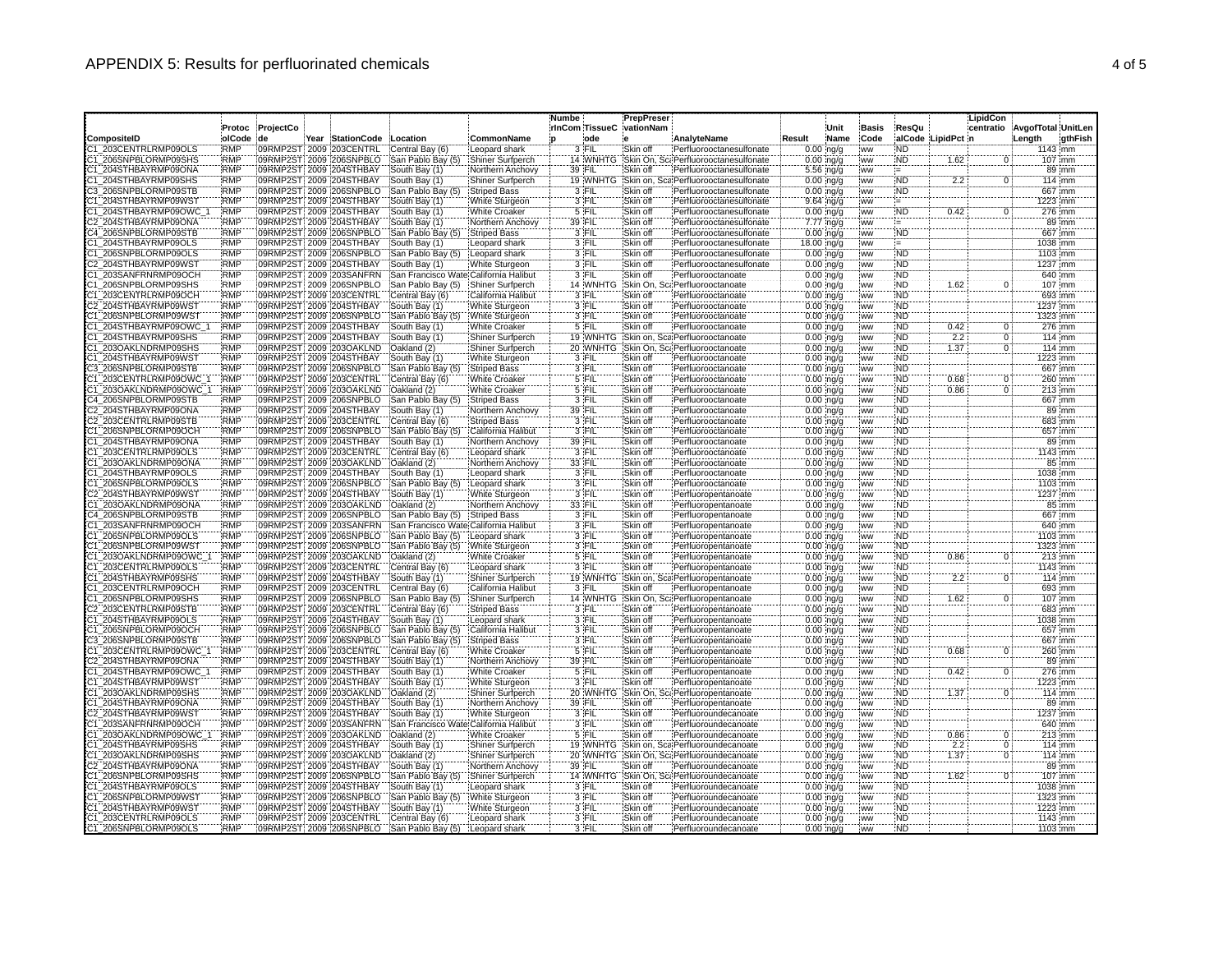|                             |            |               |                           |                                     |                           | Numbe          | PrepPreser    |                                                |               |               |                                      |                |                    | LipidCon |                              |                   |
|-----------------------------|------------|---------------|---------------------------|-------------------------------------|---------------------------|----------------|---------------|------------------------------------------------|---------------|---------------|--------------------------------------|----------------|--------------------|----------|------------------------------|-------------------|
|                             | Protoc     | ProjectCo     |                           |                                     |                           | rInCom TissueC | vationNam     |                                                |               | ∶Unit         | Basis                                | <b>ResQu</b>   |                    |          | centratio AvgofTotal UnitLen |                   |
| CompositeID                 | olCode de  |               | Year StationCode Location |                                     | CommonName                | ode            |               | AnalyteName                                    | Result        | :Name         | Code                                 |                | alCode LipidPct n  |          | ∶Length                      | gthFish           |
| 203OAKLNDRMP09ONA           | <b>RMP</b> | 09RMP2ST      | 2009 203OAKLND            | Oakland (2)                         | Northern Anchovy          | 33 FIL         | Skin of       | Perfluoroundecanoate                           |               | $0.00$ ing/g  | ww                                   | <b>ND</b>      |                    |          |                              | 85:mm             |
| 203CENTRLRMP09OWC           | <b>RMP</b> |               | 09RMP2ST 2009 203CENTRL   | Central Bay (6)                     | <b>White Croaker</b>      | $5$ FII        | Skin off<br>  | Perfluoroundecanoate                           |               | $0.00$ ing/g  | :ww<br>.                             | <b>ND</b>      | 0.68<br>. <i>.</i> |          | 260 mm                       |                   |
| <b>C3 206SNPBLORMP09STB</b> | <b>RMP</b> |               | 09RMP2ST 2009 206SNPBLO   | San Pablo Bay (5)                   | <b>Striped Bass</b>       | 3 FIL          | Skin off      | Perfluoroundecanoate                           |               | $0.00$ :ng/g  | <b>WW</b>                            | ND.            |                    |          |                              | 667 mm            |
| 204STHBAYRMP09OWC           | <b>RMP</b> |               | 09RMP2ST 2009 204STHBAY   | South Bay (1)                       | White Croaker             | $5$ Fil        | Skin off      | Perfluoroundecanoate                           | $0.00$ : ng/o |               | <b>WW</b>                            | <b>ND</b><br>. | 0.42               |          | 276 mm                       |                   |
| 204STHBAYRMP09ONA           | <b>RMP</b> |               | 09RMP2ST 2009 204STHBAY   | South Bay (1)                       | Northern Anchovy          | 39 FII<br>.    | Skin off<br>. | Perfluoroundecanoate                           |               | $0.00$ : ng/g | .ww<br>.                             | <b>ND</b><br>. |                    |          | . <b>.</b> .                 | 89 mm             |
| 203CENTRLRMP09STB           | <b>RMP</b> |               | 09RMP2ST 2009 203CENTRL   | Central Bay (6)                     | Striped Bass              | $3$ FII        | :Skin off     | Perfluoroundecanoate                           | $0.00$ : ng/  |               | <b>WW</b>                            | ND.<br>.       |                    |          | 683 mm                       |                   |
| 203CENTRLRMP09OCH           | <b>RMP</b> |               | 09RMP2ST 2009 203CENTRL   | Central Bay (6)                     | :California Halibut       | $3$ Fil        | Skin off      | Perfluoroundecanoate                           |               | $0.00$ ing/g  | <b>WW</b>                            | <b>ND</b>      |                    |          |                              | 693 mm            |
| 206SNPBLORMP09OCH           | <b>RMP</b> |               | 09RMP2ST 2009 206SNPBLO   | San Pablo Bay (5)                   | <b>California Halibut</b> | $3$ FII        | :Skin of      | Perfluoroundecanoate                           |               | $0.00$ :ng/g  | : WW<br>.                            | <b>ND</b>      |                    |          |                              | 657 mm            |
| IC4 206SNPBLORMP09STB       | RMP        |               | 09RMP2ST: 2009 206SNPBLO  | San Pablo Bay (5)                   | <b>Striped Bass</b>       | $3$ $FIL$      | Skin off      | Perfluoroundecanoate                           |               | $0.00$ : ng/g | <b>WW</b><br>.                       | ÑĎ<br>.        |                    |          | .                            | $667$ mm          |
| 203SANFRNRMP09SHS           | RMP        |               | 09RMP2ST: 2009 203SANFRN  | San Francisco Wate Shiner Surfperch |                           | 16 WNH         | 'Skin On      | Sum of Dioxin-Furan TEQs                       |               | $0.90$ pg/g   | <b>WW</b><br><b>Special Concerns</b> |                | 1.93               | 46.53744 | 107 mm                       |                   |
| IC2 204STHBAYRMP09OWC       | <b>RMP</b> |               | 09RMP2ST 2009 204STHBAY   | South Bay (1)                       | White Croaker             | 5 FI           | :Skin of      | Sum of Dioxin-Furan TEQs                       |               | $0.66$ :pg/g  | :ww                                  |                |                    | 30.20227 | 287 mm                       |                   |
| 203CENTRLRMP09OWC           | RMP        |               | 09RMP2ST: 2009 203CENTRI  | Central Bay (6)                     | <b>White Croaker</b>      | $5$ FII        | Skin of       | Sum of Dioxin-Furan TEOs                       |               | $0.24$ pg/g   |                                      |                | 0.68               | 34.95588 | 260 mm                       |                   |
| C2 203SANFRNRMP09SHS        | <b>RMP</b> |               | 09RMP2ST 2009 203SANFRN   | San Francisco                       | Shiner Surfperch          | 16 WNH         | Skin On       | Sum of Dioxin-Furan TEQs                       |               | $0.75$ pg/g   | .                                    | .              | 1.87               | 40.09206 | 111 'mm                      |                   |
| 204STHBAYRMP09OWC           | <b>RMP</b> |               | 09RMP2ST 2009 204STHBAY   | :South Bav (1)                      | White Croaker             | 5 FII          | Skin off      | Sum of Dioxin-Furan TEQs                       |               | $0.20$ pg/g   | :ww                                  |                | 0.42               | 48.22876 |                              | 276 mm            |
| 204STHBAYRMP09SHS           | <b>RMP</b> |               | 09RMP2ST: 2009 204STHBAY  | South Bay (1)                       | Shiner Surfperch          | 19 WNHTG       |               | Skin on. Sca Sum of Dioxin-Furan TEOs          |               | $0.84$ pg/g   | <b>WW</b>                            | <u>.</u>       | 2.2                | 38.16182 |                              | 114:mm            |
| IC8 203OAKLNDRMP09OWC       | <b>RMF</b> |               | 09RMP2ST 2009 203OAKLND   | Oakland (2)                         | <b>White Croaker</b>      | $5$ FII        | Skin off      | Sum of Dioxin-Furan TEOs                       |               | $0.58$ pg/g   | : WW                                 |                | 1.89               | 30.47302 | 275 mm                       |                   |
| 203OAKLNDRMP09OWC           | <b>RMP</b> |               | 09RMP2ST 2009 203OAKLND   | Oakland (2)                         | White Croaker             | 5 :FI          | Skin of       | Sum of Dioxin-Furan TEQs                       | $0.53$ :pg/s  |               |                                      |                | 2. ا               | 44.28    | 220 mm                       |                   |
| 203BRKLEYRMP09SHS           | <b>RMP</b> |               | 09RMP2ST 2009 203BRKLEY   | Berkelev (4)                        | Shiner Surfperch          | 19 WNHT        |               | Skin On. Sci Sum of Dioxin-Furan TEQs          |               | $0.82$ pg/g   |                                      |                | 1.93               | 42.71865 |                              | 116:mm            |
| IC2 203OAKLNDRMP09SHS       | <b>RMP</b> |               | 09RMP2ST 2009 203OAKLND   | Oakland (2)                         | Shiner Surfperch          | 20 WNH         | ГG.           | Skin On, Sc: Sum of Dioxin-Furan TEOs          |               | $1.59$ :pg/g  | :ww<br>.                             |                | 1.32               | 120.4576 |                              | $112 \cdot mm$    |
| IC2 203OAKLNDRMP09OWC       | <b>RMP</b> |               | 09RMP2ST 2009 203OAKLND   | Oakland (2)                         | White Croaker             | 5 FI           | :Skin off     | Sum of Dioxin-Furan TEOs                       |               | $0.22$ pg/g   |                                      |                | 0.49               | 44.97959 |                              | $263$ mm          |
| C7 203OAKLNDRMP09OWC        | <b>RMP</b> |               | 09RMP2ST: 2009 203OAKLND  | Oakland (2)                         | White Croaker             | 5 Fil          | Skin off      | Sum of Dioxin-Furan TEOs                       |               | $0.57$ pg/g   |                                      |                | 1.91               | 30.10314 |                              | $251$ mm          |
| C3 204STHBAYRMP09OWC        | <b>RMF</b> |               | 09RMP2ST 2009 204STHBAY   | South Bay (1)                       | <b>White Croaker</b>      | $5$ FI         | Skin off      | Sum of Dioxin-Furan TEQs                       |               | $0.32$ :pg/g  |                                      |                | 1.17               | 27.30684 | 290 mm                       |                   |
| IC6 203OAKLNDRMP09OWC       | <b>RMF</b> |               | 09RMP2ST 2009 203OAKLND   | Oakland (2)                         | <b>White Croaker</b>      | $5$ FI         | :Skin of      | Sum of Dioxin-Furan TEQs                       |               | $0.33$ pg/g   |                                      |                | 0.9                | 36.53556 | 241 mm                       |                   |
| C2 204STHBAYRMP09SHS        | <b>RMP</b> |               | 09RMP2ST 2009 204STHBAY   | South Bay (1)                       | :Shiner Surfperch         | <b>19 WNHT</b> |               | Skin on. Sca Sum of Dioxin-Furan TEQs          |               | $0.88$ pg/g   |                                      |                | 2.01               | 43.57761 | 164 mm                       |                   |
| C2 203BRKLEYRMP09SHS        | <b>RMP</b> |               | 09RMP2ST 2009 203BRKLEY   | :Berkelev (4)                       | Shiner Surfperch          | 19 WNHTG       |               | Skin On, Sc: Sum of Dioxin-Furan TEQs          |               | 0.79 pg/g     | :ww                                  |                | 2.34               | 33.92863 | $117 \cdot m$                |                   |
| 203OAKLNDRMP09OWC           | <b>RMP</b> |               | 09RMP2ST 2009 203OAKLND   | Oakland (2)                         | <b>White Croaker</b>      | $5$ Fil        | Skin off      | Sum of Dioxin-Furan TEOs                       |               | $0.39$ pg/g   | <b>WW</b>                            |                | 0.86               | 45.54186 | 213 mm                       |                   |
| 206SNPBLORMP09SHS           | <b>RMP</b> |               | 09RMP2ST 2009 206SNPBLO   | San Pablo Bay (5)                   | Shiner Surfperch          | 14 WNHT        |               | Skin On. Sc: Sum of Dioxin-Furan TEQs          |               | $0.47$ :pg/g  |                                      |                | 1.62               | 28.76111 | 107 mm                       |                   |
| C5 203OAKLNDRMP09OWC        | <b>RMP</b> | 09RMP2ST 2009 | 203OAKLND                 | Oakland (2)                         | White Croaker             | $5$ FI         | Skin of       | Sum of Dioxin-Furan TEQs                       |               | $0.51$ :pg/g  |                                      |                | 0.87               | 58.43861 | 275 mm                       |                   |
| C2 206SNPBLORMP09SHS        | <b>RMP</b> |               | 09RMP2ST: 2009 206SNPBLO  | San Pablo Bay (5)                   | Shiner Surfperch          | 14 WNHTG       |               | Skin On, Sc: Sum of Dioxin-Furan TEQs          | $0.59$ pg/    |               |                                      |                | 1.64               | 35.75    |                              | 107 mm            |
| C4 203OAKLNDRMP09OWC        | <b>RMF</b> |               | 09RMP2ST 2009 203OAKLND   | Oakland (2)                         | <b>White Croaker</b>      | 5 :FII         | Skin of       | Sum of Dioxin-Furan TEQs                       | $0.70$ pg/c   |               |                                      |                | 1.8                | 38.94667 | 217 mm                       |                   |
| C1 203OAKLNDRMP09SHS        | <b>RMP</b> |               | 09RMP2ST 2009 203OAKLND   | Cakland (2)                         | Shiner Surfperch          |                |               | 20 WNHTG Skin On, Sc: Sum of Dioxin-Furan TEQs |               | 1.26 pa/a     |                                      |                | 1.37               | 91.6542  |                              | $114 \mathrm{mm}$ |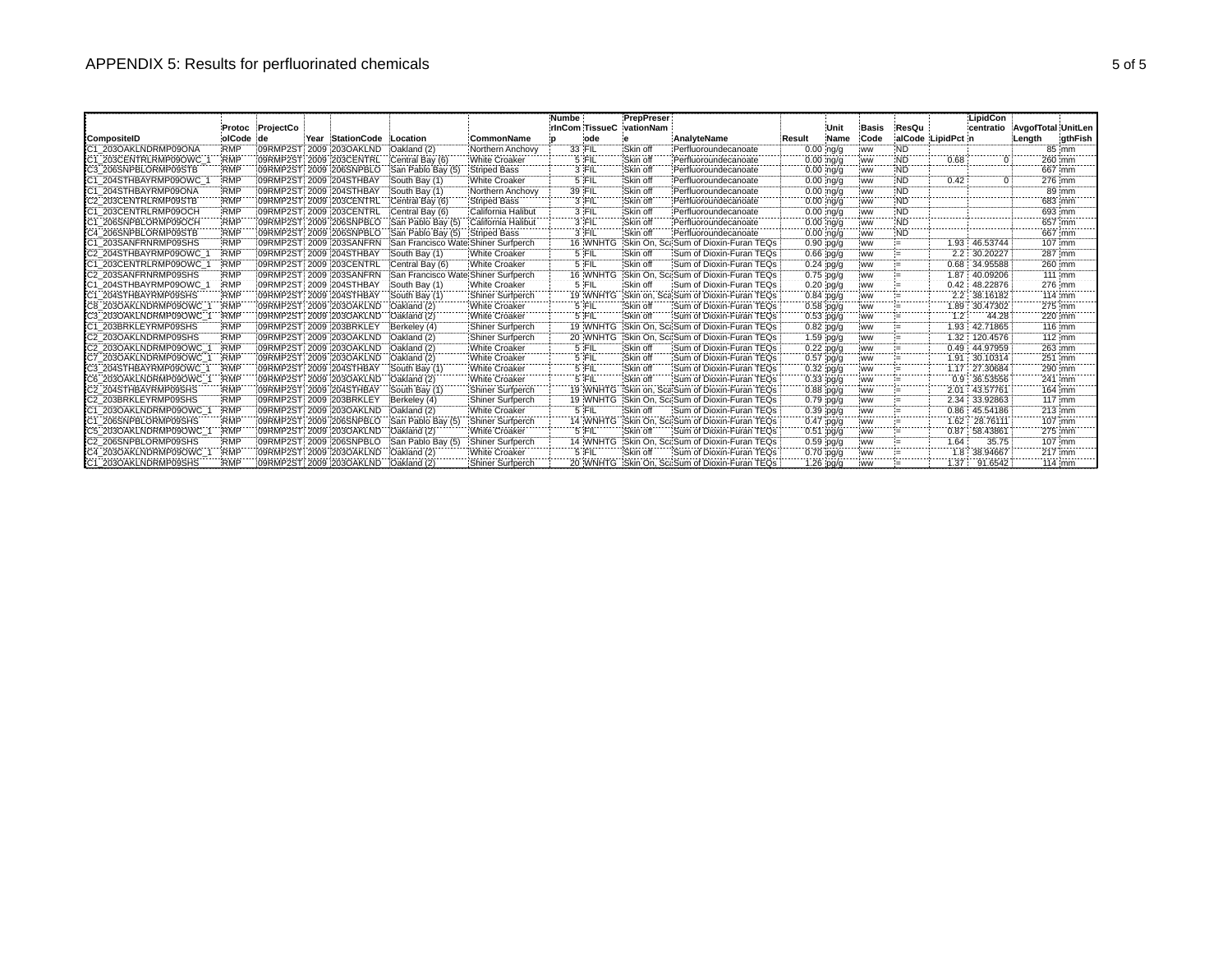# **APPENDIX 6**

Toxic equivalency factors for dioxins and dibenzofurans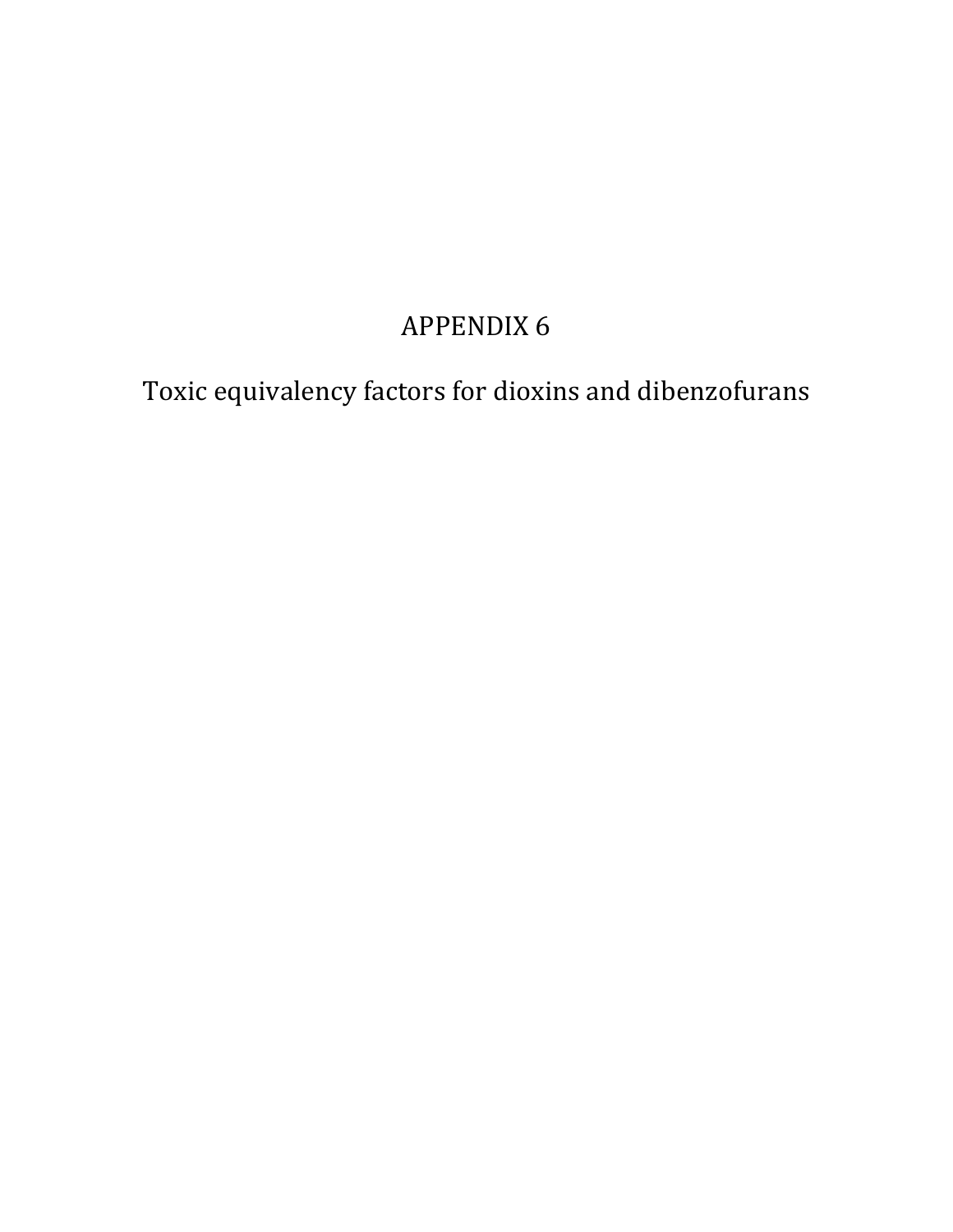### **APPENDIX 6**

**Toxic equivalency factors for the dioxins and furans measured in this study.** 

| <b>Analyte</b>         | <b>WHO 2005 TEF</b> |
|------------------------|---------------------|
| TCDD, 2,3,7,8-         | 1                   |
| PeCDD, 1,2,3,7,8-      | 1.                  |
| HxCDD, 1,2,3,4,7,8-    | 0.1                 |
| HxCDD, 1,2,3,6,7,8-    | 0.1                 |
| HxCDD, 1,2,3,7,8,9-    | 0.1                 |
| HpCDD, 1,2,3,4,6,7,8-  | 0.01                |
| OCDD, 1,2,3,4,6,7,8,9- | 0.0003              |
| TCDF, 2,3,7,8-         | 0.1                 |
| PeCDF, 2,3,4,7,8-      | 0.3                 |
| PeCDF, 1,2,3,7,8-      | 0.03                |
| HxCDF, 1,2,3,4,7,8-    | 0.1                 |
| HxCDF, 1,2,3,6,7,8-    | 0.1                 |
| HxCDF, 1,2,3,7,8,9-    | 0.1                 |
| HxCDF, 2,3,4,6,7,8-    | 0.1                 |
| HpCDF, 1,2,3,4,6,7,8-  | 0.01                |
| HpCDF, 1,2,3,4,7,8,9-  | 0.01                |
| OCDF, 1,2,3,4,6,7,8,9- | 0.0003              |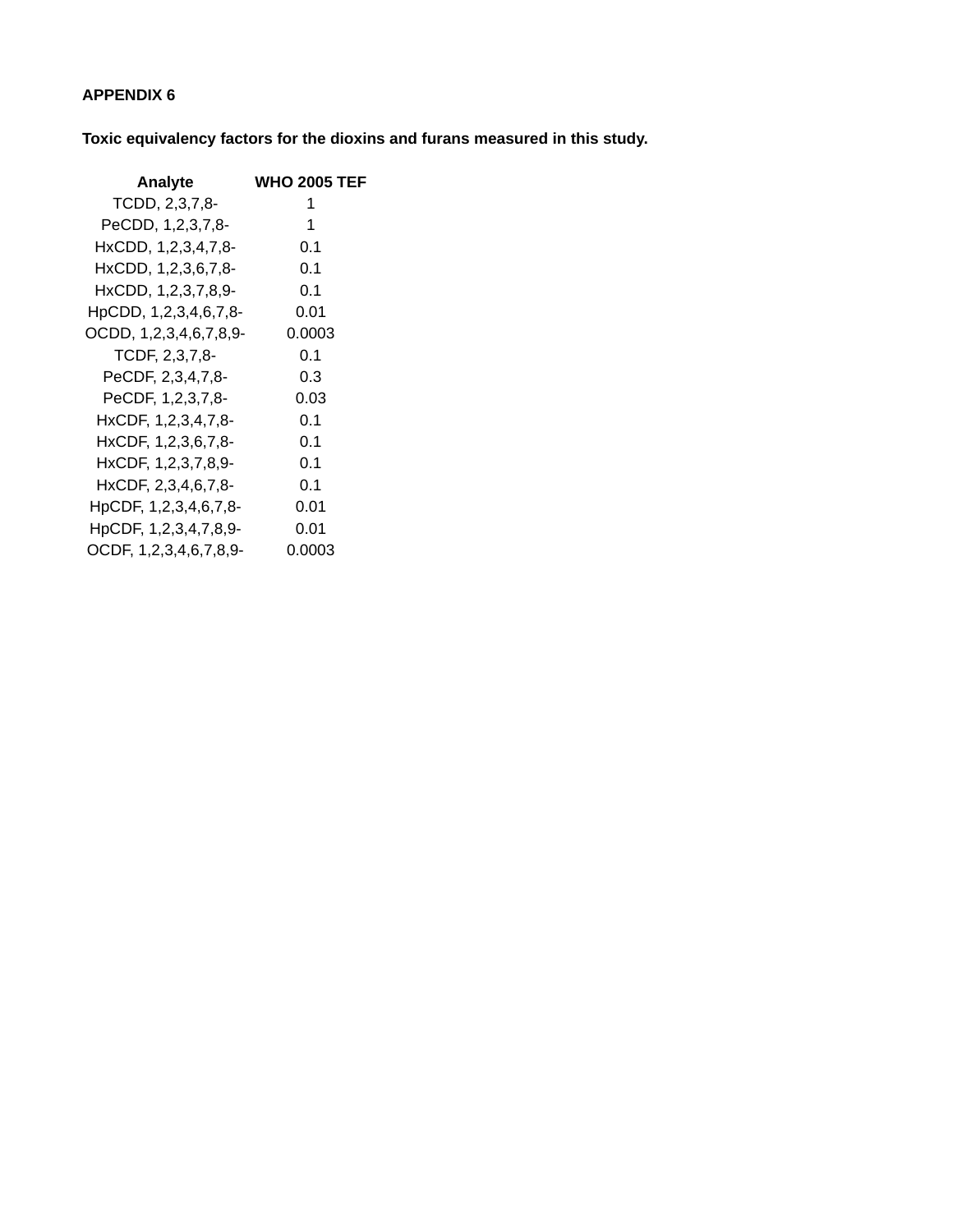## **APPENDIX 7**

Year 1 results of the SWAMP Coast Survey: Results for dioxins and dibenzofurans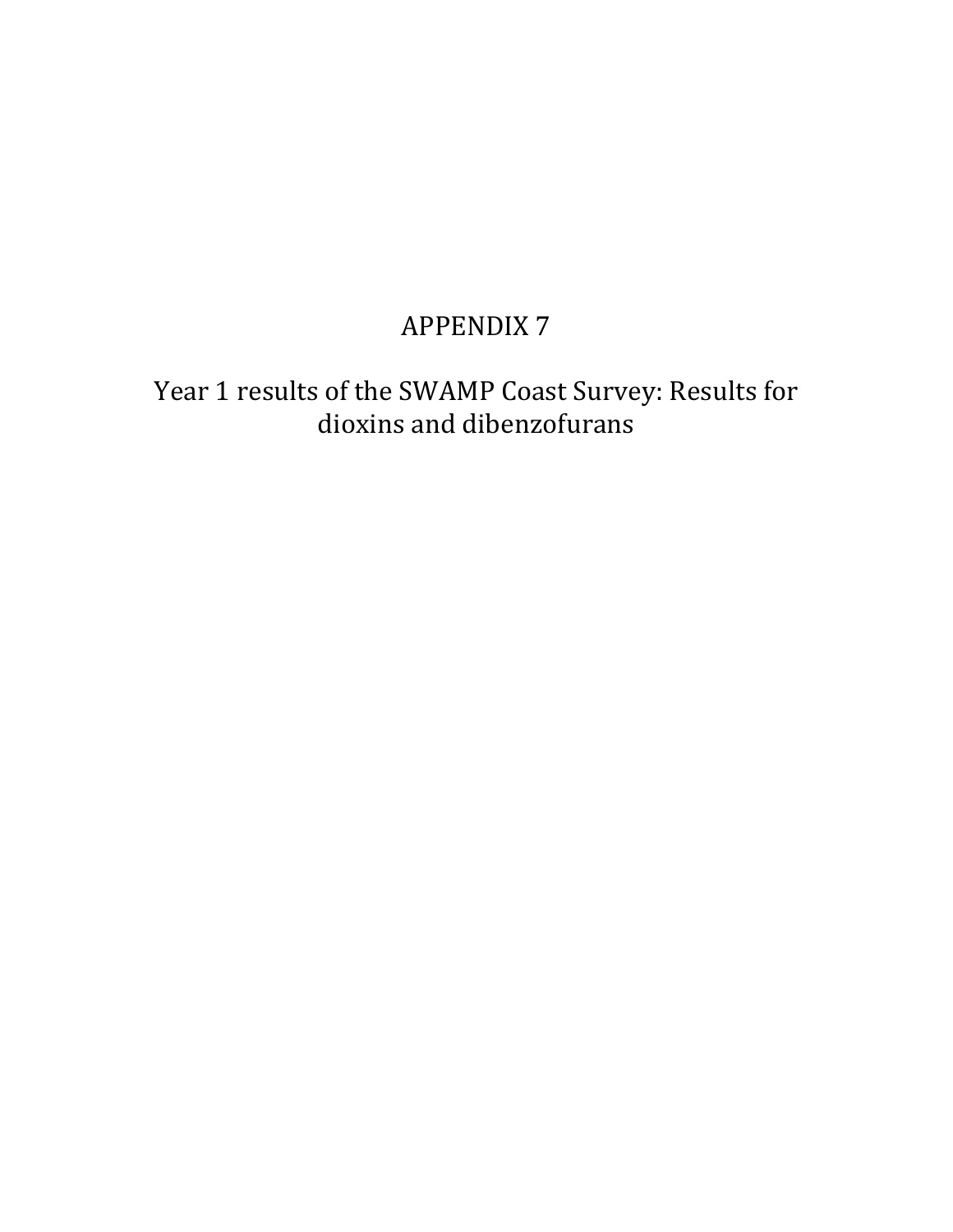| Year StationCode Location<br><b>ICode</b><br>CompositeID<br>:de<br>ProjectCode<br>CommonName<br>de<br>AnalyteName<br>Result<br>me<br>ode<br>ct<br>me<br>203BRKLEYRMP09S:RMP FISH : 2009 RMP FISH<br>2009 203BRKLEY<br><b>WNHTG</b><br>103.1<br>Berkeley (4)<br>Shiner Surfperch<br>19<br>Skin On, Scales Off<br>TCDF, 2,3,7,8-<br>1.99<br><b>WW</b><br>1.93<br>116<br>pg/g<br>203BRKLEYRMP09S;RMP_FISH 12009 RMP FISH<br>2009 203BRKLEY<br>Berkeley (4)<br>Shiner Surfperch<br>19<br>Skin On, Scales Off<br>1.93<br>8.1<br>116<br>WNHTG<br>HpCDD, 1,2,3,4,6,7,8-<br>0.16<br>ww<br>pg/g<br>$\equiv$<br>203BRKLEYRMP09S:RMP FISH : 2009 RMP FISH<br>2009 203BRKLEY<br>Shiner Surfperch<br>19<br>Skin On, Scales Off<br>1.93<br>0.0<br>116<br>Berkeley (4)<br>WNHTG<br>HpCDF, 1.2.3.4.6.7.8-<br>0.00<br><b>WW</b><br><b>ND</b><br>pg/g<br>203BRKLEYRMP09S:RMP FISH : 2009 RMP FISH<br>19<br>Skin On, Scales Off<br>ND <sup>-</sup><br>116<br>2009 203BRKLEY<br>Berkeley (4)<br>Shiner Surfperch<br><b>WNHTG</b><br>HpCDF, 1,2,3,4,7,8,9-<br>0.00<br>1.93<br>0.0<br>ww<br>pg/g<br>203BRKLEYRMP09S:RMP FISH : 2009 RMP FISH<br>2009 203BRKLEY<br>19<br>Skin On, Scales Off<br>HxCDD, 1,2,3,4,7,8-<br>1.93<br>5.2<br>116<br>Berkeley (4)<br>Shiner Surfperch<br><b>WNHTG</b><br>0.10<br><b>WW</b><br>pg/g<br>Ħ.<br>19<br>203BRKLEYRMP09S;RMP_FISH 72009 RMP FISH<br>2009 203BRKLEY<br>Berkeley (4)<br>Skin On, Scales Off<br>HxCDD, 1,2,3,6,7,8-<br>1.93<br>9.0<br>116<br>Shiner Surfperch<br>WNHTG<br>0.17<br>pg/g<br>WW<br>$\equiv$<br>19<br>203BRKLEYRMP09S;RMP FISH : 2009 RMP FISH<br>Skin On, Scales Off<br>3.5<br>2009 203BRKLEY<br>Berkeley (4)<br>Shiner Surfperch<br><b>WNHTG</b><br>HxCDD, 1,2,3,7,8,9-<br>1.93<br>116<br>0.07<br>ww<br>pg/g<br>19<br>203BRKLEYRMP09S:RMP FISH : 2009 RMP FISH<br>2009 203BRKLEY<br>Berkeley (4)<br>Skin On, Scales Off<br><b>ND</b><br>1.93<br>0.0<br>116<br>Shiner Surfperch<br>WNHTG<br>HxCDF, 1,2,3,4,7,8-<br>0.00<br>pg/g<br>ww<br>19<br>203BRKLEYRMP09S:RMP FISH : 2009 RMP FISH<br>2009 203BRKLEY<br>Berkeley (4)<br>Shiner Surfperch<br><b>WNHTG</b><br>Skin On, Scales Off<br>HxCDF, 1,2,3,6,7,8-<br>0.00<br><b>ND</b><br>1.93<br>0.0<br>116<br>pg/g<br>ww<br>19<br>203BRKLEYRMP09S:RMP FISH 2009 RMP FISH<br>2009 203BRKLEY<br>Berkeley (4)<br>Shiner Surfperch<br><b>WNHTG</b><br>Skin On, Scales Off<br>HxCDF, 1,2,3,7,8,9-<br>0.00<br><b>ND</b><br>1.93<br>0.0<br>116<br>pg/g<br>ww<br>19<br>203BRKLEYRMP09S;RMP FISH : 2009 RMP FISH<br>2009 203BRKLEY<br>Berkeley (4)<br>Shiner Surfperch<br><b>WNHTG</b><br>Skin On, Scales Off<br>HxCDF, 2,3,4,6,7,8-<br>0.00<br><b>ND</b><br>1.93<br>0.0<br>116<br>pg/g<br>ww<br>203BRKLEYRMP09S:RMP FISH : 2009 RMP FISH<br>2009 203BRKLEY<br>Berkeley (4)<br>Shiner Surfperch<br>19<br><b>WNHTG</b><br>Skin On, Scales Off<br>0.00<br><b>ND</b><br>1.93<br>0.0<br>116<br>OCDF, 1,2,3,4,6,7,8,9<br>pg/g<br>WW<br>203BRKLEYRMP09S:RMP_FISH 2009 RMP FISH<br>2009 203BRKLEY<br>19<br>Skin On, Scales Off<br>PeCDD, 1,2,3,7,8-<br>0.29<br>1.93<br>15.2<br>116<br>Berkeley (4)<br>Shiner Surfperch<br>WNHTG<br>pg/g<br>ww<br>203BRKLEYRMP09S;RMP_FISH 2009 RMP FISH<br>19<br>9.8<br>2009 203BRKLEY<br>Berkeley (4)<br>Skin On, Scales Off<br>PeCDF, 1,2,3,7,8-<br>1.93<br>116<br>Shiner Surfperch<br>WNHTG<br>0.19<br>ww<br>pg/g<br>$\quad =$<br>203BRKLEYRMP09S RMP FISH 2009 RMP FISH<br>19<br>24.7<br>2009 203BRKLEY<br>Berkeley (4)<br>Shiner Surfperch<br>WNHTG<br>Skin On, Scales Off<br>PeCDF, 2,3,4,7,8-<br>0.48<br>1.93<br>116<br>pg/g<br>ww<br>$\qquad \qquad =$<br>203BRKLEYRMP09S:RMP FISH : 2009 RMP FISH<br>2009 203BRKLEY<br>Berkeley (4)<br>Shiner Surfperch<br>19<br>WNHTG<br>Skin On, Scales Off<br>Sum of Dioxin-Furan TEQs (WHO 2005;ND=0<br>0.82<br>1.93<br>42.7<br>116<br>ww<br>pg/g<br>$\equiv$<br>19<br>7.7<br>203BRKLEYRMP09S:RMP FISH : 2009 RMP FISH<br>2009 203BRKLEY<br>Berkeley (4)<br>Shiner Surfperch<br>WNHTG<br>Skin On. Scales Off<br>TCDD, 2,3,7,8-<br>0.15<br>1.93<br>116<br>ww<br>pg/g<br>$=$<br>203CENTRLRMP09CRMP FISH 2009 RMP FISH<br>2009 203CENTRL<br>Central Bay (6) White Croaker<br>5<br>0.68<br>42.4<br>260<br>FIL<br>Skin off<br>TCDF, 2,3,7,8-<br>0.29<br>ww<br>pg/g<br>$=$<br>203CENTRLRMP09CRMP FISH 2009 RMP FISH<br>2009 203CENTRL<br>Central Bay (6) White Croaker<br>Ŧ,<br>ΪÑ.<br>0.68<br>0.0<br>FIL<br>Skin off<br>HpCDD, 1,2,3,4,6,7,8-<br>0.00<br>260<br>pg/g<br>ww<br>N <sub>D</sub><br>203CENTRLRMP09CRMP_FISH 2009 RMP FISH<br>Central Bay (6) White Croaker<br>5<br>FIL<br>Skin off<br>0.00<br>0.68<br>0.0<br>260<br>2009 203CENTRL<br>HpCDF, 1,2,3,4,6,7,8-<br>pg/g<br>ww<br>Central Bay (6) White Croaker<br><b>FIL</b><br><b>ND</b><br>0.0<br>203CENTRLRMP09CRMP FISH : 2009 RMP FISH<br>2009 203CENTRL<br>5<br>Skin off<br>HpCDF, 1,2,3,4,7,8,9-<br>0.00<br>0.68<br>260<br>pg/g<br>ww<br>203CENTRLRMP09CRMP FISH 2009 RMP FISH<br>2009 203CENTRL<br>Central Bay (6) White Croaker<br>HxCDD, 1,2,3,4,7,8-<br><b>ND</b><br>0.68<br>∖FIL<br>Skin off<br>0.00<br>pg/g<br>ww<br>0.0<br>260<br>203CENTRLRMP09CRMP FISH 2009 RMP FISH<br>2009 203CENTRL<br>Central Bay (6) White Croaker<br>5<br>FIL<br>Skin off<br>0.68<br>10.3<br>HxCDD, 1,2,3,6,7,8-<br>0.07<br>260<br>pg/g<br>ww<br>$=$<br>203CENTRLRMP09C:RMP_FISH_: 2009 RMP FISH<br><b>ND</b><br>2009 203CENTRL<br>Central Bay (6) White Croaker<br>١FIL<br>Skin off<br>HxCDD, 1,2,3,7,8,9-<br>0.00<br>0.68<br>0.0<br>260<br>ww<br>pg/g<br>203CENTRLRMP09CRMP FISH : 2009 RMP FISH<br>2009 203CENTRL<br>Central Bay (6) White Croaker<br>ΪFΪL<br>0.00<br><b>ND</b><br>0.68<br>0.0<br>260<br>5<br>Skin off<br>HxCDF, 1,2,3,4,7,8-<br>pg/g<br>ww<br>203CENTRLRMP09CRMP_FISH 2009 RMP FISH<br>FIL<br>2009 203CENTRL<br>Central Bay (6) White Croaker<br><b>ND</b><br>0.0<br>260<br>Skin off<br>HxCDF, 1,2,3,6,7,8-<br>0.00<br>0.68<br>5<br>pg/g<br>ww<br>203CENTRLRMP09CRMP FISH 2009 RMP FISH<br>Central Bay (6) White Croaker<br>'5<br>FIL<br><b>ND</b><br>0.0<br>260<br>2009 203CENTRL<br>Skin off<br>HxCDF, 1,2,3,7,8,9-<br>0.00<br>0.68<br>ww<br>pg/g<br>203CENTRLRMP09CRMP FISH : 2009 RMP FISH<br>2009 203CENTRL<br>Central Bay (6) White Croaker<br>5<br>(FIL<br>Skin off<br>HxCDF, 2,3,4,6,7,8-<br>0.00<br><b>ND</b><br>0.68<br>0.0<br>260<br>pg/g<br>ww | LipidCon Avgof UnitL<br>centratio TotalL ength |
|-----------------------------------------------------------------------------------------------------------------------------------------------------------------------------------------------------------------------------------------------------------------------------------------------------------------------------------------------------------------------------------------------------------------------------------------------------------------------------------------------------------------------------------------------------------------------------------------------------------------------------------------------------------------------------------------------------------------------------------------------------------------------------------------------------------------------------------------------------------------------------------------------------------------------------------------------------------------------------------------------------------------------------------------------------------------------------------------------------------------------------------------------------------------------------------------------------------------------------------------------------------------------------------------------------------------------------------------------------------------------------------------------------------------------------------------------------------------------------------------------------------------------------------------------------------------------------------------------------------------------------------------------------------------------------------------------------------------------------------------------------------------------------------------------------------------------------------------------------------------------------------------------------------------------------------------------------------------------------------------------------------------------------------------------------------------------------------------------------------------------------------------------------------------------------------------------------------------------------------------------------------------------------------------------------------------------------------------------------------------------------------------------------------------------------------------------------------------------------------------------------------------------------------------------------------------------------------------------------------------------------------------------------------------------------------------------------------------------------------------------------------------------------------------------------------------------------------------------------------------------------------------------------------------------------------------------------------------------------------------------------------------------------------------------------------------------------------------------------------------------------------------------------------------------------------------------------------------------------------------------------------------------------------------------------------------------------------------------------------------------------------------------------------------------------------------------------------------------------------------------------------------------------------------------------------------------------------------------------------------------------------------------------------------------------------------------------------------------------------------------------------------------------------------------------------------------------------------------------------------------------------------------------------------------------------------------------------------------------------------------------------------------------------------------------------------------------------------------------------------------------------------------------------------------------------------------------------------------------------------------------------------------------------------------------------------------------------------------------------------------------------------------------------------------------------------------------------------------------------------------------------------------------------------------------------------------------------------------------------------------------------------------------------------------------------------------------------------------------------------------------------------------------------------------------------------------------------------------------------------------------------------------------------------------------------------------------------------------------------------------------------------------------------------------------------------------------------------------------------------------------------------------------------------------------------------------------------------------------------------------------------------------------------------------------------------------------------------------------------------------------------------------------------------------------------------------------------------------------------------------------------------------------------------------------------------------------------------------------------------------------------------------------------------------------------------------------------------------------------------------------------------------------------------------------------------------------------------------------------------------------------------------------------------------------------------------------------------------------------------------------------------------------------------------------------------------------------------------------------------------------------------------------------------------------------------------------------------------------------------------------------------------|------------------------------------------------|
|                                                                                                                                                                                                                                                                                                                                                                                                                                                                                                                                                                                                                                                                                                                                                                                                                                                                                                                                                                                                                                                                                                                                                                                                                                                                                                                                                                                                                                                                                                                                                                                                                                                                                                                                                                                                                                                                                                                                                                                                                                                                                                                                                                                                                                                                                                                                                                                                                                                                                                                                                                                                                                                                                                                                                                                                                                                                                                                                                                                                                                                                                                                                                                                                                                                                                                                                                                                                                                                                                                                                                                                                                                                                                                                                                                                                                                                                                                                                                                                                                                                                                                                                                                                                                                                                                                                                                                                                                                                                                                                                                                                                                                                                                                                                                                                                                                                                                                                                                                                                                                                                                                                                                                                                                                                                                                                                                                                                                                                                                                                                                                                                                                                                                                                                                                                                                                                                                                                                                                                                                                                                                                                                                                                                                                                                       | ength: Fish<br>mm                              |
|                                                                                                                                                                                                                                                                                                                                                                                                                                                                                                                                                                                                                                                                                                                                                                                                                                                                                                                                                                                                                                                                                                                                                                                                                                                                                                                                                                                                                                                                                                                                                                                                                                                                                                                                                                                                                                                                                                                                                                                                                                                                                                                                                                                                                                                                                                                                                                                                                                                                                                                                                                                                                                                                                                                                                                                                                                                                                                                                                                                                                                                                                                                                                                                                                                                                                                                                                                                                                                                                                                                                                                                                                                                                                                                                                                                                                                                                                                                                                                                                                                                                                                                                                                                                                                                                                                                                                                                                                                                                                                                                                                                                                                                                                                                                                                                                                                                                                                                                                                                                                                                                                                                                                                                                                                                                                                                                                                                                                                                                                                                                                                                                                                                                                                                                                                                                                                                                                                                                                                                                                                                                                                                                                                                                                                                                       | mm                                             |
|                                                                                                                                                                                                                                                                                                                                                                                                                                                                                                                                                                                                                                                                                                                                                                                                                                                                                                                                                                                                                                                                                                                                                                                                                                                                                                                                                                                                                                                                                                                                                                                                                                                                                                                                                                                                                                                                                                                                                                                                                                                                                                                                                                                                                                                                                                                                                                                                                                                                                                                                                                                                                                                                                                                                                                                                                                                                                                                                                                                                                                                                                                                                                                                                                                                                                                                                                                                                                                                                                                                                                                                                                                                                                                                                                                                                                                                                                                                                                                                                                                                                                                                                                                                                                                                                                                                                                                                                                                                                                                                                                                                                                                                                                                                                                                                                                                                                                                                                                                                                                                                                                                                                                                                                                                                                                                                                                                                                                                                                                                                                                                                                                                                                                                                                                                                                                                                                                                                                                                                                                                                                                                                                                                                                                                                                       | mm                                             |
|                                                                                                                                                                                                                                                                                                                                                                                                                                                                                                                                                                                                                                                                                                                                                                                                                                                                                                                                                                                                                                                                                                                                                                                                                                                                                                                                                                                                                                                                                                                                                                                                                                                                                                                                                                                                                                                                                                                                                                                                                                                                                                                                                                                                                                                                                                                                                                                                                                                                                                                                                                                                                                                                                                                                                                                                                                                                                                                                                                                                                                                                                                                                                                                                                                                                                                                                                                                                                                                                                                                                                                                                                                                                                                                                                                                                                                                                                                                                                                                                                                                                                                                                                                                                                                                                                                                                                                                                                                                                                                                                                                                                                                                                                                                                                                                                                                                                                                                                                                                                                                                                                                                                                                                                                                                                                                                                                                                                                                                                                                                                                                                                                                                                                                                                                                                                                                                                                                                                                                                                                                                                                                                                                                                                                                                                       | mm<br>mm                                       |
|                                                                                                                                                                                                                                                                                                                                                                                                                                                                                                                                                                                                                                                                                                                                                                                                                                                                                                                                                                                                                                                                                                                                                                                                                                                                                                                                                                                                                                                                                                                                                                                                                                                                                                                                                                                                                                                                                                                                                                                                                                                                                                                                                                                                                                                                                                                                                                                                                                                                                                                                                                                                                                                                                                                                                                                                                                                                                                                                                                                                                                                                                                                                                                                                                                                                                                                                                                                                                                                                                                                                                                                                                                                                                                                                                                                                                                                                                                                                                                                                                                                                                                                                                                                                                                                                                                                                                                                                                                                                                                                                                                                                                                                                                                                                                                                                                                                                                                                                                                                                                                                                                                                                                                                                                                                                                                                                                                                                                                                                                                                                                                                                                                                                                                                                                                                                                                                                                                                                                                                                                                                                                                                                                                                                                                                                       | mm                                             |
|                                                                                                                                                                                                                                                                                                                                                                                                                                                                                                                                                                                                                                                                                                                                                                                                                                                                                                                                                                                                                                                                                                                                                                                                                                                                                                                                                                                                                                                                                                                                                                                                                                                                                                                                                                                                                                                                                                                                                                                                                                                                                                                                                                                                                                                                                                                                                                                                                                                                                                                                                                                                                                                                                                                                                                                                                                                                                                                                                                                                                                                                                                                                                                                                                                                                                                                                                                                                                                                                                                                                                                                                                                                                                                                                                                                                                                                                                                                                                                                                                                                                                                                                                                                                                                                                                                                                                                                                                                                                                                                                                                                                                                                                                                                                                                                                                                                                                                                                                                                                                                                                                                                                                                                                                                                                                                                                                                                                                                                                                                                                                                                                                                                                                                                                                                                                                                                                                                                                                                                                                                                                                                                                                                                                                                                                       | mm                                             |
|                                                                                                                                                                                                                                                                                                                                                                                                                                                                                                                                                                                                                                                                                                                                                                                                                                                                                                                                                                                                                                                                                                                                                                                                                                                                                                                                                                                                                                                                                                                                                                                                                                                                                                                                                                                                                                                                                                                                                                                                                                                                                                                                                                                                                                                                                                                                                                                                                                                                                                                                                                                                                                                                                                                                                                                                                                                                                                                                                                                                                                                                                                                                                                                                                                                                                                                                                                                                                                                                                                                                                                                                                                                                                                                                                                                                                                                                                                                                                                                                                                                                                                                                                                                                                                                                                                                                                                                                                                                                                                                                                                                                                                                                                                                                                                                                                                                                                                                                                                                                                                                                                                                                                                                                                                                                                                                                                                                                                                                                                                                                                                                                                                                                                                                                                                                                                                                                                                                                                                                                                                                                                                                                                                                                                                                                       | mm                                             |
|                                                                                                                                                                                                                                                                                                                                                                                                                                                                                                                                                                                                                                                                                                                                                                                                                                                                                                                                                                                                                                                                                                                                                                                                                                                                                                                                                                                                                                                                                                                                                                                                                                                                                                                                                                                                                                                                                                                                                                                                                                                                                                                                                                                                                                                                                                                                                                                                                                                                                                                                                                                                                                                                                                                                                                                                                                                                                                                                                                                                                                                                                                                                                                                                                                                                                                                                                                                                                                                                                                                                                                                                                                                                                                                                                                                                                                                                                                                                                                                                                                                                                                                                                                                                                                                                                                                                                                                                                                                                                                                                                                                                                                                                                                                                                                                                                                                                                                                                                                                                                                                                                                                                                                                                                                                                                                                                                                                                                                                                                                                                                                                                                                                                                                                                                                                                                                                                                                                                                                                                                                                                                                                                                                                                                                                                       | mm<br>mm                                       |
|                                                                                                                                                                                                                                                                                                                                                                                                                                                                                                                                                                                                                                                                                                                                                                                                                                                                                                                                                                                                                                                                                                                                                                                                                                                                                                                                                                                                                                                                                                                                                                                                                                                                                                                                                                                                                                                                                                                                                                                                                                                                                                                                                                                                                                                                                                                                                                                                                                                                                                                                                                                                                                                                                                                                                                                                                                                                                                                                                                                                                                                                                                                                                                                                                                                                                                                                                                                                                                                                                                                                                                                                                                                                                                                                                                                                                                                                                                                                                                                                                                                                                                                                                                                                                                                                                                                                                                                                                                                                                                                                                                                                                                                                                                                                                                                                                                                                                                                                                                                                                                                                                                                                                                                                                                                                                                                                                                                                                                                                                                                                                                                                                                                                                                                                                                                                                                                                                                                                                                                                                                                                                                                                                                                                                                                                       | mm                                             |
|                                                                                                                                                                                                                                                                                                                                                                                                                                                                                                                                                                                                                                                                                                                                                                                                                                                                                                                                                                                                                                                                                                                                                                                                                                                                                                                                                                                                                                                                                                                                                                                                                                                                                                                                                                                                                                                                                                                                                                                                                                                                                                                                                                                                                                                                                                                                                                                                                                                                                                                                                                                                                                                                                                                                                                                                                                                                                                                                                                                                                                                                                                                                                                                                                                                                                                                                                                                                                                                                                                                                                                                                                                                                                                                                                                                                                                                                                                                                                                                                                                                                                                                                                                                                                                                                                                                                                                                                                                                                                                                                                                                                                                                                                                                                                                                                                                                                                                                                                                                                                                                                                                                                                                                                                                                                                                                                                                                                                                                                                                                                                                                                                                                                                                                                                                                                                                                                                                                                                                                                                                                                                                                                                                                                                                                                       | mm                                             |
|                                                                                                                                                                                                                                                                                                                                                                                                                                                                                                                                                                                                                                                                                                                                                                                                                                                                                                                                                                                                                                                                                                                                                                                                                                                                                                                                                                                                                                                                                                                                                                                                                                                                                                                                                                                                                                                                                                                                                                                                                                                                                                                                                                                                                                                                                                                                                                                                                                                                                                                                                                                                                                                                                                                                                                                                                                                                                                                                                                                                                                                                                                                                                                                                                                                                                                                                                                                                                                                                                                                                                                                                                                                                                                                                                                                                                                                                                                                                                                                                                                                                                                                                                                                                                                                                                                                                                                                                                                                                                                                                                                                                                                                                                                                                                                                                                                                                                                                                                                                                                                                                                                                                                                                                                                                                                                                                                                                                                                                                                                                                                                                                                                                                                                                                                                                                                                                                                                                                                                                                                                                                                                                                                                                                                                                                       | mm                                             |
|                                                                                                                                                                                                                                                                                                                                                                                                                                                                                                                                                                                                                                                                                                                                                                                                                                                                                                                                                                                                                                                                                                                                                                                                                                                                                                                                                                                                                                                                                                                                                                                                                                                                                                                                                                                                                                                                                                                                                                                                                                                                                                                                                                                                                                                                                                                                                                                                                                                                                                                                                                                                                                                                                                                                                                                                                                                                                                                                                                                                                                                                                                                                                                                                                                                                                                                                                                                                                                                                                                                                                                                                                                                                                                                                                                                                                                                                                                                                                                                                                                                                                                                                                                                                                                                                                                                                                                                                                                                                                                                                                                                                                                                                                                                                                                                                                                                                                                                                                                                                                                                                                                                                                                                                                                                                                                                                                                                                                                                                                                                                                                                                                                                                                                                                                                                                                                                                                                                                                                                                                                                                                                                                                                                                                                                                       | mm<br>mm                                       |
|                                                                                                                                                                                                                                                                                                                                                                                                                                                                                                                                                                                                                                                                                                                                                                                                                                                                                                                                                                                                                                                                                                                                                                                                                                                                                                                                                                                                                                                                                                                                                                                                                                                                                                                                                                                                                                                                                                                                                                                                                                                                                                                                                                                                                                                                                                                                                                                                                                                                                                                                                                                                                                                                                                                                                                                                                                                                                                                                                                                                                                                                                                                                                                                                                                                                                                                                                                                                                                                                                                                                                                                                                                                                                                                                                                                                                                                                                                                                                                                                                                                                                                                                                                                                                                                                                                                                                                                                                                                                                                                                                                                                                                                                                                                                                                                                                                                                                                                                                                                                                                                                                                                                                                                                                                                                                                                                                                                                                                                                                                                                                                                                                                                                                                                                                                                                                                                                                                                                                                                                                                                                                                                                                                                                                                                                       | mm                                             |
|                                                                                                                                                                                                                                                                                                                                                                                                                                                                                                                                                                                                                                                                                                                                                                                                                                                                                                                                                                                                                                                                                                                                                                                                                                                                                                                                                                                                                                                                                                                                                                                                                                                                                                                                                                                                                                                                                                                                                                                                                                                                                                                                                                                                                                                                                                                                                                                                                                                                                                                                                                                                                                                                                                                                                                                                                                                                                                                                                                                                                                                                                                                                                                                                                                                                                                                                                                                                                                                                                                                                                                                                                                                                                                                                                                                                                                                                                                                                                                                                                                                                                                                                                                                                                                                                                                                                                                                                                                                                                                                                                                                                                                                                                                                                                                                                                                                                                                                                                                                                                                                                                                                                                                                                                                                                                                                                                                                                                                                                                                                                                                                                                                                                                                                                                                                                                                                                                                                                                                                                                                                                                                                                                                                                                                                                       | mm                                             |
|                                                                                                                                                                                                                                                                                                                                                                                                                                                                                                                                                                                                                                                                                                                                                                                                                                                                                                                                                                                                                                                                                                                                                                                                                                                                                                                                                                                                                                                                                                                                                                                                                                                                                                                                                                                                                                                                                                                                                                                                                                                                                                                                                                                                                                                                                                                                                                                                                                                                                                                                                                                                                                                                                                                                                                                                                                                                                                                                                                                                                                                                                                                                                                                                                                                                                                                                                                                                                                                                                                                                                                                                                                                                                                                                                                                                                                                                                                                                                                                                                                                                                                                                                                                                                                                                                                                                                                                                                                                                                                                                                                                                                                                                                                                                                                                                                                                                                                                                                                                                                                                                                                                                                                                                                                                                                                                                                                                                                                                                                                                                                                                                                                                                                                                                                                                                                                                                                                                                                                                                                                                                                                                                                                                                                                                                       | mm<br>mm                                       |
|                                                                                                                                                                                                                                                                                                                                                                                                                                                                                                                                                                                                                                                                                                                                                                                                                                                                                                                                                                                                                                                                                                                                                                                                                                                                                                                                                                                                                                                                                                                                                                                                                                                                                                                                                                                                                                                                                                                                                                                                                                                                                                                                                                                                                                                                                                                                                                                                                                                                                                                                                                                                                                                                                                                                                                                                                                                                                                                                                                                                                                                                                                                                                                                                                                                                                                                                                                                                                                                                                                                                                                                                                                                                                                                                                                                                                                                                                                                                                                                                                                                                                                                                                                                                                                                                                                                                                                                                                                                                                                                                                                                                                                                                                                                                                                                                                                                                                                                                                                                                                                                                                                                                                                                                                                                                                                                                                                                                                                                                                                                                                                                                                                                                                                                                                                                                                                                                                                                                                                                                                                                                                                                                                                                                                                                                       | mm                                             |
|                                                                                                                                                                                                                                                                                                                                                                                                                                                                                                                                                                                                                                                                                                                                                                                                                                                                                                                                                                                                                                                                                                                                                                                                                                                                                                                                                                                                                                                                                                                                                                                                                                                                                                                                                                                                                                                                                                                                                                                                                                                                                                                                                                                                                                                                                                                                                                                                                                                                                                                                                                                                                                                                                                                                                                                                                                                                                                                                                                                                                                                                                                                                                                                                                                                                                                                                                                                                                                                                                                                                                                                                                                                                                                                                                                                                                                                                                                                                                                                                                                                                                                                                                                                                                                                                                                                                                                                                                                                                                                                                                                                                                                                                                                                                                                                                                                                                                                                                                                                                                                                                                                                                                                                                                                                                                                                                                                                                                                                                                                                                                                                                                                                                                                                                                                                                                                                                                                                                                                                                                                                                                                                                                                                                                                                                       | mm                                             |
|                                                                                                                                                                                                                                                                                                                                                                                                                                                                                                                                                                                                                                                                                                                                                                                                                                                                                                                                                                                                                                                                                                                                                                                                                                                                                                                                                                                                                                                                                                                                                                                                                                                                                                                                                                                                                                                                                                                                                                                                                                                                                                                                                                                                                                                                                                                                                                                                                                                                                                                                                                                                                                                                                                                                                                                                                                                                                                                                                                                                                                                                                                                                                                                                                                                                                                                                                                                                                                                                                                                                                                                                                                                                                                                                                                                                                                                                                                                                                                                                                                                                                                                                                                                                                                                                                                                                                                                                                                                                                                                                                                                                                                                                                                                                                                                                                                                                                                                                                                                                                                                                                                                                                                                                                                                                                                                                                                                                                                                                                                                                                                                                                                                                                                                                                                                                                                                                                                                                                                                                                                                                                                                                                                                                                                                                       | mm<br>mm                                       |
|                                                                                                                                                                                                                                                                                                                                                                                                                                                                                                                                                                                                                                                                                                                                                                                                                                                                                                                                                                                                                                                                                                                                                                                                                                                                                                                                                                                                                                                                                                                                                                                                                                                                                                                                                                                                                                                                                                                                                                                                                                                                                                                                                                                                                                                                                                                                                                                                                                                                                                                                                                                                                                                                                                                                                                                                                                                                                                                                                                                                                                                                                                                                                                                                                                                                                                                                                                                                                                                                                                                                                                                                                                                                                                                                                                                                                                                                                                                                                                                                                                                                                                                                                                                                                                                                                                                                                                                                                                                                                                                                                                                                                                                                                                                                                                                                                                                                                                                                                                                                                                                                                                                                                                                                                                                                                                                                                                                                                                                                                                                                                                                                                                                                                                                                                                                                                                                                                                                                                                                                                                                                                                                                                                                                                                                                       | mm                                             |
|                                                                                                                                                                                                                                                                                                                                                                                                                                                                                                                                                                                                                                                                                                                                                                                                                                                                                                                                                                                                                                                                                                                                                                                                                                                                                                                                                                                                                                                                                                                                                                                                                                                                                                                                                                                                                                                                                                                                                                                                                                                                                                                                                                                                                                                                                                                                                                                                                                                                                                                                                                                                                                                                                                                                                                                                                                                                                                                                                                                                                                                                                                                                                                                                                                                                                                                                                                                                                                                                                                                                                                                                                                                                                                                                                                                                                                                                                                                                                                                                                                                                                                                                                                                                                                                                                                                                                                                                                                                                                                                                                                                                                                                                                                                                                                                                                                                                                                                                                                                                                                                                                                                                                                                                                                                                                                                                                                                                                                                                                                                                                                                                                                                                                                                                                                                                                                                                                                                                                                                                                                                                                                                                                                                                                                                                       | mm                                             |
|                                                                                                                                                                                                                                                                                                                                                                                                                                                                                                                                                                                                                                                                                                                                                                                                                                                                                                                                                                                                                                                                                                                                                                                                                                                                                                                                                                                                                                                                                                                                                                                                                                                                                                                                                                                                                                                                                                                                                                                                                                                                                                                                                                                                                                                                                                                                                                                                                                                                                                                                                                                                                                                                                                                                                                                                                                                                                                                                                                                                                                                                                                                                                                                                                                                                                                                                                                                                                                                                                                                                                                                                                                                                                                                                                                                                                                                                                                                                                                                                                                                                                                                                                                                                                                                                                                                                                                                                                                                                                                                                                                                                                                                                                                                                                                                                                                                                                                                                                                                                                                                                                                                                                                                                                                                                                                                                                                                                                                                                                                                                                                                                                                                                                                                                                                                                                                                                                                                                                                                                                                                                                                                                                                                                                                                                       | mm                                             |
|                                                                                                                                                                                                                                                                                                                                                                                                                                                                                                                                                                                                                                                                                                                                                                                                                                                                                                                                                                                                                                                                                                                                                                                                                                                                                                                                                                                                                                                                                                                                                                                                                                                                                                                                                                                                                                                                                                                                                                                                                                                                                                                                                                                                                                                                                                                                                                                                                                                                                                                                                                                                                                                                                                                                                                                                                                                                                                                                                                                                                                                                                                                                                                                                                                                                                                                                                                                                                                                                                                                                                                                                                                                                                                                                                                                                                                                                                                                                                                                                                                                                                                                                                                                                                                                                                                                                                                                                                                                                                                                                                                                                                                                                                                                                                                                                                                                                                                                                                                                                                                                                                                                                                                                                                                                                                                                                                                                                                                                                                                                                                                                                                                                                                                                                                                                                                                                                                                                                                                                                                                                                                                                                                                                                                                                                       | mm<br>mm                                       |
| 203CENTRLRMP09C:RMP_FISH_:2009 RMP FISH<br>2009 203CENTRL<br>Central Bay (6) White Croaker<br>5<br>Skin off<br>OCDF, 1,2,3,4,6,7,8,9-<br>0.00<br><b>ND</b><br>0.68<br>0.0<br>260<br>FIL<br>ww<br>pg/g                                                                                                                                                                                                                                                                                                                                                                                                                                                                                                                                                                                                                                                                                                                                                                                                                                                                                                                                                                                                                                                                                                                                                                                                                                                                                                                                                                                                                                                                                                                                                                                                                                                                                                                                                                                                                                                                                                                                                                                                                                                                                                                                                                                                                                                                                                                                                                                                                                                                                                                                                                                                                                                                                                                                                                                                                                                                                                                                                                                                                                                                                                                                                                                                                                                                                                                                                                                                                                                                                                                                                                                                                                                                                                                                                                                                                                                                                                                                                                                                                                                                                                                                                                                                                                                                                                                                                                                                                                                                                                                                                                                                                                                                                                                                                                                                                                                                                                                                                                                                                                                                                                                                                                                                                                                                                                                                                                                                                                                                                                                                                                                                                                                                                                                                                                                                                                                                                                                                                                                                                                                                 | mm                                             |
| 203CENTRLRMP09CRMP FISH '2009 RMP FISH<br>Central Bay (6) White Croaker<br>2009 203CENTRL<br>5<br>FIL<br>Skin off<br>PeCDD, 1,2,3,7,8-<br>0.06<br>0.68<br>8.7<br>260<br>ww<br>pg/g<br>$=$                                                                                                                                                                                                                                                                                                                                                                                                                                                                                                                                                                                                                                                                                                                                                                                                                                                                                                                                                                                                                                                                                                                                                                                                                                                                                                                                                                                                                                                                                                                                                                                                                                                                                                                                                                                                                                                                                                                                                                                                                                                                                                                                                                                                                                                                                                                                                                                                                                                                                                                                                                                                                                                                                                                                                                                                                                                                                                                                                                                                                                                                                                                                                                                                                                                                                                                                                                                                                                                                                                                                                                                                                                                                                                                                                                                                                                                                                                                                                                                                                                                                                                                                                                                                                                                                                                                                                                                                                                                                                                                                                                                                                                                                                                                                                                                                                                                                                                                                                                                                                                                                                                                                                                                                                                                                                                                                                                                                                                                                                                                                                                                                                                                                                                                                                                                                                                                                                                                                                                                                                                                                             | mm                                             |
| 203CENTRLRMP09CRMP_FISH 2009 RMP FISH<br>Central Bay (6) White Croaker<br><b>ND</b><br>0.0<br>2009 203CENTRL<br>-5<br>FIL<br>Skin off<br>PeCDF, 1,2,3,7,8-<br>0.00<br>0.68<br>260<br>ww<br>pg/g<br>5                                                                                                                                                                                                                                                                                                                                                                                                                                                                                                                                                                                                                                                                                                                                                                                                                                                                                                                                                                                                                                                                                                                                                                                                                                                                                                                                                                                                                                                                                                                                                                                                                                                                                                                                                                                                                                                                                                                                                                                                                                                                                                                                                                                                                                                                                                                                                                                                                                                                                                                                                                                                                                                                                                                                                                                                                                                                                                                                                                                                                                                                                                                                                                                                                                                                                                                                                                                                                                                                                                                                                                                                                                                                                                                                                                                                                                                                                                                                                                                                                                                                                                                                                                                                                                                                                                                                                                                                                                                                                                                                                                                                                                                                                                                                                                                                                                                                                                                                                                                                                                                                                                                                                                                                                                                                                                                                                                                                                                                                                                                                                                                                                                                                                                                                                                                                                                                                                                                                                                                                                                                                  | mm                                             |
| 203CENTRLRMP09CRMP_FISH 2009 RMP FISH<br>2009 203CENTRL<br>Central Bay (6) White Croaker<br><b>FIL</b><br>0.15<br>0.68<br>22.5<br>260<br>Skin off<br>PeCDF, 2,3,4,7,8-<br>pg/g<br>ww<br>$\equiv$<br>203CENTRLRMP09C:RMP FISH : 2009 RMP FISH<br>Central Bay (6) White Croaker<br>5<br>35.0<br>260<br>2009 203CENTRL<br>¦FIL<br>Sum of Dioxin-Furan TEQs (WHO 2005;ND=0<br>0.24<br>0.68<br>:Skin off<br>pg/g<br><b>WW</b><br>$\qquad \qquad =$                                                                                                                                                                                                                                                                                                                                                                                                                                                                                                                                                                                                                                                                                                                                                                                                                                                                                                                                                                                                                                                                                                                                                                                                                                                                                                                                                                                                                                                                                                                                                                                                                                                                                                                                                                                                                                                                                                                                                                                                                                                                                                                                                                                                                                                                                                                                                                                                                                                                                                                                                                                                                                                                                                                                                                                                                                                                                                                                                                                                                                                                                                                                                                                                                                                                                                                                                                                                                                                                                                                                                                                                                                                                                                                                                                                                                                                                                                                                                                                                                                                                                                                                                                                                                                                                                                                                                                                                                                                                                                                                                                                                                                                                                                                                                                                                                                                                                                                                                                                                                                                                                                                                                                                                                                                                                                                                                                                                                                                                                                                                                                                                                                                                                                                                                                                                                         | mm<br>mm                                       |
| 203CENTRLRMP09CRMP FISH : 2009 RMP FISH<br>2009 203CENTRL<br>Central Bay (6) White Croaker<br>FIL<br>14.3<br>260<br>5<br>Skin off<br>TCDD, 2,3,7,8-<br>0.10<br>0.68<br>pg/g<br><b>WW</b><br>$=$                                                                                                                                                                                                                                                                                                                                                                                                                                                                                                                                                                                                                                                                                                                                                                                                                                                                                                                                                                                                                                                                                                                                                                                                                                                                                                                                                                                                                                                                                                                                                                                                                                                                                                                                                                                                                                                                                                                                                                                                                                                                                                                                                                                                                                                                                                                                                                                                                                                                                                                                                                                                                                                                                                                                                                                                                                                                                                                                                                                                                                                                                                                                                                                                                                                                                                                                                                                                                                                                                                                                                                                                                                                                                                                                                                                                                                                                                                                                                                                                                                                                                                                                                                                                                                                                                                                                                                                                                                                                                                                                                                                                                                                                                                                                                                                                                                                                                                                                                                                                                                                                                                                                                                                                                                                                                                                                                                                                                                                                                                                                                                                                                                                                                                                                                                                                                                                                                                                                                                                                                                                                       | mm                                             |
| FIL<br>32.8<br>213<br>_203OAKLNDRMP09('RMP_FISH '2009 RMP FISH<br>2009 203OAKLND<br>Oakland (2)<br>White Croaker<br>5<br>Skin off<br>TCDF, 2,3,7,8-<br>0.28<br>0.86<br>pg/g<br>ww<br>$\equiv$                                                                                                                                                                                                                                                                                                                                                                                                                                                                                                                                                                                                                                                                                                                                                                                                                                                                                                                                                                                                                                                                                                                                                                                                                                                                                                                                                                                                                                                                                                                                                                                                                                                                                                                                                                                                                                                                                                                                                                                                                                                                                                                                                                                                                                                                                                                                                                                                                                                                                                                                                                                                                                                                                                                                                                                                                                                                                                                                                                                                                                                                                                                                                                                                                                                                                                                                                                                                                                                                                                                                                                                                                                                                                                                                                                                                                                                                                                                                                                                                                                                                                                                                                                                                                                                                                                                                                                                                                                                                                                                                                                                                                                                                                                                                                                                                                                                                                                                                                                                                                                                                                                                                                                                                                                                                                                                                                                                                                                                                                                                                                                                                                                                                                                                                                                                                                                                                                                                                                                                                                                                                         | mm                                             |
| 203OAKLNDRMP09CRMP FISH 2009 RMP FISH<br>2009 203OAKLND<br>5<br>FIL<br><b>ND</b><br>0.0<br>Oakland (2)<br><b>White Croaker</b><br>Skin off<br>HpCDD, 1,2,3,4,6,7,8-<br>0.00<br>0.86<br>213<br>pg/g<br>ww<br>203OAKLNDRMP09CRMP FISH : 2009 RMP FISH<br>2009 203OAKLND<br>Oakland (2)<br><b>White Croaker</b><br>ΈÏĹ<br>HpCDF, 1,2,3,4,6,7,8-<br>0.00<br><b>ND</b><br>0.86<br>0.0<br>213<br>Skin off<br>ww                                                                                                                                                                                                                                                                                                                                                                                                                                                                                                                                                                                                                                                                                                                                                                                                                                                                                                                                                                                                                                                                                                                                                                                                                                                                                                                                                                                                                                                                                                                                                                                                                                                                                                                                                                                                                                                                                                                                                                                                                                                                                                                                                                                                                                                                                                                                                                                                                                                                                                                                                                                                                                                                                                                                                                                                                                                                                                                                                                                                                                                                                                                                                                                                                                                                                                                                                                                                                                                                                                                                                                                                                                                                                                                                                                                                                                                                                                                                                                                                                                                                                                                                                                                                                                                                                                                                                                                                                                                                                                                                                                                                                                                                                                                                                                                                                                                                                                                                                                                                                                                                                                                                                                                                                                                                                                                                                                                                                                                                                                                                                                                                                                                                                                                                                                                                                                                             | mm<br>mm                                       |
| pg/g<br>203OAKLNDRMP09CRMP FISH 2009 RMP FISH<br>2009 203OAKLND<br>Oakland (2)<br>White Croaker<br>5<br>ΈïΕ<br>HpCDF, 1,2,3,4,7,8,9-<br>0.00<br>ND <sup>-</sup><br>0.86<br>0.0<br>213<br>Skin off<br>ww<br>pg/g                                                                                                                                                                                                                                                                                                                                                                                                                                                                                                                                                                                                                                                                                                                                                                                                                                                                                                                                                                                                                                                                                                                                                                                                                                                                                                                                                                                                                                                                                                                                                                                                                                                                                                                                                                                                                                                                                                                                                                                                                                                                                                                                                                                                                                                                                                                                                                                                                                                                                                                                                                                                                                                                                                                                                                                                                                                                                                                                                                                                                                                                                                                                                                                                                                                                                                                                                                                                                                                                                                                                                                                                                                                                                                                                                                                                                                                                                                                                                                                                                                                                                                                                                                                                                                                                                                                                                                                                                                                                                                                                                                                                                                                                                                                                                                                                                                                                                                                                                                                                                                                                                                                                                                                                                                                                                                                                                                                                                                                                                                                                                                                                                                                                                                                                                                                                                                                                                                                                                                                                                                                       | mm                                             |
| 203OAKLNDRMP09CRMP FISH 2009 RMP FISH<br>2009 203OAKLND<br>FIL<br>HxCDD, 1,2,3,4,7,8-<br><b>ND</b><br>0.0<br>213<br>Oakland (2)<br>White Croaker<br>5<br>0.00<br>0.86<br>Skin off<br>ww<br>pg/g                                                                                                                                                                                                                                                                                                                                                                                                                                                                                                                                                                                                                                                                                                                                                                                                                                                                                                                                                                                                                                                                                                                                                                                                                                                                                                                                                                                                                                                                                                                                                                                                                                                                                                                                                                                                                                                                                                                                                                                                                                                                                                                                                                                                                                                                                                                                                                                                                                                                                                                                                                                                                                                                                                                                                                                                                                                                                                                                                                                                                                                                                                                                                                                                                                                                                                                                                                                                                                                                                                                                                                                                                                                                                                                                                                                                                                                                                                                                                                                                                                                                                                                                                                                                                                                                                                                                                                                                                                                                                                                                                                                                                                                                                                                                                                                                                                                                                                                                                                                                                                                                                                                                                                                                                                                                                                                                                                                                                                                                                                                                                                                                                                                                                                                                                                                                                                                                                                                                                                                                                                                                       | mm                                             |
| 203OAKLNDRMP09CRMP FISH 2009 RMP FISH<br>7.9<br>2009 203OAKLND<br>FIL<br>0.07<br>213<br>Oakland (2)<br><b>White Croaker</b><br>5<br>Skin off<br>HxCDD, 1,2,3,6,7,8-<br>ww<br>0.86<br>pg/g<br>203OAKLNDRMP09CRMP_FISH :2009 RMP FISH<br><b>ND</b><br>0.0<br>Oakland (2)<br>5<br>١FIL<br>Skin off<br>213                                                                                                                                                                                                                                                                                                                                                                                                                                                                                                                                                                                                                                                                                                                                                                                                                                                                                                                                                                                                                                                                                                                                                                                                                                                                                                                                                                                                                                                                                                                                                                                                                                                                                                                                                                                                                                                                                                                                                                                                                                                                                                                                                                                                                                                                                                                                                                                                                                                                                                                                                                                                                                                                                                                                                                                                                                                                                                                                                                                                                                                                                                                                                                                                                                                                                                                                                                                                                                                                                                                                                                                                                                                                                                                                                                                                                                                                                                                                                                                                                                                                                                                                                                                                                                                                                                                                                                                                                                                                                                                                                                                                                                                                                                                                                                                                                                                                                                                                                                                                                                                                                                                                                                                                                                                                                                                                                                                                                                                                                                                                                                                                                                                                                                                                                                                                                                                                                                                                                                | mm                                             |
| HxCDD, 1,2,3,7,8,9-<br>2009 203OAKLND<br>White Croaker<br>0.00<br>0.86<br>pg/g<br>ww<br>203OAKLNDRMP09CRMP FISH : 2009 RMP FISH<br>ND <sup>-</sup><br>0.0<br>213<br>2009 203OAKLND<br>Oakland (2)<br>White Croaker<br>'FIL<br>Skin off<br>HxCDF, 1,2,3,4,7,8-<br>0.00<br>0.86<br>pg/g<br>ww                                                                                                                                                                                                                                                                                                                                                                                                                                                                                                                                                                                                                                                                                                                                                                                                                                                                                                                                                                                                                                                                                                                                                                                                                                                                                                                                                                                                                                                                                                                                                                                                                                                                                                                                                                                                                                                                                                                                                                                                                                                                                                                                                                                                                                                                                                                                                                                                                                                                                                                                                                                                                                                                                                                                                                                                                                                                                                                                                                                                                                                                                                                                                                                                                                                                                                                                                                                                                                                                                                                                                                                                                                                                                                                                                                                                                                                                                                                                                                                                                                                                                                                                                                                                                                                                                                                                                                                                                                                                                                                                                                                                                                                                                                                                                                                                                                                                                                                                                                                                                                                                                                                                                                                                                                                                                                                                                                                                                                                                                                                                                                                                                                                                                                                                                                                                                                                                                                                                                                           | mm<br>mm                                       |
| 203OAKLNDRMP09CRMP FISH 2009 RMP FISH<br>2009 203OAKLND<br>Oakland (2)<br><b>White Croaker</b><br>FIL<br>Skin off<br>HxCDF, 1,2,3,6,7,8-<br>0.00<br><b>WW</b><br><b>ND</b><br>0.86<br>0.0<br>213<br>5<br>pg/g                                                                                                                                                                                                                                                                                                                                                                                                                                                                                                                                                                                                                                                                                                                                                                                                                                                                                                                                                                                                                                                                                                                                                                                                                                                                                                                                                                                                                                                                                                                                                                                                                                                                                                                                                                                                                                                                                                                                                                                                                                                                                                                                                                                                                                                                                                                                                                                                                                                                                                                                                                                                                                                                                                                                                                                                                                                                                                                                                                                                                                                                                                                                                                                                                                                                                                                                                                                                                                                                                                                                                                                                                                                                                                                                                                                                                                                                                                                                                                                                                                                                                                                                                                                                                                                                                                                                                                                                                                                                                                                                                                                                                                                                                                                                                                                                                                                                                                                                                                                                                                                                                                                                                                                                                                                                                                                                                                                                                                                                                                                                                                                                                                                                                                                                                                                                                                                                                                                                                                                                                                                         | mm                                             |
| 203OAKLNDRMP09CRMP_FISH 2009 RMP FISH<br>2009 203OAKLND<br>Oakland (2)<br><b>White Croaker</b><br>5<br>Skin off<br>HxCDF, 1,2,3,7,8,9-<br>0.00<br><b>ND</b><br>0.86<br>0.0<br>213<br>FII<br>pg/g<br><b>WW</b>                                                                                                                                                                                                                                                                                                                                                                                                                                                                                                                                                                                                                                                                                                                                                                                                                                                                                                                                                                                                                                                                                                                                                                                                                                                                                                                                                                                                                                                                                                                                                                                                                                                                                                                                                                                                                                                                                                                                                                                                                                                                                                                                                                                                                                                                                                                                                                                                                                                                                                                                                                                                                                                                                                                                                                                                                                                                                                                                                                                                                                                                                                                                                                                                                                                                                                                                                                                                                                                                                                                                                                                                                                                                                                                                                                                                                                                                                                                                                                                                                                                                                                                                                                                                                                                                                                                                                                                                                                                                                                                                                                                                                                                                                                                                                                                                                                                                                                                                                                                                                                                                                                                                                                                                                                                                                                                                                                                                                                                                                                                                                                                                                                                                                                                                                                                                                                                                                                                                                                                                                                                         | mm                                             |
| 203OAKLNDRMP09CRMP FISH 2009 RMP FISH<br><b>ND</b><br>0.86<br>0.0<br>213<br>2009 203OAKLND<br>Oakland (2)<br>White Croaker<br>5<br>١FIL<br>Skin off<br>0.00<br>HxCDF, 2,3,4,6,7,8-<br>pg/g<br><b>WW</b><br>5<br>0.0<br>203OAKLNDRMP09CRMP FISH : 2009 RMP FISH<br>2009 203OAKLND<br>Oakland (2)<br>FIL<br><b>ND</b><br>0.86<br>213<br><b>White Croaker</b><br>Skin off<br>OCDF, 1,2,3,4,6,7,8,9<br>0.00<br><b>WW</b>                                                                                                                                                                                                                                                                                                                                                                                                                                                                                                                                                                                                                                                                                                                                                                                                                                                                                                                                                                                                                                                                                                                                                                                                                                                                                                                                                                                                                                                                                                                                                                                                                                                                                                                                                                                                                                                                                                                                                                                                                                                                                                                                                                                                                                                                                                                                                                                                                                                                                                                                                                                                                                                                                                                                                                                                                                                                                                                                                                                                                                                                                                                                                                                                                                                                                                                                                                                                                                                                                                                                                                                                                                                                                                                                                                                                                                                                                                                                                                                                                                                                                                                                                                                                                                                                                                                                                                                                                                                                                                                                                                                                                                                                                                                                                                                                                                                                                                                                                                                                                                                                                                                                                                                                                                                                                                                                                                                                                                                                                                                                                                                                                                                                                                                                                                                                                                                  | mm<br>mm                                       |
| pg/g<br>203OAKLNDRMP09GRMP FISH '2009 RMP FISH<br>2009 203OAKLND<br>Oakland (2)<br>White Croaker<br>5<br>`FIL<br>Skin off<br>PeCDD, 1,2,3,7,8-<br>0.15<br>0.86<br>17.0<br>213<br>pg/g<br><b>WW</b>                                                                                                                                                                                                                                                                                                                                                                                                                                                                                                                                                                                                                                                                                                                                                                                                                                                                                                                                                                                                                                                                                                                                                                                                                                                                                                                                                                                                                                                                                                                                                                                                                                                                                                                                                                                                                                                                                                                                                                                                                                                                                                                                                                                                                                                                                                                                                                                                                                                                                                                                                                                                                                                                                                                                                                                                                                                                                                                                                                                                                                                                                                                                                                                                                                                                                                                                                                                                                                                                                                                                                                                                                                                                                                                                                                                                                                                                                                                                                                                                                                                                                                                                                                                                                                                                                                                                                                                                                                                                                                                                                                                                                                                                                                                                                                                                                                                                                                                                                                                                                                                                                                                                                                                                                                                                                                                                                                                                                                                                                                                                                                                                                                                                                                                                                                                                                                                                                                                                                                                                                                                                    | mm                                             |
| 203OAKLNDRMP09CRMP FISH 2009 RMP FISH<br>5<br>ΪFIL<br>2009 203OAKLND<br>Oakland (2)<br><b>White Croaker</b><br>Skin off<br>PeCDF, 1,2,3,7,8-<br>0.08<br>0.86<br>9.5<br>213<br>pg/g<br>ww<br>$=$                                                                                                                                                                                                                                                                                                                                                                                                                                                                                                                                                                                                                                                                                                                                                                                                                                                                                                                                                                                                                                                                                                                                                                                                                                                                                                                                                                                                                                                                                                                                                                                                                                                                                                                                                                                                                                                                                                                                                                                                                                                                                                                                                                                                                                                                                                                                                                                                                                                                                                                                                                                                                                                                                                                                                                                                                                                                                                                                                                                                                                                                                                                                                                                                                                                                                                                                                                                                                                                                                                                                                                                                                                                                                                                                                                                                                                                                                                                                                                                                                                                                                                                                                                                                                                                                                                                                                                                                                                                                                                                                                                                                                                                                                                                                                                                                                                                                                                                                                                                                                                                                                                                                                                                                                                                                                                                                                                                                                                                                                                                                                                                                                                                                                                                                                                                                                                                                                                                                                                                                                                                                       | mm                                             |
| 203OAKLNDRMP09(RMP FISH 2009 RMP FISH<br>2009 203OAKLND<br>FIL<br>30.7<br>Oakland (2)<br><b>White Croaker</b><br>Skin off<br>PeCDF, 2,3,4,7,8-<br>0.26<br>0.86<br>213<br>pg/g<br><b>WW</b><br>Ξ.<br>5                                                                                                                                                                                                                                                                                                                                                                                                                                                                                                                                                                                                                                                                                                                                                                                                                                                                                                                                                                                                                                                                                                                                                                                                                                                                                                                                                                                                                                                                                                                                                                                                                                                                                                                                                                                                                                                                                                                                                                                                                                                                                                                                                                                                                                                                                                                                                                                                                                                                                                                                                                                                                                                                                                                                                                                                                                                                                                                                                                                                                                                                                                                                                                                                                                                                                                                                                                                                                                                                                                                                                                                                                                                                                                                                                                                                                                                                                                                                                                                                                                                                                                                                                                                                                                                                                                                                                                                                                                                                                                                                                                                                                                                                                                                                                                                                                                                                                                                                                                                                                                                                                                                                                                                                                                                                                                                                                                                                                                                                                                                                                                                                                                                                                                                                                                                                                                                                                                                                                                                                                                                                 | mm                                             |
| ΪË<br>203OAKLNDRMP09CRMP FISH : 2009 RMP FISH<br>2009 203OAKLND<br>Oakland (2)<br>White Croaker<br>Skin off<br>Sum of Dioxin-Furan TEQs (WHO 2005;ND=0<br>0.39<br>0.86<br>45.5<br>213<br>pg/g<br><b>WW</b><br>$=$<br>203OAKLNDRMP09CRMP FISH '2009 RMP FISH<br>2009 203OAKLND<br>FIL<br>0.13<br>15.0<br>213<br>Oakland (2)<br><b>White Croaker</b><br>5<br>Skin off<br>TCDD, 2,3,7,8-<br>0.86<br>pg/g<br>WW                                                                                                                                                                                                                                                                                                                                                                                                                                                                                                                                                                                                                                                                                                                                                                                                                                                                                                                                                                                                                                                                                                                                                                                                                                                                                                                                                                                                                                                                                                                                                                                                                                                                                                                                                                                                                                                                                                                                                                                                                                                                                                                                                                                                                                                                                                                                                                                                                                                                                                                                                                                                                                                                                                                                                                                                                                                                                                                                                                                                                                                                                                                                                                                                                                                                                                                                                                                                                                                                                                                                                                                                                                                                                                                                                                                                                                                                                                                                                                                                                                                                                                                                                                                                                                                                                                                                                                                                                                                                                                                                                                                                                                                                                                                                                                                                                                                                                                                                                                                                                                                                                                                                                                                                                                                                                                                                                                                                                                                                                                                                                                                                                                                                                                                                                                                                                                                           | mm<br>mm                                       |
| Ħ.<br>203OAKLNDRMP09SRMP_FISH 2009 RMP FISH<br>$\overline{20}$<br>227.7<br>2009 203OAKLND<br>Shiner Surfperch<br>WNHTG<br>Skin On, Scales Off<br>TCDF, 2,3,7,8-<br>3.12<br>1.37<br>114<br>Oakland (2)<br>pg/g<br>ww                                                                                                                                                                                                                                                                                                                                                                                                                                                                                                                                                                                                                                                                                                                                                                                                                                                                                                                                                                                                                                                                                                                                                                                                                                                                                                                                                                                                                                                                                                                                                                                                                                                                                                                                                                                                                                                                                                                                                                                                                                                                                                                                                                                                                                                                                                                                                                                                                                                                                                                                                                                                                                                                                                                                                                                                                                                                                                                                                                                                                                                                                                                                                                                                                                                                                                                                                                                                                                                                                                                                                                                                                                                                                                                                                                                                                                                                                                                                                                                                                                                                                                                                                                                                                                                                                                                                                                                                                                                                                                                                                                                                                                                                                                                                                                                                                                                                                                                                                                                                                                                                                                                                                                                                                                                                                                                                                                                                                                                                                                                                                                                                                                                                                                                                                                                                                                                                                                                                                                                                                                                   | mm                                             |
| 114<br>203OAKLNDRMP09S:RMP FISH : 2009 RMP FISH<br>2009 203OAKLND<br>20<br>47.9<br>Oakland (2)<br>Shiner Surfperch<br><b>WNHTG</b><br>Skin On, Scales Off<br>HpCDD, 1,2,3,4,6,7,8-<br>0.66<br>ww<br>1.37<br>pg/g                                                                                                                                                                                                                                                                                                                                                                                                                                                                                                                                                                                                                                                                                                                                                                                                                                                                                                                                                                                                                                                                                                                                                                                                                                                                                                                                                                                                                                                                                                                                                                                                                                                                                                                                                                                                                                                                                                                                                                                                                                                                                                                                                                                                                                                                                                                                                                                                                                                                                                                                                                                                                                                                                                                                                                                                                                                                                                                                                                                                                                                                                                                                                                                                                                                                                                                                                                                                                                                                                                                                                                                                                                                                                                                                                                                                                                                                                                                                                                                                                                                                                                                                                                                                                                                                                                                                                                                                                                                                                                                                                                                                                                                                                                                                                                                                                                                                                                                                                                                                                                                                                                                                                                                                                                                                                                                                                                                                                                                                                                                                                                                                                                                                                                                                                                                                                                                                                                                                                                                                                                                      | mm                                             |
| 203OAKLNDRMP09SRMP FISH : 2009 RMP FISH<br>20<br>114<br>2009 203OAKLND<br>Oakland (2)<br>Shiner Surfperch<br>WNHTG<br>Skin On, Scales Off<br>HpCDF, 1,2,3,4,6,7,8-<br>0.14<br>1.37<br>10.2<br>ww<br>pg/g<br>203OAKLNDRMP09SRMP FISH 12009 RMP FISH<br>2009 203OAKLND<br>Shiner Surfperch<br>20<br>WNHTG<br>Skin On, Scales Off<br>HpCDF, 1,2,3,4,7,8,9-<br><b>ND</b><br>1.37<br>0.0<br>114<br>Oakland (2)<br>0.00<br>ww                                                                                                                                                                                                                                                                                                                                                                                                                                                                                                                                                                                                                                                                                                                                                                                                                                                                                                                                                                                                                                                                                                                                                                                                                                                                                                                                                                                                                                                                                                                                                                                                                                                                                                                                                                                                                                                                                                                                                                                                                                                                                                                                                                                                                                                                                                                                                                                                                                                                                                                                                                                                                                                                                                                                                                                                                                                                                                                                                                                                                                                                                                                                                                                                                                                                                                                                                                                                                                                                                                                                                                                                                                                                                                                                                                                                                                                                                                                                                                                                                                                                                                                                                                                                                                                                                                                                                                                                                                                                                                                                                                                                                                                                                                                                                                                                                                                                                                                                                                                                                                                                                                                                                                                                                                                                                                                                                                                                                                                                                                                                                                                                                                                                                                                                                                                                                                               | mm<br>mm                                       |
| pg/g<br>$\overline{20}$<br>203OAKLNDRMP09SRMP FISH 2009 RMP FISH<br>2009 203OAKLND<br>Shiner Surfperch<br><b>WNHTG</b><br>Skin On, Scales Off<br>HxCDD, 1,2,3,4,7,8-<br>0.15<br>1.37<br>10.6<br>114<br>Oakland (2)<br><b>WW</b><br>pg/g<br>$=$                                                                                                                                                                                                                                                                                                                                                                                                                                                                                                                                                                                                                                                                                                                                                                                                                                                                                                                                                                                                                                                                                                                                                                                                                                                                                                                                                                                                                                                                                                                                                                                                                                                                                                                                                                                                                                                                                                                                                                                                                                                                                                                                                                                                                                                                                                                                                                                                                                                                                                                                                                                                                                                                                                                                                                                                                                                                                                                                                                                                                                                                                                                                                                                                                                                                                                                                                                                                                                                                                                                                                                                                                                                                                                                                                                                                                                                                                                                                                                                                                                                                                                                                                                                                                                                                                                                                                                                                                                                                                                                                                                                                                                                                                                                                                                                                                                                                                                                                                                                                                                                                                                                                                                                                                                                                                                                                                                                                                                                                                                                                                                                                                                                                                                                                                                                                                                                                                                                                                                                                                        | mm                                             |
| 203OAKLNDRMP095;RMP FISH : 2009 RMP FISH<br>2009 203OAKLND<br>20<br><b>WNHTG</b><br>Skin On, Scales Off<br>114<br>Oakland (2)<br>Shiner Surfperch<br>HxCDD, 1,2,3,6,7,8-<br>0.32<br>1.37<br>23.0<br>pg/g<br>WW<br>Ξ.                                                                                                                                                                                                                                                                                                                                                                                                                                                                                                                                                                                                                                                                                                                                                                                                                                                                                                                                                                                                                                                                                                                                                                                                                                                                                                                                                                                                                                                                                                                                                                                                                                                                                                                                                                                                                                                                                                                                                                                                                                                                                                                                                                                                                                                                                                                                                                                                                                                                                                                                                                                                                                                                                                                                                                                                                                                                                                                                                                                                                                                                                                                                                                                                                                                                                                                                                                                                                                                                                                                                                                                                                                                                                                                                                                                                                                                                                                                                                                                                                                                                                                                                                                                                                                                                                                                                                                                                                                                                                                                                                                                                                                                                                                                                                                                                                                                                                                                                                                                                                                                                                                                                                                                                                                                                                                                                                                                                                                                                                                                                                                                                                                                                                                                                                                                                                                                                                                                                                                                                                                                  | mm                                             |
| $20^{\circ}$<br>203OAKLNDRMP09 RMP_FISH : 2009 RMP FISH<br>2009 203OAKLND<br>114<br><b>WNHTG</b><br>Skin On, Scales Off<br>HxCDD, 1,2,3,7,8,9-<br>1.37<br>8.2<br>Oakland (2)<br>Shiner Surfperch<br>0.11<br>pg/g<br>ww<br>$\quad =$                                                                                                                                                                                                                                                                                                                                                                                                                                                                                                                                                                                                                                                                                                                                                                                                                                                                                                                                                                                                                                                                                                                                                                                                                                                                                                                                                                                                                                                                                                                                                                                                                                                                                                                                                                                                                                                                                                                                                                                                                                                                                                                                                                                                                                                                                                                                                                                                                                                                                                                                                                                                                                                                                                                                                                                                                                                                                                                                                                                                                                                                                                                                                                                                                                                                                                                                                                                                                                                                                                                                                                                                                                                                                                                                                                                                                                                                                                                                                                                                                                                                                                                                                                                                                                                                                                                                                                                                                                                                                                                                                                                                                                                                                                                                                                                                                                                                                                                                                                                                                                                                                                                                                                                                                                                                                                                                                                                                                                                                                                                                                                                                                                                                                                                                                                                                                                                                                                                                                                                                                                   | mm                                             |
| 20<br>203OAKLNDRMP09SRMP FISH : 2009 RMP FISH<br>2009 203OAKLND<br>Skin On, Scales Off<br>4.8<br>114<br>Oakland (2)<br>Shiner Surfperch<br><b>WNHTG</b><br>HxCDF, 1,2,3,4,7,8-<br>1.37<br>0.07<br><b>WW</b><br>pg/g<br>Ξ.<br>20<br>5.1<br>114<br>203OAKLNDRMP09SRMP FISH 2009 RMP FISH<br>2009 203OAKLND<br>Skin On, Scales Off<br>Oakland (2)<br>Shiner Surfperch<br>WNHTG<br>HxCDF, 1,2,3,6,7,8-<br>0.07<br>1.37<br>pg/g<br>ww                                                                                                                                                                                                                                                                                                                                                                                                                                                                                                                                                                                                                                                                                                                                                                                                                                                                                                                                                                                                                                                                                                                                                                                                                                                                                                                                                                                                                                                                                                                                                                                                                                                                                                                                                                                                                                                                                                                                                                                                                                                                                                                                                                                                                                                                                                                                                                                                                                                                                                                                                                                                                                                                                                                                                                                                                                                                                                                                                                                                                                                                                                                                                                                                                                                                                                                                                                                                                                                                                                                                                                                                                                                                                                                                                                                                                                                                                                                                                                                                                                                                                                                                                                                                                                                                                                                                                                                                                                                                                                                                                                                                                                                                                                                                                                                                                                                                                                                                                                                                                                                                                                                                                                                                                                                                                                                                                                                                                                                                                                                                                                                                                                                                                                                                                                                                                                      | mm<br>mm                                       |
| 203OAKLNDRMP095;RMP FISH : 2009 RMP FISH<br>2009 203OAKLND<br>Oakland (2)<br>Shiner Surfperch<br>20<br><b>WNHTG</b><br>Skin On, Scales Off<br>HxCDF, 1,2,3,7,8,9-<br>0.00<br><b>ND</b><br>1.37<br>0.0<br>114<br>ww<br>pg/g                                                                                                                                                                                                                                                                                                                                                                                                                                                                                                                                                                                                                                                                                                                                                                                                                                                                                                                                                                                                                                                                                                                                                                                                                                                                                                                                                                                                                                                                                                                                                                                                                                                                                                                                                                                                                                                                                                                                                                                                                                                                                                                                                                                                                                                                                                                                                                                                                                                                                                                                                                                                                                                                                                                                                                                                                                                                                                                                                                                                                                                                                                                                                                                                                                                                                                                                                                                                                                                                                                                                                                                                                                                                                                                                                                                                                                                                                                                                                                                                                                                                                                                                                                                                                                                                                                                                                                                                                                                                                                                                                                                                                                                                                                                                                                                                                                                                                                                                                                                                                                                                                                                                                                                                                                                                                                                                                                                                                                                                                                                                                                                                                                                                                                                                                                                                                                                                                                                                                                                                                                            | mm                                             |
| 203OAKLNDRMP09SRMP FISH : 2009 RMP FISH<br>2009 203OAKLND<br>Oakland (2)<br>Shiner Surfperch<br>20<br><b>WNHTG</b><br>Skin On. Scales Off<br>HxCDF, 2.3.4.6.7.8-<br>114<br>0.06<br>1.37<br>4.0<br>ww<br>pg/g                                                                                                                                                                                                                                                                                                                                                                                                                                                                                                                                                                                                                                                                                                                                                                                                                                                                                                                                                                                                                                                                                                                                                                                                                                                                                                                                                                                                                                                                                                                                                                                                                                                                                                                                                                                                                                                                                                                                                                                                                                                                                                                                                                                                                                                                                                                                                                                                                                                                                                                                                                                                                                                                                                                                                                                                                                                                                                                                                                                                                                                                                                                                                                                                                                                                                                                                                                                                                                                                                                                                                                                                                                                                                                                                                                                                                                                                                                                                                                                                                                                                                                                                                                                                                                                                                                                                                                                                                                                                                                                                                                                                                                                                                                                                                                                                                                                                                                                                                                                                                                                                                                                                                                                                                                                                                                                                                                                                                                                                                                                                                                                                                                                                                                                                                                                                                                                                                                                                                                                                                                                          | mm                                             |
| 203OAKLNDRMP09 RMP_FISH 2009 RMP FISH<br>2009 203OAKLND<br>20<br>Skin On, Scales Off<br>337.2<br>114<br>Oakland (2)<br>Shiner Surfperch<br><b>WNHTG</b><br>OCDD, 1,2,3,4,6,7,8,9-<br>4.62<br>1.37<br><b>WW</b><br>pg/g<br>203OAKLNDRMP09SRMP FISH 2009 RMP FISH<br>2009 2030AKLND<br>$\overline{20}$<br>Skin On, Scales Off<br>0.16<br>11.3<br>Oakland (2)<br>Shiner Surfperch<br>WNHTG<br>OCDF, 1,2,3,4,6,7,8,9-<br>1.37<br>114                                                                                                                                                                                                                                                                                                                                                                                                                                                                                                                                                                                                                                                                                                                                                                                                                                                                                                                                                                                                                                                                                                                                                                                                                                                                                                                                                                                                                                                                                                                                                                                                                                                                                                                                                                                                                                                                                                                                                                                                                                                                                                                                                                                                                                                                                                                                                                                                                                                                                                                                                                                                                                                                                                                                                                                                                                                                                                                                                                                                                                                                                                                                                                                                                                                                                                                                                                                                                                                                                                                                                                                                                                                                                                                                                                                                                                                                                                                                                                                                                                                                                                                                                                                                                                                                                                                                                                                                                                                                                                                                                                                                                                                                                                                                                                                                                                                                                                                                                                                                                                                                                                                                                                                                                                                                                                                                                                                                                                                                                                                                                                                                                                                                                                                                                                                                                                      | mm                                             |
| pg/g<br>ww<br>203OAKLNDRMP09SRMP FISH 2009 RMP FISH<br>20<br>2009 203OAKLND<br>Skin On, Scales Off<br>PeCDD, 1,2,3,7,8-<br>32.3<br>114<br>Oakland (2)<br>Shiner Surfperch<br>WNHTG<br>0.44<br>1.37<br><b>WW</b><br>pg/g                                                                                                                                                                                                                                                                                                                                                                                                                                                                                                                                                                                                                                                                                                                                                                                                                                                                                                                                                                                                                                                                                                                                                                                                                                                                                                                                                                                                                                                                                                                                                                                                                                                                                                                                                                                                                                                                                                                                                                                                                                                                                                                                                                                                                                                                                                                                                                                                                                                                                                                                                                                                                                                                                                                                                                                                                                                                                                                                                                                                                                                                                                                                                                                                                                                                                                                                                                                                                                                                                                                                                                                                                                                                                                                                                                                                                                                                                                                                                                                                                                                                                                                                                                                                                                                                                                                                                                                                                                                                                                                                                                                                                                                                                                                                                                                                                                                                                                                                                                                                                                                                                                                                                                                                                                                                                                                                                                                                                                                                                                                                                                                                                                                                                                                                                                                                                                                                                                                                                                                                                                               | mm<br>mm                                       |
| 203OAKLNDRMP09S:RMP FISH : 2009 RMP FISH<br>20<br>13.1<br>114<br>2009 203OAKLND<br>Oakland (2)<br>WNHTG<br>Skin On, Scales Off<br>PeCDF, 1,2,3,7,8-<br>0.18<br>1.37<br>Shiner Surfperch<br><b>WW</b><br>pg/g                                                                                                                                                                                                                                                                                                                                                                                                                                                                                                                                                                                                                                                                                                                                                                                                                                                                                                                                                                                                                                                                                                                                                                                                                                                                                                                                                                                                                                                                                                                                                                                                                                                                                                                                                                                                                                                                                                                                                                                                                                                                                                                                                                                                                                                                                                                                                                                                                                                                                                                                                                                                                                                                                                                                                                                                                                                                                                                                                                                                                                                                                                                                                                                                                                                                                                                                                                                                                                                                                                                                                                                                                                                                                                                                                                                                                                                                                                                                                                                                                                                                                                                                                                                                                                                                                                                                                                                                                                                                                                                                                                                                                                                                                                                                                                                                                                                                                                                                                                                                                                                                                                                                                                                                                                                                                                                                                                                                                                                                                                                                                                                                                                                                                                                                                                                                                                                                                                                                                                                                                                                          | mm                                             |
| 203OAKLNDRMP09SRMP_FISH 2009 RMP FISH<br>20<br>2009 203OAKLND Oakland (2)<br>Shiner Surfperch<br>WNHTG<br>Skin On, Scales Off<br>PeCDF, 2,3,4,7,8-<br>0.52<br>1.37<br>38.1<br>114<br>pg/g<br><b>WW</b><br>203OAKLNDRMP09SRMP FISH 2009 RMP FISH<br>2009 203OAKLND Oakland (2)<br>20<br>WNHTG Skin On, Scales Off Sum of Dioxin-Furan TEQs (WHO 2005;ND=0)<br>1.26<br>91.7<br>Shiner Surfperch<br>1.37<br>114<br>pg/g<br>ww                                                                                                                                                                                                                                                                                                                                                                                                                                                                                                                                                                                                                                                                                                                                                                                                                                                                                                                                                                                                                                                                                                                                                                                                                                                                                                                                                                                                                                                                                                                                                                                                                                                                                                                                                                                                                                                                                                                                                                                                                                                                                                                                                                                                                                                                                                                                                                                                                                                                                                                                                                                                                                                                                                                                                                                                                                                                                                                                                                                                                                                                                                                                                                                                                                                                                                                                                                                                                                                                                                                                                                                                                                                                                                                                                                                                                                                                                                                                                                                                                                                                                                                                                                                                                                                                                                                                                                                                                                                                                                                                                                                                                                                                                                                                                                                                                                                                                                                                                                                                                                                                                                                                                                                                                                                                                                                                                                                                                                                                                                                                                                                                                                                                                                                                                                                                                                            | mm<br>mm                                       |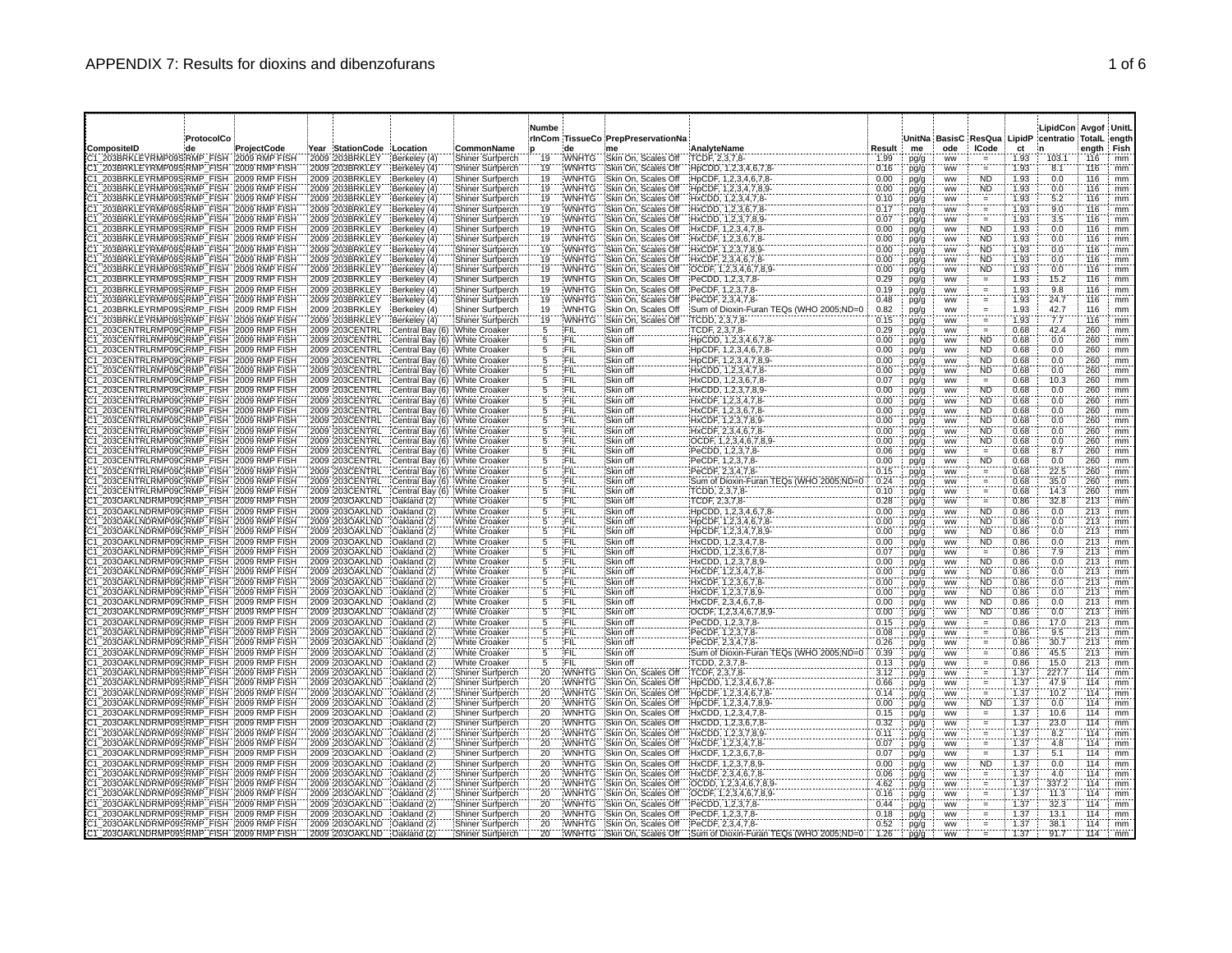### APPENDIX 7: Results for dioxins and dibenzofurans 2 of 6

|                                                                                      |                  |             |                                  |                                |                                                                      | Numbe             |                              |                                             |                                                |              |              |                        |                                   |              | LipidCon Avaof UnitL                                      |            |          |
|--------------------------------------------------------------------------------------|------------------|-------------|----------------------------------|--------------------------------|----------------------------------------------------------------------|-------------------|------------------------------|---------------------------------------------|------------------------------------------------|--------------|--------------|------------------------|-----------------------------------|--------------|-----------------------------------------------------------|------------|----------|
| CompositeID                                                                          | ProtocolCo<br>de | ProjectCode | Year StationCode Location        |                                | CommonName                                                           |                   | de                           | rInCom TissueCo PrepPreservationNa<br>me    | AnalyteName                                    | Result       | me           | ode                    | <b>ICode</b>                      | ct           | UnitNa BasisC ResQua LipidP centratio TotalL ength<br>۱'n | ength Fish |          |
| 203OAKLNDRMP095RMP FISH 2009 RMP FISH                                                |                  |             | 2009 203OAKLND                   | Oakland (2)                    | Shiner Surfperch                                                     | 20                | WNHTG                        | Skin On, Scales Off                         | TCDD, 2,3,7,8-                                 | 0.25         | pg/g         | <b>WW</b>              | Ħ.                                | 1.37         | 18.5                                                      | 114        | mm       |
| C1 203SANFRNRMP09SRMP FISH 2009 RMP FISH                                             |                  |             | 2009 203SANFRN                   |                                | San Francisco V Shiner Surfperch                                     | 16                | WNHTG                        | Skin On, Scales Off                         | TCDF, 2,3,7,8-                                 | 1.53         | pg/g         | ww                     | $\equiv$                          | 1.93         | 79.3                                                      | 107        | mm       |
| 203SANFRNRMP09S:RMP FISH : 2009 RMP FISH                                             |                  |             | 2009 203SANFRN                   |                                | San Francisco V Shiner Surfperch                                     | 16                | WNHTG                        | Skin On, Scales Off                         | HpCDD, 1,2,3,4,6,7,8                           | 0.36         | pg/g         | ww                     | Ħ.                                | 1.93         | 18.4                                                      | 107        | mm       |
| 203SANFRNRMP099RMP FISH : 2009 RMP FISH<br>203SANFRNRMP09SRMP FISH 12009 RMP FISH    |                  |             | 2009 203SANFRN<br>2009 203SANFRN |                                | San Francisco V Shiner Surfperch<br>San Francisco V Shiner Surfperch | 16<br>16          | <b>WNHTG</b><br>WNHTG        | Skin On, Scales Off<br>Skin On, Scales Off  | HpCDF, 1,2,3,4,6,7,8-<br>HpCDF, 1,2,3,4,7,8,9- | 0.20<br>0.10 | pg/g<br>pg/g | ww<br>ww               | $\equiv$<br>$\quad =$             | 1.93<br>1.93 | 10.1<br>5.0                                               | 107<br>107 | mm<br>mm |
| 203SANFRNRMP09SRMP FISH 2009 RMP FISH                                                |                  |             | 2009 203SANFRN                   |                                | San Francisco V Shiner Surfperch                                     | 16                | WNHTG                        | Skin On. Scales Off                         | HxCDD, 1.2.3.4.7.8-                            | 0.13         | pg/g         | ww                     | $\qquad \qquad =$                 | 1.93         | 6.6                                                       | 107        | mm       |
| 203SANFRNRMP09SRMP FISH 2009 RMP FISH                                                |                  |             | 2009 203SANFRN                   |                                | San Francisco V Shiner Surfperch                                     | 16                | WNHTG                        | Skin On, Scales Off                         | HxCDD, 1,2,3,6,7,8-                            | 0.21         | pg/g         | WW                     |                                   | 1.93         | 11.1                                                      | 107        | mm       |
| 203SANFRNRMP095:RMP FISH : 2009 RMP FISH                                             |                  |             | 2009 203SANFRN                   |                                | San Francisco V Shiner Surfperch                                     | 16                | <b>WNHTG</b>                 | Skin On, Scales Off                         | HxCDD, 1,2,3,7,8,9-                            | 0.12         | pg/g         | ww                     | $\quad =$                         | 1.93         | 6.1                                                       | 107        | mm       |
| 203SANFRNRMP09S:RMP_FISH : 2009 RMP FISH<br>203SANFRNRMP09SRMP FISH 2009 RMP FISH    |                  |             | 2009 203SANFRN<br>2009 203SANFRN |                                | San Francisco V Shiner Surfperch<br>San Francisco V Shiner Surfperch | 16<br>16          | WNHTG<br>WNHTG               | Skin On, Scales Off<br>Skin On, Scales Off  | HxCDF, 1,2,3,4,7,8-<br>HxCDF, 1,2,3,6,7,8-     | 0.09<br>0.08 | pg/g         | ww                     |                                   | 1.93<br>1.93 | 4.8<br>4.3                                                | 107<br>107 | mm<br>mm |
| 203SANFRNRMP095;RMP FISH 2009 RMP FISH                                               |                  |             | 2009 203SANFRN                   |                                | San Francisco V Shiner Surfperch                                     | 16                | <b>WNHTG</b>                 | Skin On, Scales Off                         | HxCDF, 1,2,3,7,8,9-                            | 0.07         | pg/g<br>pg/g | ww<br>ww               | $\qquad \qquad =$                 | 1.93         | 3.8                                                       | 107        | mm       |
| 203SANFRNRMP095RMP FISH : 2009 RMP FISH                                              |                  |             | 2009 203SANFRN                   |                                | San Francisco V Shiner Surfperch                                     | 16                | <b>WNHTG</b>                 | Skin On, Scales Off                         | HxCDF, 2,3,4,6,7,8-                            | 0.10         | pg/g         | ww                     |                                   | 1.93         | 5.0                                                       | 107        | mm       |
| 203SANFRNRMP09SRMP_FISH :2009 RMP FISH                                               |                  |             | 2009 203SANFRN                   |                                | San Francisco V Shiner Surfperch                                     | 16                | WNHTG                        | Skin On, Scales Off                         | OCDD, 1,2,3,4,6,7,8,9-                         | 1.05         | pg/g         | <b>WW</b>              | ∴.                                | 1.93         | 54.4                                                      | 107        | mm       |
| 203SANFRNRMP09SRMP FISH 2009 RMP FISH                                                |                  |             | 2009 203SANFRN                   |                                | San Francisco V Shiner Surfperch                                     | 16                | <b>WNHTG</b>                 | Skin On. Scales Off                         | OCDF, 1,2,3,4,6,7,8,9-                         | 0.23         | pg/g         | <b>WW</b>              | Æ.                                | 1.93         | 11.7                                                      | 107        | mm       |
| 203SANFRNRMP095RMP FISH 2009 RMP FISH<br>203SANFRNRMP09 (RMP FISH : 2009 RMP FISH    |                  |             | 2009 203SANFRN                   |                                | San Francisco V/Shiner Surfperch                                     | 16<br>16          | WNHTG                        | Skin On, Scales Off                         | PeCDD, 1,2,3,7,8-                              | 0.30         | pg/g         | <b>WW</b>              | $=$                               | 1.93         | 15.8                                                      | 107        | mm       |
| 203SANFRNRMP09SRMP FISH : 2009 RMP FISH                                              |                  |             | 2009 203SANFRN<br>2009 203SANFRN |                                | San Francisco V Shiner Surfperch<br>San Francisco V Shiner Surfperch | 16                | WNHTG<br>WNHTG               | Skin On, Scales Off<br>Skin On, Scales Off  | PeCDF, 1,2,3,7,8-<br>PeCDF, 2,3,4,7,8-         | 0.16<br>0.39 | pg/g<br>pg/g | <b>WW</b><br><b>WW</b> | Ħ.<br>$\equiv$                    | 1.93<br>1.93 | 8.3<br>20.4                                               | 107<br>107 | mm<br>mm |
| 203SANFRNRMP09SRMP FISH 2009 RMP FISH                                                |                  |             | 2009 203SANFRN                   |                                | San Francisco V Shiner Surfperch                                     | 16                | WNHTG                        | Skin On, Scales Off                         | Sum of Dioxin-Furan TEQs (WHO 2005;ND=0        | 0.90         | pg/g         | ww                     | Ħ.                                | 1.93         | 46.5                                                      | 107        | mm       |
| 203SANFRNRMP09SRMP FISH 2009 RMP FISH                                                |                  |             | 2009 203SANFRN                   |                                | San Francisco V:Shiner Surfperch                                     | 16                | <b>WNHTG</b>                 | Skin On, Scales Off                         | TCDD, 2,3,7,8-                                 | 0.23         | pg/g         | ww                     | $\equiv$                          | 1.93         | 12.0                                                      | 107        | mm       |
| 204STHBAYRMP09CRMP FISH 2009 RMP FISH                                                |                  |             | 2009 204STHBAY                   | South Bay (1) White Croaker    |                                                                      | 5                 | ΥFΙL                         | Skin off                                    | TCDF, 2,3,7,8-                                 | 0.11         | pg/g         | ww                     |                                   | 0.42         | 25.5                                                      | 276        | mm       |
| 204STHBAYRMP09C RMP FISH : 2009 RMP FISH                                             |                  |             | 2009 204STHBAY                   | South Bay (1)                  | White Croaker                                                        | 5                 | }FIL                         | Skin off                                    | HpCDD, 1,2,3,4,6,7,8-                          | 0.09         | pg/g         | <b>WW</b>              | $\quad =$                         | 0.42         | 21.4                                                      | 276        | mm       |
| 204STHBAYRMP09CRMP FISH 2009 RMP FISH                                                |                  |             | 2009 204STHBAY                   | South Bay (1)                  | White Croaker                                                        | 5<br>5            | ÎFIL<br>ΪFIL                 | Skin off                                    | HpCDF, 1,2,3,4,6,7,8-                          | 0.06         | pg/g         | WW                     |                                   | 0.42<br>0.42 | 14.3<br>0.0                                               | 276        | mm       |
| 204STHBAYRMP09CRMP FISH 2009 RMP FISH<br>204STHBAYRMP09C;RMP_FISH : 2009 RMP FISH    |                  |             | 2009 204STHBAY<br>2009 204STHBAY | South Bay (1)<br>South Bay (1) | White Croaker<br>White Croaker                                       | 5                 | <b>FIL</b>                   | Skin off<br>Skin off                        | HpCDF, 1,2,3,4,7,8,9-<br>HxCDD, 1,2,3,4,7,8-   | 0.00<br>0.06 | pg/g<br>pg/g | <b>WW</b><br>ww        | <b>ND</b><br>$\equiv$             | 0.42         | 14.5                                                      | 276<br>276 | mm<br>mm |
| 204STHBAYRMP09CRMP FISH : 2009 RMP FISH                                              |                  |             | 2009 204STHBAY                   | South Bay (1)                  | White Croaker                                                        | 5                 | FIL                          | Skin off                                    | HxCDD, 1,2,3,6,7,8-                            | 0.06         | pg/g         | ww                     |                                   | 0.42         | 14.0                                                      | 276        | mm       |
| 204STHBAYRMP09C;RMP_FISH : 2009 RMP FISH                                             |                  |             | 2009 204STHBAY                   | South Bay (1)                  | White Croaker                                                        | 5                 | FIL                          | Skin off                                    | HxCDD, 1,2,3,7,8,9-                            | 0.00         | pg/g         | ww                     | <b>ND</b>                         | 0.42         | 0.0                                                       | 276        | mm       |
| 204STHBAYRMP09CRMP FISH 2009 RMP FISH                                                |                  |             | 2009 204STHBAY                   | South Bay (1)                  | White Croaker                                                        | 5                 | FIL                          | Skin off                                    | HxCDF, 1,2,3,4,7,8-                            | 0.00         | pg/g         | ww                     | <b>ND</b>                         | 0.42         | 0.0                                                       | 276        | mm       |
| 204STHBAYRMP09C:RMP_FISH :2009 RMP FISH                                              |                  |             | 2009 204STHBAY                   | South Bay (1)                  | White Croaker                                                        | 5                 | ΈIL                          | Skin off                                    | HxCDF, 1,2,3,6,7,8-                            | 0.00         | pg/g         | ww                     | <b>ND</b>                         | 0.42         | 0.0                                                       | 276        | mm       |
| 204STHBAYRMP09C:RMP_FISH :2009 RMP FISH                                              |                  |             | 2009 204STHBAY<br>2009 204STHBAY | South Bay (1)                  | White Croaker                                                        | 5<br>5            | FIL<br>FIL                   | Skin off<br>Skin off                        | HxCDF, 1,2,3,7,8,9-                            | 0.05         | pg/g         | ww                     | $=$                               | 0.42<br>0.42 | 12.4<br>0.0                                               | 276<br>276 | mm       |
| 204STHBAYRMP09CRMP_FISH 2009 RMP FISH<br>204STHBAYRMP09CRMP FISH 2009 RMP FISH       |                  |             | 2009 204STHBAY                   | South Bay (1)<br>South Bay (1) | White Croaker<br>White Croaker                                       | 5                 | FIL                          | Skin off                                    | HxCDF, 2.3.4.6.7.8-<br>OCDF, 1,2,3,4,6,7,8,9   | 0.00<br>0.14 | pg/g<br>pg/g | ww<br><b>WW</b>        | <b>ND</b><br>$\equiv$             | 0.42         | 32.4                                                      | 276        | mm<br>mm |
| 204STHBAYRMP09CRMP FISH 2009 RMP FISH                                                |                  |             | 2009 204STHBAY                   | South Bay (1)                  | White Croaker                                                        | 5                 | FIL                          | Skin off                                    | PeCDD, 1,2,3,7,8-                              | 0.08         | pg/g         | ww                     | ÷.                                | 0.42         | 18.1                                                      | 276        | mm       |
| 204STHBAYRMP09C:RMP FISH : 2009 RMP FISH                                             |                  |             | 2009 204STHBAY                   | South Bay (1)                  | White Croaker                                                        | 5                 | (FIL                         | Skin off                                    | PeCDF, 1,2,3,7,8-                              | 0.05         | pg/g         | <b>WW</b>              | $\equiv$                          | 0.42         | 12.9                                                      | 276        | mm       |
| 204STHBAYRMP09CRMP FISH : 2009 RMP FISH                                              |                  |             | 2009 204STHBAY                   | South Bay (1)                  | White Croaker                                                        | 5                 | FIL                          | Skin off                                    | PeCDF, 2,3,4,7,8-                              | 0.13         | pg/g         | <b>WW</b>              | Æ.                                | 0.42         | 29.8                                                      | 276        | mm       |
| 204STHBAYRMP09CRMP FISH 2009 RMP FISH                                                |                  |             | 2009 204STHBAY                   | South Bay (1)                  | White Croaker                                                        | 5                 | FIL                          | Skin off                                    | Sum of Dioxin-Furan TEQs (WHO 2005;ND=0        | 0.20         | pg/g         | ww                     | $\equiv$                          | 0.42         | 48.2                                                      | 276        | mm       |
| 204STHBAYRMP09C:RMP FISH : 2009 RMP FISH<br>204STHBAYRMP09S:RMP FISH : 2009 RMP FISH |                  |             | 2009 204STHBAY<br>2009 204STHBAY | South Bay (1)<br>South Bay (1) | White Croaker<br><b>Shiner Surfperch</b>                             | $\tilde{5}$<br>19 | FIL<br><b>WNHTG</b>          | Skin off<br>Skin on, Scales Off             | TCDD, 2,3,7,8-<br>TCDF, 2,3,7,8-               | 0.06<br>2.23 | pg/g         | ww<br>ww               | $\qquad \qquad =$                 | 0.42<br>2.2  | 13.8<br>101.4                                             | 276<br>114 | mm<br>mm |
| 204STHBAYRMP09S:RMP FISH : 2009 RMP FISH                                             |                  |             | 2009 204STHBAY                   | South Bay (1)                  | Shiner Surfperch                                                     | 19                | WNHTG                        | Skin on, Scales Off                         | HpCDD, 1,2,3,4,6,7,8                           | 0.20         | pg/g<br>pg/g | WW                     | $\Xi.$                            | 2.2          | 9.2                                                       | 114        | mm       |
| 204STHBAYRMP09S;RMP_FISH 2009 RMP FISH                                               |                  |             | 2009 204STHBAY                   | South Bay (1)                  | Shiner Surfperch                                                     | 19                | <b>WNHTG</b>                 | Skin on, Scales Off                         | HpCDF, 1,2,3,4,6,7,8-                          | 0.00         | pg/g         | ww                     | <b>ND</b>                         | 2.2          | 0.0                                                       | 114        | mm       |
| 204STHBAYRMP09S;RMP FISH 2009 RMP FISH                                               |                  |             | 2009 204STHBAY                   | South Bay (1)                  | Shiner Surfperch                                                     | 19                | WNHTG                        | Skin on, Scales Off                         | HpCDF, 1,2,3,4,7,8,9-                          | 0.00         | pg/g         | ww                     | <b>ND</b>                         | 2.2          | 0.0                                                       | 114        | mm       |
| 204STHBAYRMP09S:RMP FISH : 2009 RMP FISH                                             |                  |             | 2009 204STHBAY                   | South Bay (1)                  | Shiner Surfperch                                                     | 19                | WNHTG                        | Skin on, Scales Off                         | HxCDD, 1,2,3,4,7,8-                            | 0.06         | pg/g         | ww                     | $\hspace{0.1in} = \hspace{0.1in}$ | 2.2          | 2.8                                                       | 114        | mm       |
| 204STHBAYRMP09S:RMP_FISH :2009 RMP FISH                                              |                  |             | 2009 204STHBAY                   | South Bay (1)                  | Shiner Surfperch                                                     | 19                | WNHTG                        | Skin on, Scales Off                         | HxCDD, 1,2,3,6,7,8                             | 0.15         | pg/g         | ww                     | $\equiv$                          | 2.2          | 6.6                                                       | 114        | mm       |
| 204STHBAYRMP09S:RMP FISH : 2009 RMP FISH<br>204STHBAYRMP09S;RMP FISH 2009 RMP FISH   |                  |             | 2009 204STHBAY<br>2009 204STHBAY | South Bay (1)<br>South Bay (1) | Shiner Surfperch<br>Shiner Surfperch                                 | 19<br>19          | <b>WNHTG</b><br><b>WNHTG</b> | Skin on, Scales Off<br>Skin on, Scales Off  | HxCDD, 1.2.3.7.8.9-<br>HxCDF, 1.2.3.4.7.8-     | 0.06<br>0.00 | pg/g         | ww<br>ww               | $=$<br><b>ND</b>                  | 2.2<br>2.2   | 2.6<br>0.0                                                | 114<br>114 | mm<br>mm |
| 204STHBAYRMP09S:RMP FISH : 2009 RMP FISH                                             |                  |             | 2009 204STHBAY                   | South Bay (1)                  | Shiner Surfperch                                                     | 19                | WNHTG                        | Skin on, Scales Off                         | HxCDF, 1,2,3,6,7,8-                            | 0.00         | pg/g<br>pg/g | <b>WW</b>              | <b>ND</b>                         | 2.2          | 0.0                                                       | 114        | mm       |
| 204STHBAYRMP09SRMP FISH 2009 RMP FISH                                                |                  |             | 2009 204STHBAY                   | South Bay (1)                  | Shiner Surfperch                                                     | 19                | WNHTG                        | Skin on, Scales Off                         | HxCDF, 1,2,3,7,8,9-                            | 0.00         | pg/g         | <b>WW</b>              | <b>ND</b>                         | 2.2          | 0.0                                                       | 114        | mm       |
| 204STHBAYRMP09SRMP FISH 2009 RMP FISH                                                |                  |             | 2009 204STHBAY                   | South Bay (1)                  | Shiner Surfperch                                                     | 19                | <b>WNHTG</b>                 | Skin on, Scales Off                         | HxCDF, 2,3,4,6,7,8-                            | 0.00         | pg/g         | ww                     | <b>ND</b>                         | 2.2          | 0.0                                                       | 114        | mm       |
| 204STHBAYRMP09S;RMP FISH : 2009 RMP FISH                                             |                  |             | 2009 204STHBAY                   | South Bay (1)                  | Shiner Surfperch                                                     | 19                | WNHTG                        | Skin on, Scales Off                         | OCDF, 1,2,3,4,6,7,8,9                          | 0.00         | pg/g         | ww                     | ÑĎ                                | 2.2          | 0.0                                                       | 114        | mm       |
| 204STHBAYRMP09S;RMP FISH : 2009 RMP FISH<br>204STHBAYRMP09S:RMP FISH : 2009 RMP FISH |                  |             | 2009 204STHBAY<br>2009 204STHBAY | South Bay (1)<br>South Bay (1) | Shiner Surfperch<br><b>Shiner Surfperch</b>                          | 19<br>19          | WNHTG<br>WNHTG               | Skin on, Scales Off<br>Skin on, Scales Off  | PeCDD, 1,2,3,7,8-<br>PeCDF, 1,2,3,7,8-         | 0.26<br>0.16 | pg/g         | <b>WW</b><br><b>WW</b> |                                   | 2.2<br>2.2   | 11.7<br>7.2                                               | 114<br>114 | mm<br>mm |
| 204STHBAYRMP09SRMP FISH 2009 RMP FISH                                                |                  |             | 2009 204STHBAY                   | South Bay (1)                  | Shiner Surfperch                                                     | 19                | WNHTG                        | Skin on, Scales Off                         | PeCDF, 2.3.4.7.8-                              | 0.47         | pg/g<br>pg/g | ww                     | $=$                               | 2.2          | 21.3                                                      | 114        | mm       |
| 204STHBAYRMP09S RMP FISH 2009 RMP FISH                                               |                  |             | 2009 204STHBAY                   | South Bay (1)                  | Shiner Surfperch                                                     | 19                | WNHTG                        | Skin on, Scales Off                         | Sum of Dioxin-Furan TEQs (WHO 2005;ND=0        | 0.84         | pg/g         | ww                     | Ħ,<br>F.                          | 2.2          | 38.2                                                      | 114        | mm       |
| 204STHBAYRMP09S:RMP FISH : 2009 RMP FISH                                             |                  |             | 2009 204STHBAY                   | South Bay (1)                  | Shiner Surfperch                                                     | 19                | <b>WNHTG</b>                 | Skin on, Scales Off                         | TCDD, 2,3,7,8-                                 | 0.19         | pg/g         | <b>WW</b>              |                                   | 2.2          | 8.5                                                       | 114        | mm       |
| 206SNPBLORMP09S:RMP FISH : 2009 RMP FISH                                             |                  |             | 2009 206SNPBLO                   |                                | San Pablo Bay (Shiner Surfperch                                      | 14                | <b>WNHTG</b>                 | Skin On, Scales Off                         | TCDF, 2,3,7,8-                                 | 1.03         | pg/g         | <b>WW</b>              | $\quad =$                         | 1.62         | 63.6                                                      | 107        | mm       |
| 206SNPBLORMP09SRMP FISH : 2009 RMP FISH<br>206SNPBLORMP09SRMP FISH 2009 RMP FISH     |                  |             | 2009 206SNPBLO                   |                                | San Pablo Bay (Shiner Surfperch                                      | 14                | <b>WNHTG</b>                 | Skin On, Scales Off                         | HpCDD, 1,2,3,4,6,7,8                           | 0.10         | pg/g         | WW                     | ÑĎ                                | 1.62         | 6.2<br>0.0                                                | 107<br>107 | mm       |
| 206SNPBLORMP09S:RMP FISH : 2009 RMP FISH                                             |                  |             | 2009 206SNPBLO<br>2009 206SNPBLO |                                | San Pablo Bay (Shiner Surfperch<br>San Pablo Bay (Shiner Surfperch   | 14<br>14          | WNHTG<br><b>WNHTG</b>        | Skin On, Scales Off<br>Skin On, Scales Off  | HpCDF, 1,2,3,4,6,7,8-<br>HpCDF, 1,2,3,4,7,8,9- | 0.00<br>0.00 | pg/g         | <b>WW</b><br>ww        | <b>ND</b>                         | 1.62<br>1.62 | 0.0                                                       | 107        | mm<br>mm |
| 206SNPBLORMP09S:RMP_FISH :2009 RMP FISH                                              |                  |             | 2009 206SNPBLO                   |                                | San Pablo Bay (Shiner Surfperch                                      | 14                | <b>WNHTG</b>                 | Skin On, Scales Off                         | HxCDD, 1,2,3,4,7,8-                            | 0.00         | pg/g<br>pg/g | ww                     | <b>ND</b>                         | 1.62         | 0.0                                                       | 107        | mm       |
| 206SNPBLORMP09SRMP FISH : 2009 RMP FISH                                              |                  |             | 2009 206SNPBLO                   |                                | San Pablo Bay (Shiner Surfperch                                      | 14                | <b>WNHTG</b>                 | Skin On. Scales Off                         | HxCDD, 1.2.3.6.7.8-                            | 0.08         | pg/g         | ww                     | $=$                               | 1.62         | 4.9                                                       | 107        | mm       |
| 206SNPBLORMP09SRMP FISH 2009 RMP FISH                                                |                  |             | 2009 206SNPBLO                   |                                | San Pablo Bay (Shiner Surfperch                                      | 14                | <b>WNHTG</b>                 | Skin On, Scales Off                         | HxCDD, 1,2,3,7,8,9-                            | 0.00         | pg/g         | ww                     | ÑĎ                                | 1.62         | 0.0                                                       | 107        | mm       |
| 206SNPBLORMP095;RMP FISH : 2009 RMP FISH                                             |                  |             | 2009 206SNPBLO                   |                                | San Pablo Bay (Shiner Surfperch                                      | 14                | <b>WNHTG</b>                 | Skin On, Scales Off                         | HxCDF, 1.2.3.4.7.8-                            | 0.00         | pg/g         | WW                     | <b>ND</b>                         | 1.62         | 0.0                                                       | 107        | mm       |
| 206SNPBLORMP09S:RMP_FISH :2009 RMP FISH<br>206SNPBLORMP09SRMP_FISH 2009 RMP FISH     |                  |             | 2009 206SNPBLO<br>2009 206SNPBLO |                                | San Pablo Bay (Shiner Surfperch<br>San Pablo Bay (Shiner Surfperch   | 14<br>14          | WNHTG<br><b>WNHTG</b>        | Skin On, Scales Off<br>Skin On, Scales Off  | HxCDF, 1,2,3,6,7,8-<br>HxCDF, 1,2,3,7,8,9-     | 0.00<br>0.00 | pg/g         | <b>WW</b><br><b>WW</b> | <b>ND</b><br>ÑĎ                   | 1.62<br>1.62 | 0.0<br>0.0                                                | 107<br>107 | mm<br>mm |
| 206SNPBLORMP09S;RMP FISH : 2009 RMP FISH                                             |                  |             | 2009 206SNPBLO                   |                                | San Pablo Bay (Shiner Surfperch                                      | 14                | <b>WNHTG</b>                 | Skin On, Scales Off                         | HxCDF, 2,3,4,6,7,8-                            | 0.00         | pg/g<br>pg/g | ww                     | ND.                               | 1.62         | 0.0                                                       | 107        | mm       |
| 206SNPBLORMP095;RMP FISH : 2009 RMP FISH                                             |                  |             | 2009 206SNPBLO                   |                                | San Pablo Bay ('Shiner Surfperch                                     | 14                | <b>WNHTG</b>                 | Skin On, Scales Off                         | OCDF, 1,2,3,4,6,7,8,9                          | 0.00         | pg/g         | ww                     | <b>ND</b>                         | 1.62         | 0.0                                                       | 107        | mm       |
| 206SNPBLORMP09S:RMP FISH : 2009 RMP FISH                                             |                  |             | 2009 206SNPBLO                   |                                | San Pablo Bay (Shiner Surfperch                                      | 14                | <b>WNHTG</b>                 | Skin On, Scales Off                         | PeCDD, 1,2,3,7,8-                              | 0.16         | pg/g         | <b>WW</b>              |                                   | 1.62         | 9.9                                                       | 107        | mm       |
| C1_206SNPBLORMP09S:RMP_FISH_:2009 RMP FISH                                           |                  |             | 2009 206SNPBLO                   |                                | San Pablo Bay (Shiner Surfperch                                      | 14                |                              | WNHTG Skin On, Scales Off PeCDF, 1,2,3,7,8- |                                                | 0.08         | pg/g         | ww                     |                                   | 1.62         | 5.0                                                       | 107        | mm       |
| 206SNPBLORMP09SRMP FISH 2009 RMP FISH                                                |                  |             | 2009 206SNPBLO                   |                                | San Pablo Bay (Shiner Surfperch                                      | 14                | <b>WNHTG</b>                 | Skin On, Scales Off PeCDF, 2,3,4,7,8-       |                                                | 0.29         | pg/g         | ww                     |                                   | 1.62         | 18.0                                                      | 107        | mm       |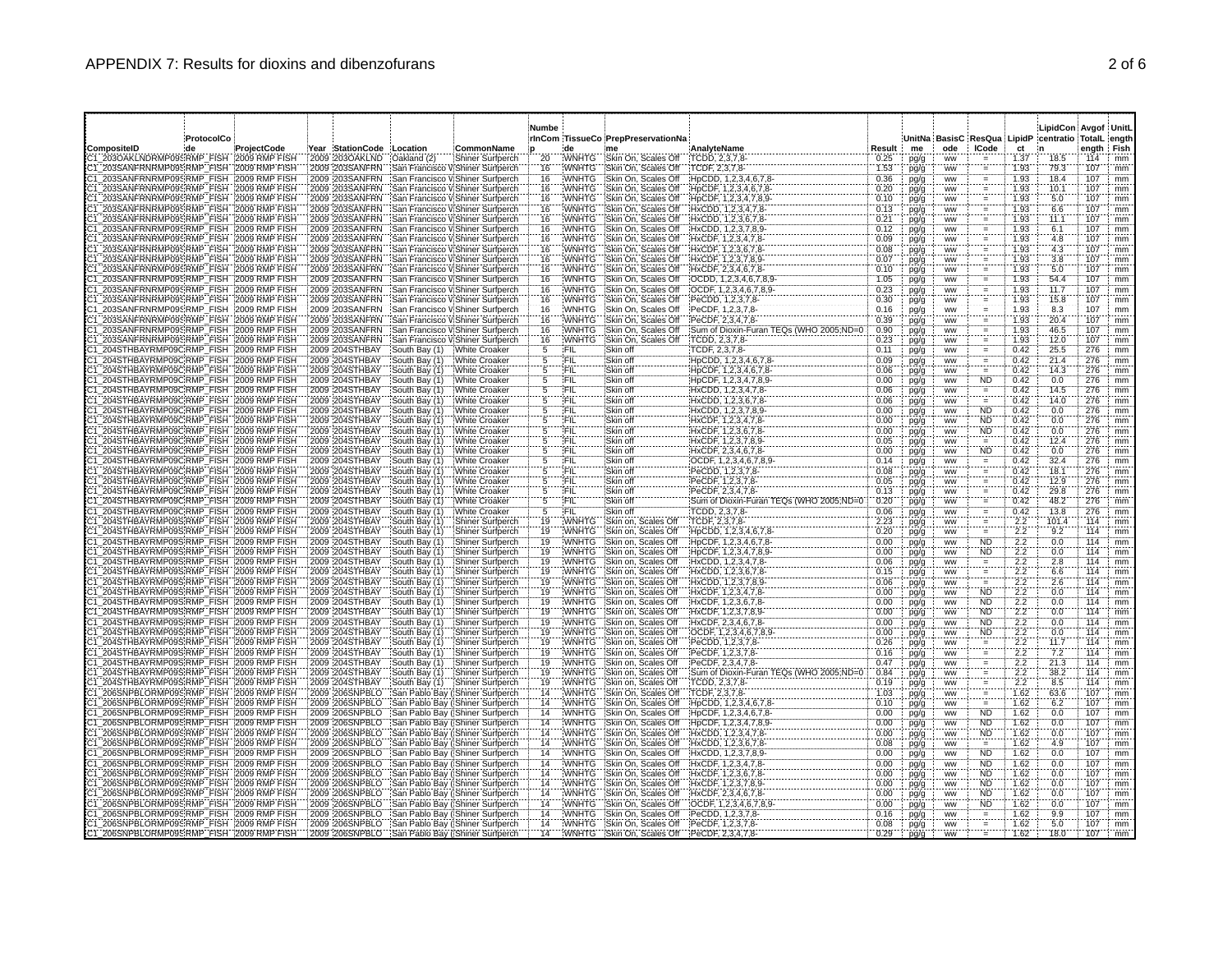|                                                                                            | ProtocolCo |              |                                             |                              |                                                                      | <b>Numbe</b>          |                              | rInCom TissueCo PrepPreservationNa         |                                                           |                | UnitNa i     |                        | <b>BasisC ResQua</b>              | LipidP       | LipidCon Avgof UnitL<br>centratio TotalL ength |                    |          |
|--------------------------------------------------------------------------------------------|------------|--------------|---------------------------------------------|------------------------------|----------------------------------------------------------------------|-----------------------|------------------------------|--------------------------------------------|-----------------------------------------------------------|----------------|--------------|------------------------|-----------------------------------|--------------|------------------------------------------------|--------------------|----------|
| CompositeID<br>21 206SNPBLORMP09SRMP FISH 2009 RMP FISH                                    | ∶de        | :ProjectCode | Year StationCode Location<br>2009 206SNPBLO |                              | CommonName<br>San Pablo Bay (Shiner Surfperch                        | 14                    | de<br><b>WNHTG</b>           | Skin On, Scales Off                        | AnalyteName<br>Sum of Dioxin-Furan TEQs (WHO 2005;ND=0    | Result<br>0.47 | me           | ode<br>ww              | <b>ICode</b>                      | ct<br>1.62   | 28.8                                           | ength: Fish<br>107 | mm       |
| 1 206SNPBLORMP09SRMP FISH 2009 RMP FISH                                                    |            |              | 2009 206SNPBLO                              |                              | San Pablo Bay (Shiner Surfperch                                      | $\overline{14}$       | WNHTG                        | Skin On, Scales Off                        | TCDD, 2,3,7,8-                                            | 0.10           | pg/g<br>pg/g | ww                     | $\equiv$                          | 1.62         | 6.4                                            | 107                | mm       |
| C2_203BRKLEYRMP09S:RMP_FISH_:2009 RMP FISH                                                 |            |              | 2009 203BRKLEY                              | Berkeley (4)                 | <b>Shiner Surfperch</b>                                              | 19                    | WNHTG                        | Skin On. Scales Off                        | TCDF, 2.3.7.8-                                            | 1.99           | pg/g         | ww                     | Ħ.                                | 2.34         | 85.0                                           | 117                | mm       |
| C2 203BRKLEYRMP09S:RMP FISH :2009 RMP FISH<br>C2 203BRKLEYRMP09S:RMP FISH :2009 RMP FISH   |            |              | 2009 203BRKLEY<br>2009 203BRKLEY            | Berkeley (4)<br>Berkeley (4) | Shiner Surfperch<br>Shiner Surfperch                                 | 19<br>19              | WNHTG<br><b>WNHTG</b>        | Skin On, Scales Off<br>Skin On, Scales Off | HpCDD, 1,2,3,4,6,7,8-<br>HpCDF, 1,2,3,4,6,7,8-            | 0.14<br>0.06   | pg/g<br>pg/g | ww<br><b>WW</b>        | $\qquad \qquad =$<br>$=$          | 2.34<br>2.34 | 5.8<br>2.5                                     | 117<br>117         | mm<br>mm |
| C2_203BRKLEYRMP09S;RMP_FISH ;2009 RMP FISH                                                 |            |              | 2009 203BRKLEY                              | Berkeley (4)                 | Shiner Surfperch                                                     | 19                    | <b>WNHTG</b>                 | Skin On, Scales Off                        | HpCDF, 1,2,3,4,7,8,9-                                     | 0.00           | pg/g         | ww                     | <b>ND</b>                         | 2.34         | 0.0                                            | 117                | mm       |
| C2 203BRKLEYRMP09S:RMP_FISH : 2009 RMP FISH                                                |            |              | 2009 203BRKLEY                              | Berkeley (4)                 | Shiner Surfperch                                                     | 19                    | WNHTG                        | Skin On, Scales Off                        | HxCDD, 1,2,3,4,7,8-                                       | 0.08           | pg/g         | ww                     | ÷.                                | 2.34         | 3.5                                            | 117                | mm       |
| C2_203BRKLEYRMP09S:RMP_FISH_:2009 RMP FISH<br>C2 203BRKLEYRMP09S:RMP FISH :2009 RMP FISH   |            |              | 2009 203BRKLEY<br>2009 203BRKLEY            | Berkeley (4)<br>Berkeley (4) | Shiner Surfperch<br>Shiner Surfperch                                 | 19<br>19              | <b>WNHTG</b><br><b>WNHTG</b> | Skin On, Scales Off<br>Skin On, Scales Off | HxCDD, 1,2,3,6,7,8-<br>HxCDD, 1,2,3,7,8,9-                | 0.10<br>0.06   | pg/g<br>pg/g | <b>WW</b><br><b>WW</b> | $\equiv$                          | 2.34<br>2.34 | 4.2<br>2.4                                     | 117<br>117         | mm<br>mm |
| C2_203BRKLEYRMP09S:RMP_FISH_:2009 RMP FISH                                                 |            |              | 2009 203BRKLEY                              | Berkeley (4)                 | Shiner Surfperch                                                     | 19                    | <b>WNHTG</b>                 | Skin On, Scales Off                        | HxCDF, 1,2,3,4,7,8-                                       | 0.00           | pg/g         | ww                     | <b>ND</b>                         | 2.34         | 0.0                                            | 117                | mm       |
| C2 203BRKLEYRMP09S:RMP FISH : 2009 RMP FISH<br>22 203BRKLEYRMP09S:RMP FISH : 2009 RMP FISH |            |              | 2009 203BRKLEY<br>2009 203BRKLEY            | Berkeley (4)                 | Shiner Surfperch                                                     | 19<br>19              | <b>WNHTG</b><br><b>WNHTG</b> | Skin On, Scales Off<br>Skin On, Scales Off | HxCDF, 1,2,3,6,7,8-<br>HxCDF, 1,2,3,7,8,9-                | 0.00<br>0.00   | pg/g         | ww                     | <b>ND</b><br><b>ND</b>            | 2.34<br>2.34 | 0.0<br>0.0                                     | 117<br>117         | mm       |
| C2 203BRKLEYRMP09S:RMP FISH :2009 RMP FISH                                                 |            |              | 2009 203BRKLEY                              | Berkeley (4)<br>Berkeley (4) | Shiner Surfperch<br>Shiner Surfperch                                 | 19                    | <b>WNHTG</b>                 | Skin On, Scales Off                        | HxCDF, 2,3,4,6,7,8-                                       | 0.00           | pg/g<br>pg/g | <b>WW</b><br>WW        | <b>ND</b>                         | 2.34         | 0.0                                            | 117                | mm<br>mm |
| C2 203BRKLEYRMP09S RMP FISH 2009 RMP FISH                                                  |            |              | 2009 203BRKLEY                              | Berkeley (4)                 | Shiner Surfperch                                                     | 19                    | <b>WNHTG</b>                 | Skin On, Scales Off                        | OCDF, 1,2,3,4,6,7,8,9                                     | 0.00           | pg/g         | ww                     | ND                                | 2.34         | 0.0                                            | 117                | mm       |
| 22 203BRKLEYRMP09S;RMP FISH : 2009 RMP FISH<br>22 203BRKLEYRMP09S:RMP FISH : 2009 RMP FISH |            |              | 2009 203BRKLEY<br>2009 203BRKLEY            | Berkeley (4)<br>Berkeley (4  | Shiner Surfperch<br>Shiner Surfperch                                 | 19<br>19              | WNHTG<br>WNHTG               | Skin On, Scales Off<br>Skin On, Scales Off | PeCDD, 1,2,3,7,8-<br>PeCDF, 1,2,3,7,8-                    | 0.26<br>0.16   | pg/g         | ww                     | $\equiv$                          | 2.34<br>2.34 | 10.9<br>7.0                                    | 117<br>117         | mm<br>mm |
| 22 203BRKLEYRMP09S:RMP FISH :2009 RMP FISH                                                 |            |              | 2009 203BRKLEY                              | Berkeley (4)                 | Shiner Surfperch                                                     | 19                    | WNHTG                        | Skin On, Scales Off                        | PeCDF, 2,3,4,7,8-                                         | 0.42           | pg/g<br>pg/g | ww<br>ww               | Ē                                 | 2.34         | 18.1                                           | 117                | mm       |
| C2 203BRKLEYRMP09S'RMP FISH '2009 RMP FISH                                                 |            |              | 2009 203BRKLEY                              | Berkeley (4)                 | Shiner Surfperch                                                     | 19                    | <b>WNHTG</b>                 | Skin On, Scales Off                        | Sum of Dioxin-Furan TEQs (WHO 2005;ND=0                   | 0.79           | pg/g         | ww                     | Ξ.                                | 2.34         | 33.9                                           | 117                | mm       |
| C2_203BRKLEYRMP09S:RMP_FISH_:2009 RMP FISH<br>C2_203OAKLNDRMP09(:RMP_FISH_:2009 RMP FISH   |            |              | 2009 203BRKLEY<br>2009 203OAKLND            | Berkeley (4)<br>Oakland (2)  | Shiner Surfperch<br>White Croaker                                    | 19<br>5               | <b>WNHTG</b><br>{FIL         | Skin On, Scales Off<br>Skin off            | TCDD, 2,3,7,8-<br>TCDF, 2,3,7,8-                          | 0.18<br>0.17   | pg/g         | <b>WW</b>              | $\hspace{1.6cm} = \hspace{1.6cm}$ | 2.34<br>0.49 | 7.8<br>34.1                                    | 117<br>263         | mm<br>mm |
| C2_203OAKLNDRMP09CRMP_FISH=2009 RMP FISH                                                   |            |              | 2009 203OAKLND                              | Oakland (2)                  | <b>White Croaker</b>                                                 | 5                     | }FIL                         | Skin off                                   | HpCDD, 1,2,3,4,6,7,8-                                     | 0.07           | pg/g<br>pg/g | WW<br><b>WW</b>        | Ξ.                                | 0.49         | 14.3                                           | 263                | mm       |
| C2_203OAKLNDRMP09CRMP_FISH_2009 RMP FISH                                                   |            |              | 2009 203OAKLND                              | Oakland (2)                  | <b>White Croaker</b>                                                 | 5                     | ∖FIL                         | Skin off                                   | HpCDF, 1,2,3,4,6,7,8-                                     | 0.00           | pg/g         | <b>WW</b>              | <b>ND</b>                         | 0.49         | 0.0                                            | 263                | mm       |
| 22 203OAKLNDRMP09(;RMP_FISH_;2009 RMP FISH<br>22 203OAKLNDRMP09(RMP FISH 2009 RMP FISH     |            |              | 2009 203OAKLND<br>2009 203OAKLND            | Oakland (2)<br>Oakland (2)   | <b>White Croaker</b><br><b>White Croaker</b>                         | 5<br>5                | ÏFIL<br><b>FIL</b>           | Skin off<br>Skin off                       | HpCDF, 1,2,3,4,7,8,9-<br>HxCDD, 1,2,3,4,7,8-              | 0.00<br>0.00   | pg/g         | ww<br>ww               | <b>ND</b><br><b>ND</b>            | 0.49<br>0.49 | 0.0<br>0.0                                     | 263<br>263         | mm<br>mm |
| C2 203OAKLNDRMP09CRMP FISH : 2009 RMP FISH                                                 |            |              | 2009 203OAKLND                              | Oakland (2)                  | <b>White Croaker</b>                                                 | 5                     | ΪFΪL                         | Skin off                                   | HxCDD, 1,2,3,6,7,8-                                       | 0.00           | pg/g<br>pg/g | ww                     | <b>ND</b>                         | 0.49         | 0.0                                            | 263                | mm       |
| 22 203OAKLNDRMP09CRMP FISH 72009 RMP FISH                                                  |            |              | 2009 203OAKLND                              | Oakland (2)                  | <b>White Croaker</b>                                                 | 5                     | ìFiL                         | Skin off                                   | HxCDD, 1,2,3,7,8,9-                                       | 0.00           | pg/g         | ww                     | <b>ND</b>                         | 0.49         | 0.0                                            | 263                | mm       |
| 22_203OAKLNDRMP09CRMP_FISH `2009 RMP FISH<br>22 203OAKLNDRMP09CRMP FISH :2009 RMP FISH     |            |              | 2009 203OAKLND<br>2009 203OAKLND            | Oakland (2)                  | White Croaker                                                        | 5                     | ₹FiL<br>(FIL                 | Skin off                                   | HxCDF, 1,2,3,4,7,8-                                       | 0.00           | pg/g         | WW                     | `ND<br><b>ND</b>                  | 0.49<br>0.49 | 0.0                                            | 263                | mm       |
| 2 203OAKLNDRMP09CRMP FISH 2009 RMP FISH                                                    |            |              | 2009 203OAKLND                              | Oakland (2)<br>Oakland (2    | White Croaker<br>White Croaker                                       | 5<br>5                | FIL                          | Skin off<br>Skin off                       | HxCDF, 1,2,3,6,7,8-<br>HxCDF, 1,2,3,7,8,9-                | 0.00<br>0.00   | pg/g<br>pg/g | ww<br>ww               | <b>ND</b>                         | 0.49         | 0.0<br>0.0                                     | 263<br>263         | mm<br>mm |
| 22 203OAKLNDRMP09CRMP FISH 2009 RMP FISH                                                   |            |              | 2009 203OAKLND                              | Oakland (2)                  | White Croaker                                                        | 5                     | FIL                          | Skin off                                   | HxCDF, 2,3,4,6,7,8-                                       | 0.00           | pg/g         | ww                     | <b>ND</b>                         | 0.49         | 0.0                                            | 263                | mm       |
| 22 203OAKLNDRMP09CRMP FISH 2009 RMP FISH                                                   |            |              | 2009 203OAKLND                              | Oakland (2)                  | <b>White Croaker</b>                                                 | 5                     | FIL                          | Skin off                                   | OCDF, 1,2,3,4,6,7,8,9                                     | 0.00           | pg/g         | ww                     | <b>ND</b>                         | 0.49         | 0.0                                            | 263                | mm       |
| 22 203OAKLNDRMP09CRMP FISH 2009 RMP FISH<br>22 203OAKLNDRMP09CRMP FISH : 2009 RMP FISH     |            |              | 2009 203OAKLND<br>2009 203OAKLND            | Oakland (2)<br>Oakland (2    | White Croaker<br><b>White Croaker</b>                                | 5<br>5                | <b>FIL</b><br>'Fil           | Skin off<br>Skin of                        | PeCDD, 1,2,3,7,8-<br>PeCDF, 1,2,3,7,8-                    | 0.11<br>0.00   | pg/g<br>pg/g | ww<br>WW               | ÑĎ                                | 0.49<br>0.49 | 23.1<br>0.0                                    | 263<br>263         | mm<br>mm |
| C2 203OAKLNDRMP09CRMP FISH : 2009 RMP FISH                                                 |            |              | 2009 203OAKLND                              | Oakland (2)                  | <b>White Croaker</b>                                                 | -5                    | FIL                          | Skin of                                    | PeCDF, 2,3,4,7,8-                                         | 0.00           | pg/g         | <b>WW</b>              | <b>ND</b>                         | 0.49         | 0.0                                            | 263                | mm       |
| C2_203OAKLNDRMP09CRMP_FISH 2009 RMP FISH                                                   |            |              | 2009 203OAKLND                              | Oakland (2)                  | <b>White Croaker</b>                                                 | Ï5                    | FIL.                         | Skin off                                   | Sum of Dioxin-Furan TEQs (WHO 2005;ND=0                   | 0.22           | pg/g         | ww                     | $\hspace{0.1in} = \hspace{0.1in}$ | 0.49         | 45.0                                           | 263                | mm       |
| C2_203OAKLNDRMP09CRMP_FISH_:2009 RMP FISH<br>22 203OAKLNDRMP09SRMP FISH :2009 RMP FISH     |            |              | 2009 203OAKLND<br>2009 203OAKLND            | Oakland (2)<br>Oakland (2)   | <b>White Croaker</b><br><b>Shiner Surfperch</b>                      | $\overline{5}$<br>20  | (Fil<br>WNHTG                | Skin off<br>Skin On, Scales Off            | TCDD, 2.3.7.8-<br>TCDF, 2,3,7,8-                          | 0.09<br>3.41   | pg/g         | ww<br>ww               | $=$                               | 0.49<br>1.32 | 18.4<br>258.3                                  | 263<br>112         | mm<br>mm |
| 22 203OAKLNDRMP09SRMP FISH :2009 RMP FISH                                                  |            |              | 2009 203OAKLND                              | Oakland (2)                  | Shiner Surfperch                                                     | $\overline{20}$       | <b>WNHTG</b>                 | Skin On, Scales Off                        | HpCDD, 1,2,3,4,6,7,8                                      | 0.62           | pg/g<br>pg/g | ww                     |                                   | 1.32         | 46.7                                           | 112                | mm       |
| C2 203OAKLNDRMP09SRMP FISH 2009 RMP FISH                                                   |            |              | 2009 203OAKLND                              | Oakland (2)                  | Shiner Surfperch                                                     | 20                    | <b>WNHTG</b>                 | Skin On, Scales Off                        | HpCDF, 1,2,3,4,6,7,8-                                     | 0.12           | pg/g         | ww                     |                                   | 1.32         | 9.2                                            | 112                | mm       |
| C2_203OAKLNDRMP09SRMP_FISH 2009 RMP FISH<br>22_203OAKLNDRMP09SRMP_FISH 32009 RMP FISH      |            |              | 2009 203OAKLND<br>2009 203OAKLND            | Oakland (2)<br>Oakland (2)   | Shiner Surfperch<br>Shiner Surfperch                                 | 20<br>20              | WNHTG<br><b>WNHTG</b>        | Skin On, Scales Off<br>Skin On, Scales Off | HpCDF, 1,2,3,4,7,8,9-<br>HxCDD, 1,2,3,4,7,8-              | 0.00<br>0.18   | pg/g<br>pg/g | WW<br>ww               | <b>ND</b>                         | 1.32<br>1.32 | 0.0<br>13.9                                    | 112<br>112         | mm<br>mm |
| 22 203OAKLNDRMP09SRMP FISH 2009 RMP FISH                                                   |            |              | 2009 203OAKLND                              | Oakland (2)                  | Shiner Surfperch                                                     | $\overline{20}$       | <b>WNHTG</b>                 | Skin On, Scales Off                        | HxCDD, 1,2,3,6,7,8-                                       | 0.50           | pg/g         | ww                     |                                   | 1.32         | 38.0                                           | 112                | mm       |
| 22 203OAKLNDRMP09SRMP FISH 2009 RMP FISH                                                   |            |              | 2009 203OAKLND                              | Oakland (2)                  | Shiner Surfperch                                                     | 20                    | <b>WNHTG</b>                 | Skin On, Scales Off                        | HxCDD, 1,2,3,7,8,9-                                       | 0.15           | pg/g         | ww                     |                                   | 1.32         | 11.7                                           | 112                | mm       |
| 22 203OAKLNDRMP095RMP FISH 2009 RMP FISH<br>22 203OAKLNDRMP09SRMP FISH 2009 RMP FISH       |            |              | 2009 203OAKLND<br>2009 203OAKLND            | Oakland (2)<br>Oakland (2)   | <b>Shiner Surfperch</b><br>Shiner Surfperch                          | 20<br>$\overline{20}$ | <b>WNHTG</b><br><b>WNHTG</b> | Skin On, Scales Off<br>Skin On. Scales Off | HxCDF, 1,2,3,4,7,8-<br>HxCDF, 1.2.3.6.7.8-                | 0.07<br>0.11   | pg/g         | ww<br>ww               | $\qquad \qquad =$<br>$\equiv$     | 1.32<br>1.32 | 5.2<br>8.0                                     | 112<br>112         | mm<br>mm |
| 22 203OAKLNDRMP09SRMP FISH 2009 RMP FISH                                                   |            |              | 2009 203OAKLND                              | Oakland (2)                  | Shiner Surfperch                                                     | 20                    | <b>WNHTG</b>                 | Skin On. Scales Off                        | HxCDF, 1,2,3,7,8,9-                                       | 0.00           | pg/g<br>pg/g | <b>WW</b>              | <b>ND</b>                         | 1.32         | 0.0                                            | 112                | mm       |
| C2 203OAKLNDRMP09SRMP FISH 2009 RMP FISH                                                   |            |              | 2009 203OAKLND                              | Oakland (2)                  | Shiner Surfperch                                                     | 20                    | <b>WNHTG</b>                 | Skin On, Scales Off                        | HxCDF, 2,3,4,6,7,8-                                       | 0.09           | pg/g         | <b>WW</b>              |                                   | 1.32         | 6.6                                            | 112                | mm       |
| C2_203OAKLNDRMP09S;RMP_FISH `2009 RMP FISH<br>C2_203OAKLNDRMP09S:RMP_FISH_:2009 RMP FISH   |            |              | 2009 203OAKLND<br>2009 203OAKLND            | Oakland (2)<br>Oakland (2)   | Shiner Surfperch<br>Shiner Surfperch                                 | 20<br>20              | WNHTG<br><b>WNHTG</b>        | Skin On, Scales Off<br>Skin On, Scales Off | OCDD, 1,2,3,4,6,7,8,9<br>OCDF, 1,2,3,4,6,7,8,9-           | 0.74<br>0.00   | pg/g         | ww<br><b>WW</b>        | <b>ND</b>                         | 1.32<br>1.32 | 55.8<br>0.0                                    | 112<br>112         | mm<br>mm |
| 22 203OAKLNDRMP09SRMP FISH : 2009 RMP FISH                                                 |            |              | 2009 203OAKLND                              | Oakland (2)                  | <b>Shiner Surfperch</b>                                              | $\overline{20}$       | <b>WNHTG</b>                 | Skin On, Scales Off                        | PeCDD, 1,2,3,7,8-                                         | 0.60           | pg/g<br>pg/g | ww                     | Ξ                                 | 1.32         | 45.1                                           | 112                | mm       |
| 22 203OAKLNDRMP09SRMP FISH 2009 RMP FISH                                                   |            |              | 2009 203OAKLND                              | Oakland (2)                  | <b>Shiner Surfperch</b>                                              | 20                    | <b>WNHTG</b>                 | Skin On, Scales Off                        | PeCDF, 1,2,3,7,8-                                         | 0.23           | pg/g         | <b>WW</b>              |                                   | 1.32         | 17.5                                           | 112                | mm       |
| C2_203OAKLNDRMP09SRMP_FISH_2009 RMP FISH<br>22 203OAKLNDRMP095:RMP FISH : 2009 RMP FISH    |            |              | 2009 203OAKLND<br>2009 203OAKLND            | Oakland (2)                  | Shiner Surfperch                                                     | 20                    | <b>WNHTG</b><br><b>WNHTG</b> | Skin On, Scales Off                        | PeCDF, 2,3,4,7,8-                                         | 0.67           | pg/g         | ww                     |                                   | 1.32         | 50.4<br>120.5                                  | 112<br>112         | mm       |
| 22_203OAKLNDRMP09SRMP_FISH 2009 RMP FISH                                                   |            |              | 2009 203OAKLND                              | Oakland (2)<br>Oakland (2)   | Shiner Surfperch<br>Shiner Surfperch                                 | $\overline{20}$<br>20 | <b>WNHTG</b>                 | Skin On, Scales Off<br>Skin On, Scales Off | Sum of Dioxin-Furan TEQs (WHO 2005;ND=0<br>TCDD, 2,3,7,8- | 1.59<br>0.33   | pg/g<br>pg/g | WW<br>ww               | $\quad =$                         | 1.32<br>1.32 | 25.0                                           | 112                | mm<br>mm |
| 22 203SANFRNRMP09SRMP FISH 2009 RMP FISH                                                   |            |              | 2009 203SANFRN                              |                              | San Francisco V Shiner Surfperch                                     | 16                    | <b>WNHTG</b>                 | Skin On, Scales Off                        | TCDF, 2,3,7,8-                                            | 1.41           | pg/g         | ww                     |                                   | 1.87         | 75.4                                           | 111                | mm       |
| 22 203SANFRNRMP09SRMP FISH 2009 RMP FISH                                                   |            |              | 2009 203SANFRN                              |                              | San Francisco V Shiner Surfperch                                     | 16                    | <b>WNHTG</b>                 | Skin On, Scales Off                        | HpCDD, 1,2,3,4,6,7,8-                                     | 0.18           | pg/g         | ww                     |                                   | 1.87         | 9.8                                            | 111                | mm       |
| 22 203SANFRNRMP09SRMP FISH 2009 RMP FISH<br>22 203SANFRNRMP09SRMP FISH 2009 RMP FISH       |            |              | 2009 203SANFRN<br>2009 203SANFRN            |                              | San Francisco V Shiner Surfperch<br>San Francisco V Shiner Surfperch | 16<br>16              | <b>WNHTG</b><br><b>WNHTG</b> | Skin On, Scales Off<br>Skin On. Scales Off | HpCDF, 1,2,3,4,6,7,8-<br>HpCDF, 1,2,3,4,7,8,9-            | 0.09<br>0.00   | pg/g<br>pg/g | ww<br>ww               | <b>ND</b>                         | 1.87<br>1.87 | 4.8<br>0.0                                     | 111<br>111         | mm<br>mm |
| 22 203SANFRNRMP09SRMP FISH 2009 RMP FISH                                                   |            |              | 2009 203SANFRN                              |                              | San Francisco V Shiner Surfperch                                     | 16                    | <b>WNHTG</b>                 | Skin On, Scales Off                        | HxCDD, 1,2,3,4,7,8-                                       | 0.07           | pg/g         | ww                     | Ξ.                                | 1.87         | 3.8                                            | 111                | mm       |
| C2 203SANFRNRMP09SRMP FISH 2009 RMP FISH                                                   |            |              | 2009 203SANFRN                              |                              | San Francisco V Shiner Surfperch                                     | 16                    | <b>WNHTG</b>                 | Skin On, Scales Off                        | HxCDD, 1,2,3,6,7,8-                                       | 0.11           | pg/g         | ww                     | $\equiv$                          | 1.87         | 5.9                                            | 111                | mm       |
| C2 203SANFRNRMP095;RMP FISH 2009 RMP FISH<br>22 203SANFRNRMP09SRMP FISH : 2009 RMP FISH    |            |              | 2009 203SANFRN<br>2009 203SANFRN            |                              | San Francisco V Shiner Surfperch<br>San Francisco V Shiner Surfperch | 16<br>16              | <b>WNHTG</b><br><b>WNHTG</b> | Skin On, Scales Off<br>Skin On, Scales Off | HxCDD, 1,2,3,7,8,9-<br>HxCDF, 1,2,3,4,7,8-                | 0.09<br>0.00   | pg/g<br>pg/g | <b>WW</b><br><b>WW</b> | <b>ND</b>                         | 1.87<br>1.87 | 4.5<br>0.0                                     | 111<br>111         | mm<br>mm |
| 22 203SANFRNRMP09SRMP FISH 2009 RMP FISH                                                   |            |              | 2009 203SANFRN                              |                              | San Francisco V Shiner Surfperch                                     | 16                    | <b>WNHTG</b>                 | Skin On, Scales Off                        | HxCDF, 1,2,3,6,7,8-                                       | 0.00           | pg/g         | <b>WW</b>              | ÑĎ                                | 1.87         | 0.0                                            | 111                | mm       |
| C2 203SANFRNRMP09SRMP FISH 2009 RMP FISH                                                   |            |              | 2009 203SANFRN                              |                              | San Francisco V Shiner Surfperch                                     | 16                    | WNHTG                        | Skin On, Scales Off                        | HxCDF, 1,2,3,7,8,9-                                       | 0.00           | pg/g         | <b>WW</b>              | <b>ND</b>                         | 1.87         | 0.0                                            | 111                | mm       |
| C2 203SANFRNRMP09SRMP FISH 2009 RMP FISH<br>22 203SANFRNRMP09SRMP FISH 2009 RMP FISH       |            |              | 2009 203SANFRN<br>2009 203SANFRN            |                              | San Francisco V Shiner Surfperch<br>San Francisco V Shiner Surfperch | 16<br>16              | WNHTG<br><b>WNHTG</b>        | Skin On. Scales Off<br>Skin On, Scales Off | HxCDF, 2.3.4.6.7.8-<br>OCDF, 1,2,3,4,6,7,8,9              | 0.05<br>0.07   | pg/g<br>pg/g | ww<br><b>WW</b>        | $\equiv$                          | 1.87<br>1.87 | 2.8<br>3.9                                     | 111<br>111         | mm<br>mm |
| C2_203SANFRNRMP09SRMP_FISH 12009 RMP FISH                                                  |            |              |                                             |                              | 2009 203SANFRN San Francisco V Shiner Surfperch                      | 16                    | <b>WNHTG</b>                 | Skin On, Scales Off                        | PeCDD, 1,2,3,7,8-                                         | 0.25           | pg/g         | <b>WW</b>              |                                   | 1.87         | 13.1                                           | 111                | mm       |
| C2 203SANFRNRMP095RMP FISH 2009 RMP FISH                                                   |            |              |                                             |                              | 2009 203SANFRN San Francisco V Shiner Surfperch                      | 16                    | <b>WNHTG</b>                 | Skin On, Scales Off                        | PeCDF, 1,2,3,7,8-                                         | 0.12           | pg/g         | ww                     |                                   | 1.87         | 6.4                                            | 111                | mm       |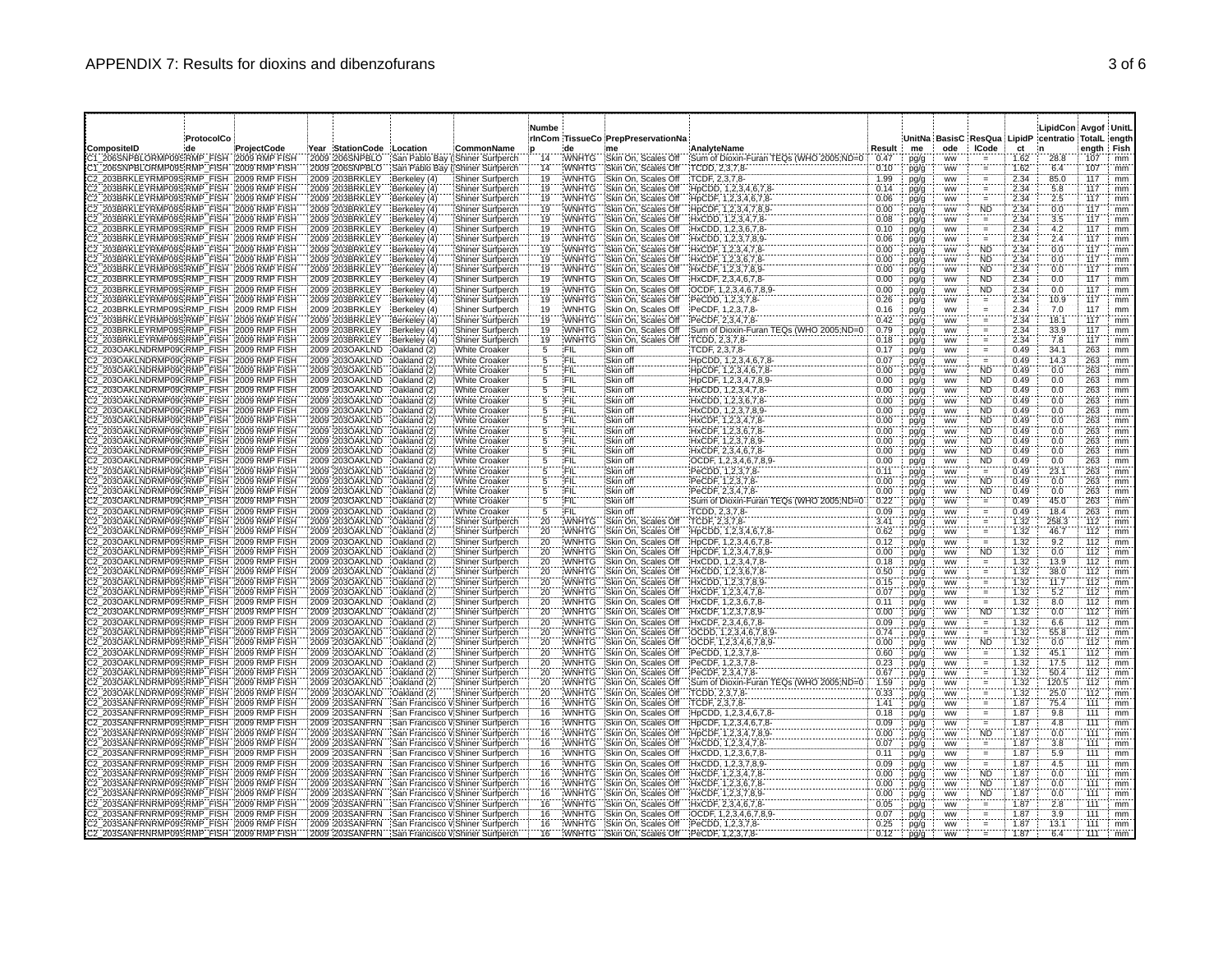| ProtocolCo                                                                               |                                                                    |                                                                      | Numbe                 |                              | rinCom TissueCo PrepPreservationNa         |                                                               |              |               |                        |                              |              | LipidCon Avgof UnitL<br>UnitNa BasisC ResQua LipidP centratio TotalL ength |            |          |
|------------------------------------------------------------------------------------------|--------------------------------------------------------------------|----------------------------------------------------------------------|-----------------------|------------------------------|--------------------------------------------|---------------------------------------------------------------|--------------|---------------|------------------------|------------------------------|--------------|----------------------------------------------------------------------------|------------|----------|
| CompositeID<br>∶de<br>ProjectCode                                                        | Year StationCode Location                                          | CommonName                                                           |                       | d۵                           | me                                         | <b>AnalvteName</b>                                            | Result       | me            | ode                    | <b>ICode</b>                 | ct           | 'n                                                                         | enath Fish |          |
| 22 203SANFRNRMP09SRMP FISH 72009 RMP FISH<br>22 203SANFRNRMP09SRMP FISH 2009 RMP FISH    | 2009 203SANFRN<br>2009 203SANFRN                                   | San Francisco V Shiner Surfperch<br>San Francisco V Shiner Surfperch | 16<br>16              | <b>WNHTG</b><br><b>WNHTG</b> | Skin On. Scales Off<br>Skin On, Scales Off | PeCDF, 2,3,4,7,8-<br>Sum of Dioxin-Furan TEQs (WHO 2005;ND=0) | 0.32<br>0.75 | pg/g<br>pg/g  | <b>WW</b><br><b>WW</b> | Ħ.<br>$\quad =$              | 1.87<br>1.87 | 17.2<br>40.1                                                               | 111<br>111 | mm<br>mm |
| C2_203SANFRNRMP09SRMP_FISH_:2009 RMP FISH                                                | 2009 203SANFRN                                                     | San Francisco V Shiner Surfperch                                     | 16                    | WNHTG                        | Skin On, Scales Off                        | TCDD, 2,3,7,8-                                                | 0.23         | pg/g          | <b>WW</b>              | Ξ.                           | 1.87         | 12.2                                                                       | 111        | mm       |
| C2 204STHBAYRMP09C:RMP FISH :2009 RMP FISH                                               | South Bay (1) White Croaker<br>2009 204STHBAY                      |                                                                      | 5                     | FIL                          | Skin off                                   | TCDF, 2,3,7,8-                                                | 0.78         | pg/g          | ww                     | $\qquad \qquad =$            | 2.2          | 35.6                                                                       | 287        | mm       |
| C2 204STHBAYRMP09CRMP FISH : 2009 RMP FISH<br>C2 204STHBAYRMP09CRMP FISH 2009 RMP FISH   | 2009 204STHBAY<br>South Bay (1)<br>2009 204STHBAY<br>South Bay (1) | White Croaker<br>White Croaker                                       | 5<br>5                | FIL<br>FIL                   | :Skin off<br>Skin off                      | HpCDD, 1,2,3,4,6,7,8-<br>HpCDF, 1,2,3,4,6,7,8-                | 0.13<br>0.00 | pg/g<br>pg/g  | ww<br><b>WW</b>        | $=$<br>ÑĎ                    | 2.2<br>2.2   | 5.8<br>0.0                                                                 | 287<br>287 | mm<br>mm |
| 22 204STHBAYRMP09C:RMP FISH : 2009 RMP FISH                                              | 2009 204STHBAY<br>South Bay (1)                                    | White Croaker                                                        |                       | ΈIΙ                          | Skin off                                   | HpCDF, 1.2.3.4.7.8.9-                                         | 0.00         | pg/g          | ww                     | <b>ND</b>                    | 2.2          | 0.0                                                                        | 287        | mm       |
| 22 204STHBAYRMP09C:RMP FISH : 2009 RMP FISH                                              | 2009 204STHBAY<br>South Bay (1)                                    | White Croaker                                                        | 5                     | :FIL                         | Skin off                                   | HxCDD, 1,2,3,4,7,8-                                           | 0.09         | pg/g          | ww                     | $=$                          | 2.2          | 4.1                                                                        | 287        | mm       |
| 22 204STHBAYRMP09CRMP FISH : 2009 RMP FISH<br>C2_204STHBAYRMP09C RMP_FISH 32009 RMP FISH | 2009 204STHBAY<br>South Bay (1)<br>2009 204STHBAY<br>South Bay (1) | White Croaker<br>White Croaker                                       | 5<br>5                | FIL<br>Fil                   | Skin off<br>Skin off                       | HxCDD, 1,2,3,6,7,8-<br>HxCDD, 1,2,3,7,8,9-                    | 0.19<br>0.00 | pg/g<br>pg/g  | ww<br>ww               | 'ND.                         | 2.2<br>2.2   | 8.4<br>0.0                                                                 | 287<br>287 | mm<br>mm |
| 22 204STHBAYRMP09CRMP FISH 2009 RMP FISH                                                 | 2009 204STHBAY<br>South Bay (1)                                    | White Croaker                                                        | 5                     | FIL                          | :Skin off                                  | HxCDF, 1,2,3,4,7,8-                                           | 0.00         | pg/g          | <b>WW</b>              | <b>ND</b>                    | 2.2          | 0.0                                                                        | 287        | mm       |
| 2 204STHBAYRMP09C:RMP FISH : 2009 RMP FISH                                               | 2009 204STHBAY<br>South Bay (1)                                    | White Croaker                                                        | 5                     | (Fil                         | :Skin off                                  | HxCDF, 1,2,3,6,7,8-                                           | 0.06         | pg/g          | <b>WW</b>              |                              | 2.2          | 2.6                                                                        | 287        | mm       |
| 204STHBAYRMP09C:RMP_FISH :2009 RMP FISH<br>C2 204STHBAYRMP09CRMP FISH 2009 RMP FISH      | 2009 204STHBAY<br>South Bay (1)<br>2009 204STHBAY<br>South Bay (1) | White Croaker<br>White Croaker                                       | 5                     | ΪË<br>FIL                    | Skin off<br>Skin off                       | HxCDF, 1,2,3,7,8,9-<br>HxCDF, 2,3,4,6,7,8-                    | 0.00<br>0.00 | pg/g<br>pg/g  | <b>WW</b><br><b>WW</b> | <b>ND</b><br><b>ND</b>       | 2.2<br>2.2   | 0.0<br>0.0                                                                 | 287<br>287 | mm<br>mm |
| C2 204STHBAYRMP09C;RMP_FISH ;2009 RMP FISH                                               | 2009 204STHBAY<br>South Bay (1)                                    | White Croaker                                                        | 5                     | (FIL                         | :Skin off                                  | OCDF, 1,2,3,4,6,7,8,9                                         | 0.00         | pg/g          | ww                     | <b>ND</b>                    | 2.2          | 0.0                                                                        | 287        | mm       |
| 22 204STHBAYRMP09C:RMP FISH :2009 RMP FISH                                               | 2009 204STHBAY<br>South Bay (1)                                    | White Croaker                                                        | 5                     | ΈÏĹ                          | Skin off                                   | PeCDD, 1,2,3,7,8-                                             | 0.26         | pg/g          | ww                     | Ħ,                           | 2.2          | 11.7                                                                       | 287        | mm       |
| C2_204STHBAYRMP09C:RMP_FISH_:2009 RMP FISH<br>C2_204STHBAYRMP09C RMP_FISH_ 2009 RMP FISH | 2009 204STHBAY<br>South Bay (1)<br>2009 204STHBAY<br>South Bay (1) | White Croaker<br>White Croaker                                       | 5<br>5                | ΈïL.<br>(FIL                 | Skin off<br>Skin off                       | PeCDF, 1,2,3,7,8-<br>PeCDF, 2,3,4,7,8-                        | 0.20<br>0.49 | pg/g          | <b>WW</b><br><b>WW</b> | $\qquad \qquad =$            | 2.2<br>2.2   | 9.2<br>22.5                                                                | 287<br>287 | mm<br>mm |
| C2_204STHBAYRMP09C;RMP_FISH_;2009 RMP FISH                                               | 2009 204STHBAY<br>South Bay (1)                                    | <b>White Croaker</b>                                                 | 5                     | FIL                          | Skin off                                   | Sum of Dioxin-Furan TEQs (WHO 2005;ND=0                       | 0.66         | pg/g<br>pg/g  | <b>WW</b>              | $\qquad \qquad =$            | 2.2          | 30.2                                                                       | 287        | mm       |
| 22 204STHBAYRMP09C:RMP_FISH_:2009 RMP FISH                                               | 2009 204STHBAY<br>South Bay (1)                                    | White Croaker                                                        | 5                     | FIL                          | Skin off                                   | TCDD, 2,3,7,8-                                                | 0.15         | pg/g          | ww                     | $=$                          | 2.2          | 6.8                                                                        | 287        | mm       |
| C2 204STHBAYRMP09S RMP FISH 2009 RMP FISH<br>C2 204STHBAYRMP09SRMP FISH 2009 RMP FISH    | 2009 204STHBAY<br>South Bay (1)<br>2009 204STHBAY<br>South Bay (1) | Shiner Surfperch<br>Shiner Surfperch                                 | 19<br>19              | <b>WNHTG</b><br><b>WNHTG</b> | Skin on, Scales Off<br>Skin on, Scales Off | TCDF, 2.3.7.8-<br>HpCDD, 1,2,3,4,6,7,8-                       | 2.46<br>0.14 | pg/g          | <b>WW</b>              | $=$                          | 2.01<br>2.01 | 122.4<br>7.0                                                               | 114<br>114 | mm       |
| C2_204STHBAYRMP09S;RMP_FISH_;2009 RMP FISH                                               | 2009 204STHBAY<br>South Bay (1)                                    | Shiner Surfperch                                                     | 19                    | <b>WNHTG</b>                 | Skin on, Scales Off                        | HpCDF, 1,2,3,4,6,7,8-                                         | 0.05         | pg/g<br>pg/g  | <b>WW</b><br><b>WW</b> | Ħ.                           | 2.01         | 2.5                                                                        | 114        | mm<br>mm |
| C2 204STHBAYRMP09S;RMP FISH : 2009 RMP FISH                                              | 2009 204STHBAY<br>South Bay (1)                                    | Shiner Surfperch                                                     | 19                    | <b>WNHTG</b>                 | Skin on, Scales Off                        | HpCDF, 1,2,3,4,7,8,9-                                         | 0.00         | pg/g          | ww                     | <b>ND</b>                    | 2.01         | 0.0                                                                        | 114        | mm       |
| 22 204STHBAYRMP09S:RMP FISH :2009 RMP FISH                                               | 2009 204STHBAY<br>South Bay (1)                                    | Shiner Surfperch                                                     | 19                    | <b>WNHTG</b>                 | Skin on, Scales Off                        | HxCDD, 1,2,3,4,7,8-                                           | 0.08         | pg/g          | ww                     | $\qquad \qquad =$            | 2.01         | 3.8                                                                        | 114        | mm       |
| 2 204STHBAYRMP09SRMP FISH 2009 RMP FISH<br>2_204STHBAYRMP09S;RMP_FISH ;2009 RMP FISH     | 2009 204STHBAY<br>South Bay (1)<br>2009 204STHBAY<br>South Bay (1) | Shiner Surfperch<br>Shiner Surfperch                                 | 19<br>19              | WNHTG<br><b>WNHTG</b>        | Skin on, Scales Off<br>Skin on, Scales Off | HxCDD, 1,2,3,6,7,8-<br>HxCDD, 1,2,3,7,8,9-                    | 0.15<br>0.00 | pg/g<br>pg/g  | ww<br>ww               | ΪÑ.                          | 2.01<br>2.01 | 7.2<br>0.0                                                                 | 114<br>714 | mm<br>mm |
| C2_204STHBAYRMP09S:RMP_FISH_:2009 RMP FISH                                               | 2009 204STHBAY<br>South Bay (1)                                    | Shiner Surfperch                                                     | 19                    | <b>WNHTG</b>                 | Skin on, Scales Off                        | HxCDF, 1,2,3,4,7,8-                                           | 0.06         | pg/g          | ww                     | Ħ,                           | 2.01         | 3.0                                                                        | 114        | mm       |
| C2 204STHBAYRMP09S:RMP_FISH :2009 RMP FISH                                               | 2009 204STHBAY<br>South Bay (1)                                    | Shiner Surfperch                                                     | 19                    | <b>WNHTG</b>                 | Skin on, Scales Off                        | HxCDF, 1,2,3,6,7,8-                                           | 0.05         | pg/g          | ww                     |                              | 2.01         | 2.5                                                                        | 114        | mm       |
| C2 204STHBAYRMP09S:RMP FISH :2009 RMP FISH<br>C2_204STHBAYRMP09S;RMP_FISH_;2009 RMP FISH | 2009 204STHBAY<br>South Bay (1)<br>2009 204STHBAY<br>South Bay (1) | Shiner Surfperch<br>Shiner Surfperch                                 | 19<br>19              | <b>WNHTG</b><br><b>WNHTG</b> | Skin on, Scales Off<br>Skin on, Scales Off | HxCDF, 1,2,3,7,8,9-<br>HxCDF, 2,3,4,6,7,8-                    | 0.00<br>0.00 | pg/g<br>pg/g  | ww<br>ww               | <b>ND</b><br><b>ND</b>       | 2.01<br>2.01 | 0.0<br>0.0                                                                 | 114<br>114 | mm<br>mm |
| C2_204STHBAYRMP09S:RMP_FISH_:2009 RMP FISH                                               | 2009 204STHBAY<br>South Bay (1)                                    | Shiner Surfperch                                                     | 19                    | <b>WNHTG</b>                 | Skin on, Scales Off                        | OCDF, 1,2,3,4,6,7,8,9                                         | 0.00         | pg/g          | ww                     | <b>ND</b>                    | 2.01         | 0.0                                                                        | 114        | mm       |
| 22 204STHBAYRMP09S:RMP FISH :2009 RMP FISH                                               | 2009 204STHBAY<br>South Bay (1)                                    | Shiner Surfperch                                                     | 19                    | <b>WNHTG</b>                 | Skin on, Scales Off                        | PeCDD, 1,2,3,7,8-                                             | 0.26         | pg/g          | <b>WW</b>              | $\qquad \qquad =$            | 2.01         | 12.8                                                                       | 114        | mm       |
| 22 204STHBAYRMP09S:RMP_FISH= 2009 RMP FISH<br>22 204STHBAYRMP09S RMP FISH 2009 RMP FISH  | 2009 204STHBAY<br>South Bay (1)<br>2009 204STHBAY<br>South Bay (1) | Shiner Surfperch<br>Shiner Surfperch                                 | 19<br>19              | <b>WNHTG</b><br>WNHTG        | Skin on, Scales Off<br>Skin on, Scales Off | PeCDF, 1.2.3.7.8-<br>PeCDF, 2,3,4,7,8-                        | 0.15<br>0.54 | pg/g<br>pg/g  | ww<br>ww               | $=$<br>$\quad =$             | 2.01<br>2.01 | 7.5<br>27.1                                                                | 114<br>114 | mm<br>mm |
| 22 204STHBAYRMP09S:RMP FISH : 2009 RMP FISH                                              | 2009 204STHBAY<br>South Bay (1)                                    | Shiner Surfperch                                                     | 19                    | <b>WNHTG</b>                 | Skin on, Scales Off                        | Sum of Dioxin-Furan TEQs (WHO 2005;ND=0                       | 0.88         | pg/g          | ww                     | $=$                          | 2.01         | 43.6                                                                       | 114        | mm       |
| 22 204STHBAYRMP09S:RMP FISH : 2009 RMP FISH                                              | 2009 204STHBAY<br>South Bay (1)                                    | Shiner Surfperch                                                     | 19                    | <b>WNHTG</b>                 | Skin on, Scales Off                        | TCDD, 2,3,7,8-                                                | 0.17         | pg/g          | ww                     |                              | 2.01         | 8.5                                                                        | 114        | mm       |
| 2 206SNPBLORMP09S:RMP FISH :2009 RMP FISH<br>2 206SNPBLORMP09SRMP FISH 2009 RMP FISH     | 2009 206SNPBLO<br>2009 206SNPBLO                                   | San Pablo Bay (Shiner Surfperch<br>San Pablo Bay (Shiner Surfperch   | $\overline{14}$<br>14 | <b>WNHTG</b><br>WNHTG        | Skin On, Scales Off<br>Skin On, Scales Off | TCDF, 2,3,7,8-<br>HpCDD, 1,2,3,4,6,7,8-                       | 1.36<br>0.11 | pg/g          | ww<br>ww               |                              | 1.64<br>1.64 | 82.9<br>6.5                                                                | 107<br>107 | mm<br>mm |
| 206SNPBLORMP09S:RMP_FISH 2009 RMP FISH                                                   | 2009 206SNPBLO                                                     | San Pablo Bay (Shiner Surfperch                                      | $\overline{14}$       | WNHTG                        | Skin On, Scales Off                        | HpCDF, 1,2,3,4,6,7,8-                                         | 0.00         | pg/g<br>pg/g  | ww                     | <b>ND</b>                    | 1.64         | 0.0                                                                        | 107        | mm       |
| 206SNPBLORMP09S:RMP FISH : 2009 RMP FISH                                                 | 2009 206SNPBLO                                                     | San Pablo Bay (Shiner Surfperch                                      | $\overline{14}$       | WNHTG                        | Skin On, Scales Off                        | HpCDF, 1,2,3,4,7,8,9-                                         | 0.00         | pg/g          | ww                     | <b>ND</b>                    | 1.64         | 0.0                                                                        | 107        | mm       |
| 2 206SNPBLORMP09S:RMP FISH :2009 RMP FISH<br>C2 206SNPBLORMP09SRMP_FISH 2009 RMP FISH    | 2009 206SNPBLO<br>2009 206SNPBLO                                   | San Pablo Bay (Shiner Surfperch<br>San Pablo Bay (Shiner Surfperch   | $\overline{14}$<br>14 | WNHTG<br><b>WNHTG</b>        | Skin On, Scales Off<br>Skin On, Scales Off | HxCDD, 1,2,3,4,7,8-<br>HxCDD, 1,2,3,6,7,8-                    | 0.00<br>0.10 | pg/g          | <b>WW</b><br>ww        | <b>ND</b><br>$=$             | 1.64<br>1.64 | 0.0<br>6.2                                                                 | 107<br>107 | mm<br>mm |
| 22 206SNPBLORMP09SRMP_FISH 2009 RMP FISH                                                 | 2009 206SNPBLO                                                     | San Pablo Bay ('Shiner Surfperch                                     | 14                    | <b>WNHTG</b>                 | Skin On, Scales Off                        | HxCDD, 1,2,3,7,8,9-                                           | 0.00         | pg/g<br>pg/g  | ww                     | 'ND.                         | 1.64         | 0.0                                                                        | 107        | mm       |
| 2 206SNPBLORMP09S:RMP FISH :2009 RMP FISH                                                | 2009 206SNPBLO                                                     | San Pablo Bay (Shiner Surfperch                                      | 14                    | WNHTG                        | Skin On, Scales Off                        | HxCDF, 1,2,3,4,7,8-                                           | 0.00         | pg/g          | <b>WW</b>              | <b>ND</b>                    | 1.64         | 0.0                                                                        | 107        | mm       |
| C2 206SNPBLORMP09SRMP FISH : 2009 RMP FISH                                               | 2009 206SNPBLO                                                     | San Pablo Bay (Shiner Surfperch                                      | 14                    | WNHTG                        | Skin On, Scales Off                        | HxCDF, 1,2,3,6,7,8                                            | 0.00         | pg/g          | ww                     | <b>ND</b>                    | 1.64         | 0.0                                                                        | 107        | mm       |
| 22 206SNPBLORMP09SRMP FISH 2009 RMP FISH<br>2 206SNPBLORMP09SRMP_FISH=2009 RMP FISH      | 2009 206SNPBLO<br>2009 206SNPBLO                                   | San Pablo Bay (Shiner Surfperch<br>San Pablo Bay ('Shiner Surfperch  | 14<br>14              | WNHTG<br><b>WNHTG</b>        | Skin On, Scales Off<br>Skin On, Scales Off | HxCDF, 1,2,3,7,8,9-<br>HxCDF, 2,3,4,6,7,8-                    | 0.00<br>0.00 | .pg/g<br>pg/g | <b>WW</b><br>ww        | <b>ND</b><br>ND.             | 1.64<br>1.64 | 0.0<br>0.0                                                                 | 107<br>107 | mm<br>mm |
| 2 206SNPBLORMP09S:RMP FISH : 2009 RMP FISH                                               | 2009 206SNPBLO                                                     | San Pablo Bay ('Shiner Surfperch                                     | 14                    | <b>WNHTG</b>                 | Skin On, Scales Off                        | OCDF, 1,2,3,4,6,7,8,9                                         | 0.00         | pg/g          | ww                     | <b>ND</b>                    | 1.64         | 0.0                                                                        | 107        | mm       |
| 22 206SNPBLORMP09S:RMP FISH : 2009 RMP FISH                                              | 2009 206SNPBLO                                                     | San Pablo Bay (Shiner Surfperch                                      | 14                    | <b>WNHTG</b>                 | Skin On, Scales Off                        | PeCDD, 1,2,3,7,8-                                             | 0.19         | pg/g          | <b>WW</b>              | $=$                          | 1.64         | 11.8                                                                       | 107        | mm       |
| 2_206SNPBLORMP09SRMP_FISH 2009 RMP FISH<br>2_206SNPBLORMP09S;RMP_FISH`;2009 RMP FISH     | 2009 206SNPBLO<br>2009 206SNPBLO                                   | San Pablo Bay (Shiner Surfperch<br>San Pablo Bay (Shiner Surfperch   | 14<br>14              | <b>WNHTG</b><br><b>WNHTG</b> | Skin On, Scales Off<br>Skin On, Scales Off | PeCDF, 1,2,3,7,8-<br>PeCDF, 2,3,4,7,8-                        | 0.14<br>0.35 | pg/g<br>pg/g  | ww<br>ww               | F.<br>$=$                    | 1.64<br>1.64 | 8.4<br>21.5                                                                | 107<br>107 | mm<br>mm |
| 2 206SNPBLORMP09S:RMP FISH : 2009 RMP FISH                                               | 2009 206SNPBLO                                                     | San Pablo Bay (Shiner Surfperch                                      | $\overline{14}$       | WNHTG                        | Skin On, Scales Off                        | Sum of Dioxin-Furan TEQs (WHO 2005;ND=0                       | 0.59         | pg/g          | ww                     |                              | 1.64         | 35.8                                                                       | 107        | mm       |
| 206SNPBLORMP09S:RMP_FISH :2009 RMP FISH                                                  | 2009 206SNPBLO                                                     | San Pablo Bay (Shiner Surfperch                                      | 14                    | WNHTG                        | Skin On, Scales Off                        | TCDD, 2,3,7,8-                                                | 0.14         | pg/g          | ww                     | $\qquad \qquad =$            | 1.64         | 8.3                                                                        | 107        | mm       |
| 3 203OAKLNDRMP09CRMP FISH : 2009 RMP FISH<br>3 203OAKLNDRMP09CRMP FISH 2009 RMP FISH     | 2009 203OAKLND<br>Oakland (2)<br>2009 203OAKLND<br>Oakland (2)     | <b>White Croaker</b><br>White Croaker                                | 5                     | FII.<br>FIL                  | Skin off<br>Skin off                       | TCDF, 2,3,7,8-<br>HpCDD, 1,2,3,4,6,7,8                        | 0.43<br>0.09 | pg/g<br>pg/g  | ww<br>ww               | $\qquad \qquad =$            | 1.2<br>1.2   | 35.8<br>7.3                                                                | 220<br>220 | mm<br>mm |
| 3 203OAKLNDRMP09(RMP FISH 2009 RMP FISH                                                  | 2009 203OAKLND<br>Oakland (2)                                      | White Croaker                                                        | 5                     | FIL                          | Skin off                                   | HpCDF, 1,2,3,4,6,7,8-                                         | 0.00         | pg/g          | <b>WW</b>              | <b>ND</b>                    | 1.2          | 0.0                                                                        | 220        | mm       |
| 3 203OAKLNDRMP09CRMP FISH : 2009 RMP FISH                                                | 2009 203OAKLND<br>Oakland (2)                                      | White Croaker                                                        | 5                     | ΈÏL.                         | Skin off                                   | HpCDF, 1,2,3,4,7,8,9-                                         | 0.00         | pg/g          | <b>WW</b>              | ND.                          | 1.2          | 0.0                                                                        | 220        | mm       |
| 3 203OAKLNDRMP09(:RMP_FISH_:2009 RMP FISH<br>C3_203OAKLNDRMP09CRMP_FISH 2009 RMP FISH    | 2009 203OAKLND<br>Oakland (2)<br>2009 203OAKLND<br>Oakland (2)     | White Croaker<br><b>White Croaker</b>                                | 5<br>5                | ١F١١<br>FIL                  | Skin off<br>Skin off                       | HxCDD, 1,2,3,4,7,8-<br>HxCDD, 1,2,3,6,7,8-                    | 0.00<br>0.14 | pg/g<br>pg/g  | <b>WW</b><br>ww        | <b>ND</b><br>$=$             | 1.2<br>1.2   | 0.0<br>11.3                                                                | 220<br>220 | mm<br>mm |
| 3 203OAKLNDRMP09(:RMP_FISH_:2009 RMP FISH                                                | 2009 203OAKLND<br>Oakland (2)                                      | <b>White Croaker</b>                                                 | 5                     | 'FIL                         | Skin off                                   | HxCDD, 1,2,3,7,8,9-                                           | 0.00         | pg/g          | ww                     | <b>ND</b>                    | 1.2          | 0.0                                                                        | 220        | mm       |
| 3 203OAKLNDRMP09CRMP FISH :2009 RMP FISH                                                 | 2009 203OAKLND<br>Oakland (2)                                      | <b>White Croaker</b>                                                 | 5                     | ١FIL                         | Skin off                                   | HxCDF, 1,2,3,4,7,8-                                           | 0.00         | pg/g          | ww                     | <b>ND</b>                    | 1.2          | 0.0                                                                        | 220        | mm       |
| 3 203OAKLNDRMP09CRMP FISH : 2009 RMP FISH<br>3 203OAKLNDRMP09(RMP FISH 2009 RMP FISH     | 2009 203OAKLND<br>Oakland (2)<br>2009 203OAKLND<br>Oakland (2)     | <b>White Croaker</b><br><b>White Croaker</b>                         | 5                     | FIL<br>FIL                   | Skin off<br>Skin off                       | HxCDF, 1,2,3,6,7,8-<br>HxCDF, 1,2,3,7,8,9-                    | 0.00<br>0.00 | pg/g          | ww<br><b>WW</b>        | ND <sup>-</sup><br><b>ND</b> | 7.2<br>1.2   | 0.0<br>0.0                                                                 | 220<br>220 | mm<br>mm |
| 3 203OAKLNDRMP09CRMP FISH 2009 RMP FISH                                                  | 2009 203OAKLND<br>Oakland (2)                                      | <b>White Croaker</b>                                                 | 5                     | FIL.                         | Skin off                                   | HxCDF, 2,3,4,6,7,8-                                           | 0.00         | pg/g<br>pg/g  | ww                     | <b>ND</b>                    | 1.2          | 0.0                                                                        | 220        | mm       |
| 3 203OAKLNDRMP09CRMP FISH : 2009 RMP FISH                                                | 2009 203OAKLND<br>Oakland (2)                                      | <b>White Croaker</b>                                                 | 5                     | ŒΪľ                          | :Skin off                                  | OCDF, 1,2,3,4,6,7,8,9                                         | 0.00         | pg/g          | ww                     | <b>ND</b>                    | 1.2          | 0.0                                                                        | 220        | mm       |
| 3_203OAKLNDRMP09CRMP_FISH 12009 RMP FISH<br>203OAKLNDRMP09CRMP FISH 2009 RMP FISH        | 2009 203OAKLND Oakland (2)<br>2009 203OAKLND Oakland (2)           | White Croaker<br>White Croaker                                       | 5<br>-5               | ÏFIL<br>∖F⊪                  | Skin off<br>Skin off                       | PeCDD, 1,2,3,7,8-<br>PeCDF, 1.2.3.7.8-                        | 0.22<br>0.13 | pg/g<br>pa/a  | <b>WW</b><br>ww        | $\equiv$                     | 1.2<br>12    | 18.3<br>1111                                                               | 220<br>220 | mm<br>mm |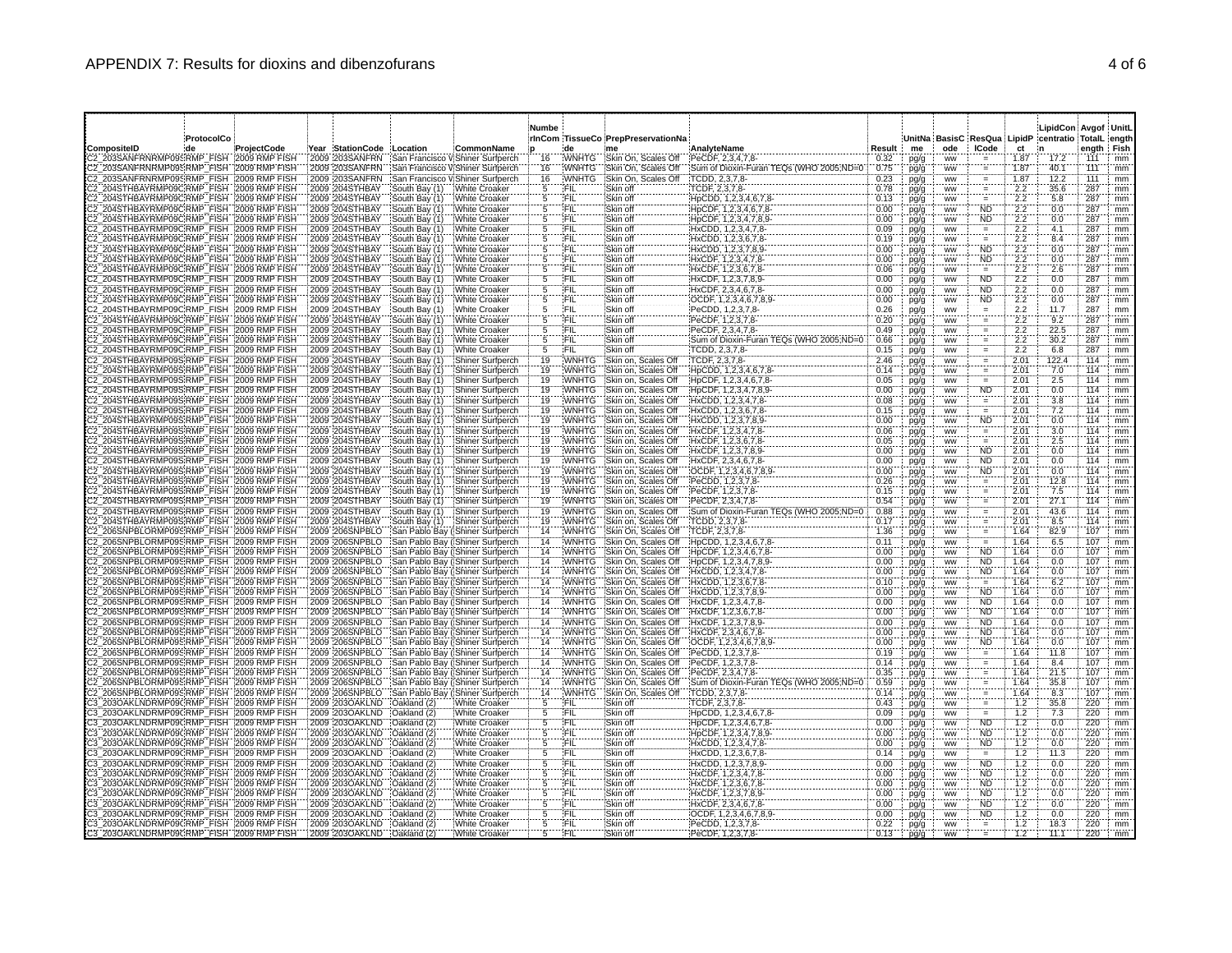|                                                                                          |                   |             |                                  |                                |                                              | Numbe   |                    |                                          |                                                              |              |                     |                             |                                   |              | LipidCon Avgof UnitL   |             |          |
|------------------------------------------------------------------------------------------|-------------------|-------------|----------------------------------|--------------------------------|----------------------------------------------|---------|--------------------|------------------------------------------|--------------------------------------------------------------|--------------|---------------------|-----------------------------|-----------------------------------|--------------|------------------------|-------------|----------|
| CompositeID                                                                              | ProtocolCo<br>∶de | ProjectCode | Year StationCode                 | Location                       | CommonName                                   |         | de                 | rinCom TissueCo PrepPreservationNa<br>me | AnalyteName                                                  | Result       | <b>UnitNa</b><br>me | <b>BasisC ResQua</b><br>ode | <b>ICode</b>                      | LipidP<br>ct | centratio TotalL ength | ength: Fish |          |
| 23 203OAKLNDRMP09CRMP FISH 2009 RMP FISH                                                 |                   |             | 2009 203OAKLND                   | Oakland (2)                    | White Croaker                                | 5       | FIL.               | :Skin off                                | PeCDF, 2,3,4,7,8-                                            | 0.41         | pg/g                | ww                          |                                   | 1.2          | 33.9                   | 220         | mm       |
| 23 203OAKLNDRMP09CRMP FISH 2009 RMP FISH<br>C3_203OAKLNDRMP09CRMP_FISH_2009 RMP FISH     |                   |             | 2009 203OAKLND<br>2009 203OAKLND | Oakland (2)<br>Oakland (2)     | <b>White Croaker</b><br>White Croaker        | 5<br>5  | ∛FIL<br>١FIL       | Skin off<br>Skin off                     | Sum of Dioxin-Furan TEQs (WHO 2005;ND=0<br>TCDD, 2.3.7.8-    | 0.53<br>0.13 | pg/g<br>pg/g        | ww<br>ww                    | $\quad =$                         | 1.2<br>1.2   | 44.3<br>10.8           | 220<br>220  | mm<br>mm |
| 23 204STHBAYRMP09C:RMP FISH :2009 RMP FISH                                               |                   |             | 2009 204STHBAY                   | South Bay (1)                  | White Croaker                                | 5       | \FIL               | Skin off                                 | TCDF, 2,3,7,8-                                               | 0.34         | pg/g                | <b>WW</b>                   | Ħ.<br>$\qquad \qquad =$           | 1.17         | 28.6                   | 290         | mm       |
| C3 204STHBAYRMP09CRMP FISH 2009 RMP FISH<br>C3_204STHBAYRMP09CRMP_FISH_2009 RMP FISH     |                   |             | 2009 204STHBAY<br>2009 204STHBAY | South Bay (1)<br>South Bay (1) | White Croaker<br>White Croaker               | 5<br>5  | FIL<br>`Fil        | Skin of<br>Skin off                      | HpCDD, 1,2,3,4,6,7,8-<br>HpCDF, 1,2,3,4,6,7,8-               | 0.07<br>0.00 | pg/g                | <b>WW</b><br><b>WW</b>      | $=$<br><b>ND</b>                  | 1.17<br>1.17 | 5.7<br>0.0             | 290<br>290  | mm<br>mm |
| 23 204STHBAYRMP09C:RMP FISH : 2009 RMP FISH                                              |                   |             | 2009 204STHBAY                   | South Bay (1)                  | White Croaker                                | 5       | {FIL               | Skin off                                 | HpCDF, 1,2,3,4,7,8,9-                                        | 0.00         | pg/g<br>pg/g        | ww                          | <b>ND</b>                         | 1.17         | 0.0                    | 290         | mm       |
| 23 204STHBAYRMP09C:RMP FISH :2009 RMP FISH                                               |                   |             | 2009 204STHBAY                   | South Bay (1)                  | White Croaker                                | 5       | FIL                | Skin off                                 | HxCDD, 1,2,3,4,7,8-                                          | 0.00         | pg/g                | <b>WW</b>                   | <b>ND</b>                         | 1.17         | 0.0                    | 290         | mm       |
| C3 204STHBAYRMP09CRMP FISH 2009 RMP FISH<br>C3_204STHBAYRMP09C:RMP_FISH_:2009 RMP FISH   |                   |             | 2009 204STHBAY<br>2009 204STHBAY | South Bay (1)<br>South Bay (1) | White Croaker<br>White Croaker               | 5       | ∖FIL<br>∖FIL       | Skin off<br>Skin off                     | HxCDD, 1,2,3,6,7,8-<br>HxCDD, 1,2,3,7,8,9                    | 0.00<br>0.00 | pg/g<br>pg/g        | ww<br>ww                    | <b>ND</b><br><b>ND</b>            | 1.17<br>1.17 | 0.0<br>0.0             | 290<br>290  | mm<br>mm |
| C3 204STHBAYRMP09C:RMP FISH : 2009 RMP FISH                                              |                   |             | 2009 204STHBAY                   | South Bay (1)                  | White Croaker                                | 5       | <b>FIL</b>         | Skin off                                 | HxCDF, 1,2,3,4,7,8-                                          | 0.00         | pg/g                | ww                          | <b>ND</b>                         | 1.17         | 0.0                    | 290         | mm       |
| 23 204STHBAYRMP09C:RMP FISH :2009 RMP FISH<br>C3_204STHBAYRMP09C:RMP_FISH_2009 RMP FISH  |                   |             | 2009 204STHBAY<br>2009 204STHBAY | South Bay (1)<br>South Bay (1) | White Croaker<br>White Croaker               | 5<br>5  | ΥFΙL<br>(FIL       | Skin off<br>Skin off                     | HxCDF, 1,2,3,6,7,8-<br>HxCDF, 1,2,3,7,8,9-                   | 0.00<br>0.00 | pg/g<br>pg/g        | ww<br>WW                    | <b>ND</b><br><b>ND</b>            | 1.17<br>1.17 | 0.0<br>0.0             | 290<br>290  | mm<br>mm |
| 23 204STHBAYRMP09CRMP FISH 2009 RMP FISH                                                 |                   |             | 2009 204STHBAY                   | South Bay (1)                  | White Croaker                                | 5       | FIL                | Skin off                                 | HxCDF, 2,3,4,6,7,8-                                          | 0.00         | pg/g                | ww                          | <b>ND</b>                         | 1.17         | 0.0                    | 290         | mm       |
| 23 204STHBAYRMP09CRMP FISH 2009 RMP FISH                                                 |                   |             | 2009 204STHBAY                   | South Bay (1                   | White Croaker                                | 5       | <b>FIL</b>         | Skin off                                 | OCDF, 1,2,3,4,6,7,8,9                                        | 0.00         | pg/g                | ww                          | <b>ND</b>                         | 1.17         | 0.0                    | 290         | mm       |
| 23 204STHBAYRMP09C:RMP FISH :2009 RMP FISH<br>23 204STHBAYRMP09C:RMP FISH :2009 RMP FISH |                   |             | 2009 204STHBAY<br>2009 204STHBAY | South Bay (1)<br>South Bay (1) | White Croaker<br><b>White Croaker</b>        | 5<br>Ï5 | ١FIL<br>FIL        | Skin off<br>Skin off                     | PeCDD, 1,2,3,7,8-<br>PeCDF, 1,2,3,7,8-                       | 0.12<br>0.07 | pg/g<br>pg/g        | ww<br><b>WW</b>             | Φ                                 | 1.17<br>1.17 | 10.6<br>6.3            | 290<br>290  | mm<br>mm |
| C3 204STHBAYRMP09CRMP FISH '2009 RMP FISH                                                |                   |             | 2009 204STHBAY                   | South Bay (1)                  | White Croaker                                | 5       | FIL.               | Skin off                                 | PeCDF, 2,3,4,7,8-                                            | 0.24         | pg/g                | ww                          | Ξ.                                | 1.17         | 20.3                   | 290         | mm       |
| 23 204STHBAYRMP09C;RMP FISH 2009 RMP FISH<br>23 204STHBAYRMP09C:RMP FISH :2009 RMP FISH  |                   |             | 2009 204STHBAY<br>2009 204STHBAY | South Bay (1)<br>South Bay (1) | White Croaker<br>White Croaker               | 5<br>5  | ΪFΙL<br>FIL        | Skin off<br>Skin off                     | Sum of Dioxin-Furan TEQs (WHO 2005;ND=0<br>TCDD, 2,3,7,8-    | 0.32<br>0.09 | pg/g                | <b>WW</b><br>ww             | $\qquad \qquad =$                 | 1.17<br>1.17 | 27.3<br>7.5            | 290<br>290  | mm<br>mm |
| 24 203OAKLNDRMP09CRMP FISH 2009 RMP FISH                                                 |                   |             | 2009 203OAKLND                   | Oakland (2)                    | <b>White Croaker</b>                         | 5       | FIL.               | Skin off                                 | TCDF, 2,3,7,8-                                               | 0.87         | pg/g<br>pg/g        | ww                          | Ξ.<br>$=$                         | 1.8          | 48.5                   | 217         | mm       |
| 24 203OAKLNDRMP09CRMP FISH \$2009 RMP FISH                                               |                   |             | 2009 203OAKLND                   | Oakland (2)                    | <b>White Croaker</b>                         |         | :FIL               | Skin off                                 | HpCDD, 1,2,3,4,6,7,8                                         | 0.11         | pg/g                | ww                          |                                   | 1.8          | 5.9                    | 217         | mm       |
| 24 203OAKLNDRMP09CRMP FISH 2009 RMP FISH<br>C4 203OAKLNDRMP09(RMP FISH 2009 RMP FISH     |                   |             | 2009 203OAKLND<br>2009 203OAKLND | Oakland (2)<br>Oakland (2)     | <b>White Croaker</b><br><b>White Croaker</b> | 5<br>5  | (FIL<br>FIL        | Skin off<br>Skin of                      | HpCDF, 1,2,3,4,6,7,8-<br>HpCDF, 1,2,3,4,7,8,9-               | 0.00<br>0.00 | pg/g<br>pg/g        | ww<br>ww                    | ΪÑ.<br><b>ND</b>                  | 1.8<br>1.8   | 0.0<br>0.0             | 217<br>217  | mm<br>mm |
| C4 203OAKLNDRMP09CRMP FISH 2009 RMP FISH                                                 |                   |             | 2009 203OAKLND                   | Oakland (2)                    | <b>White Croaker</b>                         | 5       | FIL                | Skin off                                 | HxCDD, 1,2,3,4,7,8-                                          | 0.00         | pg/g                | <b>WW</b>                   | <b>ND</b>                         | 1.8          | 0.0                    | 217         | mm       |
| C4 203OAKLNDRMP09(RMP FISH 2009 RMP FISH                                                 |                   |             | 2009 203OAKLND                   | Oakland (2)                    | <b>White Croaker</b>                         | 5<br>5  | FIL<br>∖FIL        | Skin of                                  | HxCDD, 1,2,3,6,7,8-                                          | 0.18         | pg/g                | WW                          |                                   | 1.8          | 9.9<br>0.0             | 217         | mm       |
| C4_203OAKLNDRMP09CRMP_FISH `2009 RMP FISH<br>24 203OAKLNDRMP09CRMP FISH 2009 RMP FISH    |                   |             | 2009 203OAKLND<br>2009 203OAKLND | Oakland (2)<br>Oakland (2)     | White Croaker<br>White Croaker               | 5       | ١FIL               | Skin off<br>Skin off                     | HxCDD, 1,2,3,7,8,9-<br>HxCDF, 1,2,3,4,7,8-                   | 0.00<br>0.00 | pg/g<br>pg/g        | ww<br>ww                    | <b>ND</b><br><b>ND</b>            | 1.8<br>1.8   | 0.0                    | 217<br>217  | mm<br>mm |
| 24 203OAKLNDRMP09CRMP FISH :2009 RMP FISH                                                |                   |             | 2009 203OAKLND                   | Oakland (2)                    | <b>White Croaker</b>                         | 5       | FIL                | Skin off                                 | HxCDF, 1,2,3,6,7,8-                                          | 0.00         | pg/g                | ww                          | <b>ND</b>                         | 1.8          | 0.0                    | 217         | mm       |
| C4 203OAKLNDRMP09CRMP FISH :2009 RMP FISH<br>24 203OAKLNDRMP09CRMP FISH 2009 RMP FISH    |                   |             | 2009 203OAKLND<br>2009 203OAKLND | Oakland (2)<br>Oakland (2)     | <b>White Croaker</b><br><b>White Croaker</b> | 5<br>5  | FIL<br>ÏFIL        | Skin off<br>Skin off                     | HxCDF, 1,2,3,7,8,9-<br>HxCDF, 2,3,4,6,7,8-                   | 0.00<br>0.00 | pg/g                | ww<br>ww                    | <b>ND</b><br><b>ND</b>            | 1.8<br>1.8   | 0.0<br>0.0             | 217<br>217  | mm<br>mm |
| 24 203OAKLNDRMP09CRMP FISH 2009 RMP FISH                                                 |                   |             | 2009 203OAKLND                   | Oakland (2)                    | <b>White Croaker</b>                         |         | FIL                | Skin of                                  | OCDF, 1,2,3,4,6,7,8,9                                        | 0.00         | pg/g<br>pg/g        | WW                          | <b>ND</b>                         | 1.8          | 0.0                    | 217         | mm       |
| C4_203OAKLNDRMP09CRMP_FISH :2009 RMP FISH                                                |                   |             | 2009 203OAKLND                   | Oakland (2)                    | <b>White Croaker</b>                         | 5       | FIL                | Skin off                                 | PeCDD, 1,2,3,7,8-                                            | 0.22         | pg/g                | ww                          | $\quad =$                         | 1.8          | 12.1                   | 217         | mm       |
| 24 203OAKLNDRMP09CRMP FISH : 2009 RMP FISH<br>24 203OAKLNDRMP09CRMP FISH 2009 RMP FISH   |                   |             | 2009 203OAKLND<br>2009 203OAKLND | Oakland (2)<br>:Oakland (2)    | <b>White Croaker</b><br><b>White Croaker</b> | 5<br>5  | FIL<br>FIL         | Skin off<br>Skin off                     | PeCDF, 1,2,3,7,8-<br>PeCDF, 2,3,4,7,8-                       | 0.13<br>0.47 | pg/g<br>pg/g        | <b>WW</b><br>ww             | $\hspace{1.0cm} = \hspace{1.0cm}$ | 1.8<br>1.8   | 7.2<br>26.3            | 217<br>217  | mm<br>mm |
| C4 203OAKLNDRMP09(RMP FISH 2009 RMP FISH                                                 |                   |             | 2009 203OAKLND                   | Oakland (2)                    | <b>White Croaker</b>                         | 5       | FIL                | Skin off                                 | Sum of Dioxin-Furan TEQs (WHO 2005;ND=0                      | 0.70         | pg/g                | ww                          | $\qquad \qquad =$                 | 1.8          | 38.9                   | 217         | mm       |
| C4 203OAKLNDRMP09CRMP FISH :2009 RMP FISH                                                |                   |             | 2009 203OAKLND                   | Oakland (2)                    | <b>White Croaker</b>                         | 5       | (FIL<br>(FIL       | Skin off                                 | TCDD, 2.3.7.8-                                               | 0.23         | pg/g                | ww                          |                                   | 1.8          | 12.9<br>43.2           | 217<br>275  | mm       |
| C5_203OAKLNDRMP09CRMP_FISH_:2009 RMP FISH<br>25 203OAKLNDRMP09CRMP FISH 2009 RMP FISH    |                   |             | 2009 203OAKLND<br>2009 203OAKLND | Oakland (2)<br>Oakland (2)     | <b>White Croaker</b><br><b>White Croaker</b> | 5       | FIL                | Skin off<br>Skin off                     | TCDF, 2,3,7,8-<br>HpCDD, 1,2,3,4,6,7,8                       | 0.38<br>0.05 | pg/g<br>pg/g        | ww<br>ww                    |                                   | 0.87<br>0.87 | 5.9                    | 275         | mm<br>mm |
| 25 203OAKLNDRMP09CRMP FISH 2009 RMP FISH                                                 |                   |             | 2009 203OAKLND                   | Oakland (2)                    | <b>White Croaker</b>                         | 5       | <b>FIL</b>         | Skin off                                 | HpCDF, 1,2,3,4,6,7,8-                                        | 0.00         | pg/g                | ww                          | <b>ND</b>                         | 0.87         | 0.0                    | 275         | mm       |
| 25 203OAKLNDRMP09CRMP FISH 2009 RMP FISH<br>25 203OAKLNDRMP09CRMP FISH 2009 RMP FISH     |                   |             | 2009 203OAKLND<br>2009 203OAKLND | Oakland (2)<br>Oakland (2)     | <b>White Croaker</b><br><b>White Croaker</b> | 5<br>5  | FIL<br>(FIL        | :Skin off<br>Skin off                    | HpCDF, 1,2,3,4,7,8,9-<br>HxCDD, 1,2,3,4,7,8-                 | 0.00<br>0.00 | pg/g<br>pg/g        | ww<br>ww                    | <b>ND</b><br><b>ND</b>            | 0.87<br>0.87 | 0.0<br>0.0             | 275<br>275  | mm<br>mm |
| 25 203OAKLNDRMP09CRMP FISH 2009 RMP FISH                                                 |                   |             | 2009 203OAKLND                   | Oakland (2)                    | <b>White Croaker</b>                         | 5       | FIL                | Skin off                                 | HxCDD, 1,2,3,6,7,8-                                          | 0.10         | pg/g                | <b>WW</b>                   | $=$                               | 0.87         | 11.8                   | 275         | mm       |
| 25 203OAKLNDRMP09CRMP FISH 2009 RMP FISH                                                 |                   |             | 2009 203OAKLND                   | Oakland (2)                    | <b>White Croaker</b>                         | 5       | (FIL               | Skin off                                 | HxCDD, 1,2,3,7,8,9                                           | 0.00         | pg/g                | <b>WW</b>                   | <b>ND</b>                         | 0.87         | 0.0                    | 275         | mm       |
| 25 203OAKLNDRMP09CRMP FISH 2009 RMP FISH<br>25 203OAKLNDRMP09CRMP FISH 2009 RMP FISH     |                   |             | 2009 203OAKLND<br>2009 203OAKLND | Oakland (2)<br>Oakland (2)     | <b>White Croaker</b><br><b>White Croaker</b> | 5<br>5  | 'FIL<br>}FIL       | Skin off<br>Skin off                     | HxCDF, 1,2,3,4,7,8-<br>HxCDF, 1,2,3,6,7,8-                   | 0.00<br>0.00 | pg/g<br>pg/g        | ww<br>ww                    | <b>ND</b><br><b>ND</b>            | 0.87<br>0.87 | 0.0<br>0.0             | 275<br>275  | mm<br>mm |
| 25 203OAKLNDRMP09CRMP FISH 2009 RMP FISH                                                 |                   |             | 2009 203OAKLND                   | Oakland (2)                    | <b>White Croaker</b>                         | 5       | ∖FIL               | <b>Skin off</b>                          | HxCDF, 1,2,3,7,8,9                                           | 0.00         | pg/g                | <b>WW</b>                   | <b>ND</b>                         | 0.87         | 0.0                    | 275         | mm       |
| 25 203OAKLNDRMP09CRMP FISH 2009 RMP FISH<br>25 203OAKLNDRMP09CRMP_FISH_:2009 RMP FISH    |                   |             | 2009 203OAKLND<br>2009 203OAKLND | Oakland (2)<br>Oakland (2)     | <b>White Croaker</b><br>White Croaker        | 5<br>5  | ΪFΙL<br><b>FIL</b> | Skin off<br>Skin off                     | HxCDF, 2,3,4,6,7,8-<br>OCDF, 1,2,3,4,6,7,8,9                 | 0.00<br>0.05 | pg/g                | <b>WW</b><br>ww             | <b>ND</b>                         | 0.87<br>0.87 | 0.0<br>6.1             | 275<br>275  | mm<br>mm |
| C5 203OAKLNDRMP09CRMP FISH : 2009 RMP FISH                                               |                   |             | 2009 203OAKLND                   | Oakland (2)                    | White Croaker                                | 5       | FIL                | Skin off                                 | PeCDD, 1,2,3,7,8-                                            | 0.20         | pg/g<br>pg/g        | ww                          | $=$                               | 0.87         | 22.5                   | 275         | mm       |
| C5 203OAKLNDRMP09(RMP_FISH 2009 RMP FISH                                                 |                   |             | 2009 203OAKLND                   | Oakland (2)                    | <b>White Croaker</b>                         | 5       | FIL.               | Skin of                                  | PeCDF, 1,2,3,7,8-                                            | 0.07         | pg/g                | ww                          | Ħ.                                | 0.87         | 8.4                    | 275         | mm       |
| C5 203OAKLNDRMP09CRMP_FISH 2009 RMP FISH<br>25 203OAKLNDRMP09CRMP FISH 2009 RMP FISH     |                   |             | 2009 203OAKLND<br>2009 203OAKLND | Oakland (2)<br>Oakland (2)     | <b>White Croaker</b><br>White Croaker        | 5<br>5  | `FIL<br><b>FIL</b> | Skin off<br>Skin off                     | PeCDF, 2,3,4,7,8-<br>Sum of Dioxin-Furan TEQs (WHO 2005;ND=0 | 0.34<br>0.51 | pg/g<br>pg/g        | ww<br>ww                    |                                   | 0.87<br>0.87 | 38.6<br>58.4           | 275<br>275  | mm<br>mm |
| 25 203OAKLNDRMP09CRMP FISH 2009 RMP FISH                                                 |                   |             | 2009 203OAKLND                   | Oakland (2)                    | White Croaker                                | 5       | (FIL               | Skin off                                 | TCDD, 2,3,7,8-                                               | 0.16         | pg/g                | ww                          | $\equiv$                          | 0.87         | 18.5                   | 275         | mm       |
| C6_203OAKLNDRMP09CRMP_FISH : 2009 RMP FISH                                               |                   |             | 2009 203OAKLND                   | Oakland (2)                    | <b>White Croaker</b>                         | 5       | FIL<br>FIL         | Skin off                                 | TCDD, 2,3,7,8-                                               | 0.11         | pg/g                | ww                          | $\overline{a}$                    | 0.9          | 12.0                   | 241         | mm       |
| C6_203OAKLNDRMP09CRMP_FISH_2009 RMP FISH<br>C6 203OAKLNDRMP09(RMP FISH 2009 RMP FISH     |                   |             | 2009 203OAKLND<br>2009 203OAKLND | Oakland (2)<br>Oakland (2)     | <b>White Croaker</b><br><b>White Croaker</b> | 5       | <b>FIL</b>         | Skin off<br>Skin off                     | TCDF, 2,3,7,8-<br>HpCDD, 1,2,3,4,6,7,8-                      | 0.27<br>0.06 | pg/g<br>pg/g        | ww<br>ww                    | $\qquad \qquad =$                 | 0.9<br>0.9   | 30.4<br>6.9            | 241<br>241  | mm<br>mm |
| C6_203OAKLNDRMP09CRMP_FISH_:2009 RMP FISH                                                |                   |             | 2009 203OAKLND                   | Oakland (2)                    | <b>White Croaker</b>                         | 5       | FIL                | Skin off                                 | HpCDF, 1,2,3,4,6,7,8-                                        | 0.00         | pg/g                | <b>WW</b>                   | <b>ND</b>                         | 0.9          | 0.0                    | 241         | mm       |
| C6 203OAKLNDRMP09CRMP FISH :2009 RMP FISH<br>C6_203OAKLNDRMP09CRMP_FISH 2009 RMP FISH    |                   |             | 2009 203OAKLND<br>2009 203OAKLND | Oakland (2)<br>Oakland (2)     | <b>White Croaker</b><br><b>White Croaker</b> | 5       | FIL<br>FIL         | :Skin of<br>Skin off                     | HpCDF, 1,2,3,4,7,8,9-<br>HxCDD, 1,2,3,4,7,8-                 | 0.00<br>0.00 | pg/g                | <b>WW</b><br>WW             | <b>ND</b><br><b>ND</b>            | 0.9<br>0.9   | 0.0<br>0.0             | 241<br>241  | mm<br>mm |
| C6_203OAKLNDRMP09(RMP_FISH_2009 RMP FISH                                                 |                   |             | 2009 203OAKLND                   | Oakland (2)                    | <b>White Croaker</b>                         |         | FIL                | Skin off                                 | HxCDD, 1,2,3,6,7,8-                                          | 0.09         | pg/g<br>pg/g        | <b>WW</b>                   |                                   | 0.9          | 9.9                    | 241         | mm       |
| C6_203OAKLNDRMP09CRMP_FISH_:2009 RMP FISH                                                |                   |             | 2009 203OAKLND                   | Oakland (2)                    | <b>White Croaker</b>                         |         | ۱FIL)              | Skin off                                 | HxCDD, 1,2,3,7,8,9-                                          | 0.00         | pg/g                | ww                          | <b>ND</b>                         | 0.9          | 0.0                    | 241         | mm       |
| C6 203OAKLNDRMP09CRMP FISH 2009 RMP FISH<br>C6 203OAKLNDRMP09(RMP FISH 2009 RMP FISH     |                   |             | 2009 203OAKLND<br>2009 203OAKLND | Oakland (2)<br>Oakland (2)     | <b>White Croaker</b><br><b>White Croaker</b> |         | ΪË<br>∛FIL         | Skin off<br>Skin off                     | HxCDF, 1,2,3,4,7,8-<br>HxCDF, 1,2,3,6,7,8-                   | 0.00<br>0.00 | pg/g<br>pg/g        | <b>WW</b><br><b>WW</b>      | <b>ND</b><br><b>ND</b>            | 0.9<br>0.9   | 0.0<br>0.0             | 241<br>241  | mm<br>mm |
| C6 203OAKLNDRMP09CRMP FISH 2009 RMP FISH                                                 |                   |             | 2009 203OAKLND                   | Oakland (2)                    | <b>White Croaker</b>                         | 5       | <b>FIL</b>         | :Skin off                                | HxCDF, 1,2,3,7,8,9-                                          | 0.00         | pg/g                | <b>WW</b>                   | <b>ND</b>                         | 0.9          | 0.0                    | 241         | mm       |
| C6 203OAKLNDRMP09CRMP FISH : 2009 RMP FISH<br>C6 203OAKLNDRMP09CRMP FISH 2009 RMP FISH   |                   |             | 2009 203OAKLND<br>2009 203OAKLND | Oakland (2)<br>Oakland (2)     | <b>White Croaker</b><br>White Croaker        | 5<br>5  | ŒΪĹ<br>ΪFIL        | Skin off<br>Skin off                     | HxCDF, 2,3,4,6,7,8-<br>OCDF, 1,2,3,4,6,7,8,9                 | 0.00<br>0.00 | pg/g                | <b>WW</b><br>ww             | <b>ND</b><br><b>ND</b>            | 0.9<br>0.9   | 0.0<br>0.0             | 241<br>241  | mm<br>mm |
| C6 203OAKLNDRMP09(RMP FISH 2009 RMP FISH                                                 |                   |             | 2009 203OAKLND                   | Oakland (2)                    | <b>White Croaker</b>                         |         | ìΕil               | Skin off                                 | PeCDD, 1, 2, 3, 7, 8                                         | 0.12         | pg/g<br>pa/a        | ww                          |                                   | n a          | 13.0                   | 241         | mm       |